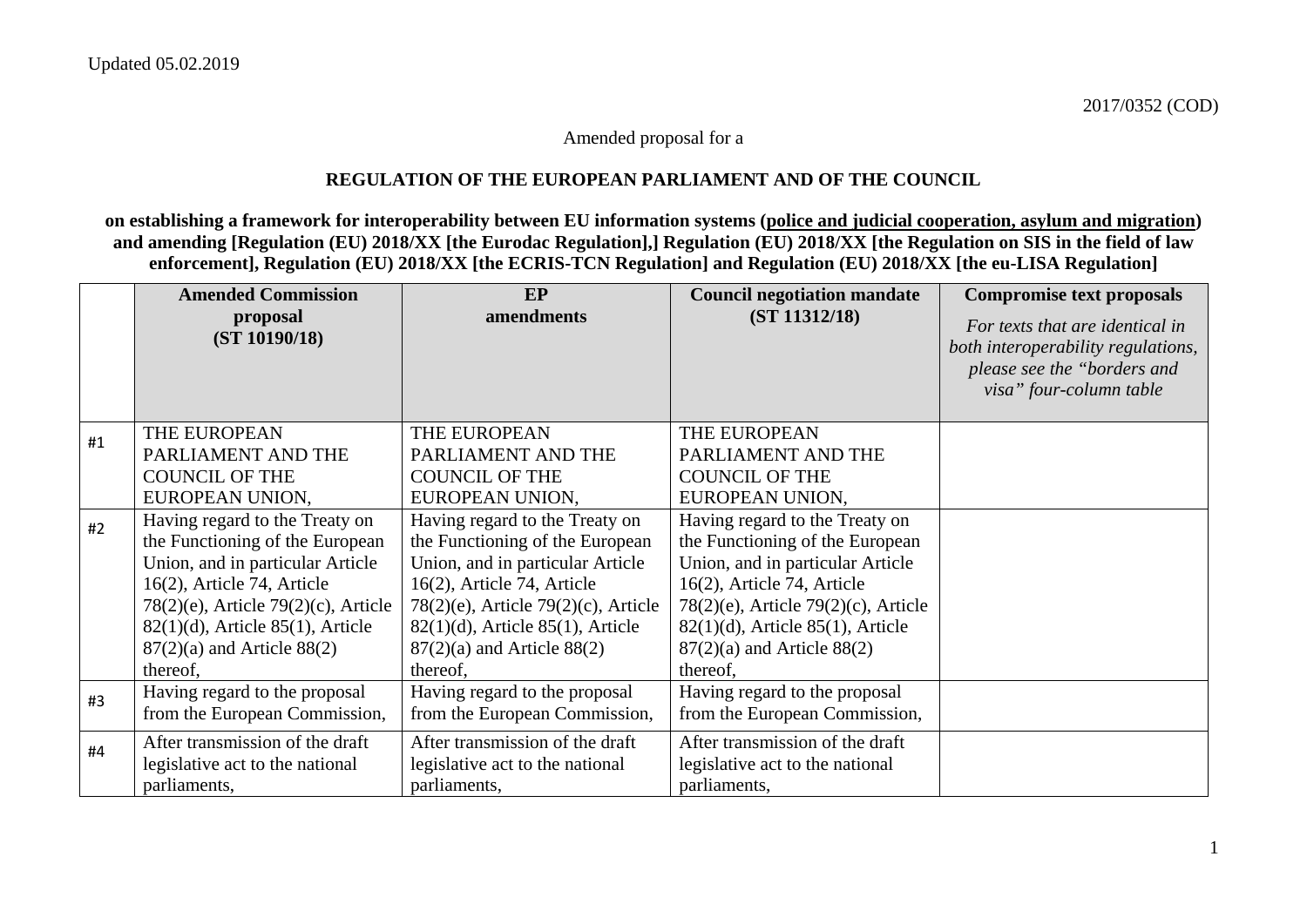|     | <b>Amended Commission</b><br>proposal<br>(ST 10190/18)                                                                                                           | <b>EP</b><br>amendments                                                                                                                                         | <b>Council negotiation mandate</b><br>(ST 11312/18)                                                                                                              | <b>Compromise text proposals</b><br>For texts that are identical in<br>both interoperability regulations,<br>please see the "borders and<br>visa" four-column table |
|-----|------------------------------------------------------------------------------------------------------------------------------------------------------------------|-----------------------------------------------------------------------------------------------------------------------------------------------------------------|------------------------------------------------------------------------------------------------------------------------------------------------------------------|---------------------------------------------------------------------------------------------------------------------------------------------------------------------|
| #5  | After consulting the European<br>Data Protection Supervisor,                                                                                                     | After consulting the European<br>Data Protection Supervisor,                                                                                                    | After consulting the European<br>Data Protection Supervisor,                                                                                                     |                                                                                                                                                                     |
| #6  | Having regard to the opinion of<br>the European Economic and<br>Social Committee, <sup>1</sup>                                                                   | Having regard to the opinion of<br>the European Economic and<br>Social Committee, <sup>2</sup>                                                                  | Having regard to the opinion of<br>the European Economic and<br>Social Committee, <sup>3</sup>                                                                   |                                                                                                                                                                     |
| #7  | Having regard to the opinion of<br>the Committee of the Regions, <sup>4</sup>                                                                                    | Having regard to the opinion of<br>the Committee of the Regions, <sup>5</sup>                                                                                   | Having regard to the opinion of<br>the Committee of the Regions, <sup>6</sup>                                                                                    |                                                                                                                                                                     |
| #8  | Acting in accordance with the<br>ordinary legislative procedure,                                                                                                 | Acting in accordance with the<br>ordinary legislative procedure,                                                                                                | Acting in accordance with the<br>ordinary legislative procedure,                                                                                                 |                                                                                                                                                                     |
| #9  | Whereas:                                                                                                                                                         | Whereas:                                                                                                                                                        | Whereas:                                                                                                                                                         |                                                                                                                                                                     |
| #10 | In its Communication of 6<br>(1)<br>April 2016 entitled Stronger and<br><b>Smarter Information Systems for</b><br><i>Borders and Security</i> <sup>7</sup> , the | In its Communication of 6<br>(1)<br>April 2016 entitled Stronger and<br><b>Smarter Information Systems for</b><br><i>Borders and Security<sup>8</sup></i> , the | In its Communication of 6<br>(1)<br>April 2016 entitled Stronger and<br><b>Smarter Information Systems for</b><br><i>Borders and Security</i> <sup>9</sup> , the |                                                                                                                                                                     |

- $^1$  OJ C , , p. .
- <sup>2</sup> OJ C, , p. .
- $3$  OJ C, , p. .
- **4**
- **5**
- **6**

**<sup>7</sup>** COM(2016)205, 6.4.2016.

**<sup>8</sup>** COM(2016)205, 6.4.2016.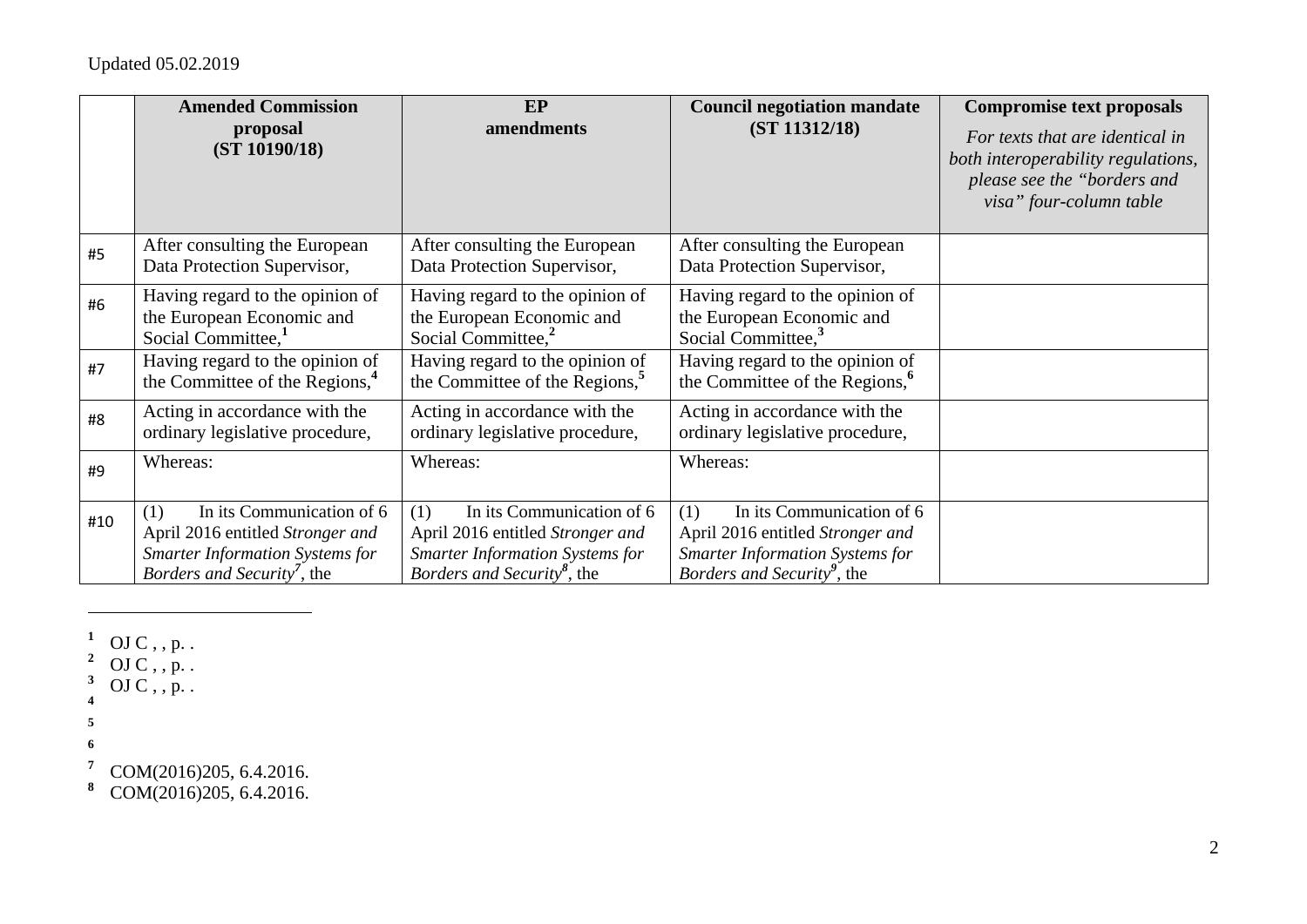|     | <b>Amended Commission</b><br>proposal                                                                                                                                                                                                                                                                                                                                                                                                                                                                                                                                                                  | EP<br>amendments                                                                                                                                                                                                                                                                                                                                                                                                                                                                                                                                                                                                 | <b>Council negotiation mandate</b><br>(ST 11312/18)                                                                                                                                                                                                                                                                                                                                                                                                                                                                                                                                                              | <b>Compromise text proposals</b>                                                                                                |
|-----|--------------------------------------------------------------------------------------------------------------------------------------------------------------------------------------------------------------------------------------------------------------------------------------------------------------------------------------------------------------------------------------------------------------------------------------------------------------------------------------------------------------------------------------------------------------------------------------------------------|------------------------------------------------------------------------------------------------------------------------------------------------------------------------------------------------------------------------------------------------------------------------------------------------------------------------------------------------------------------------------------------------------------------------------------------------------------------------------------------------------------------------------------------------------------------------------------------------------------------|------------------------------------------------------------------------------------------------------------------------------------------------------------------------------------------------------------------------------------------------------------------------------------------------------------------------------------------------------------------------------------------------------------------------------------------------------------------------------------------------------------------------------------------------------------------------------------------------------------------|---------------------------------------------------------------------------------------------------------------------------------|
|     | (ST 10190/18)                                                                                                                                                                                                                                                                                                                                                                                                                                                                                                                                                                                          |                                                                                                                                                                                                                                                                                                                                                                                                                                                                                                                                                                                                                  |                                                                                                                                                                                                                                                                                                                                                                                                                                                                                                                                                                                                                  | For texts that are identical in<br>both interoperability regulations,<br>please see the "borders and<br>visa" four-column table |
|     | Commission underlined the need<br>to improve the Union's data<br>management architecture for<br>border management and security.<br>The Communication initiated a<br>process towards achieving the<br>interoperability between EU<br>information systems for security,<br>border and migration<br>management, with the aim to<br>address the structural<br>shortcomings related to these<br>systems that impede the work of<br>national authorities and to ensure<br>that border guards, customs<br>authorities, police officers and<br>judicial authorities have the<br>necessary information at their | Commission underlined the need<br>to improve the Union's data<br>management architecture for<br>border management and security.<br>The Communication initiated a<br>process towards achieving the<br>interoperability between EU<br>information systems for security,<br>border and migration management,<br>with the aim to address the<br>structural shortcomings related to<br>these systems that impede the<br>work of national authorities and to<br>ensure that border guards, customs<br>authorities, police officers and<br>judicial authorities have the<br>necessary information at their<br>disposal. | Commission underlined the need<br>to improve the Union's data<br>management architecture for<br>border management and security.<br>The Communication initiated a<br>process towards achieving the<br>interoperability between EU<br>information systems for security,<br>border and migration management,<br>with the aim to address the<br>structural shortcomings related to<br>these systems that impede the<br>work of national authorities and to<br>ensure that border guards, customs<br>authorities, police officers and<br>judicial authorities have the<br>necessary information at their<br>disposal. |                                                                                                                                 |
|     | disposal.                                                                                                                                                                                                                                                                                                                                                                                                                                                                                                                                                                                              |                                                                                                                                                                                                                                                                                                                                                                                                                                                                                                                                                                                                                  |                                                                                                                                                                                                                                                                                                                                                                                                                                                                                                                                                                                                                  |                                                                                                                                 |
| #11 | (2)<br>In its Roadmap to<br>enhance information exchange<br>and information management<br>including interoperability<br>solutions in the Justice and                                                                                                                                                                                                                                                                                                                                                                                                                                                   | (2)<br>In its Roadmap to<br>enhance information exchange<br>and information management<br>including interoperability<br>solutions in the Justice and Home                                                                                                                                                                                                                                                                                                                                                                                                                                                        | (2)<br>In its Roadmap to<br>enhance information exchange<br>and information management<br>including interoperability<br>solutions in the Justice and Home                                                                                                                                                                                                                                                                                                                                                                                                                                                        |                                                                                                                                 |

**<sup>9</sup>** COM(2016)205, 6.4.2016.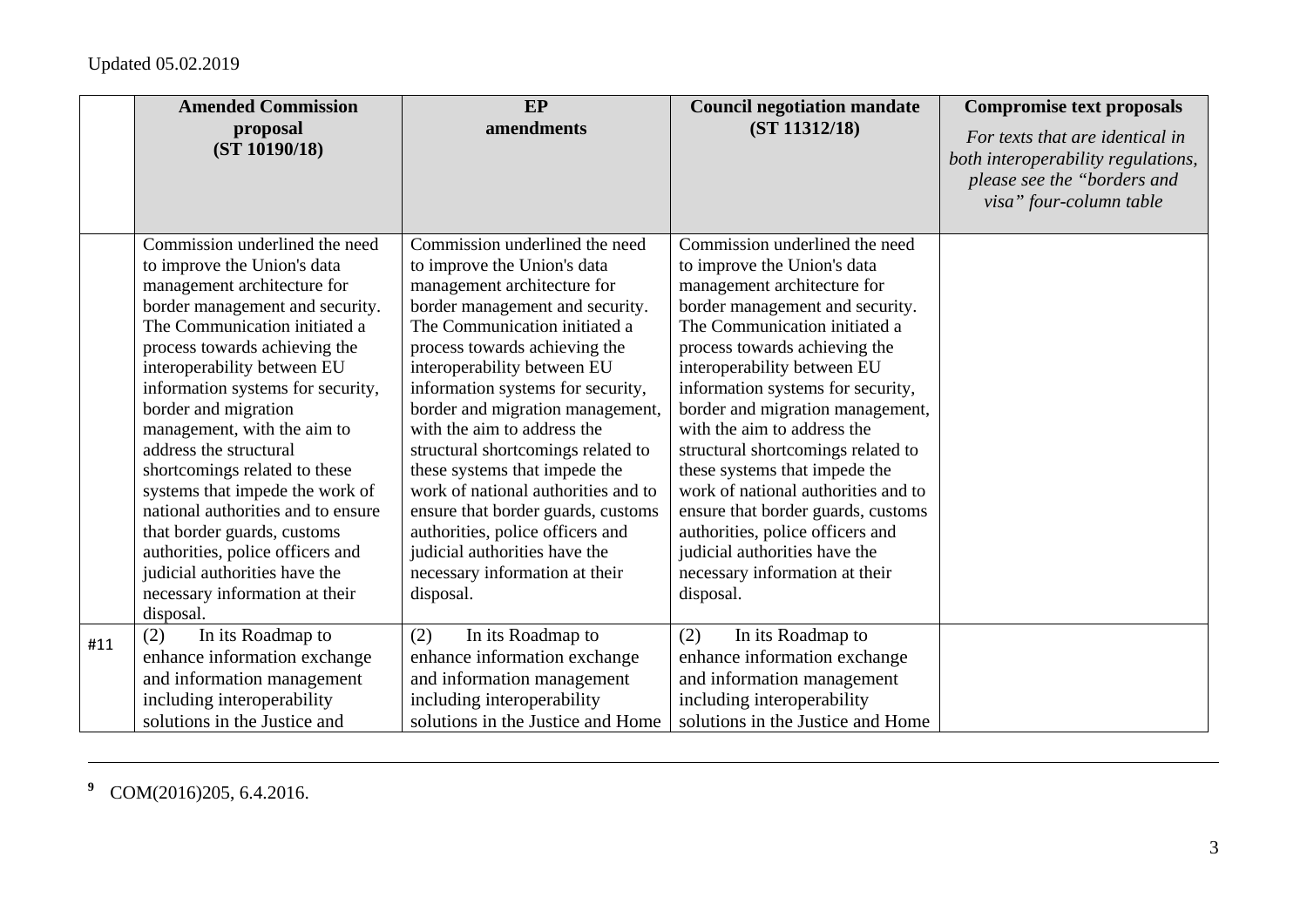|     | <b>Amended Commission</b>                                              | <b>EP</b>                                                                  | <b>Council negotiation mandate</b>                                            | <b>Compromise text proposals</b>                                                                                                |
|-----|------------------------------------------------------------------------|----------------------------------------------------------------------------|-------------------------------------------------------------------------------|---------------------------------------------------------------------------------------------------------------------------------|
|     | proposal<br>(ST 10190/18)                                              | amendments                                                                 | (ST 11312/18)                                                                 | For texts that are identical in<br>both interoperability regulations,<br>please see the "borders and<br>visa" four-column table |
|     | Home Affairs area of 6 June<br>$201610$ , the Council identified       | Affairs area of 6 June $201611$ , the<br>Council identified various legal, | Affairs area of 6 June $2016^{12}$ , the<br>Council identified various legal, |                                                                                                                                 |
|     | various legal, technical and<br>operational challenges in the          | technical and operational<br>challenges in the interoperability            | technical and operational<br>challenges in the interoperability               |                                                                                                                                 |
|     | interoperability of EU                                                 | of EU information systems and                                              | of EU information systems and                                                 |                                                                                                                                 |
|     | information systems and called<br>for the pursuit of solutions.        | called for the pursuit of solutions.                                       | called for the pursuit of solutions.                                          |                                                                                                                                 |
| #12 | (3)<br>In its Resolution of 6 July<br>2016 on the strategic priorities | In its Resolution of 6 July<br>(3)<br>2016 on the strategic priorities     | (3)<br>In its Resolution of 6 July<br>2016 on the strategic priorities        |                                                                                                                                 |
|     | for the Commission Work                                                | for the Commission Work                                                    | for the Commission Work                                                       |                                                                                                                                 |
|     | Programme $2017^{13}$ , the European                                   | Programme $2017^{14}$ , the European                                       | Programme $2017^{15}$ , the European                                          |                                                                                                                                 |
|     | Parliament called for proposals                                        | Parliament called for proposals to                                         | Parliament called for proposals to                                            |                                                                                                                                 |
|     | to improve and develop existing                                        | improve and develop existing EU                                            | improve and develop existing EU                                               |                                                                                                                                 |
|     | EU information systems, address                                        | information systems, address                                               | information systems, address                                                  |                                                                                                                                 |
|     | information gaps and move                                              | information gaps and move                                                  | information gaps and move                                                     |                                                                                                                                 |
|     | towards their interoperability, as                                     | towards their interoperability, as                                         | towards their interoperability, as                                            |                                                                                                                                 |

**<sup>10</sup>** Roadmap of 6 June 2016 to enhance information exchange and information management including interoperability solutions in the Justice and Home Affairs area — 9368/1/16 REV 1.

- **<sup>12</sup>** Roadmap of 6 June 2016 to enhance information exchange and information management including interoperability solutions in the Justice and Home Affairs area — 9368/1/16 REV 1.
- <sup>13</sup> European Parliament resolution of 6 July 2016 on the strategic priorities for the Commission Work Programme 2017 (2016/2773(RSP).
- <sup>14</sup> European Parliament resolution of 6 July 2016 on the strategic priorities for the Commission Work Programme 2017 (2016/2773(RSP).
- <sup>15</sup> European Parliament resolution of 6 July 2016 on the strategic priorities for the Commission Work Programme 2017 (2016/2773(RSP).

**<sup>11</sup>** Roadmap of 6 June 2016 to enhance information exchange and information management including interoperability solutions in the Justice and Home Affairs area — 9368/1/16 REV 1.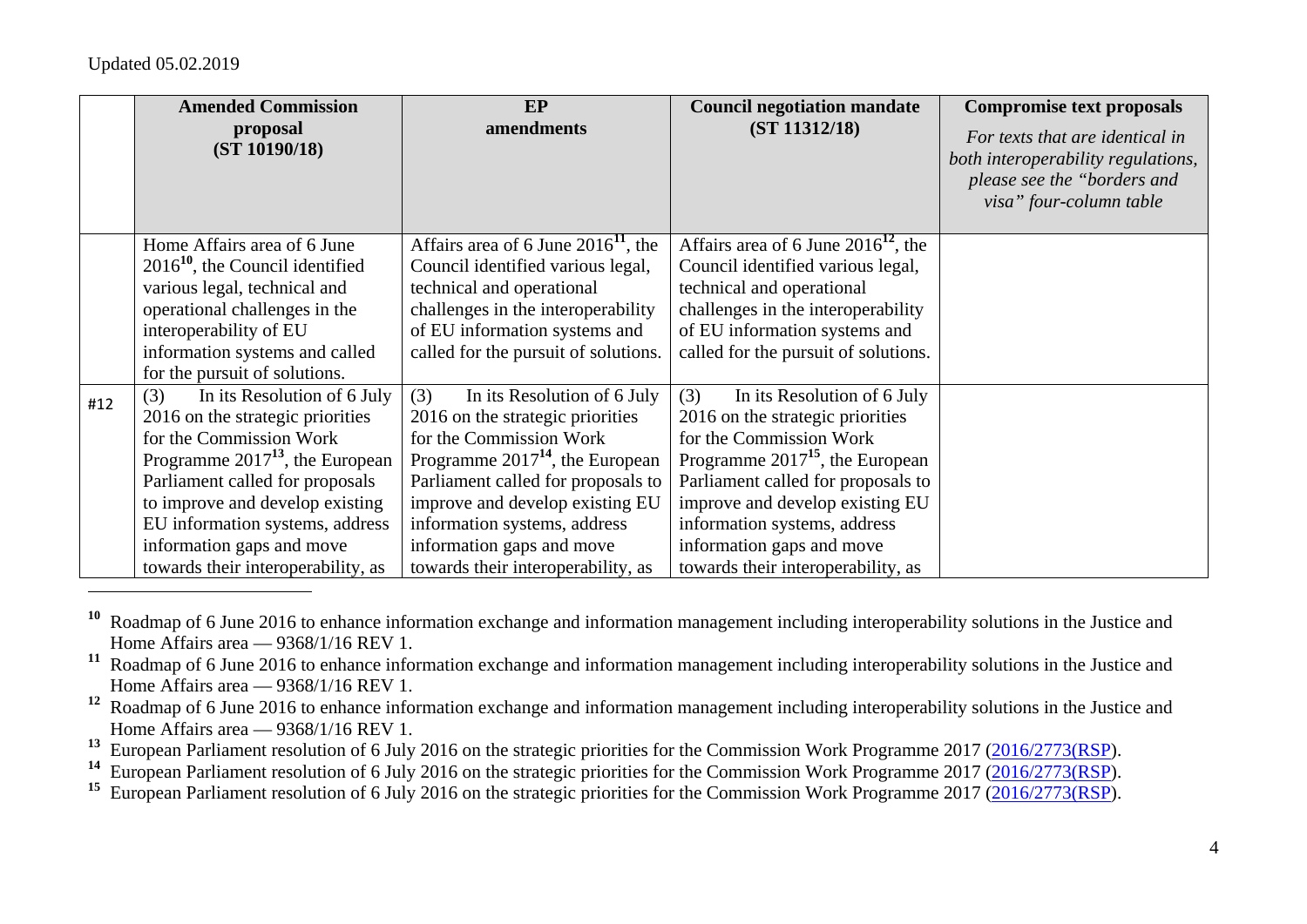|     | <b>Amended Commission</b><br>proposal                                | <b>EP</b><br>amendments                                              | <b>Council negotiation mandate</b><br>(ST 11312/18)                  | <b>Compromise text proposals</b>                                                                                                |
|-----|----------------------------------------------------------------------|----------------------------------------------------------------------|----------------------------------------------------------------------|---------------------------------------------------------------------------------------------------------------------------------|
|     | (ST 10190/18)                                                        |                                                                      |                                                                      | For texts that are identical in<br>both interoperability regulations,<br>please see the "borders and<br>visa" four-column table |
|     | well as proposals for compulsory                                     | well as proposals for compulsory                                     | well as proposals for compulsory                                     |                                                                                                                                 |
|     | information sharing at EU level,<br>accompanied by the necessary     | information sharing at EU level,<br>accompanied by the necessary     | information sharing at EU level,<br>accompanied by the necessary     |                                                                                                                                 |
|     | data protection safeguards.                                          | data protection safeguards.                                          | data protection safeguards.                                          |                                                                                                                                 |
| #13 | The European Council of<br>(4)<br>15 December $2016^{16}$ called for | The European Council of<br>(4)<br>15 December $2016^{17}$ called for | The European Council of<br>(4)<br>15 December $2016^{18}$ called for |                                                                                                                                 |
|     | continued delivery on the                                            | continued delivery on the                                            | continued delivery on the                                            |                                                                                                                                 |
|     | interoperability of EU                                               | interoperability of EU                                               | interoperability of EU                                               |                                                                                                                                 |
|     | information systems and                                              | information systems and                                              | information systems and                                              |                                                                                                                                 |
|     | databases.                                                           | databases.                                                           | databases.                                                           |                                                                                                                                 |
| #14 | In its final report of 11<br>(5)<br>May $2017^{19}$ , the high-level | In its final report of 11<br>(5)<br>May $2017^{20}$ , the high-level | In its final report of 11<br>(5)<br>May $2017^{21}$ , the high-level |                                                                                                                                 |
|     | expert group on information                                          | expert group on information                                          | expert group on information                                          |                                                                                                                                 |
|     | systems and interoperability                                         | systems and interoperability                                         | systems and interoperability                                         |                                                                                                                                 |
|     | concluded that it is necessary and                                   | concluded that it is necessary and                                   | concluded that it is necessary and                                   |                                                                                                                                 |
|     | technically feasible to work                                         | technically feasible to work                                         | technically feasible to work                                         |                                                                                                                                 |
|     | towards practical solutions for                                      | towards practical solutions for                                      | towards practical solutions for                                      |                                                                                                                                 |
|     | interoperability and that they                                       | interoperability and that they can,                                  | interoperability and that they can,                                  |                                                                                                                                 |

**<sup>16</sup>** http://www.consilium.europa.eu/en/press/press-releases/2016/12/15/euco-conclusions-final/.

**<sup>17</sup>**http://www.consilium.europa.eu/en/press/press-releases/2016/12/15/euco-conclusions-final/.

**<sup>18</sup>**<sup>•</sup> http://www.consilium.europa.eu/en/press/press-releases/2016/12/15/euco-conclusions-final/.

**<sup>19</sup>**http://ec.europa.eu/transparency/regexpert/index.cfm?do=groupDetail.groupDetailDoc&id=32600&no=1.

**<sup>20</sup>**http://ec.europa.eu/transparency/regexpert/index.cfm?do=groupDetail.groupDetailDoc&id=32600&no=1.

**<sup>21</sup>**http://ec.europa.eu/transparency/regexpert/index.cfm?do=groupDetail.groupDetailDoc&id=32600&no=1.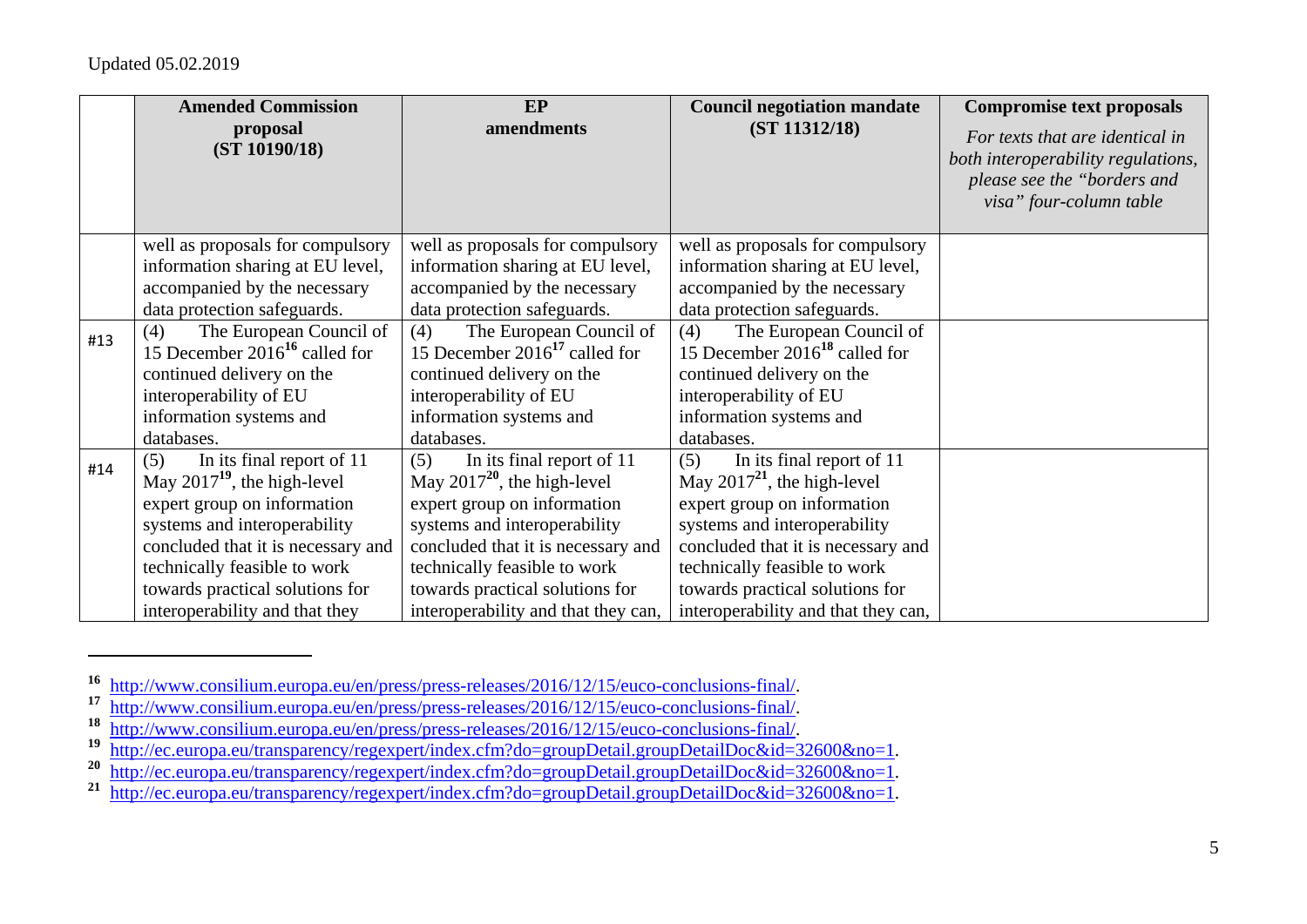|     | <b>Amended Commission</b>                     | <b>EP</b>                                     | <b>Council negotiation mandate</b>            | <b>Compromise text proposals</b>   |
|-----|-----------------------------------------------|-----------------------------------------------|-----------------------------------------------|------------------------------------|
|     | proposal                                      | amendments                                    | (ST 11312/18)                                 | For texts that are identical in    |
|     | (ST 10190/18)                                 |                                               |                                               | both interoperability regulations, |
|     |                                               |                                               |                                               | please see the "borders and        |
|     |                                               |                                               |                                               | visa" four-column table            |
|     |                                               |                                               |                                               |                                    |
|     | can, in principle, both deliver               | in principle, both deliver                    | in principle, both deliver                    |                                    |
|     | operational gains and be                      | operational gains and be                      | operational gains and be                      |                                    |
|     | established in compliance with                | established in compliance with                | established in compliance with                |                                    |
|     | data protection requirements.                 | data protection requirements.                 | data protection requirements.                 |                                    |
| #15 | In its Communication of<br>(6)                | In its Communication of<br>(6)                | In its Communication of<br>(6)                |                                    |
|     | 16 May 2017 entitled Seventh                  | 16 May 2017 entitled Seventh                  | 16 May 2017 entitled Seventh                  |                                    |
|     | progress report towards an                    | progress report towards an                    | progress report towards an                    |                                    |
|     | effective and genuine Security                | effective and genuine Security                | effective and genuine Security                |                                    |
|     | Union <sup>22</sup> , the Commission set out, | Union <sup>23</sup> , the Commission set out, | Union <sup>24</sup> , the Commission set out, |                                    |
|     | in line with its Communication of             | in line with its Communication of             | in line with its Communication of             |                                    |
|     | 6 April 2016 and confirmed by the             | 6 April 2016 and confirmed by the             | 6 April 2016 and confirmed by the             |                                    |
|     | findings and recommendations of               | findings and recommendations of               | findings and recommendations of               |                                    |
|     | the high-level expert group on                | the high-level expert group on                | the high-level expert group on                |                                    |
|     | information systems and                       | information systems and                       | information systems and                       |                                    |
|     | interoperability, a new approach to           | interoperability, a new approach to           | interoperability, a new approach to           |                                    |
|     | the management of data for                    | the management of data for                    | the management of data for                    |                                    |
|     | borders, security and migration               | borders, security and migration               | borders, security and migration               |                                    |
|     | where all EU information systems              | where all EU information systems              | where all EU information systems              |                                    |
|     | for security, border and migration            | for security, border and migration            | for security, border and migration            |                                    |
|     | management are interoperable in               | management are interoperable in               | management are interoperable in               |                                    |
|     | full respect of fundamental rights.           | full respect of fundamental rights.           | full respect of fundamental rights.           |                                    |

**<sup>23</sup>** COM(2017) 261 final, 16.5.2017.

**<sup>22</sup>** COM(2017) 261 final, 16.5.2017.

**<sup>24</sup>** COM(2017) 261 final, 16.5.2017.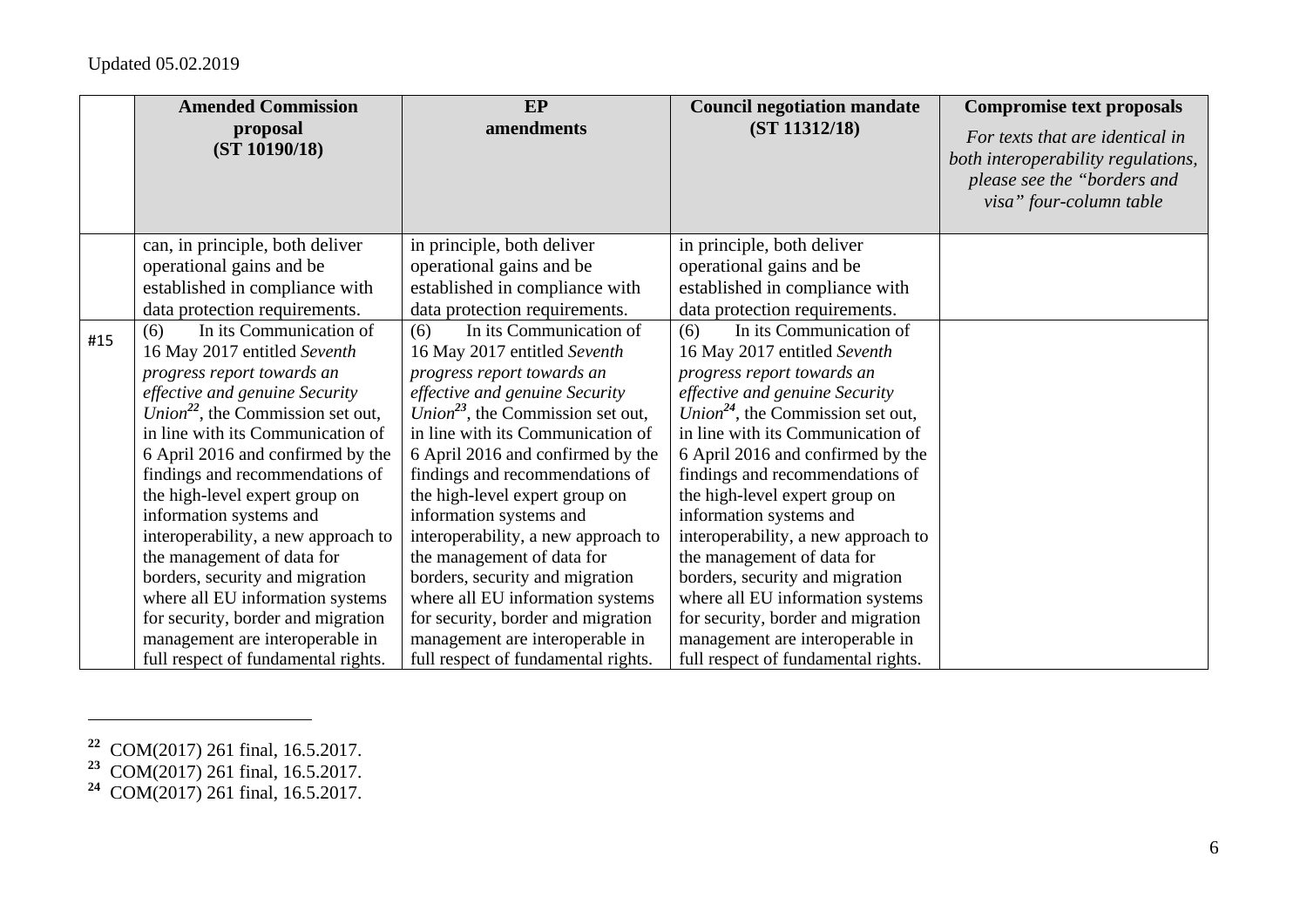|     | <b>Amended Commission</b>                                                                                                                                                                                                                                                                                               | <b>EP</b>                                                                                                                                                                                                                                                                                                               | <b>Council negotiation mandate</b>                                                                                                                                                                                                                                                                                      | <b>Compromise text proposals</b>                                                                                                |
|-----|-------------------------------------------------------------------------------------------------------------------------------------------------------------------------------------------------------------------------------------------------------------------------------------------------------------------------|-------------------------------------------------------------------------------------------------------------------------------------------------------------------------------------------------------------------------------------------------------------------------------------------------------------------------|-------------------------------------------------------------------------------------------------------------------------------------------------------------------------------------------------------------------------------------------------------------------------------------------------------------------------|---------------------------------------------------------------------------------------------------------------------------------|
|     | proposal<br>(ST 10190/18)                                                                                                                                                                                                                                                                                               | amendments                                                                                                                                                                                                                                                                                                              | (ST 11312/18)                                                                                                                                                                                                                                                                                                           | For texts that are identical in<br>both interoperability regulations,<br>please see the "borders and<br>visa" four-column table |
| #16 | In its Conclusions of 9<br>(7)<br>June $2017^{25}$ on the way forward<br>to improve information exchange<br>and ensure the interoperability of<br>EU information systems, the<br>Council invited the Commission<br>to pursue the solutions for<br>interoperability as proposed by<br>the high-level expert group.       | In its Conclusions of 9<br>(7)<br>June $2017^{26}$ on the way forward<br>to improve information exchange<br>and ensure the interoperability of<br>EU information systems, the<br>Council invited the Commission<br>to pursue the solutions for<br>interoperability as proposed by<br>the high-level expert group.       | In its Conclusions of 9<br>(7)<br>June $2017^{27}$ on the way forward<br>to improve information exchange<br>and ensure the interoperability of<br>EU information systems, the<br>Council invited the Commission<br>to pursue the solutions for<br>interoperability as proposed by<br>the high-level expert group.       |                                                                                                                                 |
| #17 | The European Council of<br>(8)<br>23 June $2017^{28}$ underlined the<br>need to improve the<br>interoperability between<br>databases and invited the<br>Commission to prepare, as soon<br>as possible, draft legislation<br>enacting the proposals made by<br>the high-level expert group on<br>information systems and | The European Council of<br>(8)<br>23 June $2017^{29}$ underlined the<br>need to improve the<br>interoperability between<br>databases and invited the<br>Commission to prepare, as soon<br>as possible, draft legislation<br>enacting the proposals made by<br>the high-level expert group on<br>information systems and | The European Council of<br>(8)<br>23 June $2017^{30}$ underlined the<br>need to improve the<br>interoperability between<br>databases and invited the<br>Commission to prepare, as soon<br>as possible, draft legislation<br>enacting the proposals made by<br>the high-level expert group on<br>information systems and |                                                                                                                                 |

<sup>25</sup> http://www.consilium.europa.eu/media/22186/st10136en17-vf.pdf.<br>
<sup>26</sup> http://www.consilium.europa.eu/media/22186/st10136en17-vf.pdf.<br>
<sup>27</sup> http://www.consilium.europa.eu/media/22186/st10136en17-vf.pdf.<br>
<sup>28</sup> European

- 
-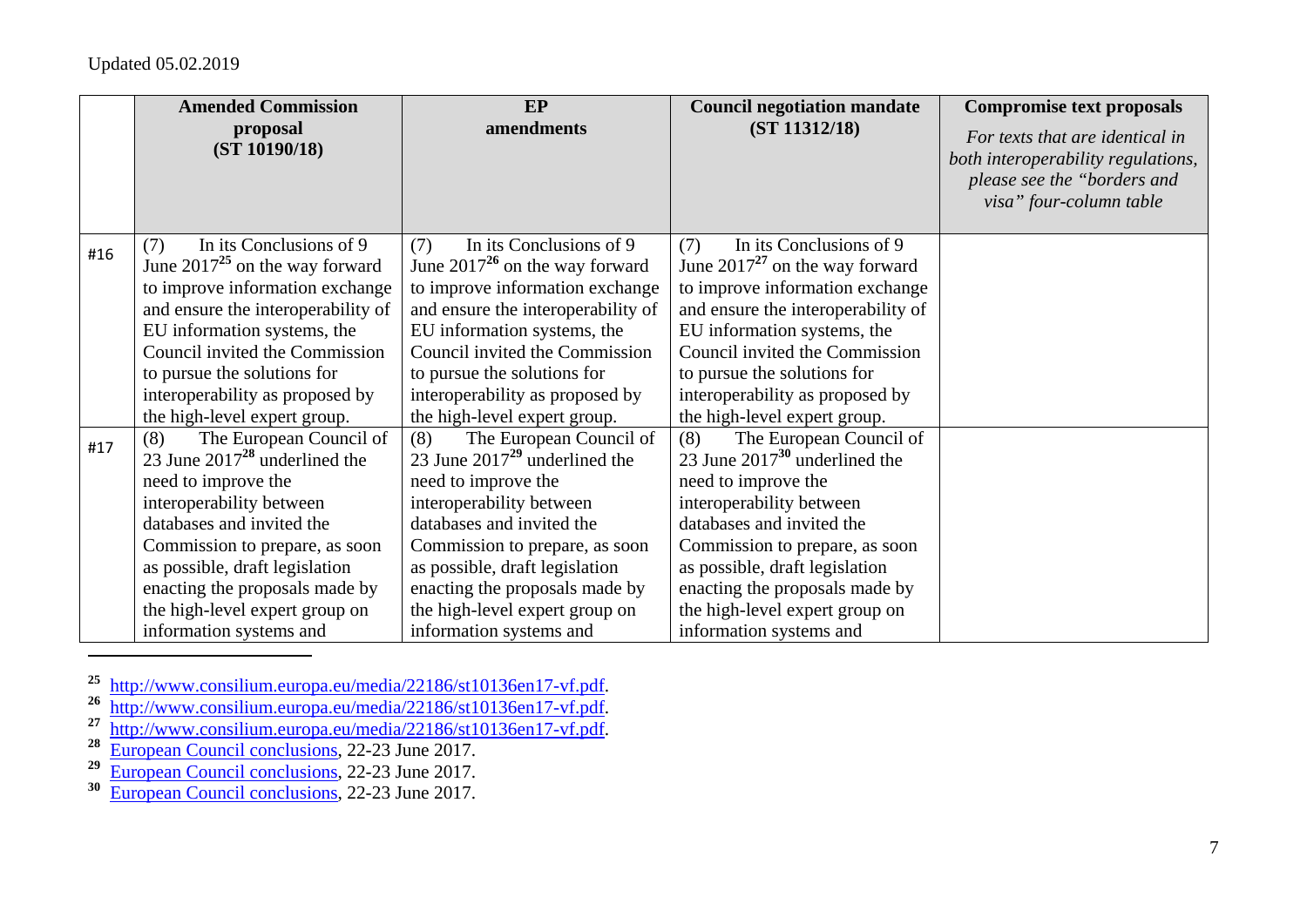|     | <b>Amended Commission</b><br>proposal<br>(ST 10190/18) | EP<br>amendments                                                                                                                                                                                                                                                                                                                                               | <b>Council negotiation mandate</b><br>(ST 11312/18) | <b>Compromise text proposals</b><br>For texts that are identical in<br>both interoperability regulations,<br>please see the "borders and<br>visa" four-column table |
|-----|--------------------------------------------------------|----------------------------------------------------------------------------------------------------------------------------------------------------------------------------------------------------------------------------------------------------------------------------------------------------------------------------------------------------------------|-----------------------------------------------------|---------------------------------------------------------------------------------------------------------------------------------------------------------------------|
|     | interoperability.                                      | interoperability.                                                                                                                                                                                                                                                                                                                                              | interoperability.                                   |                                                                                                                                                                     |
| #18 |                                                        | In his Opinion 4/2018 of<br>(8a)<br>16 April 2018 <sup>31</sup> , the European<br><b>Data Protection Supervisor</b><br>emphasised that the decision to<br>make large scale IT systems<br>interoperable would not only<br>permanently and profoundly<br>affect their structure and their<br>way of operating, but would also<br>change the way legal principles |                                                     |                                                                                                                                                                     |
|     |                                                        | have been interpreted in this<br>area so far and would as such<br>mark a 'point of no return'.                                                                                                                                                                                                                                                                 |                                                     |                                                                                                                                                                     |
| #19 |                                                        | (8b) In its Opinion of 11 April<br>$2018^{32}$ , the Article 29 Data<br><b>Protection Working Party</b><br>reiterated that the process<br>towards interoperability of<br>systems raises fundamental<br>questions regarding the purpose,<br>necessity, proportionality of the                                                                                   |                                                     |                                                                                                                                                                     |

**<sup>31</sup>** *http://edps.europa.eu/sites/edp/files/publication/2018-04-16\_interoperability\_opinion\_en.pdf* **32** *http://ec.europa.eu/newsroom/article29/document.cfm?action=display&doc\_id=51517*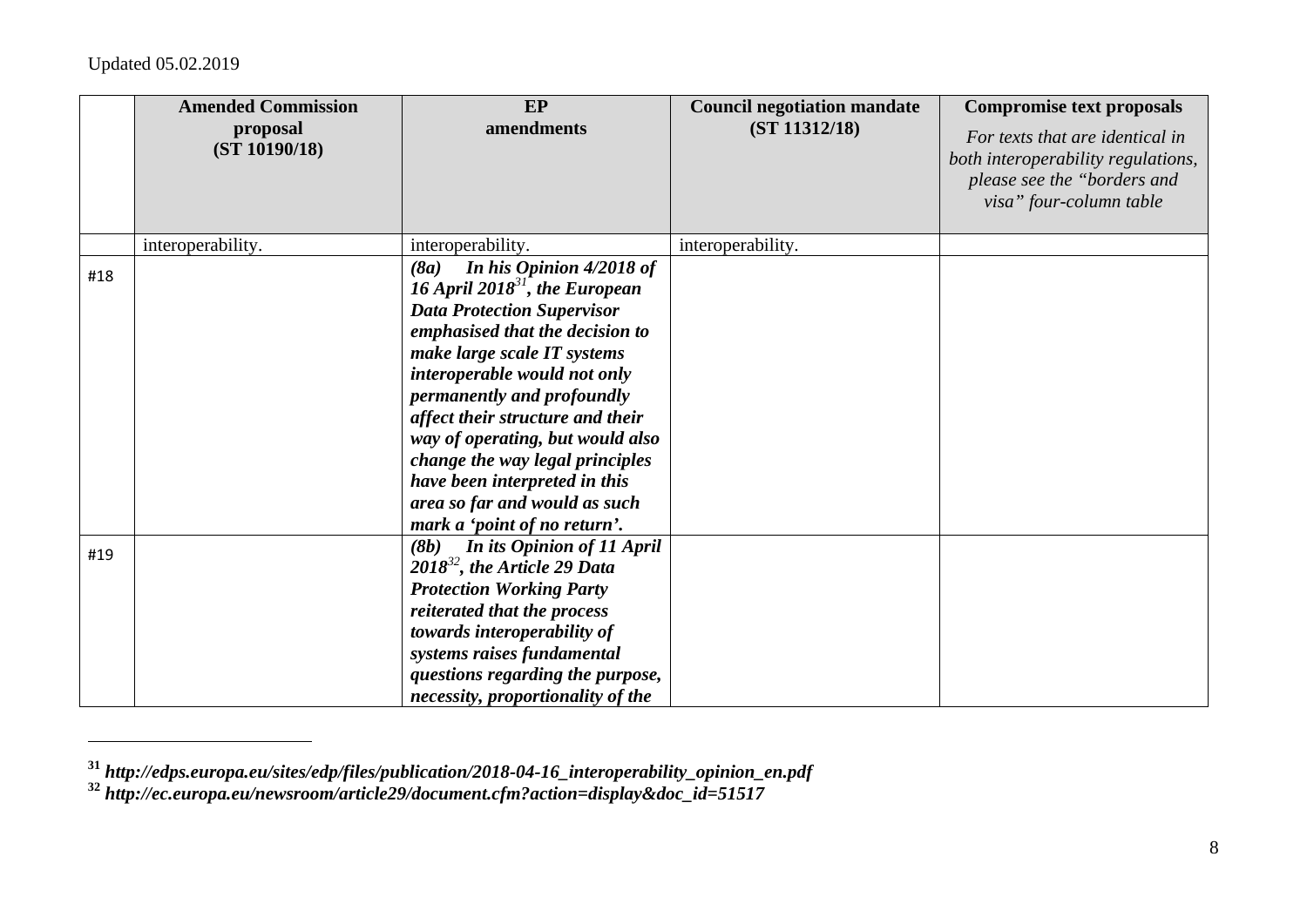|     | <b>Amended Commission</b>                                                                                                                                                                                                                                                                                                                                                                                                                                                                                                                                                                                                                                       | EP                                                                                                                                                                                                                                                                                                                                                                                                                                                                                                                                                                                                                                                                              | <b>Council negotiation mandate</b>                                                                                                                                                                                                                                                                                                                                                                                                                                                                                                                                                                                                                                                                       | <b>Compromise text proposals</b>                                                                                                |
|-----|-----------------------------------------------------------------------------------------------------------------------------------------------------------------------------------------------------------------------------------------------------------------------------------------------------------------------------------------------------------------------------------------------------------------------------------------------------------------------------------------------------------------------------------------------------------------------------------------------------------------------------------------------------------------|---------------------------------------------------------------------------------------------------------------------------------------------------------------------------------------------------------------------------------------------------------------------------------------------------------------------------------------------------------------------------------------------------------------------------------------------------------------------------------------------------------------------------------------------------------------------------------------------------------------------------------------------------------------------------------|----------------------------------------------------------------------------------------------------------------------------------------------------------------------------------------------------------------------------------------------------------------------------------------------------------------------------------------------------------------------------------------------------------------------------------------------------------------------------------------------------------------------------------------------------------------------------------------------------------------------------------------------------------------------------------------------------------|---------------------------------------------------------------------------------------------------------------------------------|
|     | proposal<br>(ST 10190/18)                                                                                                                                                                                                                                                                                                                                                                                                                                                                                                                                                                                                                                       | amendments                                                                                                                                                                                                                                                                                                                                                                                                                                                                                                                                                                                                                                                                      | (ST 11312/18)                                                                                                                                                                                                                                                                                                                                                                                                                                                                                                                                                                                                                                                                                            | For texts that are identical in<br>both interoperability regulations,<br>please see the "borders and<br>visa" four-column table |
|     |                                                                                                                                                                                                                                                                                                                                                                                                                                                                                                                                                                                                                                                                 | data processing as well as<br>concerns regarding the<br>principles of purpose limitation,<br>data minimization, data<br>retention and clear<br>identification of a data<br>controller.                                                                                                                                                                                                                                                                                                                                                                                                                                                                                          |                                                                                                                                                                                                                                                                                                                                                                                                                                                                                                                                                                                                                                                                                                          |                                                                                                                                 |
| #20 | With a view to improve<br>(9)<br>the management of the external<br>borders, to contribute to<br>preventing and combating<br>irregular migration and to<br>contribute to a high level of<br>security within the area of<br>freedom, security and justice of<br>the Union, including the<br>maintenance of public security<br>and public policy and<br>safeguarding the security in the<br>territories of the Member States,<br>interoperability between EU<br>information systems, namely the<br>Entry/Exit System (EES), the<br>Visa Information System (VIS),<br>[the European Travel<br><b>Information and Authorisation</b><br>System (ETIAS)], Eurodac, the | With a view In order to<br>(9)<br>improve the management of the<br>external borders, to facilitating<br>regular border crossings, to<br>contribute to preventing and<br>combating irregular migration<br>and to contribute to a high level<br>of security within the area of<br>freedom, security and justice of<br>the Union, including the<br>maintenance of public security<br>and public policy and<br>safeguarding the security in the<br>territories of the Member States,<br>to improve the implementation<br>of the common visa policy and<br>to assist in examining<br>applications for international<br>protection, and to assist in the<br>prevention, detection and | (9)<br>With a view to improve<br>the <i>effectiveness</i> and <i>efficiency</i><br>of checks at management of the<br>external borders, to contribute to<br>preventing and combating<br><i>irregular illegal immigration and</i><br>to contribute to a high level of<br>security within the area of<br>freedom, security and justice of<br>the Union, including the<br>maintenance of public security<br>and public policy and<br>safeguarding the security in the<br>territories of the Member States,<br>to improve the implementation<br>of the common visa policy, to<br>assist in examining applications<br>for international protection<br>lodged in a Member State,<br>interoperability between EU |                                                                                                                                 |
|     | <b>Schengen Information System</b>                                                                                                                                                                                                                                                                                                                                                                                                                                                                                                                                                                                                                              | investigation of terrorist                                                                                                                                                                                                                                                                                                                                                                                                                                                                                                                                                                                                                                                      | information systems, namely                                                                                                                                                                                                                                                                                                                                                                                                                                                                                                                                                                                                                                                                              |                                                                                                                                 |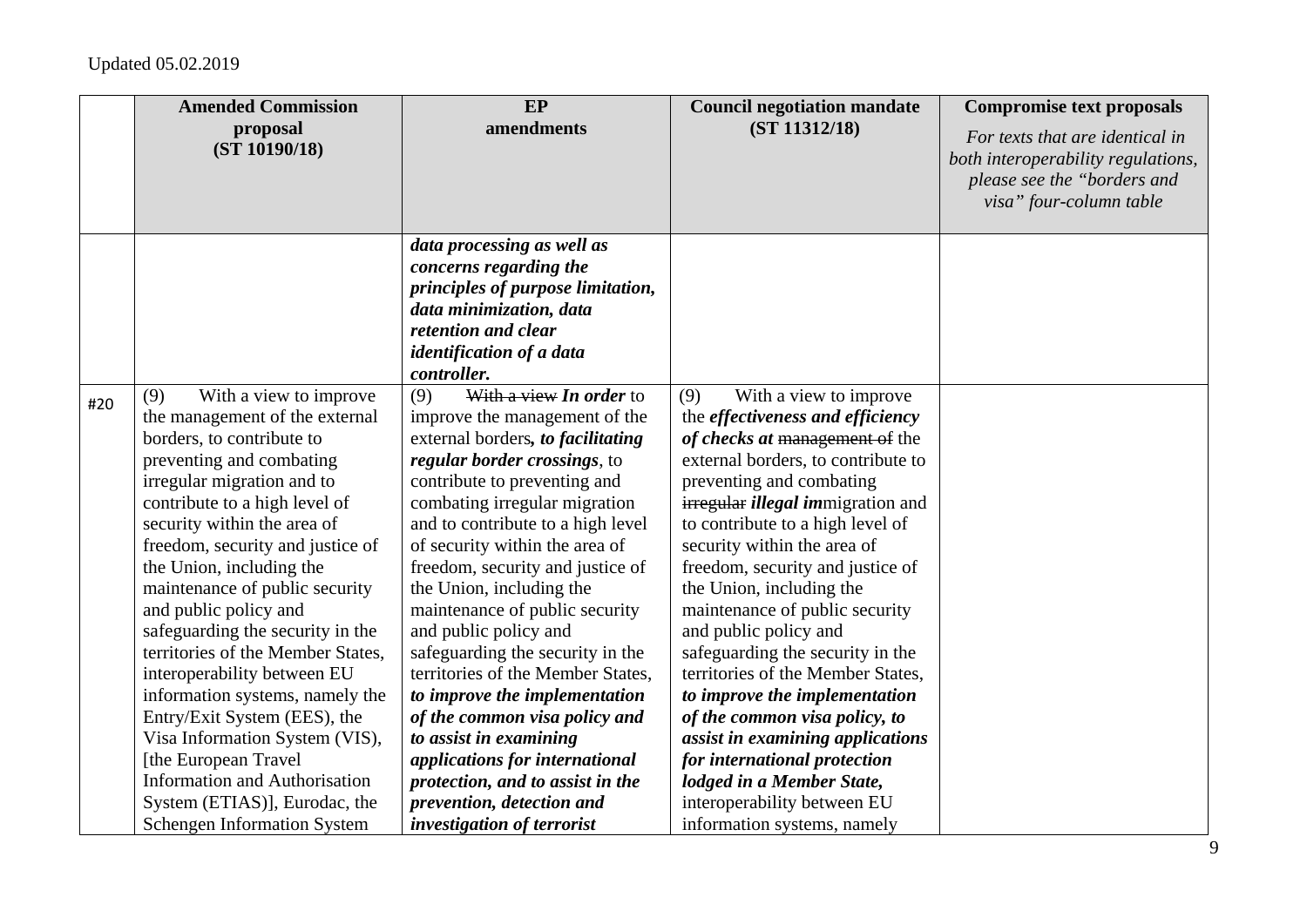| <b>Amended Commission</b><br>proposal                        | EP<br>amendments                                      | <b>Council negotiation mandate</b><br>(ST 11312/18)        | <b>Compromise text proposals</b>                                      |
|--------------------------------------------------------------|-------------------------------------------------------|------------------------------------------------------------|-----------------------------------------------------------------------|
| (ST 10190/18)                                                |                                                       |                                                            | For texts that are identical in<br>both interoperability regulations, |
|                                                              |                                                       |                                                            | please see the "borders and                                           |
|                                                              |                                                       |                                                            | visa" four-column table                                               |
|                                                              |                                                       |                                                            |                                                                       |
| (SIS), and the [European                                     | offences or other serious                             | [the Entry/Exit System (EES)],                             |                                                                       |
| <b>Criminal Records Information</b>                          | criminal offences, in order to                        | the Visa Information System                                |                                                                       |
| System for third-country                                     | maintain public trust in the                          | (VIS), [the European Travel                                |                                                                       |
| nationals (ECRIS-TCN)] should                                | Union migration and asylum                            | <b>Information and Authorisation</b>                       |                                                                       |
| be established in order for these                            | system, Union security measures                       | System (ETIAS)], Eurodac, the                              |                                                                       |
| EU information systems and                                   | and Union capabilities to                             | <b>Schengen Information System</b>                         |                                                                       |
| their data to supplement each                                | manage the external border,                           | (SIS), and the [European                                   |                                                                       |
| other. To achieve this, a                                    | interoperability between EU                           | <b>Criminal Records Information</b>                        |                                                                       |
| European search portal (ESP), a                              | <b>Union</b> information systems,                     | System for third-country                                   |                                                                       |
| shared biometric matching                                    | namely [the Entry/Exit System                         | nationals (ECRIS-TCN)] should                              |                                                                       |
| service (shared BMS), a common                               | <i>(the EES)</i> , the Visa Information               | be established in order for these                          |                                                                       |
| identity repository (CIR) and a                              | System (VIS), [the European<br>Travel Information and | EU information systems and                                 |                                                                       |
| multiple-identity detector (MID)<br>should be established as | Authorisation System (ETIAS)],                        | their data to supplement each<br>other. To achieve this, a |                                                                       |
| interoperability components.                                 | Eurodac, the Schengen                                 | European search portal (ESP), a                            |                                                                       |
|                                                              | Information System (SIS), and                         | shared biometric matching                                  |                                                                       |
|                                                              | the [European Criminal Records]                       | service (shared BMS), a                                    |                                                                       |
|                                                              | Information System for third-                         | common identity repository                                 |                                                                       |
|                                                              | country nationals (ECRIS-TCN)]                        | (CIR) and a multiple-identity                              |                                                                       |
|                                                              | should be established in order for                    | detector (MID) should be                                   |                                                                       |
|                                                              | these EU Union information                            | established as interoperability                            |                                                                       |
|                                                              | systems and their data to                             | components.                                                |                                                                       |
|                                                              | supplement each other so far as                       |                                                            |                                                                       |
|                                                              | that is possible while respecting                     |                                                            |                                                                       |
|                                                              | the fundamental rights of the                         |                                                            |                                                                       |
|                                                              | individual, in particular the                         |                                                            |                                                                       |
|                                                              | right to protection of personal                       |                                                            |                                                                       |
|                                                              | data. To achieve this, a European                     |                                                            |                                                                       |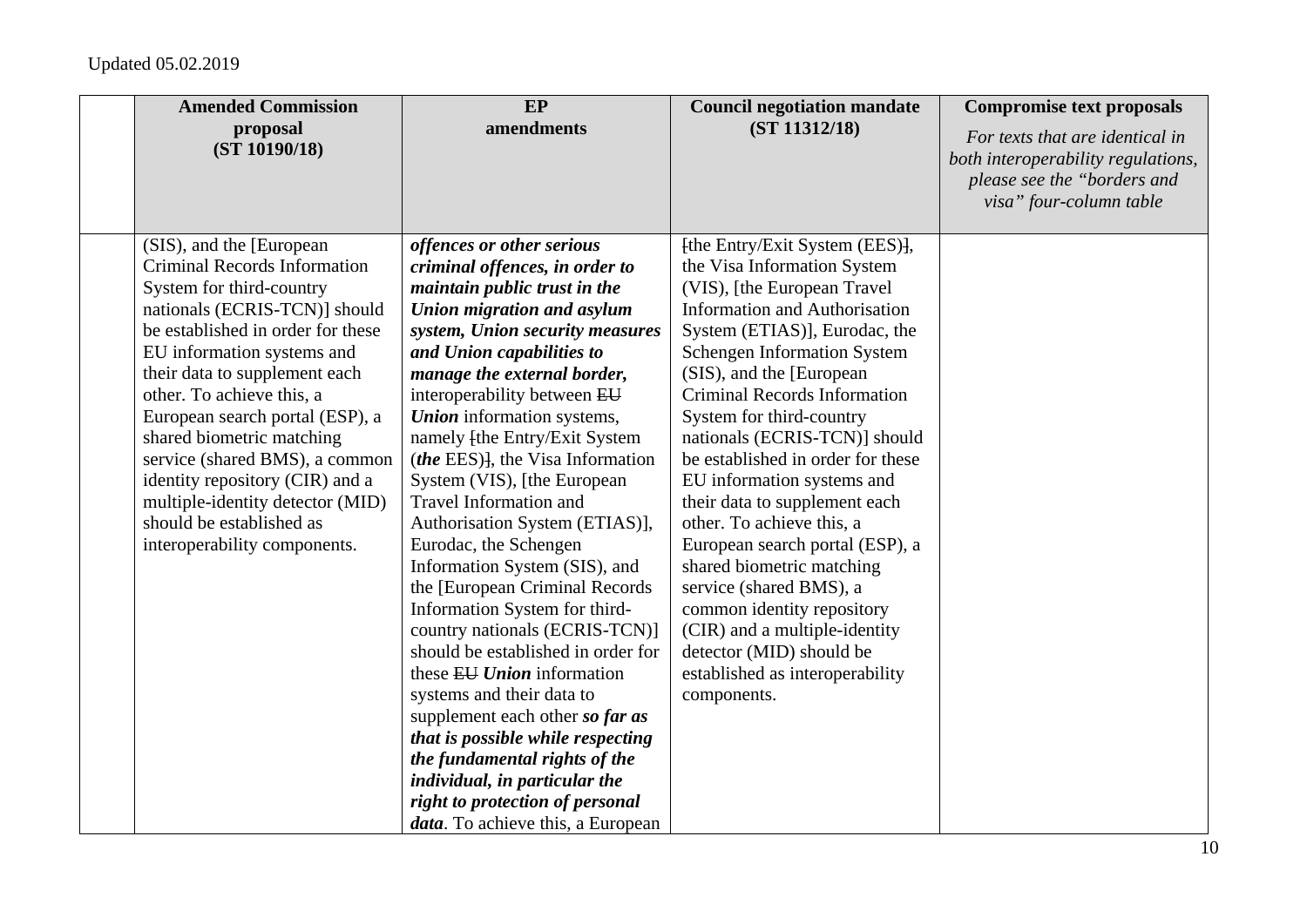|     | <b>Amended Commission</b>                                                                                                                                                                                                                                                                                                                                                                                                                                                                                                                                                                                                                                                                                    | EP                                                                                                                                                                                                                                                                                                                                                                                                                                                                                                                                                                                                                                                                                                                                                | <b>Council negotiation mandate</b>                                                                                                                                                                                                                                                                                                                                                                                                                                                                                                                                                                                                                                                                | <b>Compromise text proposals</b>                                                                                                |
|-----|--------------------------------------------------------------------------------------------------------------------------------------------------------------------------------------------------------------------------------------------------------------------------------------------------------------------------------------------------------------------------------------------------------------------------------------------------------------------------------------------------------------------------------------------------------------------------------------------------------------------------------------------------------------------------------------------------------------|---------------------------------------------------------------------------------------------------------------------------------------------------------------------------------------------------------------------------------------------------------------------------------------------------------------------------------------------------------------------------------------------------------------------------------------------------------------------------------------------------------------------------------------------------------------------------------------------------------------------------------------------------------------------------------------------------------------------------------------------------|---------------------------------------------------------------------------------------------------------------------------------------------------------------------------------------------------------------------------------------------------------------------------------------------------------------------------------------------------------------------------------------------------------------------------------------------------------------------------------------------------------------------------------------------------------------------------------------------------------------------------------------------------------------------------------------------------|---------------------------------------------------------------------------------------------------------------------------------|
|     | proposal<br>(ST 10190/18)                                                                                                                                                                                                                                                                                                                                                                                                                                                                                                                                                                                                                                                                                    | amendments                                                                                                                                                                                                                                                                                                                                                                                                                                                                                                                                                                                                                                                                                                                                        | (ST 11312/18)                                                                                                                                                                                                                                                                                                                                                                                                                                                                                                                                                                                                                                                                                     | For texts that are identical in<br>both interoperability regulations,<br>please see the "borders and<br>visa" four-column table |
|     |                                                                                                                                                                                                                                                                                                                                                                                                                                                                                                                                                                                                                                                                                                              | search portal (ESP), a shared<br>biometric matching service<br>(shared BMS), a common<br>identity repository (CIR) and a<br>multiple-identity detector (MID)<br>should be established as                                                                                                                                                                                                                                                                                                                                                                                                                                                                                                                                                          |                                                                                                                                                                                                                                                                                                                                                                                                                                                                                                                                                                                                                                                                                                   |                                                                                                                                 |
| #21 | The interoperability<br>(10)<br>between the EU information<br>systems should allow said<br>systems to supplement each other<br>in order to facilitate the correct<br>identification of persons,<br>contribute to fighting identity<br>fraud, improve and harmonise<br>data quality requirements of the<br>respective EU information<br>systems, facilitate the technical<br>and operational implementation<br>by Member States of existing<br>and future EU information<br>systems, strengthen and simplify<br>the data security and data<br>protection safeguards that govern<br>the respective EU information<br>systems, streamline the law<br>enforcement access to the EES,<br>the VIS, the [ETIAS] and | interoperability components.<br>The interoperability<br>(10)<br>between the EU Union<br>information systems should<br>allow said systems to supplement<br>each other in order to facilitate<br>the correct identification of<br>persons, for the purpose of<br>applications of international<br>protection or in the context of<br>the prevention, detection and<br>investigation of serious criminal<br>offences - including terrorist<br><i>offences, to contribute to fighting</i><br>identity fraud, improve and<br>harmonise data quality<br>requirements of the respective<br>EU Union information systems,<br>facilitate the technical and<br>operational implementation by<br>Member States of existing and<br>future EU to contribute to | The interoperability<br>(10)<br>between the EU information<br>systems should allow said<br>systems to supplement each<br>other in order to facilitate the<br>correct identification of persons,<br>including unknown persons<br>who are not able to identify<br>themselves or unidentified<br><i>remains</i> , contribute to fighting<br>identity fraud, improve and<br>harmonise data quality<br>requirements of the respective<br>EU information systems,<br>facilitate the technical and<br>operational implementation by<br>Member States of existing and<br>future EU information systems,<br>strengthen and simplify the data<br>security and data protection<br>safeguards that govern the |                                                                                                                                 |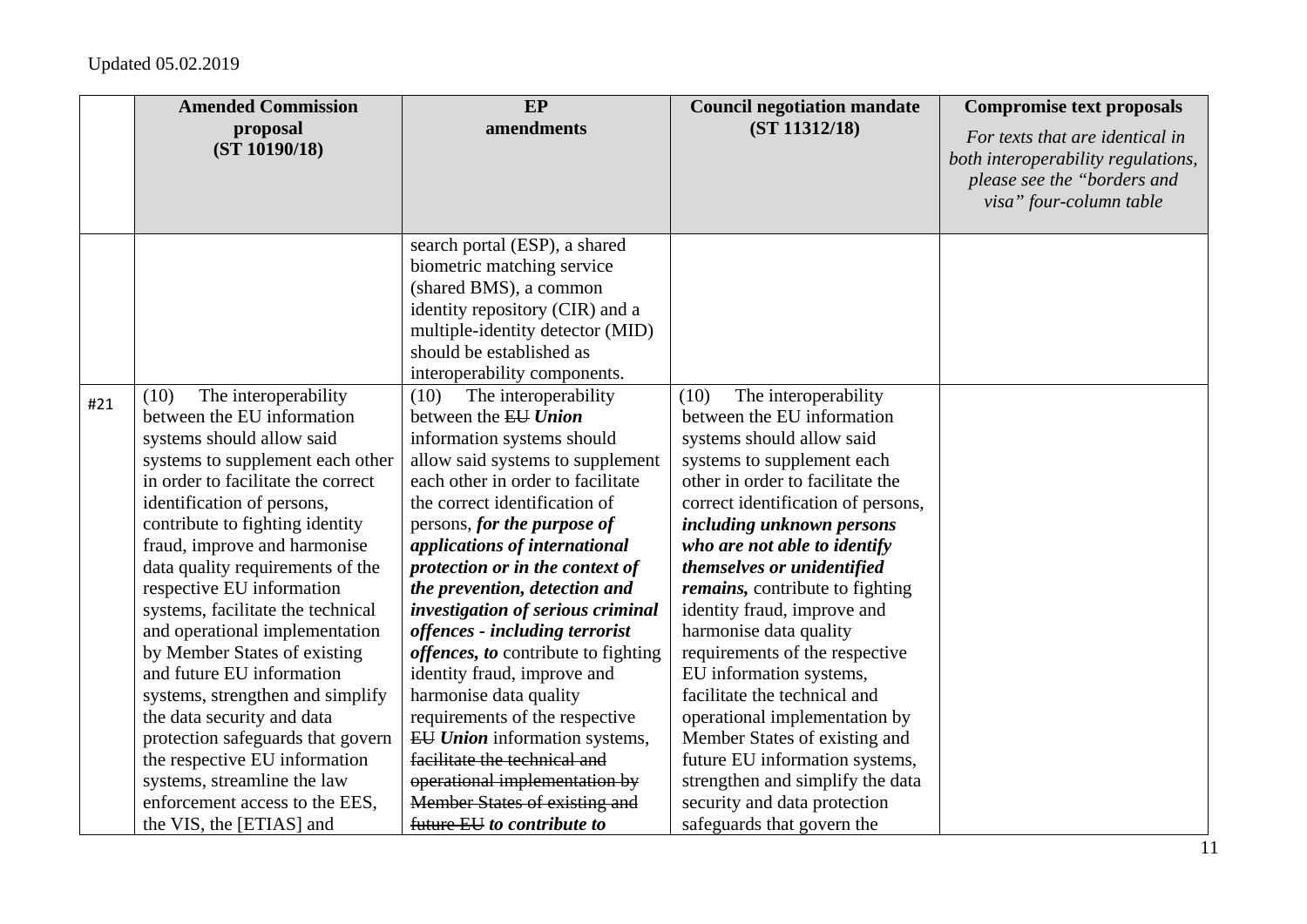| <b>Amended Commission</b><br>proposal<br>(ST 10190/18)                                                                    | EP<br>amendments                                                                                                                                                                                                                                                                                                                                                                                                                                                                                                                                                                                                                                                                                                                                                                                                                                                                                                    | <b>Council negotiation mandate</b><br>(ST 11312/18)                                                                                                                                                                                                                                                                                                                              | <b>Compromise text proposals</b><br>For texts that are identical in<br>both interoperability regulations,<br>please see the "borders and<br>visa" four-column table |
|---------------------------------------------------------------------------------------------------------------------------|---------------------------------------------------------------------------------------------------------------------------------------------------------------------------------------------------------------------------------------------------------------------------------------------------------------------------------------------------------------------------------------------------------------------------------------------------------------------------------------------------------------------------------------------------------------------------------------------------------------------------------------------------------------------------------------------------------------------------------------------------------------------------------------------------------------------------------------------------------------------------------------------------------------------|----------------------------------------------------------------------------------------------------------------------------------------------------------------------------------------------------------------------------------------------------------------------------------------------------------------------------------------------------------------------------------|---------------------------------------------------------------------------------------------------------------------------------------------------------------------|
| Eurodac, and support the<br>purposes of the EES, the VIS, the<br>[ETIAS], Eurodac, the SIS and<br>the [ECRIS-TCN system]. | ensuring the effective use of<br><b>Union</b> information systems,<br><b>Europol data and Interpol</b><br>databases by facilitating access<br>to them by the authorities in<br>accordance with their access<br>rights and the objectives and<br>purposes as laid down in the<br>legal instruments governing the<br>respective systems, to strengthen<br>and simplify <i>and harmonise</i> the<br>data security and data protection<br>safeguards that govern the<br>respective EU Union<br>information systems, in<br>particular by ensuring that all<br>Union data protection rules are<br><i>applicable to all the information</i><br>systems, and to streamline the<br>law enforcement and simplify<br><i>designated authorities</i> access to<br>the EES, the VIS, the [ETIAS]<br>and Eurodac, and support the<br>purposes of the EES, the VIS, the<br>[ETIAS], Eurodac, the SIS and<br>the [ECRIS-TCN system]. | respective EU information<br>systems, streamline the law<br>enforcement access for the<br>purposes of preventing,<br>detecting or investigating<br>terrorist offences or other<br>serious criminal offences to the<br>EES, the VIS, the [ETIAS] and<br>Eurodac, and support the<br>purposes of the EES, the VIS,<br>the [ETIAS], Eurodac, the SIS<br>and the [ECRIS-TCN system]. |                                                                                                                                                                     |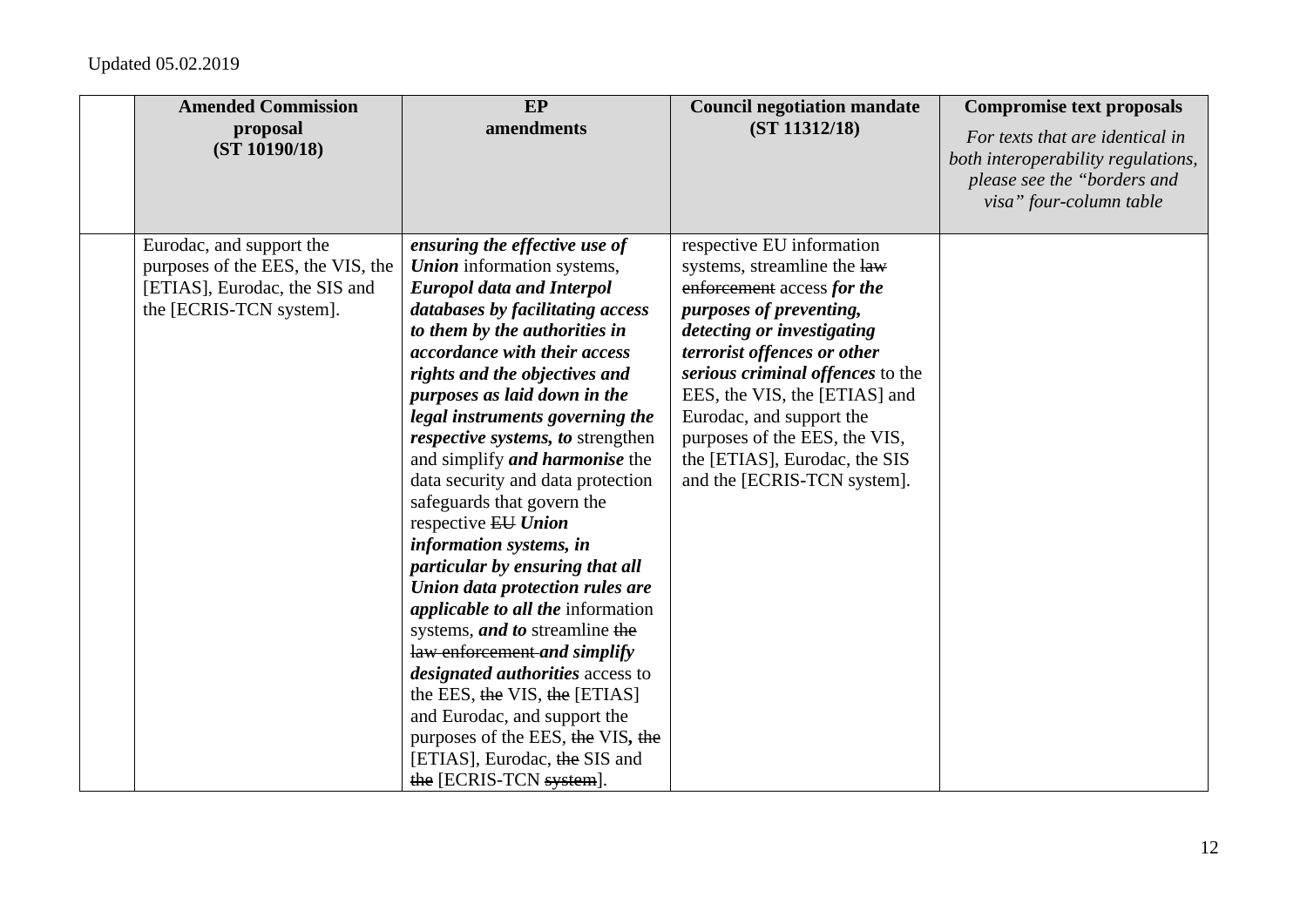|     | <b>Amended Commission</b>                                                                                                                                                                                                                                                                                                                                                                     | EP                                                                                                                                                                                                                                                                                                                                                                                            | <b>Council negotiation mandate</b>                                                                                                                                                                                                                                                                                                                                                                                                       | <b>Compromise text proposals</b>                                                                                                |
|-----|-----------------------------------------------------------------------------------------------------------------------------------------------------------------------------------------------------------------------------------------------------------------------------------------------------------------------------------------------------------------------------------------------|-----------------------------------------------------------------------------------------------------------------------------------------------------------------------------------------------------------------------------------------------------------------------------------------------------------------------------------------------------------------------------------------------|------------------------------------------------------------------------------------------------------------------------------------------------------------------------------------------------------------------------------------------------------------------------------------------------------------------------------------------------------------------------------------------------------------------------------------------|---------------------------------------------------------------------------------------------------------------------------------|
|     | proposal<br>(ST 10190/18)                                                                                                                                                                                                                                                                                                                                                                     | amendments                                                                                                                                                                                                                                                                                                                                                                                    | (ST 11312/18)                                                                                                                                                                                                                                                                                                                                                                                                                            | For texts that are identical in<br>both interoperability regulations,<br>please see the "borders and<br>visa" four-column table |
| #22 | The interoperability<br>(11)<br>components should cover the<br>EES, the VIS, the [ETIAS],<br>Eurodac, the SIS, and the<br>[ECRIS-TCN system]. They<br>should also cover the Europol<br>data to the extent of enabling it<br>to be queried simultaneously<br>with these EU information                                                                                                         | The interoperability<br>(11)<br>components should cover the<br>EES, the VIS, the [ETIAS],<br>Eurodac, the SIS, and the<br>[ECRIS-TCN system]. They<br>should also cover the Europol<br>data <i>only</i> to the extent of<br>enabling it that data to be<br>queried simultaneously with                                                                                                        | The interoperability<br>(11)<br>components should cover the<br>EES, the VIS, the [ETIAS],<br>Eurodac, the SIS, and the<br>[ECRIS-TCN system]. They<br>should also cover the Europol<br>data to the extent of enabling it to<br>be queried simultaneously with<br>these EU information systems.                                                                                                                                           |                                                                                                                                 |
|     | systems.                                                                                                                                                                                                                                                                                                                                                                                      | these EU Union information<br>systems.                                                                                                                                                                                                                                                                                                                                                        |                                                                                                                                                                                                                                                                                                                                                                                                                                          |                                                                                                                                 |
| #23 | The interoperability<br>(12)<br>components should concern<br>persons in respect of whom<br>personal data may be processed<br>in the EU information systems<br>and by Europol, namely third-<br>country nationals whose personal<br>data is processed in the EU<br>information systems and by<br>Europol, and to EU citizens<br>whose personal data is processed<br>in the SIS and by Europol. | The interoperability<br>(12)<br>components should concern<br>persons in respect of whom<br>personal data may be processed<br>in the EU information systems<br>and by Europol, namely third-<br>country nationals whose personal<br>data is processed in the EU<br>information systems and by<br>Europol, and to EU citizens<br>whose personal data is processed<br>in the SIS and by Europol. | The interoperability<br>(12)<br>components should concern<br>persons in respect of whom<br>personal data may be processed<br>in the EU information systems<br>and by Europol, namely third-<br>country nationals <i>persons</i> whose<br>personal data is are processed in<br>the EU information systems and<br>by Europol, and to <i>including</i> EU<br>citizens whose personal data is<br>are processed in the SIS and by<br>Europol. |                                                                                                                                 |
| #24 |                                                                                                                                                                                                                                                                                                                                                                                               | (12a) Children and vulnerable<br>persons merit specific protection<br>with regard to their personal                                                                                                                                                                                                                                                                                           |                                                                                                                                                                                                                                                                                                                                                                                                                                          |                                                                                                                                 |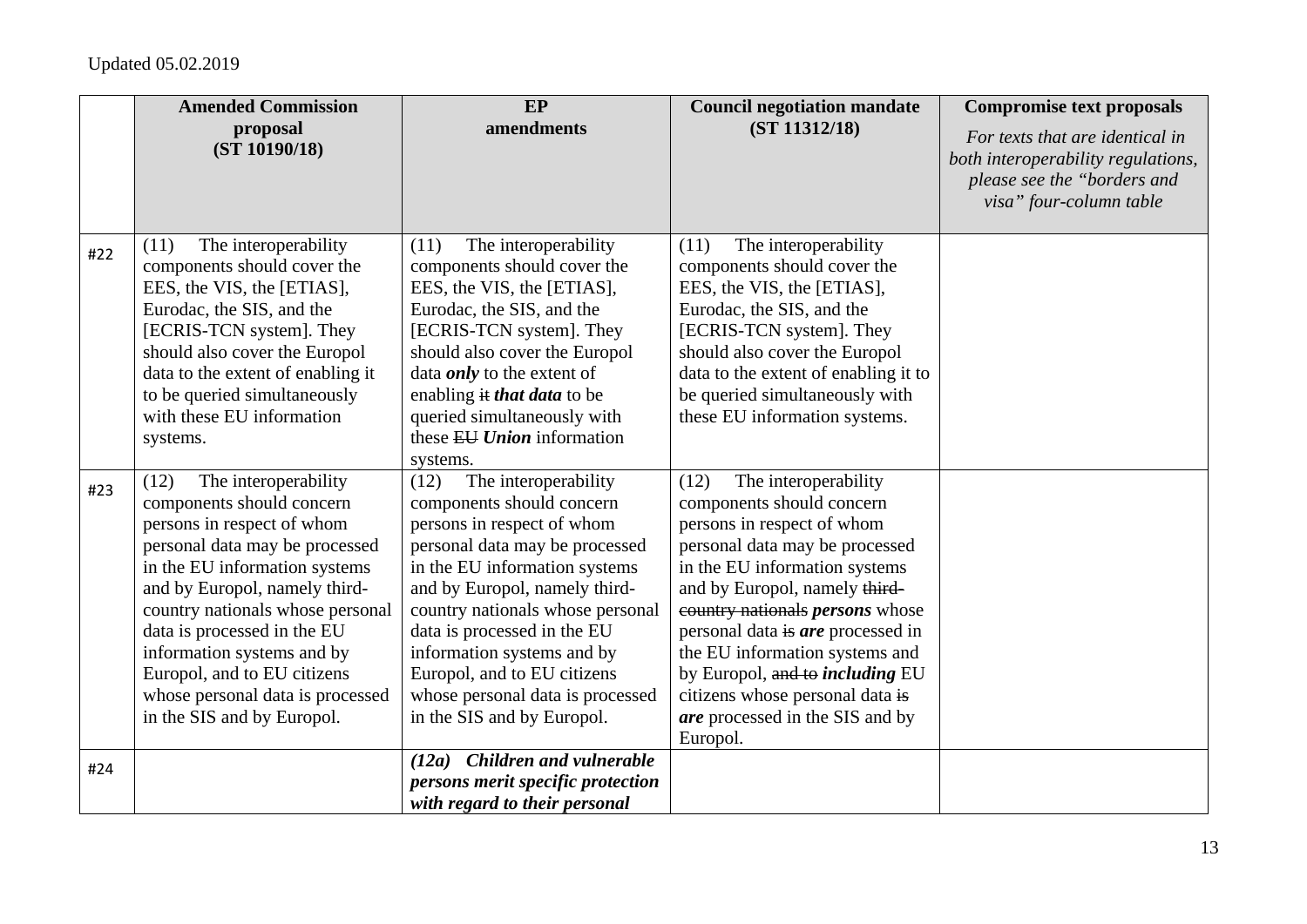|     | <b>Amended Commission</b>                                                                                                                                                                                                                                                                                                                                                                                                                                                                                                                                                                     | EP                                                                                                                                                                                                                                                                                                                                                                                                                                                                                                                                                                                                 | <b>Council negotiation mandate</b>                                                                                                                                                                                                                                                                                                                                                                                                                                                                                                                                               | <b>Compromise text proposals</b>                                                                                                |
|-----|-----------------------------------------------------------------------------------------------------------------------------------------------------------------------------------------------------------------------------------------------------------------------------------------------------------------------------------------------------------------------------------------------------------------------------------------------------------------------------------------------------------------------------------------------------------------------------------------------|----------------------------------------------------------------------------------------------------------------------------------------------------------------------------------------------------------------------------------------------------------------------------------------------------------------------------------------------------------------------------------------------------------------------------------------------------------------------------------------------------------------------------------------------------------------------------------------------------|----------------------------------------------------------------------------------------------------------------------------------------------------------------------------------------------------------------------------------------------------------------------------------------------------------------------------------------------------------------------------------------------------------------------------------------------------------------------------------------------------------------------------------------------------------------------------------|---------------------------------------------------------------------------------------------------------------------------------|
|     | proposal<br>(ST 10190/18)                                                                                                                                                                                                                                                                                                                                                                                                                                                                                                                                                                     | amendments                                                                                                                                                                                                                                                                                                                                                                                                                                                                                                                                                                                         | (ST 11312/18)                                                                                                                                                                                                                                                                                                                                                                                                                                                                                                                                                                    | For texts that are identical in<br>both interoperability regulations,<br>please see the "borders and<br>visa" four-column table |
|     |                                                                                                                                                                                                                                                                                                                                                                                                                                                                                                                                                                                               | data, as they may be less aware<br>of the risks, consequences and<br>safeguards concerned and their<br>rights in relation to the<br>processing of personal data. The<br>interoperability components<br>should be designed so that<br>particular attention is paid to<br>the protection of children and<br>that their rights and integrity<br>are fully respected.                                                                                                                                                                                                                                  |                                                                                                                                                                                                                                                                                                                                                                                                                                                                                                                                                                                  |                                                                                                                                 |
| #25 | The European search<br>(13)<br>portal (ESP) should be<br>established to facilitate<br>technically the ability of Member<br>State authorities and EU bodies<br>to have fast, seamless, efficient,<br>systematic and controlled access<br>to the EU information systems,<br>the Europol data and the Interpol<br>databases needed to perform<br>their tasks, in accordance with<br>their access rights, and to support<br>the objectives of the EES, the<br>VIS, the [ETIAS], Eurodac, the<br>SIS, the [ECRIS-TCN system]<br>and the Europol data. Enabling<br>the simultaneous querying of all | The European search<br>(13)<br>portal (ESP) should be<br>established to facilitate<br>technically the ability of the<br><i>authorised</i> Member State<br>authorities and EU bodies Union<br><i>agencies</i> to have fast, seamless,<br>efficient, systematic and<br>controlled access to the <i>relevant</i><br><b>Union EU</b> information systems,<br>the Europol data and the Interpol<br>databases insofar as this is<br>needed to perform their tasks, in<br>accordance with their access<br>rights, and to support the<br>objectives of the EES, VIS, the<br>[ETIAS], Eurodac, the SIS, the | The European search<br>(13)<br>portal (ESP) should be<br>established to facilitate<br>technically the ability of Member<br>State authorities and EU bodies<br><i>agencies</i> to have fast, seamless,<br>efficient, systematic and<br>controlled access to the EU<br>information systems, the Europol<br>data and the Interpol databases<br>needed to perform their tasks, in<br>accordance with their access<br>rights, and to support the<br>objectives of the EES, the VIS,<br>the [ETIAS], Eurodac, the SIS,<br>the [ECRIS-TCN system] and the<br>Europol data. Enabling the |                                                                                                                                 |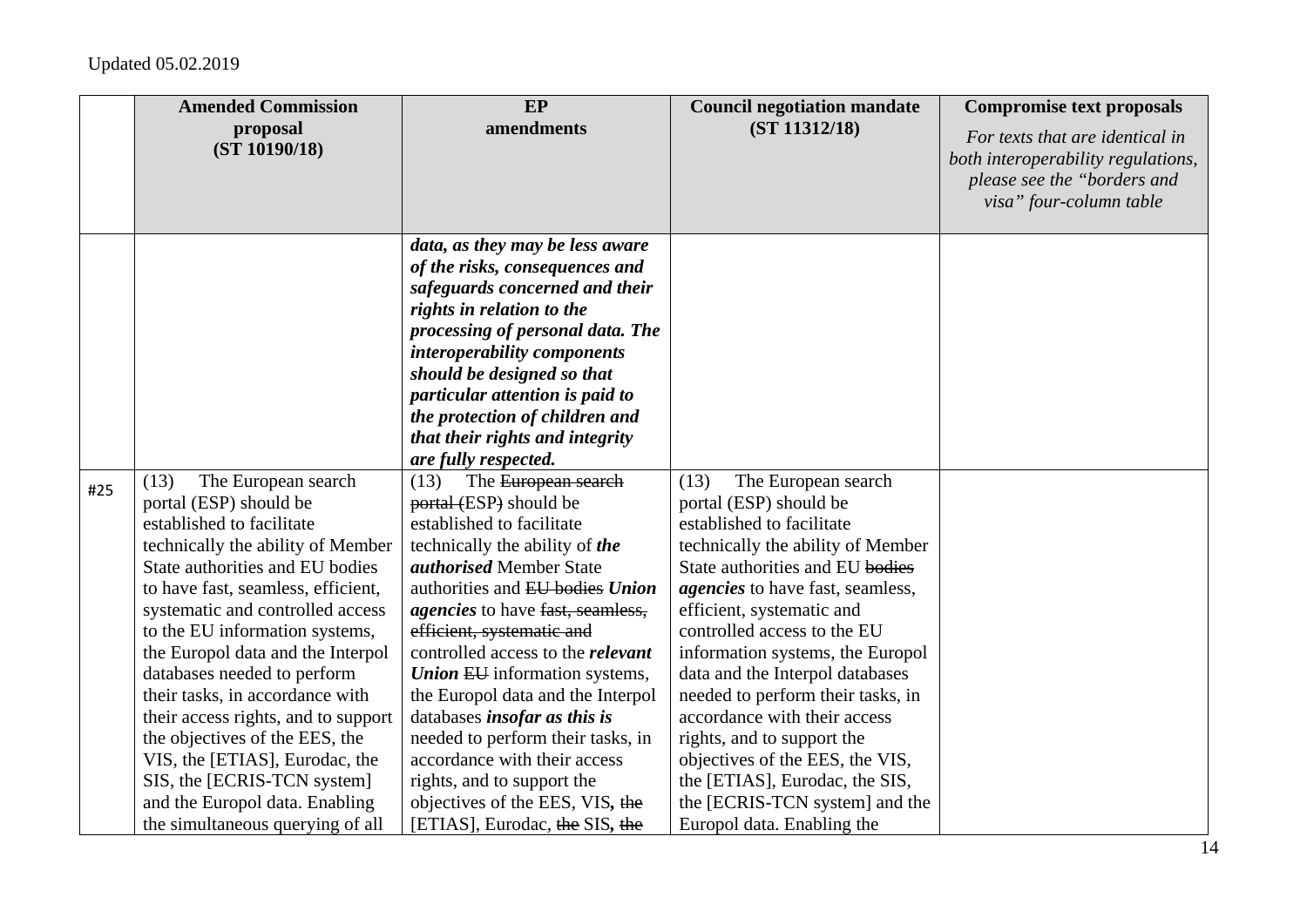|     | <b>Amended Commission</b><br>proposal                                                                                                                                                                                                                                                                                                                                                        | EP<br>amendments                                                                                                                                                                                                                                                                                                                                                                                                                                                                               | <b>Council negotiation mandate</b><br>(ST 11312/18)                                                                                                                                                                                                                                                                                                                                                                                         | <b>Compromise text proposals</b><br>For texts that are identical in                          |
|-----|----------------------------------------------------------------------------------------------------------------------------------------------------------------------------------------------------------------------------------------------------------------------------------------------------------------------------------------------------------------------------------------------|------------------------------------------------------------------------------------------------------------------------------------------------------------------------------------------------------------------------------------------------------------------------------------------------------------------------------------------------------------------------------------------------------------------------------------------------------------------------------------------------|---------------------------------------------------------------------------------------------------------------------------------------------------------------------------------------------------------------------------------------------------------------------------------------------------------------------------------------------------------------------------------------------------------------------------------------------|----------------------------------------------------------------------------------------------|
|     | (ST 10190/18)                                                                                                                                                                                                                                                                                                                                                                                |                                                                                                                                                                                                                                                                                                                                                                                                                                                                                                |                                                                                                                                                                                                                                                                                                                                                                                                                                             | both interoperability regulations,<br>please see the "borders and<br>visa" four-column table |
|     | relevant EU information systems<br>in parallel, as well as of the<br>Europol data and the Interpol<br>databases, the ESP should act as<br>a single window or 'message<br>broker' to search various central<br>systems and retrieve the<br>necessary information seamlessly<br>and in full respect of the access<br>control and data protection<br>requirements of the underlying<br>systems. | [ECRIS-TCN system] and the<br>Europol data. Enabling the<br>simultaneous querying of all<br>relevant EU Union information<br>systems in parallel, as well as of<br>the Europol data and the Interpol<br>databases, the ESP should act as<br>a single window or 'message<br>broker' to search various central<br>systems and retrieve the<br>necessary information seamlessly<br>and in full respect of the access<br>control and data protection<br>requirements of the underlying<br>systems. | simultaneous querying of all<br>relevant EU information systems<br>in parallel, as well as of the<br>Europol data and the Interpol<br>databases, the ESP should act as<br>a single window or 'message<br>broker' to search various central<br>systems and retrieve the<br>necessary information seamlessly<br>and in full respect of the access<br>control and data protection<br>requirements of the underlying<br>systems.                |                                                                                              |
| #26 |                                                                                                                                                                                                                                                                                                                                                                                              |                                                                                                                                                                                                                                                                                                                                                                                                                                                                                                | (13a) When querying the<br>Interpol databases, the design of<br>the ESP should ensure that the<br>data used by the user of the ESP<br>to launch a query is not shared<br>with the owners of Interpol data.<br>The result of the query should<br>not be shared in an automated<br>manner with the owner of the<br>Interpol data and a positive<br>result should only be shared<br>following the assessment of the<br>competent authoritities |                                                                                              |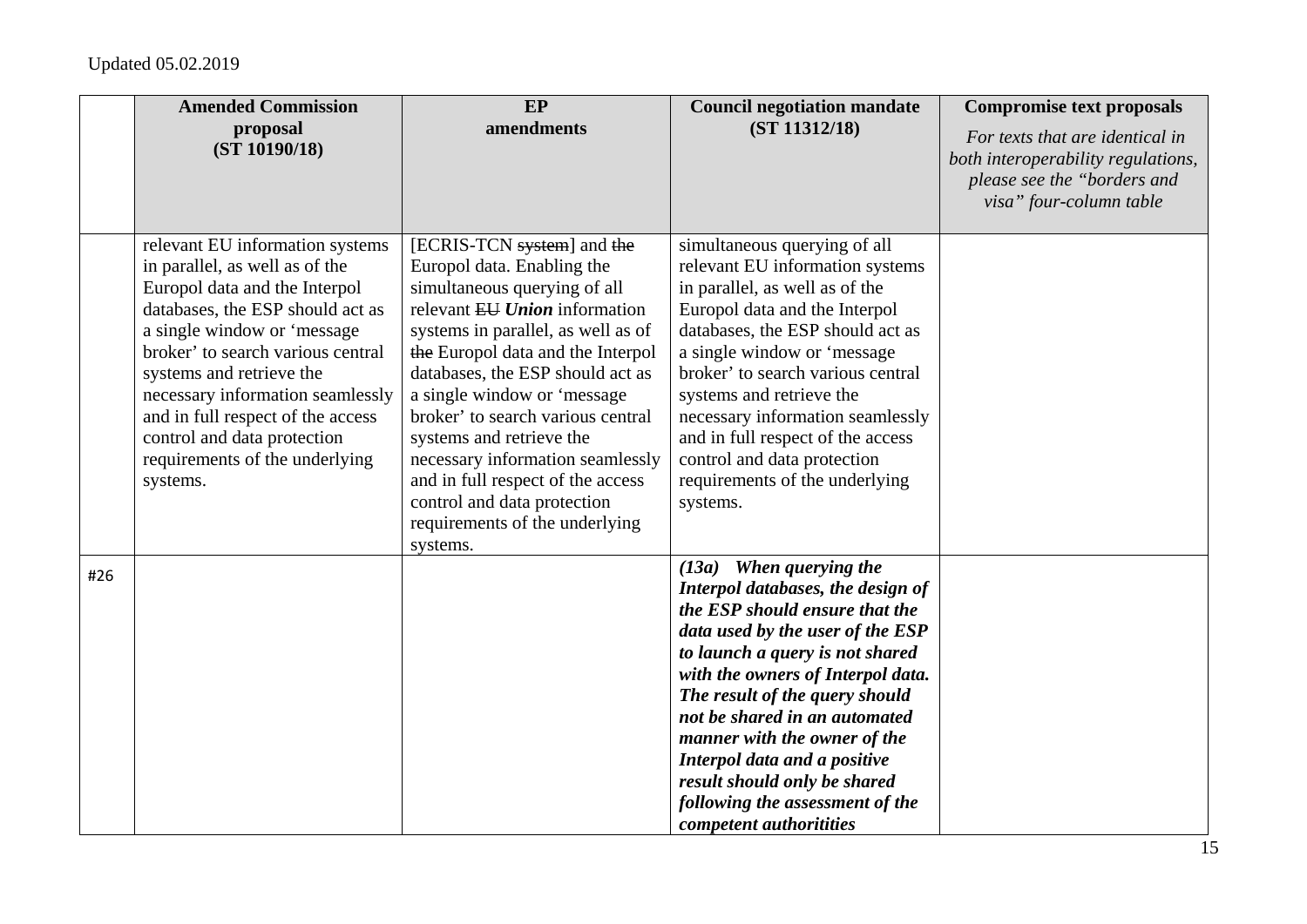|     | <b>Amended Commission</b><br>proposal<br>(ST 10190/18)                                                                                                                                                                                                                                                                     | EP<br>amendments                                                                                                                                                                                                                                                                                                    | <b>Council negotiation mandate</b><br>(ST 11312/18)                                                                                                                                                                                                                                                                 | <b>Compromise text proposals</b><br>For texts that are identical in<br>both interoperability regulations,<br>please see the "borders and<br>visa" four-column table                                                                                                           |
|-----|----------------------------------------------------------------------------------------------------------------------------------------------------------------------------------------------------------------------------------------------------------------------------------------------------------------------------|---------------------------------------------------------------------------------------------------------------------------------------------------------------------------------------------------------------------------------------------------------------------------------------------------------------------|---------------------------------------------------------------------------------------------------------------------------------------------------------------------------------------------------------------------------------------------------------------------------------------------------------------------|-------------------------------------------------------------------------------------------------------------------------------------------------------------------------------------------------------------------------------------------------------------------------------|
|     |                                                                                                                                                                                                                                                                                                                            |                                                                                                                                                                                                                                                                                                                     | including the Interpol National<br><b>Central Bureau of the Member</b><br><b>State querying the Interpol</b><br>databases.                                                                                                                                                                                          |                                                                                                                                                                                                                                                                               |
| #27 | <b>Those European search</b><br>(14)<br>portal (ESP) end-users that have<br>the right to access Europol data<br>under Regulation (EU) 2016/794<br>of the European Parliament and<br>of the Council <sup>33</sup> should be able to<br>query the Europol data<br>simultaneously with the EU<br>information systems to which | Those European search<br>(14)<br>portal (ESP) end-users that have<br>the right to access Europol data<br>under Regulation (EU) 2016/794<br>of the European Parliament and<br>of the Council <sup>34</sup> should be able to<br>query the Europol data<br>simultaneously with the EU<br>information systems to which | Those European search<br>(14)<br>portal (ESP) end-users that have<br>the right to access Europol data<br>under Regulation (EU) 2016/794<br>of the European Parliament and<br>of the Council <sup>35</sup> should be able to<br>query the Europol data<br>simultaneously with the EU<br>information systems to which | Provisionally agreed<br>Those European search<br>(14)<br>portal (ESP) end-users that have<br>the right to access Europol data<br>under Regulation (EU) 2016/794<br>of the European Parliament and<br>of the Council <sup>36</sup> should be able to<br>query the Europol data |

**<sup>33</sup>** Regulation (EU) 2016/794 of the European Parliament and of the Council of 11 May 2016 on the European Union Agency for Law Enforcement Cooperation (Europol) and replacing and repealing Council Decisions 2009/371/JHA, 2009/934/JHA, 2009/935/JHA, 2009/936/JHA and 2009/968/JHA (OJ L 135, 24.5.2016, p. 53).

- **<sup>34</sup>** Regulation (EU) 2016/794 of the European Parliament and of the Council of 11 May 2016 on the European Union Agency for Law Enforcement Cooperation (Europol) and replacing and repealing Council Decisions 2009/371/JHA, 2009/934/JHA, 2009/935/JHA, 2009/936/JHA and 2009/968/JHA (OJ L 135, 24.5.2016, p. 53).
- <sup>35</sup> Regulation (EU) 2016/794 of the European Parliament and of the Council of 11 May 2016 on the European Union Agency for Law Enforcement Cooperation (Europol) and replacing and repealing Council Decisions 2009/371/JHA, 2009/934/JHA, 2009/935/JHA, 2009/936/JHA and 2009/968/JHA (OJ L 135, 24.5.2016, p. 53).

<sup>36</sup> Regulation (EU) 2016/794 of the European Parliament and of the Council of 11 May 2016 on the European Union Agency for Law Enforcement Cooperation (Europol) and replacing and repealing Council Decisions 2009/371/JHA, 2009/934/JHA, 2009/935/JHA, 2009/936/JHA and 2009/968/JHA (OJ L 135, 24.5.2016, p. 53).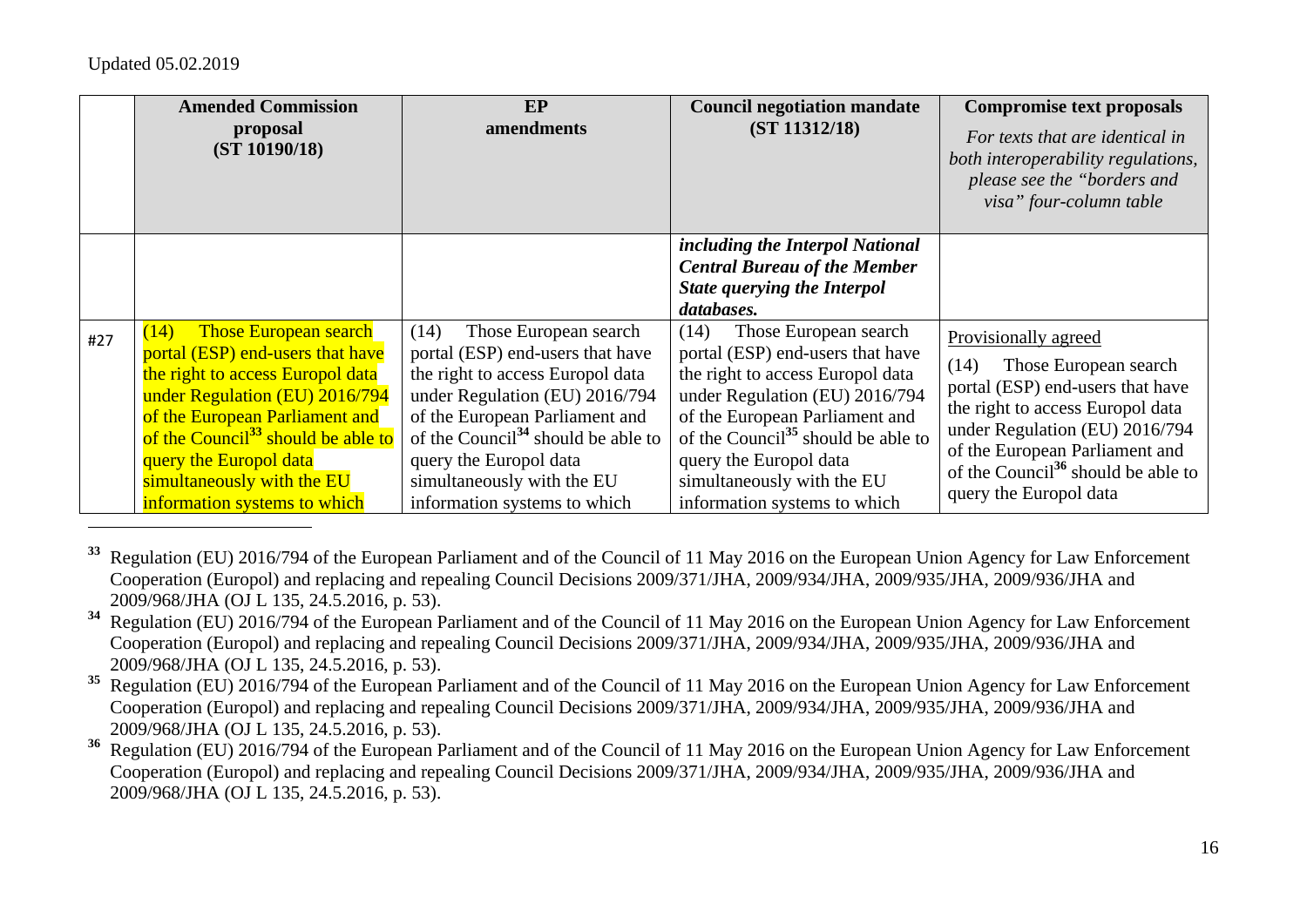|     | <b>Amended Commission</b>                                                                                                                                                                                                                                                                                                                     | EP                                                                                                                                                                                                                                                                                                                                            | <b>Council negotiation mandate</b>                                                                                                                                                                                                                                                                                                            | <b>Compromise text proposals</b>                                                                                                                                                                                                                                                          |
|-----|-----------------------------------------------------------------------------------------------------------------------------------------------------------------------------------------------------------------------------------------------------------------------------------------------------------------------------------------------|-----------------------------------------------------------------------------------------------------------------------------------------------------------------------------------------------------------------------------------------------------------------------------------------------------------------------------------------------|-----------------------------------------------------------------------------------------------------------------------------------------------------------------------------------------------------------------------------------------------------------------------------------------------------------------------------------------------|-------------------------------------------------------------------------------------------------------------------------------------------------------------------------------------------------------------------------------------------------------------------------------------------|
|     | proposal<br>(ST 10190/18)                                                                                                                                                                                                                                                                                                                     | amendments                                                                                                                                                                                                                                                                                                                                    | (ST 11312/18)                                                                                                                                                                                                                                                                                                                                 | For texts that are identical in<br>both interoperability regulations,<br>please see the "borders and<br>visa" four-column table                                                                                                                                                           |
|     | they have access. Any further<br>data processing following such a<br>query should take place in<br>accordance with Regulation (EU)<br>2016/794, including restrictions<br>on access or use imposed by the<br>data provider.                                                                                                                   | they have access. Any further<br>data processing following such a<br>query should take place in<br>accordance with Regulation (EU)<br>2016/794, including restrictions<br>on access or use imposed by the<br>data provider.                                                                                                                   | they have access. Any further<br>data processing following such a<br>query should take place in<br>accordance with Regulation (EU)<br>2016/794, including restrictions<br>on access or use imposed by the<br>data provider.                                                                                                                   | simultaneously with the EU<br>information systems to which<br>they have access. Any further<br>data processing following such a<br>query should take place in<br>accordance with Regulation (EU)<br>2016/794, including restrictions<br>on access or use imposed by the<br>data provider. |
| #28 | The European search<br>(15)<br>portal (ESP) should be developed<br>and configured in such a way<br>that it does not allow the use of<br>fields of data for the query that<br>are not related to persons or<br>travel documents or that are not<br>present in an EU information<br>system, in the Europol data or in<br>the Interpol database. | The European search<br>(15)<br>portal (ESP) should be developed<br>and configured in such a way that<br>it does not allow the use of fields<br>of data for the query that are not<br>related to persons or travel<br>documents or that are not present<br>in an EU information system, in<br>the Europol data or in the<br>Interpol database. | The European search<br>(15)<br>portal (ESP) should be developed<br>and configured in such a way that<br>it does not allow the use of fields<br>of data for the query that are not<br>related to persons or travel<br>documents or that are not present<br>in an EU information system, in<br>the Europol data or in the<br>Interpol database. |                                                                                                                                                                                                                                                                                           |
| #29 | To ensure fast and<br>(16)<br>systematic use of all EU<br>information systems, the<br>European search portal (ESP)<br>should be used to query the<br>common identity repository, the<br>EES, the VIS, [the ETIAS],<br>Eurodac and [the ECRIS-TCN                                                                                              | To ensure fast and<br>(16)<br>seamless systematic use of all<br>relevant Union EU information<br>systems, the European search<br>portal (ESP) should be used to<br>query the common identity<br>repository, the EES, the VIS, the<br>ETIAS, Eurodac and the                                                                                   | To ensure fast and<br>(16)<br>systematic use of all EU<br>information systems, the<br>European search portal (ESP)<br>should be used to query the<br>common identity repository, the<br>EES, the VIS, [the ETIAS],<br>Eurodac and [the ECRIS-TCN                                                                                              |                                                                                                                                                                                                                                                                                           |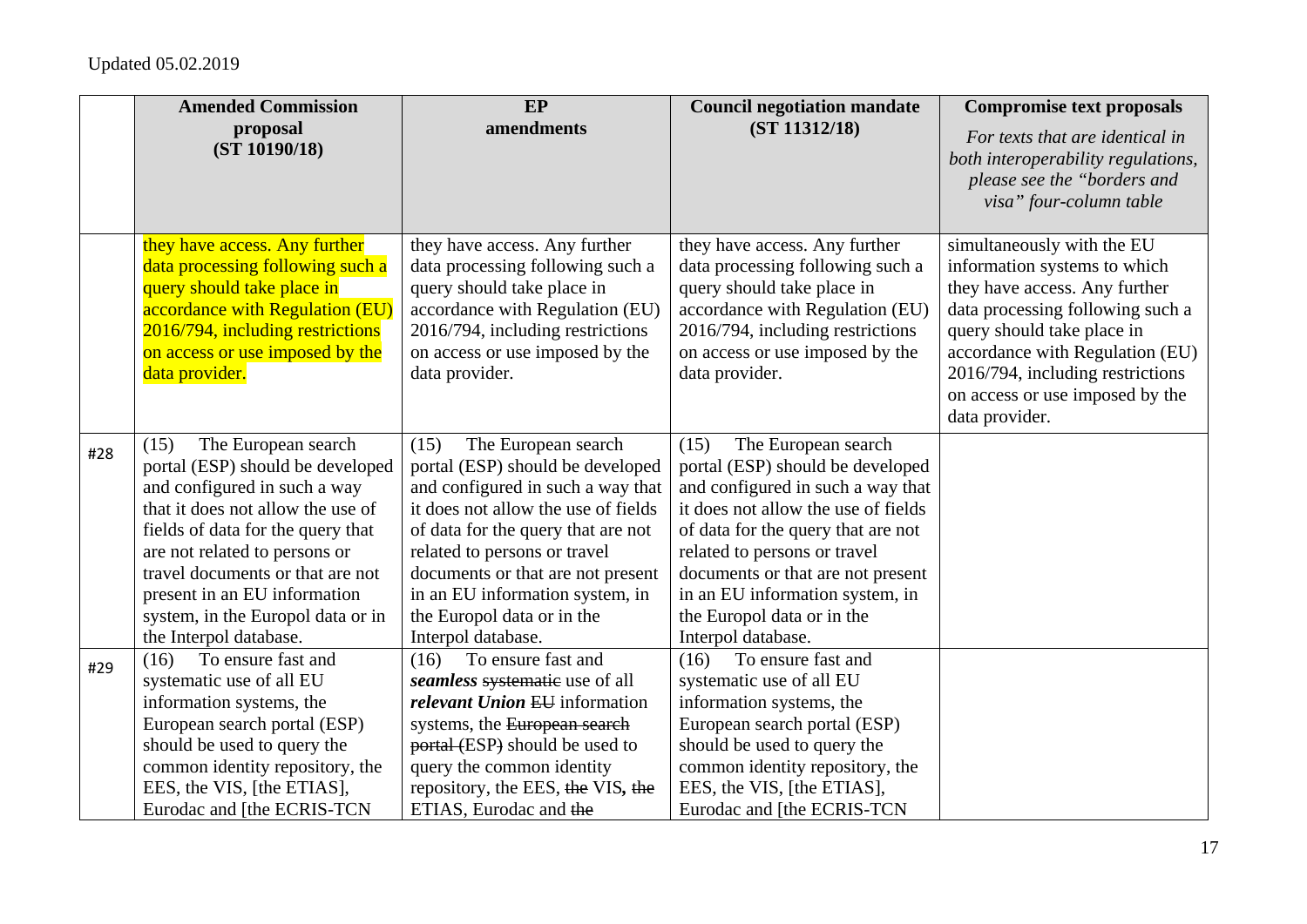|     | <b>Amended Commission</b>                                                                                                                                                                                                                                                                                                                                                                                                                                                                         | EP                                                                                                                                                                                                                                                                                                                                                                                                                                                                                                                                                                                                                                                                                                                                                       | <b>Council negotiation mandate</b>                                                                                                                                                                                                                                                                                                                                                                                                                                                                                | <b>Compromise text proposals</b>                                                                                                |
|-----|---------------------------------------------------------------------------------------------------------------------------------------------------------------------------------------------------------------------------------------------------------------------------------------------------------------------------------------------------------------------------------------------------------------------------------------------------------------------------------------------------|----------------------------------------------------------------------------------------------------------------------------------------------------------------------------------------------------------------------------------------------------------------------------------------------------------------------------------------------------------------------------------------------------------------------------------------------------------------------------------------------------------------------------------------------------------------------------------------------------------------------------------------------------------------------------------------------------------------------------------------------------------|-------------------------------------------------------------------------------------------------------------------------------------------------------------------------------------------------------------------------------------------------------------------------------------------------------------------------------------------------------------------------------------------------------------------------------------------------------------------------------------------------------------------|---------------------------------------------------------------------------------------------------------------------------------|
|     | proposal<br>(ST 10190/18)                                                                                                                                                                                                                                                                                                                                                                                                                                                                         | amendments                                                                                                                                                                                                                                                                                                                                                                                                                                                                                                                                                                                                                                                                                                                                               | (ST 11312/18)                                                                                                                                                                                                                                                                                                                                                                                                                                                                                                     | For texts that are identical in<br>both interoperability regulations,<br>please see the "borders and<br>visa" four-column table |
|     | system]. However, the national<br>connection to the different EU<br>information systems should<br>remain in order to provide a<br>technical fall back. The ESP<br>should also be used by Union<br>bodies to query the Central SIS<br>in accordance with their access<br>rights and in order to perform<br>their tasks. The ESP should be an<br>additional means to query the<br>Central SIS, the Europol data and<br>the Interpol systems,<br>complementing the existing<br>dedicated interfaces. | [ECRIS-TCN system]. A central<br>Union backup ESP should be<br>established in order to provide<br>all the functionalities of the<br>principal ESP and a similar<br>level of performance as it in the<br>event of its failure. However, the<br>national connection to the<br>different relevant Union EU<br>information systems should<br>remain in order to provide a<br>technical fall back. The ESP<br>should also be used by Union<br><i>agencies</i> bodies to query the<br>Central SIS in accordance with<br>their access rights and in order to<br>perform their tasks. The ESP<br>should be an additional means to<br>query the Central SIS, the<br>Europol data and the Interpol<br>systems, complementing the<br>existing dedicated interfaces. | system]. However, the national<br>connection to the different EU<br>information systems should<br>remain in order to provide a<br>technical fall back. The ESP<br>should also be used by Union<br><i>agencies</i> bodies to query the<br>Central SIS in accordance with<br>their access rights and in order to<br>perform their tasks. The ESP<br>should be an additional means to<br>query the Central SIS, the<br>Europol data and the Interpol<br>systems, complementing the<br>existing dedicated interfaces. |                                                                                                                                 |
| #30 | Biometric data, such as<br>(17)<br>fingerprints and facial images,<br>are unique and therefore much<br>more reliable than alphanumeric<br>data for identifying a person. The<br>shared biometric matching                                                                                                                                                                                                                                                                                         | Biometric data, that in<br>(17)<br>the content of this regulation<br><i>entails</i> fingerprints and facial<br>images only and therefore<br>excludes hand palm prints, are<br>unique and therefore much more                                                                                                                                                                                                                                                                                                                                                                                                                                                                                                                                             | Biometric data, such as<br>(17)<br>fingerprints dactyloscopic data<br>and facial images, are unique and<br>therefore much more reliable<br>than alphanumeric data for<br>identifying a person. The shared                                                                                                                                                                                                                                                                                                         |                                                                                                                                 |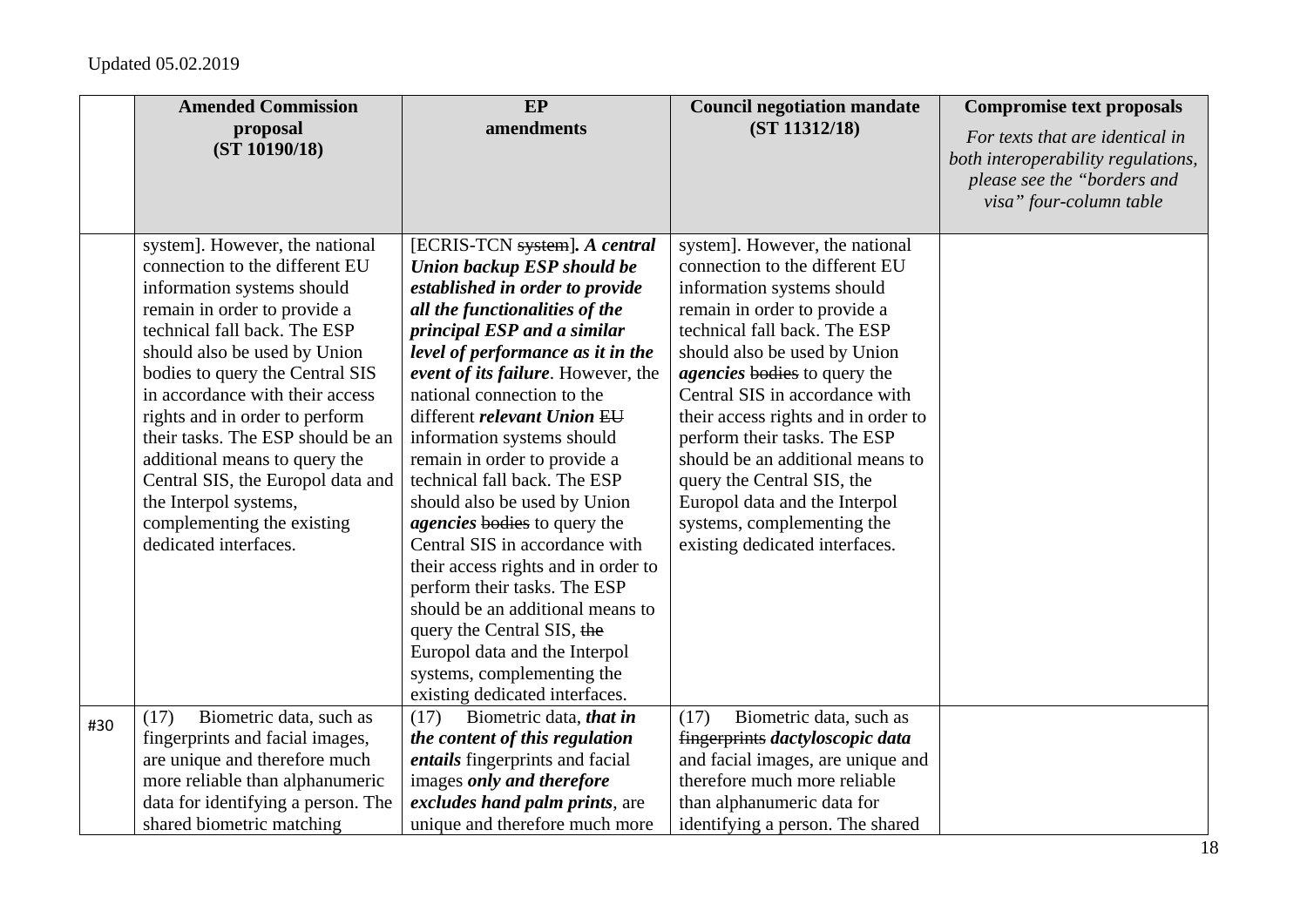| <b>Amended Commission</b>           | EP                                     | <b>Council negotiation mandate</b>  | <b>Compromise text proposals</b>                                                                                                |
|-------------------------------------|----------------------------------------|-------------------------------------|---------------------------------------------------------------------------------------------------------------------------------|
| proposal<br>(ST 10190/18)           | amendments                             | (ST 11312/18)                       | For texts that are identical in<br>both interoperability regulations,<br>please see the "borders and<br>visa" four-column table |
| service (shared BMS) should be      | reliable than alphanumeric data        | biometric matching service          |                                                                                                                                 |
| a technical tool to reinforce and   | for identifying a person.              | (shared BMS) should be a            |                                                                                                                                 |
| facilitate the work of the relevant | However, The shared biometric          | technical tool to reinforce and     |                                                                                                                                 |
| EU information systems and the      | matching service data constitute       | facilitate the work of the relevant |                                                                                                                                 |
| other interoperability              | sensitive personal data. This          | EU information systems and the      |                                                                                                                                 |
| components. The main purpose        | <b>Regulation should therefore lay</b> | other interoperability              |                                                                                                                                 |
| of the shared BMS should be to      | down the basis of and the              | components. The main purpose        |                                                                                                                                 |
| facilitate the identification of an | safeguards for processing of           | of the shared BMS should be to      |                                                                                                                                 |
| individual who may be registered    | such data for the purpose of           | facilitate the identification of an |                                                                                                                                 |
| in different databases, by          | uniquely identifying the persons       | individual who may be registered    |                                                                                                                                 |
| matching their biometric data       | concerned. (Shared BMS) should         | in different databases, by          |                                                                                                                                 |
| across different systems and by     | be a technical tool to reinforce       | matching their biometric data       |                                                                                                                                 |
| relying on one unique               | and facilitate the work of the         | across different systems and by     |                                                                                                                                 |
| technological component instead     | relevant EU Union information          | relying on one unique               |                                                                                                                                 |
| of five different ones in each of   | systems, the effective use of          | technological component instead     |                                                                                                                                 |
| the underlying systems. The         | Europol data and the other             | of five different ones in each of   |                                                                                                                                 |
| shared BMS should contribute to     | interoperability components. The       | the underlying systems. The         |                                                                                                                                 |
| security, as well as financial,     | <b>SBMS</b> should replace the         | shared BMS should contribute to     |                                                                                                                                 |
| maintenance and operational         | <b>Automated Fingerprint</b>           | security, as well as financial,     |                                                                                                                                 |
| benefits by relying on one unique   | <b>Identification Systems of</b>       | maintenance and operational         |                                                                                                                                 |
| technological component instead     | respectively the EES, VIS, SIS,        | benefits by relying on one unique   |                                                                                                                                 |
| of different ones in each of the    | <b>Eurodac and [ECRIS-TCN] and</b>     | technological component instead     |                                                                                                                                 |
| underlying systems. All             | should therefore not duplicate         | of different ones in each of the    |                                                                                                                                 |
| automated fingerprint               | either the storage of the              | underlying systems. All             |                                                                                                                                 |
| identification systems, including   | biometric data nor the storage of      | automated fingerprint               |                                                                                                                                 |
| those currently used for Eurodac,   | <i>biometric templates.</i> The main   | identification systems, including   |                                                                                                                                 |
| the VIS and the SIS, use            | purpose of the shared BMS              | those currently used for Eurodac,   |                                                                                                                                 |
| biometric templates comprised of    | should be to facilitate the            | the VIS and the SIS, use            |                                                                                                                                 |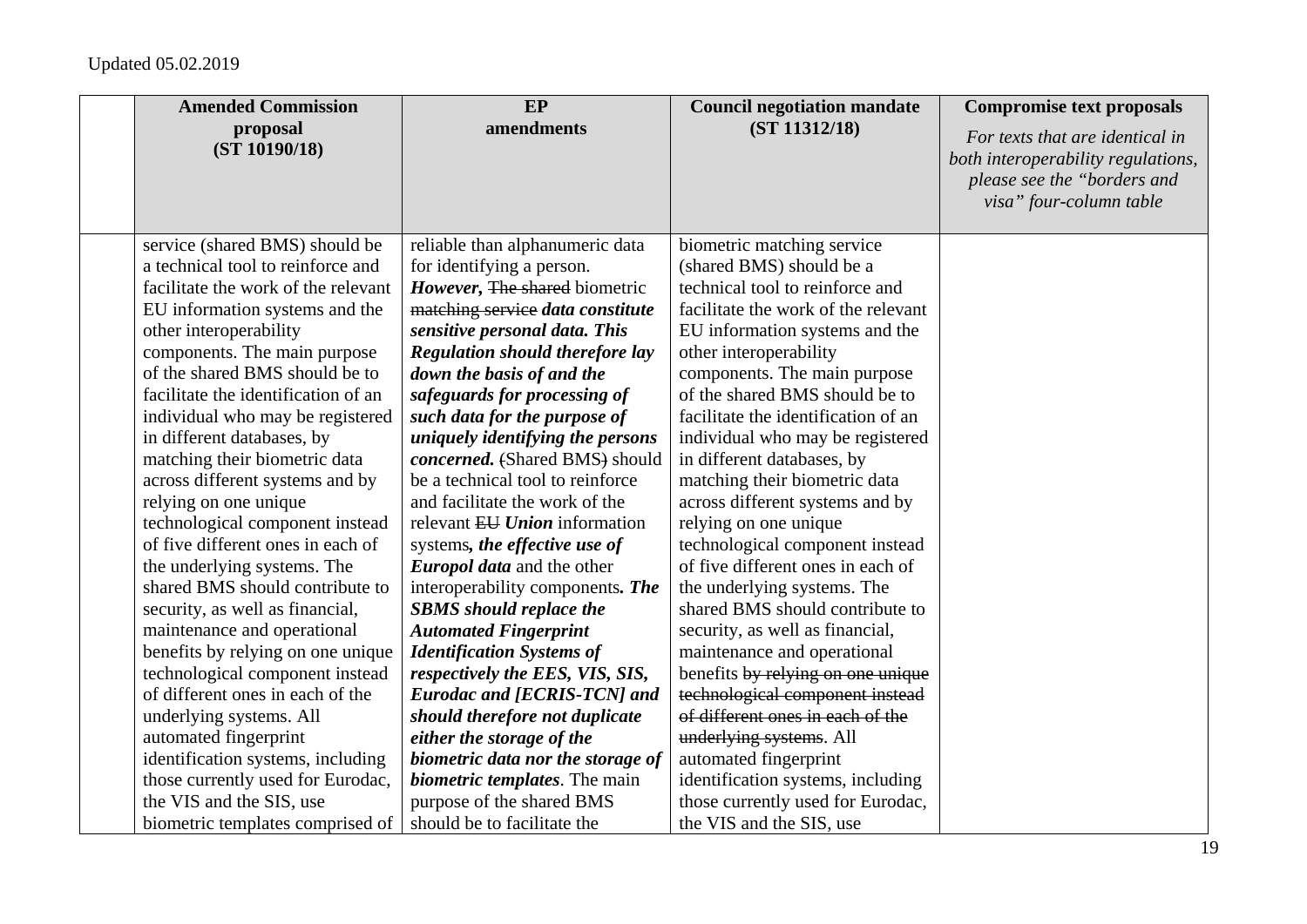| <b>Amended Commission</b>                                                                                                                                                                                                                                                                                                                         | EP                                                                                                                                                                                                                                                                                                                                                                                                                                                                                                                                                                                                                                                                                                                                                                                                                                                                                                                                                    | <b>Council negotiation mandate</b>                                                                                                                                                                                                                                                                                                                                                | <b>Compromise text proposals</b>                                                                                                |
|---------------------------------------------------------------------------------------------------------------------------------------------------------------------------------------------------------------------------------------------------------------------------------------------------------------------------------------------------|-------------------------------------------------------------------------------------------------------------------------------------------------------------------------------------------------------------------------------------------------------------------------------------------------------------------------------------------------------------------------------------------------------------------------------------------------------------------------------------------------------------------------------------------------------------------------------------------------------------------------------------------------------------------------------------------------------------------------------------------------------------------------------------------------------------------------------------------------------------------------------------------------------------------------------------------------------|-----------------------------------------------------------------------------------------------------------------------------------------------------------------------------------------------------------------------------------------------------------------------------------------------------------------------------------------------------------------------------------|---------------------------------------------------------------------------------------------------------------------------------|
| proposal<br>(ST 10190/18)                                                                                                                                                                                                                                                                                                                         | amendments                                                                                                                                                                                                                                                                                                                                                                                                                                                                                                                                                                                                                                                                                                                                                                                                                                                                                                                                            | (ST 11312/18)                                                                                                                                                                                                                                                                                                                                                                     | For texts that are identical in<br>both interoperability regulations,<br>please see the "borders and<br>visa" four-column table |
| data derived from a feature<br>extraction of actual biometric<br>samples. The shared BMS should<br>regroup and store all these<br>biometric templates in one single<br>location, facilitating cross-<br>system comparisons using<br>biometric data and enabling<br>economies of scale in developing<br>and maintaining the EU central<br>systems. | identification of an individual<br>who may be registered in<br>different databases, by matching<br>their biometric data across<br>different systems and by relying<br>on one unique technological<br>component instead of five<br>different ones in each of the<br>underlying systems. The shared<br>BMS should contribute to<br>security, as well as financial,<br>maintenance and operational<br>benefits by relying on one unique<br>technological component instead<br>of different ones in each of the<br>underlying systems. All<br>automated fingerprint<br>identification systems, including<br>those currently used for Eurodac,<br>the VIS and the SIS, use<br>biometric templates comprised of<br>data derived from a feature<br>extraction of actual biometric<br>samples. The shared BMS should<br>regroup and store all these<br>biometric templates $-\text{logically}$<br>separated according to the<br>information system from which | biometric templates comprised of<br>data derived from a feature<br>extraction of actual biometric<br>samples. The shared BMS should<br>regroup and store all these<br>biometric templates in one single<br>location, facilitating cross-system<br>comparisons using biometric data<br>and enabling economies of scale<br>in developing and maintaining<br>the EU central systems. |                                                                                                                                 |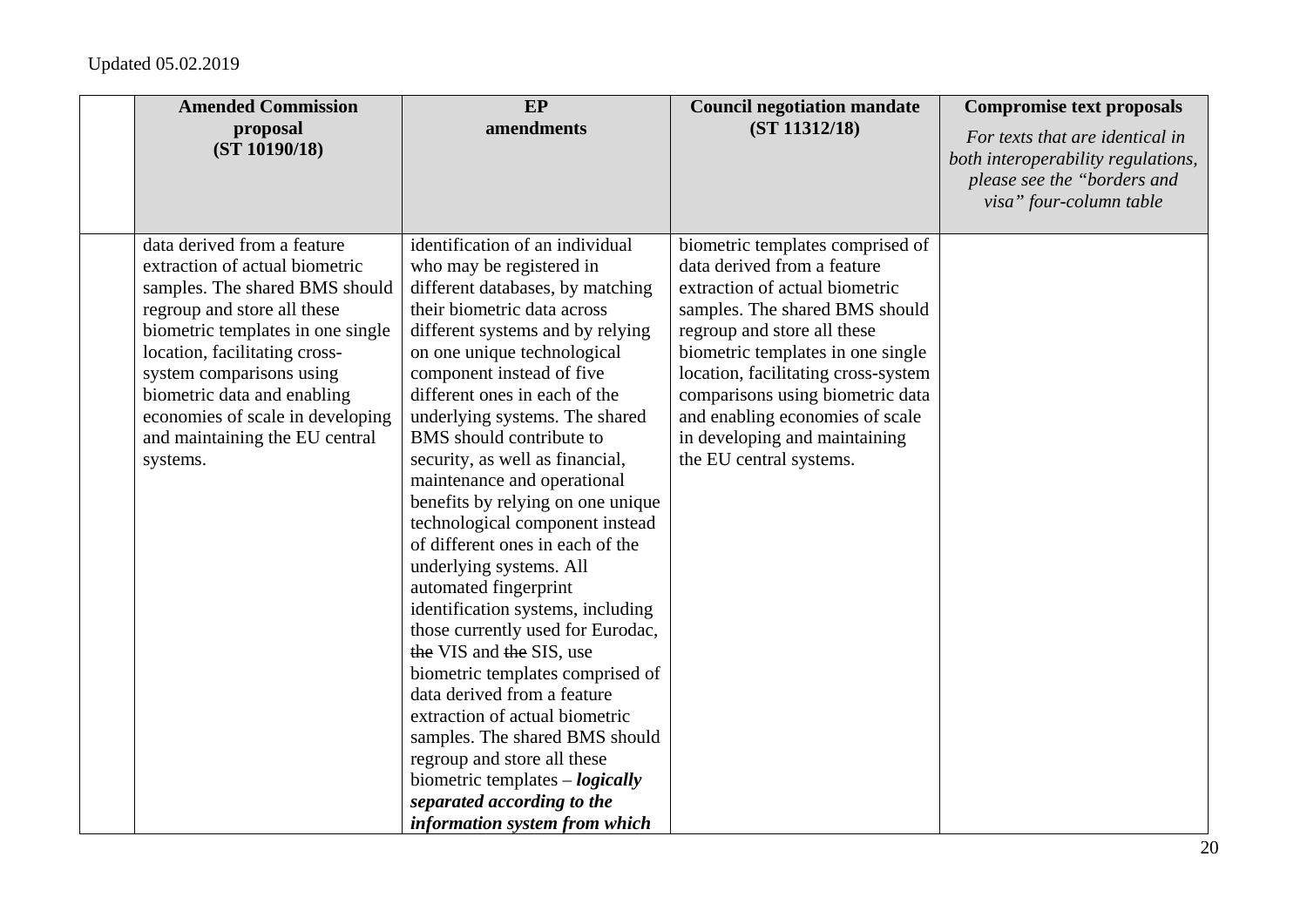|     | <b>Amended Commission</b>                                                                                                                                                   | EP                                                                                                                                                                                                                                                                                                                                                                                                                                  | <b>Council negotiation mandate</b>                                                                                                                                          | <b>Compromise text proposals</b>                                                                                                |
|-----|-----------------------------------------------------------------------------------------------------------------------------------------------------------------------------|-------------------------------------------------------------------------------------------------------------------------------------------------------------------------------------------------------------------------------------------------------------------------------------------------------------------------------------------------------------------------------------------------------------------------------------|-----------------------------------------------------------------------------------------------------------------------------------------------------------------------------|---------------------------------------------------------------------------------------------------------------------------------|
|     | proposal<br>(ST 10190/18)                                                                                                                                                   | amendments                                                                                                                                                                                                                                                                                                                                                                                                                          | (ST 11312/18)                                                                                                                                                               | For texts that are identical in<br>both interoperability regulations,<br>please see the "borders and<br>visa" four-column table |
|     |                                                                                                                                                                             | <i>the data originated – in one</i><br>single location, <i>thereby</i><br>facilitating cross-system<br>comparisons using biometric<br>templates data and enabling<br>economies of scale in developing<br>and maintaining the Union EU<br>central systems.                                                                                                                                                                           |                                                                                                                                                                             |                                                                                                                                 |
| #31 |                                                                                                                                                                             | (17a) The biometric templates<br>stored in the shared BMS which<br>are comprised of data derived<br>from a feature extraction of<br>actual biometric samples should<br>be obtained in such a way that<br>reverting the process is not<br>possible. Indeed, biometric<br>templates should be obtained<br>from biometric data but it<br>should not be possible to obtain<br>that same biometric data from<br>the biometric templates. |                                                                                                                                                                             |                                                                                                                                 |
| #32 | Biometric data constitute<br>(18)<br>sensitive personal data. This<br>regulation should lay down the<br>basis for and the safeguards for<br>processing of such data for the | (18) Biometric data constitute<br>sensitive personal data. This<br>regulation should lay down the<br>basis for and the safeguards for<br>processing of such data for the                                                                                                                                                                                                                                                            | (18)<br>Biometric data constitute<br>sensitive personal data. This<br>Regulation should lay down the<br>basis for and the safeguards for<br>processing of such data for the |                                                                                                                                 |
|     | purpose of uniquely identifying                                                                                                                                             | purpose of uniquely identifying                                                                                                                                                                                                                                                                                                                                                                                                     | purpose of uniquely identifying                                                                                                                                             |                                                                                                                                 |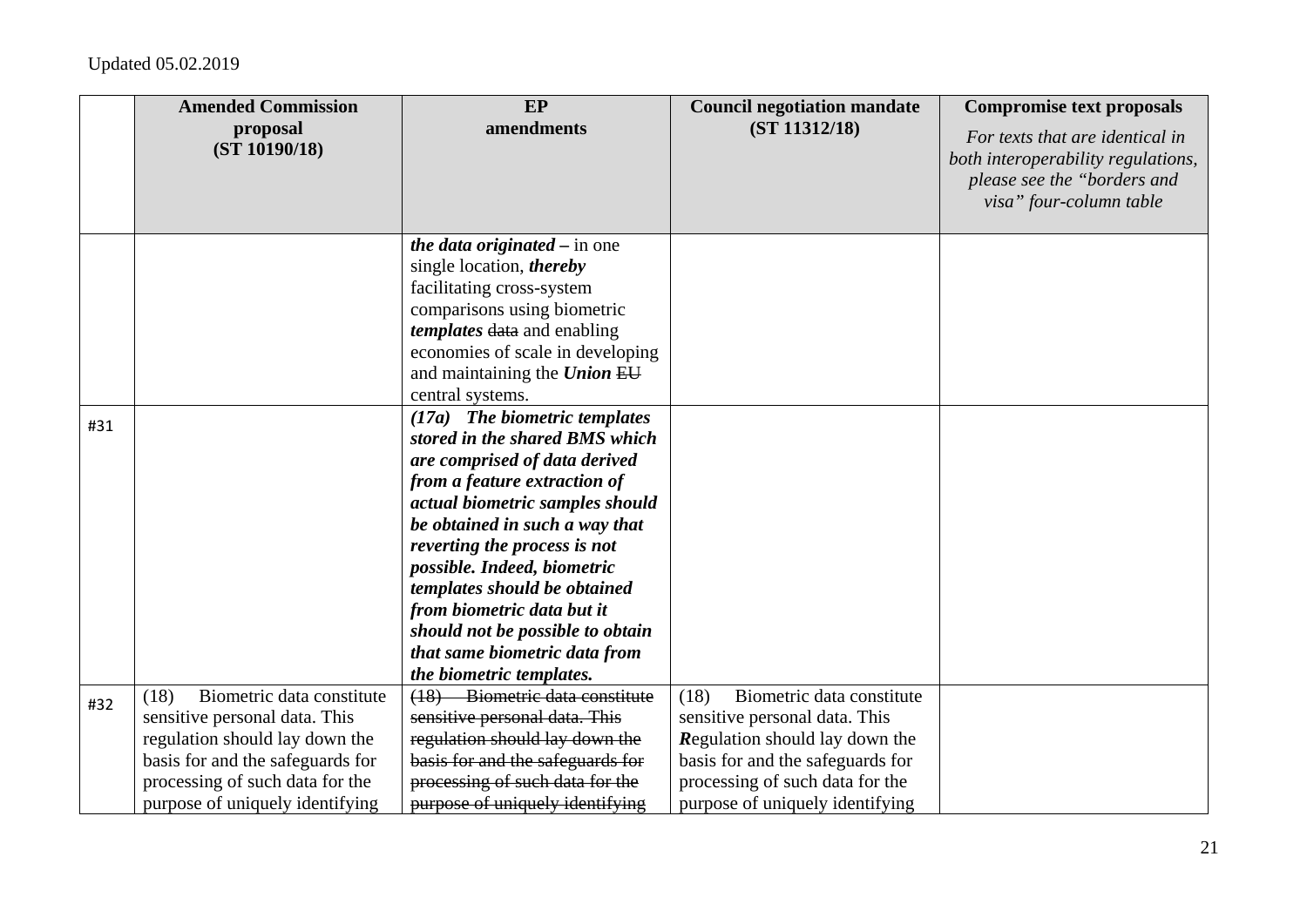|     | <b>Amended Commission</b><br>proposal<br>(ST 10190/18) | EP<br>amendments                              | <b>Council negotiation mandate</b><br>(ST 11312/18) | <b>Compromise text proposals</b><br>For texts that are identical in<br>both interoperability regulations,<br>please see the "borders and<br>visa" four-column table |
|-----|--------------------------------------------------------|-----------------------------------------------|-----------------------------------------------------|---------------------------------------------------------------------------------------------------------------------------------------------------------------------|
|     |                                                        |                                               |                                                     |                                                                                                                                                                     |
|     | the persons concerned.                                 | the persons concerned.                        | the persons concerned.                              |                                                                                                                                                                     |
| #33 | (19)<br>The systems established                        | The systems established<br>(19)               | The systems established<br>(19)                     |                                                                                                                                                                     |
|     | by Regulation (EU) $2017/2226$                         | by Regulation (EU) $2017/2226$ of             | by Regulation (EU) $2017/2226$ of                   |                                                                                                                                                                     |
|     | of the European Parliament and                         | the European Parliament and of                | the European Parliament and of                      |                                                                                                                                                                     |
|     | of the Council <sup>37</sup> , Regulation              | the Council <sup>39</sup> , Regulation (EC)   | the Council <sup>41</sup> , Regulation (EC)         |                                                                                                                                                                     |
|     | (EC) No 767/2008 of the                                | No 767/2008 of the European                   | No 767/2008 of the European                         |                                                                                                                                                                     |
|     | European Parliament and of the                         | Parliament and of the Council <sup>40</sup> . | Parliament and of the Council <sup>42</sup> ,       |                                                                                                                                                                     |
|     | Council <sup>38</sup> , [the ETIAS]                    | [the ETIAS Regulation] for the                | [the ETIAS Regulation] for the                      |                                                                                                                                                                     |

**<sup>37</sup>** Regulation (EU) 2017/2226 of the European Parliament and of the Council of 30 November 2017 establishing an Entry/Exit System (EES) to register entry and exit data and refusal of entry data of third-country nationals crossing the external borders of the Member States and determining the conditions for access to the EES for law enforcement purposes, and amending the Convention implementing the Schengen Agreement and Regulations (EC) No 767/2008 and (EU) No 1077/2011 (EES Regulation) (OJ L 327, 9.12.2017, p. 20–82).

<sup>&</sup>lt;sup>38</sup> Regulation (EC) No 767/2008 of the European Parliament and of the Council of 9 July 2008 concerning the Visa Information System (VIS) and the exchange of data between Member States on short-stay visas (VIS Regulation) (OJ L 218, 13.8.2008, p. 60).

**<sup>39</sup>** Regulation (EU) 2017/2226 of the European Parliament and of the Council of 30 November 2017 establishing an Entry/Exit System (EES) to register entry and exit data and refusal of entry data of third-country nationals crossing the external borders of the Member States and determining the conditions for access to the EES for law enforcement purposes, and amending the Convention implementing the Schengen Agreement and Regulations (EC) No 767/2008 and (EU) No 1077/2011 (EES Regulation) (OJ L 327, 9.12.2017, p. 20–82).

**<sup>40</sup>** Regulation (EC) No 767/2008 of the European Parliament and of the Council of 9 July 2008 concerning the Visa Information System (VIS) and the exchange of data between Member States on short-stay visas (VIS Regulation) (OJ L 218, 13.8.2008, p. 60).

**<sup>41</sup>** Regulation (EU) 2017/2226 of the European Parliament and of the Council of 30 November 2017 establishing an Entry/Exit System (EES) to register entry and exit data and refusal of entry data of third-country nationals crossing the external borders of the Member States and determining the conditions for access to the EES for law enforcement purposes, and amending the Convention implementing the Schengen Agreement and Regulations (EC) No 767/2008 and (EU) No 1077/2011 (EES Regulation) (OJ L 327, 9.12.2017, p. 20–82).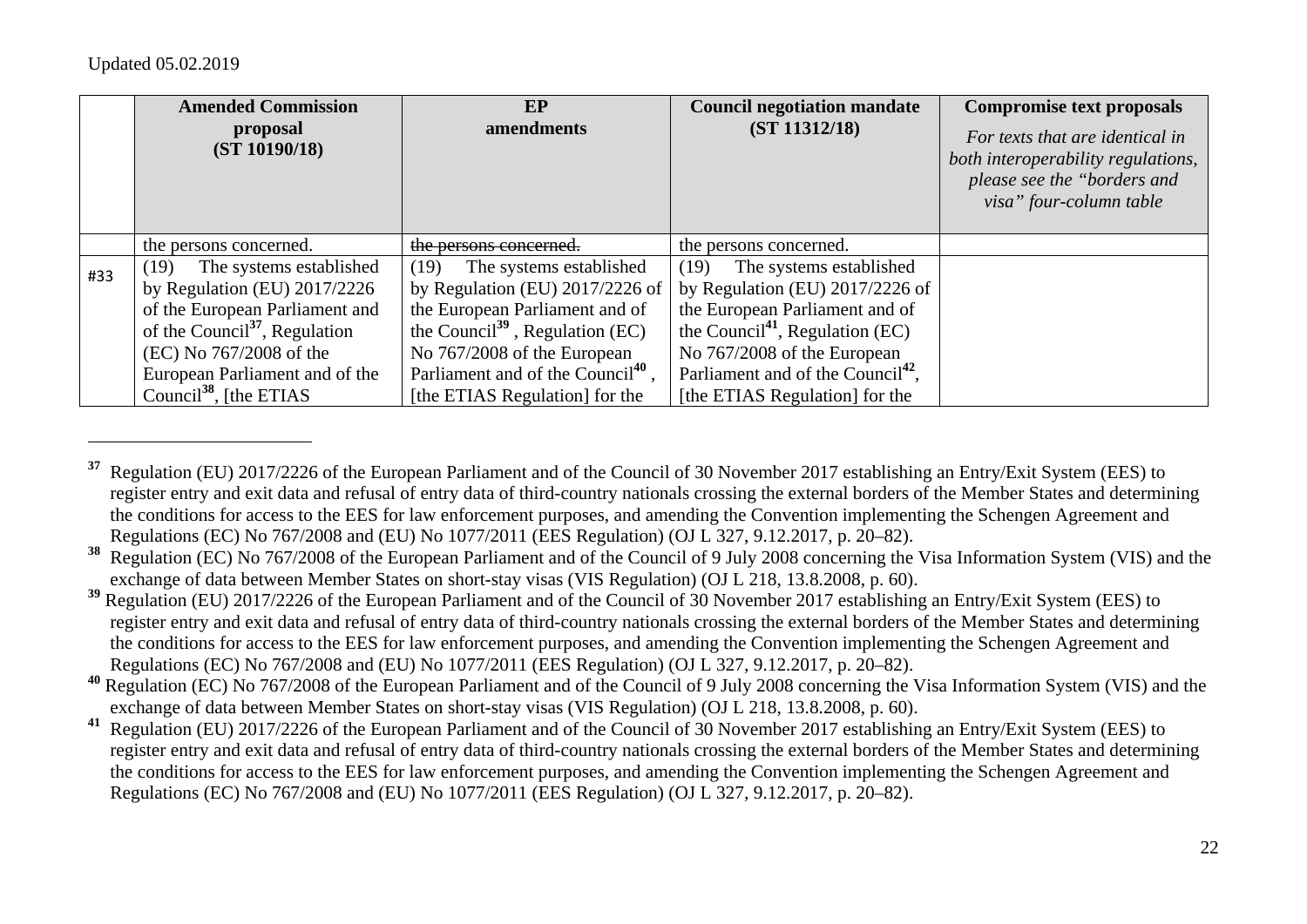|     | <b>Amended Commission</b>            | EP                                   | <b>Council negotiation mandate</b>   | <b>Compromise text proposals</b>                                                                                                |
|-----|--------------------------------------|--------------------------------------|--------------------------------------|---------------------------------------------------------------------------------------------------------------------------------|
|     | proposal<br>(ST 10190/18)            | amendments                           | (ST 11312/18)                        | For texts that are identical in<br>both interoperability regulations,<br>please see the "borders and<br>visa" four-column table |
|     | Regulation] for the management       | management of the borders of the     | management of the borders of the     |                                                                                                                                 |
|     | of the borders of the Union, the     | Union, the system established by     | Union, the system established by     |                                                                                                                                 |
|     | system established by [the           | [the Eurodac Regulation] to          | [the Eurodac Regulation] to          |                                                                                                                                 |
|     | Eurodac Regulation] to identify      | identify the applicants for          | identify the applicants for          |                                                                                                                                 |
|     | the applicants for international     | international protection and         | international protection and         |                                                                                                                                 |
|     | protection and combat irregular      | combat irregular migration, and      | combat irregular illegal             |                                                                                                                                 |
|     | migration, and the system            | the system established by [the       | <i>immigration</i> , and the system  |                                                                                                                                 |
|     | established by [the ECRIS-TCN]       | <b>ECRIS-TCN</b> system Regulation]  | established by [the ECRIS-TCN        |                                                                                                                                 |
|     | system Regulation] require in        | require in order to be effective to  | system Regulation require in         |                                                                                                                                 |
|     | order to be effective to rely on     | rely on the accurate identification  | order to be effective to rely on     |                                                                                                                                 |
|     | the accurate identification of the   | of the <i>those</i> third-country    | the accurate identification of the   |                                                                                                                                 |
|     | third-country nationals whose        | nationals whose personal data are    | third-country nationals persons      |                                                                                                                                 |
|     | personal data are stored therein.    | stored therein.                      | whose personal data are stored       |                                                                                                                                 |
|     |                                      |                                      | therein.                             |                                                                                                                                 |
| #34 | The common identity<br>(20)          | The common identity<br>(20)          | The common identity<br>(20)          |                                                                                                                                 |
|     | repository (CIR) should therefore    | repository (CIR) should therefore    | repository (CIR) should therefore    |                                                                                                                                 |
|     | facilitate and assist in the correct | facilitate and assist in the correct | facilitate and assist in the correct |                                                                                                                                 |
|     | identification of persons            | identification of persons            | identification of persons            |                                                                                                                                 |
|     | registered in the EES, the VIS,      | registered in the EES, the VIS,      | registered in the EES, the VIS,      |                                                                                                                                 |
|     | [the ETIAS], Eurodac and [the        | [the ETIAS], Eurodac and [the        | [the ETIAS], Eurodac and [the        |                                                                                                                                 |
|     | ECRIS-TCN system].                   | ECRIS-TCN system].                   | ECRIS-TCN system].                   |                                                                                                                                 |

**<sup>42</sup>** Regulation (EC) No 767/2008 of the European Parliament and of the Council of 9 July 2008 concerning the Visa Information System (VIS) and the exchange of data between Member States on short-stay visas (VIS Regulation) (OJ L 218, 13.8.2008, p. 60).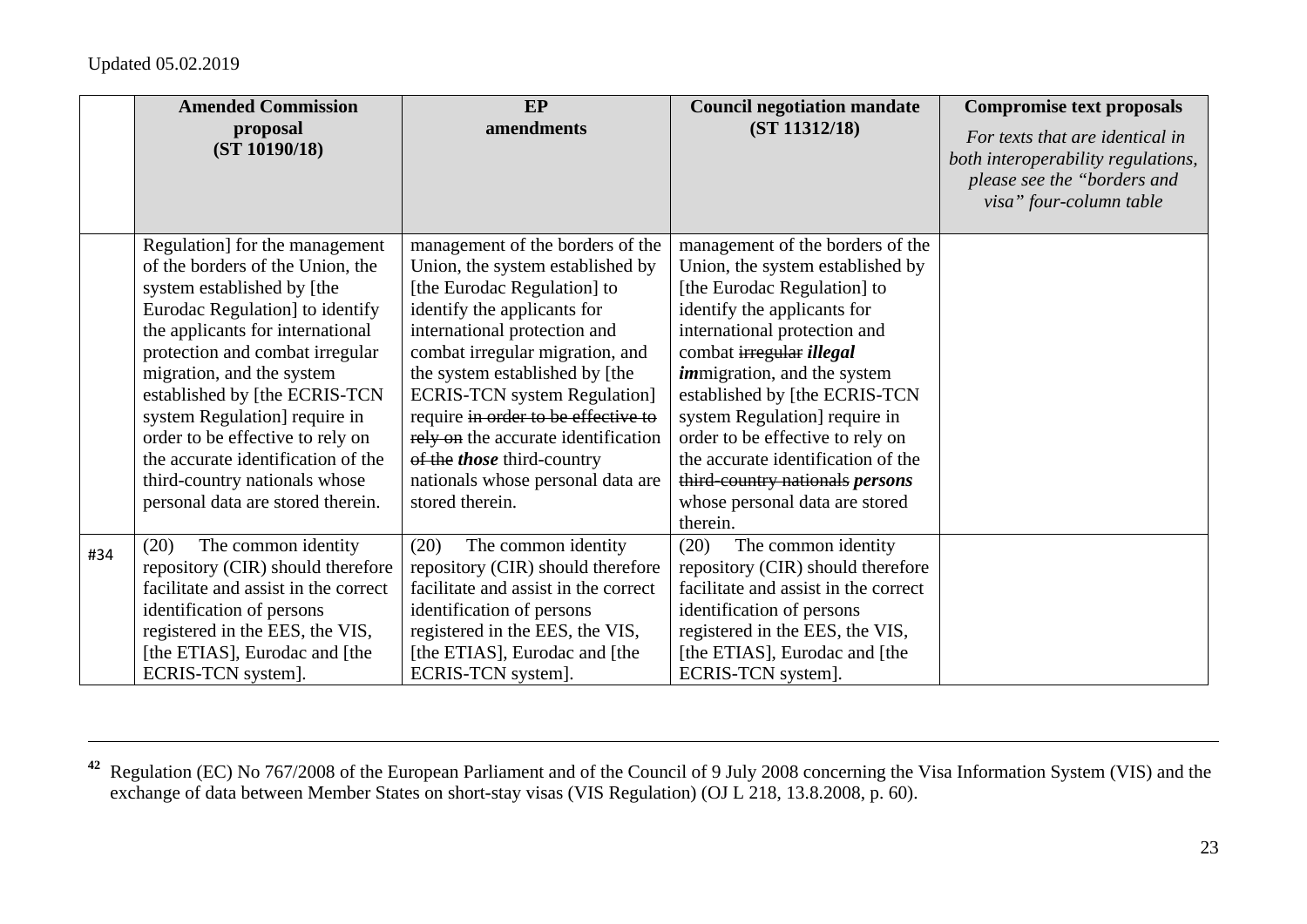| <b>Amended Commission</b>                                                                                                                                                                                                                                                                     | EP                                                                                                                                                                                                                                                                                            | <b>Council negotiation mandate</b>                                                                                                                                                                                                                                            | <b>Compromise text proposals</b>                                                                                                |
|-----------------------------------------------------------------------------------------------------------------------------------------------------------------------------------------------------------------------------------------------------------------------------------------------|-----------------------------------------------------------------------------------------------------------------------------------------------------------------------------------------------------------------------------------------------------------------------------------------------|-------------------------------------------------------------------------------------------------------------------------------------------------------------------------------------------------------------------------------------------------------------------------------|---------------------------------------------------------------------------------------------------------------------------------|
| proposal<br>(ST 10190/18)                                                                                                                                                                                                                                                                     | amendments                                                                                                                                                                                                                                                                                    | (ST 11312/18)                                                                                                                                                                                                                                                                 | For texts that are identical in<br>both interoperability regulations,<br>please see the "borders and<br>visa" four-column table |
| these EU information systems<br>may relate to the same persons<br>but under different or incomplete<br>identities. Member States dispose<br>of efficient ways to identify their                                                                                                               | these EU information systems<br>may relate to the same persons<br>but under different or incomplete<br>identities. Member States dispose<br>of efficient ways to identify their                                                                                                               | these EU information systems<br>may relate to the same persons<br>but under different or incomplete<br>identities. Member States dispose<br>of efficient ways to identify their                                                                                               |                                                                                                                                 |
| citizens or registered permanent<br>residents in their territory, but the<br>same is not true for third-country<br>nationals. The interoperability<br>between EU information systems<br>should contribute to the correct<br>identification of third-country<br>nationals. The common identity | citizens or registered permanent<br>residents in their territory, but the<br>same is not true for third-country<br>nationals. The interoperability<br>between EU information systems<br>should contribute to the correct<br>identification of third-country<br>nationals. The common identity | citizens or registered permanent<br>residents in their territory, but the<br>same is not true for <i>other</i><br>categories of persons third-<br>country nationals. The<br>interoperability between EU<br>information systems should<br>contribute to the correct            |                                                                                                                                 |
| repository (CIR) should store the<br>personal data concerning third-<br>country nationals present in the<br>systems that are necessary to<br>enable the more accurate<br>identification of those                                                                                              | repository (CIR) should store the<br>personal data concerning third-<br>country nationals present in the<br>systems that are necessary to<br>enable the more accurate<br>identification of those                                                                                              | identification of those persons<br>third-country nationals. The<br>common identity repository<br>(CIR) should store the personal<br>data concerning third-country<br>nationals those persons present                                                                          |                                                                                                                                 |
| individuals, therefore including<br>their identity, travel document<br>and biometric data, regardless of<br>the system in which the data was<br>originally collected. Only the<br>personal data strictly necessary<br>to perform an accurate identity<br>check should be stored in the        | individuals, therefore including<br>their identity, travel document<br>and biometric data, regardless of<br>the system in which the data was<br>originally collected. Only the<br>personal data strictly necessary to<br>perform an accurate identity<br>check should be stored in the        | in the systems that are necessary<br>to enable the more accurate<br>identification of those<br>individuals, therefore including<br>their identity, travel document<br>and biometric data, regardless of<br>the system in which the data was<br>originally collected. Only the |                                                                                                                                 |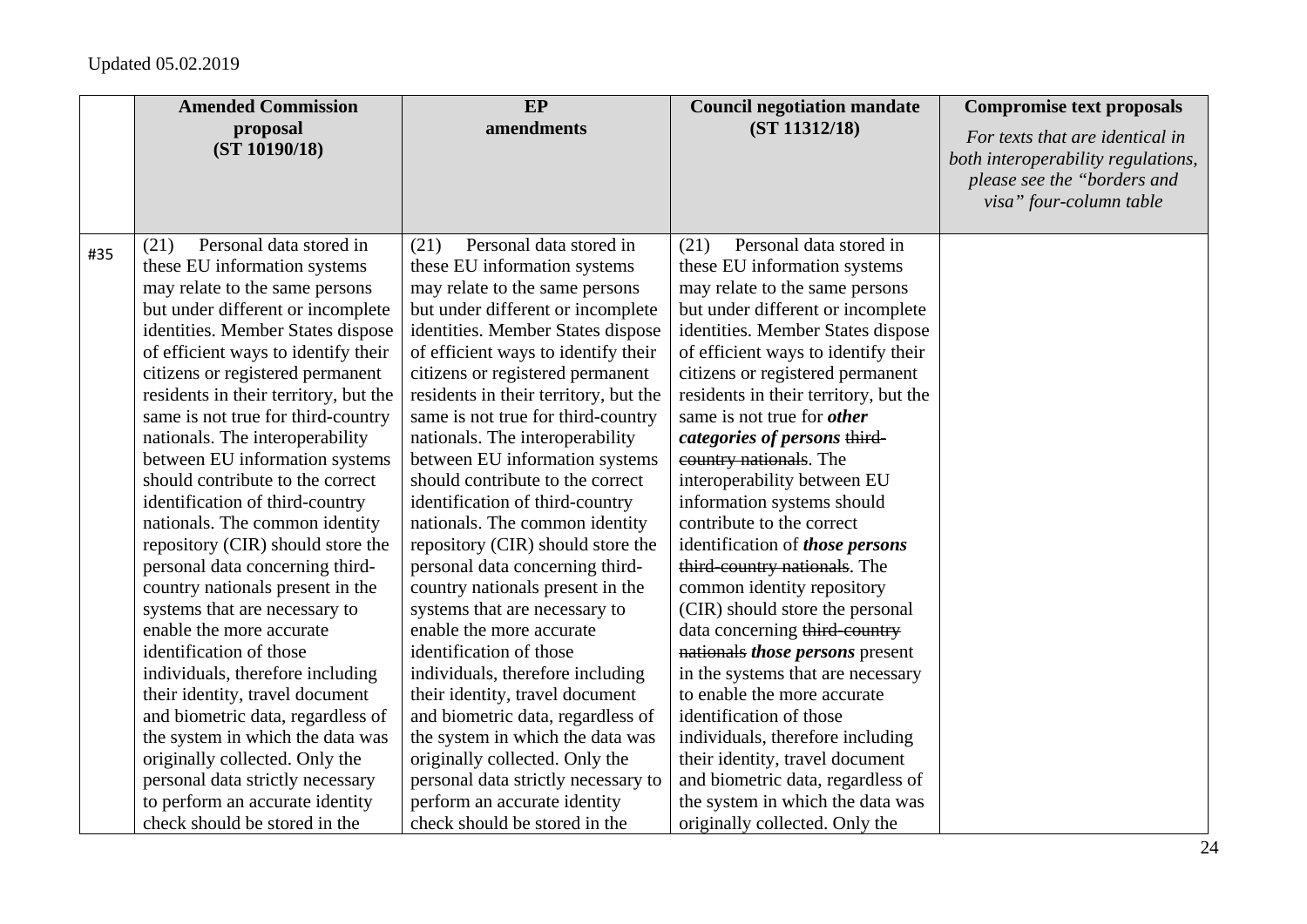|     | <b>Amended Commission</b>                                                                                                                                                                                                                                                                                    | EP                                                                                                                                                                                                                                                                                                           | <b>Council negotiation mandate</b>                                                                                                                                                                                                                                                                                                                                                                                                                                                                                                                                                                                                                                                                                                                                    | <b>Compromise text proposals</b>                                                                                                |
|-----|--------------------------------------------------------------------------------------------------------------------------------------------------------------------------------------------------------------------------------------------------------------------------------------------------------------|--------------------------------------------------------------------------------------------------------------------------------------------------------------------------------------------------------------------------------------------------------------------------------------------------------------|-----------------------------------------------------------------------------------------------------------------------------------------------------------------------------------------------------------------------------------------------------------------------------------------------------------------------------------------------------------------------------------------------------------------------------------------------------------------------------------------------------------------------------------------------------------------------------------------------------------------------------------------------------------------------------------------------------------------------------------------------------------------------|---------------------------------------------------------------------------------------------------------------------------------|
|     | proposal<br>(ST 10190/18)                                                                                                                                                                                                                                                                                    | amendments                                                                                                                                                                                                                                                                                                   | (ST 11312/18)                                                                                                                                                                                                                                                                                                                                                                                                                                                                                                                                                                                                                                                                                                                                                         | For texts that are identical in<br>both interoperability regulations,<br>please see the "borders and<br>visa" four-column table |
|     | CIR. The personal data recorded<br>in the CIR should be kept for no<br>longer than is strictly necessary<br>for the purposes of the<br>underlying systems and should<br>be automatically deleted when<br>the data is deleted in the<br>underlying systems in<br>accordance with their logical<br>separation. | CIR. The personal data recorded<br>in the CIR should be kept for no<br>longer than is strictly necessary<br>for the purposes of the<br>underlying systems and should<br>be automatically deleted when<br>the data is deleted in the<br>underlying systems in<br>accordance with their logical<br>separation. | personal data strictly necessary to<br>perform an accurate identity<br>check should be stored in the<br>CIR. The personal data recorded<br>in the CIR should be kept for no<br>longer than is strictly necessary<br>for the purposes of the<br>underlying systems and should<br>be automatically deleted when<br>the data <i>are</i> is deleted in the<br>underlying systems in<br>accordance with their logical<br>separation. However, for the<br>purpose of fighting identity<br>fraud, where a red link is stored<br>in the MID, the linked identity<br>and travel document data should<br>be stored in the CIR for as long<br>as the corresponding data are<br>stored in at least one of the EU<br>information systems from which<br>the linked data originates. |                                                                                                                                 |
| #36 | (22)<br>The new processing<br>operation consisting in the<br>storage of such data in the<br>common identity repository<br>(CIR) instead of the storage in<br>each of the separate systems is                                                                                                                 | (22)<br>The new processing<br>operation consisting in the<br>storage of such data in the<br>common identity repository<br>(CIR) instead of the storage in<br>each of the separate systems is                                                                                                                 | The new processing<br>(22)<br>operation consisting in the<br>storage of such data in the<br>common identity repository<br>(CIR) instead of the storage in<br>each of the separate systems is                                                                                                                                                                                                                                                                                                                                                                                                                                                                                                                                                                          |                                                                                                                                 |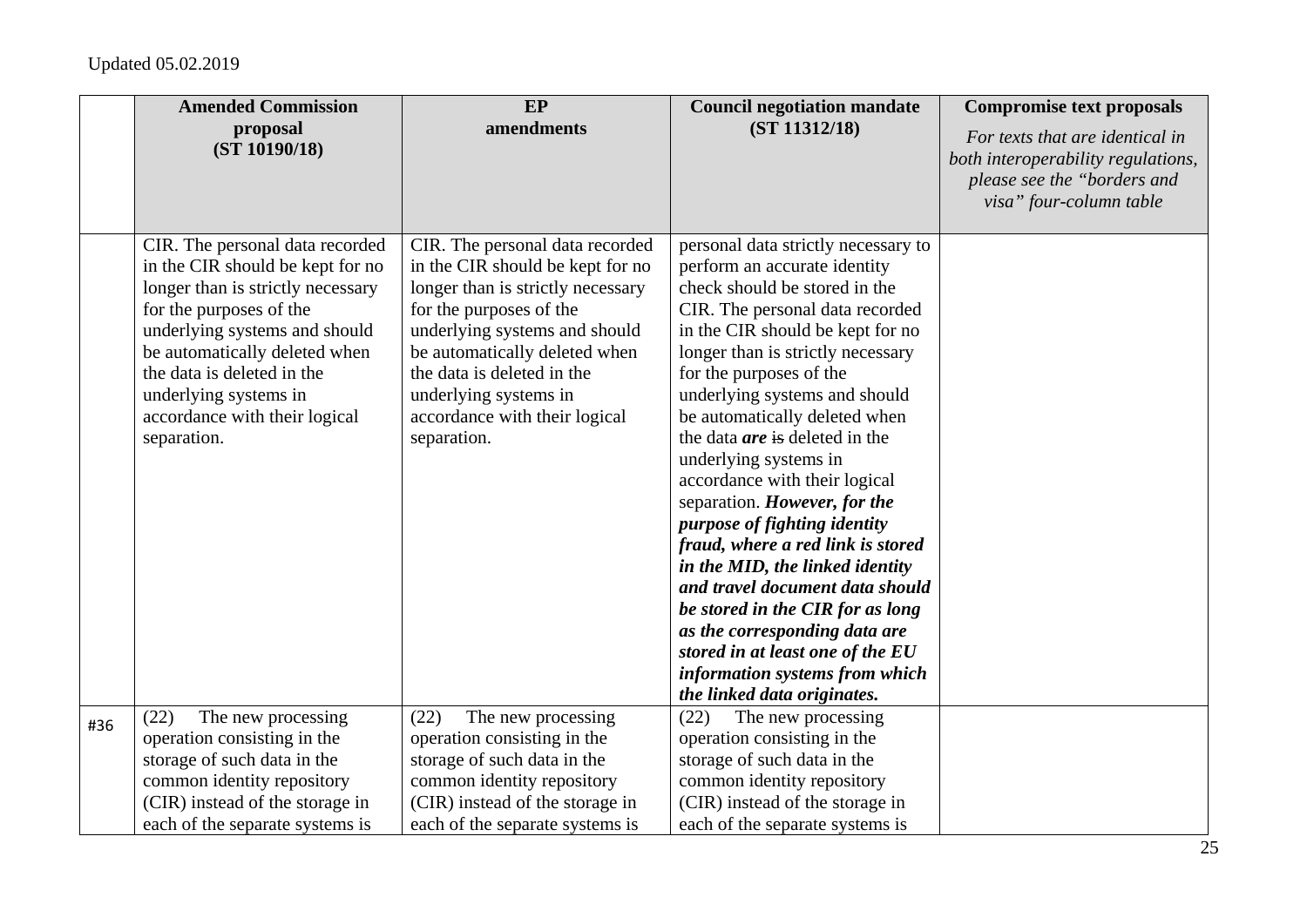|     | <b>Amended Commission</b>           | EP                                  | <b>Council negotiation mandate</b>    | <b>Compromise text proposals</b>                                                                                                |
|-----|-------------------------------------|-------------------------------------|---------------------------------------|---------------------------------------------------------------------------------------------------------------------------------|
|     | proposal<br>(ST 10190/18)           | amendments                          | (ST 11312/18)                         | For texts that are identical in<br>both interoperability regulations,<br>please see the "borders and<br>visa" four-column table |
|     | necessary to increase the           | necessary to increase the           | necessary to increase the             |                                                                                                                                 |
|     | accuracy of the identification that | accuracy of the identification that | accuracy of the identification that   |                                                                                                                                 |
|     | is made possible by the             | is made possible by the             | is made possible by the               |                                                                                                                                 |
|     | automated comparison and            | automated comparison and            | automated comparison and              |                                                                                                                                 |
|     | matching of such data. The fact     | matching of such data. The fact     | matching of such data. The fact       |                                                                                                                                 |
|     | that the identity and biometric     | that the identity and biometric     | that the identity, travel document    |                                                                                                                                 |
|     | data of third-country nationals is  | data of third-country nationals is  | and biometric data of third-          |                                                                                                                                 |
|     | stored in the CIR should not        | stored in the CIR should not        | country nationals is are stored in    |                                                                                                                                 |
|     | hinder in any way the processing    | hinder in any way the processing    | the CIR should not hinder in any      |                                                                                                                                 |
|     | of data for the purposes of the     | of data for the purposes of the     | way the processing of data for        |                                                                                                                                 |
|     | EES, the VIS, the ETIAS,            | EES, the VIS, the ETIAS,            | the purposes of the EES, the VIS,     |                                                                                                                                 |
|     | Eurodac or the ECRIS-TCN            | Eurodac or the ECRIS-TCN            | [the ETIAS], Eurodac or the           |                                                                                                                                 |
|     | system Regulations, as the CIR      | system Regulations, as the CIR      | <b>ECRIS-TCN</b> system Regulations,  |                                                                                                                                 |
|     | should be a new shared              | should be a new shared              | as the CIR should be a new            |                                                                                                                                 |
|     | component of those underlying       | component of those underlying       | shared component of those             |                                                                                                                                 |
|     | systems.                            | systems.                            | underlying systems.                   |                                                                                                                                 |
| #37 | (23)<br>In that connection,         | (23)<br>In that connection,         | In that connection,<br>(23)           |                                                                                                                                 |
|     | creating an individual file in the  | creating an individual file in the  | creating an individual file in the    |                                                                                                                                 |
|     | common identity repository          | common identity repository          | common identity repository            |                                                                                                                                 |
|     | (CIR) for each person that is       | (CIR) for each person that is       | (CIR) for each person that is         |                                                                                                                                 |
|     | recorded in the EES, the VIS, the   | recorded in the EES, the VIS, the   | recorded in the EES, the VIS,         |                                                                                                                                 |
|     | ETIAS, Eurodac or the ECRIS-        | ETIAS, Eurodac or the ECRIS-        | [the ETIAS], Eurodac or [the          |                                                                                                                                 |
|     | TCN system, is necessary to         | TCN system, is necessary to         | ECRIS-TCN system], is                 |                                                                                                                                 |
|     | achieve the purpose of correct      | achieve the purpose of correct      | necessary to achieve the purpose      |                                                                                                                                 |
|     | identification of third-country     | identification of third-country     | of correct identification of each     |                                                                                                                                 |
|     | nationals within the Schengen       | nationals within the Schengen       | <i>person</i> third-country nationals |                                                                                                                                 |
|     | area, and to support the multiple-  | area, and to support the multiple-  | within the Schengen area, and to      |                                                                                                                                 |
|     | identity detector for the dual      | identity detector for the dual      | support the multiple-identity         |                                                                                                                                 |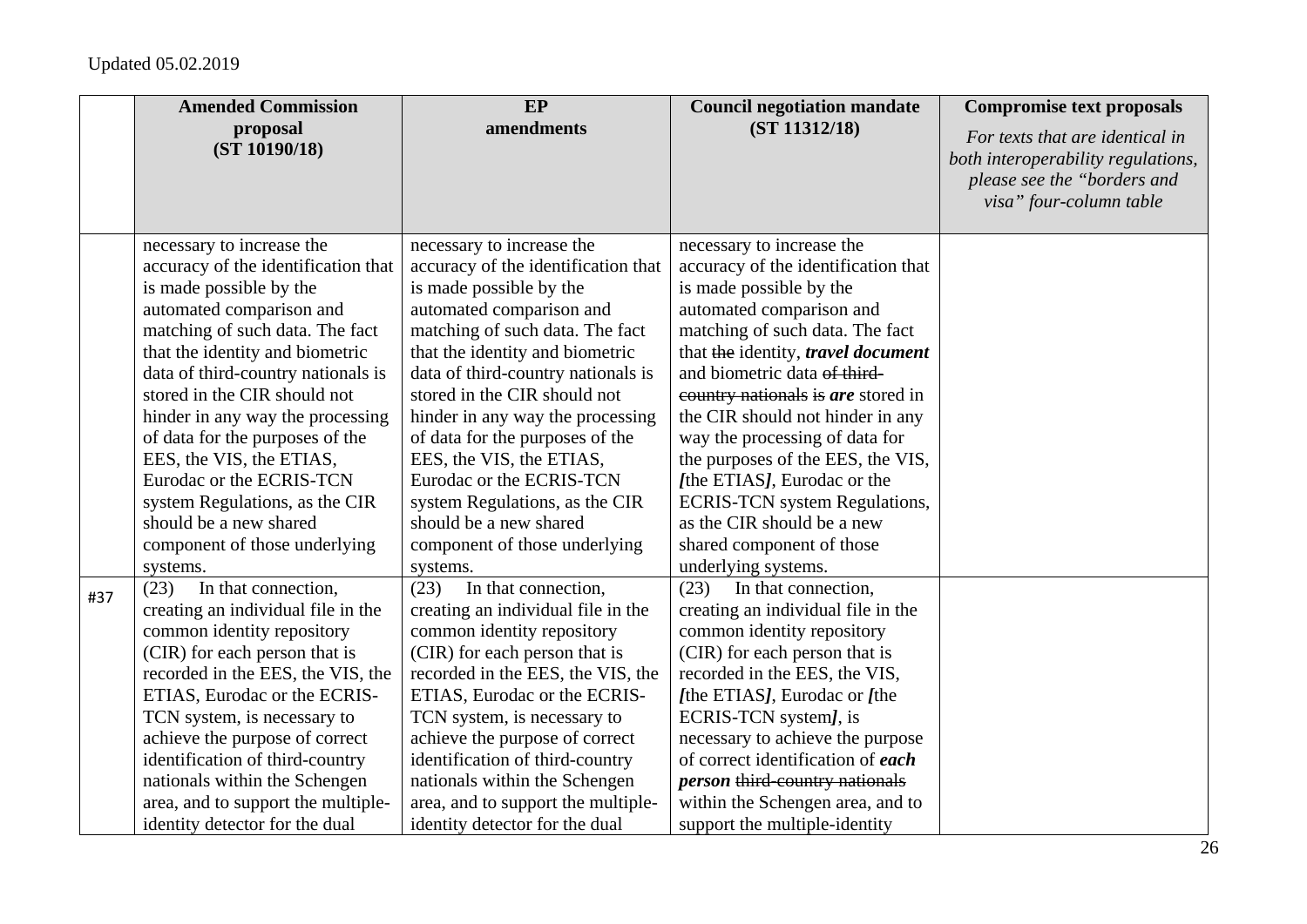|     | <b>Amended Commission</b>                                                                                                                                                                                                                                                                                                                                                                                                                                                                                                                                                                                                                                                | EP                                                                                                                                                                                                                                                                                                                                                                                                                                                                                                                                                                                                                                                                       | <b>Council negotiation mandate</b>                                                                                                                                                                                                                                                                                                                                                                                                                                                                                                                                                                                                                                                                                                                                                       | <b>Compromise text proposals</b>                                                                                                |
|-----|--------------------------------------------------------------------------------------------------------------------------------------------------------------------------------------------------------------------------------------------------------------------------------------------------------------------------------------------------------------------------------------------------------------------------------------------------------------------------------------------------------------------------------------------------------------------------------------------------------------------------------------------------------------------------|--------------------------------------------------------------------------------------------------------------------------------------------------------------------------------------------------------------------------------------------------------------------------------------------------------------------------------------------------------------------------------------------------------------------------------------------------------------------------------------------------------------------------------------------------------------------------------------------------------------------------------------------------------------------------|------------------------------------------------------------------------------------------------------------------------------------------------------------------------------------------------------------------------------------------------------------------------------------------------------------------------------------------------------------------------------------------------------------------------------------------------------------------------------------------------------------------------------------------------------------------------------------------------------------------------------------------------------------------------------------------------------------------------------------------------------------------------------------------|---------------------------------------------------------------------------------------------------------------------------------|
|     | proposal<br>(ST 10190/18)                                                                                                                                                                                                                                                                                                                                                                                                                                                                                                                                                                                                                                                | amendments                                                                                                                                                                                                                                                                                                                                                                                                                                                                                                                                                                                                                                                               | (ST 11312/18)                                                                                                                                                                                                                                                                                                                                                                                                                                                                                                                                                                                                                                                                                                                                                                            | For texts that are identical in<br>both interoperability regulations,<br>please see the "borders and<br>visa" four-column table |
| #38 | purpose of facilitating identity<br>checks for <i>bona fide</i> travellers<br>and combating identity fraud.<br>The individual file should store<br>in one single place and make<br>accessible to the duly authorised<br>end-users all the possible<br>identities linked to a person.<br>The common identity<br>(24)<br>repository (CIR) should thus<br>support the functioning of the<br>multiple-identity detector and to<br>facilitate and streamline access<br>by law enforcement authorities to<br>the EU information systems that<br>are not established exclusively<br>for purposes of prevention,<br>investigation, detection or<br>prosecution of serious crime. | purpose of facilitating identity<br>checks for <i>bona fide</i> travellers<br>and combating identity fraud.<br>The individual file should store<br>in one single place and make<br>accessible to the duly authorised<br>end-users all the possible<br>identities linked to a person.<br>The common identity<br>(24)<br>repository (CIR) should thus<br>support the functioning of the<br>multiple-identity detector and to<br>facilitate and streamline access<br>by law enforcement authorities to<br>the EU information systems that<br>are not established exclusively<br>for purposes of prevention,<br>investigation, detection or<br>prosecution of serious crime. | detector for the dual purpose of<br>facilitating identity checks for<br>bona fide travellers and<br>combating identity fraud. The<br>individual file should store in one<br>single place and make accessible<br>to the duly authorised end-users<br>all the possible identities linked<br>to a person.<br>The common identity<br>(24)<br>repository (CIR) should thus<br>support the functioning of the<br>multiple-identity detector and to<br>facilitate and streamline access<br>by law enforcement authorities<br>responsible for preventing,<br>detecting or investigating<br>terrorist offences or other<br>serious criminal offences to the<br>EU information systems that are<br>not established exclusively for<br>purposes of prevention,<br>investigation $or$ detection $er$ |                                                                                                                                 |
|     |                                                                                                                                                                                                                                                                                                                                                                                                                                                                                                                                                                                                                                                                          |                                                                                                                                                                                                                                                                                                                                                                                                                                                                                                                                                                                                                                                                          | prosecution of serious crime.                                                                                                                                                                                                                                                                                                                                                                                                                                                                                                                                                                                                                                                                                                                                                            |                                                                                                                                 |
| #39 | The common identity<br>(25)<br>repository (CIR) should provide                                                                                                                                                                                                                                                                                                                                                                                                                                                                                                                                                                                                           | The common identity<br>(25)<br>repository (CIR) should provide                                                                                                                                                                                                                                                                                                                                                                                                                                                                                                                                                                                                           | The common identity<br>(25)<br>repository (CIR) should provide                                                                                                                                                                                                                                                                                                                                                                                                                                                                                                                                                                                                                                                                                                                           |                                                                                                                                 |
|     | for a shared container for identity                                                                                                                                                                                                                                                                                                                                                                                                                                                                                                                                                                                                                                      | for a shared container for identity                                                                                                                                                                                                                                                                                                                                                                                                                                                                                                                                                                                                                                      | for a shared container for                                                                                                                                                                                                                                                                                                                                                                                                                                                                                                                                                                                                                                                                                                                                                               |                                                                                                                                 |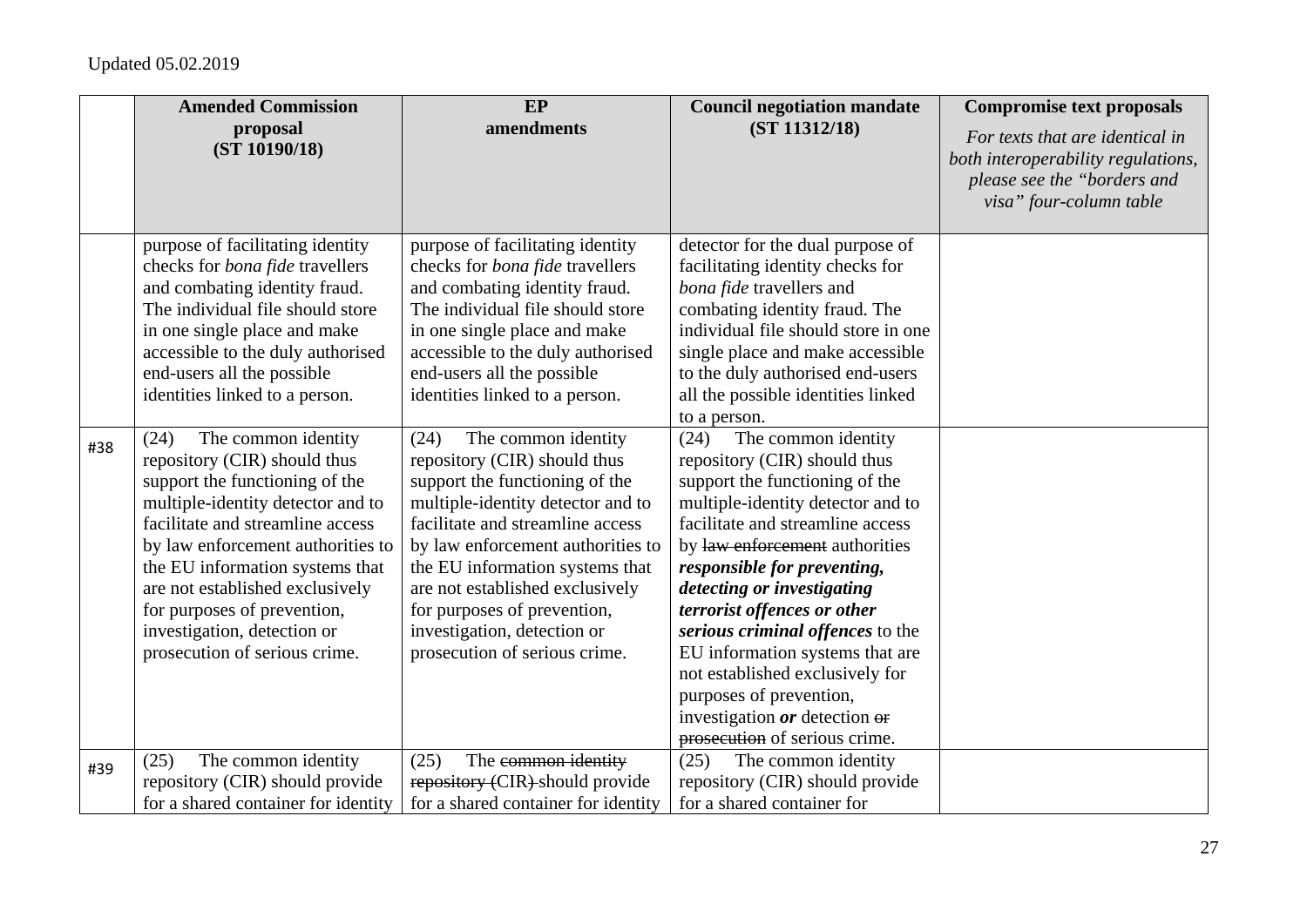|     | <b>Amended Commission</b>                                                                                                                                                                                                                                                                                 | <b>EP</b>                                                                                                                                                                                                                                                                                                                                                                                                                                                                   | <b>Council negotiation mandate</b>                                                                                                                                                                                                                                                                                                                                                                                                                                     | <b>Compromise text proposals</b>                                                                                                |
|-----|-----------------------------------------------------------------------------------------------------------------------------------------------------------------------------------------------------------------------------------------------------------------------------------------------------------|-----------------------------------------------------------------------------------------------------------------------------------------------------------------------------------------------------------------------------------------------------------------------------------------------------------------------------------------------------------------------------------------------------------------------------------------------------------------------------|------------------------------------------------------------------------------------------------------------------------------------------------------------------------------------------------------------------------------------------------------------------------------------------------------------------------------------------------------------------------------------------------------------------------------------------------------------------------|---------------------------------------------------------------------------------------------------------------------------------|
|     | proposal<br>(ST 10190/18)                                                                                                                                                                                                                                                                                 | amendments                                                                                                                                                                                                                                                                                                                                                                                                                                                                  | (ST 11312/18)                                                                                                                                                                                                                                                                                                                                                                                                                                                          | For texts that are identical in<br>both interoperability regulations,<br>please see the "borders and<br>visa" four-column table |
|     | and biometric data of third-<br>country nationals registered in<br>the EES, the VIS, [the ETIAS],<br>Eurodac and the [ECRIS-TCN<br>system], serving as the shared<br>component between these<br>systems for storage of this data,<br>and to allow its querying.                                           | and biometric data of third-<br>country nationals registered in<br>the EES, the VIS, [the ETIAS],<br>Eurodac and the [ECRIS-TCN<br>system], serving as the shared<br>component between these<br>systems for storage of this data,<br>and to allow its querying. $A$<br>central Union backup CIR<br>should be established in order to<br>provide all the functionalities of<br>the principal CIR and a similar<br>level of performance as it in the<br>event of its failure. | identity, <i>travel document</i> and<br>biometric data of third-country<br>nationals <i>persons</i> registered in<br>the EES, the VIS, [the ETIAS],<br>Eurodac and the [ECRIS-TCN<br>system]. It should be part of the<br>technical architecture of these<br>systems and serve serving as the<br>shared component between these<br>systems them for storage of this<br>the identity, travel document<br>and biometric data, and to allow<br>its <i>their</i> querying. |                                                                                                                                 |
| #40 | All records in the<br>(26)<br>common identity repository<br>(CIR) should be logically<br>separated by automatically<br>tagging each record with the<br>underlying system owning that<br>record. The access control of the<br>CIR should use these tags to<br>allow the record to be accessible<br>or not. | All records in the<br>(26)<br>common identity repository<br>(CIR) should be logically<br>separated by automatically<br>tagging each record with the<br>underlying system owning that<br>record. The access control of the<br>CIR should use these tags to<br>allow the record to be accessible<br>or not.                                                                                                                                                                   | All records in the<br>(26)<br>common identity repository<br>(CIR) should be logically<br>separated by automatically<br>tagging each record with the<br>underlying system owning that<br>record. The access control of the<br>CIR should use these tags to<br>allow the record to be accessible<br>or not.                                                                                                                                                              |                                                                                                                                 |
| #41 | In order to ensure the<br>(27)<br>correct identification of a person,<br><b>Member State authorities</b>                                                                                                                                                                                                  | In order to ensure assist<br>(27)<br><i>in</i> the correct identification of $\theta$<br>that person, where a Member                                                                                                                                                                                                                                                                                                                                                        | In order to ensure the<br>(27)<br>correct identification of a person,<br><i>police authorities empowered by</i>                                                                                                                                                                                                                                                                                                                                                        |                                                                                                                                 |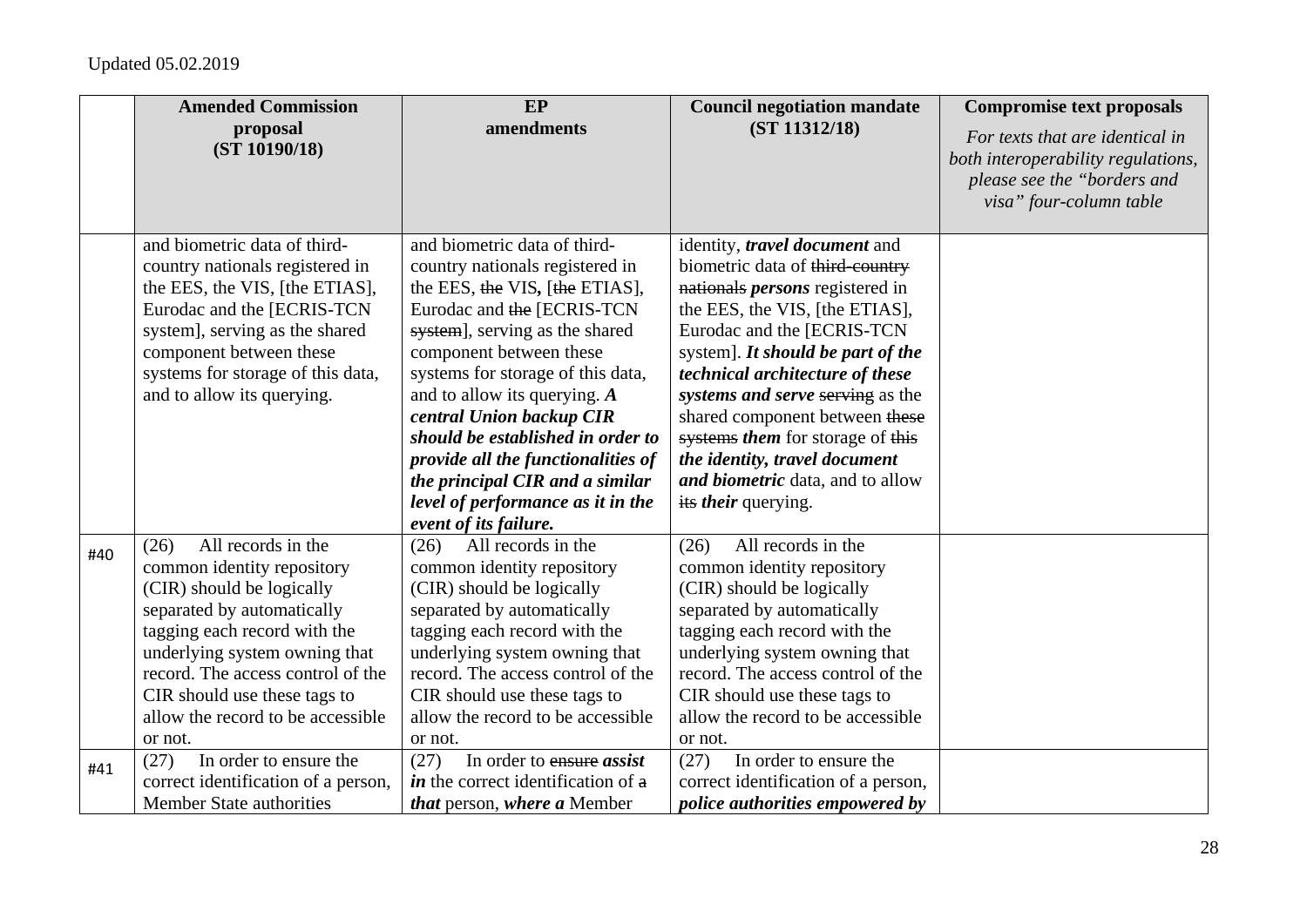| <b>Amended Commission</b>          | EP                                       | <b>Council negotiation mandate</b> | <b>Compromise text proposals</b>                                  |
|------------------------------------|------------------------------------------|------------------------------------|-------------------------------------------------------------------|
| proposal<br>(ST 10190/18)          | amendments                               | (ST 11312/18)                      | For texts that are identical in                                   |
|                                    |                                          |                                    | both interoperability regulations,<br>please see the "borders and |
|                                    |                                          |                                    | visa" four-column table                                           |
|                                    |                                          |                                    |                                                                   |
| competent for preventing and       | State authorities competent for          | national law-Member State          |                                                                   |
| combating irregular migration      | preventing and combating                 | authorities competent for          |                                                                   |
| and competent authorities within   | irregular migration and <i>police</i>    | preventing and combating           |                                                                   |
| the meaning of Article $3(7)$ of   | authority has been unable to             | irregular migration and            |                                                                   |
| Directive 2016/680 should be       | <i>identify that person on the basis</i> | competent authorities within the   |                                                                   |
| allowed to query the common        | of a query of the CIR using a            | meaning of Article 3(7) of         |                                                                   |
| identity repository (CIR) with the | <i>travel document or the identity</i>   | Directive 2016/680 should be       |                                                                   |
| biometric data of that person      | data provided by that person, or         | allowed to query the common        |                                                                   |
| taken during an identity check.    | where there are doubts as to the         | identity repository (CIR) with the |                                                                   |
|                                    | authenticity of the travel               | biometric data of that person      |                                                                   |
|                                    | document or the identity of its          | taken during an identity check.    |                                                                   |
|                                    | holder, or where the person is           |                                    |                                                                   |
|                                    | unable or refuses to cooperate, a        |                                    |                                                                   |
|                                    | Member State competent                   |                                    |                                                                   |
|                                    | authorities within the meaning of        |                                    |                                                                   |
|                                    | Article 3(7) of Directive                |                                    |                                                                   |
|                                    | 2016/680, following rules and            |                                    |                                                                   |
|                                    | procedures provided for in               |                                    |                                                                   |
|                                    | national law, should be allowed          |                                    |                                                                   |
|                                    | to query the common identity             |                                    |                                                                   |
|                                    | repository (CIR) with the                |                                    |                                                                   |
|                                    | biometric data of that person            |                                    |                                                                   |
|                                    | taken during an identity check,          |                                    |                                                                   |
|                                    | provided always that the person          |                                    |                                                                   |
|                                    | concerned is physically present          |                                    |                                                                   |
|                                    | during such a check.                     |                                    |                                                                   |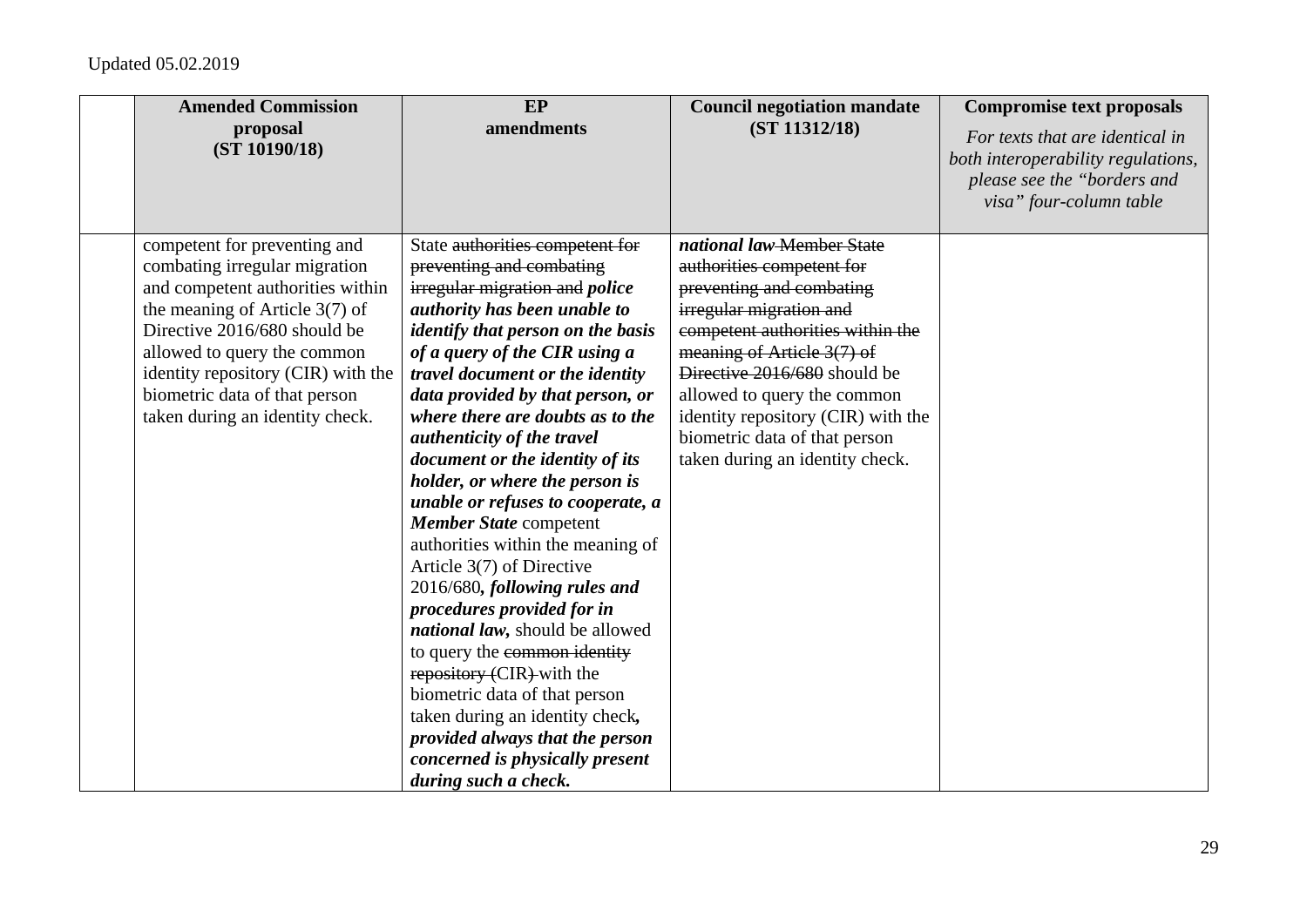|     | <b>Amended Commission</b>           | EP                                  | <b>Council negotiation mandate</b>  | <b>Compromise text proposals</b>                                                                                                |
|-----|-------------------------------------|-------------------------------------|-------------------------------------|---------------------------------------------------------------------------------------------------------------------------------|
|     | proposal<br>(ST 10190/18)           | amendments                          | (ST 11312/18)                       | For texts that are identical in<br>both interoperability regulations,<br>please see the "borders and<br>visa" four-column table |
| #42 | Where the biometric data<br>(28)    | (28) Where the biometric data       | Where the biometric data<br>(28)    |                                                                                                                                 |
|     | of the person cannot be used or if  | of the person cannot be used or if  | of the person cannot be used or if  |                                                                                                                                 |
|     | the query with that data fails, the | the query with that data fails, the | the query with that data fails, the |                                                                                                                                 |
|     | query should be carried out with    | query should be carried out with    | query should be carried out with    |                                                                                                                                 |
|     | identity data of that person in     | identity data of that person in     | identity data of that person in     |                                                                                                                                 |
|     | combination with travel             | combination with travel             | combination with travel             |                                                                                                                                 |
|     | document data. Where the query      | document data. Where the query      | document data. Where the query      |                                                                                                                                 |
|     | indicates that data on that person  | indicates that data on that person  | indicates that data on that person  |                                                                                                                                 |
|     | are stored in the common            | are stored in the common identity   | are stored in the common identity   |                                                                                                                                 |
|     | identity repository (CIR),          | repository (CIR), Member State      | repository (CIR), Member State      |                                                                                                                                 |
|     | Member State authorities should     | authorities should have access to   | authorities should have access to   |                                                                                                                                 |
|     | have access to consult the          | consult the identity data of that   | consult the identity data and       |                                                                                                                                 |
|     | identity data of that person stored | person stored in the CIR, without   | <i>travel document data</i> of that |                                                                                                                                 |
|     | in the CIR, without providing       | providing any indication as to      | person stored in the CIR, without   |                                                                                                                                 |
|     | any indication as to which EU       | which EU information system the     | providing any indication as to      |                                                                                                                                 |
|     | information system the data         | data belongs to.                    | which EU information system the     |                                                                                                                                 |
|     | belongs to.                         |                                     | data belongs to.                    |                                                                                                                                 |
| #43 | Member States should<br>(29)        | Member States should<br>(29)        | Member States should<br>(29)        |                                                                                                                                 |
|     | adopt national legislative          | adopt national legislative          | adopt national legislative          |                                                                                                                                 |
|     | measures designating the            | measures designating the            | measures designating the            |                                                                                                                                 |
|     | authorities competent to perform    | authorities competent to perform    | authorities competent to perform    |                                                                                                                                 |
|     | identity checks with the use of     | identity checks with the use of     | identity checks with the use of     |                                                                                                                                 |
|     | the common identity repository      | the common identity repository      | the common identity repository      |                                                                                                                                 |
|     | (CIR) and laying down the           | (CIR) and laying down the           | (CIR) and laying down the           |                                                                                                                                 |
|     | procedures, conditions and          | procedures, conditions and          | procedures, conditions and          |                                                                                                                                 |
|     | criteria of such checks in line     | criteria of such checks in line     | criteria of such checks in line     |                                                                                                                                 |
|     | with the principle of               | with the principle of               | with the principle of               |                                                                                                                                 |
|     | proportionality. In particular, the | proportionality. In particular, the | proportionality. In particular, the |                                                                                                                                 |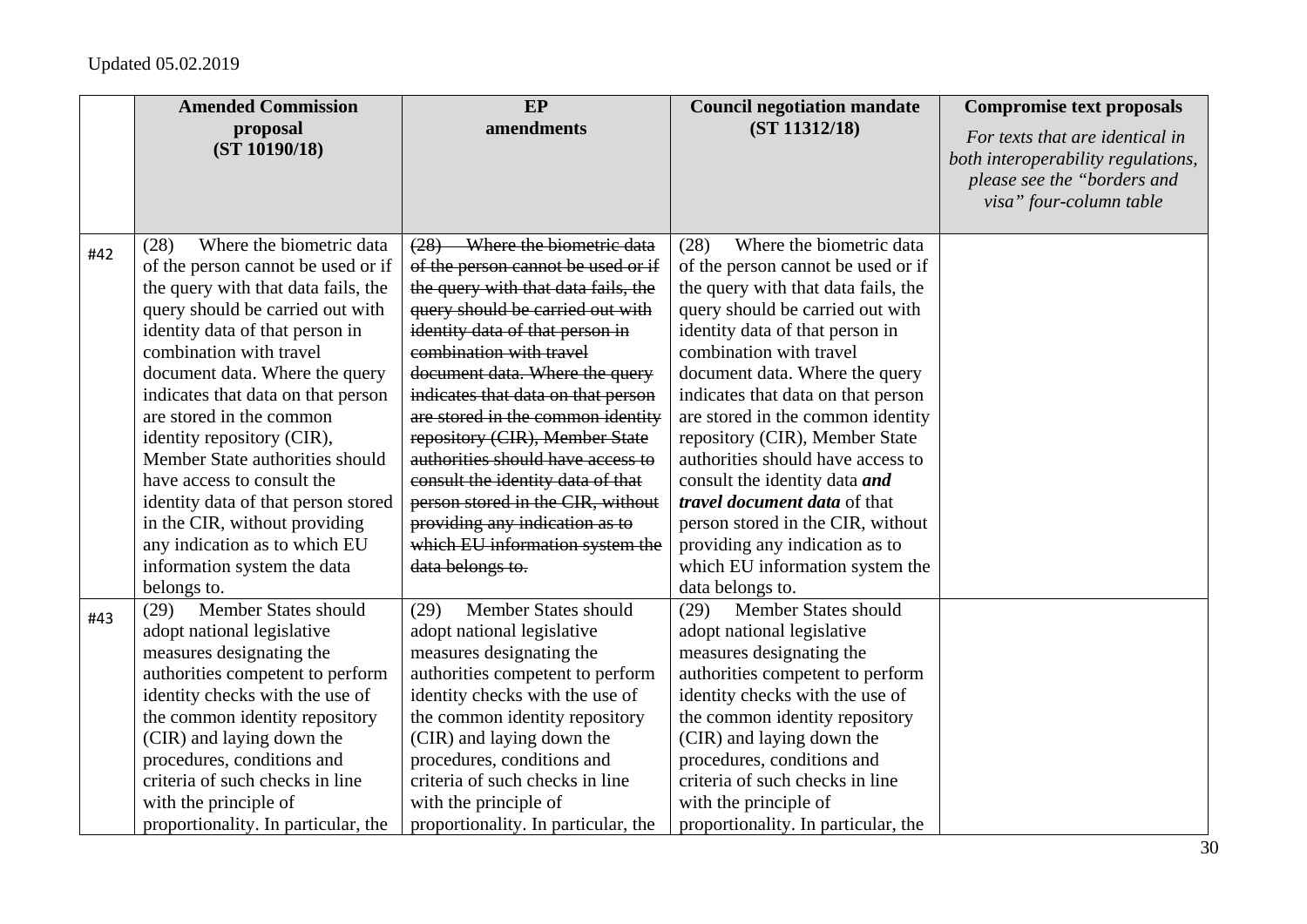|     | <b>Amended Commission</b>          | EP                                 | <b>Council negotiation mandate</b>  | <b>Compromise text proposals</b>                                                                                                |
|-----|------------------------------------|------------------------------------|-------------------------------------|---------------------------------------------------------------------------------------------------------------------------------|
|     | proposal<br>(ST 10190/18)          | amendments                         | (ST 11312/18)                       | For texts that are identical in<br>both interoperability regulations,<br>please see the "borders and<br>visa" four-column table |
|     | power to collect biometric data    | power to collect biometric data    | power to collect biometric data     |                                                                                                                                 |
|     | during an identity check of a      | during an identity check of a      | during an identity check of a       |                                                                                                                                 |
|     | person present before the          | person present before the          | person present before the           |                                                                                                                                 |
|     | member of those authorities        | member of those authorities        | member of those authorities         |                                                                                                                                 |
|     | should be provided for by          | should be provided for by          | should be provided for by           |                                                                                                                                 |
|     | national legislative measures.     | national legislative measures.     | national law legislative measures.  |                                                                                                                                 |
| #44 | This Regulation should<br>(30)     | This Regulation should<br>(30)     | This Regulation should<br>(30)      |                                                                                                                                 |
|     | also introduces a new possibility  | also introduces a new possibility  | also introduces a new possibility   |                                                                                                                                 |
|     | for streamlined access to data     | for streamlined access to data     | for streamlined access to data      |                                                                                                                                 |
|     | beyond identity data present in    | beyond identity data present in    | beyond identity data or travel      |                                                                                                                                 |
|     | the EES, the VIS, [the ETIAS] or   | the EES, the VIS, [the ETIAS] or   | <i>document data</i> present in the |                                                                                                                                 |
|     | <b>Eurodac by Member State</b>     | <b>Eurodac by Member State</b>     | EES, the VIS, [the ETIAS] or        |                                                                                                                                 |
|     | designated law enforcement         | designated law enforcement         | Eurodac by Member State             |                                                                                                                                 |
|     | authorities and Europol. Data,     | authorities and Europol. Data,     | designated law enforcement          |                                                                                                                                 |
|     | including data other than identity | including data other than identity | authorities <i>responsible for</i>  |                                                                                                                                 |
|     | data contained in those systems,   | data contained in those systems,   | preventing, detecting or            |                                                                                                                                 |
|     | may be necessary for the           | may be necessary for the           | investigating terrorist offences    |                                                                                                                                 |
|     | prevention, detection,             | prevention, detection,             | or other serious criminal           |                                                                                                                                 |
|     | investigation and prosecution of   | investigation and prosecution of   | offences and Europol. Data,         |                                                                                                                                 |
|     | terrorist offences or serious      | terrorist offences or serious      | including data other than identity  |                                                                                                                                 |
|     | criminal offences in a specific    | criminal offences in a specific    | data or travel document data        |                                                                                                                                 |
|     | case.                              | case where there are reasonable    | contained in those systems, may     |                                                                                                                                 |
|     |                                    | grounds to consider that           | be necessary for the prevention,    |                                                                                                                                 |
|     |                                    | consultation will substantially    | detection, investigation and        |                                                                                                                                 |
|     |                                    | contribute to the prevention,      | prosecution of terrorist offences   |                                                                                                                                 |
|     |                                    | detection or investigation of the  | or serious criminal offences in a   |                                                                                                                                 |
|     |                                    | criminal offences in question, in  | specific case.                      |                                                                                                                                 |
|     |                                    | particular where there is a        |                                     |                                                                                                                                 |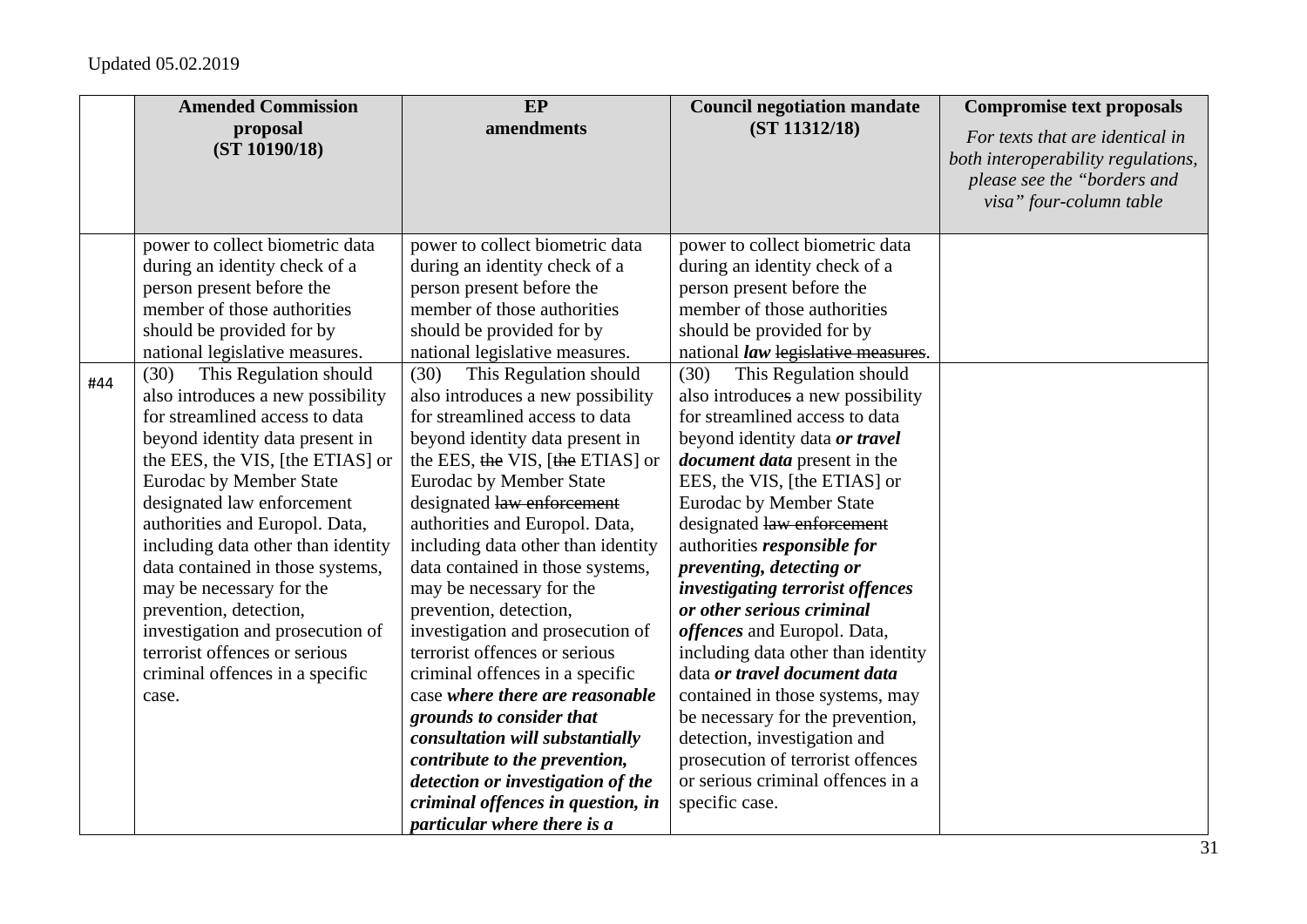| please see the "borders and<br>visa" four-column table<br>substantiated suspicion that the<br>suspect, perpetrator or victim of<br>a terrorist offence or other<br>serious criminal offence falls<br>under the category of third-<br>country nationals whose data<br>are stored in the EES, VIS,<br><b>ETIAS and Eurodac. Such</b><br>streamlined access should be<br>provided after a prior search in<br>the national databases has been<br>carried out and a query of the<br>automated fingerprint<br>identification system of the other | <b>Amended Commission</b><br>proposal<br>(ST 10190/18) | EP<br>amendments                   | <b>Council negotiation mandate</b><br>(ST 11312/18) | <b>Compromise text proposals</b><br>For texts that are identical in<br>both interoperability regulations, |
|--------------------------------------------------------------------------------------------------------------------------------------------------------------------------------------------------------------------------------------------------------------------------------------------------------------------------------------------------------------------------------------------------------------------------------------------------------------------------------------------------------------------------------------------|--------------------------------------------------------|------------------------------------|-----------------------------------------------------|-----------------------------------------------------------------------------------------------------------|
|                                                                                                                                                                                                                                                                                                                                                                                                                                                                                                                                            |                                                        |                                    |                                                     |                                                                                                           |
|                                                                                                                                                                                                                                                                                                                                                                                                                                                                                                                                            |                                                        |                                    |                                                     |                                                                                                           |
|                                                                                                                                                                                                                                                                                                                                                                                                                                                                                                                                            |                                                        |                                    |                                                     |                                                                                                           |
|                                                                                                                                                                                                                                                                                                                                                                                                                                                                                                                                            |                                                        |                                    |                                                     |                                                                                                           |
|                                                                                                                                                                                                                                                                                                                                                                                                                                                                                                                                            |                                                        |                                    |                                                     |                                                                                                           |
|                                                                                                                                                                                                                                                                                                                                                                                                                                                                                                                                            |                                                        |                                    |                                                     |                                                                                                           |
|                                                                                                                                                                                                                                                                                                                                                                                                                                                                                                                                            |                                                        |                                    |                                                     |                                                                                                           |
|                                                                                                                                                                                                                                                                                                                                                                                                                                                                                                                                            |                                                        |                                    |                                                     |                                                                                                           |
|                                                                                                                                                                                                                                                                                                                                                                                                                                                                                                                                            |                                                        |                                    |                                                     |                                                                                                           |
|                                                                                                                                                                                                                                                                                                                                                                                                                                                                                                                                            |                                                        |                                    |                                                     |                                                                                                           |
|                                                                                                                                                                                                                                                                                                                                                                                                                                                                                                                                            |                                                        |                                    |                                                     |                                                                                                           |
|                                                                                                                                                                                                                                                                                                                                                                                                                                                                                                                                            |                                                        |                                    |                                                     |                                                                                                           |
|                                                                                                                                                                                                                                                                                                                                                                                                                                                                                                                                            |                                                        |                                    |                                                     |                                                                                                           |
|                                                                                                                                                                                                                                                                                                                                                                                                                                                                                                                                            |                                                        |                                    |                                                     |                                                                                                           |
|                                                                                                                                                                                                                                                                                                                                                                                                                                                                                                                                            |                                                        | <b>Member States under Council</b> |                                                     |                                                                                                           |
| Decision $2008/615/JHA^{43}$ has                                                                                                                                                                                                                                                                                                                                                                                                                                                                                                           |                                                        |                                    |                                                     |                                                                                                           |
| been launched.                                                                                                                                                                                                                                                                                                                                                                                                                                                                                                                             |                                                        |                                    |                                                     |                                                                                                           |
| Full access to the<br>(31)<br>Full access to the<br>(31)<br>Full access to the<br>(31)<br>#45                                                                                                                                                                                                                                                                                                                                                                                                                                              |                                                        |                                    |                                                     |                                                                                                           |
| necessary data contained in the<br>necessary data contained in the<br>necessary data contained in the                                                                                                                                                                                                                                                                                                                                                                                                                                      |                                                        |                                    |                                                     |                                                                                                           |
| EU information systems<br>EU information systems<br><b>EU Union</b> information systems                                                                                                                                                                                                                                                                                                                                                                                                                                                    |                                                        |                                    |                                                     |                                                                                                           |
| necessary for the purposes of<br>necessary for the purposes of<br>necessary for the purposes of                                                                                                                                                                                                                                                                                                                                                                                                                                            |                                                        |                                    |                                                     |                                                                                                           |
| preventing, detecting and or<br>preventing, detecting and<br>preventing, detecting and<br>investigating terrorist offences or<br>investigating terrorist offences or<br>investigating terrorist offences or                                                                                                                                                                                                                                                                                                                                |                                                        |                                    |                                                     |                                                                                                           |

**43** *Council Decision 2008/615/JHA of 23 June 2008 on the stepping up of cross-border cooperation, particularly in combating terrorism and crossborder crime (OJ L 210, 6.8.2008, p. 1).*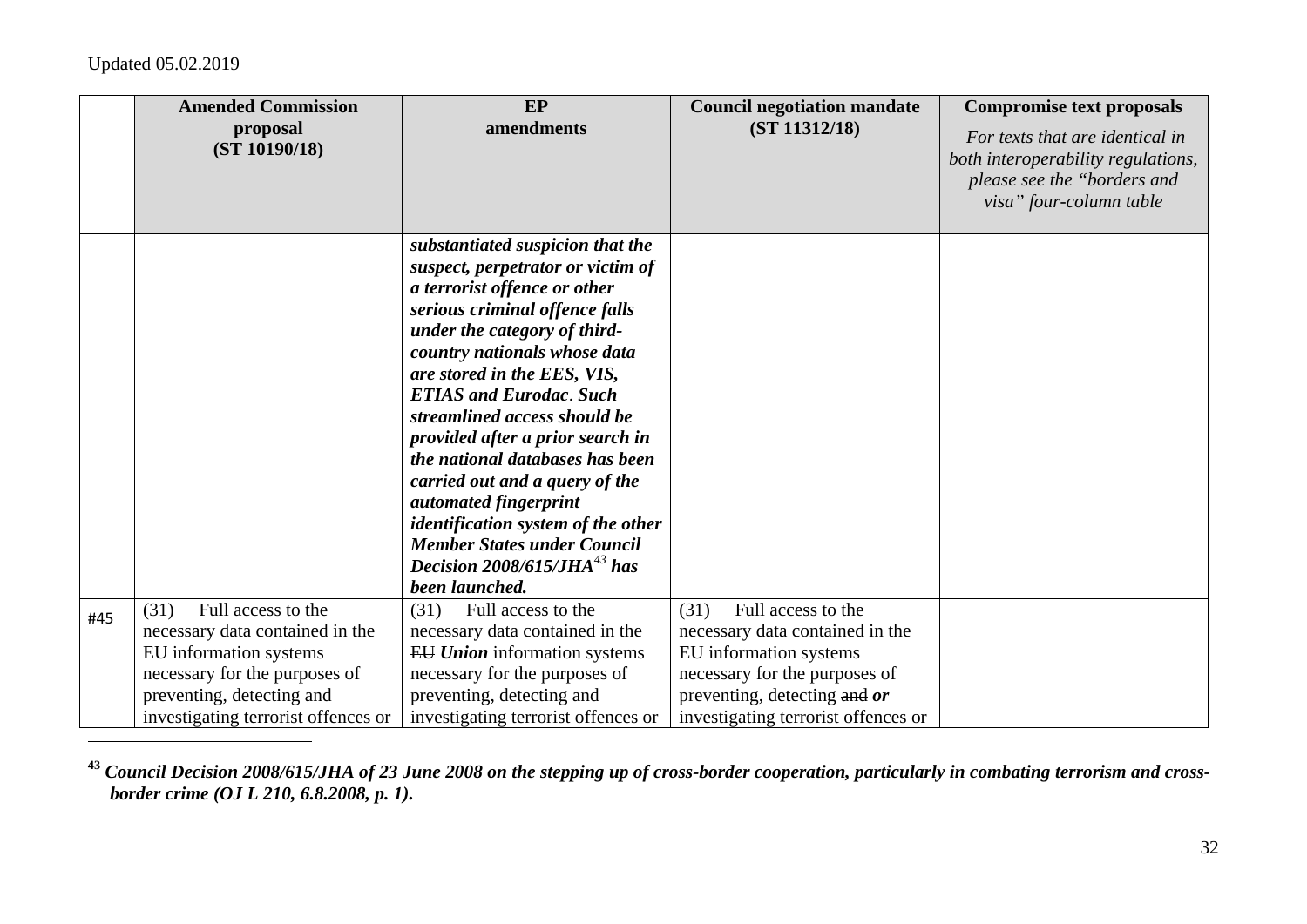| <b>Amended Commission</b>           | EP                                  | <b>Council negotiation mandate</b> | <b>Compromise text proposals</b>                                                                                                |
|-------------------------------------|-------------------------------------|------------------------------------|---------------------------------------------------------------------------------------------------------------------------------|
| proposal<br>(ST 10190/18)           | amendments                          | (ST 11312/18)                      | For texts that are identical in<br>both interoperability regulations,<br>please see the "borders and<br>visa" four-column table |
| other serious criminal offences,    | other serious criminal offences,    | other serious criminal offences,   |                                                                                                                                 |
| beyond the relevant identity data   | beyond the relevant identity data   | beyond the relevant identity data  |                                                                                                                                 |
| covered under common identity       | covered under common identity       | or travel document data covered    |                                                                                                                                 |
| repository (CIR) obtained using     | repository (CIR) obtained using     | under common identity              |                                                                                                                                 |
| biometric data of that person       | biometric data of that person       | repository (CIR) obtained using    |                                                                                                                                 |
| taken during an identity check,     | taken during an identity check,     | biometric data of that person      |                                                                                                                                 |
| should continue to be governed      | should continue to be governed      | taken during an identity check,    |                                                                                                                                 |
| by the provisions in the            | by the provisions in the            | should continue to be governed     |                                                                                                                                 |
| respective legal instruments. The   | respective legal instruments. The   | by the provisions in the           |                                                                                                                                 |
| designated law enforcement          | designated law enforcement          | respective legal instruments. The  |                                                                                                                                 |
| authorities and Europol do not      | authorities and Europol do not      | designated law enforcement         |                                                                                                                                 |
| know in advance which of the        | know in advance which of the        | authorities responsible for        |                                                                                                                                 |
| EU information systems contains     | <b>EU Union</b> information systems | preventing, detecting or           |                                                                                                                                 |
| data of the persons they need to    | contains data of the persons they   | investigating terrorist offences   |                                                                                                                                 |
| inquire upon. This results in       | need to inquire upon. This results  | or other serious criminal          |                                                                                                                                 |
| delays and inefficiencies in the    | in delays and inefficiencies in the | offences and Europol do not        |                                                                                                                                 |
| conduct of their tasks. The end-    | conduct of their tasks. The end-    | know in advance which of the       |                                                                                                                                 |
| user authorised by the designated   | user authorised by the designated   | EU information systems contains    |                                                                                                                                 |
| authority should therefore be       | authority should therefore be       | data of the persons they need to   |                                                                                                                                 |
| allowed to see in which of the      | allowed to see in which of the      | inquire upon. This results in      |                                                                                                                                 |
| EU information systems the data     | EU Union information systems        | delays and inefficiencies in the   |                                                                                                                                 |
| corresponding to the query          | the data corresponding to the       | conduct of their tasks. The end-   |                                                                                                                                 |
| introduced are recorded. The        | query introduced are recorded.      | user authorised by the designated  |                                                                                                                                 |
| concerned system would thus be      | The concerned system would          | authority should therefore be      |                                                                                                                                 |
| flagged following the automated     | thus be flagged following the       | allowed to see in which of the     |                                                                                                                                 |
| verification of the presence of a   | automated verification of the       | EU information systems the data    |                                                                                                                                 |
| hit in the system (a so-called hit- | presence of a hit in the system (a  | corresponding to the query         |                                                                                                                                 |
| flag functionality).                | so-called hit-flag functionality)   | introduced are recorded. The       |                                                                                                                                 |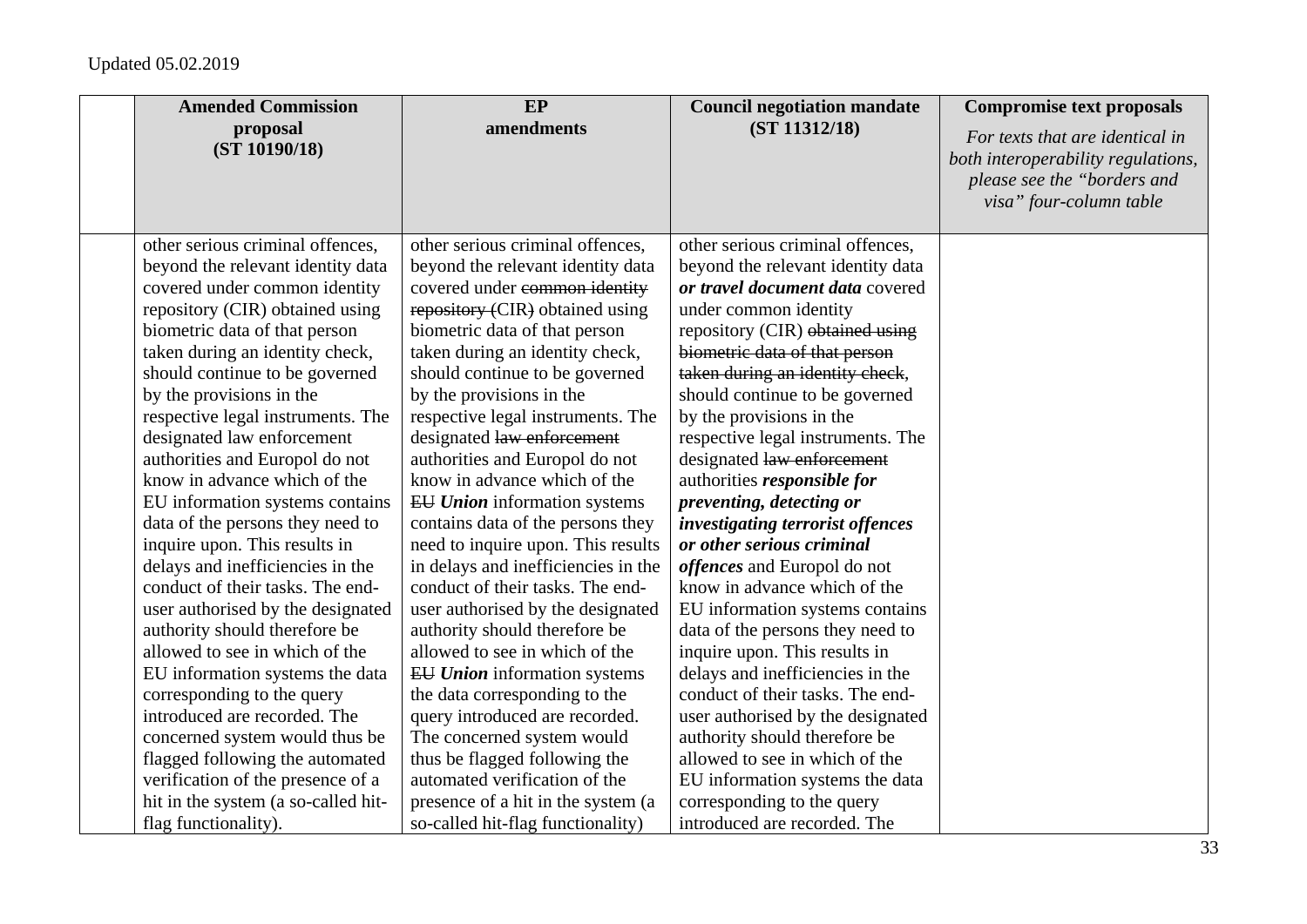| after necessary checks in<br>concerned system would thus be<br>national databases and after a<br>flagged following the automated<br>verification of the presence of a<br>query of the automated<br><i>match</i> hit in the system (a so-<br>fingerprint identification system<br>of the other Member States<br>called hitmatch-flag<br>under Decision 2008/615/JHA<br>functionality).<br>has been launched.<br>$(31a)$ The reply will not be<br>Provisionally agreed<br>#46<br>interpreted and used as a<br>$(31a)$ The reply will not be<br>ground or reason to draw<br>interpreted and used as a<br>conclusions on or undertake<br>ground or reason to draw<br>measures towards a person, but<br>conclusions on or undertake<br>may be used only for the<br>purpose of submitting an access<br>request to the underlying EU<br>information systems, subject to<br>request to the underlying EU<br>the conditions and procedures<br>laid down in the respective<br>the conditions and procedures<br>legislative instruments<br>laid down in the respective<br>governing such access. Any<br>legislative instruments<br>such act will be subject to<br>governing such access. Any<br>measures set out in Chapter VII | <b>Amended Commission</b><br>proposal<br>(ST 10190/18) | EP<br>amendments | <b>Council negotiation mandate</b><br>(ST 11312/18) | <b>Compromise text proposals</b><br>For texts that are identical in<br>both interoperability regulations,<br>please see the "borders and<br>visa" four-column table                                                                         |
|----------------------------------------------------------------------------------------------------------------------------------------------------------------------------------------------------------------------------------------------------------------------------------------------------------------------------------------------------------------------------------------------------------------------------------------------------------------------------------------------------------------------------------------------------------------------------------------------------------------------------------------------------------------------------------------------------------------------------------------------------------------------------------------------------------------------------------------------------------------------------------------------------------------------------------------------------------------------------------------------------------------------------------------------------------------------------------------------------------------------------------------------------------------------------------------------------------------------|--------------------------------------------------------|------------------|-----------------------------------------------------|---------------------------------------------------------------------------------------------------------------------------------------------------------------------------------------------------------------------------------------------|
| $(EU)$ 2016/679, Directive<br>and measures in Regulation<br>2016/680 or Regulation (EC) No<br>$(EU)$ 2016/679, Directive<br>45/2001.                                                                                                                                                                                                                                                                                                                                                                                                                                                                                                                                                                                                                                                                                                                                                                                                                                                                                                                                                                                                                                                                                 |                                                        |                  | and measures in Regulation                          | measures towards a person, but<br>may should be used only for the<br>purpose of submitting an access<br>information systems, subject to<br>such act will be subject to<br>measures set out in Chapter VII<br>2016/680 or Regulation (EC) No |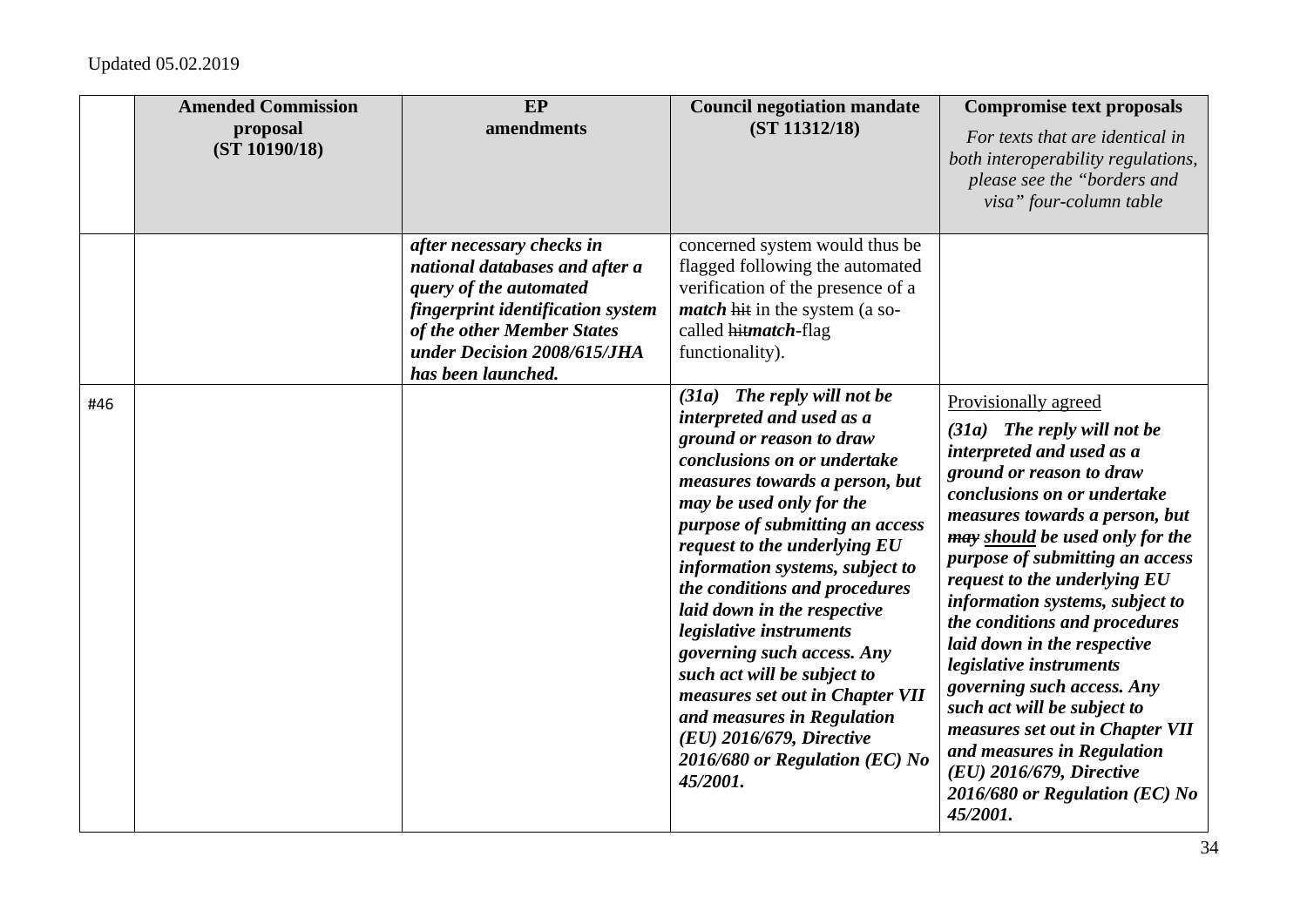|     | <b>Amended Commission</b><br>proposal<br>(ST 10190/18)                                                                                                                                                      | EP<br>amendments                                                                                                                                                                                            | <b>Council negotiation mandate</b><br>(ST 11312/18)                                                                                                                                                         | <b>Compromise text proposals</b><br>For texts that are identical in<br>both interoperability regulations,<br>please see the "borders and                                                                                                                                                                                                                                                                                                                                                                                                                                                                                                                  |
|-----|-------------------------------------------------------------------------------------------------------------------------------------------------------------------------------------------------------------|-------------------------------------------------------------------------------------------------------------------------------------------------------------------------------------------------------------|-------------------------------------------------------------------------------------------------------------------------------------------------------------------------------------------------------------|-----------------------------------------------------------------------------------------------------------------------------------------------------------------------------------------------------------------------------------------------------------------------------------------------------------------------------------------------------------------------------------------------------------------------------------------------------------------------------------------------------------------------------------------------------------------------------------------------------------------------------------------------------------|
| #47 | The logs of the queries of<br>(32)<br>the common identity repository<br>should indicate the purpose of<br>the query. Where such a query<br>was performed using the two-<br>step data consultation approach, | The logs of the queries of<br>(32)<br>the common identity repository<br>should indicate the purpose of<br>the query. Where such a query<br>was performed using the two-<br>step data consultation approach, | The logs of the queries of<br>(32)<br>the common identity repository<br>should indicate the purpose of<br>the query. Where such a query<br>was performed using the two-<br>step data consultation approach, | visa" four-column table<br>$(31b)$ As a general rule, where a<br>match-flag indicates that the<br>data are recorded in the<br><b>Eurodac</b> , the designated<br>authorities or Europol should<br>request full access to at least one<br>of the EU information systems<br>concerned. Where exceptionally<br>such full access is not requested,<br>for example because designated<br><i>authorities or Europol have</i><br>already obtained the data by<br>other means, or obtaining the<br>data is no longer permitted<br>under national law, the<br>justification for not requesting<br>access should be recorded and<br>traceable to the national file. |
|     | the logs should include a<br>reference to the national file of<br>the investigation or case,<br>therefore indicating that such                                                                              | the logs should include a<br>reference to the national file of<br>the investigation or case,<br>therefore indicating that such                                                                              | the logs should include a<br>reference to the national file of<br>the investigation or case,<br>therefore indicating that such                                                                              |                                                                                                                                                                                                                                                                                                                                                                                                                                                                                                                                                                                                                                                           |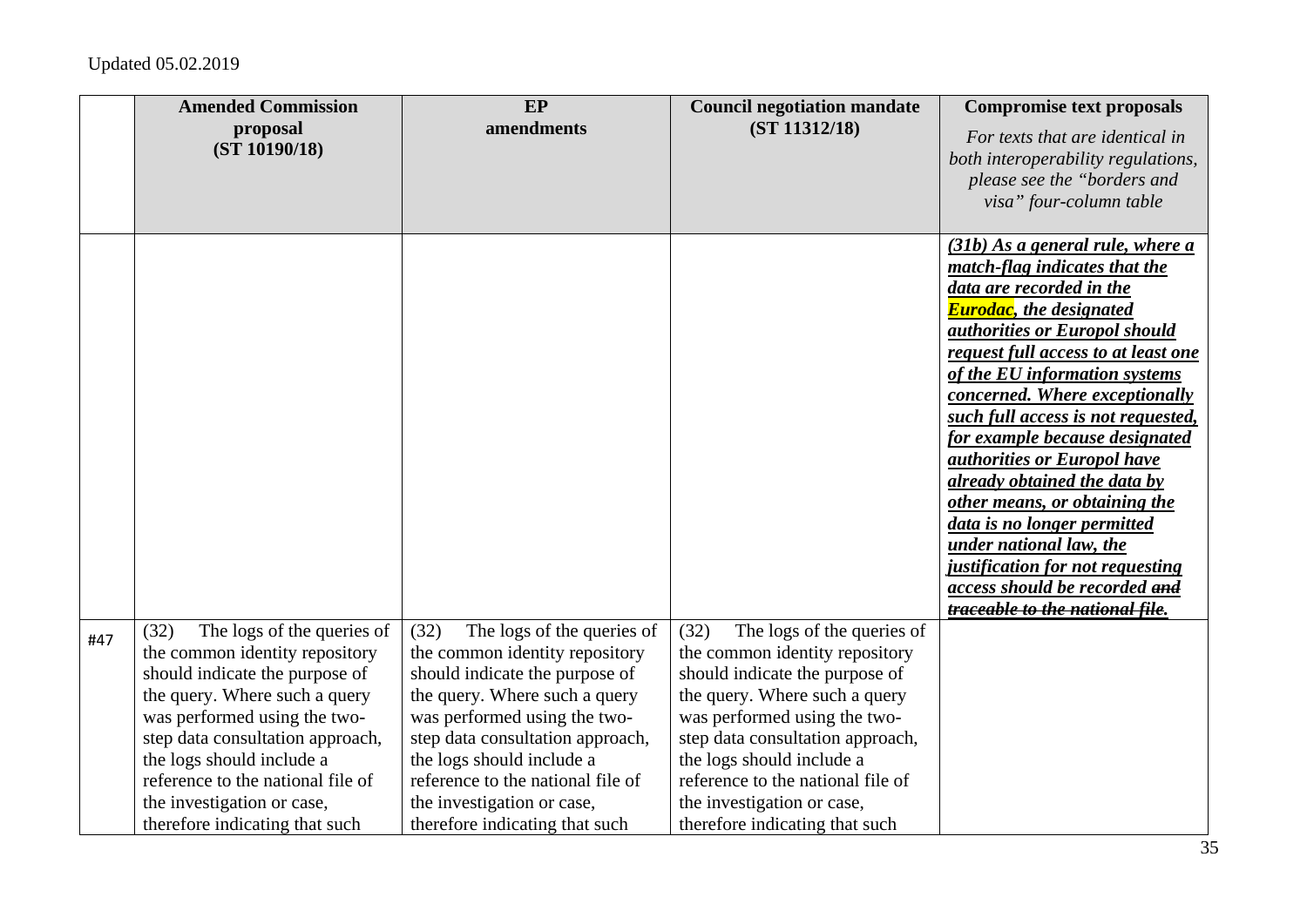|     | <b>Amended Commission</b>          | EP                                      | <b>Council negotiation mandate</b>       | <b>Compromise text proposals</b>                                                                                                |
|-----|------------------------------------|-----------------------------------------|------------------------------------------|---------------------------------------------------------------------------------------------------------------------------------|
|     | proposal<br>(ST 10190/18)          | amendments                              | (ST 11312/18)                            | For texts that are identical in<br>both interoperability regulations,<br>please see the "borders and<br>visa" four-column table |
|     | query was launched for the         | query was launched for the              | query was launched for the               |                                                                                                                                 |
|     | purposes of preventing, detecting  | purposes of preventing, detecting       | purposes of preventing, detecting        |                                                                                                                                 |
|     | and investigating terrorist        | and investigating terrorist             | and or investigating terrorist           |                                                                                                                                 |
|     | offences or other serious criminal | offences or other serious criminal      | offences or other serious criminal       |                                                                                                                                 |
|     | offences.                          | offences.                               | offences.                                |                                                                                                                                 |
| #48 | (33)<br>The query of the common    | (33)<br>The query of the common         | The query of the common<br>(33)          |                                                                                                                                 |
|     | identity repository (CIR) by       | identity repository (CIR) by            | identity repository (CIR) by             |                                                                                                                                 |
|     | Member State designated            | Member State designated                 | Member State designated                  |                                                                                                                                 |
|     | authorities and Europol in order   | authorities and Europol in order        | authorities and Europol in order         |                                                                                                                                 |
|     | to obtain a hit-flag type of       | to obtain a hit-flag type of            | to obtain a hitmatch-flag type of        |                                                                                                                                 |
|     | response indicating the data is    | response indicating the data is         | response indicating the data are         |                                                                                                                                 |
|     | recorded in the EES, the VIS,      | recorded in the EES, VIS,               | is recorded in the EES, the VIS,         |                                                                                                                                 |
|     | [the ETIAS] or Eurodac requires    | [ETIAS] or Eurodac requires             | [the ETIAS] or Eurodac requires          |                                                                                                                                 |
|     | automated processing of personal   | automated processing of personal        | automated processing of personal         |                                                                                                                                 |
|     | data. A hit-flag would not reveal  | data. A hit-flag would not should       | data. A hitmatch-flag would not          |                                                                                                                                 |
|     | personal data of the concerned     | reveal <i>only</i> personal data of the | reveal personal data of the              |                                                                                                                                 |
|     | individual other than an           | concerned individual other than         | concerned individual other than          |                                                                                                                                 |
|     | indication that some of his or her | an indication that some of his or       | an indication that some of his or        |                                                                                                                                 |
|     | data are stored in one of the      | her data are stored in one of the       | her data are stored in one of the        |                                                                                                                                 |
|     | systems. No adverse decision for   | systems, <i>provided the authority</i>  | systems. No adverse decision for         |                                                                                                                                 |
|     | the concerned individual should    | making the search has access to         | the concerned individual should          |                                                                                                                                 |
|     | be made by the authorised end-     | that system. No adverse decision        | be made by the authorised end-           |                                                                                                                                 |
|     | user solely on the basis of the    | for the concerned individual            | user solely on the basis of the          |                                                                                                                                 |
|     | simple occurrence of a hit-flag.   | should be made by the authorised        | simple occurrence of a hitmatch-         |                                                                                                                                 |
|     | Access by the end-user of a hit-   | end-user solely on the basis of         | flag. Access by the end-user to $\theta$ |                                                                                                                                 |
|     | flag would therefore realise a     | the simple occurrence of a hit-         | a hitmatch-flag would therefore          |                                                                                                                                 |
|     | very limited interference with the | flag, and the hit-flag should be        | realise a very limited interference      |                                                                                                                                 |
|     | right to protection of personal    | used by the relevant authorities        | with the right to protection of          |                                                                                                                                 |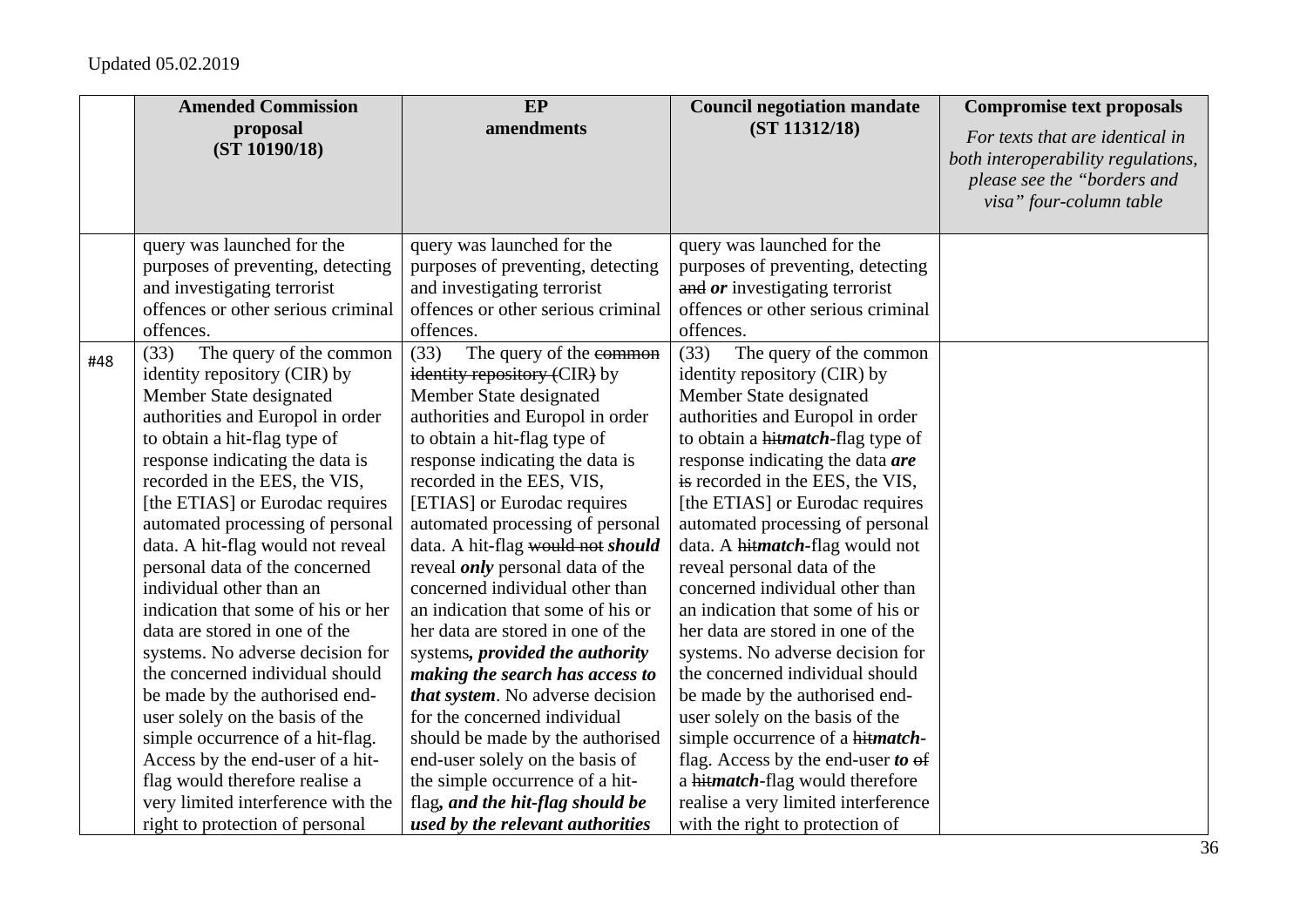|     | <b>Amended Commission</b>                                                                                                                                                                                                                                                                                                                                                                                                                                                                                     | EP                                                                                                                                                                                                                                                                                                                                                                                                                                                                                                                           | <b>Council negotiation mandate</b>                                                                                                                                                                                                                                                                                                                                                                                                                                                                              | <b>Compromise text proposals</b>                                                                                                |
|-----|---------------------------------------------------------------------------------------------------------------------------------------------------------------------------------------------------------------------------------------------------------------------------------------------------------------------------------------------------------------------------------------------------------------------------------------------------------------------------------------------------------------|------------------------------------------------------------------------------------------------------------------------------------------------------------------------------------------------------------------------------------------------------------------------------------------------------------------------------------------------------------------------------------------------------------------------------------------------------------------------------------------------------------------------------|-----------------------------------------------------------------------------------------------------------------------------------------------------------------------------------------------------------------------------------------------------------------------------------------------------------------------------------------------------------------------------------------------------------------------------------------------------------------------------------------------------------------|---------------------------------------------------------------------------------------------------------------------------------|
|     | proposal<br>(ST 10190/18)                                                                                                                                                                                                                                                                                                                                                                                                                                                                                     | amendments                                                                                                                                                                                                                                                                                                                                                                                                                                                                                                                   | (ST 11312/18)                                                                                                                                                                                                                                                                                                                                                                                                                                                                                                   | For texts that are identical in<br>both interoperability regulations,<br>please see the "borders and<br>visa" four-column table |
|     | data of the concerned individual,<br>while it would be necessary to<br>allow the designated authority<br>and Europol to address its<br>request for access for personal<br>data more effectively directly to<br>the system that was flagged as<br>containing it.                                                                                                                                                                                                                                               | only for the purpose of deciding<br>which database to query. Access<br>by the end-user of a hit-flag<br>would therefore realise a very<br>limited interference with the right<br>to protection of personal data of<br>the concerned individual, while it<br>would be necessary to allow the<br>designated authority and Europol<br>to address its request for access<br>for personal data more<br>effectively directly to the system<br>that was flagged as containing it.                                                   | personal data of the concerned<br>individual, while it would be<br>necessary to allow the designated<br>authority and Europol to address<br>its request for access to for<br>personal data more effectively<br>directly to the system that was<br>flagged as containing it.                                                                                                                                                                                                                                     |                                                                                                                                 |
| #49 | The two-step data<br>(34)<br>consultation approach is<br>particularly valuable in cases<br>where the suspect, perpetrator or<br>suspected victim of a terrorist<br>offence or other serious criminal<br>offence is unknown. In those<br>cases the common identity<br>repository (CIR) should enable<br>identifying the information<br>system that knows the person in<br>one single search. By creating<br>the obligation to use this new law<br>enforcement access approach in<br>these cases, access to the | (34)<br>The two-step data<br>consultation approach is<br>particularly valuable in cases<br>where the suspect, perpetrator or<br>suspected victim of a terrorist<br>offence or other serious criminal<br>offence is unknown. In those<br>cases the common identity<br>repository (CIR) should enable<br>the relevant designated<br><i>authority to identify identifying</i><br>the information system that<br>knows the person in one single<br>search, following the necessary<br><i>checks</i> <del>. By creating the</del> | (34)<br>The two-step data<br>consultation approach is<br>particularly valuable in cases<br>where the suspect, perpetrator or<br>suspected victim of a terrorist<br>offence or other serious criminal<br>offence is unknown. In those<br>cases the common identity<br>repository (CIR) should enable<br>identifying the information<br>system that knows the person in<br>one single search. By creating the<br>obligation to use this new law<br>enforcement-access approach for<br>the purposes of preventing, |                                                                                                                                 |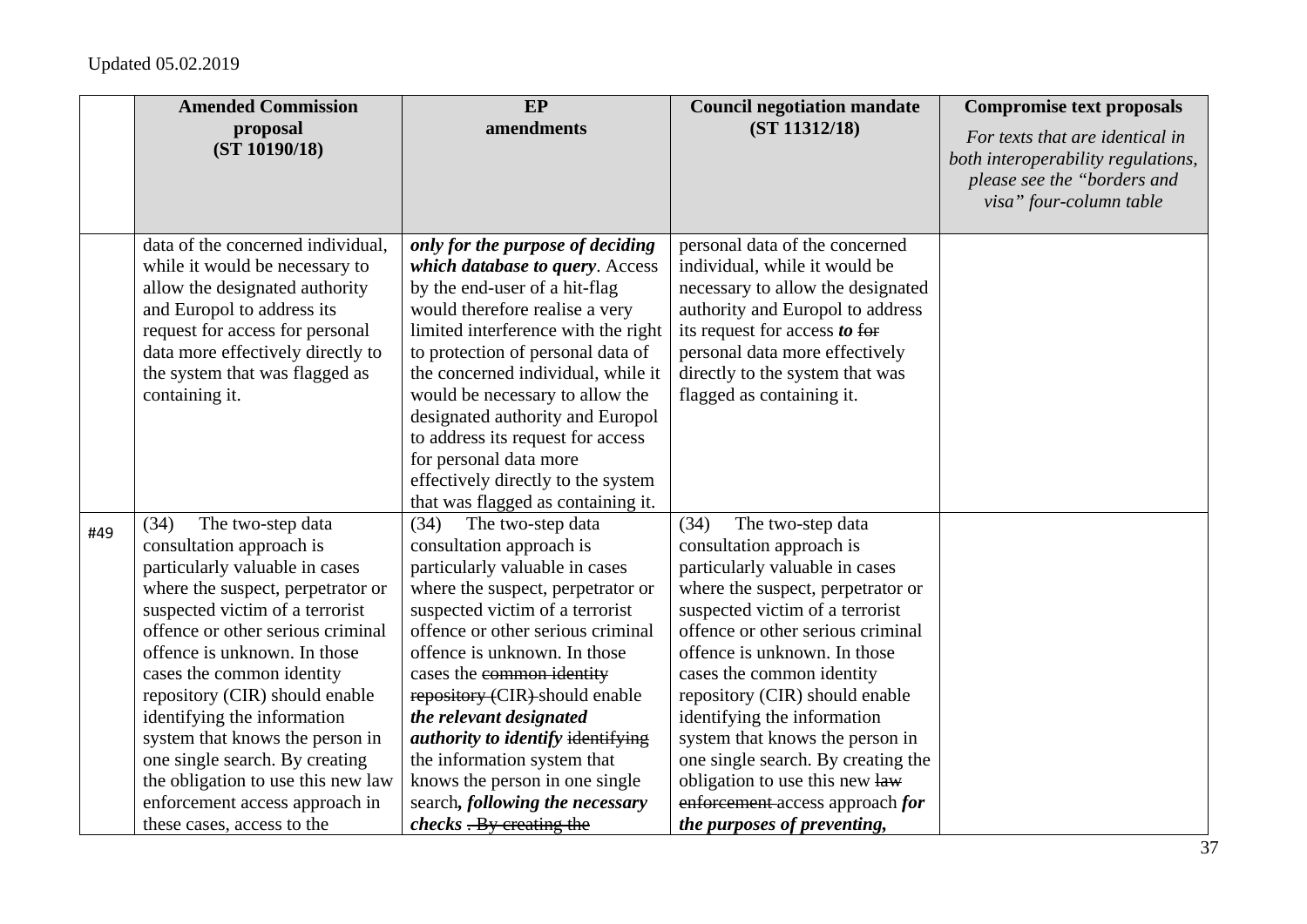| <b>Amended Commission</b>           | EP                                    | <b>Council negotiation mandate</b>        | <b>Compromise text proposals</b>                                                                                                |
|-------------------------------------|---------------------------------------|-------------------------------------------|---------------------------------------------------------------------------------------------------------------------------------|
| proposal<br>(ST 10190/18)           | amendments                            | (ST 11312/18)                             | For texts that are identical in<br>both interoperability regulations,<br>please see the "borders and<br>visa" four-column table |
| personal data stored in the EES,    | obligation to use this new law        | detecting or investigating                |                                                                                                                                 |
| the VIS, [the ETIAS] and            | enforcement access approach in        | terrorist offences or other               |                                                                                                                                 |
| Eurodac should take place           | these cases, access to the            | serious criminal offences in              |                                                                                                                                 |
| without the requirements of a       | personal data stored in the EES,      | these cases, access to the                |                                                                                                                                 |
| prior search in national databases  | the VIS, [the ETIAS] and              | personal data stored in the EES           |                                                                                                                                 |
| and the launch of a prior search    | Eurodae should take place             | the VIS, [the ETIAS] and                  |                                                                                                                                 |
| in the automated fingerprint        | without the requirements of a         | Eurodac should take place                 |                                                                                                                                 |
| identification system of other      | prior search in national databases    | without the requirements of a             |                                                                                                                                 |
| Member States under Decision        | and <i>once a query of the launch</i> | prior search in national databases        |                                                                                                                                 |
| 2008/615/JHA. The principle of      | of a prior search in the automated    | and the launch of a prior search          |                                                                                                                                 |
| prior search effectively limits the | fingerprint identification system     | in the automated fingerprint              |                                                                                                                                 |
| possibility of Member State'        | of other Member States under          | identification system of other            |                                                                                                                                 |
| authorities to consult systems for  | Decision 2008/615/JHA. The            | Member States under Decision              |                                                                                                                                 |
| justified law enforcement           | principle of prior search             | 2008/615/JHA. The principle of            |                                                                                                                                 |
| purposes and could thereby result   | effectively limits the possibility    | prior search effectively limits the       |                                                                                                                                 |
| in missed opportunities to          | of Member State' authorities to       | possibility of Member States'             |                                                                                                                                 |
| uncover necessary information.      | consult systems for justified law     | authorities to consult <i>centralised</i> |                                                                                                                                 |
| The requirements of a prior         | enforcement purposes and could        | systems for the justified law             |                                                                                                                                 |
| search in national databases and    | thereby result in missed              | enforcement purposes of                   |                                                                                                                                 |
| the launch of a prior search in the | opportunities to uncover              | preventing, detecting or                  |                                                                                                                                 |
| automated fingerprint               | necessary information. The            | investigating terrorist offences          |                                                                                                                                 |
| identification system of other      | requirements of a prior search in     | or other serious criminal                 |                                                                                                                                 |
| Member States under Decision        | national databases and the launch     | <i>offences</i> and could thereby result  |                                                                                                                                 |
| 2008/615/JHA should only cease      | of a prior search in the automated    | in missed opportunities to                |                                                                                                                                 |
| to apply once the alternative       | fingerprint identification system     | uncover necessary information.            |                                                                                                                                 |
| safeguard of the two-step           | of other Member States under          | The requirements of a prior               |                                                                                                                                 |
| approach to law enforcement         | Decision 2008/615/JHA has             | search in national databases and          |                                                                                                                                 |
| access through the CIR has          | been launched for the justified       | the launch of a prior search in the       |                                                                                                                                 |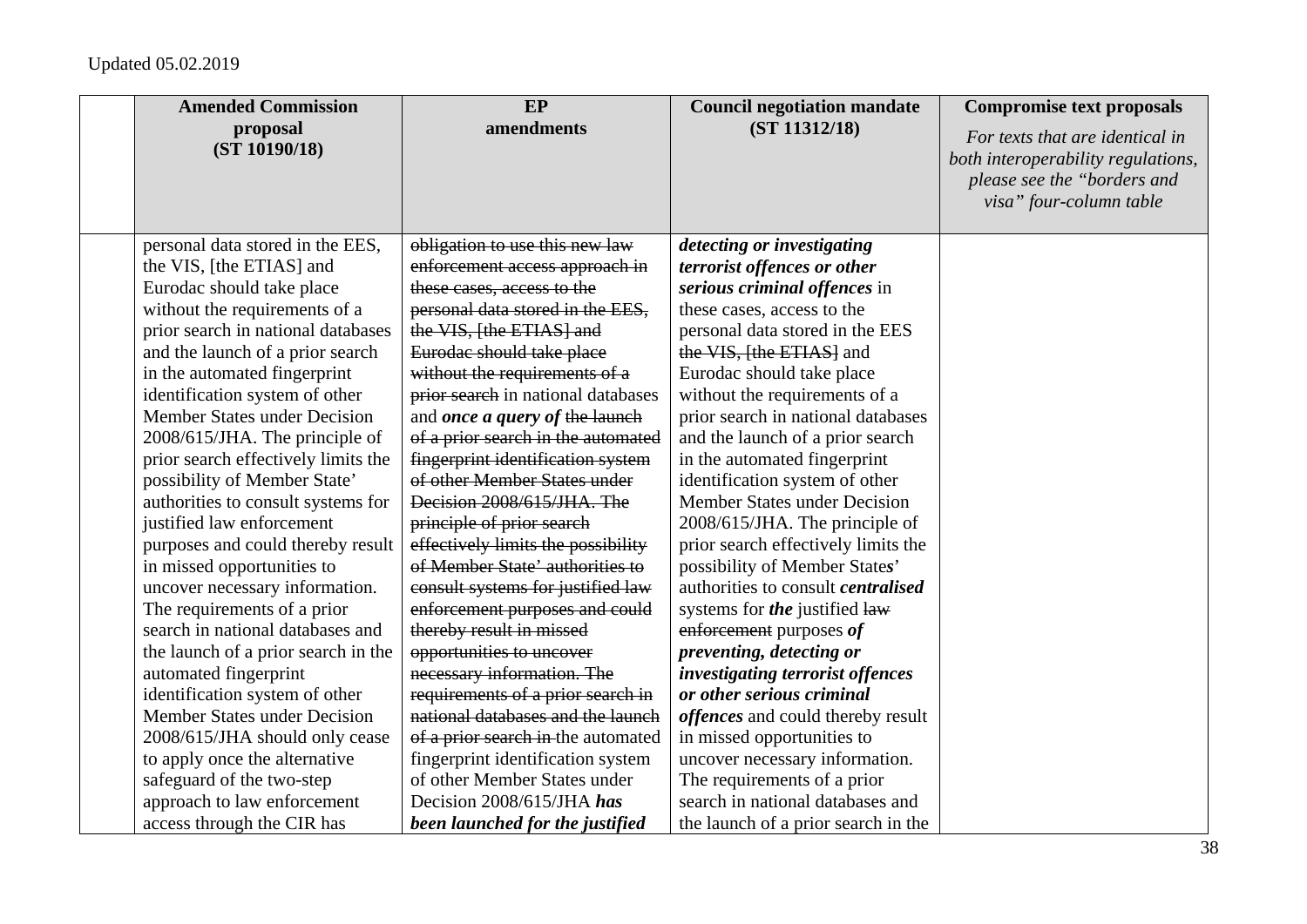|     | <b>Amended Commission</b>                                                                                                                                                                                                                                                                                                                                                                                                                                                                 | EP                                                                                                                                                                                                                                                                                                                                                                                                                                                                                        | <b>Council negotiation mandate</b>                                                                                                                                                                                                                                                                                                                                                                                                                                                        | <b>Compromise text proposals</b>                                                                                                |
|-----|-------------------------------------------------------------------------------------------------------------------------------------------------------------------------------------------------------------------------------------------------------------------------------------------------------------------------------------------------------------------------------------------------------------------------------------------------------------------------------------------|-------------------------------------------------------------------------------------------------------------------------------------------------------------------------------------------------------------------------------------------------------------------------------------------------------------------------------------------------------------------------------------------------------------------------------------------------------------------------------------------|-------------------------------------------------------------------------------------------------------------------------------------------------------------------------------------------------------------------------------------------------------------------------------------------------------------------------------------------------------------------------------------------------------------------------------------------------------------------------------------------|---------------------------------------------------------------------------------------------------------------------------------|
|     | proposal<br>(ST 10190/18)                                                                                                                                                                                                                                                                                                                                                                                                                                                                 | amendments                                                                                                                                                                                                                                                                                                                                                                                                                                                                                | (ST 11312/18)                                                                                                                                                                                                                                                                                                                                                                                                                                                                             | For texts that are identical in<br>both interoperability regulations,<br>please see the "borders and<br>visa" four-column table |
|     | become operational.                                                                                                                                                                                                                                                                                                                                                                                                                                                                       | purposes of preventing,<br>detecting or investigating<br>terrorist offences or other                                                                                                                                                                                                                                                                                                                                                                                                      | automated fingerprint<br>identification system of other<br><b>Member States under Decision</b>                                                                                                                                                                                                                                                                                                                                                                                            |                                                                                                                                 |
|     |                                                                                                                                                                                                                                                                                                                                                                                                                                                                                           | serious criminal offences should<br>only cease to apply once the<br>alternative safeguard of the two-                                                                                                                                                                                                                                                                                                                                                                                     | 2008/615/JHA should only cease<br>to apply once the alternative<br>safeguard of the two-step                                                                                                                                                                                                                                                                                                                                                                                              |                                                                                                                                 |
|     |                                                                                                                                                                                                                                                                                                                                                                                                                                                                                           | step approach to law enforcement<br>access through the CIR has<br>become operational.                                                                                                                                                                                                                                                                                                                                                                                                     | approach to law enforcement<br>access for the purposes of<br>preventing, detecting or                                                                                                                                                                                                                                                                                                                                                                                                     |                                                                                                                                 |
|     |                                                                                                                                                                                                                                                                                                                                                                                                                                                                                           |                                                                                                                                                                                                                                                                                                                                                                                                                                                                                           | investigating terrorist offences<br>or other serious criminal<br>offences through the CIR has<br>become operational.                                                                                                                                                                                                                                                                                                                                                                      |                                                                                                                                 |
| #50 | The multiple-identity<br>(35)<br>detector (MID) should be<br>established to support the<br>functioning of the common<br>identity repository and to support<br>the objectives of the EES, the<br>VIS, [the ETIAS], Eurodac, the<br>SIS and [the ECRIS-TCN<br>system]. In order to be effective<br>in fulfilling their respective<br>objectives, all of these EU<br>information systems require the<br>accurate identification of the<br>persons whose personal data are<br>stored therein. | The multiple-identity<br>(35)<br>detector (MID) should be<br>established to support the<br>functioning of the common<br>identity repository and to support<br>the objectives of the EES, the<br>VIS, [the ETIAS], Eurodac, the<br>SIS and [the ECRIS-TCN<br>system]. In order to be effective<br>in fulfilling their respective<br>objectives, all of these EU<br>information systems require the<br>accurate identification of the<br>persons whose personal data are<br>stored therein. | The multiple-identity<br>(35)<br>detector (MID) should be<br>established to support the<br>functioning of the common<br>identity repository and to support<br>the objectives of the EES, the<br>VIS, [the ETIAS], Eurodac, the<br>SIS and [the ECRIS-TCN<br>system]. In order to be effective<br>in fulfilling their respective<br>objectives, all of these EU<br>information systems require the<br>accurate identification of the<br>persons whose personal data are<br>stored therein. |                                                                                                                                 |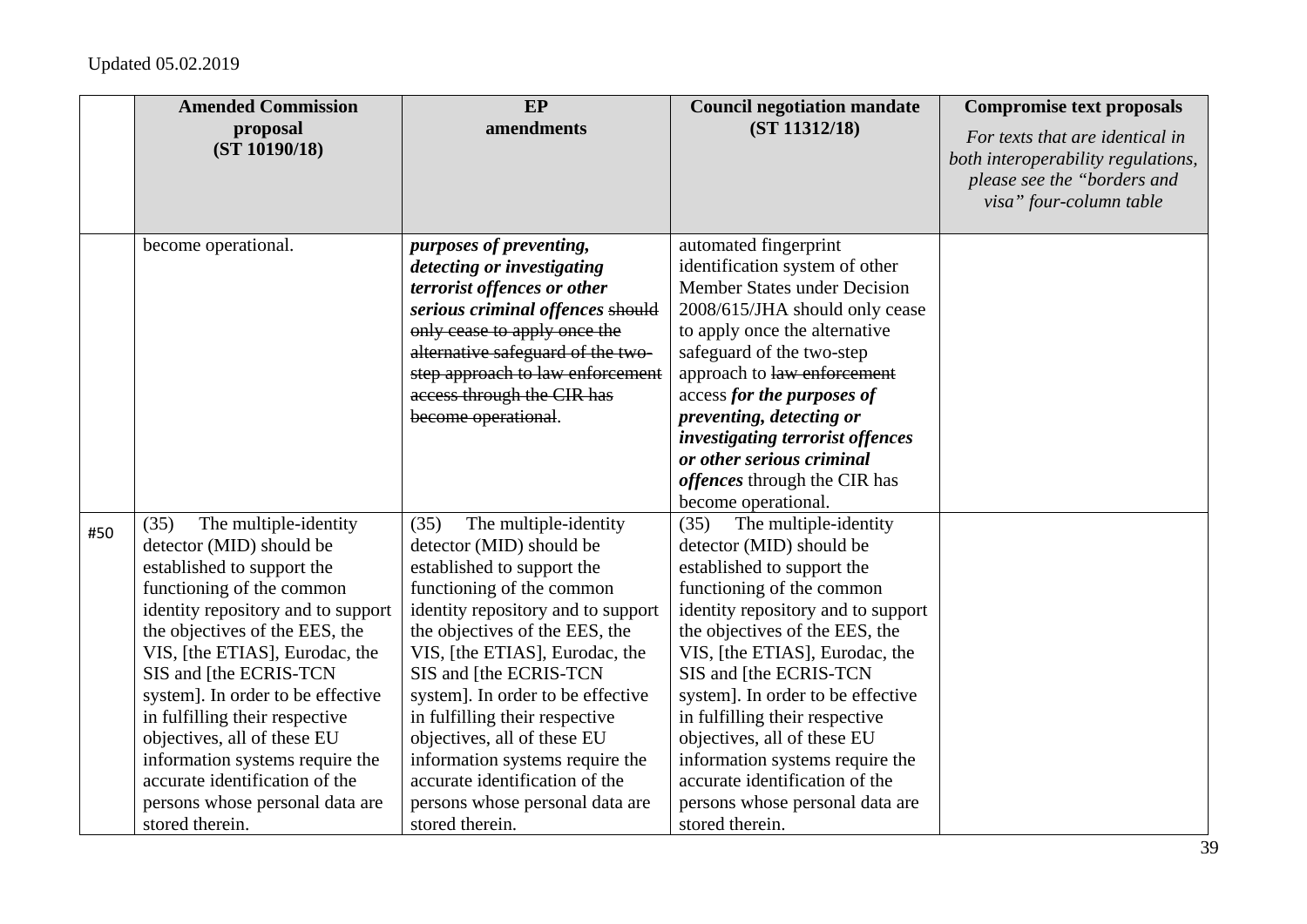|     | <b>Amended Commission</b><br>proposal<br>(ST 10190/18)                                                                                                                                                                                                                                                                                                                                                                                                                                                                                                                                                                                                                                                                                                                                                                                                                                     | EP<br>amendments                                                                                                                                                                                                                                                                                                                                                                                                                                                                                                                                                                                                                                                                                                                                                                                                                                                                                                                         | <b>Council negotiation mandate</b><br>(ST 11312/18)                                                                                                                                                                                                                                                                                                                                                                                                                                                                                                                                                                                                                                                                                                                                                                                                                                                                                                                            | <b>Compromise text proposals</b><br>For texts that are identical in<br>both interoperability regulations,<br>please see the "borders and |
|-----|--------------------------------------------------------------------------------------------------------------------------------------------------------------------------------------------------------------------------------------------------------------------------------------------------------------------------------------------------------------------------------------------------------------------------------------------------------------------------------------------------------------------------------------------------------------------------------------------------------------------------------------------------------------------------------------------------------------------------------------------------------------------------------------------------------------------------------------------------------------------------------------------|------------------------------------------------------------------------------------------------------------------------------------------------------------------------------------------------------------------------------------------------------------------------------------------------------------------------------------------------------------------------------------------------------------------------------------------------------------------------------------------------------------------------------------------------------------------------------------------------------------------------------------------------------------------------------------------------------------------------------------------------------------------------------------------------------------------------------------------------------------------------------------------------------------------------------------------|--------------------------------------------------------------------------------------------------------------------------------------------------------------------------------------------------------------------------------------------------------------------------------------------------------------------------------------------------------------------------------------------------------------------------------------------------------------------------------------------------------------------------------------------------------------------------------------------------------------------------------------------------------------------------------------------------------------------------------------------------------------------------------------------------------------------------------------------------------------------------------------------------------------------------------------------------------------------------------|------------------------------------------------------------------------------------------------------------------------------------------|
| #51 | The possibility to achieve<br>(36)<br>the objectives of the EU<br>information systems is<br>undermined by the current<br>inability for the authorities using<br>these systems to conduct<br>sufficiently reliable verifications<br>of the identities of the third-<br>country nationals whose data are<br>stored in different systems. That<br>inability is determined by the<br>fact that the set of identity data<br>stored in a given individual<br>system may be fraudulent,<br>incorrect, or incomplete, and that<br>there is currently no possibility<br>to detect such fraudulent,<br>incorrect or incomplete identity<br>data by way of comparison with<br>data stored in another system. To<br>remedy this situation it is<br>necessary to have a technical<br>instrument at Union level<br>allowing accurate identification<br>of third-country nationals for<br>these purposes. | The possibility to achieve<br>(36)<br>To better realise the objectives<br>of the EU information systems is<br>undermined by the current<br>inability for, the authorities using<br>those these systems should be<br><i>able</i> to conduct sufficiently<br>reliable verifications of the<br>identities of the third-country<br>nationals whose data are stored<br>in different systems. That<br>inability is determined by the fact<br>that The set of identity data<br>stored in a given individual<br>system may be <i>incorrect</i> ,<br><i>incomplete of fraudulent, and</i><br>incorrect, or incomplete, and that<br>there is currently no possibility to<br>detect such way of detecting<br>incorrect, incomplete or<br>fraudulent, incorrect or<br>incomplete identity data by way<br>of comparison with data stored in<br>another system. To remedy this<br>situation it is necessary to have a<br>technical instrument at Union | The possibility to achieve<br>(36)<br>the objectives of the EU<br>information systems is undermined<br>by the current inability for the<br>authorities using these systems to<br>conduct sufficiently reliable<br>verifications of the identities of the<br>third country nationals persons<br>whose data are stored in different<br>systems. That inability is<br>determined by the fact that the set<br>of identity data or travel document<br><i>data</i> stored in a given individual<br>system may be fraudulent,<br>incorrect, or incomplete, and that<br>there is currently no possibility to<br>detect such fraudulent, incorrect or<br>incomplete identity data or travel<br><i>document data</i> by way of<br>comparison with data stored in<br>another system. To remedy this<br>situation it is necessary to have a<br>technical instrument at Union level<br>allowing accurate identification of<br>third-country nationals <i>persons</i> for<br>these purposes. | visa" four-column table                                                                                                                  |
|     |                                                                                                                                                                                                                                                                                                                                                                                                                                                                                                                                                                                                                                                                                                                                                                                                                                                                                            | <i>level</i> allowing accurate<br>identification of third-country                                                                                                                                                                                                                                                                                                                                                                                                                                                                                                                                                                                                                                                                                                                                                                                                                                                                        |                                                                                                                                                                                                                                                                                                                                                                                                                                                                                                                                                                                                                                                                                                                                                                                                                                                                                                                                                                                |                                                                                                                                          |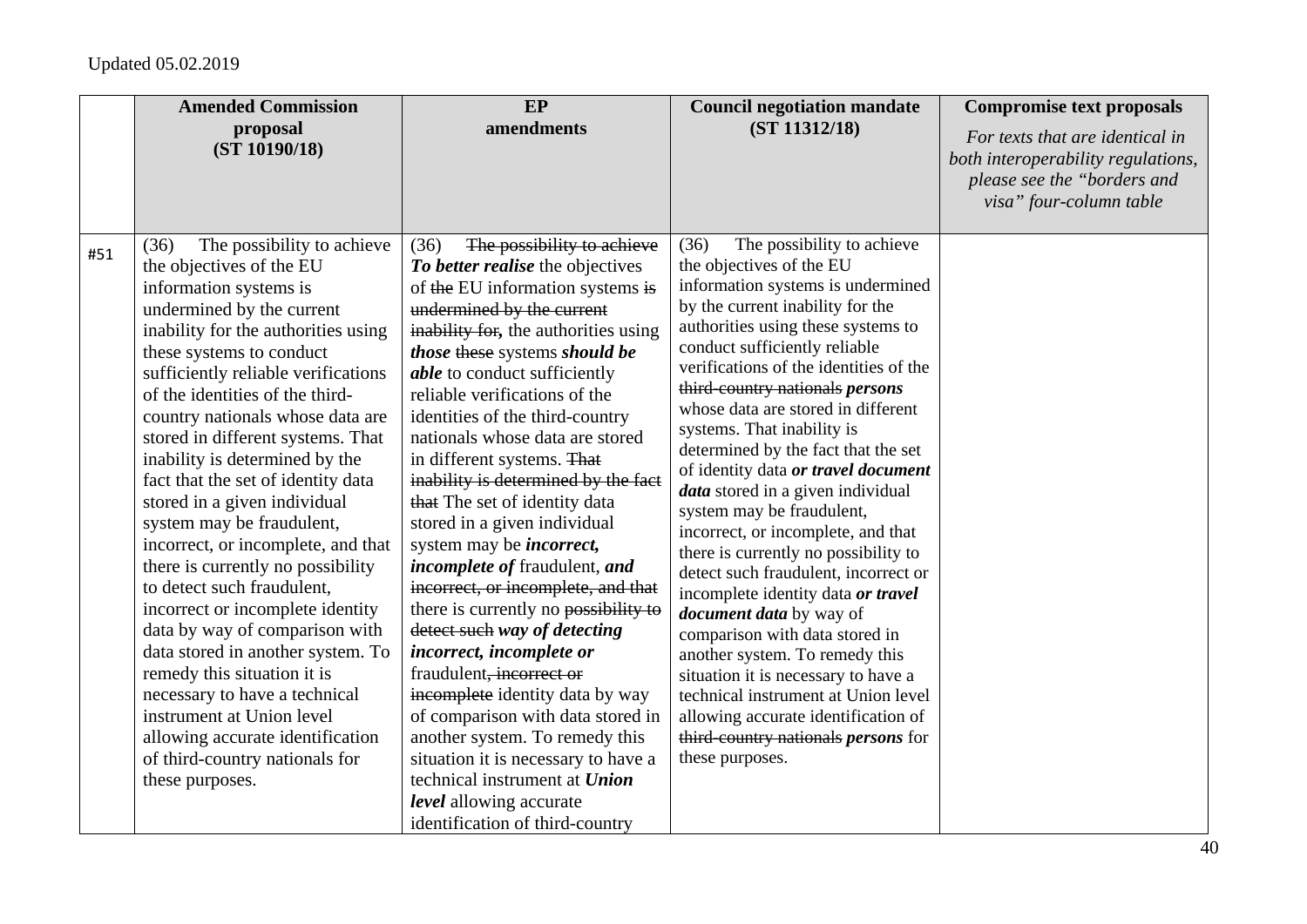|     | <b>Amended Commission</b>           | EP                                 | <b>Council negotiation mandate</b>       | <b>Compromise text proposals</b>                                                                                                |
|-----|-------------------------------------|------------------------------------|------------------------------------------|---------------------------------------------------------------------------------------------------------------------------------|
|     | proposal<br>(ST 10190/18)           | amendments                         | (ST 11312/18)                            | For texts that are identical in<br>both interoperability regulations,<br>please see the "borders and<br>visa" four-column table |
|     |                                     | nationals for these purposes.      |                                          |                                                                                                                                 |
| #52 | The multiple-identity<br>(37)       | The multiple-identity<br>(37)      | The multiple-identity<br>(37)            |                                                                                                                                 |
|     | detector (MID) should create and    | detector (MID) should create and   | detector (MID) should create and         |                                                                                                                                 |
|     | store links between data in the     | store links between data in the    | store links between data in the          |                                                                                                                                 |
|     | different EU information systems    | different EU Union information     | different EU information systems         |                                                                                                                                 |
|     | in order to detect multiple         | systems in order to detect         | in order to detect multiple              |                                                                                                                                 |
|     | identities, with the dual purpose   | multiple identities, with the dual | identities, with the dual purpose        |                                                                                                                                 |
|     | of facilitating identity checks for | purpose of facilitating identity   | of facilitating identity checks for      |                                                                                                                                 |
|     | bona fide travellers and            | checks for bona fide travellers    | bona fide travellers and                 |                                                                                                                                 |
|     | combating identity fraud. The       | and combating identity fraud.      | combating identity fraud. The            |                                                                                                                                 |
|     | MID should only contain the         | The creation of those links        | MID should only contain the              |                                                                                                                                 |
|     | links between individuals present   | constitutes automated decision-    | links between individuals present        |                                                                                                                                 |
|     | in more than one EU information     | making as referred to in           | in more than one EU information          |                                                                                                                                 |
|     | system, strictly limited to the     | Regulation (EU) 2016/679 and       | system, strictly limited to the          |                                                                                                                                 |
|     | data necessary to verify that a     | Directive (EU) 2016/680 and        | data necessary to verify that a          |                                                                                                                                 |
|     | person is recorded lawfully or      | therefore requires transparency    | person is recorded <i>in a justified</i> |                                                                                                                                 |
|     | unlawfully under different          | towards the individuals affected   | lawfully or unlawfully                   |                                                                                                                                 |
|     | biographical identities in          | and the implementation of          | <i>unjustified manner</i> under          |                                                                                                                                 |
|     | different systems, or to clarify    | necessary safeguards in            | different biographical identities        |                                                                                                                                 |
|     | that two persons having similar     | accordance with Union data         | in different systems, or to clarify      |                                                                                                                                 |
|     | biographical data may not be the    | protection rules. The MID          | that two persons having similar          |                                                                                                                                 |
|     | same person. Data processing        | should only contain the links      | biographical data may not be the         |                                                                                                                                 |
|     | through the European search         | only between individuals present   | same person. Data processing             |                                                                                                                                 |
|     | portal (ESP) and the shared         | in more than one EU Union          | through the European search              |                                                                                                                                 |
|     | biometric matching service          | information system, strictly       | portal (ESP) and the shared              |                                                                                                                                 |
|     | (shared BMS) in order to link       | limited to the data necessary to   | biometric matching service               |                                                                                                                                 |
|     | individual files across individual  | verify that a person is recorded   | (shared BMS) in order to link            |                                                                                                                                 |
|     | systems should be kept to an        | lawfully or unlawfully under       | individual files across individual       |                                                                                                                                 |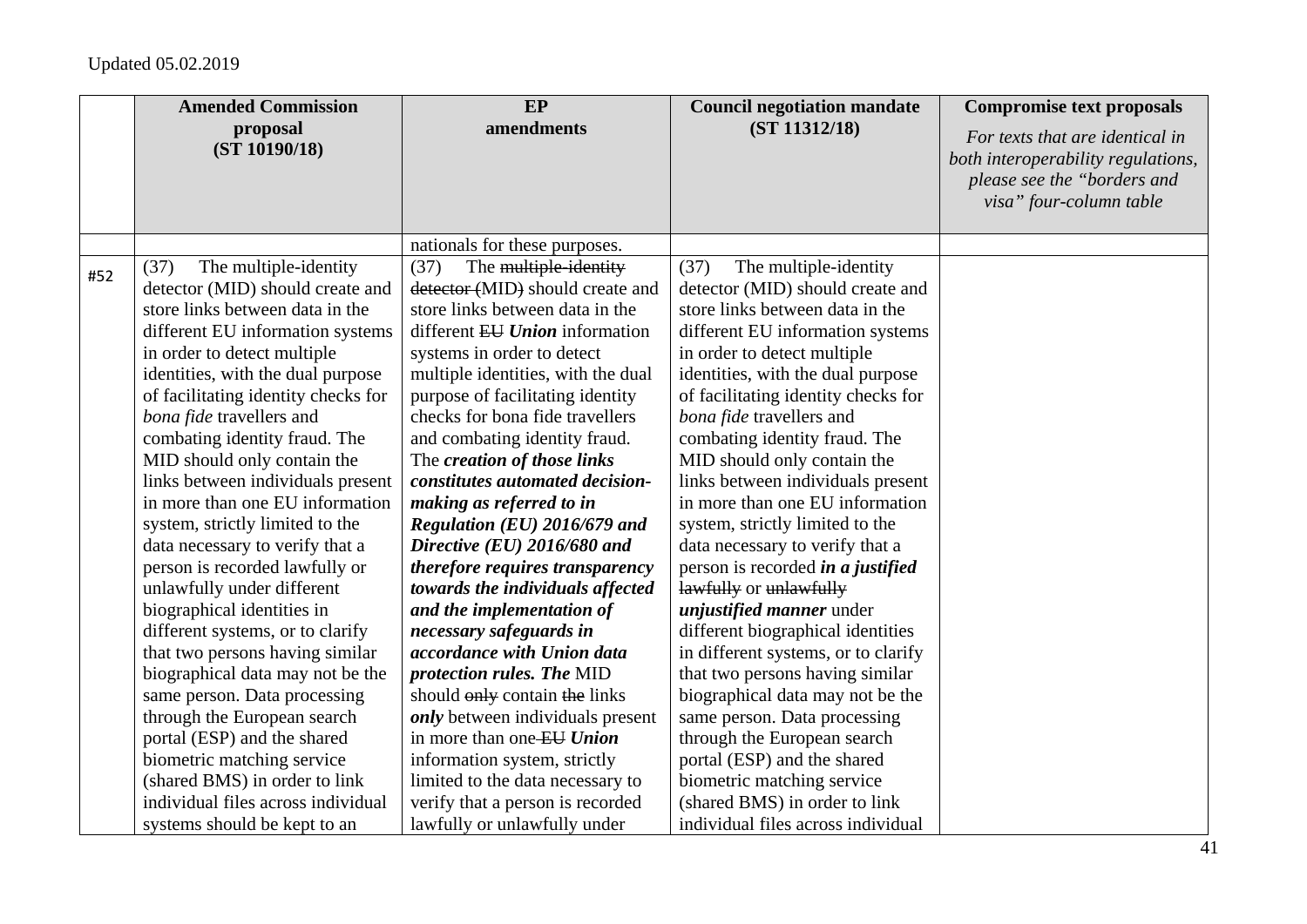|     | <b>Amended Commission</b>                                                                                                                                                                                                                                                                                                                                                     | EP                                                                                                                                                                                                                                                                                                                                                                                                                                                                                                                                                                                                                                                                                                                                                                                                          | <b>Council negotiation mandate</b>                                                                                                                                                                                                                                                                                                                                                                                          | <b>Compromise text proposals</b>                                                                                                |
|-----|-------------------------------------------------------------------------------------------------------------------------------------------------------------------------------------------------------------------------------------------------------------------------------------------------------------------------------------------------------------------------------|-------------------------------------------------------------------------------------------------------------------------------------------------------------------------------------------------------------------------------------------------------------------------------------------------------------------------------------------------------------------------------------------------------------------------------------------------------------------------------------------------------------------------------------------------------------------------------------------------------------------------------------------------------------------------------------------------------------------------------------------------------------------------------------------------------------|-----------------------------------------------------------------------------------------------------------------------------------------------------------------------------------------------------------------------------------------------------------------------------------------------------------------------------------------------------------------------------------------------------------------------------|---------------------------------------------------------------------------------------------------------------------------------|
|     | proposal<br>(ST 10190/18)                                                                                                                                                                                                                                                                                                                                                     | amendments                                                                                                                                                                                                                                                                                                                                                                                                                                                                                                                                                                                                                                                                                                                                                                                                  | (ST 11312/18)                                                                                                                                                                                                                                                                                                                                                                                                               | For texts that are identical in<br>both interoperability regulations,<br>please see the "borders and<br>visa" four-column table |
|     | absolute minimum and therefore<br>is limited to a multiple-identity<br>detection at the time new data is<br>added to one of the information<br>systems included in the common<br>identity repository and in the<br>SIS. The MID should include<br>safeguards against potential<br>discrimination or unfavourable<br>decisions for persons with<br>multiple lawful identities. | different biographical identities<br>in different systems, or to clarify<br>that two persons having similar<br>biographical data may not be the<br>same person. Data processing<br>through the European search<br>portal (ESP) and the shared<br>biometric matching service<br>(shared BMS) in order to link<br>individual files across individual<br>systems and the Europol<br><i>database</i> should be kept to an<br>absolute minimum and therefore<br>is limited to a multiple-identity<br>detection at the time new data is<br>added to one of the Union<br>information systems included in<br>the common identity repository<br>and in SIS. The MID should<br>include safeguards against<br>potential discrimination or<br>unfavourable decisions for<br>persons with multiple lawful<br>identities. | systems should be kept to an<br>absolute minimum and therefore<br>is limited to a multiple-identity<br>detection at the time new data<br><i>are</i> is added to one of the<br>information systems included in<br>the common identity repository<br>and in the SIS. The MID should<br>include safeguards against<br>potential discrimination or<br>unfavourable decisions for<br>persons with multiple lawful<br>identities. |                                                                                                                                 |
| #53 | This Regulation provides<br>(38)<br>for new data processing<br>operations aimed at identifying<br>the persons concerned correctly.                                                                                                                                                                                                                                            | (38)<br>This Regulation provides<br>for new data processing<br>operations aimed at identifying<br>the persons concerned correctly.                                                                                                                                                                                                                                                                                                                                                                                                                                                                                                                                                                                                                                                                          | (38)<br>This Regulation provides<br>for new data processing<br>operations aimed at identifying<br>the persons concerned correctly.                                                                                                                                                                                                                                                                                          |                                                                                                                                 |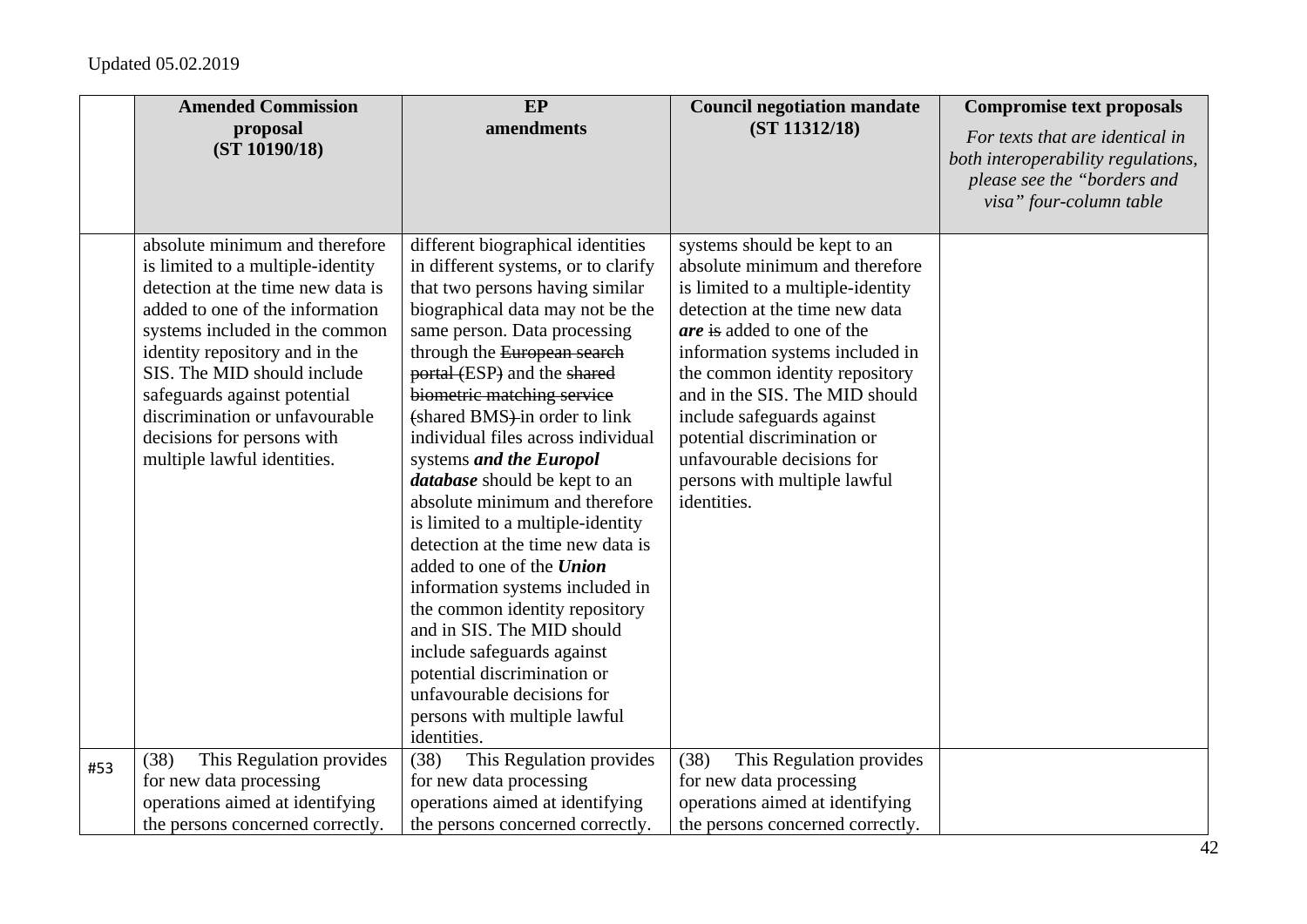|     | <b>Amended Commission</b>          | EP                                 | <b>Council negotiation mandate</b>       | <b>Compromise text proposals</b>                                                                                                |
|-----|------------------------------------|------------------------------------|------------------------------------------|---------------------------------------------------------------------------------------------------------------------------------|
|     | proposal<br>(ST 10190/18)          | amendments                         | (ST 11312/18)                            | For texts that are identical in<br>both interoperability regulations,<br>please see the "borders and<br>visa" four-column table |
|     | This constitutes an interference   | This constitutes an interference   | This constitutes an interference         |                                                                                                                                 |
|     | with their fundamental rights as   | with their fundamental rights as   | with their fundamental rights as         |                                                                                                                                 |
|     | protected by Articles 7 and 8 of   | protected by Articles 7 and 8 of   | protected by Articles 7 and 8 of         |                                                                                                                                 |
|     | the Charter of Fundamental         | the Charter of Fundamental         | the Charter of Fundamental               |                                                                                                                                 |
|     | Rights. Since the effective        | Rights. Since the effective        | Rights. Since the effective              |                                                                                                                                 |
|     | implementation of the EU           | implementation of the EU           | implementation of the EU                 |                                                                                                                                 |
|     | information systems is dependent   | information systems is dependent   | information systems is dependent         |                                                                                                                                 |
|     | upon correct identification of the | upon correct identification of the | upon correct identification of the       |                                                                                                                                 |
|     | individuals concerned, such        | individuals concerned, such        | individuals concerned, such              |                                                                                                                                 |
|     | interference is justified by the   | interference is justified by the   | interference is justified by the         |                                                                                                                                 |
|     | same objectives for which each     | same objectives for which each     | same objectives for which each           |                                                                                                                                 |
|     | of those systems have been         | of those systems have been         | of those systems have been               |                                                                                                                                 |
|     | established, the effective         | established, the effective         | established, the effective               |                                                                                                                                 |
|     | management of the Union's          | management of the Union's          | management of the Union's                |                                                                                                                                 |
|     | borders, the internal security of  | borders, the internal security of  | borders, the internal security of        |                                                                                                                                 |
|     | the Union, the effective           | the Union, the effective           | the Union, the effective                 |                                                                                                                                 |
|     | implementation of the Union's      | implementation of the Union's      | implementation of the Union's            |                                                                                                                                 |
|     | asylum and visa policies and the   | asylum and visa policies and the   | asylum and visa policies and the         |                                                                                                                                 |
|     | fight against irregular migration. | fight against irregular migration. | fight against irregular illegal          |                                                                                                                                 |
|     |                                    |                                    | <i>immigration.</i>                      |                                                                                                                                 |
| #54 | (39)<br>The European search        | The European search<br>(39)        | The European search<br>(39)              |                                                                                                                                 |
|     | portal (ESP) and shared            | portal (ESP) and shared            | portal (ESP) and shared                  |                                                                                                                                 |
|     | biometric matching service         | biometric matching service         | biometric matching service               |                                                                                                                                 |
|     | (shared BMS) should compare        | (shared BMS) should compare        | (shared BMS) should compare              |                                                                                                                                 |
|     | data in common identity            | data in common identity            | data in common identity                  |                                                                                                                                 |
|     | repository (CIR) and SIS on        | repository (CIR) and SIS on        | repository (CIR) and SIS on              |                                                                                                                                 |
|     | persons when new records are       | persons when new records are       | persons when new records are             |                                                                                                                                 |
|     | created by a national authority or | created by a national authority or | created <i>or uploaded</i> by a national |                                                                                                                                 |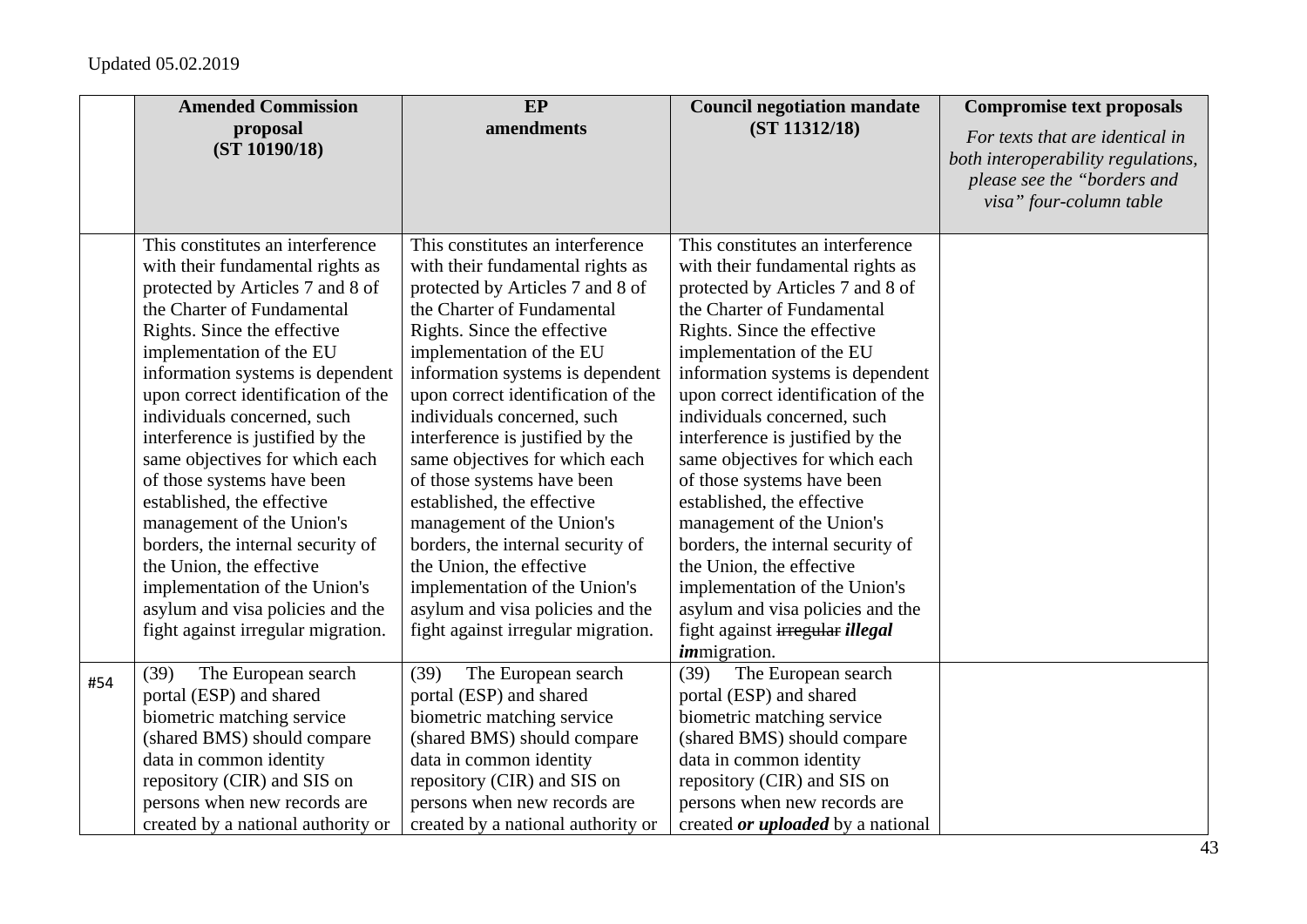|     | <b>Amended Commission</b>                                                                                                                                                                                                                                                                                                                                                                                                                                                                                                 | EP                                                                                                                                                                                                                                                                                                                                                                                                                                                                                                                        | <b>Council negotiation mandate</b>                                                                                                                                                                                                                                                                                                                                                                                                                                                                                                           | <b>Compromise text proposals</b>                                                                                                |
|-----|---------------------------------------------------------------------------------------------------------------------------------------------------------------------------------------------------------------------------------------------------------------------------------------------------------------------------------------------------------------------------------------------------------------------------------------------------------------------------------------------------------------------------|---------------------------------------------------------------------------------------------------------------------------------------------------------------------------------------------------------------------------------------------------------------------------------------------------------------------------------------------------------------------------------------------------------------------------------------------------------------------------------------------------------------------------|----------------------------------------------------------------------------------------------------------------------------------------------------------------------------------------------------------------------------------------------------------------------------------------------------------------------------------------------------------------------------------------------------------------------------------------------------------------------------------------------------------------------------------------------|---------------------------------------------------------------------------------------------------------------------------------|
|     | proposal<br>(ST 10190/18)                                                                                                                                                                                                                                                                                                                                                                                                                                                                                                 | amendments                                                                                                                                                                                                                                                                                                                                                                                                                                                                                                                | (ST 11312/18)                                                                                                                                                                                                                                                                                                                                                                                                                                                                                                                                | For texts that are identical in<br>both interoperability regulations,<br>please see the "borders and<br>visa" four-column table |
|     | an EU body. Such comparison<br>should be automated. The CIR<br>and the SIS should use the shared<br>BMS to detect possible links on<br>the basis of biometric data. The<br>CIR and the SIS should use the<br>ESP to detect possible links on<br>the basis of alphanumeric data.<br>The CIR and the SIS should be<br>able to identify identical or<br>similar data on the third-country<br>national stored across several<br>systems. Where such is the case,<br>a link indicating that it is the<br>same person should be | an EU body. Such comparison<br>should be automated. The CIR<br>and the SIS should use the shared<br>BMS to detect possible links on<br>the basis of biometric data. The<br>CIR and the SIS should use the<br>ESP to detect possible links on<br>the basis of alphanumeric data.<br>The CIR and the SIS should be<br>able to identify identical or<br>similar data on the third-country<br>national stored across several<br>systems. Where such is the case,<br>a link indicating that it is the<br>same person should be | authority or an EU <i>agency</i> body.<br>Such comparison should be<br>automated. The CIR and the SIS<br>should use the shared BMS to<br>detect possible links on the basis<br>of biometric data. The CIR and<br>the SIS should use the ESP to<br>detect possible links on the basis<br>of alphanumeric data. The CIR<br>and the SIS should be able to<br>identify identical or similar data<br>on the third-country national<br><i>person</i> stored across several<br>systems. Where such is the case,<br>a link indicating that it is the |                                                                                                                                 |
|     | established. The CIR and the SIS<br>should be configured in such a<br>way that small transliteration or<br>spelling mistakes are detected in<br>such a way as not to create any<br>unjustified hindrance to the<br>concerned third-country national.                                                                                                                                                                                                                                                                      | established. The CIR and the SIS<br>should be configured in such a<br>way that small transliteration or<br>spelling mistakes are detected in<br>such a way as not to create any<br>unjustified hindrance to the<br>concerned third-country national.                                                                                                                                                                                                                                                                      | same person should be<br>established. The CIR and the SIS<br>should be configured in such a<br>way that small transliteration or<br>spelling mistakes are detected in<br>such a way as not to create any<br>unjustified hindrance to the<br>concerned third-country national<br>person.                                                                                                                                                                                                                                                      |                                                                                                                                 |
| #55 | The national authority or<br>(40)<br>EU body that recorded the data<br>in the respective EU information<br>system should confirm or change                                                                                                                                                                                                                                                                                                                                                                                | The national authority or<br>(40)<br>EU body that recorded the data in<br>the respective EU information<br>system should confirm or change                                                                                                                                                                                                                                                                                                                                                                                | (40)<br>The national authority or<br>EU <i>agency</i> body that recorded<br>the data in the respective EU<br>information system should                                                                                                                                                                                                                                                                                                                                                                                                       |                                                                                                                                 |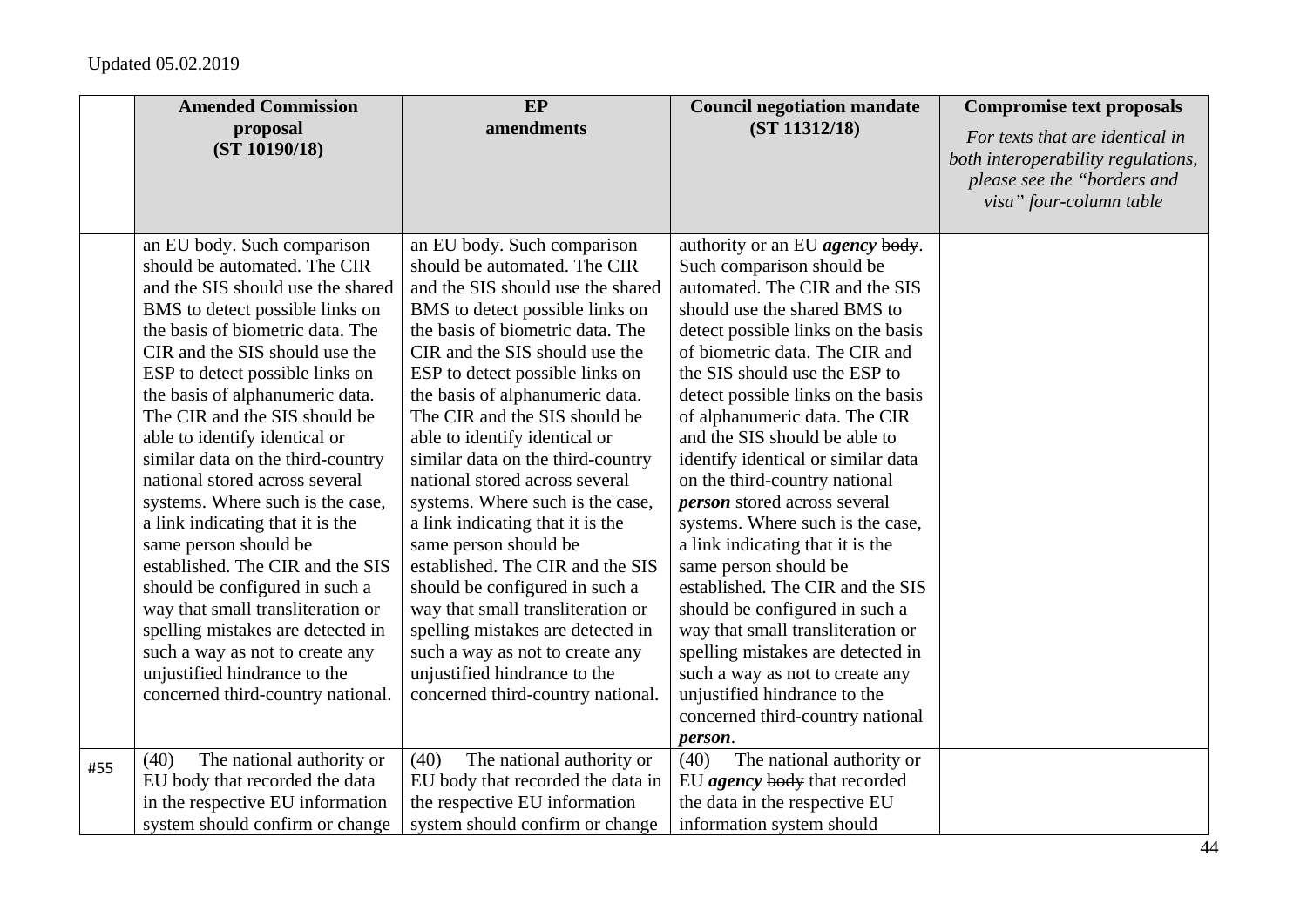|     | <b>Amended Commission</b>            | EP                                      | <b>Council negotiation mandate</b>       | <b>Compromise text proposals</b>                                                                                                |
|-----|--------------------------------------|-----------------------------------------|------------------------------------------|---------------------------------------------------------------------------------------------------------------------------------|
|     | proposal<br>(ST 10190/18)            | amendments                              | (ST 11312/18)                            | For texts that are identical in<br>both interoperability regulations,<br>please see the "borders and<br>visa" four-column table |
|     | these links. This authority should   | these links. This authority should      | confirm or change these links.           |                                                                                                                                 |
|     | have access to the data stored in    | have access to the data stored in       | This authority should have access        |                                                                                                                                 |
|     | the common identity repository       | the common identity repository          | to the data stored in the common         |                                                                                                                                 |
|     | (CIR) or the SIS and in the          | (CIR) or the SIS and in the             | identity repository (CIR) or the         |                                                                                                                                 |
|     | multiple-identity detector (MID)     | multiple-identity detector (MID)        | SIS and in the multiple-identity         |                                                                                                                                 |
|     | for the purpose of the manual        | for the purpose of the manual           | detector (MID) for the purpose of        |                                                                                                                                 |
|     | identity verification.               | identity verification.                  | the manual identity verification.        |                                                                                                                                 |
| #56 | Access to the multiple-<br>(41)      | (41)<br>Access to the multiple-         | Access to the multiple-<br>(41)          |                                                                                                                                 |
|     | identity detector (MID) by           | identity detector (MID) by              | identity detector (MID) by               |                                                                                                                                 |
|     | Member State authorities and EU      | Member State authorities and EU         | Member State authorities and EU          |                                                                                                                                 |
|     | bodies having access to at least     | <b>Union</b> bodies having access to at | <i>agencies</i> bodies having access to  |                                                                                                                                 |
|     | one EU information system            | least one EU Union information          | at least one EU information              |                                                                                                                                 |
|     | included in the common identity      | system included in the common           | system included in the common            |                                                                                                                                 |
|     | repository (CIR) or to the SIS       | identity repository (CIR) or to         | identity repository (CIR) or to          |                                                                                                                                 |
|     | should be limited to so called red   | the SIS should be limited to so         | the SIS should be limited to so          |                                                                                                                                 |
|     | links where the linked data          | ealled red links where the linked       | called red links where the linked        |                                                                                                                                 |
|     | shares the same biometric but        | data shares the same biometric          | data shares the same biometric           |                                                                                                                                 |
|     | different identity data and the      | but different identity data and the     | but different identity data and the      |                                                                                                                                 |
|     | authority responsible for the        | authority responsible for the           | authority responsible for the            |                                                                                                                                 |
|     | verification of different identities | verification of different identities    | verification of different identities     |                                                                                                                                 |
|     | concluded it refers unlawfully to    | concluded it refers in an               | concluded it refers unlawfully to        |                                                                                                                                 |
|     | the same person, or where the        | <i>unjustified manner</i> unlawfully    | the same person <i>in an</i>             |                                                                                                                                 |
|     | linked data has similar identity     | to the same person, or where the        | <i>unjustified manner</i> , or where the |                                                                                                                                 |
|     | data and the authority               | linked data has similar identity        | linked data has similar different        |                                                                                                                                 |
|     | responsible for the verification of  | data and the authority responsible      | identity data, at least one of the       |                                                                                                                                 |
|     | different identities concluded it    | for the verification of different       | <b>EU</b> information systems does       |                                                                                                                                 |
|     | refers unlawfully to the same        | identities concluded it refers in       | not have biometric data on the           |                                                                                                                                 |
|     | person. Where the linked identity    | an unjustified manner                   | <i>person</i> and the authority          |                                                                                                                                 |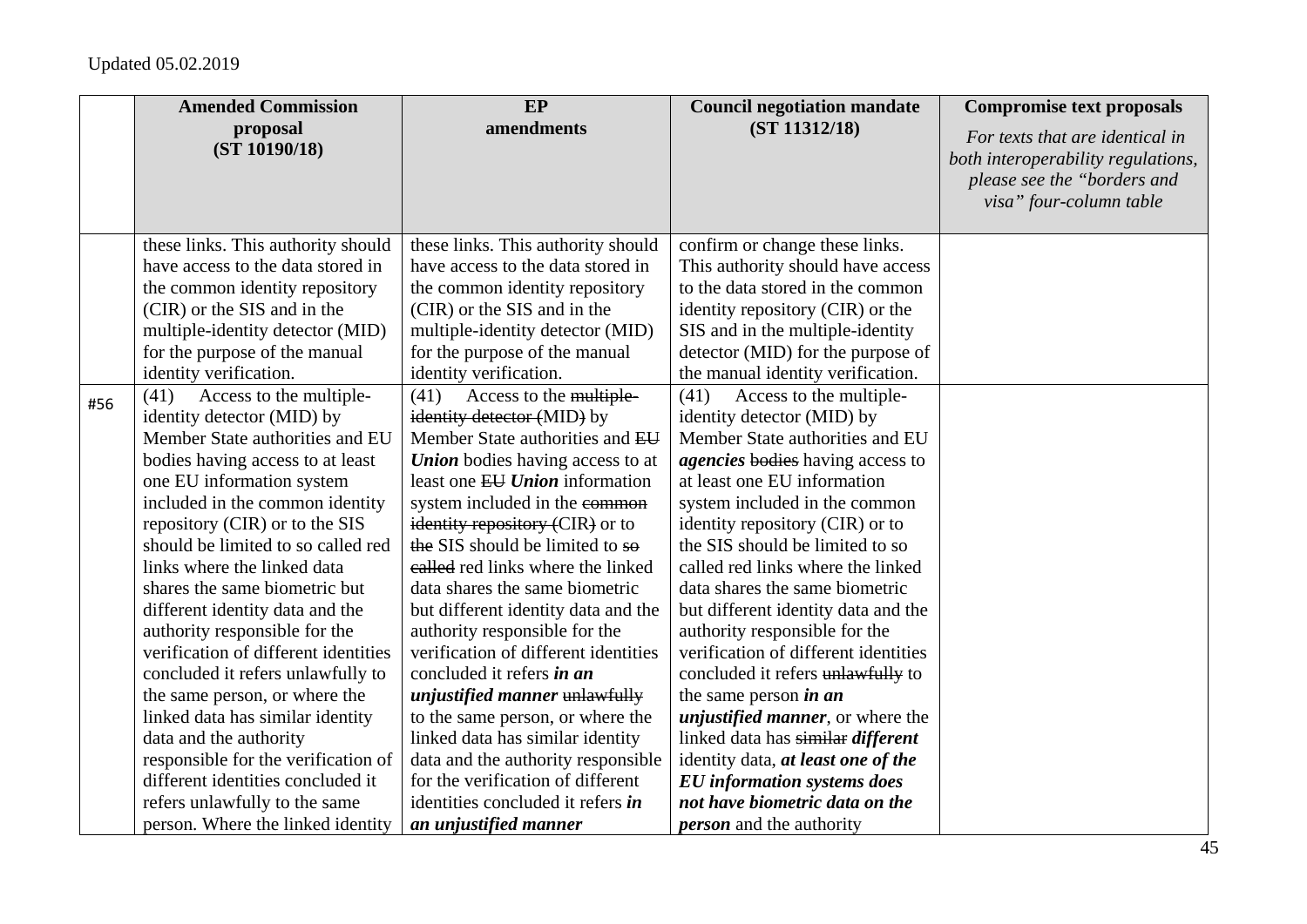|     | <b>Amended Commission</b>                                                                                                                                                                                                                                                                                                 | <b>EP</b>                                                                                                                                                                                                                                                                                                                 | <b>Council negotiation mandate</b>                                                                                                                                                                                                                                                                                                                                                                                                                                                                                                                                                                                                                                                 | <b>Compromise text proposals</b>                                                                                                                                                                                                                       |
|-----|---------------------------------------------------------------------------------------------------------------------------------------------------------------------------------------------------------------------------------------------------------------------------------------------------------------------------|---------------------------------------------------------------------------------------------------------------------------------------------------------------------------------------------------------------------------------------------------------------------------------------------------------------------------|------------------------------------------------------------------------------------------------------------------------------------------------------------------------------------------------------------------------------------------------------------------------------------------------------------------------------------------------------------------------------------------------------------------------------------------------------------------------------------------------------------------------------------------------------------------------------------------------------------------------------------------------------------------------------------|--------------------------------------------------------------------------------------------------------------------------------------------------------------------------------------------------------------------------------------------------------|
|     | proposal<br>(ST 10190/18)                                                                                                                                                                                                                                                                                                 | amendments                                                                                                                                                                                                                                                                                                                | (ST 11312/18)                                                                                                                                                                                                                                                                                                                                                                                                                                                                                                                                                                                                                                                                      | For texts that are identical in<br>both interoperability regulations,<br>please see the "borders and<br>visa" four-column table                                                                                                                        |
|     | data is not similar, a yellow link<br>should be established and a<br>manual verification should take<br>place in order to confirm the link<br>or change its colour accordingly.                                                                                                                                           | unlawfully to the same person.<br>Where the linked identity data is<br>not similar, a yellow link should<br>be established and a manual<br>verification should take place in<br>order to confirm the link or<br>change its colour accordingly.                                                                            | responsible for the verification of<br>different identities concluded it<br>refers unlawfully to the same<br>person in an unjustified manner,<br>or where the linked data have<br>same or similar identity data, the<br>same travel document data, but<br>different biometric data and the<br><i>authority responsible for the</i><br>verification of different<br>identities concluded it refers to<br>different persons in an<br><i>unjustified manner</i> . Where the<br>linked identity data are is not<br>similar, a yellow link should be<br>established and a manual<br>verification should take place in<br>order to confirm the link or<br>change its colour accordingly. |                                                                                                                                                                                                                                                        |
| #57 | The manual verification<br>(42)<br>of multiple identities should be<br>ensured by the authority creating<br>or updating the data that<br>triggered a hit resulting in a link<br>with data already stored in<br>another EU information system.<br>The authority responsible for the<br>verification of multiple identities | (42)<br>The manual verification<br>of multiple identities should be<br>ensured by the authority creating<br>or updating the data that<br>triggered a hit resulting in a link<br>with data already stored in<br>another EU information system.<br>The authority responsible for the<br>verification of multiple identities | The manual verification<br>(42)<br>of multiple identities should be<br>ensured by the authority creating<br>or updating the data that<br>triggered a hit <i>match</i> resulting in<br>a link with data already stored in<br>another EU information system.<br>The authority responsible for the<br>verification of multiple identities                                                                                                                                                                                                                                                                                                                                             | Provisionally agreed<br>$(42)$ The manual verification of<br>multiple identities should be<br>ensured by the authority<br>creating or updating the data<br>that triggered a hit match<br>resulting in a link with data<br>already stored in another EU |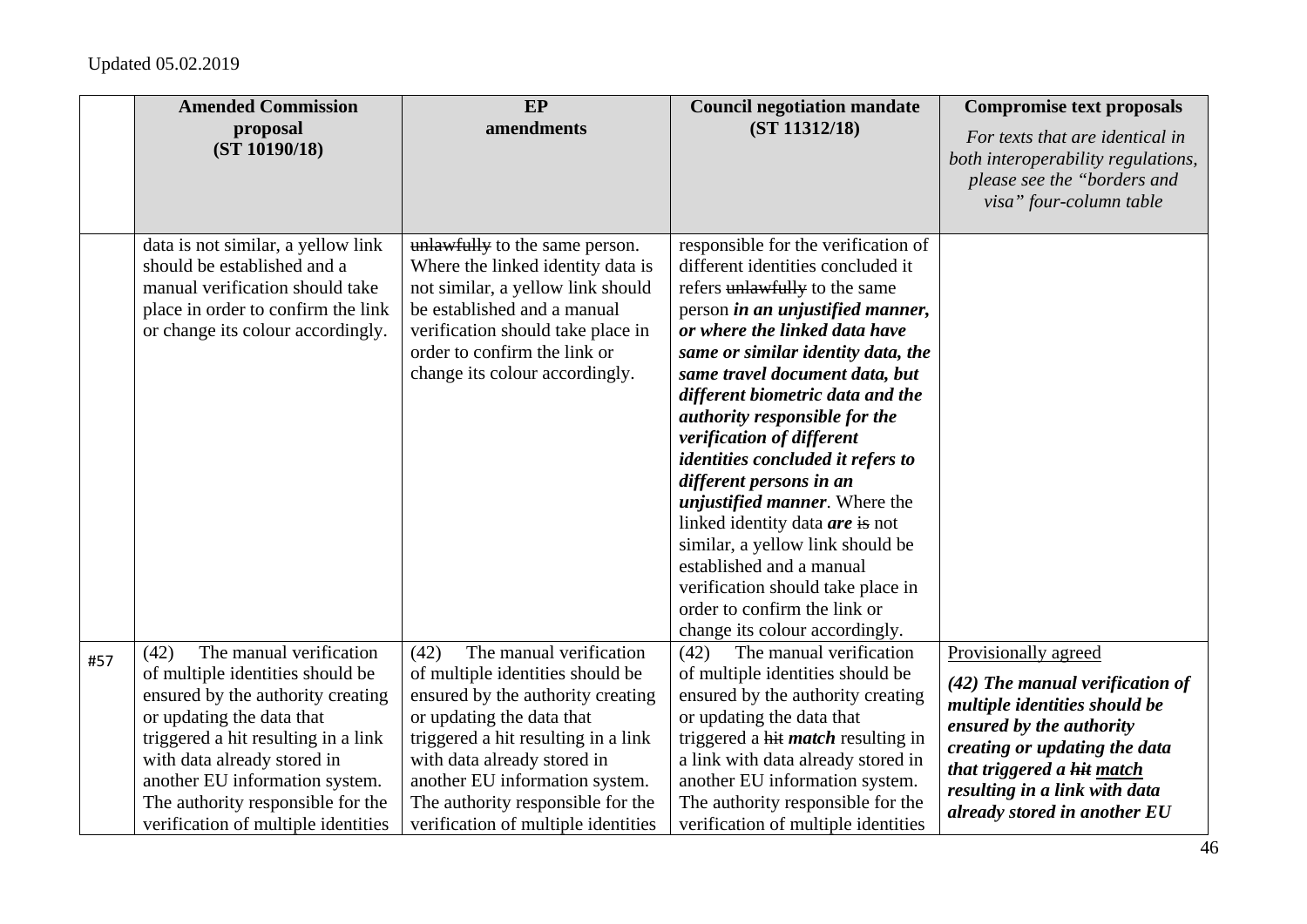| <b>Amended Commission</b>                                                                                                                                                                                                                                                                                                                                                                                                                    | EP                                                                                                                                                                                                                                                                                                                                                                                                                                           | <b>Council negotiation mandate</b>                                                                                                                                                                                                                                                                                                                                                                                                                         | <b>Compromise text proposals</b>                                                                                                                                                                                                                                                                                                                                                                                                                                                                                                                                                                                                                                                                                                                                                                                                                                                                                                                       |
|----------------------------------------------------------------------------------------------------------------------------------------------------------------------------------------------------------------------------------------------------------------------------------------------------------------------------------------------------------------------------------------------------------------------------------------------|----------------------------------------------------------------------------------------------------------------------------------------------------------------------------------------------------------------------------------------------------------------------------------------------------------------------------------------------------------------------------------------------------------------------------------------------|------------------------------------------------------------------------------------------------------------------------------------------------------------------------------------------------------------------------------------------------------------------------------------------------------------------------------------------------------------------------------------------------------------------------------------------------------------|--------------------------------------------------------------------------------------------------------------------------------------------------------------------------------------------------------------------------------------------------------------------------------------------------------------------------------------------------------------------------------------------------------------------------------------------------------------------------------------------------------------------------------------------------------------------------------------------------------------------------------------------------------------------------------------------------------------------------------------------------------------------------------------------------------------------------------------------------------------------------------------------------------------------------------------------------------|
| proposal<br>(ST 10190/18)                                                                                                                                                                                                                                                                                                                                                                                                                    | amendments                                                                                                                                                                                                                                                                                                                                                                                                                                   | (ST 11312/18)                                                                                                                                                                                                                                                                                                                                                                                                                                              | For texts that are identical in<br>both interoperability regulations,<br>please see the "borders and<br>visa" four-column table                                                                                                                                                                                                                                                                                                                                                                                                                                                                                                                                                                                                                                                                                                                                                                                                                        |
| should assess whether there are<br>multiple lawful or unlawful<br>identities. Such assessment<br>should be performed where<br>possible in the presence of the<br>third-country national and where<br>necessary by requesting<br>additional clarifications or<br>information. Such assessment<br>should be performed without<br>delay, in line with legal<br>requirements for the accuracy of<br>information under Union and<br>national law. | should assess whether there are<br>multiple lawful or unlawful<br>identities. Such assessment<br>should be performed where<br>possible in the presence of the<br>third-country national and where<br>necessary by requesting<br>additional clarifications or<br>information. Such assessment<br>should be performed without<br>delay, in line with legal<br>requirements for the accuracy of<br>information under Union and<br>national law. | should assess whether there are<br>multiple lawful or unlawful<br>identities. Such assessment<br>should be performed where<br>possible in the presence of the<br>third-country national <i>person</i> and<br>where necessary by requesting<br>additional clarifications or<br>information. Such assessment<br>should be performed without<br>delay, in line with legal<br>requirements for the accuracy of<br>information under Union and<br>national law. | information system. The<br>authority responsible for the<br>verification of multiple identities<br>should assess whether there are<br>multiple lawful or unlawful<br><i>identities referring to the same</i><br>person in a justified or<br>unjustified manner. Such<br>assessment should be performed<br>where possible in the presence<br>of the persons third-country<br>national and where necessary by<br>requesting additional<br>clarifications or information.<br>Such assessment should be<br>performed without delay, in line<br>with legal requirements for the<br>accuracy of information under<br>Union and national law.<br><b>Especially at borders,</b> The<br>persons involved would be<br>restricted in their movement for<br>the duration of the verification<br>which should not last<br>indefinitely should therefore not<br>be detained for an indefinite<br>period. By no means should The<br>existence of a yellow link in the |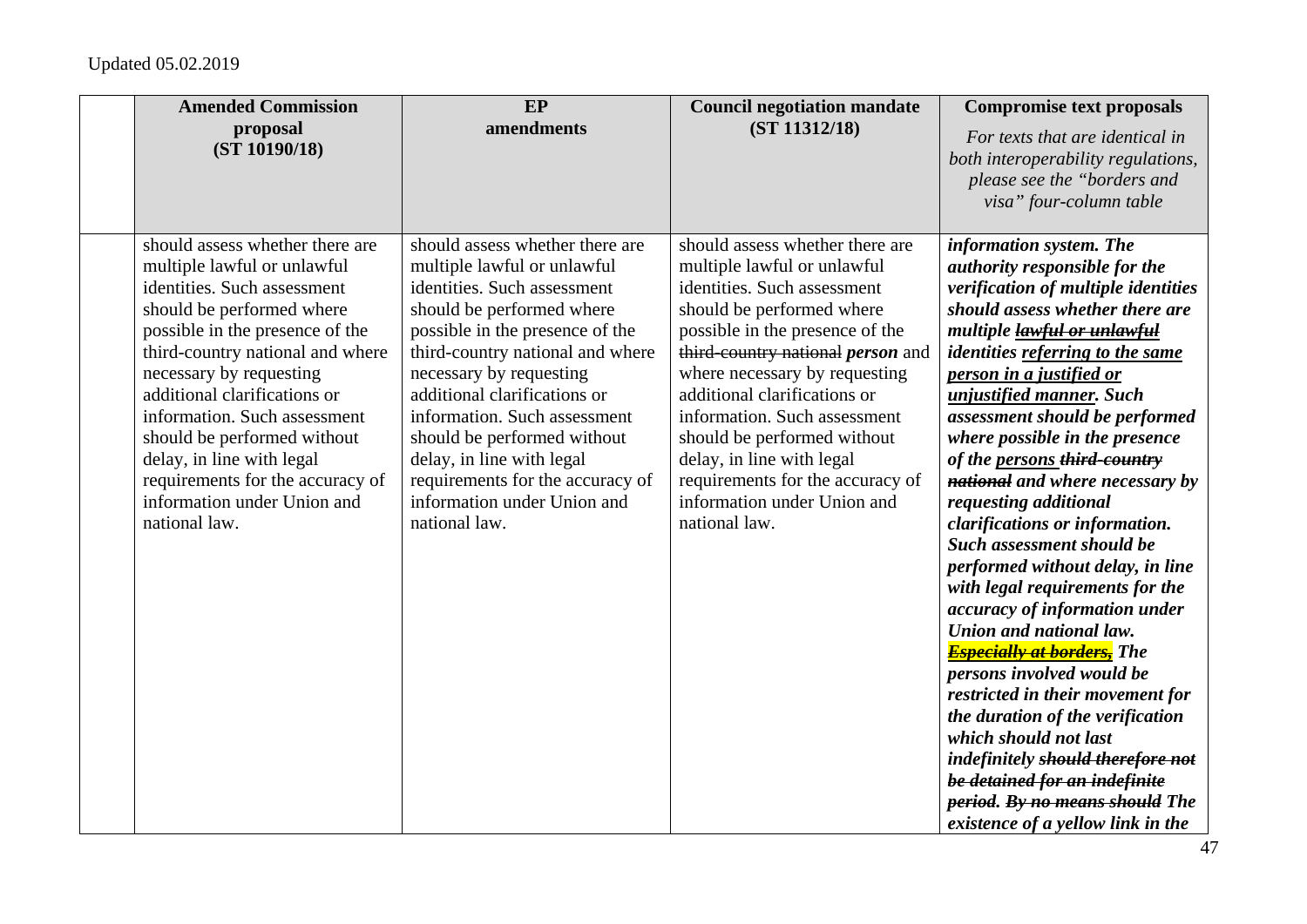|     | <b>Amended Commission</b>                                                                                                                                                                                                                                                                                                                                                                                                                                                                                                                                                                                                                | EP                                                                                                                                                                                                                                                                                                                                                                                                                                                                                                                                                                                                                                                             | <b>Council negotiation mandate</b>                                                                                                                                                                                                                                                                                                                                                                                                                                                                                                                                                                                                                                 | <b>Compromise text proposals</b>                                                                                                                                                                                                                                                                           |
|-----|------------------------------------------------------------------------------------------------------------------------------------------------------------------------------------------------------------------------------------------------------------------------------------------------------------------------------------------------------------------------------------------------------------------------------------------------------------------------------------------------------------------------------------------------------------------------------------------------------------------------------------------|----------------------------------------------------------------------------------------------------------------------------------------------------------------------------------------------------------------------------------------------------------------------------------------------------------------------------------------------------------------------------------------------------------------------------------------------------------------------------------------------------------------------------------------------------------------------------------------------------------------------------------------------------------------|--------------------------------------------------------------------------------------------------------------------------------------------------------------------------------------------------------------------------------------------------------------------------------------------------------------------------------------------------------------------------------------------------------------------------------------------------------------------------------------------------------------------------------------------------------------------------------------------------------------------------------------------------------------------|------------------------------------------------------------------------------------------------------------------------------------------------------------------------------------------------------------------------------------------------------------------------------------------------------------|
|     | proposal<br>(ST 10190/18)                                                                                                                                                                                                                                                                                                                                                                                                                                                                                                                                                                                                                | amendments                                                                                                                                                                                                                                                                                                                                                                                                                                                                                                                                                                                                                                                     | (ST 11312/18)                                                                                                                                                                                                                                                                                                                                                                                                                                                                                                                                                                                                                                                      | For texts that are identical in<br>both interoperability regulations,<br>please see the "borders and<br>visa" four-column table                                                                                                                                                                            |
|     |                                                                                                                                                                                                                                                                                                                                                                                                                                                                                                                                                                                                                                          |                                                                                                                                                                                                                                                                                                                                                                                                                                                                                                                                                                                                                                                                |                                                                                                                                                                                                                                                                                                                                                                                                                                                                                                                                                                                                                                                                    | <b>MID</b> should not constitute in<br>itself a ground for refusal of<br>entry and any decision on<br><i>authorising or refusing entry</i><br>should exclusively be taken on<br>the basis of the applicable<br>provisions of the Schengen<br><b>Borders Code or national law as</b><br><i>appropriate.</i> |
| #58 | For the links obtained in<br>(43)<br>relation to the Schengen<br>Information System (SIS) related<br>to the alerts in respect of persons<br>wanted for arrest or for surrender<br>or extradition purposes, on<br>missing or vulnerable persons,<br>on persons sought to assist with a<br>judicial procedure, on persons<br>for discreet checks or specific<br>checks or on unknown wanted<br>persons, the authority responsible<br>for the verification of multiple<br>identities should be the SIRENE<br>Bureau of the Member State that<br>created the alert. Indeed those<br>categories of SIS alerts are<br>sensitive and should not | For the links obtained in<br>(43)<br>relation to the Schengen<br>Information System (SIS) related<br>to the alerts in respect of persons<br>wanted for arrest or for surrender<br>or extradition purposes, on<br>missing or vulnerable persons, on<br>persons sought to assist with a<br>judicial procedure, on persons for<br>discreet checks or specific checks<br>or on unknown wanted persons,<br>the authority responsible for the<br>verification of multiple identities<br>should be the SIRENE Bureau of<br>the Member State that created the<br>alert. Indeed those categories of<br>SIS alerts are sensitive and<br>should not necessarily be shared | For the links obtained in<br>(43)<br>relation to the Schengen<br>Information System (SIS) related<br>to the alerts in respect of persons<br>wanted for arrest or for surrender<br>or extradition purposes, on<br>missing or vulnerable persons, on<br>persons sought to assist with a<br>judicial procedure, on persons for<br>discreet checks, <i>inquiry checks</i><br>or specific checks or on unknown<br>wanted persons, the authority<br>responsible for the verification of<br>multiple identities should be the<br><b>SIRENE Bureau of the Member</b><br>State that created the alert.<br>Indeed those categories of SIS<br>alerts are sensitive and should |                                                                                                                                                                                                                                                                                                            |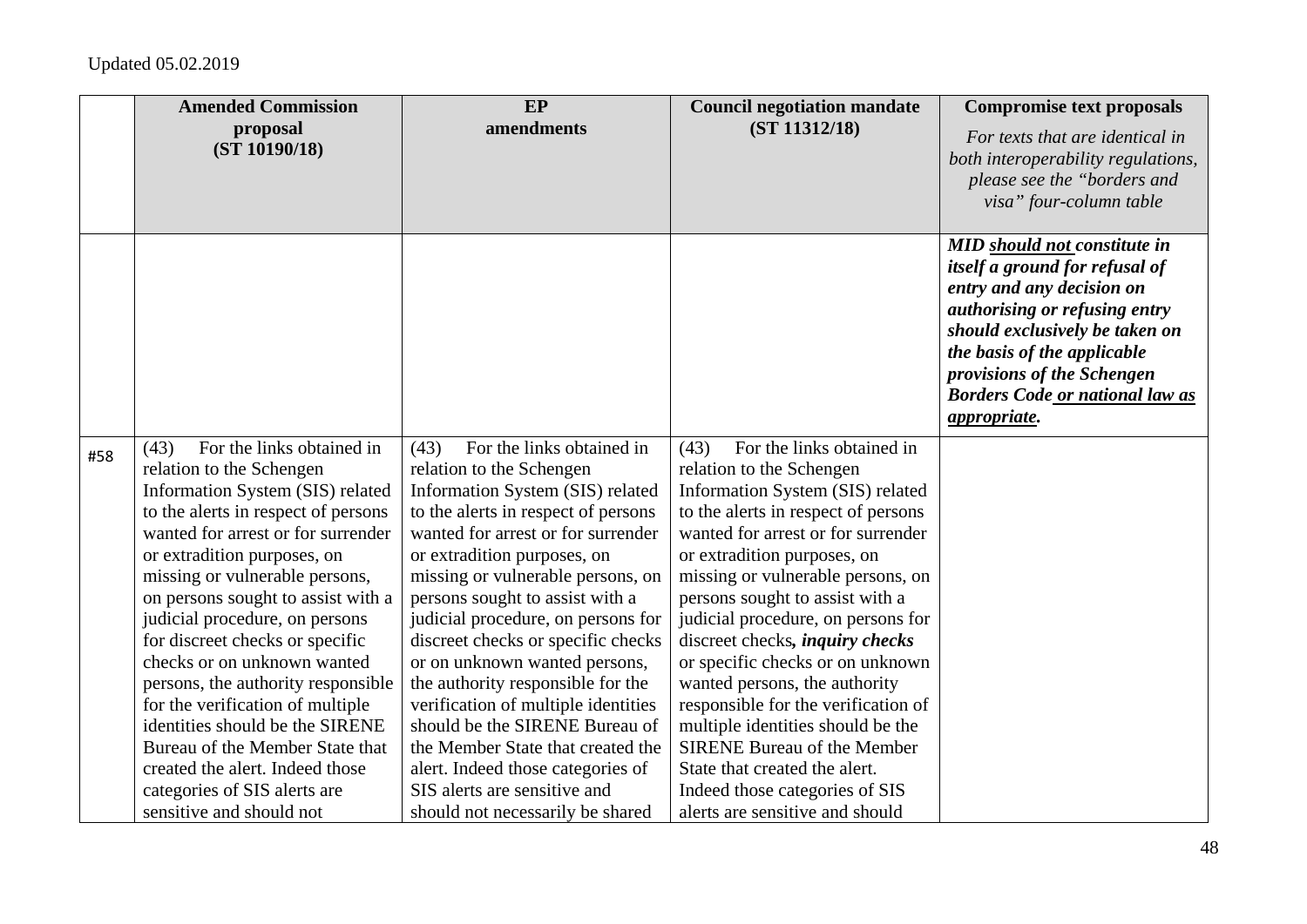|     | <b>Amended Commission</b>                                                                                                                                                                                                                                                          | EP                                                                                                                                                                                                                                                                                                                 | <b>Council negotiation mandate</b>                                                                                                                                                                                                                                                                          | <b>Compromise text proposals</b>                                                                                                |
|-----|------------------------------------------------------------------------------------------------------------------------------------------------------------------------------------------------------------------------------------------------------------------------------------|--------------------------------------------------------------------------------------------------------------------------------------------------------------------------------------------------------------------------------------------------------------------------------------------------------------------|-------------------------------------------------------------------------------------------------------------------------------------------------------------------------------------------------------------------------------------------------------------------------------------------------------------|---------------------------------------------------------------------------------------------------------------------------------|
|     | proposal<br>(ST 10190/18)                                                                                                                                                                                                                                                          | amendments                                                                                                                                                                                                                                                                                                         | (ST 11312/18)                                                                                                                                                                                                                                                                                               | For texts that are identical in<br>both interoperability regulations,<br>please see the "borders and<br>visa" four-column table |
|     | necessarily be shared with the<br>authorities creating or updating<br>the data in one of the other EU<br>information systems. The<br>creation of a link with SIS data<br>should be without prejudice to<br>the actions to be taken in<br>accordance with the [SIS<br>Regulations]. | with the authorities creating or<br>updating the data in one of the<br>other EU information systems.<br>The creation of a link with SIS<br>data should be without prejudice<br>to the actions to be taken in<br>accordance with the [SIS<br>Regulations].                                                          | not necessarily be shared with<br>the authorities creating or<br>updating the data in one of the<br>other EU information systems.<br>The creation of a link with SIS<br>data should be without prejudice<br>to the actions to be taken in<br>accordance with the [SIS<br>Regulations].                      |                                                                                                                                 |
| #59 |                                                                                                                                                                                                                                                                                    | (43a) eu-LISA should develop<br>and manage all interoperability<br>components in such a way as to<br>ensure fast, seamless, efficient,<br>controlled access and full<br>availability of such components<br>with a response time in line with<br>the operational needs of the<br><b>Member States' authorities.</b> |                                                                                                                                                                                                                                                                                                             |                                                                                                                                 |
| #60 |                                                                                                                                                                                                                                                                                    |                                                                                                                                                                                                                                                                                                                    | $(43a)$ Access to the MID by<br><b>Member State authorities and</b><br>EU agencies is not foreseen<br>where a white link exists<br>between data from two or more<br><b>EU</b> information systems.<br>However, this will not affect the<br>users' access rights. Where it<br>becomes evident when accessing |                                                                                                                                 |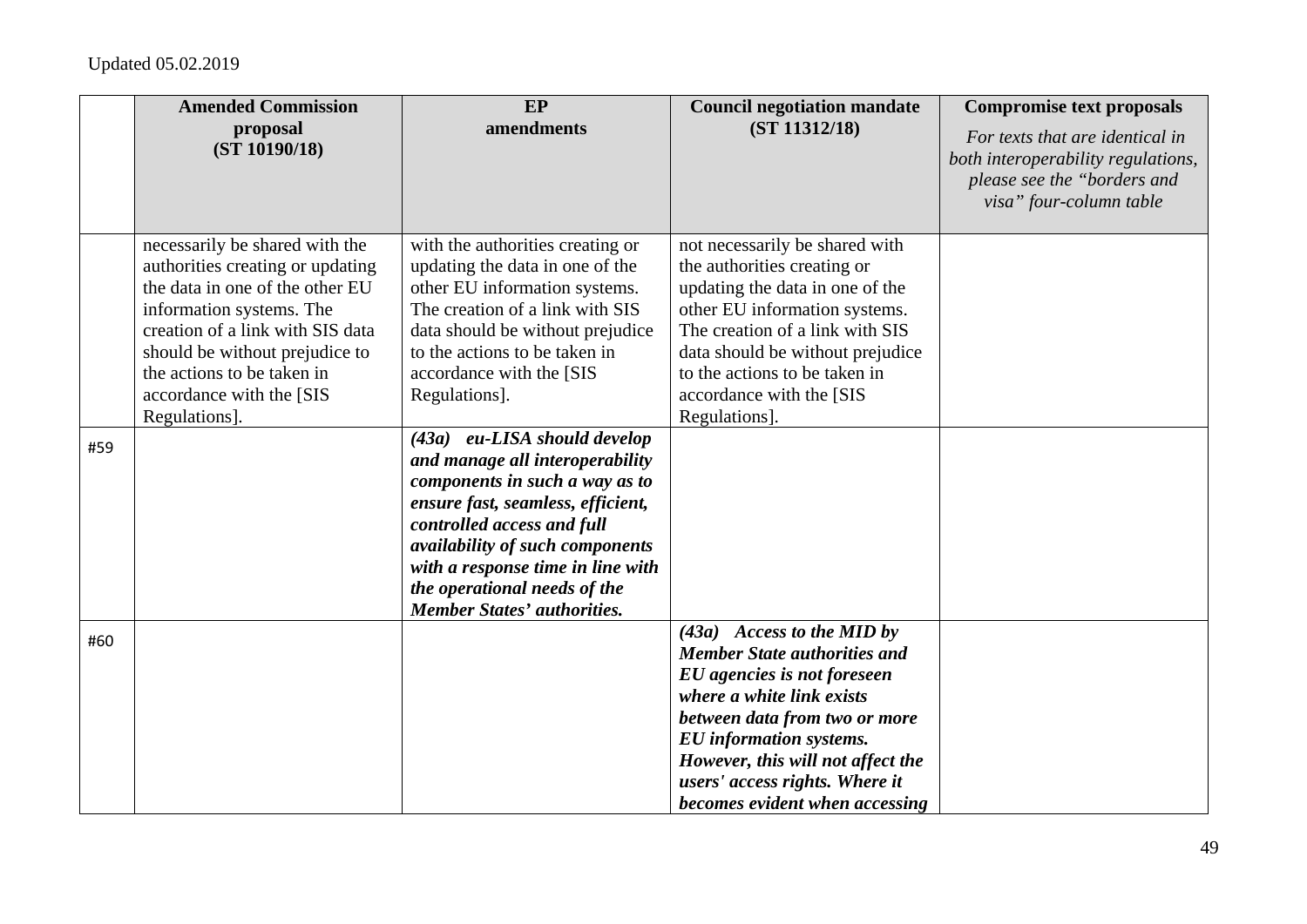|     | <b>Amended Commission</b>                                                                                                                                                                                                                                                                                                                                                                                                                                                                                                                                                                                                                                                                             | EP                                                                                                                                                                                                                                                                                                                                                                                                                                                                                                                                                                                                                                                                                                     | <b>Council negotiation mandate</b>                                                                                                                                                                                                                                                                                                                                                                                                                                                                                                                                                                                                                                                                    | <b>Compromise text proposals</b>                                                                                                |
|-----|-------------------------------------------------------------------------------------------------------------------------------------------------------------------------------------------------------------------------------------------------------------------------------------------------------------------------------------------------------------------------------------------------------------------------------------------------------------------------------------------------------------------------------------------------------------------------------------------------------------------------------------------------------------------------------------------------------|--------------------------------------------------------------------------------------------------------------------------------------------------------------------------------------------------------------------------------------------------------------------------------------------------------------------------------------------------------------------------------------------------------------------------------------------------------------------------------------------------------------------------------------------------------------------------------------------------------------------------------------------------------------------------------------------------------|-------------------------------------------------------------------------------------------------------------------------------------------------------------------------------------------------------------------------------------------------------------------------------------------------------------------------------------------------------------------------------------------------------------------------------------------------------------------------------------------------------------------------------------------------------------------------------------------------------------------------------------------------------------------------------------------------------|---------------------------------------------------------------------------------------------------------------------------------|
|     | proposal<br>(ST 10190/18)                                                                                                                                                                                                                                                                                                                                                                                                                                                                                                                                                                                                                                                                             | amendments                                                                                                                                                                                                                                                                                                                                                                                                                                                                                                                                                                                                                                                                                             | (ST 11312/18)                                                                                                                                                                                                                                                                                                                                                                                                                                                                                                                                                                                                                                                                                         | For texts that are identical in<br>both interoperability regulations,<br>please see the "borders and<br>visa" four-column table |
|     |                                                                                                                                                                                                                                                                                                                                                                                                                                                                                                                                                                                                                                                                                                       |                                                                                                                                                                                                                                                                                                                                                                                                                                                                                                                                                                                                                                                                                                        | data from two or more EU<br>information systems that a white<br>link was wrongly created, that<br><b>Member State authority or EU</b><br>agency should be able to correct<br>the situation and replace the<br>link.                                                                                                                                                                                                                                                                                                                                                                                                                                                                                   |                                                                                                                                 |
| #61 | eu-LISA should establish<br>(44)<br>automated data quality control<br>mechanisms and common data<br>quality indicators. eu-LISA<br>should be responsible to develop<br>a central monitoring capacity for<br>data quality and to produce<br>regular data analysis reports to<br>improve the control of<br>implementation and application<br>by Member States of EU<br>information systems. The<br>common quality indicators<br>should include the minimum<br>quality standards to store data in<br>the EU information systems or<br>the interoperability components.<br>The goal of such a data quality<br>standards should be for the EU<br>information systems and<br>interoperability components to | eu-LISA should establish<br>(44)<br>automated data quality control<br>mechanisms and common data<br>quality indicators. eu-LISA<br>should send out automatic and<br>immediate warnings to the<br>authority entering data if<br>minimum data quality standards<br>are not met. eu-LISA should be<br>responsible to develop for<br><i>developing</i> a central monitoring<br>capacity for data quality and to<br>produce, and for producing<br>regular data analysis reports to<br>improve the control of<br>implementation and application<br>by Member States of EU Union<br>information systems. The<br>common quality indicators<br>should include the minimum<br>quality standards to store data in | eu-LISA should establish<br>(44)<br>automated data quality control<br>mechanisms and common data<br>quality indicators. eu-LISA<br>should be responsible to develop<br>a central monitoring capacity for<br>data quality and to produce<br>regular data analysis reports to<br>improve the control of<br>implementation and application<br>by Member States of EU<br>information systems. The<br>common quality indicators<br>should include the minimum<br>quality standards to store data in<br>the EU information systems or<br>the interoperability components.<br>The goal of such a data quality<br>standards should be for the EU<br>information systems and<br>interoperability components to |                                                                                                                                 |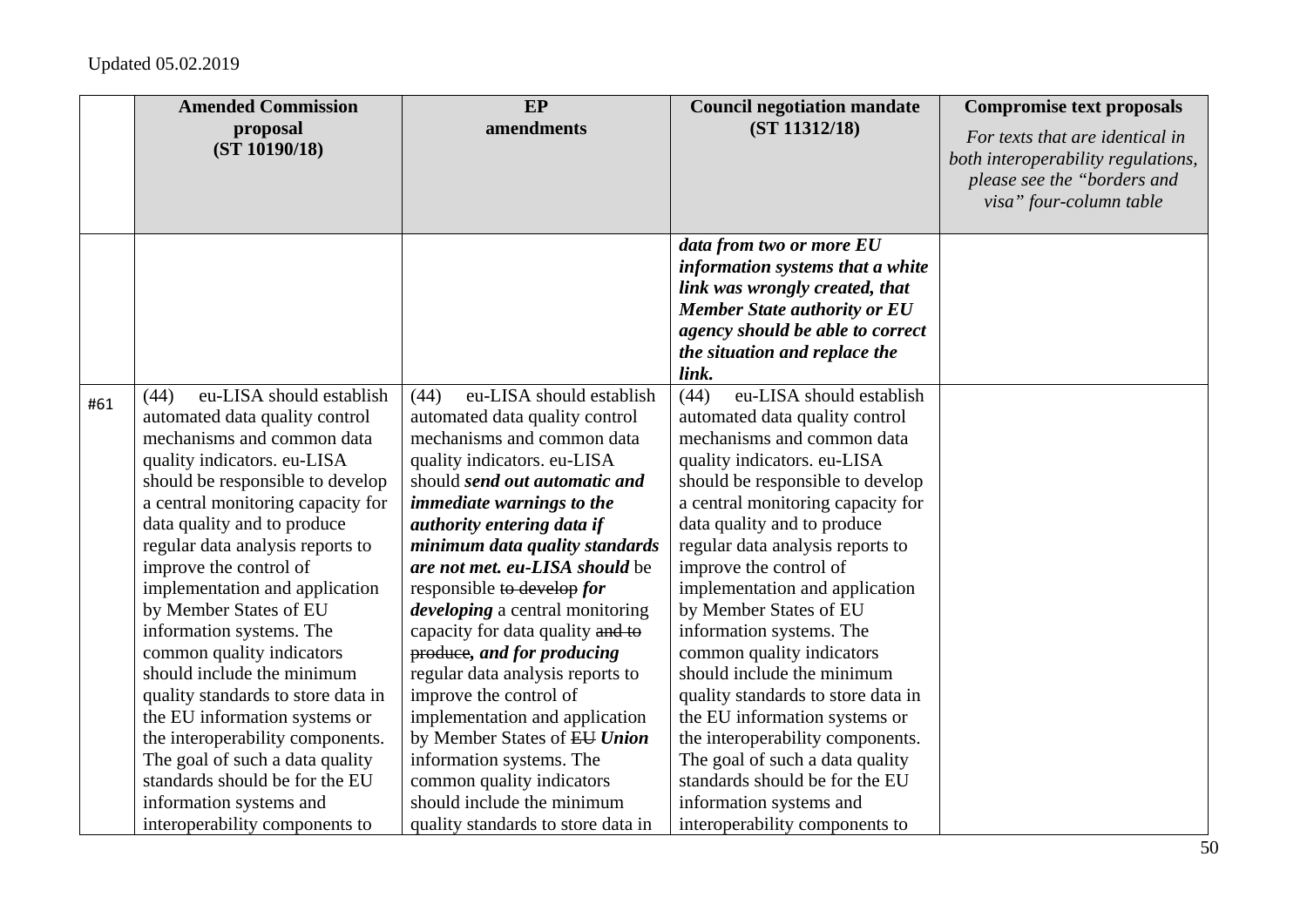|     | <b>Amended Commission</b>                                                                                                                                                                                                                                                                                                                     | EP                                                                                                                                                                                                                                                                                                                                                                                                                                       | <b>Council negotiation mandate</b>                                                                                                                                                                                                                                                                                                            | <b>Compromise text proposals</b>                                                                                                |
|-----|-----------------------------------------------------------------------------------------------------------------------------------------------------------------------------------------------------------------------------------------------------------------------------------------------------------------------------------------------|------------------------------------------------------------------------------------------------------------------------------------------------------------------------------------------------------------------------------------------------------------------------------------------------------------------------------------------------------------------------------------------------------------------------------------------|-----------------------------------------------------------------------------------------------------------------------------------------------------------------------------------------------------------------------------------------------------------------------------------------------------------------------------------------------|---------------------------------------------------------------------------------------------------------------------------------|
|     | proposal<br>(ST 10190/18)                                                                                                                                                                                                                                                                                                                     | amendments                                                                                                                                                                                                                                                                                                                                                                                                                               | (ST 11312/18)                                                                                                                                                                                                                                                                                                                                 | For texts that are identical in<br>both interoperability regulations,<br>please see the "borders and<br>visa" four-column table |
|     | automatically identify apparently<br>incorrect or inconsistent data<br>submissions so that the<br>originating Member State is able<br>to verify the data and carry out<br>any necessary remedial actions.                                                                                                                                     | the $E U$ <i>nion</i> information<br>systems or the interoperability<br>components. The goal of such a<br>data quality standards should be<br>for the EU Union information<br>systems and interoperability<br>components to automatically<br>identify apparently incorrect or<br>inconsistent data submissions so<br>that the originating Member State<br>is able to verify the data and<br>carry out any necessary remedial<br>actions. | automatically identify apparently<br>incorrect or inconsistent data<br>submissions so that the<br>originating Member State is able<br>to verify the data and carry out<br>any necessary remedial actions.                                                                                                                                     |                                                                                                                                 |
| #62 | The Commission should<br>(45)<br>evaluate eu-LISA quality reports<br>and should issue<br>recommendations to Member<br>States where appropriate.<br>Member States should be<br>responsible for preparing an<br>action plan describing actions to<br>remedy any deficiencies in data<br>quality and should report on its<br>progress regularly. | The Commission should<br>(45)<br>evaluate eu-LISA quality reports<br>and should issue<br>recommendations to Member<br>States where appropriate.<br>Member States should be<br>responsible for preparing an<br>action plan describing actions to<br>remedy any deficiencies in data<br>quality and should report on its<br>progress regularly.                                                                                            | The Commission should<br>(45)<br>evaluate eu-LISA quality reports<br>and should issue<br>recommendations to Member<br>States where appropriate.<br>Member States should be<br>responsible for preparing an<br>action plan describing actions to<br>remedy any deficiencies in data<br>quality and should report on its<br>progress regularly. |                                                                                                                                 |
| #63 | The Universal Message<br>(46)<br>Format (UMF) should establish a<br>standard for structured, cross-                                                                                                                                                                                                                                           | The Universal Message<br>(46)<br>Format (UMF) should establish a<br>standard for structured, cross-                                                                                                                                                                                                                                                                                                                                      | The Universal Message<br>(46)<br>Format (UMF) should establish a<br>standard for structured, cross-                                                                                                                                                                                                                                           |                                                                                                                                 |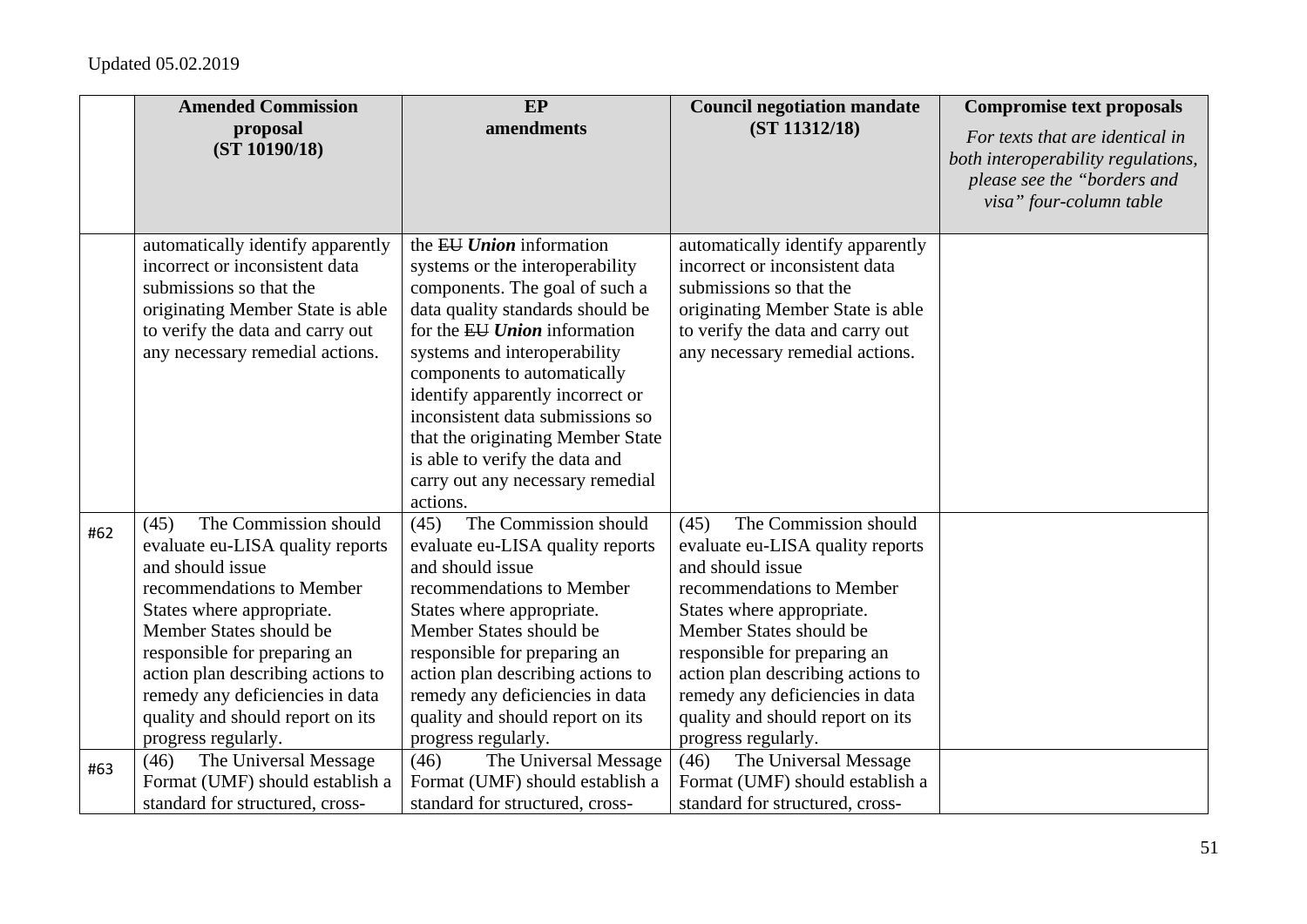|     | <b>Amended Commission</b>                                                                                                                                                                                                                                                                                                                                                                                                                             | <b>EP</b>                                                                                                                                                                                                                                                                                                                                                                                                                                                             | <b>Council negotiation mandate</b>                                                                                                                                                                                                                                                                                                                                                                                                                    | <b>Compromise text proposals</b>                                                                                                |
|-----|-------------------------------------------------------------------------------------------------------------------------------------------------------------------------------------------------------------------------------------------------------------------------------------------------------------------------------------------------------------------------------------------------------------------------------------------------------|-----------------------------------------------------------------------------------------------------------------------------------------------------------------------------------------------------------------------------------------------------------------------------------------------------------------------------------------------------------------------------------------------------------------------------------------------------------------------|-------------------------------------------------------------------------------------------------------------------------------------------------------------------------------------------------------------------------------------------------------------------------------------------------------------------------------------------------------------------------------------------------------------------------------------------------------|---------------------------------------------------------------------------------------------------------------------------------|
|     | proposal<br>(ST 10190/18)                                                                                                                                                                                                                                                                                                                                                                                                                             | amendments                                                                                                                                                                                                                                                                                                                                                                                                                                                            | (ST 11312/18)                                                                                                                                                                                                                                                                                                                                                                                                                                         | For texts that are identical in<br>both interoperability regulations,<br>please see the "borders and<br>visa" four-column table |
|     | border information exchange<br>between information systems,<br>authorities and/or organisations<br>in the field of Justice and Home<br>affairs. UMF should define a<br>common vocabulary and logical<br>structures for commonly<br>exchanged information with the<br>objective to facilitate<br>interoperability by enabling the<br>creation and reading of the<br>contents of the exchange in a<br>consistent and semantically<br>equivalent manner. | border information exchange<br>between information systems,<br>authorities and/or organisations<br>in the field of Justice and Home<br>affairs. UMF should define a<br>common vocabulary and logical<br>structures for commonly<br>exchanged information with the<br>objective of facilitating to<br>facilitate interoperability by<br>enabling the creation and reading<br>of the contents of the exchange in<br>a consistent and semantically<br>equivalent manner. | border information exchange<br>between information systems,<br>authorities and/or organisations<br>in the field of Justice and Home<br>affairs. UMF should define a<br>common vocabulary and logical<br>structures for commonly<br>exchanged information with the<br>objective to facilitate<br>interoperability by enabling the<br>creation and reading of the<br>contents of the exchange in a<br>consistent and semantically<br>equivalent manner. |                                                                                                                                 |
| #64 |                                                                                                                                                                                                                                                                                                                                                                                                                                                       |                                                                                                                                                                                                                                                                                                                                                                                                                                                                       | $(46a)$ UMF is not meant as a<br>mandatory, sole or preferred<br>standard for the whole field of<br><b>Justice and Home Affairs and</b><br>the diverse solutions deployed by<br>the European Commission, the<br><b>EU</b> agencies and Member<br>States.                                                                                                                                                                                              |                                                                                                                                 |
| #65 | A central repository for<br>(47)<br>reporting and statistics (CRRS)<br>should be established to generate<br>cross-system statistical data and<br>analytical reporting for policy,                                                                                                                                                                                                                                                                     | (47)<br>A central repository for<br>reporting and statistics (CRRS)<br>should be established to generate<br>cross-system statistical data and<br>analytical reporting for policy,                                                                                                                                                                                                                                                                                     | (47)<br>A central repository for<br>reporting and statistics (CRRS)<br>should be established to generate<br>cross-system statistical data and<br>analytical reporting for policy,                                                                                                                                                                                                                                                                     |                                                                                                                                 |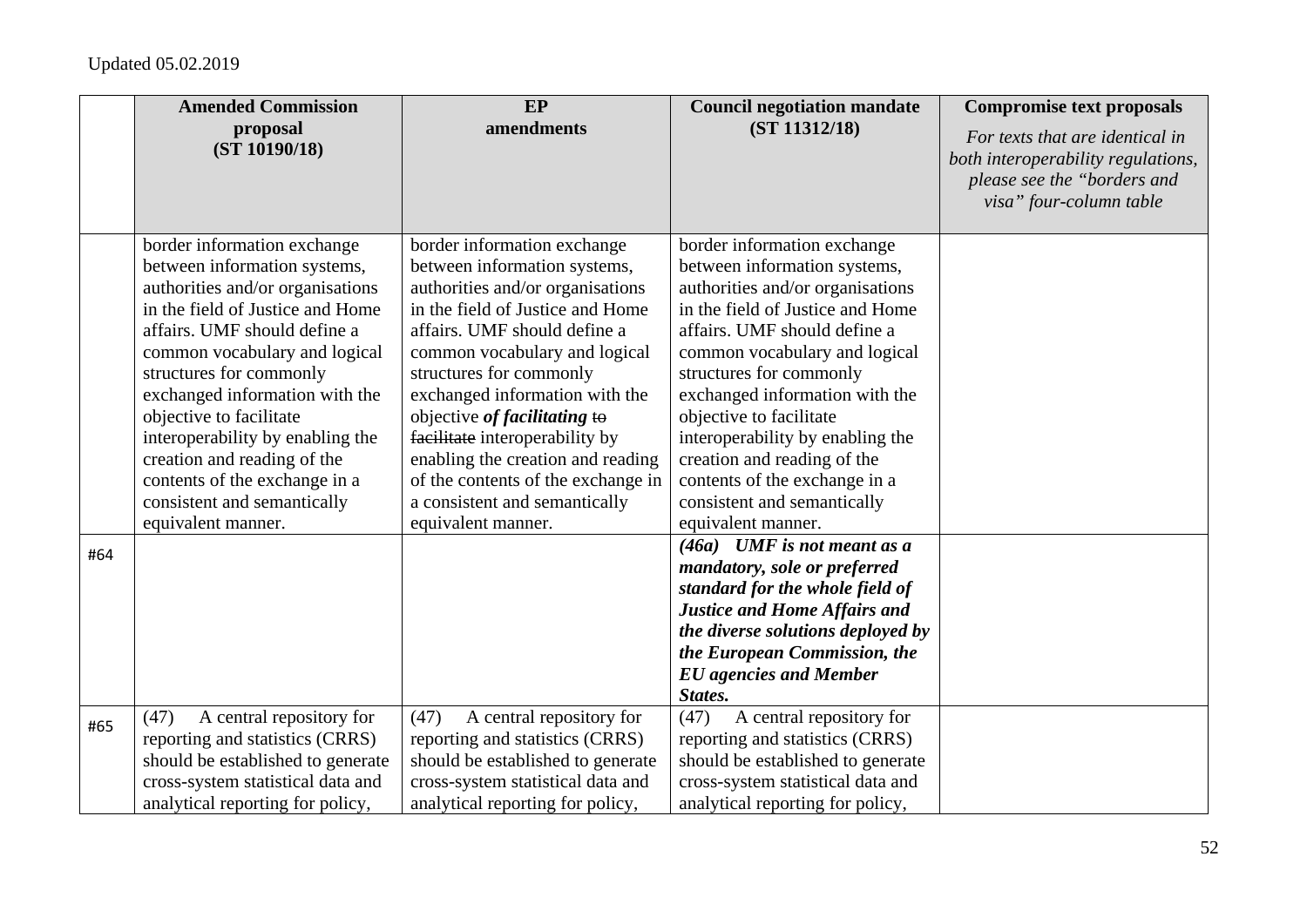| <b>Amended Commission</b>          | EP                                        | <b>Council negotiation mandate</b> | <b>Compromise text proposals</b>                                                                                                |
|------------------------------------|-------------------------------------------|------------------------------------|---------------------------------------------------------------------------------------------------------------------------------|
| proposal<br>(ST 10190/18)          | amendments                                | (ST 11312/18)                      | For texts that are identical in<br>both interoperability regulations,<br>please see the "borders and<br>visa" four-column table |
| operational and data quality       | operational and data quality              | operational and data quality       |                                                                                                                                 |
| purposes. eu-LISA should           | purposes in line with the                 | purposes. eu-LISA should           |                                                                                                                                 |
| establish, implement and host the  | objectives of the underlying              | establish, implement and host the  |                                                                                                                                 |
| CRRS in its technical sites        | systems and in conformity with            | CRRS in its technical sites        |                                                                                                                                 |
| containing anonymous statistical   | their respective legal bases. eu-         | containing anonymous statistical   |                                                                                                                                 |
| data from the above-mentioned      | LISA should establish,                    | data from the above-mentioned      |                                                                                                                                 |
| systems, the common identity       | implement and host the CRRS in            | systems, the common identity       |                                                                                                                                 |
| repository, the multiple-identity  | its technical sites containing            | repository, the multiple-identity  |                                                                                                                                 |
| detector and the shared biometric  | anonymous statistical data from           | detector and the shared biometric  |                                                                                                                                 |
| matching service (shared BMS).     | the above-mentioned systems,              | matching service (shared BMS).     |                                                                                                                                 |
| The data contained in the CRRS     | the common identity repository            | The data contained in the CRRS     |                                                                                                                                 |
| should not enable the              | $CIR$ , the multiple-identity             | should not enable the              |                                                                                                                                 |
| identification of individuals. eu- | detector- <i>MID</i> and the shared       | identification of individuals. eu- |                                                                                                                                 |
| LISA should render the data        | biometric matching service BMS.           | LISA should render the data        |                                                                                                                                 |
| anonymous and should record        | The data contained in the CRRS            | anonymous and should record        |                                                                                                                                 |
| such anonymous data in the         | should not enable the                     | such anonymous data in the         |                                                                                                                                 |
| CRRS. The process for rendering    | identification of individuals. eu-        | CRRS. The process for rendering    |                                                                                                                                 |
| the data anonymous should be       | LISA should <i>immediately</i> render     | the data anonymous should be       |                                                                                                                                 |
| automated and no direct access     | the data anonymous and should             | automated and no direct access     |                                                                                                                                 |
| by eu-LISA staff should be         | record <i>only</i> such <i>anonymised</i> | by eu-LISA staff should be         |                                                                                                                                 |
| granted to any personal data       | anonymous data in the CRRS.               | granted to any personal data       |                                                                                                                                 |
| stored in the EU information       | The process for rendering the             | stored in the EU information       |                                                                                                                                 |
| systems or in the interoperability | data anonymous should be                  | systems or in the interoperability |                                                                                                                                 |
| components.                        | automated and no direct access            | components.                        |                                                                                                                                 |
|                                    | by eu-LISA staff should be                |                                    |                                                                                                                                 |
|                                    | granted to any personal data              |                                    |                                                                                                                                 |
|                                    | stored in the EU Union                    |                                    |                                                                                                                                 |
|                                    | information systems or in the             |                                    |                                                                                                                                 |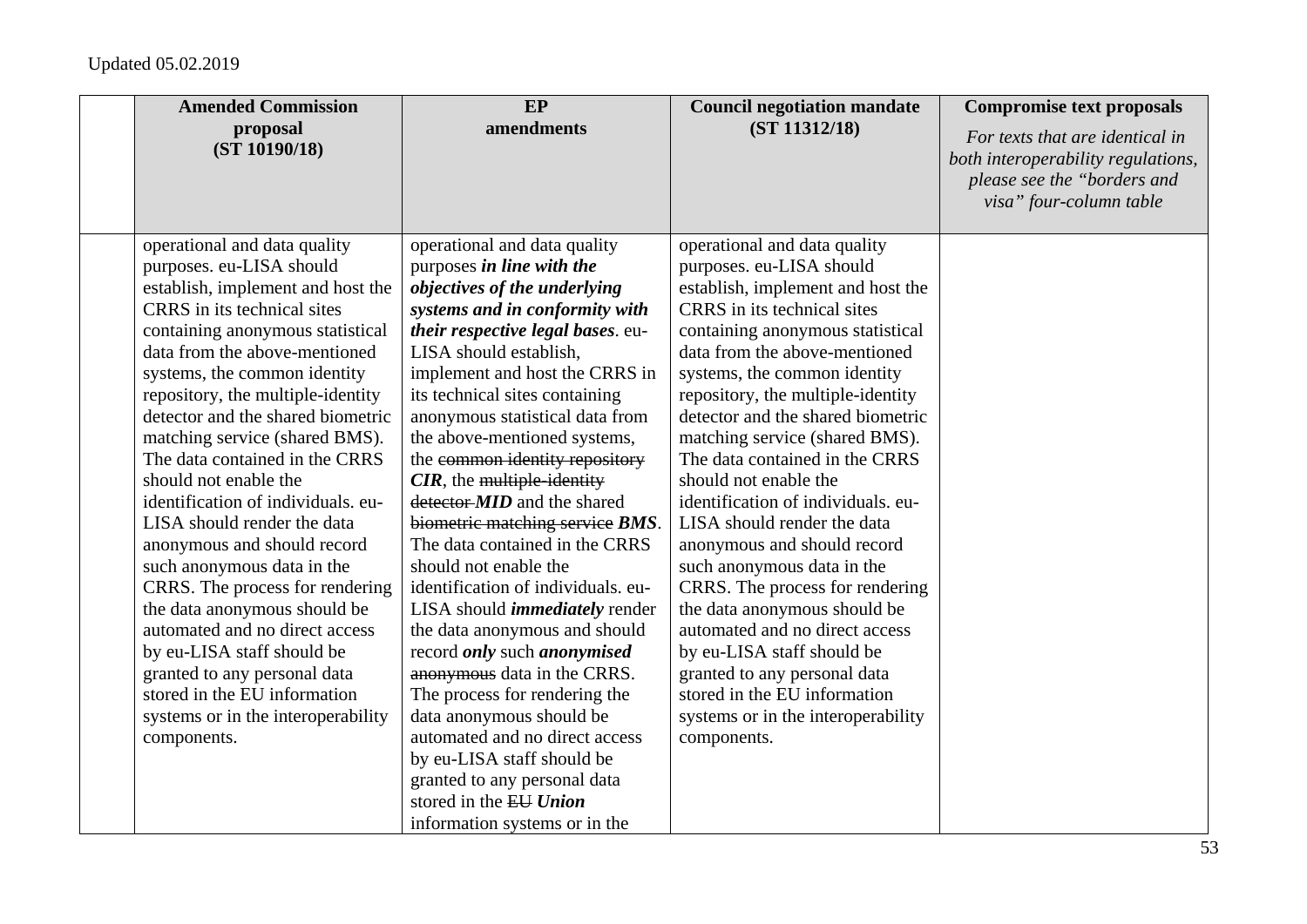|     | <b>Amended Commission</b>                                                                                                                                                                                                                                                                                                                                                                                                                                                                                          | EP                                                                                                                                                                                                                                                                                                                                                                                                                                                                                                                               | <b>Council negotiation mandate</b>                                                                                                                                                                                                                                                                                                                                                                                                                                                                                 | <b>Compromise text proposals</b>                                                                                                |
|-----|--------------------------------------------------------------------------------------------------------------------------------------------------------------------------------------------------------------------------------------------------------------------------------------------------------------------------------------------------------------------------------------------------------------------------------------------------------------------------------------------------------------------|----------------------------------------------------------------------------------------------------------------------------------------------------------------------------------------------------------------------------------------------------------------------------------------------------------------------------------------------------------------------------------------------------------------------------------------------------------------------------------------------------------------------------------|--------------------------------------------------------------------------------------------------------------------------------------------------------------------------------------------------------------------------------------------------------------------------------------------------------------------------------------------------------------------------------------------------------------------------------------------------------------------------------------------------------------------|---------------------------------------------------------------------------------------------------------------------------------|
|     | proposal<br>(ST 10190/18)                                                                                                                                                                                                                                                                                                                                                                                                                                                                                          | amendments                                                                                                                                                                                                                                                                                                                                                                                                                                                                                                                       | (ST 11312/18)                                                                                                                                                                                                                                                                                                                                                                                                                                                                                                      | For texts that are identical in<br>both interoperability regulations,<br>please see the "borders and<br>visa" four-column table |
|     |                                                                                                                                                                                                                                                                                                                                                                                                                                                                                                                    | interoperability components.                                                                                                                                                                                                                                                                                                                                                                                                                                                                                                     |                                                                                                                                                                                                                                                                                                                                                                                                                                                                                                                    |                                                                                                                                 |
| #66 | Regulation (EU)<br>(48)<br>2016/679 should apply to the<br>processing of personal data under<br>this Regulation by national<br>authorities unless such<br>processing is carried out by the<br>designated authorities or central<br>access points of the Member<br>States for the purposes of the<br>prevention, detection or<br>investigation of terrorist offences<br>or of other serious criminal<br>offences, when Directive (EU)<br>2016/680 of the European<br>Parliament and of the Council<br>should apply. | Regulation (EU)<br>(48)<br>2016/679 should apply to the<br>processing of personal data under<br>this Regulation by national<br>authorities unless such<br>processing is carried out by the<br>designated authorities or central<br>access points of the Member<br>States for the purposes of the<br>prevention, detection or<br>investigation of terrorist offences<br>or of other serious criminal<br>offences, in which case when<br>Directive (EU) 2016/680 of the<br>European Parliament and of the<br>Council should apply. | Regulation (EU)<br>(48)<br>2016/679 should apply to the<br>processing of personal data under<br>this Regulation by national<br>authorities unless such<br>processing is carried out by the<br>designated authorities or central<br>access points of the Member<br>States for the purposes of the<br>prevention, detection or<br>investigation of terrorist offences<br>or of other serious criminal<br>offences, when Directive (EU)<br>2016/680 of the European<br>Parliament and of the Council<br>should apply. |                                                                                                                                 |
| #67 |                                                                                                                                                                                                                                                                                                                                                                                                                                                                                                                    |                                                                                                                                                                                                                                                                                                                                                                                                                                                                                                                                  | $(48a)$ Where the processing of<br>personal data by the Member<br><b>States for the purpose of</b><br>interoperability is carried out by<br>the competent authorities for the<br>purposes of the prevention,<br>detection or investigation of<br>terrorist offences or of other<br>serious criminal offences,<br>Directive (EU) 2016/680                                                                                                                                                                           |                                                                                                                                 |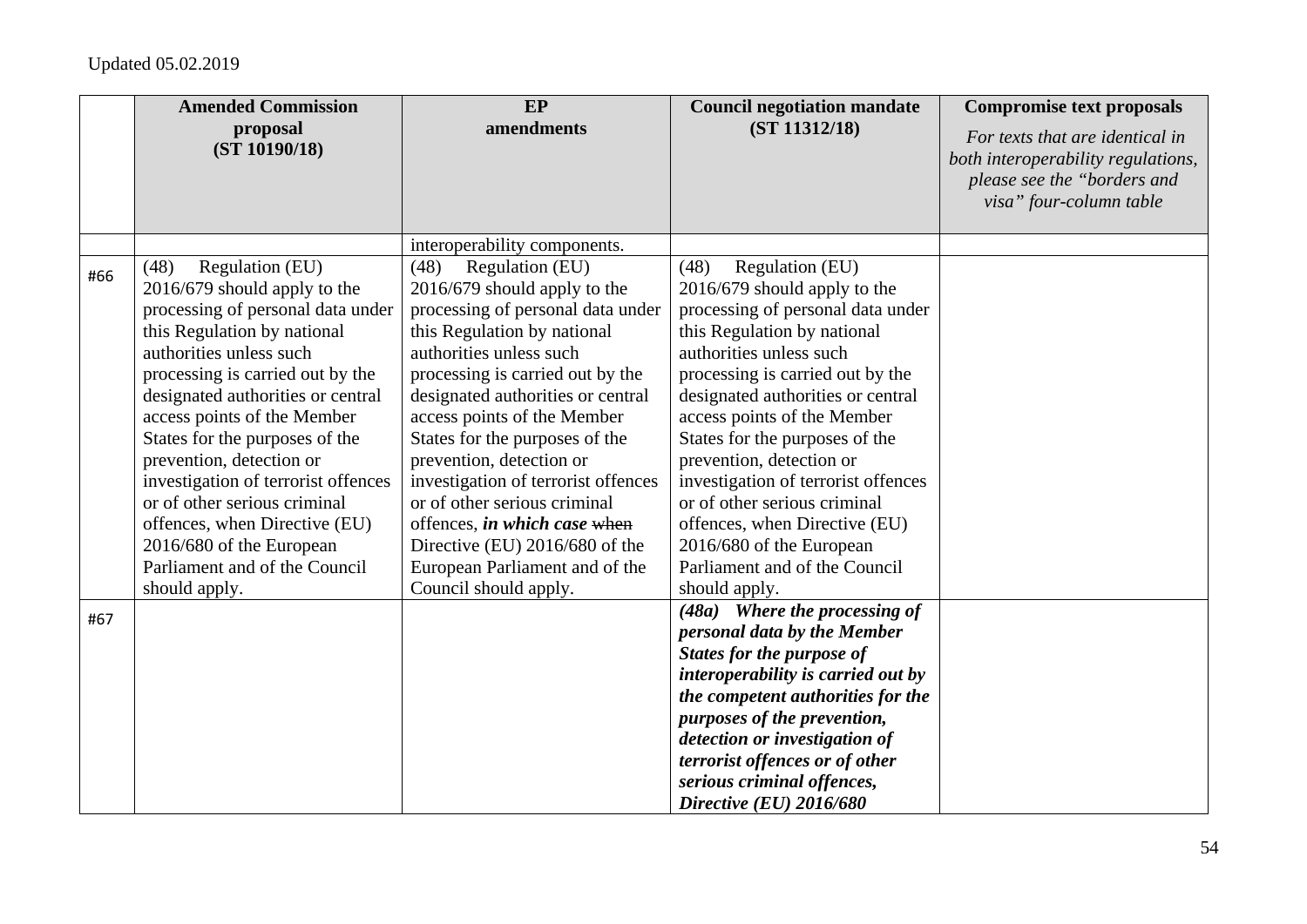|     | <b>Amended Commission</b><br>proposal<br>(ST 10190/18)                                                                                                                                                                                                                                                                                                  | EP<br>amendments                                                                                                                                                                                                                                                                                                                                        | <b>Council negotiation mandate</b><br>(ST 11312/18)                                                                                                                                                                                                                                                                          | <b>Compromise text proposals</b><br>For texts that are identical in<br>both interoperability regulations,<br>please see the "borders and<br>visa" four-column table |
|-----|---------------------------------------------------------------------------------------------------------------------------------------------------------------------------------------------------------------------------------------------------------------------------------------------------------------------------------------------------------|---------------------------------------------------------------------------------------------------------------------------------------------------------------------------------------------------------------------------------------------------------------------------------------------------------------------------------------------------------|------------------------------------------------------------------------------------------------------------------------------------------------------------------------------------------------------------------------------------------------------------------------------------------------------------------------------|---------------------------------------------------------------------------------------------------------------------------------------------------------------------|
|     |                                                                                                                                                                                                                                                                                                                                                         |                                                                                                                                                                                                                                                                                                                                                         | applies.                                                                                                                                                                                                                                                                                                                     |                                                                                                                                                                     |
| #68 | The specific provisions<br>(49)<br>on data protection of [the<br>Eurodac Regulation], [the<br>Regulation on SIS in the field of<br>law enforcement], [the<br>Regulation on SIS in the field of<br>illegal return] and [the ECRIS-<br><b>TCN System Regulation</b> should<br>apply to the processing of<br>personal data in those respective<br>systems. | The specific provisions<br>(49)<br>on data protection of [the<br>Eurodac Regulation], [the<br>Regulation on SIS in the field of<br>law enforcement], [the<br>Regulation on SIS in the field of<br>illegal return] and [the ECRIS-<br><b>TCN System Regulation</b> should<br>apply to the processing of<br>personal data in those respective<br>systems. | The specific provisions<br>(49)<br>on data protection of <del>[the EES</del> ]<br>Regulation $(EU)$ 2017/2226,<br>Regulation (EC) No 767/2008,<br>[the ETIAS Regulation], and [the<br>Regulation on SIS in the field of<br>border checks] should apply to<br>the processing of personal data in<br>those respective systems. |                                                                                                                                                                     |
| #69 | (50)<br>Regulation (EC) No<br>45/2001 of the European<br>Parliament and of the Council <sup>45</sup>                                                                                                                                                                                                                                                    | Regulation (EC) No<br>(50)<br>45/2001 of the European<br>Parliament and of the Council <sup>46</sup>                                                                                                                                                                                                                                                    | (50)<br>Regulation (EC) No<br>45/2001 of the European<br>Parliament and of the Council <sup>47</sup>                                                                                                                                                                                                                         | Provisionally agreed<br>Regulation (EC) No<br>(50)<br>45/2001 of the European                                                                                       |

**<sup>44</sup>** The following recital has been included as part of the political agreement in the ETIAS file: "Where the processing of personal data by the Member States for the purpose of assessing applications is carried out by the competent authorities for the purposes of the prevention, detection or investigation of terrorist offences or of other serious criminal offences, Directive (EU) 2016/680 applies."

<sup>&</sup>lt;sup>45</sup> Regulation (EC) No 45/2001 of the European Parliament and of the Council of 18 December 2000 on the protection of individuals with regard to the processing of personal data by the Community institutions and bodies and on the free movement of such data (OJ L 8, 12.1.2001, p.1).

<sup>&</sup>lt;sup>46</sup> Regulation (EC) No 45/2001 of the European Parliament and of the Council of 18 December 2000 on the protection of individuals with regard to the processing of personal data by the Community institutions and bodies and on the free movement of such data (OJ L 8, 12.1.2001, p.1).

<sup>&</sup>lt;sup>47</sup> Regulation (EC) No 45/2001 of the European Parliament and of the Council of 18 December 2000 on the protection of individuals with regard to the processing of personal data by the Community institutions and bodies and on the free movement of such data (OJ L 8, 12.1.2001, p.1).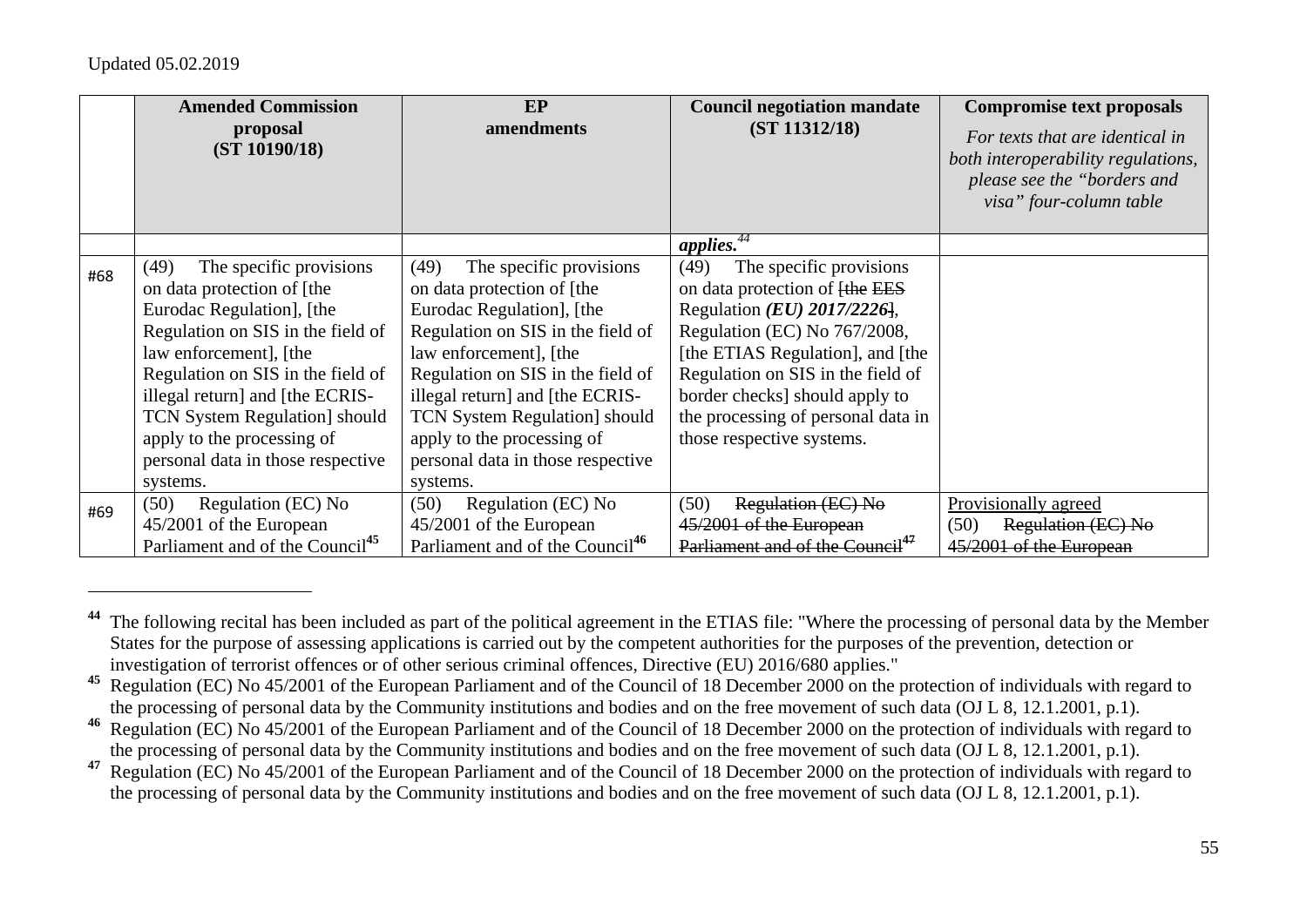| <b>Amended Commission</b><br>proposal<br>(ST 10190/18)                                                                                                                                                                                                                                                                | EP<br>amendments                                                                                                                                                                                                                                                                                                      | <b>Council negotiation mandate</b><br>(ST 11312/18)                                                                                                                                                                                                                                                                                                                                                                                                                                                                                                                                                                                                                                       | <b>Compromise text proposals</b><br>For texts that are identical in<br>both interoperability regulations,<br>please see the "borders and<br>visa" four-column table                                                                                                                                                                                                                                                                                                                                                                                                                                                                                                                                                                      |
|-----------------------------------------------------------------------------------------------------------------------------------------------------------------------------------------------------------------------------------------------------------------------------------------------------------------------|-----------------------------------------------------------------------------------------------------------------------------------------------------------------------------------------------------------------------------------------------------------------------------------------------------------------------|-------------------------------------------------------------------------------------------------------------------------------------------------------------------------------------------------------------------------------------------------------------------------------------------------------------------------------------------------------------------------------------------------------------------------------------------------------------------------------------------------------------------------------------------------------------------------------------------------------------------------------------------------------------------------------------------|------------------------------------------------------------------------------------------------------------------------------------------------------------------------------------------------------------------------------------------------------------------------------------------------------------------------------------------------------------------------------------------------------------------------------------------------------------------------------------------------------------------------------------------------------------------------------------------------------------------------------------------------------------------------------------------------------------------------------------------|
| should apply to the processing of<br>personal data by eu-LISA and<br>other institutions and bodies of<br>the Union when carrying out<br>their responsibilities under this<br>Regulation, without prejudice to<br>Regulation (EU) 2016/794,<br>which should apply to the<br>processing of personal data by<br>Europol. | should apply to the processing of<br>personal data by eu-LISA and<br>other institutions and bodies of<br>the Union when carrying out<br>their responsibilities under this<br>Regulation, without prejudice to<br>Regulation (EU) 2016/794,<br>which should apply to the<br>processing of personal data by<br>Europol. | <b>Regulation XX/2018 of the</b><br><b>European Parliament and of the</b><br>Council on the protection of<br>individuals with regard to the<br>processing of personal data by<br>the Union institutions, bodies,<br>offices and agencies and on the<br>free movement of such data, and<br>repealing Regulation (EC) No<br>45/2001 and Decision No<br>$1247/2002/EC$ should apply to<br>the processing of personal data<br>by eu-LISA and other institutions<br>and bodies of the Union when<br>carrying out their responsibilities<br>under this Regulation, without<br>prejudice to Regulation (EU)<br>2016/794, which should apply to<br>the processing of personal data<br>by Europol. | Parliament and of the Council <sup>48</sup><br><b>Regulation XX/2018 of the</b><br><b>European Parliament and of the</b><br>Council on the protection of<br>individuals with regard to the<br>processing of personal data by<br>the Union institutions, bodies,<br>offices and agencies and on the<br>free movement of such data, and<br>repealing Regulation (EC) No<br>45/2001 and Decision No<br>$1247/2002/EC$ should apply to<br>the processing of personal data<br>by eu-LISA and other institutions<br>and bodies of the Union when<br>carrying out their responsibilities<br>under this Regulation, without<br>prejudice to Regulation (EU)<br>2016/794, which should apply to<br>the processing of personal data<br>by Europol. |

<sup>&</sup>lt;sup>48</sup> Regulation (EC) No 45/2001 of the European Parliament and of the Council of 18 December 2000 on the protection of individuals with regard to the processing of personal data by the Community institutions and bodies and on the free movement of such data (OJ L 8, 12.1.2001, p.1).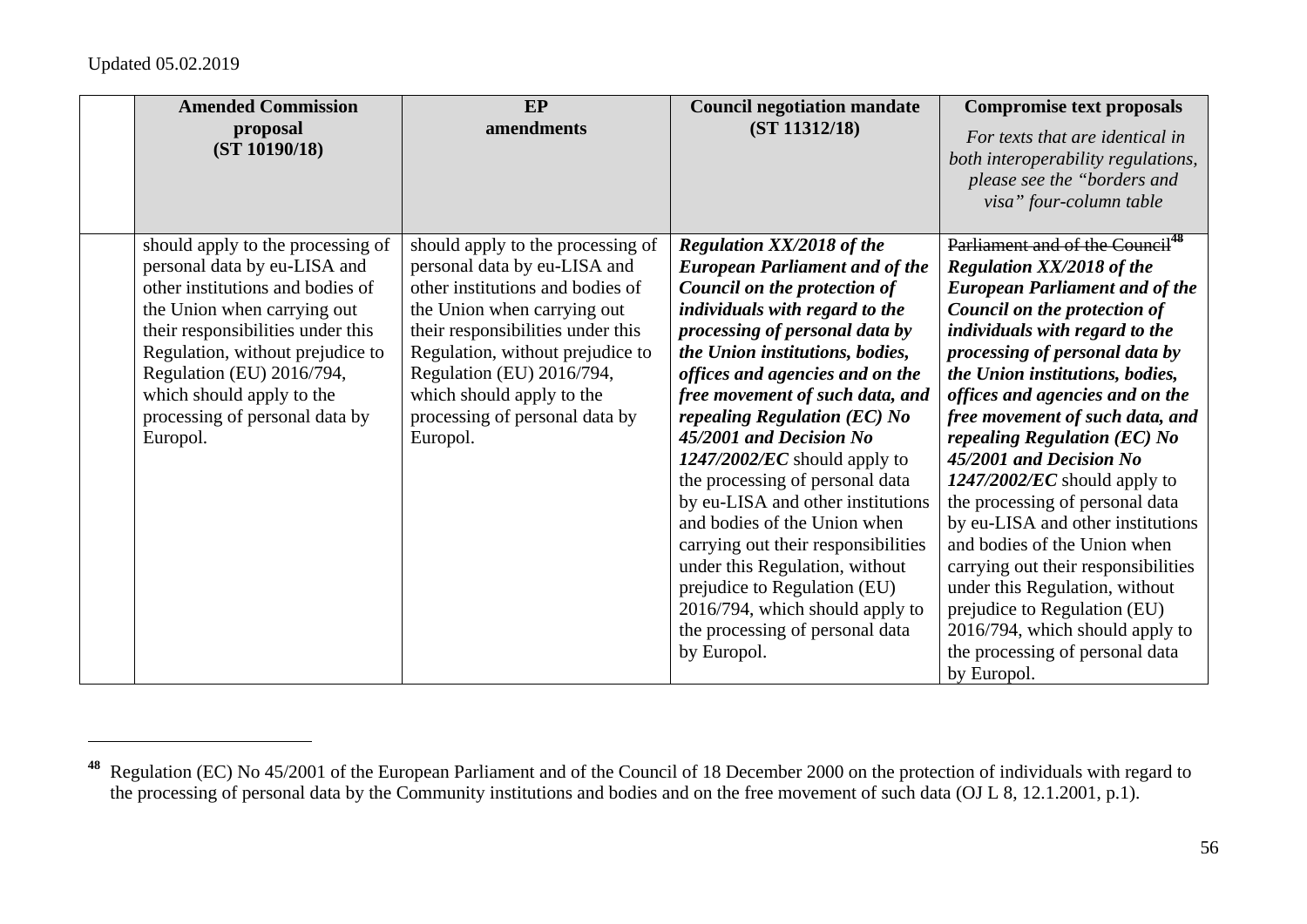|     | <b>Amended Commission</b>                                                                                                                                                                                                                                                                                                                                                                                                                                                                                                                                                                                                                                           | EP                                                                                                                                                                                                                                                                                                                                                                                                                                                                                                                                                                                                                                                                                                         | <b>Council negotiation mandate</b>                                                                                                                                                                                                                                                                                                                                                                                                                                                                                                                                                                                                                                                                                                                                                                                                                                                                                                                                 | <b>Compromise text proposals</b>                                                                                                |
|-----|---------------------------------------------------------------------------------------------------------------------------------------------------------------------------------------------------------------------------------------------------------------------------------------------------------------------------------------------------------------------------------------------------------------------------------------------------------------------------------------------------------------------------------------------------------------------------------------------------------------------------------------------------------------------|------------------------------------------------------------------------------------------------------------------------------------------------------------------------------------------------------------------------------------------------------------------------------------------------------------------------------------------------------------------------------------------------------------------------------------------------------------------------------------------------------------------------------------------------------------------------------------------------------------------------------------------------------------------------------------------------------------|--------------------------------------------------------------------------------------------------------------------------------------------------------------------------------------------------------------------------------------------------------------------------------------------------------------------------------------------------------------------------------------------------------------------------------------------------------------------------------------------------------------------------------------------------------------------------------------------------------------------------------------------------------------------------------------------------------------------------------------------------------------------------------------------------------------------------------------------------------------------------------------------------------------------------------------------------------------------|---------------------------------------------------------------------------------------------------------------------------------|
|     | proposal<br>(ST 10190/18)                                                                                                                                                                                                                                                                                                                                                                                                                                                                                                                                                                                                                                           | amendments                                                                                                                                                                                                                                                                                                                                                                                                                                                                                                                                                                                                                                                                                                 | (ST 11312/18)                                                                                                                                                                                                                                                                                                                                                                                                                                                                                                                                                                                                                                                                                                                                                                                                                                                                                                                                                      | For texts that are identical in<br>both interoperability regulations,<br>please see the "borders and<br>visa" four-column table |
| #70 | The national supervisory<br>(51)<br>authorities established in<br>accordance with [Regulation<br>(EU) 2016/679] should monitor<br>the lawfulness of the processing<br>of personal data by the Member<br>States, whilst the European Data<br>Protection Supervisor as<br>established by Regulation (EC)<br>No 45/2001 should monitor the<br>activities of the Union<br>institutions and bodies in relation<br>to the processing of personal<br>data. The European Data<br>Protection Supervisor and the<br>supervisory authorities should<br>cooperate with each other in the<br>monitoring of the processing of<br>personal data by interoperability<br>components. | (51)<br>The national supervisory<br>authorities established in<br>accordance with [Regulation<br>(EU) 2016/679] or Directive<br>$(EU)$ 2016/680 should monitor<br>the lawfulness of the processing<br>of personal data by the Member<br>States, whilst the European Data<br><b>Protection Supervisor</b><br>as established by Regulation<br>(EC) No 45/2001 should monitor<br>the activities of the Union<br>institutions and bodies in relation<br>to the processing of<br>personal data. The European<br>Data Protection Supervisor and<br>the supervisory<br>authorities should cooperate with<br>each other in the monitoring of<br>the processing of personal data<br>by interoperability components. | (51)<br>The national supervisory<br>authorities established in<br>accordance with [Regulation<br>(EU) 2016/679} or Directive<br>$(EU)$ 2016/680 should monitor<br>the lawfulness of the processing<br>of personal data by the Member<br>States, whilst the European Data<br>Protection Supervisor as<br>established by Regulation (EC)<br>No 45/2001 Regulation XX/2018<br>of the European Parliament and<br>of the Council on the protection<br>of individuals with regard to the<br>processing of personal data by<br>the Union institutions, bodies,<br>offices and agencies and on the<br>free movement of such data, and<br>repealing Regulation (EC) No<br>45/2001 and Decision No<br>$1247/2002/EC$ should monitor<br>the activities of the Union<br>institutions and bodies in relation<br>to the processing of personal<br>data. The European Data<br>Protection Supervisor and the<br>supervisory authorities should<br>cooperate with each other in the |                                                                                                                                 |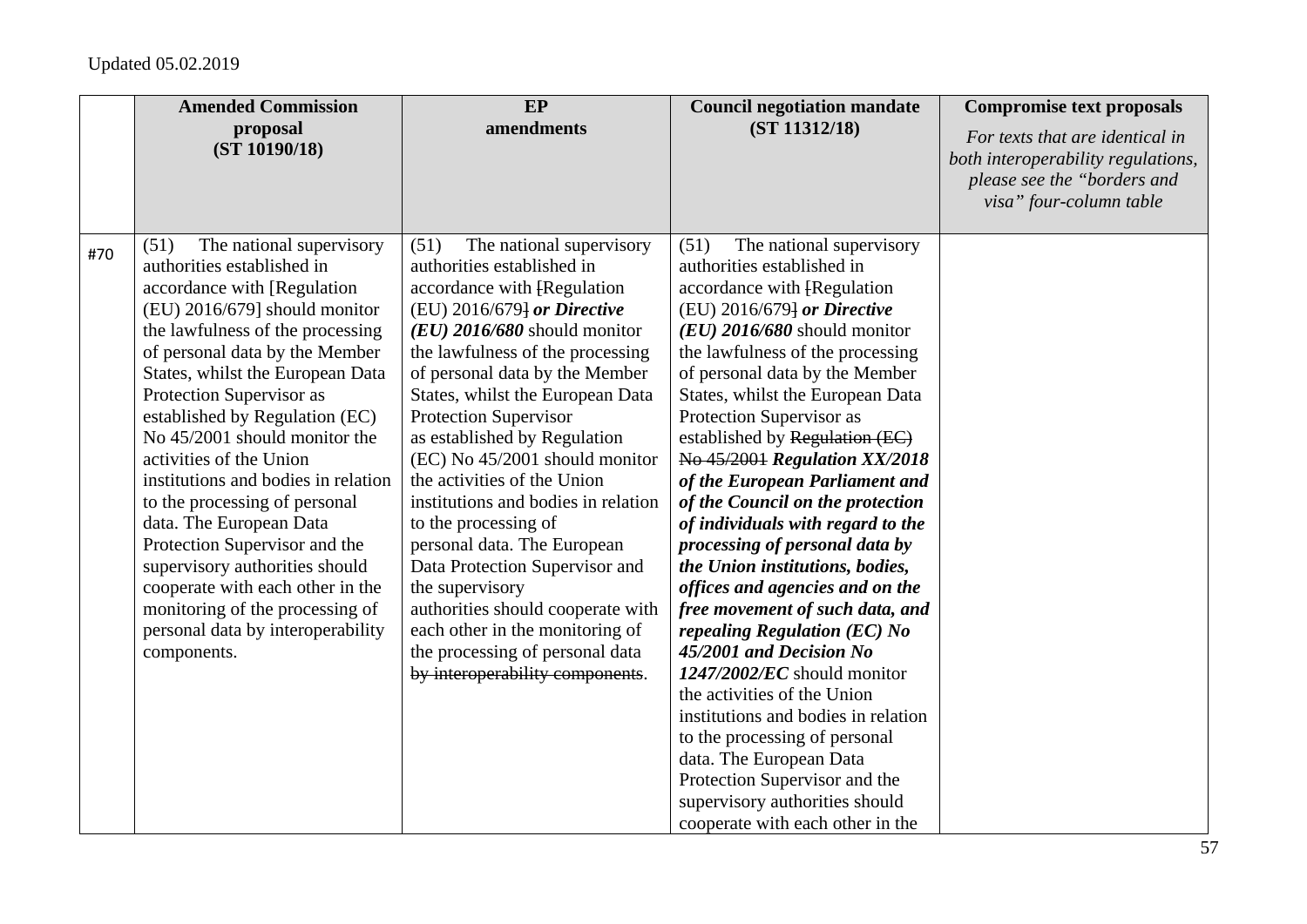|            | <b>Amended Commission</b>                                                                                                                                                                                                                                                                                                                                                                                                                                                                  | EP                                                                                                                                                                                                                                                                                                                                                                                                                                                                                                                                                      | <b>Council negotiation mandate</b>                                                                                                                                                                                                                                                                                                                                                                                                                                                                      | <b>Compromise text proposals</b>                                                                                                |
|------------|--------------------------------------------------------------------------------------------------------------------------------------------------------------------------------------------------------------------------------------------------------------------------------------------------------------------------------------------------------------------------------------------------------------------------------------------------------------------------------------------|---------------------------------------------------------------------------------------------------------------------------------------------------------------------------------------------------------------------------------------------------------------------------------------------------------------------------------------------------------------------------------------------------------------------------------------------------------------------------------------------------------------------------------------------------------|---------------------------------------------------------------------------------------------------------------------------------------------------------------------------------------------------------------------------------------------------------------------------------------------------------------------------------------------------------------------------------------------------------------------------------------------------------------------------------------------------------|---------------------------------------------------------------------------------------------------------------------------------|
|            | proposal<br>(ST 10190/18)                                                                                                                                                                                                                                                                                                                                                                                                                                                                  | amendments                                                                                                                                                                                                                                                                                                                                                                                                                                                                                                                                              | (ST 11312/18)                                                                                                                                                                                                                                                                                                                                                                                                                                                                                           | For texts that are identical in<br>both interoperability regulations,<br>please see the "borders and<br>visa" four-column table |
|            |                                                                                                                                                                                                                                                                                                                                                                                                                                                                                            |                                                                                                                                                                                                                                                                                                                                                                                                                                                                                                                                                         | monitoring of the processing of<br>personal data by interoperability<br>components.                                                                                                                                                                                                                                                                                                                                                                                                                     |                                                                                                                                 |
| #71<br>#72 | (52)<br>"() The European Data<br>Protection Supervisor was<br>consulted in accordance with<br>Article 28(2) of Regulation (EC)<br>No 45/2001 and delivered an<br>opinion on  "<br>(53)<br>Insofar as confidentiality<br>is concerned, the relevant<br>provisions of the Staff<br>Regulations of officials and the<br>Conditions of Employment of<br>other servants of the European<br>Union should apply to officials<br>or other servants employed and<br>working in connection with SIS. | (52)<br>Protection Supervisor was<br>consulted in accordance with<br>Article 28(2) of Regulation (EC)<br>No 45/2001 and delivered an<br>opinion on 16 April 2018"<br>Insofar as confidentiality<br>(53)<br>is concerned, the relevant<br>provisions of the Staff<br>Regulations of officials and the<br>Conditions of Employment of<br>other servants of the European<br>Union should apply to officials<br>or other servants employed and<br>working in connection with SIS<br>the data accessed through any<br>of the interoperability<br>components. | (52)<br>"() The European Data<br>Protection Supervisor was<br>consulted in accordance with<br>Article 28(2) of Regulation (EC)<br>No 45/2001 and delivered an<br>opinion on 16 April 2018 "<br>Insofar as confidentiality<br>(53)<br>is concerned, the relevant<br>provisions of the Staff<br>Regulations of officials and the<br>Conditions of Employment of<br>other servants of the European<br>Union should apply to officials<br>or other servants employed and<br>working in connection with SIS. |                                                                                                                                 |
| #73        | <b>Both the Member States</b><br>(54)                                                                                                                                                                                                                                                                                                                                                                                                                                                      | <b>Both the Member States</b><br>(54)                                                                                                                                                                                                                                                                                                                                                                                                                                                                                                                   | <b>Both the Member States</b><br>(54)                                                                                                                                                                                                                                                                                                                                                                                                                                                                   |                                                                                                                                 |
|            | and eu-LISA should maintain<br>security plans in order to                                                                                                                                                                                                                                                                                                                                                                                                                                  | and eu-LISA should maintain<br>security plans in order to                                                                                                                                                                                                                                                                                                                                                                                                                                                                                               | and eu-LISA should maintain<br>security plans in order to                                                                                                                                                                                                                                                                                                                                                                                                                                               |                                                                                                                                 |
|            | facilitate the implementation of<br>security obligations and should                                                                                                                                                                                                                                                                                                                                                                                                                        | facilitate the implementation of<br>security obligations and should                                                                                                                                                                                                                                                                                                                                                                                                                                                                                     | facilitate the implementation of<br>security obligations and should                                                                                                                                                                                                                                                                                                                                                                                                                                     |                                                                                                                                 |
|            | cooperate with each other in                                                                                                                                                                                                                                                                                                                                                                                                                                                               | cooperate with each other in                                                                                                                                                                                                                                                                                                                                                                                                                                                                                                                            | cooperate with each other in                                                                                                                                                                                                                                                                                                                                                                                                                                                                            |                                                                                                                                 |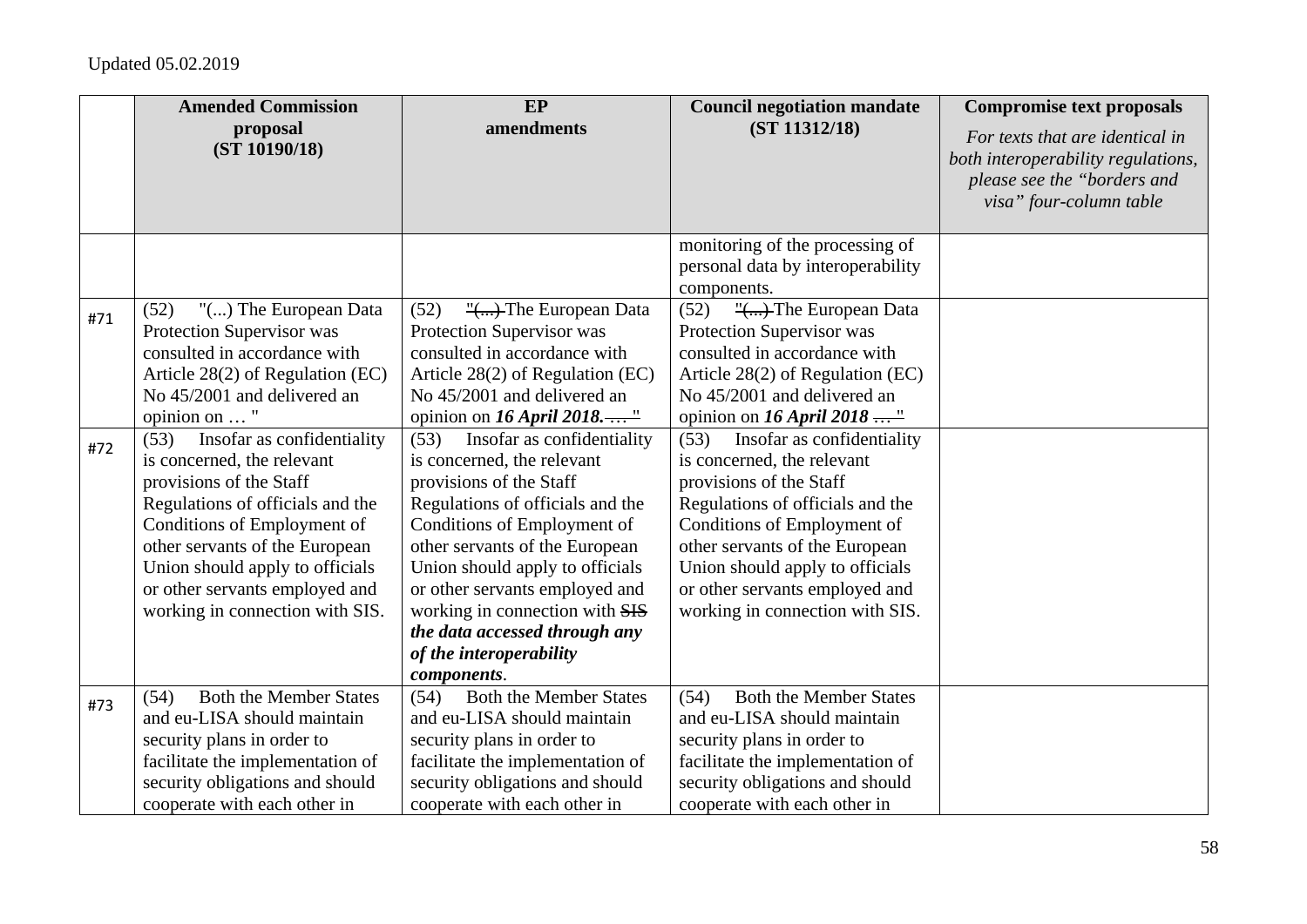|     | <b>Amended Commission</b>           | EP                                      | <b>Council negotiation mandate</b>     | <b>Compromise text proposals</b>                                                                                                |
|-----|-------------------------------------|-----------------------------------------|----------------------------------------|---------------------------------------------------------------------------------------------------------------------------------|
|     | proposal<br>(ST 10190/18)           | amendments                              | (ST 11312/18)                          | For texts that are identical in<br>both interoperability regulations,<br>please see the "borders and<br>visa" four-column table |
|     | order to address security issues.   | order to address security issues.       | order to address security issues.      |                                                                                                                                 |
|     | eu-LISA should also make sure       | eu-LISA should also make sure           | eu-LISA should also make sure          |                                                                                                                                 |
|     | there is a continuous use of the    | there is a continuous use of the        | there is a continuous use of the       |                                                                                                                                 |
|     | latest technological                | latest technological                    | latest technological                   |                                                                                                                                 |
|     | developments to ensure data         | developments to ensure data             | developments to ensure data            |                                                                                                                                 |
|     | integrity regarding the             | integrity regarding the                 | integrity regarding the                |                                                                                                                                 |
|     | development, design and             | development, design and                 | development, design and                |                                                                                                                                 |
|     | management of the                   | management of the                       | management of the                      |                                                                                                                                 |
|     | interoperability components.        | interoperability components.            | interoperability components.           |                                                                                                                                 |
| #74 | To support the purposes<br>(55)     | To support the purposes<br>(55)         | To support the purposes<br>(55)        |                                                                                                                                 |
|     | of statistics and reporting, it is  | of statistics and reporting, it is      | of statistics and reporting, it is     |                                                                                                                                 |
|     | necessary to grant access to        | necessary to grant access to            | necessary to grant access to           |                                                                                                                                 |
|     | authorised staff of the competent   | authorised staff of the competent       | authorised staff of the competent      |                                                                                                                                 |
|     | authorities, institutions and       | authorities, institutions and           | authorities, institutions and          |                                                                                                                                 |
|     | bodies identified in this           | bodies identified in this               | agencies bodies identified in this     |                                                                                                                                 |
|     | Regulation to consult certain data  | Regulation to consult certain data      | Regulation to consult certain data     |                                                                                                                                 |
|     | related to certain interoperability | related to certain interoperability     | related to certain interoperability    |                                                                                                                                 |
|     | components without enabling         | components without enabling             | components without enabling            |                                                                                                                                 |
|     | individual identification.          | individual identification.              | individual identification.             |                                                                                                                                 |
| #75 | In order to allow<br>(56)           | In order to allow<br>(56)               | In order to allow<br>(56)              |                                                                                                                                 |
|     | competent authorities and the EU    | competent authorities and the EU        | competent authorities and the EU       |                                                                                                                                 |
|     | bodies to adapt to the new          | <b>Union</b> bodies to adapt to the new | <i>agencies</i> bodies to adapt to the |                                                                                                                                 |
|     | requirements on the use of the      | requirements on the use of the          | new requirements on the use of         |                                                                                                                                 |
|     | European search portal (ESP), it    | European search portal (ESP), it        | the European search portal             |                                                                                                                                 |
|     | is necessary to provide for a       | is necessary to provide for a           | (ESP), it is necessary to provide      |                                                                                                                                 |
|     | transitional period. Similarly, in  | transitional period which should        | for a transitional period.             |                                                                                                                                 |
|     | order to allow for the coherent     | entail, inter alia, training            | Similarly, in order to allow for       |                                                                                                                                 |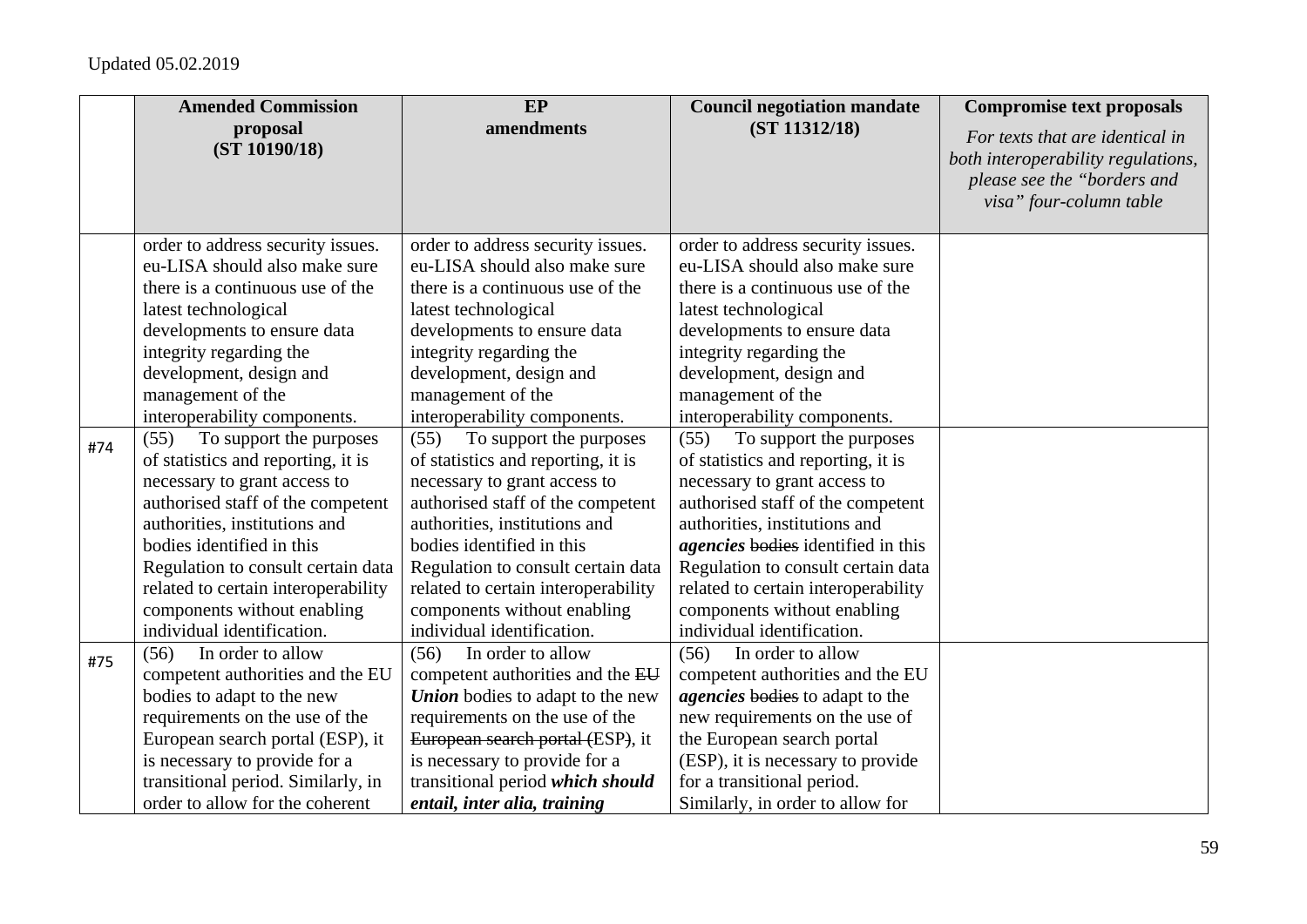|     | <b>Amended Commission</b>                                                                                                                                                                                                                                                                                                                                    | EP                                                                                                                                                                                                                                                                                                                                                           | <b>Council negotiation mandate</b>                                                                                                                                                                                                                                                                                                                                  | <b>Compromise text proposals</b>                                                                                                |
|-----|--------------------------------------------------------------------------------------------------------------------------------------------------------------------------------------------------------------------------------------------------------------------------------------------------------------------------------------------------------------|--------------------------------------------------------------------------------------------------------------------------------------------------------------------------------------------------------------------------------------------------------------------------------------------------------------------------------------------------------------|---------------------------------------------------------------------------------------------------------------------------------------------------------------------------------------------------------------------------------------------------------------------------------------------------------------------------------------------------------------------|---------------------------------------------------------------------------------------------------------------------------------|
|     | proposal<br>(ST 10190/18)                                                                                                                                                                                                                                                                                                                                    | amendments                                                                                                                                                                                                                                                                                                                                                   | (ST 11312/18)                                                                                                                                                                                                                                                                                                                                                       | For texts that are identical in<br>both interoperability regulations,<br>please see the "borders and<br>visa" four-column table |
|     | and optimal functioning of the<br>multiple-identity detector (MID),<br>transitional measures should be<br>established for the start of its<br>operations.                                                                                                                                                                                                    | programmes for end users so as<br>to ensure that the new<br>instruments operate to their full<br><i>potential</i> . Similarly, in order to<br>allow for the coherent and<br>optimal functioning of the<br>multiple-identity detector (MID),<br>transitional measures should be<br>established for the start of its<br>operations.                            | the coherent and optimal<br>functioning of the multiple-<br>identity detector (MID),<br>transitional measures should be<br>established for the start of its<br>operations.                                                                                                                                                                                          |                                                                                                                                 |
| #76 | The costs for the<br>(57)<br>development of the<br>interoperability components<br>projected under the current<br>Multiannual Financial<br>Framework are lower than the<br>remaining amount on the budget<br>earmarked for Smart Borders in<br>Regulation (EU) No 515/2014 of<br>the European Parliament and the<br>Council <sup>49</sup> . Accordingly, this | (57)<br>The costs for the<br>development of the<br>interoperability components<br>projected under the current<br>Multiannual Financial<br>Framework are lower than The<br>remaining amount on the budget<br>earmarked for Smart Borders in<br>Regulation (EU) No 515/2014 of<br>the European Parliament and the<br>Council <sup>50</sup> . Accordingly, this | The costs for the<br>(57)<br>development of the<br>interoperability components<br>projected under the current<br><b>Multiannual Financial</b><br>Framework are lower than the<br>remaining amount on the budget<br>earmarked for Smart Borders in<br>Regulation (EU) No 515/2014 of<br>the European Parliament and the<br>Council <sup>52</sup> . Accordingly, this |                                                                                                                                 |

**<sup>49</sup>** Regulation (EU) No 515/2014 of the European Parliament and of the Council of 16 April 2014 establishing as part of the Internal Security Fund, the Instrument for financial support for external borders and visa and repealing Decision No 574/2007/EC (OJ L 150, 20.5.2014, p. 143).

**<sup>50</sup>** Regulation (EU) No 515/2014 of the European Parliament and of the Council of 16 April 2014 establishing as part of the Internal Security Fund, the Instrument for financial support for external borders and visa and repealing Decision No 574/2007/EC (OJ L 150, 20.5.2014, p. 143).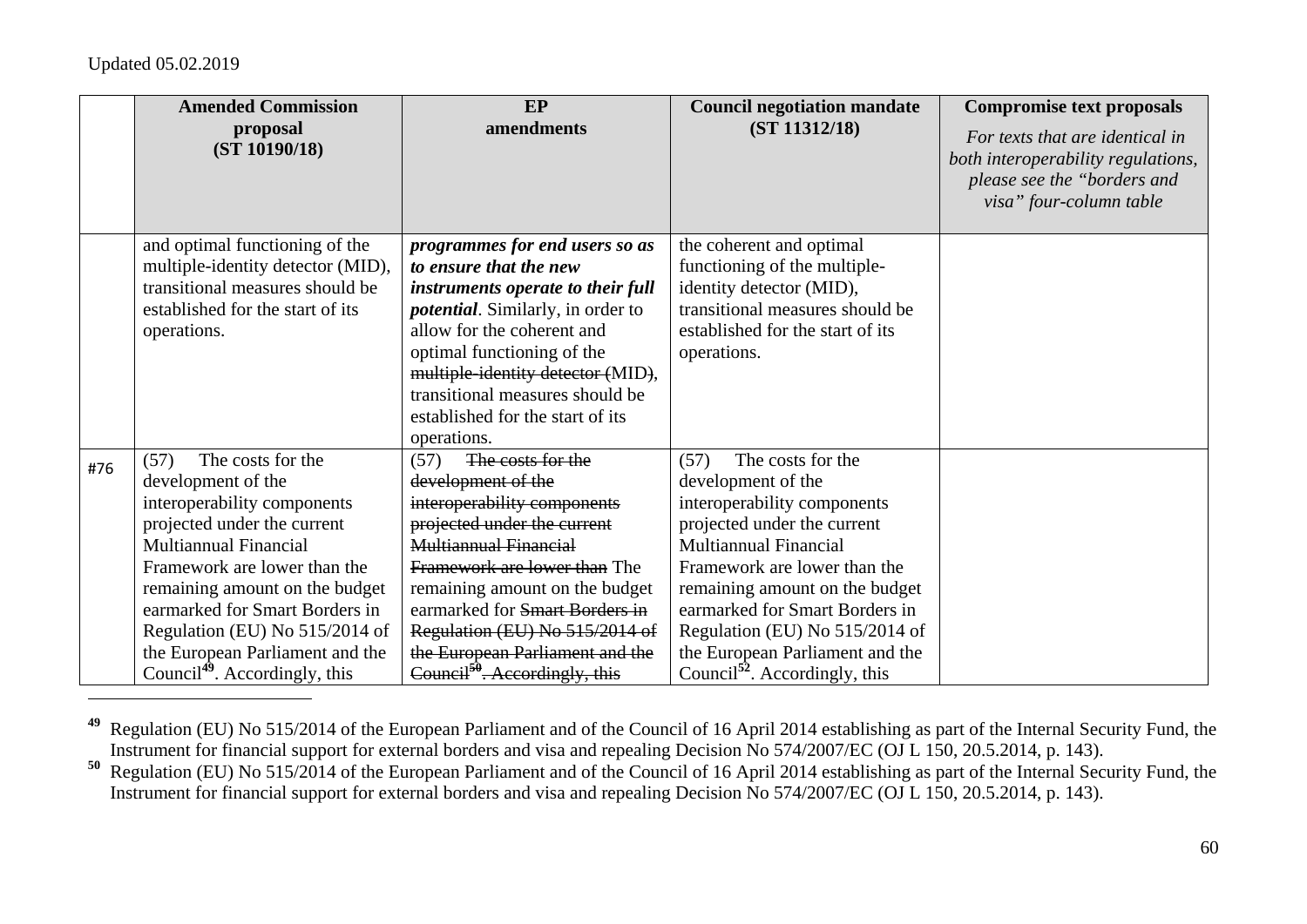| <b>Amended Commission</b>                                                                                                                                                                                                                            | EP                                                                                                                                                                                                                                                                                                                                                                                                                                                                                                                                                                     | <b>Council negotiation mandate</b>                                                                                                                                                                                                                   | <b>Compromise text proposals</b>                                                                                                |
|------------------------------------------------------------------------------------------------------------------------------------------------------------------------------------------------------------------------------------------------------|------------------------------------------------------------------------------------------------------------------------------------------------------------------------------------------------------------------------------------------------------------------------------------------------------------------------------------------------------------------------------------------------------------------------------------------------------------------------------------------------------------------------------------------------------------------------|------------------------------------------------------------------------------------------------------------------------------------------------------------------------------------------------------------------------------------------------------|---------------------------------------------------------------------------------------------------------------------------------|
| proposal<br>(ST 10190/18)                                                                                                                                                                                                                            | amendments                                                                                                                                                                                                                                                                                                                                                                                                                                                                                                                                                             | (ST 11312/18)                                                                                                                                                                                                                                        | For texts that are identical in<br>both interoperability regulations,<br>please see the "borders and<br>visa" four-column table |
| Regulation, pursuant to Article<br>$5(5)(b)$ of Regulation (EU) No<br>515/2014, should reallocate the<br>amount currently attributed for<br>developing IT systems<br>supporting the management of<br>migration flows across the<br>external borders. | Regulation, pursuant to Article<br>5(5)(b) of Regulation (EU) No<br>515/2014, should reallocate the<br>amount currently attributed<br>developing IT systems<br>supporting the management of<br>migration flows across the<br>external borders in Regulation<br>$(EU)$ No 515/2014 of the<br><b>European Parliament and the</b><br>Council <sup>51</sup> should be reallocated<br>to this Regulation, pursuant to<br>Article $5(5)(b)$ of Regulation<br>(EU) No 515/2014.<br>In addition, eu-LISA should<br>endeavour to keep costs to a<br>minimum and to identify and | Regulation, pursuant to Article<br>$5(5)(b)$ of Regulation (EU) No<br>515/2014, should reallocate the<br>amount currently attributed for<br>developing IT systems<br>supporting the management of<br>migration flows across the<br>external borders. |                                                                                                                                 |
|                                                                                                                                                                                                                                                      | implement the most cost-<br>effective technical solutions.                                                                                                                                                                                                                                                                                                                                                                                                                                                                                                             |                                                                                                                                                                                                                                                      |                                                                                                                                 |

**<sup>52</sup>** Regulation (EU) No 515/2014 of the European Parliament and of the Council of 16 April 2014 establishing as part of the Internal Security Fund, the Instrument for financial support for external borders and visa and repealing Decision No 574/2007/EC (OJ L 150, 20.5.2014, p. 143).

**<sup>51</sup>** Regulation (EU) No 515/2014 of the European Parliament and of the Council of 16 April 2014 establishing as part of the Internal Security Fund, the Instrument for financial support for external borders and visa and repealing Decision No 574/2007/EC (OJ L 150, 20.5.2014, p. 143).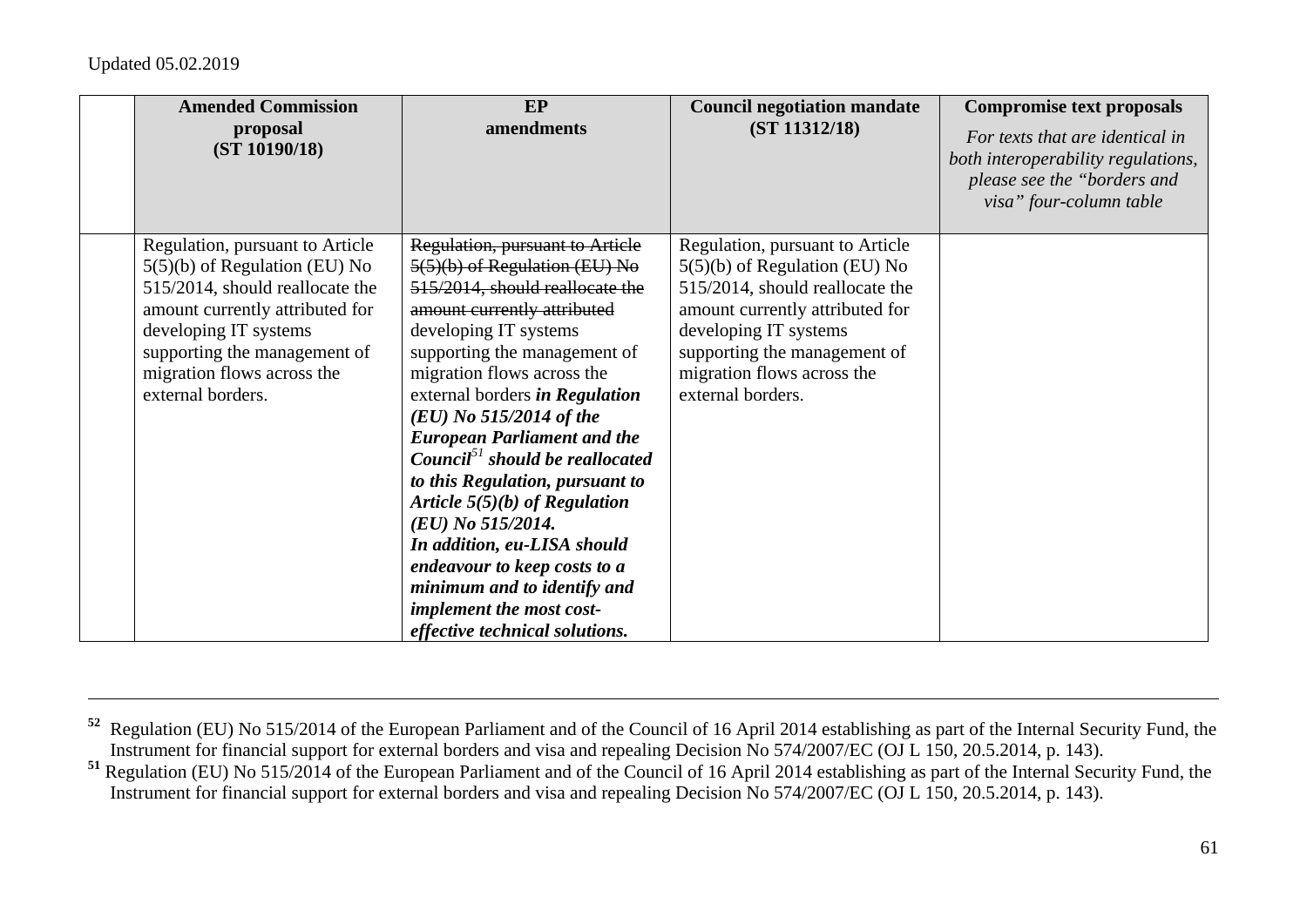|     | <b>Amended Commission</b>                                                                                                                                                                                                                                                                                                                                                                                                                                                             | EP                                                                                                                                                                                                                                                                                                                                                                                                                                                                                                 | <b>Council negotiation mandate</b>                                                                                                                                                                                                                                                                                                                                                                                                                                                          | <b>Compromise text proposals</b>                                                                                                |
|-----|---------------------------------------------------------------------------------------------------------------------------------------------------------------------------------------------------------------------------------------------------------------------------------------------------------------------------------------------------------------------------------------------------------------------------------------------------------------------------------------|----------------------------------------------------------------------------------------------------------------------------------------------------------------------------------------------------------------------------------------------------------------------------------------------------------------------------------------------------------------------------------------------------------------------------------------------------------------------------------------------------|---------------------------------------------------------------------------------------------------------------------------------------------------------------------------------------------------------------------------------------------------------------------------------------------------------------------------------------------------------------------------------------------------------------------------------------------------------------------------------------------|---------------------------------------------------------------------------------------------------------------------------------|
|     | proposal<br>(ST 10190/18)                                                                                                                                                                                                                                                                                                                                                                                                                                                             | amendments                                                                                                                                                                                                                                                                                                                                                                                                                                                                                         | (ST 11312/18)                                                                                                                                                                                                                                                                                                                                                                                                                                                                               | For texts that are identical in<br>both interoperability regulations,<br>please see the "borders and<br>visa" four-column table |
| #77 |                                                                                                                                                                                                                                                                                                                                                                                                                                                                                       | $(57a)$ It would be appropriate<br>that, during the development<br>phase of the interoperability<br>components, the Commission<br>assess the necessity of further<br>harmonisation of national<br>systems and infrastructure of<br><b>Member States at external</b><br>borders and makes<br>recommendations. Those<br>recommendations should also<br>include an impact assessment<br>and an assessment of the cost<br>for the Union budget.                                                        |                                                                                                                                                                                                                                                                                                                                                                                                                                                                                             |                                                                                                                                 |
| #78 | (58)<br>In order to supplement<br>certain detailed technical aspects<br>of this Regulation, the power to<br>adopt acts in accordance with<br>Article 290 of the Treaty on the<br>Functioning of the European<br>Union should be delegated to the<br>Commission in respect of the<br>profiles for the users of the<br>European search portal (ESP)<br>and the content and format of the<br>ESP replies. It is of particular<br>importance that the Commission<br>carry out appropriate | (58)<br>In order to supplement<br>certain detailed technical aspects<br>of this Regulation, the power to<br>adopt acts in accordance with<br>Article 290 of the Treaty on the<br>Functioning of the European<br>Union should be delegated to the<br>Commission. In particular,<br>power should be delegated to the<br><b>Commission</b> in respect of the<br>profiles for the users of the<br>European search portal (ESP),<br>and the content and format of the<br>ESP replies, the procedures to | (58)<br>In order to supplement<br>certain detailed technical aspects<br>of this Regulation, the power to<br>adopt acts in accordance with<br>Article 290 of the Treaty on the<br>Functioning of the European<br>Union should be delegated to the<br>Commission in respect of the<br>extension of the transitional<br>period for the use of the<br><b>European Search Portal (ESP)</b><br>profiles for the users of the<br>European search portal (ESP)<br>and the content and format of the |                                                                                                                                 |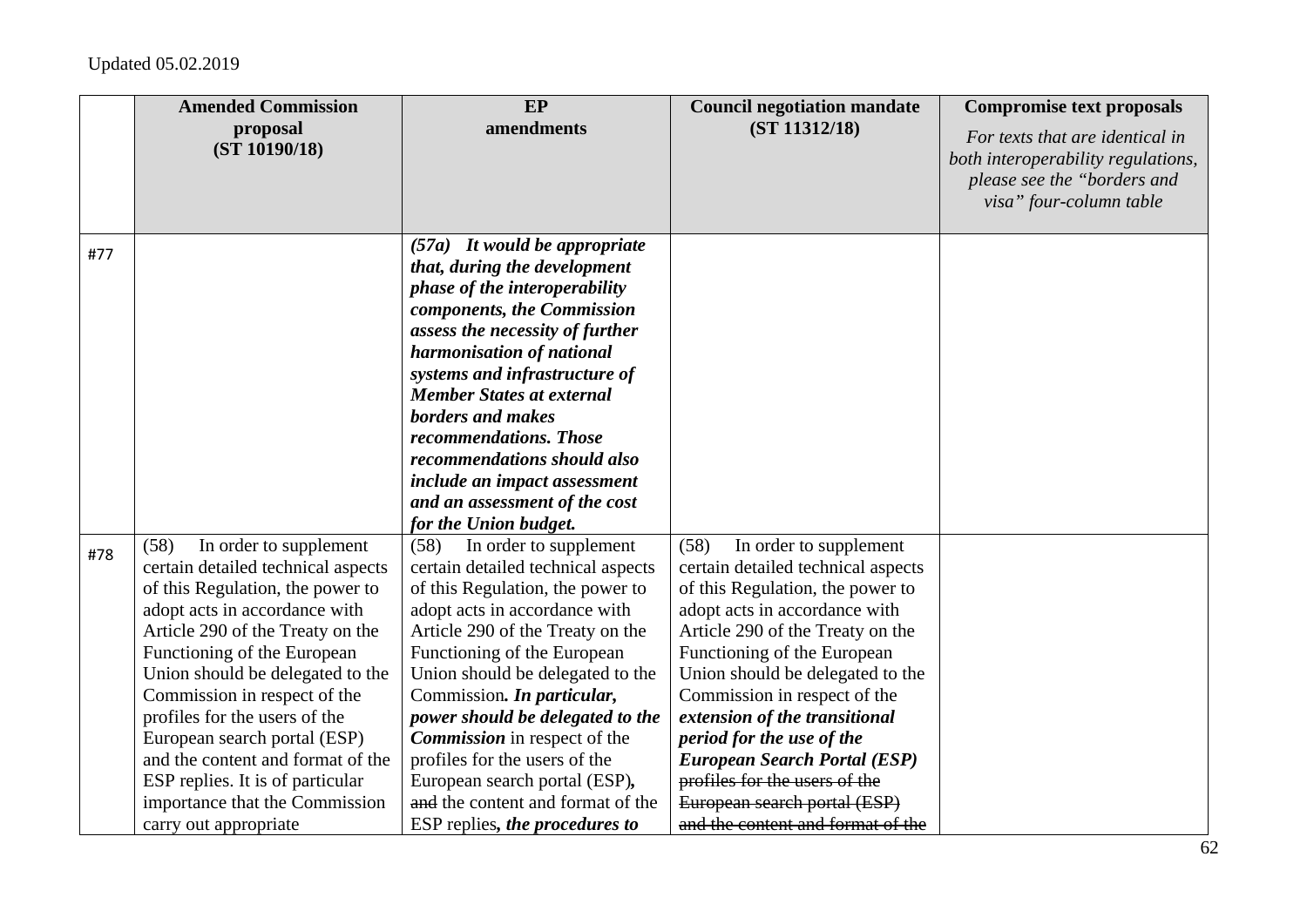| <b>Amended Commission</b><br>proposal | EP<br>amendments                           | <b>Council negotiation mandate</b><br>(ST 11312/18) | <b>Compromise text proposals</b>   |
|---------------------------------------|--------------------------------------------|-----------------------------------------------------|------------------------------------|
| (ST 10190/18)                         |                                            |                                                     | For texts that are identical in    |
|                                       |                                            |                                                     | both interoperability regulations, |
|                                       |                                            |                                                     | please see the "borders and        |
|                                       |                                            |                                                     | visa" four-column table            |
| consultations during its              | determine the cases where                  | <b>ESP</b> replies. It is of particular             |                                    |
| preparatory work, including at        | <i>identity data can be considered</i>     | importance that the Commission                      |                                    |
| expert level, and that those          | as identical or similar, and the           | carry out appropriate                               |                                    |
| consultations be conducted in         | rules on the operation of the              | consultations during its                            |                                    |
| accordance with the principles        | <b>CRRS</b> , including specific           | preparatory work, including at                      |                                    |
| laid down in the Interinstitutional   | safeguards for processing of               | expert level, and that those                        |                                    |
| Agreement on Better Law-              | personal data and security rules           | consultations be conducted in                       |                                    |
| Making of 13 April $2016^{53}$ . In   | <i>applicable to the repository.</i> It is | accordance with the principles                      |                                    |
| particular, to ensure equal           | of particular importance that the          | laid down in the Interinstitutional                 |                                    |
| participation in the preparation of   | Commission carry out                       | Agreement on Better Law-                            |                                    |
| delegated acts, the European          | appropriate consultations during           | Making of 13 April $2016^{55}$ . In                 |                                    |
| Parliament and the Council            | its preparatory work, including at         | particular, to ensure equal                         |                                    |
| should receive all documents at       | expert level, and that those               | participation in the preparation of                 |                                    |
| the same time as Member State         | consultations be conducted in              | delegated acts, the European                        |                                    |
| experts, and their experts should     | accordance with the principles             | Parliament and the Council                          |                                    |
| systematically have access to         | laid down in the Interinstitutional        | should receive all documents at                     |                                    |
| meetings of Commission expert         | Agreement on Better Law-                   | the same time as Member State                       |                                    |
| groups dealing with the               | Making of 13 April $2016^{54}$ . In        | experts, and their experts should                   |                                    |
| preparation of delegated acts.        | particular, to ensure equal                | systematically have access to                       |                                    |
|                                       | participation in the preparation of        | meetings of Commission expert                       |                                    |
|                                       | delegated acts, the European               | groups dealing with the                             |                                    |
|                                       | Parliament and the Council                 | preparation of delegated acts.                      |                                    |

<sup>&</sup>lt;sup>53</sup> http://eur-lex.europa.eu/legal-content/EN/TXT/?uri=uriserv:OJ.L\_.2016.123.01.0001.01.ENG.<br><sup>54</sup> http://eur-lex.europa.eu/legal-content/EN/TXT/?uri=uriserv:OJ.L\_.2016.123.01.0001.01.ENG.<br>55 http://eur-lex.europa.eu/lega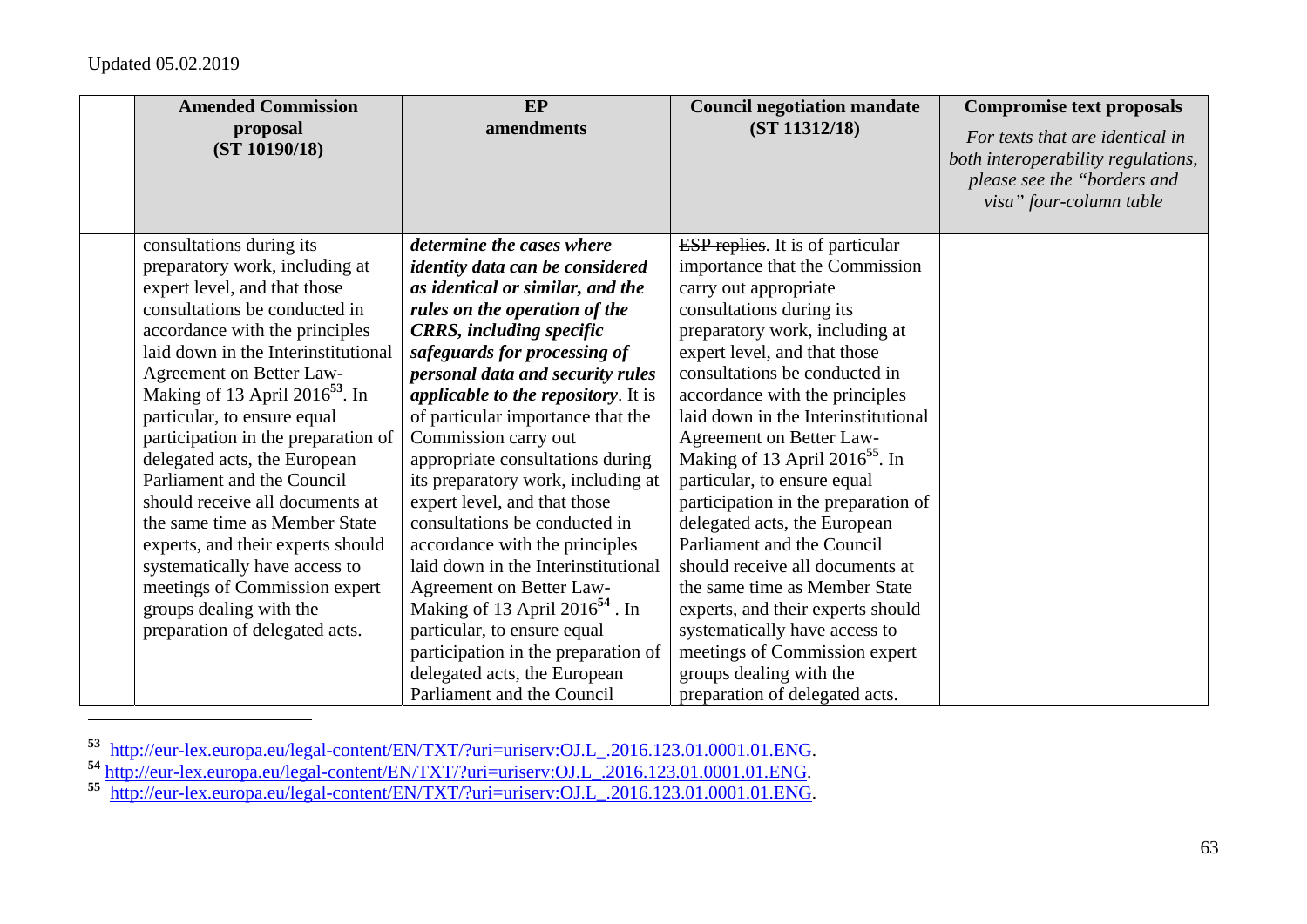|     | <b>Amended Commission</b>        | EP                                | <b>Council negotiation mandate</b> | <b>Compromise text proposals</b>   |
|-----|----------------------------------|-----------------------------------|------------------------------------|------------------------------------|
|     | proposal                         | amendments                        | (ST 11312/18)                      | For texts that are identical in    |
|     | (ST 10190/18)                    |                                   |                                    | both interoperability regulations, |
|     |                                  |                                   |                                    | please see the "borders and        |
|     |                                  |                                   |                                    | visa" four-column table            |
|     |                                  |                                   |                                    |                                    |
|     |                                  | should receive all documents at   |                                    |                                    |
|     |                                  | the same time as Member State     |                                    |                                    |
|     |                                  | experts, and their experts should |                                    |                                    |
|     |                                  | systematically have access to     |                                    |                                    |
|     |                                  | meetings of Commission expert     |                                    |                                    |
|     |                                  | groups dealing with the           |                                    |                                    |
|     |                                  | preparation of delegated acts.    |                                    |                                    |
| #79 | In order to ensure<br>(59)       | In order to ensure<br>(59)        | In order to ensure<br>(59)         |                                    |
|     | uniform conditions for the       | uniform conditions for the        | uniform conditions for the         |                                    |
|     | implementation of this           | implementation of this            | implementation of this             |                                    |
|     | Regulation, implementing         | Regulation, implementing          | Regulation, implementing           |                                    |
|     | powers should be conferred on    | powers should be conferred on     | powers should be conferred on      |                                    |
|     | the Commission to adopt detailed | the Commission to adopt detailed  | the Commission to adopt detailed   |                                    |
|     | rules on: automated data quality | rules on: automated data quality  | rules on: technical details of     |                                    |
|     | control mechanisms, procedures   | control mechanisms, procedures    | profiles for the users of the      |                                    |
|     | and indicators; development of   | and indicators; development of    | European search portal (ESP);      |                                    |
|     | the UMF standard; procedures     | the UMF standard; procedures      | format of the ESP replies;         |                                    |
|     | for determining cases of         | for determining cases of          | performance requirements and       |                                    |
|     | similarity of identities; the    | similarity of identities; the     | performance monitoring of the      |                                    |
|     | operation of the central         | operation of the central          | shared BMS; automated data         |                                    |
|     | repository for reporting and     | repository for reporting and      | quality control mechanisms,        |                                    |
|     | statistics; and cooperation      | statistics; and cooperation       | procedures and indicators;         |                                    |
|     | procedure in case of security    | procedure in case of security     | development of the UMF             |                                    |
|     | incidents. Those powers should   | incidents. Those powers should    | standard; procedures for           |                                    |
|     | be exercised in accordance with  | be exercised in accordance with   | determining cases of similarity of |                                    |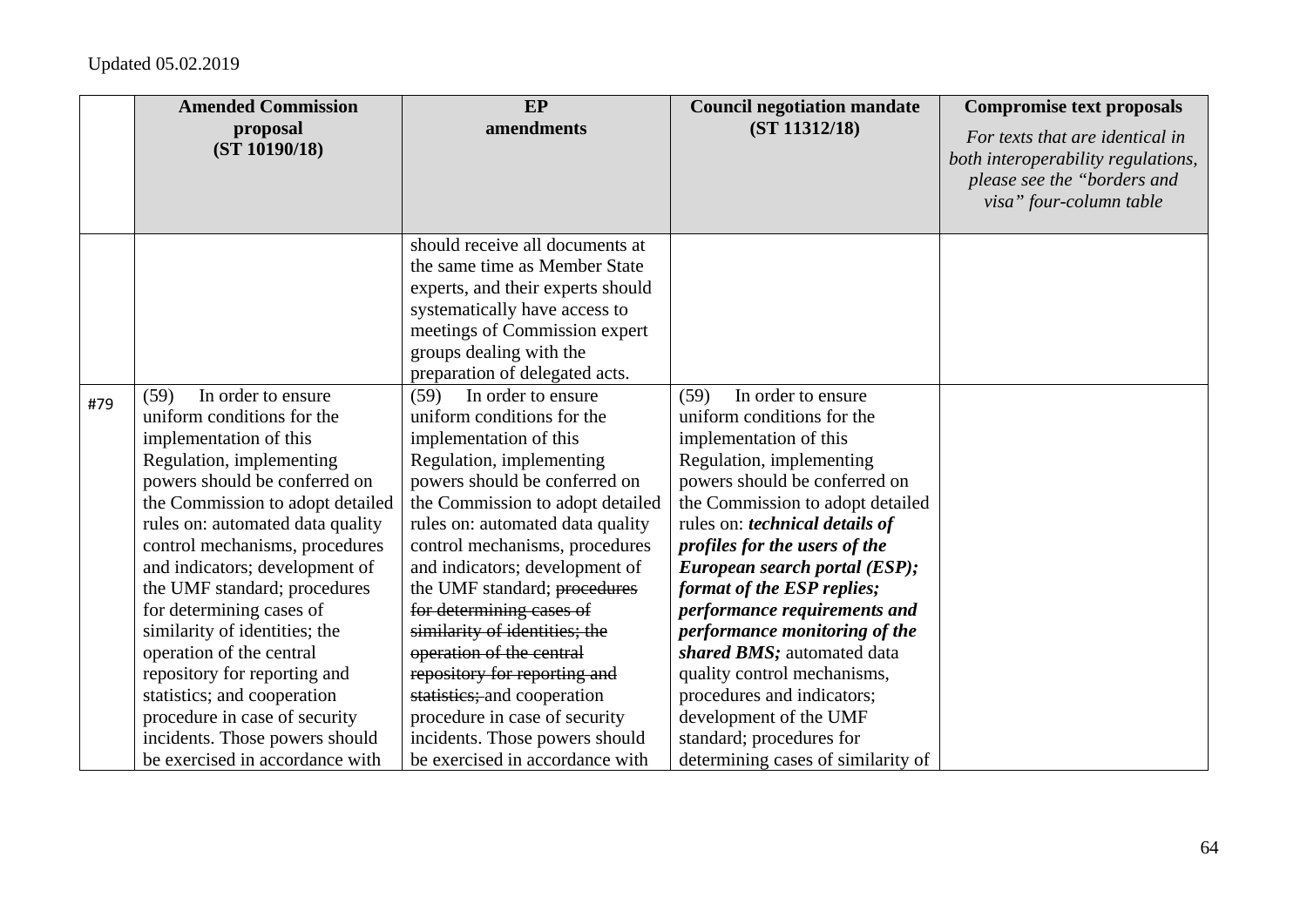|     | <b>Amended Commission</b>         | <b>EP</b>                         | <b>Council negotiation mandate</b>                                  | <b>Compromise text proposals</b>                                                                                                |
|-----|-----------------------------------|-----------------------------------|---------------------------------------------------------------------|---------------------------------------------------------------------------------------------------------------------------------|
|     | proposal<br>(ST 10190/18)         | amendments                        | (ST 11312/18)                                                       | For texts that are identical in<br>both interoperability regulations,<br>please see the "borders and<br>visa" four-column table |
|     | Regulation (EU) No 182/2011 of    | Regulation (EU) No 182/2011 of    | identities; the operation of the                                    |                                                                                                                                 |
|     | the European Parliament and of    | the European Parliament and of    | central repository for reporting                                    |                                                                                                                                 |
|     | the Council $^{56}$ .             | the Council $^{57}$ .             | and statistics; and cooperation                                     |                                                                                                                                 |
|     |                                   |                                   | procedure in case of security                                       |                                                                                                                                 |
|     |                                   |                                   | incidents; and specifications of                                    |                                                                                                                                 |
|     |                                   |                                   | the technical solution to                                           |                                                                                                                                 |
|     |                                   |                                   | facilitate the querying of EU                                       |                                                                                                                                 |
|     |                                   |                                   | information systems and the                                         |                                                                                                                                 |
|     |                                   |                                   | <b>CIR</b> . Those powers should be<br>exercised in accordance with |                                                                                                                                 |
|     |                                   |                                   | Regulation (EU) No 182/2011 of                                      |                                                                                                                                 |
|     |                                   |                                   | the European Parliament and of                                      |                                                                                                                                 |
|     |                                   |                                   | the Council <sup>58</sup> .                                         |                                                                                                                                 |
| #80 | (60)<br>Regulation 2016/794       | Regulation 2016/794<br>(60)       | (60)<br>Regulation $(EU)$                                           | Provisionally agreed                                                                                                            |
|     | shall apply for any processing of | shall apply for any processing of | 2016/794 shall apply for any                                        | []                                                                                                                              |
|     | Europol data for the purposes of  | Europol data for the purposes of  | processing of Europol data for                                      |                                                                                                                                 |
|     | this Regulation.                  | this Regulation.                  | the purposes of this Regulation.                                    |                                                                                                                                 |

**<sup>56</sup>** Regulation (EU) No 182/2011 of the European Parliament and of the Council of 16 February 2011 laying down the rules and general principles concerning mechanisms for control by the Member States of the Commission's exercise of implementing powers (OJ L 55, 28.2.2011, p. 13).

**<sup>57</sup>** Regulation (EU) No 182/2011 of the European Parliament and of the Council of 16 February 2011 laying down the rules and general principles concerning mechanisms for control by the Member States of the Commission's exercise of implementing powers (OJ L 55, 28.2.2011, p. 13).

**<sup>58</sup>** Regulation (EU) No 182/2011 of the European Parliament and of the Council of 16 February 2011 laying down the rules and general principles concerning mechanisms for control by the Member States of the Commission's exercise of implementing powers (OJ L 55, 28.2.2011, p. 13).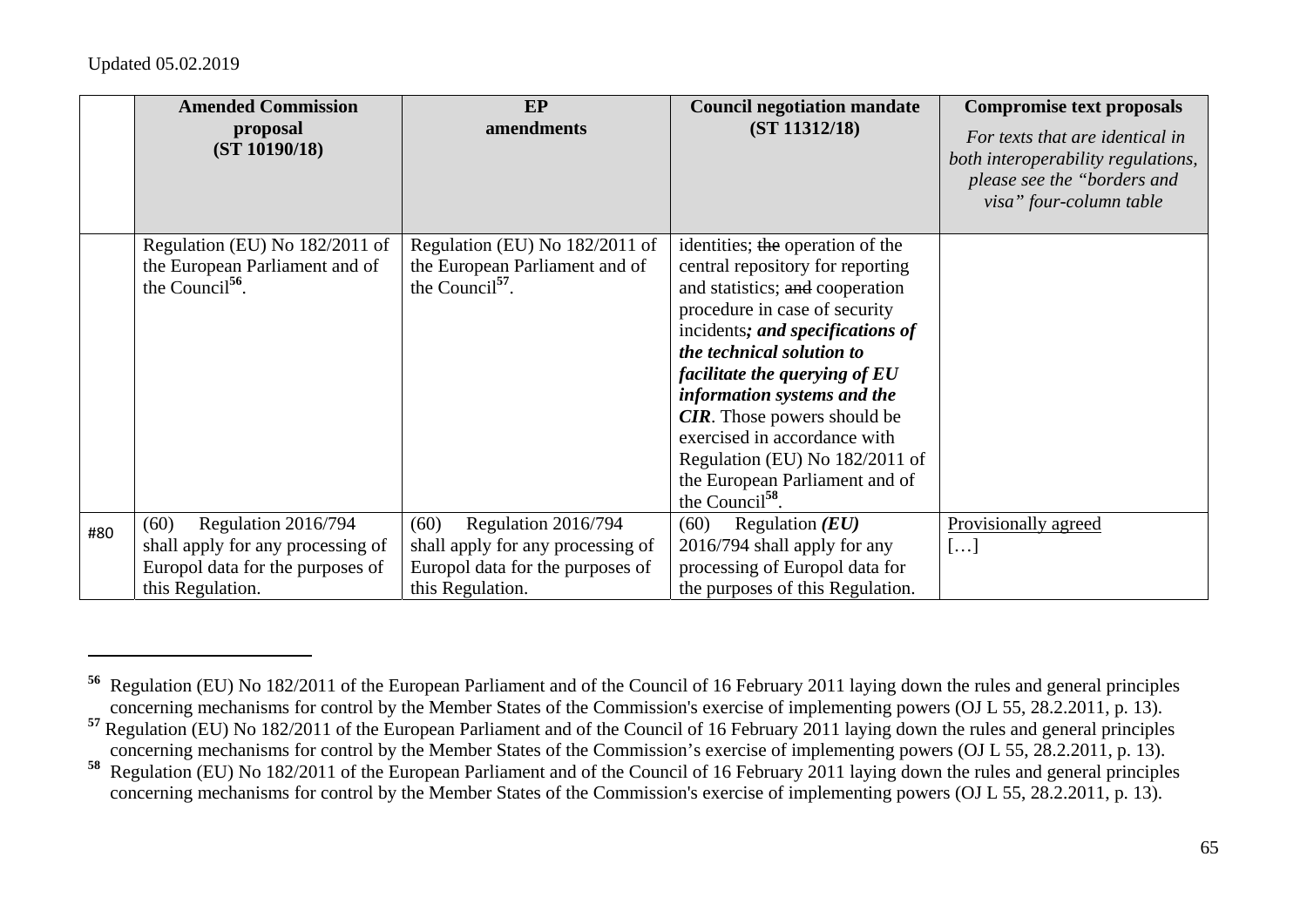|     | <b>Amended Commission</b><br>proposal<br>(ST 10190/18)                                            | EP<br>amendments                                                                                  | <b>Council negotiation mandate</b><br>(ST 11312/18)                                                                                                                                                                                                                                                                                                                                                                                                                                                                                                                                                                                                                                                                                                                                       | <b>Compromise text proposals</b><br>For texts that are identical in<br>both interoperability regulations,<br>please see the "borders and<br>visa" four-column table |
|-----|---------------------------------------------------------------------------------------------------|---------------------------------------------------------------------------------------------------|-------------------------------------------------------------------------------------------------------------------------------------------------------------------------------------------------------------------------------------------------------------------------------------------------------------------------------------------------------------------------------------------------------------------------------------------------------------------------------------------------------------------------------------------------------------------------------------------------------------------------------------------------------------------------------------------------------------------------------------------------------------------------------------------|---------------------------------------------------------------------------------------------------------------------------------------------------------------------|
| #81 |                                                                                                   |                                                                                                   | (60a) This Regulation should<br>contain clear provisions on<br>liability and right to<br>compensation for unlawful<br>processing of personal data or<br>from any other act incompatible<br>with it, without prejudice to the<br>right to compensation from, and<br>liability of the controller or<br>processor under Regulation<br>$(EU)$ 2016/679, Directive $(EU)$<br>$2016/680$ and Regulation (EC)<br>No 45/2001. With regard to the<br>role of eu-LISA as a data<br>processor, this latter should be<br>responsible for the damage it<br>provoked where it has not<br>complied with the specific<br>obligations of this Regulation<br>directed to it, or where it has<br>acted outside or contrary to<br>lawful instructions of the<br>Member State which is the data<br>controller. |                                                                                                                                                                     |
| #82 | (61)<br>This Regulation is<br>without prejudice to the<br>application of Directive<br>2004/38/EC. | This Regulation is<br>(61)<br>without prejudice to the<br>application of Directive<br>2004/38/EC. | This Regulation is<br>(61)<br>without prejudice to the<br>application of Directive<br>2004/38/EC.                                                                                                                                                                                                                                                                                                                                                                                                                                                                                                                                                                                                                                                                                         |                                                                                                                                                                     |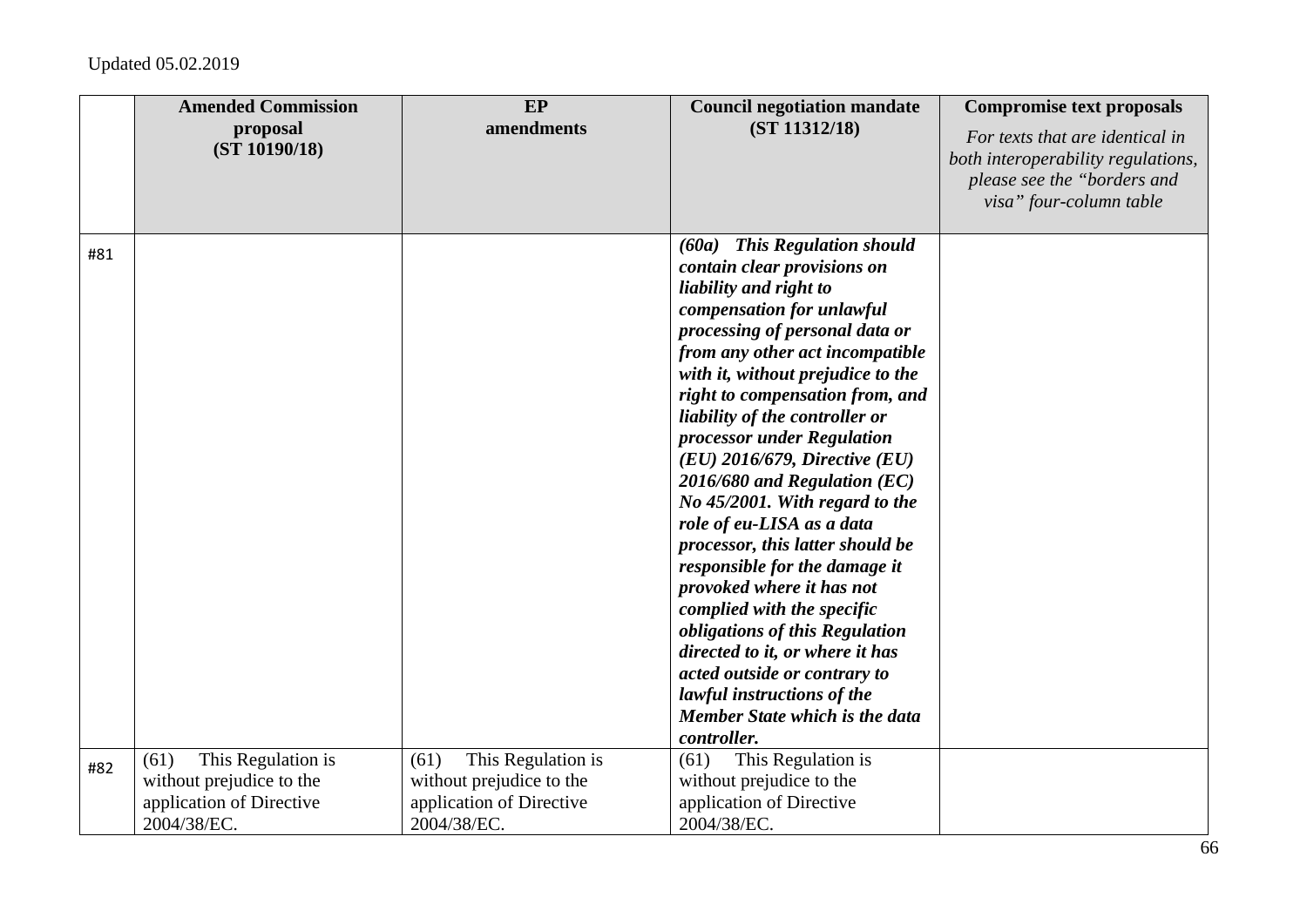|     | <b>Amended Commission</b><br>proposal<br>(ST 10190/18)                                                                                                                                                                                                                                                                                                                                                                                                                                                                                                                                                                                                                                                                                                                                             | EP<br>amendments                                                                                                                                                                                                                                                                                                                                                                                                                                                                                                                                                                                                                                                                                                                                                        | <b>Council negotiation mandate</b><br>(ST 11312/18)                                                                                                                                                                                                                                                                                                                                                                                                                                                                                                                                                                                                                                                                                                                                             | <b>Compromise text proposals</b><br>For texts that are identical in<br>both interoperability regulations,<br>please see the "borders and<br>visa" four-column table                                                                                                                                                                                                                                                                                                                                                                                                                                                                                                                                                                                                                                                  |
|-----|----------------------------------------------------------------------------------------------------------------------------------------------------------------------------------------------------------------------------------------------------------------------------------------------------------------------------------------------------------------------------------------------------------------------------------------------------------------------------------------------------------------------------------------------------------------------------------------------------------------------------------------------------------------------------------------------------------------------------------------------------------------------------------------------------|-------------------------------------------------------------------------------------------------------------------------------------------------------------------------------------------------------------------------------------------------------------------------------------------------------------------------------------------------------------------------------------------------------------------------------------------------------------------------------------------------------------------------------------------------------------------------------------------------------------------------------------------------------------------------------------------------------------------------------------------------------------------------|-------------------------------------------------------------------------------------------------------------------------------------------------------------------------------------------------------------------------------------------------------------------------------------------------------------------------------------------------------------------------------------------------------------------------------------------------------------------------------------------------------------------------------------------------------------------------------------------------------------------------------------------------------------------------------------------------------------------------------------------------------------------------------------------------|----------------------------------------------------------------------------------------------------------------------------------------------------------------------------------------------------------------------------------------------------------------------------------------------------------------------------------------------------------------------------------------------------------------------------------------------------------------------------------------------------------------------------------------------------------------------------------------------------------------------------------------------------------------------------------------------------------------------------------------------------------------------------------------------------------------------|
| #83 | In accordance with<br>(62)<br><b>Article 3 of the Agreement</b><br>between the European<br>Community and the Kingdom of<br>Denmark on the criteria and<br>mechanisms for establishing the<br>State responsible for examining a<br>request for asylum lodged in<br><b>Denmark or any other Member</b><br><b>State of the European Union and</b><br>'Eurodac' for the comparison of<br>fingerprints for the effective<br>application of the Dublin<br>Convention <sup>59</sup> , Denmark is to<br>notify the Commission whether it<br>will implement the contents of<br>this Regulation, insofar as it<br>relates to Eurodac [and the<br>automated system for<br>registration, monitoring and the<br>allocation mechanism for<br>applications for international<br>protection referred to in Article | In accordance with<br>(62)<br>Article 3 of the Agreement<br>between the European<br>Community and the Kingdom of<br>Denmark on the criteria and<br>mechanisms for establishing the<br>State responsible for examining a<br>request for asylum lodged in<br>Denmark or any other Member<br>State of the European Union and<br>'Eurodac' for the comparison of<br>fingerprints for the effective<br>application of the Dublin<br>Convention $^{60}$ , Denmark is to<br>notify the Commission whether it<br>will implement the contents of<br>this Regulation, insofar as it<br>relates to Eurodac [and the<br>automated system for<br>registration, monitoring and the<br>allocation mechanism for<br>applications for international<br>protection referred to in Article | In accordance with<br>(62)<br>Articles 1 and 2 of Protocol No<br>22 on the Position of Denmark,<br>annexed to the Treaty on<br><b>European Union and to the</b><br><b>Treaty on the Functioning of</b><br><b>European Union, Denmark is</b><br>not taking part in the adoption<br>of this Regulation and is not<br>bound by it or subject to its<br>application. Given that this<br><b>Regulation, insofar as its</b><br>provisions relate to SIS as<br>governed by Decision<br>2007/533/JHA, builds upon the<br>Schengen acquis, Denmark<br>shall, in accordance with Article<br>4 of that Protocol, decide within<br>a period of six months after the<br>adoption of this Regulation<br>whether it will implement it in<br>its national law. Moreover, in<br>accordance with Article 3 of the | Provisionally agreed<br>(62) In accordance with<br><b>Articles 1 and 2 of Protocol No</b><br>22 on the Position of Denmark,<br><b>annexed to the Treaty on</b><br><b>European Union and to the</b><br><b>Treaty on the Functioning of</b><br><b>European Union, Denmark is</b><br>not taking part in the adoption<br>of this Regulation and is not<br><b>bound by it or subject to its</b><br><i><b>application. Given that this</b></i><br><b>Regulation, insofar as its</b><br><i><b>provisions relate to SIS as</b></i><br><b>governed by Decision</b><br>2007/533/JHA, builds upon the<br><b>Schengen acquis, Denmark</b><br>shall, in accordance with Article<br>4 of that Protocol, decide within<br>a period of six months after the<br><i>adoption of this Regulation</i><br>whether it will implement it in |

**<sup>59</sup>** OJ L 66, 8.3.2006, p. 38

**<sup>60</sup>** OJ L 66, 8.3.2006, p. 38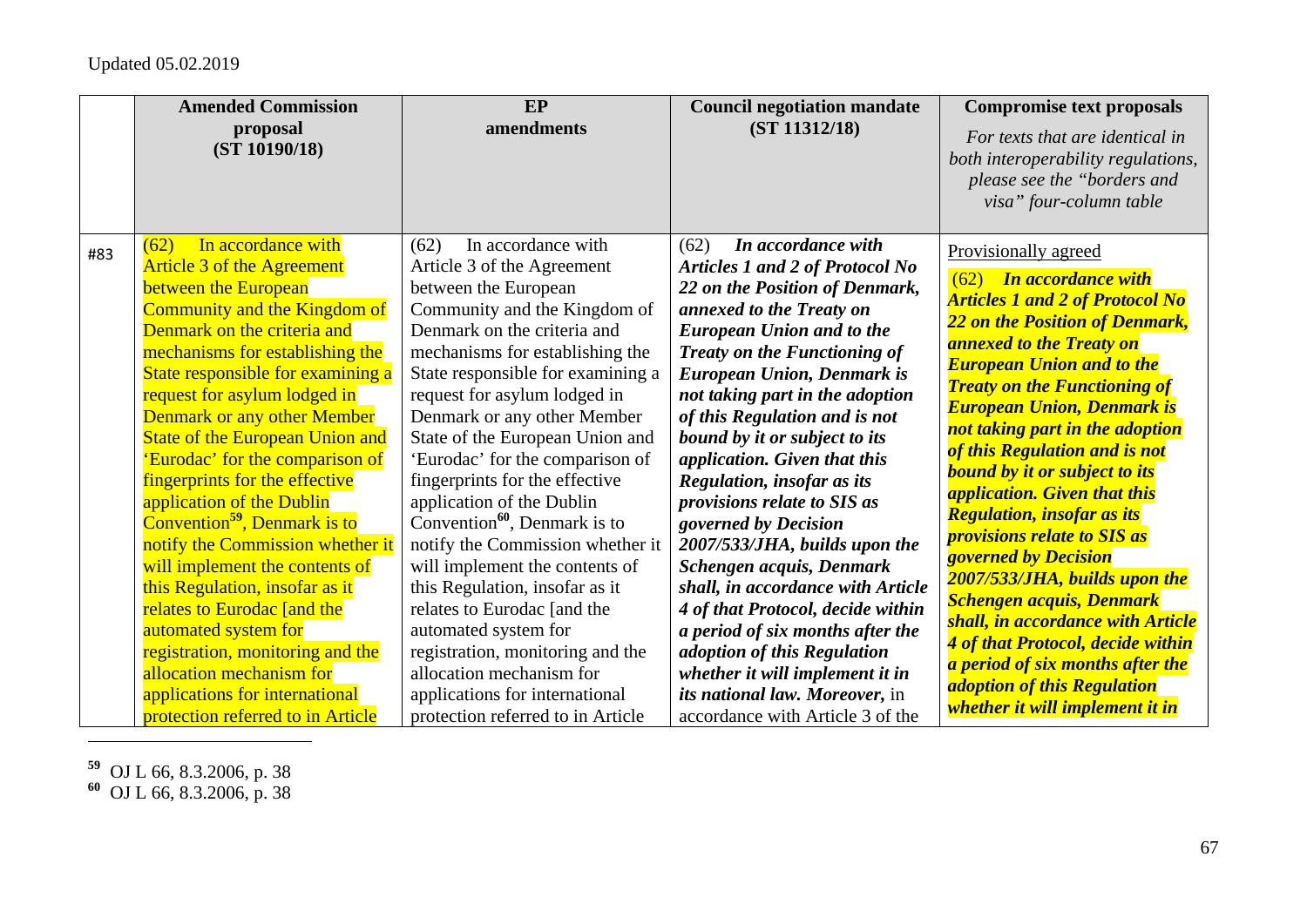| <b>Amended Commission</b><br>proposal | EP<br>amendments                   | <b>Council negotiation mandate</b><br>(ST 11312/18) | <b>Compromise text proposals</b><br>For texts that are identical in |
|---------------------------------------|------------------------------------|-----------------------------------------------------|---------------------------------------------------------------------|
| (ST 10190/18)                         |                                    |                                                     | both interoperability regulations,                                  |
|                                       |                                    |                                                     | please see the "borders and                                         |
|                                       |                                    |                                                     | visa" four-column table                                             |
|                                       |                                    |                                                     |                                                                     |
| 44 of Regulation (EU) XX/XX           | 44 of Regulation (EU) XX/XX        | Agreement between the                               | its national law. Moreover, in                                      |
| establishing the criteria and         | establishing the criteria and      | European Community and the                          | accordance with Article 3 of the                                    |
| mechanisms for determining the        | mechanisms for determining the     | Kingdom of Denmark on the                           | <b>Agreement between the</b>                                        |
| <b>Member State responsible for</b>   | Member State responsible for       | criteria and mechanisms for                         | <b>European Community and the</b>                                   |
| examining an application for          | examining an application for       | establishing the State responsible                  | <b>Kingdom of Denmark on the</b>                                    |
| international protection lodged in    | international protection lodged in | for examining a request for                         | criteria and mechanisms for                                         |
| one of the Member States by a         | one of the Member States by a      | asylum lodged in Denmark or                         | establishing the State responsible                                  |
| third-country national or a           | third-country national or a        | any other Member State of the                       | for examining a request for                                         |
| stateless person (recast)].           | stateless person (recast)].        | European Union and 'Eurodac'                        | asylum lodged in Denmark or                                         |
|                                       |                                    | for the comparison of                               | any other Member State of the                                       |
|                                       |                                    | fingerprints for the effective                      | <b>European Union and 'Eurodac'</b>                                 |
|                                       |                                    | application of the Dublin                           | for the comparison of                                               |
|                                       |                                    | Convention <sup>[1]</sup> , Denmark is to           | fingerprints for the effective                                      |
|                                       |                                    | notify the Commission whether it                    | application of the Dublin                                           |
|                                       |                                    | will implement the contents of                      | Convention <sup>[1]</sup> , Denmark is to                           |
|                                       |                                    | this Regulation, insofar as it                      | notify the Commission whether it                                    |
|                                       |                                    | relates to Eurodac [and the                         | will implement the contents of                                      |
|                                       |                                    | automated system for                                | this Regulation, insofar as it                                      |
|                                       |                                    | registration, monitoring and the                    | relates to Eurodac [and the                                         |
|                                       |                                    | allocation mechanism for                            | automated system for                                                |
|                                       |                                    | applications for international                      | registration, monitoring and the                                    |
|                                       |                                    | protection referred to in Article                   | allocation mechanism for                                            |
|                                       |                                    | 44 of Regulation (EU) XX/XX                         | applications for international                                      |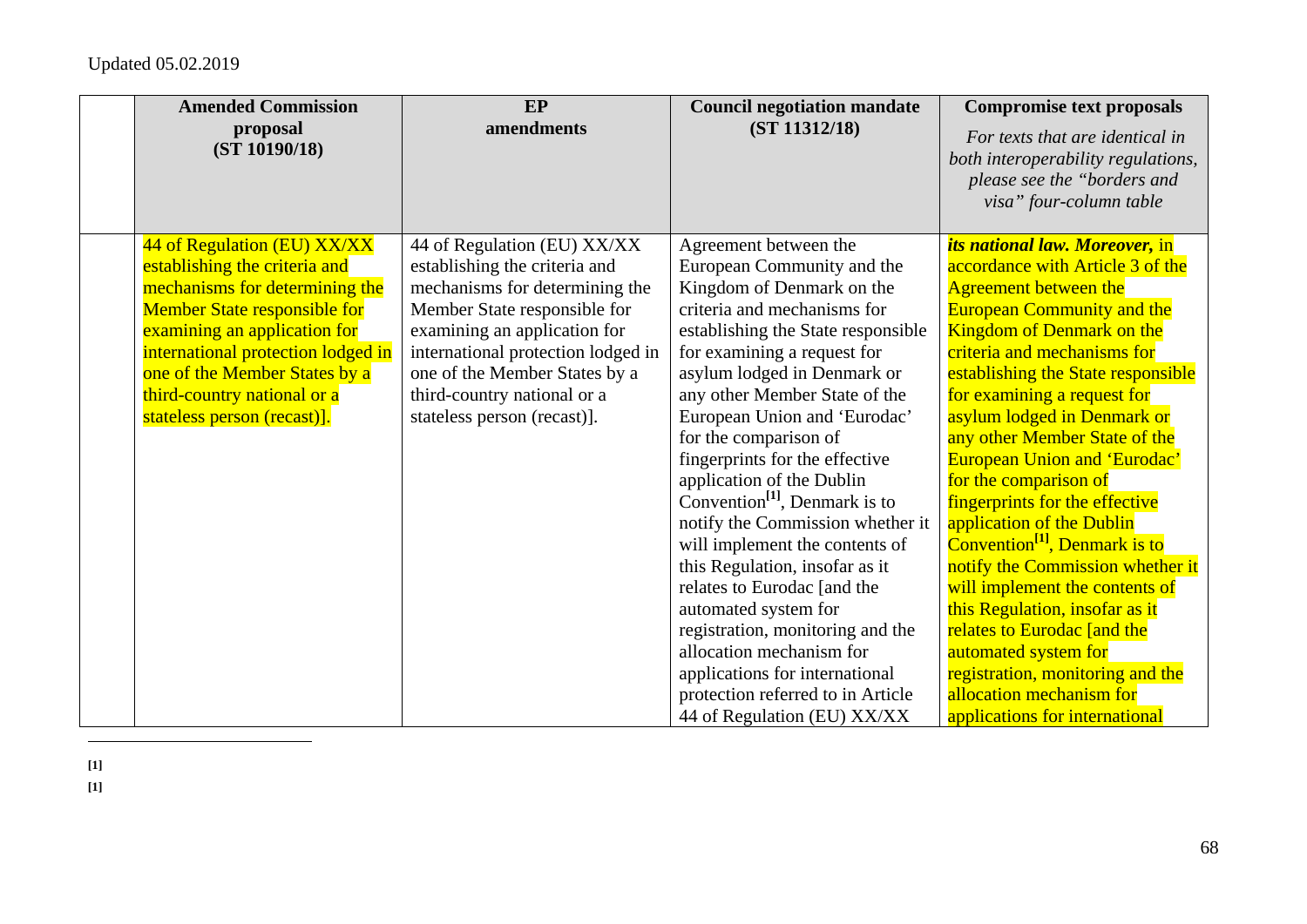|     | <b>Amended Commission</b><br>proposal                                                                                                                                                                                                                                                                                                                                                                                                                                                                                                                                                                                                                     | EP<br>amendments                                                                                                                                                                                                                                                                                                                                                                                                                                                                                                                                                                                                              | <b>Council negotiation mandate</b><br>(ST 11312/18)                                                                                                                                                                                                                                                                                                                                                                                                                                                                                                                                                                           | <b>Compromise text proposals</b>                                                                                                                                                                                                                                                                                                                                                                                                                                                                                                                                                               |
|-----|-----------------------------------------------------------------------------------------------------------------------------------------------------------------------------------------------------------------------------------------------------------------------------------------------------------------------------------------------------------------------------------------------------------------------------------------------------------------------------------------------------------------------------------------------------------------------------------------------------------------------------------------------------------|-------------------------------------------------------------------------------------------------------------------------------------------------------------------------------------------------------------------------------------------------------------------------------------------------------------------------------------------------------------------------------------------------------------------------------------------------------------------------------------------------------------------------------------------------------------------------------------------------------------------------------|-------------------------------------------------------------------------------------------------------------------------------------------------------------------------------------------------------------------------------------------------------------------------------------------------------------------------------------------------------------------------------------------------------------------------------------------------------------------------------------------------------------------------------------------------------------------------------------------------------------------------------|------------------------------------------------------------------------------------------------------------------------------------------------------------------------------------------------------------------------------------------------------------------------------------------------------------------------------------------------------------------------------------------------------------------------------------------------------------------------------------------------------------------------------------------------------------------------------------------------|
|     | (ST 10190/18)                                                                                                                                                                                                                                                                                                                                                                                                                                                                                                                                                                                                                                             |                                                                                                                                                                                                                                                                                                                                                                                                                                                                                                                                                                                                                               |                                                                                                                                                                                                                                                                                                                                                                                                                                                                                                                                                                                                                               | For texts that are identical in<br>both interoperability regulations,<br>please see the "borders and<br>visa" four-column table                                                                                                                                                                                                                                                                                                                                                                                                                                                                |
|     |                                                                                                                                                                                                                                                                                                                                                                                                                                                                                                                                                                                                                                                           |                                                                                                                                                                                                                                                                                                                                                                                                                                                                                                                                                                                                                               | establishing the criteria and<br>mechanisms for determining the<br>Member State responsible for<br>examining an application for<br>international protection lodged in<br>one of the Member States by a<br>third-country national or a<br>stateless person (recast)].                                                                                                                                                                                                                                                                                                                                                          | protection referred to in Article<br>44 of Regulation (EU) XX/XX<br>establishing the criteria and<br>mechanisms for determining the<br><b>Member State responsible for</b><br>examining an application for<br>international protection lodged in<br>one of the Member States by a<br>third-country national or a<br>stateless person (recast)].                                                                                                                                                                                                                                                |
| #84 | <b>Insofar as its provisions</b><br>(63)<br>relate to SIS as governed by<br>Decision 2007/533/JHA, the<br>United Kingdom is taking part in<br>this Regulation, in accordance<br>with Article $5(1)$ of Protocol No<br>19 on the Schengen <i>acquis</i><br>integrated into the framework of<br>the European Union, annexed to<br>the Treaty on European Union<br>and to the Treaty on the<br><b>Functioning of the European</b><br><b>Union (Protocol on the Schengen</b><br><i>acquis</i> ) and Article 8(2) of<br><b>Council Decision 2000/365/EC</b><br>of 29 May 2000 concerning the<br>request of the United Kingdom<br>of Great Britain and Northern | (63)<br>Insofar as its provisions<br>relate to SIS as governed by<br>Decision 2007/533/JHA, the<br>United Kingdom is taking part in<br>this Regulation, in accordance<br>with Article $5(1)$ of Protocol No<br>19 on the Schengen <i>acquis</i><br>integrated into the framework of<br>the European Union, annexed to<br>the Treaty on European Union<br>and to the Treaty on the<br>Functioning of the European<br>Union (Protocol on the Schengen<br><i>acquis</i> ) and Article 8(2) of<br>Council Decision 2000/365/EC<br>of 29 May 2000 concerning the<br>request of the United Kingdom<br>of Great Britain and Northern | (63)<br>Insofar as its provisions<br>relate to SIS as governed by<br>Decision 2007/533/JHA, the<br>United Kingdom is taking part in<br>this Regulation, in accordance<br>with Article $5(1)$ of Protocol No<br>19 on the Schengen <i>acquis</i><br>integrated into the framework of<br>the European Union, annexed to<br>the Treaty on European Union<br>and to the Treaty on the<br>Functioning of the European<br>Union (Protocol on the Schengen<br><i>acquis</i> ) and Article 8(2) of<br>Council Decision 2000/365/EC<br>of 29 May 2000 concerning the<br>request of the United Kingdom<br>of Great Britain and Northern | Provisionally agreed<br>(63) Insofar as its provisions<br>relate to SIS as governed by<br>Decision 2007/533/JHA, the<br>United Kingdom is taking part in<br>this Regulation, in accordance<br>with Article $5(1)$ of Protocol No<br>19 on the Schengen <i>acquis</i><br>integrated into the framework of<br>the European Union, annexed to<br>the Treaty on European Union<br>and to the Treaty on the<br><b>Functioning of the European</b><br><b>Union (Protocol on the Schengen</b><br><i>acquis</i> ) and Article 8(2) of<br>Council Decision 2000/365/EC<br>of 29 May 2000 concerning the |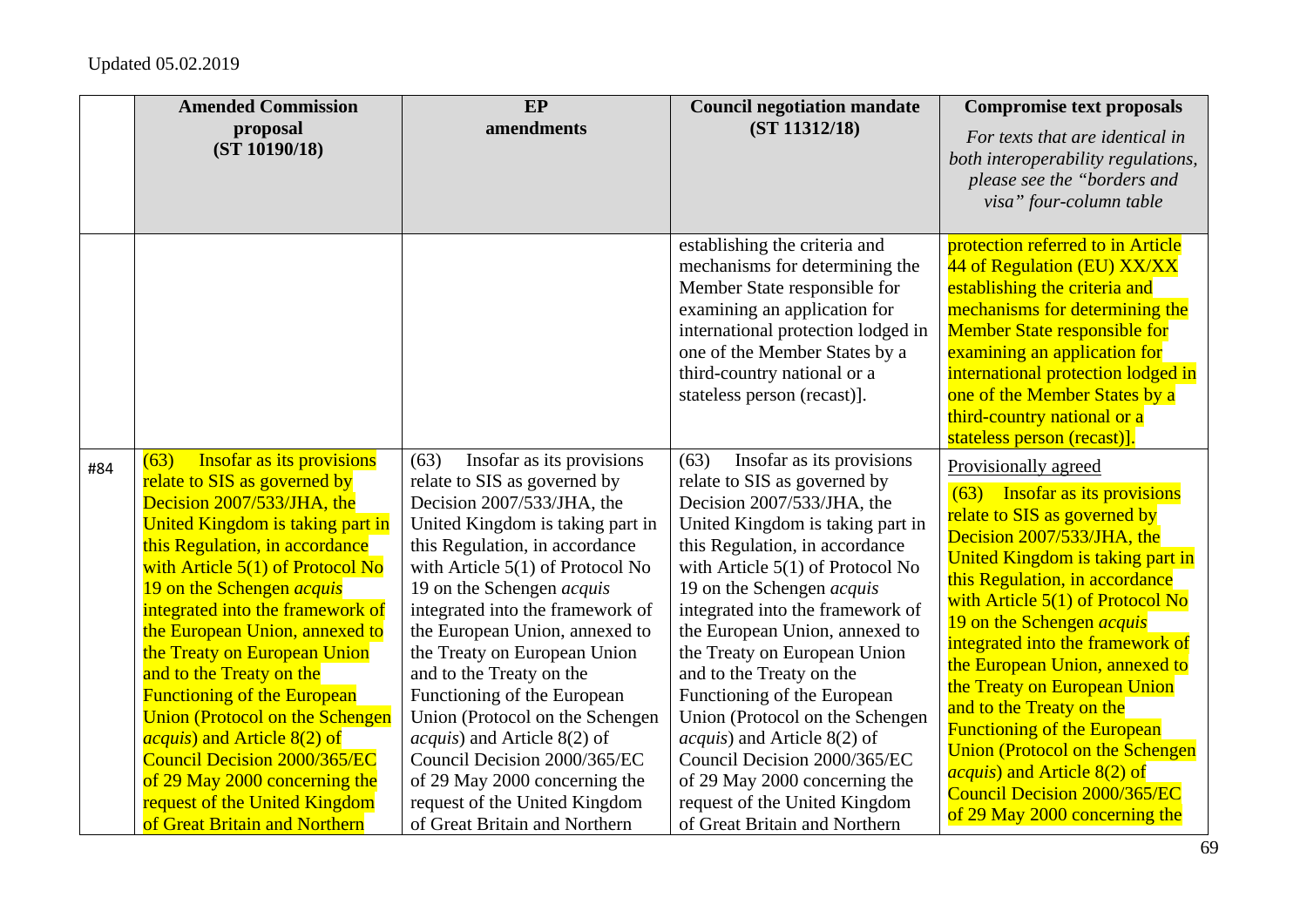| <b>Amended Commission</b>                            | <b>EP</b>                               | <b>Council negotiation mandate</b>      | <b>Compromise text proposals</b>               |
|------------------------------------------------------|-----------------------------------------|-----------------------------------------|------------------------------------------------|
| proposal                                             | amendments                              | (ST 11312/18)                           | For texts that are identical in                |
| (ST 10190/18)                                        |                                         |                                         | both interoperability regulations,             |
|                                                      |                                         |                                         | please see the "borders and                    |
|                                                      |                                         |                                         | visa" four-column table                        |
|                                                      |                                         |                                         |                                                |
| <b>Ireland to take part in some of</b>               | Ireland to take part in some of         | Ireland to take part in some of         | request of the United Kingdom                  |
| the provisions of the Schengen                       | the provisions of the Schengen          | the provisions of the Schengen          | of Great Britain and Northern                  |
| <i>acquis<sup>61</sup></i> . Furthermore, insofar as | $acquis^{62}$ . Furthermore, insofar as | $acquis^{63}$ . Furthermore, insofar as | Ireland to take part in some of                |
| its provisions relate to Eurodac                     | its provisions relate to Eurodac        | its provisions relate to Eurodac        | the provisions of the Schengen                 |
| [and the automated system for                        | [and the automated system for           | [and the automated system for           | acquis <sup>64</sup> . Furthermore, insofar as |
| registration, monitoring and the                     | registration, monitoring and the        | registration, monitoring and the        | its provisions relate to Eurodac               |
| allocation mechanism for                             | allocation mechanism for                | allocation mechanism for                | [and the automated system for                  |
| applications for international                       | applications for international          | applications for international          | registration, monitoring and the               |
| protection referred to in Article                    | protection referred to in Article       | protection referred to in Article       | allocation mechanism for                       |
| 44 of Regulation (EU) XX/XX                          | 44 of Regulation (EU) XX/XX             | 44 of Regulation (EU) XX/XX             | applications for international                 |
| establishing the criteria and                        | establishing the criteria and           | establishing the criteria and           | protection referred to in Article              |
| mechanisms for determining the                       | mechanisms for determining the          | mechanisms for determining the          | 44 of Regulation (EU) XX/XX                    |
| <b>Member State responsible for</b>                  | Member State responsible for            | Member State responsible for            | establishing the criteria and                  |
| examining an application for                         | examining an application for            | examining an application for            | mechanisms for determining the                 |
| international protection lodged in                   | international protection lodged in      | international protection lodged in      | <b>Member State responsible for</b>            |
| one of the Member States by a                        | one of the Member States by a           | one of the Member States by a           | examining an application for                   |
| third-country national or a                          | third-country national or a             | third-country national or a             | international protection lodged in             |
| stateless person (recast)] the                       | stateless person (recast)] the          | stateless person (recast)] the          | one of the Member States by a                  |
| <b>United Kingdom may notify to</b>                  | United Kingdom may notify to            | United Kingdom may notify to            | third-country national or a                    |
| the President of the Council its                     | the President of the Council its        | the President of the Council its        | stateless person (recast)] the                 |
| wish to take part in the adoption                    | wish to take part in the adoption       | wish to take part in the adoption       | United Kingdom may notify to                   |

- **<sup>61</sup>** OJ L 131, 1.6.2000, p. 43.
- **<sup>62</sup>** OJ L 131, 1.6.2000, p. 43.
- **<sup>63</sup>** OJ L 131, 1.6.2000, p. 43
- **<sup>64</sup>** OJ L 131, 1.6.2000, p. 43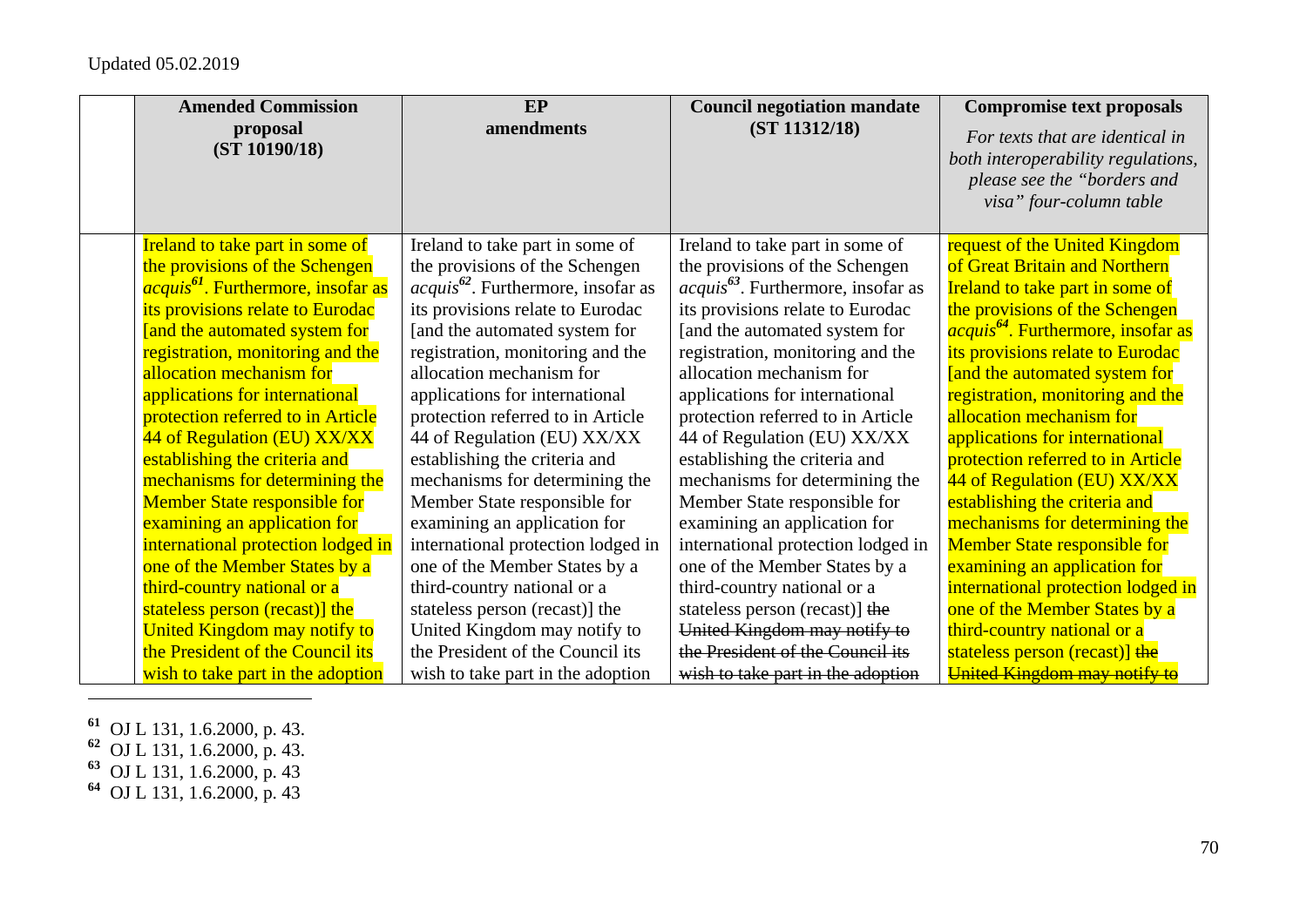| <b>Amended Commission</b>             | EP                                 | <b>Council negotiation mandate</b>  | <b>Compromise text proposals</b>      |
|---------------------------------------|------------------------------------|-------------------------------------|---------------------------------------|
| proposal                              | amendments                         | (ST 11312/18)                       | For texts that are identical in       |
| (ST 10190/18)                         |                                    |                                     | both interoperability regulations,    |
|                                       |                                    |                                     | please see the "borders and           |
|                                       |                                    |                                     | visa" four-column table               |
|                                       |                                    |                                     |                                       |
| and application of this               | and application of this            | and application of this             | the President of the Council its      |
| Regulation, in accordance with        | Regulation, in accordance with     | Regulation, in accordance with      | wish to take part in the adoption     |
| <b>Article 3 of Protocol No 21 on</b> | Article 3 of Protocol No 21 on     | Article 3 and $4a(1)$ of Protocol   | and application of this               |
| the position of the United            | the position of the United         | No 21 on the position of the        | Regulation, in accordance with        |
| <b>Kingdom and Ireland in respect</b> | Kingdom and Ireland in respect     | United Kingdom and Ireland in       | Article 3 and 4a(1) of Protocol       |
| of the area of freedom, security      | of the area of freedom, security   | respect of the area of freedom,     | No 21 on the position of the          |
| and justice, annexed to the TEU       | and justice, annexed to the TEU    | security and justice, annexed to    | <b>United Kingdom and Ireland in</b>  |
| and to the TFEU (Protocol on the      | and to the TFEU (Protocol on the   | the TEU and to the TFEU             | respect of the area of freedom,       |
| position of the United Kingdom        | position of the United Kingdom     | (Protocol on the position of the    | security and justice, annexed to      |
| and Ireland). Insofar as its          | and Ireland). Insofar as its       | United Kingdom and Ireland),        | the TEU and to the TFEU               |
| provisions relate to [the ECRIS-      | provisions relate to [the ECRIS-   | the United Kingdom has notified     | (Protocol on the position of the      |
| TCN system], in accordance with       | TCN system], in accordance with    | its wish to take part in the        | United Kingdom and Ireland),          |
| Articles 1 and 2 and Article 4a(1)    | Articles 1 and 2 and Article 4a(1) | adoption of this Regulation.        | the United Kingdom has notified       |
| of Protocol 21 on the position of     | of Protocol 21 on the position of  | Insofar as its provisions relate to | its wish to take part in the          |
| the United Kingdom and Ireland        | the United Kingdom and Ireland     | [the ECRIS-TCN system], in          | adoption of this Regulation.          |
| in respect of the area of freedom,    | in respect of the area of freedom, | accordance with Articles 1 and 2    | Insofar as its provisions relate to   |
| security and justice, annexed to      | security and justice, annexed to   | and Article $4a(1)$ of Protocol 21  | [the ECRIS-TCN system], in            |
| the TEU and the TFEU, the             | the TEU and the TFEU, the          | on the position of the United       | accordance with Articles 1 and 2      |
| <b>United Kingdom is not taking</b>   | United Kingdom is not taking       | Kingdom and Ireland in respect      | and Article 4a(1) of Protocol 21      |
| part in the adoption of this          | part in the adoption of this       | of the area of freedom, security    | on the position of the United         |
| <b>Regulation and is not bound or</b> | Regulation and is not bound or     | and justice, annexed to the TEU     | <b>Kingdom and Ireland in respect</b> |
| subject to its application. In        | subject to its application. In     | and the TFEU, the United            | of the area of freedom, security      |
| accordance with Article 3 and         | accordance with Article 3 and      | Kingdom is not taking part in the   | and justice, annexed to the TEU       |
| Article $4a(1)$ of Protocol 21, the   | Article 4a(1) of Protocol 21, the  | adoption of this Regulation and     | and the TFEU, the United              |
| United Kingdom may notify its         | United Kingdom may notify its      | is not bound or subject to its      | Kingdom is not taking part in the     |
| wish to take part in the adoption     | wish to take part in the adoption  | application. In accordance with     | adoption of this Regulation and       |
| of this Regulation.                   | of this Regulation.                | Article 3 and Article 4a(1) of      | is not bound or subject to its        |
|                                       |                                    | Protocol 21, the United Kingdom     | application. In accordance with       |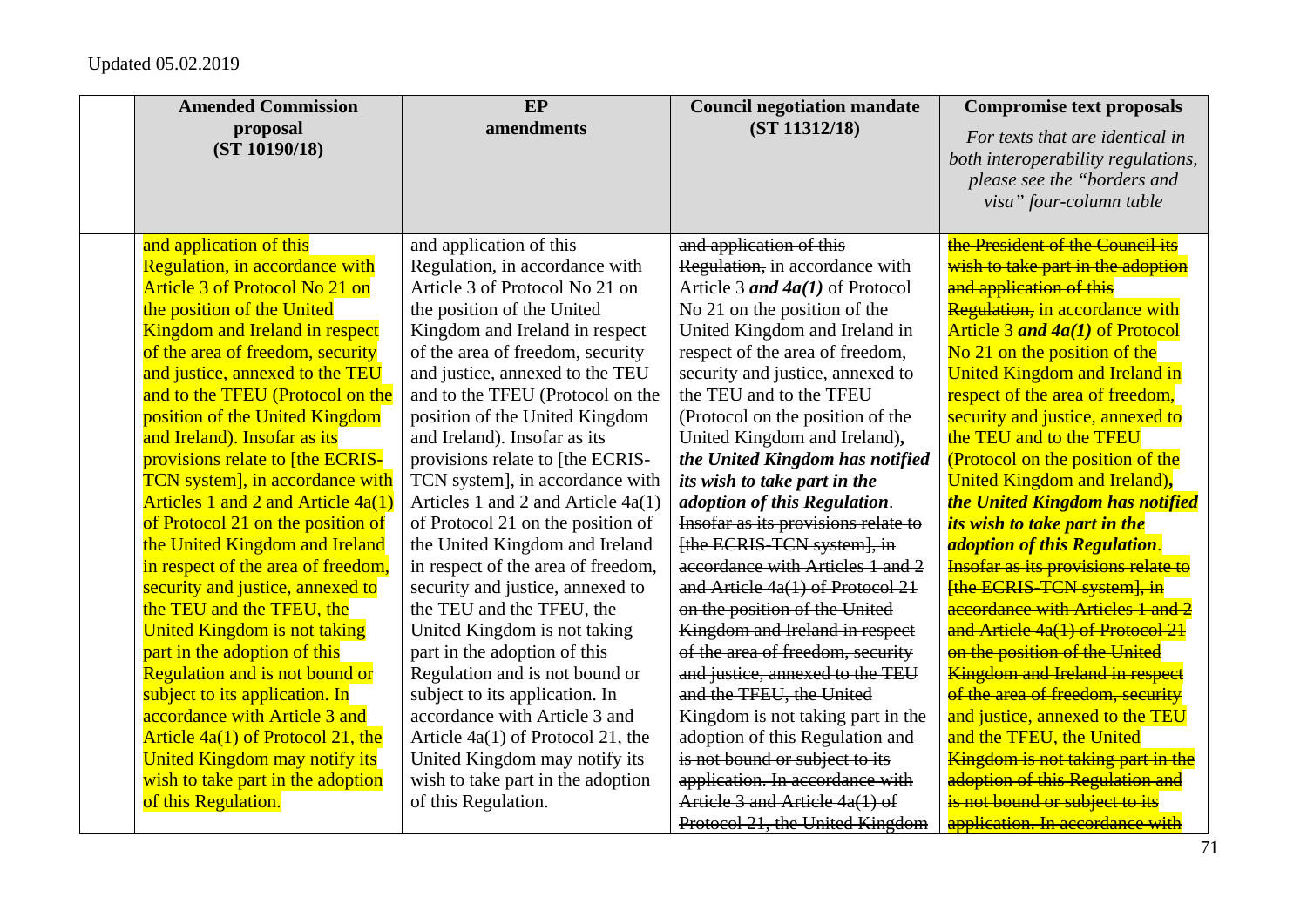|     | <b>Amended Commission</b><br>proposal<br>(ST 10190/18)                                                                                                                                                                                               | EP<br>amendments                                                                                                                                                                                                                                     | <b>Council negotiation mandate</b><br>(ST 11312/18)                                                                                                                                                                                                                                                                                                                                                                                                                                                                                                                                                                                                               | <b>Compromise text proposals</b><br>For texts that are identical in<br>both interoperability regulations,<br>please see the "borders and<br>visa" four-column table                                                                                                                                                                                                                                                                                                                                                                                                                                                                                                                                                                                         |
|-----|------------------------------------------------------------------------------------------------------------------------------------------------------------------------------------------------------------------------------------------------------|------------------------------------------------------------------------------------------------------------------------------------------------------------------------------------------------------------------------------------------------------|-------------------------------------------------------------------------------------------------------------------------------------------------------------------------------------------------------------------------------------------------------------------------------------------------------------------------------------------------------------------------------------------------------------------------------------------------------------------------------------------------------------------------------------------------------------------------------------------------------------------------------------------------------------------|-------------------------------------------------------------------------------------------------------------------------------------------------------------------------------------------------------------------------------------------------------------------------------------------------------------------------------------------------------------------------------------------------------------------------------------------------------------------------------------------------------------------------------------------------------------------------------------------------------------------------------------------------------------------------------------------------------------------------------------------------------------|
|     |                                                                                                                                                                                                                                                      |                                                                                                                                                                                                                                                      | may notify its wish to take part in<br>the adoption of this Regulation.<br>Insofar as its provisions relate<br>to [the ECRIS-TCN system], in<br>accordance with Article 3 and<br>Article 4a(1) of Protocol 21 on<br>the position of the United<br><b>Kingdom and Ireland in</b><br>respect of the area of freedom,<br>security and justice, annexed to<br>the TEU and the TFEU, the<br><b>United Kingdom has notified</b><br>its wish to take part in the<br>adoption of this Regulation. In<br>accordance with Article 3 and<br>Article 4a(1) of Protocol 21, the<br>United Kingdom has notified its<br>wish to take part in the adoption<br>of this Regulation. | Article 3 and Article 4a(1) of<br><b>Protocol 21, the United Kingdom</b><br>may notify its wish to take part in<br>the adoption of this Regulation.<br><b>Insofar as its provisions relate</b><br>to [the ECRIS-TCN system], in<br>accordance with Article 3 and<br><b>Article 4a(1) of Protocol 21 on</b><br>the position of the United<br><b>Kingdom and Ireland in</b><br>respect of the area of freedom,<br>security and justice, annexed to<br>the TEU and the TFEU, the<br><b>United Kingdom has notified</b><br>its wish to take part in the<br>adoption of this Regulation. In<br>accordance with Article 3 and<br>Article 4a(1) of Protocol 21, the<br>United Kingdom has notified its<br>wish to take part in the adoption<br>of this Regulation. |
| #85 | Insofar as its provisions<br>(64)<br>relate to SIS as governed by<br>Decision 2007/533/JHA, Ireland<br>is taking part in this Regulation,<br>in accordance with Article $5(1)$<br>of Protocol No 19 on the<br>Schengen <i>acquis</i> integrated into | (64)<br>Insofar as its provisions<br>relate to SIS as governed by<br>Decision 2007/533/JHA, Ireland<br>is taking part in this Regulation,<br>in accordance with Article $5(1)$<br>of Protocol No 19 on the<br>Schengen <i>acquis</i> integrated into | (64)<br>Insofar as its provisions<br>relate to SIS as governed by<br>Decision 2007/533/JHA, Ireland<br>is taking part in this Regulation,<br>in accordance with Article $5(1)$<br>of Protocol No 19 on the<br>Schengen <i>acquis</i> integrated into                                                                                                                                                                                                                                                                                                                                                                                                              | Provisionally agreed<br>(64) Insofar as its provisions<br>relate to SIS as governed by<br>Decision 2007/533/JHA, Ireland<br>is taking part in this Regulation,<br>in accordance with Article $5(1)$                                                                                                                                                                                                                                                                                                                                                                                                                                                                                                                                                         |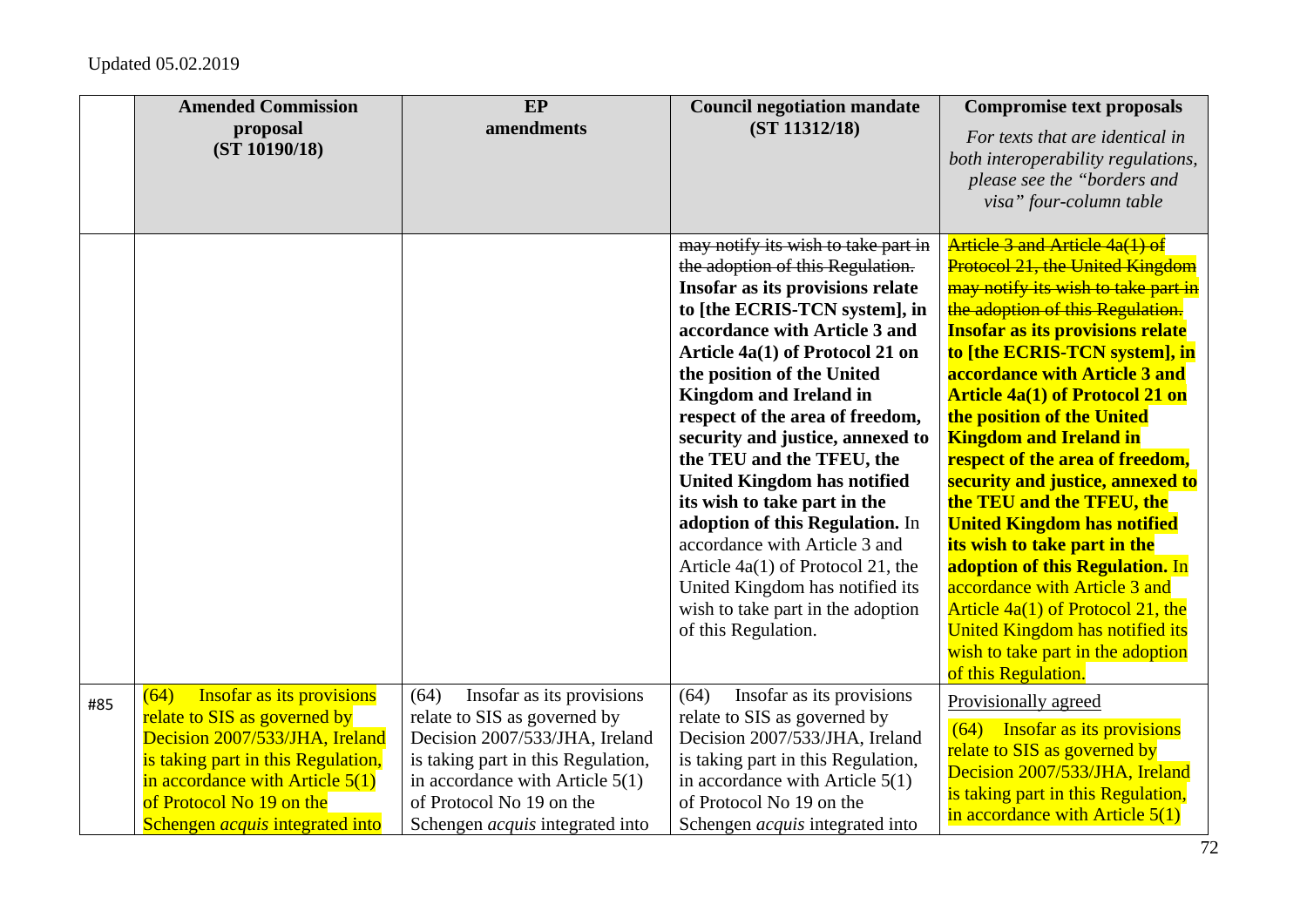| <b>Amended Commission</b>                            | EP                                             | <b>Council negotiation mandate</b>    | <b>Compromise text proposals</b>                     |
|------------------------------------------------------|------------------------------------------------|---------------------------------------|------------------------------------------------------|
| proposal                                             | amendments                                     | (ST 11312/18)                         | For texts that are identical in                      |
| (ST 10190/18)                                        |                                                |                                       | both interoperability regulations,                   |
|                                                      |                                                |                                       | please see the "borders and                          |
|                                                      |                                                |                                       | visa" four-column table                              |
|                                                      |                                                |                                       |                                                      |
| the framework of the European                        | the framework of the European                  | the framework of the European         | of Protocol No 19 on the                             |
| Union, annexed to the Treaty on                      | Union, annexed to the Treaty on                | Union, annexed to the Treaty on       | Schengen <i>acquis</i> integrated into               |
| <b>European Union and to the</b>                     | European Union and to the                      | European Union and to the             | the framework of the European                        |
| <b>Treaty on the Functioning of the</b>              | Treaty on the Functioning of the               | Treaty on the Functioning of the      | Union, annexed to the Treaty on                      |
| <b>European Union (Protocol on the</b>               | European Union (Protocol on the                | European Union (Protocol on the       | <b>European Union and to the</b>                     |
| <b>Schengen <i>acquis</i></b> ), and Article         | Schengen <i>acquis</i> ), and Article          | Schengen <i>acquis</i> ), and Article | <b>Treaty on the Functioning of the</b>              |
| 6(2) of Council Decision                             | 6(2) of Council Decision                       | 6(2) of Council Decision              | <b>European Union (Protocol on the</b>               |
| 2002/192/EC of 28 February                           | 2002/192/EC of 28 February                     | 2002/192/EC of 28 February            | Schengen <i>acquis</i> ), and Article                |
| 2002 concerning Ireland's                            | 2002 concerning Ireland's request              | 2002 concerning Ireland's request     | 6(2) of Council Decision                             |
| request to take part in some of                      | to take part in some of the                    | to take part in some of the           | 2002/192/EC of 28 February                           |
| the provisions of the Schengen                       | provisions of the Schengen                     | provisions of the Schengen            | 2002 concerning Ireland's request                    |
| <i>acquis<sup>65</sup></i> . Furthermore, insofar as | acquis <sup>66</sup> . Furthermore, insofar as | $acquis67$ . Furthermore, insofar as  | to take part in some of the                          |
| its provisions relate to Eurodac                     | its provisions relate to Eurodac               | its provisions relate to Eurodac      | provisions of the Schengen                           |
| [and the automated system for                        | [and the automated system for                  | [and the automated system for         | <i>acquis<sup>68</sup></i> . Furthermore, insofar as |
| registration, monitoring and the                     | registration, monitoring and the               | registration, monitoring and the      | its provisions relate to Eurodac                     |
| allocation mechanism for                             | allocation mechanism for                       | allocation mechanism for              | [and the automated system for                        |
| applications for international                       | applications for international                 | applications for international        | registration, monitoring and the                     |
| protection referred to in Article                    | protection referred to in Article              | protection referred to in Article     | allocation mechanism for                             |
| 44 of Regulation (EU) XX/XX                          | 44 of Regulation (EU) XX/XX                    | 44 of Regulation (EU) XX/XX           | applications for international                       |
| establishing the criteria and                        | establishing the criteria and                  | establishing the criteria and         | protection referred to in Article                    |
| mechanisms for determining the                       | mechanisms for determining the                 | mechanisms for determining the        | 44 of Regulation (EU) XX/XX                          |

- **<sup>65</sup>** OJ L 64, 7.3.2002, p. 20.
- **<sup>66</sup>** OJ L 64, 7.3.2002, p. 20.
- **<sup>67</sup>** OJ L 64, 7.3.2002, p. 20.
- **<sup>68</sup>** OJ L 64, 7.3.2002, p. 20.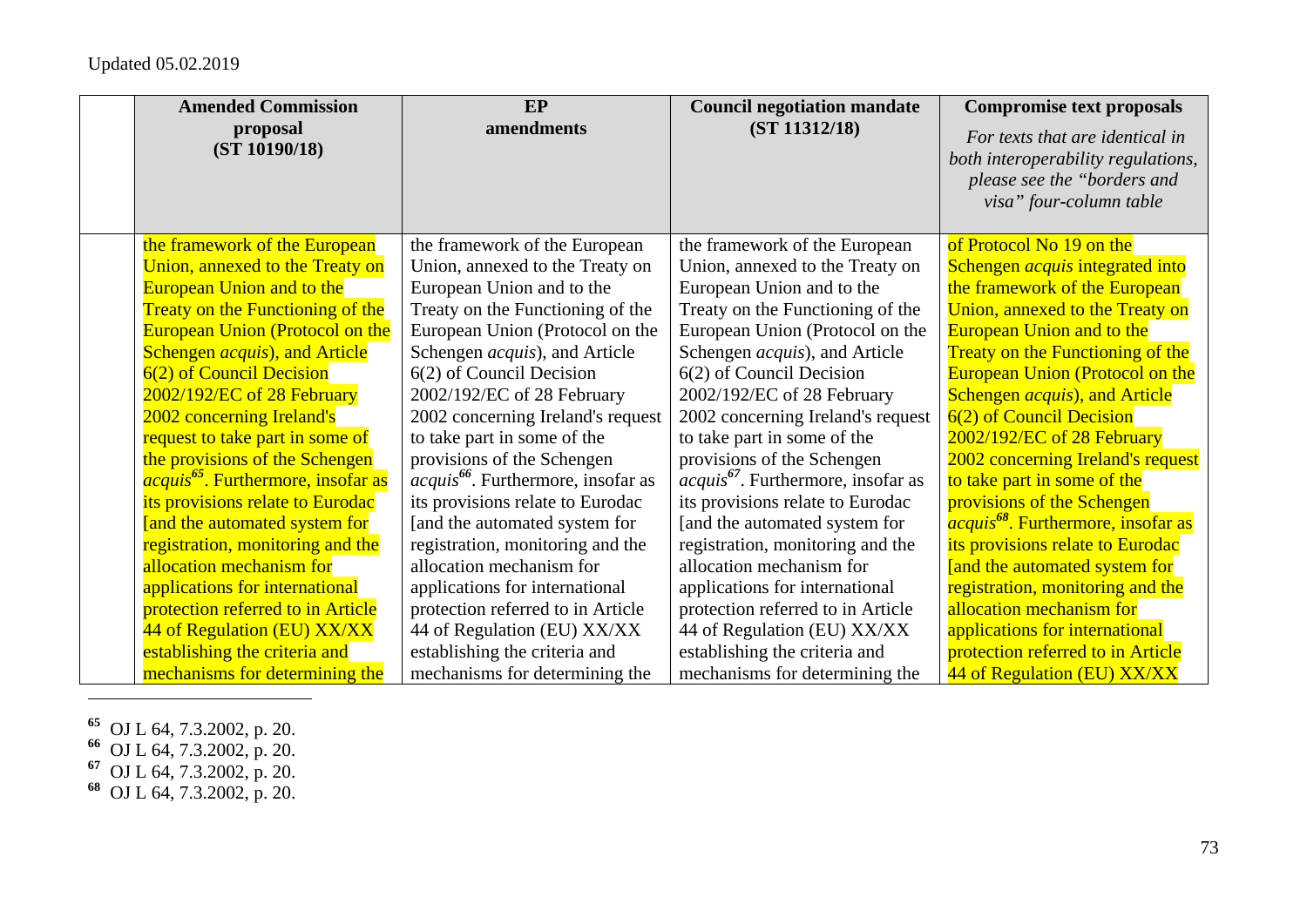| <b>Amended Commission</b>              | EP                                   | <b>Council negotiation mandate</b>  | <b>Compromise text proposals</b>                                                                                                |
|----------------------------------------|--------------------------------------|-------------------------------------|---------------------------------------------------------------------------------------------------------------------------------|
| proposal<br>(ST 10190/18)              | amendments                           | (ST 11312/18)                       | For texts that are identical in<br>both interoperability regulations,<br>please see the "borders and<br>visa" four-column table |
| <b>Member State responsible for</b>    | Member State responsible for         | Member State responsible for        | establishing the criteria and                                                                                                   |
| examining an application for           | examining an application for         | examining an application for        | mechanisms for determining the                                                                                                  |
| international protection lodged in     | international protection lodged in   | international protection lodged in  | <b>Member State responsible for</b>                                                                                             |
| one of the Member States by a          | one of the Member States by a        | one of the Member States by a       | examining an application for                                                                                                    |
| third-country national or a            | third-country national or a          | third-country national or a         | international protection lodged in                                                                                              |
| stateless person (recast)], Ireland    | stateless person (recast)], Ireland  | stateless person (recast)], Ireland | one of the Member States by a                                                                                                   |
| may notify to the President of the     | may notify to the President of the   | may notify to the President of the  | third-country national or a                                                                                                     |
| Council its wish to take part in       | Council its wish to take part in     | Council its wish to take part in    | stateless person (recast)], Ireland                                                                                             |
| the adoption and application of        | the adoption and application of      | the adoption and application of     | may notify to the President of the                                                                                              |
| this Regulation, in accordance         | this Regulation, in accordance       | this Regulation, in accordance      | Council its wish to take part in                                                                                                |
| with Article 3 of Protocol No 21       | with Article 3 of Protocol No 21     | with Article 3 of Protocol No 21    | the adoption and application of                                                                                                 |
| on the position of the United          | on the position of the United        | on the position of the United       | this Regulation, in accordance                                                                                                  |
| <b>Kingdom and Ireland in respect</b>  | Kingdom and Ireland in respect       | Kingdom and Ireland in respect      | with Article 3 of Protocol No 21                                                                                                |
| of the area of freedom, security       | of the area of freedom, security     | of the area of freedom, security    | on the position of the United                                                                                                   |
| and justice, annexed to the            | and justice, annexed to the Treaty   | and justice, annexed to the Treaty  | <b>Kingdom and Ireland in respect</b>                                                                                           |
| <b>Treaty on European Union and to</b> | on European Union and to the         | on European Union and to the        | of the area of freedom, security                                                                                                |
| the Treaty on the Functioning of       | Treaty on the Functioning of the     | Treaty on the Functioning of the    | and justice, annexed to the Treaty                                                                                              |
| the European Union (Protocol on        | European Union (Protocol on the      | European Union (Protocol on the     | on European Union and to the                                                                                                    |
| the position of the United             | position of the United Kingdom       | position of the United Kingdom      | <b>Treaty on the Functioning of the</b>                                                                                         |
| Kingdom and Ireland). Insofar as       | and Ireland). Insofar as its         | and Ireland). Insofar as its        | <b>European Union (Protocol on the</b>                                                                                          |
| its provisions relate to [the          | provisions relate to [the ECRIS-     | provisions relate to [the ECRIS-    | position of the United Kingdom                                                                                                  |
| <b>ECRIS-TCN</b> system], in           | TCN system], in accordance with      | TCN system], in accordance with     | and Ireland). Insofar as its                                                                                                    |
| accordance with Articles 1 and 2       | Articles 1 and 2 and Article $4a(1)$ | Articles 1 and 2 and Article 4a(1)  | provisions relate to [the ECRIS-                                                                                                |
| and Article 4a(1) of Protocol 21       | of Protocol 21 on the position of    | of Protocol 21 on the position of   | TCN system], in accordance with                                                                                                 |
| on the position of the United          | the United Kingdom and Ireland       | the United Kingdom and Ireland      | Articles 1 and 2 and Article 4a(1)                                                                                              |
| <b>Kingdom and Ireland in respect</b>  | in respect of the area of freedom,   | in respect of the area of freedom,  | of Protocol 21 on the position of                                                                                               |
| of the area of freedom, security       | security and justice, annexed to     | security and justice, annexed to    | the United Kingdom and Ireland                                                                                                  |
| and justice, annexed to the TEU        | the TEU and the TFEU, Ireland        | the TEU and the TFEU, Ireland       | in respect of the area of freedom,                                                                                              |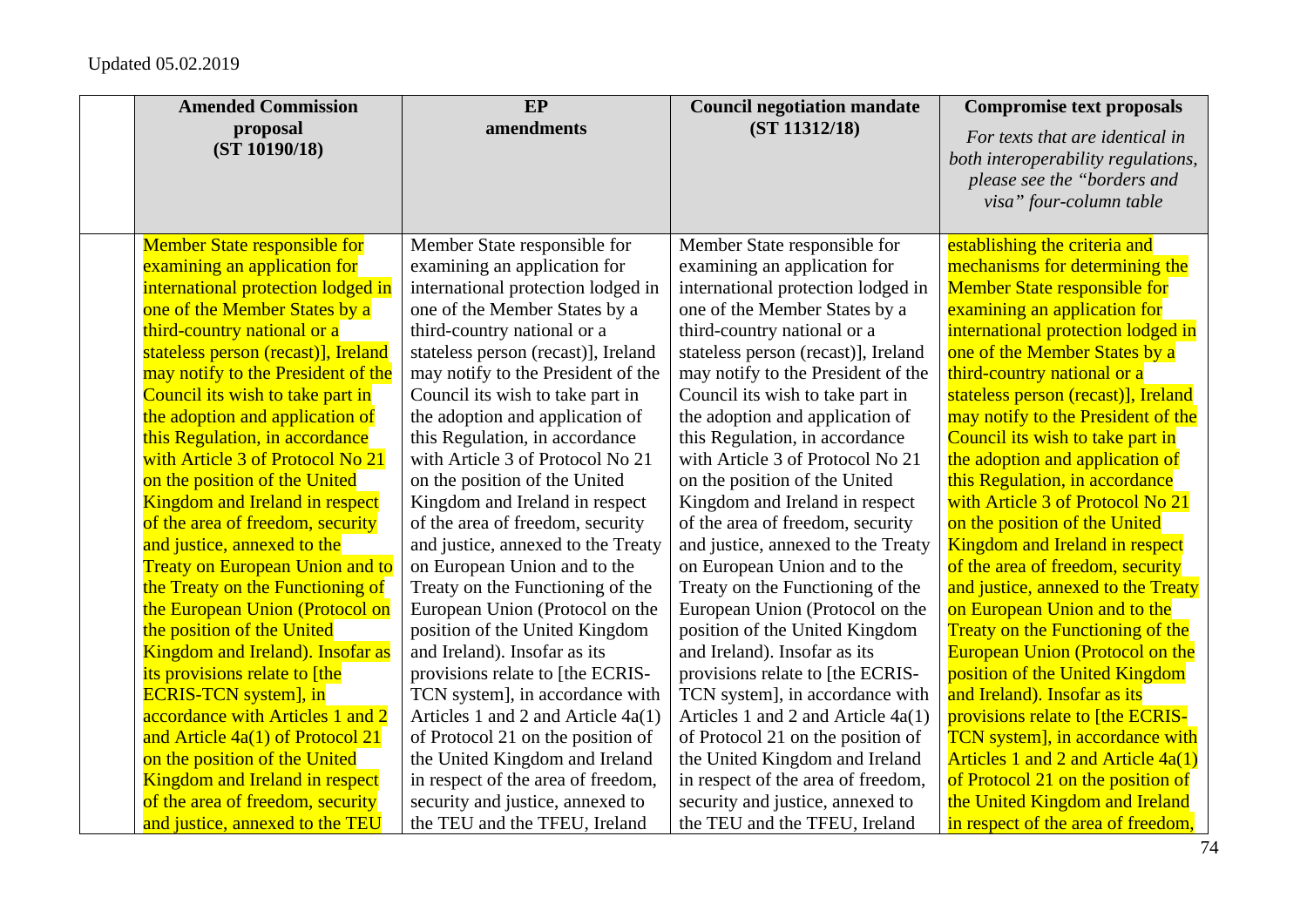|     | <b>Amended Commission</b>                                                                                                                                                                                                                                                                                                                                                                                                                                                                                                                                                                                                | EP                                                                                                                                                                                                                                                                                                                                                                                                                                                                                                                                                                                                                | <b>Council negotiation mandate</b>                                                                                                                                                                                                                                                                                                                                                                                                                                                                                                                                                                                | <b>Compromise text proposals</b>                                                                                                                                                                                                                                                                                                                                                                                                                                                                                                                                             |
|-----|--------------------------------------------------------------------------------------------------------------------------------------------------------------------------------------------------------------------------------------------------------------------------------------------------------------------------------------------------------------------------------------------------------------------------------------------------------------------------------------------------------------------------------------------------------------------------------------------------------------------------|-------------------------------------------------------------------------------------------------------------------------------------------------------------------------------------------------------------------------------------------------------------------------------------------------------------------------------------------------------------------------------------------------------------------------------------------------------------------------------------------------------------------------------------------------------------------------------------------------------------------|-------------------------------------------------------------------------------------------------------------------------------------------------------------------------------------------------------------------------------------------------------------------------------------------------------------------------------------------------------------------------------------------------------------------------------------------------------------------------------------------------------------------------------------------------------------------------------------------------------------------|------------------------------------------------------------------------------------------------------------------------------------------------------------------------------------------------------------------------------------------------------------------------------------------------------------------------------------------------------------------------------------------------------------------------------------------------------------------------------------------------------------------------------------------------------------------------------|
|     | proposal<br>(ST 10190/18)                                                                                                                                                                                                                                                                                                                                                                                                                                                                                                                                                                                                | amendments                                                                                                                                                                                                                                                                                                                                                                                                                                                                                                                                                                                                        | (ST 11312/18)                                                                                                                                                                                                                                                                                                                                                                                                                                                                                                                                                                                                     | For texts that are identical in<br>both interoperability regulations,<br>please see the "borders and<br>visa" four-column table                                                                                                                                                                                                                                                                                                                                                                                                                                              |
|     | and the TFEU, Ireland is not<br>taking part in the adoption of this<br>Regulation and is not bound or<br>subject to its application. In<br>accordance with Article 3 and<br>Article 4a(1) of Protocol 21,<br><b>Ireland may notify its wish to</b><br>take part in the adoption of this<br><b>Regulation.</b>                                                                                                                                                                                                                                                                                                            | is not taking part in the adoption<br>of this Regulation and is not<br>bound or subject to its<br>application. In accordance with<br>Article 3 and Article 4a(1) of<br>Protocol 21, Ireland may notify<br>its wish to take part in the<br>adoption of this Regulation.                                                                                                                                                                                                                                                                                                                                            | is not taking part in the adoption<br>of this Regulation and is not<br>bound or subject to its<br>application. In accordance with<br>Article 3 and Article 4a(1) of<br>Protocol 21, Ireland may notify<br>its wish to take part in the<br>adoption of this Regulation.                                                                                                                                                                                                                                                                                                                                            | security and justice, annexed to<br>the TEU and the TFEU, Ireland<br>is not taking part in the adoption<br>of this Regulation and is not<br>bound or subject to its<br>application. In accordance with<br>Article 3 and Article 4a(1) of<br>Protocol 21, Ireland may notify<br>its wish to take part in the<br>adoption of this Regulation.                                                                                                                                                                                                                                  |
| #86 | As regards Iceland and<br>(65)<br>Norway, as regards Eurodac [and<br>the automated system for<br>registration, monitoring and the<br>allocation mechanism for<br>applications for international<br>protection referred to in Article<br>44 of Regulation (EU) XX/XX<br>establishing the criteria and<br>mechanisms for determining the<br><b>Member State responsible for</b><br>examining an application for<br>international protection lodged in<br>one of the Member States by a<br>third-country national or a<br>stateless person (recast)], this<br>Regulation constitutes a new<br>measure within the meaning of | As regards Iceland and<br>(65)<br>Norway, as regards Eurodac [and<br>the automated system for<br>registration, monitoring and the<br>allocation mechanism for<br>applications for international<br>protection referred to in Article<br>44 of Regulation (EU) XX/XX<br>establishing the criteria and<br>mechanisms for determining the<br>Member State responsible for<br>examining an application for<br>international protection lodged in<br>one of the Member States by a<br>third-country national or a<br>stateless person (recast)], this<br>Regulation constitutes a new<br>measure within the meaning of | As regards Iceland and<br>(65)<br>Norway, as regards Eurodac [and<br>the automated system for<br>registration, monitoring and the<br>allocation mechanism for<br>applications for international<br>protection referred to in Article<br>44 of Regulation (EU) XX/XX<br>establishing the criteria and<br>mechanisms for determining the<br>Member State responsible for<br>examining an application for<br>international protection lodged in<br>one of the Member States by a<br>third-country national or a<br>stateless person (recast)], this<br>Regulation constitutes a new<br>measure within the meaning of | Provisionally agreed<br>(65) As regards Iceland and<br>Norway, as regards Eurodac [and<br>the automated system for<br>registration, monitoring and the<br>allocation mechanism for<br>applications for international<br>protection referred to in Article<br>44 of Regulation (EU) XX/XX<br>establishing the criteria and<br>mechanisms for determining the<br><b>Member State responsible for</b><br>examining an application for<br>international protection lodged in<br>one of the Member States by a<br>third-country national or a<br>stateless person (recast)], this |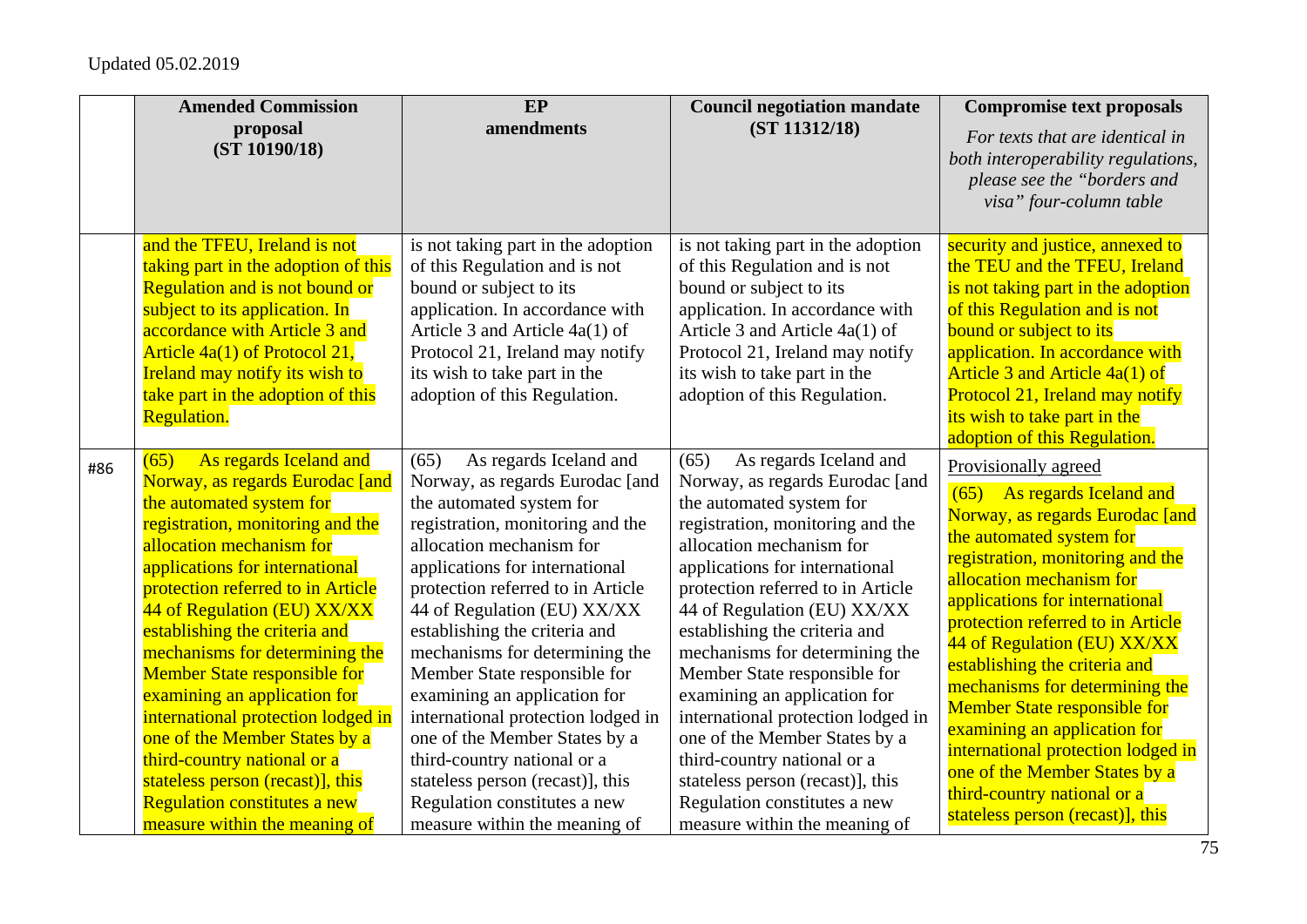|     | <b>Amended Commission</b>                                                                                                                                                                                                                                                                                                                                                                                                                                                                                                                                                               | EP                                                                                                                                                                                                                                                                                                                                                                                                                                                                                                                                                                        | <b>Council negotiation mandate</b>                                                                                                                                                                                                                                                                                                                                                                                                                                                                                                                                        | <b>Compromise text proposals</b>                                                                                                                                                                                                                                                                                                                                                                                                                                                                                                  |
|-----|-----------------------------------------------------------------------------------------------------------------------------------------------------------------------------------------------------------------------------------------------------------------------------------------------------------------------------------------------------------------------------------------------------------------------------------------------------------------------------------------------------------------------------------------------------------------------------------------|---------------------------------------------------------------------------------------------------------------------------------------------------------------------------------------------------------------------------------------------------------------------------------------------------------------------------------------------------------------------------------------------------------------------------------------------------------------------------------------------------------------------------------------------------------------------------|---------------------------------------------------------------------------------------------------------------------------------------------------------------------------------------------------------------------------------------------------------------------------------------------------------------------------------------------------------------------------------------------------------------------------------------------------------------------------------------------------------------------------------------------------------------------------|-----------------------------------------------------------------------------------------------------------------------------------------------------------------------------------------------------------------------------------------------------------------------------------------------------------------------------------------------------------------------------------------------------------------------------------------------------------------------------------------------------------------------------------|
|     | proposal<br>(ST 10190/18)                                                                                                                                                                                                                                                                                                                                                                                                                                                                                                                                                               | amendments                                                                                                                                                                                                                                                                                                                                                                                                                                                                                                                                                                | (ST 11312/18)                                                                                                                                                                                                                                                                                                                                                                                                                                                                                                                                                             | For texts that are identical in<br>both interoperability regulations,<br>please see the "borders and<br>visa" four-column table                                                                                                                                                                                                                                                                                                                                                                                                   |
|     | the Agreement between the<br><b>European Community and the</b><br>Republic of Iceland and the<br><b>Kingdom of Norway concerning</b><br>the criteria and mechanisms for<br>establishing the State responsible<br>for examining a request for<br>asylum lodged in a Member<br><b>State or in Iceland or Norway.</b>                                                                                                                                                                                                                                                                      | the Agreement between the<br>European Community and the<br>Republic of Iceland and the<br>Kingdom of Norway concerning<br>the criteria and mechanisms for<br>establishing the State responsible<br>for examining a request for<br>asylum lodged in a Member State<br>or in Iceland or Norway.                                                                                                                                                                                                                                                                             | the Agreement between the<br>European Community and the<br>Republic of Iceland and the<br>Kingdom of Norway concerning<br>the criteria and mechanisms for<br>establishing the State responsible<br>for examining a request for<br>asylum lodged in a Member State<br>or in Iceland or Norway.                                                                                                                                                                                                                                                                             | <b>Regulation constitutes a new</b><br>measure within the meaning of<br>the Agreement between the<br><b>European Community and the</b><br>Republic of Iceland and the<br><b>Kingdom of Norway concerning</b><br>the criteria and mechanisms for<br>establishing the State responsible<br>for examining a request for<br>asylum lodged in a Member State<br>or in Iceland or Norway.                                                                                                                                               |
| #87 | As regards Switzerland,<br>(66)<br>as regards Eurodac [and the<br>automated system for<br>registration, monitoring and the<br>allocation mechanism for<br>applications for international<br>protection referred to in Article<br>44 of Regulation (EU) XX/XX<br>establishing the criteria and<br>mechanisms for determining the<br><b>Member State responsible for</b><br>examining an application for<br>international protection lodged in<br>one of the Member States by a<br>third-country national or a<br>stateless person (recast)], this<br><b>Regulation constitutes a new</b> | As regards Switzerland,<br>(66)<br>as regards Eurodac [and the<br>automated system for<br>registration, monitoring and the<br>allocation mechanism for<br>applications for international<br>protection referred to in Article<br>44 of Regulation (EU) XX/XX<br>establishing the criteria and<br>mechanisms for determining the<br>Member State responsible for<br>examining an application for<br>international protection lodged in<br>one of the Member States by a<br>third-country national or a<br>stateless person (recast)], this<br>Regulation constitutes a new | As regards Switzerland,<br>(66)<br>as regards Eurodac [and the<br>automated system for<br>registration, monitoring and the<br>allocation mechanism for<br>applications for international<br>protection referred to in Article<br>44 of Regulation (EU) XX/XX<br>establishing the criteria and<br>mechanisms for determining the<br>Member State responsible for<br>examining an application for<br>international protection lodged in<br>one of the Member States by a<br>third-country national or a<br>stateless person (recast)], this<br>Regulation constitutes a new | Provisionally agreed<br>(66) As regards Switzerland,<br>as regards Eurodac [and the<br>automated system for<br>registration, monitoring and the<br>allocation mechanism for<br>applications for international<br>protection referred to in Article<br>44 of Regulation (EU) XX/XX<br>establishing the criteria and<br>mechanisms for determining the<br><b>Member State responsible for</b><br>examining an application for<br>international protection lodged in<br>one of the Member States by a<br>third-country national or a |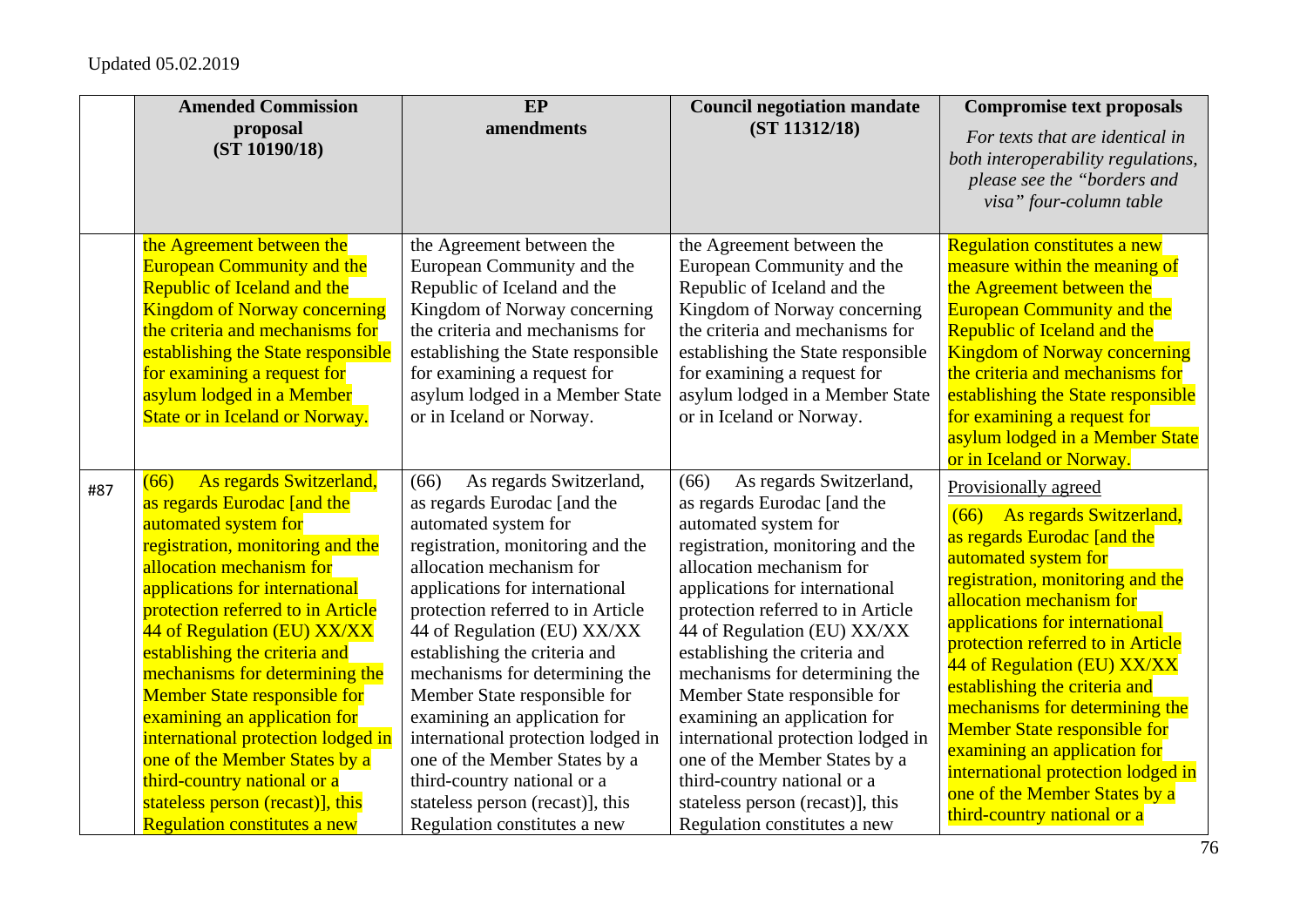|     | <b>Amended Commission</b>                                                                                                                                                                                                                                                                                                                                                                                                                                                                                                                          | EP                                                                                                                                                                                                                                                                                                                                                                                                                                                                                                                                          | <b>Council negotiation mandate</b>                                                                                                                                                                                                                                                                                                                                                                                                                                                                                                         | <b>Compromise text proposals</b>                                                                                                                                                                                                                                                                                                                                                                                                                                                                         |
|-----|----------------------------------------------------------------------------------------------------------------------------------------------------------------------------------------------------------------------------------------------------------------------------------------------------------------------------------------------------------------------------------------------------------------------------------------------------------------------------------------------------------------------------------------------------|---------------------------------------------------------------------------------------------------------------------------------------------------------------------------------------------------------------------------------------------------------------------------------------------------------------------------------------------------------------------------------------------------------------------------------------------------------------------------------------------------------------------------------------------|--------------------------------------------------------------------------------------------------------------------------------------------------------------------------------------------------------------------------------------------------------------------------------------------------------------------------------------------------------------------------------------------------------------------------------------------------------------------------------------------------------------------------------------------|----------------------------------------------------------------------------------------------------------------------------------------------------------------------------------------------------------------------------------------------------------------------------------------------------------------------------------------------------------------------------------------------------------------------------------------------------------------------------------------------------------|
|     | proposal<br>(ST 10190/18)                                                                                                                                                                                                                                                                                                                                                                                                                                                                                                                          | amendments                                                                                                                                                                                                                                                                                                                                                                                                                                                                                                                                  | (ST 11312/18)                                                                                                                                                                                                                                                                                                                                                                                                                                                                                                                              | For texts that are identical in<br>both interoperability regulations,<br>please see the "borders and<br>visa" four-column table                                                                                                                                                                                                                                                                                                                                                                          |
|     | measure related to Eurodac<br>within the meaning of the<br><b>Agreement between the</b><br><b>European Community and the</b><br><b>Swiss Confederation concerning</b><br>the criteria and mechanisms for<br>establishing the State responsible<br>for examining a request for<br>asylum lodged in a Member<br><b>State or in Switzerland.</b>                                                                                                                                                                                                      | measure related to Eurodac<br>within the meaning of the<br>Agreement between the<br>European Community and the<br><b>Swiss Confederation concerning</b><br>the criteria and mechanisms for<br>establishing the State responsible<br>for examining a request for<br>asylum lodged in a Member State<br>or in Switzerland.                                                                                                                                                                                                                    | measure related to Eurodac<br>within the meaning of the<br>Agreement between the<br>European Community and the<br><b>Swiss Confederation concerning</b><br>the criteria and mechanisms for<br>establishing the State responsible<br>for examining a request for<br>asylum lodged in a Member State<br>or in Switzerland.                                                                                                                                                                                                                   | stateless person (recast)], this<br>Regulation constitutes a new<br>measure related to Eurodac<br>within the meaning of the<br><b>Agreement between the</b><br><b>European Community and the</b><br><b>Swiss Confederation concerning</b><br>the criteria and mechanisms for<br>establishing the State responsible<br>for examining a request for<br>asylum lodged in a Member State<br>or in Switzerland.                                                                                               |
| #88 | As regards Liechtenstein,<br>(67)<br>as regards Eurodac, [and the<br>automated system for<br>registration, monitoring and the<br>allocation mechanism for<br>applications for international<br>protection referred to in Article<br>44 of Regulation (EU) XX/XX<br>establishing the criteria and<br>mechanisms for determining the<br><b>Member State responsible for</b><br>examining an application for<br>international protection lodged in<br>one of the Member States by a<br>third-country national or a<br>stateless person (recast)] this | As regards Liechtenstein,<br>(67)<br>as regards Eurodac, [and the<br>automated system for<br>registration, monitoring and the<br>allocation mechanism for<br>applications for international<br>protection referred to in Article<br>44 of Regulation (EU) XX/XX<br>establishing the criteria and<br>mechanisms for determining the<br>Member State responsible for<br>examining an application for<br>international protection lodged in<br>one of the Member States by a<br>third-country national or a<br>stateless person (recast)] this | As regards Liechtenstein,<br>(67)<br>as regards Eurodac, [and the<br>automated system for<br>registration, monitoring and the<br>allocation mechanism for<br>applications for international<br>protection referred to in Article<br>44 of Regulation (EU) XX/XX<br>establishing the criteria and<br>mechanisms for determining the<br>Member State responsible for<br>examining an application for<br>international protection lodged in<br>one of the Member States by a<br>third-country national or a<br>stateless person (recast) this | Provisionally agreed<br>(67)<br>As regards Liechtenstein,<br>as regards Eurodac, [and the<br>automated system for<br>registration, monitoring and the<br>allocation mechanism for<br>applications for international<br>protection referred to in Article<br>44 of Regulation (EU) XX/XX<br>establishing the criteria and<br>mechanisms for determining the<br><b>Member State responsible for</b><br>examining an application for<br>international protection lodged in<br>one of the Member States by a |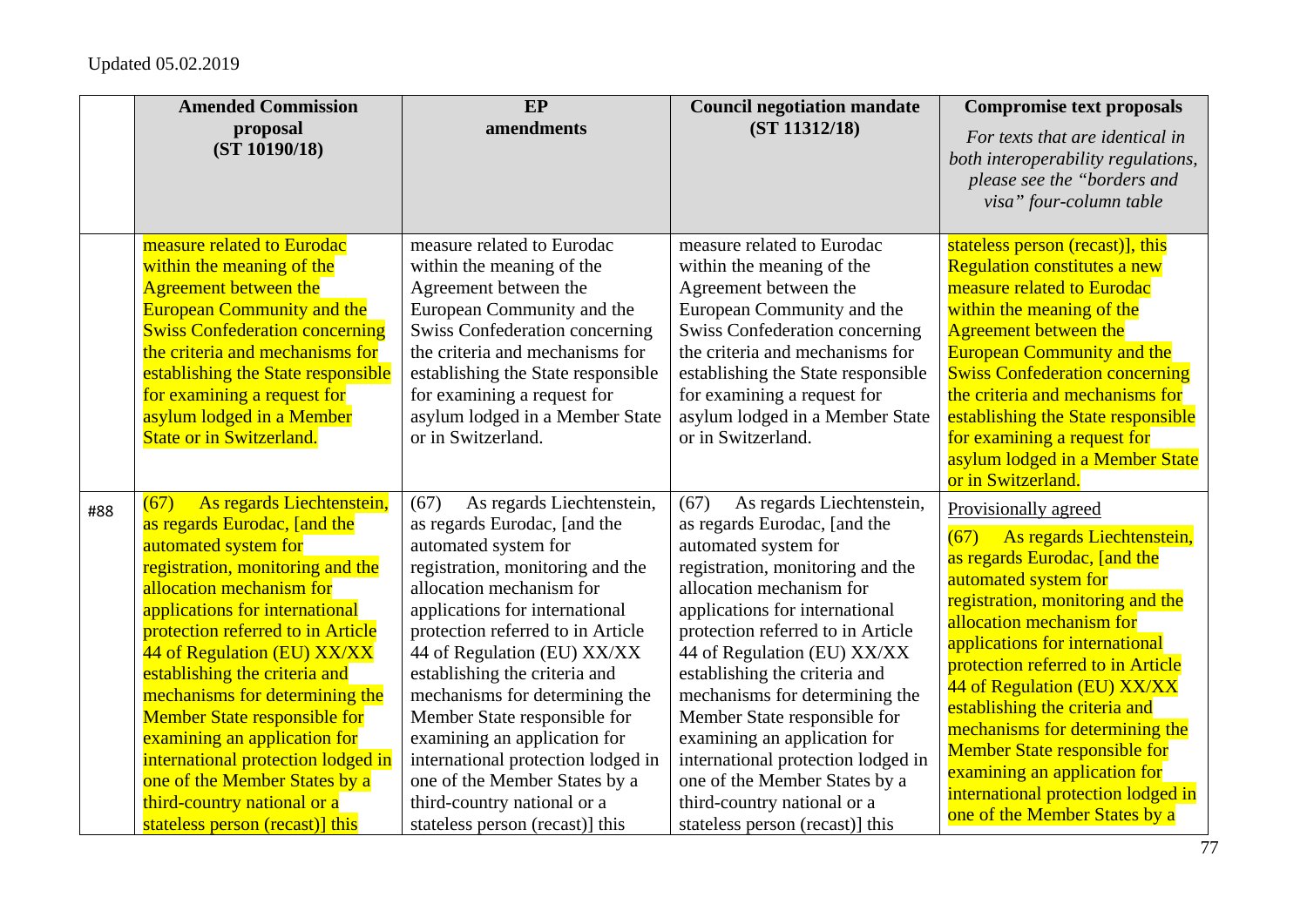|     | <b>Amended Commission</b>                                                                                                                                                                                                                                                                                                                                                                                                                                                                                                                                                 | EP                                                                                                                                                                                                                                                                                                                                                                                                                                                                                                                       | <b>Council negotiation mandate</b>                                                                                                                                                                                                                                                                                                                                                                                                                                                                                       | <b>Compromise text proposals</b>                                                                                                                                                                                                                                                                                                                                                                                                                                                                                                                                                                                                     |
|-----|---------------------------------------------------------------------------------------------------------------------------------------------------------------------------------------------------------------------------------------------------------------------------------------------------------------------------------------------------------------------------------------------------------------------------------------------------------------------------------------------------------------------------------------------------------------------------|--------------------------------------------------------------------------------------------------------------------------------------------------------------------------------------------------------------------------------------------------------------------------------------------------------------------------------------------------------------------------------------------------------------------------------------------------------------------------------------------------------------------------|--------------------------------------------------------------------------------------------------------------------------------------------------------------------------------------------------------------------------------------------------------------------------------------------------------------------------------------------------------------------------------------------------------------------------------------------------------------------------------------------------------------------------|--------------------------------------------------------------------------------------------------------------------------------------------------------------------------------------------------------------------------------------------------------------------------------------------------------------------------------------------------------------------------------------------------------------------------------------------------------------------------------------------------------------------------------------------------------------------------------------------------------------------------------------|
|     | proposal<br>(ST 10190/18)                                                                                                                                                                                                                                                                                                                                                                                                                                                                                                                                                 | amendments                                                                                                                                                                                                                                                                                                                                                                                                                                                                                                               | (ST 11312/18)                                                                                                                                                                                                                                                                                                                                                                                                                                                                                                            | For texts that are identical in<br>both interoperability regulations,<br>please see the "borders and<br>visa" four-column table                                                                                                                                                                                                                                                                                                                                                                                                                                                                                                      |
|     | <b>Regulation constitutes a new</b><br>measure within the meaning of<br>the Protocol between the<br><b>European Community, the Swiss</b><br><b>Confederation and the</b><br><b>Principality of Liechtenstein on</b><br>the accession of the Principality<br>of Liechtenstein to the<br><b>Agreement between the</b><br><b>European Community and the</b><br><b>Swiss Confederation concerning</b><br>the criteria and mechanisms for<br>establishing the State responsible<br>for examining a request for<br>asylum lodged in a Member<br><b>State or in Switzerland.</b> | Regulation constitutes a new<br>measure within the meaning of<br>the Protocol between the<br>European Community, the Swiss<br>Confederation and the<br>Principality of Liechtenstein on<br>the accession of the Principality<br>of Liechtenstein to the<br>Agreement between the<br>European Community and the<br><b>Swiss Confederation concerning</b><br>the criteria and mechanisms for<br>establishing the State responsible<br>for examining a request for<br>asylum lodged in a Member State<br>or in Switzerland. | Regulation constitutes a new<br>measure within the meaning of<br>the Protocol between the<br>European Community, the Swiss<br>Confederation and the<br>Principality of Liechtenstein on<br>the accession of the Principality<br>of Liechtenstein to the<br>Agreement between the<br>European Community and the<br><b>Swiss Confederation concerning</b><br>the criteria and mechanisms for<br>establishing the State responsible<br>for examining a request for<br>asylum lodged in a Member State<br>or in Switzerland. | third-country national or a<br>stateless person (recast)] this<br><b>Regulation constitutes a new</b><br>measure within the meaning of<br>the Protocol between the<br><b>European Community, the Swiss</b><br><b>Confederation and the</b><br><b>Principality of Liechtenstein on</b><br>the accession of the Principality<br>of Liechtenstein to the<br><b>Agreement between the</b><br><b>European Community and the</b><br><b>Swiss Confederation concerning</b><br>the criteria and mechanisms for<br>establishing the State responsible<br>for examining a request for<br>asylum lodged in a Member State<br>or in Switzerland. |
| #89 | This Regulation respects<br>(68)<br>the fundamental rights and<br>observes the principles<br>recognised in particular by the<br><b>Charter of Fundamental Rights</b><br>of the European Union and shall<br>be applied in accordance with<br>those rights and principles,                                                                                                                                                                                                                                                                                                  | This Regulation respects<br>(68)<br>the fundamental rights and<br>observes the principles<br>recognised in particular by the<br>Charter of Fundamental Rights of<br>the European Union and shall be<br>applied in accordance with those<br>rights and principles,                                                                                                                                                                                                                                                        | This Regulation respects<br>(68)<br>the fundamental rights and<br>observes the principles<br>recognised in particular by the<br>Charter of Fundamental Rights of<br>the European Union and shall be<br>applied in accordance with those<br>rights and principles,                                                                                                                                                                                                                                                        |                                                                                                                                                                                                                                                                                                                                                                                                                                                                                                                                                                                                                                      |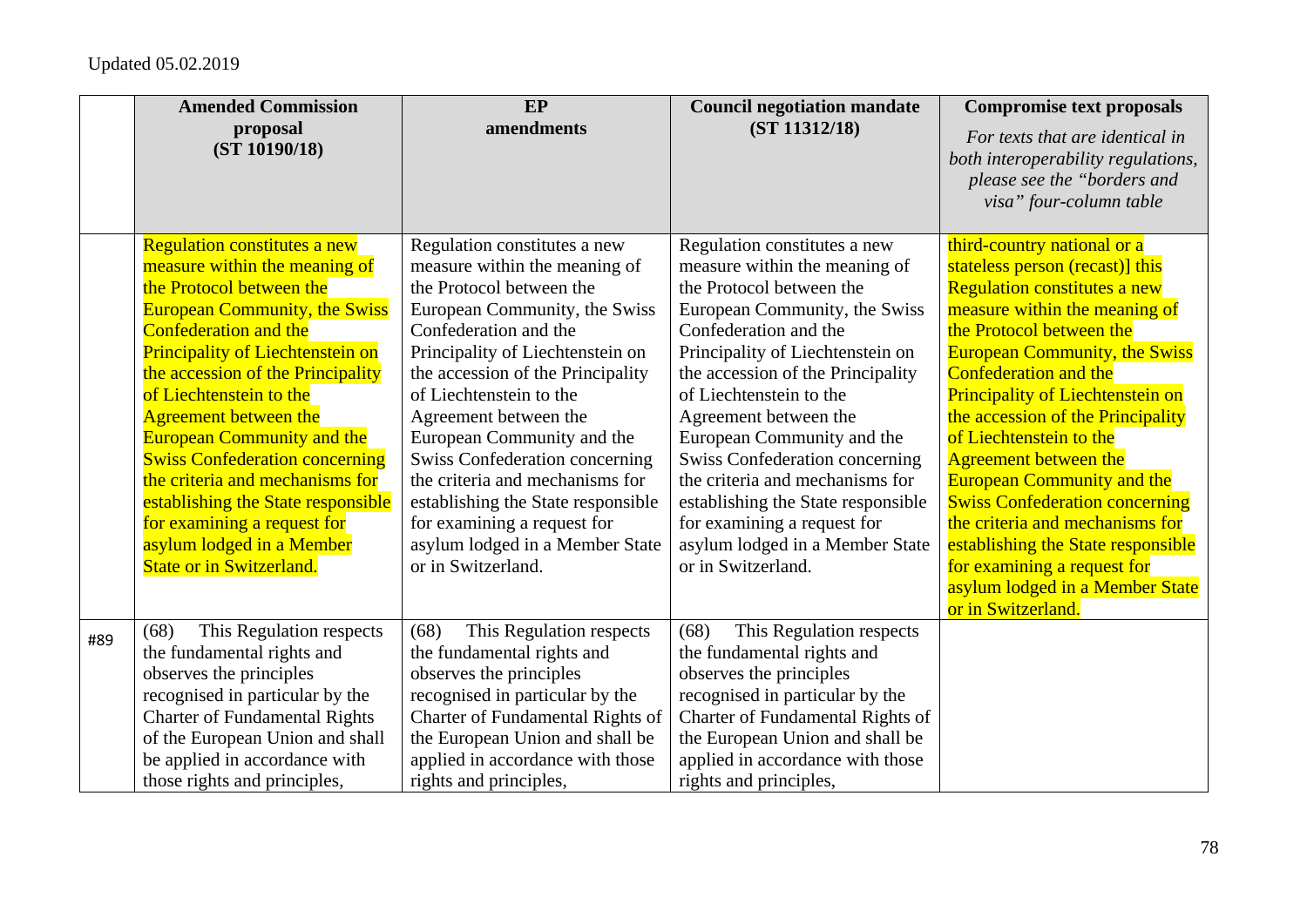|     | <b>Amended Commission</b><br>proposal<br>(ST 10190/18) | EP<br>amendments                                                                                                                                                                                                                                                                                                                                                                                                                                                                                                                                                                                                                                                                                                                                                                                                                                                                                                                                                        | <b>Council negotiation mandate</b><br>(ST 11312/18) | <b>Compromise text proposals</b><br>For texts that are identical in<br>both interoperability regulations,<br>please see the "borders and<br>visa" four-column table |
|-----|--------------------------------------------------------|-------------------------------------------------------------------------------------------------------------------------------------------------------------------------------------------------------------------------------------------------------------------------------------------------------------------------------------------------------------------------------------------------------------------------------------------------------------------------------------------------------------------------------------------------------------------------------------------------------------------------------------------------------------------------------------------------------------------------------------------------------------------------------------------------------------------------------------------------------------------------------------------------------------------------------------------------------------------------|-----------------------------------------------------|---------------------------------------------------------------------------------------------------------------------------------------------------------------------|
| #90 |                                                        | $(68a)$ As interoperability<br>components will involve the<br>processing of significant<br>amounts of sensitive personal<br>data, it is important that persons<br>whose data is processed through<br>those components can<br>effectively exercise their rights<br>as data subjects as laid down in<br>Regulation (EU) 2016/679,<br>Directive (EU) 680/2016 and<br>Regulation (EC) No45/2001. In<br>that regard, in the same way as<br><b>Member State authorities have</b><br>been provided with a single<br>portal to carry out searches in<br>Union information systems, the<br>data subjects should be provided<br>with a single web service<br>through which they can exercise<br>their rights to access to and<br>rectification, erasure and<br>restriction of their personal<br>data. eu-LISA should establish<br>such a web service and host it in<br>its technical site. As eu-LISA is<br>not responsible for the entry of<br>personal data or the verification |                                                     |                                                                                                                                                                     |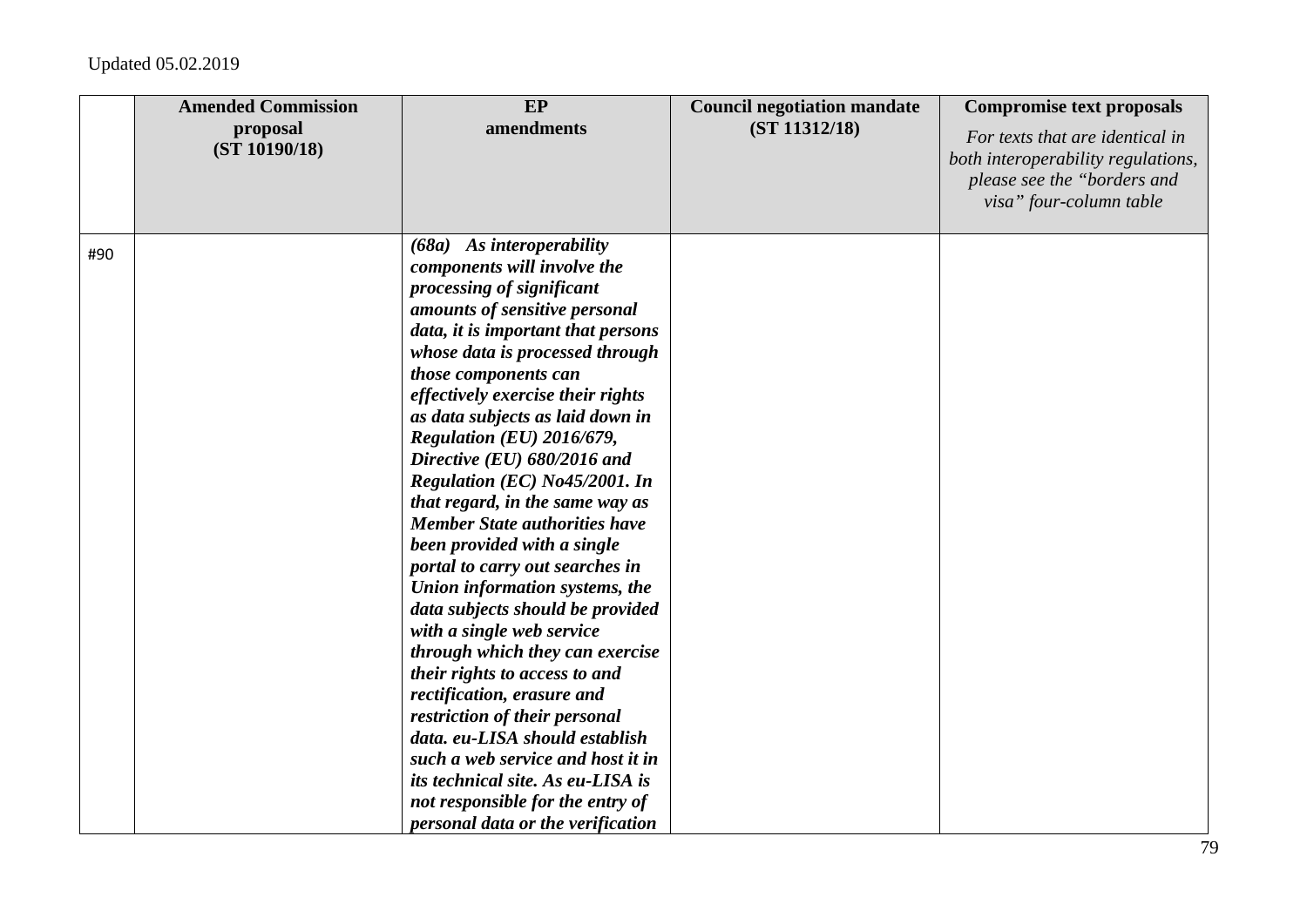|     | <b>Amended Commission</b><br>proposal<br>(ST 10190/18) | EP<br>amendments                                                                                                                                                                                                                                                                                                                                                                                                                                                                                                                                                                                                                                                                                                                                                                                                                                                                                                                       | <b>Council negotiation mandate</b><br>(ST 11312/18) | <b>Compromise text proposals</b><br>For texts that are identical in<br>both interoperability regulations,<br>please see the "borders and<br>visa" four-column table |
|-----|--------------------------------------------------------|----------------------------------------------------------------------------------------------------------------------------------------------------------------------------------------------------------------------------------------------------------------------------------------------------------------------------------------------------------------------------------------------------------------------------------------------------------------------------------------------------------------------------------------------------------------------------------------------------------------------------------------------------------------------------------------------------------------------------------------------------------------------------------------------------------------------------------------------------------------------------------------------------------------------------------------|-----------------------------------------------------|---------------------------------------------------------------------------------------------------------------------------------------------------------------------|
| #91 |                                                        | of identities, any request by a<br>data subject should be<br>transmitted via the web service<br>to either the Member State<br>responsible for the manual<br>verification of different<br><i>identities or the Member State</i><br>responsible for the entry of the<br>data into the underlying<br>information system.<br>$(68b)$ Article $8(2)$ of the<br><b>European Convention on</b><br><b>Human Rights states that any</b><br>interference with the right to<br>respect for private life, must<br>pursue a legitimate aim and<br>must be both necessary and<br>proportionate except in such<br>cases when, in accordance with<br>the law such an action is<br>necessary in a democratic<br>society in the interests of<br>national security, public safety<br>or the economic well-being of<br>the country, for the prevention<br>of disorder or crime, for the<br>protection of health or morals,<br>or for the protection of the |                                                     |                                                                                                                                                                     |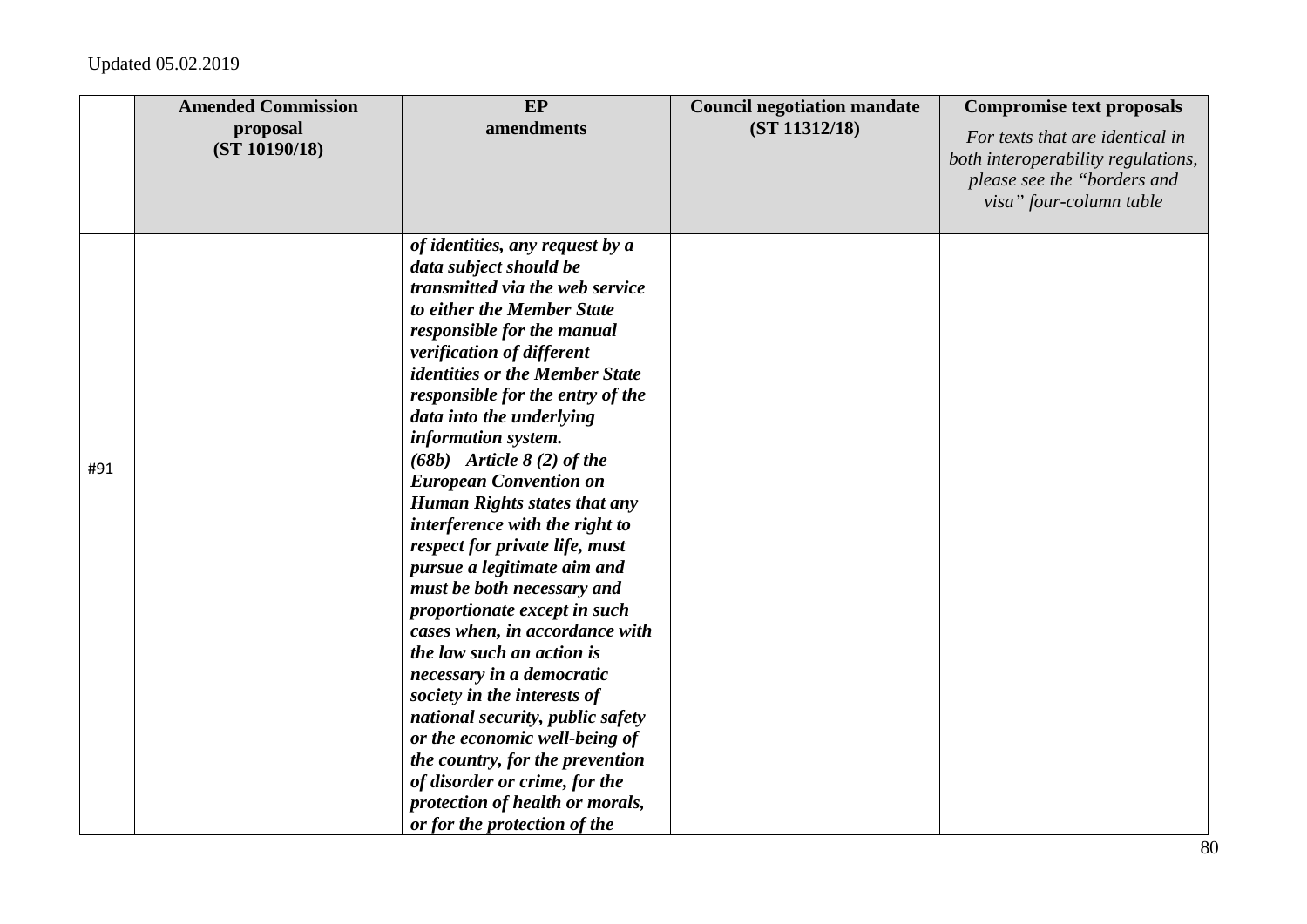|     | <b>Amended Commission</b> | EP                                                                                                                                                                                                                                                                                                                          | <b>Council negotiation mandate</b> | <b>Compromise text proposals</b>                                                                                                |
|-----|---------------------------|-----------------------------------------------------------------------------------------------------------------------------------------------------------------------------------------------------------------------------------------------------------------------------------------------------------------------------|------------------------------------|---------------------------------------------------------------------------------------------------------------------------------|
|     | proposal<br>(ST 10190/18) | amendments                                                                                                                                                                                                                                                                                                                  | (ST 11312/18)                      | For texts that are identical in<br>both interoperability regulations,<br>please see the "borders and<br>visa" four-column table |
|     |                           | rights and freedoms of others.                                                                                                                                                                                                                                                                                              |                                    |                                                                                                                                 |
| #92 |                           | $(68c)$ One of the core<br>principles of data protection is<br>data minimisation as<br>highlighted in Article 5 $(1)(c)$ of<br>Regulation (EU) 2016/679 in<br>accordance with which the<br>processing of personal data<br>must be adequate, relevant and<br>limited to what is necessary in<br>relation to the purposes for |                                    |                                                                                                                                 |
| #93 |                           | which they are processed.<br>$(68d)$ Article 5 (1) (b) of<br>Regulation (EU) 2016/679<br>provides that personal data must<br>be collected for specified,<br>explicit and legitimate purposes<br>and not further processed in a                                                                                              |                                    |                                                                                                                                 |
|     |                           | manner that is incompatible<br>with those purposes.<br><b>Furthermore, further processing</b><br>for archiving purposes in the<br>public interest, scientific or<br>historical research purposes or<br>statistical purposes must respect<br>the principle of purpose<br>limitation.                                         |                                    |                                                                                                                                 |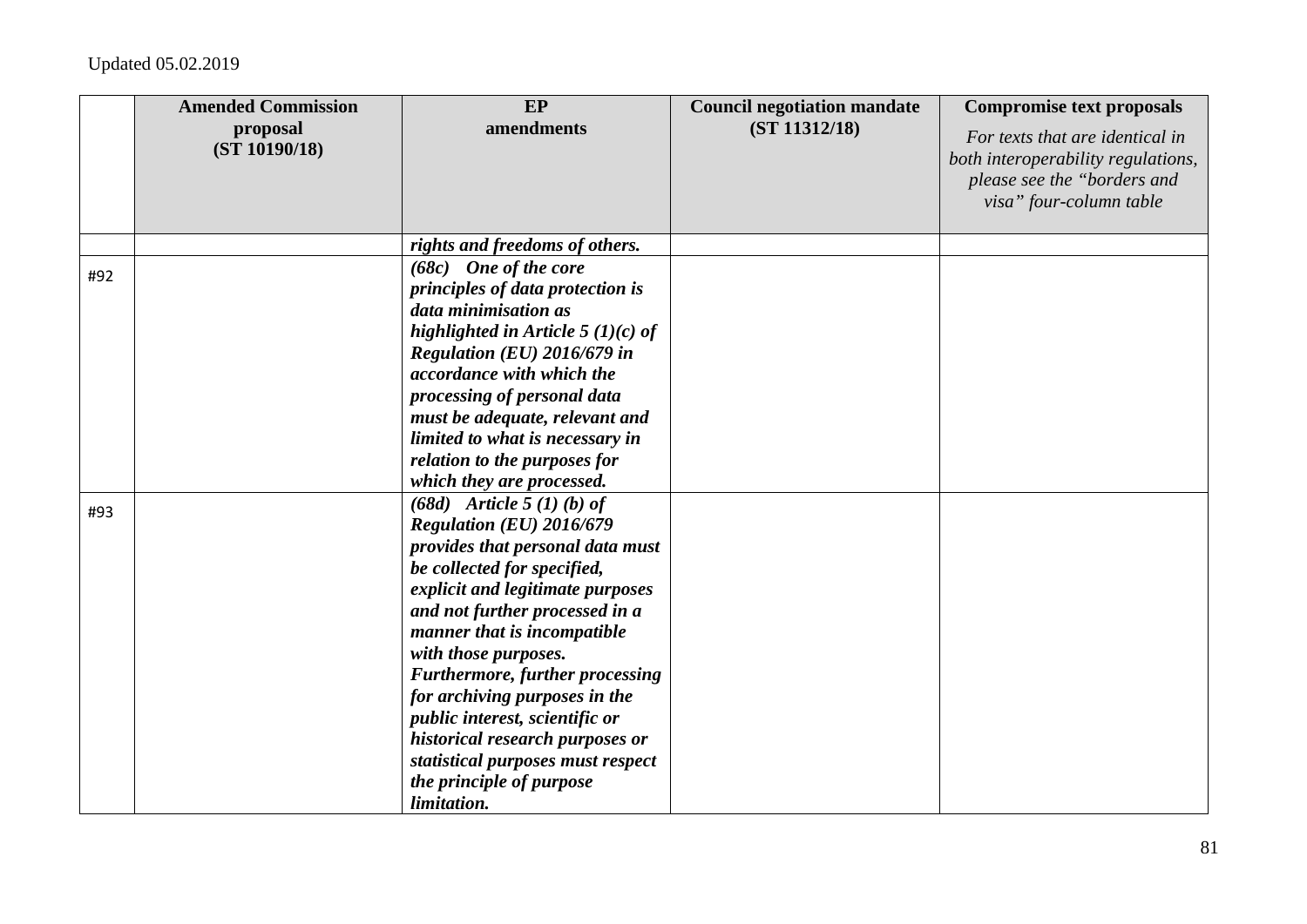|     | <b>Amended Commission</b>                                                                                                                                                                                                                                                                                                                                                                                                                                                                                                                                                | EP                                                                                                                                                                                                                                                                                                                                                                                                                                                                                                                                                                      | <b>Council negotiation mandate</b>                                                                                                                                                                                                                                                                                                                                                                                                                                                                                                                                      | <b>Compromise text proposals</b>                                                                                                                                                                                                                                                                                                                                                                                                                                                                                                                                                      |
|-----|--------------------------------------------------------------------------------------------------------------------------------------------------------------------------------------------------------------------------------------------------------------------------------------------------------------------------------------------------------------------------------------------------------------------------------------------------------------------------------------------------------------------------------------------------------------------------|-------------------------------------------------------------------------------------------------------------------------------------------------------------------------------------------------------------------------------------------------------------------------------------------------------------------------------------------------------------------------------------------------------------------------------------------------------------------------------------------------------------------------------------------------------------------------|-------------------------------------------------------------------------------------------------------------------------------------------------------------------------------------------------------------------------------------------------------------------------------------------------------------------------------------------------------------------------------------------------------------------------------------------------------------------------------------------------------------------------------------------------------------------------|---------------------------------------------------------------------------------------------------------------------------------------------------------------------------------------------------------------------------------------------------------------------------------------------------------------------------------------------------------------------------------------------------------------------------------------------------------------------------------------------------------------------------------------------------------------------------------------|
|     | proposal<br>(ST 10190/18)                                                                                                                                                                                                                                                                                                                                                                                                                                                                                                                                                | amendments                                                                                                                                                                                                                                                                                                                                                                                                                                                                                                                                                              | (ST 11312/18)                                                                                                                                                                                                                                                                                                                                                                                                                                                                                                                                                           | For texts that are identical in<br>both interoperability regulations,<br>please see the "borders and<br>visa" four-column table                                                                                                                                                                                                                                                                                                                                                                                                                                                       |
| #94 | <b>HAVE ADOPTED THIS</b><br><b>REGULATION:</b>                                                                                                                                                                                                                                                                                                                                                                                                                                                                                                                           | <b>HAVE ADOPTED THIS</b><br><b>REGULATION:</b>                                                                                                                                                                                                                                                                                                                                                                                                                                                                                                                          | <b>HAVE ADOPTED THIS</b><br><b>REGULATION:</b>                                                                                                                                                                                                                                                                                                                                                                                                                                                                                                                          |                                                                                                                                                                                                                                                                                                                                                                                                                                                                                                                                                                                       |
| #95 | <b>CHAPTER I</b>                                                                                                                                                                                                                                                                                                                                                                                                                                                                                                                                                         | <b>CHAPTER I</b>                                                                                                                                                                                                                                                                                                                                                                                                                                                                                                                                                        | <b>CHAPTER I</b>                                                                                                                                                                                                                                                                                                                                                                                                                                                                                                                                                        |                                                                                                                                                                                                                                                                                                                                                                                                                                                                                                                                                                                       |
|     | <b>General provisions</b>                                                                                                                                                                                                                                                                                                                                                                                                                                                                                                                                                | <b>General provisions</b>                                                                                                                                                                                                                                                                                                                                                                                                                                                                                                                                               | <b>General provisions</b>                                                                                                                                                                                                                                                                                                                                                                                                                                                                                                                                               |                                                                                                                                                                                                                                                                                                                                                                                                                                                                                                                                                                                       |
| #96 | Article 1<br>Subject matter                                                                                                                                                                                                                                                                                                                                                                                                                                                                                                                                              | Article 1<br>Subject matter                                                                                                                                                                                                                                                                                                                                                                                                                                                                                                                                             | Article 1<br>Subject matter                                                                                                                                                                                                                                                                                                                                                                                                                                                                                                                                             |                                                                                                                                                                                                                                                                                                                                                                                                                                                                                                                                                                                       |
| #97 | This Regulation, together<br>with [Regulation 2018/xx on<br>interoperability <b>borders</b> and<br>visa], establishes a framework to<br>ensure the interoperability<br>between the Entry/Exit System<br>(EES), the Visa Information<br>System (VIS), [the European<br><b>Travel Information and</b><br>Authorisation System (ETIAS)],<br>Eurodac, the Schengen<br>Information System (SIS), and<br>[the European Criminal Records<br>Information System for third-<br>country nationals (ECRIS-TCN)]<br>in order for those systems and<br>data to supplement each other. | This Regulation, together<br>1.<br>with [Regulation 2018/xx on<br>interoperability borders and<br>visal, establishes a framework to<br>ensure the interoperability<br>between the Entry/Exit System<br>(EES), the Visa Information<br>System (VIS), [the European<br><b>Travel Information and</b><br>Authorisation System (ETIAS)],<br>Eurodac, the Schengen<br>Information System (SIS), and<br>[the European Criminal Records<br>Information System for third-<br>country nationals (ECRIS-TCN)]<br>in order for those systems and<br>data to supplement each other. | This Regulation, together<br>1.<br>with [Regulation 2018/xx on<br>interoperability borders and<br>visal, establishes a framework to<br>ensure the interoperability<br>between the Entry/Exit System<br>(EES), the Visa Information<br>System (VIS), [the European<br><b>Travel Information and</b><br>Authorisation System (ETIAS)],<br>Eurodac, the Schengen<br>Information System (SIS), and<br>[the European Criminal Records<br>Information System for third-<br>country nationals (ECRIS-TCN)]<br>in order for those systems and<br>data to supplement each other. | Provisionally agreed<br>This Regulation, together<br>with [Regulation 2018/xx on<br>interoperability <b>borders</b> and<br>visa], establishes a framework to<br>ensure the interoperability<br>between the Entry/Exit System<br>(EES), the Visa Information<br>System (VIS), the European<br>Travel Information and<br>Authorisation System (ETIAS),<br>Eurodac, the Schengen<br>Information System (SIS), and<br>the European Criminal Records<br>Information System for third-<br>country nationals (ECRIS-TCN)<br>in order for those systems and<br>data to supplement each other. |
| #98 | The framework shall<br>2.<br>include the following                                                                                                                                                                                                                                                                                                                                                                                                                                                                                                                       | 2.<br>The framework shall<br>include the following                                                                                                                                                                                                                                                                                                                                                                                                                                                                                                                      | 2.<br>The framework shall<br>include the following                                                                                                                                                                                                                                                                                                                                                                                                                                                                                                                      |                                                                                                                                                                                                                                                                                                                                                                                                                                                                                                                                                                                       |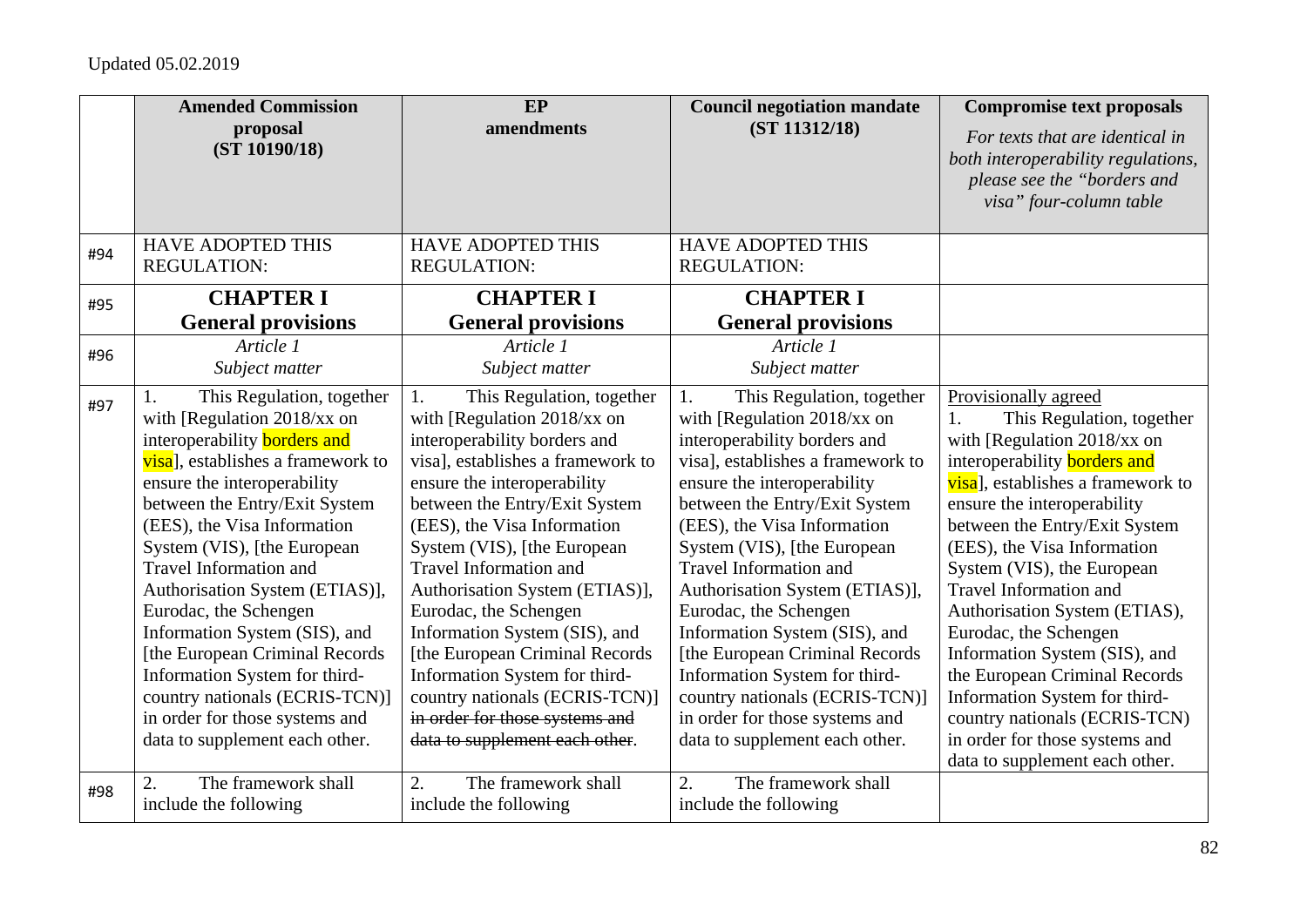|      | <b>Amended Commission</b>                                                                                                                                                                                                                                                                                                                                                                                                                                                                                 | EP                                                                                                                                                                                                                                                                                                                                                                                                                                                                                                                               | <b>Council negotiation mandate</b>                                                                                                                                                                                                                                                                                                                                                                                                                                                                        | <b>Compromise text proposals</b>                                                                                                |
|------|-----------------------------------------------------------------------------------------------------------------------------------------------------------------------------------------------------------------------------------------------------------------------------------------------------------------------------------------------------------------------------------------------------------------------------------------------------------------------------------------------------------|----------------------------------------------------------------------------------------------------------------------------------------------------------------------------------------------------------------------------------------------------------------------------------------------------------------------------------------------------------------------------------------------------------------------------------------------------------------------------------------------------------------------------------|-----------------------------------------------------------------------------------------------------------------------------------------------------------------------------------------------------------------------------------------------------------------------------------------------------------------------------------------------------------------------------------------------------------------------------------------------------------------------------------------------------------|---------------------------------------------------------------------------------------------------------------------------------|
|      | proposal<br>(ST 10190/18)                                                                                                                                                                                                                                                                                                                                                                                                                                                                                 | amendments                                                                                                                                                                                                                                                                                                                                                                                                                                                                                                                       | (ST 11312/18)                                                                                                                                                                                                                                                                                                                                                                                                                                                                                             | For texts that are identical in<br>both interoperability regulations,<br>please see the "borders and<br>visa" four-column table |
|      | interoperability components:                                                                                                                                                                                                                                                                                                                                                                                                                                                                              | interoperability components:                                                                                                                                                                                                                                                                                                                                                                                                                                                                                                     | interoperability components:                                                                                                                                                                                                                                                                                                                                                                                                                                                                              |                                                                                                                                 |
| #99  | a European search portal<br>(a)<br>(ESP);                                                                                                                                                                                                                                                                                                                                                                                                                                                                 | a European search portal<br>(a)<br>(ESP);                                                                                                                                                                                                                                                                                                                                                                                                                                                                                        | a European search portal<br>(a)<br>(ESP);                                                                                                                                                                                                                                                                                                                                                                                                                                                                 |                                                                                                                                 |
| #100 | a shared biometric<br>(b)<br>matching service (shared BMS);                                                                                                                                                                                                                                                                                                                                                                                                                                               | a shared biometric<br>(b)<br>matching service (shared BMS);                                                                                                                                                                                                                                                                                                                                                                                                                                                                      | a shared biometric<br>(b)<br>matching service (shared BMS);                                                                                                                                                                                                                                                                                                                                                                                                                                               |                                                                                                                                 |
| #101 | a common identity<br>(c)<br>repository (CIR);                                                                                                                                                                                                                                                                                                                                                                                                                                                             | a common identity<br>(c)<br>repository (CIR);                                                                                                                                                                                                                                                                                                                                                                                                                                                                                    | a common identity<br>(c)<br>repository (CIR);                                                                                                                                                                                                                                                                                                                                                                                                                                                             |                                                                                                                                 |
| #102 | a multiple-identity<br>(d)<br>detector (MID).                                                                                                                                                                                                                                                                                                                                                                                                                                                             | a multiple-identity<br>(d)<br>detector (MID).                                                                                                                                                                                                                                                                                                                                                                                                                                                                                    | (d)<br>a multiple-identity<br>detector (MID).                                                                                                                                                                                                                                                                                                                                                                                                                                                             |                                                                                                                                 |
| #103 | 3.<br>This Regulation also lays<br>down provisions on data quality<br>requirements, on a Universal<br>Message Format (UMF), on a<br>central repository for reporting<br>and statistics (CRRS) and lays<br>down the responsibilities of the<br>Member States and of the<br>European Agency for the<br>operational management of<br>large-scale IT systems in the area<br>of freedom, security and justice<br>(eu-LISA), with respect to the<br>design and operation of the<br>interoperability components. | 3.<br>This Regulation also lays<br>down provisions on data quality<br>requirements, on a Universal<br>Message Format (UMF), on a<br>central repository for reporting<br>and statistics (CRRS) and lays<br>down the responsibilities of the<br>Member States and of the<br>European Agency for the<br>operational management of<br>large-scale IT systems in the area<br>of freedom, security and justice<br>(eu-LISA), with respect to the<br>design, <i>development</i> and<br>operation of the interoperability<br>components. | 3.<br>This Regulation also lays<br>down provisions on data quality<br>requirements, on a Universal<br>Message Format (UMF), on a<br>central repository for reporting<br>and statistics (CRRS) and lays<br>down the responsibilities of the<br>Member States and of the<br>European Agency for the<br>operational management of<br>large-scale IT systems in the area<br>of freedom, security and justice<br>(eu-LISA), with respect to the<br>design and operation of the<br>interoperability components. |                                                                                                                                 |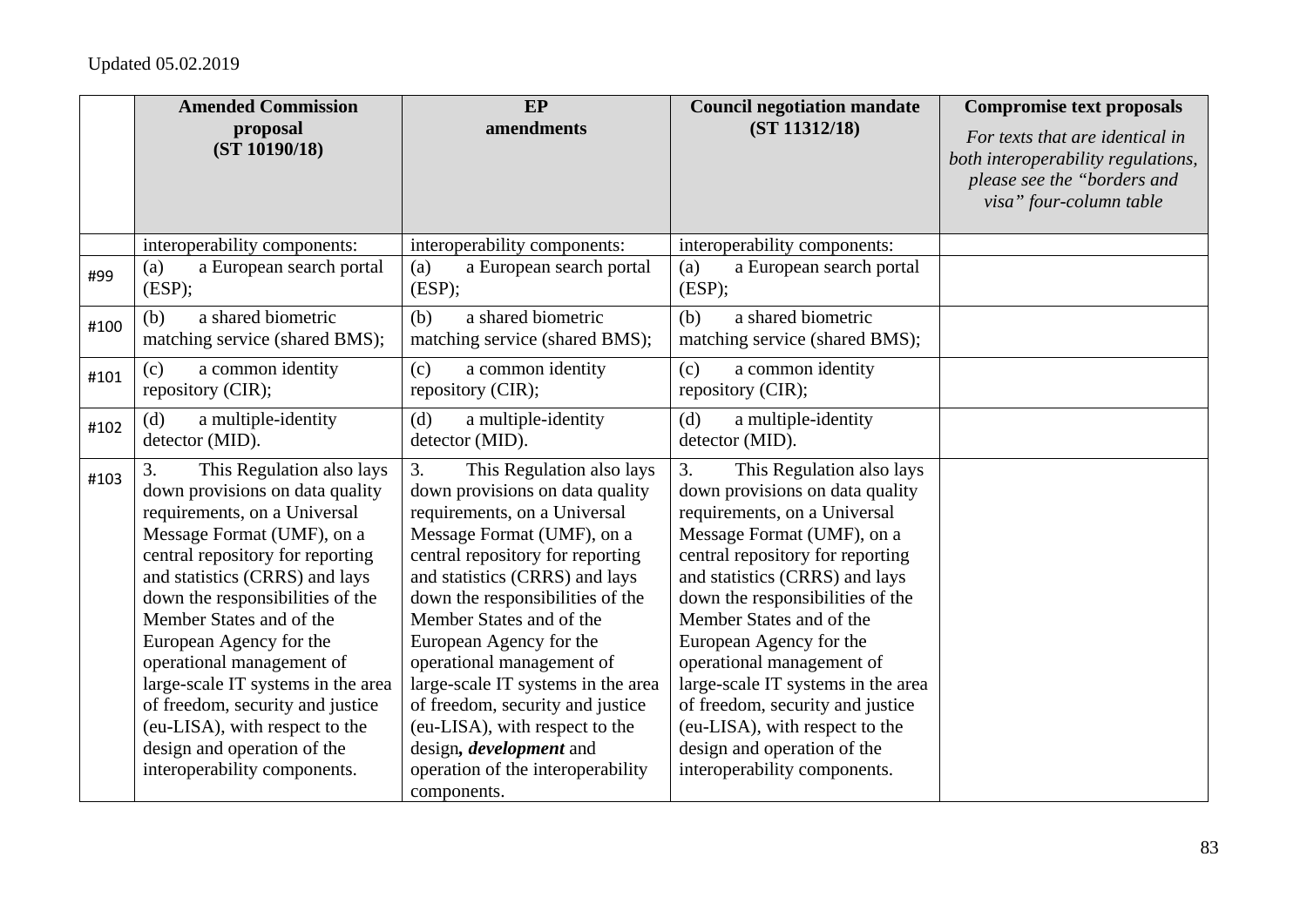|      | <b>Amended Commission</b>                               | <b>EP</b>                                               | <b>Council negotiation mandate</b>                      | <b>Compromise text proposals</b>                                                                                                |
|------|---------------------------------------------------------|---------------------------------------------------------|---------------------------------------------------------|---------------------------------------------------------------------------------------------------------------------------------|
|      | proposal<br>(ST 10190/18)                               | amendments                                              | (ST 11312/18)                                           | For texts that are identical in<br>both interoperability regulations,<br>please see the "borders and<br>visa" four-column table |
| #104 | This Regulation also<br>4.<br>adapts the procedures and | This Regulation also<br>4.<br>adapts the procedures and | This Regulation also<br>4.<br>adapts the procedures and |                                                                                                                                 |
|      | conditions for Member State law                         | conditions for Member State law                         | conditions for Member State law                         |                                                                                                                                 |
|      | enforcement authorities and for                         | enforcement designated                                  | enforcement designated                                  |                                                                                                                                 |
|      | the European Union Agency for                           | authorities and for the European                        | authorities and for the European                        |                                                                                                                                 |
|      | Law Enforcement Cooperation                             | Union Agency for Law                                    | Union Agency for Law                                    |                                                                                                                                 |
|      | (Europol) access to the                                 | <b>Enforcement Cooperation</b>                          | <b>Enforcement Cooperation</b>                          |                                                                                                                                 |
|      | Entry/Exit System (EES), the                            | (Europol) access to the                                 | (Europol) access to the                                 |                                                                                                                                 |
|      | Visa Information System (VIS),                          | Entry/Exit System (EES), the                            | Entry/Exit System (EES), the                            |                                                                                                                                 |
|      | [the European Travel                                    | Visa Information System (VIS),                          | Visa Information System (VIS),                          |                                                                                                                                 |
|      | <b>Information and Authorisation</b>                    | [the European Travel                                    | [the European Travel                                    |                                                                                                                                 |
|      | System (ETIAS),] and Eurodac                            | <b>Information and Authorisation</b>                    | <b>Information and Authorisation</b>                    |                                                                                                                                 |
|      | for the purposes of the                                 | System (ETIAS), and Eurodac                             | System (ETIAS),] and Eurodac                            |                                                                                                                                 |
|      | prevention, detection and                               | for the purposes of the                                 | for the purposes of the                                 |                                                                                                                                 |
|      | investigation of terrorist offences                     | prevention, detection and                               | prevention, detection and or                            |                                                                                                                                 |
|      | or of other serious criminal                            | investigation of terrorist offences                     | investigation of terrorist offences                     |                                                                                                                                 |
|      | offences falling under their                            | or of other serious criminal                            | or of other serious criminal                            |                                                                                                                                 |
|      | competence.                                             | offences falling under their                            | offences falling under their                            |                                                                                                                                 |
|      |                                                         | competence.<br><b>This Regulation also lays</b><br>4a.  | competence.                                             |                                                                                                                                 |
| #105 |                                                         | down a framework for verifying                          |                                                         |                                                                                                                                 |
|      |                                                         | <i>identities of third-country</i>                      |                                                         |                                                                                                                                 |
|      |                                                         | nationals and for identifying                           |                                                         |                                                                                                                                 |
|      |                                                         | third-country nationals.                                |                                                         |                                                                                                                                 |
| #106 | Article 2                                               | Article 2                                               | Article 2                                               |                                                                                                                                 |
|      | Objectives of interoperability                          | Objectives of interoperability                          | Objectives of interoperability                          |                                                                                                                                 |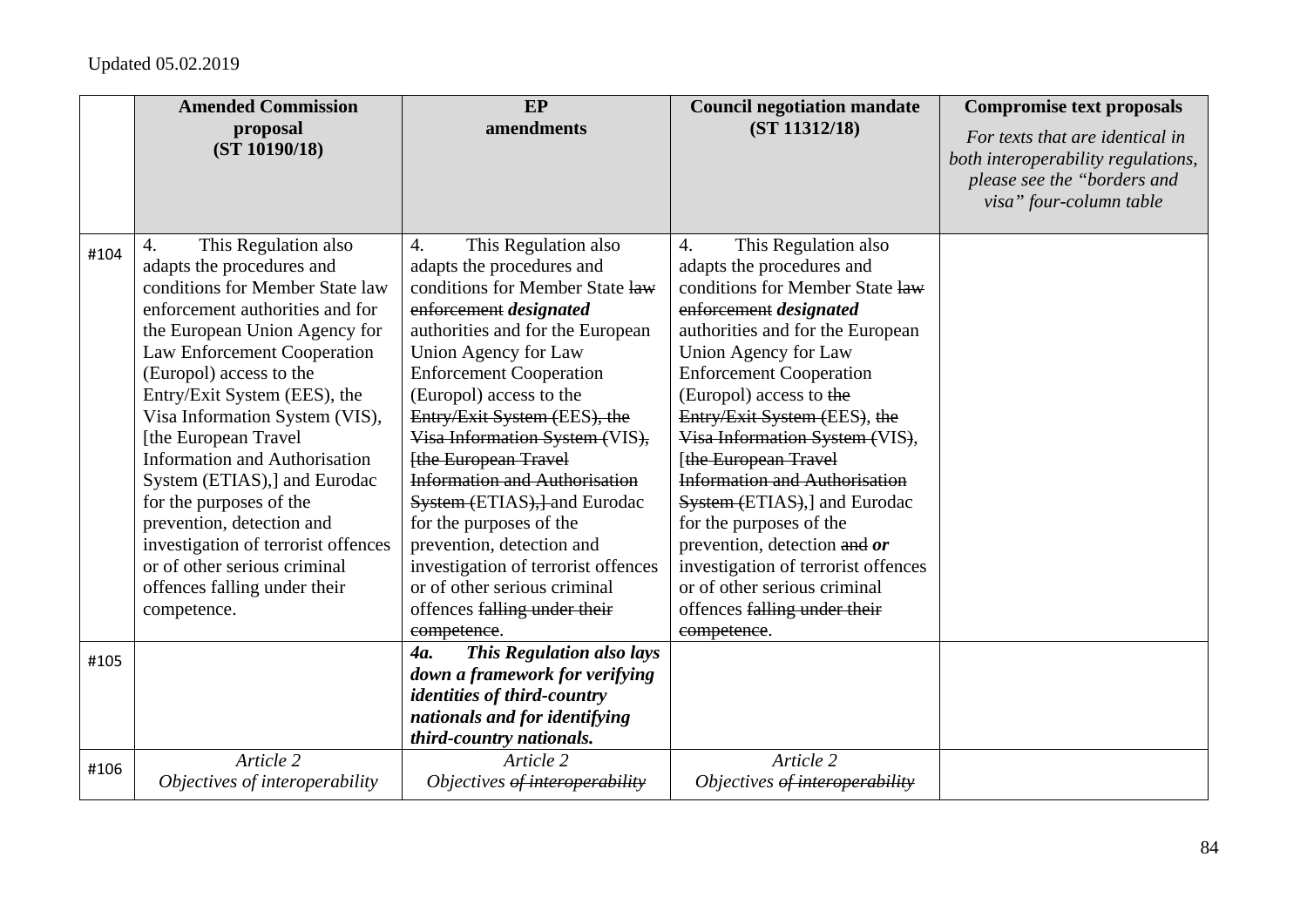|      | <b>Amended Commission</b>                                                                                                                                                                                                                                                 | EP                                                                                                                                                                                                                                                                        | <b>Council negotiation mandate</b>                                                                                                                                                                                                                                        | <b>Compromise text proposals</b>                                                                                                |
|------|---------------------------------------------------------------------------------------------------------------------------------------------------------------------------------------------------------------------------------------------------------------------------|---------------------------------------------------------------------------------------------------------------------------------------------------------------------------------------------------------------------------------------------------------------------------|---------------------------------------------------------------------------------------------------------------------------------------------------------------------------------------------------------------------------------------------------------------------------|---------------------------------------------------------------------------------------------------------------------------------|
|      | proposal<br>(ST 10190/18)                                                                                                                                                                                                                                                 | amendments                                                                                                                                                                                                                                                                | (ST 11312/18)                                                                                                                                                                                                                                                             | For texts that are identical in<br>both interoperability regulations,<br>please see the "borders and<br>visa" four-column table |
| #107 | By ensuring<br>interoperability, this Regulation<br>shall have the following<br>objectives:                                                                                                                                                                               | By ensuring<br>1.<br>interoperability, this Regulation<br>shall have the following<br>objectives:                                                                                                                                                                         | By ensuring<br>1.<br>interoperability, this Regulation<br>shall have has the following<br>objectives:                                                                                                                                                                     |                                                                                                                                 |
| #108 | to improve the<br>(a)<br>management of the external<br>borders;                                                                                                                                                                                                           | to improve the<br>(a)<br>management of enhance the<br>effectiveness and efficiency of<br><b>border checks at the external</b><br>borders;                                                                                                                                 | to improve the<br>(a)<br>effectiveness and efficiency of<br>checks at the external borders<br>management of the external<br>borders;                                                                                                                                      |                                                                                                                                 |
| #109 | to contribute to<br>(b)<br>preventing and combating<br>irregular migration;                                                                                                                                                                                               | to contribute to<br>(b)<br>preventing and combating<br>tackling irregular migration;                                                                                                                                                                                      | to contribute to<br>(b)<br>preventing and combating<br>irregular <i>illegal immigration</i> ;                                                                                                                                                                             |                                                                                                                                 |
| #110 | to contribute to a high<br>(c)<br>level of security within the area<br>of freedom, security and justice<br>of the Union including the<br>maintenance of public security<br>and public policy and<br>safeguarding the security in the<br>territories of the Member States; | to contribute to a high<br>(c)<br>level of security within the area<br>of freedom, security and justice<br>of the Union including the<br>maintenance of public security<br>and public policy and<br>safeguarding the security in the<br>territories of the Member States; | to contribute to a high<br>(c)<br>level of security within the area<br>of freedom, security and justice<br>of the Union including the<br>maintenance of public security<br>and public policy and<br>safeguarding the security in the<br>territories of the Member States; |                                                                                                                                 |
| #111 | (d)<br>to improve the<br>implementation of the common<br>visa policy; and                                                                                                                                                                                                 | (d)<br>to improve the<br>implementation of the common<br>visa policy; and                                                                                                                                                                                                 | (d)<br>to improve the<br>implementation of the common<br>visa policy; and                                                                                                                                                                                                 |                                                                                                                                 |
| #112 | to assist in examining<br>(e)<br>application for international<br>protection.                                                                                                                                                                                             | to assist in examining<br>(e)<br>application for international<br>protection.                                                                                                                                                                                             | to assist in examining<br>(e)<br>applications for international<br>protection <i>lodged in a Member</i><br>State:                                                                                                                                                         |                                                                                                                                 |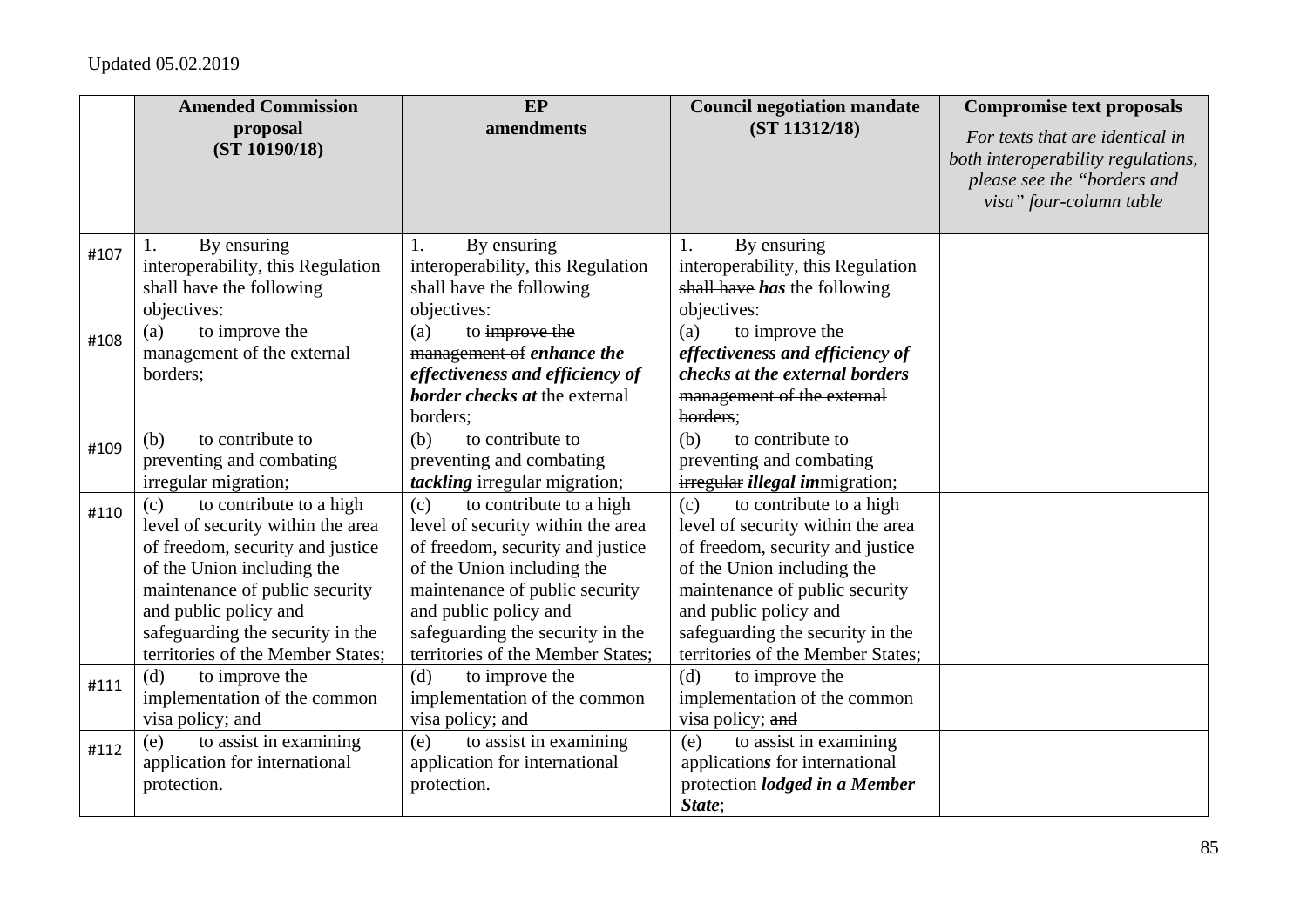|      | <b>Amended Commission</b>                                                     | EP                                                                                                                                                                                                                  | <b>Council negotiation mandate</b>                                                                                                                                                                                                     | <b>Compromise text proposals</b>                                                                                                |
|------|-------------------------------------------------------------------------------|---------------------------------------------------------------------------------------------------------------------------------------------------------------------------------------------------------------------|----------------------------------------------------------------------------------------------------------------------------------------------------------------------------------------------------------------------------------------|---------------------------------------------------------------------------------------------------------------------------------|
|      | proposal<br>(ST 10190/18)                                                     | amendments                                                                                                                                                                                                          | (ST 11312/18)                                                                                                                                                                                                                          | For texts that are identical in<br>both interoperability regulations,<br>please see the "borders and<br>visa" four-column table |
| #113 |                                                                               | to contribute to the<br>(ea)<br>prevention, detection and<br>investigation of terrorist<br>offences or of other serious<br>criminal offences;                                                                       |                                                                                                                                                                                                                                        |                                                                                                                                 |
| #114 |                                                                               | to aid in the<br>(eb)<br>identification of unknown<br>persons who are unable to<br><i>identify themselves or</i><br>unidentified human remains in<br>cases of natural disasters,<br>accidents or terrorist attacks. |                                                                                                                                                                                                                                        |                                                                                                                                 |
| #115 |                                                                               |                                                                                                                                                                                                                     | (f)<br>in the event of a natural<br>disaster or an accident, for<br>humanitarian reasons, to assist<br>in the identification of unknown<br>persons who are not able to<br><i>identify themselves or</i><br>unidentified human remains. |                                                                                                                                 |
| #116 | 2.<br>The objectives of<br>ensuring interoperability shall be<br>achieved by: | 2.<br>The <i>Those</i> objectives of<br>ensuring interoperability shall be<br>achieved by:                                                                                                                          | 2.<br>The objectives of<br>ensuring interoperability referred<br>to in paragraph 1 shall be<br>achieved in particular by:                                                                                                              |                                                                                                                                 |
| #117 | ensuring the correct<br>(a)<br>identification of persons;                     | ensuring <i>facilitating</i> the<br>(a)<br>correct identification of persons<br>third-country nationals<br>registered in the Union                                                                                  | ensuring the correct<br>(a)<br>identification of persons;                                                                                                                                                                              |                                                                                                                                 |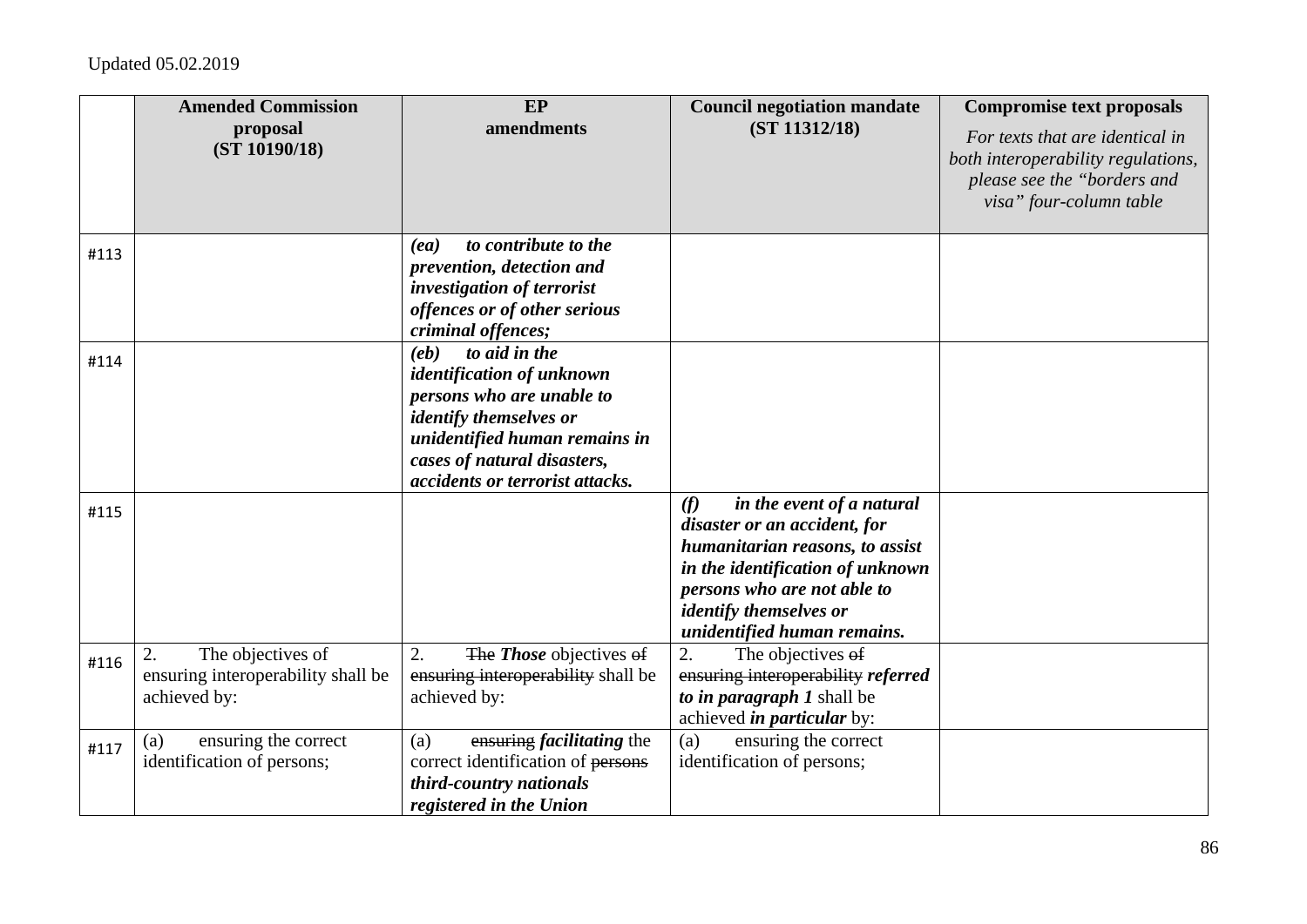|      | <b>Amended Commission</b><br>proposal<br>(ST 10190/18)                                                                                                                          | EP<br>amendments                                                                                                                                                                                                                                                                                                                                | <b>Council negotiation mandate</b><br>(ST 11312/18)                                                                                                                                                                                                                           | <b>Compromise text proposals</b><br>For texts that are identical in<br>both interoperability regulations, |
|------|---------------------------------------------------------------------------------------------------------------------------------------------------------------------------------|-------------------------------------------------------------------------------------------------------------------------------------------------------------------------------------------------------------------------------------------------------------------------------------------------------------------------------------------------|-------------------------------------------------------------------------------------------------------------------------------------------------------------------------------------------------------------------------------------------------------------------------------|-----------------------------------------------------------------------------------------------------------|
|      |                                                                                                                                                                                 |                                                                                                                                                                                                                                                                                                                                                 |                                                                                                                                                                                                                                                                               | please see the "borders and<br>visa" four-column table                                                    |
|      |                                                                                                                                                                                 | <i>information systems;</i>                                                                                                                                                                                                                                                                                                                     |                                                                                                                                                                                                                                                                               |                                                                                                           |
| #118 | contributing to fighting<br>(b)<br>identity fraud;                                                                                                                              | contributing to fighting<br>(b)<br>combating identity fraud;                                                                                                                                                                                                                                                                                    | (b)<br>contributing to fighting<br>identity fraud;                                                                                                                                                                                                                            |                                                                                                           |
| #119 | improving and<br>(c)<br>harmonising data quality<br>requirements of the respective<br>EU information systems;                                                                   | improving the data<br>(c)<br><i>quality</i> and harmonising data the<br>quality requirements $\theta$ for the<br>respective EU data stored in the<br>Union information systems while<br>respecting the data processing<br>requirements of the legal bases<br>of the individual systems, data<br>protection standards and<br><i>principles</i> ; | improving and<br>(c)<br>harmonising data quality<br>requirements of the respective<br>EU information systems while<br>respecting the data processing<br>requirements of the legal bases<br>of the individual systems, data<br>protection standards and<br><i>principles</i> ; |                                                                                                           |
| #120 |                                                                                                                                                                                 | improving judicial<br>(ca)<br>cooperation in the area of<br>freedom, security and justice;                                                                                                                                                                                                                                                      |                                                                                                                                                                                                                                                                               |                                                                                                           |
| #121 | facilitating the technical<br>(d)<br>and operational implementation<br>by Member States of existing<br>and future EU information<br>systems;                                    | facilitating the technical<br>(d)<br>and operational implementation<br>by Member States of existing and<br>future EU Union information<br>systems;                                                                                                                                                                                              | facilitating and<br>(d)<br>supporting the technical and<br>operational implementation by<br>Member States of existing and<br>future EU information systems;                                                                                                                   |                                                                                                           |
| #122 | strengthening and<br>(e)<br>simplifying and making more<br>uniform the data security and<br>data protection conditions that<br>govern the respective EU<br>information systems; | strengthening and<br>(e)<br>simplifying and making more<br>uniform the data security and<br>data protection conditions that<br>govern the respective EU Union<br>information systems, without                                                                                                                                                   | strengthening and<br>(e)<br>simplifying and making more<br>uniform the data security and<br>data protection conditions that<br>govern the respective EU<br>information systems, without                                                                                       |                                                                                                           |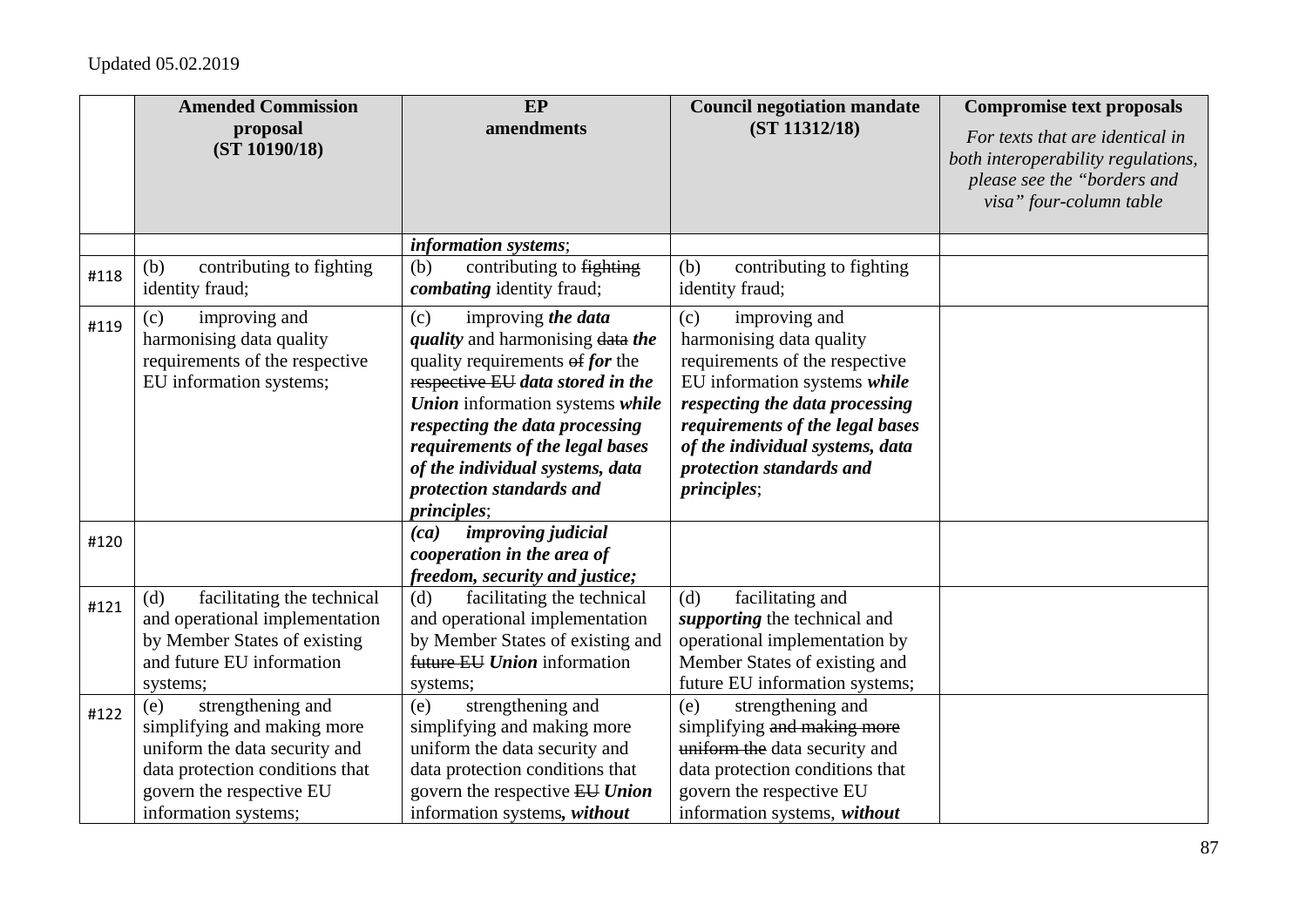|      | <b>Amended Commission</b><br>proposal<br>(ST 10190/18)                                                                                                                                                         | EP<br>amendments                                                                                                                                                                                                                                                                                 | <b>Council negotiation mandate</b><br>(ST 11312/18)                                                                                                                                                  | <b>Compromise text proposals</b><br>For texts that are identical in<br>both interoperability regulations,<br>please see the "borders and<br>visa" four-column table                                                          |
|------|----------------------------------------------------------------------------------------------------------------------------------------------------------------------------------------------------------------|--------------------------------------------------------------------------------------------------------------------------------------------------------------------------------------------------------------------------------------------------------------------------------------------------|------------------------------------------------------------------------------------------------------------------------------------------------------------------------------------------------------|------------------------------------------------------------------------------------------------------------------------------------------------------------------------------------------------------------------------------|
|      |                                                                                                                                                                                                                | prejudice to the special<br>protection and safeguards<br>afforded to certain categories of<br>data;                                                                                                                                                                                              | prejudice to the special<br>protection and safeguards<br>afforded to certain categories of<br>data;                                                                                                  |                                                                                                                                                                                                                              |
| #123 | streamlining the<br>(f)<br>conditions for law enforcement<br>access to the EES, the VIS, [the<br>ETIAS] and Eurodac;                                                                                           | (f)<br>streamlining the and<br>simplifying the conditions for<br>designated authorities' access to<br>the EES, VIS, [ETIAS] and<br>Eurodac, while ensuring the<br>necessary and proportionate<br>conditions for law enforcement<br>access to the EES, the VIS, [the<br><b>ETIAS</b> and Eurodae; | (f)<br>streamlining the<br>conditions for law enforcement<br>access by designated authorities<br>to the EES, the VIS, [the ETIAS]<br>and Eurodac;                                                    |                                                                                                                                                                                                                              |
| #124 | supporting the purposes<br>(g)<br>of the EES, the VIS, [the<br>ETIAS], Eurodac, the SIS and<br>[the ECRIS-TCN system].                                                                                         | supporting the purposes<br>(g)<br>of the EES, the VIS, [the<br>ETIAS], Eurodac, the SIS and<br>[the ECRIS-TCN system].                                                                                                                                                                           | supporting the purposes<br>(g)<br>of the EES, the VIS, [the<br>ETIAS], Eurodac, the SIS and<br>[the ECRIS-TCN system].                                                                               |                                                                                                                                                                                                                              |
| #125 | Article 3<br>Scope                                                                                                                                                                                             | Article 3<br>Scope                                                                                                                                                                                                                                                                               | Article 3<br>Scope                                                                                                                                                                                   |                                                                                                                                                                                                                              |
| #126 | This Regulation applies<br>to <b>Eurodac</b> , the Schengen<br>Information System (SIS) and<br>[the European Criminal Records<br><b>Information System for third-</b><br>country nationals (ECRIS-<br>$TCN$ ]. | This Regulation applies<br>1.<br>to Eurodac, the Schengen<br>Information System (SIS) and<br>[the European Criminal Records<br>Information System for third-<br>country nationals (ECRIS-<br>TCN)].                                                                                              | This Regulation applies<br>1.<br>to Eurodac, the Schengen<br>Information System (SIS) and<br>[the European Criminal Records]<br>Information System for third-<br>country nationals (ECRIS-<br>TCN)]. | Provisionally agreed<br>This Regulation applies<br>1.<br>to Eurodac, the Schengen<br>Information System (SIS) and the<br><b>European Criminal Records</b><br>Information System for third-<br>country nationals (ECRIS-TCN). |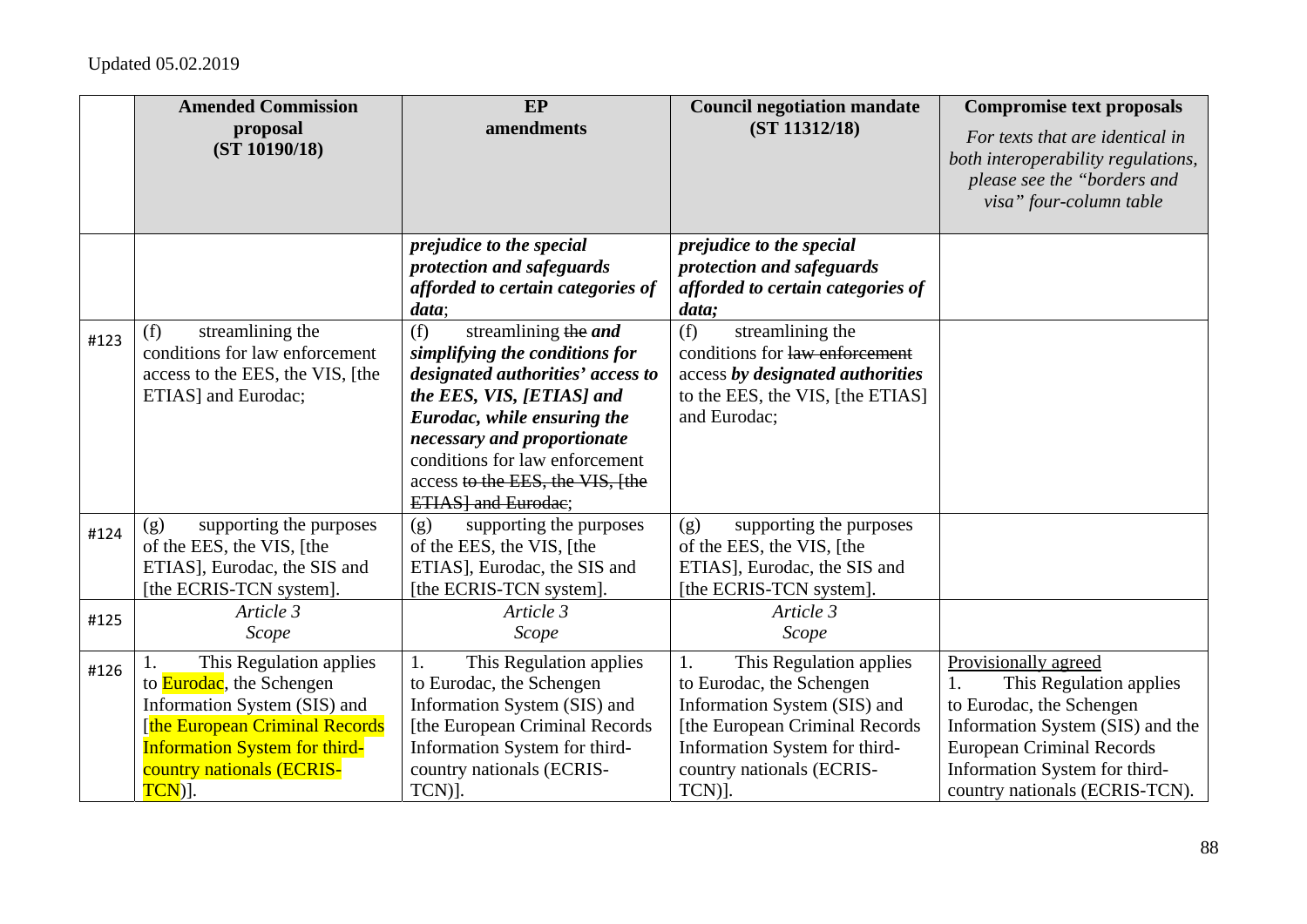|      | <b>Amended Commission</b>                                                                                                                                                                                                          | EP                                                                                                                                                                                                                                                                                                                                     | <b>Council negotiation mandate</b>                                                                                                                                                                                        | <b>Compromise text proposals</b>                                                                                                                                                                                                                  |
|------|------------------------------------------------------------------------------------------------------------------------------------------------------------------------------------------------------------------------------------|----------------------------------------------------------------------------------------------------------------------------------------------------------------------------------------------------------------------------------------------------------------------------------------------------------------------------------------|---------------------------------------------------------------------------------------------------------------------------------------------------------------------------------------------------------------------------|---------------------------------------------------------------------------------------------------------------------------------------------------------------------------------------------------------------------------------------------------|
|      | proposal<br>(ST 10190/18)                                                                                                                                                                                                          | amendments                                                                                                                                                                                                                                                                                                                             | (ST 11312/18)                                                                                                                                                                                                             | For texts that are identical in<br>both interoperability regulations,<br>please see the "borders and<br>visa" four-column table                                                                                                                   |
| #127 | This Regulation also<br>$\overline{2}$ .<br>applies to the Europol data to the<br>extent of enabling querying it<br>simultaneously to the EU<br>information systems referred to<br>in paragraph 1 in accordance<br>with Union law. | This Regulation also<br>2.<br>applies to the Europol data to the<br>extent of enabling querying it<br>simultaneously to the EU<br>information systems referred to<br>in paragraph 1 in accordance<br>with Union law.                                                                                                                   | This Regulation also<br>2.<br>applies to the Europol data to the<br>extent of enabling querying it<br>simultaneously to the EU<br>information systems referred to<br>in paragraph 1 in accordance<br>with Union law.      | Provisionally agreed<br>This Regulation also<br>2.<br>applies to the Europol data to the<br>extent of enabling querying it<br>simultaneously to the EU<br>information systems referred to<br>in paragraph 1 in accordance<br>with Union law.      |
| #128 | 3.<br>This Regulation applies<br>to persons in respect of whom<br>personal data may be processed<br>in the EU information systems<br>referred to in paragraph 1 and in<br>the Europol data referred to in<br>paragraph 2.          | 3.<br>This Regulation applies<br>to persons in respect of whom<br>personal data may be processed<br>in the EU Union information<br>systems referred to in paragraph<br>1 and in the Europol data referred<br>to in paragraph 2, only for the<br>purposes as defined in the<br>underlying legal basis for those<br>information systems. | 3.<br>This Regulation applies<br>to persons in respect of whom<br>personal data may be processed<br>in the EU information systems<br>referred to in paragraph 1 and in<br>the Europol data referred to in<br>paragraph 2. | Provisionally agreed<br>This Regulation applies<br>3.<br>to persons in respect of whom<br>personal data may be processed<br>in the EU information systems<br>referred to in paragraph 1 and in<br>the Europol data referred to in<br>paragraph 2. |
| #129 | Article 4<br><b>Definitions</b>                                                                                                                                                                                                    | Article 4<br>Definitions                                                                                                                                                                                                                                                                                                               | Article 4<br>Definitions                                                                                                                                                                                                  |                                                                                                                                                                                                                                                   |
| #130 | For the purposes of this<br>Regulation, the following<br>definitions apply:                                                                                                                                                        | For the purposes of this<br>Regulation, the following<br>definitions apply:                                                                                                                                                                                                                                                            | For the purposes of this<br>Regulation, the following<br>definitions apply:                                                                                                                                               |                                                                                                                                                                                                                                                   |
| #131 | 'external borders' means<br>(1)<br>external borders as defined in<br>Article $2(2)$ of Regulation<br>(EU) 2016/399;                                                                                                                | 'external borders' means<br>(1)<br>external borders as defined in<br>Article $2(2)$ of Regulation<br>(EU) 2016/399;                                                                                                                                                                                                                    | 'external borders' means<br>(1)<br>external borders as defined in<br>Article $2(2)$ of Regulation<br>(EU) 2016/399;                                                                                                       |                                                                                                                                                                                                                                                   |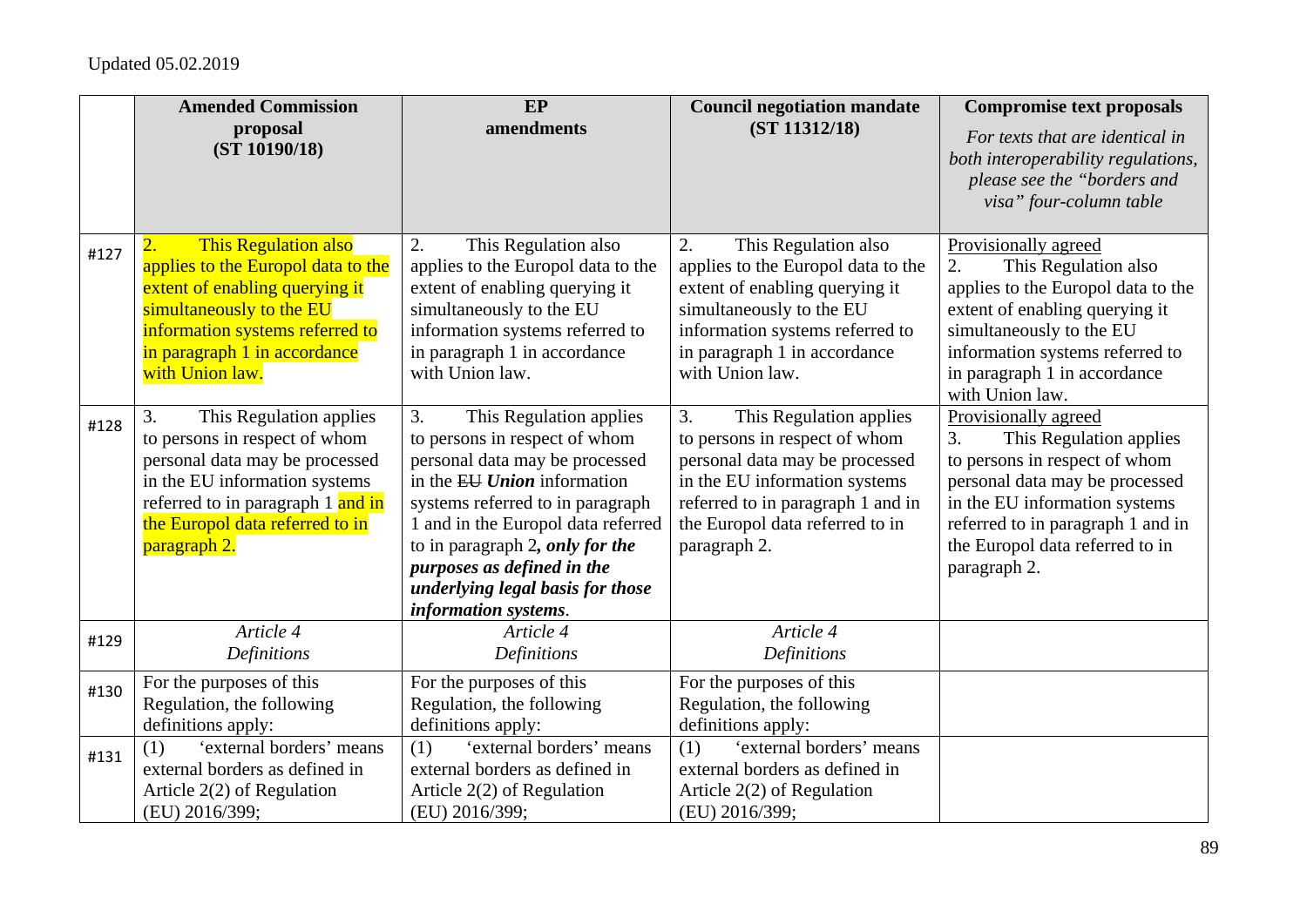|      | <b>Amended Commission</b>          | EP                                 | <b>Council negotiation mandate</b> | <b>Compromise text proposals</b>                                                                                                |
|------|------------------------------------|------------------------------------|------------------------------------|---------------------------------------------------------------------------------------------------------------------------------|
|      | proposal<br>(ST 10190/18)          | amendments                         | (ST 11312/18)                      | For texts that are identical in<br>both interoperability regulations,<br>please see the "borders and<br>visa" four-column table |
| #132 | 'border checks' means<br>(2)       | 'border checks' means<br>(2)       | 'border checks' means<br>(2)       |                                                                                                                                 |
|      | border checks as defined in        | border checks as defined in        | border checks as defined in        |                                                                                                                                 |
|      | Article $2(11)$ of Regulation (EU) | Article $2(11)$ of Regulation (EU) | Article $2(11)$ of Regulation (EU) |                                                                                                                                 |
|      | 2016/399;                          | 2016/399;                          | 2016/399;                          |                                                                                                                                 |
| #133 | (3)<br>'border authority' means    | (3)<br>'border authority' means    | (3)<br>'border authority' means    |                                                                                                                                 |
|      | the border guard assigned in       | the border guard assigned in       | the border guard assigned in       |                                                                                                                                 |
|      | accordance with national law to    | accordance with national law to    | accordance with national law to    |                                                                                                                                 |
|      | carry out border checks;           | carry out border checks <i>as</i>  | carry out border checks <i>as</i>  |                                                                                                                                 |
|      |                                    | defined in Article 2(11) of        | defined in point 11 of Article 2   |                                                                                                                                 |
|      |                                    | <b>Regulation (EU) 2016/399;</b>   | of Regulation $(EU)$ 2016/399;     |                                                                                                                                 |
| #134 | 'supervisory authorities'<br>(4)   | (4)<br>'supervisory authorities'   | 'supervisory authorities'<br>(4)   |                                                                                                                                 |
|      | means the supervisory authority    | means the supervisory authority    | means the supervisory authority    |                                                                                                                                 |
|      | established in accordance with     | established in accordance with     | established in accordance with     |                                                                                                                                 |
|      | Article $51(1)$ of Regulation      | Article $51(1)$ of Regulation      | Article $51(1)$ of Regulation      |                                                                                                                                 |
|      | (EU) 2016/679 and the              | (EU) 2016/679 and the              | (EU) 2016/679 and the              |                                                                                                                                 |
|      | supervisory authority established  | supervisory authority established  | supervisory authority established  |                                                                                                                                 |
|      | in accordance with Article $41(1)$ | in accordance with Article $41(1)$ | in accordance with Article $41(1)$ |                                                                                                                                 |
|      | of Directive (EU) 2016/680;        | of Directive (EU) 2016/680;        | of Directive (EU) 2016/680;        |                                                                                                                                 |
| #135 | 'verification' means the<br>(5)    | 'verification' means the<br>(5)    | 'verification' means the<br>(5)    |                                                                                                                                 |
|      | process of comparing sets of data  | process of comparing sets of data  | process of comparing sets of data  |                                                                                                                                 |
|      | to establish the validity of a     | to establish the validity of a     | to establish the validity of a     |                                                                                                                                 |
|      | claimed identity (one-to-one       | claimed identity (one-to-one       | claimed identity (one-to-one       |                                                                                                                                 |
|      | check);                            | check);                            | check);                            |                                                                                                                                 |
| #136 | 'identification' means the<br>(6)  | 'identification' means the<br>(6)  | 'identification' means the<br>(6)  |                                                                                                                                 |
|      | process of determining a           | process of determining a person's  | process of determining a person's  |                                                                                                                                 |
|      | person's identity through a        | identity through a database        | identity through a database        |                                                                                                                                 |
|      | database search against multiple   | search against multiple sets of    | search against multiple sets of    |                                                                                                                                 |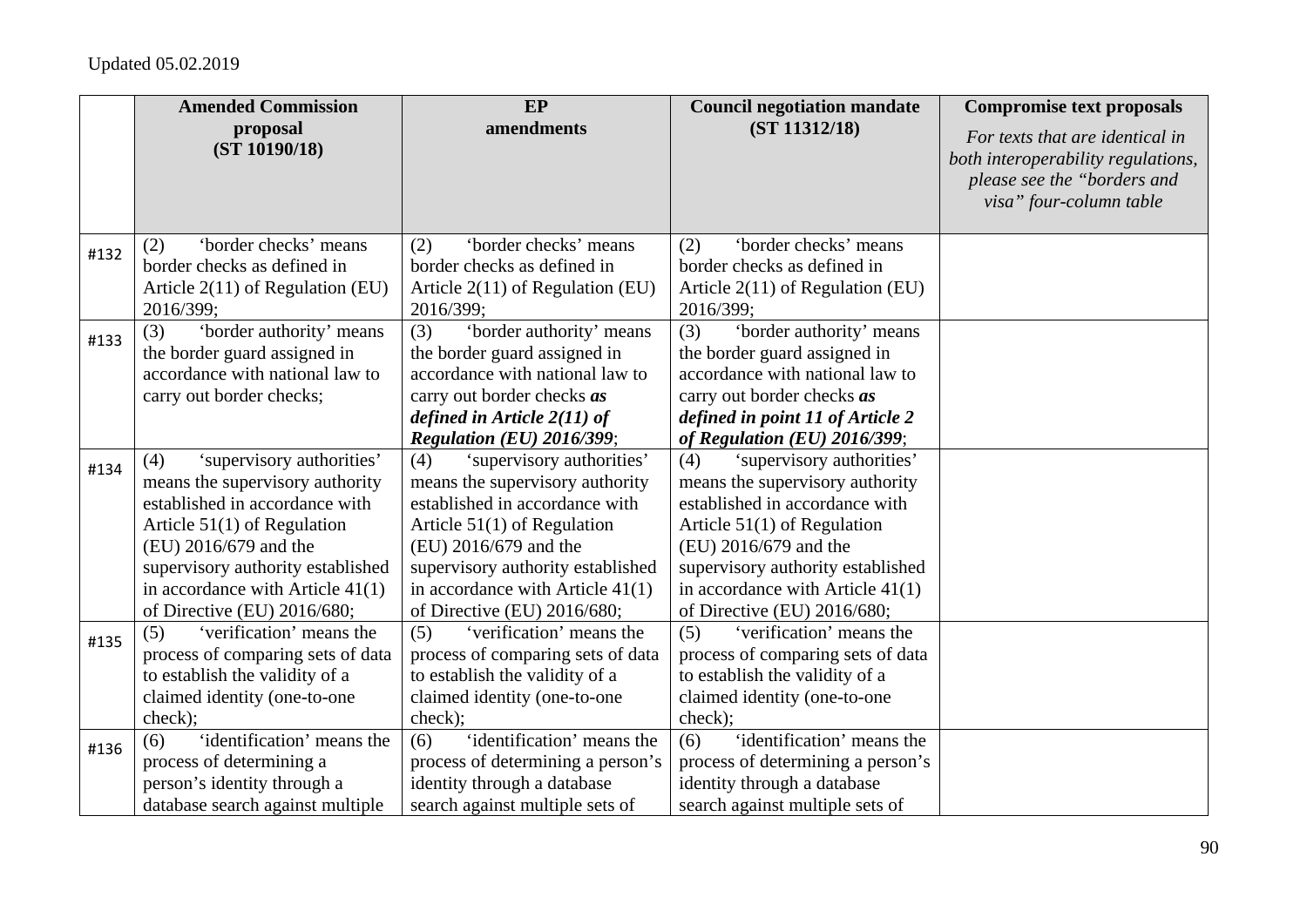|      | <b>Amended Commission</b><br>proposal | EP<br>amendments                     | <b>Council negotiation mandate</b><br>(ST 11312/18) | <b>Compromise text proposals</b>   |
|------|---------------------------------------|--------------------------------------|-----------------------------------------------------|------------------------------------|
|      | (ST 10190/18)                         |                                      |                                                     | For texts that are identical in    |
|      |                                       |                                      |                                                     | both interoperability regulations, |
|      |                                       |                                      |                                                     | please see the "borders and        |
|      |                                       |                                      |                                                     | visa" four-column table            |
|      |                                       |                                      |                                                     |                                    |
|      | sets of data (one-to-many check);     | data (one-to-many check);            | data (one-to-many check);                           |                                    |
| #137 | (7)<br>'third-country national'       | (7)<br>'third-country national'      | <i><b>'third-country national'</b></i><br>(7)       |                                    |
|      | means a person who is not a           | means a person who is not a          | means a person who is not a                         |                                    |
|      | citizen of the Union within the       | citizen of the Union within the      | citizen of the Union within the                     |                                    |
|      | meaning of Article $20(1)$ of the     | meaning of Article $20(1)$ of the    | meaning of Article $20(1)$ of the                   |                                    |
|      | Treaty, or a stateless person or a    | Treaty, or a stateless person or a   | Treaty, or a stateless person or a                  |                                    |
|      | person whose nationality is           | person whose nationality is          | person whose nationality is                         |                                    |
|      | unknown;                              | unknown;                             | unknown;                                            |                                    |
| #138 | (8)<br>'alphanumeric data'            | 'alphanumeric data'<br>(8)           | 'alphanumeric data'<br>(8)                          |                                    |
|      | means data represented by             | means data represented by            | means data represented by                           |                                    |
|      | letters, digits, special characters,  | letters, digits, special characters, | letters, digits, special characters,                |                                    |
|      | spaces and punctuation marks;         | spaces and punctuation marks;        | spaces and punctuation marks;                       |                                    |
| #139 | (9)<br>'identity data' means the      | 'identity data' means the<br>(9)     | 'identity data' means the<br>(9)                    |                                    |
|      | data referred to in Article           | data referred to in Article          | data referred to in Article                         |                                    |
|      | $27(3)(a)$ to (h);                    | $27(3)(a)$ to (h);                   | $27(3)(a)$ to (h);                                  |                                    |
| #140 | 'fingerprint data' means<br>(10)      | 'fingerprint data' means<br>(10)     | 'dactyloscopic data'<br>(10)                        |                                    |
|      | the data relating to the              | the data relating to the             | means fingerprints images,                          |                                    |
|      | fingerprints of an individual;        | fingerprints of an individual;       | images of fingerprint latents,                      |                                    |
|      |                                       |                                      | palm prints, and palm prints                        |                                    |
|      |                                       |                                      | latents <sup>69</sup> which due to their            |                                    |
|      |                                       |                                      | unique character and the                            |                                    |
|      |                                       |                                      | reference points contained                          |                                    |
|      |                                       |                                      | therein enable accurate and                         |                                    |

**<sup>69</sup>** *NB: Same definition as in Council Decision 2008/616/JHA*.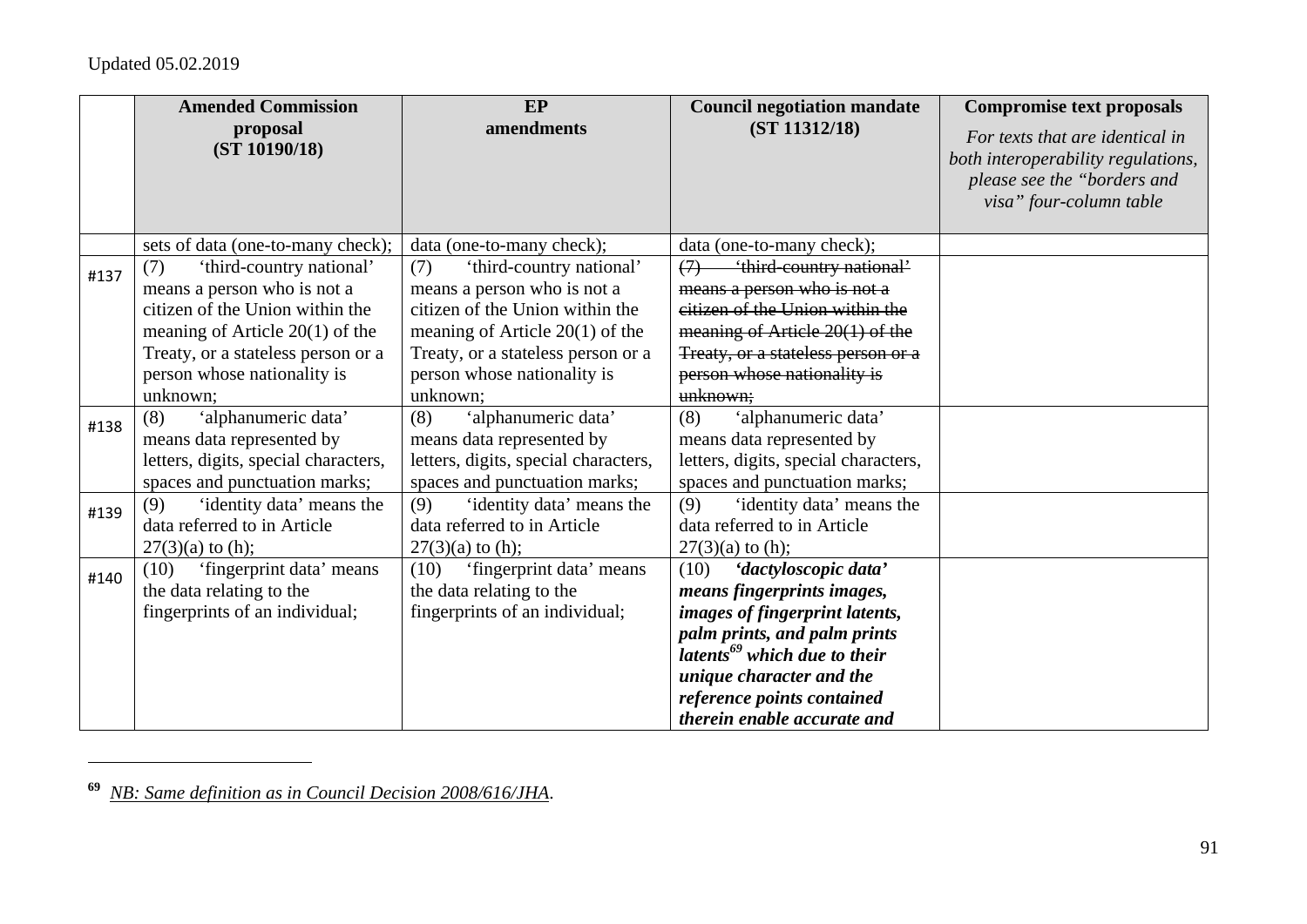|      | <b>Amended Commission</b>                                       | EP                                                              | <b>Council negotiation mandate</b>                                     | <b>Compromise text proposals</b>                                                                                                |
|------|-----------------------------------------------------------------|-----------------------------------------------------------------|------------------------------------------------------------------------|---------------------------------------------------------------------------------------------------------------------------------|
|      | proposal<br>(ST 10190/18)                                       | amendments                                                      | (ST 11312/18)                                                          | For texts that are identical in<br>both interoperability regulations,<br>please see the "borders and<br>visa" four-column table |
|      |                                                                 |                                                                 | conclusive comparisons on a<br><i>person's identity</i> ; "fingerprint |                                                                                                                                 |
|      |                                                                 |                                                                 | data' means the data relating to                                       |                                                                                                                                 |
|      |                                                                 |                                                                 | the fingerprints of an individual;                                     |                                                                                                                                 |
|      | 'facial image' means<br>(11)                                    | 'facial image' means<br>(11)                                    | 'facial image' means<br>(11)                                           |                                                                                                                                 |
| #141 | digital images of the face;                                     | digital images of the face;                                     | digital images of the face;                                            |                                                                                                                                 |
|      | 'biometric data' means<br>(12)                                  | 'biometric data' means<br>(12)                                  | (12)<br>'biometric data' means                                         |                                                                                                                                 |
| #142 | fingerprint data and/or facial                                  | fingerprint data and/or facial                                  | fingerprint <i>dactyloscopic</i> data                                  |                                                                                                                                 |
|      | image;                                                          | image;                                                          | and/or facial image;                                                   |                                                                                                                                 |
|      | 'biometric template'<br>(13)                                    | 'biometric template'<br>(13)                                    | 'biometric template'<br>(13)                                           |                                                                                                                                 |
| #143 | means a mathematical                                            | means a mathematical                                            | means a mathematical                                                   |                                                                                                                                 |
|      | representation obtained by                                      | representation obtained by                                      | representation obtained by                                             |                                                                                                                                 |
|      | feature extraction from biometric                               | feature extraction from biometric                               | feature extraction from biometric                                      |                                                                                                                                 |
|      | data limited to the characteristics                             | data limited to the characteristics                             | data limited to the characteristics                                    |                                                                                                                                 |
|      | necessary to perform                                            | necessary to perform                                            | necessary to perform                                                   |                                                                                                                                 |
|      | identifications and verifications;                              | identifications and verifications;                              | identifications and verifications;                                     |                                                                                                                                 |
| #144 | (14)<br>'travel document' means                                 | (14)<br>'travel document' means                                 | (14)<br>'travel document' means                                        |                                                                                                                                 |
|      | a passport or other equivalent                                  | a passport or other equivalent                                  | a passport or other equivalent                                         |                                                                                                                                 |
|      | document entitling the holder to                                | document entitling the holder to                                | document entitling the holder to                                       |                                                                                                                                 |
|      | cross the external borders and to                               | cross the external borders and to                               | cross the external borders and to                                      |                                                                                                                                 |
|      | which a visa may be affixed;                                    | which a visa may be affixed;                                    | which a visa may be affixed;                                           |                                                                                                                                 |
| #145 | 'travel document data'<br>(15)                                  | 'travel document data'<br>(15)                                  | 'travel document data'<br>(15)                                         |                                                                                                                                 |
|      | means the type, number and<br>country of issuance of the travel | means the type, number and<br>country of issuance of the travel | means the type, number and<br>country of issuance of the travel        |                                                                                                                                 |
|      | document, the date of expiry of                                 | document, the date of expiry of                                 | document, the date of expiry of                                        |                                                                                                                                 |
|      | the validity of the travel                                      | the validity of the travel                                      | the validity of the travel                                             |                                                                                                                                 |
|      | document and the three-letter                                   | document and the three-letter                                   | document and the three-letter                                          |                                                                                                                                 |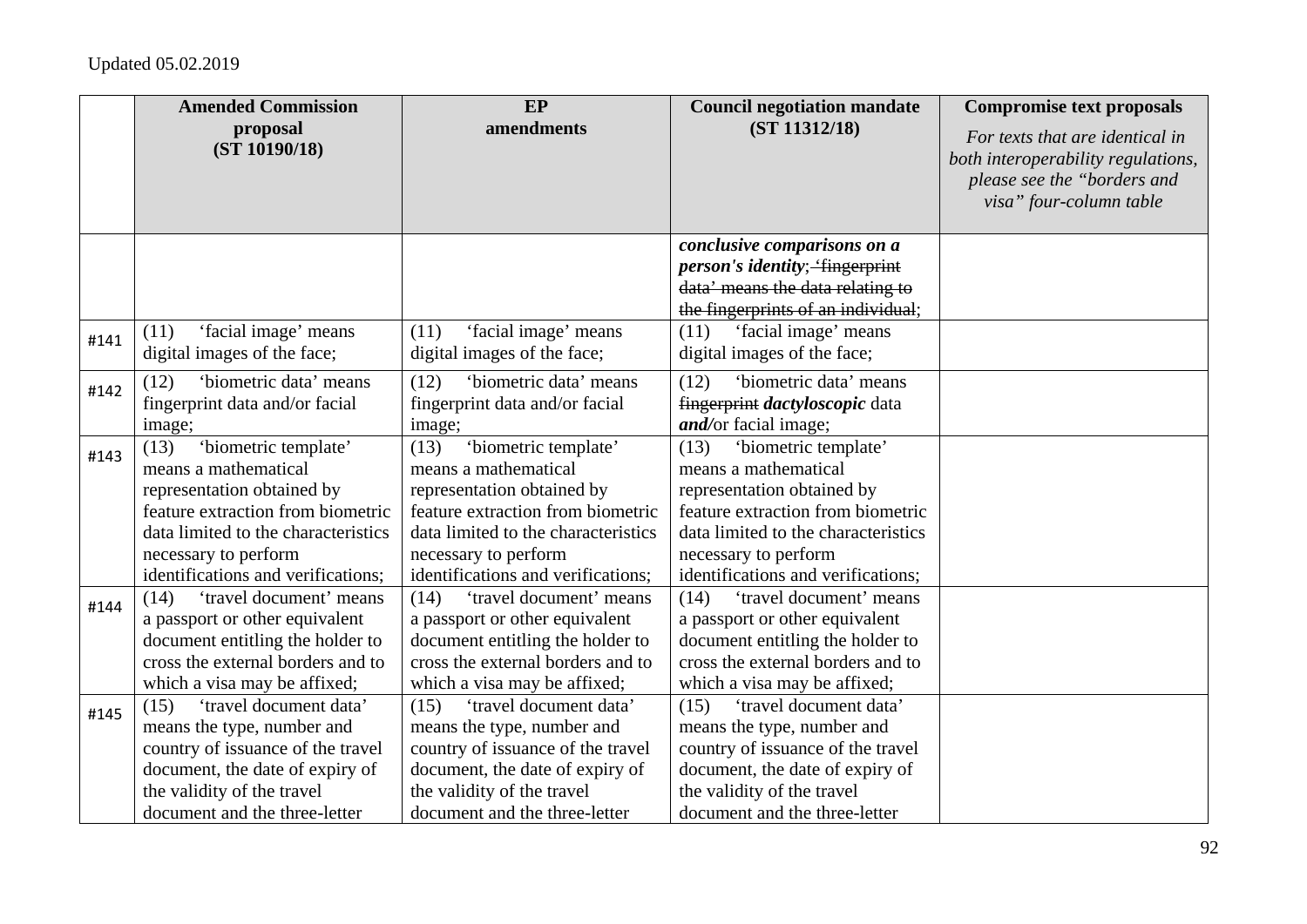|      | <b>Amended Commission</b><br>proposal | EP<br>amendments                       | <b>Council negotiation mandate</b><br>(ST 11312/18) | <b>Compromise text proposals</b>                                      |
|------|---------------------------------------|----------------------------------------|-----------------------------------------------------|-----------------------------------------------------------------------|
|      | (ST 10190/18)                         |                                        |                                                     | For texts that are identical in<br>both interoperability regulations, |
|      |                                       |                                        |                                                     | please see the "borders and                                           |
|      |                                       |                                        |                                                     | visa" four-column table                                               |
|      |                                       |                                        |                                                     |                                                                       |
|      | code of the country issuing the       | code of the country issuing the        | code of the country issuing the                     |                                                                       |
|      | travel document;                      | travel document;                       | travel document;                                    |                                                                       |
| #146 | 'travel authorisation'<br>(16)        | 'travel authorisation'<br>(16)         | (16) 'travel authorisation'                         |                                                                       |
|      | means travel authorisation as         | means travel authorisation as          | means travel authorisation as                       |                                                                       |
|      | defined in Article 3 of the           | defined in Article 3 of the            | defined in Article 3 of the                         |                                                                       |
|      | [ETIAS Regulation];                   | [ETIAS Regulation];                    | <b>[ETIAS Regulation];</b>                          |                                                                       |
| #147 | 'short-stay visa' means<br>(17)       | 'short-stay visa' means<br>(17)        | $(17)$ 'short-stay visa' means                      |                                                                       |
|      | visa as defined in Article $2(2)(a)$  | visa as defined in Article $2(2)(a)$   | $visa$ as defined in Article $2(2)(a)$              |                                                                       |
|      | of Regulation (EC) No 810/2009;       | of Regulation (EC) No 810/2009;        | of Regulation (EC) No 810/2009;                     |                                                                       |
| #148 | (18) 'EU information systems'         | 'EU Union information<br>(18)          | 'EU information systems'<br>(18)                    |                                                                       |
|      | means the large-scale IT systems      | systems' means the large scale         | means the large-scale IT systems                    |                                                                       |
|      | managed by eu-LISA;                   | IT systems EES, VIS, [ETIAS],          | <i>operationally</i> managed by eu-                 |                                                                       |
|      |                                       | <b>Eurodac, SIS and [ECRIS-</b>        | LISA;                                               |                                                                       |
|      |                                       | TCN] operationally managed by          |                                                     |                                                                       |
|      |                                       | eu-LISA;                               |                                                     |                                                                       |
| #149 | 'Europol data' means<br>(19)          | (19)<br>'Europol data' means           | 'Europol data' means<br>(19)                        |                                                                       |
|      | personal data provided to             | personal data <i>processed</i> by      | personal data <i>processed</i> by                   |                                                                       |
|      | Europol for the purpose referred      | provided to Europol for the            | provided to Europol for the                         |                                                                       |
|      | to in Article $18(2)(a)$ of           | purpose <i>purposes</i> referred to in | purpose referred to in Article                      |                                                                       |
|      | Regulation (EU) 2016/794;             | Article 18(2)(a), (b) and (c) of       | $18(2)(a)$ to (c) of Regulation                     |                                                                       |
|      |                                       | Regulation (EU) 2016/794;              | (EU) 2016/794;                                      |                                                                       |
| #150 | (20)<br>'Interpol databases'          | (20)<br>'Interpol databases'           | (20)<br>'Interpol databases'                        |                                                                       |
|      | means the Interpol Stolen and         | means the Interpol Stolen and          | means the Interpol Stolen and                       |                                                                       |
|      | Lost Travel Document database         | <b>Lost Travel Document database</b>   | <b>Lost Travel Document database</b>                |                                                                       |
|      | (SLTD) and the Interpol Travel        | (SLTD) and the Interpol Travel         | (SLTD) and the Interpol Travel                      |                                                                       |
|      | Documents Associated with             | Documents Associated with              | Documents Associated with                           |                                                                       |
|      | Notices database (Interpol            | Notices database (Interpol             | Notices database (Interpol                          |                                                                       |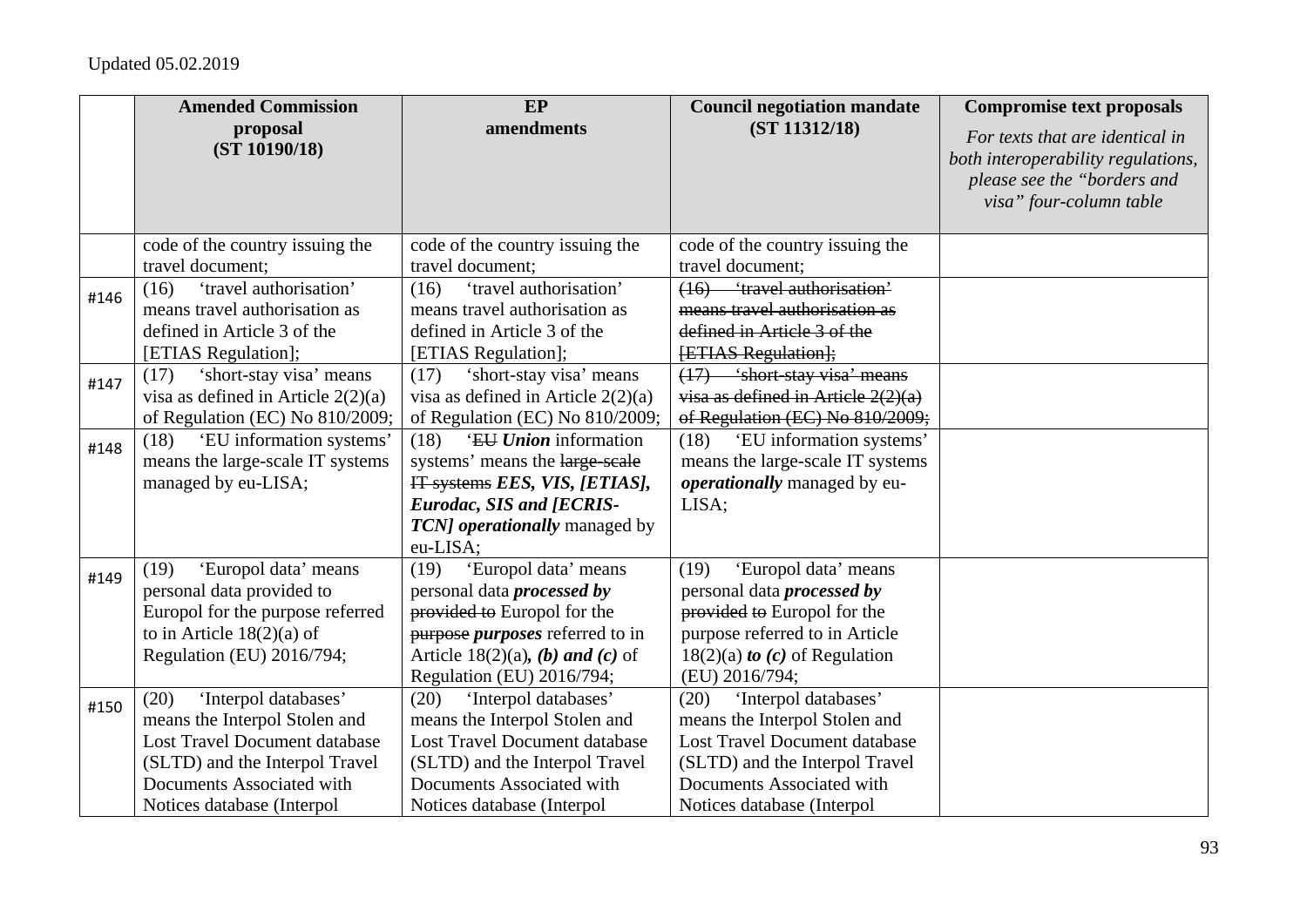|      | <b>Amended Commission</b>                                                                                                                                                                                                                                                                          | EP                                                                                                                                                                                                                                                                                                                                                          | <b>Council negotiation mandate</b>                                                                                                                                                                                                                                                                     | <b>Compromise text proposals</b>                                                                                                |
|------|----------------------------------------------------------------------------------------------------------------------------------------------------------------------------------------------------------------------------------------------------------------------------------------------------|-------------------------------------------------------------------------------------------------------------------------------------------------------------------------------------------------------------------------------------------------------------------------------------------------------------------------------------------------------------|--------------------------------------------------------------------------------------------------------------------------------------------------------------------------------------------------------------------------------------------------------------------------------------------------------|---------------------------------------------------------------------------------------------------------------------------------|
|      | proposal<br>(ST 10190/18)                                                                                                                                                                                                                                                                          | amendments                                                                                                                                                                                                                                                                                                                                                  | (ST 11312/18)                                                                                                                                                                                                                                                                                          | For texts that are identical in<br>both interoperability regulations,<br>please see the "borders and<br>visa" four-column table |
|      | TDAWN);                                                                                                                                                                                                                                                                                            | TDAWN);                                                                                                                                                                                                                                                                                                                                                     | TDAWN);                                                                                                                                                                                                                                                                                                |                                                                                                                                 |
| #151 | 'match' means the<br>(21)<br>existence of a correspondence<br>established by comparing two or<br>more occurrences of personal<br>data recorded or being recorded<br>in an information system or<br>database;                                                                                       | 'match' means the<br>(21)<br>existence of a same or similar<br>correspondence as a result of an<br>automated comparison between<br>established by comparing two or<br>more occurrences of personal<br>data recorded or being recorded<br>in an information system or<br>database;                                                                           | 'match' means the<br>(21)<br>existence of a correspondence <i>as</i><br>a result of an automated<br>comparison between established<br>by comparing two or more<br>occurrences of personal data<br>recorded or being recorded in an<br>information system or database;                                  |                                                                                                                                 |
|      | 'hit' means the<br>(22)                                                                                                                                                                                                                                                                            | $(22)$ 'hit' means the                                                                                                                                                                                                                                                                                                                                      | <i>ihit'</i> means the<br>(22)                                                                                                                                                                                                                                                                         |                                                                                                                                 |
| #152 | confirmation of one match or                                                                                                                                                                                                                                                                       | confirmation of one match or                                                                                                                                                                                                                                                                                                                                | confirmation of one match or                                                                                                                                                                                                                                                                           |                                                                                                                                 |
|      | several matches;                                                                                                                                                                                                                                                                                   | several matches:                                                                                                                                                                                                                                                                                                                                            | several or matches:                                                                                                                                                                                                                                                                                    |                                                                                                                                 |
| #153 | 'police authority' means<br>(23)<br>'competent authority' as defined<br>in Article 3(7) of Directive<br>2016/680;                                                                                                                                                                                  | 'police authority' means<br>(23)<br>'competent authority' as defined<br>in Article 3(7) of Directive<br>2016/680;                                                                                                                                                                                                                                           | (23)<br>'police authority' means<br>'competent authority' as defined<br>in Article 3(7) of Directive $(EU)$<br>2016/680;                                                                                                                                                                               |                                                                                                                                 |
| #154 | 'designated authorities'<br>(24)<br>means the Member State<br>designated authorities referred to<br>in Article $29(1)$ of Regulation<br>(EU) 2017/2226, Article 3(1) of<br>Council Decision 2008/633/JHA,<br>[Article 43 of the ETIAS<br>Regulation] and [Article 6 of the<br>Eurodac Regulation]; | 'designated authorities'<br>(24)<br>means the Member State<br>designated authorities referred to<br>as defined in Article $29(1)$ 3(26)<br>of Regulation (EU) 2017/2226,<br>Article $3(1) 2(1)(d)$ of Council<br>Decision 2008/633/JHA, [Article<br>$3(21)$ of the ETIAS Regulation]<br>and <i>referred to in</i> [Article 6 of<br>the Eurodac Regulation]; | 'designated authorities'<br>(24)<br>means the Member State<br>designated authorities referred to<br>in Article $29(1)$ of Regulation<br>(EU) 2017/2226, Article 3(1) of<br>Council Decision 2008/633/JHA,<br>[Article $4350$ of the ETIAS<br>Regulation] and [Article 6 of the<br>Eurodac Regulation]; |                                                                                                                                 |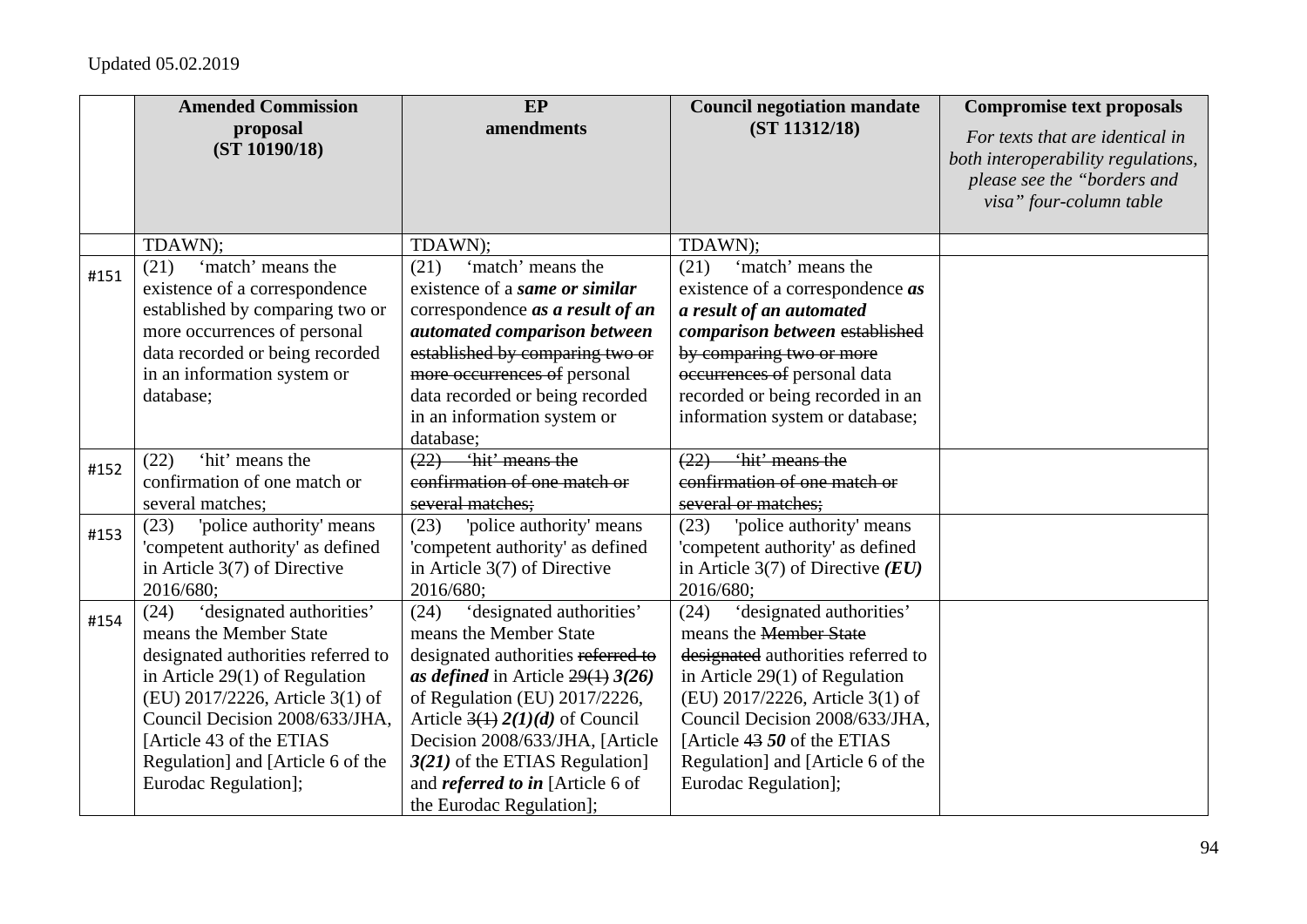|      | <b>Amended Commission</b>                                                                                                                                                                                                                                                                                                                                             | EP                                                                                                                                                                                                                                                                                                                                                                    | <b>Council negotiation mandate</b>                                                                                                                                                                                                                                                                                                                                        | <b>Compromise text proposals</b>                                                                                                |
|------|-----------------------------------------------------------------------------------------------------------------------------------------------------------------------------------------------------------------------------------------------------------------------------------------------------------------------------------------------------------------------|-----------------------------------------------------------------------------------------------------------------------------------------------------------------------------------------------------------------------------------------------------------------------------------------------------------------------------------------------------------------------|---------------------------------------------------------------------------------------------------------------------------------------------------------------------------------------------------------------------------------------------------------------------------------------------------------------------------------------------------------------------------|---------------------------------------------------------------------------------------------------------------------------------|
|      | proposal<br>(ST 10190/18)                                                                                                                                                                                                                                                                                                                                             | amendments                                                                                                                                                                                                                                                                                                                                                            | (ST 11312/18)                                                                                                                                                                                                                                                                                                                                                             | For texts that are identical in<br>both interoperability regulations,<br>please see the "borders and<br>visa" four-column table |
| #155 | 'terrorist offence' means<br>(25)<br>an offence under national law<br>which corresponds or is<br>equivalent to one of the offences<br>referred to in Directive<br>(EU) 2017/541;                                                                                                                                                                                      | 'terrorist offence' means<br>(25)<br>an offence under national law<br>which corresponds or is<br>equivalent to one of the offences<br>referred to in Articles 3 to 14 of<br>Directive (EU) 2017/541, or<br>which is equivalent to one of<br>those offences for the Member<br><b>States which are not bound by</b><br>that Directive:                                  | 'terrorist offence' means<br>(25)<br>an offence under national law<br>which corresponds or is<br>equivalent to one of the offences<br>referred to in Directive<br>(EU) 2017/541;                                                                                                                                                                                          |                                                                                                                                 |
| #156 | 'serious criminal offence'<br>(26)<br>means an offence which<br>corresponds or is equivalent to<br>one of the offences referred to in<br>Article 2(2) of Framework<br>Decision 2002/584/JHA, if it is<br>punishable under national law by<br>a custodial sentence or a<br>detention order for a maximum<br>period of at least three years;<br>'EES' means the<br>(27) | 'serious criminal offence'<br>(26)<br>means an offence which<br>corresponds or is equivalent to<br>one of the offences referred to in<br>Article 2(2) of Framework<br>Decision 2002/584/JHA, if it is<br>punishable under national law by<br>a custodial sentence or a<br>detention order for a maximum<br>period of at least three years;<br>'EES' means the<br>(27) | 'serious criminal offence'<br>(26)<br>means an offence which<br>corresponds or is equivalent to<br>one of the offences referred to in<br>Article 2(2) of Framework<br>Decision 2002/584/JHA, if it is<br>punishable under national law by<br>a custodial sentence or a<br>detention order for a maximum<br>period of at least three years;<br>'Entry/Exit System'<br>(27) |                                                                                                                                 |
| #157 | Entry/Exit System as referred to<br>in Regulation (EU) 2017/2226;                                                                                                                                                                                                                                                                                                     | Entry/Exit System as referred to<br>in Regulation (EU) $2017/2226$ ;                                                                                                                                                                                                                                                                                                  | ('EES') means the Entry/Exit<br>System as referred to in<br>Regulation (EU) 2017/2226;                                                                                                                                                                                                                                                                                    |                                                                                                                                 |
| #158 | 'VIS' means the Visa<br>(28)<br>Information System as referred<br>to in Regulation (EC) No                                                                                                                                                                                                                                                                            | 'VIS' means the Visa<br>(28)<br>Information System as referred to<br>in Regulation (EC) No $767/2008$ ;                                                                                                                                                                                                                                                               | (28)<br>'Visa Information<br>System' ('VIS') means the Visa<br>Information System as referred to                                                                                                                                                                                                                                                                          |                                                                                                                                 |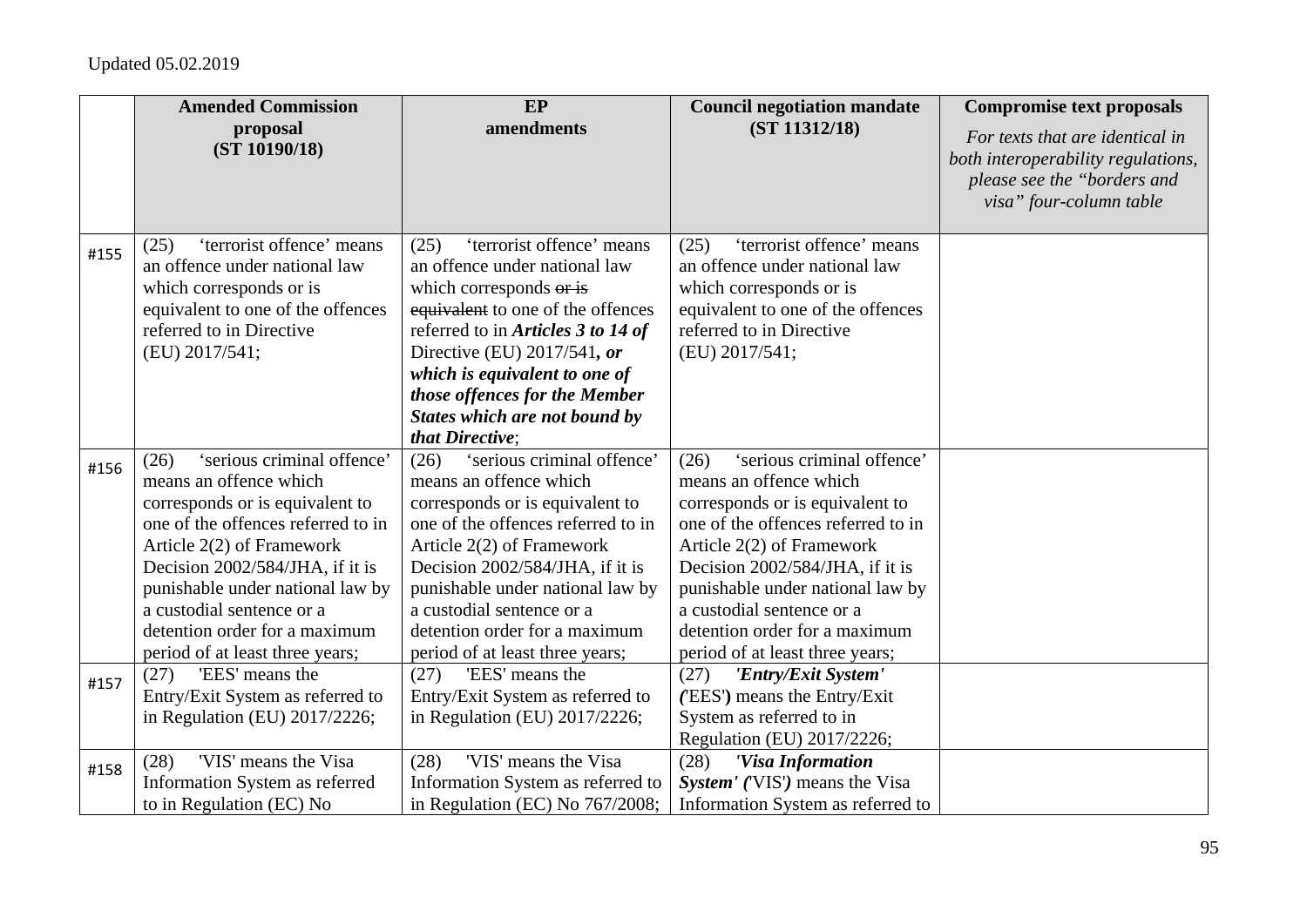|      | <b>Amended Commission</b>                                                                                                                                                                                                                                 | EP                                                                                                                                                                                                                                                                                                                  | <b>Council negotiation mandate</b>                                                                                                                                                                                                                                                                                                                                                                                                    | <b>Compromise text proposals</b>                                                                                                |
|------|-----------------------------------------------------------------------------------------------------------------------------------------------------------------------------------------------------------------------------------------------------------|---------------------------------------------------------------------------------------------------------------------------------------------------------------------------------------------------------------------------------------------------------------------------------------------------------------------|---------------------------------------------------------------------------------------------------------------------------------------------------------------------------------------------------------------------------------------------------------------------------------------------------------------------------------------------------------------------------------------------------------------------------------------|---------------------------------------------------------------------------------------------------------------------------------|
|      | proposal<br>(ST 10190/18)                                                                                                                                                                                                                                 | amendments                                                                                                                                                                                                                                                                                                          | (ST 11312/18)                                                                                                                                                                                                                                                                                                                                                                                                                         | For texts that are identical in<br>both interoperability regulations,<br>please see the "borders and<br>visa" four-column table |
|      | 767/2008;                                                                                                                                                                                                                                                 |                                                                                                                                                                                                                                                                                                                     | in Regulation (EC) No 767/2008;                                                                                                                                                                                                                                                                                                                                                                                                       |                                                                                                                                 |
| #159 | ['ETIAS' means the<br>(29)<br>European Travel Information and<br>Authorisation System as referred<br>to in the ETIAS Regulation];                                                                                                                         | ['ETIAS' means the<br>(29)<br>European Travel Information and<br>Authorisation System as referred<br>to in the ETIAS Regulation];                                                                                                                                                                                   | ['the European Travel<br>(29)<br><b>Information and Authorisation</b><br>System' ('ETIAS') means the<br><b>European Travel Information</b><br>and Authorisation System as<br>referred to in the ETIAS<br>Regulation];                                                                                                                                                                                                                 |                                                                                                                                 |
| #160 | 'Eurodac' means Eurodac<br>(30)<br>as referred to in the [Eurodac<br>Regulation];                                                                                                                                                                         | 'Eurodac' means Eurodac<br>(30)<br>as referred to in the [Eurodac<br>Regulation];                                                                                                                                                                                                                                   | 'Eurodac' means Eurodac<br>(30)<br>as referred to in the [Eurodac<br>Regulation];                                                                                                                                                                                                                                                                                                                                                     |                                                                                                                                 |
| #161 | 'SIS' means the Schengen<br>(31)<br>Information System as referred<br>to [in the Regulation on SIS in<br>the field of border checks,<br>Regulation on SIS in the field of<br>law enforcement and Regulation<br>on SIS in the field of illegal<br>return]; | 'SIS' means the Schengen<br>(31)<br>Information System as referred to<br>[in the Regulation on SIS in the<br>field of border checks,<br>Regulation on SIS in the field of<br>law enforcement and Regulation<br>on SIS in the field of illegal<br>return];<br>(Horizontal amendment applies<br>throughout the text.) | 'Schengen Information<br>(31)<br>System' ('SIS') means the<br>Schengen Information System as<br>referred to [in the Regulation on<br>SIS in the field of border checks,<br>Regulation on SIS in the field of<br>law enforcement police<br>cooperation and judicial<br>cooperation in criminal matters<br>and Regulation on SIS for the<br>return of illegally staying third-<br>country nationals in the field of<br>illegal return]; |                                                                                                                                 |
| #162 | ['ECRIS-TCN System'<br>(32)<br>means the European Criminal<br><b>Records Information System</b>                                                                                                                                                           | ['ECRIS-TCN System'<br>(32)<br>means the European Criminal<br><b>Records Information System</b>                                                                                                                                                                                                                     | ['ECRIS-TCN System'<br>(32)<br>means the European Criminal<br>Records Information System the                                                                                                                                                                                                                                                                                                                                          |                                                                                                                                 |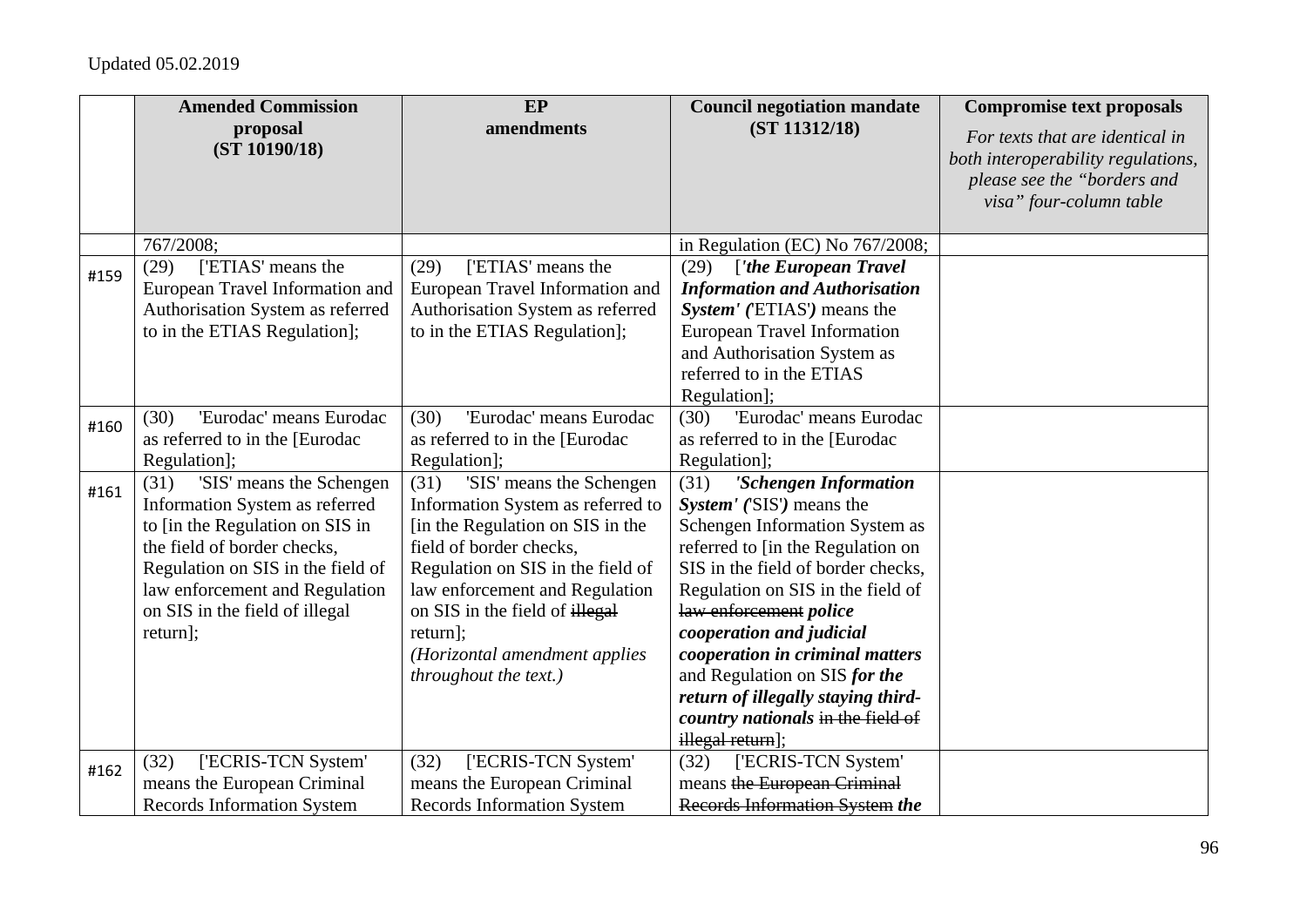|      | <b>Amended Commission</b>            | EP                                   | <b>Council negotiation mandate</b>        | <b>Compromise text proposals</b>                                                                                                |
|------|--------------------------------------|--------------------------------------|-------------------------------------------|---------------------------------------------------------------------------------------------------------------------------------|
|      | proposal<br>(ST 10190/18)            | amendments                           | (ST 11312/18)                             | For texts that are identical in<br>both interoperability regulations,<br>please see the "borders and<br>visa" four-column table |
|      | holding conviction information       | holding conviction information       | centralised system for the                |                                                                                                                                 |
|      | on third-country national and        | on third-country national and        | identification of Member States           |                                                                                                                                 |
|      | stateless persons as referred to in  | stateless persons as referred to in  | holding conviction information            |                                                                                                                                 |
|      | the ECRIS-TCN System                 | the ECRIS-TCN System                 | on third-country nationals and            |                                                                                                                                 |
|      | Regulation];                         | Regulation];                         | stateless persons as referred to in       |                                                                                                                                 |
|      |                                      |                                      | the ECRIS-TCN System                      |                                                                                                                                 |
|      |                                      |                                      | Regulation];                              |                                                                                                                                 |
| #163 | 'ESP' means the European<br>(33)     | (33) ESP' means the European         | $\overline{(33)}$ ESP' means the European |                                                                                                                                 |
|      | search portal as referred to in      | search portal as referred to in      | search portal as referred to in           |                                                                                                                                 |
|      | Article 6;                           | Article 6;                           | Article 6;                                |                                                                                                                                 |
| #164 | 'shared BMS' means the<br>(34)       | (34) 'shared BMS' means the          | (34) 'shared BMS' means the               |                                                                                                                                 |
|      | shared biometric matching            | shared biometric matching            | shared biometric matching                 |                                                                                                                                 |
|      | service as referred to in Article    | service as referred to in Article    | service as referred to in Article         |                                                                                                                                 |
|      | 15:                                  | 15:                                  | 15:                                       |                                                                                                                                 |
| #165 | 'CIR' means the common<br>(35)       | (35) 'CIR' means the common          | (35) 'CIR' means the common               |                                                                                                                                 |
|      | identity repository as referred to   | identity repository as referred to   | identity repository as referred to        |                                                                                                                                 |
|      | in Article 17;                       | in Article 17;                       | in Article 17;                            |                                                                                                                                 |
| #166 | (36)<br>'MID' means the              | (36) 'MID' means the multiple-       | (36) 'MID' means the multiple-            |                                                                                                                                 |
|      | multiple-identity detector as        | identity detector as referred to in  | identity detector as referred to in       |                                                                                                                                 |
|      | referred to in Article 25;           | Article 25:                          | Article 25;                               |                                                                                                                                 |
| #167 | 'CRRS' means the central<br>(37)     | (37) 'CRRS' means the central        | (37) 'CRRS' means the central             |                                                                                                                                 |
|      | repository for reporting and         | repository for reporting and         | repository for reporting and              |                                                                                                                                 |
|      | statistics as referred to in Article | statistics as referred to in Article | statistics as referred to in Article      |                                                                                                                                 |
|      | 39.                                  | 39.                                  | 39.                                       |                                                                                                                                 |
| #168 | Article 5                            | Article 5                            | Article 5                                 |                                                                                                                                 |
|      | Non-discrimination                   | Non-discrimination and               | Non-discrimination                        |                                                                                                                                 |
|      |                                      | fundamental rights                   |                                           |                                                                                                                                 |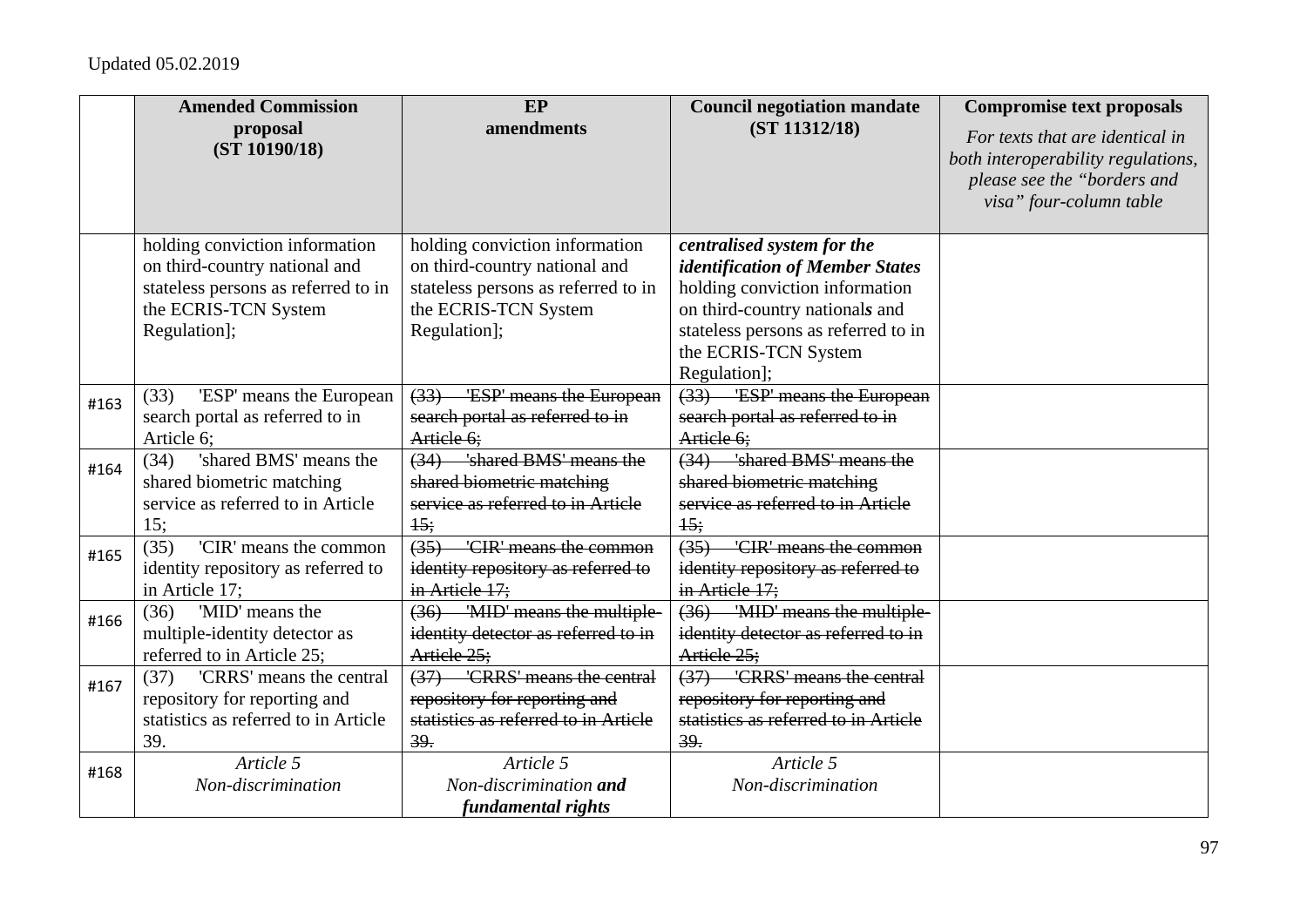|      | <b>Amended Commission</b>                                                                                                                                                                                                                                                                                                                                                                                          | EP                                                                                                                                                                                                                                                                                                                                                                                                                                                                                                                                                                                                                                                                                                                                                                                                                                           | <b>Council negotiation mandate</b>                                                                                                                                                                                                                                                                                                                                                                                               | <b>Compromise text proposals</b>                                                                                                |
|------|--------------------------------------------------------------------------------------------------------------------------------------------------------------------------------------------------------------------------------------------------------------------------------------------------------------------------------------------------------------------------------------------------------------------|----------------------------------------------------------------------------------------------------------------------------------------------------------------------------------------------------------------------------------------------------------------------------------------------------------------------------------------------------------------------------------------------------------------------------------------------------------------------------------------------------------------------------------------------------------------------------------------------------------------------------------------------------------------------------------------------------------------------------------------------------------------------------------------------------------------------------------------------|----------------------------------------------------------------------------------------------------------------------------------------------------------------------------------------------------------------------------------------------------------------------------------------------------------------------------------------------------------------------------------------------------------------------------------|---------------------------------------------------------------------------------------------------------------------------------|
|      | proposal<br>(ST 10190/18)                                                                                                                                                                                                                                                                                                                                                                                          | amendments                                                                                                                                                                                                                                                                                                                                                                                                                                                                                                                                                                                                                                                                                                                                                                                                                                   | (ST 11312/18)                                                                                                                                                                                                                                                                                                                                                                                                                    | For texts that are identical in<br>both interoperability regulations,<br>please see the "borders and<br>visa" four-column table |
| #169 | Processing of personal data for<br>the purposes of this Regulation<br>shall not result in discrimination<br>against persons on any grounds<br>such as sex, racial or ethnic<br>origin, religion or belief,<br>disability, age or sexual<br>orientation. It shall fully respect<br>human dignity and integrity.<br>Particular attention shall be paid<br>to children, the elderly and<br>persons with a disability. | Processing of personal data for<br>the purposes of this Regulation<br>shall not result in discrimination<br>against persons on any grounds<br>such as sex, racial or race,<br>colour, ethnic or social origin,<br>genetic features, language,<br>religion or belief, <i>political or any</i><br>other opinion, membership of a<br>national minority, property,<br>birth, disability, age or sexual<br>orientation. It shall fully respect<br>human dignity and integrity and<br>fundamental rights, including<br>the right to respect for one's<br>private life and to the protection<br>of personal data. Particular<br>attention shall be paid to<br>children, the elderly and persons<br>with a disability and persons in<br>need of international protection.<br>The best interests of the child<br>shall be a primary<br>consideration. | Processing of personal data for<br>the purposes of this Regulation<br>shall not result in discrimination<br>against persons on any grounds<br>such as <i>gender</i> sex, racial or<br>ethnic origin, religion or belief,<br>disability, age or sexual<br>orientation. It shall fully respect<br>human dignity and integrity.<br>Particular attention shall be paid<br>to children, the elderly and<br>persons with a disability. |                                                                                                                                 |
| #170 |                                                                                                                                                                                                                                                                                                                                                                                                                    | One year after the date of entry<br>into force of this Regulation, the<br><b>Commission shall conduct an</b><br>ex-post evaluation aimed at                                                                                                                                                                                                                                                                                                                                                                                                                                                                                                                                                                                                                                                                                                  |                                                                                                                                                                                                                                                                                                                                                                                                                                  |                                                                                                                                 |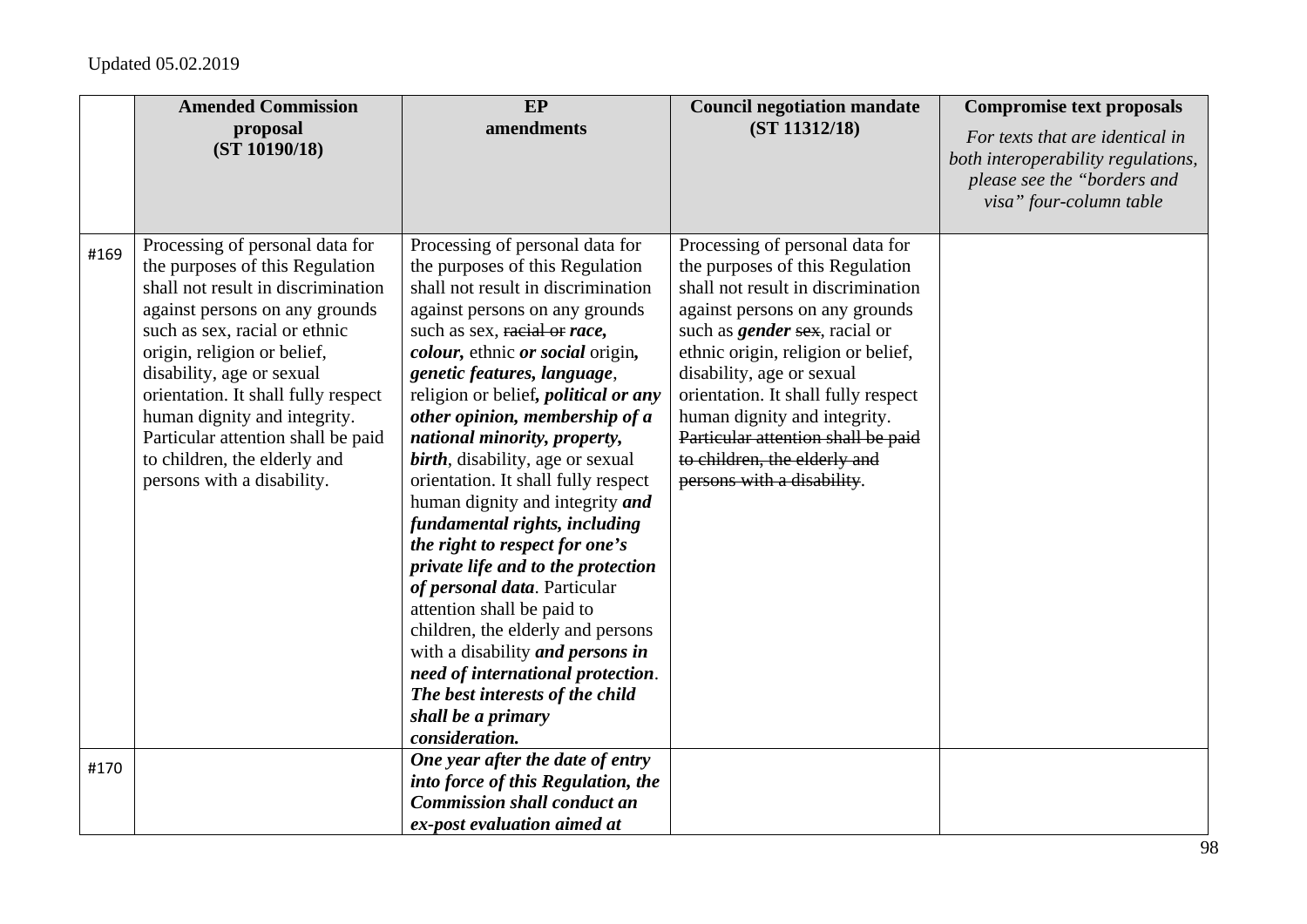|      | <b>Amended Commission</b><br>proposal                        | EP<br>amendments                                          | <b>Council negotiation mandate</b><br>(ST 11312/18)       | <b>Compromise text proposals</b>                                      |
|------|--------------------------------------------------------------|-----------------------------------------------------------|-----------------------------------------------------------|-----------------------------------------------------------------------|
|      | (ST 10190/18)                                                |                                                           |                                                           | For texts that are identical in<br>both interoperability regulations, |
|      |                                                              |                                                           |                                                           | please see the "borders and                                           |
|      |                                                              |                                                           |                                                           | visa" four-column table                                               |
|      |                                                              |                                                           |                                                           |                                                                       |
|      |                                                              | assessing the impact of                                   |                                                           |                                                                       |
|      |                                                              | interoperability on the right to<br>non-discrimination.   |                                                           |                                                                       |
|      | <b>CHAPTER II</b>                                            | <b>CHAPTER II</b>                                         | <b>CHAPTER II</b>                                         |                                                                       |
| #171 | <b>European Search Portal</b>                                | <b>European Search Portal</b>                             | <b>European Search Portal</b>                             |                                                                       |
|      | Article 6                                                    | Article 6                                                 | Article 6                                                 |                                                                       |
| #172 | European search portal                                       | European search portal                                    | European search portal                                    |                                                                       |
|      |                                                              |                                                           |                                                           |                                                                       |
| #173 | A European search portal<br>1.                               | 1.<br>A European search portal                            | 1.<br>A European search portal                            |                                                                       |
|      | (ESP) is established for the                                 | (ESP) is established for the<br>purposes of ensuring that | (ESP) is established for the<br>purposes of ensuring that |                                                                       |
|      | purposes of ensuring that<br>Member State authorities and EU | facilitating the controlled access                        | Member State authorities and EU                           |                                                                       |
|      | bodies have fast, seamless,                                  | of Member State authorities and                           | <i>agencies</i> bodies have fast,                         |                                                                       |
|      | efficient, systematic and                                    | EU bodies have fast, seamless,                            | seamless, efficient, systematic                           |                                                                       |
|      | controlled access to the EU                                  | efficient, systematic and                                 | and controlled access to the EU                           |                                                                       |
|      | information systems, the Europol                             | controlled access Union                                   | information systems, the Europol                          |                                                                       |
|      | data and the Interpol databases                              | agencies to the EU Union                                  | data and the Interpol databases                           |                                                                       |
|      | that they need to perform their                              | information systems, to the                               | that they need to perform their                           |                                                                       |
|      | tasks in accordance with their                               | Europol data and the Interpol                             | tasks in accordance with their                            |                                                                       |
|      | access rights and of supporting                              | databases that they need to                               | access rights and of supporting                           |                                                                       |
|      | the objectives of the EES, the                               | perform for the performance of                            | the objectives of the EES, the                            |                                                                       |
|      | VIS, [the ETIAS], Eurodac, the                               | their tasks <i>and</i> in accordance                      | VIS, [the ETIAS], Eurodac, the                            |                                                                       |
|      | SIS, [the ECRIS-TCN system]                                  | with their access rights and of                           | SIS, [the ECRIS-TCN system]                               |                                                                       |
|      | and the Europol data.                                        | supporting the objectives and                             | and the Europol data.                                     |                                                                       |
|      |                                                              | <i>purposes</i> of the EES, the VIS,                      |                                                           |                                                                       |
|      |                                                              | [the ETIAS], Eurodac, the SIS,                            |                                                           |                                                                       |
|      |                                                              | [the ECRIS-TCN system] and the                            |                                                           |                                                                       |
|      |                                                              | Europol data as well as in                                |                                                           |                                                                       |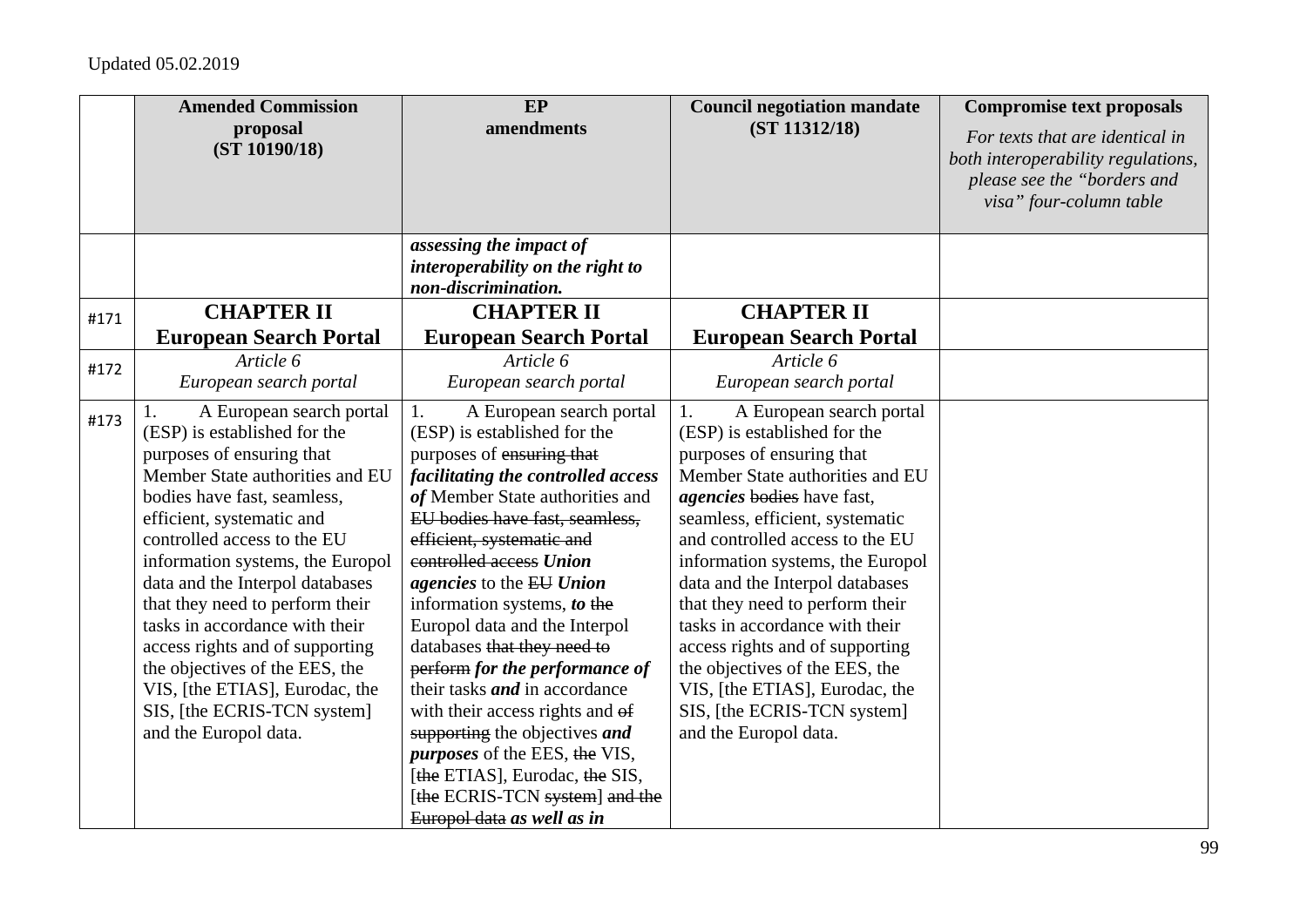|      | <b>Amended Commission</b><br>proposal                   | EP<br>amendments                                                        | <b>Council negotiation mandate</b><br>(ST 11312/18)                  | <b>Compromise text proposals</b>                                      |
|------|---------------------------------------------------------|-------------------------------------------------------------------------|----------------------------------------------------------------------|-----------------------------------------------------------------------|
|      | (ST 10190/18)                                           |                                                                         |                                                                      | For texts that are identical in<br>both interoperability regulations, |
|      |                                                         |                                                                         |                                                                      | please see the "borders and                                           |
|      |                                                         |                                                                         |                                                                      | visa" four-column table                                               |
|      |                                                         | accordance with Regulation                                              |                                                                      |                                                                       |
|      |                                                         | $(EU)$ 2016/679, while fully                                            |                                                                      |                                                                       |
|      |                                                         | respecting the principles of                                            |                                                                      |                                                                       |
|      |                                                         | necessity and proportionality.                                          |                                                                      |                                                                       |
| #174 | The ESP shall be<br>2.                                  | The ESP shall be<br>2.                                                  | The ESP shall be<br>2.                                               |                                                                       |
|      | composed of:                                            | composed of:                                                            | composed of:                                                         |                                                                       |
| #175 | a central infrastructure,<br>(a)                        | a central infrastructure,<br>(a)                                        | a central infrastructure,<br>(a)                                     |                                                                       |
|      | including a search portal                               | including a search portal                                               | including a <i>technical</i> search                                  |                                                                       |
|      | enabling the simultaneous                               | enabling the simultaneous                                               | portal enabling the simultaneous                                     |                                                                       |
|      | querying of the EES, the VIS,                           | querying of the EES, the VIS,                                           | querying of the EES, the VIS,                                        |                                                                       |
|      | [the ETIAS], Eurodac, the SIS,                          | [the ETIAS], Eurodac, the SIS,                                          | [the ETIAS], Eurodac, the SIS,                                       |                                                                       |
|      | [the ECRIS-TCN system] as well                          | [the ECRIS-TCN system] as well                                          | [the ECRIS-TCN system] as well                                       |                                                                       |
|      | as of the Europol data and the                          | as of the Europol data and the                                          | as of the Europol data and the                                       |                                                                       |
|      | Interpol databases;                                     | Interpol databases;                                                     | Interpol databases;                                                  |                                                                       |
| #176 | a secure communication<br>(b)                           | (b)<br>a secure communication                                           | (b)<br>a secure communication                                        |                                                                       |
|      | channel between the ESP,<br>Member States and EU bodies | channel between the ESP,<br>Member States and EU bodies                 | channel between the ESP,                                             |                                                                       |
|      | that are entitled to use the ESP in                     |                                                                         | Member States and EU agencies<br>bodies that are entitled to use the |                                                                       |
|      | accordance with Union law;                              | <b>Union agencies</b> that are entitled<br>to use the ESP-in accordance | ESP in accordance with Union                                         |                                                                       |
|      |                                                         | with Union law:                                                         | law and national law;                                                |                                                                       |
| #177 | a secure communication<br>(c)                           | a secure communication<br>(c)                                           | a secure communication<br>(c)                                        |                                                                       |
|      | infrastructure between the ESP                          | infrastructure between the ESP                                          | infrastructure between the ESP                                       |                                                                       |
|      | and the EES, the VIS, [the                              | and the EES, the VIS, [the                                              | and the EES, the VIS, [the                                           |                                                                       |
|      | ETIAS], Eurodac, the Central-                           | ETIAS], Eurodac, the Central-                                           | ETIAS], Eurodac, the Central-                                        |                                                                       |
|      | SIS, [the ECRIS-TCN system],                            | SIS, [the ECRIS-TCN system],                                            | SIS, [the ECRIS-TCN system],                                         |                                                                       |
|      | the Europol data and the Interpol                       | the Europol data and the Interpol                                       | the Europol data and the Interpol                                    |                                                                       |
|      | databases as well as between the                        | databases as well as between the                                        | databases as well as between the                                     |                                                                       |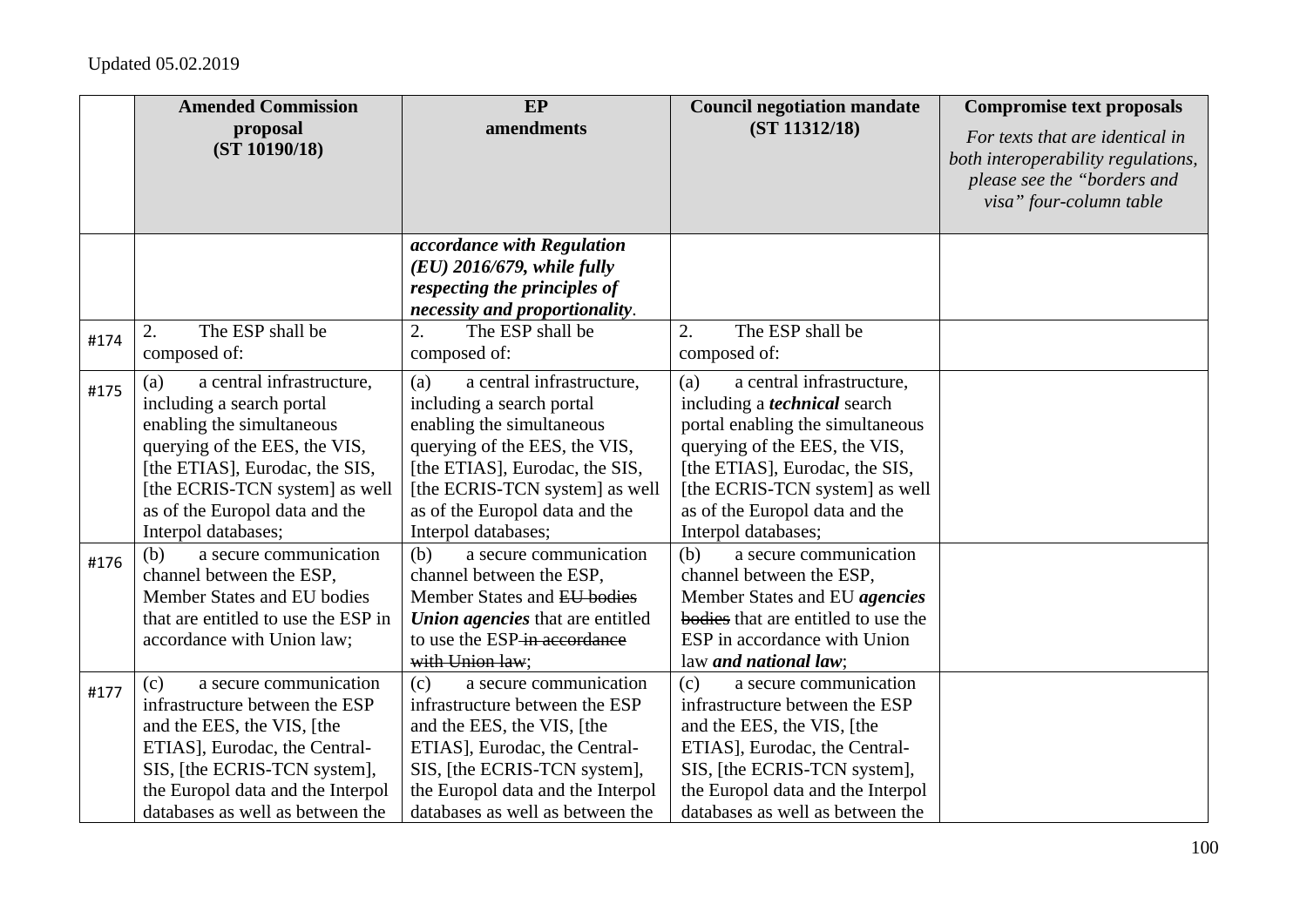|      | <b>Amended Commission</b>                                        | EP                                                                    | <b>Council negotiation mandate</b>                                       | <b>Compromise text proposals</b>                                                                                                |
|------|------------------------------------------------------------------|-----------------------------------------------------------------------|--------------------------------------------------------------------------|---------------------------------------------------------------------------------------------------------------------------------|
|      | proposal<br>(ST 10190/18)                                        | amendments                                                            | (ST 11312/18)                                                            | For texts that are identical in<br>both interoperability regulations,<br>please see the "borders and<br>visa" four-column table |
|      | ESP and the central                                              | ESP and the central                                                   | ESP and the central                                                      |                                                                                                                                 |
|      | infrastructures of the common                                    | infrastructures of the common                                         | infrastructures of the common                                            |                                                                                                                                 |
|      | identity repository (CIR) and the                                | identity repository (CIR) and the                                     | identity repository (CIR) and the                                        |                                                                                                                                 |
|      | multiple-identity detector.                                      | multiple-identity detector.                                           | multiple-identity detector ( <i>MID</i> ).                               |                                                                                                                                 |
| #178 |                                                                  | a central Union backup<br>(ca)                                        |                                                                          |                                                                                                                                 |
|      |                                                                  | <b>ESP</b> capable of providing all the                               |                                                                          |                                                                                                                                 |
|      |                                                                  | functionalities of the principal<br><b>ESP</b> and a similar level of |                                                                          |                                                                                                                                 |
|      |                                                                  | performance as it in the event of                                     |                                                                          |                                                                                                                                 |
|      |                                                                  | <i>its failure.</i>                                                   |                                                                          |                                                                                                                                 |
| #179 | eu-LISA shall develop<br>3.                                      | 3.<br>eu-LISA shall develop                                           | 3.<br>eu-LISA shall develop                                              |                                                                                                                                 |
|      | the ESP and ensure its technical                                 | the ESP and ensure its technical                                      | the ESP and ensure its technical                                         |                                                                                                                                 |
|      | management.                                                      | management. It shall not,                                             | management.                                                              |                                                                                                                                 |
|      |                                                                  | however, have access to any of                                        |                                                                          |                                                                                                                                 |
|      |                                                                  | the personal data processed                                           |                                                                          |                                                                                                                                 |
|      |                                                                  | through the ESP.                                                      |                                                                          |                                                                                                                                 |
| #180 | Article 7                                                        | Article 7                                                             | Article 7                                                                |                                                                                                                                 |
|      | Use of the European search                                       | Use of the European search                                            | Use of the European search                                               |                                                                                                                                 |
|      | portal                                                           | portal                                                                | portal                                                                   |                                                                                                                                 |
| #181 | The use of the ESP shall                                         | The use of the ESP shall<br>$\mathbf{1}$ .                            | The use of the ESP shall<br>$\mathbf{1}$ .                               |                                                                                                                                 |
|      | be reserved to the Member State                                  | be reserved to the Member State                                       | be reserved to the Member States                                         |                                                                                                                                 |
|      | authorities and EU bodies having                                 | authorities and EU bodies Union                                       | authorities and EU agencies                                              |                                                                                                                                 |
|      | access to the EES, [the ETIAS],                                  | <i>agencies</i> having access to the                                  | bodies having access at least to                                         |                                                                                                                                 |
|      | the VIS, the SIS, Eurodac and                                    | EES, [the ETIAS], the VIS, the                                        | one of the following systems or                                          |                                                                                                                                 |
|      | [the ECRIS-TCN system], to the                                   | SIS, Eurodac and [the ECRIS-                                          | <i>databases:</i> the EES, [the ETIAS],<br>the VIS, the SIS, Eurodac and |                                                                                                                                 |
|      | CIR and the multiple-identity<br>detector as well as the Europol | TCN system] in accordance with                                        | [the ECRIS-TCN system], to the                                           |                                                                                                                                 |
|      |                                                                  | the legal instruments governing                                       |                                                                          |                                                                                                                                 |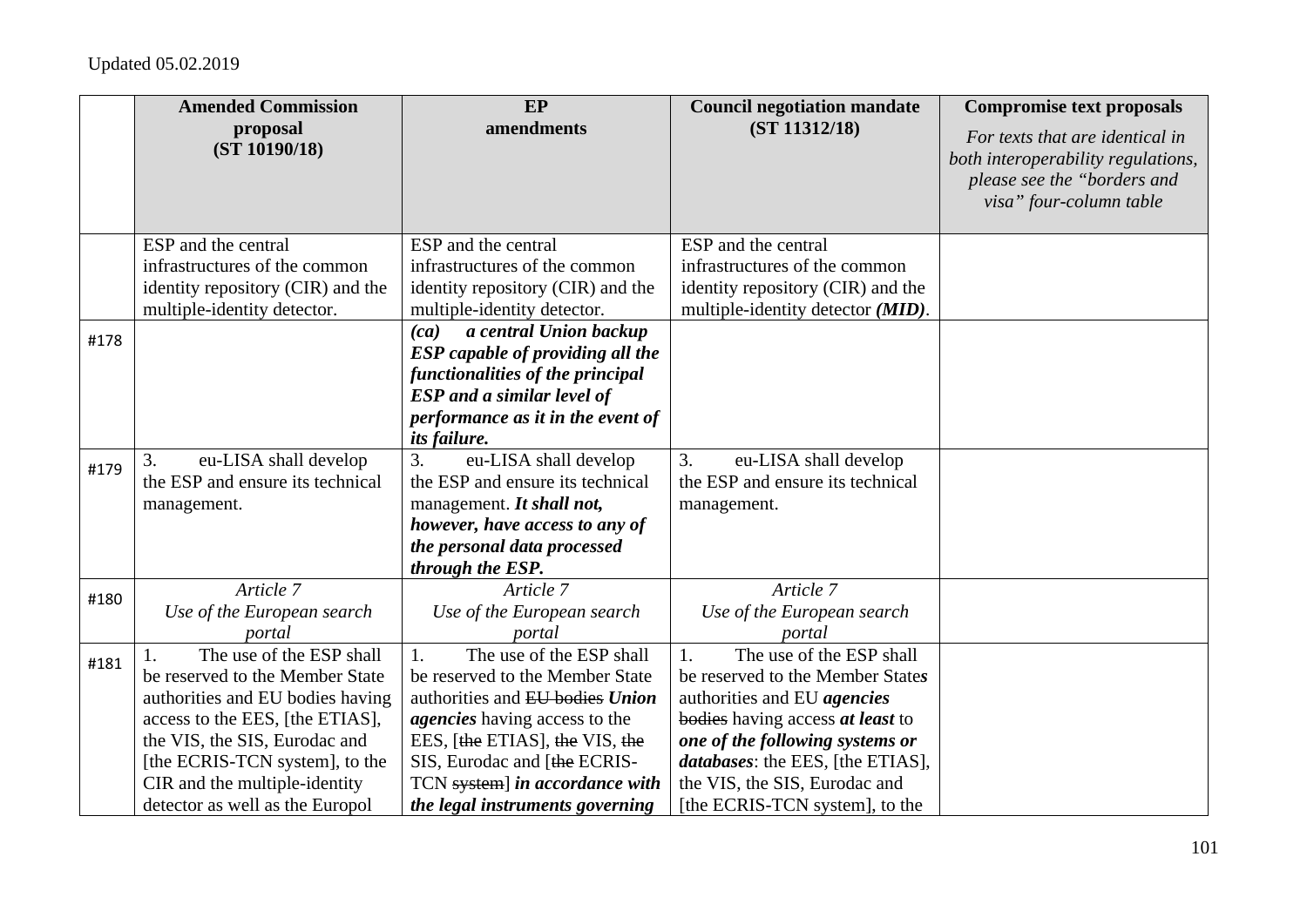|      | <b>Amended Commission</b>                                                                                                                                                                                                                                                               | EP                                                                                                                                                                                                                                                                                                                                                                                                                                                                                                                                                                                                         | <b>Council negotiation mandate</b>                                                                                                                                                                                                                                               | <b>Compromise text proposals</b>                                                                                                                                                                                                                                           |
|------|-----------------------------------------------------------------------------------------------------------------------------------------------------------------------------------------------------------------------------------------------------------------------------------------|------------------------------------------------------------------------------------------------------------------------------------------------------------------------------------------------------------------------------------------------------------------------------------------------------------------------------------------------------------------------------------------------------------------------------------------------------------------------------------------------------------------------------------------------------------------------------------------------------------|----------------------------------------------------------------------------------------------------------------------------------------------------------------------------------------------------------------------------------------------------------------------------------|----------------------------------------------------------------------------------------------------------------------------------------------------------------------------------------------------------------------------------------------------------------------------|
|      | proposal<br>(ST 10190/18)                                                                                                                                                                                                                                                               | amendments                                                                                                                                                                                                                                                                                                                                                                                                                                                                                                                                                                                                 | (ST 11312/18)                                                                                                                                                                                                                                                                    | For texts that are identical in<br>both interoperability regulations,<br>please see the "borders and<br>visa" four-column table                                                                                                                                            |
|      | data and the Interpol databases in<br>accordance with Union or<br>national law governing such<br>access.                                                                                                                                                                                | those Union information<br>systems, to the CIR and the<br>multiple-identity detector in<br>accordance with this Regulation<br>as well as the Europol data and<br>in accordance with Regulation<br>$(EU)$ 2016/794 and to the<br>Interpol databases in accordance<br>with Union or national law<br>governing such access.<br><b>Those Member State authorities</b><br>and Union agencies may make<br>use of the ESP and the data<br>provided by it only for the<br>objectives and purposes laid<br>down in the legal instruments<br>governing those Union<br>information systems and in this<br>Regulation. | CIR and the multiple-identity<br>detector <b>MID</b> as well as the<br>Europol data and the Interpol<br>databases in accordance with<br>Union or national law governing<br>such access.                                                                                          |                                                                                                                                                                                                                                                                            |
| #182 | The authorities referred<br>2.<br>to in paragraph 1 shall use the<br>ESP to search data related to<br>persons or their travel documents<br>in the central systems of <b>Eurodac</b><br>and [the ECRIS-TCN system] in<br>accordance with their access<br>rights under Union and national | The authorities referred to<br>$\overline{2}$ .<br>in paragraph 1 shall use the ESP<br>to search data related to persons<br>or their travel documents in the<br>central systems of Eurodac and<br>[the ECRIS-TCN system] in<br>accordance with their access<br>rights under in accordance with                                                                                                                                                                                                                                                                                                             | The authorities referred to<br>2.<br>in paragraph 1 shall use the ESP<br>to search data related to persons<br>or their travel documents in the<br>central systems of Eurodac and<br>[the ECRIS-TCN system] in<br>accordance with their access<br>rights under Union and national | Provisionally agreed<br>2.<br>The authorities referred to<br>in paragraph 1 shall use the ESP<br>to search data related to persons<br>or their travel documents in the<br>central systems of <b>Eurodac and</b><br>the ECRIS-TCN system in<br>accordance with their access |
|      | law. They shall also use the ESP                                                                                                                                                                                                                                                        | the legal instruments governing                                                                                                                                                                                                                                                                                                                                                                                                                                                                                                                                                                            | law. They shall also use the ESP                                                                                                                                                                                                                                                 | rights as referred to in the legal                                                                                                                                                                                                                                         |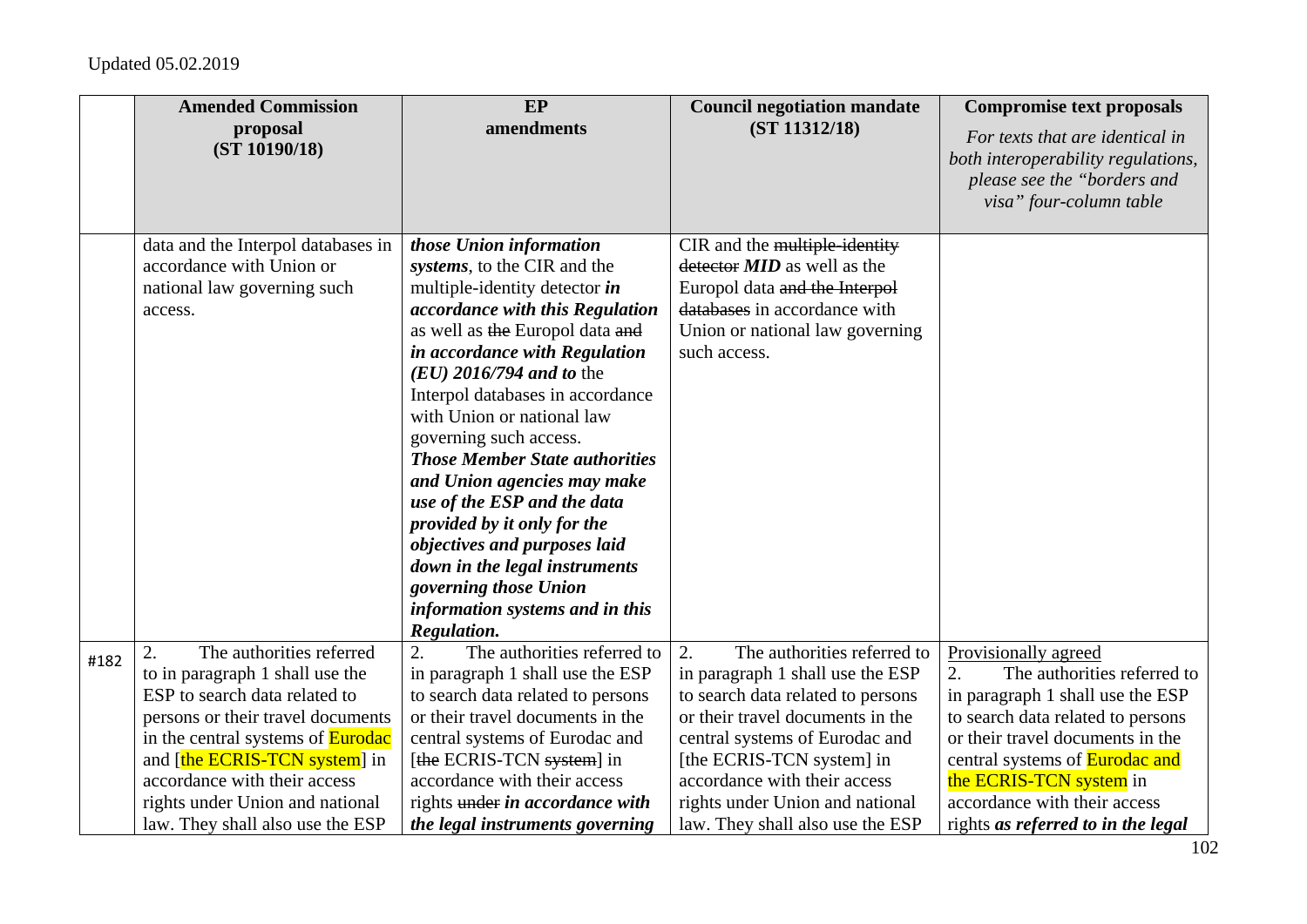|      | <b>Amended Commission</b>                                                                                                                                                                                                                                                                                                                                                                                                                                                                                                                                                                                                       | EP                                                                                                                                                                                                                                                                                                                                                                                                                                                                                                                                                                                                                                            | <b>Council negotiation mandate</b>                                                                                                                                                                                                                                                                                                                                                                                                                                                                                                                                                                                                                | <b>Compromise text proposals</b>                                                                                                                                                                                                                                                |
|------|---------------------------------------------------------------------------------------------------------------------------------------------------------------------------------------------------------------------------------------------------------------------------------------------------------------------------------------------------------------------------------------------------------------------------------------------------------------------------------------------------------------------------------------------------------------------------------------------------------------------------------|-----------------------------------------------------------------------------------------------------------------------------------------------------------------------------------------------------------------------------------------------------------------------------------------------------------------------------------------------------------------------------------------------------------------------------------------------------------------------------------------------------------------------------------------------------------------------------------------------------------------------------------------------|---------------------------------------------------------------------------------------------------------------------------------------------------------------------------------------------------------------------------------------------------------------------------------------------------------------------------------------------------------------------------------------------------------------------------------------------------------------------------------------------------------------------------------------------------------------------------------------------------------------------------------------------------|---------------------------------------------------------------------------------------------------------------------------------------------------------------------------------------------------------------------------------------------------------------------------------|
|      | proposal<br>(ST 10190/18)                                                                                                                                                                                                                                                                                                                                                                                                                                                                                                                                                                                                       | amendments                                                                                                                                                                                                                                                                                                                                                                                                                                                                                                                                                                                                                                    | (ST 11312/18)                                                                                                                                                                                                                                                                                                                                                                                                                                                                                                                                                                                                                                     | For texts that are identical in<br>both interoperability regulations,<br>please see the "borders and<br>visa" four-column table                                                                                                                                                 |
|      | to query the CIR in accordance<br>with their access rights under this<br>Regulation for the purposes<br>referred to in Articles 20, 21 and<br>22.                                                                                                                                                                                                                                                                                                                                                                                                                                                                               | the Union information systems<br>and national law. They shall also<br>use the ESP to query the CIR in<br>accordance with their access<br>rights under this Regulation for<br>the purposes referred to in<br>Articles 20, 21 and 22.                                                                                                                                                                                                                                                                                                                                                                                                           | to query the CIR in accordance<br>with their access rights under this<br>Regulation for the purposes<br>referred to in Articles 20, 21 and<br>22.                                                                                                                                                                                                                                                                                                                                                                                                                                                                                                 | instruments governing the EU<br>information systems and in<br>under Union and national law.<br>They shall also use the ESP to<br>query the CIR in accordance with<br>their access rights under this<br>Regulation for the purposes<br>referred to in Articles 20, 21 and<br>22. |
| #183 | The Member State<br>3.<br>authorities referred to in<br>paragraph 1 may use the ESP to<br>search data related to persons or<br>their travel documents in the<br>Central SIS referred to in the<br>[Regulation on SIS in the field of<br>border checks and of the<br>Regulation on SIS in the field of<br>law enforcement]. Access to the<br>Central SIS via the ESP shall be<br>established through the national<br>system (N.SIS) of each Member<br>State in accordance with [Article<br>$4(2)$ of the Regulation on SIS in<br>the field of border checks and of<br>the Regulation on SIS in the field<br>of law enforcement]. | $\overline{3}$ .<br>The Member State<br>authorities referred to in<br>paragraph 1 may use the ESP to<br>search data related to persons or<br>their travel documents in the<br>Central SIS referred to in the<br>[Regulation on SIS in the field of<br>border checks and of the<br>Regulation on SIS in the field of<br>law enforcement]. Access to the<br>Central SIS via the ESP shall be<br>established through the national<br>system (N.SIS) of each Member<br>State in accordance with [Article<br>$4(2)$ of the Regulation on SIS in<br>the field of border checks and of<br>the Regulation on SIS in the field<br>of law enforcement]. | 3.<br>The Member State<br>authorities referred to in<br>paragraph 1 may use the ESP to<br>search data related to persons or<br>their travel documents in the<br>Central SIS referred to in the<br>[Regulation on SIS in the field of<br>border checks and of the<br>Regulation on SIS in the field of<br>law enforcement police<br>cooperation and judicial<br>cooperation in criminal matters]<br>in accordance with their access<br>rights under Union and national<br>law. Access to the Central SIS<br>via the ESP shall be established<br>through the national system<br>(N.SIS) of each Member State in<br>accordance with [Article 4(2) of |                                                                                                                                                                                                                                                                                 |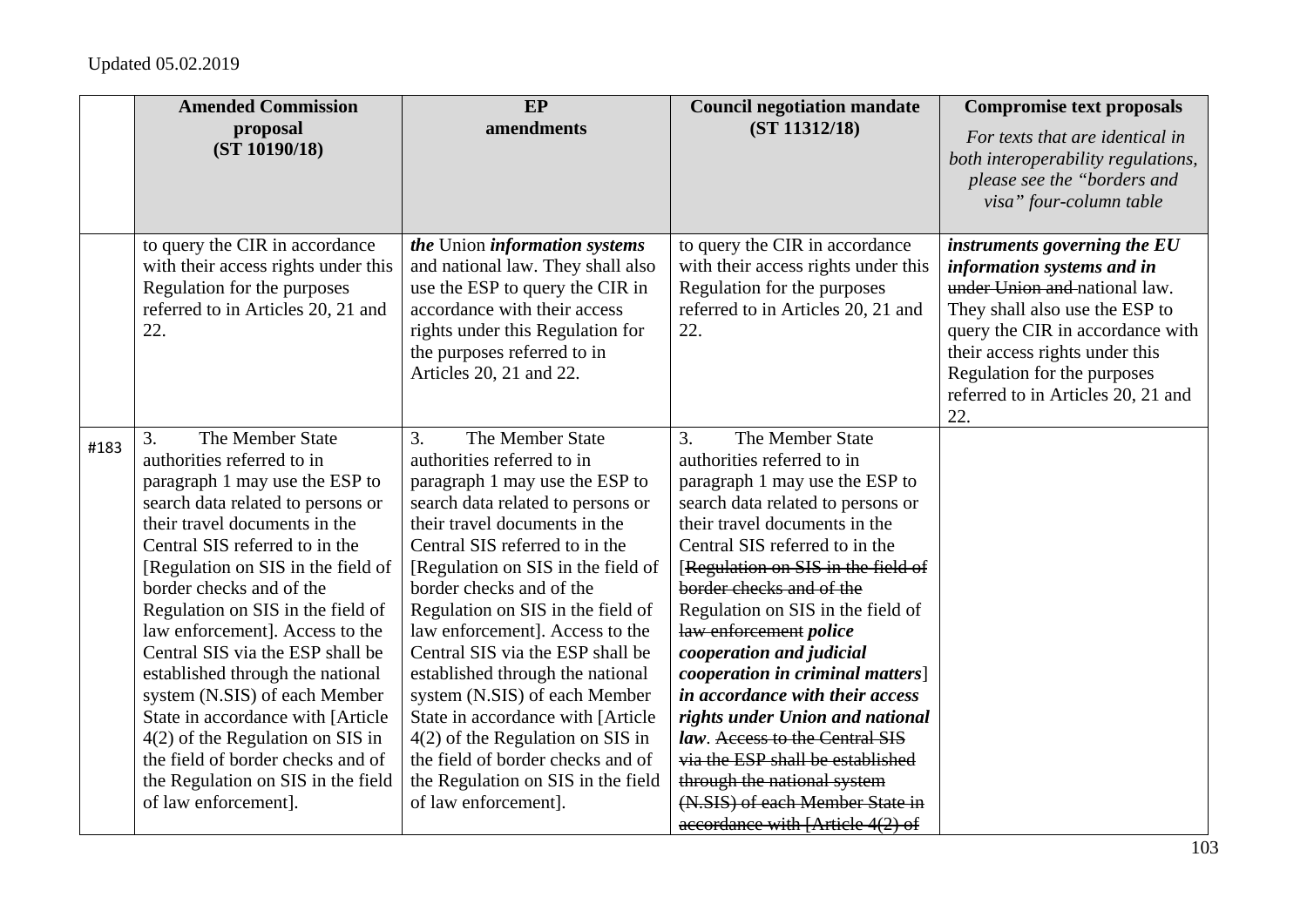|      | <b>Amended Commission</b>                                                                                                                                                                                                               | EP                                                                                                                                                                                                                                                                                           | <b>Council negotiation mandate</b>                                                                                                                                                                                                      | <b>Compromise text proposals</b>                                                                                                                                                                                                                                |
|------|-----------------------------------------------------------------------------------------------------------------------------------------------------------------------------------------------------------------------------------------|----------------------------------------------------------------------------------------------------------------------------------------------------------------------------------------------------------------------------------------------------------------------------------------------|-----------------------------------------------------------------------------------------------------------------------------------------------------------------------------------------------------------------------------------------|-----------------------------------------------------------------------------------------------------------------------------------------------------------------------------------------------------------------------------------------------------------------|
|      | proposal<br>(ST 10190/18)                                                                                                                                                                                                               | amendments                                                                                                                                                                                                                                                                                   | (ST 11312/18)                                                                                                                                                                                                                           | For texts that are identical in<br>both interoperability regulations,<br>please see the "borders and<br>visa" four-column table                                                                                                                                 |
|      |                                                                                                                                                                                                                                         |                                                                                                                                                                                                                                                                                              | the Regulation on SIS in the field<br>of border checks and of the                                                                                                                                                                       |                                                                                                                                                                                                                                                                 |
|      |                                                                                                                                                                                                                                         |                                                                                                                                                                                                                                                                                              | Regulation on SIS in the field of<br>law enforcement].                                                                                                                                                                                  |                                                                                                                                                                                                                                                                 |
| #184 | The EU bodies shall use<br>$\overline{4}$ .<br>the ESP to search data related to<br>persons or their travel documents<br>in the Central SIS.                                                                                            | 4.<br>Where they are so<br>required under Union law, The<br><b>EU</b> bodies Union agencies<br>referred to in paragraph 1 shall<br>use the ESP to search data related<br>to persons or their travel<br>documents in the Central SIS.                                                         | $\overline{4}$ .<br>The EU agencies bodies<br>shall use the ESP to search data<br>related to persons or their travel<br>documents in the Central SIS.                                                                                   |                                                                                                                                                                                                                                                                 |
| #185 | The authorities referred<br>5.<br>to in paragraph 1 may use the<br>ESP to search data related to<br>persons or their travel documents<br>in the Europol data in accordance<br>with their access rights under<br>Union and national law. | 5.<br>Where so required under<br>Union or national law, the<br>authorities referred to in<br>paragraph 1 may use the ESP to<br>search data related to persons or<br>their travel documents in the<br>Europol data in accordance with<br>their access rights under Union<br>and national law. | The authorities referred to<br>5.<br>in paragraph 1 may use the ESP<br>to search data related to persons<br>or their travel documents in the<br>Europol data in accordance with<br>their access rights under Union<br>and national law. | Provisionally agreed<br>The authorities referred to<br>5.<br>in paragraph 1 may use the ESP<br>to search data related to persons<br>or their travel documents in the<br>Europol data in accordance with<br>their access rights under Union<br>and national law. |
| #186 | Article 8<br>Profiles for the users of the<br>European search portal                                                                                                                                                                    | Article 8<br>Profiles for the users of the<br>European search portal                                                                                                                                                                                                                         | Article 8<br>Profiles for the users of the<br>European search portal                                                                                                                                                                    |                                                                                                                                                                                                                                                                 |
| #187 | For the purposes of<br>enabling the use of the ESP, eu-<br>LISA shall create a profile for<br>each category of user of the ESP                                                                                                          | For the purposes of<br>1.<br>enabling the use of the ESP, eu-<br>LISA shall create a profile for<br>each category of user of the ESP                                                                                                                                                         | For the purposes of<br>1.<br>enabling the use of the ESP, eu-<br>LISA in cooperation with<br>Member States shall create a                                                                                                               |                                                                                                                                                                                                                                                                 |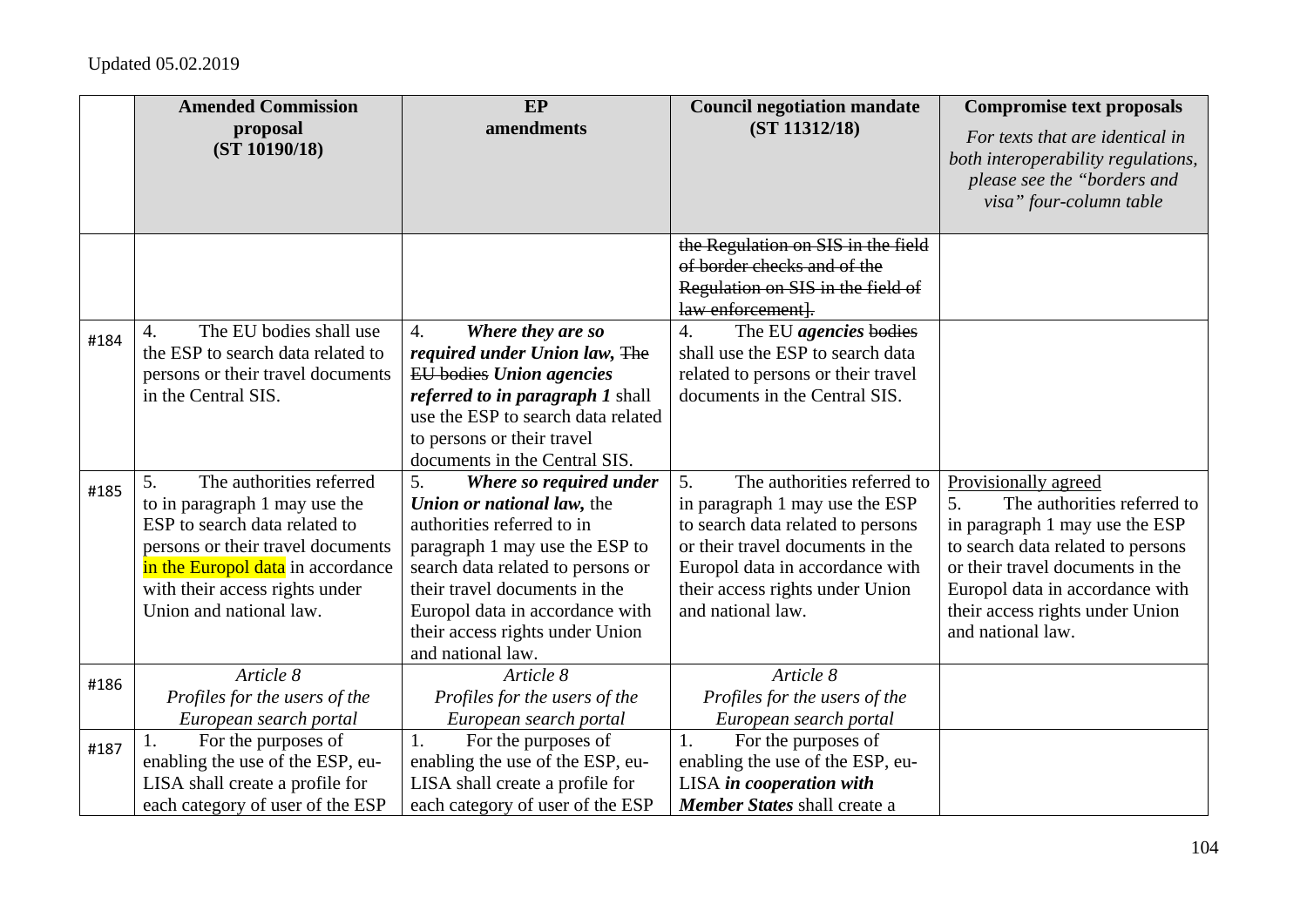|      | <b>Amended Commission</b>                                                                                                                                                  | EP                                                                                                                                                                                                                                                                                                                                                                                                                                                                                                                                                                    | <b>Council negotiation mandate</b>                                                                                                                                                                       | <b>Compromise text proposals</b>                                                                                                |
|------|----------------------------------------------------------------------------------------------------------------------------------------------------------------------------|-----------------------------------------------------------------------------------------------------------------------------------------------------------------------------------------------------------------------------------------------------------------------------------------------------------------------------------------------------------------------------------------------------------------------------------------------------------------------------------------------------------------------------------------------------------------------|----------------------------------------------------------------------------------------------------------------------------------------------------------------------------------------------------------|---------------------------------------------------------------------------------------------------------------------------------|
|      | proposal<br>(ST 10190/18)                                                                                                                                                  | amendments                                                                                                                                                                                                                                                                                                                                                                                                                                                                                                                                                            | (ST 11312/18)                                                                                                                                                                                            | For texts that are identical in<br>both interoperability regulations,<br>please see the "borders and<br>visa" four-column table |
|      | in accordance with the technical<br>details and access rights referred<br>to in paragraph 2, including, in<br>accordance with Union and<br>national law:                   | in accordance with the technical<br>details and access rights referred<br>to in paragraph 2, including, in<br>accordance with Union and<br>national law:                                                                                                                                                                                                                                                                                                                                                                                                              | profile for each category of user<br>of the ESP in accordance with<br>the technical details and access<br>rights referred to in paragraph 2,<br>including, in accordance with<br>Union and national law: |                                                                                                                                 |
| #188 | the fields of data to be<br>(a)<br>used for querying;                                                                                                                      | the fields of data to be<br>(a)<br>used for querying;                                                                                                                                                                                                                                                                                                                                                                                                                                                                                                                 | the fields of data to be<br>(a)<br>used for querying;                                                                                                                                                    |                                                                                                                                 |
| #189 |                                                                                                                                                                            | the purpose of the query;<br>(aa)                                                                                                                                                                                                                                                                                                                                                                                                                                                                                                                                     |                                                                                                                                                                                                          |                                                                                                                                 |
| #190 | the EU information<br>(b)<br>systems, the Europol data and the<br>Interpol databases that shall and<br>may be consulted and that shall<br>provide a reply to the user; and | the EU Union<br>(b)<br>information systems, the Europol<br>data, and the Interpol databases<br>and the data in those systems<br>that shall and may be consulted<br>searched and that shall provide a<br>reply to the user; $a$ user<br>requesting data on the basis of<br>Article 22 shall only get a<br>hit/no-hit notification if the user<br>is authorised to request from the<br>central access point the data of<br>the individual Union<br>information system having<br>provided a hit in accordance<br>with the legal instrument<br>governing that system; and | the EU information<br>(b)<br>systems, the Europol data and<br>the Interpol databases that shall<br>and may be consulted and that<br>shall provide a reply to the user;<br>and                            |                                                                                                                                 |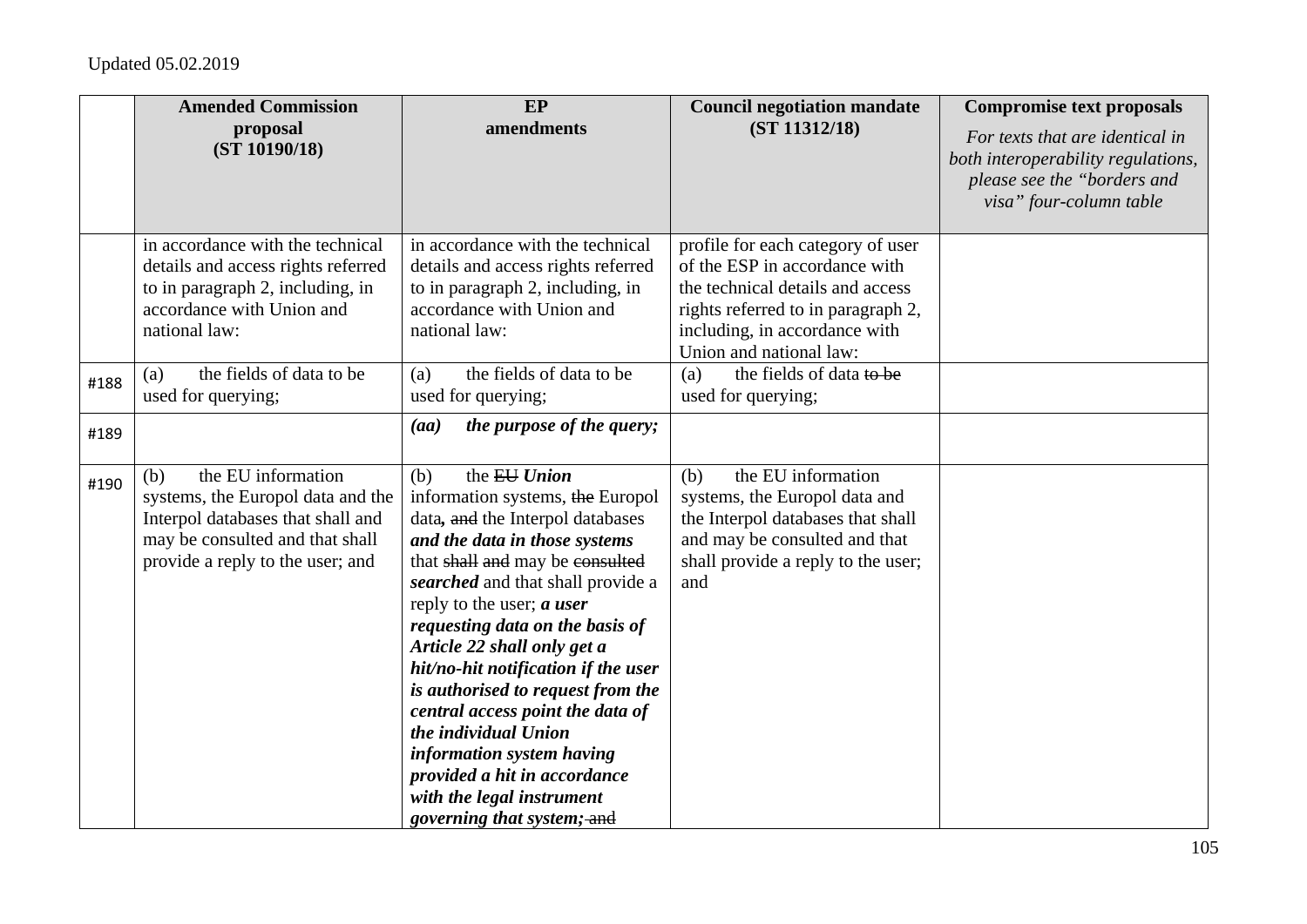|      | <b>Amended Commission</b>                                                                                                                                                                                                                                                                      | <b>EP</b>                                                                                                                                                                                                                                                                                                                                                                                                                                                 | <b>Council negotiation mandate</b>                                                                                                                                                                                                                                                                                                                                                                                                                 | <b>Compromise text proposals</b>                                                                                                |
|------|------------------------------------------------------------------------------------------------------------------------------------------------------------------------------------------------------------------------------------------------------------------------------------------------|-----------------------------------------------------------------------------------------------------------------------------------------------------------------------------------------------------------------------------------------------------------------------------------------------------------------------------------------------------------------------------------------------------------------------------------------------------------|----------------------------------------------------------------------------------------------------------------------------------------------------------------------------------------------------------------------------------------------------------------------------------------------------------------------------------------------------------------------------------------------------------------------------------------------------|---------------------------------------------------------------------------------------------------------------------------------|
|      | proposal<br>(ST 10190/18)                                                                                                                                                                                                                                                                      | amendments                                                                                                                                                                                                                                                                                                                                                                                                                                                | (ST 11312/18)                                                                                                                                                                                                                                                                                                                                                                                                                                      | For texts that are identical in<br>both interoperability regulations,<br>please see the "borders and<br>visa" four-column table |
| #191 | the data provided in each<br>(c)<br>reply.                                                                                                                                                                                                                                                     | the data provided in each<br>(c)<br>reply.                                                                                                                                                                                                                                                                                                                                                                                                                | the <i>fields of</i> data provided<br>(c)<br>in each reply.                                                                                                                                                                                                                                                                                                                                                                                        |                                                                                                                                 |
| #192 | The Commission shall<br>$\overline{2}$ .<br>adopt delegated acts in<br>accordance with Article 63 to<br>specify the technical details of<br>the profiles referred to in<br>paragraph 1 for the users of the<br>ESP referred to in Article $7(1)$ in<br>accordance with their access<br>rights. | $\overline{2}$ .<br>The Commission shall<br>adopt delegated acts in<br>accordance with Article 63 to<br>specify the technical details of<br>the profiles referred to in<br>paragraph 1 for the users of the<br>ESP referred to in Article $7(1)$ in<br>accordance with their access<br>rights as laid down in the legal<br>instruments governing Union<br>information systems and in<br>national law where applicable.<br>The profiles referred to<br>2a. | $\overline{2}$ .<br>The Commission shall<br>adopt <i>implementing</i> delegated<br>acts in accordance with Article<br>63 to specify the technical details<br>of the profiles referred to in<br>paragraph 1 for the users of the<br>ESP referred to in Article $7(1)$ in<br>accordance with their access<br>rights. Those implementing acts<br>shall be adopted in accordance<br>with the examination procedure<br>referred to in Article $64(2)$ . |                                                                                                                                 |
| #193 |                                                                                                                                                                                                                                                                                                | in paragraph 1 shall be reviewed<br>regularly, at least once per year,<br>and if necessary updated.                                                                                                                                                                                                                                                                                                                                                       |                                                                                                                                                                                                                                                                                                                                                                                                                                                    |                                                                                                                                 |
| #194 | Article 9<br>Queries                                                                                                                                                                                                                                                                           | Article 9<br>Queries                                                                                                                                                                                                                                                                                                                                                                                                                                      | Article 9<br>Queries                                                                                                                                                                                                                                                                                                                                                                                                                               |                                                                                                                                 |
| #195 | The users of the ESP<br>shall launch a query by<br>introducing data in the ESP in<br>accordance with their user profile<br>and access rights. Where a query<br>has been launched, the ESP shall<br>query simultaneously, with the                                                              | The users of the ESP<br>1.<br>shall launch a query by<br>introducing data in the ESP in<br>accordance with their $ESP$ user<br>profile created in accordance<br>with Article 8 and access rights.<br>Where a query has been                                                                                                                                                                                                                               | The users of the ESP<br>$\mathcal{I}$ .<br>shall launch a query by<br>introducing submitting<br>alphanumeric and/or biometric<br>data in to the ESP in accordance<br>with their user profile and access<br>rights. Where a query has been                                                                                                                                                                                                          |                                                                                                                                 |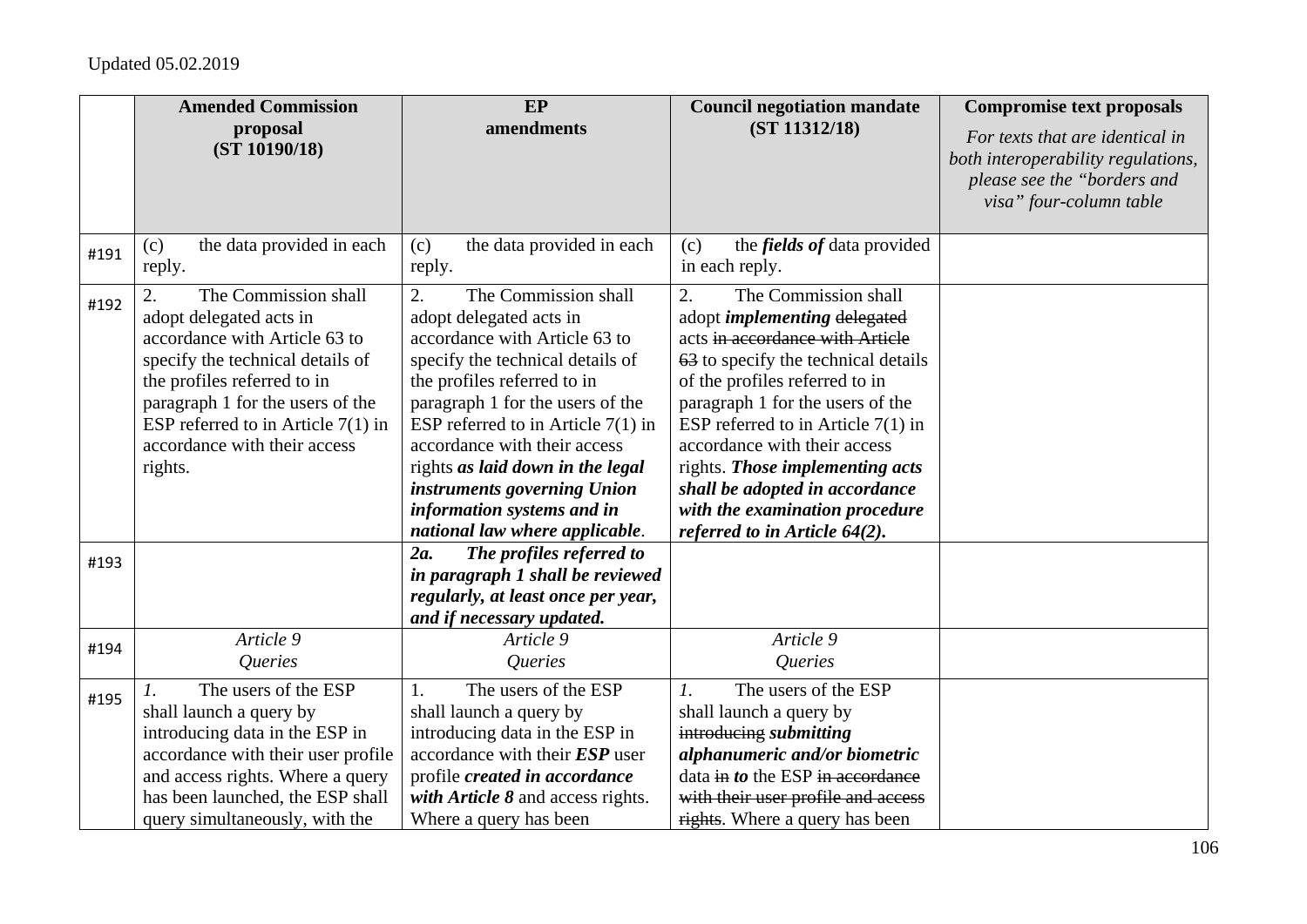|      | <b>Amended Commission</b>          | EP                                | <b>Council negotiation mandate</b> | <b>Compromise text proposals</b>   |
|------|------------------------------------|-----------------------------------|------------------------------------|------------------------------------|
|      | proposal<br>(ST 10190/18)          | amendments                        | (ST 11312/18)                      | For texts that are identical in    |
|      |                                    |                                   |                                    | both interoperability regulations, |
|      |                                    |                                   |                                    | please see the "borders and        |
|      |                                    |                                   |                                    | visa" four-column table            |
|      | data introduced by the user of the | launched, the ESP shall query     | launched, the ESP shall query      |                                    |
|      | ESP, the EES, [the ETIAS], the     | simultaneously, with the data     | simultaneously, with the data      |                                    |
|      | VIS, the SIS, Eurodac, [the        | introduced by the user of the     | submitted introduced by the user   |                                    |
|      | ECRIS-TCN system] and the          | ESP, the EES, [the ETIAS], the    | of the ESP and in accordance       |                                    |
|      | CIR as well as the Europol data    | VIS, the SIS, Eurodac, [the       | with the user profile and access   |                                    |
|      | and the Interpol databases.        | ECRIS-TCN-system] and the         | rights, the EES, [the ETIAS], the  |                                    |
|      |                                    | CIR as well as the Europol data   | VIS, the SIS, Eurodac, [the        |                                    |
|      |                                    | and the Interpol databases.       | ECRIS-TCN system] and the          |                                    |
|      |                                    |                                   | CIR as well as the Europol data    |                                    |
|      |                                    |                                   | and the Interpol databases.        |                                    |
| #196 | The fields of data used to<br>2.   | The fields of data used to<br>2.  | The fields of data used to<br>2.   |                                    |
|      | launch a query via the ESP shall   | launch a query via the ESP shall  | launch a query via the ESP shall   |                                    |
|      | correspond to the fields of data   | correspond to the fields of data  | correspond to the fields of data   |                                    |
|      | related to persons or travel       | related to persons or travel      | related to persons or travel       |                                    |
|      | documents that may be used to      | documents that may be used to     | documents that may be used to      |                                    |
|      | query the various EU               | query the various EU information  | query the various EU information   |                                    |
|      | information systems, the Europol   | systems, the Europol data and the | systems, the Europol data and the  |                                    |
|      | data and the Interpol databases in | Interpol databases in accordance  | Interpol databases in accordance   |                                    |
|      | accordance with the legal          | with the legal instruments        | with the legal instruments         |                                    |
|      | instruments governing them.        | governing them.                   | governing them.                    |                                    |
| #197 | 3.<br>eu-LISA shall implement      | 3.<br>eu-LISA shall implement     | 3.<br>eu-LISA, in cooperation      |                                    |
|      | an interface control document      | an interface control document     | with Member States, shall          |                                    |
|      | (ICD) based on the UMF             | (ICD) based on the UMF referred   | implement an interface control     |                                    |
|      | referred to in Article 38 for the  | to in Article 38 for the ESP.     | document (ICD) based on the        |                                    |
|      | ESP.                               |                                   | UMF referred to in Article 38 for  |                                    |
|      |                                    |                                   | the ESP.                           |                                    |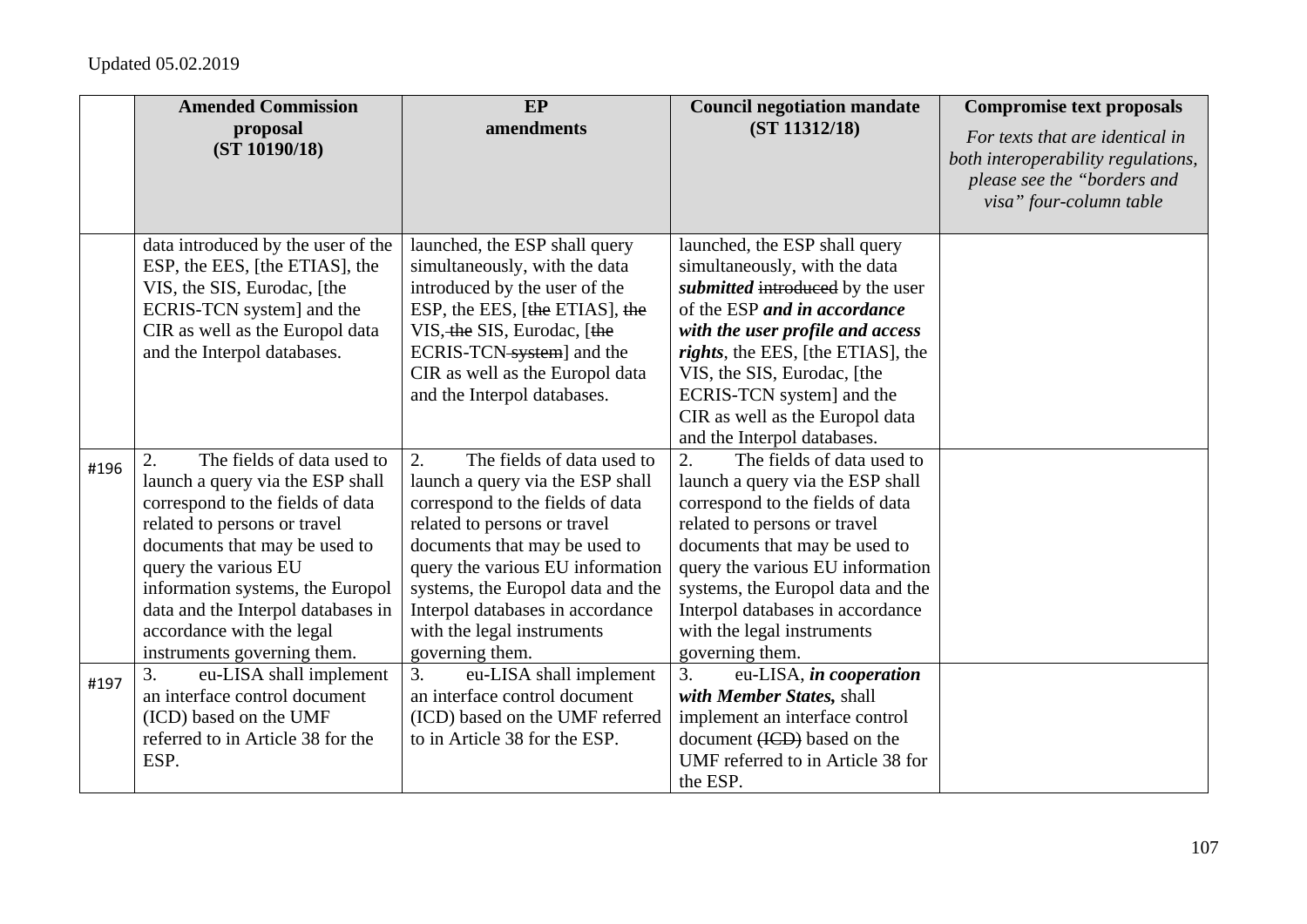|      | <b>Amended Commission</b>                                                                                                                                                                                                                                                                | EP                                                                                                                                                                                                                                                                                                                                                                                                                                                                                                                                                                                                                                                                                                                                                                                                                                                                                                                                                    | <b>Council negotiation mandate</b>                                                                                                                                                                                                                                                       | <b>Compromise text proposals</b>                                                                                                |
|------|------------------------------------------------------------------------------------------------------------------------------------------------------------------------------------------------------------------------------------------------------------------------------------------|-------------------------------------------------------------------------------------------------------------------------------------------------------------------------------------------------------------------------------------------------------------------------------------------------------------------------------------------------------------------------------------------------------------------------------------------------------------------------------------------------------------------------------------------------------------------------------------------------------------------------------------------------------------------------------------------------------------------------------------------------------------------------------------------------------------------------------------------------------------------------------------------------------------------------------------------------------|------------------------------------------------------------------------------------------------------------------------------------------------------------------------------------------------------------------------------------------------------------------------------------------|---------------------------------------------------------------------------------------------------------------------------------|
|      | proposal<br>(ST 10190/18)                                                                                                                                                                                                                                                                | amendments                                                                                                                                                                                                                                                                                                                                                                                                                                                                                                                                                                                                                                                                                                                                                                                                                                                                                                                                            | (ST 11312/18)                                                                                                                                                                                                                                                                            | For texts that are identical in<br>both interoperability regulations,<br>please see the "borders and<br>visa" four-column table |
| #198 | The EES, [the ETIAS],<br>4.<br>the VIS, the SIS, Eurodac, [the<br>ECRIS-TCN system], the CIR<br>and the multiple-identity<br>detector, as well as the Europol<br>data and the Interpol databases,<br>shall provide the data that they<br>contain resulting from the query<br>of the ESP. | The EES, [the ETIAS],<br>4.<br>the VIS, the SIS, Eurodac, [the<br>ECRIS-TCN system], the CIR<br>and the multiple-identity<br>detector, as well as the Europol<br>data and the Interpol databases,<br>shall provide the data that they<br>contain resulting from the query<br>of the ESP. The ESP shall<br>provide replies to the user as<br>soon as data is available from<br>one of the systems. The replies<br>to the user from the ESP shall<br>be unique and shall contain all<br>the data to which the user has<br>access in accordance with the<br>legal instruments governing the<br>Union information systems and<br>under national law. Without<br>prejudice to Article 20, the reply<br>provided by the ESP shall<br>indicate to which Union<br>information system or database<br>the data belongs. The ESP shall<br>provide no information<br>regarding data in information<br>systems to which the user has no<br>access under Union law. | The EES, [the ETIAS],<br>4.<br>the VIS, the SIS, Eurodac, [the<br>ECRIS-TCN system], the CIR<br>and the multiple-identity<br>detector, as well as the Europol<br>data and the Interpol databases,<br>shall provide the data that they<br>contain resulting from the query<br>of the ESP. |                                                                                                                                 |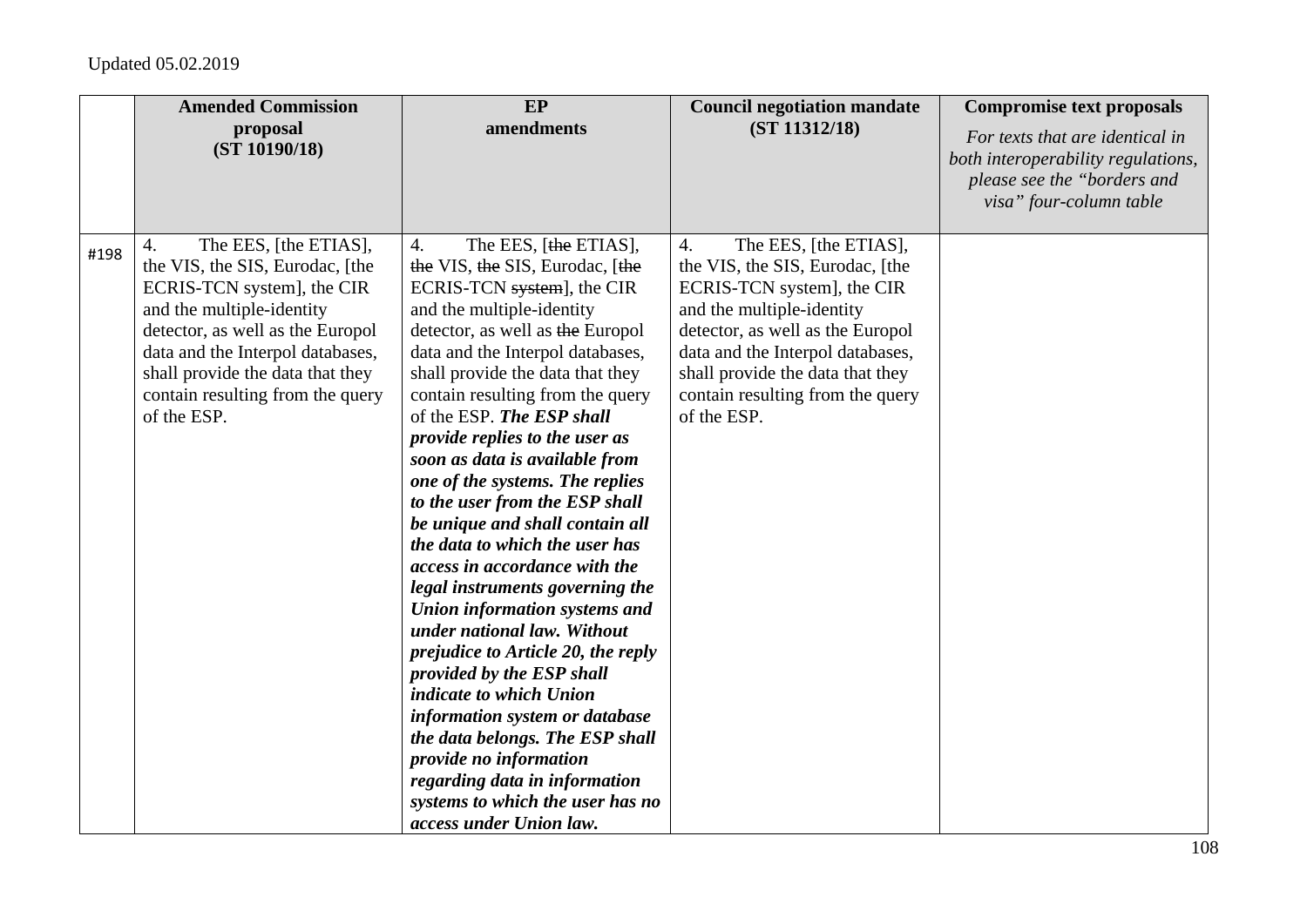|      | <b>Amended Commission</b>                                                                                                                                                                                                                                                           | EP                                                                                                                                                                                                                                                                                                                                                                                                                                            | <b>Council negotiation mandate</b>                                                                                                                                                                                                                                                                                                                  | <b>Compromise text proposals</b>                                                                                                |
|------|-------------------------------------------------------------------------------------------------------------------------------------------------------------------------------------------------------------------------------------------------------------------------------------|-----------------------------------------------------------------------------------------------------------------------------------------------------------------------------------------------------------------------------------------------------------------------------------------------------------------------------------------------------------------------------------------------------------------------------------------------|-----------------------------------------------------------------------------------------------------------------------------------------------------------------------------------------------------------------------------------------------------------------------------------------------------------------------------------------------------|---------------------------------------------------------------------------------------------------------------------------------|
|      | proposal<br>(ST 10190/18)                                                                                                                                                                                                                                                           | amendments                                                                                                                                                                                                                                                                                                                                                                                                                                    | (ST 11312/18)                                                                                                                                                                                                                                                                                                                                       | For texts that are identical in<br>both interoperability regulations,<br>please see the "borders and<br>visa" four-column table |
| #199 | When querying the<br>5.<br>Interpol databases, the design of<br>the ESP shall ensure that the data<br>used by the user of the ESP to<br>launch a query is not shared with<br>the owners of Interpol data.                                                                           | When querying the<br>5.<br>Interpol databases, the design of<br>the ESP shall ensure that the data<br>used by the user no information<br>is revealed to the owner of the<br><b>Interpol alert. The design of the</b><br>ESP to launch a query shall also<br>ensure that Interpol TDAWN is<br>not shared with the owners of<br>Interpol data queried in a<br>systematic manner but in<br>accordance with applicable<br>Union and national law. | When querying the<br>5.<br>Interpol databases, the design of<br>the ESP shall ensure that the data<br>used by the user of the ESP to<br>launch a query is not shared with<br>the owners of Interpol data.                                                                                                                                           |                                                                                                                                 |
| #200 | The reply to the user of<br>6.<br>the ESP shall be unique and shall<br>contain all the data to which the<br>user has access under Union law.<br>Where necessary, the reply<br>provided by the ESP shall<br>indicate to which information<br>system or database the data<br>belongs. | The reply to the user of<br>$6-$<br>the ESP shall be unique and shall<br>contain all the data to which the<br>user has access under Union law.<br>Where necessary, the reply<br>provided by the ESP shall<br>indicate to which information<br>system or database the data<br>belongs.                                                                                                                                                         | 6.<br>The reply to the The user<br>of the ESP shall be unique<br><i>receive one a reply and that shall</i><br>contain all <i>only</i> the data to which<br>the user has access under Union<br>and national law. Where<br>necessary, the reply provided by<br>the ESP shall indicate to which<br>information system or database<br>the data belongs. |                                                                                                                                 |
| #201 | The Commission shall<br>adopt a delegated act in<br>accordance with Article 63 to<br>specify the content and format of                                                                                                                                                              | The Commission shall<br>7.<br>adopt a delegated act in<br>accordance with Article 63 to<br>specify the content and format of                                                                                                                                                                                                                                                                                                                  | The Commission shall<br>7.<br>adopt an <i>implementing</i> delegated<br>act in accordance with Article 63<br>to specify the process for                                                                                                                                                                                                             |                                                                                                                                 |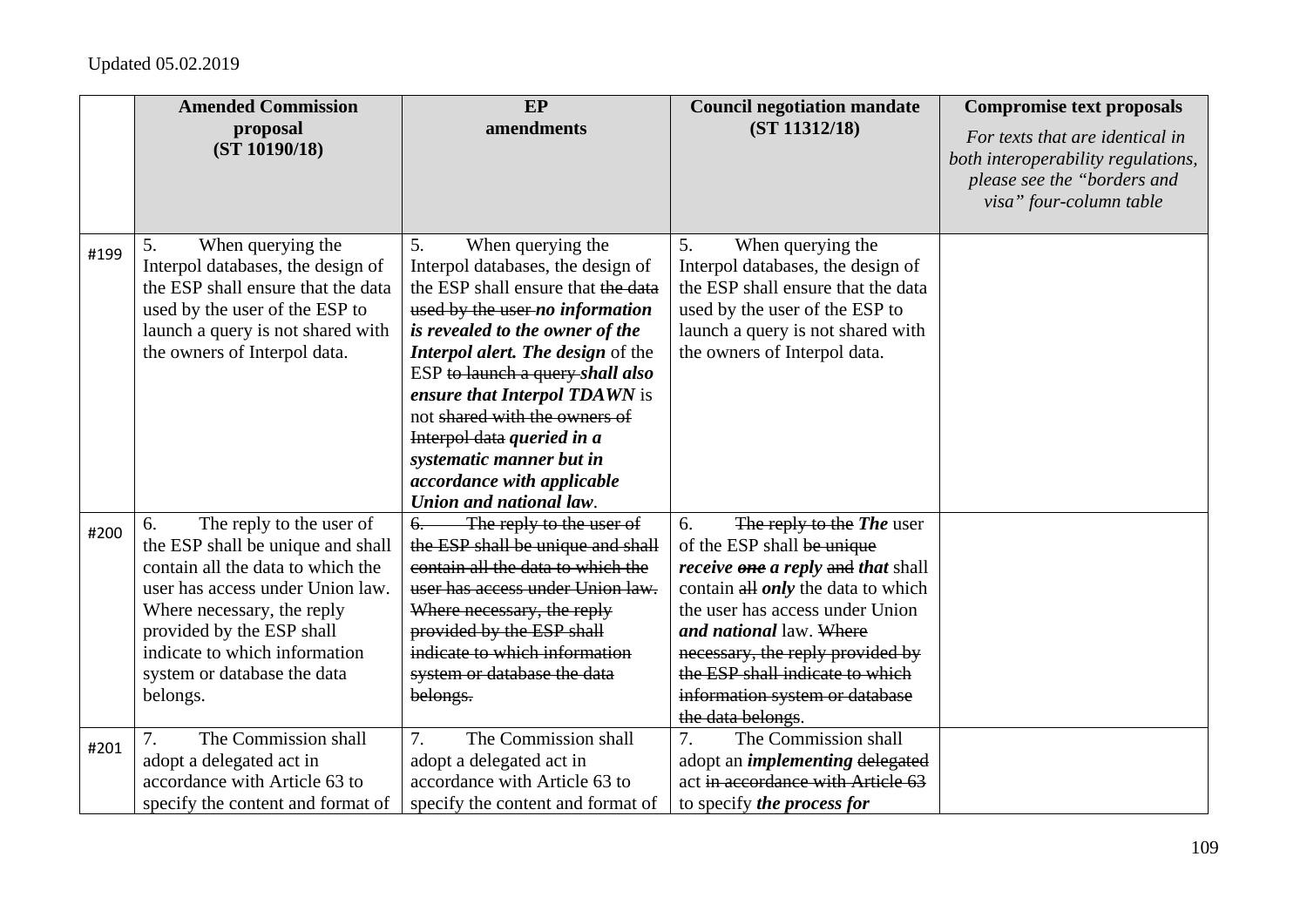|      | <b>Amended Commission</b><br>proposal                                | EP<br>amendments                                              | <b>Council negotiation mandate</b><br>(ST 11312/18)             | <b>Compromise text proposals</b>                                      |
|------|----------------------------------------------------------------------|---------------------------------------------------------------|-----------------------------------------------------------------|-----------------------------------------------------------------------|
|      | (ST 10190/18)                                                        |                                                               |                                                                 | For texts that are identical in<br>both interoperability regulations, |
|      |                                                                      |                                                               |                                                                 | please see the "borders and                                           |
|      |                                                                      |                                                               |                                                                 | visa" four-column table                                               |
|      | the ESP replies.                                                     | the ESP replies.                                              | querying the EU information                                     |                                                                       |
|      |                                                                      |                                                               | systems, Europol data and                                       |                                                                       |
|      |                                                                      |                                                               | Interpol databases by the ESP                                   |                                                                       |
|      |                                                                      |                                                               | and the content and format of the                               |                                                                       |
|      |                                                                      |                                                               | ESP replies. This implementing                                  |                                                                       |
|      |                                                                      |                                                               | act shall be adopted in<br>accordance with the                  |                                                                       |
|      |                                                                      |                                                               | examination procedure referred                                  |                                                                       |
|      |                                                                      |                                                               | to in Article $64(2)$ .                                         |                                                                       |
|      | Article 10                                                           | Article 10                                                    | Article 10                                                      |                                                                       |
| #202 | Keeping of logs                                                      | Keeping of logs                                               | Keeping of logs                                                 |                                                                       |
| #203 | Without prejudice to                                                 | Without prejudice to [Article 39                              | Without prejudice to<br>1.                                      | Provisionally agreed                                                  |
|      | <b>Article 39 of the Eurodac</b>                                     | of the Eurodac Regulation],                                   | [Article 39 of the Eurodac                                      | Without prejudice to<br>1.                                            |
|      | <b>Regulation</b> ], [Articles 12 and 18                             | [Articles 12 and 18 of the                                    | Regulation], [Articles 12 and 18                                | Article 39 of the Eurodae                                             |
|      | of the Regulation on SIS in the                                      | Regulation on SIS in the field of                             | of the Regulation on SIS in the                                 | Regulation, Articles 12 and 18 of                                     |
|      | field of law enforcement],                                           | law enforcement], [Article 29 of                              | field of law enforcement police                                 | the Regulation on SIS in the field                                    |
|      | <b>[Article 29 of the ECRIS-TCN]</b>                                 | the ECRIS-TCN Regulation] and                                 | cooperation and judicial                                        | of law enforcement police                                             |
|      | <b>Regulation</b> and Article 40 of<br>Regulation (EU) 2016/794, eu- | Article 40 of Regulation (EU)<br>2016/794, eu-LISA shall keep | cooperation in criminal<br><i>matters</i> ], [Article 29 of the | cooperation and judicial<br>cooperation in criminal matters,          |
|      | LISA shall keep logs of all data                                     | logs of all data processing                                   | <b>ECRIS-TCN Regulation</b> ] and                               | Article 29 of the ECRIS-TCN                                           |
|      | processing operations within the                                     | operations within the ESP. Those                              | Article 40 of Regulation (EU)                                   | Regulation and Article 40 of                                          |
|      | ESP. Those logs shall include, in                                    | logs shall include, in particular,                            | 2016/794, eu-LISA shall keep                                    | Regulation (EU) 2016/794, eu-                                         |
|      | particular, the following:                                           | the following:                                                | logs of all data processing                                     | LISA shall keep logs of all data                                      |
|      |                                                                      |                                                               | operations within the ESP. Those                                | processing operations within the                                      |
|      |                                                                      |                                                               | logs shall include, in particular,                              | ESP. Those logs shall include, in                                     |
|      |                                                                      |                                                               | the following:                                                  | particular, the following:                                            |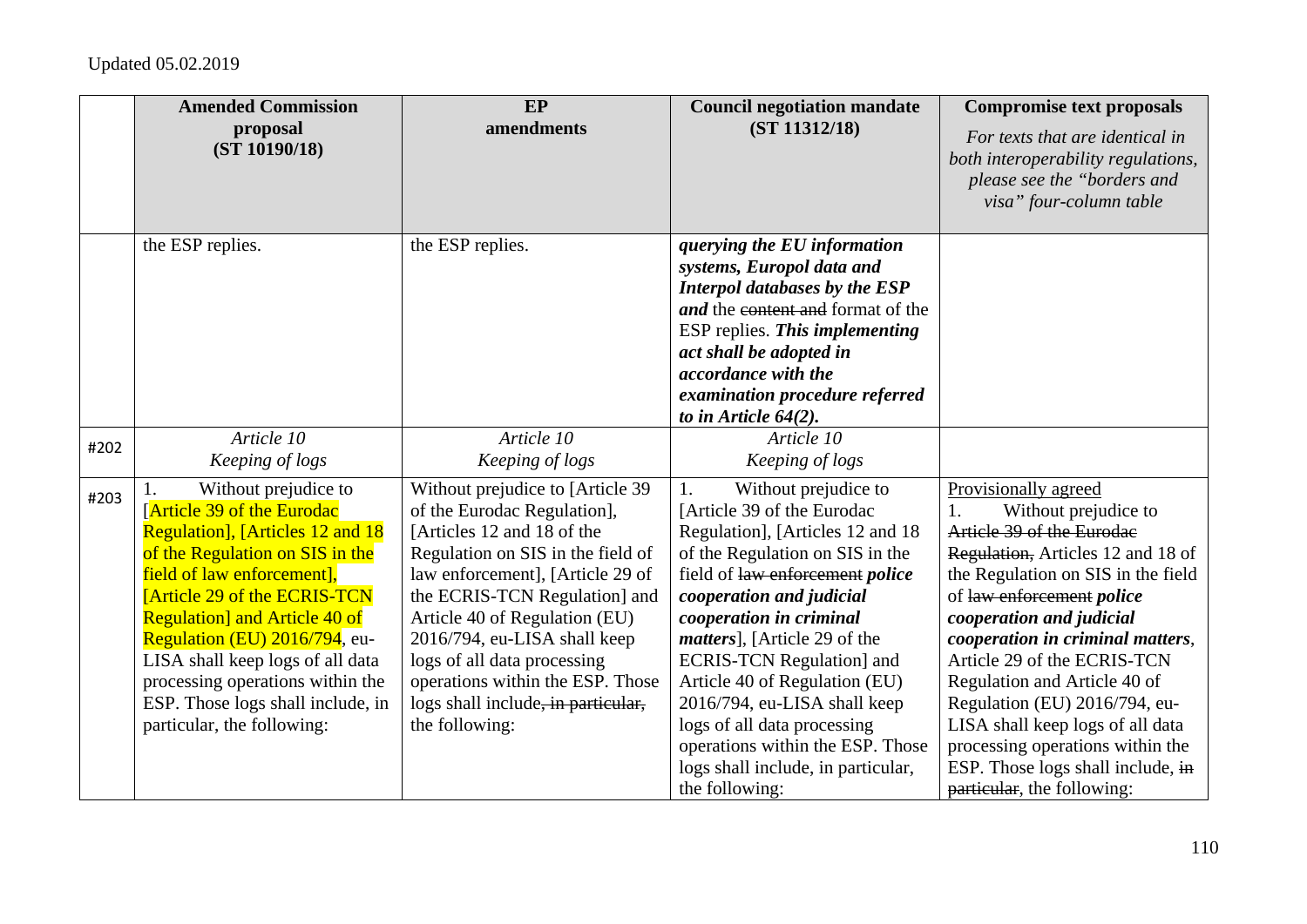|      | <b>Amended Commission</b>                                                                                                                                                                                 | EP                                                                                                                                                                                                      | <b>Council negotiation mandate</b>                                                                                                                                                                                                                      | <b>Compromise text proposals</b>                                                                                                |
|------|-----------------------------------------------------------------------------------------------------------------------------------------------------------------------------------------------------------|---------------------------------------------------------------------------------------------------------------------------------------------------------------------------------------------------------|---------------------------------------------------------------------------------------------------------------------------------------------------------------------------------------------------------------------------------------------------------|---------------------------------------------------------------------------------------------------------------------------------|
|      | proposal<br>(ST 10190/18)                                                                                                                                                                                 | amendments                                                                                                                                                                                              | (ST 11312/18)                                                                                                                                                                                                                                           | For texts that are identical in<br>both interoperability regulations,<br>please see the "borders and<br>visa" four-column table |
| #204 | the Member State<br>(a)<br>authority and the individual user<br>of the ESP, including the ESP<br>profile used as referred to in<br>Article 8;                                                             | the Member State<br>(a)<br>authority and the individual user<br>of the ESP, including the ESP<br>profile used as referred to in<br>Article 8 or the Union agency<br><i>launching the query;</i>         | the Member State<br>(a)<br>authority or EU body and the<br>individual user of the ESP,<br>including the ESP profile used as<br>referred to in Article 8;                                                                                                |                                                                                                                                 |
| #205 | the date and time of the<br>(b)<br>query;                                                                                                                                                                 | the date and time of the<br>(b)<br>query;                                                                                                                                                               | the date and time of the<br>(b)<br>query;                                                                                                                                                                                                               |                                                                                                                                 |
| #206 | the EU information<br>(c)<br>systems and the <b>Europol data</b><br>queried;                                                                                                                              | the EU Union<br>(c)<br>information systems and the<br><b>Europol and Interpol databases</b><br>data queried;                                                                                            | the EU information<br>(c)<br>systems and the Europol data<br>queried;                                                                                                                                                                                   | Provisionally agreed<br>the EU information<br>(c)<br>systems and the <b>Europol data</b><br>queried;                            |
| #207 |                                                                                                                                                                                                           | the ESP profile;<br>(ca)                                                                                                                                                                                |                                                                                                                                                                                                                                                         |                                                                                                                                 |
| #208 | in accordance with<br>(d)<br>national rules or with Regulation<br>$(EU)$ 2016/794 or, when<br>applicable, Regulation (EU)<br>45/2001, the identifying mark of<br>the person who carried out the<br>query. | in accordance with<br>(d)<br>national rules or with Regulation<br>(EU) 2016/794 or, when<br>applicable, Regulation (EU)<br>45/2001, the identifying mark of<br>the person who carried out the<br>query. | the unique transaction<br>(d)<br>identification number-in<br>accordance with national rules or<br>with Regulation (EU) 2016/794<br>or, when applicable, Regulation<br>(EU) 45/2001, the identifying<br>mark of the person who carried<br>out the query. | Provisionally agreed<br>[]                                                                                                      |
| #209 |                                                                                                                                                                                                           | <b>In addition, Member States and</b><br>Union agencies shall keep logs<br>of the unique user identity of the<br>official performing the query.                                                         |                                                                                                                                                                                                                                                         |                                                                                                                                 |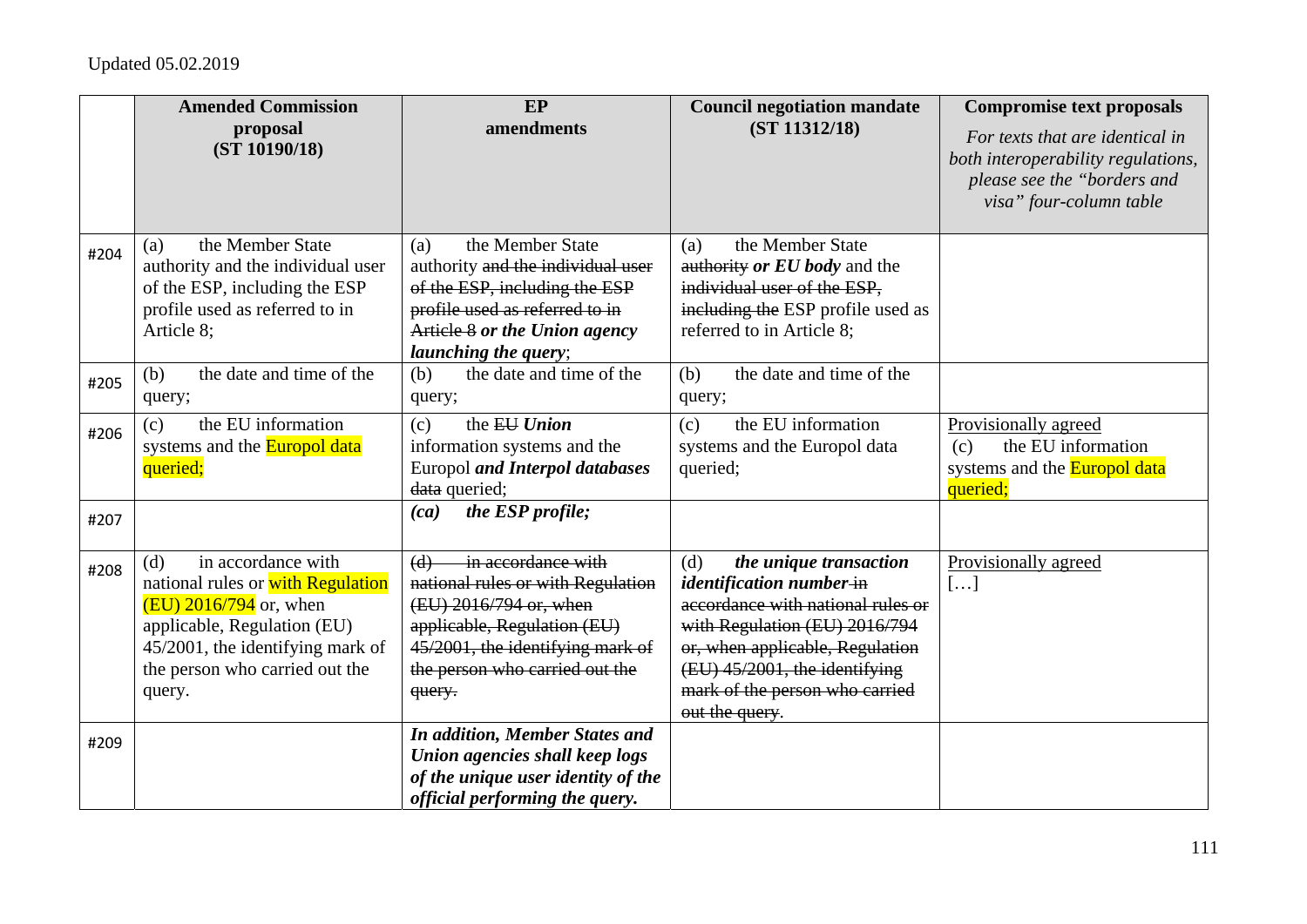|      | <b>Amended Commission</b><br>proposal<br>(ST 10190/18)                                                                                                                                                                                                                                                                                                                                                                                                       | EP<br>amendments                                                                                                                                                                                                                                                                                                                                                                                                                                                                                                                                                                                                                                                                                              | <b>Council negotiation mandate</b><br>(ST 11312/18)                                                                                                                                                                                                                                                                                                                                                                                                                                                                                                                                                                                                                                                                              | <b>Compromise text proposals</b><br>For texts that are identical in<br>both interoperability regulations,<br>please see the "borders and<br>visa" four-column table |
|------|--------------------------------------------------------------------------------------------------------------------------------------------------------------------------------------------------------------------------------------------------------------------------------------------------------------------------------------------------------------------------------------------------------------------------------------------------------------|---------------------------------------------------------------------------------------------------------------------------------------------------------------------------------------------------------------------------------------------------------------------------------------------------------------------------------------------------------------------------------------------------------------------------------------------------------------------------------------------------------------------------------------------------------------------------------------------------------------------------------------------------------------------------------------------------------------|----------------------------------------------------------------------------------------------------------------------------------------------------------------------------------------------------------------------------------------------------------------------------------------------------------------------------------------------------------------------------------------------------------------------------------------------------------------------------------------------------------------------------------------------------------------------------------------------------------------------------------------------------------------------------------------------------------------------------------|---------------------------------------------------------------------------------------------------------------------------------------------------------------------|
| #210 |                                                                                                                                                                                                                                                                                                                                                                                                                                                              |                                                                                                                                                                                                                                                                                                                                                                                                                                                                                                                                                                                                                                                                                                               | <b>Each Member State shall</b><br>1a.<br>keep logs of queries of the<br>authority and the staff duly<br>authorised to use the ESP<br>including the transaction<br>identification number referred<br>to in point $(d)$ of paragraph 1.                                                                                                                                                                                                                                                                                                                                                                                                                                                                                            |                                                                                                                                                                     |
| #211 | The logs may be used<br>2.<br>only for data protection<br>monitoring, including checking<br>the admissibility of a query and<br>the lawfulness of data<br>processing, and for ensuring data<br>security pursuant to Article 42.<br>Those logs shall be protected by<br>appropriate measures against<br>unauthorised access and erased<br>one year after their creation,<br>unless they are required for<br>monitoring procedures that have<br>already begun. | 2.<br>The logs may be used<br>only for data protection<br>monitoring, including checking<br>the admissibility of a query and<br>the lawfulness of data<br>processing, for self-monitoring,<br>and for ensuring data the proper<br>functioning and data integrity<br>and security pursuant to Article<br>42. To that end, access to those<br>logs shall be granted as<br>appropriate to the data<br>controllers identified pursuant<br>to Article 40, to national<br>supervisory authorities referred<br>to in Article 51 of Regulation<br>$(EU)$ 2016/679 and Article 41 of<br>Directive (EU) 2016/680, and to<br>the European Data Protection<br>Supervisor. Those logs shall be<br>protected by appropriate | The logs referred to in<br>2.<br><i>paragraphs 1 and 1a</i> may be used<br>only for data protection<br>monitoring, including checking the<br>admissibility of a query and the<br>lawfulness of data processing, and<br>for ensuring data security pursuant<br>to Article 42. Those logs shall be<br>made available to the competent<br>supervisory authority on request.<br>They shall be protected by<br>appropriate measures against<br>unauthorised access and<br><i>modifications</i> and erased one year<br>after their creation, unless they are<br>required for monitoring procedures<br>that have already begun in which<br>case they shall be erased once the<br>monitoring procedures no longer<br>require these logs. |                                                                                                                                                                     |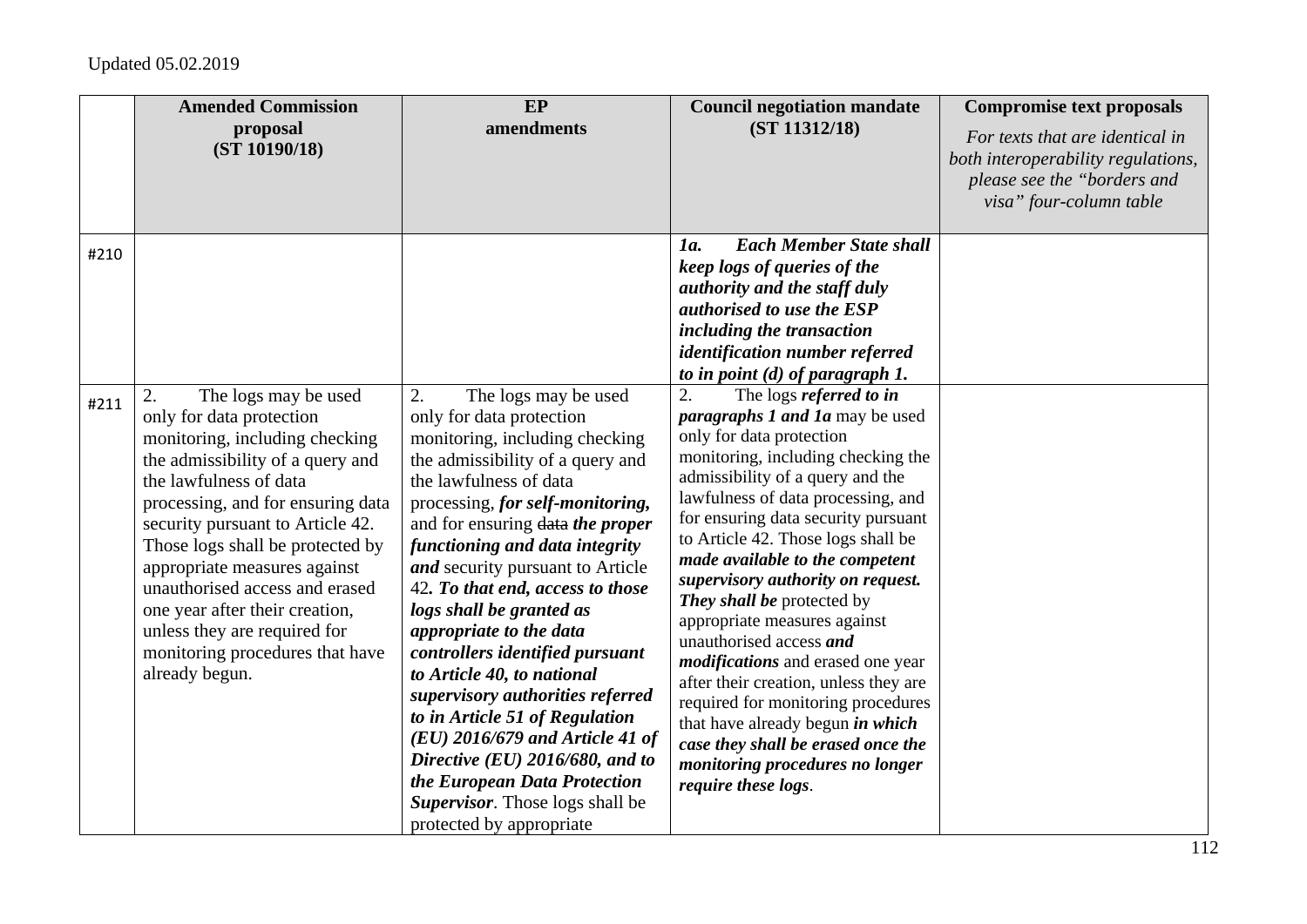|      | <b>Amended Commission</b>                                                                                                                                                                                                                                             | EP                                                                                                                                                                                                                                                                                                                                                                         | <b>Council negotiation mandate</b>                                                                                                                                                                                                                                                 | <b>Compromise text proposals</b>                                                                                                |
|------|-----------------------------------------------------------------------------------------------------------------------------------------------------------------------------------------------------------------------------------------------------------------------|----------------------------------------------------------------------------------------------------------------------------------------------------------------------------------------------------------------------------------------------------------------------------------------------------------------------------------------------------------------------------|------------------------------------------------------------------------------------------------------------------------------------------------------------------------------------------------------------------------------------------------------------------------------------|---------------------------------------------------------------------------------------------------------------------------------|
|      | proposal<br>(ST 10190/18)                                                                                                                                                                                                                                             | amendments                                                                                                                                                                                                                                                                                                                                                                 | (ST 11312/18)                                                                                                                                                                                                                                                                      | For texts that are identical in<br>both interoperability regulations,<br>please see the "borders and<br>visa" four-column table |
|      |                                                                                                                                                                                                                                                                       | measures against unauthorised<br>access and erased one year two<br><i>vears</i> after their creation, unless<br>they are required for monitoring<br>procedures that have already<br>begun.                                                                                                                                                                                 |                                                                                                                                                                                                                                                                                    |                                                                                                                                 |
| #212 | Article 11<br>Fall-back procedures in case of<br>technical impossibility to use the<br>European search portal                                                                                                                                                         | Article 11<br>Fall-back procedures in case of<br>technical impossibility to use the<br>European search portal                                                                                                                                                                                                                                                              | Article 11<br>Fall-back procedures in case of<br>technical impossibility to use the<br>European search portal                                                                                                                                                                      |                                                                                                                                 |
| #213 |                                                                                                                                                                                                                                                                       | $-I.$<br>Where it is technically<br>impossible to use the ESP due to<br>its failure, eu-LISA shall switch<br>to the back-up ESP.                                                                                                                                                                                                                                           |                                                                                                                                                                                                                                                                                    |                                                                                                                                 |
| #214 | Where it is technically<br>$\mathbf{1}$ .<br>impossible to use the ESP to<br>query one or several EU<br>information systems referred to<br>in Article $9(1)$ or the CIR,<br>because of a failure of the ESP,<br>the users of the ESP shall be<br>notified by eu-LISA. | Where it <i>remains</i><br>1.<br>technically impossible to use the<br>ESP to query one or several EU<br><b>Union</b> information systems<br>referred to in Article $9(1)$ or the<br>CIR, because of a failure of the<br>ESP or a failure in the Union<br>information systems being<br>queried, the users of the ESP<br>shall be <i>immediately</i> notified by<br>eu-LISA. | Where it is technically<br>1.<br>impossible to use the ESP to<br>query one or several EU<br>information systems referred to<br>in Article $9(1)$ or the CIR,<br>because of a failure of the ESP,<br>the users of the ESP shall be<br>notified <i>automatically</i> by eu-<br>LISA. |                                                                                                                                 |
| #215 | Where it is technically<br>2.<br>impossible to use the ESP to                                                                                                                                                                                                         | 2.<br>Where it is technically<br>impossible to use the ESP to                                                                                                                                                                                                                                                                                                              | 2.<br>Where it is technically<br>impossible to use the ESP to                                                                                                                                                                                                                      |                                                                                                                                 |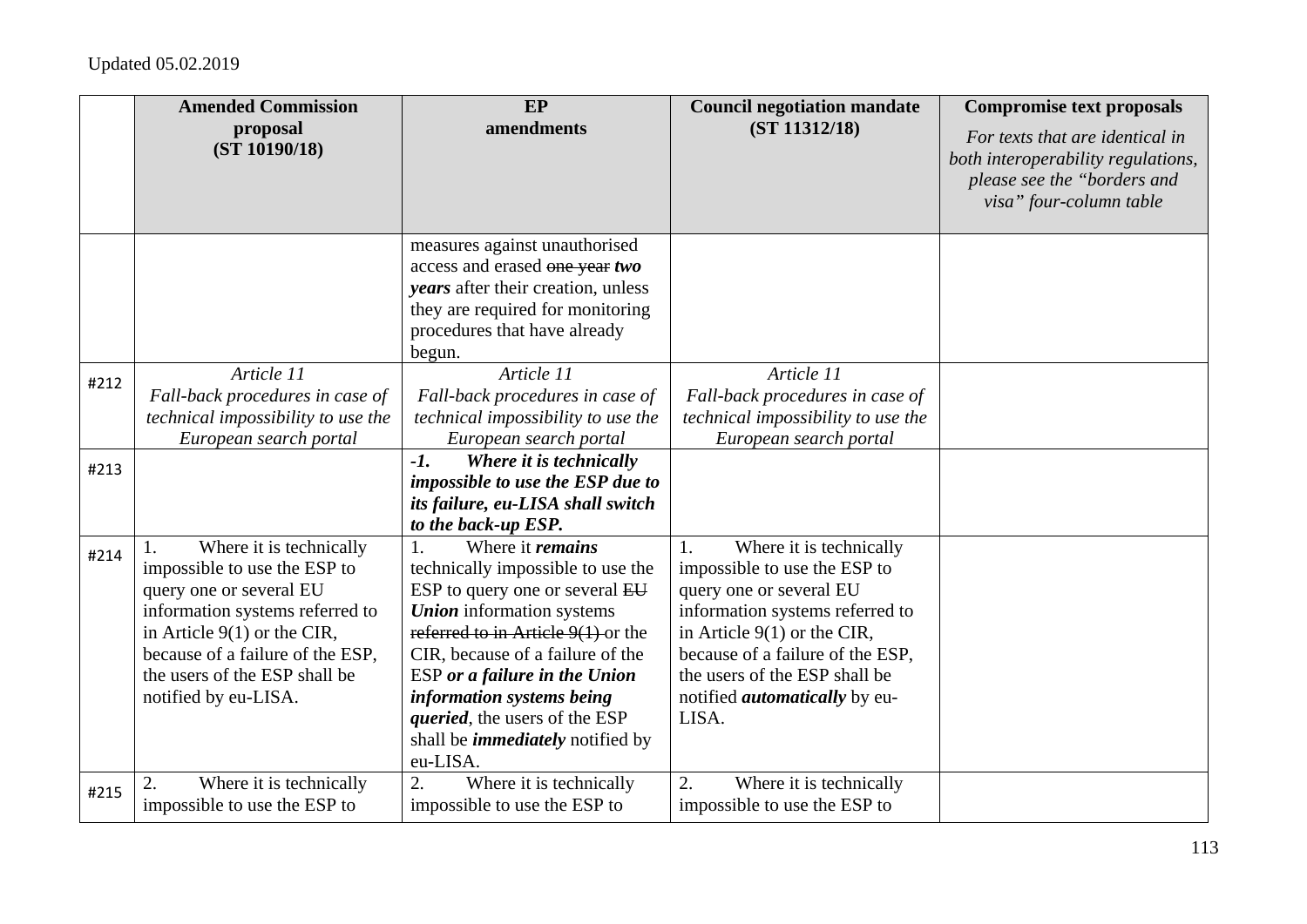|      | <b>Amended Commission</b>                                                                                                                                                                                                                                                                                                                                                      | $E$ P                                                                                                                                                                                                                                                                                                                                                                                                                                                                                                                                         | <b>Council negotiation mandate</b>                                                                                                                                                                                                                                                                                                                                                                                                        | <b>Compromise text proposals</b>                                                                                                |
|------|--------------------------------------------------------------------------------------------------------------------------------------------------------------------------------------------------------------------------------------------------------------------------------------------------------------------------------------------------------------------------------|-----------------------------------------------------------------------------------------------------------------------------------------------------------------------------------------------------------------------------------------------------------------------------------------------------------------------------------------------------------------------------------------------------------------------------------------------------------------------------------------------------------------------------------------------|-------------------------------------------------------------------------------------------------------------------------------------------------------------------------------------------------------------------------------------------------------------------------------------------------------------------------------------------------------------------------------------------------------------------------------------------|---------------------------------------------------------------------------------------------------------------------------------|
|      | proposal<br>(ST 10190/18)                                                                                                                                                                                                                                                                                                                                                      | amendments                                                                                                                                                                                                                                                                                                                                                                                                                                                                                                                                    | (ST 11312/18)                                                                                                                                                                                                                                                                                                                                                                                                                             | For texts that are identical in<br>both interoperability regulations,<br>please see the "borders and<br>visa" four-column table |
|      | query one or several EU<br>information systems referred to<br>in Article $9(1)$ or the CIR,<br>because of a failure of the<br>national infrastructure in a<br>Member State, that Member<br>State's competent authority shall<br>notify eu-LISA and the<br>Commission.                                                                                                          | query one or several EU-Union<br>information systems referred to<br>in Article $9(1)$ or the CIR,<br>because of a failure of the<br>national infrastructure in a<br>Member State, that Member<br>State's competent authority shall<br><i>immediately inform all its users</i><br>and notify eu-LISA and the<br>Commission.                                                                                                                                                                                                                    | query one or several EU<br>information systems referred to<br>in Article $9(1)$ or the CIR,<br>because of a failure of the<br>national infrastructure in a<br>Member State, that Member<br>State's competent authority shall<br>notify eu-LISA and the<br>Commission.                                                                                                                                                                     |                                                                                                                                 |
| #216 | In both scenarios, and<br>3.<br>until the technical failure is<br>addressed, the obligation referred<br>to in Article $7(2)$ and (4) shall<br>not apply and Member States<br>may access the information<br>systems referred to in Article<br>$9(1)$ or the CIR directly using<br>their respective national uniform<br>interfaces or national<br>communication infrastructures. | 3.<br>In both scenarios referred<br>to in paragraphs 1 and 2 of this<br>Article, and until the technical<br>failure is addressed, the<br>obligation referred to in Article<br>$7(2)$ and (4) shall not apply and<br>Member States may shall access<br>the <b>Union</b> information systems<br>referred to in Article $9(1)$ or the<br>CIR, where they are required to<br>do so according to Union or<br><i>national law</i> , directly using their<br>respective national uniform<br>interfaces or national<br>communication infrastructures. | 3.<br>In the cases referred to in<br><i>paragraphs 1 or 2 both</i><br>scenarios, and until the technical<br>failure is addressed, the<br>obligation referred to in Article<br>$7(2)$ and (4) shall not apply and<br>Member States may access the<br>EU information systems referred<br>to in Article $9(1)$ or the CIR<br>directly using their respective<br>national uniform interfaces or<br>national communication<br>infrastructures. |                                                                                                                                 |
| #217 |                                                                                                                                                                                                                                                                                                                                                                                | 3a.<br>Where it is technically<br>impossible to use the ESP to                                                                                                                                                                                                                                                                                                                                                                                                                                                                                |                                                                                                                                                                                                                                                                                                                                                                                                                                           |                                                                                                                                 |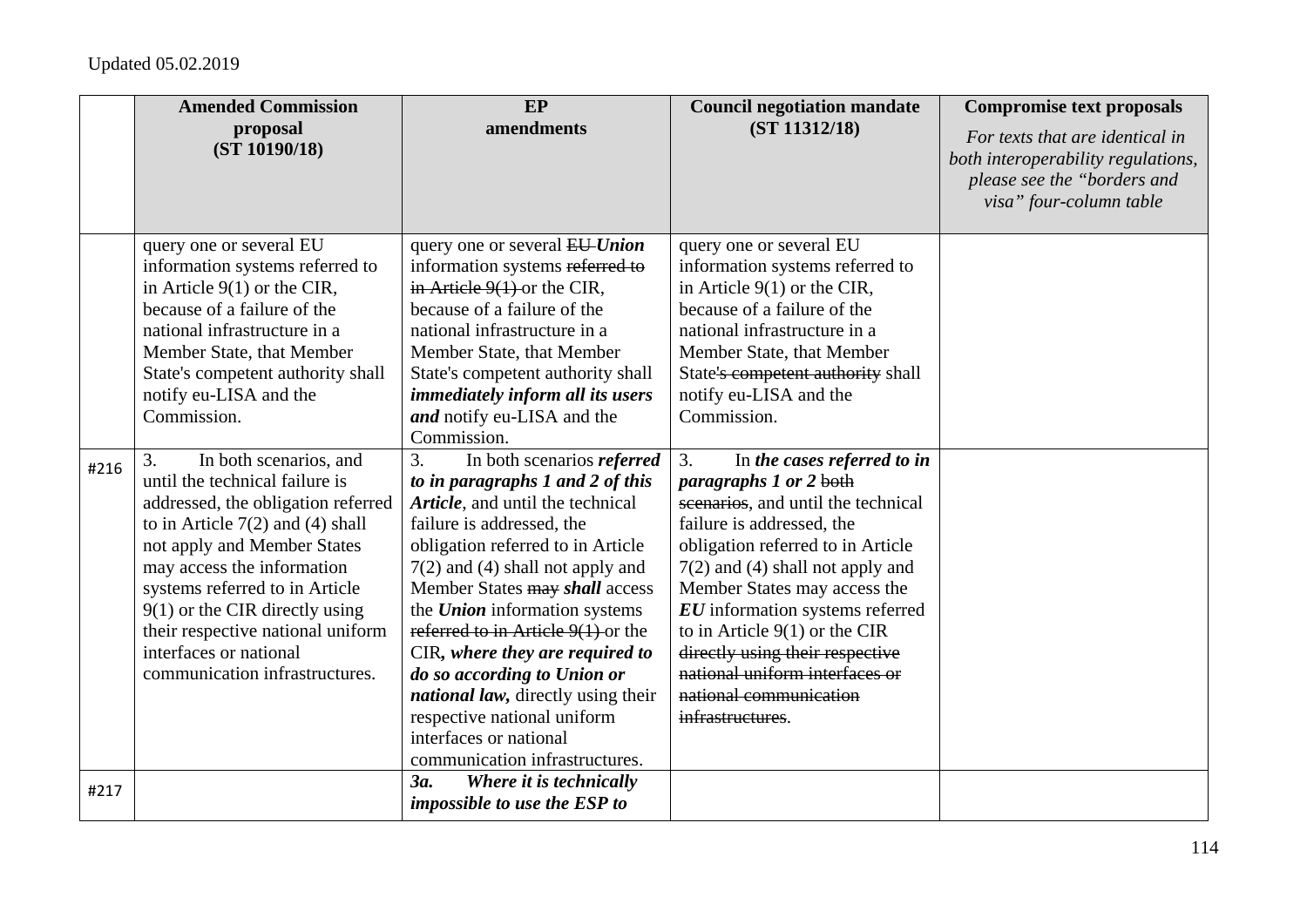|      | <b>Amended Commission</b>                           | EP                                                                                                                                                                                         | <b>Council negotiation mandate</b>                                                                                                                                                                                                                                                                                  | <b>Compromise text proposals</b>                                                                                                |
|------|-----------------------------------------------------|--------------------------------------------------------------------------------------------------------------------------------------------------------------------------------------------|---------------------------------------------------------------------------------------------------------------------------------------------------------------------------------------------------------------------------------------------------------------------------------------------------------------------|---------------------------------------------------------------------------------------------------------------------------------|
|      | proposal<br>(ST 10190/18)                           | amendments                                                                                                                                                                                 | (ST 11312/18)                                                                                                                                                                                                                                                                                                       | For texts that are identical in<br>both interoperability regulations,<br>please see the "borders and<br>visa" four-column table |
|      |                                                     | query one or several Union<br>information systems or the CIR<br>because of a failure of the<br>infrastructure of a Union<br>agency that agency shall notify<br>eu-LISA and the Commission. |                                                                                                                                                                                                                                                                                                                     |                                                                                                                                 |
| #218 |                                                     |                                                                                                                                                                                            | $\boldsymbol{4}$ .<br>Where it is technically<br>impossible to use the ESP to<br>query one or several EU<br>information systems referred to<br>in Article $9(1)$ or the CIR,<br>because of a failure of the<br>infrastructure of a EU agency,<br>that EU agency shall notify eu-<br><b>LISA</b> and the Commission. |                                                                                                                                 |
| #219 | <b>CHAPTER III</b>                                  | <b>CHAPTER III</b>                                                                                                                                                                         | <b>CHAPTER III</b>                                                                                                                                                                                                                                                                                                  |                                                                                                                                 |
|      | <b>Shared Biometric</b>                             | <b>Shared Biometric</b>                                                                                                                                                                    | <b>Shared Biometric</b>                                                                                                                                                                                                                                                                                             |                                                                                                                                 |
|      | <b>Matching Service</b>                             | <b>Matching Service</b>                                                                                                                                                                    | <b>Matching Service</b>                                                                                                                                                                                                                                                                                             |                                                                                                                                 |
| #220 | Article 12                                          | Article 12                                                                                                                                                                                 | Article 12                                                                                                                                                                                                                                                                                                          |                                                                                                                                 |
|      | Shared biometric matching                           | Shared biometric matching                                                                                                                                                                  | Shared biometric matching                                                                                                                                                                                                                                                                                           |                                                                                                                                 |
|      | service                                             | service                                                                                                                                                                                    | service                                                                                                                                                                                                                                                                                                             |                                                                                                                                 |
| #221 | A shared biometric<br>matching service (shared BMS) | A shared biometric<br>1.<br>matching service (shared BMS)                                                                                                                                  | A shared biometric<br>1.<br>matching service (shared BMS)                                                                                                                                                                                                                                                           |                                                                                                                                 |
|      | storing biometric templates and                     | storing biometric templates and                                                                                                                                                            | storing biometric templates                                                                                                                                                                                                                                                                                         |                                                                                                                                 |
|      | enabling querying with biometric                    | enabling querying with biometric                                                                                                                                                           | obtained from the biometric data                                                                                                                                                                                                                                                                                    |                                                                                                                                 |
|      | data across several EU                              | data across several EU Union                                                                                                                                                               | referred to in Article 13, that are                                                                                                                                                                                                                                                                                 |                                                                                                                                 |
|      | information systems is                              | information systems <i>containing</i>                                                                                                                                                      | stored in the CIR and the SIS,                                                                                                                                                                                                                                                                                      |                                                                                                                                 |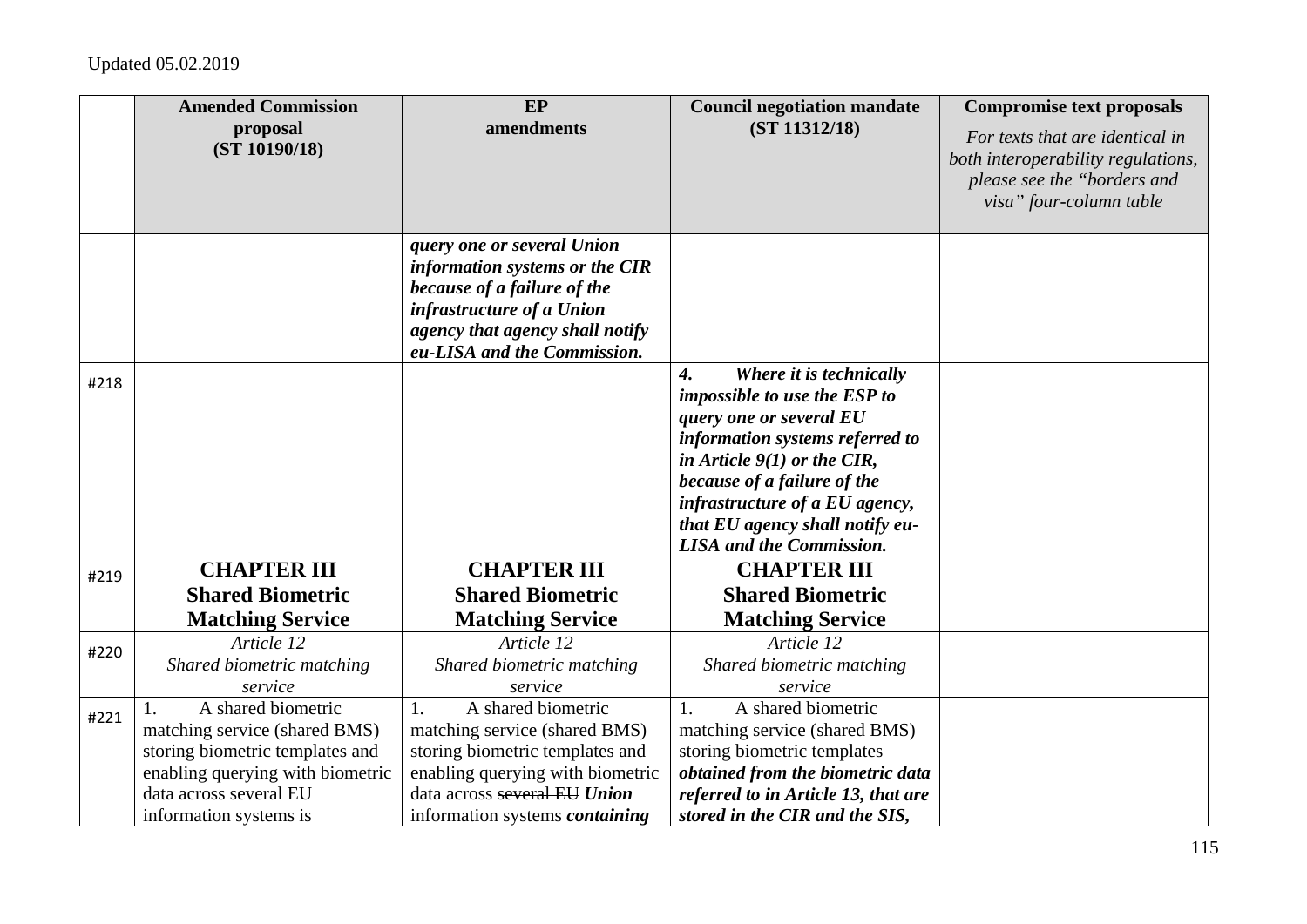|      | <b>Amended Commission</b>                                                                                                                                                                 | EP                                                                                                                                                                                                                                                                                                                                                                          | <b>Council negotiation mandate</b>                                                                                                                                                                                                                                                                                                        | <b>Compromise text proposals</b>                                                                                                |
|------|-------------------------------------------------------------------------------------------------------------------------------------------------------------------------------------------|-----------------------------------------------------------------------------------------------------------------------------------------------------------------------------------------------------------------------------------------------------------------------------------------------------------------------------------------------------------------------------|-------------------------------------------------------------------------------------------------------------------------------------------------------------------------------------------------------------------------------------------------------------------------------------------------------------------------------------------|---------------------------------------------------------------------------------------------------------------------------------|
|      | proposal<br>(ST 10190/18)                                                                                                                                                                 | amendments                                                                                                                                                                                                                                                                                                                                                                  | (ST 11312/18)                                                                                                                                                                                                                                                                                                                             | For texts that are identical in<br>both interoperability regulations,<br>please see the "borders and<br>visa" four-column table |
|      | established for the purposes of<br>supporting the CIR and the<br>multiple-identity detector and the<br>objectives of the EES, the VIS,<br>Eurodac, the SIS and [the<br>ECRIS-TCN system]. | <i>biometric data</i> is established for<br>the purposes of supporting the<br>CIR and the multiple-identity<br>detector and the objectives of the<br>EES, the VIS, Eurodac, the SIS<br>and [the ECRIS-TCN system]. In<br>line with the principles of<br>necessity and proportionality,<br>the shared BMS shall not store<br>DNA data or palm print data.                    | and enabling querying with<br>biometric data across several EU<br>information systems is<br>established for the purposes of<br>supporting the <i>Common Identity</i><br><i>Repository</i> (CIR) and the<br>multiple-identity detector (MID)<br>and the objectives of the EES,<br>the VIS, Eurodac, the SIS and<br>[the ECRIS-TCN system]. |                                                                                                                                 |
| #222 | The shared BMS shall be<br>2.<br>composed of:                                                                                                                                             | 2.<br>The shared BMS shall be<br>composed of:                                                                                                                                                                                                                                                                                                                               | The shared BMS shall be<br>2.<br>composed of:                                                                                                                                                                                                                                                                                             |                                                                                                                                 |
| #223 | a central infrastructure,<br>(a)<br>including a search engine and the<br>storage of the data referred to in<br>Article 13;                                                                | a central infrastructure,<br>(a)<br>including a that shall replace the<br><b>Automated Fingerprint</b><br><b>Identification Systems of</b><br>respectively the EES, VIS, SIS,<br><b>Eurodac and [ECRIS-TCN] to</b><br>the extent that it allows to search<br>engine and the storage of the data<br>referred with biometric data as<br><i>defined</i> in Article $134(12)$ ; | a central infrastructure,<br>(a)<br>including a search engine and the<br>storage of the data referred to in<br>Article 13;                                                                                                                                                                                                                |                                                                                                                                 |
| #224 | a secure communication<br>(b)<br>infrastructure between the shared<br>BMS, Central-SIS and the CIR.                                                                                       | (b)<br>a secure communication<br>infrastructure between the shared<br>BMS, Central-SIS, and the CIR<br>and the Union information<br>systems.                                                                                                                                                                                                                                | (b)<br>a secure communication<br>infrastructure between the shared<br>BMS, Central-SIS and the CIR.                                                                                                                                                                                                                                       |                                                                                                                                 |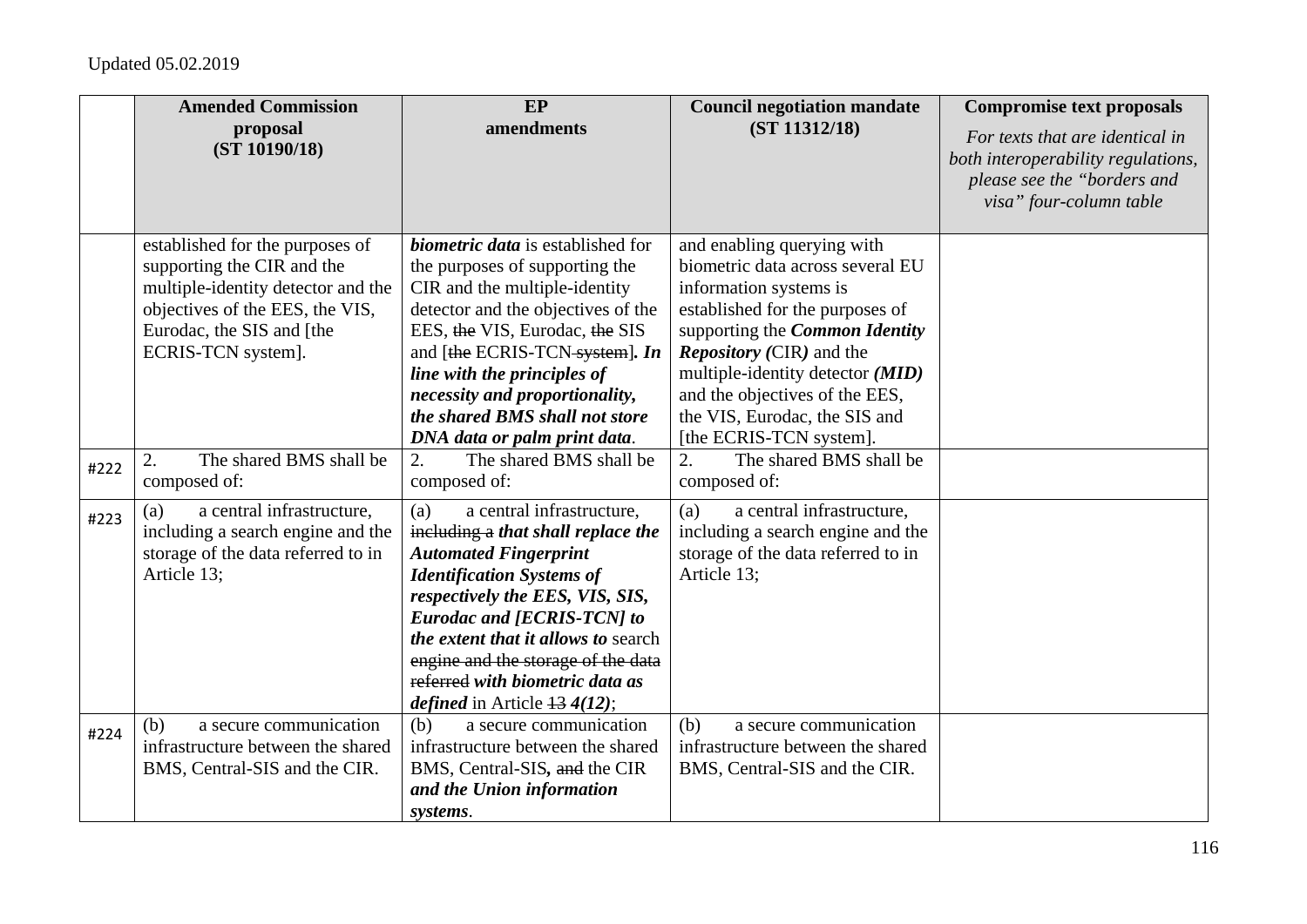|      | <b>Amended Commission</b><br>proposal                      | EP<br>amendments                                | <b>Council negotiation mandate</b><br>(ST 11312/18)              | <b>Compromise text proposals</b>                                      |
|------|------------------------------------------------------------|-------------------------------------------------|------------------------------------------------------------------|-----------------------------------------------------------------------|
|      | (ST 10190/18)                                              |                                                 |                                                                  | For texts that are identical in<br>both interoperability regulations, |
|      |                                                            |                                                 |                                                                  | please see the "borders and                                           |
|      |                                                            |                                                 |                                                                  | visa" four-column table                                               |
|      | eu-LISA shall develop<br>3.                                | 3.<br>eu-LISA shall develop                     | eu-LISA shall develop<br>3.                                      |                                                                       |
| #225 | the shared BMS and ensure its                              | the shared BMS and ensure its                   | the shared BMS and ensure its                                    |                                                                       |
|      | technical management.                                      | technical management. It shall                  | technical management.                                            |                                                                       |
|      |                                                            | not, however, have access to any                |                                                                  |                                                                       |
|      |                                                            | of the personal data processed                  |                                                                  |                                                                       |
|      |                                                            | through the shared BMS.                         |                                                                  |                                                                       |
| #226 | Article 13                                                 | Article 13                                      | Article 13                                                       |                                                                       |
|      | Data stored in the shared                                  | Data stored Storing biometric                   | Data stored in the shared                                        |                                                                       |
|      | biometric matching service                                 | templates in the shared biometric               | biometric matching service                                       |                                                                       |
|      |                                                            | matching service<br>The shared BMS shall        |                                                                  |                                                                       |
| #227 | The shared BMS shall<br>store the biometric templates that | 1.<br>store the biometric templates -           | The shared BMS shall<br>1.<br>store the biometric templates that |                                                                       |
|      | it shall obtain from the following                         | logically separated - according                 | it shall obtain from the following                               |                                                                       |
|      | biometric data:                                            | to the information system from                  | biometric data:                                                  |                                                                       |
|      |                                                            | which the data originates, that it              |                                                                  |                                                                       |
|      |                                                            | shall obtain from the following                 |                                                                  |                                                                       |
|      |                                                            | biometric data:                                 |                                                                  |                                                                       |
| #228 | the data referred to in<br>(a)                             | the data referred to in<br>(a)                  | the data referred to in<br>(a)                                   |                                                                       |
|      | Article $16(1)(d)$ and Article                             | Article $16(1)(d)$ and Article                  | Article 16(1)(d) and Article                                     |                                                                       |
|      | $17(1)(b)$ and (c) of Regulation                           | $17(1)(b)$ and (c) of Regulation                | $17(1)(b)$ and (c) of Regulation                                 |                                                                       |
|      | (EU) 2017/2226;                                            | (EU) 2017/2226;                                 | (EU) 2017/2226;                                                  |                                                                       |
| #229 | the data referred to in<br>(b)                             | the data referred to in<br>(b)                  | the data referred to in<br>(b)                                   |                                                                       |
|      | Article 9(6) of Regulation (EC)<br>No 767/2008;            | Article 9(6) of Regulation (EC)<br>No 767/2008; | Article 9(6) of Regulation (EC)<br>No 767/2008;                  |                                                                       |
|      | [the data referred to in<br>(c)                            | [the data referred to in<br>(c)                 | - the data referred to in<br>$\left(\mathrm{e}\right)$           |                                                                       |
| #230 | Article $20(2)(w)$ and (x) of the                          | Article $20(2)(w)$ and (x) of the               | Article $20(2)(w)$ and $(x)$ of the                              |                                                                       |
|      | Regulation on SIS in the field of                          | Regulation on SIS in the field of               | Regulation on SIS in the field of                                |                                                                       |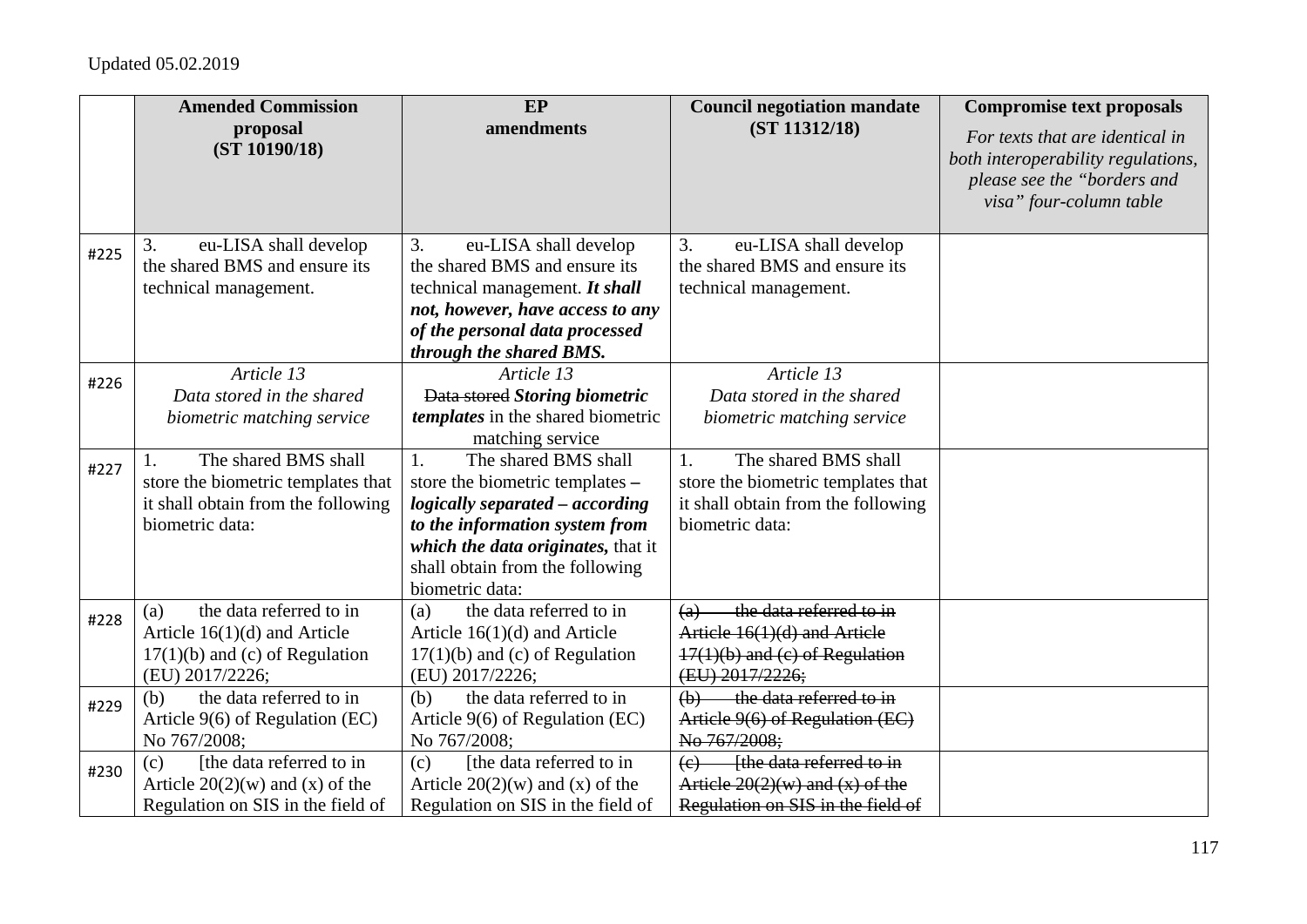|      | <b>Amended Commission</b>                                                                                                    | EP                                                                                                                                                                            | <b>Council negotiation mandate</b>                                                                                                                                                                                         | <b>Compromise text proposals</b>                                                                                                |
|------|------------------------------------------------------------------------------------------------------------------------------|-------------------------------------------------------------------------------------------------------------------------------------------------------------------------------|----------------------------------------------------------------------------------------------------------------------------------------------------------------------------------------------------------------------------|---------------------------------------------------------------------------------------------------------------------------------|
|      | proposal<br>(ST 10190/18)                                                                                                    | amendments                                                                                                                                                                    | (ST 11312/18)                                                                                                                                                                                                              | For texts that are identical in<br>both interoperability regulations,<br>please see the "borders and<br>visa" four-column table |
|      | border checks;                                                                                                               | border checks;                                                                                                                                                                | border checks;                                                                                                                                                                                                             |                                                                                                                                 |
| #231 | the data referred to in<br>(d)<br>Article $20(3)(w)$ and (x) of the<br>Regulation on SIS in the field of<br>law enforcement: | the data referred to in<br>(d)<br>Article 20(3)(w) and $\left(\frac{x}{x}\right)(y)$ of<br>the Regulation on SIS in the field<br>of law enforcement;                          | the data referred to in<br>(d)<br>Article 20(3)(w) and $\left(\frac{x}{x}\right)(y)$ of<br>the Regulation on SIS in the field<br>of law enforcement police<br>cooperation and judicial<br>cooperation in criminal matters; |                                                                                                                                 |
| #232 | the data referred to in<br>(e)<br>Article $4(3)(t)$ and (u) of the<br>Regulation on SIS in the field of<br>illegal return];  | the data referred to in<br>(e)<br>Article $4(3)(t)$ and (u) of the<br>Regulation on SIS in the field of<br>illegal return];                                                   | the data referred to in<br>Article $4(3)(t)$ and $(u)$ of the<br>Regulation on SIS in the field of<br>illegal return];                                                                                                     |                                                                                                                                 |
| #233 | [the data referred to in<br>(f)<br>Article $13(a)$ of the Eurodac<br>Regulation;]                                            | [the data referred to in<br>(f)<br>Article $\frac{13(a)}{2(a)}$ and (b),<br>Article $13(2)$ , (a) and (b) and<br>Article $14(2)$ , (a) and (b) of the<br>Eurodac Regulation;] | [the data referred to in<br>(f)<br>Article 12 (a) and (b), Article<br>12c (a) and (b), Article $12f(a)$<br>and (b), Article $13(2)$ (a) and (b)<br>and Article $14(2)(a)$ and (b) of<br>the Eurodac Regulation;]           |                                                                                                                                 |
| #234 | [the data referred to in]<br>(g)<br>Article $5(1)(b)$ and Article $5(2)$<br>of the ECRIS-TCN Regulation.]                    | [the data referred to in<br>(g)<br>Article $5(1)(b)$ and Article $5(2)$<br>of the ECRIS-TCN Regulation.]                                                                      | [the data referred to in<br>(g)<br>Article $5(1)(b)$ and Article $5(2)$<br>of the ECRIS-TCN Regulation.]                                                                                                                   |                                                                                                                                 |
| #235 |                                                                                                                              |                                                                                                                                                                               | The shared BMS shall store the<br>biometric templates - logically<br>separated - according to the $EU$<br>information system from which<br>the data originated.                                                            |                                                                                                                                 |
| #236 | The shared BMS shall<br>2.<br>include in each biometric                                                                      | The shared BMS shall<br>2.<br>include in each biometric                                                                                                                       | 2.<br>For each set of data<br><i>referred to in paragraph 1, the</i>                                                                                                                                                       |                                                                                                                                 |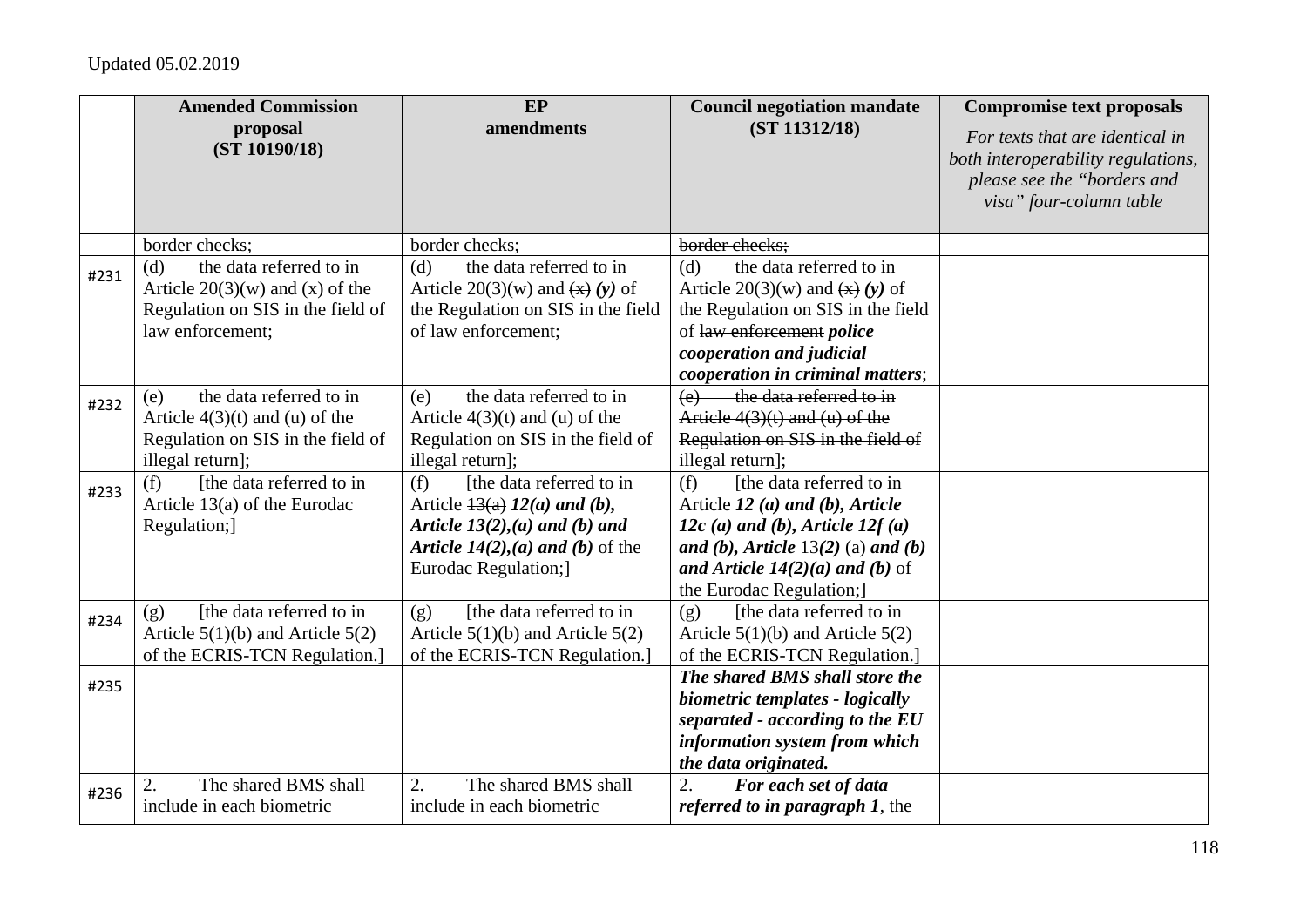|              | <b>Amended Commission</b>                                                                                                                                                                                                                                                                                                                                                                                 | EP                                                                                                                                                                                                                                                                                                                                                                                                                     | <b>Council negotiation mandate</b>                                                                                                                                                                                                                                                                                                                                                                                      | <b>Compromise text proposals</b>                                                                                                |
|--------------|-----------------------------------------------------------------------------------------------------------------------------------------------------------------------------------------------------------------------------------------------------------------------------------------------------------------------------------------------------------------------------------------------------------|------------------------------------------------------------------------------------------------------------------------------------------------------------------------------------------------------------------------------------------------------------------------------------------------------------------------------------------------------------------------------------------------------------------------|-------------------------------------------------------------------------------------------------------------------------------------------------------------------------------------------------------------------------------------------------------------------------------------------------------------------------------------------------------------------------------------------------------------------------|---------------------------------------------------------------------------------------------------------------------------------|
|              | proposal<br>(ST 10190/18)                                                                                                                                                                                                                                                                                                                                                                                 | amendments                                                                                                                                                                                                                                                                                                                                                                                                             | (ST 11312/18)                                                                                                                                                                                                                                                                                                                                                                                                           | For texts that are identical in<br>both interoperability regulations,<br>please see the "borders and<br>visa" four-column table |
|              | template a reference to the                                                                                                                                                                                                                                                                                                                                                                               | template a reference to the                                                                                                                                                                                                                                                                                                                                                                                            | shared BMS shall include in each                                                                                                                                                                                                                                                                                                                                                                                        |                                                                                                                                 |
|              | information systems in which the<br>corresponding biometric data is                                                                                                                                                                                                                                                                                                                                       | information systems in which the<br>corresponding biometric data is                                                                                                                                                                                                                                                                                                                                                    | biometric template a reference to<br>the EU information systems and                                                                                                                                                                                                                                                                                                                                                     |                                                                                                                                 |
|              | stored.                                                                                                                                                                                                                                                                                                                                                                                                   | stored.                                                                                                                                                                                                                                                                                                                                                                                                                | a reference to the actual record                                                                                                                                                                                                                                                                                                                                                                                        |                                                                                                                                 |
|              |                                                                                                                                                                                                                                                                                                                                                                                                           |                                                                                                                                                                                                                                                                                                                                                                                                                        | in the EU information systems                                                                                                                                                                                                                                                                                                                                                                                           |                                                                                                                                 |
|              |                                                                                                                                                                                                                                                                                                                                                                                                           |                                                                                                                                                                                                                                                                                                                                                                                                                        | in which the corresponding                                                                                                                                                                                                                                                                                                                                                                                              |                                                                                                                                 |
|              |                                                                                                                                                                                                                                                                                                                                                                                                           |                                                                                                                                                                                                                                                                                                                                                                                                                        | biometric data are is stored.                                                                                                                                                                                                                                                                                                                                                                                           |                                                                                                                                 |
| #237<br>#238 | Biometric templates shall<br>3.<br>only be entered in the shared<br>BMS following an automated<br>quality check of the biometric<br>data added to one of the<br>information systems performed<br>by the shared BMS to ascertain<br>the fulfilment of a minimum data<br>quality standard.<br>The storage of the data<br>$\overline{4}$ .<br>referred to in paragraph 1 shall<br>meet the quality standards | 3.<br>Biometric templates shall<br>only be entered in the shared<br>BMS following an automated<br>quality check of the biometric<br>data added to one of the<br>information systems performed<br>by the shared BMS to ascertain<br>the fulfilment of a minimum data<br>quality standard.<br>The storage of the data<br>$\overline{4}$ .<br>referred to in paragraph 1 of this<br><b>Article</b> shall meet the quality | Biometric templates shall<br>3.<br>only <i>may</i> be entered <i>only</i> in the<br>shared BMS following an<br>automated quality check of the<br>biometric data added to one of<br>the $EU$ information systems<br>performed by the shared BMS to<br>ascertain the fulfilment of a<br>minimum data quality standard.<br>The storage of the data<br>4.<br>referred to in paragraph 1 shall<br>meet the quality standards |                                                                                                                                 |
|              | referred to in Article 37(2).                                                                                                                                                                                                                                                                                                                                                                             | standards referred to in Article<br>$37(2)$ 37.                                                                                                                                                                                                                                                                                                                                                                        | referred to in Article $37(2)$ and<br>(4).                                                                                                                                                                                                                                                                                                                                                                              |                                                                                                                                 |
| #239         |                                                                                                                                                                                                                                                                                                                                                                                                           |                                                                                                                                                                                                                                                                                                                                                                                                                        | $\overline{5}$ .<br><b>The Commission shall</b><br>lay down the performance<br>requirements and performance<br>monitoring of the shared BMS,<br>including the minimum<br>requirements regarding the                                                                                                                                                                                                                     |                                                                                                                                 |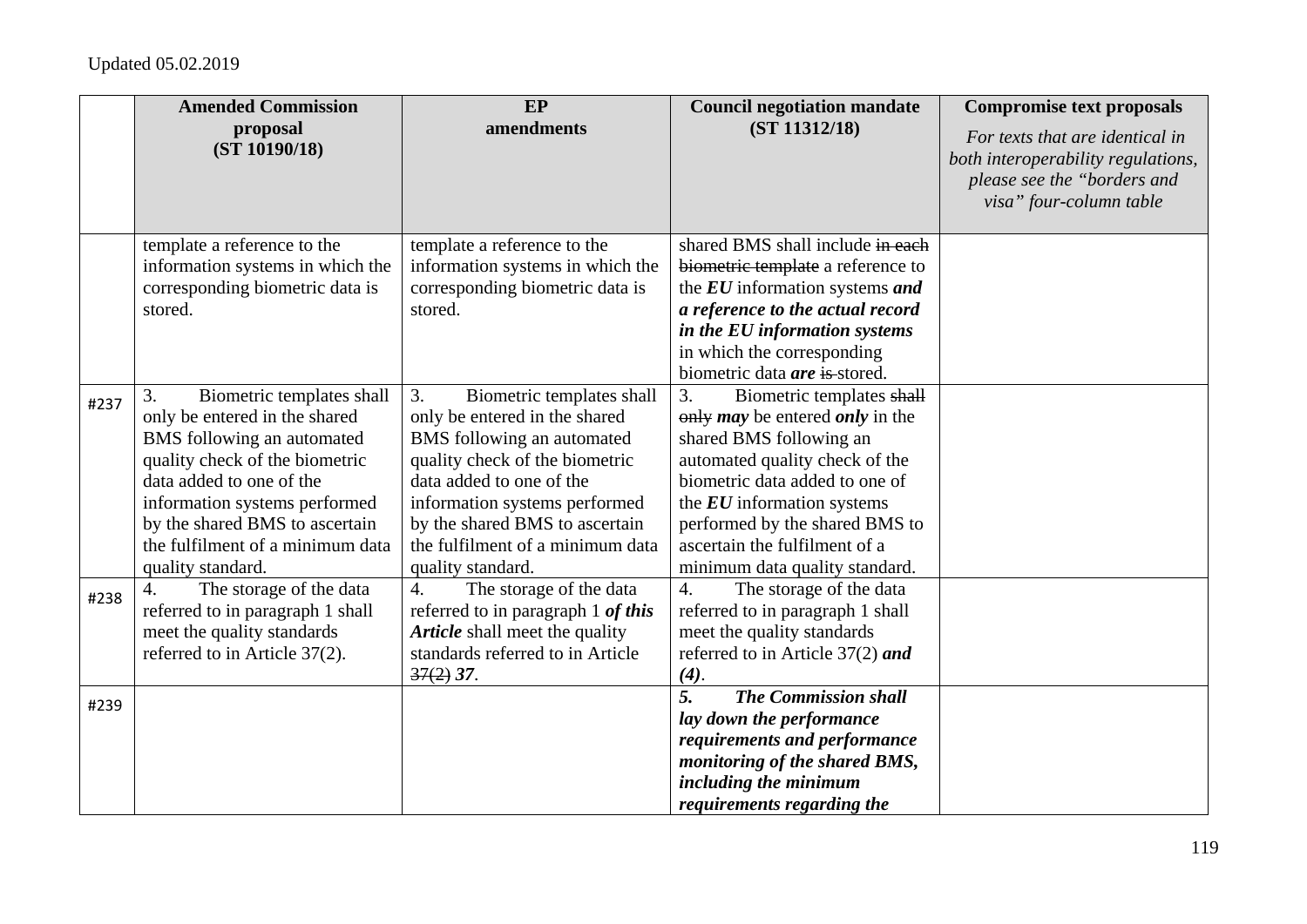|      | <b>Amended Commission</b><br>proposal | EP<br>amendments                 | <b>Council negotiation mandate</b><br>(ST 11312/18)                            | <b>Compromise text proposals</b>                                                                                                |
|------|---------------------------------------|----------------------------------|--------------------------------------------------------------------------------|---------------------------------------------------------------------------------------------------------------------------------|
|      | (ST 10190/18)                         |                                  |                                                                                | For texts that are identical in<br>both interoperability regulations,<br>please see the "borders and<br>visa" four-column table |
|      |                                       |                                  | biometric performance of the                                                   |                                                                                                                                 |
|      |                                       |                                  | shared BMS, in particular in                                                   |                                                                                                                                 |
|      |                                       |                                  | terms of the required False                                                    |                                                                                                                                 |
|      |                                       |                                  | <b>Positive Identification Rate,</b>                                           |                                                                                                                                 |
|      |                                       |                                  | <b>False Negative Identification</b><br><b>Rate and Failure To Enrol Rate,</b> |                                                                                                                                 |
|      |                                       |                                  | as well as the procedures and                                                  |                                                                                                                                 |
|      |                                       |                                  | tools for notifying False Positive                                             |                                                                                                                                 |
|      |                                       |                                  | <b>Identifications and False</b>                                               |                                                                                                                                 |
|      |                                       |                                  | Negative verifications to eu-                                                  |                                                                                                                                 |
|      |                                       |                                  | LISA in implementing acts.                                                     |                                                                                                                                 |
|      |                                       |                                  | Those implementing acts shall                                                  |                                                                                                                                 |
|      |                                       |                                  | be adopted in accordance with                                                  |                                                                                                                                 |
|      |                                       |                                  | the examination procedure                                                      |                                                                                                                                 |
|      |                                       |                                  | referred to in Article $64(2)$ .                                               |                                                                                                                                 |
| #240 |                                       |                                  | For the specific purpose of                                                    |                                                                                                                                 |
|      |                                       |                                  | monitoring the performance of                                                  |                                                                                                                                 |
|      |                                       |                                  | the shared BMS, Member States                                                  |                                                                                                                                 |
|      |                                       |                                  | shall be allowed to use the<br>biometric templates stored in the               |                                                                                                                                 |
|      |                                       |                                  | shared BMS.                                                                    |                                                                                                                                 |
|      | Article 14                            | Article 14                       | Article 14                                                                     |                                                                                                                                 |
| #241 | Searching biometric data with         | Searching biometric data with    | Searching biometric data with                                                  |                                                                                                                                 |
|      | the shared biometric matching         | the shared biometric matching    | the shared biometric matching                                                  |                                                                                                                                 |
|      | service                               | service                          | service                                                                        |                                                                                                                                 |
| #242 | In order to search the biometric      | In order to search the biometric | In order to search the biometric                                               |                                                                                                                                 |
|      | data stored within the CIR and        | data stored within the CIR and   | data stored within the CIR and                                                 |                                                                                                                                 |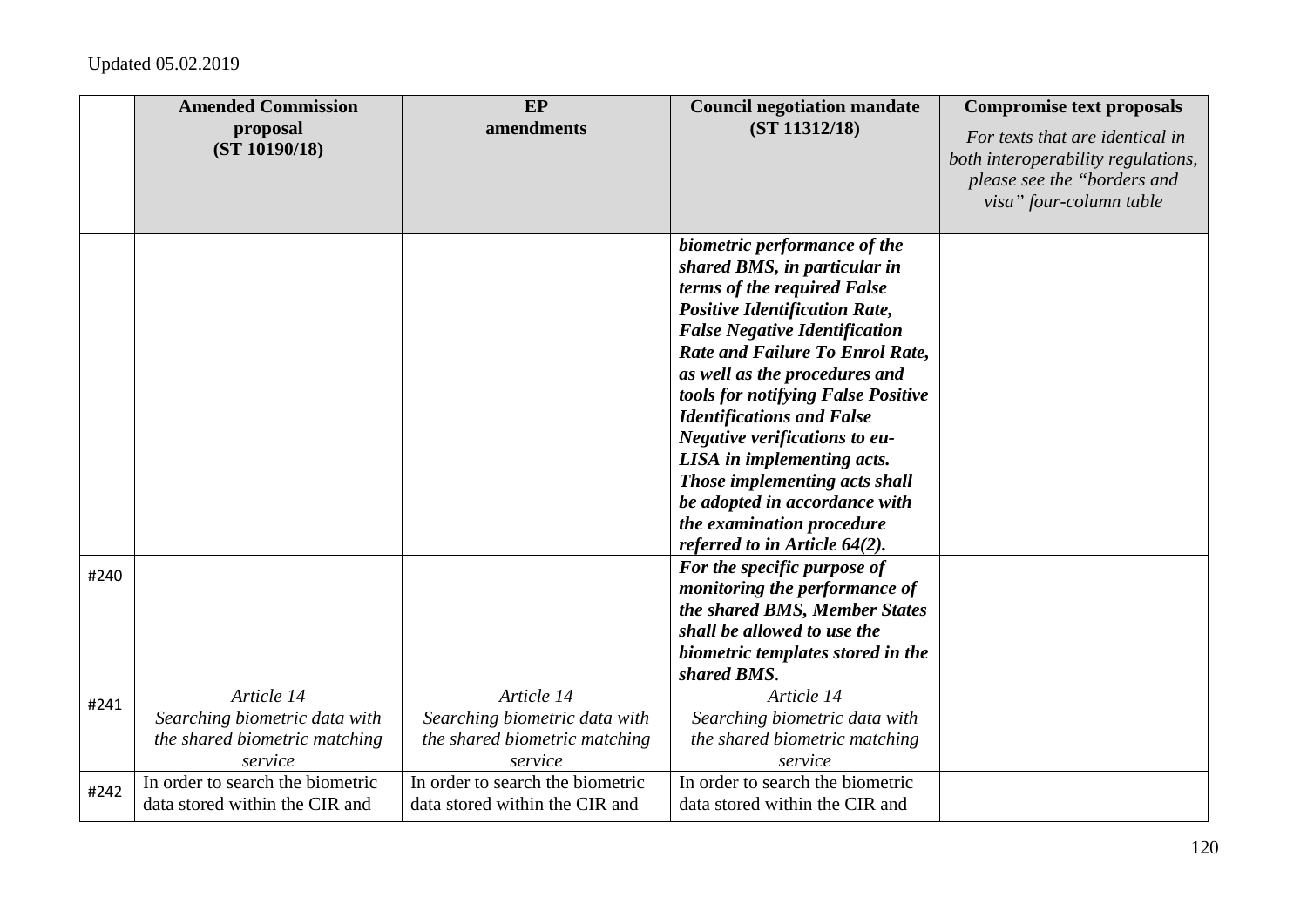|      | <b>Amended Commission</b>          | EP                                     | <b>Council negotiation mandate</b> | <b>Compromise text proposals</b>                       |
|------|------------------------------------|----------------------------------------|------------------------------------|--------------------------------------------------------|
|      | proposal<br>(ST 10190/18)          | amendments                             | (ST 11312/18)                      | For texts that are identical in                        |
|      |                                    |                                        |                                    | both interoperability regulations,                     |
|      |                                    |                                        |                                    | please see the "borders and<br>visa" four-column table |
|      |                                    |                                        |                                    |                                                        |
|      | the SIS, the CIR and the SIS       | the SIS, the CIR and the SIS           | the SIS, the CIR and the SIS       |                                                        |
|      | shall use the biometric templates  | shall use the biometric templates      | shall use the biometric templates  |                                                        |
|      | stored in the shared BMS.          | stored in the shared BMS.              | stored in the shared BMS.          |                                                        |
|      | Queries with biometric data shall  | Queries with biometric data shall      | Queries with biometric data shall  |                                                        |
|      | take place in accordance with the  | take place in accordance with the      | take place in accordance with the  |                                                        |
|      | purposes provided for in this      | purposes provided for in this          | purposes provided for in this      |                                                        |
|      | Regulation and in the EES          | Regulation and in the EES              | Regulation and in the EES          |                                                        |
|      | Regulation, the VIS Regulation,    | Regulation, the VIS Regulation,        | Regulation ( $EU$ ) 2017/2226, the |                                                        |
|      | the Eurodac Regulation, the [SIS   | the Eurodac Regulation, the [SIS       | $VIS$ Regulation ( <i>EC</i> ) No  |                                                        |
|      | Regulations] and [the ECRIS-       | Regulations] and [the ECRIS-           | 767/2008, the Eurodac              |                                                        |
|      | <b>TCN</b> Regulation].            | <b>TCN</b> Regulation].                | Regulation, the [SIS Regulations]  |                                                        |
|      |                                    |                                        | and [the ECRIS-TCN                 |                                                        |
|      | Article 15                         | Article 15                             | Regulation].<br>Article 15         |                                                        |
| #243 | Data retention in the shared       | Data retention in the shared           | Data retention in the shared       |                                                        |
|      | biometric matching service         | biometric matching service             | biometric matching service         |                                                        |
|      | The data referred to in Article 13 | The data referred to in Article 13     | The data referred to in Article    |                                                        |
| #244 | shall be stored in the shared      | shall be stored in the shared BMS      | $13(1)$ and (2) shall be stored in |                                                        |
|      | BMS for as long as the             | for as long as the corresponding       | the shared BMS for as long as      |                                                        |
|      | corresponding biometric data is    | biometric data is stored in the        | the corresponding biometric data   |                                                        |
|      | stored in the CIR or the SIS.      | <b>CIR</b> in accordance with Articles | are is stored in the CIR or the    |                                                        |
|      |                                    | 18 and 19 or the SIS or in SIS,        | SIS and shall be erased in an      |                                                        |
|      |                                    | after which it shall be                | automated manner.                  |                                                        |
|      |                                    | automatically deleted.                 |                                    |                                                        |
| #245 | Article 16                         | Article 16                             | Article 16                         |                                                        |
|      | Keeping of logs                    | Keeping of logs                        | Keeping of logs                    |                                                        |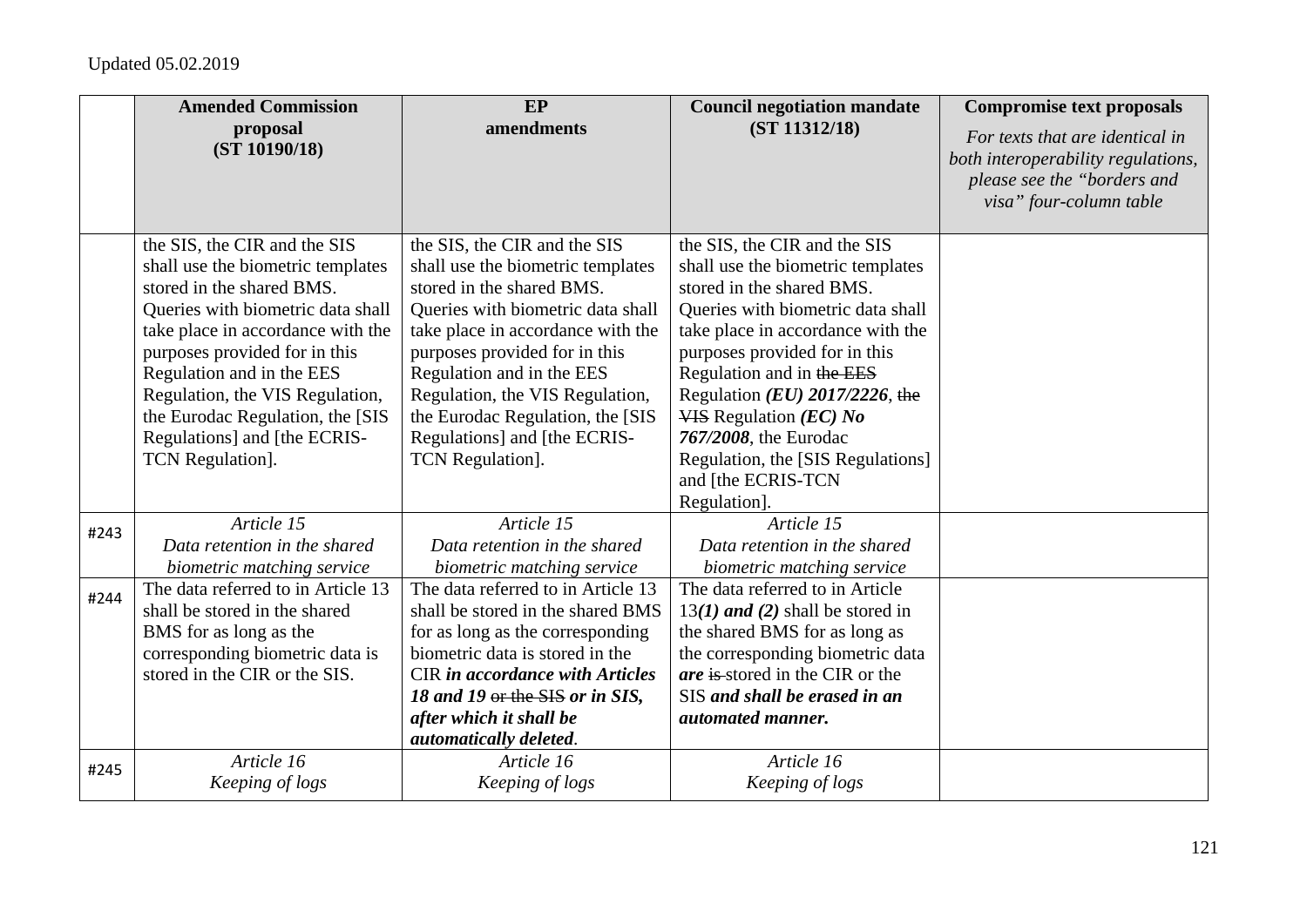|      | <b>Amended Commission</b>                                                                                                                                                                                                                                                                                                                                                          | EP                                                                                                                                                                                                                                                                                                                                                                    | <b>Council negotiation mandate</b>                                                                                                                                                                                                                                                                                                                                                                                                                    | <b>Compromise text proposals</b>                                                                                                                                                                                                                                                                                                                                                                                        |
|------|------------------------------------------------------------------------------------------------------------------------------------------------------------------------------------------------------------------------------------------------------------------------------------------------------------------------------------------------------------------------------------|-----------------------------------------------------------------------------------------------------------------------------------------------------------------------------------------------------------------------------------------------------------------------------------------------------------------------------------------------------------------------|-------------------------------------------------------------------------------------------------------------------------------------------------------------------------------------------------------------------------------------------------------------------------------------------------------------------------------------------------------------------------------------------------------------------------------------------------------|-------------------------------------------------------------------------------------------------------------------------------------------------------------------------------------------------------------------------------------------------------------------------------------------------------------------------------------------------------------------------------------------------------------------------|
|      | proposal<br>(ST 10190/18)                                                                                                                                                                                                                                                                                                                                                          | amendments                                                                                                                                                                                                                                                                                                                                                            | (ST 11312/18)                                                                                                                                                                                                                                                                                                                                                                                                                                         | For texts that are identical in<br>both interoperability regulations,<br>please see the "borders and<br>visa" four-column table                                                                                                                                                                                                                                                                                         |
| #246 | Without prejudice to<br><b>Article 39 of the Eurodac</b><br>Regulation], [Article 12 and 18<br>of the Regulation on SIS in the<br>field of law enforcement] and<br><b>[Article 29 of the ECRIS-TCN</b><br><b>Regulation</b> , eu-LISA shall keep<br>logs of all data processing<br>operations within the shared<br>BMS. Those logs shall include,<br>in particular, the following: | Without prejudice to<br>1.<br>[Article 39 of the Eurodac]<br>Regulation], [Article 12 and 18<br>of the Regulation on SIS in the<br>field of law enforcement] and<br>[Article 29 of the ECRIS-TCN<br>Regulation], eu-LISA shall keep<br>logs of all data processing<br>operations within the shared<br>BMS. Those logs shall include,<br>in particular, the following: | Without prejudice to<br>1.<br>[Article 39 of the Eurodac<br>Regulation], [Article 12 and 18<br>of the Regulation on SIS in the<br>field of law enforcement <i>police</i><br>cooperation and judicial<br>cooperation in criminal matters]<br>and to [Article 29 of the ECRIS-<br>TCN Regulation], eu-LISA shall<br>keep logs of all data processing<br>operations within the shared<br>BMS. Those logs shall include,<br>in particular, the following: | Provisionally agreed<br>Without prejudice to<br>1.<br>Article 12 and 18 of the<br>Regulation on SIS in the field of<br>law enforcement police<br>cooperation and judicial<br>cooperation in criminal matters<br>and to Article 29 of the ECRIS-<br>TCN Regulation, eu-LISA shall<br>keep logs of all data processing<br>operations within the shared<br>BMS. Those logs shall include,<br>in particular, the following: |
| #247 |                                                                                                                                                                                                                                                                                                                                                                                    | the Member State<br>$(-a)$<br>authority or the Union agency<br><i>launching the query;</i>                                                                                                                                                                                                                                                                            |                                                                                                                                                                                                                                                                                                                                                                                                                                                       |                                                                                                                                                                                                                                                                                                                                                                                                                         |
| #248 | the history related to the<br>(a)<br>creation and storage of biometric<br>templates;                                                                                                                                                                                                                                                                                               | the history related to the<br>(a)<br>creation and storage of biometric<br>templates;                                                                                                                                                                                                                                                                                  | the history related to the<br>(a)<br>creation and storage of biometric<br>templates;                                                                                                                                                                                                                                                                                                                                                                  |                                                                                                                                                                                                                                                                                                                                                                                                                         |
| #249 | a reference to the EU<br>(b)<br>information systems queried with<br>the biometric templates stored in<br>the shared BMS;                                                                                                                                                                                                                                                           | a reference to the EU<br>(b)<br>information systems queried with<br>the biometric templates stored in<br>the shared BMS;                                                                                                                                                                                                                                              | a reference to the EU<br>(b)<br>information systems queried with<br>the biometric templates stored in<br>the shared BMS;                                                                                                                                                                                                                                                                                                                              |                                                                                                                                                                                                                                                                                                                                                                                                                         |
| #250 | the date and time of the<br>(c)<br>query;                                                                                                                                                                                                                                                                                                                                          | the date and time of the<br>(c)<br>query;                                                                                                                                                                                                                                                                                                                             | the date and time of the<br>(c)<br>query;                                                                                                                                                                                                                                                                                                                                                                                                             |                                                                                                                                                                                                                                                                                                                                                                                                                         |
| #251 | the type of biometric data<br>(d)<br>used to launch the query;                                                                                                                                                                                                                                                                                                                     | (d)<br>the type of biometric data<br>used to launch the query;                                                                                                                                                                                                                                                                                                        | the type of biometric data<br>(d)<br>used to launch the query;                                                                                                                                                                                                                                                                                                                                                                                        |                                                                                                                                                                                                                                                                                                                                                                                                                         |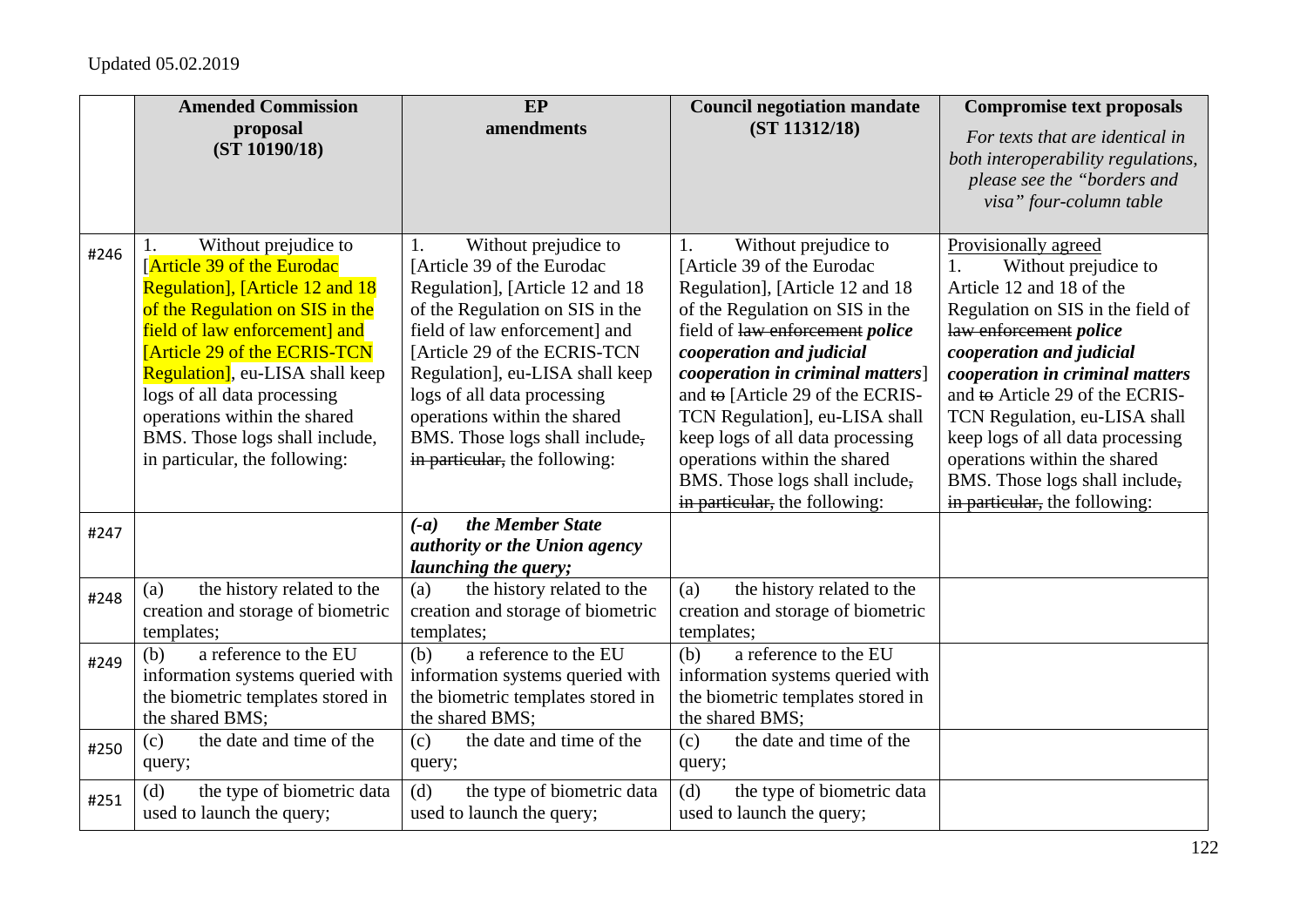|      | <b>Amended Commission</b><br>proposal<br>(ST 10190/18)                                                                                                                                                    | EP<br>amendments                                                                                                                                                                                                                | <b>Council negotiation mandate</b><br>(ST 11312/18)                                                                                                                                                                                                                         | <b>Compromise text proposals</b><br>For texts that are identical in<br>both interoperability regulations,<br>please see the "borders and<br>visa" four-column table |
|------|-----------------------------------------------------------------------------------------------------------------------------------------------------------------------------------------------------------|---------------------------------------------------------------------------------------------------------------------------------------------------------------------------------------------------------------------------------|-----------------------------------------------------------------------------------------------------------------------------------------------------------------------------------------------------------------------------------------------------------------------------|---------------------------------------------------------------------------------------------------------------------------------------------------------------------|
| #252 | the length of the query;<br>(e)                                                                                                                                                                           | the length of the query;<br>(e)                                                                                                                                                                                                 | the length of the query;<br>(e)                                                                                                                                                                                                                                             |                                                                                                                                                                     |
| #253 | (f)<br>the results of the query<br>and date and time of the result;                                                                                                                                       | (f)<br>the results of the query<br>and <i>the</i> date and time of the<br>result and the Union<br>information system from which<br>the data was received;                                                                       | (f)<br>the results of the query<br>and date and time of the result;                                                                                                                                                                                                         |                                                                                                                                                                     |
| #254 | in accordance with<br>(g)<br>national rules or with Regulation<br>$(EU)$ 2016/794 or, when<br>applicable, Regulation (EU)<br>45/2001, the identifying mark of<br>the person who carried out the<br>query. | in accordance with<br>$\left( \mathbf{g} \right)$<br>national rules or with Regulation<br>(EU) 2016/794 or, when<br>applicable, Regulation (EU)<br>45/2001, the identifying mark of<br>the person who carried out the<br>query. | in accordance with<br>(g)<br>national rules or with Regulation<br>(EU) 2016/794 or, when<br>applicable, Regulation (EU)<br>45/2001, the identifying mark of<br>the person who carried out the<br><b>query the Member State or EU</b><br>agency searching biometric<br>data. | Provisionally agreed<br>[]                                                                                                                                          |
| #255 |                                                                                                                                                                                                           | the specific purpose of<br>(ga)<br>the query and, where applicable,<br>the case reference, pursuant to<br>Article 14.                                                                                                           |                                                                                                                                                                                                                                                                             |                                                                                                                                                                     |
| #256 |                                                                                                                                                                                                           | <b>In addition, Member States and</b><br>Union agencies shall keep logs<br>of the unique user identity of the<br>official performing the query.                                                                                 |                                                                                                                                                                                                                                                                             |                                                                                                                                                                     |
| #257 |                                                                                                                                                                                                           |                                                                                                                                                                                                                                 | <b>Each Member State shall</b><br>1a.<br>keep logs of queries of the<br>authority and the staff duly                                                                                                                                                                        |                                                                                                                                                                     |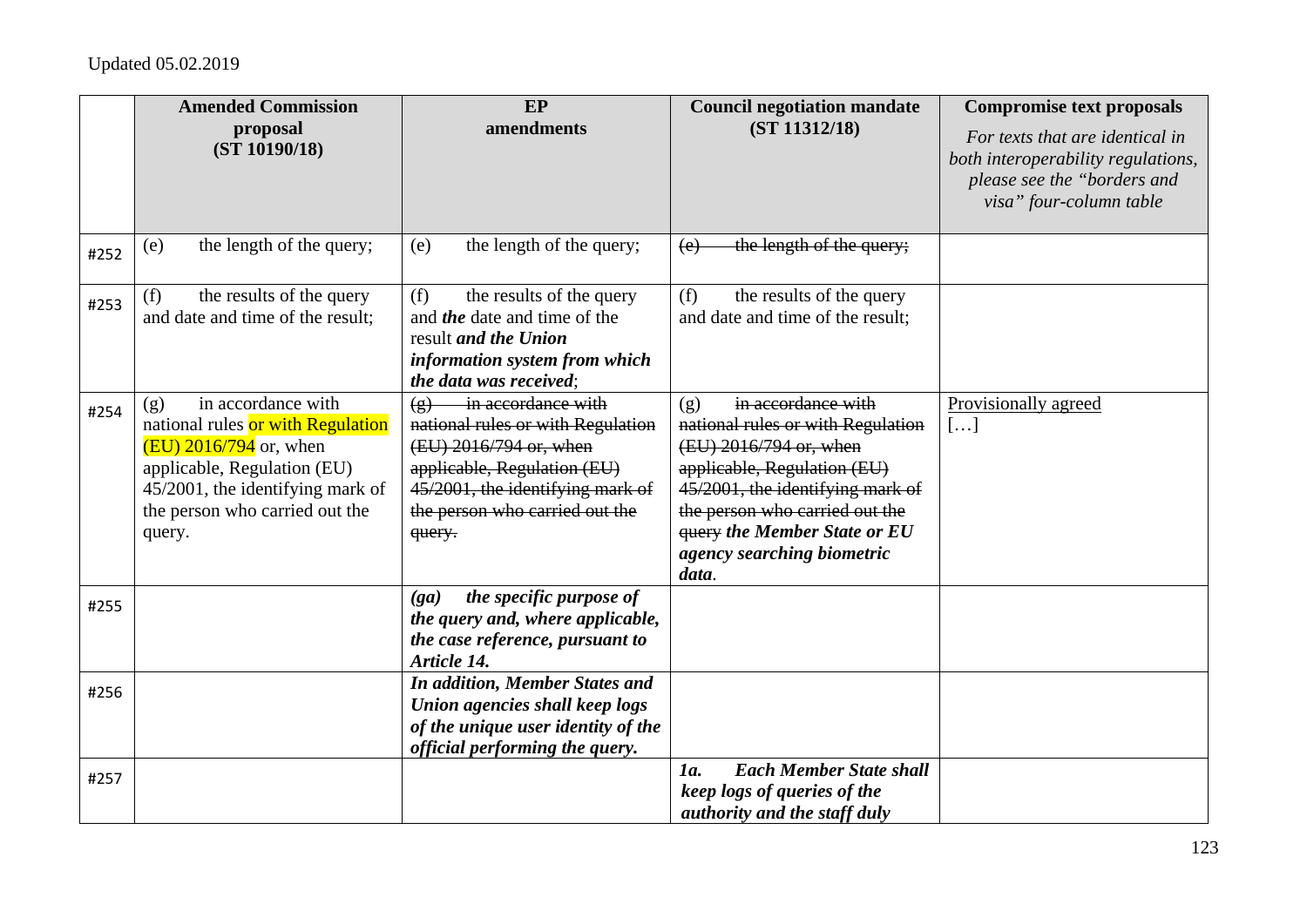|      | <b>Amended Commission</b><br>proposal<br>(ST 10190/18)                                                                                                                                                                                                                                                                                                                                                                                                                                                                                               | $E$ P<br>amendments                                                                                                                                                                                                                                                                                                                                                                                                                                                                                                                                                                                                                                                                                                                                                                                                                                                            | <b>Council negotiation mandate</b><br>(ST 11312/18)                                                                                                                                                                                                                                                                                                                                                                                                                                                                                                                                                                                                                                                                                                                                                                                                                               | <b>Compromise text proposals</b><br>For texts that are identical in<br>both interoperability regulations,<br>please see the "borders and<br>visa" four-column table |
|------|------------------------------------------------------------------------------------------------------------------------------------------------------------------------------------------------------------------------------------------------------------------------------------------------------------------------------------------------------------------------------------------------------------------------------------------------------------------------------------------------------------------------------------------------------|--------------------------------------------------------------------------------------------------------------------------------------------------------------------------------------------------------------------------------------------------------------------------------------------------------------------------------------------------------------------------------------------------------------------------------------------------------------------------------------------------------------------------------------------------------------------------------------------------------------------------------------------------------------------------------------------------------------------------------------------------------------------------------------------------------------------------------------------------------------------------------|-----------------------------------------------------------------------------------------------------------------------------------------------------------------------------------------------------------------------------------------------------------------------------------------------------------------------------------------------------------------------------------------------------------------------------------------------------------------------------------------------------------------------------------------------------------------------------------------------------------------------------------------------------------------------------------------------------------------------------------------------------------------------------------------------------------------------------------------------------------------------------------|---------------------------------------------------------------------------------------------------------------------------------------------------------------------|
| #258 | The logs may be used<br>2.<br>only for data protection<br>monitoring, including checking<br>the admissibility of a query and<br>the lawfulness of data<br>processing, and for ensuring data<br>security pursuant to Article 42.<br>Those logs shall be protected by<br>appropriate measures against<br>unauthorised access and erased<br>one year after their creation,<br>unless they are required for<br>monitoring procedures that have<br>already begun. The logs referred<br>to in paragraph $1(a)$ shall be<br>erased once the data is erased. | The logs may be used<br>2.<br>only for data protection<br>monitoring <i>and monitoring the</i><br>impact on fundamental rights,<br>including checking the<br>admissibility of a query and the<br>lawfulness of data processing,<br>and for ensuring data security<br>pursuant to Article 42. To that<br>end, access to those logs shall be<br>granted as appropriate to the<br>data controllers identified<br>pursuant to Article 40, to the<br>national supervisory authorities<br>referred to in Article 51 of<br>Regulation (EU) 2016/679 and<br><b>Article 41 of Directive (EU)</b><br>2016/680, and to the European<br><b>Data Protection Supervisor.</b><br>Those logs shall be protected by<br>appropriate measures against<br>unauthorised access and erased<br>one year two years after their<br>creation, unless they are required<br>for monitoring procedures that | authorised to use the shared<br>BMS.<br>2.<br>The logs referred to in<br><i>paragraphs 1 and 1a</i> may be used<br>only for data protection<br>monitoring, including checking<br>the admissibility of a query and<br>the lawfulness of data processing,<br>and for ensuring data security<br>pursuant to Article 42. Those logs<br>shall be <i>made</i> available to the<br>competent supervisory authority<br>on request. They shall protected<br>by appropriate measures against<br>unauthorised access and<br><i>modifications</i> and erased one year<br>after their creation, unless they are<br>required for monitoring<br>procedures that have already<br>begun, in which case they shall be<br>erased once the monitoring<br>procedures no longer require<br>these logs. The logs referred to in<br>paragraph 1(a) shall be erased<br>once the data <i>are</i> is erased. |                                                                                                                                                                     |
|      |                                                                                                                                                                                                                                                                                                                                                                                                                                                                                                                                                      | have already begun. The logs                                                                                                                                                                                                                                                                                                                                                                                                                                                                                                                                                                                                                                                                                                                                                                                                                                                   |                                                                                                                                                                                                                                                                                                                                                                                                                                                                                                                                                                                                                                                                                                                                                                                                                                                                                   |                                                                                                                                                                     |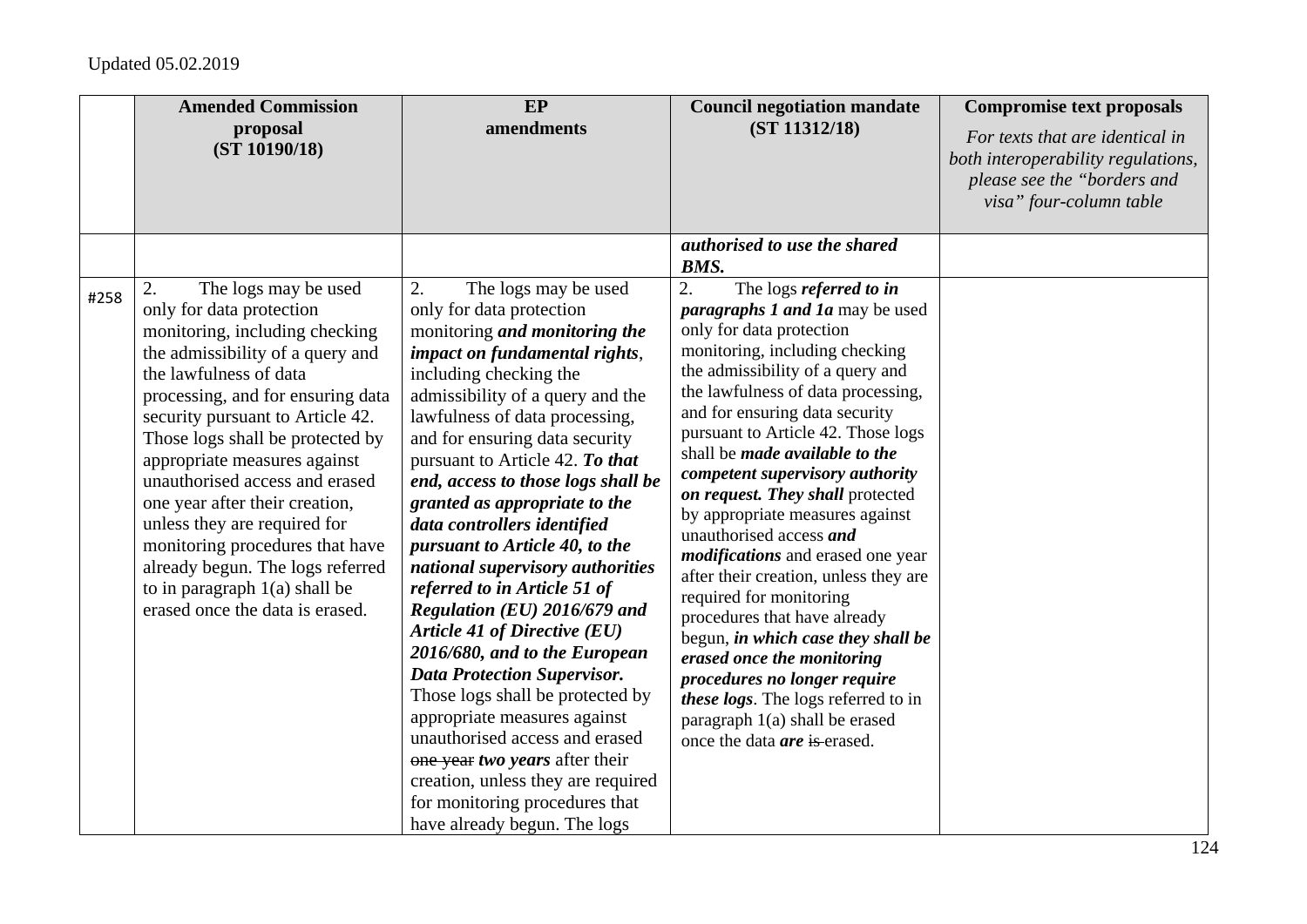|      | <b>Amended Commission</b>          | EP                                                                        | <b>Council negotiation mandate</b>    | <b>Compromise text proposals</b>                                                                                                |
|------|------------------------------------|---------------------------------------------------------------------------|---------------------------------------|---------------------------------------------------------------------------------------------------------------------------------|
|      | proposal<br>(ST 10190/18)          | amendments                                                                | (ST 11312/18)                         | For texts that are identical in<br>both interoperability regulations,<br>please see the "borders and<br>visa" four-column table |
|      |                                    | referred to in paragraph 1(a) shall<br>be erased once the data is erased. |                                       |                                                                                                                                 |
| #259 | <b>CHAPTER IV</b>                  | <b>CHAPTER IV</b>                                                         | <b>CHAPTER IV</b>                     |                                                                                                                                 |
|      | <b>Common Identity</b>             | <b>Common Identity</b>                                                    | <b>Common Identity</b>                |                                                                                                                                 |
|      | <b>Repository</b>                  | <b>Repository</b>                                                         | <b>Repository</b>                     |                                                                                                                                 |
| #260 | Article 17                         | Article 17                                                                | Article 17                            |                                                                                                                                 |
|      | Common identity repository         | Common identity repository                                                | Common identity repository            |                                                                                                                                 |
| #261 | A common identity                  | 1.<br>A common identity                                                   | 1.<br>A common identity               |                                                                                                                                 |
|      | repository (CIR), creating an      | repository (CIR), creating an                                             | repository (CIR), creating an         |                                                                                                                                 |
|      | individual file for each person    | individual file for each person                                           | individual file for each person       |                                                                                                                                 |
|      | that is recorded in the EES, the   | that is recorded in the EES, the                                          | that is recorded in the EES, the      |                                                                                                                                 |
|      | VIS, [the ETIAS], Eurodac or       | VIS, [the ETIAS], Eurodac or                                              | VIS, [the ETIAS], Eurodac or          |                                                                                                                                 |
|      | [the ECRIS-TCN system]             | [the ECRIS-TCN system]                                                    | [the ECRIS-TCN system]                |                                                                                                                                 |
|      | containing the data referred to in | containing the data referred to in                                        | containing the data referred to in    |                                                                                                                                 |
|      | Article 18, is established for the | Article 18, is established for the                                        | Article 18, is established for the    |                                                                                                                                 |
|      | purpose of facilitating and        | purpose of facilitating and                                               | purpose of facilitating and           |                                                                                                                                 |
|      | assisting the correct              | assisting the correct                                                     | assisting the correct                 |                                                                                                                                 |
|      | identification of persons          | identification of persons                                                 | identification of persons             |                                                                                                                                 |
|      | registered in the EES, the VIS,    | registered in the EES, the VIS,                                           | registered in the EES, the VIS,       |                                                                                                                                 |
|      | [the ETIAS], the Eurodac and       | [the ETIAS], the Eurodac and                                              | [the ETIAS], the Eurodac and          |                                                                                                                                 |
|      | [the ECRIS-TCN system], of         | [the ECRIS-TCN system], of                                                | [the ECRIS-TCN system] in             |                                                                                                                                 |
|      | supporting the functioning of the  | supporting the functioning of the                                         | accordance with Article 20, of        |                                                                                                                                 |
|      | multiple-identity detector and of  | multiple-identity detector and of                                         | supporting the functioning of the     |                                                                                                                                 |
|      | facilitating and streamlining      | facilitating and streamlining                                             | multiple-identity detector in         |                                                                                                                                 |
|      | access by law enforcement          | access by law enforcement                                                 | <i>accordance with Article 21</i> and |                                                                                                                                 |
|      | authorities to non-law             | <i>designated</i> authorities to non-law                                  | of facilitating and streamlining      |                                                                                                                                 |
|      | enforcement information systems    | enforcement information systems                                           | access by law enforcement             |                                                                                                                                 |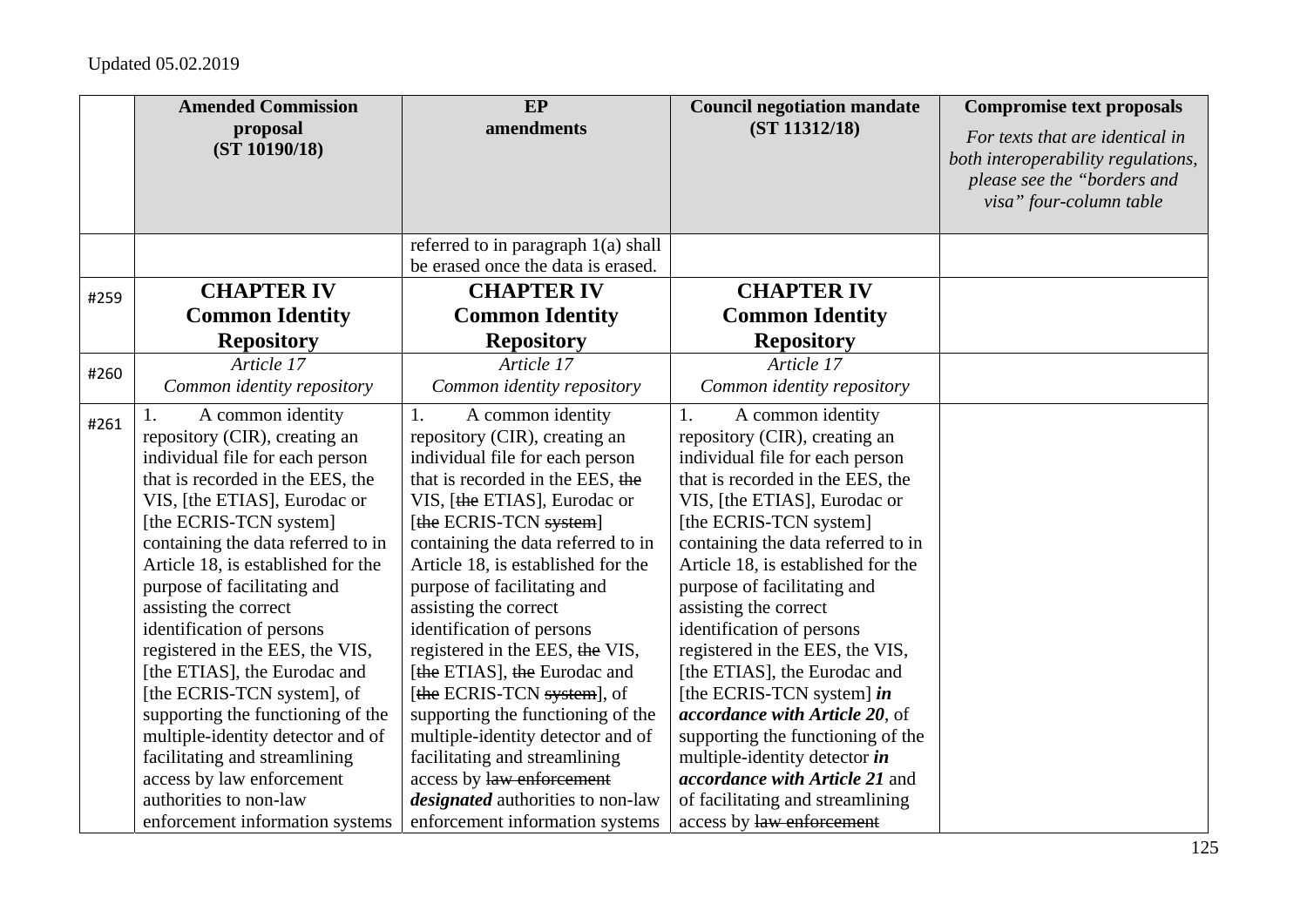|      | <b>Amended Commission</b><br>proposal                               | EP<br>amendments                                                    | <b>Council negotiation mandate</b><br>(ST 11312/18)                        | <b>Compromise text proposals</b>                                      |
|------|---------------------------------------------------------------------|---------------------------------------------------------------------|----------------------------------------------------------------------------|-----------------------------------------------------------------------|
|      | (ST 10190/18)                                                       |                                                                     |                                                                            | For texts that are identical in<br>both interoperability regulations, |
|      |                                                                     |                                                                     |                                                                            | please see the "borders and                                           |
|      |                                                                     |                                                                     |                                                                            | visa" four-column table                                               |
|      |                                                                     |                                                                     |                                                                            |                                                                       |
|      | at EU level, where necessary for<br>the prevention, investigation,  | at EU Union level, where<br>necessary for the prevention,           | <i>designated</i> authorities and<br><b>Europol</b> to non-law enforcement |                                                                       |
|      | detection or prosecution of                                         | investigation, detection or                                         | $EU$ information systems at $EU$                                           |                                                                       |
|      | serious crime.                                                      | prosecution of serious crime,                                       | level, where necessary for the                                             |                                                                       |
|      |                                                                     | while fully respecting the                                          | prevention, investigation,                                                 |                                                                       |
|      |                                                                     | principles of necessity and                                         | detection or investigation or                                              |                                                                       |
|      |                                                                     | proportionality.                                                    | prosecution of terrorist offences                                          |                                                                       |
|      |                                                                     |                                                                     | or other of serious erime                                                  |                                                                       |
|      |                                                                     |                                                                     | criminal offences in accordance<br>with Article 22.                        |                                                                       |
|      | The CIR shall be<br>2.                                              | The CIR shall be<br>2.                                              | The CIR shall be<br>$\overline{2}$ .                                       |                                                                       |
| #262 | composed of:                                                        | composed of:                                                        | composed of:                                                               |                                                                       |
| #263 | a central infrastructure<br>(a)                                     | a central infrastructure<br>(a)                                     | a central infrastructure<br>(a)                                            |                                                                       |
|      | that shall replace the central                                      | that shall replace the central                                      | that shall replace the central                                             |                                                                       |
|      | systems of respectively the EES,                                    | systems of respectively the EES,                                    | systems of respectively the EES,                                           |                                                                       |
|      | the VIS, [the ETIAS], Eurodac                                       | the VIS, [the ETIAS], Eurodac                                       | the VIS, [the ETIAS], Eurodac                                              |                                                                       |
|      | and [the ECRIS-TCN system] to<br>the extent that it shall store the | and [the ECRIS-TCN system] to<br>the extent that it shall store the | and [the ECRIS-TCN system] to<br>the extent that it shall store the        |                                                                       |
|      | data referred to in Article 18;                                     | data referred to in Article 18;                                     | data referred to in Article 18;                                            |                                                                       |
| #264 | a secure communication<br>(b)                                       | a secure communication<br>(b)                                       | (b)<br>a secure communication                                              |                                                                       |
|      | channel between the CIR,                                            | channel between the CIR,                                            | channel between the CIR,                                                   |                                                                       |
|      | Member States and EU bodies                                         | Member States and EU bodies                                         | Member States and EU agencies                                              |                                                                       |
|      | that are entitled to use the                                        | <b>Union agencies</b> that are entitled                             | bodies that are entitled to use the                                        |                                                                       |
|      | European search portal (ESP) in                                     | to use the European search portal                                   | European search portal (ESP)                                               |                                                                       |
|      | accordance with Union law;                                          | (ESP) CIR in accordance with                                        | $CIR$ in accordance with Union                                             |                                                                       |
|      |                                                                     | Union <i>and national</i> law                                       | law and national law;                                                      |                                                                       |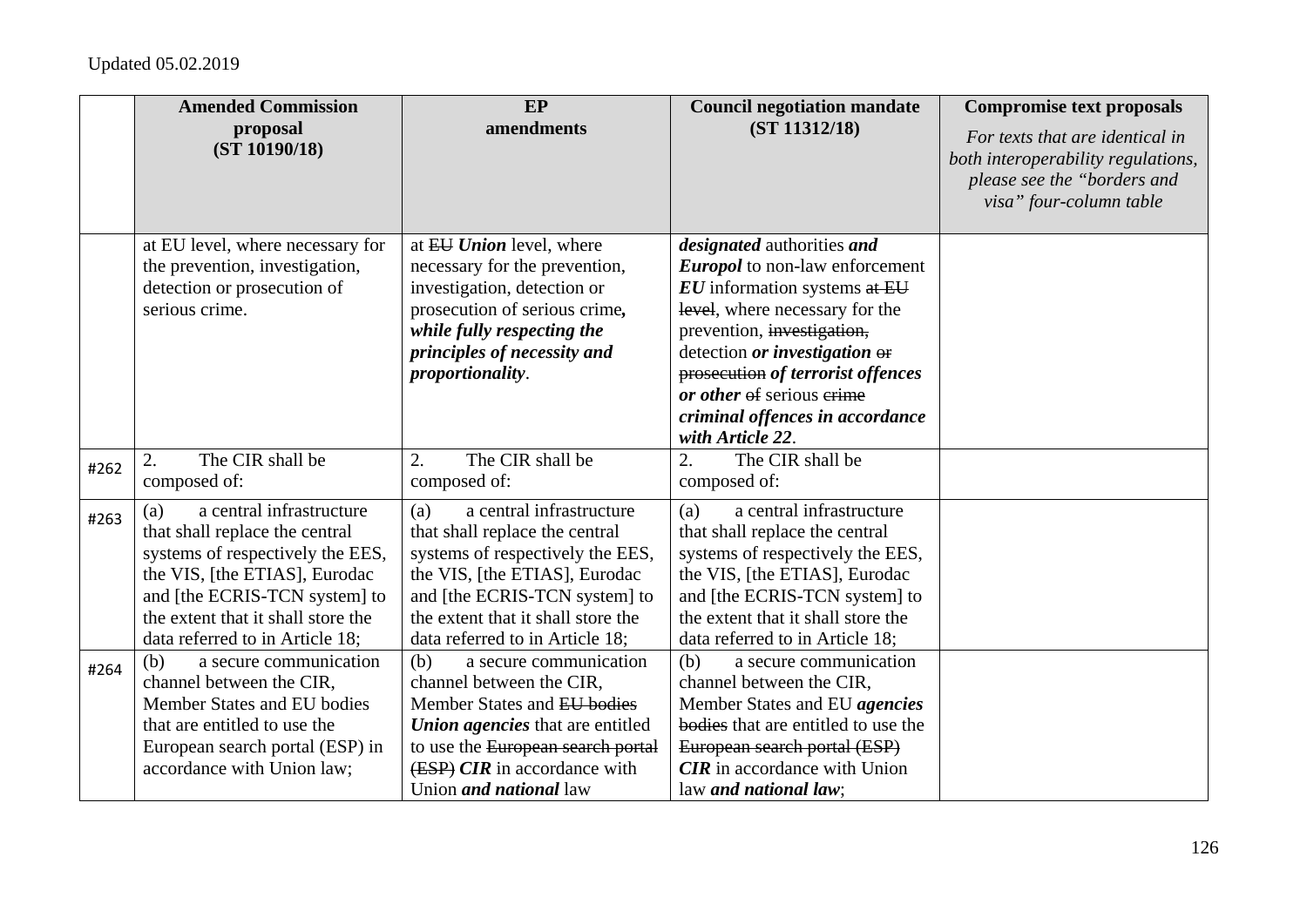|      | <b>Amended Commission</b>                                       | EP                                                                                                                                                                                                                                                                                                                  | <b>Council negotiation mandate</b>                            | <b>Compromise text proposals</b>                                                                                                |
|------|-----------------------------------------------------------------|---------------------------------------------------------------------------------------------------------------------------------------------------------------------------------------------------------------------------------------------------------------------------------------------------------------------|---------------------------------------------------------------|---------------------------------------------------------------------------------------------------------------------------------|
|      | proposal<br>(ST 10190/18)                                       | amendments                                                                                                                                                                                                                                                                                                          | (ST 11312/18)                                                 | For texts that are identical in<br>both interoperability regulations,<br>please see the "borders and<br>visa" four-column table |
| #265 | a secure communication<br>(c)<br>infrastructure between the CIR | (c)<br>a secure communication                                                                                                                                                                                                                                                                                       | a secure communication<br>(c)                                 |                                                                                                                                 |
|      |                                                                 | infrastructure between the CIR                                                                                                                                                                                                                                                                                      | infrastructure between the CIR                                |                                                                                                                                 |
|      | and the EES, [the ETIAS], the<br>VIS, Eurodac and [the ECRIS-   | and the EES, [the ETIAS], the<br>VIS, Eurodac and [the ECRIS-                                                                                                                                                                                                                                                       | and the EES, [the ETIAS], the<br>VIS, Eurodac and [the ECRIS- |                                                                                                                                 |
|      | TCN system] as well as with the                                 | TCN system] as well as with the                                                                                                                                                                                                                                                                                     | TCN system] as well as with the                               |                                                                                                                                 |
|      | central infrastructures of the                                  | central infrastructures of the                                                                                                                                                                                                                                                                                      | central infrastructures of the                                |                                                                                                                                 |
|      | ESP, the shared BMS and the                                     | ESP, the shared BMS and the                                                                                                                                                                                                                                                                                         | ESP, the shared BMS and the                                   |                                                                                                                                 |
|      | multiple-identity detector.                                     | multiple-identity detector.                                                                                                                                                                                                                                                                                         | multiple-identity detector MID.                               |                                                                                                                                 |
| #266 |                                                                 | a central Union backup<br>(ca)<br><b>CIR</b> capable of providing all the<br>functionalities of the principal<br><b>CIR</b> and a similar level of<br>performance as it in the event of<br>its failure. The CIR and the<br>backup CIR may operate<br>simultaneously. The CIR and<br>the backup CIR shall be located |                                                               |                                                                                                                                 |
|      |                                                                 | in technical sites of eu-LISA.                                                                                                                                                                                                                                                                                      |                                                               |                                                                                                                                 |
| #267 | eu-LISA shall develop<br>3.                                     | eu-LISA shall develop<br>3.                                                                                                                                                                                                                                                                                         | eu-LISA shall develop<br>3.                                   |                                                                                                                                 |
|      | the CIR and ensure its technical                                | the CIR and ensure its technical                                                                                                                                                                                                                                                                                    | the CIR and ensure its technical                              |                                                                                                                                 |
|      | management.                                                     | management.<br>Where it is technically                                                                                                                                                                                                                                                                              | management.                                                   |                                                                                                                                 |
| #268 |                                                                 | 3a.<br><i>impossible to query the CIR for</i>                                                                                                                                                                                                                                                                       |                                                               |                                                                                                                                 |
|      |                                                                 | the purpose of identifying a                                                                                                                                                                                                                                                                                        |                                                               |                                                                                                                                 |
|      |                                                                 | person pursuant Article 20, for                                                                                                                                                                                                                                                                                     |                                                               |                                                                                                                                 |
|      |                                                                 | the detection of multiple                                                                                                                                                                                                                                                                                           |                                                               |                                                                                                                                 |
|      |                                                                 | <i>identities pursuant Article 21 or</i>                                                                                                                                                                                                                                                                            |                                                               |                                                                                                                                 |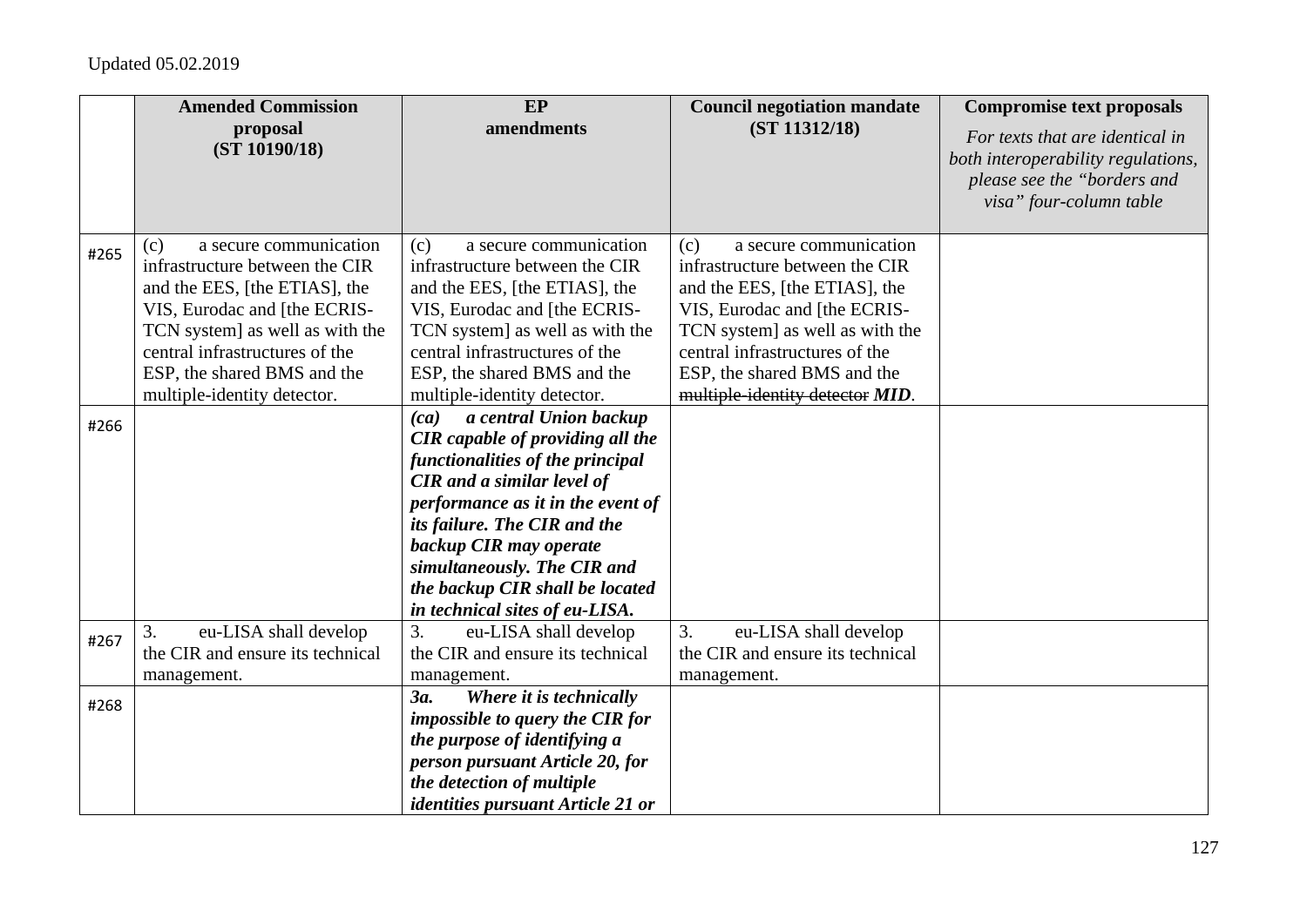|      | <b>Amended Commission</b>                                                                                                                          | EP                                                                                                                                                            | <b>Council negotiation mandate</b>                                                                                                                                                     | <b>Compromise text proposals</b>                                                                                                |
|------|----------------------------------------------------------------------------------------------------------------------------------------------------|---------------------------------------------------------------------------------------------------------------------------------------------------------------|----------------------------------------------------------------------------------------------------------------------------------------------------------------------------------------|---------------------------------------------------------------------------------------------------------------------------------|
|      | proposal<br>(ST 10190/18)                                                                                                                          | amendments                                                                                                                                                    | (ST 11312/18)                                                                                                                                                                          | For texts that are identical in<br>both interoperability regulations,<br>please see the "borders and<br>visa" four-column table |
|      |                                                                                                                                                    | for law enforcement purposes<br>pursuant Article 22, because of<br>a failure of the CIR, the users of<br>the CIR shall be immediately<br>notified by eu-LISA. |                                                                                                                                                                                        |                                                                                                                                 |
| #269 |                                                                                                                                                    |                                                                                                                                                               | eu-LISA, in cooperation<br>$\boldsymbol{4}$ .<br>with Member States, shall<br>implement an interface control<br>document based on the UMF<br>referred to in Article 38 for the<br>CIR. |                                                                                                                                 |
| #270 | Article 18<br>The common identity repository<br>data                                                                                               | Article 18<br>The common identity repository<br>data                                                                                                          | Article 18<br>The common identity repository<br>data                                                                                                                                   |                                                                                                                                 |
| #271 | The CIR shall store the<br>following data – logically<br>separated – according to the<br>information system from which<br>the data was originated: | The CIR shall store the<br>1.<br>following data – logically<br>separated – according to the<br>information system from which<br>the data was originated:      | The CIR shall store the<br>following data – logically<br>separated – according to the $EU$<br>information system from which<br>the data was originated:                                |                                                                                                                                 |
| #272 | $-$ (not applicable);<br>(a)                                                                                                                       | -(not applicable);<br>(a)<br>(Horizontal amendment applies<br>throughout the text.)                                                                           | (not applicable);<br>(a)                                                                                                                                                               | Provisionally agreed<br>[]                                                                                                      |
| #273 | $-$ (not applicable);<br>(b)                                                                                                                       | (not applicable);<br>$\left(\mathbf{b}\right)$                                                                                                                | (not applicable);<br>$\left(\mathbf{b}\right)$                                                                                                                                         | Provisionally agreed<br>$[\ldots]$                                                                                              |
| #274 | $-$ (not applicable);<br>(c)                                                                                                                       | (not applicable);<br>(e)                                                                                                                                      | (not applicable);<br>(e)                                                                                                                                                               | Provisionally agreed<br>[]                                                                                                      |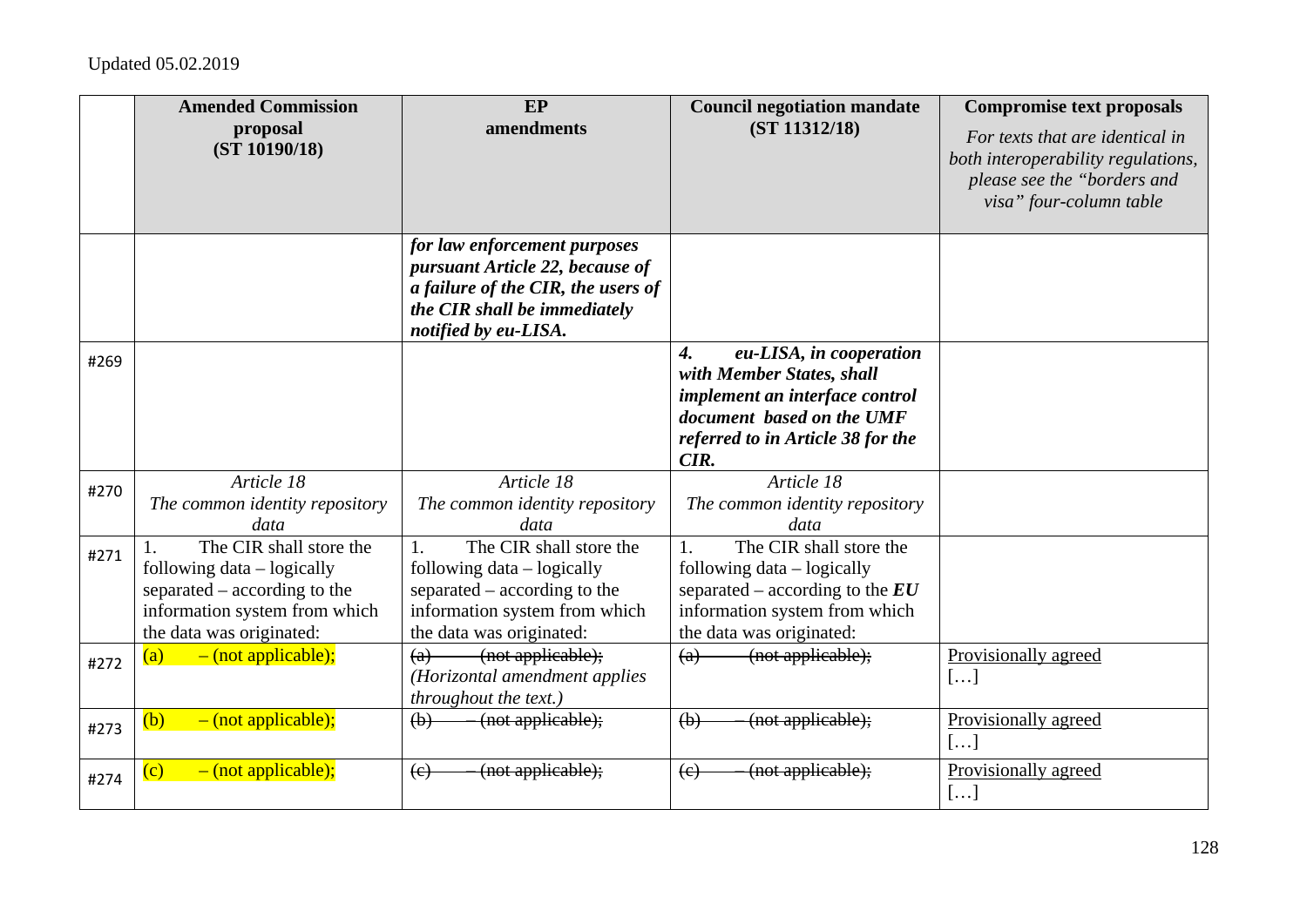|      | <b>Amended Commission</b>                                                   | EP                                                                          | <b>Council negotiation mandate</b>                                             | <b>Compromise text proposals</b>                                                                                                |
|------|-----------------------------------------------------------------------------|-----------------------------------------------------------------------------|--------------------------------------------------------------------------------|---------------------------------------------------------------------------------------------------------------------------------|
|      | proposal<br>(ST 10190/18)                                                   | amendments                                                                  | (ST 11312/18)                                                                  | For texts that are identical in<br>both interoperability regulations,<br>please see the "borders and<br>visa" four-column table |
| #275 | [the data referred to in<br>(d)                                             | [the data referred to in<br>(d)                                             | [the data referred to in<br>(d)                                                | Provisionally agreed                                                                                                            |
|      | Article $13(a)$ to (e), (g) and (h) of                                      | Article 13(a) to (e), (g) and (h) of                                        | Article $12(a)$ to $(e)$ , $(g)$ and $(h)$ ,                                   | []                                                                                                                              |
|      | the [Eurodac Regulation;]                                                   | the [Eurodac Regulation;]                                                   | Article 12c (a) to (e), (g) and (h),<br>Article 12 $f(a)$ to (e), (g) and (h), |                                                                                                                                 |
|      |                                                                             |                                                                             | Article $13(2)(a)$ to (e), (g) and (h)                                         |                                                                                                                                 |
|      |                                                                             |                                                                             | and Article $14(2)(a)$ to (e), (g)                                             |                                                                                                                                 |
|      |                                                                             |                                                                             | and $(h)$ of the [Eurodac                                                      |                                                                                                                                 |
|      |                                                                             |                                                                             | Regulation;]                                                                   |                                                                                                                                 |
| #276 | [the data referred to in<br>(e)                                             | [the data referred to in<br>(e)                                             | [the data referred to in<br>(e)                                                | Provisionally agreed                                                                                                            |
|      | Article $5(1)(b)$ and $5(2)$ and the<br>following data of Article $5(1)(a)$ | Article $5(1)(b)$ and $5(2)$ and the<br>following data of Article $5(1)(a)$ | Article $5(1)(b)$ and $5(2)$ and the<br>following data of Article $5(1)(a)$    | the data referred to in<br>(e)<br>Article $5(1)(b)$ and $5(2)$ and the                                                          |
|      | of the ECRIS-TCN Regulation:                                                | of the ECRIS-TCN Regulation:                                                | of the ECRIS-TCN Regulation:                                                   | following data of Article $5(1)(a)$                                                                                             |
|      | surname or family name; first                                               | surname or family name; first                                               | surname or family name; first                                                  | of the ECRIS-TCN Regulation:                                                                                                    |
|      | $name(s)$ (given name(s)); sex;                                             | $name(s)$ (given $name(s)$ ); sex;                                          | $name(s)$ (given $name(s)$ ); sex;                                             | surname or family name; first                                                                                                   |
|      | date of birth; place and country                                            | date of birth; place and country                                            | date of birth; place and country                                               | $name(s)$ (given name(s)); sex;                                                                                                 |
|      | of birth; nationality or                                                    | of birth; nationality or                                                    | of birth; nationality or                                                       | date of birth; place and country                                                                                                |
|      | nationalities; gender and where                                             | nationalities; gender and where                                             | nationalities; gender and where                                                | of birth; nationality or                                                                                                        |
|      | applicable previous names,                                                  | applicable previous names,                                                  | applicable previous names,                                                     | nationalities; gender and where                                                                                                 |
|      | pseudonyms(s) and/or alias<br>$name(s).$ ]                                  | pseudonyms(s) and/or alias<br>$name(s)$ as well as information              | pseudonyms(s) and/or alias<br>name(s).]                                        | applicable previous names,<br>pseudonyms(s) and/or alias                                                                        |
|      |                                                                             | on travel documents.]                                                       |                                                                                | name(s) as well as, where                                                                                                       |
|      |                                                                             |                                                                             |                                                                                | <i>available, information on travel</i>                                                                                         |
|      |                                                                             |                                                                             |                                                                                | documents.                                                                                                                      |
| #277 | 2.<br>For each set of data                                                  | 2.<br>For each set of data                                                  | 2.<br>For each set of data                                                     |                                                                                                                                 |
|      | referred to in paragraph 1, the                                             | referred to in paragraph 1, the                                             | referred to in paragraph 1, the                                                |                                                                                                                                 |
|      | CIR shall include a reference to                                            | CIR shall include a reference to                                            | CIR shall include a reference to                                               |                                                                                                                                 |
|      | the information systems to which                                            | the information systems to which                                            | the $EU$ information systems to                                                |                                                                                                                                 |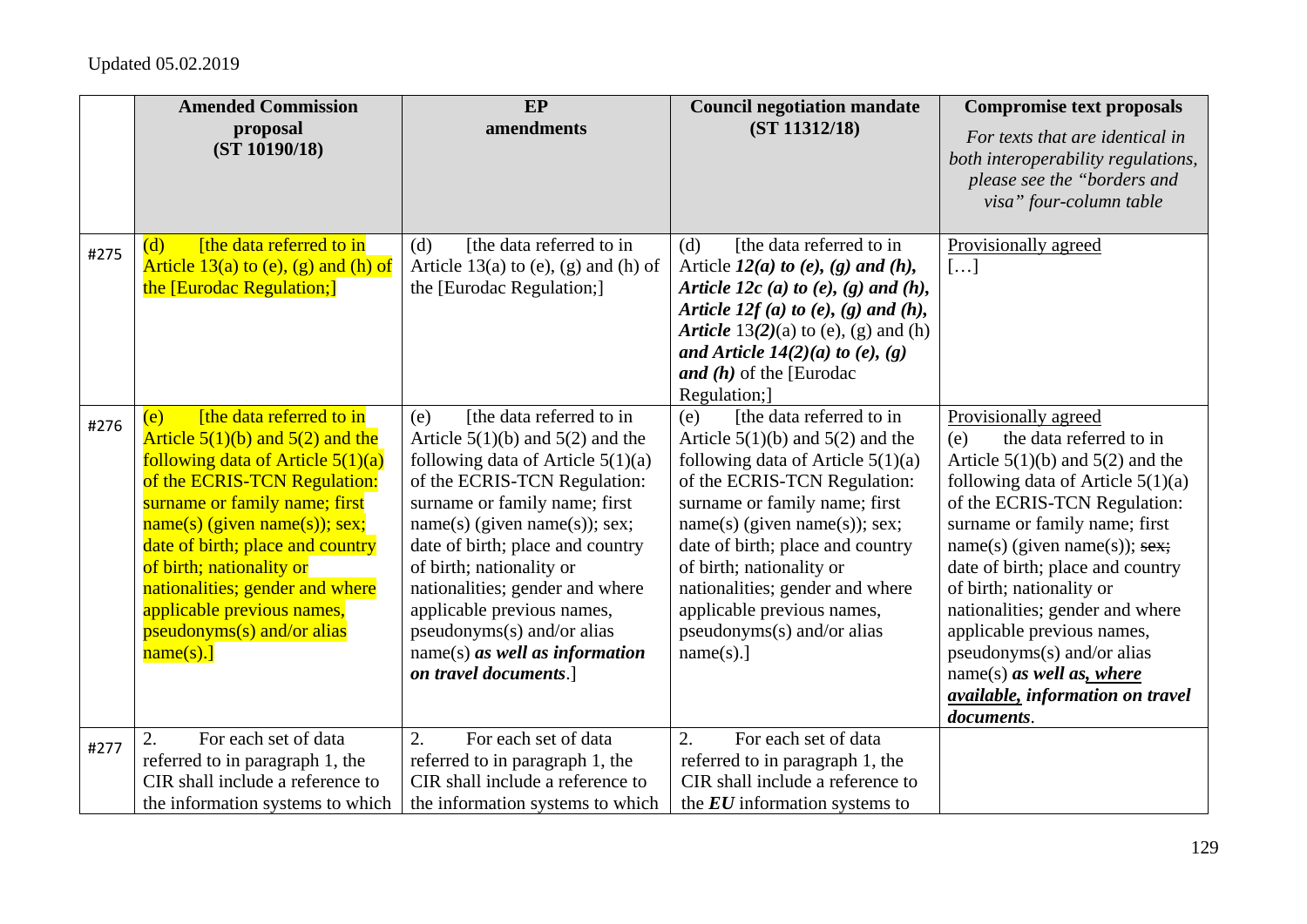|      | <b>Amended Commission</b>                                                                                                                                                | EP                                                                                                                                                                                                                               | <b>Council negotiation mandate</b>                                                                                                                                                            | <b>Compromise text proposals</b>                                                                                                                          |
|------|--------------------------------------------------------------------------------------------------------------------------------------------------------------------------|----------------------------------------------------------------------------------------------------------------------------------------------------------------------------------------------------------------------------------|-----------------------------------------------------------------------------------------------------------------------------------------------------------------------------------------------|-----------------------------------------------------------------------------------------------------------------------------------------------------------|
|      | proposal<br>(ST 10190/18)                                                                                                                                                | amendments                                                                                                                                                                                                                       | (ST 11312/18)                                                                                                                                                                                 | For texts that are identical in<br>both interoperability regulations,<br>please see the "borders and<br>visa" four-column table                           |
|      | the data belongs.                                                                                                                                                        | the data belongs. The officer<br>accessing the CIR shall see only<br>the data contained in the<br>individual file stored in the CIR<br>which originate from those<br>information systems the officer<br>is authorised to access. | which the data belongs.                                                                                                                                                                       |                                                                                                                                                           |
| #278 |                                                                                                                                                                          |                                                                                                                                                                                                                                  | For each set of data<br>2a.<br>referred to in paragraph 1, the<br><b>CIR</b> shall include a reference to<br>the actual record in the EU<br>information systems to which<br>the data belongs. |                                                                                                                                                           |
| #279 | 3.<br>The storage of the data<br>referred to in paragraph 1 shall<br>meet the quality standards<br>referred to in Article 37(2).                                         | 3.<br>The storage of the data<br>referred to in paragraph 1 shall<br>meet the quality standards<br>referred to in Article 37(2).                                                                                                 | 3.<br>The storage of the data<br>referred to in paragraph 1 shall<br>meet the quality standards<br>referred to in Article $37(2)$ and<br>(4).                                                 |                                                                                                                                                           |
| #280 | Article 19<br>Adding, amending and deleting<br>data in the common identity<br>repository                                                                                 | Article 19<br>Adding, amending and deleting<br>data in the common identity<br>repository                                                                                                                                         | Article 19<br>Adding, amending and deleting<br>data in the common identity<br>repository                                                                                                      |                                                                                                                                                           |
| #281 | Where data is added,<br>amended or deleted in <b>Eurodac</b><br>or [the ECRIS-TCN system], the<br>data referred to in Article 18<br>stored in the individual file of the | Without duplicating the<br>1.<br>data from the respective Union<br>information systems, where data<br>is added, amended or deleted in<br>Eurodac or [the ECRIS-TCN                                                               | Where data is are added,<br>1.<br>amended or deleted in Eurodac<br>or [the ECRIS-TCN system], the<br>data referred to in Article 18<br>stored in the individual file of the                   | Provisionally agreed<br>Where data is are added,<br>1.<br>amended or deleted in Eurodac<br>or the ECRIS-TCN system, the<br>data referred to in Article 18 |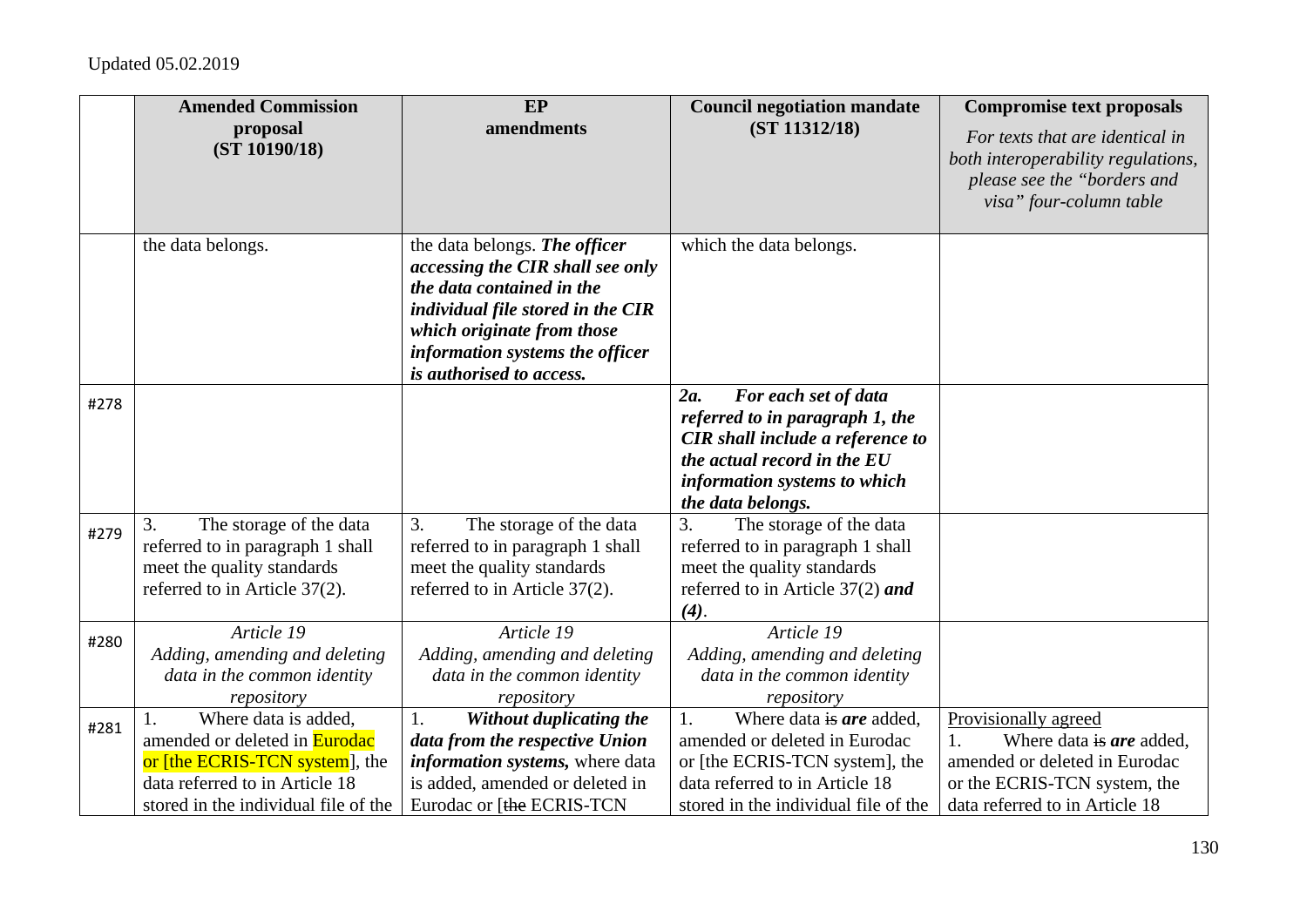|      | <b>Amended Commission</b><br>proposal<br>(ST 10190/18)                                                                                                                                                                                                                                                                                            | EP<br>amendments                                                                                                                                                                                                                                                                                                                                  | <b>Council negotiation mandate</b><br>(ST 11312/18)                                                                                                                                                                                                                                                                                                                             | <b>Compromise text proposals</b><br>For texts that are identical in<br>both interoperability regulations,<br>please see the "borders and<br>visa" four-column table |
|------|---------------------------------------------------------------------------------------------------------------------------------------------------------------------------------------------------------------------------------------------------------------------------------------------------------------------------------------------------|---------------------------------------------------------------------------------------------------------------------------------------------------------------------------------------------------------------------------------------------------------------------------------------------------------------------------------------------------|---------------------------------------------------------------------------------------------------------------------------------------------------------------------------------------------------------------------------------------------------------------------------------------------------------------------------------------------------------------------------------|---------------------------------------------------------------------------------------------------------------------------------------------------------------------|
|      | CIR shall be added, amended or<br>deleted accordingly in an<br>automated manner.                                                                                                                                                                                                                                                                  | system], the data referred to in<br>Article 18 stored in the<br>individual file of the CIR shall be<br>simultaneously added, amended<br>or deleted accordingly in an<br>automated manner.                                                                                                                                                         | CIR shall be added, amended or<br>deleted accordingly in an<br>automated manner.                                                                                                                                                                                                                                                                                                | stored in the individual file of the<br>CIR shall be added, amended or<br>deleted accordingly in an<br>automated manner.                                            |
| #282 | Where the multiple-<br>2.<br>identity detector creates a white<br>or red link in accordance with<br>Articles 32 and 33 between the<br>data of two or more of the EU<br>information systems constituting<br>the CIR, instead of creating a<br>new individual file, the CIR shall<br>add the new data to the<br>individual file of the linked data. | Where the multiple-<br>2.<br>identity detector creates a white<br>or red link in accordance with<br>Articles 32 and 33 between the<br>data of two or more of the EU<br>information systems constituting<br>the CIR, instead of creating a<br>new individual file, the CIR shall<br>add the new data to the<br>individual file of the linked data. | 2.<br>Where the multiple-<br>identity detector creates a white<br>or red link is created in the MID<br>in accordance with Articles 32<br>and $or$ 33 between the data of<br>two or more of the EU<br>information systems constituting<br>the CIR, instead of creating a<br>new individual file, the CIR shall<br>add the new data to the<br>individual file of the linked data. |                                                                                                                                                                     |
| #283 | Article 20<br>Access to the common identity<br>repository for identification                                                                                                                                                                                                                                                                      | Article 20<br>Access to the common identity<br>repository for identification                                                                                                                                                                                                                                                                      | Article 20<br>Access to the common identity<br>repository for identification                                                                                                                                                                                                                                                                                                    |                                                                                                                                                                     |
| #284 |                                                                                                                                                                                                                                                                                                                                                   | <b>Where a Member State</b><br>$-I$<br>police authority is unable to<br><i>identify a person due to the lack</i><br>of a travel document or another<br>credible document proving that<br>person's identity, or where there<br>are doubts about the identity                                                                                       |                                                                                                                                                                                                                                                                                                                                                                                 |                                                                                                                                                                     |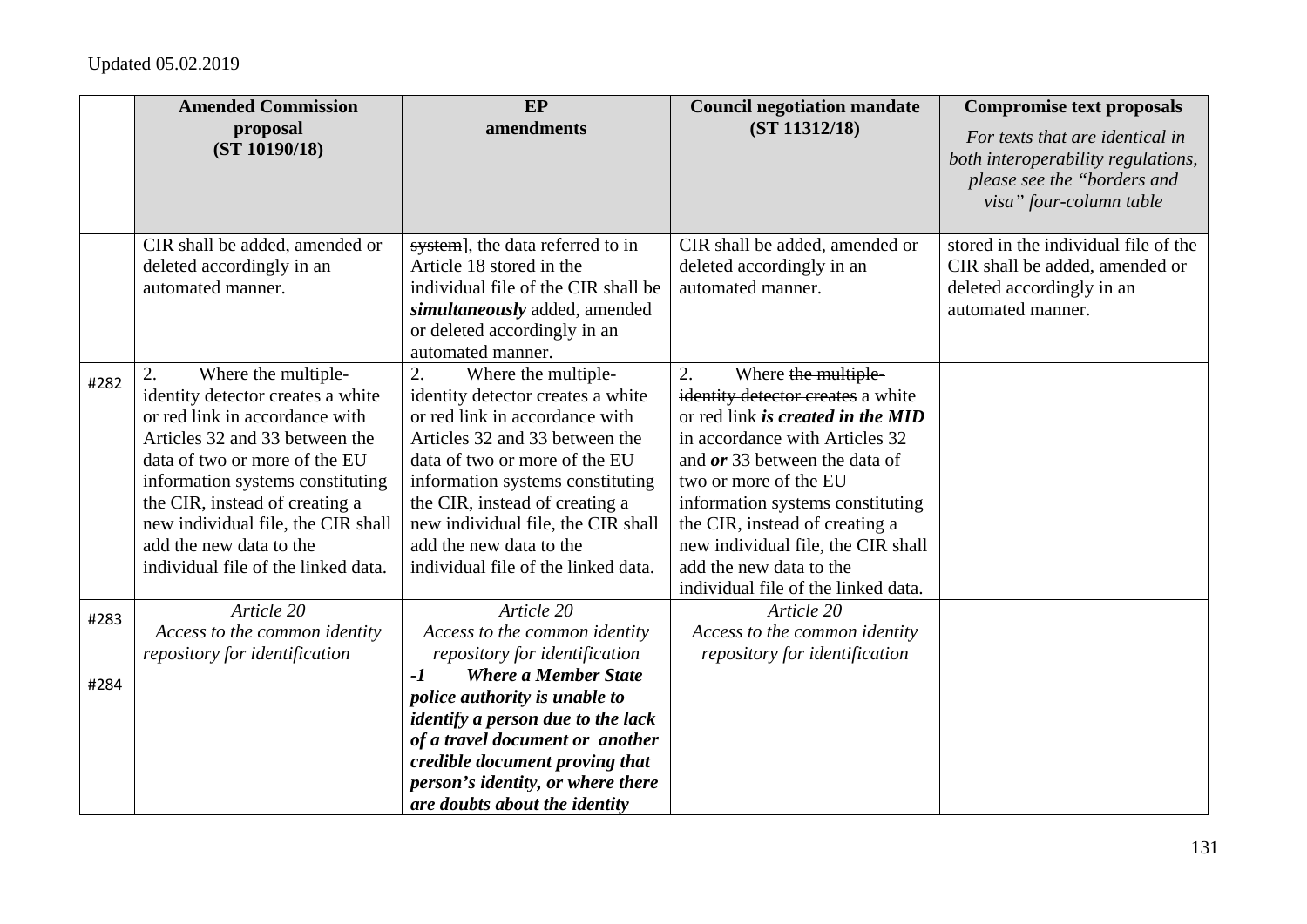|      | <b>Amended Commission</b>                                                                                                                                                                                                                                                                        | EP                                                                                                                                                                                                                                                                                                                                                                                                                                                                                                                                                                                                                                                                                                                                                                                                                                                                                                                                             | <b>Council negotiation mandate</b>                                                                                                                                                                                                                                                                     | <b>Compromise text proposals</b>                                                                                                |
|------|--------------------------------------------------------------------------------------------------------------------------------------------------------------------------------------------------------------------------------------------------------------------------------------------------|------------------------------------------------------------------------------------------------------------------------------------------------------------------------------------------------------------------------------------------------------------------------------------------------------------------------------------------------------------------------------------------------------------------------------------------------------------------------------------------------------------------------------------------------------------------------------------------------------------------------------------------------------------------------------------------------------------------------------------------------------------------------------------------------------------------------------------------------------------------------------------------------------------------------------------------------|--------------------------------------------------------------------------------------------------------------------------------------------------------------------------------------------------------------------------------------------------------------------------------------------------------|---------------------------------------------------------------------------------------------------------------------------------|
|      | proposal<br>(ST 10190/18)                                                                                                                                                                                                                                                                        | amendments                                                                                                                                                                                                                                                                                                                                                                                                                                                                                                                                                                                                                                                                                                                                                                                                                                                                                                                                     | (ST 11312/18)                                                                                                                                                                                                                                                                                          | For texts that are identical in<br>both interoperability regulations,<br>please see the "borders and<br>visa" four-column table |
| #285 | Where a Member State<br>police authority has been so<br>empowered by national<br>legislative measures as referred<br>to in paragraph 2, it may, solely<br>for the purpose of identifying a<br>person, query the CIR with the<br>biometric data of that person<br>taken during an identity check. | data provided by that person or<br>as to the authenticity of the<br>travel document or the identity<br>of its holder or where the person<br>is unable or refuses to<br>cooperate, the authority shall be<br>able to query the CIR in<br>accordance with paragraphs 1<br>and 2. Such query shall not be<br>allowed against minors under<br>the age of 12 years old, unless in<br>the best interest of the child.<br>Where <i>the situation</i><br>1.<br>referred to in paragraph -1<br>arises during an identity check<br>following rules and procedures<br>provided for in national law and<br>a Member State police authority<br>has been so empowered by<br>national legislative measures as<br>referred to in paragraph 2, it may,<br>in the presence of that person,<br>and solely for the purpose of<br>identifying <i>that</i> person, query the<br>CIR with the biometric data of<br>that person taken during an the<br>identity check. | Where a Member State<br>1.<br>police authority has been so<br>empowered by national<br>legislative measures as referred<br>to in paragraph 2, it may, solely<br>for the purpose of identifying a<br>person, query the CIR with the<br>biometric data of that person<br>taken during an identity check. |                                                                                                                                 |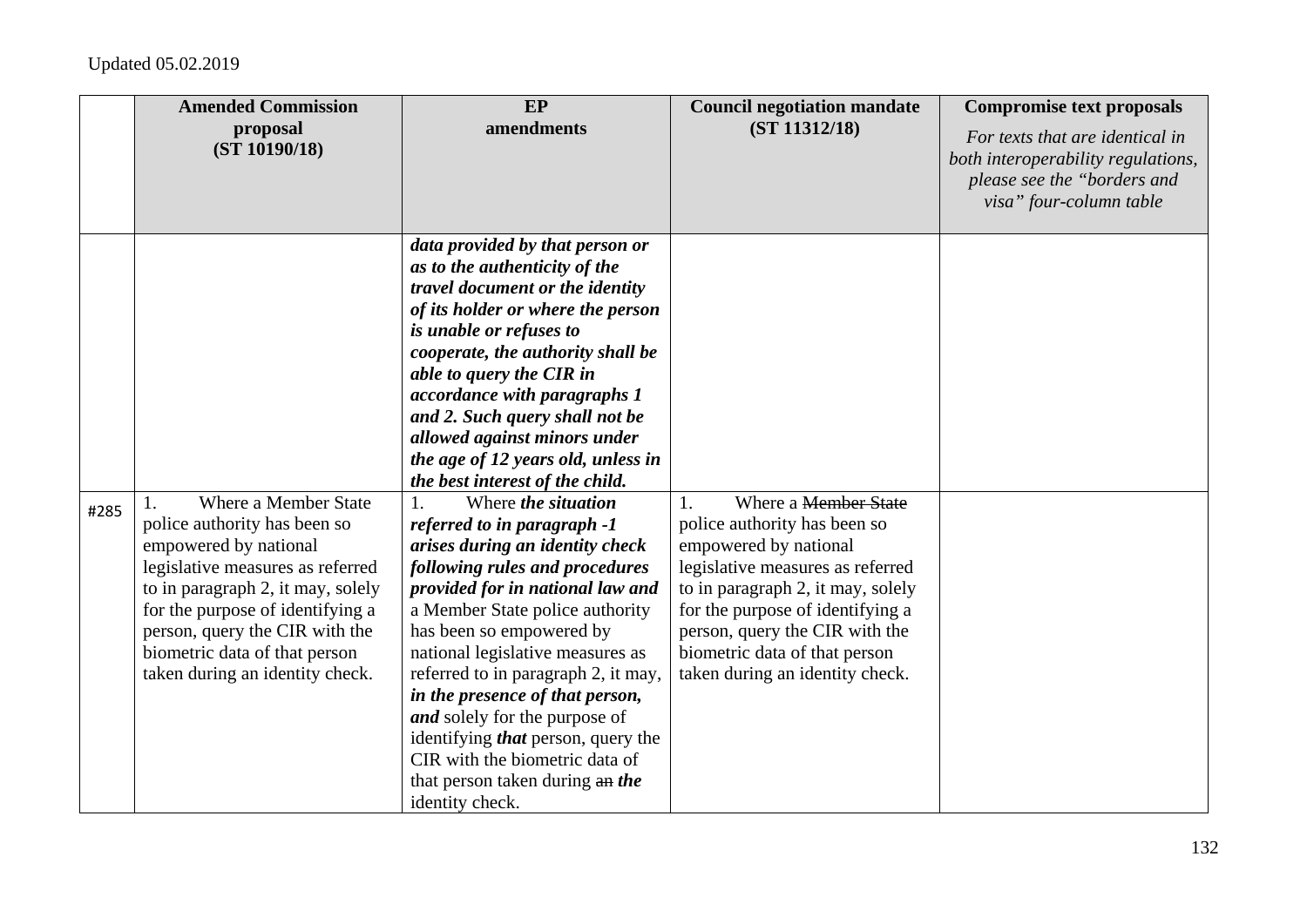|              | <b>Amended Commission</b><br>proposal                                                                                                                                                                    | EP<br>amendments                                                                                                                                                                                                                                             | <b>Council negotiation mandate</b><br>(ST 11312/18)                                                                                                                                                                                                                                                                                                                                                                                                                                                                                                                                                                              | <b>Compromise text proposals</b>                                                                                                |
|--------------|----------------------------------------------------------------------------------------------------------------------------------------------------------------------------------------------------------|--------------------------------------------------------------------------------------------------------------------------------------------------------------------------------------------------------------------------------------------------------------|----------------------------------------------------------------------------------------------------------------------------------------------------------------------------------------------------------------------------------------------------------------------------------------------------------------------------------------------------------------------------------------------------------------------------------------------------------------------------------------------------------------------------------------------------------------------------------------------------------------------------------|---------------------------------------------------------------------------------------------------------------------------------|
|              | (ST 10190/18)                                                                                                                                                                                            |                                                                                                                                                                                                                                                              |                                                                                                                                                                                                                                                                                                                                                                                                                                                                                                                                                                                                                                  | For texts that are identical in<br>both interoperability regulations,<br>please see the "borders and<br>visa" four-column table |
| #286<br>#287 | Where the query indicates that<br>data on that person is stored in<br>the CIR, the Member States<br>authority shall have access to<br>consult the data referred to in<br>Article $18(1)$ .               | Where the query indicates that<br>data on that person is stored in<br>the CIR, the Member States<br><i>police</i> authority shall have access<br>to consult the data referred to in<br>Article $18(1)$ . The consultation<br>shall not reveal to which Union | Where a police authority<br>1a.<br>has been so empowered by<br>national legislative measures as<br>referred to in paragraph 2a, it<br>may, for the purpose of<br><i>identifying unknown persons</i><br>who are not able to identify<br>themselves or unidentified<br>human remains, in the event of<br>a disaster or an accident, query<br>the CIR with the biometric data<br>of those persons.<br>Where the query indicates<br>$1b$ .<br>that data on that person is stored<br>in the CIR, the <del>Member States</del><br><i>police</i> authority shall have access<br>to consult the data referred to in<br>Article $18(1)$ . |                                                                                                                                 |
|              |                                                                                                                                                                                                          | information system the data<br>belongs.                                                                                                                                                                                                                      |                                                                                                                                                                                                                                                                                                                                                                                                                                                                                                                                                                                                                                  |                                                                                                                                 |
| #288         | Where the biometric data of the<br>person cannot be used or where<br>the query with that data fails, the<br>query shall be carried out with<br>identity data of the person in<br>combination with travel | Where the biometric data of the<br>person cannot be used or where<br>the query with that data fails, the<br>query shall be carried out with<br>identity data of the person in<br>combination with travel                                                     | Where the biometric data of the<br>person cannot be used or where<br>the query with that data fails, the<br>query shall be carried out with<br>identity data of the person in<br>combination with travel                                                                                                                                                                                                                                                                                                                                                                                                                         |                                                                                                                                 |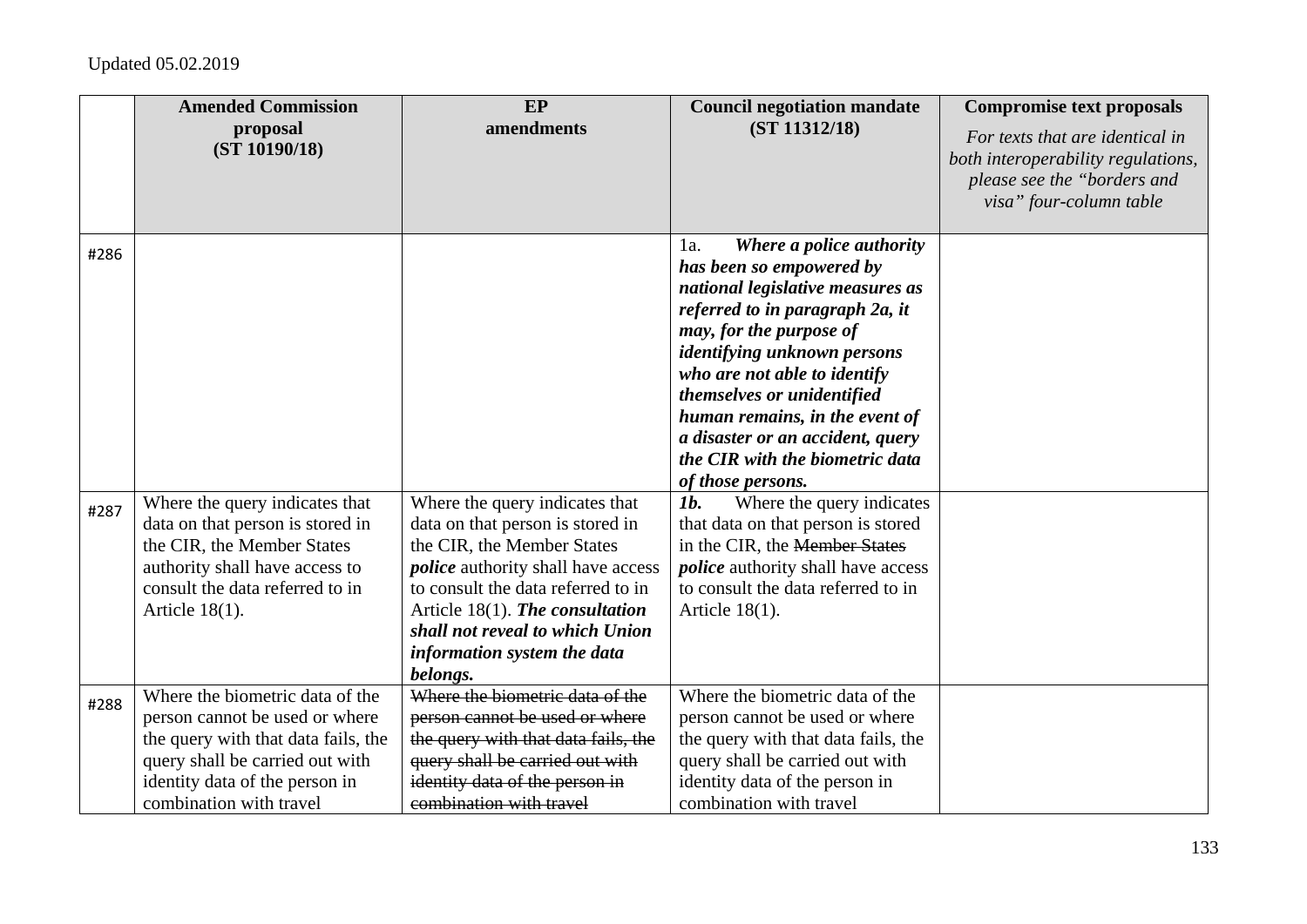|      | <b>Amended Commission</b>            | EP                                   | <b>Council negotiation mandate</b>    | <b>Compromise text proposals</b>                                                                                                |
|------|--------------------------------------|--------------------------------------|---------------------------------------|---------------------------------------------------------------------------------------------------------------------------------|
|      | proposal<br>(ST 10190/18)            | amendments                           | (ST 11312/18)                         | For texts that are identical in<br>both interoperability regulations,<br>please see the "borders and<br>visa" four-column table |
|      | document data, or with the           | document data, or with the           | document data, or with the            |                                                                                                                                 |
|      | identity data provided by that       | identity data provided by that       | identity data provided by that        |                                                                                                                                 |
|      | person.                              | person.                              | person.                               |                                                                                                                                 |
| #289 |                                      | <b>Where a Member State</b><br>1a.   |                                       |                                                                                                                                 |
|      |                                      | police authority has been so         |                                       |                                                                                                                                 |
|      |                                      | empowered by national                |                                       |                                                                                                                                 |
|      |                                      | legislative measures as referred     |                                       |                                                                                                                                 |
|      |                                      | to in paragraph 2, it may, in the    |                                       |                                                                                                                                 |
|      |                                      | event of a disaster or an            |                                       |                                                                                                                                 |
|      |                                      | accident and solely for the          |                                       |                                                                                                                                 |
|      |                                      | purpose of identifying unknown       |                                       |                                                                                                                                 |
|      |                                      | persons who are not able to          |                                       |                                                                                                                                 |
|      |                                      | <i>identify themselves or</i>        |                                       |                                                                                                                                 |
|      |                                      | unidentified human remains,          |                                       |                                                                                                                                 |
|      |                                      | query the CIR with the               |                                       |                                                                                                                                 |
|      |                                      | biometric data of those persons.     |                                       |                                                                                                                                 |
| #290 | <b>Member States wishing</b><br>2.   | 2.<br>Member States wishing to       | 2.<br>Member States wishing to        |                                                                                                                                 |
|      | to avail themselves of the           | avail themselves of the              | avail themselves of the               |                                                                                                                                 |
|      | possibility provided for in this     | possibility provided for in this     | possibility provided for in           |                                                                                                                                 |
|      | Article shall adopt national         | Article shall adopt national         | <i>paragraph 1</i> this Article shall |                                                                                                                                 |
|      | legislative measures. Such           | legislative measures. Such           | adopt national legislative            |                                                                                                                                 |
|      | legislative measures shall specify   | legislative measures shall specify   | measures. Such legislative            |                                                                                                                                 |
|      | the precise purposes of identity     | the precise purposes of identity     | measures shall specify the            |                                                                                                                                 |
|      | checks within the purposes           | checks the identification within     | precise purposes of identity          |                                                                                                                                 |
|      | referred to in Article $2(1)(b)$ and | the purposes referred to in          | checks within the purposes            |                                                                                                                                 |
|      | (c). They shall designate the        | Article $2(2)(b)$ $2(1)(b)$ and (e). | referred to in Article $2(1)(b)$ and  |                                                                                                                                 |
|      | police authorities competent and     | They shall designate the police      | (c). They shall designate the         |                                                                                                                                 |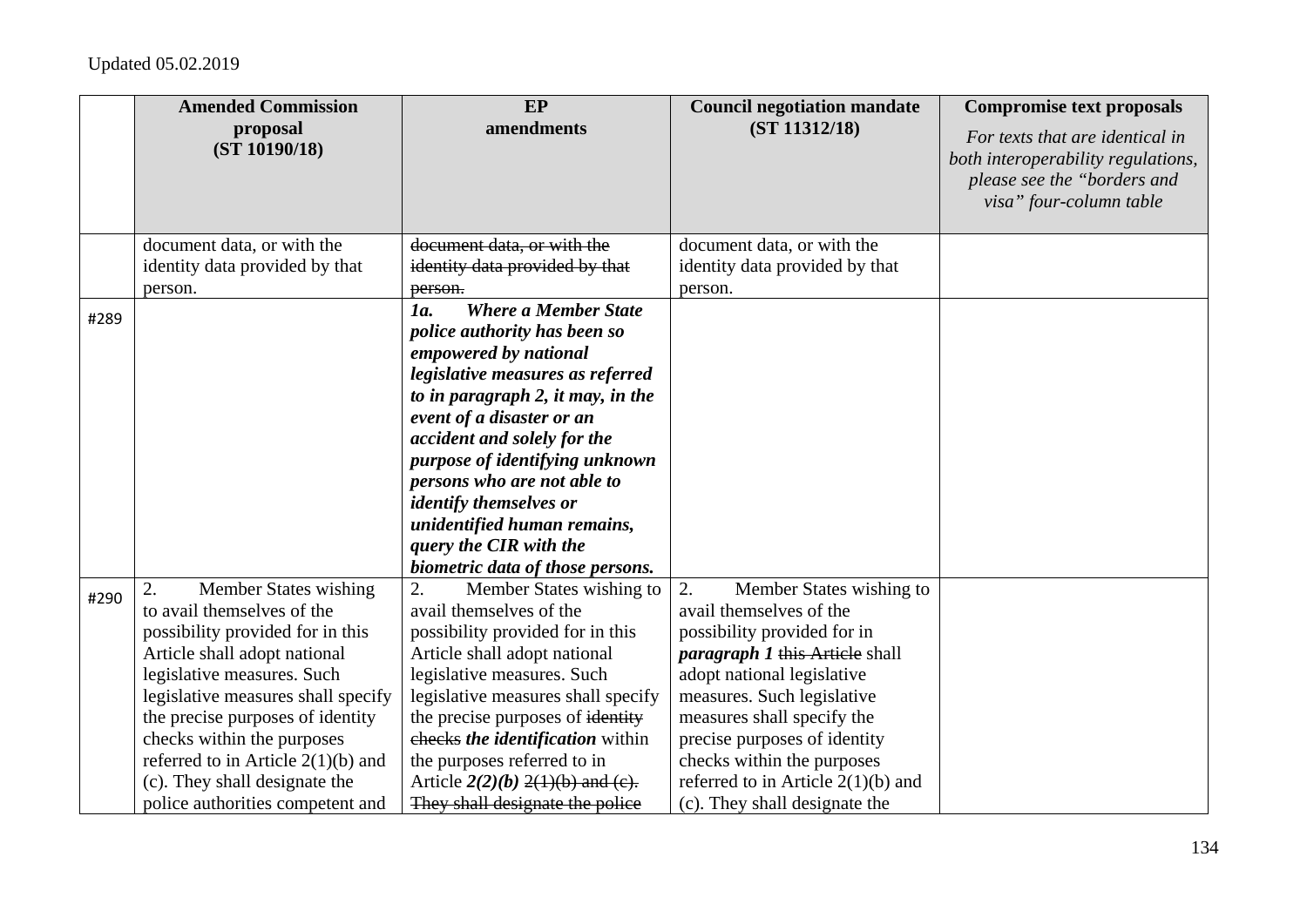|      | <b>Amended Commission</b>                                              | EP                                                                                                                                                                                                                                                                                                                                                                                                                                                                                                    | <b>Council negotiation mandate</b>                                                                                                                                                                                          | <b>Compromise text proposals</b>                                                                                                |
|------|------------------------------------------------------------------------|-------------------------------------------------------------------------------------------------------------------------------------------------------------------------------------------------------------------------------------------------------------------------------------------------------------------------------------------------------------------------------------------------------------------------------------------------------------------------------------------------------|-----------------------------------------------------------------------------------------------------------------------------------------------------------------------------------------------------------------------------|---------------------------------------------------------------------------------------------------------------------------------|
|      | proposal<br>(ST 10190/18)                                              | amendments                                                                                                                                                                                                                                                                                                                                                                                                                                                                                            | (ST 11312/18)                                                                                                                                                                                                               | For texts that are identical in<br>both interoperability regulations,<br>please see the "borders and<br>visa" four-column table |
|      | lay down the procedures,<br>conditions and criteria of such<br>checks. | authorities competent and lay<br>down the procedures, conditions<br>and criteria of such checks for<br>such identification. They shall<br>designate the competent police<br><i>authorities. Member States</i><br>making use of this possibility<br>shall transmit the text of their<br>national legislative measures to<br>the Commission. Access to the<br><b>CIR</b> to establish the identity of a<br>third country national for<br>purposes of ensuring a high<br>level of security shall only be | police authorities competent and<br>lay down the procedures,<br>conditions and criteria of such<br>checks.                                                                                                                  |                                                                                                                                 |
|      |                                                                        | allowed where access for the<br>same purposes to similar<br>national databases exist and<br>under equivalent conditions.                                                                                                                                                                                                                                                                                                                                                                              |                                                                                                                                                                                                                             |                                                                                                                                 |
| #291 |                                                                        |                                                                                                                                                                                                                                                                                                                                                                                                                                                                                                       | <b>Member States wishing</b><br>$2a$ .<br>to avail themselves of the<br>possibility provided for in<br>paragraph 1a shall adopt<br>national legislative measures<br>laying down the procedures,<br>conditions and criteria. |                                                                                                                                 |
| #292 | Article 21<br>Access to the common identity                            | Article 21<br>Access to the common identity                                                                                                                                                                                                                                                                                                                                                                                                                                                           | Article 21<br>Access to the common identity                                                                                                                                                                                 |                                                                                                                                 |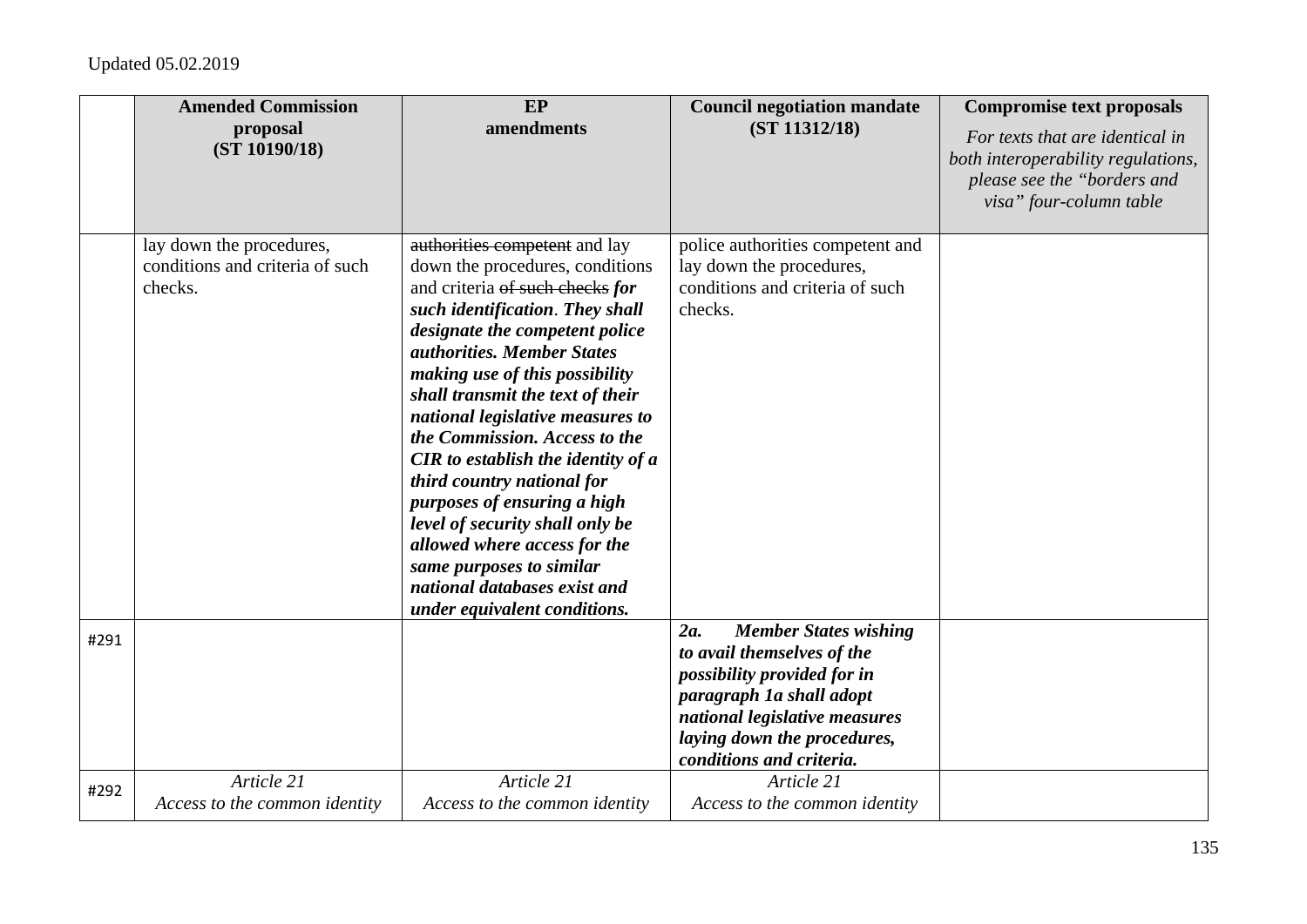|      | <b>Amended Commission</b>            | EP                                   | <b>Council negotiation mandate</b>           | <b>Compromise text proposals</b>                                                                                                |
|------|--------------------------------------|--------------------------------------|----------------------------------------------|---------------------------------------------------------------------------------------------------------------------------------|
|      | proposal<br>(ST 10190/18)            | amendments                           | (ST 11312/18)                                | For texts that are identical in<br>both interoperability regulations,<br>please see the "borders and<br>visa" four-column table |
|      | repository for the detection of      | repository for the detection of      | repository for the detection of              |                                                                                                                                 |
|      | multiple identities                  | multiple identities                  | multiple identities                          |                                                                                                                                 |
| #293 | Where a query of the CIR<br>Ι.       | 1.<br>Where a query of the CIR       | 1.<br>Where a query of the CIR               |                                                                                                                                 |
|      | results in a yellow link in          | results in a yellow link in          | results in a yellow link in                  |                                                                                                                                 |
|      | accordance with Article 28(4),       | accordance with Article 28(4),       | accordance with Article 28(4),               |                                                                                                                                 |
|      | the authority responsible for the    | the authority responsible for the    | the authority responsible for the            |                                                                                                                                 |
|      | verification of different identities | verification of different identities | verification of different identities         |                                                                                                                                 |
|      | determined in accordance with        | determined in accordance with        | determined in accordance with                |                                                                                                                                 |
|      | Article 29 shall have access,        | Article 29 shall have access,        | Article 29 shall have access,                |                                                                                                                                 |
|      | solely for the purpose of that       | solely for the purpose of that       | solely for the purpose of that               |                                                                                                                                 |
|      | verification, to the identity data   | verification, to the identity data   | verification, to the identity data           |                                                                                                                                 |
|      | stored in the CIR belonging to       | stored in the CIR belonging to       | referred to in Article $18(1)$ and           |                                                                                                                                 |
|      | the various information systems      | the various information systems      | (2) stored in the CIR belonging              |                                                                                                                                 |
|      | connected to a yellow link.          | connected to a yellow link.          | to the various $EU$ information              |                                                                                                                                 |
|      |                                      |                                      | systems connected to a yellow                |                                                                                                                                 |
|      |                                      |                                      | link.                                        |                                                                                                                                 |
| #294 | Where a query of the CIR<br>2.       | 2.<br>Where a query of the CIR       | 2.<br>Where a query of the CIR               |                                                                                                                                 |
|      | results in a red link in accordance  | results in a red link in accordance  | results in a red link in accordance          |                                                                                                                                 |
|      | with Article 32, the authorities     | with Article 32, the authorities     | with Article 32, the authorities             |                                                                                                                                 |
|      | referred to in Article 26(2) shall   | referred to in Article 26(2) shall   | referred to in Article 26(2) shall           |                                                                                                                                 |
|      | have access, solely for the          | have access, solely for the          | have access, solely for the                  |                                                                                                                                 |
|      | purposes of fighting identity        | purposes of fighting identity        | purposes of fighting identity                |                                                                                                                                 |
|      | fraud, to the identity data stored   | fraud, to the identity data stored   | fraud, to the identity data                  |                                                                                                                                 |
|      | in the CIR belonging to the          | in the CIR belonging to the          | referred to in Article $18(1)$ and           |                                                                                                                                 |
|      | various information systems          | various information systems          | (2) stored in the CIR belonging              |                                                                                                                                 |
|      | connected to a red link.             | connected to a red link.             | to the various $\boldsymbol{EU}$ information |                                                                                                                                 |
|      |                                      |                                      | systems connected to a red link.             |                                                                                                                                 |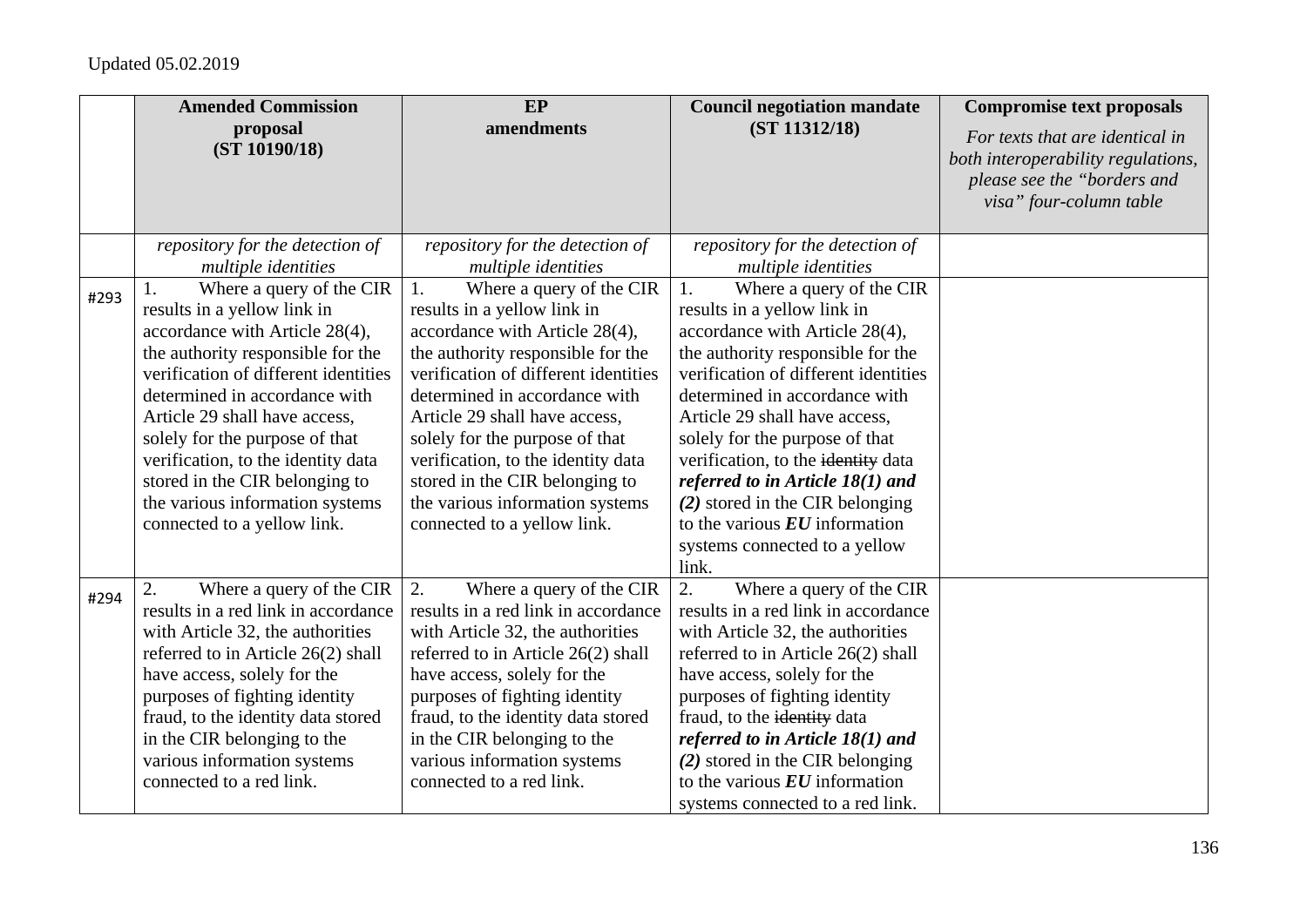|      | <b>Amended Commission</b><br>proposal<br>(ST 10190/18)                                                                                                                                                                                                                                                                                                | EP<br>amendments                                                                                                                                                                                                                                                                                                                                                                                                                                                                                                                                                                                                                                                                                            | <b>Council negotiation mandate</b><br>(ST 11312/18)                                                                                                                                                                                                                                                                                              | <b>Compromise text proposals</b><br>For texts that are identical in<br>both interoperability regulations,<br>please see the "borders and<br>visa" four-column table                                                                                                                                                                                                                                                                                                                                                                                                                                                                                              |
|------|-------------------------------------------------------------------------------------------------------------------------------------------------------------------------------------------------------------------------------------------------------------------------------------------------------------------------------------------------------|-------------------------------------------------------------------------------------------------------------------------------------------------------------------------------------------------------------------------------------------------------------------------------------------------------------------------------------------------------------------------------------------------------------------------------------------------------------------------------------------------------------------------------------------------------------------------------------------------------------------------------------------------------------------------------------------------------------|--------------------------------------------------------------------------------------------------------------------------------------------------------------------------------------------------------------------------------------------------------------------------------------------------------------------------------------------------|------------------------------------------------------------------------------------------------------------------------------------------------------------------------------------------------------------------------------------------------------------------------------------------------------------------------------------------------------------------------------------------------------------------------------------------------------------------------------------------------------------------------------------------------------------------------------------------------------------------------------------------------------------------|
| #295 | Article 22<br>Querying the common identity<br>repository for law enforcement<br>purposes                                                                                                                                                                                                                                                              | Article 22<br>Querying the common identity<br>repository for law enforcement<br>purposes                                                                                                                                                                                                                                                                                                                                                                                                                                                                                                                                                                                                                    | Article 22<br>Querying the common identity<br>repository for law enforcement<br>purposes of preventing,<br>detecting or investigating<br>terrorist offences or other<br>serious criminal offences                                                                                                                                                |                                                                                                                                                                                                                                                                                                                                                                                                                                                                                                                                                                                                                                                                  |
| #296 | For the purposes of<br>1.<br>preventing, detecting and<br>investigating terrorist offences or<br>other serious criminal offences in<br>a specific case and in order to<br>obtain information on whether<br>data on a specific person is<br>present in <b>Eurodac</b> , the Member<br>State designated authorities and<br>Europol may consult the CIR. | For the purposes of<br>1.<br>preventing, detecting and<br>investigating Where there are<br>reasonable grounds to believe<br>that consultation of Union<br>information systems will<br>substantially contribute to the<br>prevention, detection or<br><i>investigation of terrorist offences</i><br>or other serious criminal offences<br>in a specific case and, in<br>particular where there is a<br>substantiated suspicion that the<br>suspect, perpetrator or victim of<br>a terrorist offence or other<br>serious criminal offence falls<br>under a category of third-<br>country nationals whose data<br>are stored in [the EES], VIS,<br>[ETIAS] or Eurodac, and<br>where a prior search in national | For the purposes of<br>1.<br>preventing, detecting and or<br>investigating terrorist offences or<br>other serious criminal offences in<br>a specific case and in order to<br>obtain information on whether<br>data on a specific person is<br>present in Eurodac, the Member<br>State designated authorities and<br>Europol may consult the CIR. | Provisionally agreed<br>1. For the purposes of<br>preventing, detecting and<br>investigating In a specific case,<br>where there are reasonable<br>grounds to believe that<br>consultation of EU information<br>systems will contribute to the<br>prevention, detection or<br>investigation of terrorist<br>offences or other serious criminal<br>offences, in particular where<br>there is a suspicion that the<br>suspect, perpetrator or victim<br>of a terrorist offence or other<br>serious criminal offence is a<br>person whose data are stored in<br><b>Eurodac</b> , the designated<br>authorities and Europol may<br>consult the CIR in order to obtain |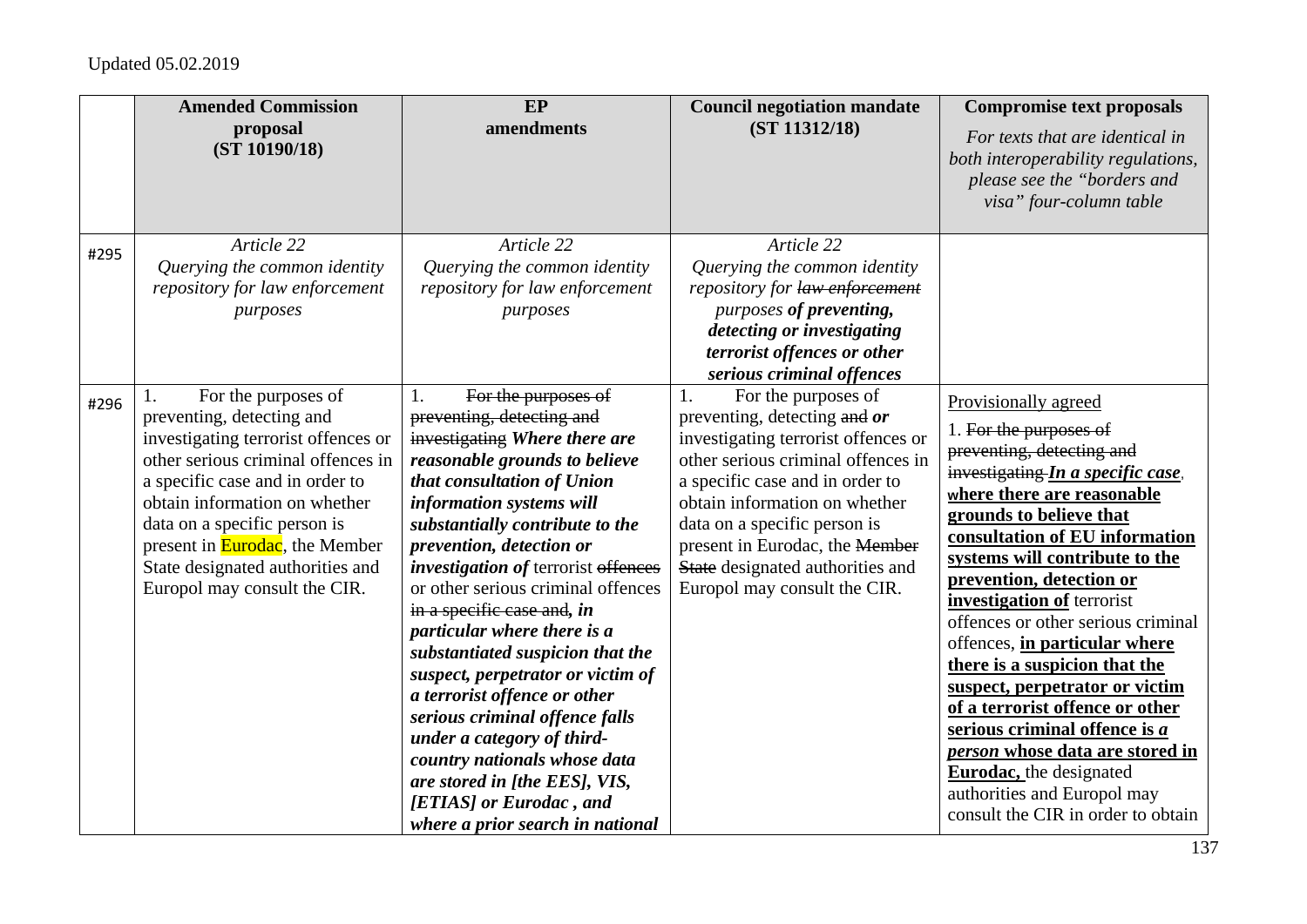|      | <b>Amended Commission</b>                                                                                                                                                                               | EP                                                                                                                                                                                                                                                                                                                                                                                                                                                                                                                           | <b>Council negotiation mandate</b>                                                                                                                                                                                | <b>Compromise text proposals</b>                                                                                                                              |
|------|---------------------------------------------------------------------------------------------------------------------------------------------------------------------------------------------------------|------------------------------------------------------------------------------------------------------------------------------------------------------------------------------------------------------------------------------------------------------------------------------------------------------------------------------------------------------------------------------------------------------------------------------------------------------------------------------------------------------------------------------|-------------------------------------------------------------------------------------------------------------------------------------------------------------------------------------------------------------------|---------------------------------------------------------------------------------------------------------------------------------------------------------------|
|      | proposal<br>(ST 10190/18)                                                                                                                                                                               | amendments                                                                                                                                                                                                                                                                                                                                                                                                                                                                                                                   | (ST 11312/18)                                                                                                                                                                                                     | For texts that are identical in<br>both interoperability regulations,<br>please see the "borders and<br>visa" four-column table                               |
|      |                                                                                                                                                                                                         | databases has been carried out<br>and a query of the automated<br>fingerprint identification system<br>of the other Member States<br>under Decision 2008/615/JHA<br>has been launched, the Member<br><b>States designated authorities</b><br>and Europol may use the CIR in<br>order to obtain information on<br>whether data on a specific person<br>is present in in Eurodac, the<br><b>Member State designated</b><br>authorities and Europol may<br>consult the CIR.<br>$(mistake - technical adaptation)$<br>necessary) |                                                                                                                                                                                                                   | information on whether data on a<br>specific person is present in<br>Eurodac.                                                                                 |
| #297 | Member State designated<br>2.<br>authorities and Europol shall not<br>be entitled to consult data<br>belonging to [the ECRIS-TCN]<br>when consulting the CIR for the<br>purposes listed in paragraph 1. | 2.<br>Member State designated<br>authorities and Europol shall not<br>be entitled to consult data<br>belonging to [the ECRIS-TCN]<br>when consulting the CIR for the<br>purposes listed in paragraph 1.                                                                                                                                                                                                                                                                                                                      | <b>Member State designated</b><br>$2 -$<br>authorities and Europol shall not<br>be entitled to consult data<br>belonging to [the ECRIS-TCN]<br>when consulting the CIR for the<br>purposes listed in paragraph 1. |                                                                                                                                                               |
| #298 | 3.<br>Where, in reply to a<br>query the CIR indicates data on<br>that person is present in <b>Eurodac</b><br>the CIR shall provide to Member<br>States' designated authorities and                      | 3.<br>Where, in reply to a query<br>the CIR indicates data on that<br>person is present in Eurodac the<br>CIR shall provide to Member<br>States' designated authorities and                                                                                                                                                                                                                                                                                                                                                  | 3.<br>Where, in reply to a query<br>the CIR indicates data on that<br>person is present in Eurodac the<br>CIR shall provide to Member<br>States' designated authorities and                                       | Provisionally agreed<br>Where, in reply to a query<br>3.<br>the CIR indicates data on that<br>person is present in Eurodac the<br>CIR shall provide to Member |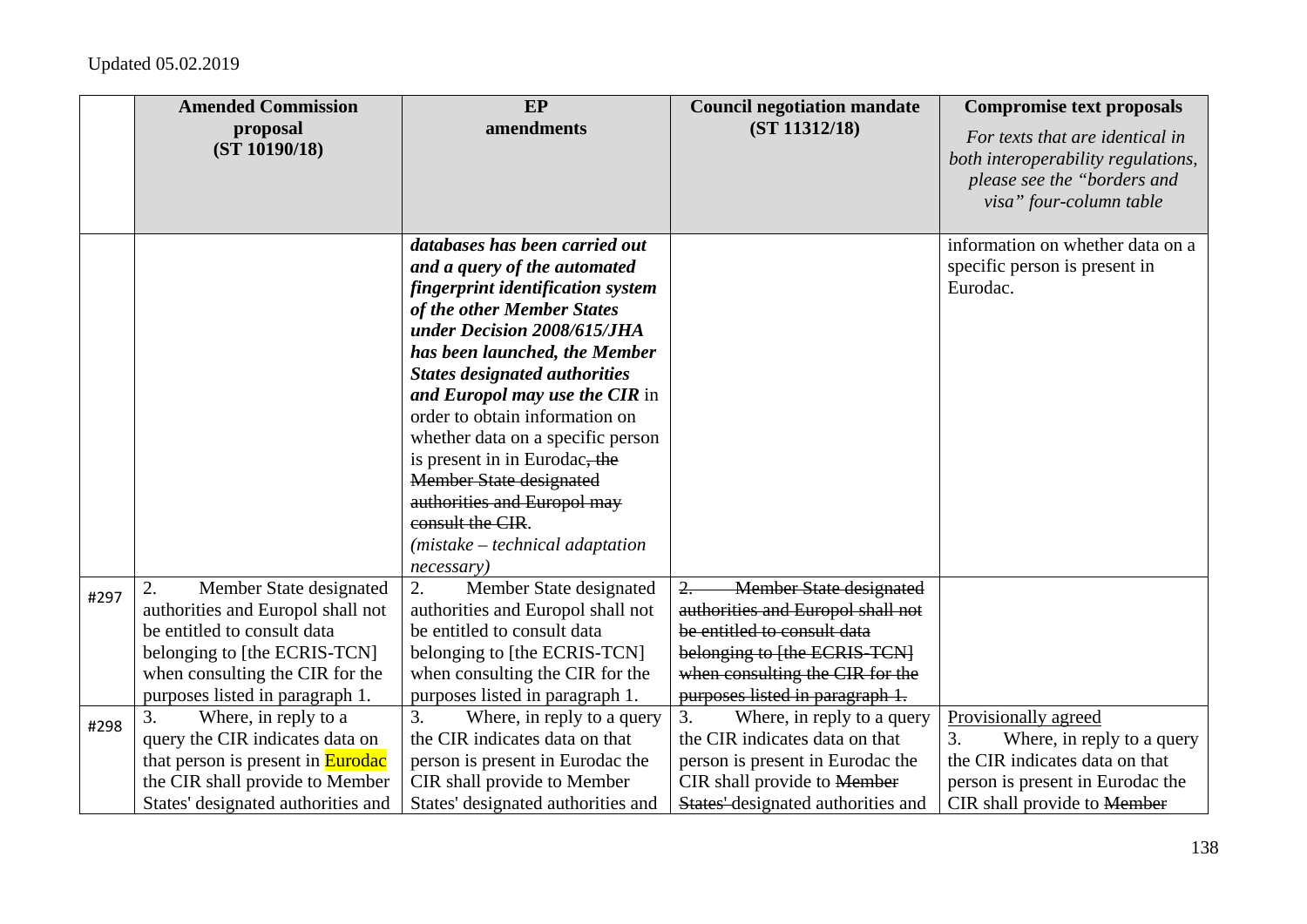|      | <b>Amended Commission</b>                                                                                                                                                                                                                            | EP                                                                                                                                                                                                                                                                                                                                              | <b>Council negotiation mandate</b>                                                                                                                                                                                                                                                                                                                                                                                                                                                                                                                                      | <b>Compromise text proposals</b>                                                                                                                                                                                                                                                                             |
|------|------------------------------------------------------------------------------------------------------------------------------------------------------------------------------------------------------------------------------------------------------|-------------------------------------------------------------------------------------------------------------------------------------------------------------------------------------------------------------------------------------------------------------------------------------------------------------------------------------------------|-------------------------------------------------------------------------------------------------------------------------------------------------------------------------------------------------------------------------------------------------------------------------------------------------------------------------------------------------------------------------------------------------------------------------------------------------------------------------------------------------------------------------------------------------------------------------|--------------------------------------------------------------------------------------------------------------------------------------------------------------------------------------------------------------------------------------------------------------------------------------------------------------|
|      | proposal<br>(ST 10190/18)                                                                                                                                                                                                                            | amendments                                                                                                                                                                                                                                                                                                                                      | (ST 11312/18)                                                                                                                                                                                                                                                                                                                                                                                                                                                                                                                                                           | For texts that are identical in<br>both interoperability regulations,<br>please see the "borders and<br>visa" four-column table                                                                                                                                                                              |
|      | Europol a reply in the form of a<br>reference indicating which of the<br>information systems contains<br>matching data referred to in<br>Article 18(2). The CIR shall<br>reply in such a way that the<br>security of the data is not<br>compromised. | Europol a reply in the form of a<br>reference indicating which of the<br>information systems contains<br>matching data referred to in<br>Article 18(2). The CIR shall<br>reply in such a way that the<br>security of the data is not<br>compromised.                                                                                            | Europol a reply in the form of a<br>reference indicating which of the<br>$\boldsymbol{EU}$ information systems contains<br>matching data referred to in<br>Article 18(2). The CIR shall<br>reply in such a way that the<br>security of the data is not<br>compromised. The reply<br>indicating that data on that<br>person is present in any of those<br>systems may be used only for the<br>purpose of submitting an access<br>request subject to the conditions<br>and procedures laid down in the<br>respective legislative<br>instruments governing such<br>access. | States' designated authorities and<br>Europol a reply in the form of a<br>reference indicating which of the<br>$\boldsymbol{EU}$ information systems contains<br>matching data referred to in<br>Article 18(2). The CIR shall<br>reply in such a way that the<br>security of the data is not<br>compromised. |
| #299 |                                                                                                                                                                                                                                                      | The reply indicating that data<br>on that person is present in any<br>of the Union information<br>systems referred to in paragraph<br>1 may be used only for the<br>purposes of submitting an<br>access request subject to the<br>conditions and procedures laid<br>down in the respective legislative<br>instruments governing such<br>access. |                                                                                                                                                                                                                                                                                                                                                                                                                                                                                                                                                                         |                                                                                                                                                                                                                                                                                                              |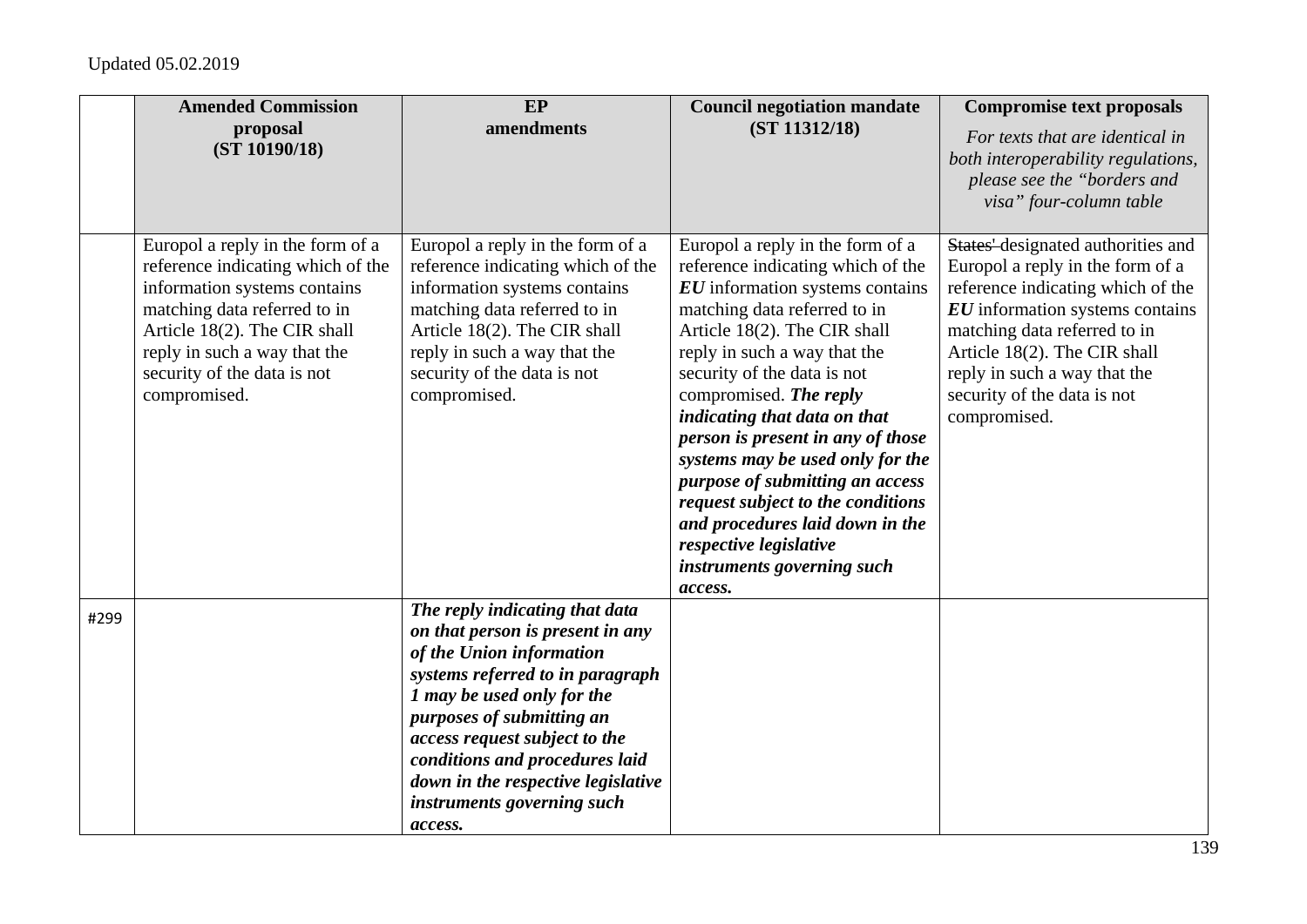|      | <b>Amended Commission</b>                                                                                                                                                                                                                                                                                                                      | EP                                                                                                                                                                                                                                                                                                                                                                                                                                                          | <b>Council negotiation mandate</b>                                                                                                                                                                                                                                                                                                                | <b>Compromise text proposals</b>                                                                                                |
|------|------------------------------------------------------------------------------------------------------------------------------------------------------------------------------------------------------------------------------------------------------------------------------------------------------------------------------------------------|-------------------------------------------------------------------------------------------------------------------------------------------------------------------------------------------------------------------------------------------------------------------------------------------------------------------------------------------------------------------------------------------------------------------------------------------------------------|---------------------------------------------------------------------------------------------------------------------------------------------------------------------------------------------------------------------------------------------------------------------------------------------------------------------------------------------------|---------------------------------------------------------------------------------------------------------------------------------|
|      | proposal<br>(ST 10190/18)                                                                                                                                                                                                                                                                                                                      | amendments                                                                                                                                                                                                                                                                                                                                                                                                                                                  | (ST 11312/18)                                                                                                                                                                                                                                                                                                                                     | For texts that are identical in<br>both interoperability regulations,<br>please see the "borders and<br>visa" four-column table |
| #300 | Full access to the data<br>4.<br>contained in the EU information<br>systems for the purposes of<br>preventing, detecting and<br>investigating terrorist offences or<br>other serious criminal offences<br>remains subject to the conditions<br>and procedures laid down in the<br>respective legislative instruments<br>governing such access. | Full access to the data<br>$\overline{4}$ .<br>contained in the EU information<br>systems for the purposes of<br>preventing, detecting and<br>investigating terrorist offences or<br>other serious criminal offences<br>remains subject to the conditions<br>and procedures laid down in the<br>respective legislative instruments<br>governing such access.                                                                                                | Full access to the data<br>4.<br>contained in the EU information<br>systems for the purposes of<br>preventing, detecting and or<br>investigating terrorist offences or<br>other serious criminal offences<br>remains subject to the conditions<br>and procedures laid down in the<br>respective legislative instruments<br>governing such access. |                                                                                                                                 |
| #301 |                                                                                                                                                                                                                                                                                                                                                | <b>The Member State</b><br><b>4a.</b><br>designated authorities and<br>Europol getting a hit shall refer<br>to the national supervisory<br>authorities that shall check<br>whether the conditions of<br>accessing the CIR were<br>complied with. In case the ex<br>post independent verification<br>determines that the consultation<br>of the CIR was not justified, the<br>law enforcement authority shall<br>erase all data originating from<br>the CIR. |                                                                                                                                                                                                                                                                                                                                                   |                                                                                                                                 |
| #302 | Article 23<br>Data retention in the common<br><i>identity repository</i>                                                                                                                                                                                                                                                                       | Article 23<br>Data retention in the common<br><i>identity repository</i>                                                                                                                                                                                                                                                                                                                                                                                    | Article 23<br>Data retention in the common<br><i>identity repository</i>                                                                                                                                                                                                                                                                          |                                                                                                                                 |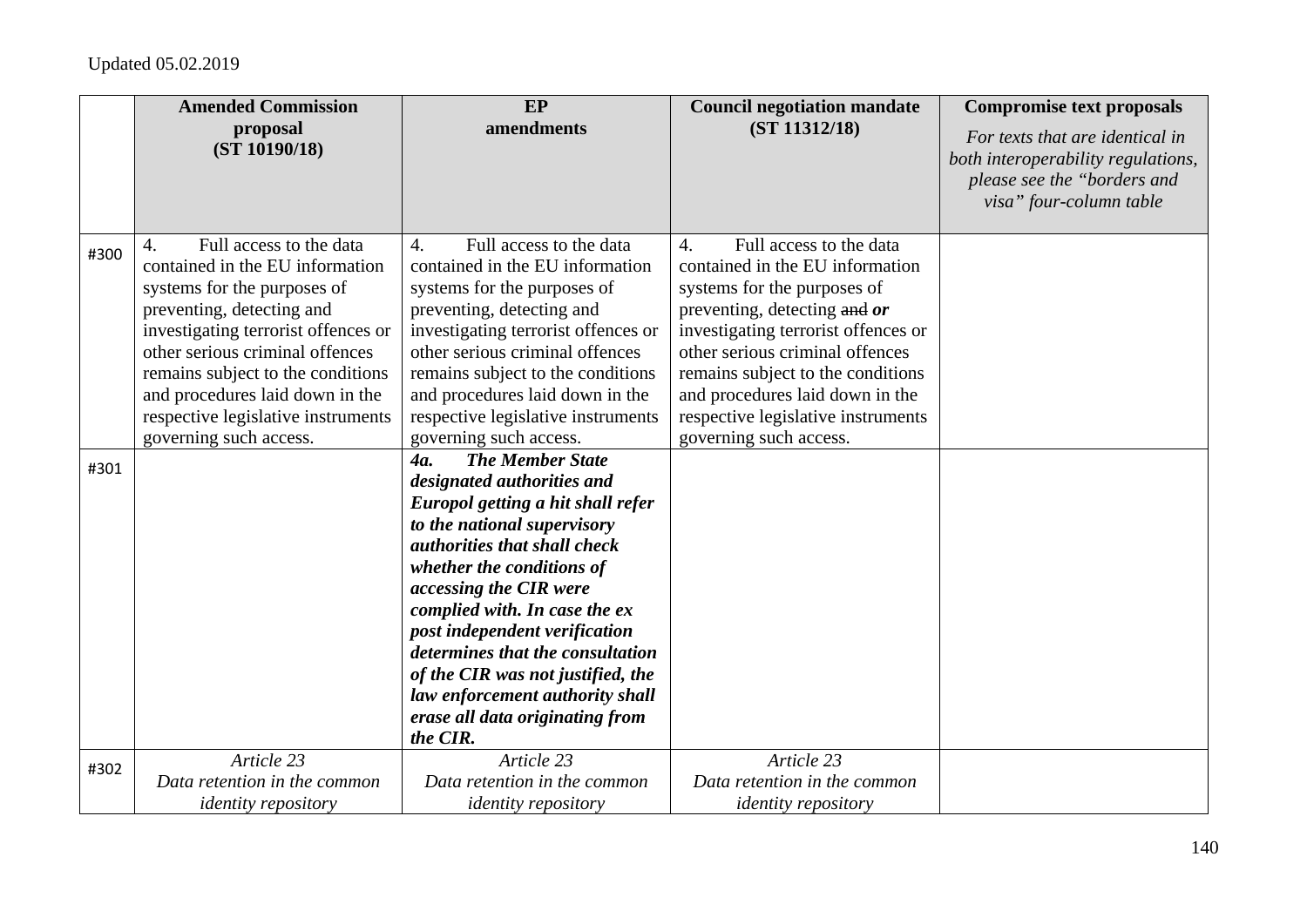|      | <b>Amended Commission</b>           | EP<br>amendments                      | <b>Council negotiation mandate</b>               | <b>Compromise text proposals</b>                                  |
|------|-------------------------------------|---------------------------------------|--------------------------------------------------|-------------------------------------------------------------------|
|      | proposal<br>(ST 10190/18)           |                                       | (ST 11312/18)                                    | For texts that are identical in                                   |
|      |                                     |                                       |                                                  | both interoperability regulations,<br>please see the "borders and |
|      |                                     |                                       |                                                  | visa" four-column table                                           |
|      |                                     |                                       |                                                  |                                                                   |
| #303 | The data referred to in             | The data referred to in<br>1.         | Without prejudice to<br>1.                       | Provisionally agreed                                              |
|      | Article $18(1)$ and $(2)$ shall be  | Article $18(1)$ and $(2)$ shall be    | <i>paragraphs 2 and 3, The data</i>              | <b>T</b> the data referred to in<br>$\mathbf{1}$ .                |
|      | deleted from the CIR in             | <i>automatically</i> deleted from the | referred to in Article 18(1), and                | Article 18(1), and (2) and (2a)                                   |
|      | accordance with the data            | CIR in accordance with the data       | $(2)$ and $(2a)$ shall be deleted                | shall be deleted from the CIR in                                  |
|      | retention provisions of [the        | retention provisions of [the          | from the CIR in an automated                     | an automated manner in                                            |
|      | <b>Eurodac Regulation] and [the</b> | Eurodac Regulation] and [the          | <i>manner</i> in accordance with the             | accordance with the data                                          |
|      | <b>ECRIS-TCN Regulation</b>         | <b>ECRIS-TCN Regulation]</b>          | data retention provisions of [the                | retention provisions of the                                       |
|      | respectively.                       | respectively.                         | Eurodac Regulation] and [the                     | Eurodae Regulation and the                                        |
|      |                                     |                                       | <b>ECRIS-TCN Regulation]</b>                     | <b>ECRIS-TCN Regulation</b><br>respectively.                      |
|      | The individual file shall<br>2.     | 2.<br>The individual file shall       | respectively.<br>The individual file shall<br>2. |                                                                   |
| #304 | be stored in the CIR for as long    | be stored in the CIR for as long      | be stored in the CIR for as long                 |                                                                   |
|      | as the corresponding data is        | as the corresponding data is          | as the corresponding data are is                 |                                                                   |
|      | stored in at least one of the       | stored in at least one of the         | stored in at least one of the EU                 |                                                                   |
|      | information systems whose data      | <b>Union</b> information systems      | information systems whose data                   |                                                                   |
|      | is contained in the CIR. The        | whose data is contained in the        | are is contained in the CIR. The                 |                                                                   |
|      | creation of a link shall not affect | CIR. The creation of a link shall     | creation of a link shall not affect              |                                                                   |
|      | the retention period of each item   | not affect the retention period of    | the retention period of each item                |                                                                   |
|      | of the linked data.                 | each item of the linked data.         | of the linked data.                              |                                                                   |
|      |                                     | Once all data to which a link is      |                                                  |                                                                   |
|      |                                     | created is deleted the link shall     |                                                  |                                                                   |
|      |                                     | also be deleted automatically.        |                                                  |                                                                   |
| #305 |                                     |                                       | Where a red link is<br>3.                        |                                                                   |
|      |                                     |                                       | stored in the MID in accordance                  |                                                                   |
|      |                                     |                                       | with Article 32, the linked data                 |                                                                   |
|      |                                     |                                       | referred to in Article $18(1)$ , (2)             |                                                                   |
|      |                                     |                                       | and $(2a)$ shall be stored in the                |                                                                   |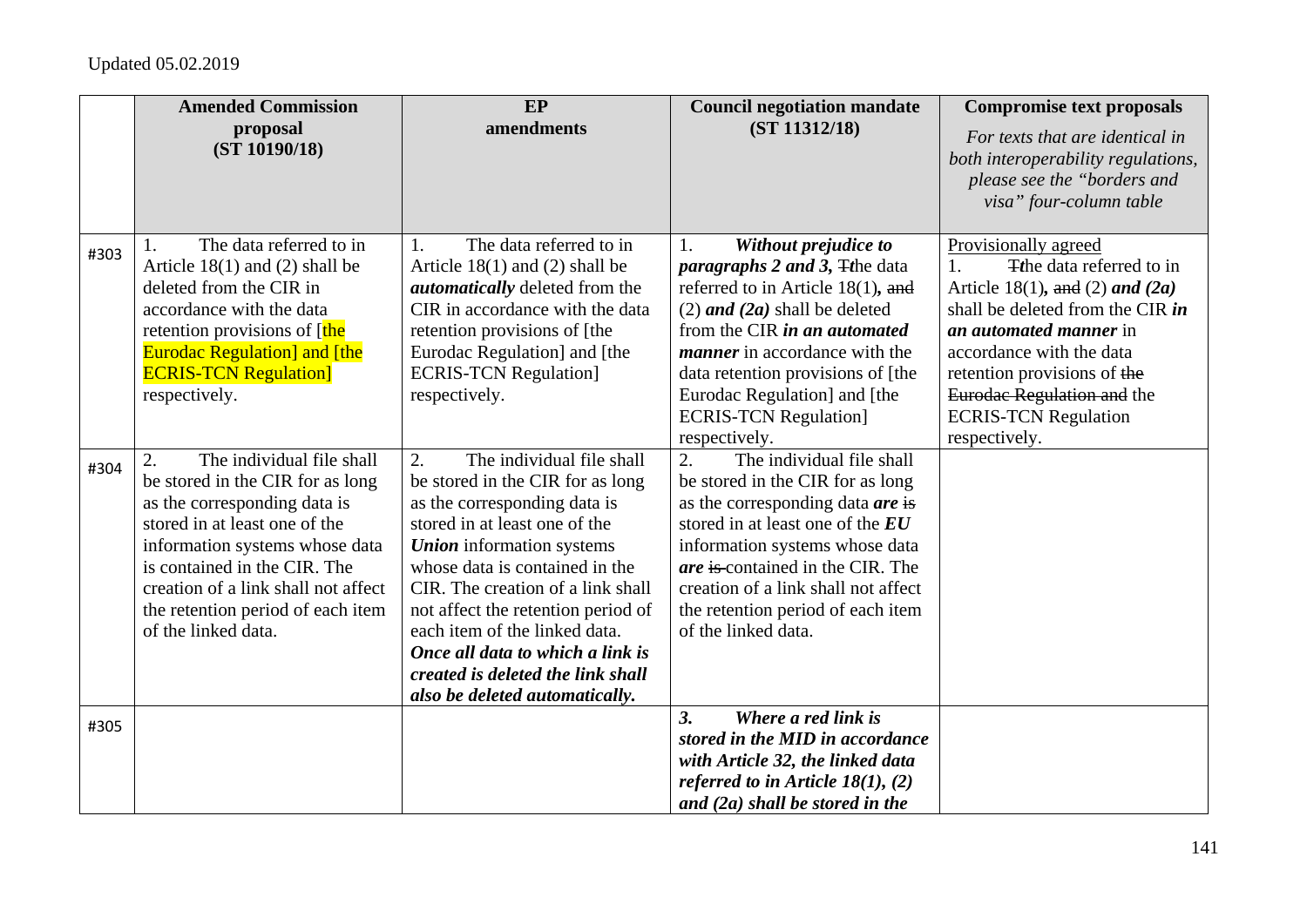|      | <b>Amended Commission</b>                                                                                                                                                                                                                                      | EP                                                                                                                                                                                                                                                       | <b>Council negotiation mandate</b>                                                                                                                                                                                                                       | <b>Compromise text proposals</b>                                                                                                                                                                                          |
|------|----------------------------------------------------------------------------------------------------------------------------------------------------------------------------------------------------------------------------------------------------------------|----------------------------------------------------------------------------------------------------------------------------------------------------------------------------------------------------------------------------------------------------------|----------------------------------------------------------------------------------------------------------------------------------------------------------------------------------------------------------------------------------------------------------|---------------------------------------------------------------------------------------------------------------------------------------------------------------------------------------------------------------------------|
|      | proposal<br>(ST 10190/18)                                                                                                                                                                                                                                      | amendments                                                                                                                                                                                                                                               | (ST 11312/18)                                                                                                                                                                                                                                            | For texts that are identical in<br>both interoperability regulations,<br>please see the "borders and<br>visa" four-column table                                                                                           |
|      |                                                                                                                                                                                                                                                                |                                                                                                                                                                                                                                                          | <b>CIR</b> for as long as the<br>corresponding data are stored in<br>at least one of the EU<br>information systems from which<br>the linked data originates.                                                                                             |                                                                                                                                                                                                                           |
| #306 | Article 24<br>Keeping of logs                                                                                                                                                                                                                                  | Article 24<br>Keeping of logs                                                                                                                                                                                                                            | Article 24<br>Keeping of logs                                                                                                                                                                                                                            |                                                                                                                                                                                                                           |
| #307 | Without prejudice to<br>Ι.<br>[Article 39 of the Eurodac<br><b>Regulation</b> and [Article 29 of<br>the ECRIS-TCN Regulation], eu-<br>LISA shall keep logs of all data<br>processing operations within the<br>CIR in accordance with<br>paragraphs 2, 3 and 4. | Without prejudice to<br>1.<br>[Article 39 of the Eurodac<br>Regulation] and [Article 29 of<br>the ECRIS-TCN Regulation], eu-<br>LISA shall keep logs of all data<br>processing operations within the<br>CIR in accordance with<br>paragraphs 2, 3 and 4. | Without prejudice to<br>1.<br>[Article 39 of the Eurodac<br>Regulation] and [Article 29 of<br>the ECRIS-TCN Regulation], eu-<br>LISA shall keep logs of all data<br>processing operations within the<br>CIR in accordance with<br>paragraphs 2, 3 and 4. | Provisionally agreed<br>Without prejudice to<br>Article 29 of the ECRIS-TCN<br>Regulation, eu-LISA shall keep<br>logs of all data processing<br>operations within the CIR in<br>accordance with paragraphs 2, 3<br>and 4. |
| #308 | 2.<br>Concerning any access to<br>the CIR pursuant to Article 20,<br>eu-LISA shall keep logs of all<br>data processing operations within<br>the CIR. Those logs shall<br>include, in particular, the<br>following:                                             | 2.<br>Concerning any access to<br>the CIR pursuant to Article 20,<br>eu-LISA shall keep logs of all<br>data processing operations within<br>the CIR. Those logs shall<br>include, in particular, the<br>following:<br>the Member State<br>$(-a)$         | 2.<br>Concerning any access to<br>the CIR pursuant to Article 20,<br>eu-LISA shall keep logs of all<br>data processing operations within<br>the CIR. Those logs shall<br>include, in particular, the<br>following:                                       |                                                                                                                                                                                                                           |
| #309 |                                                                                                                                                                                                                                                                | <i>authority launching the query;</i>                                                                                                                                                                                                                    |                                                                                                                                                                                                                                                          |                                                                                                                                                                                                                           |
| #310 | the purpose of access of<br>(a)<br>the user querying via the CIR;                                                                                                                                                                                              | the purpose of access of<br>(a)<br>the user querying via the CIR;                                                                                                                                                                                        | the purpose of access of<br>(a)<br>the user querying via the CIR;                                                                                                                                                                                        |                                                                                                                                                                                                                           |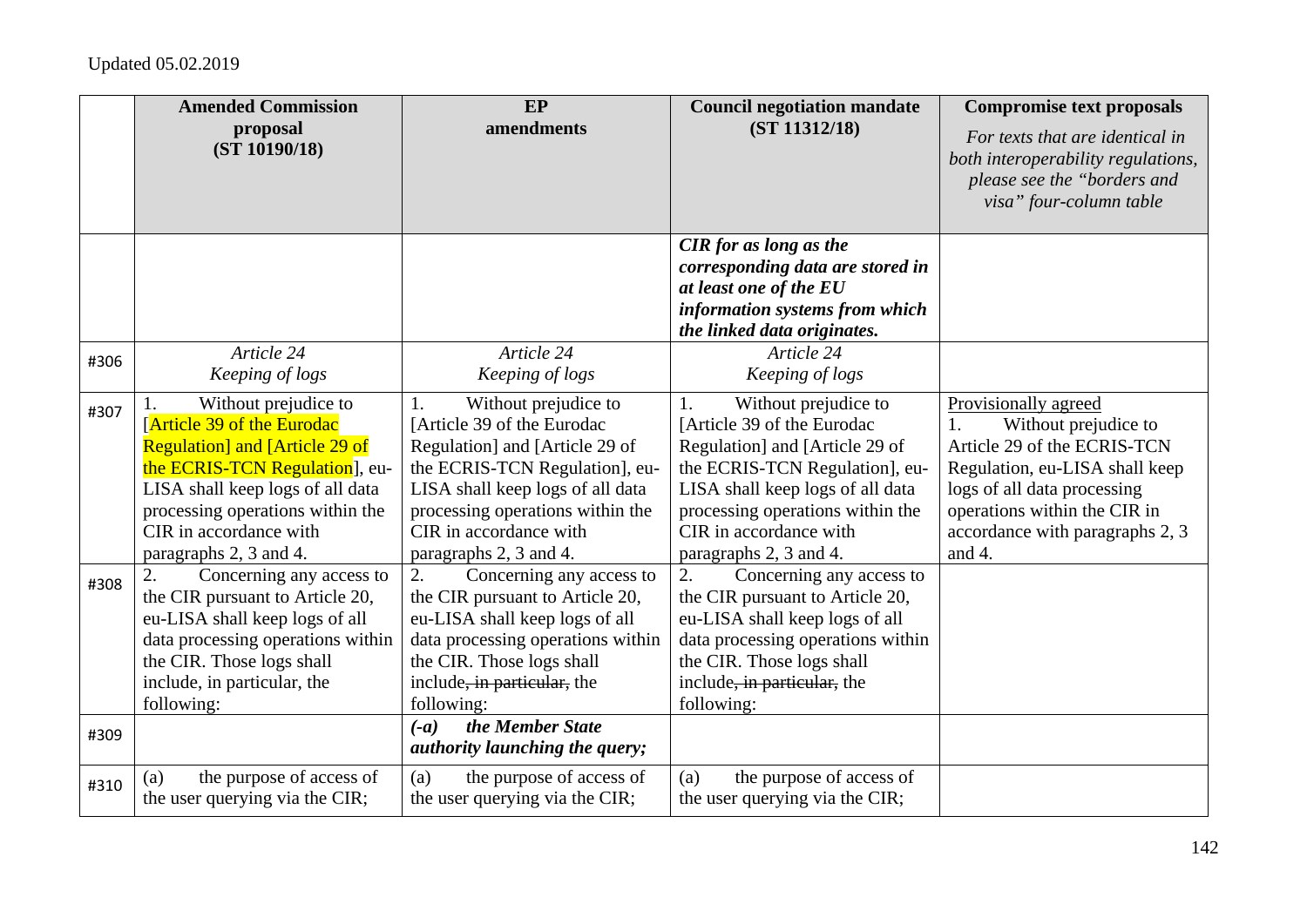|      | <b>Amended Commission</b><br>proposal<br>(ST 10190/18)                                                                                                                                                             | <b>EP</b><br>amendments                                                                                                                                                                                            | <b>Council negotiation mandate</b><br>(ST 11312/18)                                                                                                                                                                                                              | <b>Compromise text proposals</b><br>For texts that are identical in<br>both interoperability regulations,<br>please see the "borders and<br>visa" four-column table |
|------|--------------------------------------------------------------------------------------------------------------------------------------------------------------------------------------------------------------------|--------------------------------------------------------------------------------------------------------------------------------------------------------------------------------------------------------------------|------------------------------------------------------------------------------------------------------------------------------------------------------------------------------------------------------------------------------------------------------------------|---------------------------------------------------------------------------------------------------------------------------------------------------------------------|
| #311 | the date and time of the<br>(b)<br>query;                                                                                                                                                                          | the date and time of the<br>(b)<br>query;                                                                                                                                                                          | the date and time of the<br>(b)<br>query;                                                                                                                                                                                                                        |                                                                                                                                                                     |
| #312 | the type of data used to<br>(c)<br>launch the query;                                                                                                                                                               | the type of data used to<br>(c)<br>launch the query;                                                                                                                                                               | the type of data used to<br>(c)<br>launch the query;                                                                                                                                                                                                             |                                                                                                                                                                     |
| #313 | the results of the query;<br>(d)                                                                                                                                                                                   | the results of the query<br>(d)<br>and the Union information<br>system from which the data was<br>received.                                                                                                        | the results of the query;<br>(d)                                                                                                                                                                                                                                 |                                                                                                                                                                     |
| #314 | in accordance with<br>(e)<br>national rules or with Regulation<br>(EU) 2016/794 or, when<br>applicable, Regulation (EU)<br>45/2001, the identifying mark of<br>the person who carried out the<br>query.            | in accordance with<br>(e)<br>national rules or with Regulation<br>(EU) 2016/794 or, when<br>applicable, Regulation (EU)<br>45/2001, the identifying mark of<br>the person who carried out the<br>query.            | in accordance with<br>(e)<br>national rules or with Regulation<br>(EU) 2016/794 or, when<br>applicable, Regulation (EU)<br>45/2001, the identifying mark of<br>the person who carried out the<br><b>query the Member State or EU</b><br>agency querying the CIR. |                                                                                                                                                                     |
| #315 |                                                                                                                                                                                                                    | <b>In addition, Member States shall</b><br>keep logs of the unique user<br>identity of the official<br>performing the query.                                                                                       |                                                                                                                                                                                                                                                                  |                                                                                                                                                                     |
| #316 | 3.<br>Concerning any access to<br>the CIR pursuant to Article 21,<br>eu-LISA shall keep logs of all<br>data processing operations within<br>the CIR. Those logs shall<br>include, in particular, the<br>following: | 3.<br>Concerning any access to<br>the CIR pursuant to Article 21,<br>eu-LISA shall keep logs of all<br>data processing operations within<br>the CIR. Those logs shall<br>include, in particular, the<br>following: | 3.<br>Concerning any access to<br>the CIR pursuant to Article 21,<br>eu-LISA shall keep logs of all<br>data processing operations within<br>the CIR. Those logs shall<br>include, in particular, the<br>following:                                               |                                                                                                                                                                     |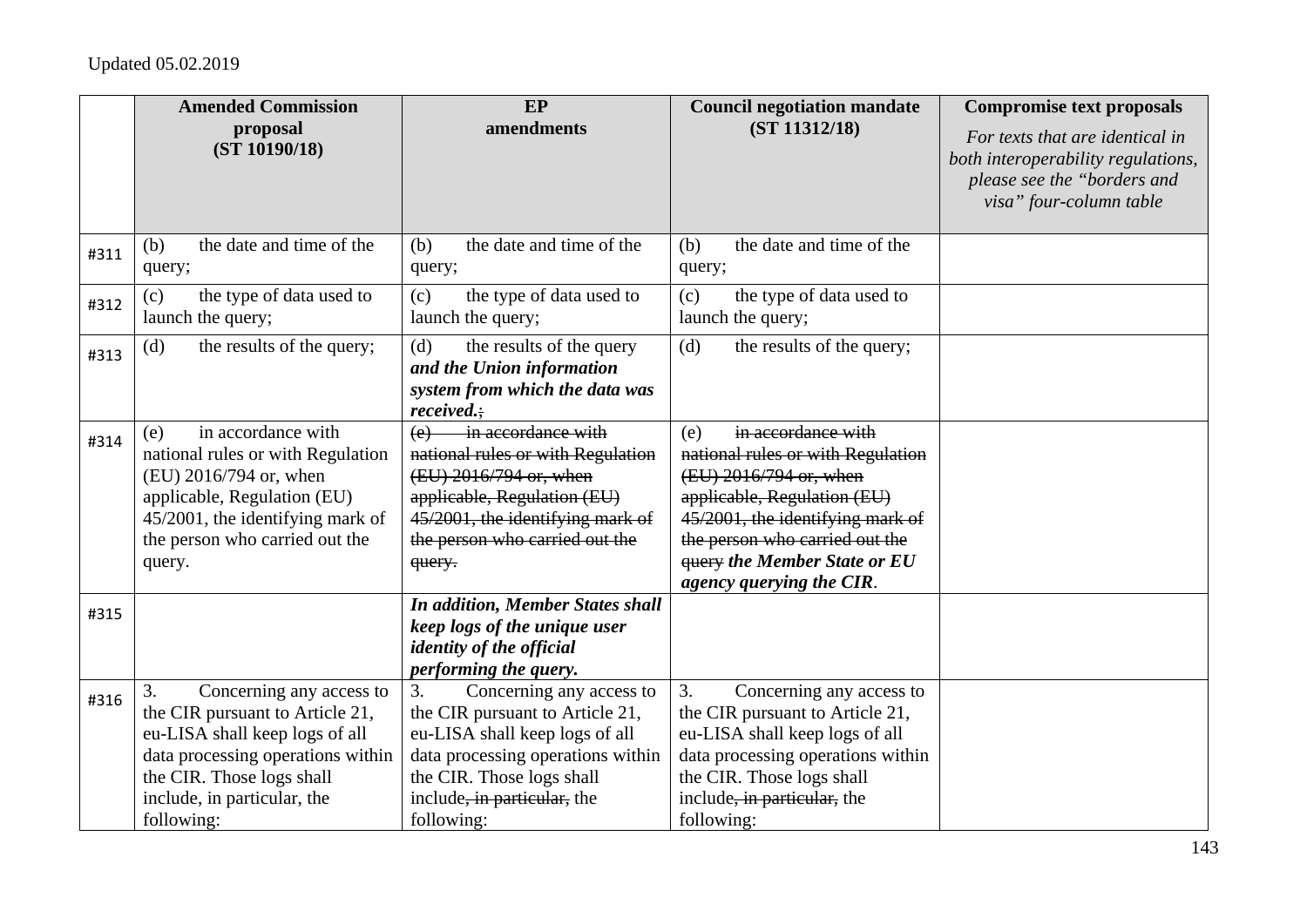|      | <b>Amended Commission</b>                                                                                                                                                                               | EP                                                                                                                                                                                                      | <b>Council negotiation mandate</b>                                                                                                                                                                                                                               | <b>Compromise text proposals</b>                                                                                                |
|------|---------------------------------------------------------------------------------------------------------------------------------------------------------------------------------------------------------|---------------------------------------------------------------------------------------------------------------------------------------------------------------------------------------------------------|------------------------------------------------------------------------------------------------------------------------------------------------------------------------------------------------------------------------------------------------------------------|---------------------------------------------------------------------------------------------------------------------------------|
|      | proposal<br>(ST 10190/18)                                                                                                                                                                               | amendments                                                                                                                                                                                              | (ST 11312/18)                                                                                                                                                                                                                                                    | For texts that are identical in<br>both interoperability regulations,<br>please see the "borders and<br>visa" four-column table |
| #317 |                                                                                                                                                                                                         | the Member State<br>$(-a)$<br><i>authority launching the query;</i>                                                                                                                                     |                                                                                                                                                                                                                                                                  |                                                                                                                                 |
| #318 | the purpose of access of<br>(a)<br>the user querying via the CIR;                                                                                                                                       | the purpose of access of<br>(a)<br>the user querying via the CIR;                                                                                                                                       | the purpose of access of<br>(a)<br>the user querying via the CIR;                                                                                                                                                                                                |                                                                                                                                 |
| #319 | the date and time of the<br>(b)<br>query;                                                                                                                                                               | the date and time of the<br>(b)<br>query;                                                                                                                                                               | the date and time of the<br>(b)<br>query;                                                                                                                                                                                                                        |                                                                                                                                 |
| #320 | where relevant, the data<br>(c)<br>used to launch the query;                                                                                                                                            | where relevant, the data<br>(c)<br>used to launch the query;                                                                                                                                            | where relevant a link is<br>(c)<br><i>created</i> , the data used to launch<br>the query;                                                                                                                                                                        |                                                                                                                                 |
| #321 | where relevant, the<br>(d)<br>results of the query;                                                                                                                                                     | where relevant, the results<br>(d)<br>of the query and the Union<br>information system from which<br>the data was received.                                                                             | where $\frac{1}{2}$ relevant <i>a</i> link is<br>(d)<br><i>created</i> , the results of the query;                                                                                                                                                               |                                                                                                                                 |
| #322 | in accordance with<br>(e)<br>national rules or with Regulation<br>(EU) 2016/794 or, when<br>applicable, Regulation (EU)<br>45/2001, the identifying mark of<br>the person who carried out the<br>query. | in accordance with<br>(e)<br>national rules or with Regulation<br>(EU) 2016/794 or, when<br>applicable, Regulation (EU)<br>45/2001, the identifying mark of<br>the person who carried out the<br>query. | in accordance with<br>(e)<br>national rules or with Regulation<br>(EU) 2016/794 or, when<br>applicable, Regulation (EU)<br>45/2001, the identifying mark of<br>the person who carried out the<br><b>query the Member State or EU</b><br>agency querying the CIR. |                                                                                                                                 |
| #323 |                                                                                                                                                                                                         | <b>In addition, Member States shall</b><br>keep logs of the unique user<br><i>identity of the official</i><br>performing the query.                                                                     |                                                                                                                                                                                                                                                                  |                                                                                                                                 |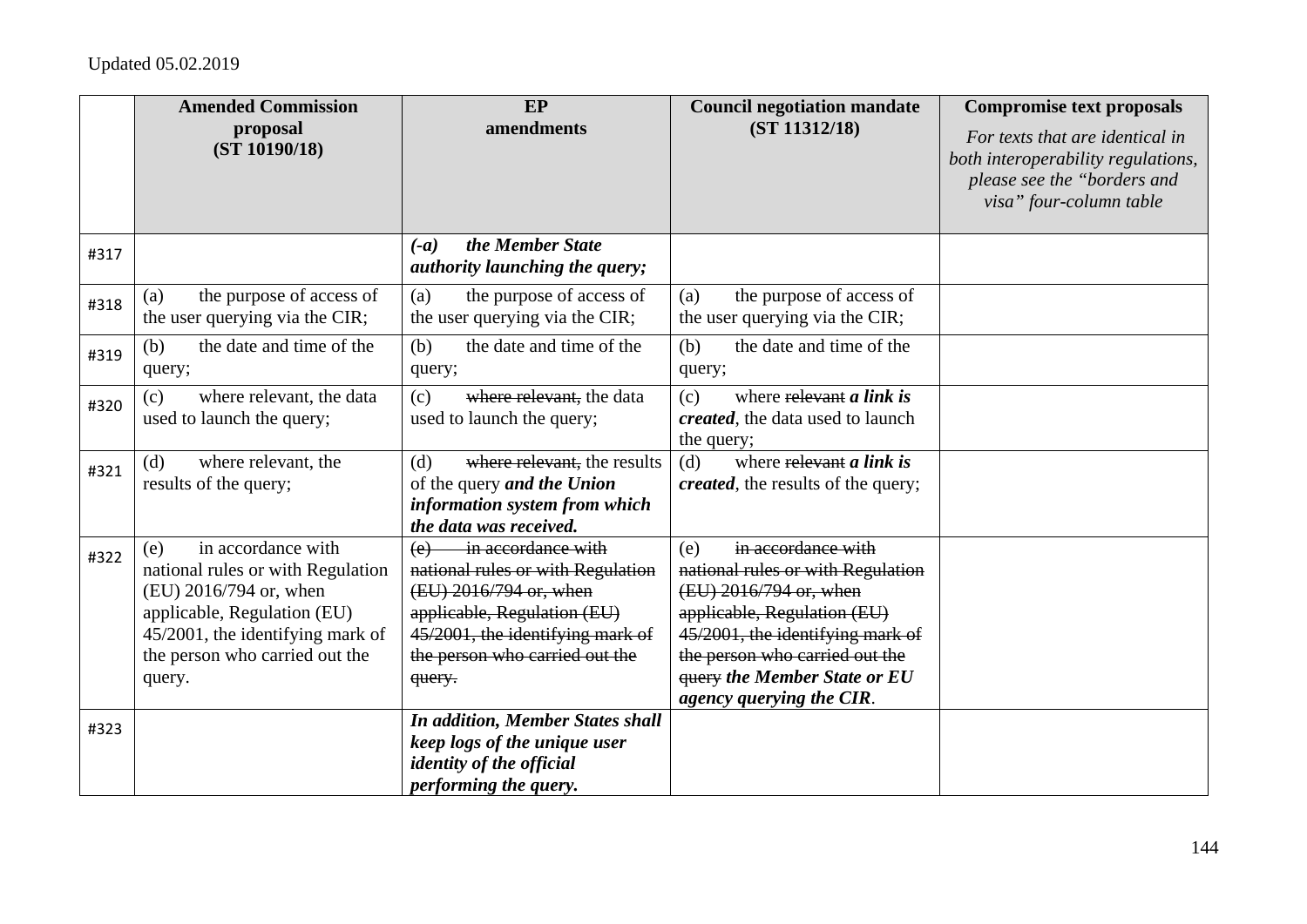|      | <b>Amended Commission</b>                                                                                                                                                                                          | EP                                                                                                                                                                                                                 | <b>Council negotiation mandate</b>                                                                                                                                                                             | <b>Compromise text proposals</b>                                                                                                |
|------|--------------------------------------------------------------------------------------------------------------------------------------------------------------------------------------------------------------------|--------------------------------------------------------------------------------------------------------------------------------------------------------------------------------------------------------------------|----------------------------------------------------------------------------------------------------------------------------------------------------------------------------------------------------------------|---------------------------------------------------------------------------------------------------------------------------------|
|      | proposal<br>(ST 10190/18)                                                                                                                                                                                          | amendments                                                                                                                                                                                                         | (ST 11312/18)                                                                                                                                                                                                  | For texts that are identical in<br>both interoperability regulations,<br>please see the "borders and<br>visa" four-column table |
| #324 | Concerning any access to<br>4.<br>the CIR pursuant to Article 22,<br>eu-LISA shall keep logs of all<br>data processing operations within<br>the CIR. Those logs shall<br>include, in particular, the<br>following: | Concerning any access to<br>4.<br>the CIR pursuant to Article 22,<br>eu-LISA shall keep logs of all<br>data processing operations within<br>the CIR. Those logs shall<br>include, in particular, the<br>following: | Concerning any access to<br>4.<br>the CIR pursuant to Article 22,<br>eu-LISA shall keep logs of all<br>data processing operations within<br>the CIR. Those logs shall include<br>in particular, the following: |                                                                                                                                 |
| #325 | the national file<br>(a)<br>reference;                                                                                                                                                                             | the purpose of access<br>(a)<br>and the reference to the national<br>file reference investigation or<br>case;                                                                                                      | the national file<br>(a)<br>reference;                                                                                                                                                                         |                                                                                                                                 |
| #326 | the date and time of the<br>(b)<br>query;                                                                                                                                                                          | the date and time of the<br>(b)<br>query;                                                                                                                                                                          | the date and time of the<br>(b)<br>query;                                                                                                                                                                      |                                                                                                                                 |
| #327 | the type of data used to<br>(c)<br>launch the query;                                                                                                                                                               | the data used to launch<br>(c)<br>the query or, in the case of a<br>query launched with biometric<br>data, the type of data used to<br>launch the query;                                                           | the type of data used to<br>(c)<br>launch the query;                                                                                                                                                           |                                                                                                                                 |
| #328 | the results of the query;<br>(d)                                                                                                                                                                                   | the results of the query<br>(d)<br>and the Union information<br>system from which the data was<br>received.;                                                                                                       | the results of the query;<br>(d)                                                                                                                                                                               |                                                                                                                                 |
| #329 | the name of the authority<br>(e)<br>consulting the CIR;                                                                                                                                                            | the name of the authority<br>(e)<br>consulting the CIR;                                                                                                                                                            | the name of the authority<br>(e)<br><b>Member State or EU agency</b><br><i>querying</i> consulting the CIR;                                                                                                    |                                                                                                                                 |
| #330 | in accordance with<br>(f)<br>national rules or with Regulation                                                                                                                                                     | in accordance with<br>(f)<br>national rules or with Regulation                                                                                                                                                     | when applicable, in<br>(f)<br>accordance with national rules or                                                                                                                                                |                                                                                                                                 |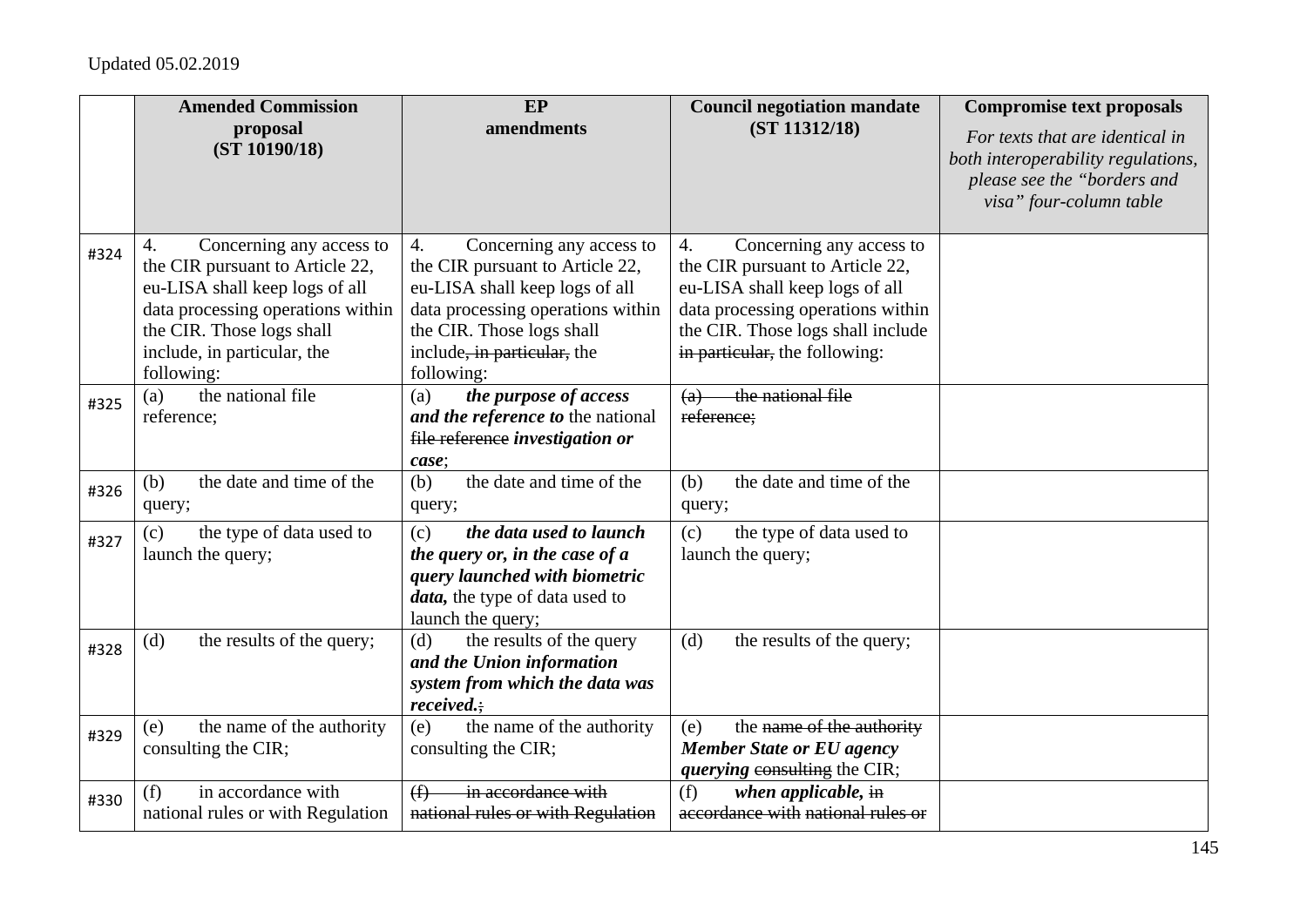|      | <b>Amended Commission</b><br>proposal                                | <b>EP</b><br>amendments                                              | <b>Council negotiation mandate</b><br>(ST 11312/18)                             | <b>Compromise text proposals</b>                                      |
|------|----------------------------------------------------------------------|----------------------------------------------------------------------|---------------------------------------------------------------------------------|-----------------------------------------------------------------------|
|      | (ST 10190/18)                                                        |                                                                      |                                                                                 | For texts that are identical in<br>both interoperability regulations, |
|      |                                                                      |                                                                      |                                                                                 | please see the "borders and                                           |
|      |                                                                      |                                                                      |                                                                                 | visa" four-column table                                               |
|      | (EU) 2016/794 or, when                                               | (EU) 2016/794 or, when                                               | with Regulation (EU) 2016/794                                                   |                                                                       |
|      | applicable, Regulation (EU)                                          | applicable, Regulation (EU)                                          | or, when applicable, Regulation                                                 |                                                                       |
|      | 45/2001, the identifying mark of<br>the official who carried out the | 45/2001, the identifying mark of<br>the official who carried out the | (EU) 45/2001, the identifying<br>mark <i>unique</i> user <i>identity</i> of the |                                                                       |
|      | query and of the official who                                        | query and of the official who                                        | official who carried out the query                                              |                                                                       |
|      | ordered the query.                                                   | ordered the query.                                                   | and of the official who ordered                                                 |                                                                       |
|      |                                                                      |                                                                      | the query <i>in accordance with</i>                                             |                                                                       |
|      |                                                                      |                                                                      | Regulation (EU) 2016/794 or                                                     |                                                                       |
|      |                                                                      |                                                                      | [Regulation XX/2018 of the                                                      |                                                                       |
|      |                                                                      |                                                                      | <b>European Parliament and of the</b><br>Council on the protection of           |                                                                       |
|      |                                                                      |                                                                      | individuals with regard to the                                                  |                                                                       |
|      |                                                                      |                                                                      | processing of personal data by                                                  |                                                                       |
|      |                                                                      |                                                                      | the Union institutions, bodies,                                                 |                                                                       |
|      |                                                                      |                                                                      | offices and agencies and on the                                                 |                                                                       |
|      |                                                                      |                                                                      | free movement of such data, and                                                 |                                                                       |
|      |                                                                      |                                                                      | repealing Regulation (EC) No<br>45/2001 and Decision No                         |                                                                       |
|      |                                                                      |                                                                      | 1247/2002/EC].                                                                  |                                                                       |
| #331 |                                                                      | <b>In addition, Member States shall</b>                              |                                                                                 |                                                                       |
|      |                                                                      | keep logs of the unique user                                         |                                                                                 |                                                                       |
|      |                                                                      | <i>identity of the official</i>                                      |                                                                                 |                                                                       |
|      |                                                                      | performing the query.                                                |                                                                                 |                                                                       |
| #332 | The logs of such access shall be<br>regularly verified by the        | The logs of such access shall be<br>regularly verified by the        | The logs of such access shall be<br>regularly verified by the                   |                                                                       |
|      | competent supervisory authority                                      | competent supervisory authority                                      | competent supervisory authority                                                 |                                                                       |
|      | established in accordance with                                       | established in accordance with                                       | established in accordance with                                                  |                                                                       |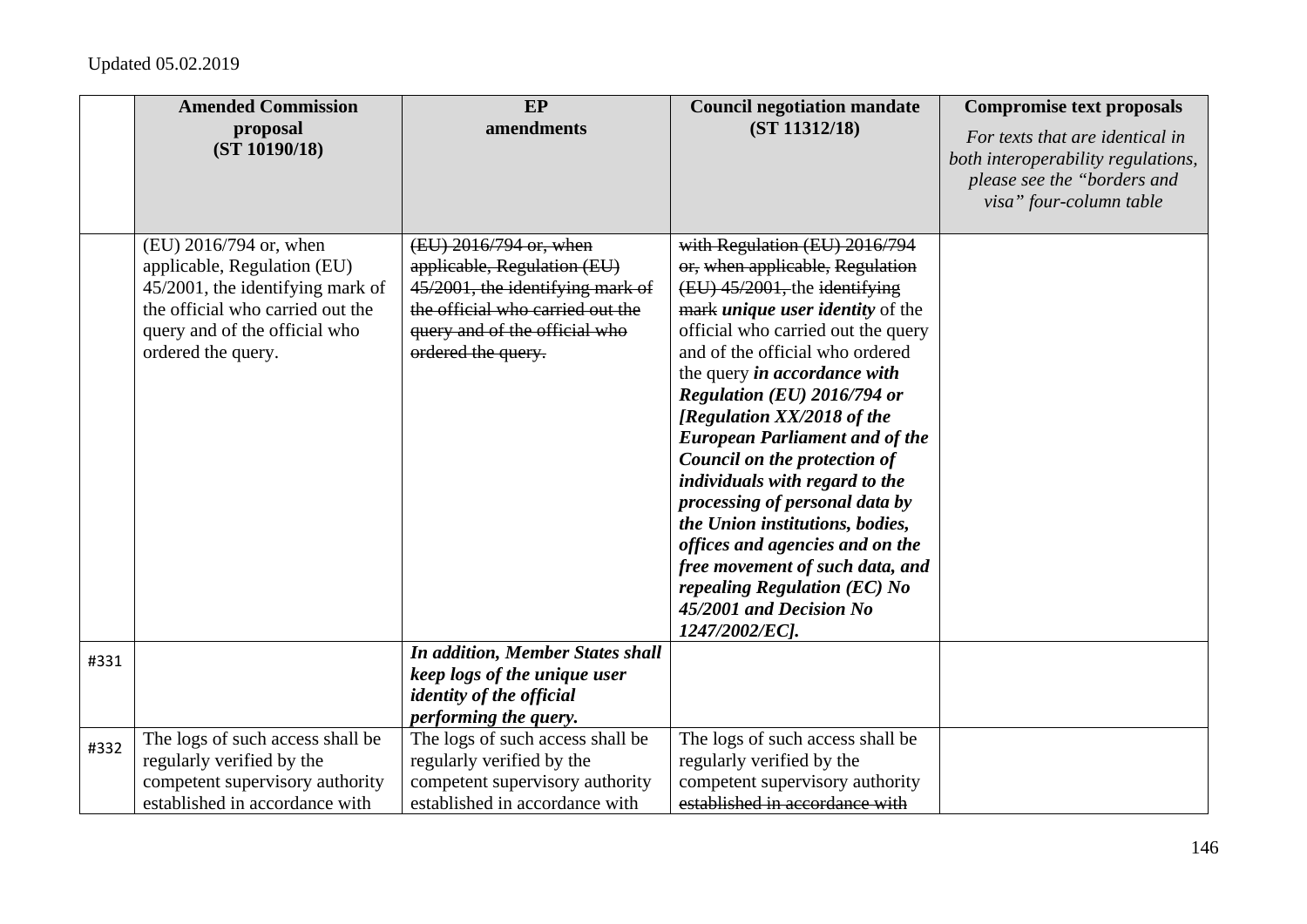|      | <b>Amended Commission</b><br>proposal | EP<br>amendments                                              | <b>Council negotiation mandate</b><br>(ST 11312/18)       | <b>Compromise text proposals</b>                                      |
|------|---------------------------------------|---------------------------------------------------------------|-----------------------------------------------------------|-----------------------------------------------------------------------|
|      | (ST 10190/18)                         |                                                               |                                                           | For texts that are identical in<br>both interoperability regulations, |
|      |                                       |                                                               |                                                           | please see the "borders and                                           |
|      |                                       |                                                               |                                                           | visa" four-column table                                               |
|      | Article 51 of Regulation (EU)         | Article 51 of Regulation (EU)                                 | Article 51 of Regulation (EU)                             |                                                                       |
|      | 2016/679 or in accordance with        | 2016/679 or in accordance with                                | 2016/679, or in accordance-with                           |                                                                       |
|      | Article 41 of Directive 2016/680,     | Article 41 of Directive 2016/680,                             | Article 41 of Directive 2016/680                          |                                                                       |
|      | at intervals not exceeding six        | at intervals not exceeding six                                | or by the European Data                                   |                                                                       |
|      | months, to verify whether the         | months, to verify whether the                                 | <b>Protection Supervisor in</b>                           |                                                                       |
|      | procedures and conditions set out     | procedures and conditions set out                             | accordance with Article 43 of                             |                                                                       |
|      | in Article $22(1)$ to (3) are         | in Article $22(1)$ to (3) are                                 | Regulation (EU) 2016/794, at                              |                                                                       |
|      | fulfilled.                            | fulfilled. eu-LISA shall make<br>available to the supervisory | intervals not exceeding six<br>months one year, to verify |                                                                       |
|      |                                       | authorities a practical tool to                               | whether the procedures and                                |                                                                       |
|      |                                       | facilitate and automate as far as                             | conditions set out in Article                             |                                                                       |
|      |                                       | possible the verification of the                              | $22(1)$ to (3) are fulfilled.                             |                                                                       |
|      |                                       | logs.                                                         |                                                           |                                                                       |
| #333 | Each Member State shall<br>5.         | 5 <sub>1</sub><br>Each Member State shall                     | 5.<br>Each Member State shall                             |                                                                       |
|      | keep logs of queries of the staff     | keep logs of queries of the staff                             | keep logs of queries of the                               |                                                                       |
|      | duly authorised to use the CIR        | duly authorised to use the CIR                                | <i>authority and the staff duly</i>                       |                                                                       |
|      | pursuant to Articles 20, 21 and       | pursuant to Articles 20, 21 and                               | authorised to use the CIR                                 |                                                                       |
|      | 22.                                   | 22.                                                           | pursuant to Articles 20, 21 and<br>22.                    |                                                                       |
| #334 |                                       |                                                               |                                                           |                                                                       |
|      |                                       |                                                               |                                                           |                                                                       |
| #335 |                                       |                                                               | In addition, for any access to                            |                                                                       |
|      |                                       |                                                               | the CIR pursuant to Article 22,                           |                                                                       |
|      |                                       |                                                               | each Member State shall keep<br>the following logs:       |                                                                       |
|      |                                       |                                                               |                                                           |                                                                       |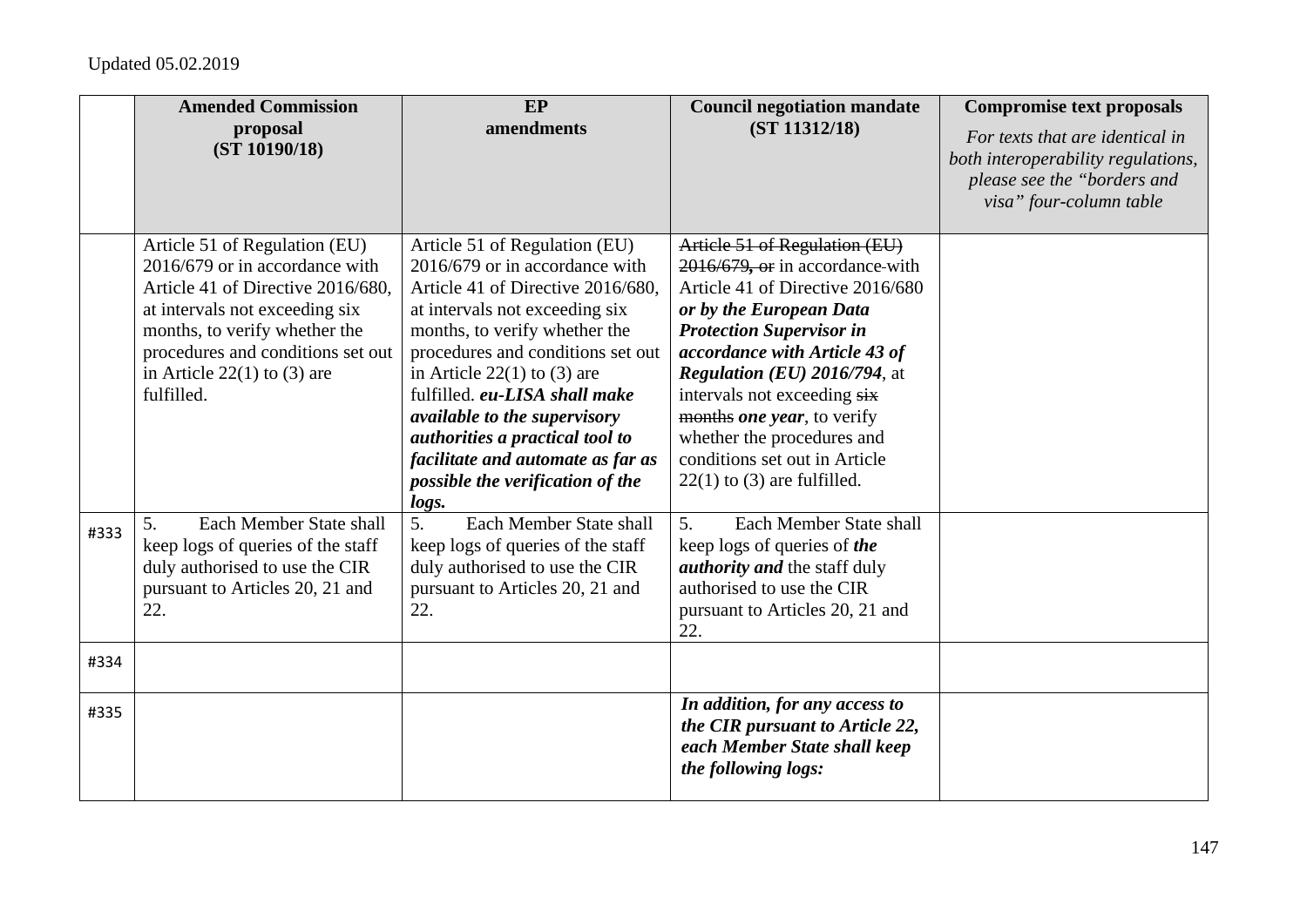|      | <b>Amended Commission</b>                                                                                                                                                                                                                                                                                                                                              | EP                                                                                                                                                                                                                                                                                                                                                                                          | <b>Council negotiation mandate</b>                                                                                                                                                                                                                                                                                                                                          | <b>Compromise text proposals</b>                                                                                                |
|------|------------------------------------------------------------------------------------------------------------------------------------------------------------------------------------------------------------------------------------------------------------------------------------------------------------------------------------------------------------------------|---------------------------------------------------------------------------------------------------------------------------------------------------------------------------------------------------------------------------------------------------------------------------------------------------------------------------------------------------------------------------------------------|-----------------------------------------------------------------------------------------------------------------------------------------------------------------------------------------------------------------------------------------------------------------------------------------------------------------------------------------------------------------------------|---------------------------------------------------------------------------------------------------------------------------------|
|      | proposal<br>(ST 10190/18)                                                                                                                                                                                                                                                                                                                                              | amendments                                                                                                                                                                                                                                                                                                                                                                                  | (ST 11312/18)                                                                                                                                                                                                                                                                                                                                                               | For texts that are identical in<br>both interoperability regulations,<br>please see the "borders and<br>visa" four-column table |
| #336 |                                                                                                                                                                                                                                                                                                                                                                        |                                                                                                                                                                                                                                                                                                                                                                                             | the national file<br>(a)<br>reference;                                                                                                                                                                                                                                                                                                                                      |                                                                                                                                 |
| #337 |                                                                                                                                                                                                                                                                                                                                                                        |                                                                                                                                                                                                                                                                                                                                                                                             | in accordance with<br>(b)<br>national rules, the unique user<br><i>identity of the official who</i><br>carried out the query and of the<br>official who ordered the query.                                                                                                                                                                                                  |                                                                                                                                 |
| #338 |                                                                                                                                                                                                                                                                                                                                                                        | <b>Union agencies shall</b><br>5a.<br>keep logs of queries of the staff<br>duly authorised to use the CIR<br>pursuant to Article 22.                                                                                                                                                                                                                                                        |                                                                                                                                                                                                                                                                                                                                                                             |                                                                                                                                 |
| #339 |                                                                                                                                                                                                                                                                                                                                                                        |                                                                                                                                                                                                                                                                                                                                                                                             | 5a.<br><b>Europol shall keep logs</b><br>of queries of the staff duly<br>authorised to use the CIR<br>pursuant to Article 22.                                                                                                                                                                                                                                               |                                                                                                                                 |
| #340 | The logs referred to in<br>6.<br>paragraphs 1 and 5 may be used<br>only for data protection<br>monitoring, including checking<br>the admissibility of a request and<br>the lawfulness of data<br>processing, and for ensuring data<br>security pursuant to Article 42.<br>They shall be protected by<br>appropriate measures against<br>unauthorised access and erased | The logs referred to in<br>6.<br>paragraphs 1 and 5, 5 and 5a<br>may be used only for data<br>protection monitoring, including<br>checking the admissibility of a<br>request and the lawfulness of<br>data processing, for self-<br><i>monitoring</i> , and for ensuring the<br>proper functioning and the data<br><i>integrity and data security</i><br>pursuant to Article 42. They shall | The logs referred to in<br>6.<br>paragraphs 1, 5 and 5 $\alpha$ may be<br>used only for data protection<br>monitoring, including checking<br>the admissibility of a request and<br>the lawfulness of data<br>processing, and for ensuring data<br>security pursuant to Article 42.<br>They shall be protected by<br>appropriate measures against<br>unauthorised access and |                                                                                                                                 |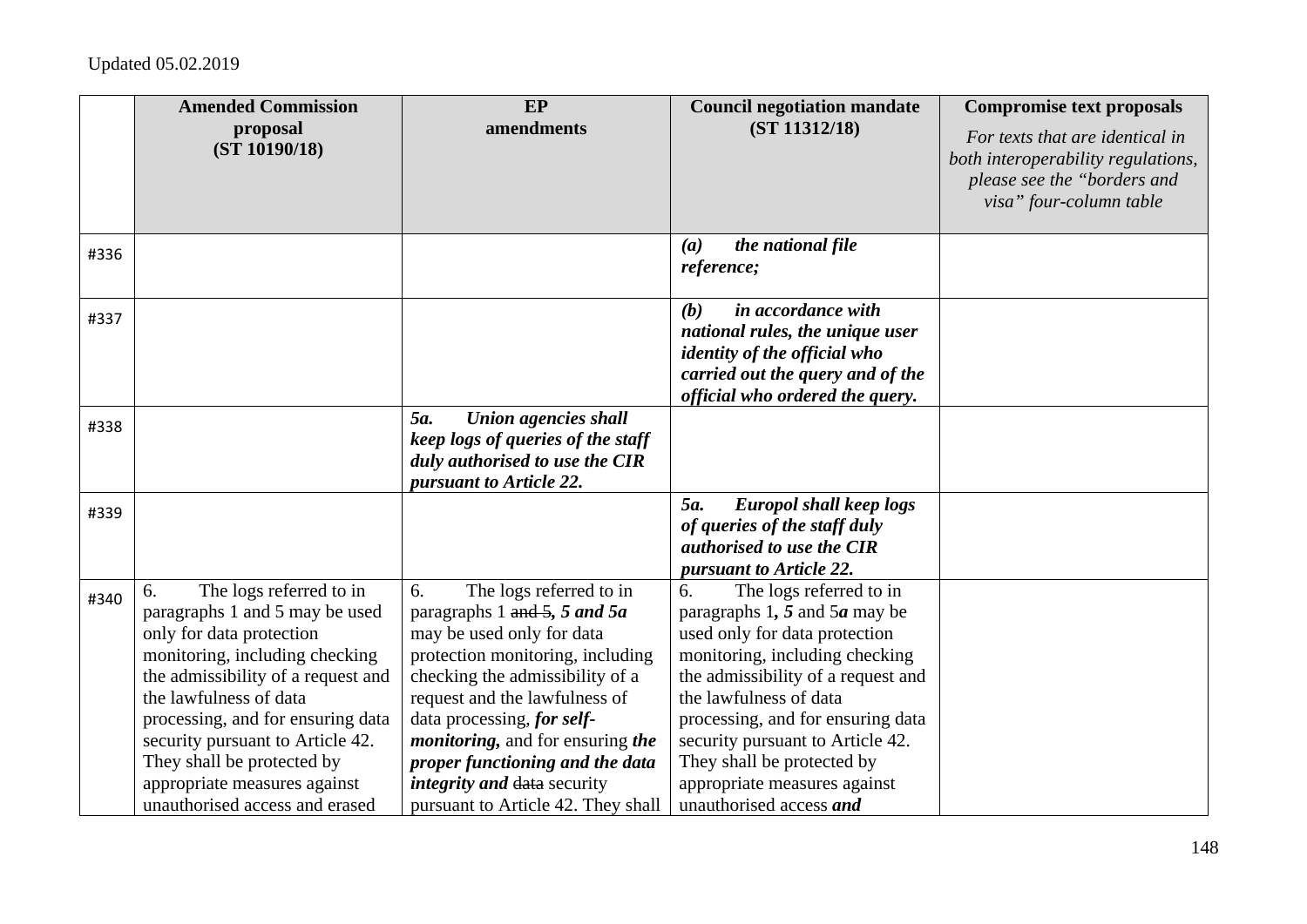|      | <b>Amended Commission</b>                                                                                                                                                                                                                          | EP                                                                                                                                                                                                                                                                                                                                                                                   | <b>Council negotiation mandate</b>                                                                                                                                                                                                                                                   | <b>Compromise text proposals</b>                                                                                                |
|------|----------------------------------------------------------------------------------------------------------------------------------------------------------------------------------------------------------------------------------------------------|--------------------------------------------------------------------------------------------------------------------------------------------------------------------------------------------------------------------------------------------------------------------------------------------------------------------------------------------------------------------------------------|--------------------------------------------------------------------------------------------------------------------------------------------------------------------------------------------------------------------------------------------------------------------------------------|---------------------------------------------------------------------------------------------------------------------------------|
|      | proposal<br>(ST 10190/18)                                                                                                                                                                                                                          | amendments                                                                                                                                                                                                                                                                                                                                                                           | (ST 11312/18)                                                                                                                                                                                                                                                                        | For texts that are identical in<br>both interoperability regulations,<br>please see the "borders and<br>visa" four-column table |
|      | one year after their creation,<br>unless they are required for<br>monitoring procedures that have<br>already begun.                                                                                                                                | be protected by appropriate<br>measures against unauthorised<br>access and erased two years one<br>year after their creation, unless<br>they are required for monitoring<br>procedures that have already<br>begun.                                                                                                                                                                   | <i>modifications</i> and erased one<br>year after their creation, unless<br>they are required for monitoring<br>procedures that have already<br>begun in which case they shall<br>be erased once the monitoring<br>procedures no longer require<br>these logs.                       |                                                                                                                                 |
| #341 | 7.<br>eu-LISA shall keep the<br>logs related to the history of the<br>data stored in individual file, for<br>purposes defined in paragraph 6.<br>The logs related to the history of<br>the data stored shall be erased<br>once the data is erased. | 7.<br>eu-LISA shall keep the<br>logs related to the history of the<br>data stored in individual file, for<br>purposes defined in paragraph 6.<br>The logs related to the history of<br>the data stored shall be erased<br><i>automatically</i> once the data is<br>erased.                                                                                                           | eu-LISA shall keep the<br>7.<br>logs related to the history of the<br>data stored in individual file, for<br>purposes defined in paragraph 6.<br>eu-LISA shall erase the logs<br>related to the history of the data<br>stored shall be erased once the<br>data <i>are</i> is erased. |                                                                                                                                 |
| #342 |                                                                                                                                                                                                                                                    | 7 a.<br>The competent national<br><i>authorities in charge of</i><br>checking whether or not access<br>is lawful, monitoring the<br>lawfulness of data processing,<br>self-monitoring and ensuring<br>the proper functioning, data<br>integrity and security, shall have<br>access, within the limits of their<br>competence and at their request,<br>to the logs for the purpose of |                                                                                                                                                                                                                                                                                      |                                                                                                                                 |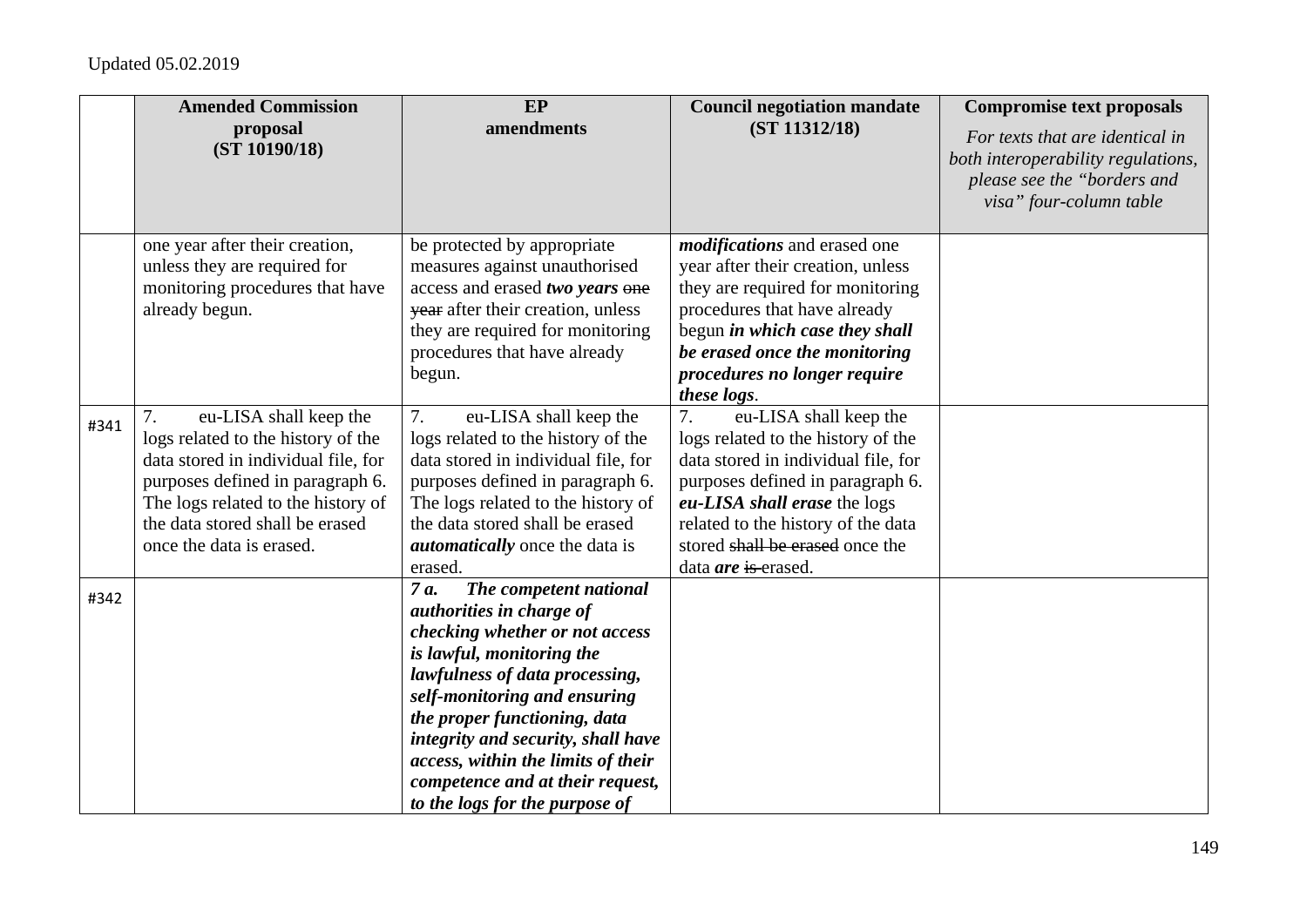|      | <b>Amended Commission</b><br>proposal<br>(ST 10190/18)                                                                                                                                                                                                                                           | EP<br>amendments                                                                                                                                                                                                                                                                                                    | <b>Council negotiation mandate</b><br>(ST 11312/18)                                                                                                                                                                                                                                                          | <b>Compromise text proposals</b><br>For texts that are identical in<br>both interoperability regulations,<br>please see the "borders and<br>visa" four-column table |
|------|--------------------------------------------------------------------------------------------------------------------------------------------------------------------------------------------------------------------------------------------------------------------------------------------------|---------------------------------------------------------------------------------------------------------------------------------------------------------------------------------------------------------------------------------------------------------------------------------------------------------------------|--------------------------------------------------------------------------------------------------------------------------------------------------------------------------------------------------------------------------------------------------------------------------------------------------------------|---------------------------------------------------------------------------------------------------------------------------------------------------------------------|
|      |                                                                                                                                                                                                                                                                                                  | fulfilling their duties.                                                                                                                                                                                                                                                                                            |                                                                                                                                                                                                                                                                                                              |                                                                                                                                                                     |
| #343 |                                                                                                                                                                                                                                                                                                  | For the purposes of self-<br>7 <i>b</i> .<br>monitoring and ensuring the<br>proper functioning of the CIR,<br>data integrity and security, the<br>eu-LISA shall have access,<br>within the limits of its<br>competence, to the logs.                                                                                |                                                                                                                                                                                                                                                                                                              |                                                                                                                                                                     |
| #344 |                                                                                                                                                                                                                                                                                                  | <b>The European Data</b><br>7c.<br><b>Protection Supervisor shall have</b><br>access, within the limits of its<br>competence and upon request,<br>to those logs for the purpose of<br>fulfilling its tasks.                                                                                                         |                                                                                                                                                                                                                                                                                                              |                                                                                                                                                                     |
| #345 | <b>CHAPTER V</b><br><b>Multiple-identity Detector</b>                                                                                                                                                                                                                                            | <b>CHAPTER V</b><br><b>Multiple-identity Detector</b>                                                                                                                                                                                                                                                               | <b>CHAPTER V</b><br><b>Multiple-identity Detector</b>                                                                                                                                                                                                                                                        |                                                                                                                                                                     |
| #346 | Article 25<br>Multiple-identity detector                                                                                                                                                                                                                                                         | Article 25<br>Multiple-identity detector                                                                                                                                                                                                                                                                            | Article 25<br>Multiple-identity detector                                                                                                                                                                                                                                                                     |                                                                                                                                                                     |
| #347 | A multiple-identity<br>detector (MID) creating and<br>storing links between data in the<br>EU information systems included<br>in the common identity<br>repository (CIR) and the SIS and<br>as a consequence detecting<br>multiple identities, with the dual<br>purpose of facilitating identity | A multiple-identity<br>1.<br>detector (MID) creating and<br>storing links between data in the<br><b>EU Union</b> information systems<br>included in the common identity<br>repository (CIR) and the SIS and<br>as a consequence detecting<br>multiple identities, with the dual<br>purpose of facilitating identity | A multiple-identity<br>1.<br>detector (MID) creating and<br>storing an identity confirmation<br><i>file containing</i> links between<br>data in the EU information<br>systems included in the common<br>identity repository (CIR) and the<br>SIS and as a consequence<br>detecting multiple identities, with |                                                                                                                                                                     |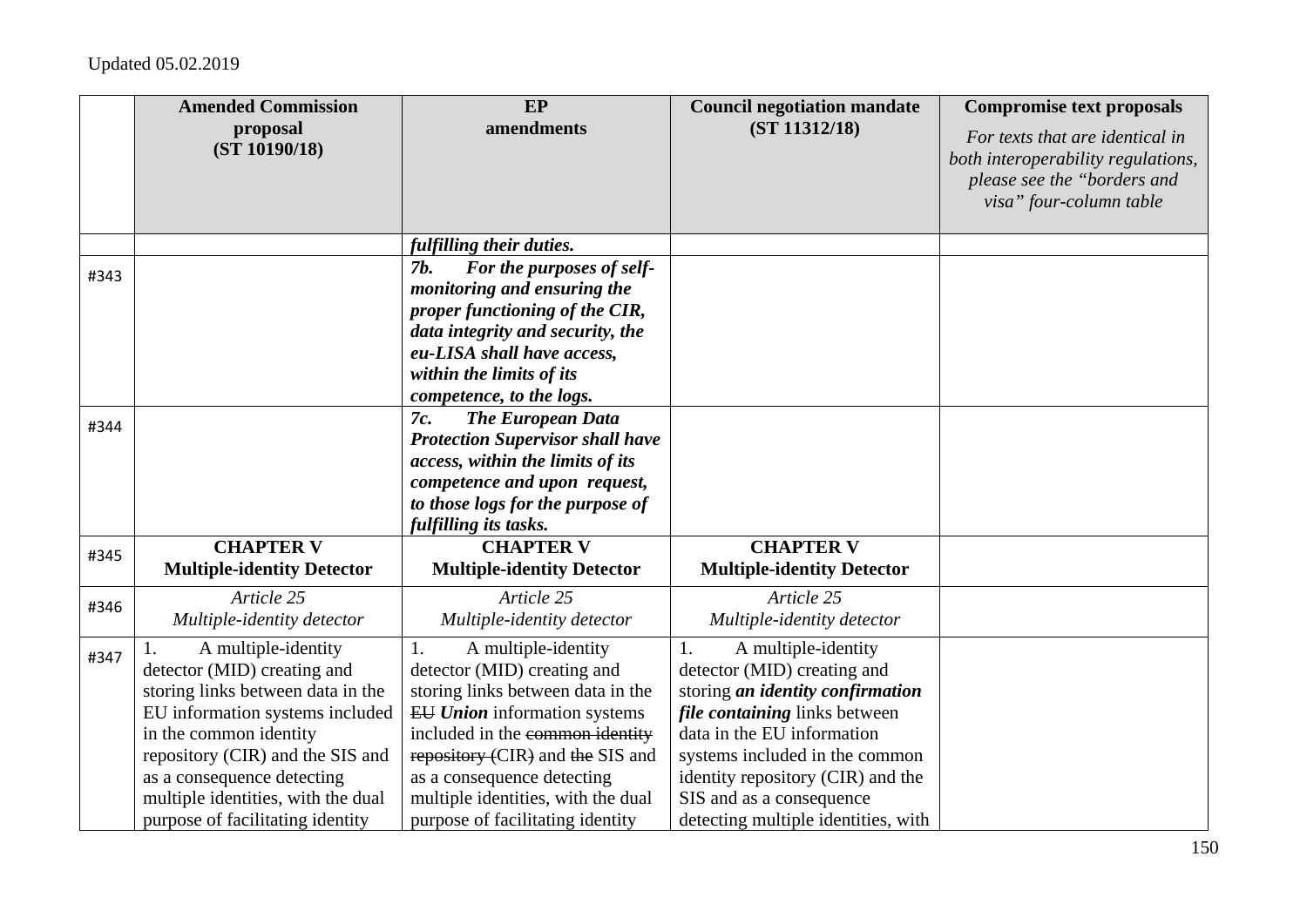|      | <b>Amended Commission</b>                                                                                                                                                                                                       | EP                                                                                                                                                                                                                                                                                                               | <b>Council negotiation mandate</b>                                                                                                                                                                                                                                           | <b>Compromise text proposals</b>                                                                                                |
|------|---------------------------------------------------------------------------------------------------------------------------------------------------------------------------------------------------------------------------------|------------------------------------------------------------------------------------------------------------------------------------------------------------------------------------------------------------------------------------------------------------------------------------------------------------------|------------------------------------------------------------------------------------------------------------------------------------------------------------------------------------------------------------------------------------------------------------------------------|---------------------------------------------------------------------------------------------------------------------------------|
|      | proposal<br>(ST 10190/18)                                                                                                                                                                                                       | amendments                                                                                                                                                                                                                                                                                                       | (ST 11312/18)                                                                                                                                                                                                                                                                | For texts that are identical in<br>both interoperability regulations,<br>please see the "borders and<br>visa" four-column table |
|      | checks and combating identity<br>fraud, is established for the<br>purpose of supporting the<br>functioning of the CIR and the<br>objectives of the EES, the VIS,<br>the ETIAS], Eurodac, the SIS<br>and [the ECRIS-TCN system]. | checks and combating identity<br>fraud, is established for the<br>purpose of supporting the<br>functioning of the CIR and the<br>objectives of the EES, the VIS,<br>the ETIAS], Eurodac, the SIS<br>and [the ECRIS-TCN system],<br>while fully respecting the<br>principles of necessity and<br>proportionality. | the dual purpose of facilitating<br>identity checks and combating<br>identity fraud, is established for<br>the purpose of supporting the<br>functioning of the CIR and the<br>objectives of the EES, the VIS,<br>the ETIAS], Eurodac, the SIS<br>and [the ECRIS-TCN system]. |                                                                                                                                 |
| #348 | The MID shall be<br>2.<br>composed of:                                                                                                                                                                                          | The MID shall be<br>2.<br>composed of:                                                                                                                                                                                                                                                                           | The MID shall be<br>2.<br>composed of:                                                                                                                                                                                                                                       |                                                                                                                                 |
| #349 | a central infrastructure,<br>(a)<br>storing links and references to<br>information systems;                                                                                                                                     | a central infrastructure,<br>(a)<br>storing links and references to<br>information systems;                                                                                                                                                                                                                      | a central infrastructure,<br>(a)<br>storing links and references to<br><b>EU</b> information systems;                                                                                                                                                                        |                                                                                                                                 |
| #350 | a secure communication<br>(b)<br>infrastructure to connect the MID<br>with the SIS and the central<br>infrastructures of the European<br>search portal and the CIR.                                                             | a secure communication<br>(b)<br>infrastructure to connect the MID<br>with the SIS and the central<br>infrastructures of the European<br>search portal and the CIR.                                                                                                                                              | a secure communication<br>(b)<br>infrastructure to connect the MID<br>with the SIS and the central<br>infrastructures of the European<br>search portal and the CIR.                                                                                                          |                                                                                                                                 |
| #351 | 3.<br>eu-LISA shall develop<br>the MID and ensure its technical<br>management.                                                                                                                                                  | 3.<br>eu-LISA shall develop<br>the MID and ensure its technical<br>management. It shall not have<br>access to any of the personal<br>data processed through the<br>MID.                                                                                                                                          | 3.<br>eu-LISA shall develop<br>the MID and ensure its technical<br>management.                                                                                                                                                                                               |                                                                                                                                 |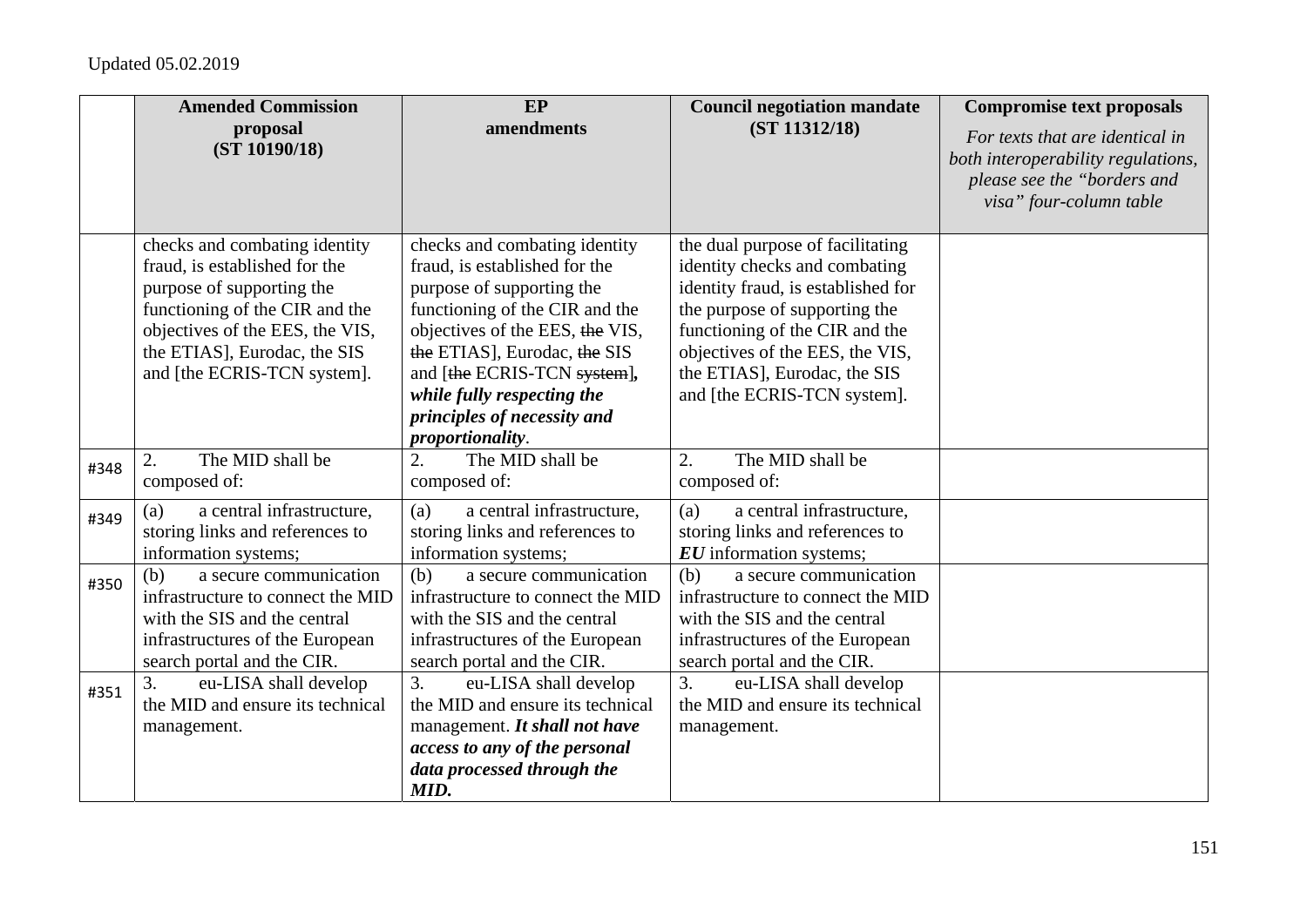|      | <b>Amended Commission</b><br>proposal | EP<br>amendments                                                    | <b>Council negotiation mandate</b><br>(ST 11312/18) | <b>Compromise text proposals</b><br>For texts that are identical in                          |
|------|---------------------------------------|---------------------------------------------------------------------|-----------------------------------------------------|----------------------------------------------------------------------------------------------|
|      | (ST 10190/18)                         |                                                                     |                                                     | both interoperability regulations,<br>please see the "borders and<br>visa" four-column table |
|      |                                       |                                                                     |                                                     |                                                                                              |
| #352 |                                       | eu-LISA and the<br>3a.                                              |                                                     |                                                                                              |
|      |                                       | competent authorities of the<br><b>Member States shall use</b>      |                                                     |                                                                                              |
|      |                                       | appropriate procedures for the                                      |                                                     |                                                                                              |
|      |                                       | profiling, implement technical                                      |                                                     |                                                                                              |
|      |                                       | and organizational measures                                         |                                                     |                                                                                              |
|      |                                       | appropriate to ensure, in                                           |                                                     |                                                                                              |
|      |                                       | particular, that factors which                                      |                                                     |                                                                                              |
|      |                                       | result in inaccuracies in                                           |                                                     |                                                                                              |
|      |                                       | personal data are corrected and                                     |                                                     |                                                                                              |
|      |                                       | the risk of errors is minimized,                                    |                                                     |                                                                                              |
|      |                                       | secure personal data in a                                           |                                                     |                                                                                              |
|      |                                       | manner that takes account of                                        |                                                     |                                                                                              |
|      |                                       | the potential risks involved for                                    |                                                     |                                                                                              |
|      |                                       | the interests and rights of the                                     |                                                     |                                                                                              |
|      |                                       | data subject and that prevents                                      |                                                     |                                                                                              |
|      |                                       | discriminatory effects on                                           |                                                     |                                                                                              |
|      |                                       | natural persons on the basis of<br>social, racial or ethnic origin, |                                                     |                                                                                              |
|      |                                       | political opinion, religion or                                      |                                                     |                                                                                              |
|      |                                       | beliefs, trade union                                                |                                                     |                                                                                              |
|      |                                       | membership, genetic or health                                       |                                                     |                                                                                              |
|      |                                       | status or sexual orientation, or                                    |                                                     |                                                                                              |
|      |                                       | that result in measures having                                      |                                                     |                                                                                              |
|      |                                       | such effect.                                                        |                                                     |                                                                                              |
| #353 | Article 26                            | Article 26                                                          | Article 26                                          |                                                                                              |
|      | Access to the multiple-identity       | Access to the multiple-identity                                     | Access to the multiple-identity                     |                                                                                              |
|      | detector                              | detector                                                            | detector                                            |                                                                                              |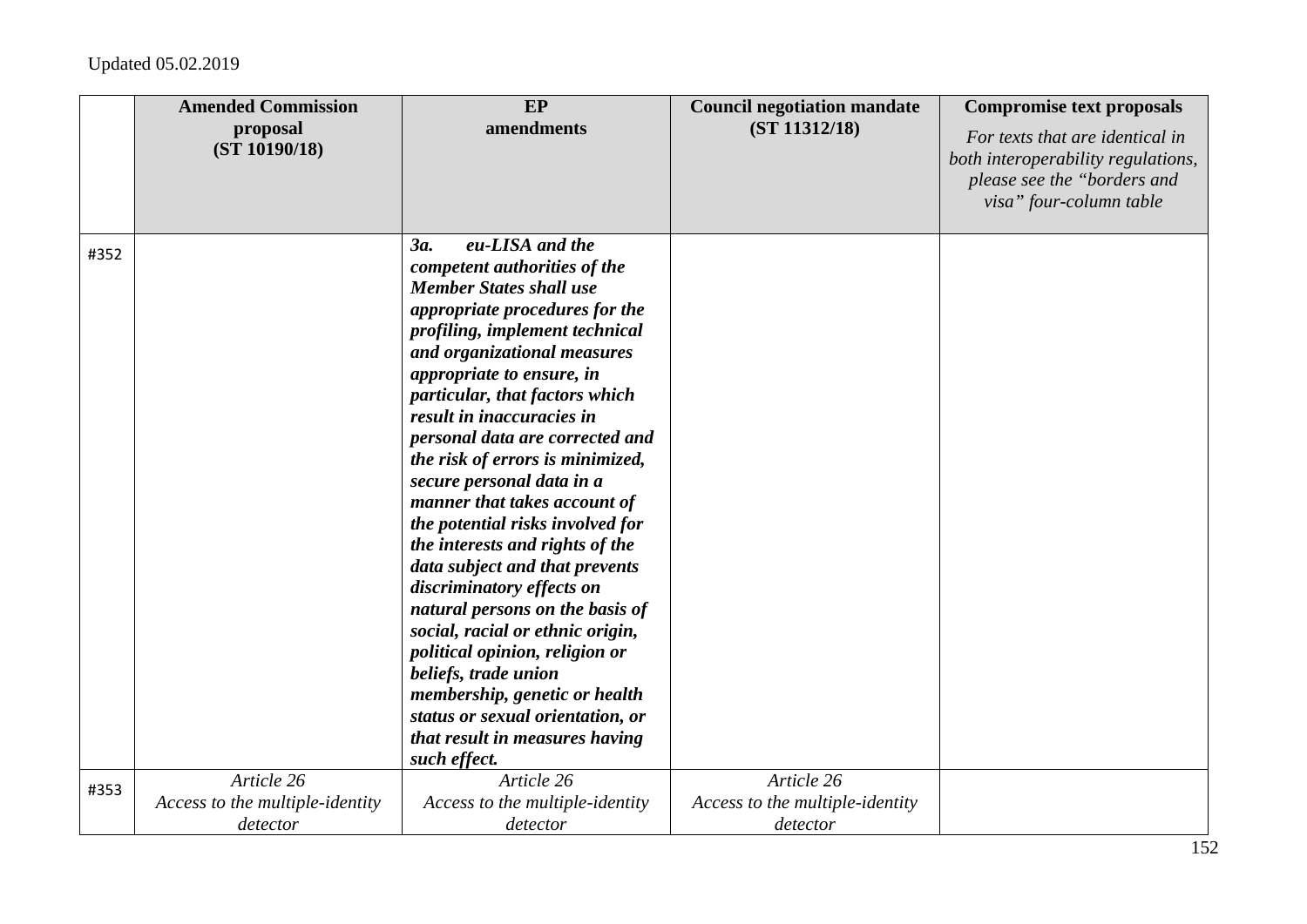|      | <b>Amended Commission</b>          | EP                                             | <b>Council negotiation mandate</b>             | <b>Compromise text proposals</b>                                  |
|------|------------------------------------|------------------------------------------------|------------------------------------------------|-------------------------------------------------------------------|
|      | proposal<br>(ST 10190/18)          | amendments                                     | (ST 11312/18)                                  | For texts that are identical in                                   |
|      |                                    |                                                |                                                | both interoperability regulations,<br>please see the "borders and |
|      |                                    |                                                |                                                | visa" four-column table                                           |
|      |                                    |                                                |                                                |                                                                   |
| #354 | For the purposes of the            | For the purposes of the<br>1.                  | For the purposes of the<br>1.                  |                                                                   |
|      | manual identity verification       | manual identity verification                   | manual identity verification                   |                                                                   |
|      | referred to in Article 29, access  | referred to in Article 29, access              | referred to in Article 29, access              |                                                                   |
|      | to the data referred to in Article | to the data referred to in Article             | to the data referred to in Article             |                                                                   |
|      | 34 stored in the MID shall be      | 34 stored in the MID shall be                  | 34 stored in the MID shall be                  |                                                                   |
|      | granted to:                        | granted to:                                    | granted to:                                    |                                                                   |
| #355 | $-$ (not applicable);<br>(a)       | (not applicable);<br>$\left(\mathrm{a}\right)$ | (not applicable);<br>$\left(\mathrm{a}\right)$ | Provisionally agreed                                              |
|      |                                    |                                                |                                                | []                                                                |
| #356 | $-$ (not applicable);<br>(b)       | (not applicable);<br>(b)                       | (not applicable);<br>$\left(\mathbf{b}\right)$ | Provisionally agreed                                              |
|      |                                    |                                                |                                                | []                                                                |
| #357 | $-$ (not applicable);<br>(c)       | (not applicable);<br>(e)                       | (not applicable);<br>$\left(e\right)$          | Provisionally agreed                                              |
|      |                                    |                                                |                                                | []                                                                |
| #358 | (d)<br>the authorities competent   | (d)<br>the authorities competent               | (d)<br>the authorities competent               | Provisionally agreed                                              |
|      | to assess a request for            | to assess a request for                        | to assess a request for                        | []                                                                |
|      | international protection provided  | international protection provided              | international protection provided              |                                                                   |
|      | for in the Eurodac Regulation      | for in the Eurodac Regulation                  | for in the Eurodac Regulation                  |                                                                   |
|      | when assessing a new request for   | when assessing a new request for               | when assessing a new request for               |                                                                   |
|      | international protection;          | international protection;                      | international protection;                      |                                                                   |
| #359 |                                    |                                                | the authorities competent<br>$\overline{(da)}$ | Provisionally agreed                                              |
|      |                                    |                                                | to collect the data provided for               | []                                                                |
|      |                                    |                                                | in Chapter III of the Eurodac                  |                                                                   |
|      |                                    |                                                | <b>Regulation when creating or</b>             |                                                                   |
|      |                                    |                                                | <i>updating data in the Eurodac;</i>           |                                                                   |
| #360 |                                    |                                                | the authorities competent<br>$\overline{db}$   | Provisionally agreed                                              |
|      |                                    |                                                | to collect the data provided for               | []                                                                |
|      |                                    |                                                | in Chapter IV of the Eurodac                   |                                                                   |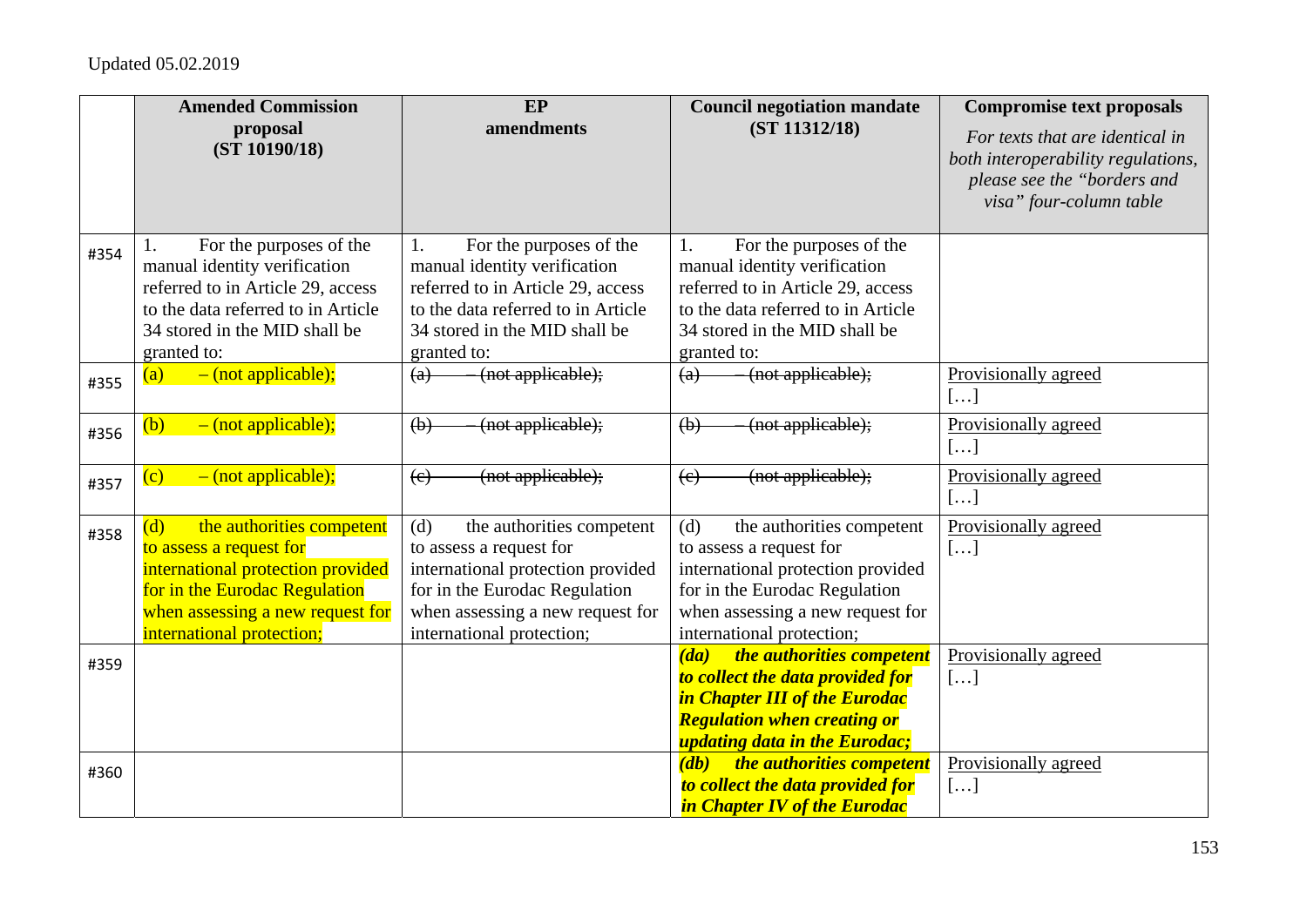|      | <b>Amended Commission</b><br>proposal<br>(ST 10190/18)                                                                                                                           | EP<br>amendments                                                                                                                                                                                                                    | <b>Council negotiation mandate</b><br>(ST 11312/18)                                                                                                                                                                                                                                                                                                                  | <b>Compromise text proposals</b><br>For texts that are identical in<br>both interoperability regulations,<br>please see the "borders and<br>visa" four-column table                                                                                                                                                            |
|------|----------------------------------------------------------------------------------------------------------------------------------------------------------------------------------|-------------------------------------------------------------------------------------------------------------------------------------------------------------------------------------------------------------------------------------|----------------------------------------------------------------------------------------------------------------------------------------------------------------------------------------------------------------------------------------------------------------------------------------------------------------------------------------------------------------------|--------------------------------------------------------------------------------------------------------------------------------------------------------------------------------------------------------------------------------------------------------------------------------------------------------------------------------|
|      |                                                                                                                                                                                  |                                                                                                                                                                                                                                     | <b>Regulation when creating or</b><br><i>updating data in the Eurodac;</i>                                                                                                                                                                                                                                                                                           |                                                                                                                                                                                                                                                                                                                                |
| #361 |                                                                                                                                                                                  |                                                                                                                                                                                                                                     | the authorities competent<br>$\overline{(dc)}$<br>to collect the data of persons<br>registered for the purpose of<br>conducting an admission<br>procedure and admitted in<br><i>accordance with a national</i><br>resettlement scheme provided<br><b>for in Chapter IIA of the</b><br><b>Eurodac Regulation when</b><br>creating or updating data in the<br>Eurodac: | Provisionally agreed<br>[]                                                                                                                                                                                                                                                                                                     |
| #362 | the SIRENE Bureaux of<br>(e)<br>the Member State creating a<br>[Regulation on SIS in the field of<br>law enforcement or Regulation<br>on SIS in the field of illegal<br>return]; | the SIRENE Bureaux of<br>(e)<br>the Member State creating or<br>updating a [SIS alert in<br><i>accordance with</i> Regulation on<br>SIS in the field of law<br>enforcement or Regulation on<br>SIS in the field of illegal return]; | the SIRENE Bureaux of<br>(e)<br>the Member State creating a or<br>updating an alert in accordance<br>with [Regulation on SIS in the<br>field of law enforcement police<br>cooperation and judicial<br>cooperation in criminal matters<br>or Regulation on SIS in the field<br>of illegal return];                                                                    | Provisionally agreed<br>the SIRENE Bureaux of<br>(e)<br>the Member State creating a or<br>updating an alert in accordance<br>with Regulation on SIS in the<br>field of law enforcement <i>police</i><br>cooperation and judicial<br>cooperation in criminal matters<br>or Regulation on SIS in the field<br>of illegal return; |
| #363 | [the central authorities of<br>(f)<br>the convicting Member State<br>when recording or updating data<br>in the ECRIS-TCN system in                                               | [the central authorities of<br>(f)<br>the convicting Member State<br>when recording or updating data<br>in the ECRIS-TCN system in                                                                                                  | [the central authorities of<br>(f)<br>the convicting Member State<br>when recording or updating data<br>in the ECRIS-TCN system in                                                                                                                                                                                                                                   | Provisionally agreed<br>the central authorities of<br>(f)<br>the convicting Member State<br>when recording or updating data                                                                                                                                                                                                    |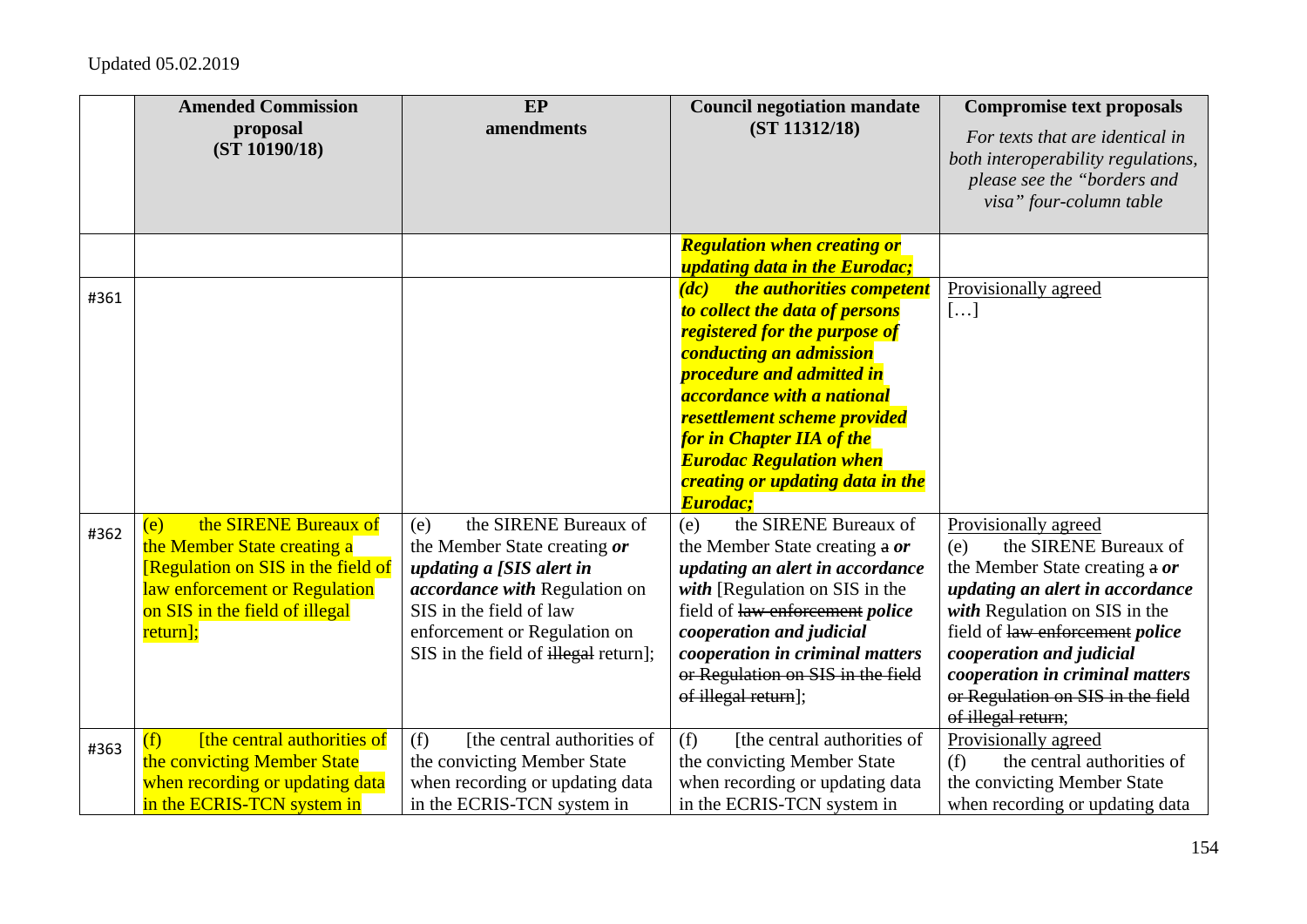|      | <b>Amended Commission</b>                                                                                                                                                                                                                                                                                   | EP                                                                                                                                                                                                                                                                                                         | <b>Council negotiation mandate</b>                                                                                                                                                                                                                                                                                                         | <b>Compromise text proposals</b>                                                                                                |
|------|-------------------------------------------------------------------------------------------------------------------------------------------------------------------------------------------------------------------------------------------------------------------------------------------------------------|------------------------------------------------------------------------------------------------------------------------------------------------------------------------------------------------------------------------------------------------------------------------------------------------------------|--------------------------------------------------------------------------------------------------------------------------------------------------------------------------------------------------------------------------------------------------------------------------------------------------------------------------------------------|---------------------------------------------------------------------------------------------------------------------------------|
|      | proposal<br>(ST 10190/18)                                                                                                                                                                                                                                                                                   | amendments                                                                                                                                                                                                                                                                                                 | (ST 11312/18)                                                                                                                                                                                                                                                                                                                              | For texts that are identical in<br>both interoperability regulations,<br>please see the "borders and<br>visa" four-column table |
|      | accordance with Article 5 of the<br><b>ECRIS-TCN Regulation.</b> ]                                                                                                                                                                                                                                          | accordance with Article 5 of the<br><b>ECRIS-TCN Regulation.]</b>                                                                                                                                                                                                                                          | accordance with Article 5 of the<br><b>ECRIS-TCN Regulation.]</b>                                                                                                                                                                                                                                                                          | in the ECRIS-TCN system in<br>accordance with Article 5 of the<br><b>ECRIS-TCN Regulation.</b>                                  |
| #364 | <b>Member State authorities</b><br>and EU bodies having access to<br>at least one EU information<br>system included in the common<br>identity repository or to the SIS<br>shall have access to the data<br>referred to in Article 34(a) and<br>(b) regarding any red links as<br>referred to in Article 32. | 2.<br>Member State authorities<br>and EU bodies having access to<br>at least one EU information<br>system included in the common<br>identity repository or to the SIS<br>shall have access to the data<br>referred to in Article 34(a) and<br>(b) regarding any red links as<br>referred to in Article 32. | 2.<br>Member State authorities<br>and EU <i>agencies</i> bodies having<br>access to at least one EU<br>information system included in<br>the common identity repository<br><b>CIR</b> or to the SIS shall have<br>access to the data referred to in<br>Article $34(a)$ and (b) regarding<br>any red links as referred to in<br>Article 32. |                                                                                                                                 |
| #365 | Article 27<br>Multiple-identity detection                                                                                                                                                                                                                                                                   | Article 27<br>Multiple-identity detection                                                                                                                                                                                                                                                                  | Article 27<br>Multiple-identity detection                                                                                                                                                                                                                                                                                                  |                                                                                                                                 |
| #366 | A multiple-identity<br>detection in the common identity<br>repository and the SIS shall be<br>launched where:                                                                                                                                                                                               | 1.<br>A multiple-identity<br>detection in the common identity<br>repository and the SIS shall be<br>launched where:                                                                                                                                                                                        | 1.<br>A multiple-identity<br>detection in the common identity<br>repository CIR and the SIS shall<br>be launched where:                                                                                                                                                                                                                    |                                                                                                                                 |
| #367 | $-$ (not applicable);<br>(a)                                                                                                                                                                                                                                                                                | (not applicable);<br>(a)                                                                                                                                                                                                                                                                                   | (not applicable);<br>(a)                                                                                                                                                                                                                                                                                                                   | Provisionally agreed<br>[]                                                                                                      |
| #368 | $-$ (not applicable);<br>(b)                                                                                                                                                                                                                                                                                | (not applicable);<br>(b)                                                                                                                                                                                                                                                                                   | (not applicable);<br>$\left(\mathbf{b}\right)$                                                                                                                                                                                                                                                                                             | Provisionally agreed<br>[]                                                                                                      |
| #369 | $-$ (not applicable);<br>$\overline{c}$                                                                                                                                                                                                                                                                     | (not applicable);<br>$\left(\mathrm{e}\right)$                                                                                                                                                                                                                                                             | (not applicable);<br>$\left(\epsilon\right)$                                                                                                                                                                                                                                                                                               | Provisionally agreed<br>[]                                                                                                      |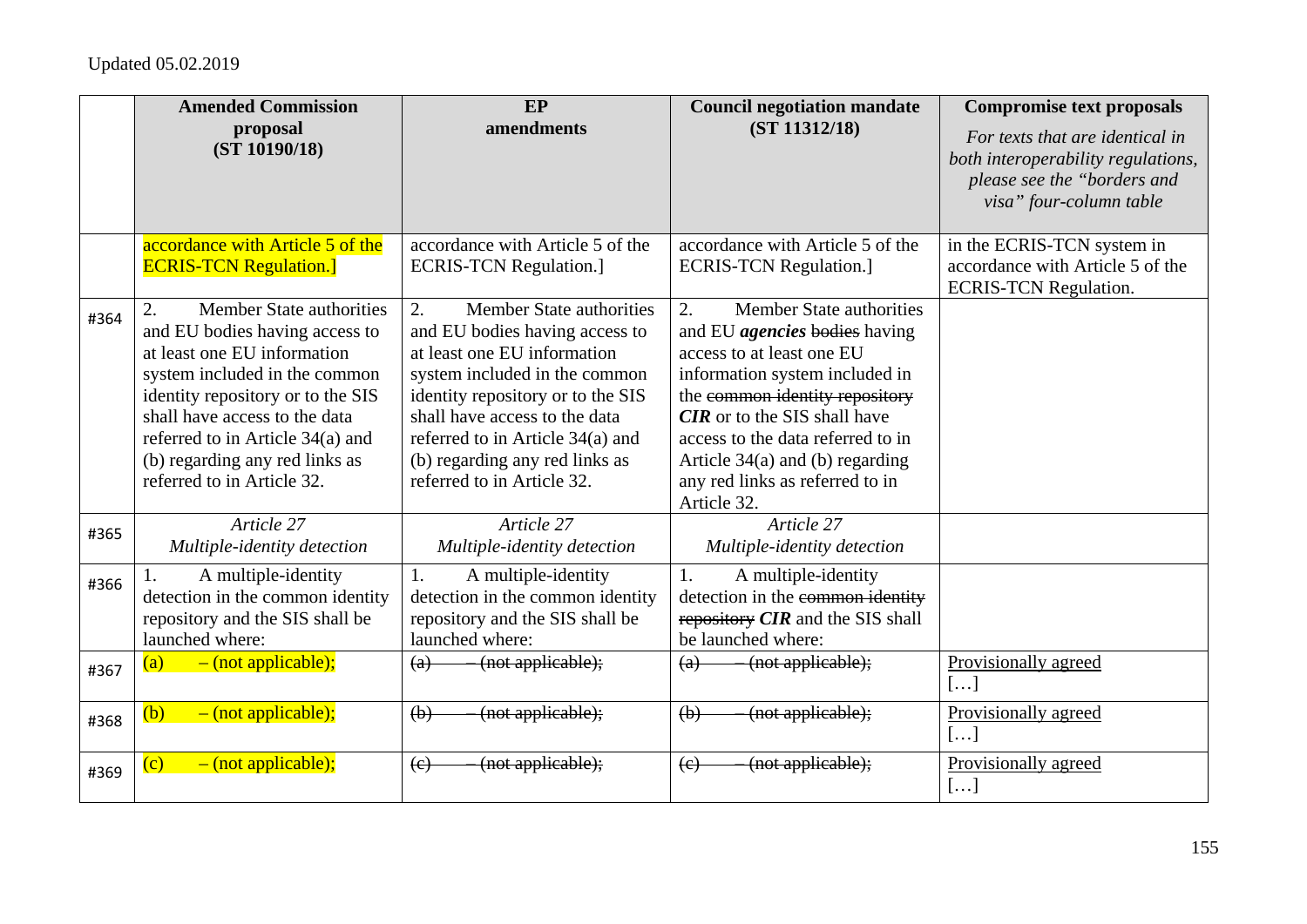|      | <b>Amended Commission</b>                                                                                                                                                                                                                                            | EP                                                                                                                                                                                                                                                                   | <b>Council negotiation mandate</b>                                                                                                                                                                                                                                                                                                            | <b>Compromise text proposals</b>                                                                                                                                                                                                                                                                                                                                    |
|------|----------------------------------------------------------------------------------------------------------------------------------------------------------------------------------------------------------------------------------------------------------------------|----------------------------------------------------------------------------------------------------------------------------------------------------------------------------------------------------------------------------------------------------------------------|-----------------------------------------------------------------------------------------------------------------------------------------------------------------------------------------------------------------------------------------------------------------------------------------------------------------------------------------------|---------------------------------------------------------------------------------------------------------------------------------------------------------------------------------------------------------------------------------------------------------------------------------------------------------------------------------------------------------------------|
|      | proposal<br>(ST 10190/18)                                                                                                                                                                                                                                            | amendments                                                                                                                                                                                                                                                           | (ST 11312/18)                                                                                                                                                                                                                                                                                                                                 | For texts that are identical in<br>both interoperability regulations,<br>please see the "borders and<br>visa" four-column table                                                                                                                                                                                                                                     |
| #370 | <b>[an application for</b><br>(d)<br>international protection is created<br>or updated in Eurodac in<br>accordance with Article 10 of the<br><b>Eurodac Regulation];</b>                                                                                             | [an application for<br>(d)<br>international protection is created<br>or updated in Eurodac in<br>accordance with Article 10 of the<br>Eurodac Regulation];                                                                                                           | [an application for<br>(d)<br>international protection data is<br>ereated <i>added</i> or updated<br><i>modified</i> in Eurodac in<br>accordance with Articles 10 12,<br>12c, 12f, 13 or 14 of the Eurodac<br>Regulation];                                                                                                                    | Provisionally agreed<br>[]                                                                                                                                                                                                                                                                                                                                          |
| #371 | [an alert on a person is<br>(e)<br>created or updated in the SIS in<br>accordance with Chapters VI,<br>VII, VIII and IX of the<br>Regulation on SIS in the field of<br>law enforcement and Article 3 of<br>the Regulation on SIS in the field<br>of illegal return]; | [an alert on a person is<br>(e)<br>created or updated in the SIS in<br>accordance with Chapters VI,<br>VII, VIII and IX of the<br>Regulation on SIS in the field of<br>law enforcement and Article 3 of<br>the Regulation on SIS in the field<br>of illegal return]; | [an alert on a person is<br>(e)<br>created or updated in the SIS in<br>accordance with Chapters VI,<br>VII, VIII and IX of the<br>Regulation on SIS in the field of<br>law enforcement police<br>cooperation and judicial<br>cooperation in criminal matters<br>and Article 3 of the Regulation<br>on SIS in the field of illegal<br>return]; | Provisionally agreed<br>an alert on a person is<br>(e)<br>created or updated in the SIS in<br>accordance with Chapters VI,<br>VII, VIII and IX of the<br>Regulation on SIS in the field of<br>law enforcement police<br>cooperation and judicial<br>cooperation in criminal matters<br>and Article 3 of the Regulation<br>on SIS in the field of illegal<br>return: |
| #372 | [a data record is created]<br>(f)<br>or updated in the ECRIS-TCN<br>system in accordance with<br><b>Article 5 of the ECRIS-TCN</b><br><b>Regulation.</b> ]                                                                                                           | [a data record is created<br>(f)<br>or updated in the ECRIS-TCN<br>system in accordance with<br>Article 5 of the ECRIS-TCN<br>Regulation.]                                                                                                                           | [a data record is created<br>(f)<br>or updated in the ECRIS-TCN<br>system in accordance with<br>Article 5 of the ECRIS-TCN<br>Regulation.]                                                                                                                                                                                                    | Provisionally agreed<br>a data record is created or<br>(f)<br>updated in the ECRIS-TCN<br>system in accordance with<br>Article 5 of the ECRIS-TCN<br>Regulation.                                                                                                                                                                                                    |
| #373 | 2.<br>Where the data contained<br>within an information system as                                                                                                                                                                                                    | 2.<br>Where the data contained<br>within an information system as                                                                                                                                                                                                    | $\overline{2}$ .<br>Where the data contained<br>within an $EU$ information system                                                                                                                                                                                                                                                             |                                                                                                                                                                                                                                                                                                                                                                     |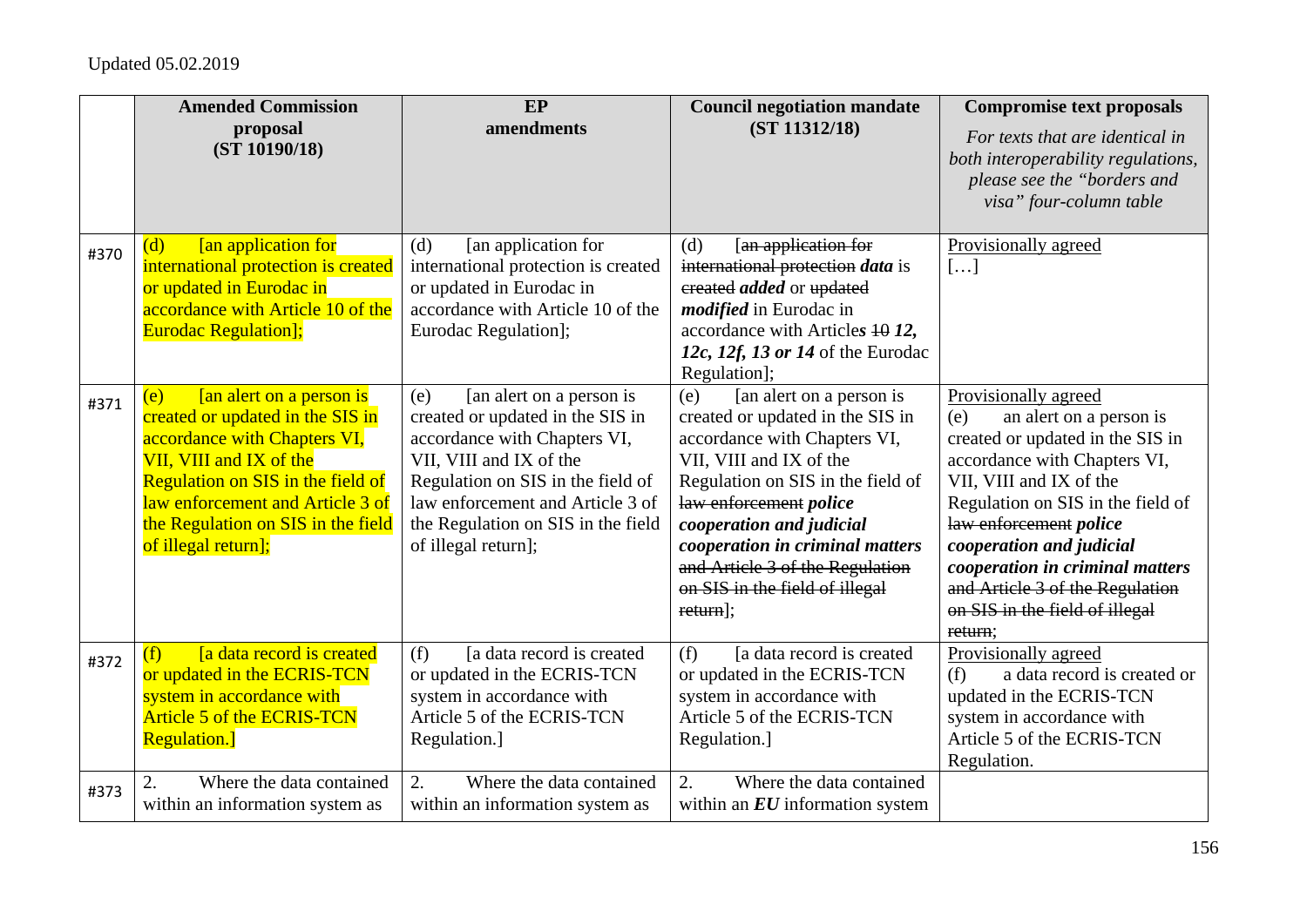|      | <b>Amended Commission</b>                                                                                                                                                                                                                                                                                                                                                                                                                                                                                                                                                         | <b>EP</b>                                                                                                                                                                                                                                                                                                                                                                                                                                                                                                                                                                                      | <b>Council negotiation mandate</b>                                                                                                                                                                                                                                                                                                                                                                                                                                                                                                                                                                | <b>Compromise text proposals</b>                                                                                                |
|------|-----------------------------------------------------------------------------------------------------------------------------------------------------------------------------------------------------------------------------------------------------------------------------------------------------------------------------------------------------------------------------------------------------------------------------------------------------------------------------------------------------------------------------------------------------------------------------------|------------------------------------------------------------------------------------------------------------------------------------------------------------------------------------------------------------------------------------------------------------------------------------------------------------------------------------------------------------------------------------------------------------------------------------------------------------------------------------------------------------------------------------------------------------------------------------------------|---------------------------------------------------------------------------------------------------------------------------------------------------------------------------------------------------------------------------------------------------------------------------------------------------------------------------------------------------------------------------------------------------------------------------------------------------------------------------------------------------------------------------------------------------------------------------------------------------|---------------------------------------------------------------------------------------------------------------------------------|
|      | proposal<br>(ST 10190/18)                                                                                                                                                                                                                                                                                                                                                                                                                                                                                                                                                         | amendments                                                                                                                                                                                                                                                                                                                                                                                                                                                                                                                                                                                     | (ST 11312/18)                                                                                                                                                                                                                                                                                                                                                                                                                                                                                                                                                                                     | For texts that are identical in<br>both interoperability regulations,<br>please see the "borders and<br>visa" four-column table |
|      | referred to in paragraph 1<br>contains biometric data, the<br>common identity repository<br>(CIR) and the Central-SIS shall<br>use the shared biometric<br>matching service (shared BMS)<br>in order to perform the multiple-<br>identity detection. The shared<br>BMS shall compare the<br>biometric templates obtained<br>from any new biometric data to<br>the biometric templates already<br>contained in the shared BMS in<br>order to verify whether or not<br>data belonging to the same third-<br>country national is already stored<br>in the CIR or in the Central SIS. | referred to in paragraph 1<br>contains biometric data, the<br>common identity repository<br>(CIR) and the Central SIS shall<br>use the shared biometric<br>matching service (shared BMS)<br>in order to perform the multiple-<br>identity detection. The shared<br>BMS shall compare the biometric<br>templates obtained from any new<br>biometric data to the biometric<br>templates already contained in<br>the shared BMS in order to verify<br>whether or not data belonging to<br>the same third-country national<br><i>person</i> is already stored in the<br>CIR or in the Central SIS. | as referred to in paragraph 1<br>contains biometric data, the<br>common identity repository<br>(CIR) and the Central-SIS shall<br>use the shared biometric<br>matching service (shared BMS)<br>in order to perform the multiple-<br>identity detection. The shared<br>BMS shall compare the biometric<br>templates obtained from any new<br>biometric data to the biometric<br>templates already contained in<br>the shared BMS in order to verify<br>whether or not data belonging to<br>the same <i>person</i> third country<br>national is already stored in the<br>CIR or in the Central SIS. |                                                                                                                                 |
| #374 | In addition to the process<br>3.<br>referred to in paragraph 2, the<br>CIR and the Central-SIS shall<br>use the European search portal to<br>search the data stored in the CIR<br>and the Central-SIS using the<br>following data:                                                                                                                                                                                                                                                                                                                                                | 3.<br>In addition to the process<br>referred to in paragraph 2, the<br>CIR and the Central-SIS shall<br>use the European search portal to<br>search the data stored in the CIR<br>and the Central-SIS using the<br>following data:                                                                                                                                                                                                                                                                                                                                                             | In addition to the process<br>3.<br>referred to in paragraph 2, the<br>CIR and the Central-SIS shall<br>use the European search portal to<br>search the data stored in the CIR<br>and the Central-SIS and the CIR<br><i>respectively</i> using the following<br>data:                                                                                                                                                                                                                                                                                                                             |                                                                                                                                 |
| #375 | $-$ (not applicable);<br>(a)                                                                                                                                                                                                                                                                                                                                                                                                                                                                                                                                                      | (not applicable);<br>(a)                                                                                                                                                                                                                                                                                                                                                                                                                                                                                                                                                                       | (not applicable);<br>(a)                                                                                                                                                                                                                                                                                                                                                                                                                                                                                                                                                                          | Provisionally agreed<br>[]                                                                                                      |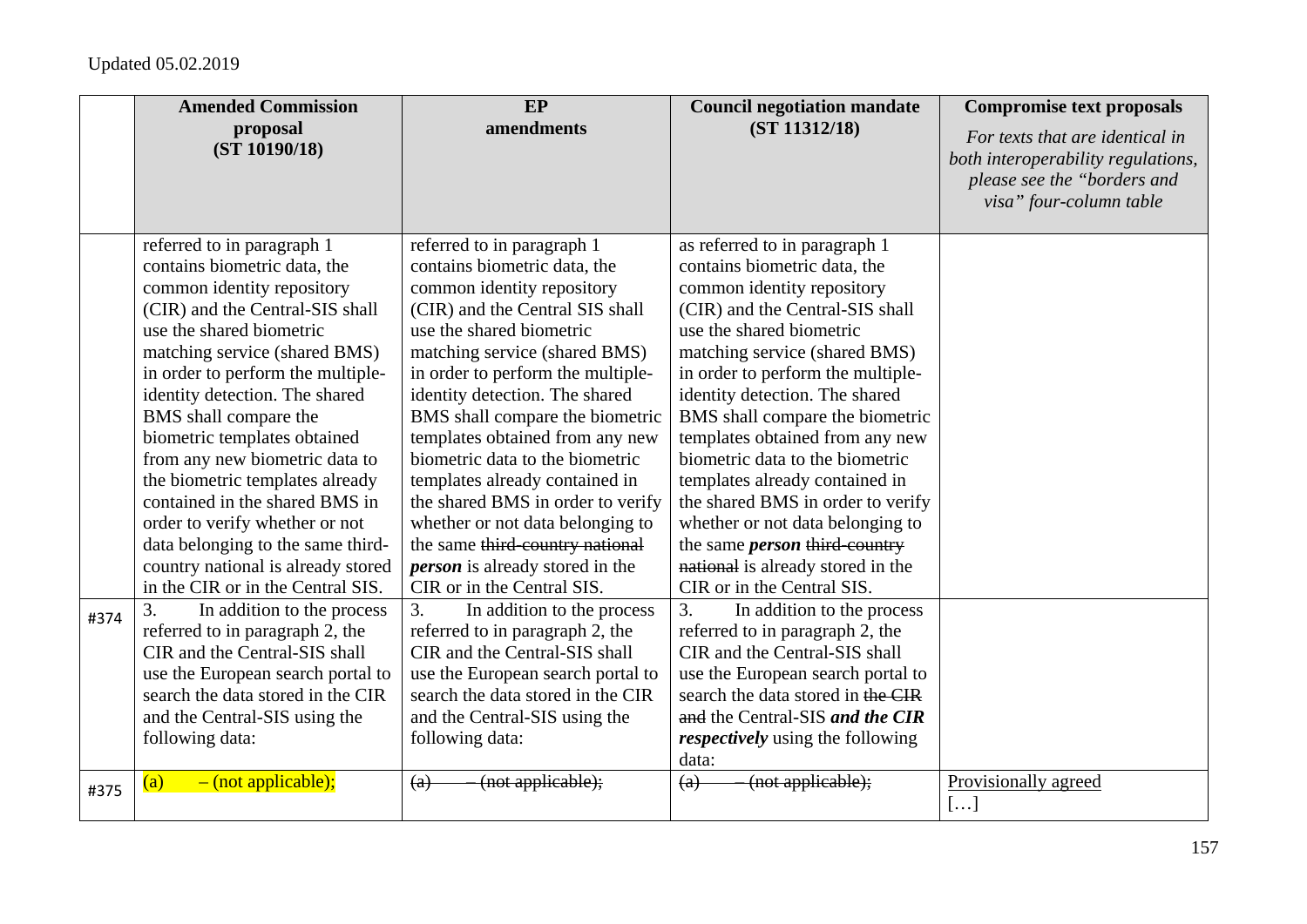|      | <b>Amended Commission</b>                                                                                                                                                                                                                                   | $E$ P                                                                                                                                                                                                                                                        | <b>Council negotiation mandate</b>                                                                                                                                                                                                                                                                                                   | <b>Compromise text proposals</b>                                                                                                                                                                                                                                                                                                                                 |
|------|-------------------------------------------------------------------------------------------------------------------------------------------------------------------------------------------------------------------------------------------------------------|--------------------------------------------------------------------------------------------------------------------------------------------------------------------------------------------------------------------------------------------------------------|--------------------------------------------------------------------------------------------------------------------------------------------------------------------------------------------------------------------------------------------------------------------------------------------------------------------------------------|------------------------------------------------------------------------------------------------------------------------------------------------------------------------------------------------------------------------------------------------------------------------------------------------------------------------------------------------------------------|
|      | proposal<br>(ST 10190/18)                                                                                                                                                                                                                                   | amendments                                                                                                                                                                                                                                                   | (ST 11312/18)                                                                                                                                                                                                                                                                                                                        | For texts that are identical in<br>both interoperability regulations,<br>please see the "borders and<br>visa" four-column table                                                                                                                                                                                                                                  |
| #376 | $-$ (not applicable);<br>(b)                                                                                                                                                                                                                                | (not applicable);<br>$\Theta$                                                                                                                                                                                                                                | (not applicable);<br>$\left(\mathbf{b}\right)$                                                                                                                                                                                                                                                                                       | Provisionally agreed<br>[]                                                                                                                                                                                                                                                                                                                                       |
| #377 | $\overline{\text{(c)}}$<br>$-$ (not applicable);                                                                                                                                                                                                            | (not applicable);<br>(e)                                                                                                                                                                                                                                     | (not applicable);<br>(e)                                                                                                                                                                                                                                                                                                             | Provisionally agreed<br>[]                                                                                                                                                                                                                                                                                                                                       |
| #378 | [surname(s); forename(s);<br>(d)<br>name(s) at birth, previously used<br>names and aliases; date of birth,<br>place of birth, nationality(ies)<br>and sex as referred to in Article<br>12 of the Eurodac Regulation];                                       | (d)<br>[surname(s); forename(s);<br>name(s) at birth, previously used<br>names and aliases; date of birth,<br>place of birth, nationality (ies)<br>and sex as referred to in Article<br>12 of the Eurodac Regulation];                                       | (d)<br>[surname(s); forename(s);<br>name(s) at birth, previously used<br>names and aliases; date of birth,<br>place of birth, nationality(ies)<br>and sex as referred to in Article<br>12 of the Eurodac Regulation];                                                                                                                | Provisionally agreed<br>[]                                                                                                                                                                                                                                                                                                                                       |
| #379 | $-$ (not applicable);<br>(e)                                                                                                                                                                                                                                | (not applicable);<br>(e)                                                                                                                                                                                                                                     | (not applicable);<br>(e)                                                                                                                                                                                                                                                                                                             | Provisionally agreed<br>[]                                                                                                                                                                                                                                                                                                                                       |
| #380 | (f)<br>[surname(s); forename(s);<br>name(s) at birth, previously used<br>names and aliases; date of birth,<br>place of birth, nationality(ies)<br>and sex as referred to in Article<br>$20(3)$ of the Regulation on SIS in<br>the field of law enforcement; | (f)<br>[surname(s); forename(s);<br>name(s) at birth, previously used<br>names and aliases; date of birth,<br>place of birth, nationality(ies)<br>and sex as referred to in Article<br>$20(3)$ of the Regulation on SIS in<br>the field of law enforcement;] | (f)<br>[surname(s); forename(s);<br>name(s) at birth, previously used<br>names and aliases; date of birth,<br>place of birth, nationality(ies)<br>and sex as referred to in Article<br>$20(3)$ of the Regulation on SIS in<br>the field of law enforcement<br>police cooperation and judicial<br>cooperation in criminal<br>matters; | Provisionally agreed<br>(f)<br>surname $(s)$ ; forename $(s)$ ;<br>name(s) at birth, previously used<br>names and aliases; date of birth,<br>place of birth, nationality(ies)<br>and sex as referred to in Article<br>$20(3)$ of the Regulation on SIS in<br>the field of law enforcement<br>police cooperation and judicial<br>cooperation in criminal matters; |
| #381 | [surname(s); forename(s);<br>(g)<br>name(s) at birth, previously used<br>names and aliases; date of birth,<br>place of birth, nationality(ies)                                                                                                              | [surname(s); forename(s);<br>(g)<br>name(s) at birth, previously used<br>names and aliases; date of birth,<br>place of birth, nationality(ies)                                                                                                               | $\left( g\right)$<br>$fsurname(s); for example(s);$<br>name(s) at birth, previously used<br>names and aliases; date of birth,<br>place of birth, nationality(ies)                                                                                                                                                                    | Provisionally agreed<br>[]                                                                                                                                                                                                                                                                                                                                       |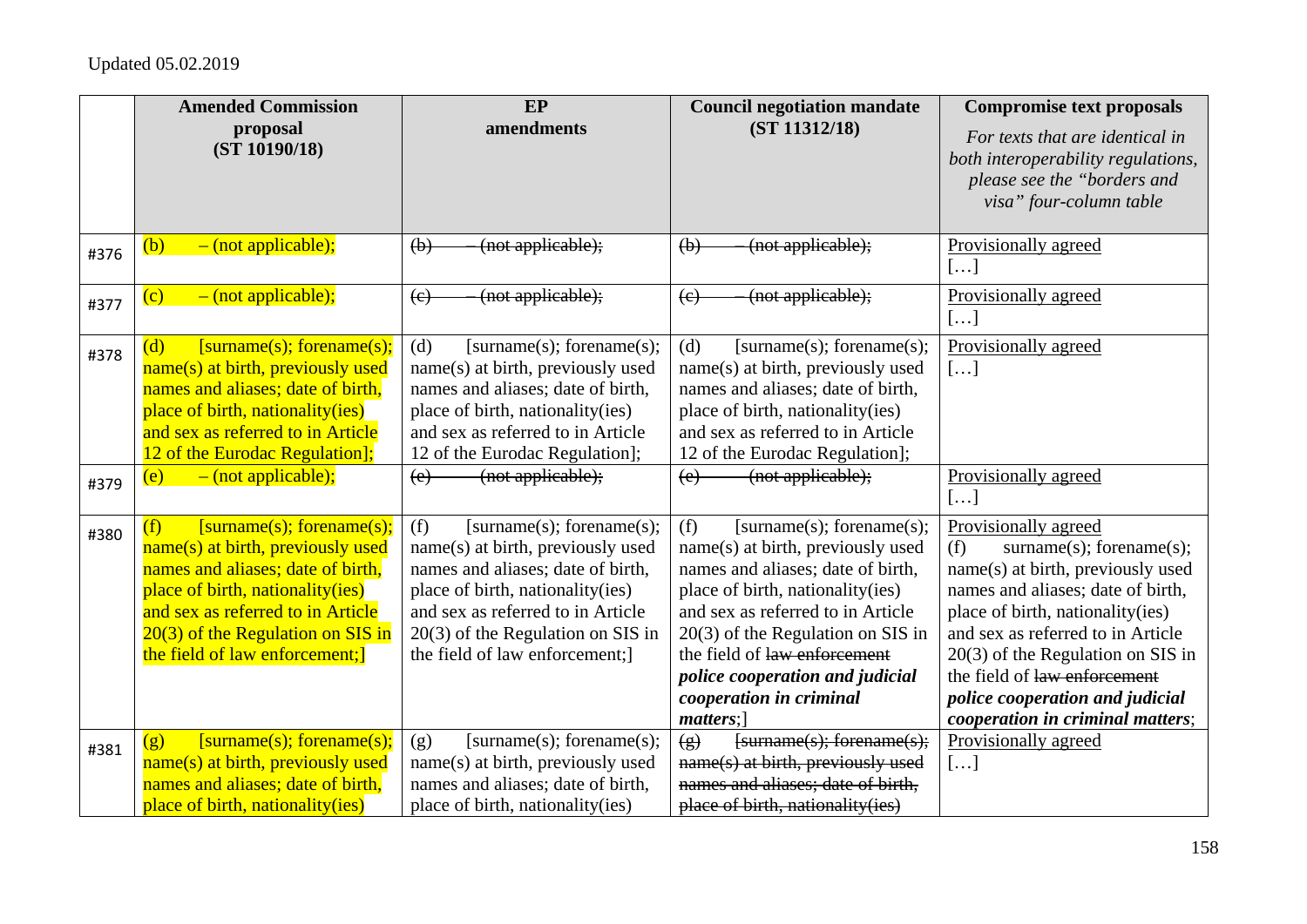|      | <b>Amended Commission</b>                                                                                                                                                                                | EP                                                                                                                                                                                                                                                              | <b>Council negotiation mandate</b>                                                                                                                                                                                                                           | <b>Compromise text proposals</b>                                                                                                                                                                                                |
|------|----------------------------------------------------------------------------------------------------------------------------------------------------------------------------------------------------------|-----------------------------------------------------------------------------------------------------------------------------------------------------------------------------------------------------------------------------------------------------------------|--------------------------------------------------------------------------------------------------------------------------------------------------------------------------------------------------------------------------------------------------------------|---------------------------------------------------------------------------------------------------------------------------------------------------------------------------------------------------------------------------------|
|      | proposal<br>(ST 10190/18)                                                                                                                                                                                | amendments                                                                                                                                                                                                                                                      | (ST 11312/18)                                                                                                                                                                                                                                                | For texts that are identical in<br>both interoperability regulations,<br>please see the "borders and<br>visa" four-column table                                                                                                 |
|      | and sex as referred to in Article 4<br>of the Regulation on SIS in the<br>field of illegal return;                                                                                                       | and sex as referred to in Article 4<br>of the Regulation on SIS in the<br>field of illegal return;]                                                                                                                                                             | and sex as referred to in Article 4<br>of the Regulation on SIS in the<br>field of illegal return;                                                                                                                                                           |                                                                                                                                                                                                                                 |
| #382 | [surname (family name);<br>(h)<br>first name(s) (given names); date<br>of birth, place of birth,<br>nationality(ies) and gender as<br>referred to in Article $5(1)(a)$ of<br>the ECRIS-TCN Regulation.]  | [surname (family name);<br>(h)<br>first name(s) (given names);<br>previous name(s); pseudonym<br>and/or alias name(s); date of<br>birth, place of birth,<br>nationality(ies) and gender as<br>referred to in Article $5(1)(a)$ of<br>the ECRIS-TCN Regulation.] | [surname (family name);<br>(h)<br>first name(s) (given names); date<br>of birth, place of birth,<br>nationality(ies) and gender as<br>referred to in Article $5(1)(a)$ of<br>the ECRIS-TCN Regulation.]                                                      | Provisionally agreed<br>(h)<br>[surname (family name);<br>first name(s) (given names); date<br>of birth, place of birth,<br>nationality(ies) and gender as<br>referred to in Article $5(1)(a)$ of<br>the ECRIS-TCN Regulation.] |
| #383 |                                                                                                                                                                                                          |                                                                                                                                                                                                                                                                 | 3a.<br>In addition to the process<br>referred to in paragraphs 2 and<br>3, the CIR and the Central-SIS<br>shall use the European search<br>portal to search the data stored<br>in the Central-SIS and the CIR<br>respectively using travel<br>document data. |                                                                                                                                                                                                                                 |
| #384 | The multiple-identity<br>$\overline{4}$ .<br>detection shall only be launched<br>in order to compare data<br>available in one information<br>system with data available in<br>other information systems. | The multiple-identity<br>4.<br>detection shall only be launched<br>in order to compare data<br>available in one Union<br>information system with data<br>available in other Union<br>information systems.                                                       | $\overline{4}$ .<br>The multiple-identity<br>detection <i>may</i> shall only be<br>launched <i>only</i> in order to<br>compare data available in one<br>EU information system with data<br>available in other $EU$<br>information systems.                   |                                                                                                                                                                                                                                 |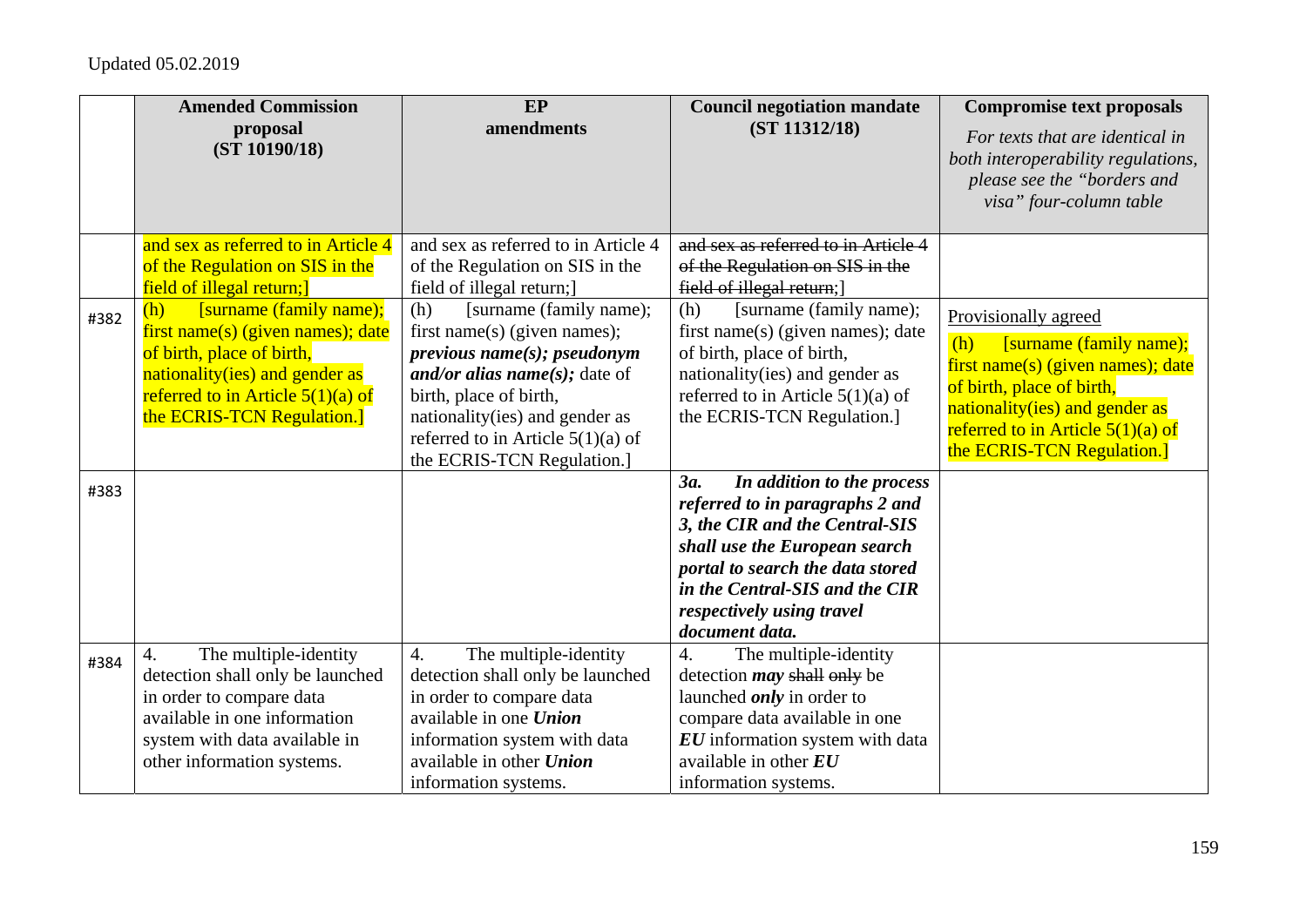|      | <b>Amended Commission</b>          | EP                                 | <b>Council negotiation mandate</b>        | <b>Compromise text proposals</b>                                                                                                |
|------|------------------------------------|------------------------------------|-------------------------------------------|---------------------------------------------------------------------------------------------------------------------------------|
|      | proposal<br>(ST 10190/18)          | amendments                         | (ST 11312/18)                             | For texts that are identical in<br>both interoperability regulations,<br>please see the "borders and<br>visa" four-column table |
| #385 | Article 28                         | Article 28                         | Article 28                                |                                                                                                                                 |
|      | Results of the multiple-identity   | Results of the multiple-identity   | Results of the multiple-identity          |                                                                                                                                 |
|      | detection                          | detection                          | detection                                 |                                                                                                                                 |
| #386 | Where the queries                  | Where the queries<br>1.            | Where the queries<br>1.                   |                                                                                                                                 |
|      | referred to in Article 27(2) and   | referred to in Article 27(2) and   | referred to in Article $27(2)$ , (3)      |                                                                                                                                 |
|      | (3) do not report any hit, the     | (3) do not report any hit, the     | and $(3a)$ do not report any <i>match</i> |                                                                                                                                 |
|      | procedures referred to in Article  | procedures referred to in Article  | hit, the procedures referred to in        |                                                                                                                                 |
|      | $27(1)$ shall continue in          | $27(1)$ shall continue in          | Article $27(1)$ shall continue in         |                                                                                                                                 |
|      | accordance with the respective     | accordance with the respective     | accordance with the respective            |                                                                                                                                 |
|      | Regulations governing them.        | Regulations governing them.        | Regulations governing them.               |                                                                                                                                 |
| #387 | Where the query laid<br>2.         | Where the query laid<br>2.         | Where the query laid                      |                                                                                                                                 |
|      | down in Article $27(2)$ and (3)    | down in Article $27(2)$ and (3)    | down in Article $27(2)$ , (3) and         |                                                                                                                                 |
|      | reports one or several hit(s), the | reports one or several hit(s), the | $(3a)$ reports one or several             |                                                                                                                                 |
|      | common identity repository and,    | common identity repository and,    | $match(es)$ hit(s), the common            |                                                                                                                                 |
|      | where relevant, the SIS shall      | where relevant, the SIS shall      | identity repository and, where            |                                                                                                                                 |
|      | create a link between the data     | create a link between the data     | relevant, the SIS shall create a          |                                                                                                                                 |
|      | used to launch the query and the   | used to launch the query and the   | link between the data used to             |                                                                                                                                 |
|      | data triggering the hit.           | data triggering the hit.           | launch the query and the data             |                                                                                                                                 |
|      |                                    |                                    | triggering the <i>match</i> hit.          |                                                                                                                                 |
| #388 | Where several hits are reported, a | Where several hits are reported, a | Where several <i>matches</i> hits are     |                                                                                                                                 |
|      | link shall be created between all  | link shall be created between all  | reported, a link shall be created         |                                                                                                                                 |
|      | data triggering the hit. Where     | data triggering the hit. Where     | between all data triggering the           |                                                                                                                                 |
|      | data was already linked, the       | data was already linked, the       | <i>match</i> hit. Where data was          |                                                                                                                                 |
|      | existing link shall be extended to | existing link shall be extended to | already linked, the existing link         |                                                                                                                                 |
|      | the data used to launch the query. | the data used to launch the query. | shall be extended to the data used        |                                                                                                                                 |
|      |                                    |                                    | to launch the query.                      |                                                                                                                                 |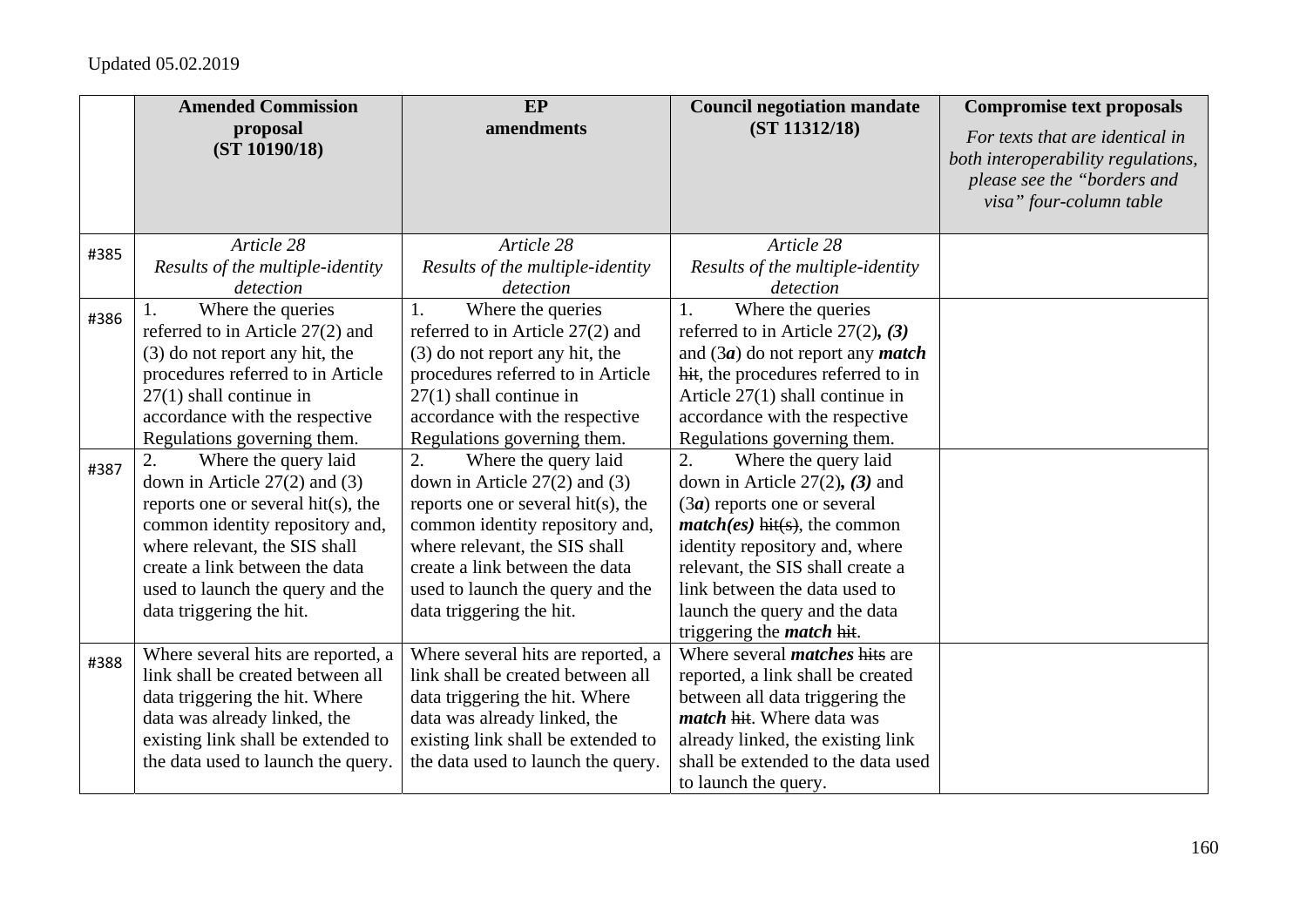|      | <b>Amended Commission</b>                                                                                                                                                                                                                                                                                                        | <b>EP</b>                                                                                                                                                                                                                                                                                                                        | <b>Council negotiation mandate</b>                                                                                                                                                                                                                                                                                                         | <b>Compromise text proposals</b>                                                                                                |
|------|----------------------------------------------------------------------------------------------------------------------------------------------------------------------------------------------------------------------------------------------------------------------------------------------------------------------------------|----------------------------------------------------------------------------------------------------------------------------------------------------------------------------------------------------------------------------------------------------------------------------------------------------------------------------------|--------------------------------------------------------------------------------------------------------------------------------------------------------------------------------------------------------------------------------------------------------------------------------------------------------------------------------------------|---------------------------------------------------------------------------------------------------------------------------------|
|      | proposal<br>(ST 10190/18)                                                                                                                                                                                                                                                                                                        | amendments                                                                                                                                                                                                                                                                                                                       | (ST 11312/18)                                                                                                                                                                                                                                                                                                                              | For texts that are identical in<br>both interoperability regulations,<br>please see the "borders and<br>visa" four-column table |
| #389 | Where the query referred<br>3.<br>to in Article $27(2)$ or (3) reports<br>one or several hit(s) and the<br>identity data of the linked files is<br>identical or similar, a white link<br>shall be created in accordance<br>with Article 33.                                                                                      | Where the query referred<br>3.<br>to in Article $27(2)$ or (3) reports<br>one or several hit(s) and the<br>identity data of the linked files is<br>identical or similar, a white link<br>shall be created in accordance<br>with Article 33.                                                                                      | 3.<br>Where the query referred<br>to in Article 27(2), (3) and $(3a)$<br>reports one or several $hit(s)$<br>$match(es)$ and the identity data<br>of the linked files is identical or<br>similar, a white link shall be<br>created in accordance with<br>Article 33.                                                                        |                                                                                                                                 |
| #390 | Where the query referred<br>$\overline{4}$ .<br>to in Article $27(2)$ or (3) reports<br>one or several hit(s) and the<br>identity data of the linked files<br>cannot be considered as similar,<br>a yellow link shall be created in<br>accordance with Article 30 and<br>the procedure referred to in<br>Article 29 shall apply. | $\overline{4}$ .<br>Where the query referred<br>to in Article $27(2)$ or (3) reports<br>one or several hit(s) and the<br>identity data of the linked files<br>cannot be considered as similar, a<br>yellow link shall be created in<br>accordance with Article 30 and<br>the procedure referred to in<br>Article 29 shall apply. | 4.<br>Where the query referred<br>to in Article 27(2), (3) and $(3a)$<br>reports one or several $match(es)$<br>$hit(s)$ and the identity data of the<br>linked files cannot be considered<br>as similar, a yellow link shall be<br>created in accordance with<br>Article 30 and the procedure<br>referred to in Article 29 shall<br>apply. |                                                                                                                                 |
| #391 | The Commission shall<br>5.<br>lay down the procedures to<br>determine the cases where<br>identity data can be considered<br>as identical or similar in<br>implementing acts. Those<br>implementing acts shall be<br>adopted in accordance with the<br>examination procedure referred                                             | 5.<br>The Commission shall lay<br>down the procedures to<br>determine the cases where<br>identity data can be considered as<br>identical or similar in<br>implementing <i>delegated</i> acts.<br>Those implementing acts<br><i>delegated act</i> shall be adopted in<br>accordance with the examination                          | 5.<br>The Commission shall lay<br>down the procedures to<br>determine the cases where<br>identity data can be considered as<br><i>the same identical, or similar or</i><br>presenting some differences in<br>implementing acts. Those<br>implementing acts shall be<br>adopted in accordance with the                                      |                                                                                                                                 |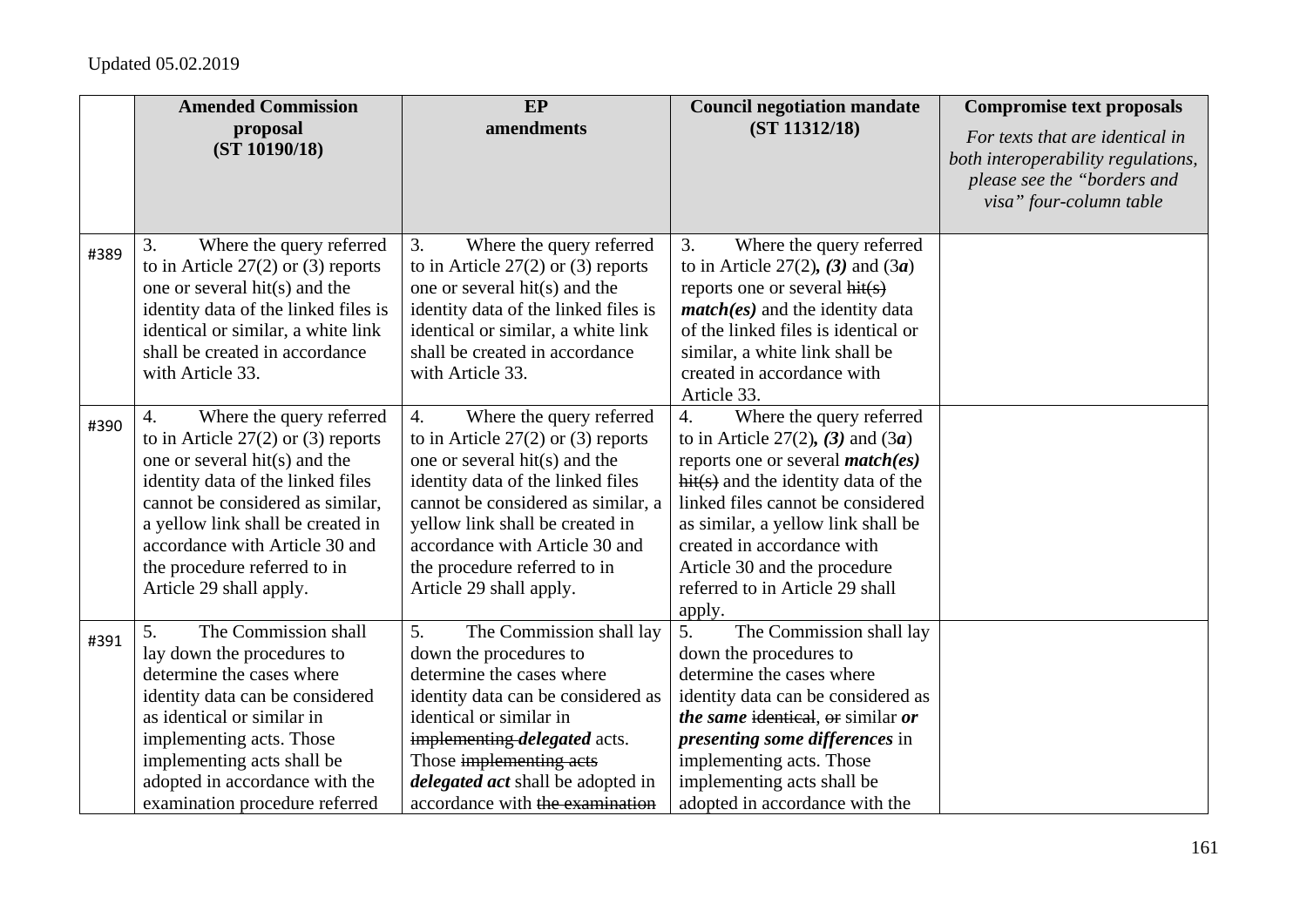|      | <b>Amended Commission</b><br>proposal<br>(ST 10190/18)                                                                                                                                                                                                                  | EP<br>amendments                                                                                                                                                                                                                                     | <b>Council negotiation mandate</b><br>(ST 11312/18)                                                                                                                                                                                                                                                          | <b>Compromise text proposals</b><br>For texts that are identical in<br>both interoperability regulations,<br>please see the "borders and |
|------|-------------------------------------------------------------------------------------------------------------------------------------------------------------------------------------------------------------------------------------------------------------------------|------------------------------------------------------------------------------------------------------------------------------------------------------------------------------------------------------------------------------------------------------|--------------------------------------------------------------------------------------------------------------------------------------------------------------------------------------------------------------------------------------------------------------------------------------------------------------|------------------------------------------------------------------------------------------------------------------------------------------|
|      | to in Article $64(2)$ .                                                                                                                                                                                                                                                 | procedure referred to in Article<br>$64(2)$ 63. Such acts shall be<br>designed in a manner that<br>ensures the protection of<br>persons with multiple lawful<br>identities against discrimination.                                                   | examination procedure referred<br>to in Article $64(2)$ .                                                                                                                                                                                                                                                    | visa" four-column table                                                                                                                  |
| #392 |                                                                                                                                                                                                                                                                         |                                                                                                                                                                                                                                                      | <b>The Commission shall</b><br>5a.<br>lay down the procedures to<br>determine the cases where<br>biometric data can be<br>considered as the same in<br>implementing acts. Those<br>implementing acts shall be<br>adopted in accordance with the<br>examination procedure referred<br>to in Article $64(2)$ . |                                                                                                                                          |
| #393 | The links shall be stored<br>6.<br>in the identity confirmation file<br>referred to in Article 34.                                                                                                                                                                      | The links shall be stored<br>6.<br>in the identity confirmation file<br>referred to in Article 34.                                                                                                                                                   | The links shall be stored<br>6.<br>in the identity confirmation file<br>referred to in Article 34.                                                                                                                                                                                                           |                                                                                                                                          |
| #394 | The Commission shall lay down<br>the technical rules for linking<br>data from different information<br>systems by implementing acts.<br>Those implementing acts shall be<br>adopted in accordance with the<br>examination procedure referred<br>to in Article $64(2)$ . | The Commission shall, in<br>cooperation with eu-LISA, lay<br>down the technical rules for<br>linking data from different Union<br>information systems by<br>implementing acts. Those<br>implementing acts shall be<br>adopted in accordance with the | 7.<br>The Commission shall lay<br>down the technical rules for<br>linking data creating links<br><b>between data from different EU</b><br>information systems by<br>implementing acts. Those<br>implementing acts shall be<br>adopted in accordance with the                                                 |                                                                                                                                          |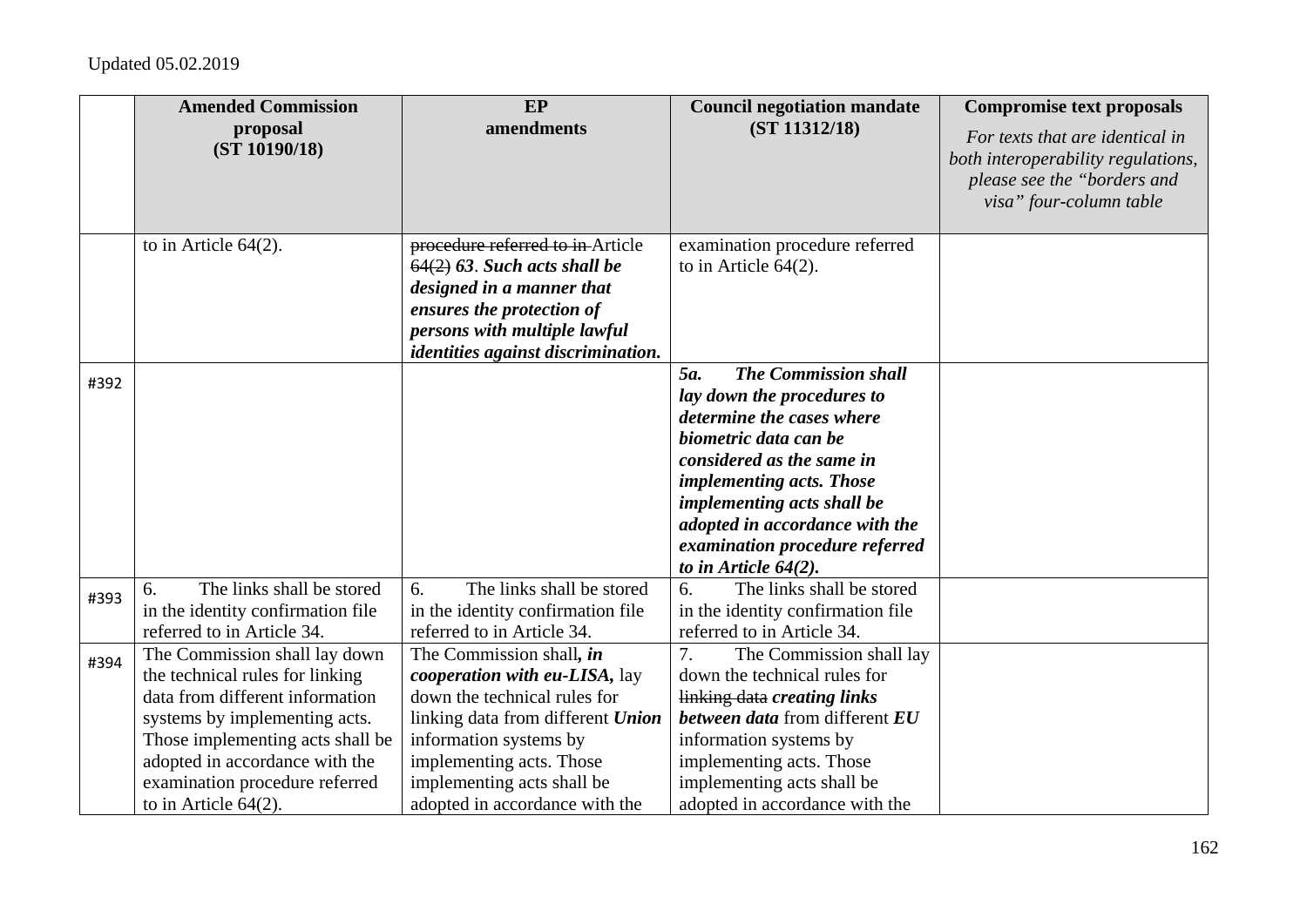|      | <b>Amended Commission</b>                                                                                                                                                                 | EP                                                                                                                                                                                 | <b>Council negotiation mandate</b>                                                                                                                                                 | <b>Compromise text proposals</b>                                                                                                |
|------|-------------------------------------------------------------------------------------------------------------------------------------------------------------------------------------------|------------------------------------------------------------------------------------------------------------------------------------------------------------------------------------|------------------------------------------------------------------------------------------------------------------------------------------------------------------------------------|---------------------------------------------------------------------------------------------------------------------------------|
|      | proposal<br>(ST 10190/18)                                                                                                                                                                 | amendments                                                                                                                                                                         | (ST 11312/18)                                                                                                                                                                      | For texts that are identical in<br>both interoperability regulations,<br>please see the "borders and<br>visa" four-column table |
|      |                                                                                                                                                                                           | examination procedure referred<br>to in Article $64(2)$ .                                                                                                                          | examination procedure referred<br>to in Article $64(2)$ .                                                                                                                          |                                                                                                                                 |
| #395 | Article 29<br>Manual verification of different<br>identities                                                                                                                              | Article 29<br>Manual verification of different<br>identities                                                                                                                       | Article 29<br>Authorities responsible and<br>manual verification of different<br>identities                                                                                        |                                                                                                                                 |
| #396 | Without prejudice to<br>paragraph 2, the authority<br>responsible for verification of<br>different identities shall be:                                                                   | Without prejudice to<br>1.<br>paragraph 2, the authority<br>responsible for verification of<br>different identities shall be:                                                      | Without prejudice to<br>1.<br>paragraph 2, the authority<br>responsible for verification of<br>different identities shall be:                                                      |                                                                                                                                 |
| #397 | $-$ (not applicable);<br>$\left( a\right)$                                                                                                                                                | (not applicable);<br>$\left( a\right)$                                                                                                                                             | (not applicable);<br>$\left(\mathrm{a}\right)$                                                                                                                                     | Provisionally agreed<br>$\left[\ldots\right]$                                                                                   |
| #398 | $-$ (not applicable);<br>(b)                                                                                                                                                              | (not applicable);<br>(b)                                                                                                                                                           | (not applicable);<br>(b)                                                                                                                                                           | Provisionally agreed<br>[]                                                                                                      |
| #399 | $-$ (not applicable);<br>$\overline{\text{(c)}}$                                                                                                                                          | (not applicable);<br>$\left(\mathrm{e}\right)$                                                                                                                                     | (not applicable);<br>(e)                                                                                                                                                           | Provisionally agreed<br>$\left[\ldots\right]$                                                                                   |
| #400 | the authority assessing a<br>(d)<br>request for international<br>protection as provided for in the<br><b>Eurodac Regulation for hits that</b><br>occurred when assessing such<br>request; | the authority assessing a<br>(d)<br>request for international<br>protection as provided for in the<br>Eurodac Regulation for hits that<br>occurred when assessing such<br>request; | the authority assessing a<br>(d)<br>request for international<br>protection as provided for in the<br>Eurodac Regulation for hits that<br>occurred when assessing such<br>request; | Provisionally agreed<br>[]                                                                                                      |
| #401 |                                                                                                                                                                                           |                                                                                                                                                                                    | the authority competent<br>(da)<br>to collect the data provided for<br>in the Eurodac Regulation for<br>hits that occurred when creating                                           | Provisionally agreed<br>[]                                                                                                      |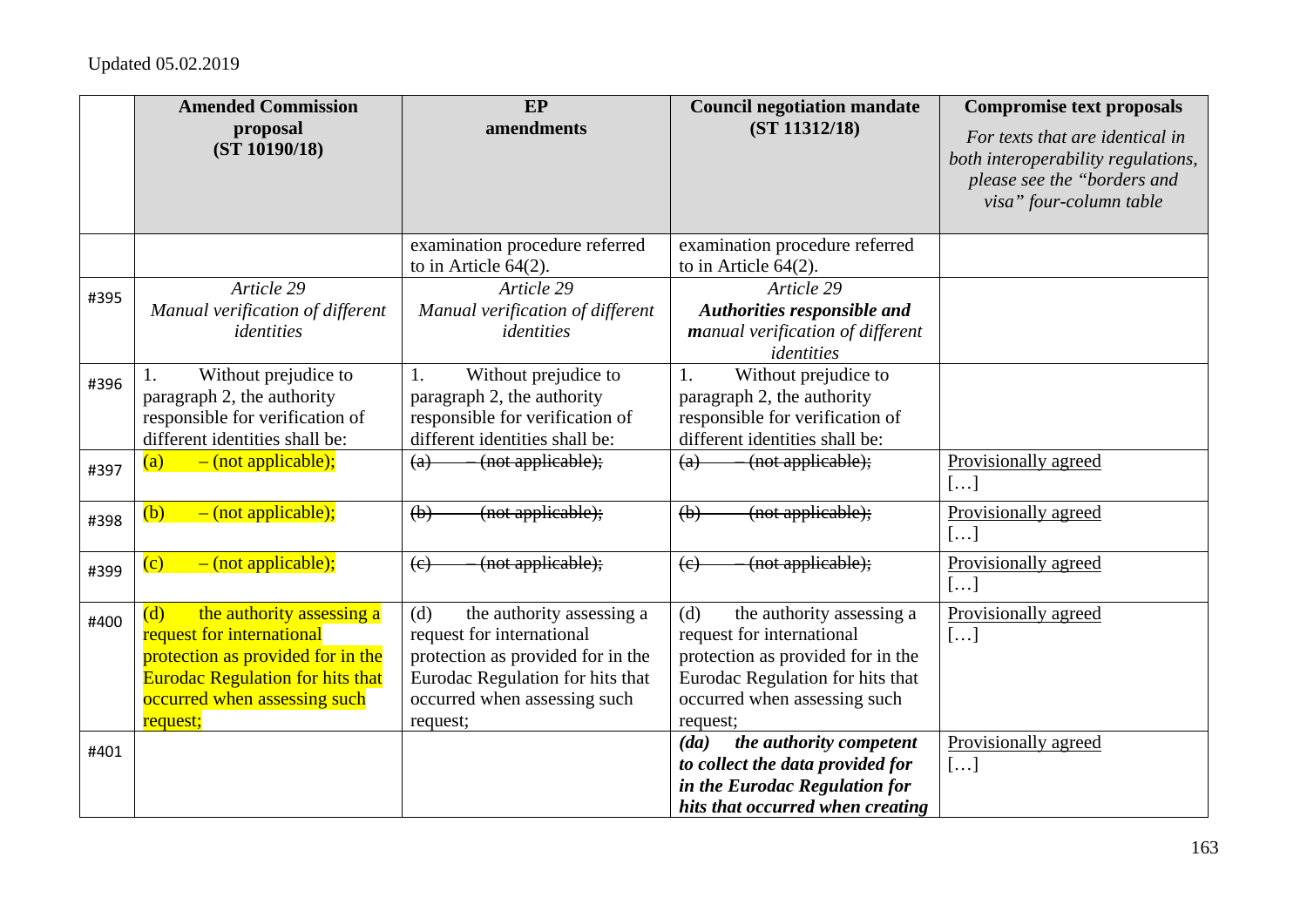|      | <b>Amended Commission</b><br>proposal                                                                                                                                                                                                   | EP<br>amendments                                                                                                                                                                                                                                               | <b>Council negotiation mandate</b><br>(ST 11312/18)                                                                                                                                                                                                                                                                                                      | <b>Compromise text proposals</b>                                                                                                                                                                                                                                                                                                                                                |
|------|-----------------------------------------------------------------------------------------------------------------------------------------------------------------------------------------------------------------------------------------|----------------------------------------------------------------------------------------------------------------------------------------------------------------------------------------------------------------------------------------------------------------|----------------------------------------------------------------------------------------------------------------------------------------------------------------------------------------------------------------------------------------------------------------------------------------------------------------------------------------------------------|---------------------------------------------------------------------------------------------------------------------------------------------------------------------------------------------------------------------------------------------------------------------------------------------------------------------------------------------------------------------------------|
|      | (ST 10190/18)                                                                                                                                                                                                                           |                                                                                                                                                                                                                                                                |                                                                                                                                                                                                                                                                                                                                                          | For texts that are identical in<br>both interoperability regulations,<br>please see the "borders and<br>visa" four-column table                                                                                                                                                                                                                                                 |
|      |                                                                                                                                                                                                                                         |                                                                                                                                                                                                                                                                | or updating data in the<br>Eurodac:                                                                                                                                                                                                                                                                                                                      |                                                                                                                                                                                                                                                                                                                                                                                 |
| #402 | the SIRENE Bureaux of<br>(e)<br>the Member State for hits that<br>occurred when creating a SIS<br>alert in accordance with the<br>[Regulations on SIS in the field<br>of law enforcement and on SIS in<br>the field of illegal return]; | the SIRENE Bureaux of<br>(e)<br>the Member State for hits that<br>occurred when creating or<br><i>updating</i> a SIS alert in<br>accordance with the [Regulations]<br>on SIS in the field of law<br>enforcement and on SIS in the<br>field of illegal return]; | the SIRENE Bureaux of<br>(e)<br>the Member State for hits<br><i>matches</i> that occurred when<br>creating <i>or updating</i> a SIS alert<br>in accordance with the<br>[Regulations on SIS in the field]<br>of law enforcement police<br>cooperation and judicial<br>cooperation in criminal matters<br>and on SIS in the field of illegal<br>$return$ : | Provisionally agreed<br>the SIRENE Bureaux of<br>(e)<br>the Member State for hits<br><i>matches</i> that occurred when<br>creating <i>or updating</i> a SIS alert<br>in accordance with the<br>[Regulations on SIS in the field<br>of law enforcement police<br>cooperation and judicial<br>cooperation in criminal matters<br>and on SIS in the field of illegal<br>$return$ : |
| #403 | the central authorities of<br>(f)<br>the convicting Member State for<br>hits that occurred when recording<br>or updating data in the ECRIS-<br>TCN system in accordance with<br>Article 5 of the [ECRIS-TCN<br><b>Regulation</b> ].     | the central authorities of<br>(f)<br>the convicting Member State for<br>hits that occurred when recording<br>or updating data in the ECRIS-<br>TCN system in accordance with<br>Article 5 of the [ECRIS-TCN<br>Regulation].                                    | the central authorities of<br>(f)<br>the convicting Member State for<br>hits that occurred when<br>recording or updating data in the<br>ECRIS-TCN system in<br>accordance with Article 5 or<br>Article 9 of the [ECRIS-TCN]<br>Regulation].                                                                                                              | Provisionally agreed<br>the central authorities of<br>(f)<br>the convicting Member State for<br>hits that occurred when<br>recording or updating data in the<br>ECRIS-TCN system in<br>accordance with Article 5 or<br>Article 9 of the ECRIS-TCN<br>Regulation.                                                                                                                |
| #404 | The multiple-identity detector<br>shall indicate the authority<br>responsible for the verification of<br>different identities in the identity                                                                                           | The multiple-identity detector<br>shall indicate the authority<br>responsible for the verification of<br>different identities in the identity                                                                                                                  | The multiple-identity detector<br>shall indicate the authority<br>responsible for the verification of<br>different identities in the identity                                                                                                                                                                                                            |                                                                                                                                                                                                                                                                                                                                                                                 |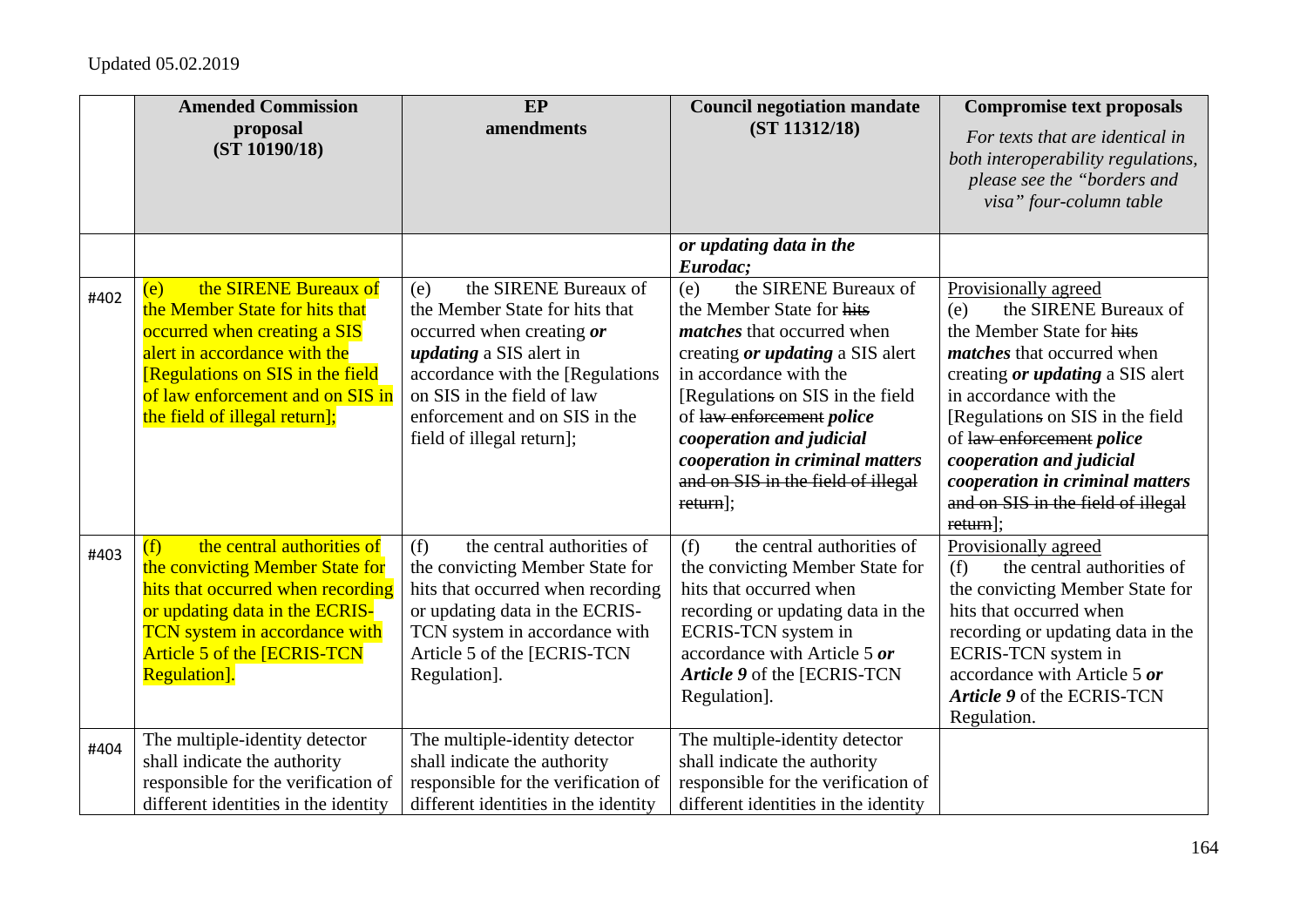|              | <b>Amended Commission</b>                                                                                                                                                                                                                                                                                                                                                                                                                                                  | EP                                                                                                                                                                                                                                                                                                                                                                                                                                                                         | <b>Council negotiation mandate</b>                                                                                                                                                                                                                                                                                                                                                                                                                                                                                                     | <b>Compromise text proposals</b>                                                                                                |
|--------------|----------------------------------------------------------------------------------------------------------------------------------------------------------------------------------------------------------------------------------------------------------------------------------------------------------------------------------------------------------------------------------------------------------------------------------------------------------------------------|----------------------------------------------------------------------------------------------------------------------------------------------------------------------------------------------------------------------------------------------------------------------------------------------------------------------------------------------------------------------------------------------------------------------------------------------------------------------------|----------------------------------------------------------------------------------------------------------------------------------------------------------------------------------------------------------------------------------------------------------------------------------------------------------------------------------------------------------------------------------------------------------------------------------------------------------------------------------------------------------------------------------------|---------------------------------------------------------------------------------------------------------------------------------|
|              | proposal<br>(ST 10190/18)                                                                                                                                                                                                                                                                                                                                                                                                                                                  | amendments                                                                                                                                                                                                                                                                                                                                                                                                                                                                 | (ST 11312/18)                                                                                                                                                                                                                                                                                                                                                                                                                                                                                                                          | For texts that are identical in<br>both interoperability regulations,<br>please see the "borders and<br>visa" four-column table |
|              | verification file.                                                                                                                                                                                                                                                                                                                                                                                                                                                         | verification file.                                                                                                                                                                                                                                                                                                                                                                                                                                                         | verification confirmation file.                                                                                                                                                                                                                                                                                                                                                                                                                                                                                                        |                                                                                                                                 |
| #405<br>#406 | 2.<br>The authority responsible<br>for the verification of different<br>identities in the identity<br>confirmation file shall be the<br><b>SIRENE Bureau of the Member</b><br>State that created the alert where<br>a link is created to data<br>contained:<br>in an alert in respect of<br>(a)<br>persons wanted for arrest or for<br>surrender or extradition purposes<br>as referred to in Article 26 of<br>[the Regulation on SIS in the<br>field of law enforcement]; | 2.<br>The authority responsible<br>for the verification of different<br>identities in the identity<br>confirmation file shall be the<br><b>SIRENE Bureau of the Member</b><br>State that created the alert where<br>a link is created to data<br>contained:<br>in an alert in respect of<br>(a)<br>persons wanted for arrest or for<br>surrender or extradition purposes<br>as referred to in Article 26 of [the<br>Regulation on SIS in the field of<br>law enforcement]; | The authority responsible<br>2.<br>for the verification of different<br>identities in the identity<br>confirmation file shall be the<br><b>SIRENE Bureau of the Member</b><br>State that created the alert where<br>a link is created to data<br>contained:<br>in an alert in respect of<br>(a)<br>persons wanted for arrest or for<br>surrender or extradition purposes<br>as referred to in Article 26 of [the<br>Regulation on SIS in the field of<br>law enforcement police<br>cooperation and judicial<br>cooperation in criminal |                                                                                                                                 |
| #407         | in an alert on missing or<br>(b)<br>vulnerable persons as referred to<br>in Article 32 of [the Regulation]<br>on SIS in the field of law<br>enforcement];                                                                                                                                                                                                                                                                                                                  | in an alert on missing or<br>(b)<br>vulnerable persons as referred to<br>in Article 32 of [the Regulation]<br>on SIS in the field of law<br>enforcement];                                                                                                                                                                                                                                                                                                                  | $matters$ :<br>in an alert on missing or<br>(b)<br>vulnerable persons as referred to<br>in Article 32 of [the Regulation<br>on SIS in the field of law<br>enforcement police cooperation<br>and judicial cooperation in<br>criminal matters];                                                                                                                                                                                                                                                                                          |                                                                                                                                 |
| #408         | in an alert on persons<br>(c)<br>sought to assist with a judicial                                                                                                                                                                                                                                                                                                                                                                                                          | in an alert on persons<br>(c)<br>sought to assist with a judicial                                                                                                                                                                                                                                                                                                                                                                                                          | in an alert on persons<br>(c)<br>sought to assist with a judicial                                                                                                                                                                                                                                                                                                                                                                                                                                                                      |                                                                                                                                 |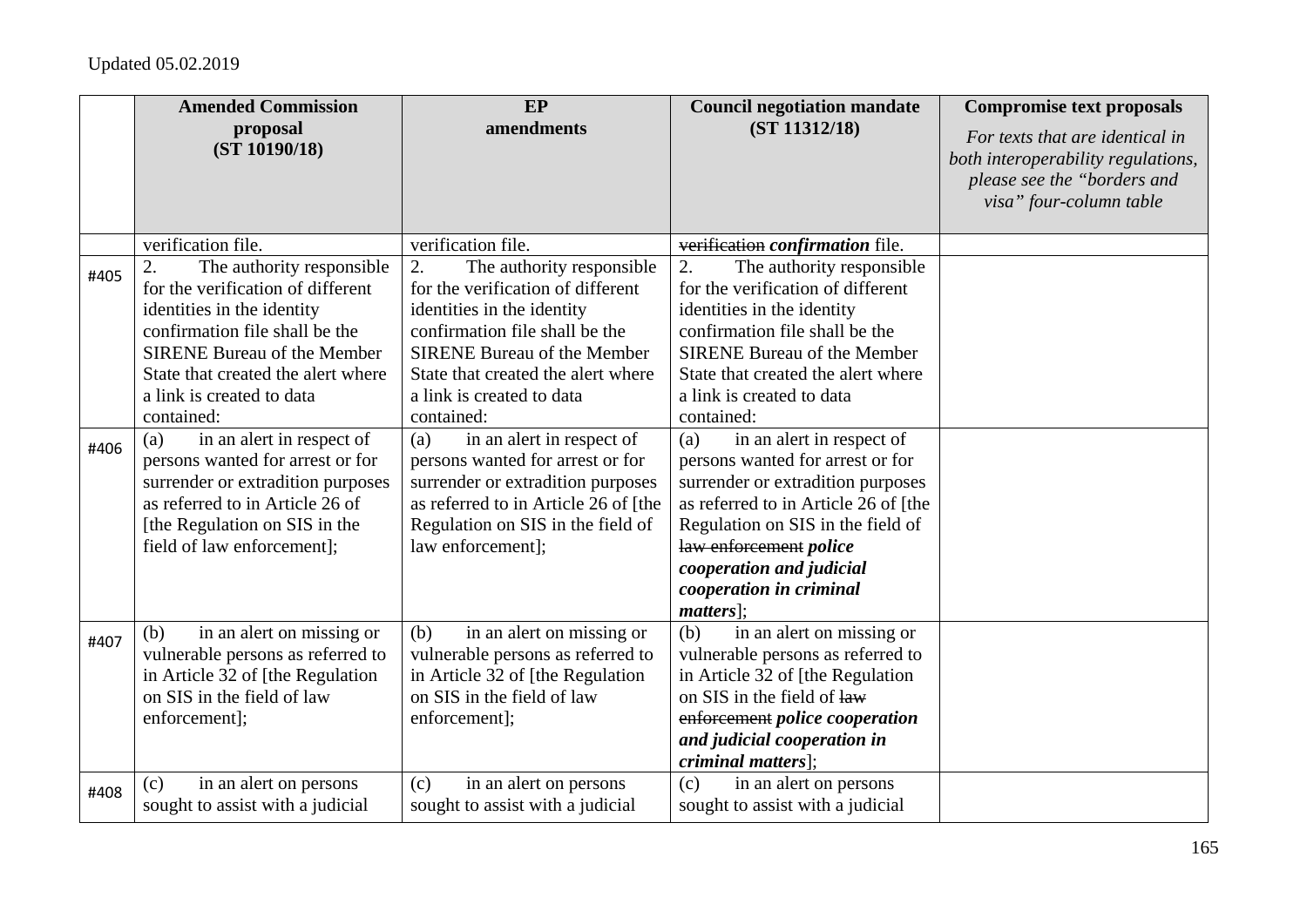|      | <b>Amended Commission</b><br>proposal                                                                                                                                                                                               | EP<br>amendments                                                                                                                                                                                                                    | <b>Council negotiation mandate</b><br>(ST 11312/18)                                                                                                                                                                                                                | <b>Compromise text proposals</b><br>For texts that are identical in                          |
|------|-------------------------------------------------------------------------------------------------------------------------------------------------------------------------------------------------------------------------------------|-------------------------------------------------------------------------------------------------------------------------------------------------------------------------------------------------------------------------------------|--------------------------------------------------------------------------------------------------------------------------------------------------------------------------------------------------------------------------------------------------------------------|----------------------------------------------------------------------------------------------|
|      | (ST 10190/18)                                                                                                                                                                                                                       |                                                                                                                                                                                                                                     |                                                                                                                                                                                                                                                                    | both interoperability regulations,<br>please see the "borders and<br>visa" four-column table |
|      | procedure as referred to in<br>Article 34 of [the Regulation on<br>SIS in the field of law<br>enforcement];                                                                                                                         | procedure as referred to in<br>Article 34 of [the Regulation on<br>SIS in the field of law<br>enforcement];                                                                                                                         | procedure as referred to in<br>Article 34 of [the Regulation on<br>SIS in the field of law<br>enforcement police cooperation<br>and judicial cooperation in<br><i>criminal matters]</i> ;                                                                          |                                                                                              |
| #409 | [in an alert on return in]<br>(d)<br>accordance with the Regulation<br>on SIS in the field of illegal<br>return];                                                                                                                   | (d)<br>[in an alert on return in]<br>accordance with the Regulation<br>on SIS in the field of illegal<br>return];                                                                                                                   | (d)<br>fin an alert on return in<br>accordance with the Regulation<br>on SIS in the field of illegal<br>$return$ ;                                                                                                                                                 |                                                                                              |
| #410 | (e)<br>in an alert on persons for<br>discreet checks, inquiry checks<br>or specific checks as referred to<br>in Article 36 of [the Regulation]<br>on SIS in the field of law<br>enforcement];                                       | in an alert on persons for<br>(e)<br>discreet checks, inquiry checks<br>or specific checks as referred to<br>in Article 36 of [the Regulation]<br>on SIS in the field of law<br>enforcement];                                       | in an alert on persons for<br>(e)<br>discreet checks, inquiry checks<br>or specific checks as referred to<br>in Article 36 of [the Regulation<br>on SIS in the field of law<br>enforcement police cooperation<br>and judicial cooperation in<br>criminal matters]; |                                                                                              |
| #411 | in an alert on unknown<br>(f)<br>wanted persons for identification<br>according to national law and<br>search with biometric data as<br>referred to in Article 40 of [the<br>Regulation on SIS in the field of<br>law enforcement]. | in an alert on unknown<br>(f)<br>wanted persons for identification<br>according to national law and<br>search with biometric data as<br>referred to in Article 40 of [the<br>Regulation on SIS in the field of<br>law enforcement]. | in an alert on unknown<br>$\bigoplus$<br>wanted persons for identification<br>according to national law and<br>search with biometric data as<br>referred to in Article 40 of [the<br>Regulation on SIS in the field of<br>law enforcement].                        |                                                                                              |
| #412 |                                                                                                                                                                                                                                     | <b>Where the SIRENE</b><br>$2a$ .<br><b>Bureau is responsible for</b>                                                                                                                                                               |                                                                                                                                                                                                                                                                    |                                                                                              |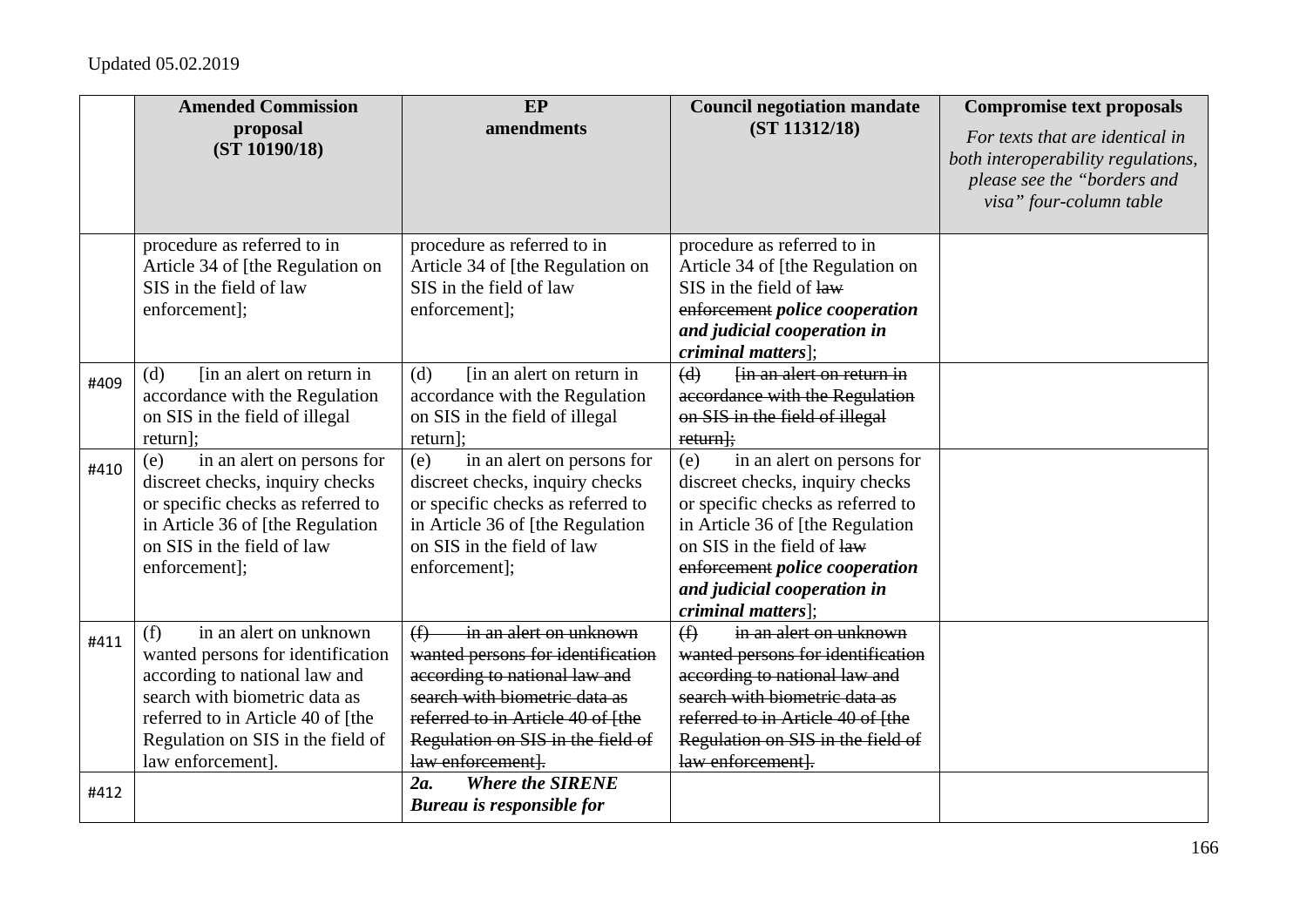|      | <b>Amended Commission</b>                                                                                                                                                                                                                                                                                                                                                                                                                                                                                                       | EP                                                                                                                                                                                                                                                                                                                                                                                                                                                                                                                                                    | <b>Council negotiation mandate</b>                                                                                                                                                                                                                                                                                                                                                                                                                                                                                                    | <b>Compromise text proposals</b>                                                                                                |
|------|---------------------------------------------------------------------------------------------------------------------------------------------------------------------------------------------------------------------------------------------------------------------------------------------------------------------------------------------------------------------------------------------------------------------------------------------------------------------------------------------------------------------------------|-------------------------------------------------------------------------------------------------------------------------------------------------------------------------------------------------------------------------------------------------------------------------------------------------------------------------------------------------------------------------------------------------------------------------------------------------------------------------------------------------------------------------------------------------------|---------------------------------------------------------------------------------------------------------------------------------------------------------------------------------------------------------------------------------------------------------------------------------------------------------------------------------------------------------------------------------------------------------------------------------------------------------------------------------------------------------------------------------------|---------------------------------------------------------------------------------------------------------------------------------|
|      | proposal<br>(ST 10190/18)                                                                                                                                                                                                                                                                                                                                                                                                                                                                                                       | amendments                                                                                                                                                                                                                                                                                                                                                                                                                                                                                                                                            | (ST 11312/18)                                                                                                                                                                                                                                                                                                                                                                                                                                                                                                                         | For texts that are identical in<br>both interoperability regulations,<br>please see the "borders and<br>visa" four-column table |
|      |                                                                                                                                                                                                                                                                                                                                                                                                                                                                                                                                 | manually verifying different<br><i>identities but has not been</i><br>involved in the addition of the<br>new identity data which has<br>given rise to a yellow link, it<br>shall be informed immediately<br>by the authority which added the<br>new identity data. The SIRENE<br><b>Bureau shall carry out the</b><br>manual verification of the<br>different identities as soon as<br>possible.                                                                                                                                                      |                                                                                                                                                                                                                                                                                                                                                                                                                                                                                                                                       |                                                                                                                                 |
| #413 | 3.<br>Without prejudice to<br>paragraph 4, the authority<br>responsible for verification of<br>different identities shall have<br>access to the related data<br>contained in the relevant identity<br>confirmation file and to the<br>identity data linked in the<br>common identity repository and,<br>where relevant, in the SIS, and<br>shall assess the different<br>identities and shall update the<br>link in accordance with Articles<br>31, 32 and 33 and add it to the<br>identity confirmation file without<br>delay. | 3.<br>Without prejudice to<br>paragraph 4, the authority<br>responsible for verification of<br>different identities shall have<br>access to the related data<br>contained in the relevant identity<br>confirmation file and to the<br>identity data linked in the<br>common identity repository and,<br>where relevant, in the SIS, and<br>shall assess the different<br>identities and shall update the<br>link in accordance with Articles<br>31, 32 and 33 and add it to the<br>identity confirmation file without<br>delay, in any case within 24 | 3.<br>Without prejudice to<br>paragraph 4, the authority<br>responsible for verification of<br>different identities shall have<br>access to the related data<br>contained in the relevant identity<br>confirmation file and to the<br>identity data linked in the<br>common identity repository and,<br>where relevant, in the SIS, and<br>shall assess the different<br>identities. $It$ and shall update the<br>link in accordance with Articles<br>31, 32 and 33 and add it to the<br>identity confirmation file without<br>delay. |                                                                                                                                 |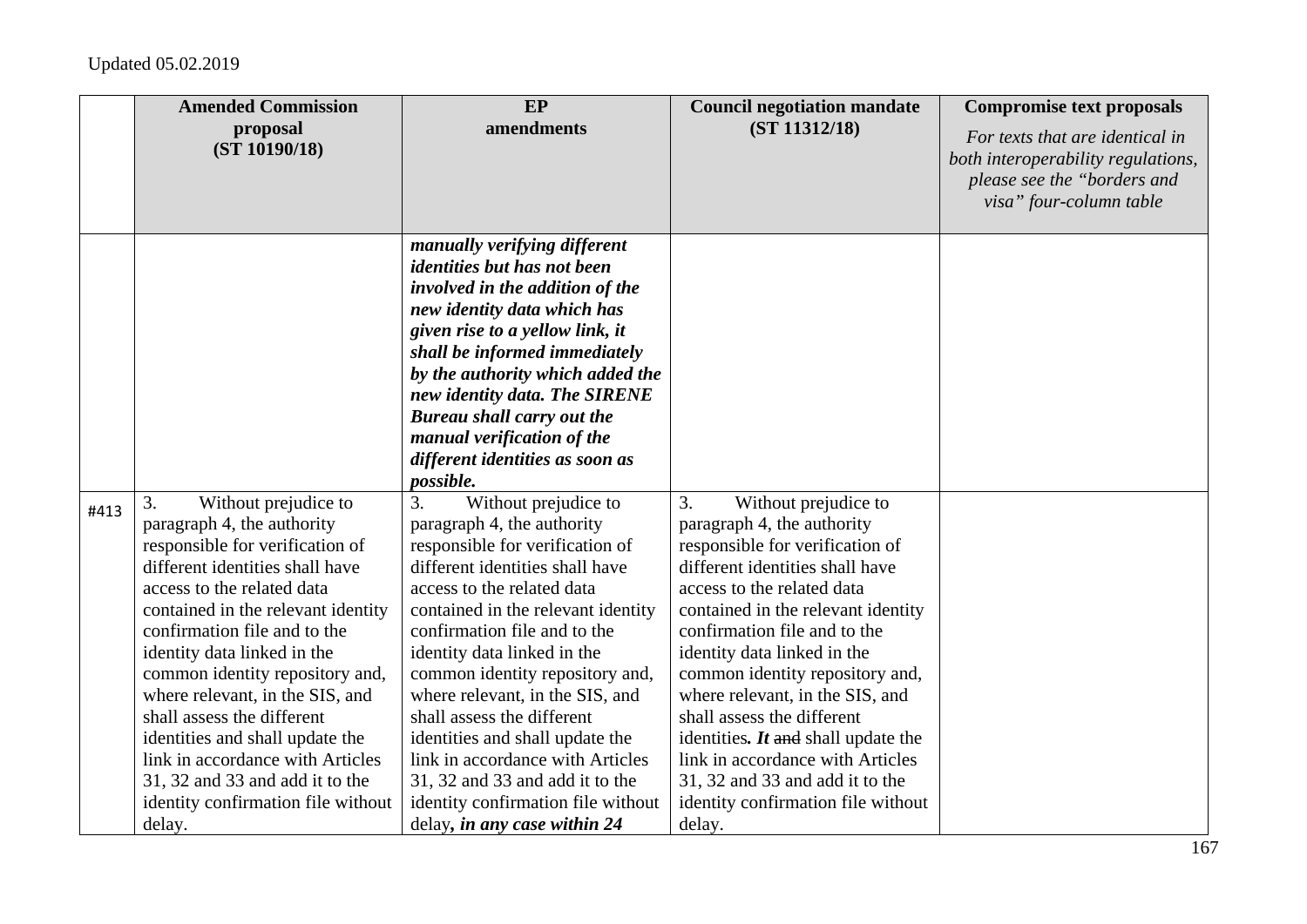|      | <b>Amended Commission</b>                                                                                                                                         | EP                                                                                                                                                                                                                                                                                                                                                                                                                                                               | <b>Council negotiation mandate</b>                                                                                                                                               | <b>Compromise text proposals</b>                                                                                                |
|------|-------------------------------------------------------------------------------------------------------------------------------------------------------------------|------------------------------------------------------------------------------------------------------------------------------------------------------------------------------------------------------------------------------------------------------------------------------------------------------------------------------------------------------------------------------------------------------------------------------------------------------------------|----------------------------------------------------------------------------------------------------------------------------------------------------------------------------------|---------------------------------------------------------------------------------------------------------------------------------|
|      | proposal<br>(ST 10190/18)                                                                                                                                         | amendments                                                                                                                                                                                                                                                                                                                                                                                                                                                       | (ST 11312/18)                                                                                                                                                                    | For texts that are identical in<br>both interoperability regulations,<br>please see the "borders and<br>visa" four-column table |
|      |                                                                                                                                                                   | hours.                                                                                                                                                                                                                                                                                                                                                                                                                                                           |                                                                                                                                                                                  |                                                                                                                                 |
| #414 | $-$ (not applicable).<br>4.                                                                                                                                       | (not applicable).<br>4.<br>$(mistake - technical)$<br>adaptation necessary)                                                                                                                                                                                                                                                                                                                                                                                      | (not applicable).                                                                                                                                                                | Provisionally agreed<br>[]                                                                                                      |
| #415 | Where more than one link<br>5.<br>is obtained, the authority<br>responsible for the verification of<br>different identities shall assess<br>each link separately. | 5 <sub>1</sub><br>Where more than one link<br>is obtained, the authority<br>responsible for the verification of<br>different identities shall assess<br>each link separately.                                                                                                                                                                                                                                                                                    | 5.<br>Where more than one link<br>is <i>created</i> obtained, the authority<br>responsible for the verification of<br>different identities shall assess<br>each link separately. |                                                                                                                                 |
| #416 |                                                                                                                                                                   | 5a.<br>The verification of<br>different identities under this<br>Article shall, as a rule, take<br>place in the presence of the<br>person concerned who shall be<br>offered the opportunity to<br>explain the circumstances to the<br>authority responsible, which<br>shall take those explanations<br>into account. Where the<br>verification leads to the<br>establishment of a red link, the<br>person concerned shall receive a<br>justification in writing. |                                                                                                                                                                                  |                                                                                                                                 |
| #417 |                                                                                                                                                                   | 5 <i>b</i> .<br>The manual verification<br>of different identities shall take<br>place within 8 hours from the<br>creation of a yellow link under                                                                                                                                                                                                                                                                                                                |                                                                                                                                                                                  |                                                                                                                                 |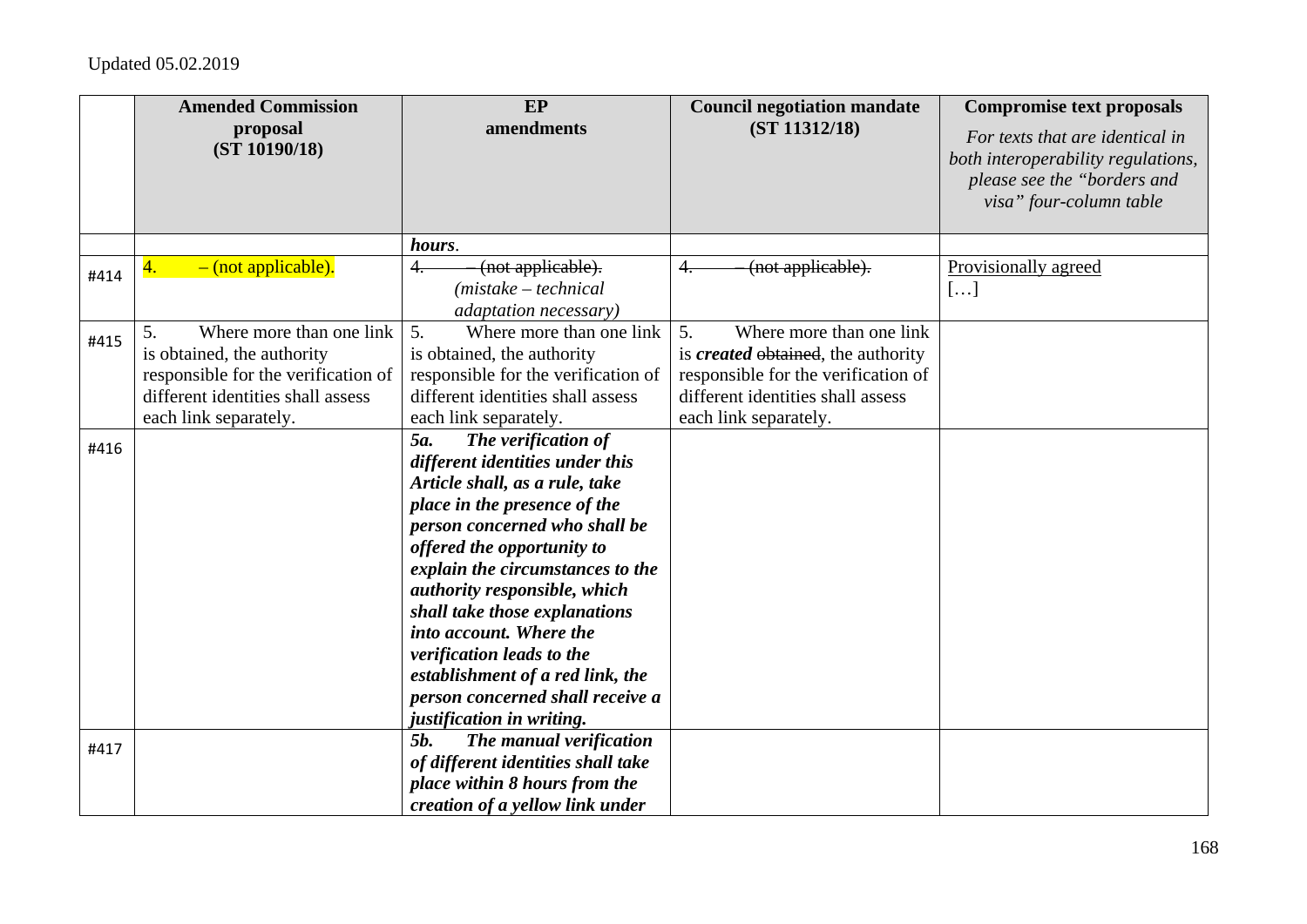|      | <b>Amended Commission</b>                                                                                                                                                                                                          | EP                                                                                                                                                                                                                                                | <b>Council negotiation mandate</b>                                                                                                                                                                                                              | <b>Compromise text proposals</b>                                                                                                |
|------|------------------------------------------------------------------------------------------------------------------------------------------------------------------------------------------------------------------------------------|---------------------------------------------------------------------------------------------------------------------------------------------------------------------------------------------------------------------------------------------------|-------------------------------------------------------------------------------------------------------------------------------------------------------------------------------------------------------------------------------------------------|---------------------------------------------------------------------------------------------------------------------------------|
|      | proposal<br>(ST 10190/18)                                                                                                                                                                                                          | amendments                                                                                                                                                                                                                                        | (ST 11312/18)                                                                                                                                                                                                                                   | For texts that are identical in<br>both interoperability regulations,<br>please see the "borders and<br>visa" four-column table |
|      |                                                                                                                                                                                                                                    | Article 28(4).                                                                                                                                                                                                                                    |                                                                                                                                                                                                                                                 |                                                                                                                                 |
| #418 | Where data reporting a<br>6.<br>hit was already linked, the<br>authority responsible for the<br>verification of different identities<br>shall take into account the<br>existing links when assessing the<br>creation of new links. | 6.<br>Where data reporting a hit<br>was already linked, the authority<br>responsible for the verification of<br>different identities shall take into<br>account the existing links when<br>assessing the creation of new<br>links.                | Where data reporting a hit<br>6.<br><i>match</i> was already linked, the<br>authority responsible for the<br>verification of different identities<br>shall take into account the<br>existing links when assessing the<br>creation of new links. |                                                                                                                                 |
| #419 |                                                                                                                                                                                                                                    | <b>Prior to being authorised</b><br><b>ба.</b><br>to verify identities, the staff of<br>the authorities referred to in<br>paragraphs 1 and 2 shall receive<br>specific training on how to<br>conduct the verification of<br>different identities. |                                                                                                                                                                                                                                                 |                                                                                                                                 |
| #420 | Article 30<br>Yellow link                                                                                                                                                                                                          | Article 30<br>Yellow link                                                                                                                                                                                                                         | Article 30<br>Yellow link                                                                                                                                                                                                                       |                                                                                                                                 |
| #421 | A link between data from<br>two or more information systems<br>shall be classified as yellow in<br>any of the following cases:                                                                                                     | A link between data from<br>1.<br>two or more information systems<br>shall be classified as yellow in<br>any of the following cases:                                                                                                              | A link between data from<br>1.<br>two or more $EU$ information<br>systems shall be classified as<br>yellow in any of the following<br>cases:                                                                                                    |                                                                                                                                 |
| #422 | the linked data shares the<br>(a)<br>same biometric but different<br>identity data and no manual<br>verification of different identity<br>has taken place;                                                                         | the linked data shares the<br>(a)<br>same biometric but different<br>identity data and no manual<br>verification of different identity<br>has taken place;                                                                                        | the linked data shares the<br>(a)<br>same biometric but different<br>identity data and no manual<br>verification of different identity<br>has taken place;                                                                                      |                                                                                                                                 |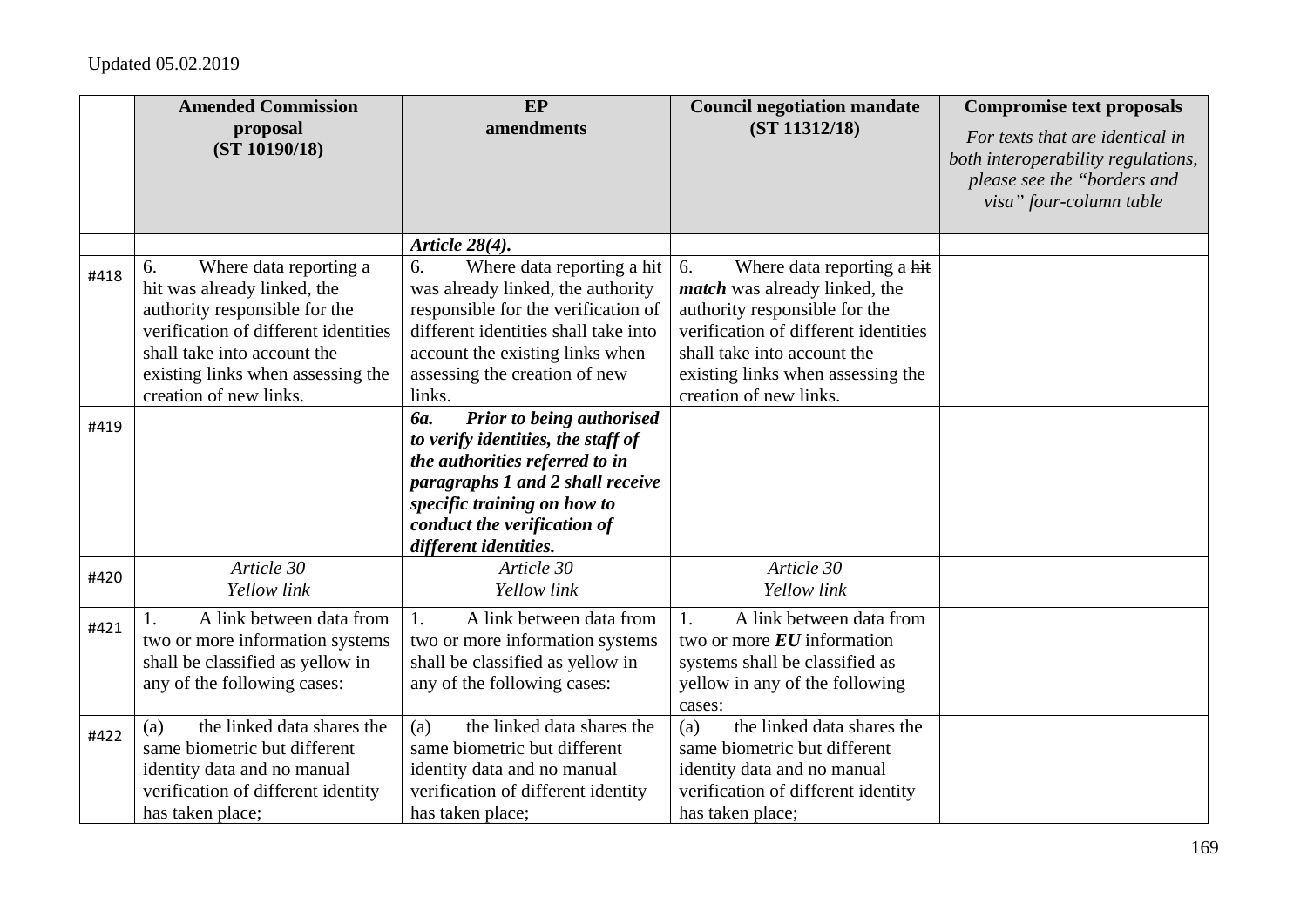|      | <b>Amended Commission</b>                                                                                                          | EP                                                                                                                                                                              | <b>Council negotiation mandate</b>                                                                                                                                                                                                                                                                                | <b>Compromise text proposals</b>                                                                                                |
|------|------------------------------------------------------------------------------------------------------------------------------------|---------------------------------------------------------------------------------------------------------------------------------------------------------------------------------|-------------------------------------------------------------------------------------------------------------------------------------------------------------------------------------------------------------------------------------------------------------------------------------------------------------------|---------------------------------------------------------------------------------------------------------------------------------|
|      | proposal<br>(ST 10190/18)                                                                                                          | amendments                                                                                                                                                                      | (ST 11312/18)                                                                                                                                                                                                                                                                                                     | For texts that are identical in<br>both interoperability regulations,<br>please see the "borders and<br>visa" four-column table |
| #423 | the linked data has<br>(b)<br>different identity data and no<br>manual verification of different<br>identity has taken place.      | the linked data has<br>(b)<br>different identity data, there is no<br><i>biometric data to compare, and</i><br>no manual verification of<br>different identity has taken place; | the linked data has<br>(b)<br>different some differences in the<br>identity data or in travel<br><i>document data</i> , and no manual<br>verification of different identity<br>has taken place <i>and at least one</i><br>of the EU information systems<br>does not have biometric data on<br><i>the person</i> ; |                                                                                                                                 |
| #424 |                                                                                                                                    | the linked data have the<br>(ba)<br>same identity data but different<br>biometric data and no manual<br>verification of different<br>identities has taken place.                |                                                                                                                                                                                                                                                                                                                   |                                                                                                                                 |
| #425 |                                                                                                                                    |                                                                                                                                                                                 | the linked data has same<br>(c)<br>or similar identity data, the<br>same travel document data, but<br>different biometric data and no<br>manual verification of different<br><i>identity has taken place.</i>                                                                                                     |                                                                                                                                 |
| #426 | Where a link is classified<br>2.<br>as yellow in accordance with<br>paragraph 1, the procedure laid<br>down in Article 29 applies. | Where a link is classified<br>2.<br>as yellow in accordance with<br>paragraph 1, the procedure laid<br>down in Article 29 applies.                                              | 2.<br>Where a link is classified<br>as yellow in accordance with<br>paragraph 1, the procedure laid<br>down in Article 29 applies.                                                                                                                                                                                |                                                                                                                                 |
| #427 | Article 31<br>Green link                                                                                                           | Article 31<br>Green link                                                                                                                                                        | Article 31<br>Green link                                                                                                                                                                                                                                                                                          |                                                                                                                                 |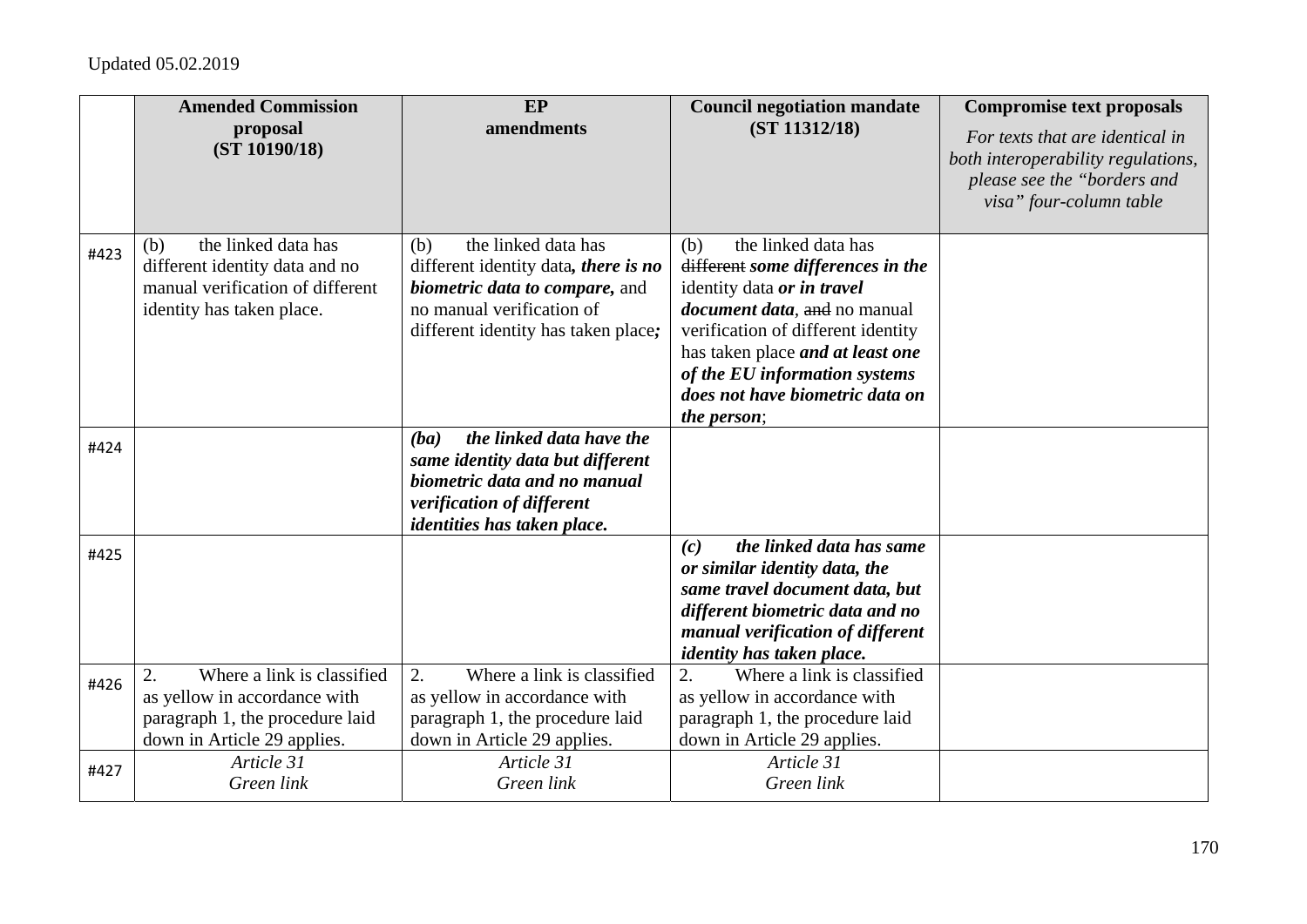|      | <b>Amended Commission</b>           | <b>EP</b>                               | <b>Council negotiation mandate</b>          | <b>Compromise text proposals</b>                                                                                                |
|------|-------------------------------------|-----------------------------------------|---------------------------------------------|---------------------------------------------------------------------------------------------------------------------------------|
|      | proposal<br>(ST 10190/18)           | amendments                              | (ST 11312/18)                               | For texts that are identical in<br>both interoperability regulations,<br>please see the "borders and<br>visa" four-column table |
| #428 | A link between data from            | A link between data from<br>1.          | A link between data from<br>1.              |                                                                                                                                 |
|      | two or more information systems     | two or more information systems         | two or more $EU$ information                |                                                                                                                                 |
|      | shall be classified as green where  | shall be classified as green where      | systems shall be classified as              |                                                                                                                                 |
|      | the linked data do not share the    | the linked data do not share the        | green where the linked data do              |                                                                                                                                 |
|      | same biometric but have similar     | same biometric but have similar         | not share the same biometric                |                                                                                                                                 |
|      | identity data and the authority     | identity data and the authority         | <i>data</i> but have <i>same</i> or similar |                                                                                                                                 |
|      | responsible for the verification of | responsible for the verification of     | identity data and the authority             |                                                                                                                                 |
|      | different identities concluded it   | different identities concluded it       | responsible for the verification of         |                                                                                                                                 |
|      | refers to two different persons.    | refers to two different persons.:       | different identities concluded it           |                                                                                                                                 |
|      |                                     |                                         | refers to two different persons.            |                                                                                                                                 |
| #429 |                                     | the linked data do not<br>(a)           |                                             |                                                                                                                                 |
|      |                                     | share the same biometric but            |                                             |                                                                                                                                 |
|      |                                     | have similar identity data and          |                                             |                                                                                                                                 |
|      |                                     | the authority responsible for the       |                                             |                                                                                                                                 |
|      |                                     | verification of different               |                                             |                                                                                                                                 |
|      |                                     | identities concluded it refers to       |                                             |                                                                                                                                 |
|      |                                     | two different persons;                  |                                             |                                                                                                                                 |
| #430 |                                     | the linked data share the<br>(b)        |                                             |                                                                                                                                 |
|      |                                     | same biometric data and the             |                                             |                                                                                                                                 |
|      |                                     | <i>authority responsible for the</i>    |                                             |                                                                                                                                 |
|      |                                     | verification of different               |                                             |                                                                                                                                 |
|      |                                     | <i>identities has concluded that it</i> |                                             |                                                                                                                                 |
|      |                                     | refers to two different persons.        |                                             |                                                                                                                                 |
| #431 | Where the common                    | 2.<br>Where the common                  | 2.<br>Where the common                      |                                                                                                                                 |
|      | identity repository (CIR) or the    | identity repository (CIR) or the        | identity repository (CIR) or the            |                                                                                                                                 |
|      | SIS are queried and where a         | SIS are queried and where a             | SIS are queried and where a                 |                                                                                                                                 |
|      | green link exists between two or    | green link exists between two or        | green link exists between two or            |                                                                                                                                 |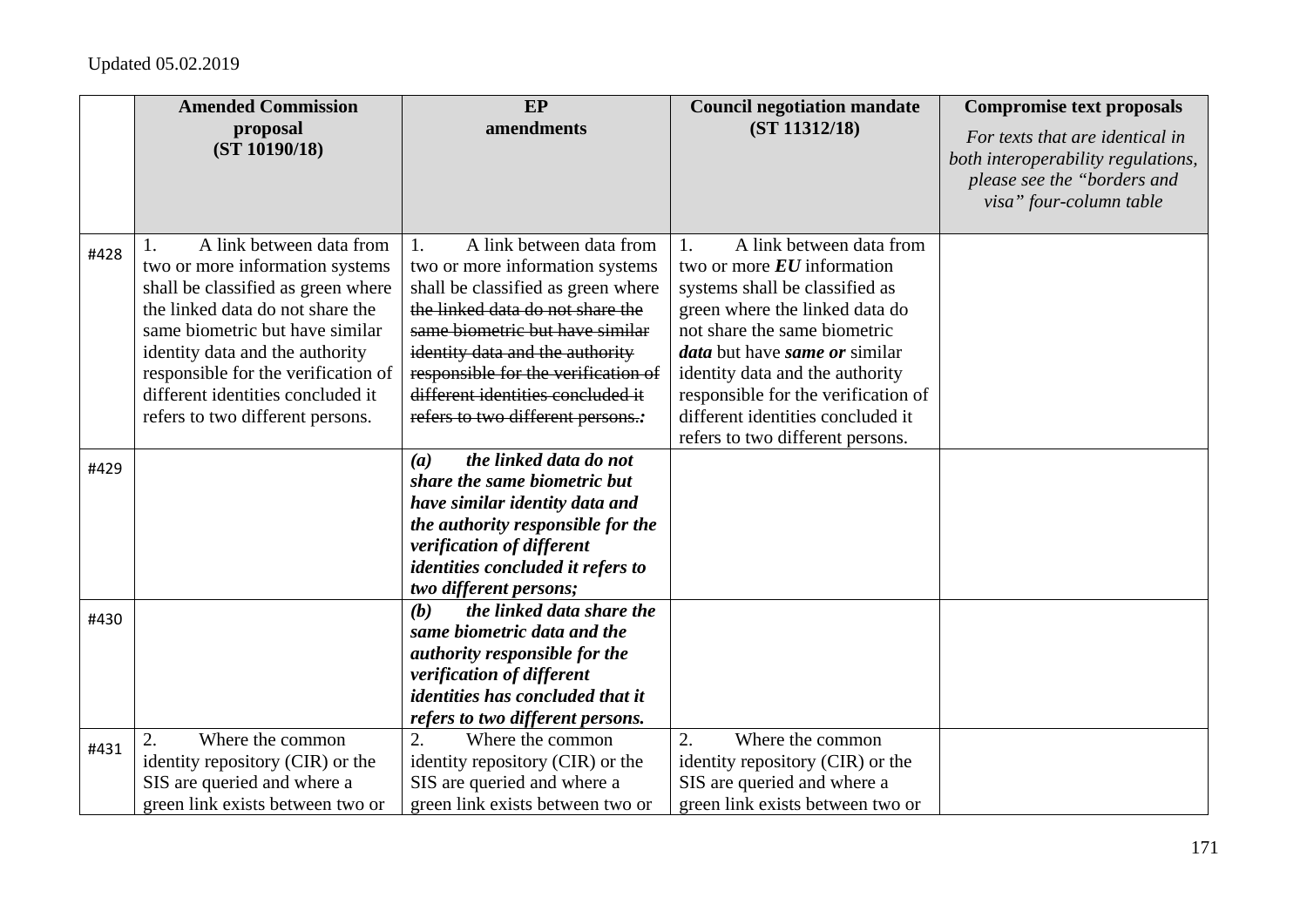|      | <b>Amended Commission</b>                                                                                                                                                                                                                                                                                                                                                                                                                   | <b>EP</b>                                                                                                                                                                                                                                                                                                                                                                                                                                | <b>Council negotiation mandate</b>                                                                                                                                                                                                                                                                                                                                                                                                                | <b>Compromise text proposals</b>                                                                                                |
|------|---------------------------------------------------------------------------------------------------------------------------------------------------------------------------------------------------------------------------------------------------------------------------------------------------------------------------------------------------------------------------------------------------------------------------------------------|------------------------------------------------------------------------------------------------------------------------------------------------------------------------------------------------------------------------------------------------------------------------------------------------------------------------------------------------------------------------------------------------------------------------------------------|---------------------------------------------------------------------------------------------------------------------------------------------------------------------------------------------------------------------------------------------------------------------------------------------------------------------------------------------------------------------------------------------------------------------------------------------------|---------------------------------------------------------------------------------------------------------------------------------|
|      | proposal<br>(ST 10190/18)                                                                                                                                                                                                                                                                                                                                                                                                                   | amendments                                                                                                                                                                                                                                                                                                                                                                                                                               | (ST 11312/18)                                                                                                                                                                                                                                                                                                                                                                                                                                     | For texts that are identical in<br>both interoperability regulations,<br>please see the "borders and<br>visa" four-column table |
|      | more of the information systems<br>constituting the CIR or with the<br>SIS, the multiple-identity<br>detector shall indicate that the<br>identity data of the linked data<br>does not correspond to the same<br>person. The queried information<br>system shall reply indicating<br>only the data of the person whose<br>data was used for the query,<br>without triggering a hit against<br>the data that is subject to the<br>green link. | more of the information systems<br>constituting the CIR or with the<br>SIS, the multiple-identity<br>detector shall indicate that the<br>identity data of the linked data<br>does not correspond to the same<br>person. The queried information<br>system shall reply indicating only<br>the data of the person whose data<br>was used for the query, without<br>triggering a hit against the data<br>that is subject to the green link. | more of the $EU$ information<br>systems constituting the CIR or<br>with the SIS, the multiple-<br>identity detector shall indicate<br>that the identity data of the linked<br>data does not correspond to the<br>same person. The queried<br>information system shall reply<br>indicating only the data of the<br>person whose data was used for<br>the query, without triggering a hit<br>against the data that is subject to<br>the green link. |                                                                                                                                 |
| #432 | Article 32<br>Red link                                                                                                                                                                                                                                                                                                                                                                                                                      | Article 32<br>Red link                                                                                                                                                                                                                                                                                                                                                                                                                   | Article 32<br>Red link                                                                                                                                                                                                                                                                                                                                                                                                                            |                                                                                                                                 |
| #433 | A link between data from<br>two or more information systems<br>shall be classified as red in any<br>of the following cases:                                                                                                                                                                                                                                                                                                                 | A link between data from<br>1.<br>two or more information systems<br>shall be classified as red in any<br>of the following cases:                                                                                                                                                                                                                                                                                                        | A link between data from<br>1.<br>two or more $EU$ information<br>systems shall be classified as red<br>in any of the following cases:                                                                                                                                                                                                                                                                                                            |                                                                                                                                 |
| #434 | the linked data shares the<br>(a)<br>same biometric but different<br>identity data and the authority<br>responsible for the verification of<br>different identities concluded it<br>refers unlawfully to the same<br>person;                                                                                                                                                                                                                | the linked data shares the<br>(a)<br>same biometric but different<br>identity data and the authority<br>responsible for the verification of<br>different identities concluded it<br>refers <i>unlawfully</i> to the same<br>person in an unjustified manner;                                                                                                                                                                             | the linked data shares the<br>(a)<br>same biometric but different<br>identity data and the authority<br>responsible for the verification of<br>different identities concluded it<br>refers unlawfully to the same<br>person in an unjustified manner;                                                                                                                                                                                             |                                                                                                                                 |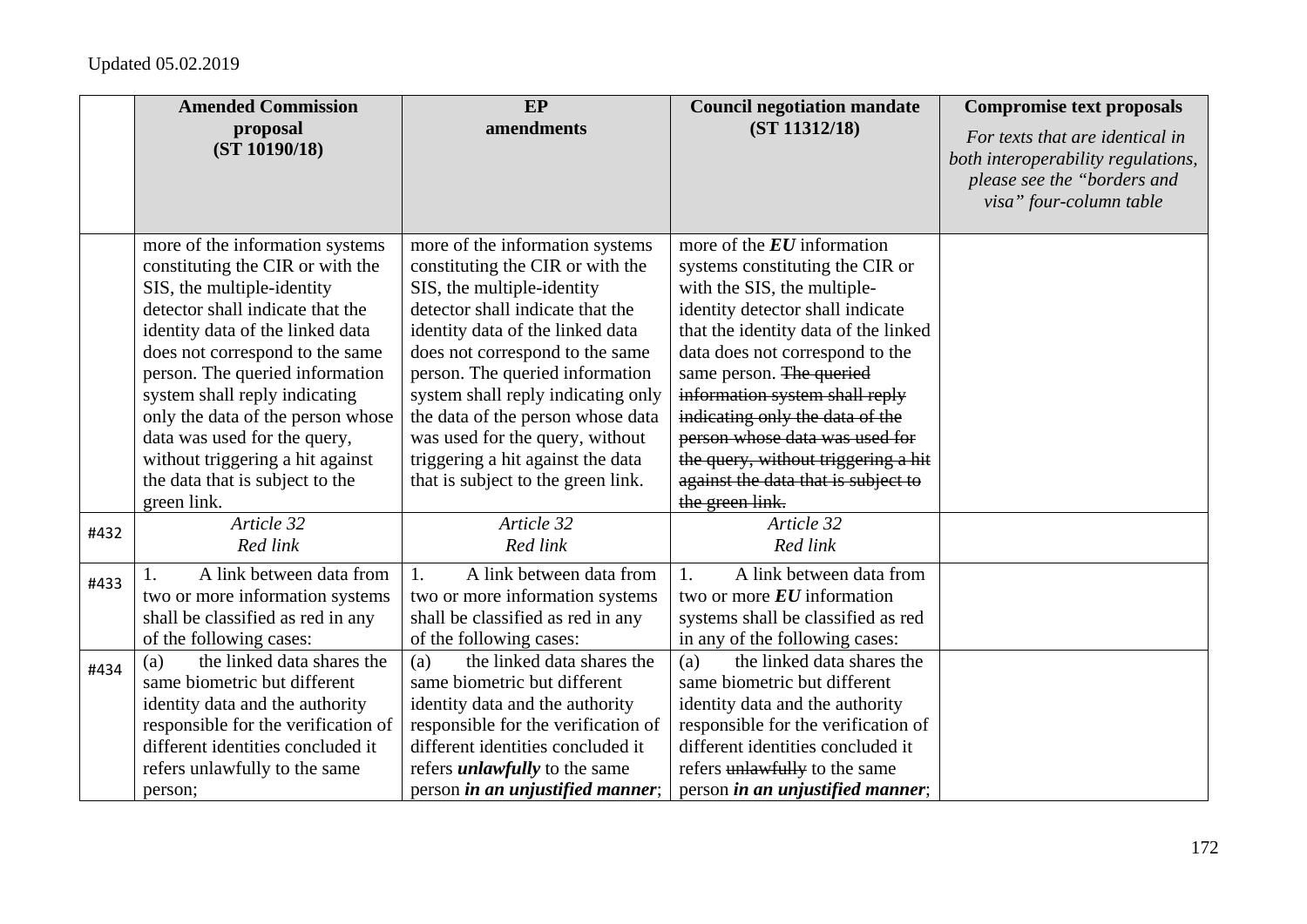|      | <b>Amended Commission</b>            | EP                                   | <b>Council negotiation mandate</b>                        | <b>Compromise text proposals</b>                                                                                                |
|------|--------------------------------------|--------------------------------------|-----------------------------------------------------------|---------------------------------------------------------------------------------------------------------------------------------|
|      | proposal<br>(ST 10190/18)            | amendments                           | (ST 11312/18)                                             | For texts that are identical in<br>both interoperability regulations,<br>please see the "borders and<br>visa" four-column table |
| #435 | the linked data has<br>(b)           | the linked data has similar<br>(b)   | the linked data has similar<br>$\left(\frac{1}{2}\right)$ |                                                                                                                                 |
|      | similar identity data and the        | identity data and the authority      | identity data and the authority                           |                                                                                                                                 |
|      | authority responsible for the        | responsible for the verification of  | responsible for the verification of                       |                                                                                                                                 |
|      | verification of different identities | different identities concluded it    | different identities concluded it                         |                                                                                                                                 |
|      | concluded it refers unlawfully to    | refers <i>unlawfully</i> to the same | refers unlawfully to the same                             |                                                                                                                                 |
|      | the same person.                     | person in an unjustified manner.     | person.<br>the linked data has<br>(c)                     |                                                                                                                                 |
| #436 |                                      |                                      | different identity data, at least                         |                                                                                                                                 |
|      |                                      |                                      | one of the EU information                                 |                                                                                                                                 |
|      |                                      |                                      | systems does not have biometric                           |                                                                                                                                 |
|      |                                      |                                      | data on the person and the                                |                                                                                                                                 |
|      |                                      |                                      | authority responsible for the                             |                                                                                                                                 |
|      |                                      |                                      | verification of different                                 |                                                                                                                                 |
|      |                                      |                                      | identities concluded it refers to                         |                                                                                                                                 |
|      |                                      |                                      | the same person in an                                     |                                                                                                                                 |
|      |                                      |                                      | <i>unjustified manner;</i>                                |                                                                                                                                 |
|      |                                      |                                      | the linked data has same<br>(d)                           |                                                                                                                                 |
| #437 |                                      |                                      | or similar identity data, the same                        |                                                                                                                                 |
|      |                                      |                                      | travel document data, but                                 |                                                                                                                                 |
|      |                                      |                                      | different biometric data and the                          |                                                                                                                                 |
|      |                                      |                                      | authority responsible for the                             |                                                                                                                                 |
|      |                                      |                                      | verification of different                                 |                                                                                                                                 |
|      |                                      |                                      | identities concluded it refers to                         |                                                                                                                                 |
|      |                                      |                                      | different persons in an                                   |                                                                                                                                 |
|      |                                      |                                      | unjustified manner.                                       |                                                                                                                                 |
| #438 | Where the CIR or the SIS<br>2.       | Where the CIR or the SIS<br>2.       | 2.<br>Where the CIR or the SIS                            |                                                                                                                                 |
|      | are queried and where a red link     | are queried and where a red link     | are queried and where a red link                          |                                                                                                                                 |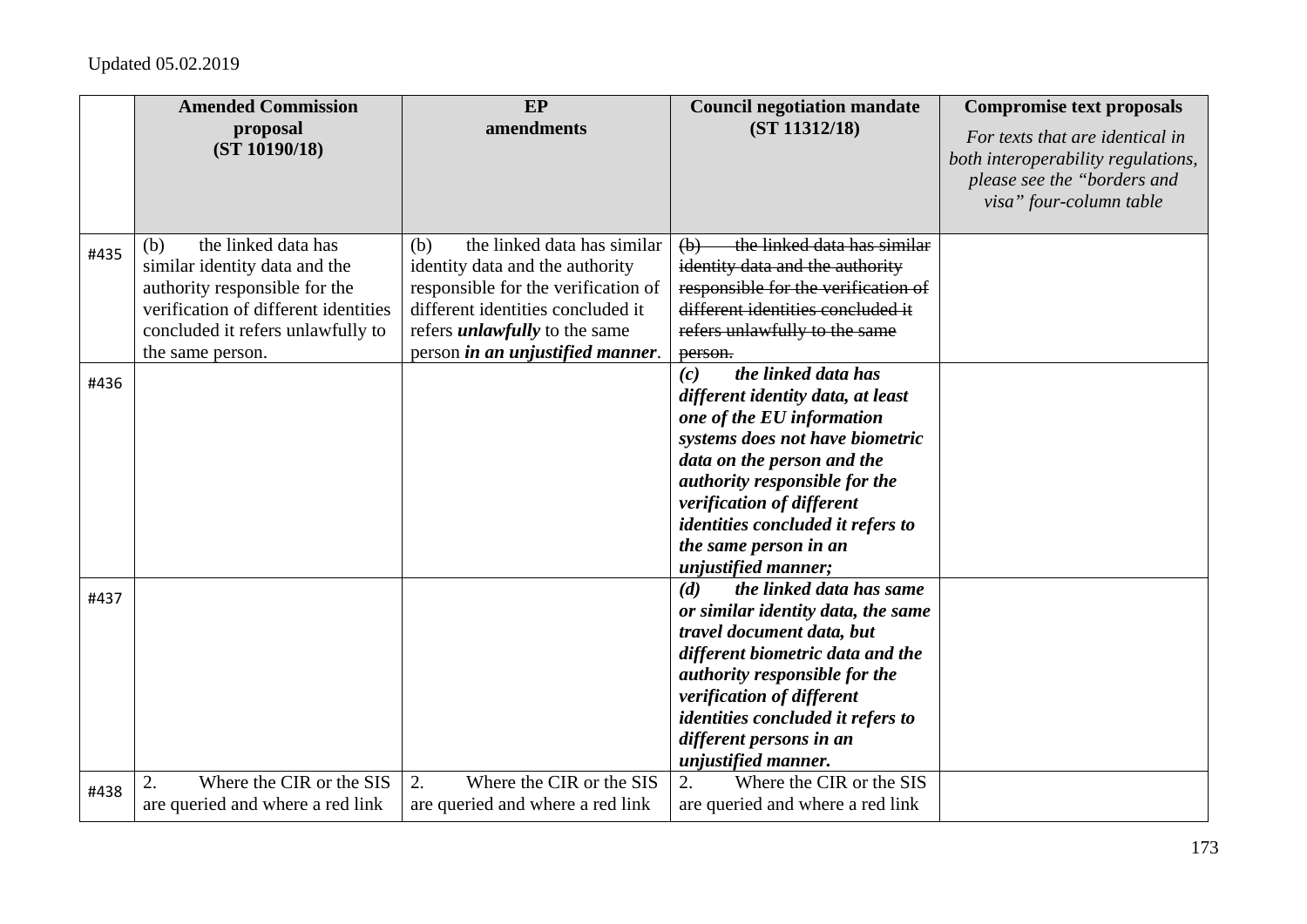|      | <b>Amended Commission</b>                                                                                                                                                                                                            | <b>EP</b>                                                                                                                                                                                                                                         | <b>Council negotiation mandate</b>                                                                                                                                                                                                        | <b>Compromise text proposals</b>                                                                                                |
|------|--------------------------------------------------------------------------------------------------------------------------------------------------------------------------------------------------------------------------------------|---------------------------------------------------------------------------------------------------------------------------------------------------------------------------------------------------------------------------------------------------|-------------------------------------------------------------------------------------------------------------------------------------------------------------------------------------------------------------------------------------------|---------------------------------------------------------------------------------------------------------------------------------|
|      | proposal<br>(ST 10190/18)                                                                                                                                                                                                            | amendments                                                                                                                                                                                                                                        | (ST 11312/18)                                                                                                                                                                                                                             | For texts that are identical in<br>both interoperability regulations,<br>please see the "borders and<br>visa" four-column table |
|      | exists between two or more of<br>the information systems<br>constituting the CIR or with the<br>SIS, the multiple-identity                                                                                                           | exists between two or more of<br>the information systems<br>constituting the CIR or with the<br>SIS, the multiple-identity                                                                                                                        | exists between two or more of<br>the $EU$ information systems<br>constituting the CIR or with the<br>SIS, the multiple-identity                                                                                                           |                                                                                                                                 |
|      | detector shall reply indicating the<br>data referred to in Article 34.<br>Follow-up to a red link shall take<br>place in accordance with Union<br>and national law.                                                                  | detector shall reply indicating the<br>data referred to in Article 34.<br>Follow-up to a red link shall take<br>place in accordance with Union<br>and national law. No legal                                                                      | detector shall reply indicating the<br>data referred to in Article 34.<br>Follow-up to a red link shall take<br>place in accordance with Union<br>and national law, <i>basing any</i>                                                     |                                                                                                                                 |
|      |                                                                                                                                                                                                                                      | consequence for the person or<br>persons concerned shall derive<br>solely from the existence of a<br>red link.                                                                                                                                    | legal consequence for the<br>person only on the relevant data<br>on that person and not on the<br>red link itself.                                                                                                                        |                                                                                                                                 |
| #439 | Where a red link is<br>3.<br>created between data from the<br>EES, the VIS, [the ETIAS],<br>Eurodac or [the ECRIS-TCN<br>System], the individual file<br>stored in the CIR shall be<br>updated in accordance with<br>Article 19(1).  | $\overline{3}$ .<br>Where a red link is<br>created between data from the<br>EES, the VIS, [the ETIAS],<br>Eurodac or [the ECRIS-TCN<br>System], the individual file<br>stored in the CIR shall be<br>updated in accordance with<br>Article 19(1). | Where a red link is<br>3.<br>created between data from the<br>EES, the VIS, [the ETIAS],<br>Eurodac or [the ECRIS-TCN<br>System], the individual file<br>stored in the CIR shall be<br>updated in accordance with<br>Article $19(4)$ (2). |                                                                                                                                 |
| #440 | $\overline{4}$ .<br>Without prejudice to the<br>provisions related to the handling<br>of alerts in the SIS referred to in<br>the [Regulations on SIS in the<br>field of border checks, on SIS in<br>the field of law enforcement and | $\overline{4}$ .<br>Without prejudice to the<br>provisions related to the handling<br>of alerts in the SIS referred to in<br>the [Regulations on SIS in the<br>field of border checks, on SIS in<br>the field of law enforcement and              | $\overline{4}$ .<br>Where a red link is<br>created following a manual<br>verification of multiple identities<br>between data from the EES, the<br>VIS, [the ETIAS] or the<br>Eurodac, Without prejudice to                                |                                                                                                                                 |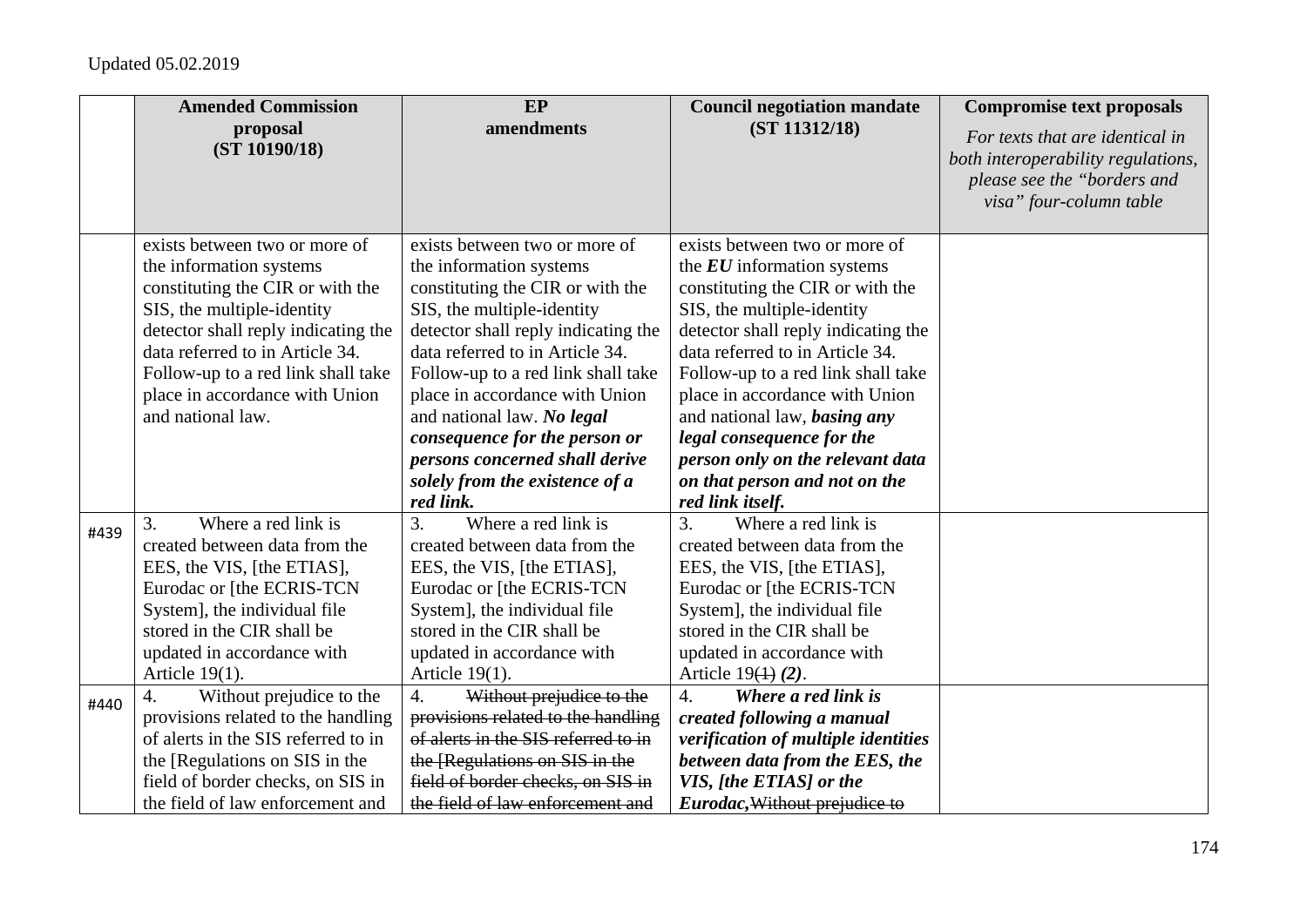|      | <b>Amended Commission</b>                                                                                                                                                                                                                                                                                                                                                                                                   | EP                                                                                                                                                                                                                                                                                                                                                                                                                                                                                                                                                        | <b>Council negotiation mandate</b>                                                                                                                                                                                                                                                                                                                                                                                                                                                                                                                                                                                                            | <b>Compromise text proposals</b>                                                                                                |
|------|-----------------------------------------------------------------------------------------------------------------------------------------------------------------------------------------------------------------------------------------------------------------------------------------------------------------------------------------------------------------------------------------------------------------------------|-----------------------------------------------------------------------------------------------------------------------------------------------------------------------------------------------------------------------------------------------------------------------------------------------------------------------------------------------------------------------------------------------------------------------------------------------------------------------------------------------------------------------------------------------------------|-----------------------------------------------------------------------------------------------------------------------------------------------------------------------------------------------------------------------------------------------------------------------------------------------------------------------------------------------------------------------------------------------------------------------------------------------------------------------------------------------------------------------------------------------------------------------------------------------------------------------------------------------|---------------------------------------------------------------------------------------------------------------------------------|
|      | proposal<br>(ST 10190/18)                                                                                                                                                                                                                                                                                                                                                                                                   | amendments                                                                                                                                                                                                                                                                                                                                                                                                                                                                                                                                                | (ST 11312/18)                                                                                                                                                                                                                                                                                                                                                                                                                                                                                                                                                                                                                                 | For texts that are identical in<br>both interoperability regulations,<br>please see the "borders and<br>visa" four-column table |
|      | on SIS in the field of illegal<br>return], and without prejudice to<br>limitations necessary to protect<br>security and public order,<br>prevent crime and guarantee that<br>any national investigation will<br>not be jeopardised, where a red<br>link is created, the authority<br>responsible for verification of<br>different identities shall inform<br>the person of the presence of<br>multiple unlawful identities. | on SIS in the field of illegal<br>return], and Without prejudice to<br>limitations necessary to protect<br>security and public order, prevent<br>crime and guarantee that any<br>national investigation will not be<br>jeopardised, where a red link is<br>created, the authority responsible<br>for verification of different<br>identities shall inform the person<br>of the presence of multiple<br>unlawful identities in<br>accordance with Articles 12, 13<br>and 14 of Regulation $(EU)$<br>2016/679 and Article 13 of<br>Directive (EU) 680/2016. | the provisions related to the<br>handling of alerts in the SIS<br>referred to in the [Regulations on<br>SIS in the field of border checks,<br>on SIS in the field of law<br>enforcement and on SIS in the<br>field of illegal return], and<br>without prejudice to limitations<br>necessary to protect security and<br>public order, prevent crime and<br>guarantee that any national<br>investigation will not be<br>jeopardised, where a red link is<br>ereated, the authority responsible<br>for verification of different<br>identities shall inform the person<br>of the presence of multiple<br>unlawful <i>unjustified</i> identities. |                                                                                                                                 |
| #441 |                                                                                                                                                                                                                                                                                                                                                                                                                             |                                                                                                                                                                                                                                                                                                                                                                                                                                                                                                                                                           | The information shall be<br>4a.<br>given by means of a standard<br>form by the authority<br>responsible for verification of<br>different identities. The<br><b>Commission shall determine the</b><br>content of that form and the<br>modalities for the information<br>by implementing acts. Those<br><i>implementing acts shall be</i>                                                                                                                                                                                                                                                                                                       |                                                                                                                                 |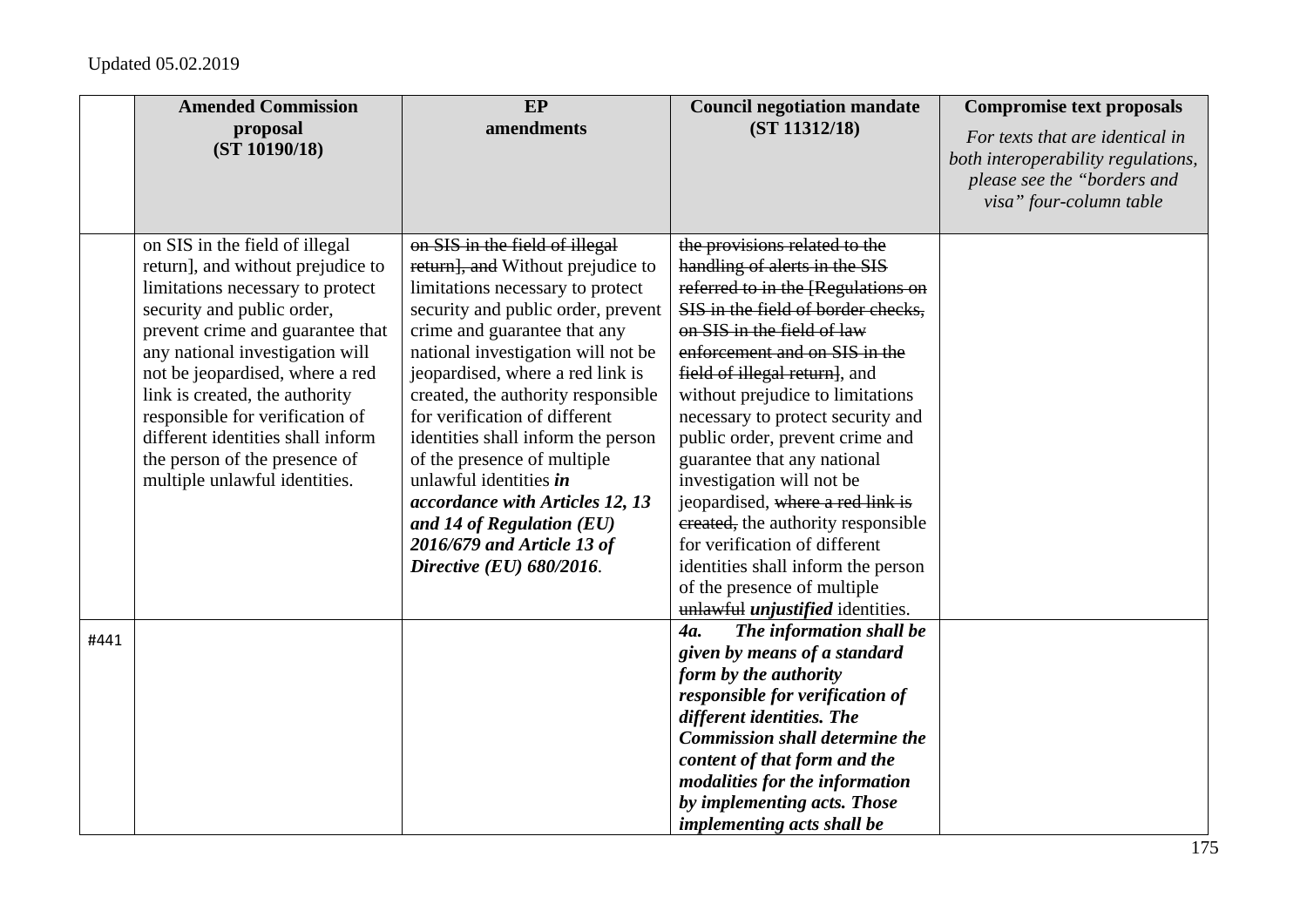|      | <b>Amended Commission</b><br>proposal<br>(ST 10190/18)                                                                                                                                             | EP<br>amendments                                                                                                                                                                                                                                                                                                                                                                                                                                                                                                                                                                                                                                              | <b>Council negotiation mandate</b><br>(ST 11312/18)                                                                                                                                                              | <b>Compromise text proposals</b><br>For texts that are identical in<br>both interoperability regulations,<br>please see the "borders and<br>visa" four-column table |
|------|----------------------------------------------------------------------------------------------------------------------------------------------------------------------------------------------------|---------------------------------------------------------------------------------------------------------------------------------------------------------------------------------------------------------------------------------------------------------------------------------------------------------------------------------------------------------------------------------------------------------------------------------------------------------------------------------------------------------------------------------------------------------------------------------------------------------------------------------------------------------------|------------------------------------------------------------------------------------------------------------------------------------------------------------------------------------------------------------------|---------------------------------------------------------------------------------------------------------------------------------------------------------------------|
|      |                                                                                                                                                                                                    |                                                                                                                                                                                                                                                                                                                                                                                                                                                                                                                                                                                                                                                               | adopted in accordance with the<br>examination procedure referred<br>to in Article $64(2)$                                                                                                                        |                                                                                                                                                                     |
| #442 | Where a red link is<br>5.<br>created, the authority responsible<br>for verification of different<br>identities shall provide a<br>reference to the authorities<br>responsible for the data linked. | Where a red link is<br>5 <sub>1</sub><br>created, the authority responsible<br>for verification of different<br>identities shall provide a<br>reference to the authorities<br>responsible for the data linked.                                                                                                                                                                                                                                                                                                                                                                                                                                                | Where a red link is<br>$\overline{5}$ .<br>created, the authority responsible<br>for verification of different<br>identities shall provide a<br>reference to the authorities<br>responsible for the data linked. |                                                                                                                                                                     |
| #443 |                                                                                                                                                                                                    | 5 a.<br><b>Where a Member State</b><br>authority or Union agency with<br>access to the CIR or SIS obtains<br>evidence showing that a red link<br>recorded in the MID is incorrect<br>or that the data processed in the<br><b>MID, CIR and SIS were</b><br>processed in breach of this<br>Regulation, that authority shall,<br>where the link relates to Union<br>information systems either<br>rectify or erase the link from the<br>MID immediately, or where the<br>link relates to SIS, inform the<br>relevant SIRENE Bureau of the<br><b>Member State that created the</b><br><b>SIS</b> alert immediately. That<br><b>SIRENE Bureau shall verify the</b> |                                                                                                                                                                                                                  |                                                                                                                                                                     |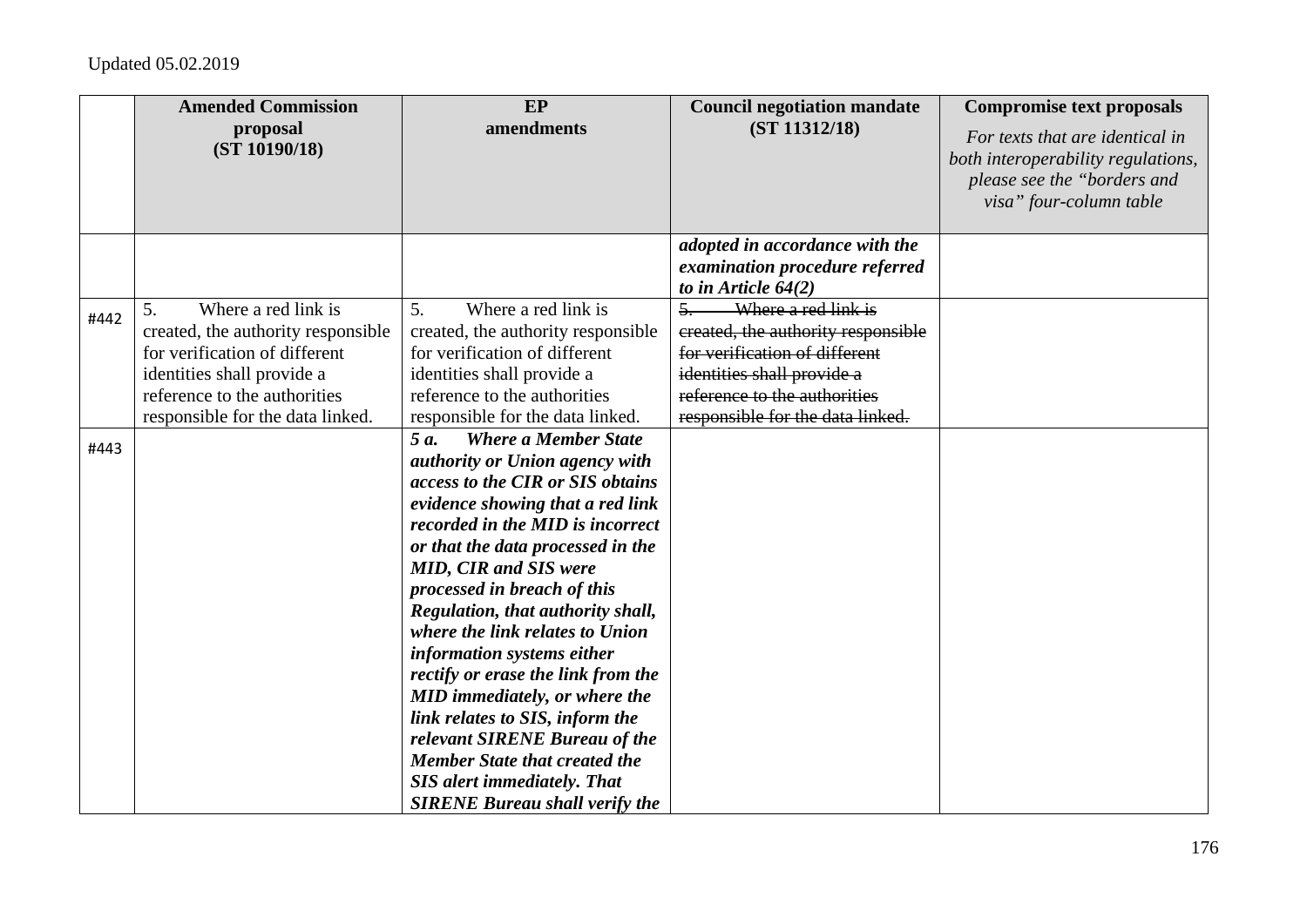|      | <b>Amended Commission</b>                                                                                                     | EP                                                                                                                                        | <b>Council negotiation mandate</b>                                                                                                                                                                                                                                                                                                                                                                                                                                                                                                                | <b>Compromise text proposals</b>                                                                                                |
|------|-------------------------------------------------------------------------------------------------------------------------------|-------------------------------------------------------------------------------------------------------------------------------------------|---------------------------------------------------------------------------------------------------------------------------------------------------------------------------------------------------------------------------------------------------------------------------------------------------------------------------------------------------------------------------------------------------------------------------------------------------------------------------------------------------------------------------------------------------|---------------------------------------------------------------------------------------------------------------------------------|
|      | proposal<br>(ST 10190/18)                                                                                                     | amendments                                                                                                                                | (ST 11312/18)                                                                                                                                                                                                                                                                                                                                                                                                                                                                                                                                     | For texts that are identical in<br>both interoperability regulations,<br>please see the "borders and<br>visa" four-column table |
|      |                                                                                                                               | evidence provided by the<br><b>Member State authority and</b><br>rectify or erase the link from the<br><b>MID</b> immediately thereafter. |                                                                                                                                                                                                                                                                                                                                                                                                                                                                                                                                                   |                                                                                                                                 |
| #444 |                                                                                                                               |                                                                                                                                           | If a Member State<br>6.<br>authority has evidence to<br>suggest that a red link recorded<br>in the MID is factually<br>inacurate or not up-to-date or<br>that data were processed in the<br>MID, the CIR or the SIS in<br>breach of this Regulation, it<br>shall check the relevant data<br>stored in the CIR and SIS and<br>shall, if necessary, rectify or<br>erase the link from the MID<br>without delay. That Member<br>State authority shall inform the<br><b>Member State responsible for</b><br>the manual verification without<br>delay. |                                                                                                                                 |
| #445 | Article 33<br>White link                                                                                                      | Article 33<br>White link                                                                                                                  | Article 33<br>White link                                                                                                                                                                                                                                                                                                                                                                                                                                                                                                                          |                                                                                                                                 |
| #446 | A link between data from<br>two or more information systems<br>shall be classified as white in any<br>of the following cases: | 1.<br>A link between data from<br>two or more information systems<br>shall be classified as white in any<br>of the following cases:       | A link between data from<br>1.<br>two or more $EU$ information<br>systems shall be classified as<br>white in any of the following                                                                                                                                                                                                                                                                                                                                                                                                                 |                                                                                                                                 |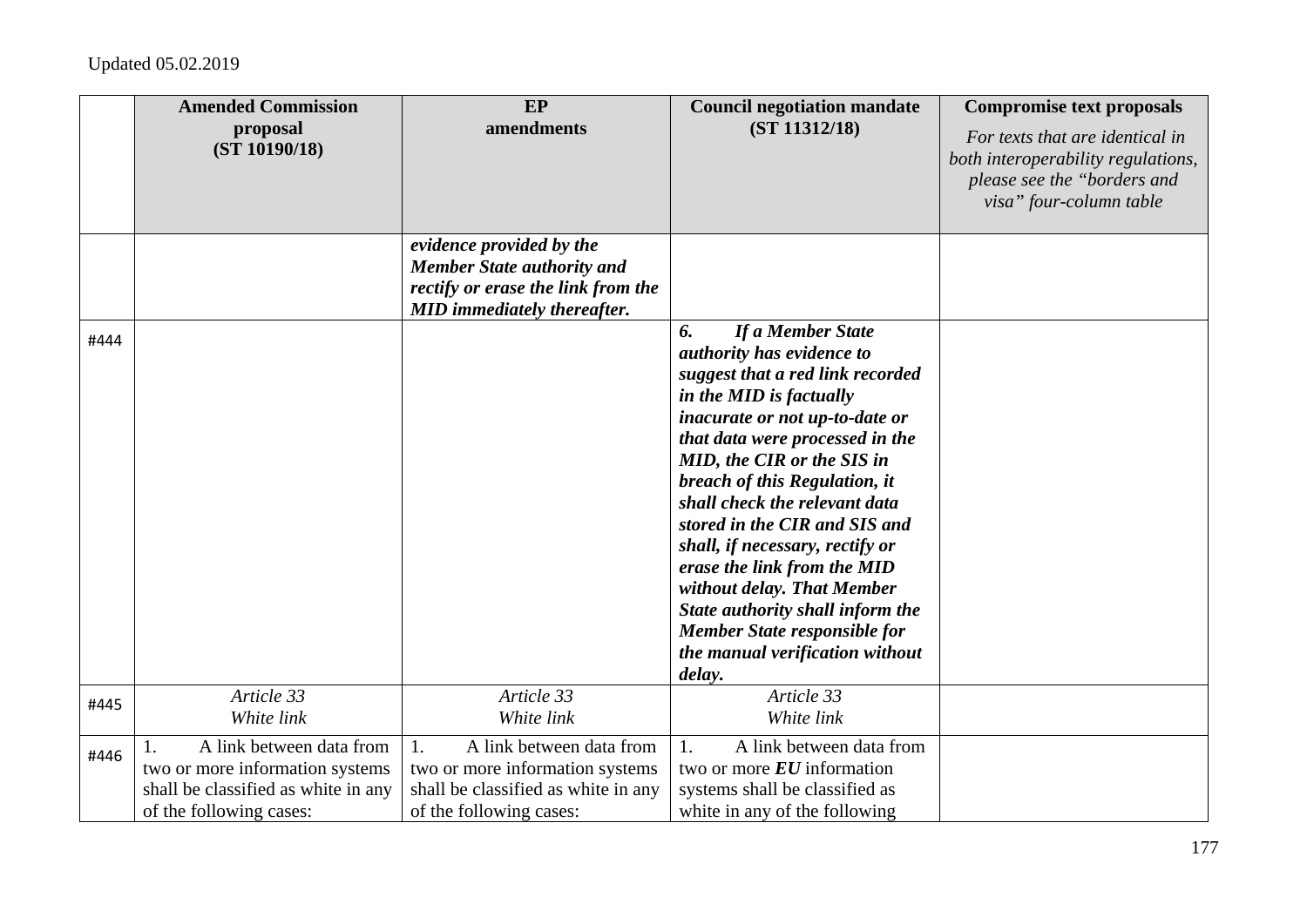|      | <b>Amended Commission</b>                                                                                                                                                        | EP                                                                                                                                                                               | <b>Council negotiation mandate</b>                                                                                                                                                                                                                                                                                                                                             | <b>Compromise text proposals</b>                                                                                                |
|------|----------------------------------------------------------------------------------------------------------------------------------------------------------------------------------|----------------------------------------------------------------------------------------------------------------------------------------------------------------------------------|--------------------------------------------------------------------------------------------------------------------------------------------------------------------------------------------------------------------------------------------------------------------------------------------------------------------------------------------------------------------------------|---------------------------------------------------------------------------------------------------------------------------------|
|      | proposal<br>(ST 10190/18)                                                                                                                                                        | amendments                                                                                                                                                                       | (ST 11312/18)                                                                                                                                                                                                                                                                                                                                                                  | For texts that are identical in<br>both interoperability regulations,<br>please see the "borders and<br>visa" four-column table |
|      |                                                                                                                                                                                  |                                                                                                                                                                                  | cases:                                                                                                                                                                                                                                                                                                                                                                         |                                                                                                                                 |
| #447 | the linked data shares the<br>(a)<br>same biometric and the same or<br>similar identity data;                                                                                    | the linked data shares the<br>(a)<br>same biometric and the same or<br>similar identity data;                                                                                    | the linked data shares the<br>(a)<br>same biometric and the same or<br>similar identity data;                                                                                                                                                                                                                                                                                  |                                                                                                                                 |
| #448 | the linked data shares the<br>(b)<br>same or similar identity data and<br>at least one of the information<br>systems does not have biometric<br>data on the person;              | the linked data shares the<br>(b)<br>same or similar identity data and<br>at least one of the information<br>systems does not have biometric<br>data on the person;              | the linked data shares the<br>(b)<br>same or similar identity data, and<br>the same travel document data,<br>and at least one of the EU<br>information systems does not<br>have biometric data on the<br>person:                                                                                                                                                               |                                                                                                                                 |
| #449 |                                                                                                                                                                                  |                                                                                                                                                                                  | the linked data shares<br>(ba)<br>the same or similar identity data<br>and at least one of the EU<br>information systems does not<br>have biometric data on the<br>person and the authority<br>responsible for the verification<br>of different identities concluded<br><i>it refers to the same person</i><br>having different identity data in<br><i>a justified manner;</i> |                                                                                                                                 |
| #450 | the linked data shares the<br>(c)<br>same biometric but different<br>identity data and the authority<br>responsible for the verification of<br>different identities concluded it | the linked data shares the<br>(c)<br>same biometric but different<br>identity data and the authority<br>responsible for the verification of<br>different identities concluded it | the linked data shares the<br>(c)<br>same biometric but different<br>identity data and the authority<br>responsible for the verification of<br>different identities concluded it                                                                                                                                                                                               |                                                                                                                                 |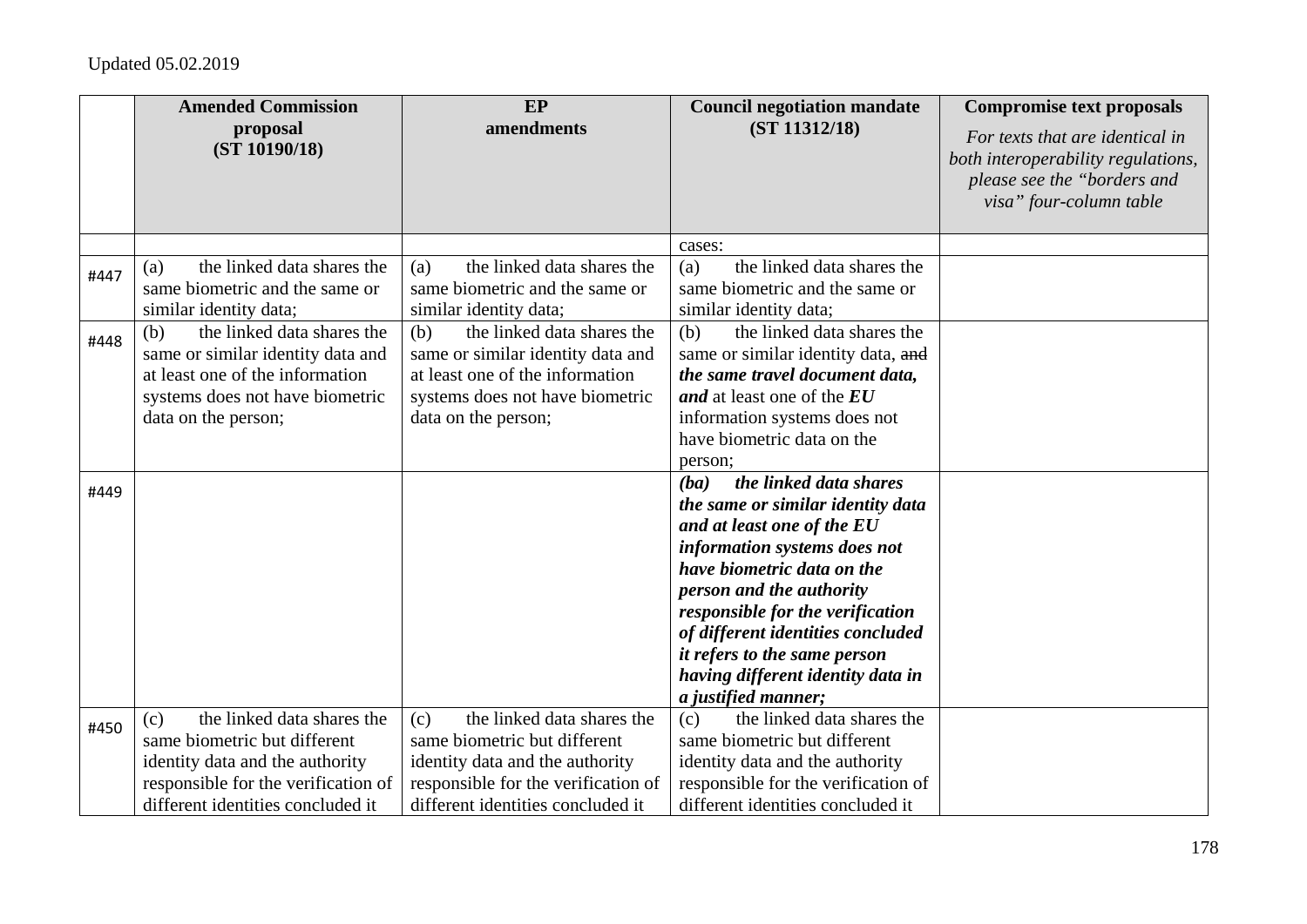|      | <b>Amended Commission</b>                                                                                                                                                                                                                                                                                                                                                                                                                                                                         | <b>EP</b>                                                                                                                                                                                                                                                                                                                                                                                                                                                                                         | <b>Council negotiation mandate</b>                                                                                                                                                                                                                                                                                                                                                                                                                                                                        | <b>Compromise text proposals</b>                                                                                                |
|------|---------------------------------------------------------------------------------------------------------------------------------------------------------------------------------------------------------------------------------------------------------------------------------------------------------------------------------------------------------------------------------------------------------------------------------------------------------------------------------------------------|---------------------------------------------------------------------------------------------------------------------------------------------------------------------------------------------------------------------------------------------------------------------------------------------------------------------------------------------------------------------------------------------------------------------------------------------------------------------------------------------------|-----------------------------------------------------------------------------------------------------------------------------------------------------------------------------------------------------------------------------------------------------------------------------------------------------------------------------------------------------------------------------------------------------------------------------------------------------------------------------------------------------------|---------------------------------------------------------------------------------------------------------------------------------|
|      | proposal<br>(ST 10190/18)                                                                                                                                                                                                                                                                                                                                                                                                                                                                         | amendments                                                                                                                                                                                                                                                                                                                                                                                                                                                                                        | (ST 11312/18)                                                                                                                                                                                                                                                                                                                                                                                                                                                                                             | For texts that are identical in<br>both interoperability regulations,<br>please see the "borders and<br>visa" four-column table |
|      | refers to the same person legally<br>having different identity data.                                                                                                                                                                                                                                                                                                                                                                                                                              | refers to the same person legally<br>having different identity data.                                                                                                                                                                                                                                                                                                                                                                                                                              | refers to the same person legally<br>having different identity data in a<br>justified manner.                                                                                                                                                                                                                                                                                                                                                                                                             |                                                                                                                                 |
| #451 |                                                                                                                                                                                                                                                                                                                                                                                                                                                                                                   | the linked data shares<br>(ca)<br>the same identity data and<br>different biometric data and the<br>authority responsible for the<br>verification of different<br><i>identities has concluded that it</i><br>refers to the same person and<br>their biometric data has<br>changed due to injury, illness or<br>another legitimate reason.                                                                                                                                                         |                                                                                                                                                                                                                                                                                                                                                                                                                                                                                                           |                                                                                                                                 |
| #452 | Where the CIR or the SIS<br>2.<br>are queried and where a white<br>link exists between one or more<br>of the information systems<br>constituting the CIR or with the<br>SIS, the multiple-identity<br>detector shall indicate that the<br>identity data of the linked data<br>correspond to the same person.<br>The queried information systems<br>shall reply indicating, where<br>relevant, all the linked data on<br>the person, hence triggering a hit<br>against the data that is subject to | 2.<br>Where the CIR or the SIS<br>are queried and where a white<br>link exists between one or more<br>of the information systems<br>constituting the CIR or with the<br>SIS, the multiple-identity<br>detector shall indicate that the<br>identity data of the linked data<br>correspond to the same person.<br>The queried information systems<br>shall reply indicating, where<br>relevant, all the linked data on<br>the person, hence triggering a hit<br>against the data that is subject to | 2.<br>Where the CIR or the SIS<br>are queried and where a white<br>link exists between one two or<br>more of the $EU$ information<br>systems constituting the CIR or<br>with the SIS, the multiple-<br>identity detector MID shall<br>indicate that the identity data of<br>the linked data correspond to the<br>same person. The queried $EU$<br>information systems shall reply<br>indicating, where relevant, all the<br>linked data on the person, hence<br>triggering a hit <i>match</i> against the |                                                                                                                                 |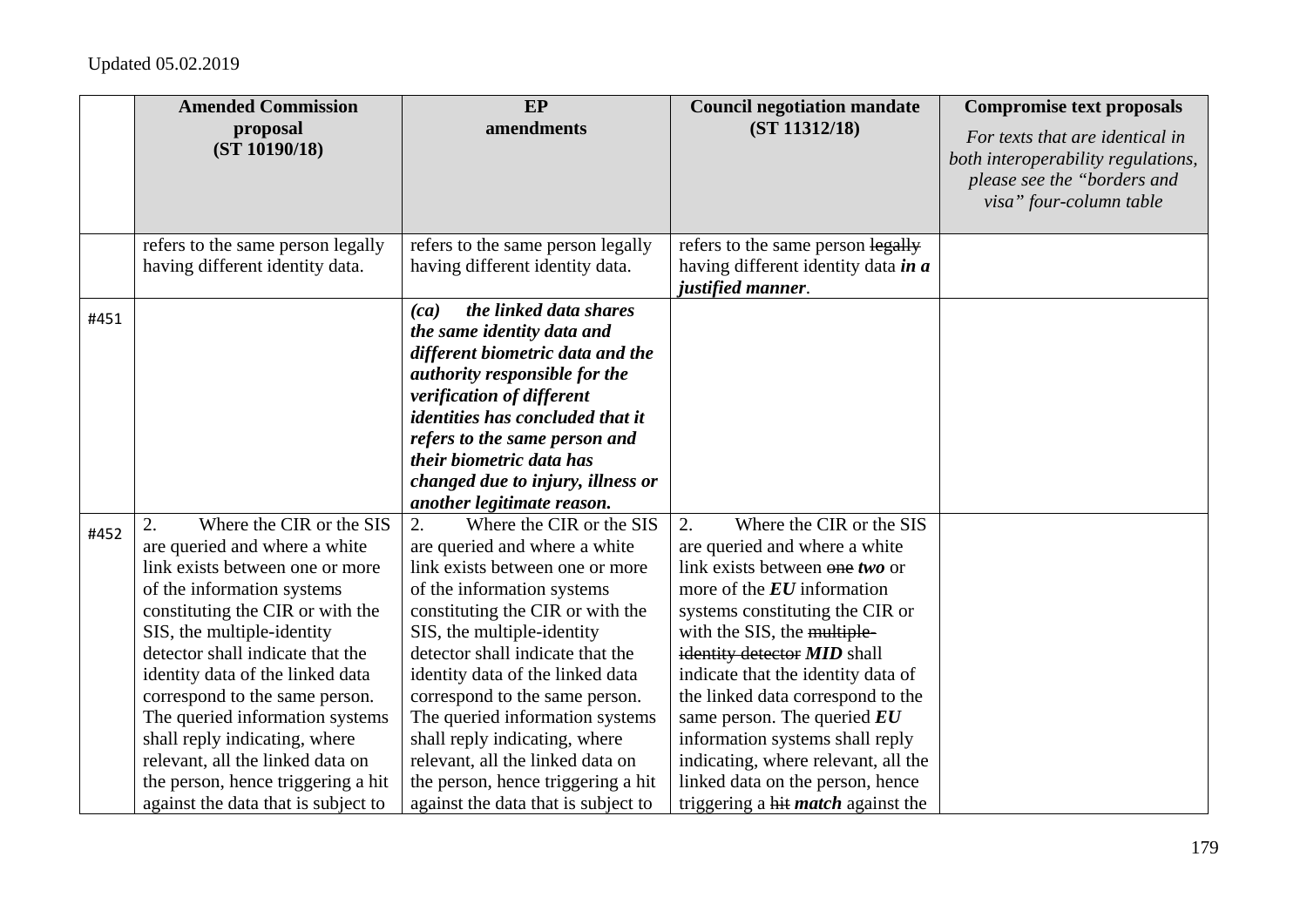|      | <b>Amended Commission</b>                    | EP                                           | <b>Council negotiation mandate</b>           | <b>Compromise text proposals</b>                                                                                                |
|------|----------------------------------------------|----------------------------------------------|----------------------------------------------|---------------------------------------------------------------------------------------------------------------------------------|
|      | proposal<br>(ST 10190/18)                    | amendments                                   | (ST 11312/18)                                | For texts that are identical in<br>both interoperability regulations,<br>please see the "borders and<br>visa" four-column table |
|      | the white link, if the authority             | the white link, if the authority             | data that is subject to the white            |                                                                                                                                 |
|      | launching the query has access to            | launching the query has access to            | link, if the authority launching             |                                                                                                                                 |
|      | the linked data under Union or               | the linked data under Union or               | the query has access to the linked           |                                                                                                                                 |
|      | national law.                                | national law.                                | data under Union or national law.            |                                                                                                                                 |
| #453 | Where a white link is<br>3.                  | Where a white link is<br>3.                  | 3.<br>Where a white link is                  |                                                                                                                                 |
|      | created between data from the                | created between data from the                | created between data from the                |                                                                                                                                 |
|      | EES, the VIS, [the ETIAS],                   | EES, the VIS, [the ETIAS],                   | EES, the VIS, [the ETIAS],                   |                                                                                                                                 |
|      | Eurodac or [the ECRIS-TCN                    | Eurodac or [the ECRIS-TCN                    | Eurodac or [the ECRIS-TCN                    |                                                                                                                                 |
|      | system], the individual file stored          | system], the individual file stored          | system], the individual file stored          |                                                                                                                                 |
|      | in the CIR shall be updated in               | in the CIR shall be updated in               | in the CIR shall be updated in               |                                                                                                                                 |
|      | accordance with Article 19(1).               | accordance with Article 19(1).               | accordance with Article $19(1)(2)$ .         |                                                                                                                                 |
| #454 | Without prejudice to the<br>$\overline{4}$ . | Without prejudice to the<br>$\overline{4}$ . | $\overline{4}$ .<br>Without prejudice to the |                                                                                                                                 |
|      | provisions related to the handling           | provisions related to the handling           | provisions related to the handling           |                                                                                                                                 |
|      | of alerts in the SIS referred to in          | of alerts in the SIS referred to in          | of alerts in the SIS referred to in          |                                                                                                                                 |
|      | the [Regulations on SIS in the               | the [Regulations on SIS in the               | the [Regulations on SIS in the               |                                                                                                                                 |
|      | field of border checks, on SIS in            | field of border checks, on SIS in            | field of border checks, on SIS in            |                                                                                                                                 |
|      | the field of law enforcement and             | the field of law enforcement and             | the field of law enforcement and             |                                                                                                                                 |
|      | on SIS in the field of illegal               | on SIS in the field of illegal               | on SIS in the field of illegal               |                                                                                                                                 |
|      | return], where a white link is               | return], where a white link is               | return, wWhere a white link is               |                                                                                                                                 |
|      | created following a manual                   | created following a manual                   | created following a manual                   |                                                                                                                                 |
|      | verification of multiple identities,         | verification of multiple identities,         | verification of multiple identities          |                                                                                                                                 |
|      | the authority responsible for                | the authority responsible for                | between data from the EES, the               |                                                                                                                                 |
|      | verification of different identities         | verification of different identities         | VIS, [the ETIAS] or Eurodac,                 |                                                                                                                                 |
|      | shall inform the person of the               | shall inform the person of the               | the authority responsible for the            |                                                                                                                                 |
|      | presence of discrepancies                    | presence of discrepancies                    | verification of different identities         |                                                                                                                                 |
|      | between his or her personal data             | between his or her personal data             | shall inform the person of the               |                                                                                                                                 |
|      | between systems and shall                    | between systems and shall                    | presence of discrepancies                    |                                                                                                                                 |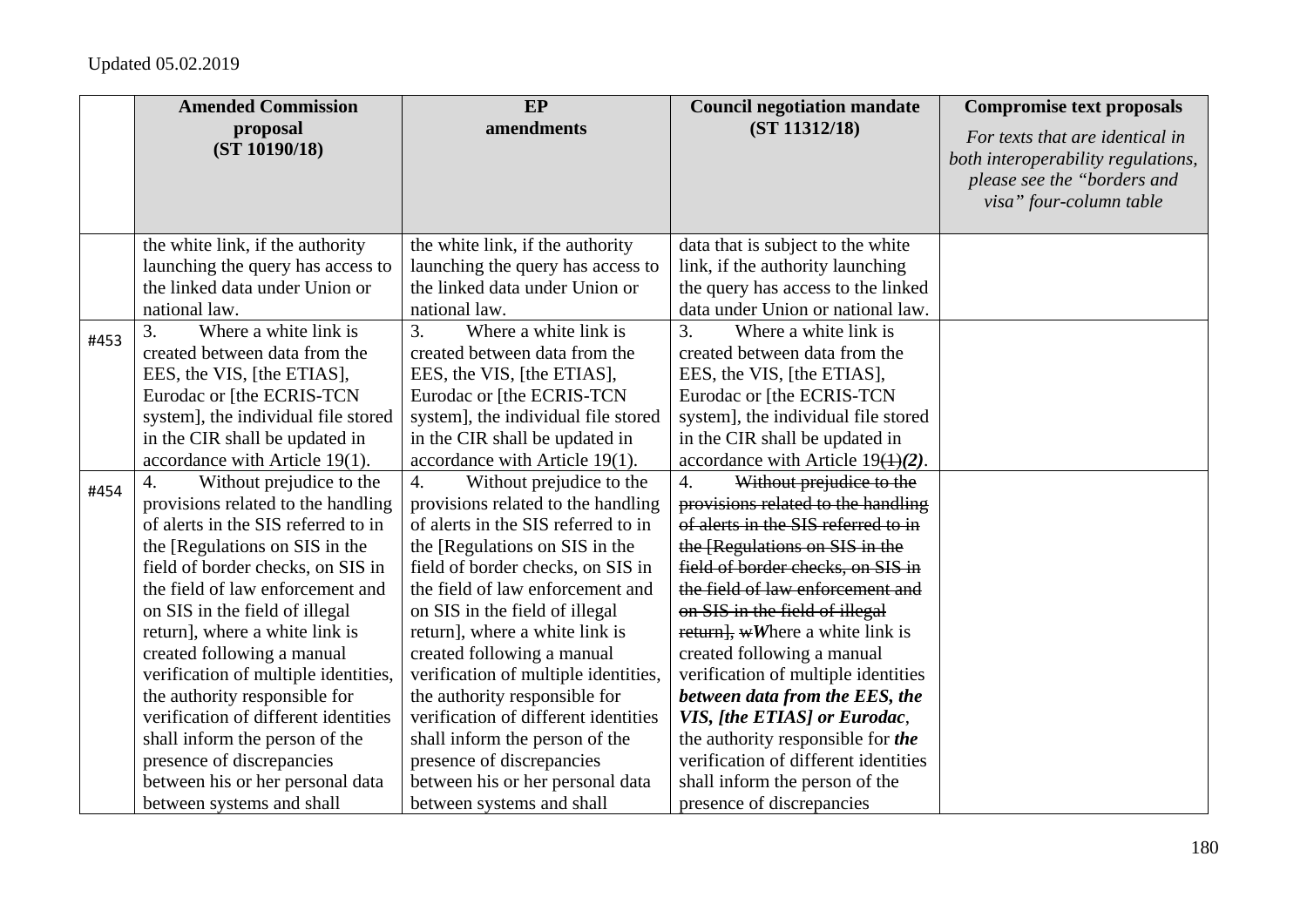|      | <b>Amended Commission</b><br>proposal<br>(ST 10190/18)                        | <b>EP</b><br>amendments                                                                                                                                                                                                                                                                                                                                                                                                                                                                                                                                                                                        | <b>Council negotiation mandate</b><br>(ST 11312/18)                                                                                            | <b>Compromise text proposals</b><br>For texts that are identical in<br>both interoperability regulations,<br>please see the "borders and<br>visa" four-column table |
|------|-------------------------------------------------------------------------------|----------------------------------------------------------------------------------------------------------------------------------------------------------------------------------------------------------------------------------------------------------------------------------------------------------------------------------------------------------------------------------------------------------------------------------------------------------------------------------------------------------------------------------------------------------------------------------------------------------------|------------------------------------------------------------------------------------------------------------------------------------------------|---------------------------------------------------------------------------------------------------------------------------------------------------------------------|
|      | provide a reference to the<br>authorities responsible for the<br>data linked. | provide a reference to the<br>authorities responsible for the<br>data linked.                                                                                                                                                                                                                                                                                                                                                                                                                                                                                                                                  | between his or her personal data<br>between systems and shall<br>provide a reference to the<br>authorities responsible for the<br>data linked. |                                                                                                                                                                     |
| #455 |                                                                               | If a Member State<br>4a.<br>authority has evidence to<br>suggest that a white link<br>recorded in the MID is factually<br>inaccurate, not up-to-date or<br>that data were processed in the<br><b>MID</b> or the Union information<br>systems or SIS in breach of this<br>Regulation, it shall check the<br>relevant data stored in the<br>Union information systems and<br>SIS and shall, if necessary,<br>rectify or erase the link from the<br><b>MID</b> without delay. That<br><b>Member State authority shall</b><br>inform the Member State<br>responsible for the manual<br>verification without delay. |                                                                                                                                                |                                                                                                                                                                     |
| #456 |                                                                               |                                                                                                                                                                                                                                                                                                                                                                                                                                                                                                                                                                                                                | The information shall be<br>4a.<br>given by means of a standard<br>form by the authority<br>responsible for verification of                    |                                                                                                                                                                     |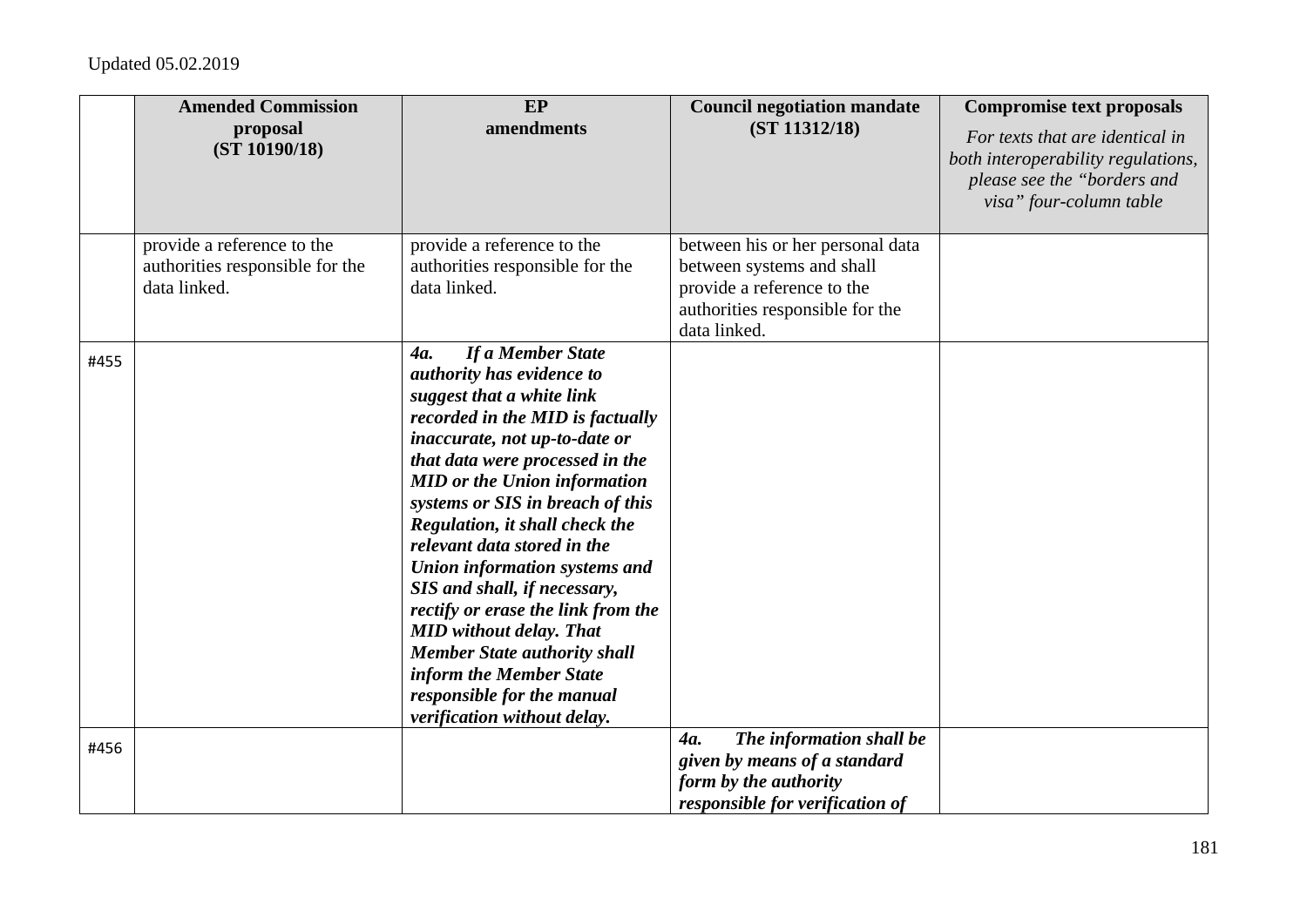|      | <b>Amended Commission</b><br>proposal<br>(ST 10190/18) | EP<br>amendments                         | <b>Council negotiation mandate</b><br>(ST 11312/18)                                                                                                                                                                                                                                                                                                                                                                                                                                                                 | <b>Compromise text proposals</b><br>For texts that are identical in<br>both interoperability regulations,<br>please see the "borders and<br>visa" four-column table |
|------|--------------------------------------------------------|------------------------------------------|---------------------------------------------------------------------------------------------------------------------------------------------------------------------------------------------------------------------------------------------------------------------------------------------------------------------------------------------------------------------------------------------------------------------------------------------------------------------------------------------------------------------|---------------------------------------------------------------------------------------------------------------------------------------------------------------------|
|      |                                                        |                                          | different identities. The<br><b>Commission shall determine the</b><br>content of that form and the<br>modalities for the information<br>by implementing acts. Those<br>implementing acts shall be<br>adopted in accordance with the<br>examination procedure referred<br>to in Article $64(2)$ .                                                                                                                                                                                                                    |                                                                                                                                                                     |
| #457 |                                                        |                                          | 5.<br>If a Member State<br>authority has evidence to<br>suggest that a white link<br>recorded in the MID is factually<br>incorrect or that data were<br>processed in the MID, the CIR<br>or the SIS in breach of this<br>Regulation, it shall check the<br>relevant data stored in the CIR<br>and SIS and shall, if necessary,<br>rectify the link in the MID<br>without delay. That Member<br>State authority shall inform the<br><b>Member State responsible for</b><br>the manual verification without<br>delay. |                                                                                                                                                                     |
| #458 | Article 34<br>Identity confirmation file               | Article 34<br>Identity confirmation file | Article 34<br>Identity confirmation file                                                                                                                                                                                                                                                                                                                                                                                                                                                                            |                                                                                                                                                                     |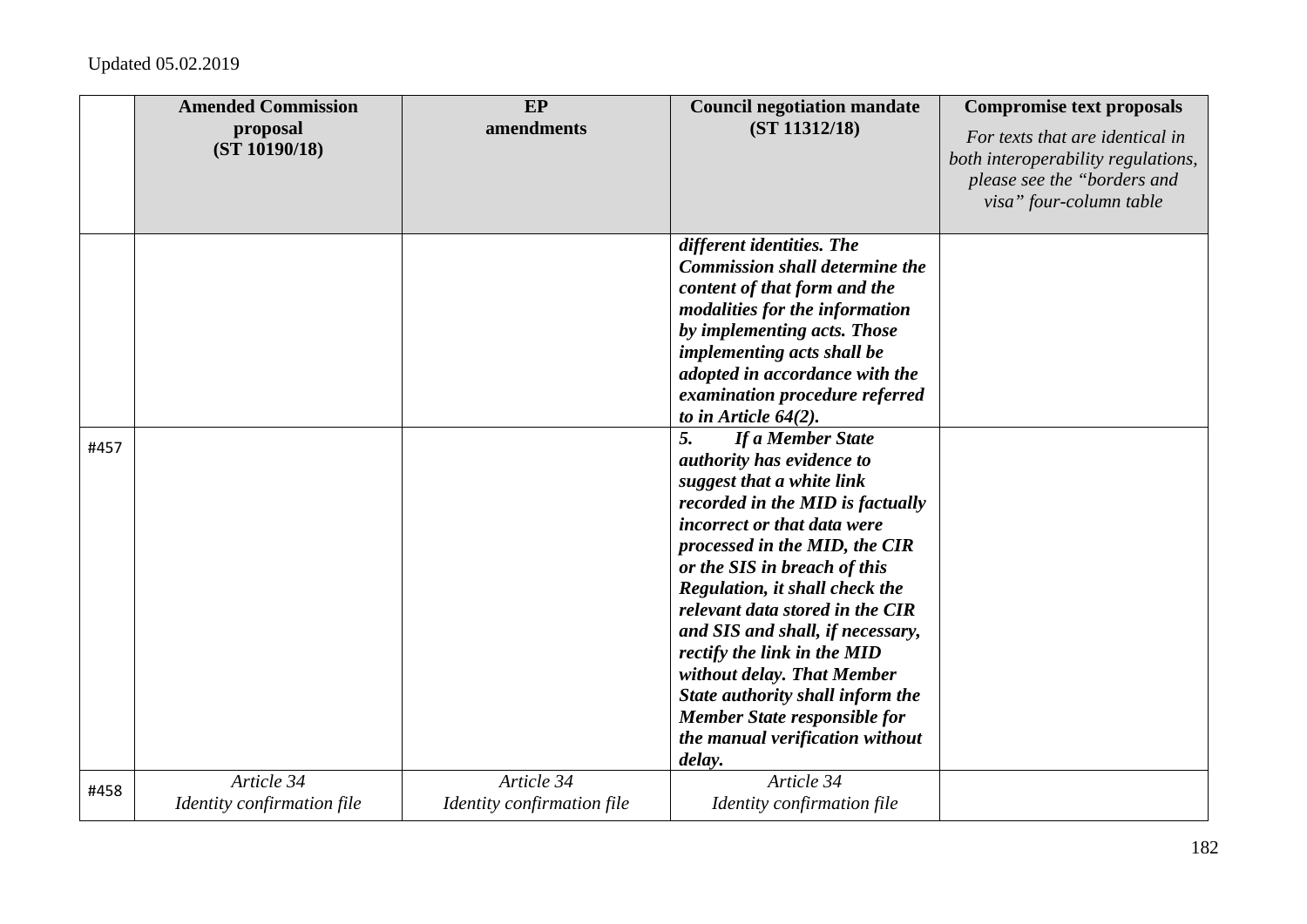|      | <b>Amended Commission</b><br>proposal<br>(ST 10190/18)                                                                                      | EP<br>amendments                                                                                                                            | <b>Council negotiation mandate</b><br>(ST 11312/18)                                                                                                                                                                             | <b>Compromise text proposals</b><br>For texts that are identical in<br>both interoperability regulations,<br>please see the "borders and<br>visa" four-column table |
|------|---------------------------------------------------------------------------------------------------------------------------------------------|---------------------------------------------------------------------------------------------------------------------------------------------|---------------------------------------------------------------------------------------------------------------------------------------------------------------------------------------------------------------------------------|---------------------------------------------------------------------------------------------------------------------------------------------------------------------|
| #459 | The identity confirmation file<br>shall contain the following data:                                                                         | The identity confirmation file<br>shall contain the following data:                                                                         | The identity confirmation file<br>shall contain the following data:                                                                                                                                                             |                                                                                                                                                                     |
| #460 | the links, including their<br>(a)<br>description in form of colours, as<br>referred to in Articles 30 to 33;                                | (a)<br>the links, including their<br>description in form of colours, as<br>referred to in Articles 30 to 33;                                | the links <del>, including their</del><br>(a)<br>description in form of colours, as<br>referred to in Articles 30 to 33;                                                                                                        |                                                                                                                                                                     |
| #461 | a reference to the<br>(b)<br>information systems whose data<br>is linked;                                                                   | a reference to the<br>(b)<br>information systems whose data<br>is linked;                                                                   | a reference to the $EU$<br>(b)<br>information systems whose data<br>are is linked;                                                                                                                                              |                                                                                                                                                                     |
| #462 | a single identification<br>(c)<br>number allowing to retrieve the<br>data from the information<br>systems of corresponding linked<br>files; | a single identification<br>(c)<br>number allowing to retrieve the<br>data from the information<br>systems of corresponding linked<br>files; | a single identification<br>(c)<br>number allowing to retrieve the<br>data from the $EU$ information<br>systems of corresponding linked<br>files in accordance with<br>respective access rights under<br>Union and national law; |                                                                                                                                                                     |
| #463 | where relevant, the<br>(d)<br>authority responsible for the<br>verification of different<br>identities.                                     | where relevant, the<br>(d)<br>authority responsible for the<br>verification of different<br>identities.                                     | where relevant, the<br>(d)<br>authority responsible for the<br>verification of different<br>identities;                                                                                                                         |                                                                                                                                                                     |
| #464 |                                                                                                                                             |                                                                                                                                             | date of creation or<br>(e)<br>update of the link.                                                                                                                                                                               |                                                                                                                                                                     |
| #465 | Article 35<br>Data retention in the multiple-<br><i>identity detector</i>                                                                   | Article 35<br>Data retention in the multiple-<br><i>identity detector</i>                                                                   | Article 35<br>Data retention in the multiple-<br><i>identity detector</i>                                                                                                                                                       |                                                                                                                                                                     |
| #466 | The identity confirmation files<br>and its data, including the links,<br>shall be stored in the multiple-                                   | The identity confirmation files<br>and its data, including the links,<br>shall be stored in the multiple-                                   | Without prejudice to<br>$\boldsymbol{l}$ .<br><i>paragraphs 2 and 3, the identity</i><br>confirmation files and its their                                                                                                       |                                                                                                                                                                     |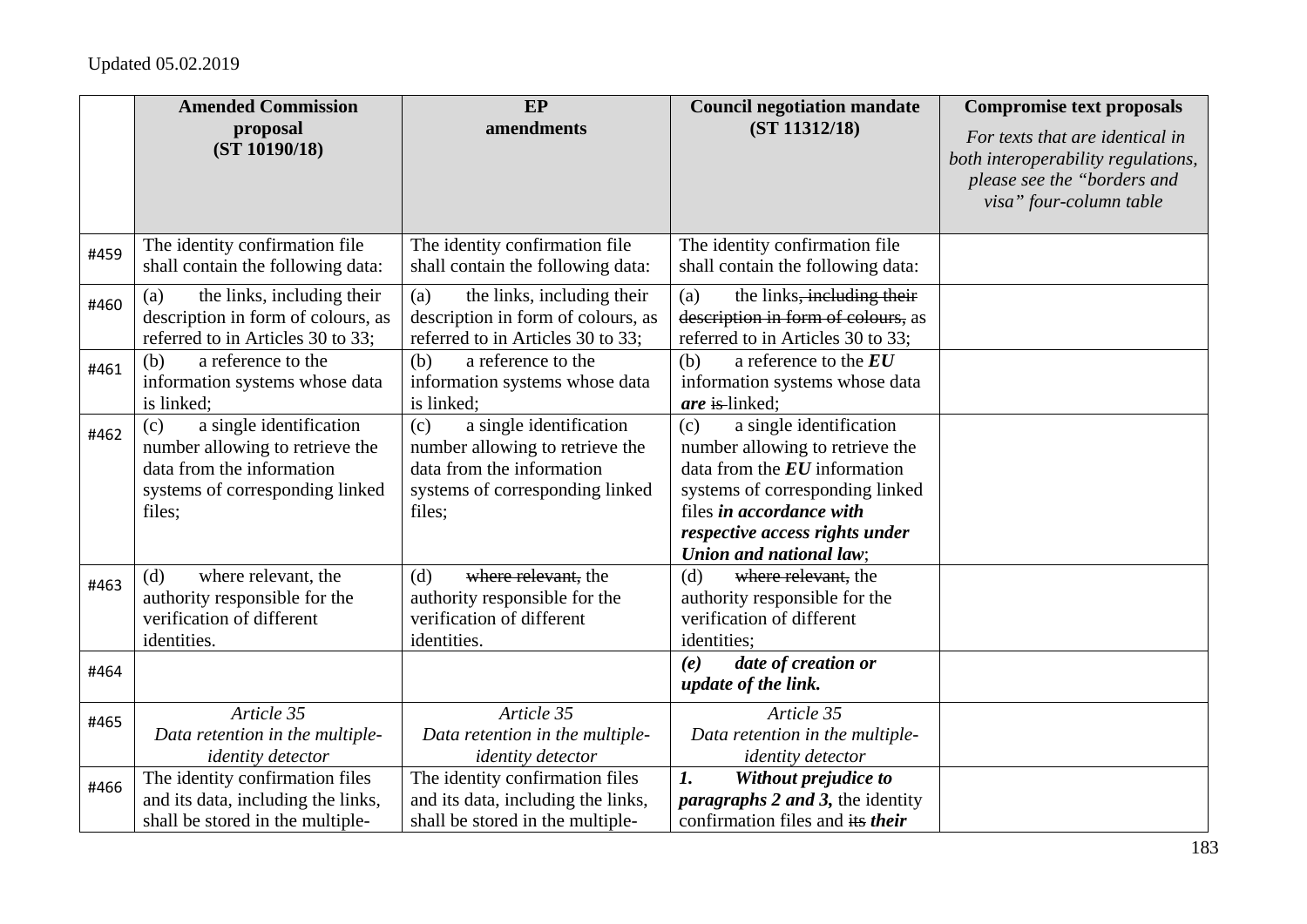|      | <b>Amended Commission</b>                                                                                             | EP                                                                                                                                                                                                                                                                                                   | <b>Council negotiation mandate</b>                                                                                                                                                                                                                                                                                                                                                         | <b>Compromise text proposals</b>                                                                                                |
|------|-----------------------------------------------------------------------------------------------------------------------|------------------------------------------------------------------------------------------------------------------------------------------------------------------------------------------------------------------------------------------------------------------------------------------------------|--------------------------------------------------------------------------------------------------------------------------------------------------------------------------------------------------------------------------------------------------------------------------------------------------------------------------------------------------------------------------------------------|---------------------------------------------------------------------------------------------------------------------------------|
|      | proposal<br>(ST 10190/18)                                                                                             | amendments                                                                                                                                                                                                                                                                                           | (ST 11312/18)                                                                                                                                                                                                                                                                                                                                                                              | For texts that are identical in<br>both interoperability regulations,<br>please see the "borders and<br>visa" four-column table |
|      | identity detector (MID) only for<br>as long as the linked data is<br>stored in two or more EU<br>information systems. | identity detector (MID) only for<br>as long as the linked data is<br>stored in two or more EU Union<br>information systems. Once this<br>condition is no longer met, the<br><i>identity confirmation files and</i><br>their data, including all related<br>links, shall be deleted<br>automatically. | data, including the links, shall be<br>stored in the multiple-identity<br>detector (MID) only for as long<br>as the linked data <i>are</i> is stored in<br>two or more EU information<br>systems and be deleted<br>thereafter in an automated<br>manner.                                                                                                                                   |                                                                                                                                 |
| #467 |                                                                                                                       |                                                                                                                                                                                                                                                                                                      | 2.<br>Where a red link is<br>created between data in the CIR,<br>the identity confirmation files<br>and their data, including the red<br>link, shall be stored in the MID<br>only for as long as the<br>corresponding data are stored in<br>at least one of the EU<br>information systems from which<br>the linked data originates and be<br>deleted thereafter in an<br>automated manner. |                                                                                                                                 |
| #468 |                                                                                                                       |                                                                                                                                                                                                                                                                                                      | Where a red link is<br>$\mathbf{3}$ .<br>created between data in the CIR<br>and the SIS, the identity<br>confirmation files and their<br>data, including the red link,<br>shall be stored in the MID only                                                                                                                                                                                  |                                                                                                                                 |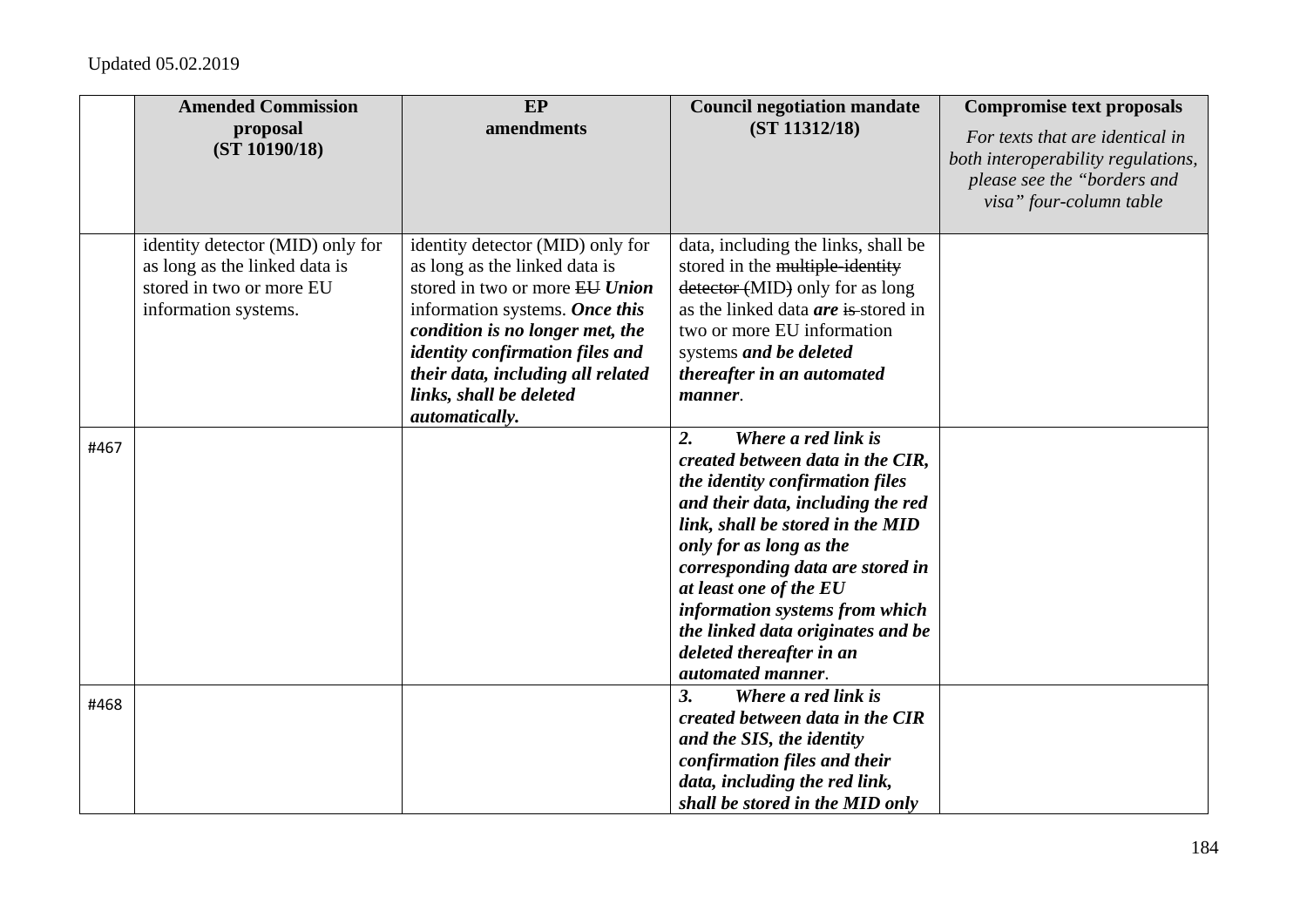|      | <b>Amended Commission</b><br>proposal<br>(ST 10190/18)                                                                                        | <b>EP</b><br>amendments                                                                                                                                     | <b>Council negotiation mandate</b><br>(ST 11312/18)                                                                                                 | <b>Compromise text proposals</b><br>For texts that are identical in<br>both interoperability regulations,<br>please see the "borders and<br>visa" four-column table |
|------|-----------------------------------------------------------------------------------------------------------------------------------------------|-------------------------------------------------------------------------------------------------------------------------------------------------------------|-----------------------------------------------------------------------------------------------------------------------------------------------------|---------------------------------------------------------------------------------------------------------------------------------------------------------------------|
|      |                                                                                                                                               |                                                                                                                                                             | for as long as the corresponding<br>data are stored in the SIS and be<br>deleted thereafter in an<br>automated manner.                              |                                                                                                                                                                     |
| #469 | Article 36<br>Keeping of logs                                                                                                                 | Article 36<br>Keeping of logs                                                                                                                               | Article 36<br>Keeping of logs                                                                                                                       |                                                                                                                                                                     |
| #470 | eu-LISA shall keep logs<br>of all data processing operations<br>within the MID. Those logs shall<br>include, in particular, the<br>following: | eu-LISA shall keep logs<br>1.<br>of all data processing operations<br>within the MID. Those logs shall<br>include, <i>in particular</i> , the<br>following: | eu-LISA shall keep logs<br>1.<br>of all data processing operations<br>within the MID. Those logs shall<br>include, in particular, the<br>following: |                                                                                                                                                                     |
| #471 |                                                                                                                                               | the Member State<br>$(-a)$<br><i>authority launching the query;</i>                                                                                         |                                                                                                                                                     |                                                                                                                                                                     |
| #472 | the purpose of access of<br>(a)<br>the user and his or her access<br>rights;                                                                  | the purpose of access of<br>(a)<br>the user and his or her access<br>rights;                                                                                | the purpose of access of<br>(a)<br>the user and his or her access<br>rights;                                                                        |                                                                                                                                                                     |
| #473 | the date and time of the<br>(b)<br>query;                                                                                                     | the date and time of the<br>(b)<br>query;                                                                                                                   | the date and time of the<br>(b)<br>query;                                                                                                           |                                                                                                                                                                     |
| #474 | the type of data used to<br>(c)<br>launch the query or queries;                                                                               | the type of data used to<br>(c)<br>launch the query or queries;                                                                                             | the type of data used to<br>(c)<br>launch the query or queries;                                                                                     |                                                                                                                                                                     |
| #475 | the reference to the data<br>(d)<br>linked;                                                                                                   | the reference to the data<br>(d)<br>linked;                                                                                                                 | the reference to the data<br>(d)<br>linked;                                                                                                         |                                                                                                                                                                     |
| #476 | the history of the identity<br>(e)<br>confirmation file;                                                                                      | the history of the identity<br>(e)<br>confirmation file;                                                                                                    | the history of the identity<br>(e)<br>confirmation file;                                                                                            |                                                                                                                                                                     |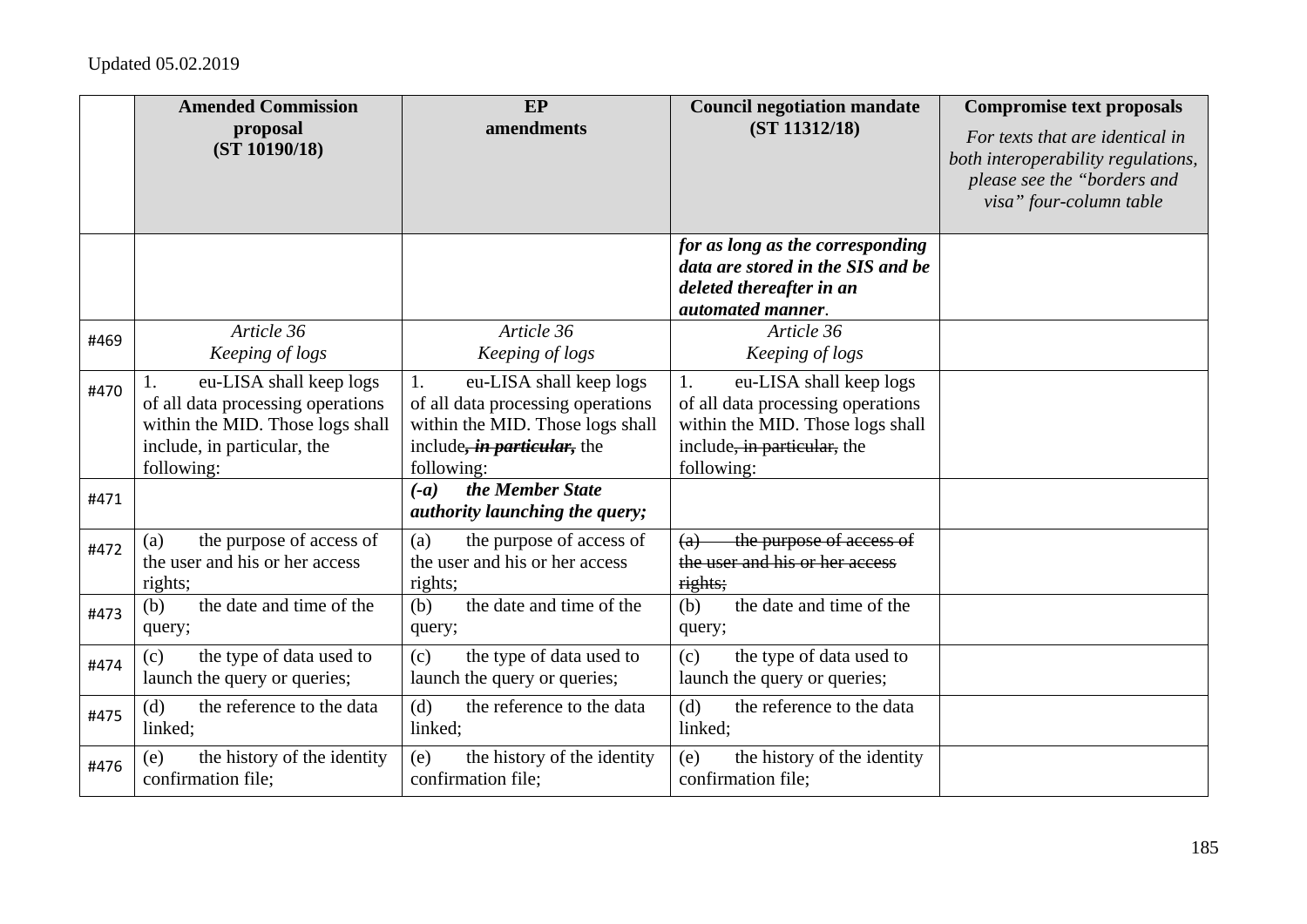|      | <b>Amended Commission</b>          | EP                                                | <b>Council negotiation mandate</b>          | <b>Compromise text proposals</b>                                                                                                |
|------|------------------------------------|---------------------------------------------------|---------------------------------------------|---------------------------------------------------------------------------------------------------------------------------------|
|      | proposal<br>(ST 10190/18)          | amendments                                        | (ST 11312/18)                               | For texts that are identical in<br>both interoperability regulations,<br>please see the "borders and<br>visa" four-column table |
| #477 | the identifying mark of<br>(f)     | the identifying mark of<br>$\bigoplus$            | the identifying mark of<br>(f)              |                                                                                                                                 |
|      | the person who carried out the     | the person who carried out the                    | the person who carried out the              |                                                                                                                                 |
|      | query.                             | query.                                            | <b>GUEFY Member State or EU</b>             |                                                                                                                                 |
|      |                                    |                                                   | agency querying the MID.                    |                                                                                                                                 |
| #478 |                                    | <b>In addition, Member States shall</b>           |                                             |                                                                                                                                 |
|      |                                    | keep logs of the unique user                      |                                             |                                                                                                                                 |
|      |                                    | identity of the official<br>performing the query. |                                             |                                                                                                                                 |
|      | Each Member State shall            | Each Member State shall<br>2.                     | Each Member State shall<br>$\overline{2}$ . |                                                                                                                                 |
| #479 | keep logs of the staff duly        | keep logs of the staff duly                       | keep logs of the <i>authority</i> , the     |                                                                                                                                 |
|      | authorised to use the MID.         | authorised to use the MID.                        | <i>purpose of access and the staff</i>      |                                                                                                                                 |
|      |                                    |                                                   | duly authorised to use the MID.             |                                                                                                                                 |
| #480 | 3.<br>The logs may be used         | 3.<br>The logs may be used                        | $\overline{3}$ .<br>The logs referred to in |                                                                                                                                 |
|      | only for data protection           | only for data protection                          | <i>paragraphs 1 and 2 may be used</i>       |                                                                                                                                 |
|      | monitoring, including checking     | monitoring, including checking                    | only for data protection                    |                                                                                                                                 |
|      | the admissibility of a request and | the admissibility of a request and                | monitoring, including checking              |                                                                                                                                 |
|      | the lawfulness of data             | the lawfulness of data                            | the admissibility of a request and          |                                                                                                                                 |
|      | processing, and for ensuring data  | processing, for self-monitoring,                  | the lawfulness of data                      |                                                                                                                                 |
|      | security pursuant to Article 42.   | and for ensuring the proper                       | processing, and for ensuring data           |                                                                                                                                 |
|      | The logs shall be protected by     | functioning and the data                          | security pursuant to Article 42.            |                                                                                                                                 |
|      | appropriate measures against       | <i>integrity and data security</i>                | Those logs shall be <i>made</i>             |                                                                                                                                 |
|      | unauthorised access and erased     | pursuant to Article 42. To that                   | available to the competent                  |                                                                                                                                 |
|      | one year after their creation,     | end, access to those logs shall be                | supervisory authority on                    |                                                                                                                                 |
|      | unless they are required for       | granted as appropriate to the                     | request. They shall be protected            |                                                                                                                                 |
|      | monitoring procedures that have    | data controllers identified                       | by appropriate measures against             |                                                                                                                                 |
|      | already begun. The logs related    | pursuant to Article 40, to the                    | unauthorised access and                     |                                                                                                                                 |
|      | to the history of the identity     | national supervisory authorities                  | modification. and They shall be             |                                                                                                                                 |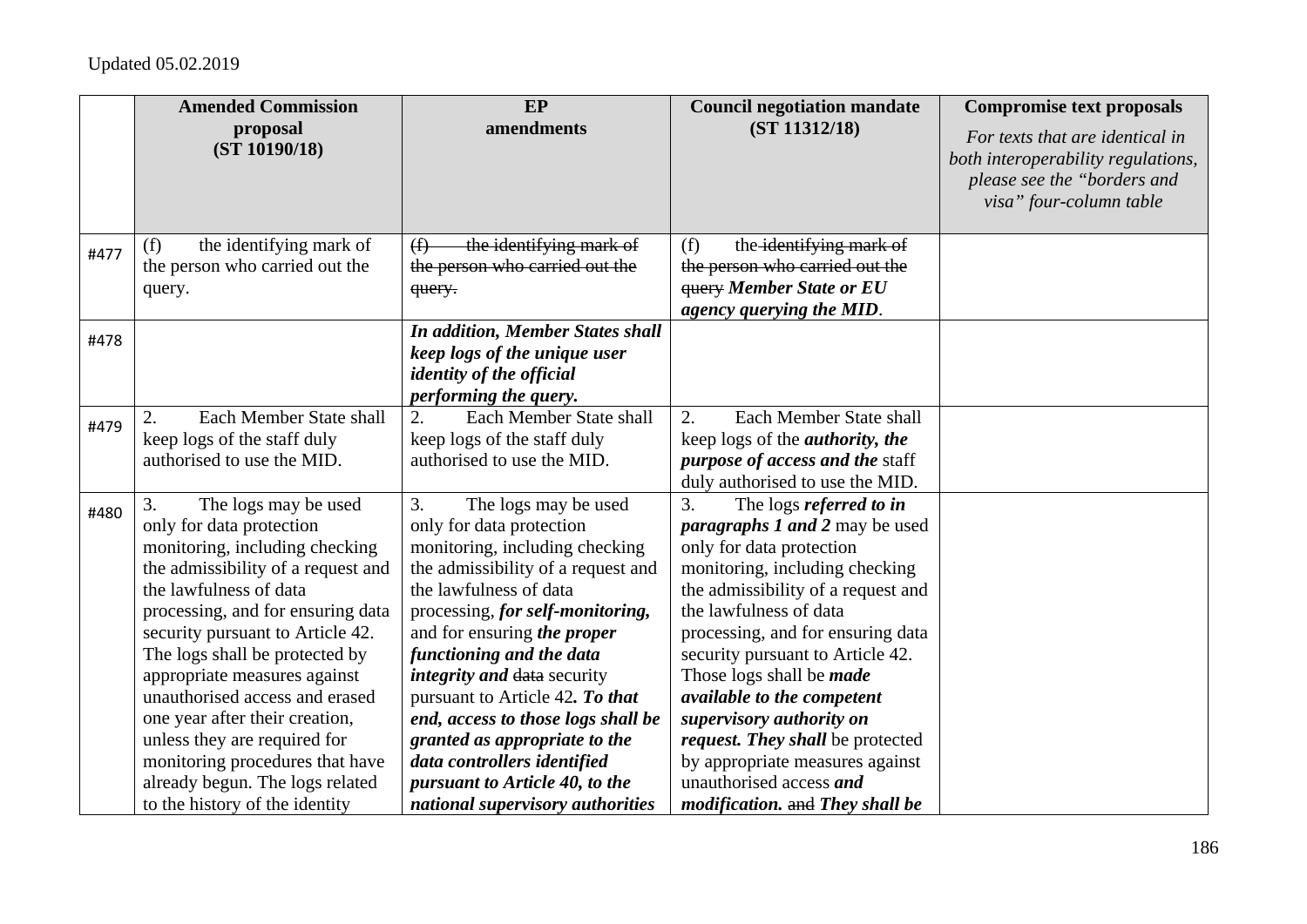|      | <b>Amended Commission</b>                                          | EP                                                                 | <b>Council negotiation mandate</b>                              | <b>Compromise text proposals</b>                                                                                                |
|------|--------------------------------------------------------------------|--------------------------------------------------------------------|-----------------------------------------------------------------|---------------------------------------------------------------------------------------------------------------------------------|
|      | proposal<br>(ST 10190/18)                                          | amendments                                                         | (ST 11312/18)                                                   | For texts that are identical in<br>both interoperability regulations,<br>please see the "borders and<br>visa" four-column table |
|      | confirmation file shall be erased<br>once the data in the identity | referred to in Article 51 of<br>Regulation (EU)2016/679 and        | erased in an automated manner<br>one year after their creation, |                                                                                                                                 |
|      | confirmation file is erased.                                       | Article 41 of Directive (EU)                                       | unless they are required for                                    |                                                                                                                                 |
|      |                                                                    | 2016/680, and to the European                                      | monitoring procedures that have                                 |                                                                                                                                 |
|      |                                                                    | <b>Data Protection Supervisor.</b> The                             | already begun in which case                                     |                                                                                                                                 |
|      |                                                                    | logs shall be protected by                                         | they shall be erased once the                                   |                                                                                                                                 |
|      |                                                                    | appropriate measures against<br>unauthorised access and erased     | monitoring procedures no<br>longer require those logs. The      |                                                                                                                                 |
|      |                                                                    | one year two years after their                                     | logs related to the history of the                              |                                                                                                                                 |
|      |                                                                    | creation, unless they are required                                 | identity confirmation file shall be                             |                                                                                                                                 |
|      |                                                                    | for monitoring procedures that                                     | erased once the data in the                                     |                                                                                                                                 |
|      |                                                                    | have already begun. The logs                                       | identity confirmation file is                                   |                                                                                                                                 |
|      |                                                                    | related to the history of the                                      | erased.                                                         |                                                                                                                                 |
|      |                                                                    | identity confirmation file shall be<br>erased once the data in the |                                                                 |                                                                                                                                 |
|      |                                                                    | identity confirmation file is                                      |                                                                 |                                                                                                                                 |
|      |                                                                    | erased.                                                            |                                                                 |                                                                                                                                 |
| #481 | <b>CHAPTER VI</b>                                                  | <b>CHAPTER VI</b>                                                  | <b>CHAPTER VI</b>                                               |                                                                                                                                 |
|      | <b>Measures supporting</b>                                         | <b>Measures supporting</b>                                         | <b>Measures supporting</b>                                      |                                                                                                                                 |
|      | interoperability                                                   | interoperability                                                   | interoperability                                                |                                                                                                                                 |
| #482 | Article 37                                                         | Article 37                                                         | Article 37                                                      |                                                                                                                                 |
|      | Data quality                                                       | Data quality                                                       | Data quality                                                    |                                                                                                                                 |
| #483 |                                                                    | <b>Member States shall</b><br>$-1.$                                |                                                                 |                                                                                                                                 |
|      |                                                                    | ensure that the quality of the                                     |                                                                 |                                                                                                                                 |
|      |                                                                    | data in the EES, [ETIAS], VIS,                                     |                                                                 |                                                                                                                                 |
|      |                                                                    | SIS, the shared BMS, the CIR                                       |                                                                 |                                                                                                                                 |
|      |                                                                    | and the MID are closely                                            |                                                                 |                                                                                                                                 |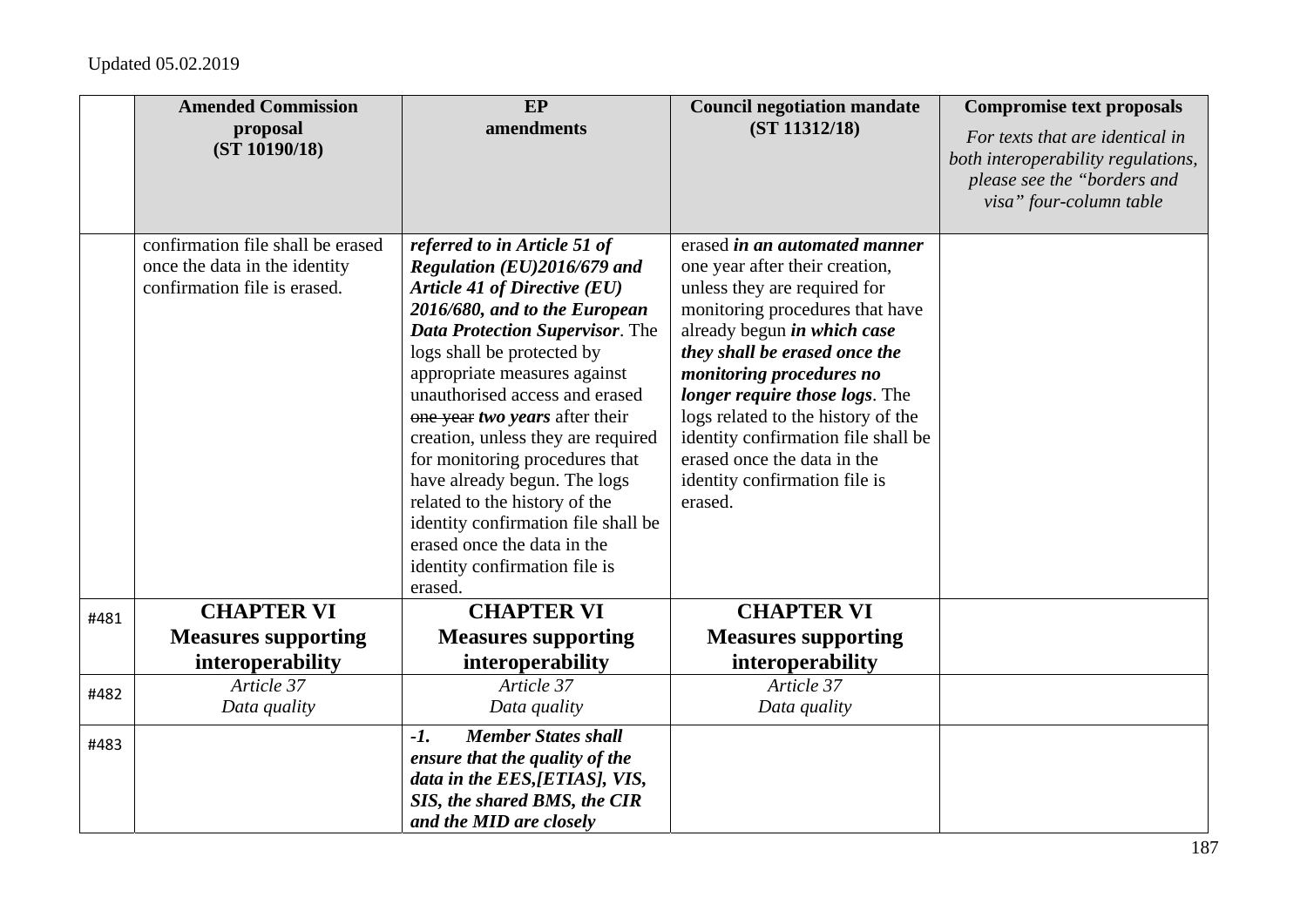|      | <b>Amended Commission</b><br>proposal<br>(ST 10190/18)                                                                                                                                                                                                                                                         | EP<br>amendments                                                                                                                                                                                                                                                                                                                                                                                                                                                                                                                                                                                                                                                                                                                                                                                                                                   | <b>Council negotiation mandate</b><br>(ST 11312/18)                                                                                                                                                                                                                                                                                                                                                                                                         | <b>Compromise text proposals</b><br>For texts that are identical in<br>both interoperability regulations,<br>please see the "borders and<br>visa" four-column table                                                                                                                                                                                                                                                                                                 |
|------|----------------------------------------------------------------------------------------------------------------------------------------------------------------------------------------------------------------------------------------------------------------------------------------------------------------|----------------------------------------------------------------------------------------------------------------------------------------------------------------------------------------------------------------------------------------------------------------------------------------------------------------------------------------------------------------------------------------------------------------------------------------------------------------------------------------------------------------------------------------------------------------------------------------------------------------------------------------------------------------------------------------------------------------------------------------------------------------------------------------------------------------------------------------------------|-------------------------------------------------------------------------------------------------------------------------------------------------------------------------------------------------------------------------------------------------------------------------------------------------------------------------------------------------------------------------------------------------------------------------------------------------------------|---------------------------------------------------------------------------------------------------------------------------------------------------------------------------------------------------------------------------------------------------------------------------------------------------------------------------------------------------------------------------------------------------------------------------------------------------------------------|
| #484 | eu-LISA shall establish<br>automated data quality control<br>mechanisms and procedures on<br>the data stored in the SIS,<br>Eurodac, [the ECRIS-TCN<br>system], the shared biometric<br>matching service (shared BMS),<br>the common identity repository<br>(CIR) and the multiple-identity<br>detector (MID). | monitored in order to ensure<br>that they meet the overall<br>requirements for the proper<br>functioning of the respective<br>Union information systems and<br>the interoperability components.<br><b>Member States shall also ensure</b><br>that all staff entering data in<br>any of those Union information<br>systems has received prior<br>training on data quality.<br>eu-LISA shall establish<br>1.<br>as soon as possible automated<br>data quality control mechanisms<br>and procedures on the data stored<br>in the EES, [ETIAS], VIS, SIS,<br><i>the</i> (shared BMS) <i>and</i> ( <i>CIR</i> ).<br>Those automated data quality<br>control mechanisms shall be<br>adequately tested prior to the<br>start of operations of the<br>interoperability components<br>under Article 62.<br>$(mistake - technical adaptation)$<br>necessary) | Without prejudice to<br>1.<br><b>Member States' responsibilities</b><br>with regard to the quality of data<br>entered into the systems, eu-<br>LISA shall establish automated<br>data quality control mechanisms<br>and procedures on the data stored<br>in the SIS, Eurodac, [the ECRIS-<br>TCN system], the shared<br>biometric matching service<br>(shared BMS) and the common<br>identity repository (CIR) and the<br>multiple-identity detector (MID). | Provisionally agreed<br><b>In addition to Member</b><br>1.<br><b>States' responsibilities with</b><br>regard to the quality of data<br>entered into the systems, eu-<br>LISA shall establish automated<br>data quality control mechanisms<br>and procedures on the data stored<br>in the SIS, Eurodac, the ECRIS-<br>TCN system, the shared<br>biometric matching service<br>(shared BMS), and the common<br>identity repository (CIR) and the<br>multiple-identity |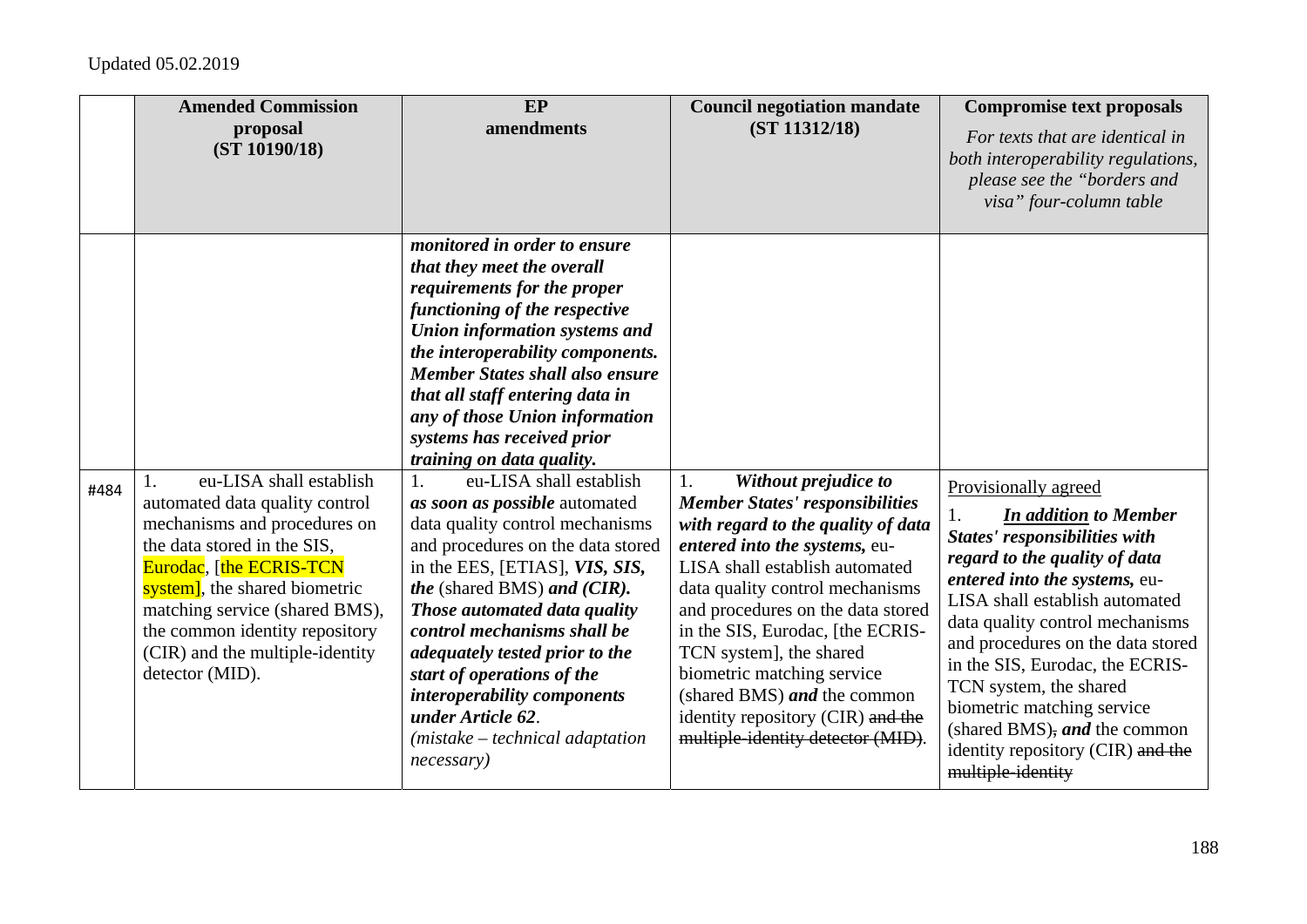|      | <b>Amended Commission</b>                                                                                                                                                                                        | EP                                                                                                                                                                                                                                                                                                                                                                                                                                                                                                                                                                                                                                                                                                                                          | <b>Council negotiation mandate</b>                                                                                                                                                                                                                                                                      | <b>Compromise text proposals</b>                                                                                                                                                                                                                                                                                                                                                                                                                                                                                     |
|------|------------------------------------------------------------------------------------------------------------------------------------------------------------------------------------------------------------------|---------------------------------------------------------------------------------------------------------------------------------------------------------------------------------------------------------------------------------------------------------------------------------------------------------------------------------------------------------------------------------------------------------------------------------------------------------------------------------------------------------------------------------------------------------------------------------------------------------------------------------------------------------------------------------------------------------------------------------------------|---------------------------------------------------------------------------------------------------------------------------------------------------------------------------------------------------------------------------------------------------------------------------------------------------------|----------------------------------------------------------------------------------------------------------------------------------------------------------------------------------------------------------------------------------------------------------------------------------------------------------------------------------------------------------------------------------------------------------------------------------------------------------------------------------------------------------------------|
|      | proposal<br>(ST 10190/18)                                                                                                                                                                                        | amendments                                                                                                                                                                                                                                                                                                                                                                                                                                                                                                                                                                                                                                                                                                                                  | (ST 11312/18)                                                                                                                                                                                                                                                                                           | For texts that are identical in<br>both interoperability regulations,<br>please see the "borders and<br>visa" four-column table                                                                                                                                                                                                                                                                                                                                                                                      |
| #485 | 2.<br>eu-LISA shall establish<br>common data quality indicators<br>and the minimum quality<br>standards to store data in the SIS,<br>Eurodac, [the ECRIS-TCN<br>system], the shared BMS, the<br>CIR and the MID. | eu-LISA shall establish<br>2.<br>common data quality indicators<br>and the minimum quality<br>standards to store data in the<br>EES, [ETIAS], VIS, SIS, the<br>shared BMS, the CIR and the<br>MID.<br>Only data fulfilling the<br>minimum quality standards may<br>be entered in the EES, [ETIAS],<br>VIS, SIS, the shared BMS, the<br><b>CIR</b> and the MID.<br>If an authority attempts to enter<br>data not fulfilling the applicable<br>minimum quality standards, it<br>shall immediately receive an<br>automated warning from the<br>relevant Union information<br>system that the data cannot be<br>entered suggesting methods for<br>satisfying the minimum quality<br>standards.<br>(mistake - technical adaptation<br>necessary) | eu-LISA shall establish<br>2.<br><i>implement mechanisms for</i><br>evaluating the accuracy of the<br>shared BMS, common data<br>quality indicators and the<br>minimum quality standards to<br>store data in the SIS, Eurodac,<br>[the ECRIS-TCN system], the<br>shared BMS and the CIR and the<br>MID. | Provisionally agreed<br>2.<br>eu-LISA shall establish<br><i>implement mechanisms for</i><br>evaluating the accuracy of the<br>shared BMS, common data<br>quality indicators and the<br>minimum quality standards to<br>store data in the SIS, Eurodac,<br>[the ECRIS-TCN system], the<br>shared BMS, and the CIR and<br>the MID.<br>Only data fulfilling the<br>minimum quality standards may<br>be entered in the SIS, <b>Eurodac</b> ,<br><b>the ECRIS-TCN system</b> , the<br>shared BMS, the CIR and the<br>MID. |
| #486 | eu-LISA shall provide<br>3.<br>regular reports on the automated<br>data quality control mechanisms<br>and procedures and the common                                                                              | 3.<br>eu-LISA shall provide<br>regular reports on the automated<br>data quality control mechanisms<br>and procedures and the common                                                                                                                                                                                                                                                                                                                                                                                                                                                                                                                                                                                                         | 3.<br>eu-LISA shall provide<br>regular reports on the automated<br>data quality control mechanisms<br>and procedures and the common                                                                                                                                                                     |                                                                                                                                                                                                                                                                                                                                                                                                                                                                                                                      |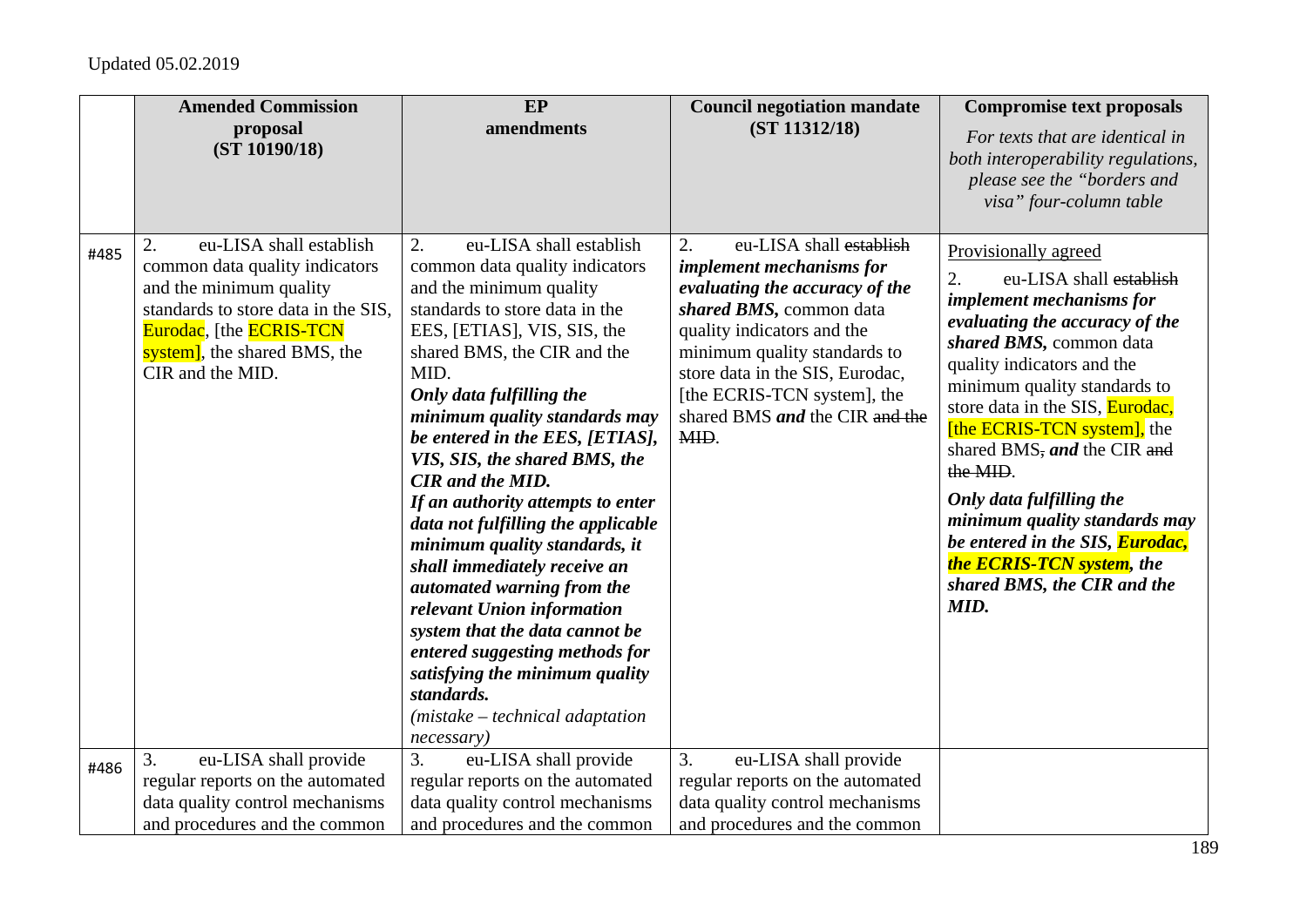|      | <b>Amended Commission</b>                                                                                                                                                                                                                                                                                                                                                                                                                                                                                                      | EP                                                                                                                                                                                                                                                                                                                                                                                                                                                                                                                             | <b>Council negotiation mandate</b>                                                                                                                                                                                                                                                                                                                                                                                                                                                                                                 | <b>Compromise text proposals</b>                                                                                                                                                                                                                                                                                                                                                                                                                                               |
|------|--------------------------------------------------------------------------------------------------------------------------------------------------------------------------------------------------------------------------------------------------------------------------------------------------------------------------------------------------------------------------------------------------------------------------------------------------------------------------------------------------------------------------------|--------------------------------------------------------------------------------------------------------------------------------------------------------------------------------------------------------------------------------------------------------------------------------------------------------------------------------------------------------------------------------------------------------------------------------------------------------------------------------------------------------------------------------|------------------------------------------------------------------------------------------------------------------------------------------------------------------------------------------------------------------------------------------------------------------------------------------------------------------------------------------------------------------------------------------------------------------------------------------------------------------------------------------------------------------------------------|--------------------------------------------------------------------------------------------------------------------------------------------------------------------------------------------------------------------------------------------------------------------------------------------------------------------------------------------------------------------------------------------------------------------------------------------------------------------------------|
|      | proposal<br>(ST 10190/18)                                                                                                                                                                                                                                                                                                                                                                                                                                                                                                      | amendments                                                                                                                                                                                                                                                                                                                                                                                                                                                                                                                     | (ST 11312/18)                                                                                                                                                                                                                                                                                                                                                                                                                                                                                                                      | For texts that are identical in<br>both interoperability regulations,<br>please see the "borders and<br>visa" four-column table                                                                                                                                                                                                                                                                                                                                                |
|      | data quality indicators to the<br>Member States. eu-LISA shall<br>also provide a regular report to<br>the Commission covering the<br>issues encountered and the<br>Member States concerned.                                                                                                                                                                                                                                                                                                                                    | data quality indicators to the<br>Member States. eu-LISA shall<br>also provide a regular report to<br>the Commission covering the<br>issues encountered and the<br>Member States concerned. eu-<br>LISA shall also provide that<br>report to the European<br><b>Parliament and the Council</b><br>upon request. No reports<br>provided under this paragraph<br>shall contain any personal data.                                                                                                                                | data quality indicators to the<br>Member States. eu-LISA shall<br>also provide a regular report to<br>the Commission covering the<br>issues encountered and the<br>Member States concerned.                                                                                                                                                                                                                                                                                                                                        |                                                                                                                                                                                                                                                                                                                                                                                                                                                                                |
| #487 | The details of the<br>4.<br>automated data quality control<br>mechanisms and procedures and<br>the common data quality<br>indicators and the minimum<br>quality standards to store data in<br>the SIS, <b>Eurodac</b> , [the ECRIS-<br><b>TCN</b> system, the shared BMS,<br>the CIR and the MID, in<br>particular regarding biometric<br>data, shall be laid down in<br>implementing acts. Those<br>implementing acts shall be<br>adopted in accordance with the<br>examination procedure referred<br>to in Article $64(2)$ . | The details of the<br>$\overline{4}$ .<br>automated data quality control<br>mechanisms and procedures and<br>the common data quality<br>indicators and the minimum<br>quality standards to store data in<br>the SIS, Eurodac, [the ECRIS-<br>TCN system], the shared BMS,<br>the CIR and the MID, in<br>particular regarding biometric<br>data, shall be laid down in<br>implementing acts. Those<br>implementing acts shall be<br>adopted in accordance with the<br>examination procedure referred<br>to in Article $64(2)$ . | The details of the<br>$\overline{4}$ .<br>automated data quality control<br>mechanisms and procedures, and<br>the common data quality<br>indicators and the minimum<br>quality standards to store data in<br>the SIS, Eurodac, [the ECRIS-<br>TCN system], the shared BMS<br>and the CIR and the MID, in<br>particular regarding biometric<br>data, shall be laid down in<br>implementing acts. Those<br>implementing acts shall be<br>adopted in accordance with the<br>examination procedure referred<br>to in Article $64(2)$ . | Provisionally agreed<br>The details of the<br>4.<br>automated data quality control<br>mechanisms and procedures, and<br>the common data quality<br>indicators and the minimum<br>quality standards to store data in<br>the SIS, Eurodac, the ECRIS-<br>TCN system, the shared BMS,<br>and the CIR and the MID, in<br>particular regarding biometric<br>data, shall be laid down in<br>implementing acts. Those<br>implementing acts shall be<br>adopted in accordance with the |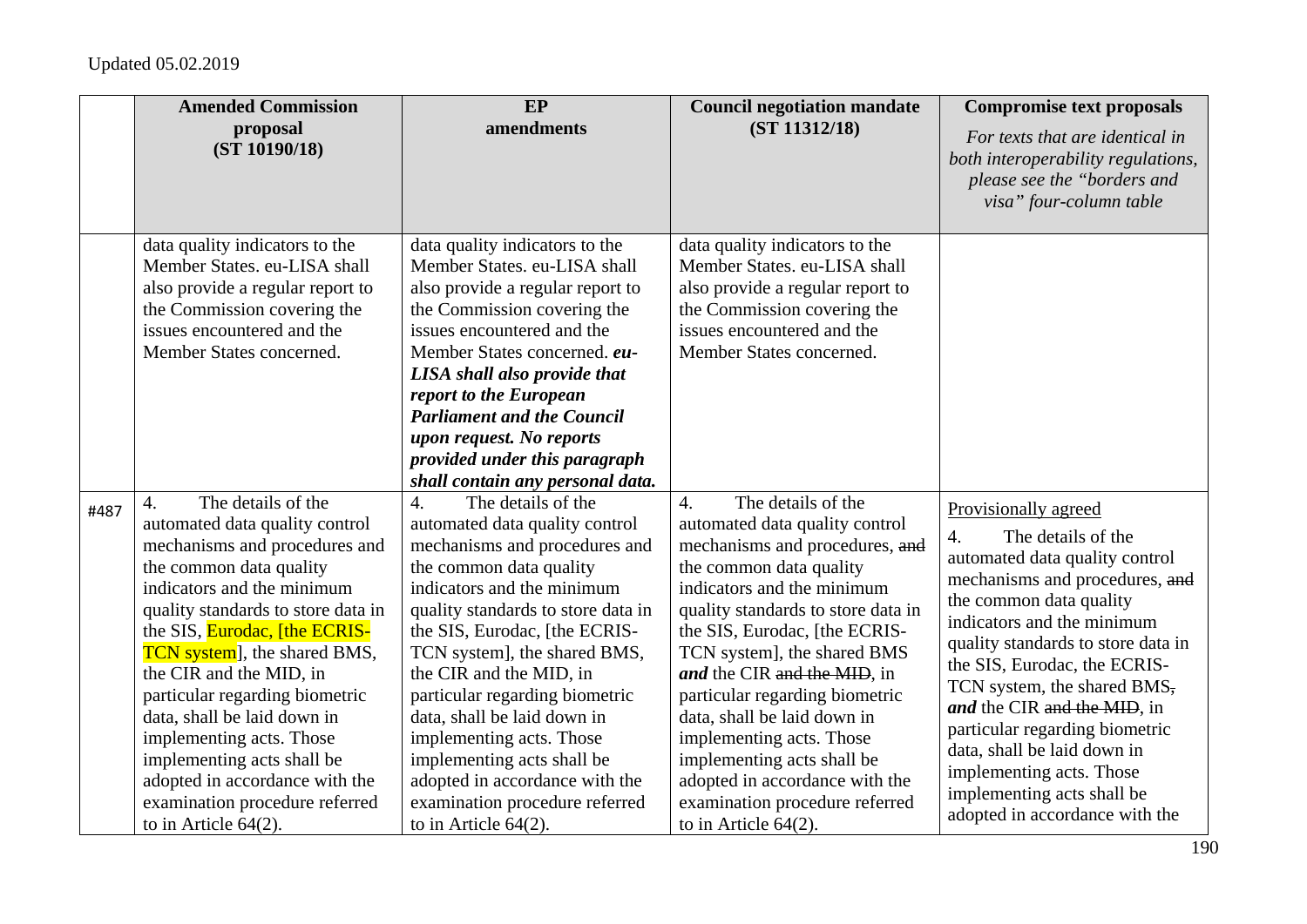|      | <b>Amended Commission</b><br>proposal<br>(ST 10190/18)                                                                                                                                                                                                                                                                                                                                                                                                                                                                                                                  | EP<br>amendments                                                                                                                                                                                                                                                                                                                                                                                                                                                                                                                                                                                                                                                                                                                                                                                                                                       | <b>Council negotiation mandate</b><br>(ST 11312/18)                                                                                                                                                                                                                                                                                                                                                                                                                                                                                                                                                                                   | <b>Compromise text proposals</b><br>For texts that are identical in<br>both interoperability regulations,<br>please see the "borders and<br>visa" four-column table |
|------|-------------------------------------------------------------------------------------------------------------------------------------------------------------------------------------------------------------------------------------------------------------------------------------------------------------------------------------------------------------------------------------------------------------------------------------------------------------------------------------------------------------------------------------------------------------------------|--------------------------------------------------------------------------------------------------------------------------------------------------------------------------------------------------------------------------------------------------------------------------------------------------------------------------------------------------------------------------------------------------------------------------------------------------------------------------------------------------------------------------------------------------------------------------------------------------------------------------------------------------------------------------------------------------------------------------------------------------------------------------------------------------------------------------------------------------------|---------------------------------------------------------------------------------------------------------------------------------------------------------------------------------------------------------------------------------------------------------------------------------------------------------------------------------------------------------------------------------------------------------------------------------------------------------------------------------------------------------------------------------------------------------------------------------------------------------------------------------------|---------------------------------------------------------------------------------------------------------------------------------------------------------------------|
|      |                                                                                                                                                                                                                                                                                                                                                                                                                                                                                                                                                                         |                                                                                                                                                                                                                                                                                                                                                                                                                                                                                                                                                                                                                                                                                                                                                                                                                                                        |                                                                                                                                                                                                                                                                                                                                                                                                                                                                                                                                                                                                                                       | examination procedure referred<br>to in Article $64(2)$ .                                                                                                           |
| #488 | 5.<br>One year after the<br>establishment of the automated<br>data quality control mechanisms<br>and procedures and common data<br>quality indicators and every year<br>thereafter, the Commission shall<br>evaluate Member State<br>implementation of data quality<br>and shall make any necessary<br>recommendations. The Member<br>States shall provide the<br>Commission with an action plan<br>to remedy any deficiencies<br>identified in the evaluation report<br>and shall report on any progress<br>against this action plan until it is<br>fully implemented. | 5.<br>One year after the<br>establishment of the automated<br>data quality control mechanisms<br>and procedures and common data<br>quality indicators and every year<br>thereafter, the Commission shall<br>evaluate Member State<br>implementation of data quality<br>and shall make any necessary<br>recommendations. The Member<br>States shall provide the<br>Commission with an action plan<br>to remedy any deficiencies<br>identified in the evaluation report<br>and, in particular, data quality<br>issues deriving from erroneous<br>data in existing Union<br>information systems and in SIS.<br>The Commission shall report on<br>any progress against this action<br>plan until it is fully implemented.<br>The Commission shall transmit<br>the evaluation report to the<br>European Parliament, to the<br>Council, to the European Data | 5.<br>One year after the<br>establishment of the automated<br>data quality control mechanisms<br>and procedures, and common<br>data quality indicators and the<br><i>minimum quality standards and</i><br>every year thereafter, the<br>Commission shall evaluate<br>Member State implementation of<br>data quality and shall make any<br>necessary recommendations. The<br>Member States shall provide the<br>Commission with an action plan<br>to remedy any deficiencies<br>identified in the evaluation report<br>and shall <i>regularly</i> report on any<br>progress against this action plan<br>until it is fully implemented. |                                                                                                                                                                     |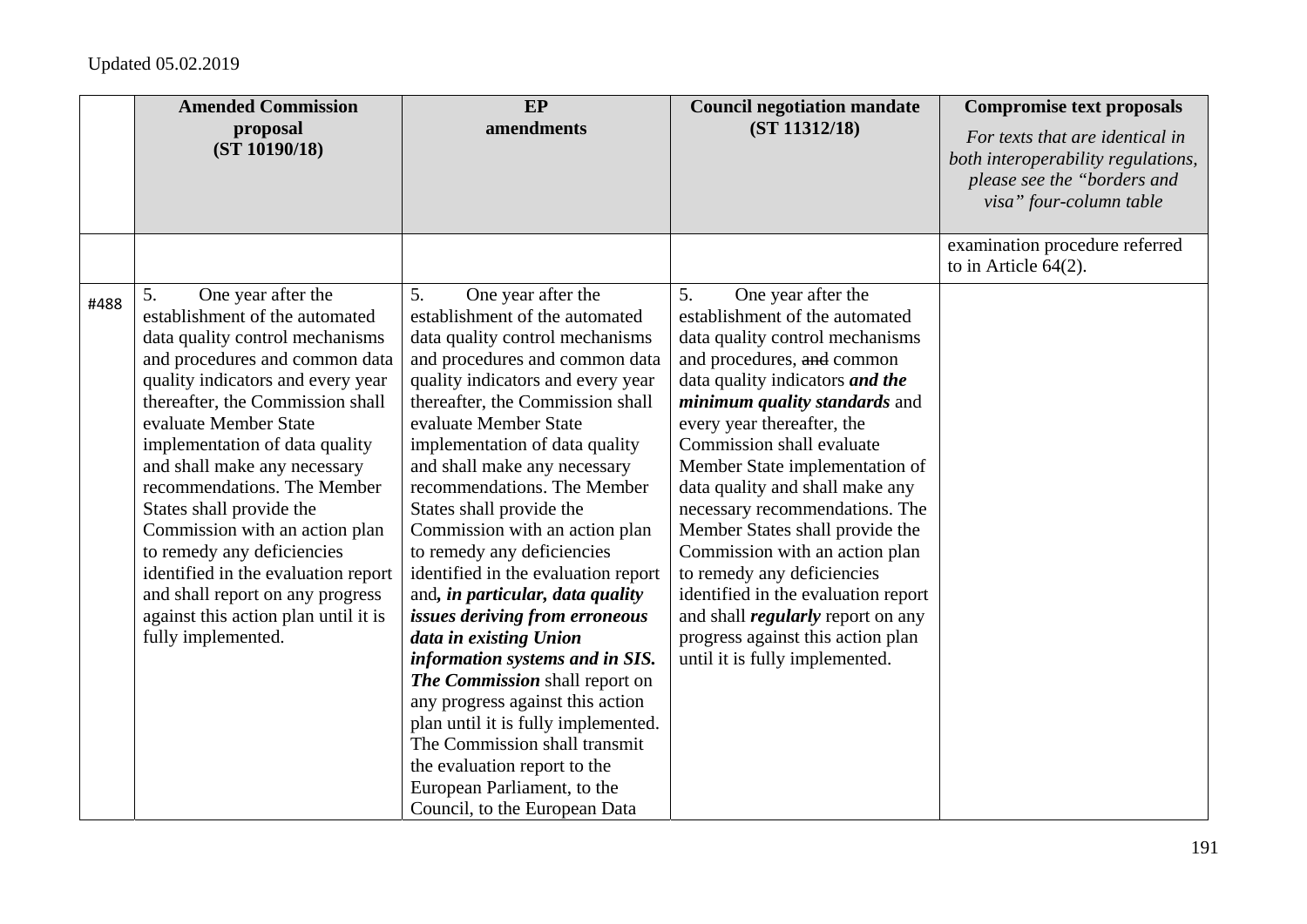|      | <b>Amended Commission</b><br>proposal<br>(ST 10190/18)                                                                                                                                                                                                                                       | <b>EP</b><br>amendments                                                                                                                                                                                                                                                                      | <b>Council negotiation mandate</b><br>(ST 11312/18)                                                                                                                                                                                                                                          | <b>Compromise text proposals</b><br>For texts that are identical in<br>both interoperability regulations,<br>please see the "borders and<br>visa" four-column table |
|------|----------------------------------------------------------------------------------------------------------------------------------------------------------------------------------------------------------------------------------------------------------------------------------------------|----------------------------------------------------------------------------------------------------------------------------------------------------------------------------------------------------------------------------------------------------------------------------------------------|----------------------------------------------------------------------------------------------------------------------------------------------------------------------------------------------------------------------------------------------------------------------------------------------|---------------------------------------------------------------------------------------------------------------------------------------------------------------------|
|      |                                                                                                                                                                                                                                                                                              | Protection Supervisor, the<br><b>European Data Protection</b><br><b>Board</b> and to the European<br><b>Union Agency for Fundamental</b><br>Rights established by Council<br>Regulation (EC) No $168/2007$ . <sup>70</sup>                                                                   |                                                                                                                                                                                                                                                                                              |                                                                                                                                                                     |
| #489 | The Commission shall transmit<br>the evaluation report to the<br>European Parliament, to the<br>Council, to the European Data<br>Protection Supervisor and to the<br>European Union Agency for<br>Fundamental Rights established<br>by Council Regulation (EC)<br>No 168/2007. <sup>71</sup> | The Commission shall transmit<br>the evaluation report to the<br>European Parliament, to the<br>Council, to the European Data<br>Protection Supervisor and to the<br>European Union Agency for<br>Fundamental Rights established<br>by Council Regulation (EC)<br>No 168/2007. <sup>72</sup> | The Commission shall transmit<br>the evaluation report to the<br>European Parliament, to the<br>Council, to the European Data<br>Protection Supervisor and to the<br>European Union Agency for<br>Fundamental Rights established<br>by Council Regulation (EC)<br>No 168/2007. <sup>73</sup> |                                                                                                                                                                     |

**<sup>70</sup>** Council Regulation (EC) No 168/2007 of 15 February 2007 establishing a European Union Agency for Fundamental Rights (OJ L 53, 22.2.2007, p. 1).

**<sup>71</sup>** Council Regulation (EC) No 168/2007 of 15 February 2007 establishing a European Union Agency for Fundamental Rights (OJ L 53, 22.2.2007, p. 1).

<sup>&</sup>lt;sup>72</sup> Council Regulation (EC) No 168/2007 of 15 February 2007 establishing a European Union Agency for Fundamental Rights (OJ L 53, 22.2.2007, p. 1).

<sup>&</sup>lt;sup>73</sup> Council Regulation (EC) No 168/2007 of 15 February 2007 establishing a European Union Agency for Fundamental Rights (OJ L 53, 22.2.2007, p. 1).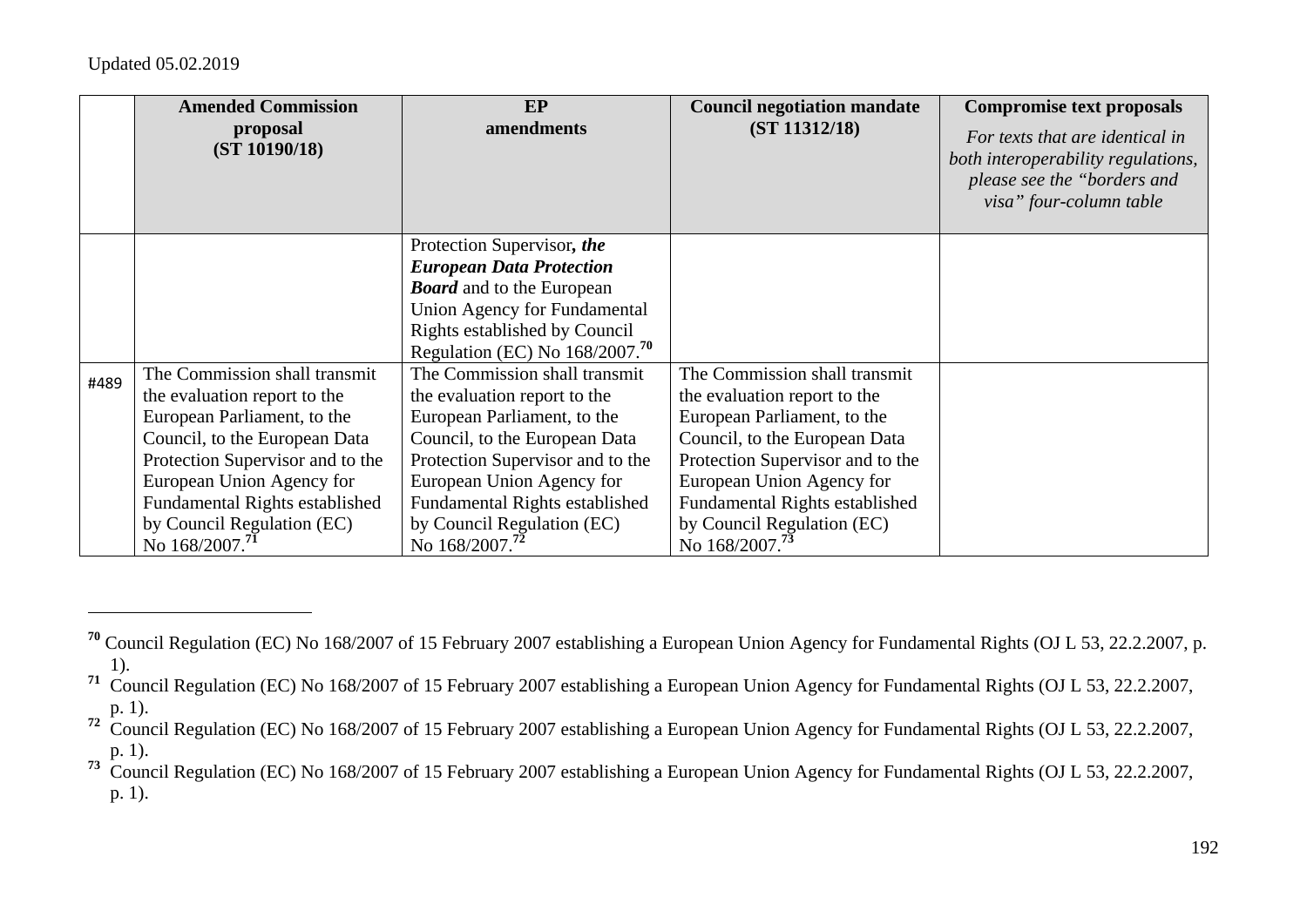|      | <b>Amended Commission</b>                                                                                                                                                                                                                                                                     | <b>EP</b>                                                                                                                                                                                                                                                                                                               | <b>Council negotiation mandate</b>                                                                                                                                                                                                                                                                   | <b>Compromise text proposals</b>                                                                                                |
|------|-----------------------------------------------------------------------------------------------------------------------------------------------------------------------------------------------------------------------------------------------------------------------------------------------|-------------------------------------------------------------------------------------------------------------------------------------------------------------------------------------------------------------------------------------------------------------------------------------------------------------------------|------------------------------------------------------------------------------------------------------------------------------------------------------------------------------------------------------------------------------------------------------------------------------------------------------|---------------------------------------------------------------------------------------------------------------------------------|
|      | proposal<br>(ST 10190/18)                                                                                                                                                                                                                                                                     | amendments                                                                                                                                                                                                                                                                                                              | (ST 11312/18)                                                                                                                                                                                                                                                                                        | For texts that are identical in<br>both interoperability regulations,<br>please see the "borders and<br>visa" four-column table |
| #490 |                                                                                                                                                                                                                                                                                               | Article 37a<br>Availability and response time<br>for interrogation                                                                                                                                                                                                                                                      |                                                                                                                                                                                                                                                                                                      |                                                                                                                                 |
| #491 |                                                                                                                                                                                                                                                                                               | All interoperability components<br>shall be developed and managed<br>in such a way as to ensure fast,<br>seamless, efficient, controlled<br>access, their full availability as<br>laid down in Article $53(1)$ and a<br>response time in line with the<br>operational needs of the<br><b>Member Sates' authorities.</b> |                                                                                                                                                                                                                                                                                                      |                                                                                                                                 |
| #492 | Article 38<br>Universal Message Format                                                                                                                                                                                                                                                        | Article 38<br>Universal Message Format                                                                                                                                                                                                                                                                                  | Article 38<br>Universal Message Format                                                                                                                                                                                                                                                               |                                                                                                                                 |
| #493 | The Universal Message<br>Format (UMF) standard is<br>hereby established. The UMF<br>defines standards for certain<br>content elements of cross-border<br>information exchange between<br>information systems, authorities<br>and/or organisations in the field<br>of Justice and Home affairs | The Universal Message<br>1.<br>Format (UMF) standard is hereby<br>established. The UMF defines<br>standards for certain content<br>elements of cross-border<br>information exchange between<br>information systems, authorities<br>and/or organisations in the field<br>of Justice and Home affairs                     | The Universal Message<br>1.<br>Format (UMF) standard is hereby<br>established. The UMF defines<br>standards for certain content<br>elements of cross-border<br>information exchange between<br>information systems, authorities<br>and/or organisations in the field<br>of Justice and Home Aaffairs |                                                                                                                                 |
| #494 | The UMF standard shall<br>2.<br>be used in the development of<br>the [Eurodac], the [ECRIS-TCN<br>system], the European search                                                                                                                                                                | 2.<br>The UMF standard shall<br>be used in the development of the<br>[Eurodac], the [ECRIS-TCN]<br>system], the European search                                                                                                                                                                                         | 2.<br>The UMF standard shall<br>be used in the development of the<br>[Eurodac], the [ECRIS-TCN]<br>system], the European search                                                                                                                                                                      | Provisionally agreed<br>The UMF standard shall<br>2.<br>be used in the development of the<br>Eurodac, the ECRIS-TCN             |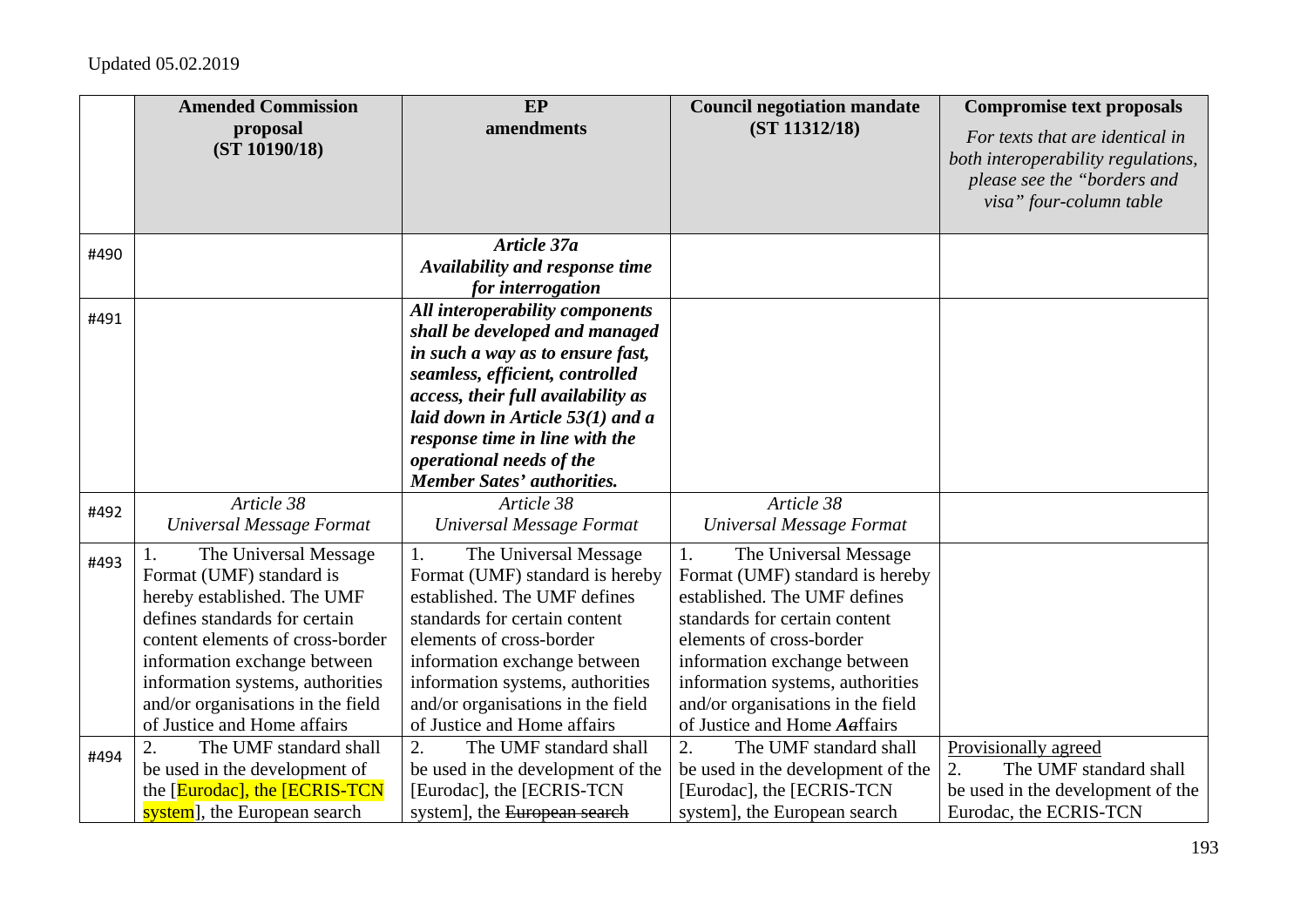|      | <b>Amended Commission</b>                                                                                                                                                                                                                                                                  | EP                                                                                                                                                                                                                                                                                                       | <b>Council negotiation mandate</b>                                                                                                                                                                                                                                                         | <b>Compromise text proposals</b>                                                                                                                                                                                                                |
|------|--------------------------------------------------------------------------------------------------------------------------------------------------------------------------------------------------------------------------------------------------------------------------------------------|----------------------------------------------------------------------------------------------------------------------------------------------------------------------------------------------------------------------------------------------------------------------------------------------------------|--------------------------------------------------------------------------------------------------------------------------------------------------------------------------------------------------------------------------------------------------------------------------------------------|-------------------------------------------------------------------------------------------------------------------------------------------------------------------------------------------------------------------------------------------------|
|      | proposal<br>(ST 10190/18)                                                                                                                                                                                                                                                                  | amendments                                                                                                                                                                                                                                                                                               | (ST 11312/18)                                                                                                                                                                                                                                                                              | For texts that are identical in<br>both interoperability regulations,<br>please see the "borders and<br>visa" four-column table                                                                                                                 |
|      | portal, the CIR, the MID and, if<br>appropriate, in the development<br>by eu-LISA or any other EU<br>body of new information<br>exchange models and<br>information systems in the area<br>of Justice and Home Affairs.                                                                     | $\frac{1}{2}$ portal <i>ESP</i> , the CIR, the MID<br>where feasible and, if<br>appropriate, in the development<br>by eu-LISA or any other EU<br>body Union agency of new<br>information exchange models<br>and <b>Union</b> information systems<br>in the area of Justice and Home<br>Affairs.          | portal, the CIR, the MID and, if<br>appropriate, in the development<br>by eu-LISA or any other EU<br>body <i>agency</i> of new information<br>exchange models and<br>information systems in the area<br>of Justice and Home Affairs.                                                       | system, the ESP, the CIR, the<br>MID and, if appropriate, in the<br>development by eu-LISA or any<br>other EU body Union agency of<br>new information exchange<br>models and information systems<br>in the area of Justice and Home<br>Affairs. |
| #495 | 3.<br>The implementation of<br>the UMF standard may be<br>considered in the SIS and in any<br>existing or new cross-border<br>information exchange models<br>and information systems in the<br>area of Justice and Home Affairs,<br>developed by Member States or<br>associated countries. | $\overline{3}$ .<br>The implementation of<br>the UMF standard may be<br>considered in the SIS and in any<br>existing or new cross-border<br>information exchange models<br>and information systems in the<br>area of Justice and Home Affairs.<br>developed by Member States or<br>associated countries. | 3.<br>The implementation of<br>the UMF standard may be<br>considered in the SIS and in any<br>existing or new cross-border<br>information exchange models<br>and information systems in the<br>area of Justice and Home Affairs,<br>developed by Member States or<br>associated countries. |                                                                                                                                                                                                                                                 |
| #496 | The Commission shall<br>$\overline{4}$ .<br>adopt an implementing act to lay<br>down and develop the UMF<br>standard referred to in paragraph<br>1. Those implementing acts shall<br>be adopted in accordance with<br>the examination procedure<br>referred to in Article 64(2).           | The Commission shall<br>$\overline{4}$ .<br>adopt an implementing act to lay<br>down and develop the UMF<br>standard referred to in paragraph<br>1. Those implementing acts shall<br>be adopted in accordance with<br>the examination procedure<br>referred to in Article 64(2).                         | 4.<br>The Commission shall<br>adopt an implementing act to lay<br>down and develop the UMF<br>standard referred to in paragraph<br>1. Those implementing acts shall<br>be adopted in accordance with<br>the examination procedure<br>referred to in Article 64(2).                         |                                                                                                                                                                                                                                                 |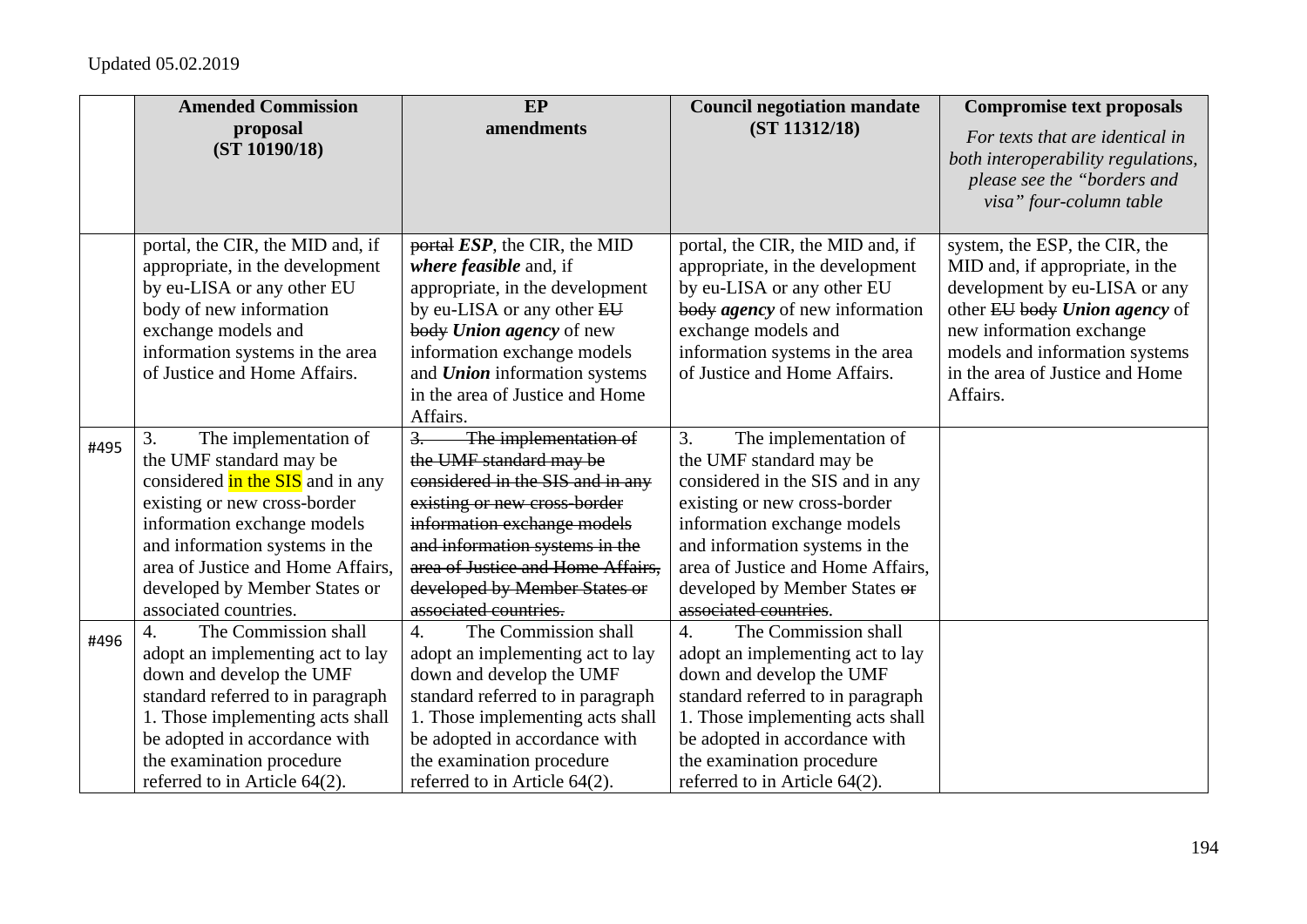|      | <b>Amended Commission</b><br>proposal<br>(ST 10190/18)                                                                                                                                                                                                                                                                                         | EP<br>amendments                                                                                                                                                                                                                                                                                                                               | <b>Council negotiation mandate</b><br>(ST 11312/18)                                                                                                                                                                                                                                                                                                                                                                                                                                                            | <b>Compromise text proposals</b><br>For texts that are identical in<br>both interoperability regulations,<br>please see the "borders and<br>visa" four-column table                                                                                                                                                                                                                                                                                                                                                                                  |
|------|------------------------------------------------------------------------------------------------------------------------------------------------------------------------------------------------------------------------------------------------------------------------------------------------------------------------------------------------|------------------------------------------------------------------------------------------------------------------------------------------------------------------------------------------------------------------------------------------------------------------------------------------------------------------------------------------------|----------------------------------------------------------------------------------------------------------------------------------------------------------------------------------------------------------------------------------------------------------------------------------------------------------------------------------------------------------------------------------------------------------------------------------------------------------------------------------------------------------------|------------------------------------------------------------------------------------------------------------------------------------------------------------------------------------------------------------------------------------------------------------------------------------------------------------------------------------------------------------------------------------------------------------------------------------------------------------------------------------------------------------------------------------------------------|
| #497 | Article 39<br>Central repository for reporting<br>and statistics                                                                                                                                                                                                                                                                               | Article 39<br>Central repository for reporting<br>and statistics                                                                                                                                                                                                                                                                               | Article 39<br>Central repository for reporting<br>and statistics                                                                                                                                                                                                                                                                                                                                                                                                                                               |                                                                                                                                                                                                                                                                                                                                                                                                                                                                                                                                                      |
| #498 | A central repository for<br>reporting and statistics (CRRS) is<br>established for the purposes of<br>supporting the objectives of<br><b>Eurodac</b> , the SIS and <b>[the</b><br><b>ECRIS-TCN</b> system and to<br>generate cross-system statistical<br>data and analytical reporting for<br>policy, operational and data<br>quality purposes. | A central repository for<br>1.<br>reporting and statistics (CRRS) is<br>established for the purposes of<br>supporting the objectives of<br>Eurodac, the SIS and [the<br>ECRIS-TCN system] and to<br><i>provide</i> generate cross-system<br>statistical data and analytical<br>reporting for policy, operational<br>and data quality purposes. | A central repository for<br>1.<br>reporting and statistics (CRRS) is<br>established for the purposes of<br>supporting the objectives of<br>Eurodac, the SIS and [the<br>ECRIS-TCN system], in<br>accordance with the respective<br>legal instruments, as well as the<br><b>Schengen Evaluation</b><br><b>Mechanism provided for in</b><br>Regulation (EU) No 1053/2013,<br>and to generate, cross-system<br>statistical data and analytical<br>reporting for policy, operational<br>and data quality purposes. | Provisionally agreed<br>A central repository for<br>1.<br>reporting and statistics (CRRS) is<br>established for the purposes of<br>supporting the objectives of<br>Eurodac, the SIS and the ECRIS-<br>TCN system, in accordance with<br>the respective legal instruments,<br>as well as the Schengen<br><b>Evaluation Mechanism provided</b><br>for in Regulation (EU) No<br><b>1053/2013</b> , and to generate<br><i>provide</i> cross-system statistical<br>data and analytical reporting for<br>policy, operational and data<br>quality purposes. |
| #499 | eu-LISA shall establish,<br>2.<br>implement and host the CRRS in<br>its technical sites containing the<br>data referred to in $[Article 42(8)]$<br>of the Eurodac Regulation],<br><b>[Article 71 of the Regulation on</b><br>SIS in the field of law<br>enforcement] and [Article 30 of                                                        | 2.<br>eu-LISA shall establish,<br>implement and host the CRRS in<br>its technical sites containing the<br>data referred to in [Article $42(8)$ ]<br>of the Eurodac Regulation],<br>[Article 71 of the Regulation on<br>SIS in the field of law<br>enforcement] and [Article 30 of                                                              | 2.<br>eu-LISA shall establish,<br>implement and host the CRRS in<br>its technical sites containing the<br>data referred to in [Article 42(8)<br>of the Eurodac Regulation],<br>[Article 71 of the Regulation on<br>SIS in the field of law<br>enforcement police cooperation                                                                                                                                                                                                                                   | Provisionally agreed<br>2.<br>eu-LISA shall establish,<br>implement and host the CRRS in<br>its technical sites containing the<br>data <i>and statistics</i> referred to in<br>Article 71 of the Regulation on<br>SIS in the field of law                                                                                                                                                                                                                                                                                                            |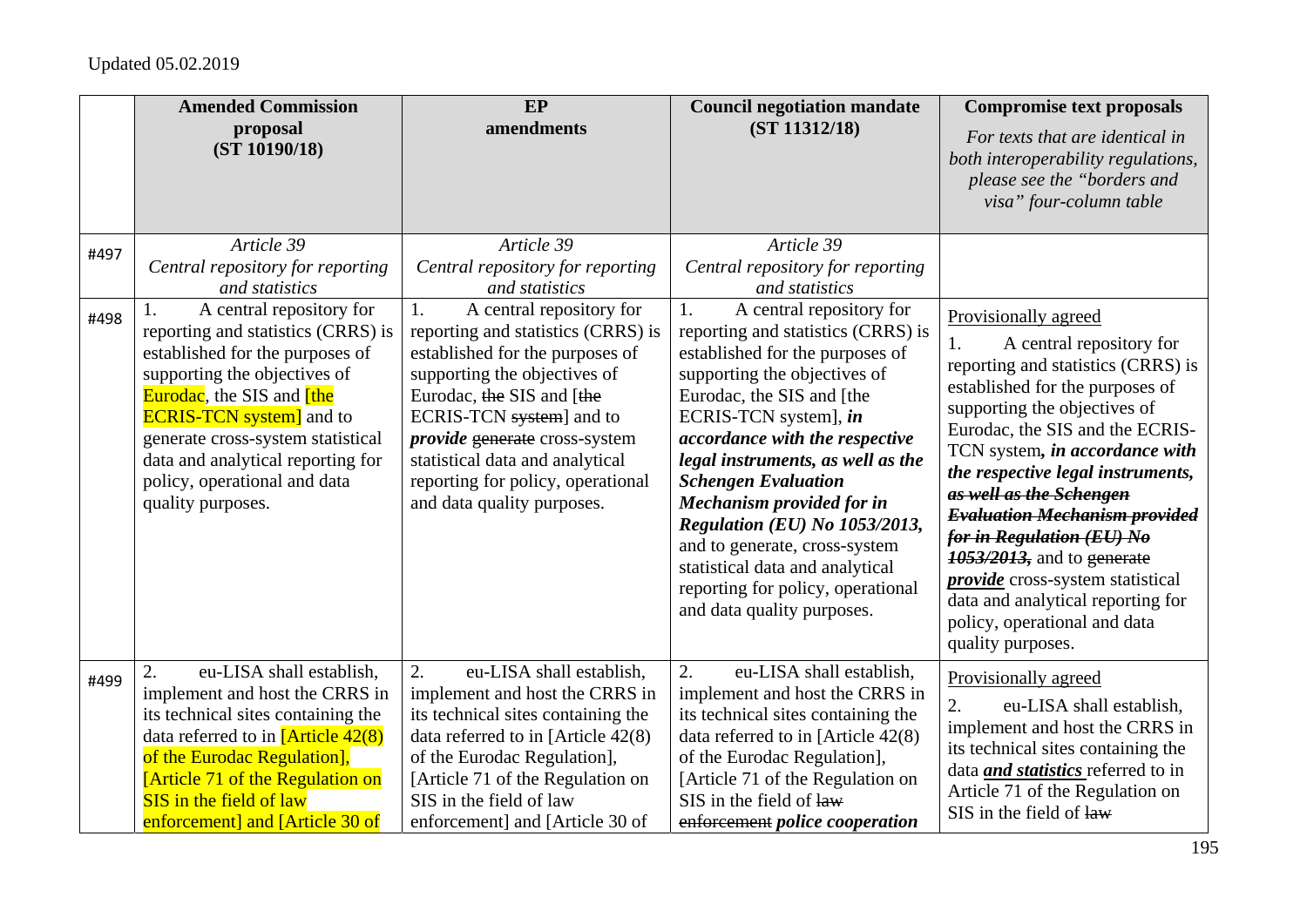|      | <b>Amended Commission</b>           | EP                                  | <b>Council negotiation mandate</b>        | <b>Compromise text proposals</b>       |
|------|-------------------------------------|-------------------------------------|-------------------------------------------|----------------------------------------|
|      | proposal<br>(ST 10190/18)           | amendments                          | (ST 11312/18)                             | For texts that are identical in        |
|      |                                     |                                     |                                           | both interoperability regulations,     |
|      |                                     |                                     |                                           | please see the "borders and            |
|      |                                     |                                     |                                           | visa" four-column table                |
|      | the ECRIS-TCN Regulation]           | the ECRIS-TCN Regulation]           | and judicial cooperation in               | enforcement police cooperation         |
|      | logically separated. The data       | logically separated. The data       | <i>criminal matters</i> ] and [Article 30 | and judicial cooperation in            |
|      | contained in the CRRS shall not     | contained in the CRRS shall not     | of the ECRIS-TCN Regulation]              | criminal matters and Article 30        |
|      | enable the identification of        | enable the identification of        | logically separated. The data             | of the ECRIS-TCN Regulation            |
|      | individuals. Access to the          | individuals. Access to the          | contained in the CRRS shall not           | logically separated. The data          |
|      | repository shall be granted by      | repository shall be granted by      | enable the identification of              | contained in the CRRS shall not        |
|      | means of secured access through     | means of secured access through     | individuals. Access to the                | enable the identification of           |
|      | the Trans- European Services for    | the Trans- European Services for    | repository CRRS shall be granted          | individuals. Access to the             |
|      | <b>Telematics between</b>           | Telematics between                  | by means of secured access                | repository CRRS shall be granted       |
|      | Administrations (TESTA)             | Administrations (TESTA)             | through the Trans-European                | by means of secured access             |
|      | network service with control of     | network service with control of     | <b>Services for Telematics between</b>    | through the Trans European             |
|      | access and specific user profiles,  | access and specific user profiles,  | <b>Administrations (TESTA)</b>            | <b>Services for Telematics between</b> |
|      | solely for the purpose of           | solely for the purpose of           | network service with control of           | <b>Administrations (TESTA)</b>         |
|      | reporting and statistics, to the    | reporting and statistics, to the    | access and specific user profiles,        | network service with control of        |
|      | authorities referred to in [Article | authorities referred to in [Article | solely for the purpose of                 | access and specific user profiles,     |
|      | $42(8)$ of the Eurodac              | $42(8)$ of the Eurodac              | reporting and statistics, to the          | solely for the purpose of              |
|      | Regulation], [Article 71 of the     | Regulation], [Article 71 of the     | authorities referred to in [Article]      | reporting and statistics, to the       |
|      | Regulation on SIS in the field of   | Regulation on SIS in the field of   | $42(8)$ of the Eurodac                    | authorities referred to in [Article    |
|      | law enforcement] and [Article 30    | law enforcement] and [Article 30    | Regulation], [Article 71 of the           | 71 of the Regulation on SIS in         |
|      | of the ECRIS-TCN Regulation].       | of the ECRIS-TCN Regulation].       | Regulation on SIS in the field of         | the field of law enforcement           |
|      |                                     |                                     | law enforcement police                    | police cooperation and judicial        |
|      |                                     |                                     | cooperation and judicial                  | cooperation in criminal matters        |
|      |                                     |                                     | cooperation in criminal matters]          | and Article 30 of the ECRIS-           |
|      |                                     |                                     | and [Article 30 of the ECRIS-             | TCN Regulation.                        |
|      |                                     |                                     | TCN Regulation].                          |                                        |
| #500 | eu-LISA shall render the<br>3.      | eu-LISA shall render the<br>3.      | 3.<br>eu-LISA shall render the            |                                        |
|      | data anonymous and shall record     | data anonymous, by ensuring         | data anonymous and shall record           |                                        |
|      | such anonymous data in the          | that the data subject is non-       | such anonymous data in the                |                                        |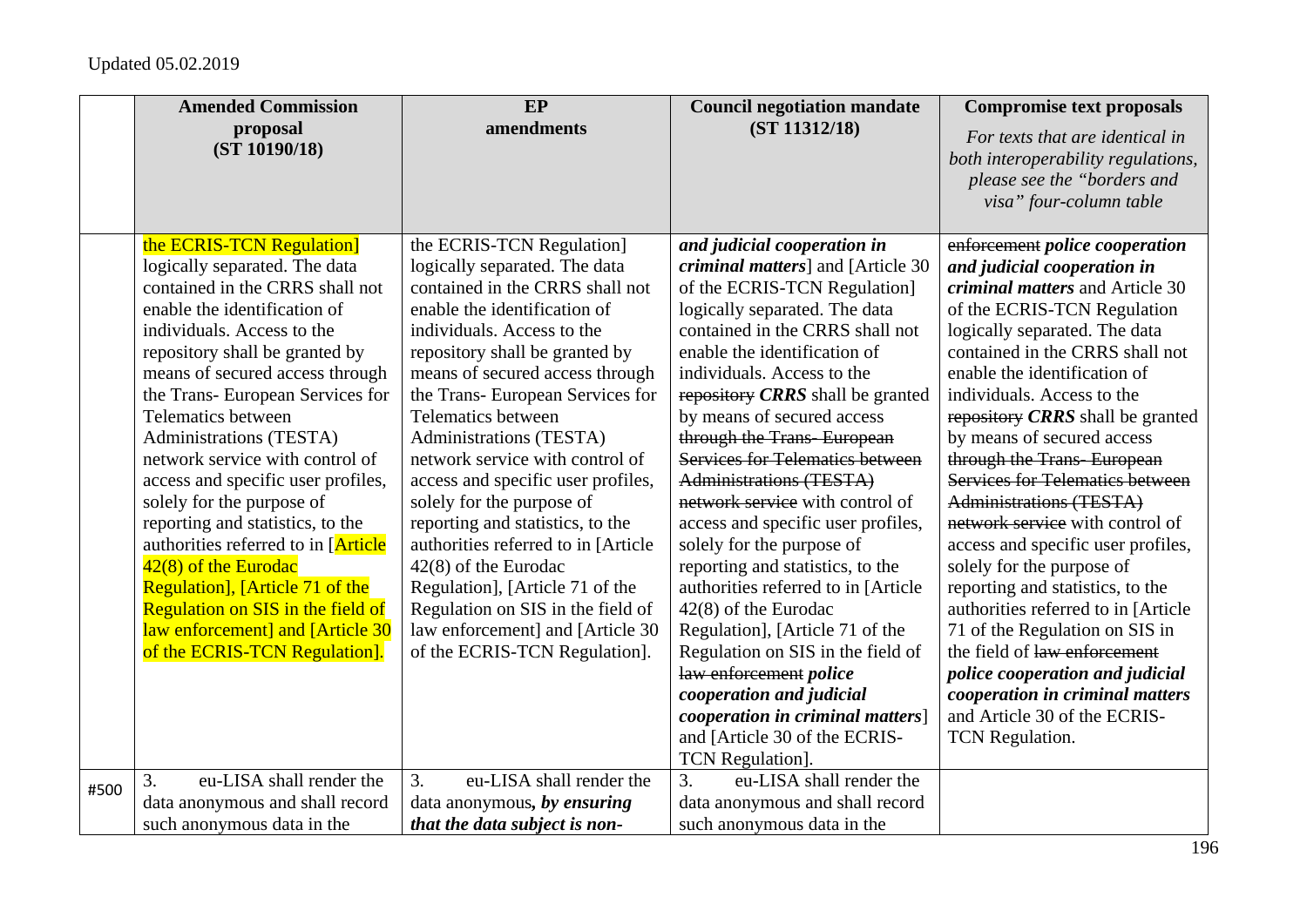|      | <b>Amended Commission</b>                                                                                                         | EP                                                                                                                                                                                                                                                                                                                                                                                                           | <b>Council negotiation mandate</b>                                                                                                | <b>Compromise text proposals</b>                                                                                                |
|------|-----------------------------------------------------------------------------------------------------------------------------------|--------------------------------------------------------------------------------------------------------------------------------------------------------------------------------------------------------------------------------------------------------------------------------------------------------------------------------------------------------------------------------------------------------------|-----------------------------------------------------------------------------------------------------------------------------------|---------------------------------------------------------------------------------------------------------------------------------|
|      | proposal<br>(ST 10190/18)                                                                                                         | amendments                                                                                                                                                                                                                                                                                                                                                                                                   | (ST 11312/18)                                                                                                                     | For texts that are identical in<br>both interoperability regulations,<br>please see the "borders and<br>visa" four-column table |
|      | CRRS. The process for rendering<br>the data anonymous shall be<br>automated.                                                      | <i>identifiable</i> , and shall record<br>such anonymous data in the<br>CRRS. The process for rendering<br>the data anonymous shall be<br>automated. No access by eu-<br>LISA staff shall be granted to<br>any personal data stored in the<br>Union information systems or in<br>the interoperability components.<br>The data contained in CRRS<br>shall not allow for the<br>identification of individuals. | CRRS. The process for rendering<br>the data anonymous shall be<br>automated.                                                      |                                                                                                                                 |
| #501 | The CRRS shall be<br>$\overline{4}$ .<br>composed of:                                                                             | The CRRS shall be<br>$\overline{4}$ .<br>composed of:                                                                                                                                                                                                                                                                                                                                                        | The CRRS shall be<br>$\overline{4}$ .<br>composed of:                                                                             |                                                                                                                                 |
| #502 |                                                                                                                                   |                                                                                                                                                                                                                                                                                                                                                                                                              | the tools necessary for<br>$(-a)$<br>anonymising data;                                                                            |                                                                                                                                 |
| #503 | a central infrastructure,<br>(a)<br>consisting of a data repository<br>enabling the rendering of<br>anonymous data;               | a central infrastructure,<br>(a)<br>consisting of a data repository<br>and a mechanism that ensures<br>for the data to be rendered<br>enabling the rendering of<br>anonymous data before it is<br>stored in CRRS;                                                                                                                                                                                            | (a)<br>a central infrastructure,<br>consisting of a data repository<br>enabling the rendering of<br>anonymous data;               |                                                                                                                                 |
| #504 | (b)<br>a secure communication<br>infrastructure to connect the<br>CRRS to the SIS, Eurodac and<br>[the ECRIS-TCN], as well as the | (b)<br>a secure communication<br>infrastructure to connect the<br>CRRS to the SIS, Eurodac and<br>[the ECRIS-TCN], as well as the                                                                                                                                                                                                                                                                            | (b)<br>a secure communication<br>infrastructure to connect the<br>CRRS to the SIS, Eurodac and<br>[the ECRIS-TCN], as well as the | Provisionally agreed<br>a secure communication<br>(b)<br>infrastructure to connect the<br>CRRS to the SIS, Eurodac and          |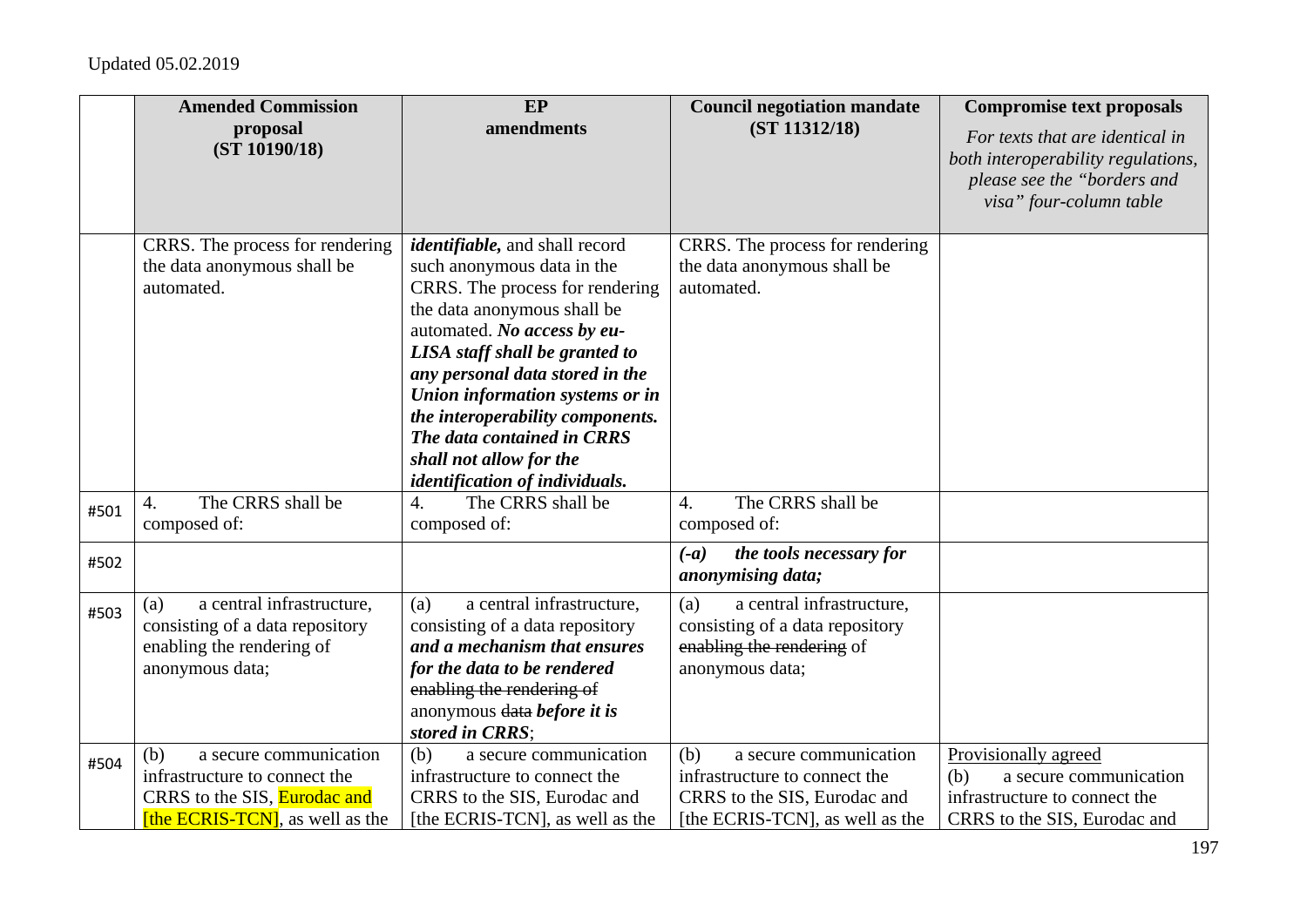|      | <b>Amended Commission</b>                                                                                                                                                                                                                                                                                                                                                                                                    | EP                                                                                                                                                                                                                                                                                                                                                                                                                                                             | <b>Council negotiation mandate</b>                                                                                                                                                                                                                                                                                                                                                                                            | <b>Compromise text proposals</b>                                                                                                                                                       |
|------|------------------------------------------------------------------------------------------------------------------------------------------------------------------------------------------------------------------------------------------------------------------------------------------------------------------------------------------------------------------------------------------------------------------------------|----------------------------------------------------------------------------------------------------------------------------------------------------------------------------------------------------------------------------------------------------------------------------------------------------------------------------------------------------------------------------------------------------------------------------------------------------------------|-------------------------------------------------------------------------------------------------------------------------------------------------------------------------------------------------------------------------------------------------------------------------------------------------------------------------------------------------------------------------------------------------------------------------------|----------------------------------------------------------------------------------------------------------------------------------------------------------------------------------------|
|      | proposal<br>(ST 10190/18)                                                                                                                                                                                                                                                                                                                                                                                                    | amendments                                                                                                                                                                                                                                                                                                                                                                                                                                                     | (ST 11312/18)                                                                                                                                                                                                                                                                                                                                                                                                                 | For texts that are identical in<br>both interoperability regulations,<br>please see the "borders and<br>visa" four-column table                                                        |
|      | central infrastructures of the<br>shared BMS, the CIR and the<br>MID.                                                                                                                                                                                                                                                                                                                                                        | central infrastructures of the<br>shared BMS, the CIR and the<br>MID.                                                                                                                                                                                                                                                                                                                                                                                          | central infrastructures of the<br>shared BMS, the CIR and the<br>MID.                                                                                                                                                                                                                                                                                                                                                         | the ECRIS-TCN, as well as the<br>central infrastructures of the<br>shared BMS, the CIR and the<br>MID.                                                                                 |
| #505 | The Commission shall<br>5.<br>lay down detailed rules on the<br>operation of the CRRS, including<br>specific safeguards for<br>processing of personal data<br>referred to under paragraph 2 and<br>3 and security rules applicable to<br>the repository by means of<br>implementing acts. Those<br>implementing acts shall be<br>adopted in accordance with the<br>examination procedure referred<br>to in Article $64(2)$ . | 5.<br>The Commission shall lay<br>down detailed rules on the<br>operation of the CRRS, including<br>specific safeguards for<br>processing of personal data<br>referred to under paragraph 2 and<br>3 and security rules applicable to<br>the repository by means of $\boldsymbol{a}$<br>delegated act implementing acts.<br>Those implementing acts shall be<br>adopted in accordance with the<br>examination-procedure referred<br>to in Article $64(2)$ -63. | 5.<br>The Commission shall lay<br>down detailed rules on the<br>operation of the CRRS, including<br>specific safeguards for<br>processing of personal data<br>referred to under paragraphs 2<br>and 3 and security rules<br>applicable to the repository by<br>means of implementing acts.<br>Those implementing acts shall be<br>adopted in accordance with the<br>examination procedure referred<br>to in Article $64(2)$ . |                                                                                                                                                                                        |
| #506 | <b>CHAPTER VII</b><br>Data protection                                                                                                                                                                                                                                                                                                                                                                                        | <b>CHAPTER VII</b><br>Data protection                                                                                                                                                                                                                                                                                                                                                                                                                          | <b>CHAPTER VII</b><br>Data protection                                                                                                                                                                                                                                                                                                                                                                                         |                                                                                                                                                                                        |
| #507 | Article 40<br>Data controller                                                                                                                                                                                                                                                                                                                                                                                                | Article 40<br>Data controller                                                                                                                                                                                                                                                                                                                                                                                                                                  | Article 40<br>Data controller                                                                                                                                                                                                                                                                                                                                                                                                 |                                                                                                                                                                                        |
| #508 | In relation to the<br>processing of data in the shared<br>biometric matching service<br>(shared BMS), the Member State<br>authorities that are controllers for<br>the <b>Eurodac</b> , SIS and [the                                                                                                                                                                                                                          | In relation to the<br>1.<br>processing of data in the shared<br>biometric matching service<br>(shared BMS), the Member State<br>authorities that are controllers for<br>the Eurodac, SIS and [the                                                                                                                                                                                                                                                              | In relation to the<br>$\mathbf{1}$ .<br>processing of data in the shared<br>biometric matching service<br>(shared BMS), the Member State<br>authorities that are controllers for<br>the Eurodac, SIS and [the                                                                                                                                                                                                                 | Provisionally agreed<br>In relation to the<br>processing of data in the shared<br>biometric matching service<br>(shared BMS), the Member State<br>authorities that are controllers for |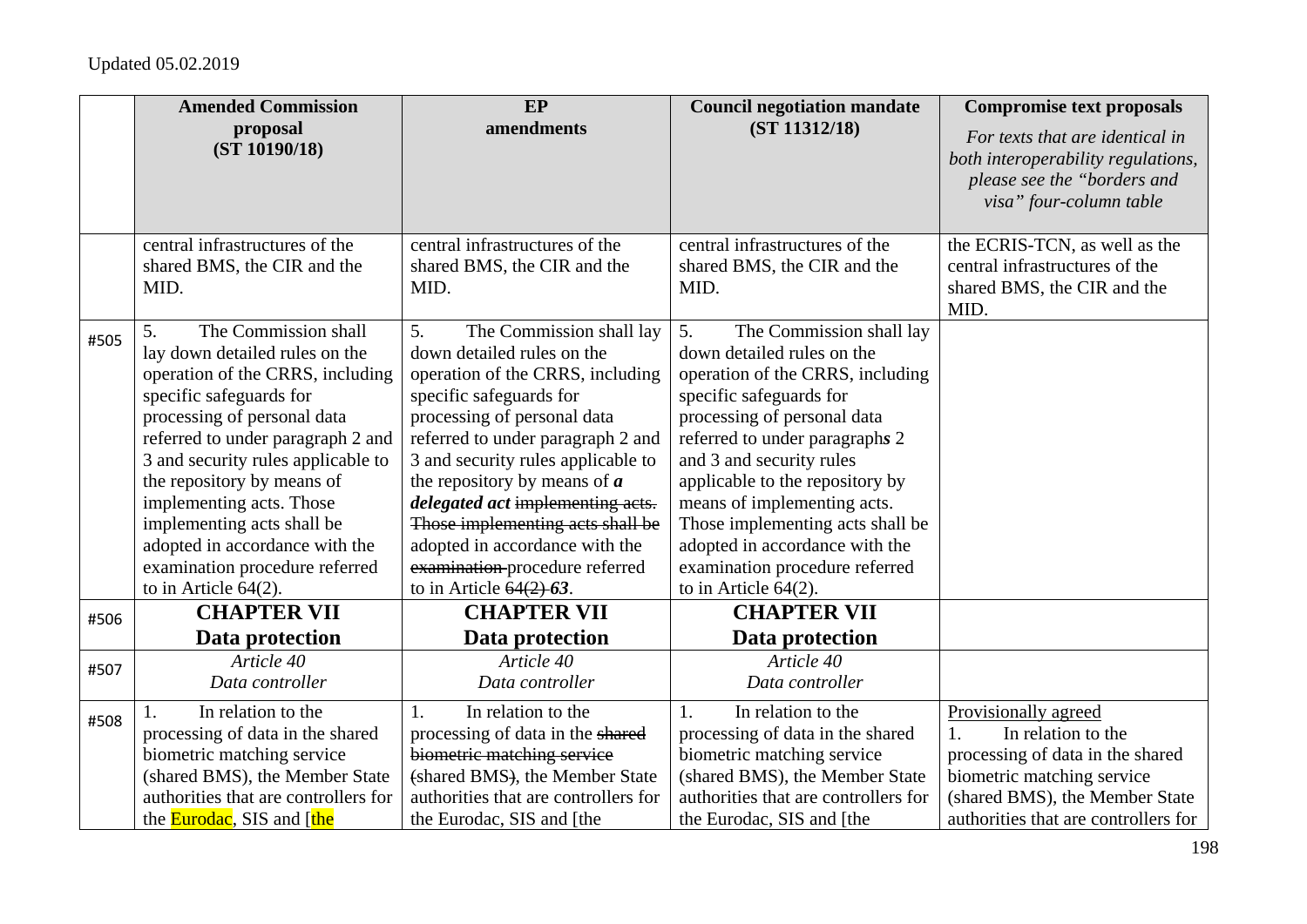|      | <b>Amended Commission</b>                                                                                                                                                                                                                                                                                                                                                                                  | EP                                                                                                                                                                                                                                                                                                                                                                                                                                                                                                                                                                                    | <b>Council negotiation mandate</b>                                                                                                                                                                                                                                                                                                                                                                                                                     | <b>Compromise text proposals</b>                                                                                                                                                                                                                                                                                                                                                                                                                                                  |
|------|------------------------------------------------------------------------------------------------------------------------------------------------------------------------------------------------------------------------------------------------------------------------------------------------------------------------------------------------------------------------------------------------------------|---------------------------------------------------------------------------------------------------------------------------------------------------------------------------------------------------------------------------------------------------------------------------------------------------------------------------------------------------------------------------------------------------------------------------------------------------------------------------------------------------------------------------------------------------------------------------------------|--------------------------------------------------------------------------------------------------------------------------------------------------------------------------------------------------------------------------------------------------------------------------------------------------------------------------------------------------------------------------------------------------------------------------------------------------------|-----------------------------------------------------------------------------------------------------------------------------------------------------------------------------------------------------------------------------------------------------------------------------------------------------------------------------------------------------------------------------------------------------------------------------------------------------------------------------------|
|      | proposal<br>(ST 10190/18)                                                                                                                                                                                                                                                                                                                                                                                  | amendments                                                                                                                                                                                                                                                                                                                                                                                                                                                                                                                                                                            | (ST 11312/18)                                                                                                                                                                                                                                                                                                                                                                                                                                          | For texts that are identical in<br>both interoperability regulations,<br>please see the "borders and<br>visa" four-column table                                                                                                                                                                                                                                                                                                                                                   |
|      | <b>ECRIS-TCN system]</b><br>respectively, shall also be<br>considered as controllers in<br>accordance with Article 4(7) of<br>Regulation (EU) 2016/679 in<br>relation to the biometric<br>templates obtained from the data<br>referred to in Article 13 that they<br>enter into respective systems and<br>shall have responsibility for the<br>processing of the biometric<br>templates in the shared BMS. | ECRIS-TCN system]<br>respectively, shall also be<br>considered as controllers in<br>accordance with Article 4(7) of<br>Regulation (EU) 2016/679 or<br>Article 3(8) of Directive (EU)<br>$2016/680$ in relation to the<br>biometric templates obtained<br>from the data referred to in<br>Article 13 that they enter into<br>respective systems and shall have<br>responsibility for the processing<br>of the biometric templates in the<br>shared BMS. In relation to<br>information security<br>management of the shared<br><b>BMS, eu-LISA shall be</b><br>considered a controller. | ECRIS-TCN system]<br>respectively, shall also be<br>considered as controllers in<br>accordance with Article 4(7) of<br>Regulation (EU) 2016/679 or<br>Article $3(8)$ of Directive (EU)<br>2016/680 in relation to the<br>biometric templates obtained<br>from the data referred to in<br>Article 13 that they enter into<br>respective systems and shall have<br>responsibility for the processing<br>of the biometric templates in the<br>shared BMS. | the Eurodac, SIS and the ECRIS-<br>TCN system respectively, shall<br>also be considered as controllers<br>in accordance with Article 4(7)<br>of Regulation (EU) 2016/679 or<br>Article $3(8)$ of Directive (EU)<br>$2016/680$ in relation to the<br>biometric templates obtained<br>from the data referred to in<br>Article 13 that they enter into<br>respective systems and shall have<br>responsibility for the processing<br>of the biometric templates in the<br>shared BMS. |
| #509 | In relation to the<br>2.<br>processing of data in the<br>common identity repository<br>(CIR), the Member State<br>authorities that are controllers for<br>the Eurodac and [the ECRIS-<br><b>TCN</b> system respectively, shall<br>also be considered as controllers<br>in accordance with Article 4(7)<br>of Regulation (EU) 2016/679 in                                                                   | 2.<br>In relation to the<br>processing of data in the<br>common identity repository<br>(CIR), the Member State<br>authorities that are controllers for<br>the Eurodac and [the ECRIS-<br>TCN system] respectively, shall<br>also be considered as controllers<br>in accordance with Article 4(7)<br>of Regulation (EU) 2016/679 in                                                                                                                                                                                                                                                    | In relation to the<br>2.<br>processing of data in the<br>common identity repository<br>(CIR), the Member State<br>authorities that are controllers for<br>the Eurodac and [the ECRIS-<br>TCN system] respectively, shall<br>also be considered as controllers<br>in accordance with Article $4(7)$<br>of Regulation (EU) 2016/679 in                                                                                                                   | Provisionally agreed<br>2.<br>In relation to the<br>processing of data in the<br>common identity repository<br>(CIR), the Member State<br>authorities that are controllers for<br>the Eurodac and the ECRIS-TCN<br>system respectively, shall also be<br>considered as controllers in<br>accordance with Article 4(7) of                                                                                                                                                          |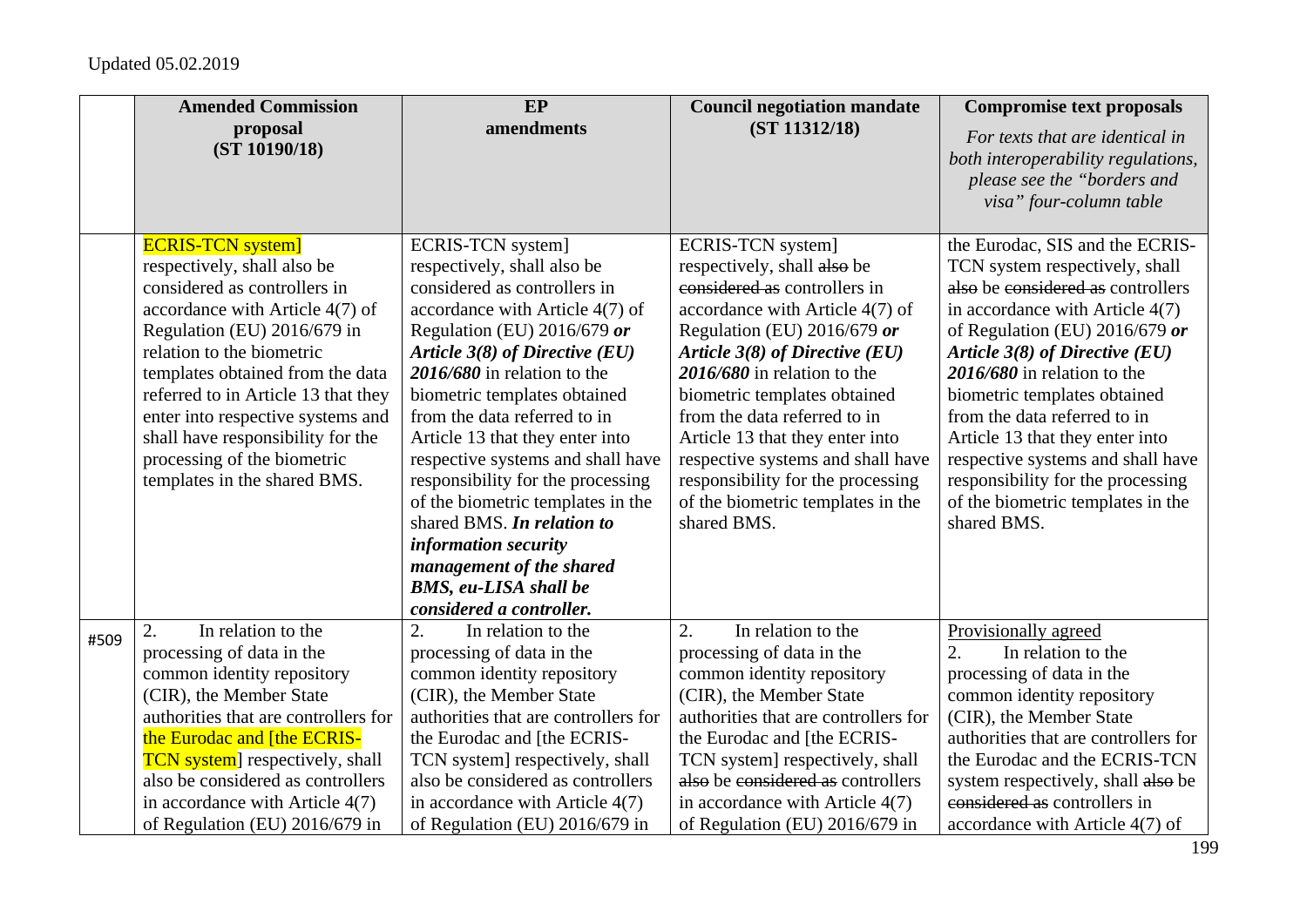|      | <b>Amended Commission</b>                                                                                                                                                                                                                | EP                                                                                                                                                                                                                                                        | <b>Council negotiation mandate</b>                                                                                                                                                                                                                                                                                                                                                                                                                                                                                                                                                                                  | <b>Compromise text proposals</b>                                                                                                                                                                                 |
|------|------------------------------------------------------------------------------------------------------------------------------------------------------------------------------------------------------------------------------------------|-----------------------------------------------------------------------------------------------------------------------------------------------------------------------------------------------------------------------------------------------------------|---------------------------------------------------------------------------------------------------------------------------------------------------------------------------------------------------------------------------------------------------------------------------------------------------------------------------------------------------------------------------------------------------------------------------------------------------------------------------------------------------------------------------------------------------------------------------------------------------------------------|------------------------------------------------------------------------------------------------------------------------------------------------------------------------------------------------------------------|
|      | proposal<br>(ST 10190/18)                                                                                                                                                                                                                | amendments                                                                                                                                                                                                                                                | (ST 11312/18)                                                                                                                                                                                                                                                                                                                                                                                                                                                                                                                                                                                                       | For texts that are identical in<br>both interoperability regulations,<br>please see the "borders and<br>visa" four-column table                                                                                  |
|      | relation to data referred to in<br>Article 18 that they enter into<br>respective systems and shall have<br>responsibility for the processing<br>of that personal data in the CIR.                                                        | relation to data referred to in<br>Article 18 that they enter into<br>respective systems and shall have<br>responsibility for the processing<br>of that personal data in the CIR.                                                                         | relation to data referred to in<br>Article 18 that they enter into<br>respective systems and shall have<br>responsibility for the processing<br>of that personal data in the CIR.                                                                                                                                                                                                                                                                                                                                                                                                                                   | Regulation (EU) 2016/679 in<br>relation to data referred to in<br>Article 18 that they enter into<br>respective systems and shall have<br>responsibility for the processing<br>of that personal data in the CIR. |
| #510 | 3.<br>In relation to the<br>processing of data in the<br>multiple-identity detector:                                                                                                                                                     | 3.<br>In relation to the<br>processing of data in the<br>multiple-identity detector:                                                                                                                                                                      | 3.<br>In relation to the<br>processing of data in the <b>MID</b><br>multiple-identity detector:                                                                                                                                                                                                                                                                                                                                                                                                                                                                                                                     |                                                                                                                                                                                                                  |
| #511 | the European Border and<br>(a)<br>Coast Guard Agency shall be<br>considered a data controller in<br>accordance with Article 2(b) of<br>Regulation No 45/2001 in<br>relation to processing of personal<br>data by the ETIAS Central Unit; | the European Border and<br>(a)<br>Coast Guard Agency shall be<br>considered a data controller in<br>accordance with Article $2(b) 2(d)$<br>of Regulation $(EC)$ No 45/2001<br>in relation to processing of<br>personal data by the ETIAS<br>Central Unit; | the European Border and<br>(a)<br>Coast Guard Agency shall be<br>considered a data controller in<br>accordance with Article $2(d)$ (b)<br>of Regulation No $45/2001$ [or<br>Article $3(2)(b)$ of Regulation<br>XX/2018 of the European<br><b>Parliament and of the Council</b><br>on the protection of individuals<br>with regard to the processing of<br>personal data by the Union<br>institutions, bodies, offices and<br>agencies and on the free<br>movement of such data, and<br>repealing Regulation (EC) No<br>45/2001 and Decision No<br>$1247/2002/EC$ ] in relation to<br>processing of personal data by |                                                                                                                                                                                                                  |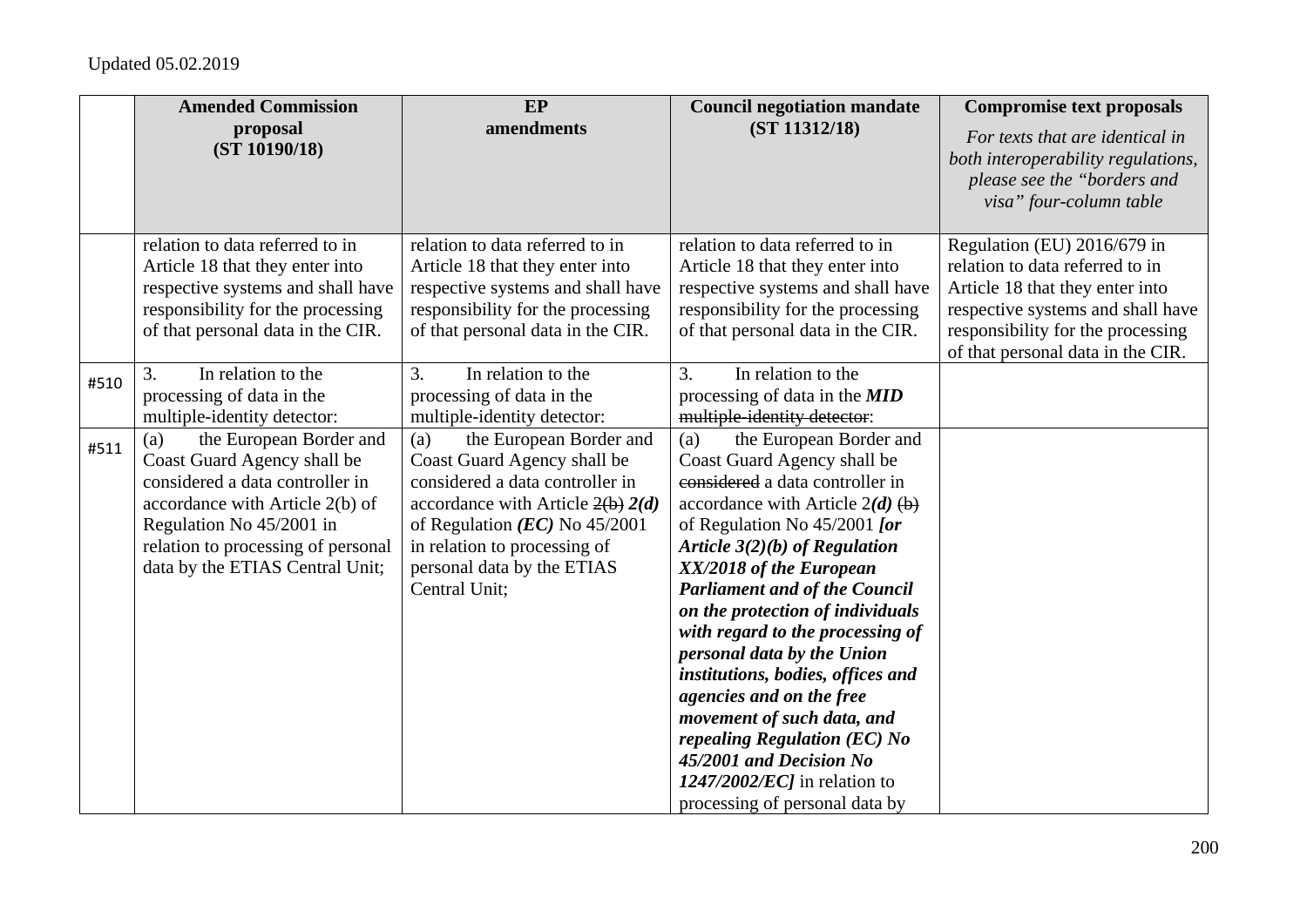|      | <b>Amended Commission</b>                                                                                                                                                                                                                                                                                                                   | <b>EP</b>                                                                                                                                                                                                                                                                                                                                   | <b>Council negotiation mandate</b>                                                                                                                                                                                                                                                                                                                                                                                    | <b>Compromise text proposals</b>                                                                                                |
|------|---------------------------------------------------------------------------------------------------------------------------------------------------------------------------------------------------------------------------------------------------------------------------------------------------------------------------------------------|---------------------------------------------------------------------------------------------------------------------------------------------------------------------------------------------------------------------------------------------------------------------------------------------------------------------------------------------|-----------------------------------------------------------------------------------------------------------------------------------------------------------------------------------------------------------------------------------------------------------------------------------------------------------------------------------------------------------------------------------------------------------------------|---------------------------------------------------------------------------------------------------------------------------------|
|      | proposal<br>(ST 10190/18)                                                                                                                                                                                                                                                                                                                   | amendments                                                                                                                                                                                                                                                                                                                                  | (ST 11312/18)                                                                                                                                                                                                                                                                                                                                                                                                         | For texts that are identical in<br>both interoperability regulations,<br>please see the "borders and<br>visa" four-column table |
|      |                                                                                                                                                                                                                                                                                                                                             |                                                                                                                                                                                                                                                                                                                                             | the ETIAS Central Unit;                                                                                                                                                                                                                                                                                                                                                                                               |                                                                                                                                 |
| #512 | the Member State<br>(b)<br>authorities adding or modifying<br>the data in the identity<br>confirmation file are also to be<br>considered as controllers in<br>accordance with Article 4(7) of<br>Regulation (EU) 2016/679 and<br>shall have responsibility for the<br>processing of the personal data in<br>the multiple-identity detector; | the Member State<br>(b)<br>authorities adding or modifying<br>the data in the identity<br>confirmation file are also to be<br>considered as controllers in<br>accordance with Article 4(7) of<br>Regulation (EU) 2016/679 and<br>shall have responsibility for the<br>processing of the personal data in<br>the multiple-identity detector; | the Member State<br>(b)<br>authorities adding or modifying<br>the data in the identity<br>confirmation file are also to be<br>considered as <i>shall be</i> controllers<br>in accordance with Article $4(7)$<br>of Regulation (EU) 2016/679 or<br>Article $3(8)$ of Directive (EU)<br>2016/680 and shall have<br>responsibility for the processing<br>of the personal data in the<br>multiple-identity detector MID;. |                                                                                                                                 |
| #513 |                                                                                                                                                                                                                                                                                                                                             | In relation to<br>3a.<br>information security<br>management of the<br>interoperability components eu-<br>LISA shall be considered a data<br>controller in accordance with<br>Regulation (EC) No 45/2001.                                                                                                                                    |                                                                                                                                                                                                                                                                                                                                                                                                                       |                                                                                                                                 |
| #514 | Article 41<br>Data processor                                                                                                                                                                                                                                                                                                                | Article 41<br>Data processor                                                                                                                                                                                                                                                                                                                | Article 41<br>Data processor                                                                                                                                                                                                                                                                                                                                                                                          |                                                                                                                                 |
| #515 | In relation to the processing of<br>personal data in the CIR, eu-<br>LISA is to be considered the data<br>processor in accordance with<br>Article 2(e) of Regulation (EC)                                                                                                                                                                   | In relation to the processing of<br>personal data in the <i>shared BMS</i> ,<br>the CIR and the MID, eu-LISA<br>is to be considered the data<br>processor in accordance with                                                                                                                                                                | In relation to the processing of<br>personal data in the shared BMS,<br>the CIR and the MID, eu-LISA<br>shall is to be considered the data<br>processor in accordance with                                                                                                                                                                                                                                            |                                                                                                                                 |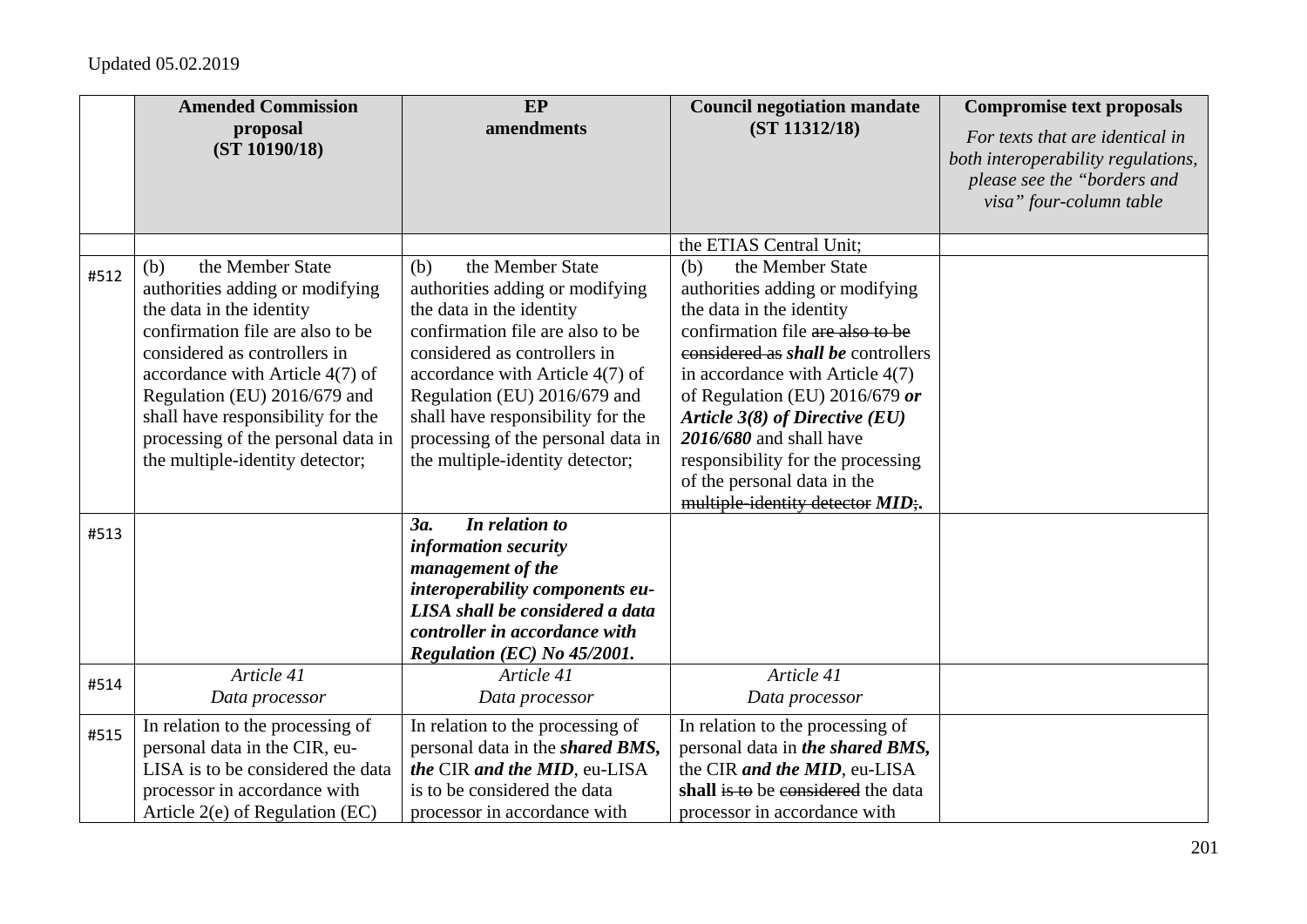|      | <b>Amended Commission</b>                                                                                                                                                                                                                                                                                            | EP                                                                                                                                                                                                                                                                                                                                                                                                                | <b>Council negotiation mandate</b>                                                                                                                                                                                                                                                                                                                                                                                                            | <b>Compromise text proposals</b>                                                                                                |
|------|----------------------------------------------------------------------------------------------------------------------------------------------------------------------------------------------------------------------------------------------------------------------------------------------------------------------|-------------------------------------------------------------------------------------------------------------------------------------------------------------------------------------------------------------------------------------------------------------------------------------------------------------------------------------------------------------------------------------------------------------------|-----------------------------------------------------------------------------------------------------------------------------------------------------------------------------------------------------------------------------------------------------------------------------------------------------------------------------------------------------------------------------------------------------------------------------------------------|---------------------------------------------------------------------------------------------------------------------------------|
|      | proposal<br>(ST 10190/18)                                                                                                                                                                                                                                                                                            | amendments                                                                                                                                                                                                                                                                                                                                                                                                        | (ST 11312/18)                                                                                                                                                                                                                                                                                                                                                                                                                                 | For texts that are identical in<br>both interoperability regulations,<br>please see the "borders and<br>visa" four-column table |
|      | No 45/2001.                                                                                                                                                                                                                                                                                                          | Article $2(e)$ of Regulation (EC)<br>No 45/2001.                                                                                                                                                                                                                                                                                                                                                                  | Article 2(e) of Regulation (EC)<br>No 45/2001 [or Article $3(1)(a)$ of<br><b>Regulation XX/2018 of the</b><br><b>European Parliament and of the</b><br>Council on the protection of<br>individuals with regard to the<br>processing of personal data by<br>the Union institutions, bodies,<br>offices and agencies and on the<br>free movement of such data, and<br>repealing Regulation (EC) No<br>45/2001 and Decision No<br>1247/2002/EC]. |                                                                                                                                 |
| #516 | Article 42<br>Security of processing                                                                                                                                                                                                                                                                                 | Article 42<br>Security of processing                                                                                                                                                                                                                                                                                                                                                                              | Article 42<br>Security of processing                                                                                                                                                                                                                                                                                                                                                                                                          |                                                                                                                                 |
| #517 | Both eu-LISA and the<br>Member State authorities shall<br>ensure the security of the<br>processing of personal data that<br>takes place pursuant to the<br>application of this Regulation.<br>eu-LISA, [the ETIAS Central<br>Unit] and the Member State<br>authorities shall cooperate on<br>security-related tasks. | Both eu-LISA, and the<br>1.<br>Member State authorities and<br><b>Europol</b> shall ensure the security<br>of the processing of personal data<br>that takes place pursuant to the<br>application of this Regulation.<br>eu-LISA, shall be responsible<br>for the the ETIAS central Unit<br>infrastructure of the<br>interoperability components and<br><b>Member States shall be</b><br>responsible for the parts | 1.<br>Both eu-LISA, [the<br><b>ETIAS Central Unit], Europol</b><br>and the Member State authorities<br>shall ensure the security of the<br>processing of personal data that<br>takes place pursuant to the<br>application of this Regulation.<br>eu-LISA, [the ETIAS Central<br>Unit], <i>Europol</i> and the Member<br>State authorities shall cooperate<br>on security-related tasks.                                                       |                                                                                                                                 |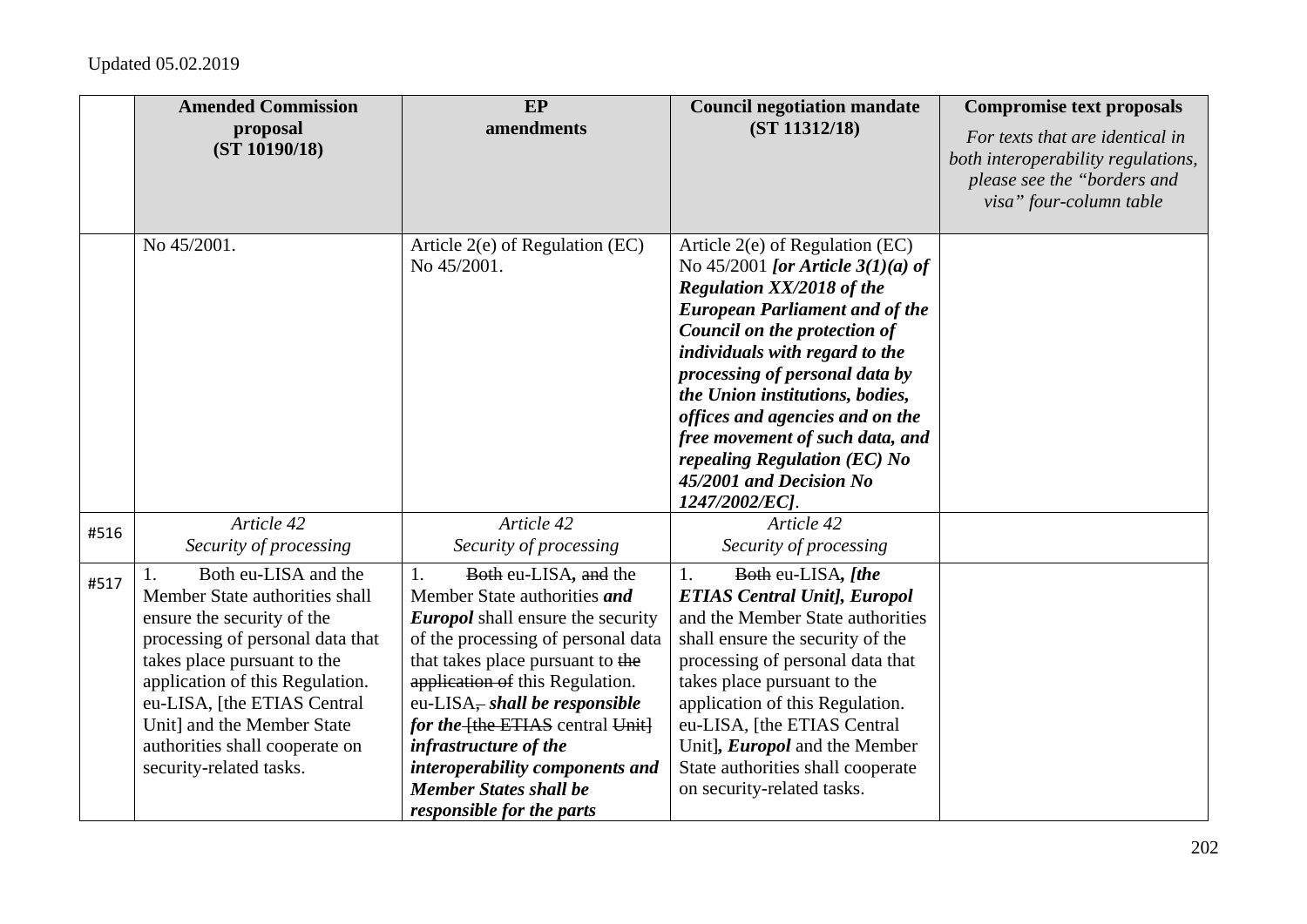|      | <b>Amended Commission</b>                                                                                                                                                                                                                     | EP                                                                                                                                                                                                                                            | <b>Council negotiation mandate</b>                                                                                                                                                                                                                                                                                                                                                                                                                                                                                                                                                                                                    | <b>Compromise text proposals</b>                                                                                                |
|------|-----------------------------------------------------------------------------------------------------------------------------------------------------------------------------------------------------------------------------------------------|-----------------------------------------------------------------------------------------------------------------------------------------------------------------------------------------------------------------------------------------------|---------------------------------------------------------------------------------------------------------------------------------------------------------------------------------------------------------------------------------------------------------------------------------------------------------------------------------------------------------------------------------------------------------------------------------------------------------------------------------------------------------------------------------------------------------------------------------------------------------------------------------------|---------------------------------------------------------------------------------------------------------------------------------|
|      | proposal<br>(ST 10190/18)                                                                                                                                                                                                                     | amendments                                                                                                                                                                                                                                    | (ST 11312/18)                                                                                                                                                                                                                                                                                                                                                                                                                                                                                                                                                                                                                         | For texts that are identical in<br>both interoperability regulations,<br>please see the "borders and<br>visa" four-column table |
|      |                                                                                                                                                                                                                                               | referred to in Article 54. eu-<br><b>LISA, [the European Border</b><br>and Coast Guard Agency],<br><b>Europol</b> and the Member State<br>authorities shall cooperate on<br>security-related tasks.                                           |                                                                                                                                                                                                                                                                                                                                                                                                                                                                                                                                                                                                                                       |                                                                                                                                 |
| #518 | Without prejudice to<br>2.<br>Article 22 of Regulation (EC)<br>No 45/2001, eu-LISA shall take<br>the necessary measures to ensure<br>the security of the<br>interoperability components and<br>their related communication<br>infrastructure. | 2.<br>Without prejudice to<br>Article 22 of Regulation (EC)<br>No 45/2001, eu-LISA shall take<br>the necessary measures to ensure<br>the security of the<br>interoperability components and<br>their related communication<br>infrastructure. | 2.<br>Without prejudice to<br>Article 22 of Regulation (EC)<br>No 45/2001 [or Article 33 of<br><b>Regulation XX/2018 of the</b><br><b>European Parliament and of the</b><br>Council on the protection of<br>individuals with regard to the<br>processing of personal data by<br>the Union institutions, bodies,<br>offices and agencies and on the<br>free movement of such data, and<br>repealing Regulation (EC) No<br>45/2001 and Decision No<br>1247/2002/ECJ, eu-LISA shall<br>take the necessary measures to<br>ensure the security of the<br>interoperability components and<br>their related communication<br>infrastructure. |                                                                                                                                 |
| #519 | In particular, eu-LISA<br>3.<br>shall adopt the necessary                                                                                                                                                                                     | 3.<br>In particular, eu-LISA<br>shall adopt the necessary                                                                                                                                                                                     | In particular, eu-LISA<br>3.<br>shall adopt the necessary <i>security</i>                                                                                                                                                                                                                                                                                                                                                                                                                                                                                                                                                             |                                                                                                                                 |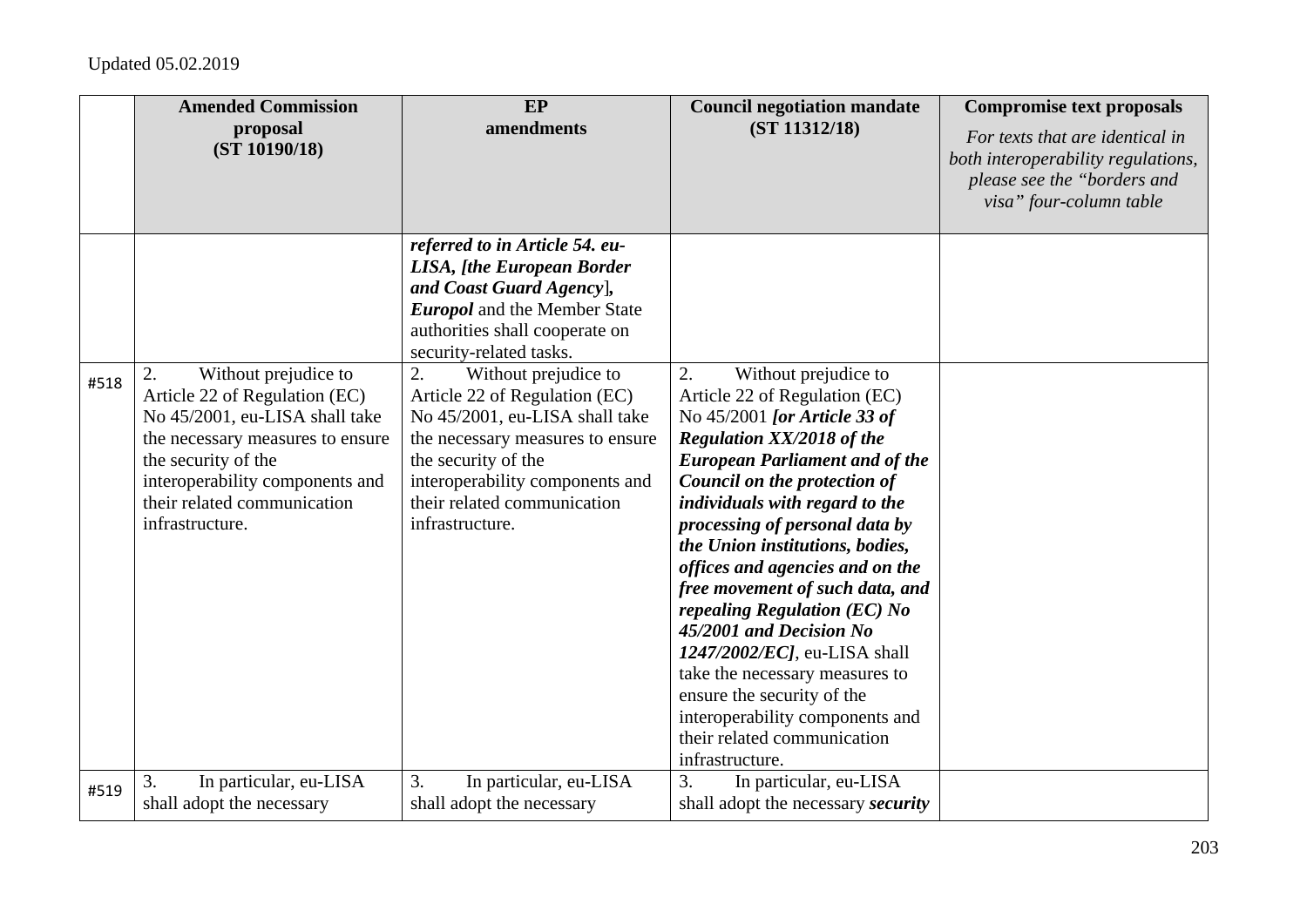|      | <b>Amended Commission</b>                                                                                                                      | EP                                                                                                                                             | <b>Council negotiation mandate</b>                                                                                                             | <b>Compromise text proposals</b>                                                                                                |
|------|------------------------------------------------------------------------------------------------------------------------------------------------|------------------------------------------------------------------------------------------------------------------------------------------------|------------------------------------------------------------------------------------------------------------------------------------------------|---------------------------------------------------------------------------------------------------------------------------------|
|      | proposal<br>(ST 10190/18)                                                                                                                      | amendments                                                                                                                                     | (ST 11312/18)                                                                                                                                  | For texts that are identical in<br>both interoperability regulations,<br>please see the "borders and<br>visa" four-column table |
|      | measures, including a security<br>plan, a business continuity plan                                                                             | measures, including a security<br>plan, a business continuity plan                                                                             | measures, including a security<br>plan, a business continuity plan                                                                             |                                                                                                                                 |
|      | and a disaster recovery plan, in<br>order to:                                                                                                  | and a disaster recovery plan, in<br>order to:                                                                                                  | and a disaster recovery plan, in<br>order to:                                                                                                  |                                                                                                                                 |
| #520 | physically protect data,<br>(a)<br>including by making contingency<br>plans for the protection of critical<br>infrastructure;                  | physically protect data,<br>(a)<br>including by making contingency<br>plans for the protection of critical<br>infrastructure;                  | physically protect data,<br>(a)<br>including by making<br>contingency plans for the<br>protection of critical<br>infrastructure;               |                                                                                                                                 |
| #521 |                                                                                                                                                | deny unauthorised<br>(aa)<br>persons access to data-<br>processing equipment and<br><i>installations;</i>                                      |                                                                                                                                                |                                                                                                                                 |
| #522 | prevent the unauthorised<br>(b)<br>reading, copying, modification or<br>removal of data media;                                                 | prevent the unauthorised<br>(b)<br>reading, copying, modification or<br>removal of data media;                                                 | prevent the unauthorised<br>(b)<br>reading, copying, modification or<br>removal of data media;                                                 |                                                                                                                                 |
| #523 | prevent the unauthorised<br>(c)<br>input of data and the<br>unauthorised inspection,<br>modification or deletion of<br>recorded personal data; | prevent the unauthorised<br>(c)<br>input of data and the<br>unauthorised inspection,<br>modification or deletion of<br>recorded personal data; | prevent the unauthorised<br>(c)<br>input of data and the<br>unauthorised inspection,<br>modification or deletion of<br>recorded personal data; |                                                                                                                                 |
| #524 | prevent the unauthorised<br>(d)<br>processing of data and any<br>unauthorised copying,<br>modification or deletion of data;                    | (d)<br>prevent the unauthorised<br>processing of data and any<br>unauthorised copying,<br>modification or deletion of data;                    | (d)<br>prevent the unauthorised<br>processing of data and any<br>unauthorised copying,<br>modification or deletion of data;                    |                                                                                                                                 |
| #525 |                                                                                                                                                | prevent the use of<br>(da)<br>automated data-processing                                                                                        |                                                                                                                                                |                                                                                                                                 |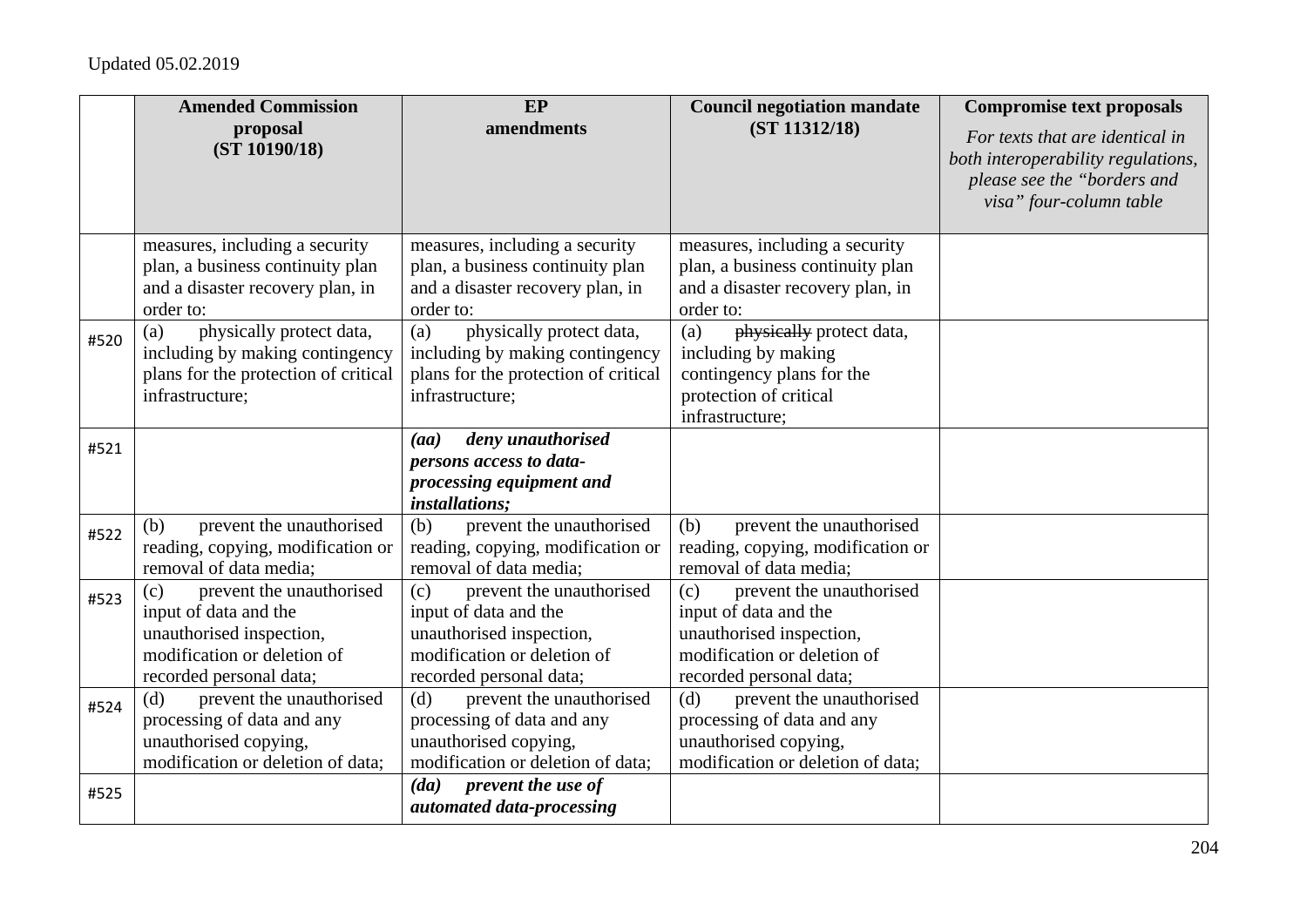|      | <b>Amended Commission</b>                                                                                                                                                                                                                           | EP                                                                                                                                                                                                                                                  | <b>Council negotiation mandate</b>                                                                                                                                                                                                                  | <b>Compromise text proposals</b>                                                                                                |
|------|-----------------------------------------------------------------------------------------------------------------------------------------------------------------------------------------------------------------------------------------------------|-----------------------------------------------------------------------------------------------------------------------------------------------------------------------------------------------------------------------------------------------------|-----------------------------------------------------------------------------------------------------------------------------------------------------------------------------------------------------------------------------------------------------|---------------------------------------------------------------------------------------------------------------------------------|
|      | proposal<br>(ST 10190/18)                                                                                                                                                                                                                           | amendments                                                                                                                                                                                                                                          | (ST 11312/18)                                                                                                                                                                                                                                       | For texts that are identical in<br>both interoperability regulations,<br>please see the "borders and<br>visa" four-column table |
|      |                                                                                                                                                                                                                                                     | systems by unauthorised persons<br>using data communication<br><i>equipment;</i>                                                                                                                                                                    |                                                                                                                                                                                                                                                     |                                                                                                                                 |
| #526 | ensure that persons<br>(e)<br>authorised to access the<br>interoperability components have<br>access only to the data covered<br>by their access authorisation, by<br>means of individual user<br>identities and confidential access<br>modes only; | ensure that persons<br>(e)<br>authorised to access the<br>interoperability components have<br>access only to the data covered<br>by their access authorisation, by<br>means of individual user<br>identities and confidential access<br>modes only; | ensure that persons<br>(e)<br>authorised to access the<br>interoperability components have<br>access only to the data covered<br>by their access authorisation, by<br>means of individual user<br>identities and confidential access<br>modes only; |                                                                                                                                 |
| #527 | (f)<br>ensure that it is possible<br>to verify and establish to which<br>bodies personal data may be<br>transmitted using data<br>communication equipment;                                                                                          | ensure that it is possible<br>(f)<br>to verify and establish to which<br>bodies personal data may be<br>transmitted using data<br>communication equipment;                                                                                          | ensure that it is possible<br>(f)<br>to verify and establish to which<br>bodies personal data may be<br>transmitted using data<br>communication equipment;                                                                                          |                                                                                                                                 |
| #528 | ensure that it is possible<br>(g)<br>to verify and establish what data<br>has been processed in the<br>interoperability components,<br>when, by whom and for what<br>purpose;                                                                       | ensure that it is possible<br>(g)<br>to verify and establish what data<br>has been processed in the<br>interoperability components,<br>when, by whom and for what<br>purpose;                                                                       | ensure that it is possible<br>(g)<br>to verify and establish what data<br>has been processed in the<br>interoperability components,<br>when, by whom and for what<br>purpose;                                                                       |                                                                                                                                 |
| #529 | prevent the unauthorised<br>(h)<br>reading, copying, modification or<br>deletion of personal data during<br>the transmission of personal data<br>to or from the interoperability                                                                    | prevent the unauthorised<br>(h)<br>reading, copying, modification or<br>deletion of personal data during<br>the transmission of personal data<br>to or from the interoperability                                                                    | prevent the unauthorised<br>(h)<br>reading, copying, modification or<br>deletion of personal data during<br>the transmission of personal data<br>to or from the interoperability                                                                    |                                                                                                                                 |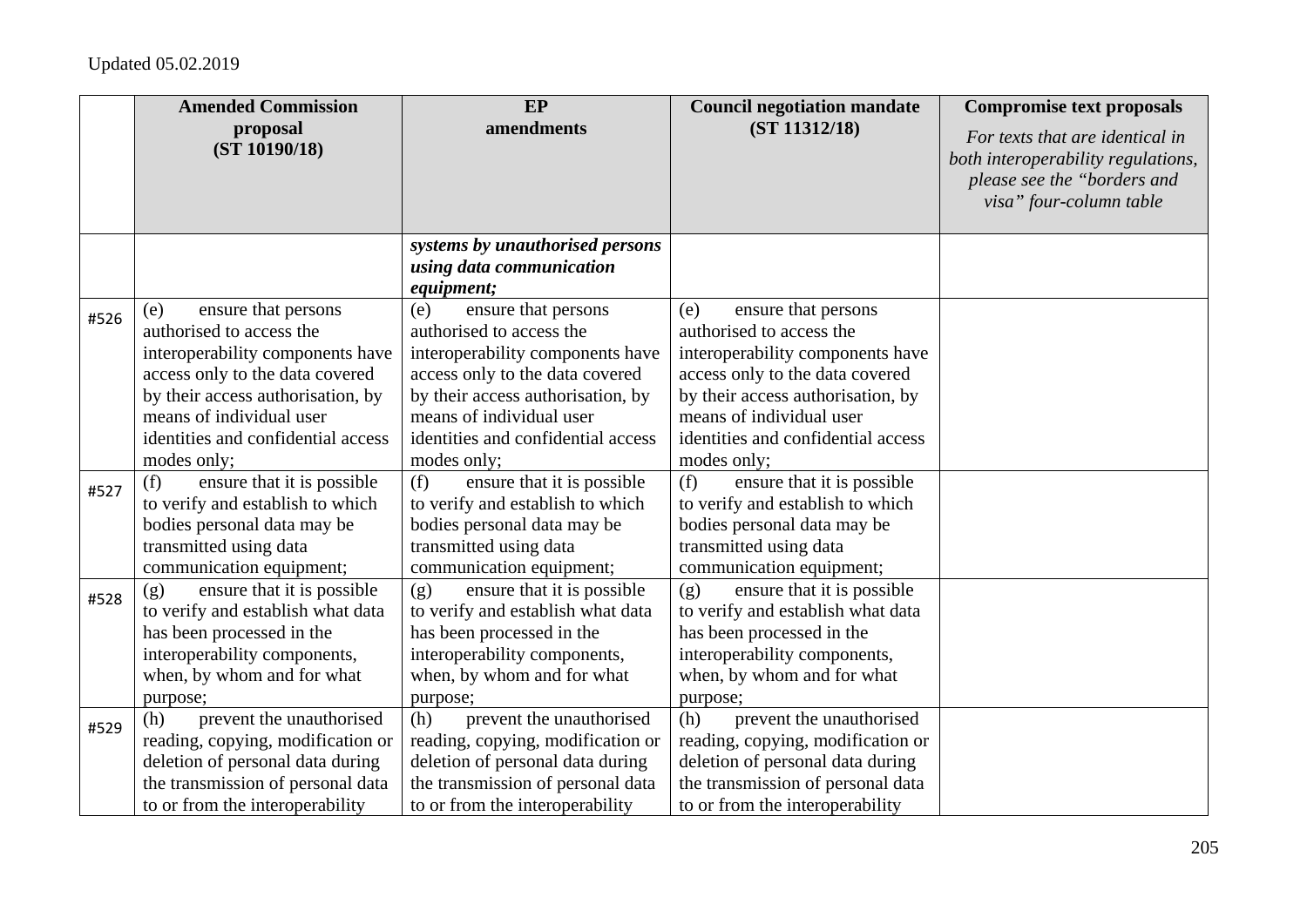|      | <b>Amended Commission</b>                    | EP                                   | <b>Council negotiation mandate</b> | <b>Compromise text proposals</b>                                                                                                |
|------|----------------------------------------------|--------------------------------------|------------------------------------|---------------------------------------------------------------------------------------------------------------------------------|
|      | proposal<br>(ST 10190/18)                    | amendments                           | (ST 11312/18)                      | For texts that are identical in<br>both interoperability regulations,<br>please see the "borders and<br>visa" four-column table |
|      | components or during the                     | components or during the             | components or during the           |                                                                                                                                 |
|      | transport of data media, in                  | transport of data media, in          | transport of data media, in        |                                                                                                                                 |
|      | particular by means of                       | particular by means of               | particular by means of             |                                                                                                                                 |
|      | appropriate encryption                       | appropriate encryption               | appropriate encryption             |                                                                                                                                 |
|      | techniques;                                  | techniques;                          | techniques;                        |                                                                                                                                 |
| #530 |                                              | ensure that, in the event<br>(ha)    |                                    |                                                                                                                                 |
|      |                                              | of interruption, installed systems   |                                    |                                                                                                                                 |
|      |                                              | can be restored to normal            |                                    |                                                                                                                                 |
|      |                                              | operation;                           |                                    |                                                                                                                                 |
| #531 |                                              | ensure reliability by<br>(hb)        |                                    |                                                                                                                                 |
|      |                                              | making sure that any faults in       |                                    |                                                                                                                                 |
|      |                                              | the functioning of the               |                                    |                                                                                                                                 |
|      |                                              | interoperability components are      |                                    |                                                                                                                                 |
|      |                                              | properly reported;                   |                                    |                                                                                                                                 |
| #532 | monitor the effectiveness<br>(i)             | monitor the effectiveness<br>(i)     | monitor the effectiveness<br>(i)   |                                                                                                                                 |
|      | of the security measures referred            | of the security measures referred    | of the security measures referred  |                                                                                                                                 |
|      | to in this paragraph and take the            | to in this paragraph and take the    | to in this paragraph and take the  |                                                                                                                                 |
|      | necessary organisational                     | necessary organisational             | necessary organisational           |                                                                                                                                 |
|      | measures related to internal                 | measures related to internal         | measures related to internal       |                                                                                                                                 |
|      | monitoring to ensure compliance              | monitoring to ensure compliance      | monitoring to ensure compliance    |                                                                                                                                 |
|      | with this Regulation.                        | with this Regulation and to          | with this Regulation.              |                                                                                                                                 |
|      |                                              | assess those security measures       |                                    |                                                                                                                                 |
|      |                                              | in the light of new technological    |                                    |                                                                                                                                 |
|      |                                              | developments.                        |                                    |                                                                                                                                 |
| #533 | Member States shall take<br>$\overline{4}$ . | Member States, Europol<br>4.         | Member States, [the<br>4.          |                                                                                                                                 |
|      | measures equivalent to those                 | and the European Border and          | <b>ETIAS Central Unit] and</b>     |                                                                                                                                 |
|      | referred to in paragraph 3 as                | <b>Coast Guard Agency shall take</b> | <b>Europol</b> shall take measures |                                                                                                                                 |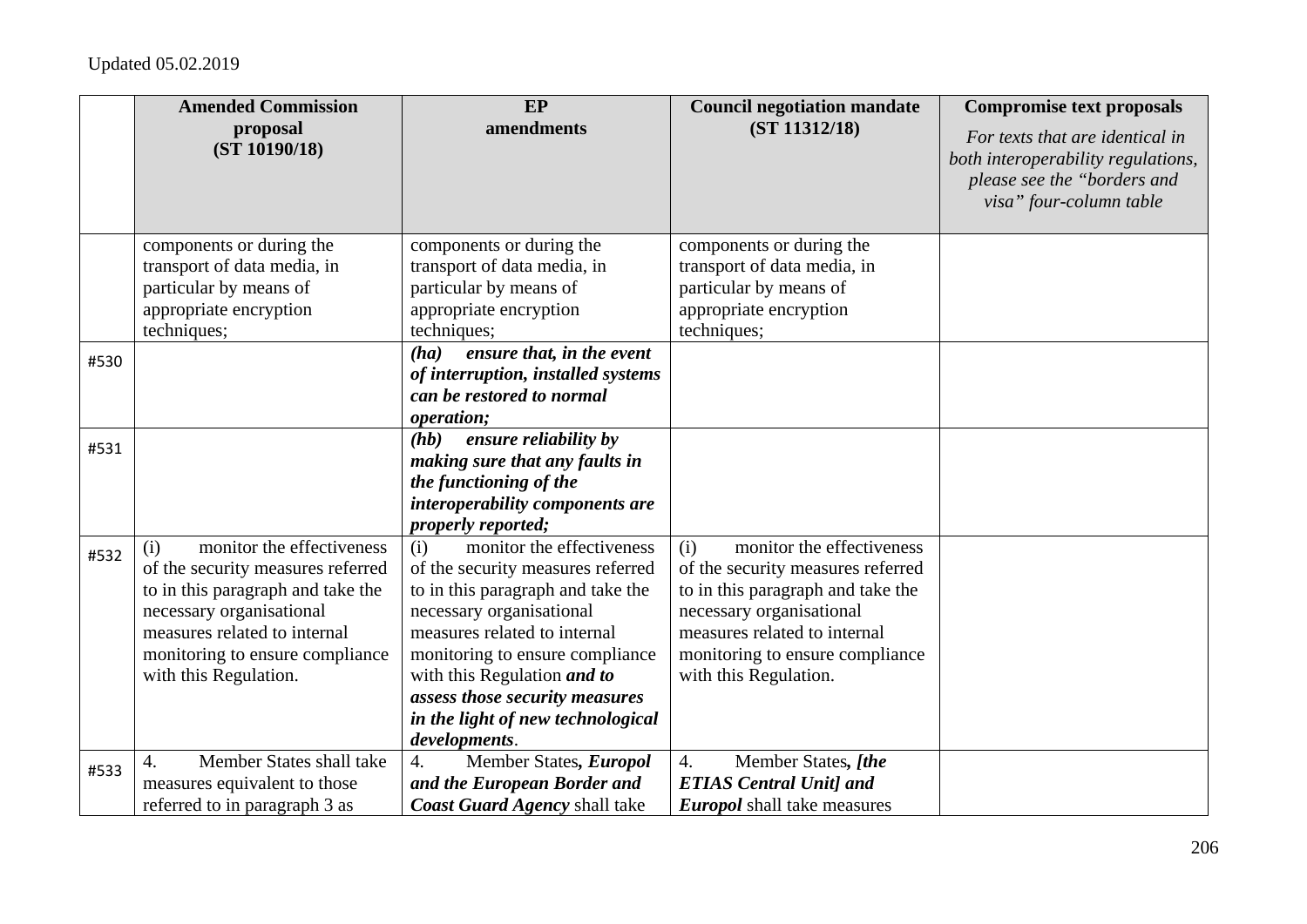|      | <b>Amended Commission</b>                                                                                                                                                                                                                                                                                                                                                                                                                           | EP                                                                                                                                                                                                                                                                                                                                                                                                                                                        | <b>Council negotiation mandate</b>                                                                                                                                                                                                                                                                                                                                                                                                                        | <b>Compromise text proposals</b>                                                                                                |
|------|-----------------------------------------------------------------------------------------------------------------------------------------------------------------------------------------------------------------------------------------------------------------------------------------------------------------------------------------------------------------------------------------------------------------------------------------------------|-----------------------------------------------------------------------------------------------------------------------------------------------------------------------------------------------------------------------------------------------------------------------------------------------------------------------------------------------------------------------------------------------------------------------------------------------------------|-----------------------------------------------------------------------------------------------------------------------------------------------------------------------------------------------------------------------------------------------------------------------------------------------------------------------------------------------------------------------------------------------------------------------------------------------------------|---------------------------------------------------------------------------------------------------------------------------------|
|      | proposal<br>(ST 10190/18)                                                                                                                                                                                                                                                                                                                                                                                                                           | amendments                                                                                                                                                                                                                                                                                                                                                                                                                                                | (ST 11312/18)                                                                                                                                                                                                                                                                                                                                                                                                                                             | For texts that are identical in<br>both interoperability regulations,<br>please see the "borders and<br>visa" four-column table |
|      | regards security in respect of the<br>processing of personal data by<br>the authorities having a right to<br>access any of the interoperability<br>components.                                                                                                                                                                                                                                                                                      | measures equivalent to those<br>referred to in paragraph 3 as<br>regards security in respect of the<br>processing of personal data by<br>the authorities having a right to<br>access any of the interoperability<br>components.                                                                                                                                                                                                                           | equivalent to those referred to in<br>paragraph 3 as regards security in<br>respect of the processing of<br>personal data by the authorities<br>having a right to access any of<br>the interoperability components.                                                                                                                                                                                                                                       |                                                                                                                                 |
| #534 | Article 43<br>Confidentiality of SIS data                                                                                                                                                                                                                                                                                                                                                                                                           | Article 43<br>Confidentiality of SIS data                                                                                                                                                                                                                                                                                                                                                                                                                 | Article 43<br>Confidentiality of SIS data                                                                                                                                                                                                                                                                                                                                                                                                                 |                                                                                                                                 |
| #535 | Each Member State shall<br>apply its rules of professional<br>secrecy or other equivalent duties<br>of confidentiality to all persons<br>and bodies required to work with<br>SIS data accessed through any of<br>the interoperability components<br>in accordance with its national<br>law. That obligation shall also<br>apply after those persons leave<br>office or employment or after the<br>termination of the activities of<br>those bodies. | Each Member State shall<br>1.<br>apply its rules of professional<br>secrecy or other equivalent duties<br>of confidentiality to all persons<br>and bodies required to work with<br>SIS data accessed through any of<br>the interoperability components<br>in accordance with its national<br>law. That obligation shall also<br>apply after those persons leave<br>office or employment or after the<br>termination of the activities of<br>those bodies. | Each Member State shall<br>1.<br>apply its rules of professional<br>secrecy or other equivalent duties<br>of confidentiality to all persons<br>and bodies required to work with<br>SIS data accessed through any of<br>the interoperability components<br>in accordance with its national<br>law. That obligation shall also<br>apply after those persons leave<br>office or employment or after the<br>termination of the activities of<br>those bodies. |                                                                                                                                 |
| #536 | 2.<br>Without prejudice to<br>Article 17 of the Staff<br>Regulations of officials and the<br>Conditions of Employment of<br>other servants of the European                                                                                                                                                                                                                                                                                          | Without prejudice to<br>2.<br>Article 17 of the Staff<br>Regulations of officials and the<br>Conditions of Employment of<br>other servants of the European                                                                                                                                                                                                                                                                                                | Without prejudice to<br>2.<br>Article 17 of the Staff<br>Regulations of officials and the<br>Conditions of Employment of<br>other servants of the European                                                                                                                                                                                                                                                                                                |                                                                                                                                 |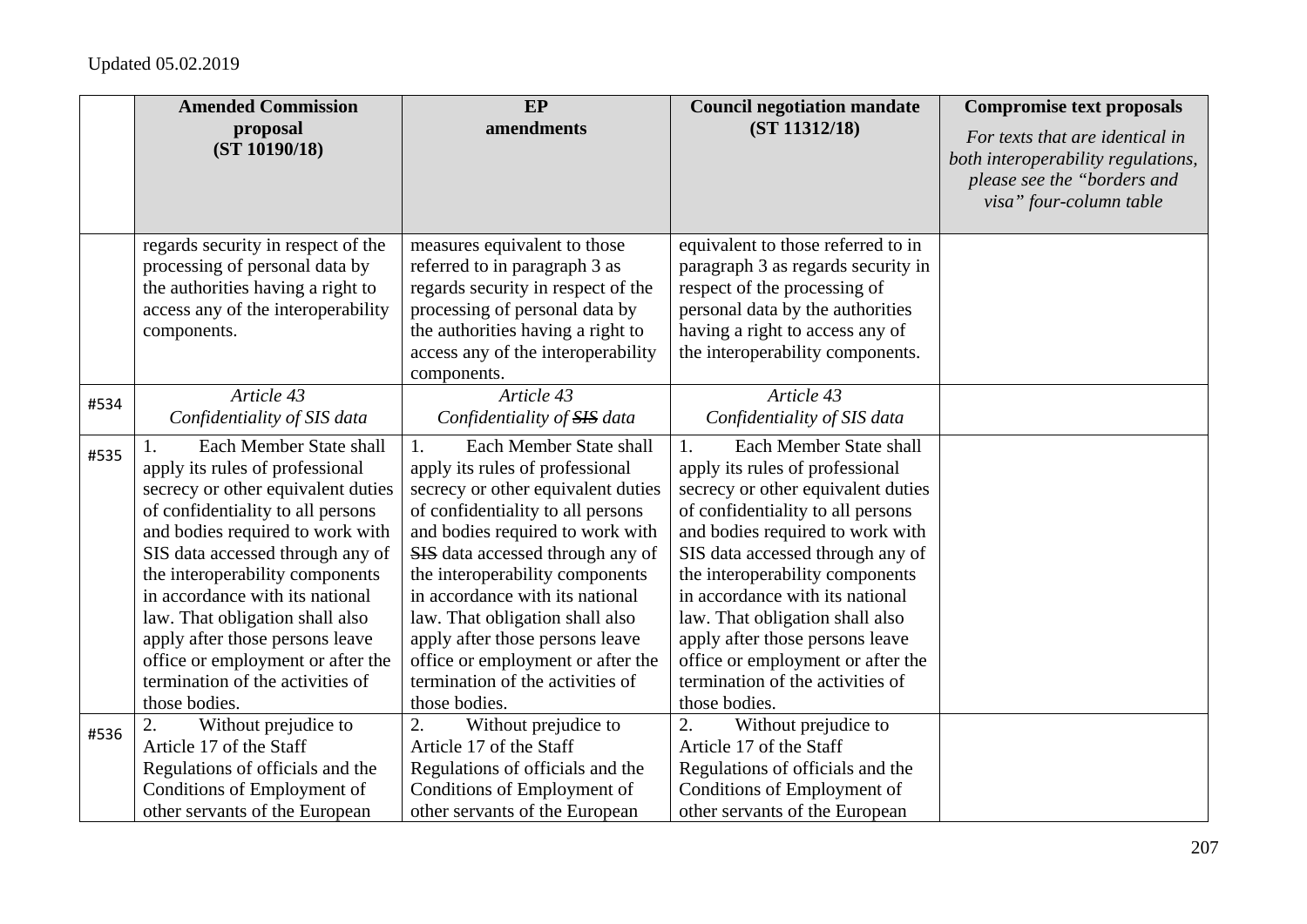|      | <b>Amended Commission</b>                                                                                                                                                                                                                                                                                                                                                                 | EP                                                                                                                                                                                                                                                                                                                                                                                                           | <b>Council negotiation mandate</b>                                                                                                                                                                                                                                                                                                                                                        | <b>Compromise text proposals</b>                                                                                                |
|------|-------------------------------------------------------------------------------------------------------------------------------------------------------------------------------------------------------------------------------------------------------------------------------------------------------------------------------------------------------------------------------------------|--------------------------------------------------------------------------------------------------------------------------------------------------------------------------------------------------------------------------------------------------------------------------------------------------------------------------------------------------------------------------------------------------------------|-------------------------------------------------------------------------------------------------------------------------------------------------------------------------------------------------------------------------------------------------------------------------------------------------------------------------------------------------------------------------------------------|---------------------------------------------------------------------------------------------------------------------------------|
|      | proposal<br>(ST 10190/18)                                                                                                                                                                                                                                                                                                                                                                 | amendments                                                                                                                                                                                                                                                                                                                                                                                                   | (ST 11312/18)                                                                                                                                                                                                                                                                                                                                                                             | For texts that are identical in<br>both interoperability regulations,<br>please see the "borders and<br>visa" four-column table |
|      | Union, eu-LISA shall apply<br>appropriate rules of professional<br>secrecy or other equivalent duties<br>of confidentiality of comparable<br>standards to those laid down in<br>paragraph 1 to all its staff<br>required to work with SIS data.<br>This obligation shall also apply<br>after those persons leave office<br>or employment or after the<br>termination of their activities. | Union, eu-LISA shall apply<br>appropriate rules of professional<br>secrecy or other equivalent duties<br>of confidentiality of comparable<br>standards to those laid down in<br>paragraph 1 of this Article to all<br>its staff required to work with<br>SIS data. This obligation shall<br>also apply after those persons<br>leave office or employment or<br>after the termination of their<br>activities. | Union, eu-LISA shall apply<br>appropriate rules of professional<br>secrecy or other equivalent duties<br>of confidentiality of comparable<br>standards to those laid down in<br>paragraph 1 to all its staff<br>required to work with SIS data.<br>This obligation shall also apply<br>after those persons leave office<br>or employment or after the<br>termination of their activities. |                                                                                                                                 |
| #537 |                                                                                                                                                                                                                                                                                                                                                                                           | Where eu-LISA or a<br>2a.<br><b>Member State cooperates with</b><br>external contractors in any task<br>related to the interoperability<br>components, it shall closely<br>monitor the activities of the<br>contractor to ensure compliance<br>with all provisions of this<br>Regulation, in particular those<br>on security, confidentiality and<br>data protection.                                        |                                                                                                                                                                                                                                                                                                                                                                                           |                                                                                                                                 |
| #538 | Article 44<br>Security incidents                                                                                                                                                                                                                                                                                                                                                          | Article 44<br>Security incidents                                                                                                                                                                                                                                                                                                                                                                             | Article 44<br>Security incidents                                                                                                                                                                                                                                                                                                                                                          |                                                                                                                                 |
| #539 | Any event that has or<br>may have an impact on the                                                                                                                                                                                                                                                                                                                                        | Any event that has or<br>1.<br>may have an impact on the                                                                                                                                                                                                                                                                                                                                                     | 1.<br>Any event that has or<br>may have an impact on the                                                                                                                                                                                                                                                                                                                                  |                                                                                                                                 |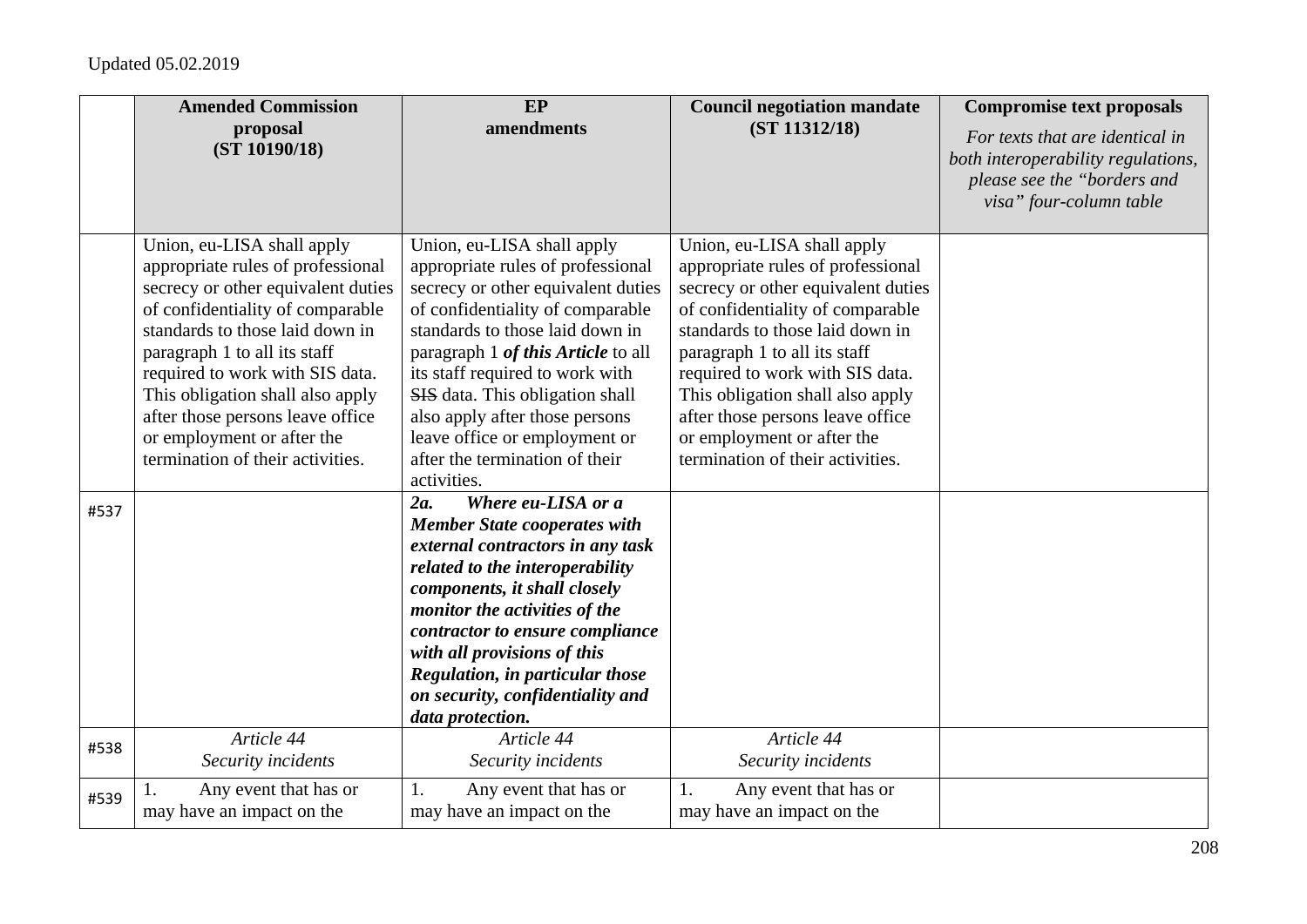|      | <b>Amended Commission</b>                                                                                                                                                                                                                                                                                                                              | EP                                                                                                                                                                                                                                                                                                                                                                                   | <b>Council negotiation mandate</b>                                                                                                                                                                                                                                                                                                                                   | <b>Compromise text proposals</b>                                                                                                |
|------|--------------------------------------------------------------------------------------------------------------------------------------------------------------------------------------------------------------------------------------------------------------------------------------------------------------------------------------------------------|--------------------------------------------------------------------------------------------------------------------------------------------------------------------------------------------------------------------------------------------------------------------------------------------------------------------------------------------------------------------------------------|----------------------------------------------------------------------------------------------------------------------------------------------------------------------------------------------------------------------------------------------------------------------------------------------------------------------------------------------------------------------|---------------------------------------------------------------------------------------------------------------------------------|
|      | proposal<br>(ST 10190/18)                                                                                                                                                                                                                                                                                                                              | amendments                                                                                                                                                                                                                                                                                                                                                                           | (ST 11312/18)                                                                                                                                                                                                                                                                                                                                                        | For texts that are identical in<br>both interoperability regulations,<br>please see the "borders and<br>visa" four-column table |
|      | security of the interoperability<br>components and may cause<br>damage to or loss of data stored<br>in them shall be considered to be<br>a security incident, in particular<br>where unauthorised access to<br>data may have occurred or where<br>the availability, integrity and<br>confidentiality of data has or<br>may have been compromised.      | security of the interoperability<br>components and may cause<br>unauthorised access to, damage<br>to or loss of data stored in them<br>shall be considered to be a<br>security incident, in particular<br>where unauthorised access to<br>data may have occurred or where<br>the availability, integrity and<br>confidentiality of data has or may<br>have been compromised.         | security of the interoperability<br>components and may cause<br>damage to or loss of data stored<br>in them shall be considered to be<br>a security incident, in particular<br>where unauthorised access to<br>data may have occurred or where<br>the availability, integrity and<br>confidentiality of data has or may<br>have been compromised.                    |                                                                                                                                 |
| #540 | 2.<br>Security incidents shall<br>be managed so as to ensure a<br>quick, effective and proper<br>response.                                                                                                                                                                                                                                             | 2.<br>Security incidents shall<br>be managed so as to ensure a<br>quick, effective and proper<br>response.                                                                                                                                                                                                                                                                           | 2.<br>Security incidents shall<br>be managed so as to ensure a<br>quick, effective and proper<br>response.                                                                                                                                                                                                                                                           |                                                                                                                                 |
| #541 | 3.<br>Without prejudice to the<br>notification and communication<br>of a personal data breach<br>pursuant to Article 33 of<br>Regulation (EU) 2016/679,<br>Article 30 of Directive<br>(EU) 2016/680, or both,<br>Member States shall notify the<br>Commission, eu-LISA and the<br><b>European Data Protection</b><br>Supervisor of security incidents. | Without prejudice to the<br>3.<br>notification and communication<br>of a personal data breach<br>pursuant to Article 33 of<br>Regulation (EU) 2016/679,<br>Article 30 of Directive (EU)<br>2016/680, or both, Member<br>States and Europol shall notify<br>the Commission, eu-LISA,<br>competent supervisory<br><i>authorities</i> and the European<br>Data Protection Supervisor of | 3.<br>Without prejudice to the<br>notification and communication<br>of a personal data breach<br>pursuant to Article 33 of<br>Regulation (EU) 2016/679,<br>Article 30 of Directive<br>(EU) 2016/680, or both,<br>Member States shall notify the<br>Commission, eu-LISA and the<br><b>European Data Protection</b><br>Supervisor of <i>any</i> security<br>incidents. |                                                                                                                                 |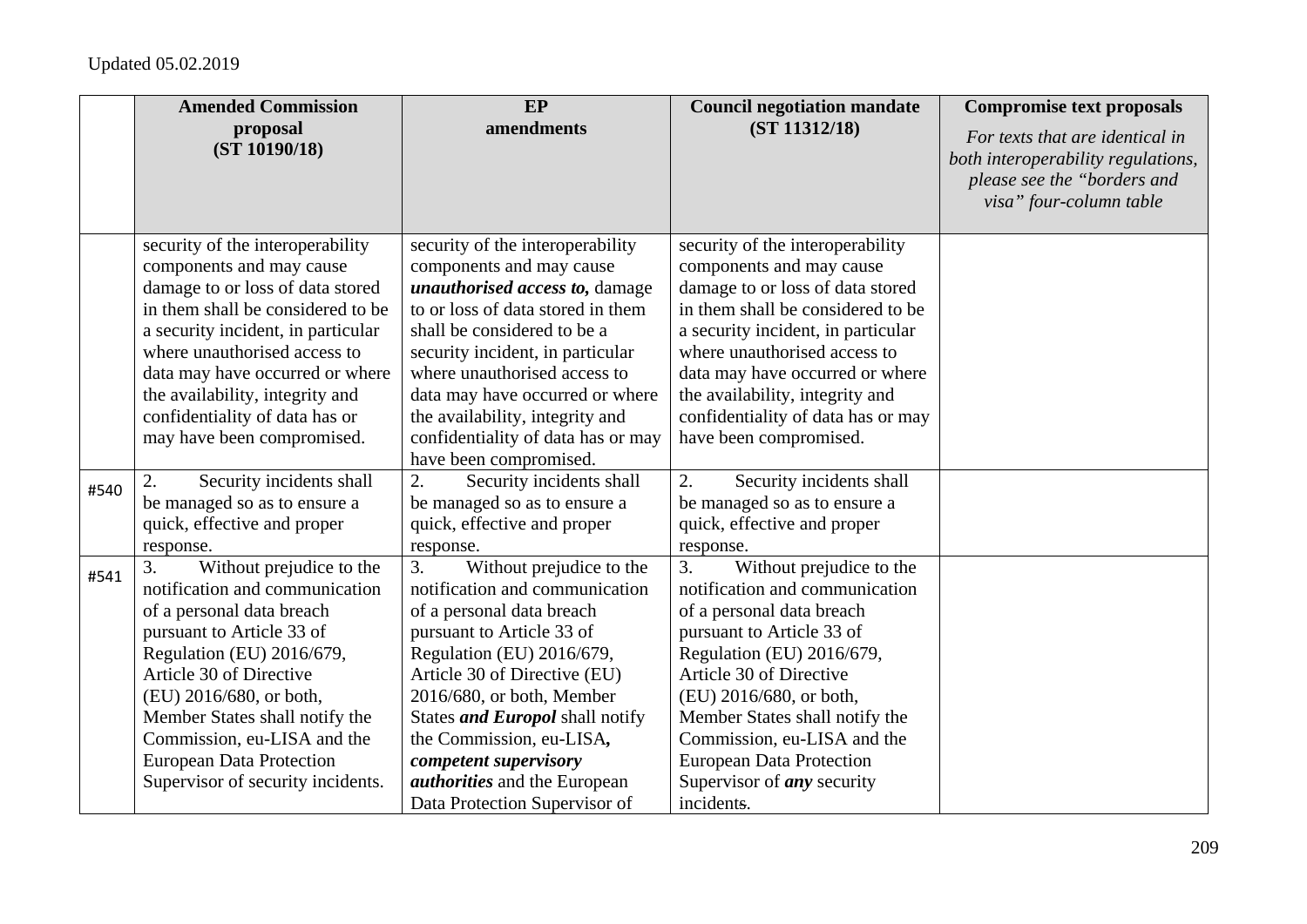|      | <b>Amended Commission</b><br>proposal | EP<br>amendments                                                                                                                                                                                                                                                               | <b>Council negotiation mandate</b><br>(ST 11312/18)                                                                                                                                                                                                                                                                                                                         | <b>Compromise text proposals</b><br>For texts that are identical in                          |
|------|---------------------------------------|--------------------------------------------------------------------------------------------------------------------------------------------------------------------------------------------------------------------------------------------------------------------------------|-----------------------------------------------------------------------------------------------------------------------------------------------------------------------------------------------------------------------------------------------------------------------------------------------------------------------------------------------------------------------------|----------------------------------------------------------------------------------------------|
|      | (ST 10190/18)                         |                                                                                                                                                                                                                                                                                |                                                                                                                                                                                                                                                                                                                                                                             | both interoperability regulations,<br>please see the "borders and<br>visa" four-column table |
|      |                                       | any security incidents without<br><i>delay</i> . In the event of a security<br>incident in relation to the central<br>infrastructure of the<br>interoperability components, eu-<br>LISA shall notify the<br>Commission and the European<br>Data Protection Supervisor.         |                                                                                                                                                                                                                                                                                                                                                                             |                                                                                              |
| #542 |                                       | <b>The Commission shall</b><br>3a.<br>report serious incidents<br><i>immediately to the European</i><br><b>Parliament and to the Council.</b><br>Those reports shall be classified<br>as EURESTRICTED/<br><b>RESTREINT UE in accordance</b><br>with applicable security rules. |                                                                                                                                                                                                                                                                                                                                                                             |                                                                                              |
| #543 |                                       |                                                                                                                                                                                                                                                                                | <b>Without prejudice to [or Articles</b><br>34 and 35 of Regulation<br>XX/2018 of the European<br><b>Parliament and of the Council</b><br>on the protection of individuals<br>with regard to the processing of<br>personal data by the Union<br>institutions, bodies, offices and<br>agencies and on the free<br>movement of such data, and<br>repealing Regulation (EC) No |                                                                                              |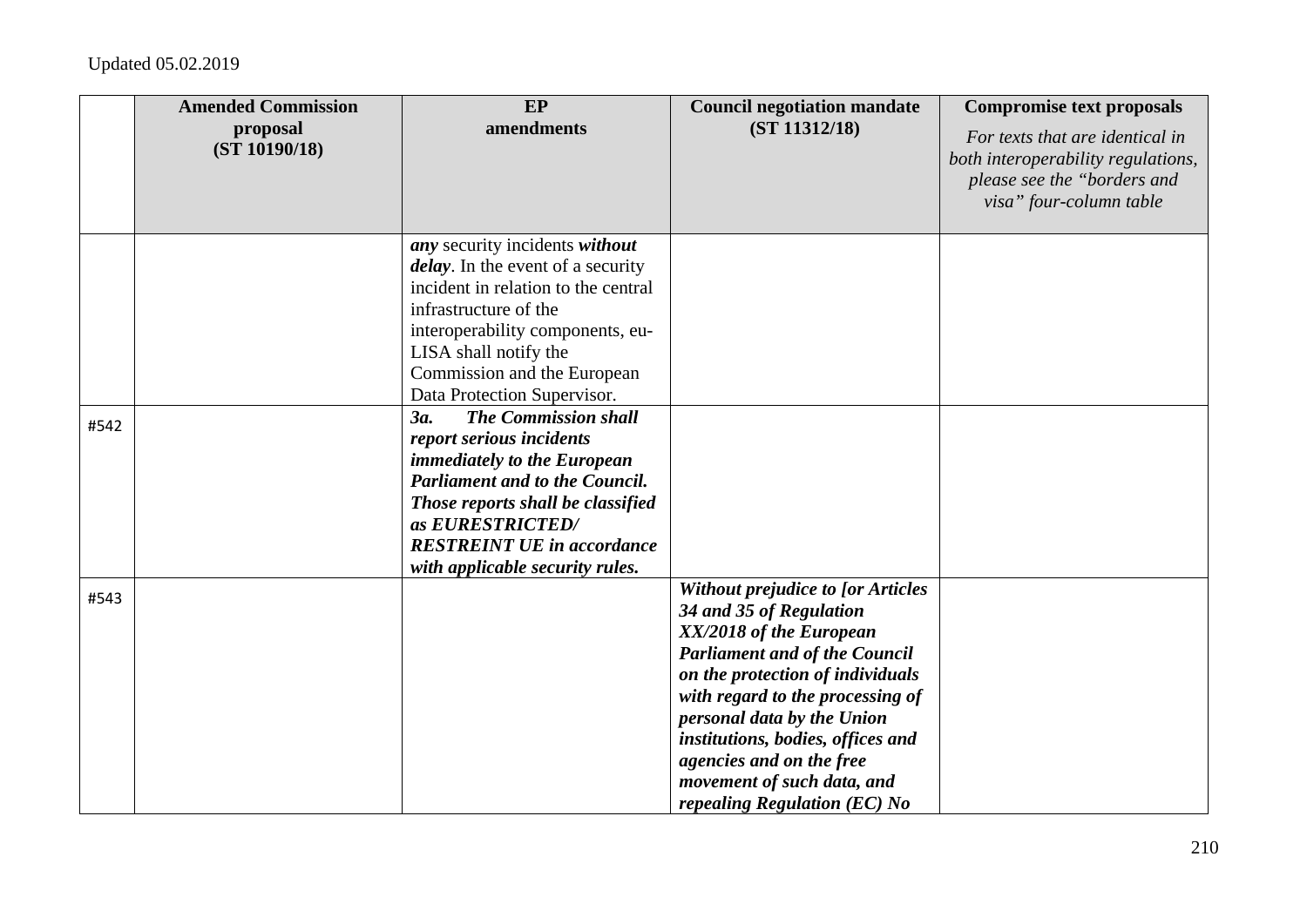|              | <b>Amended Commission</b>                                                                                                                                                                                                                                                                                                                                | EP                                                                                                                                                                                                                                                                                                                                                                     | <b>Council negotiation mandate</b>                                                                                                                                                                                                                                                                                                                                     | <b>Compromise text proposals</b>                                                                                                |
|--------------|----------------------------------------------------------------------------------------------------------------------------------------------------------------------------------------------------------------------------------------------------------------------------------------------------------------------------------------------------------|------------------------------------------------------------------------------------------------------------------------------------------------------------------------------------------------------------------------------------------------------------------------------------------------------------------------------------------------------------------------|------------------------------------------------------------------------------------------------------------------------------------------------------------------------------------------------------------------------------------------------------------------------------------------------------------------------------------------------------------------------|---------------------------------------------------------------------------------------------------------------------------------|
|              | proposal<br>(ST 10190/18)                                                                                                                                                                                                                                                                                                                                | amendments                                                                                                                                                                                                                                                                                                                                                             | (ST 11312/18)                                                                                                                                                                                                                                                                                                                                                          | For texts that are identical in<br>both interoperability regulations,<br>please see the "borders and<br>visa" four-column table |
|              |                                                                                                                                                                                                                                                                                                                                                          |                                                                                                                                                                                                                                                                                                                                                                        | 45/2001 and Decision $\overline{No}$<br>$1247/2002/EC$ ] and Article 34 of<br>Regulation (EU) 2016/794, [the<br><b>ETIAS Central Unit] and</b><br><b>Europol shall notify the</b><br>Commission, eu-LISA and the<br><b>European Data Protection</b><br><b>Supervisor of any security</b><br>incident.                                                                  |                                                                                                                                 |
| #544<br>#545 | In the event of a security incident<br>in relation to the central<br>infrastructure of the<br>interoperability components,<br>eu-LISA shall notify the<br>Commission and the European<br>Data Protection Supervisor.<br>Information regarding a<br>4.<br>security incident that has or may<br>have an impact on the operation<br>of the interoperability | In the event of a security incident<br>in relation to the central<br>infrastructure of the<br>interoperability components,<br>eu-LISA shall notify the<br>Commission and the European<br>Data Protection Supervisor.<br>Information regarding a<br>$\overline{4}$ .<br>security incident that has or may<br>have an impact on the operation<br>of the interoperability | In the event of a security incident<br>in relation to the central<br>infrastructure of the<br>interoperability components,<br>eu-LISA shall notify the<br>Commission and the European<br>Data Protection Supervisor.<br>$\overline{4}$ .<br>Information regarding a<br>security incident that has or may<br>have an impact on the operation<br>of the interoperability |                                                                                                                                 |
|              | components or on the<br>availability, integrity and<br>confidentiality of the data shall<br>be provided to the<br>Member States and reported in<br>compliance with the incident<br>management plan to be provided                                                                                                                                        | components or on the<br>availability, integrity and<br>confidentiality of the data shall<br>be provided to the Member<br><b>States, the ETIAS Central Unit</b><br>where necessary, and Europol<br>without delay and reported in                                                                                                                                        | components or on the<br>availability, integrity and<br>confidentiality of the data shall<br>be provided to the<br>Member States, [the ETIAS<br><b>Central Unit] and Europol and</b><br>reported in compliance with the                                                                                                                                                 |                                                                                                                                 |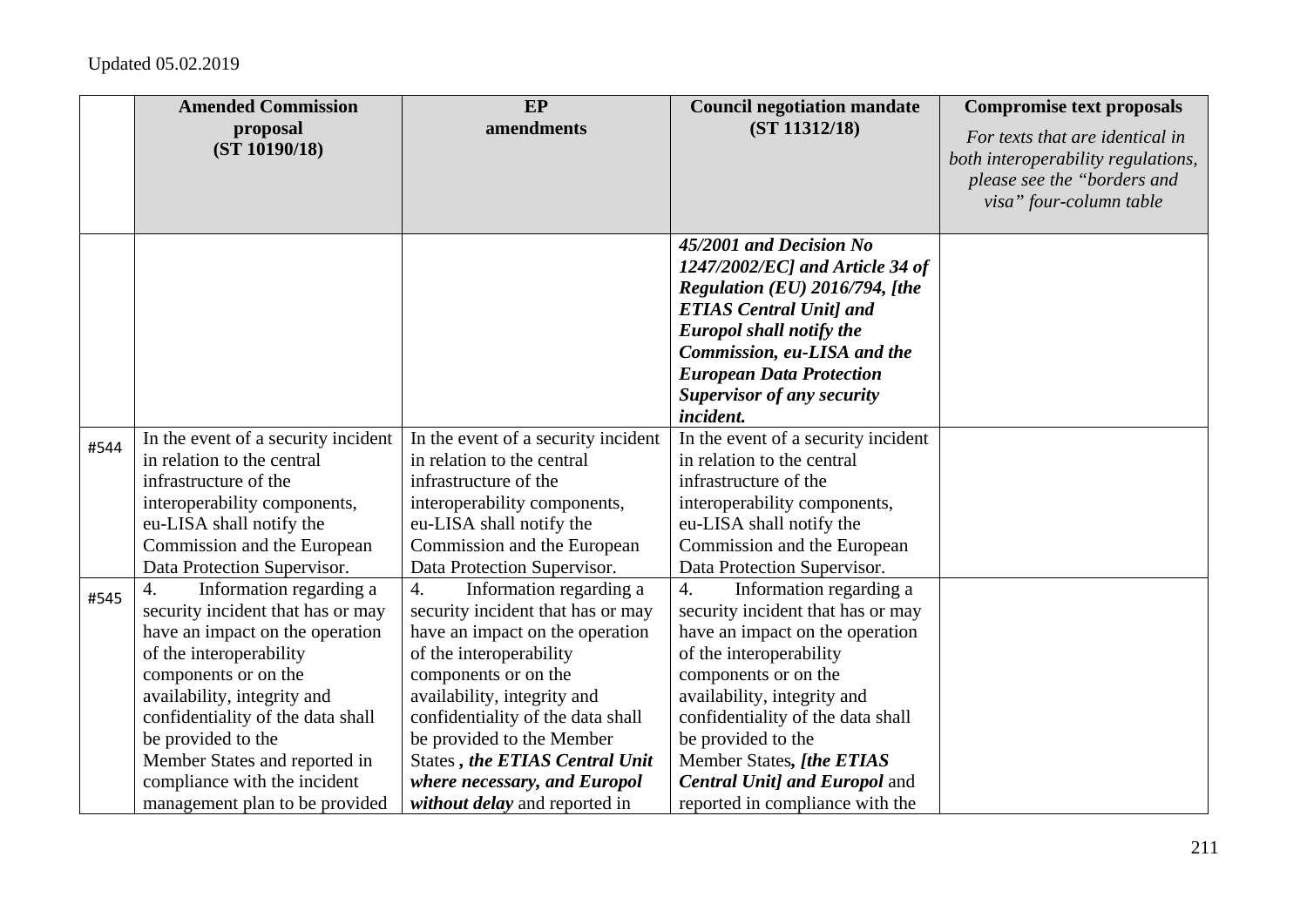|      | <b>Amended Commission</b><br>proposal<br>(ST 10190/18)                                                                                                                                                                                                                                                                                                                  | EP<br>amendments                                                                                                                                                                                                                                                                                                                                                                                            | <b>Council negotiation mandate</b><br>(ST 11312/18)                                                                                                                                                                                                                                                                                                                                                           | <b>Compromise text proposals</b><br>For texts that are identical in<br>both interoperability regulations,<br>please see the "borders and<br>visa" four-column table |
|------|-------------------------------------------------------------------------------------------------------------------------------------------------------------------------------------------------------------------------------------------------------------------------------------------------------------------------------------------------------------------------|-------------------------------------------------------------------------------------------------------------------------------------------------------------------------------------------------------------------------------------------------------------------------------------------------------------------------------------------------------------------------------------------------------------|---------------------------------------------------------------------------------------------------------------------------------------------------------------------------------------------------------------------------------------------------------------------------------------------------------------------------------------------------------------------------------------------------------------|---------------------------------------------------------------------------------------------------------------------------------------------------------------------|
|      | by eu-LISA.                                                                                                                                                                                                                                                                                                                                                             | compliance with the incident<br>management plan to be provided<br>by eu-LISA.                                                                                                                                                                                                                                                                                                                               | incident management plan to be<br>provided by eu-LISA.                                                                                                                                                                                                                                                                                                                                                        |                                                                                                                                                                     |
| #546 | The Member States<br>5.<br>concerned and eu-LISA shall<br>cooperate in the event of a<br>security incident. The<br>Commission shall lay down the<br>specification of this cooperation<br>procedure by means of<br>implementing acts. Those<br>implementing acts shall be<br>adopted in accordance with the<br>examination procedure referred<br>to in Article $64(2)$ . | The Member States<br>5.<br>concerned, the ETIAS Central<br>Unit, Europol and eu-LISA shall<br>cooperate in the event of a<br>security incident. The<br>Commission shall lay down the<br>specification of this cooperation<br>procedure by means of<br>implementing acts. Those<br>implementing acts shall be<br>adopted in accordance with the<br>examination procedure referred<br>to in Article $64(2)$ . | The Member States<br>5.<br>concerned, [the ETIAS Central<br>Unit], Europol and eu-LISA<br>shall cooperate in the event of a<br>security incident. The<br>Commission shall lay down the<br>specification of this cooperation<br>procedure by means of<br>implementing acts. Those<br>implementing acts shall be<br>adopted in accordance with the<br>examination procedure referred<br>to in Article $64(2)$ . |                                                                                                                                                                     |
| #547 | Article 45<br>Self-monitoring                                                                                                                                                                                                                                                                                                                                           | Article 45<br>Self-monitoring                                                                                                                                                                                                                                                                                                                                                                               | Article 45<br>Self-monitoring                                                                                                                                                                                                                                                                                                                                                                                 |                                                                                                                                                                     |
| #548 | Member States and the relevant<br>EU bodies shall ensure that each<br>authority entitled to access the<br>interoperability components<br>takes the measures necessary to<br>monitor its compliance with this<br>Regulation and cooperates,<br>where necessary, with the<br>supervisory authority.                                                                       | Member States and the relevant<br>EU bodies Union agencies shall<br>ensure that each authority<br>entitled to access the<br>interoperability components<br>takes the measures necessary to<br>monitor its compliance with this<br>Regulation and cooperates,<br>where necessary, with the                                                                                                                   | Member States and the relevant<br>EU agencies bodies shall ensure<br>that each authority entitled to<br>access the interoperability<br>components takes the measures<br>necessary to monitor its<br>compliance with this Regulation<br>and cooperates, where necessary,<br>with the supervisory authority.                                                                                                    |                                                                                                                                                                     |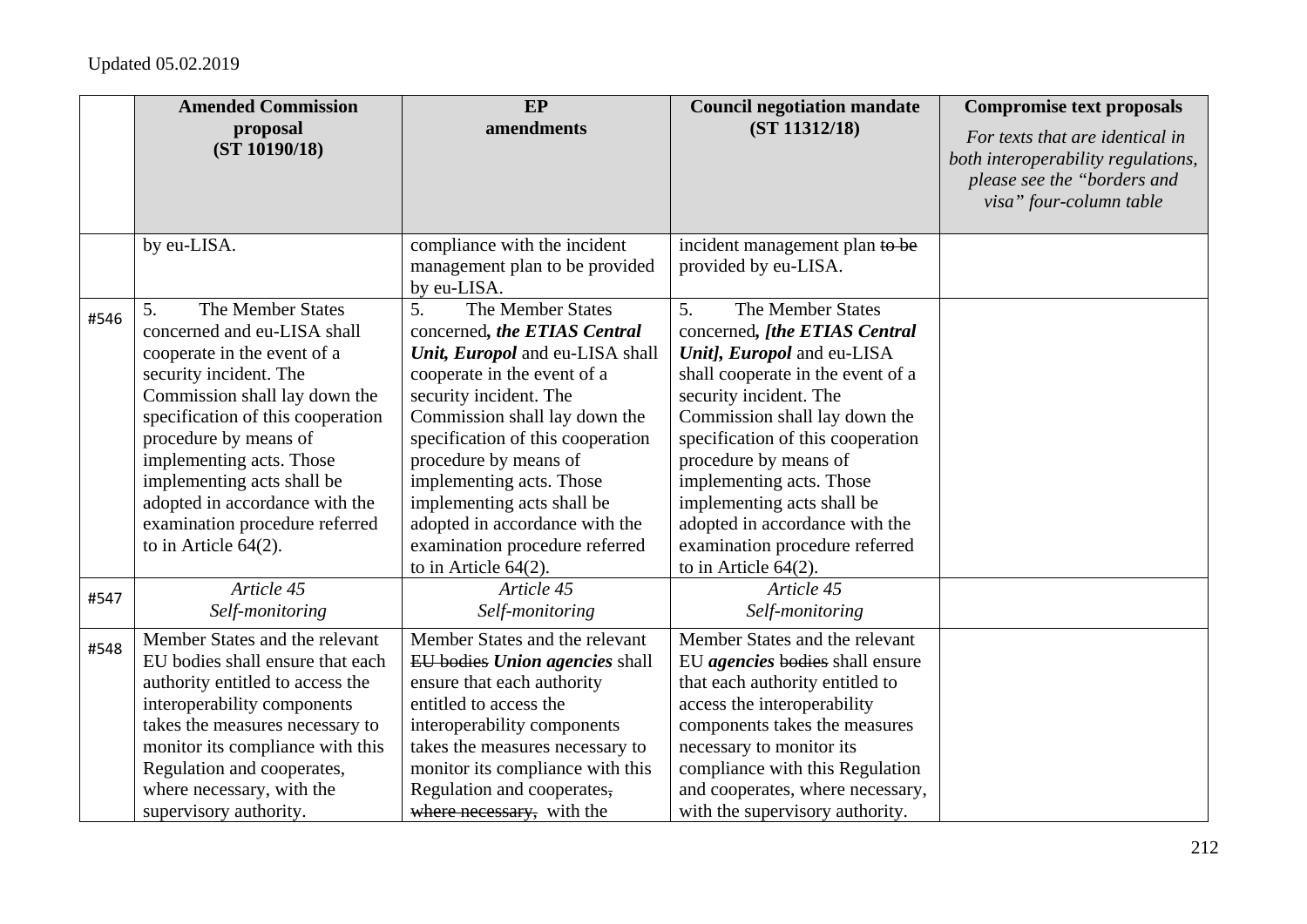|      | <b>Amended Commission</b><br>proposal                           | EP<br>amendments                                                | <b>Council negotiation mandate</b><br>(ST 11312/18)             | <b>Compromise text proposals</b>                                      |
|------|-----------------------------------------------------------------|-----------------------------------------------------------------|-----------------------------------------------------------------|-----------------------------------------------------------------------|
|      | (ST 10190/18)                                                   |                                                                 |                                                                 | For texts that are identical in<br>both interoperability regulations, |
|      |                                                                 |                                                                 |                                                                 | please see the "borders and                                           |
|      |                                                                 |                                                                 |                                                                 | visa" four-column table                                               |
|      |                                                                 | supervisory authority.                                          |                                                                 |                                                                       |
|      | The data controllers as referred                                | The data controllers as referred                                | The data controllers as referred                                |                                                                       |
| #549 | to in Article 40 shall take the                                 | to in Article 40 shall take the                                 | to in Article 40 shall take the                                 |                                                                       |
|      | necessary measures to monitor                                   | necessary measures to monitor                                   | necessary measures to monitor                                   |                                                                       |
|      | the compliance of the data                                      | the compliance of the data                                      | the compliance of the data                                      |                                                                       |
|      | processing pursuant to this                                     | processing pursuant to this                                     | processing pursuant to this                                     |                                                                       |
|      | Regulation, including frequent                                  | Regulation, including frequent                                  | Regulation, including frequent                                  |                                                                       |
|      | verification of logs, and                                       | verification of logs, and                                       | verification of logs, and                                       |                                                                       |
|      | cooperate, where necessary, with<br>the supervisory authorities | cooperate, where necessary, with<br>the supervisory authorities | cooperate, where necessary, with<br>the supervisory authorities |                                                                       |
|      | referred to in Articles 49 and 50.                              | referred to in Articles 49 and 50.                              | referred to in Articles 49 and                                  |                                                                       |
|      |                                                                 |                                                                 | with the European Data                                          |                                                                       |
|      |                                                                 |                                                                 | <b>Protection Supervisor as</b>                                 |                                                                       |
|      |                                                                 |                                                                 | referred to in Article 50.                                      |                                                                       |
| #550 |                                                                 | Article 45a                                                     |                                                                 |                                                                       |
|      |                                                                 | <b>Penalties</b>                                                |                                                                 |                                                                       |
| #551 |                                                                 | <b>Member States shall ensure that</b>                          |                                                                 |                                                                       |
|      |                                                                 | any misuse of data, processing                                  |                                                                 |                                                                       |
|      |                                                                 | of data or exchange of data                                     |                                                                 |                                                                       |
|      |                                                                 | contrary to this Regulation is                                  |                                                                 |                                                                       |
|      |                                                                 | punishable in accordance with<br>national law. The penalties    |                                                                 |                                                                       |
|      |                                                                 | provided shall be effective,                                    |                                                                 |                                                                       |
|      |                                                                 | proportionate and dissuasive                                    |                                                                 |                                                                       |
|      |                                                                 | and shall include the possibility                               |                                                                 |                                                                       |
|      |                                                                 | for administrative and criminal                                 |                                                                 |                                                                       |
|      |                                                                 | <i>penalties.</i>                                               |                                                                 |                                                                       |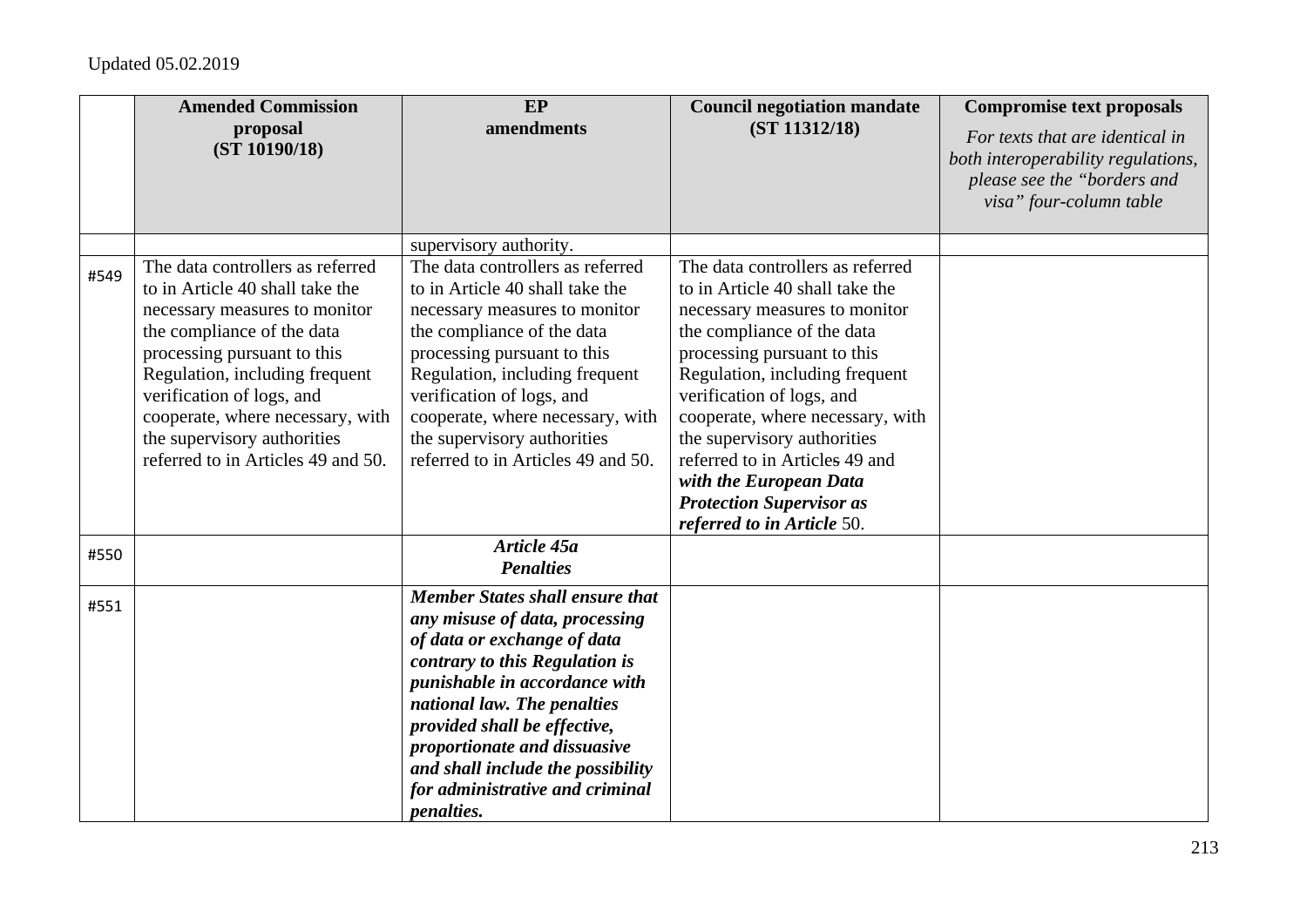|      | <b>Amended Commission</b><br>proposal<br>(ST 10190/18) | EP<br>amendments                                                                                                                                                                                                                                                                                                                   | <b>Council negotiation mandate</b><br>(ST 11312/18) | <b>Compromise text proposals</b><br>For texts that are identical in<br>both interoperability regulations,<br>please see the "borders and<br>visa" four-column table |
|------|--------------------------------------------------------|------------------------------------------------------------------------------------------------------------------------------------------------------------------------------------------------------------------------------------------------------------------------------------------------------------------------------------|-----------------------------------------------------|---------------------------------------------------------------------------------------------------------------------------------------------------------------------|
| #552 |                                                        | Article 45b<br>Liability                                                                                                                                                                                                                                                                                                           |                                                     |                                                                                                                                                                     |
| #553 |                                                        | 1. Without prejudice to the right<br>to compensation from, and<br>liability of, the controller or<br>processor under Regulations<br>$(EC)$ No 45/2001 and $(EU)$<br>$2016/679$ and Directive (EU)<br>2016/680:                                                                                                                     |                                                     |                                                                                                                                                                     |
| #554 |                                                        | (a) any person or Member State<br>that has suffered material or<br>non-material damage as a result<br>of an unlawful personal data<br>processing operation or any<br>other act incompatible with this<br><b>Regulation by a Member State</b><br>shall be entitled to receive<br>compensation from that<br><b>Member State; and</b> |                                                     |                                                                                                                                                                     |
| #555 |                                                        | (b) any person or Member State<br>that has suffered material or<br>non-material damage as a result<br>of any act by Europol, the<br><b>European Border and Coast</b><br><b>Guard Agency or eu-LISA</b><br>incompatible with this<br>Regulation shall be entitled to                                                                |                                                     |                                                                                                                                                                     |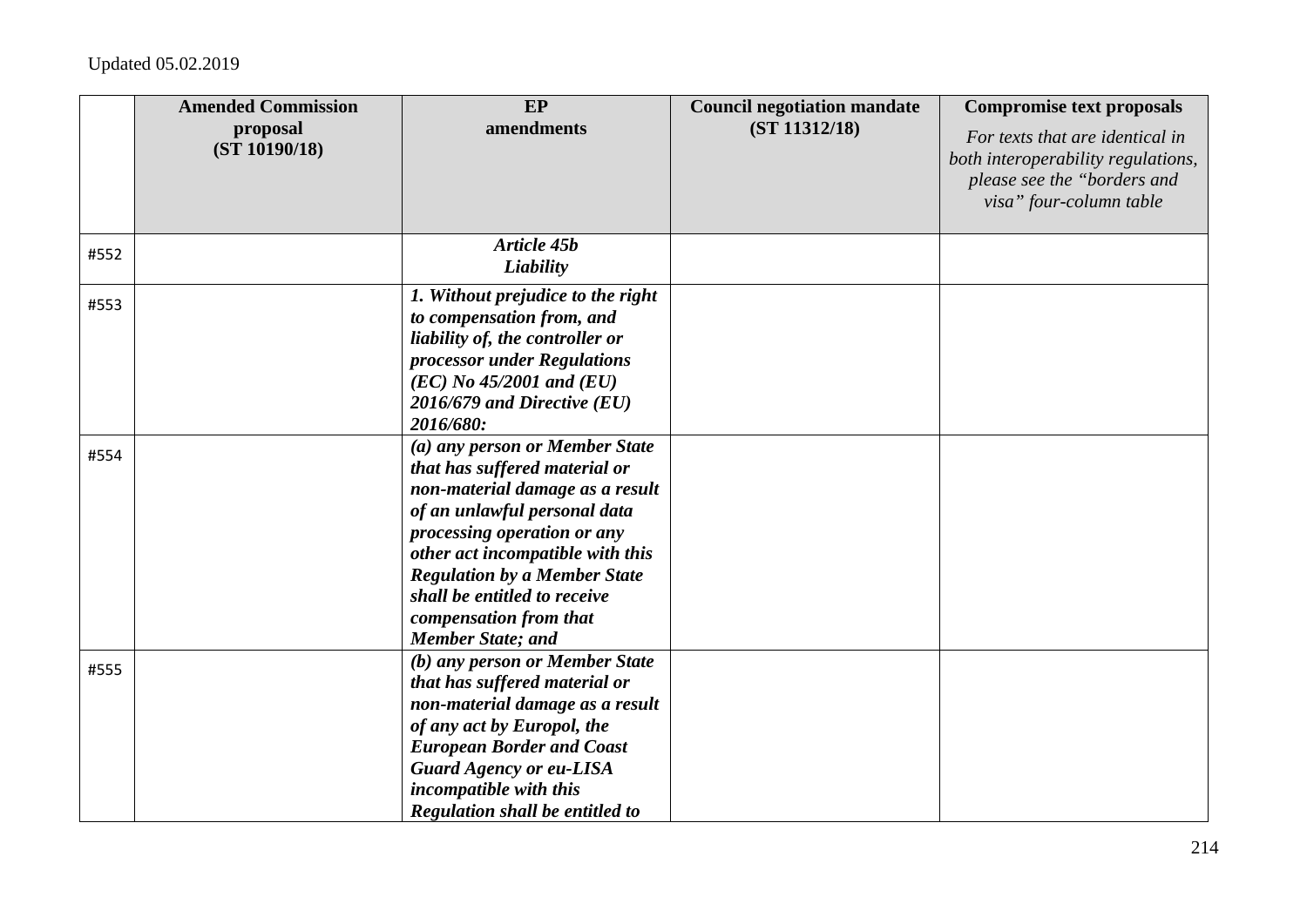|      | <b>Amended Commission</b> | EP                                                                                                                                                                                                                                                                                                                                                                                                                         | <b>Council negotiation mandate</b> | <b>Compromise text proposals</b>                                                                                                |
|------|---------------------------|----------------------------------------------------------------------------------------------------------------------------------------------------------------------------------------------------------------------------------------------------------------------------------------------------------------------------------------------------------------------------------------------------------------------------|------------------------------------|---------------------------------------------------------------------------------------------------------------------------------|
|      | proposal<br>(ST 10190/18) | amendments                                                                                                                                                                                                                                                                                                                                                                                                                 | (ST 11312/18)                      | For texts that are identical in<br>both interoperability regulations,<br>please see the "borders and<br>visa" four-column table |
|      |                           | receive compensation from the<br>agency in question.                                                                                                                                                                                                                                                                                                                                                                       |                                    |                                                                                                                                 |
| #556 |                           | The Member State concerned,<br><b>Europol, the European Border</b><br>and Coast Guard Agency or eu-<br><b>LISA</b> shall be exempted from<br>their liability under the first<br>subparagraph, in whole or in<br>part, if they prove that they are<br>not responsible for the event<br>which gave rise to the damage.                                                                                                       |                                    |                                                                                                                                 |
| #557 |                           | 2. If any failure of a Member<br>State to comply with its<br>obligations under this<br><b>Regulation causes damage to</b><br>the interoperability components,<br>that Member State shall be<br>liable for such damage, unless<br>and insofar as eu-LISA or<br>another Member State bound by<br>this Regulation failed to take<br>reasonable measures to prevent<br>the damage from occurring or to<br>minimise its impact. |                                    |                                                                                                                                 |
| #558 |                           | 3. Claims for compensation<br>against a Member State for the<br>damage referred to in                                                                                                                                                                                                                                                                                                                                      |                                    |                                                                                                                                 |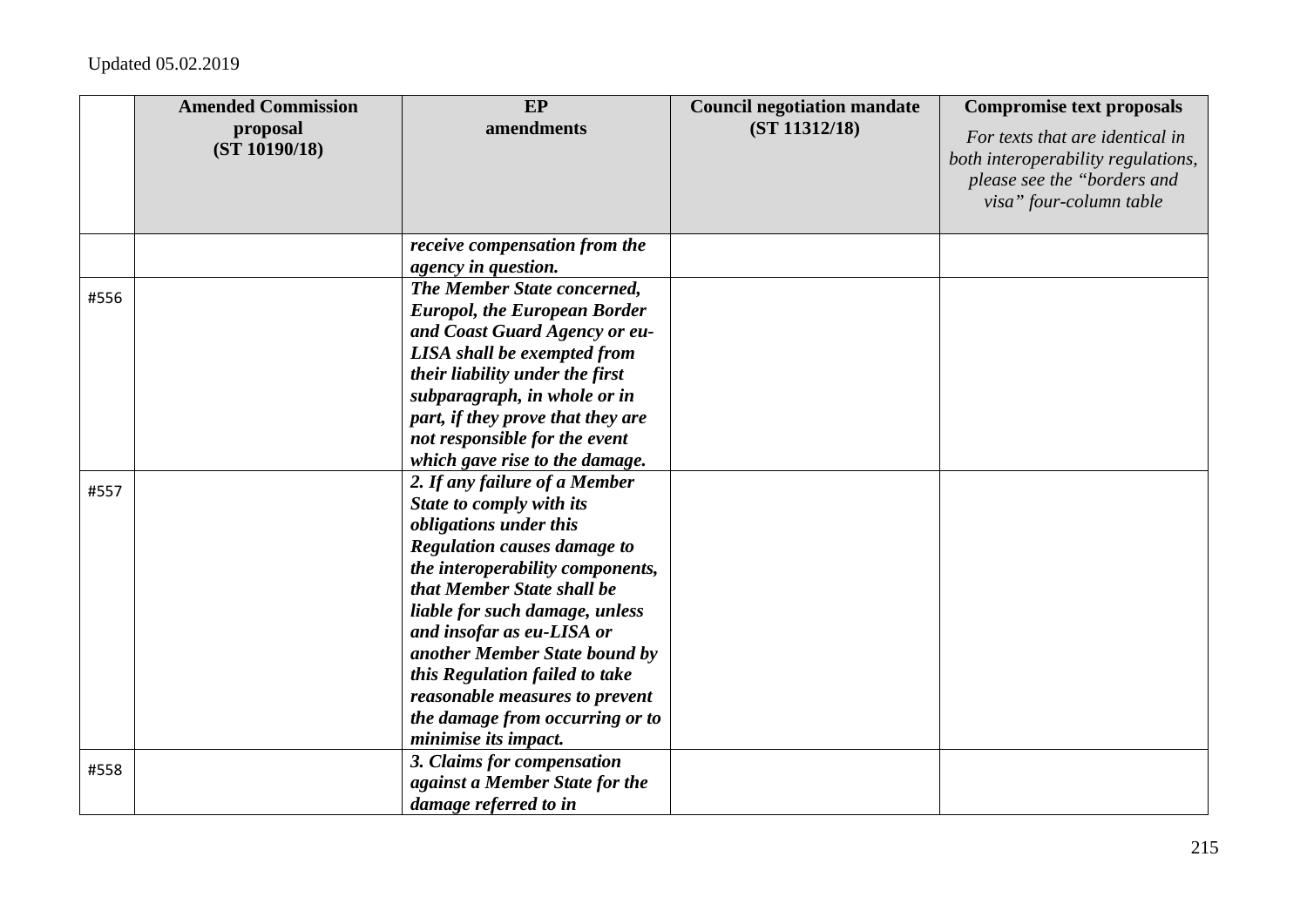|      | <b>Amended Commission</b>                                                                                                                                                                                                                                                                                                                                                                                                                                                                                                                                    | EP                                                                                                                                                                                                                                                                                                                                                                                                                                                                                                                    | <b>Council negotiation mandate</b>                                                                                                                                                                                                                                                                                                                                                                                                                                                                                                                                     | <b>Compromise text proposals</b>                                                                                                |
|------|--------------------------------------------------------------------------------------------------------------------------------------------------------------------------------------------------------------------------------------------------------------------------------------------------------------------------------------------------------------------------------------------------------------------------------------------------------------------------------------------------------------------------------------------------------------|-----------------------------------------------------------------------------------------------------------------------------------------------------------------------------------------------------------------------------------------------------------------------------------------------------------------------------------------------------------------------------------------------------------------------------------------------------------------------------------------------------------------------|------------------------------------------------------------------------------------------------------------------------------------------------------------------------------------------------------------------------------------------------------------------------------------------------------------------------------------------------------------------------------------------------------------------------------------------------------------------------------------------------------------------------------------------------------------------------|---------------------------------------------------------------------------------------------------------------------------------|
|      | proposal<br>(ST 10190/18)                                                                                                                                                                                                                                                                                                                                                                                                                                                                                                                                    | amendments                                                                                                                                                                                                                                                                                                                                                                                                                                                                                                            | (ST 11312/18)                                                                                                                                                                                                                                                                                                                                                                                                                                                                                                                                                          | For texts that are identical in<br>both interoperability regulations,<br>please see the "borders and<br>visa" four-column table |
|      |                                                                                                                                                                                                                                                                                                                                                                                                                                                                                                                                                              | paragraphs 1 and 2 shall be<br>governed by the national law of<br>the defendant Member State.<br><b>Claims for compensation</b><br>against the controller or eu-<br>LISA for the damage referred to<br>in paragraphs 1 and 2 shall be<br>subject to the conditions<br>provided for in the Treaties.                                                                                                                                                                                                                   |                                                                                                                                                                                                                                                                                                                                                                                                                                                                                                                                                                        |                                                                                                                                 |
| #559 | Article 46<br>Right of information                                                                                                                                                                                                                                                                                                                                                                                                                                                                                                                           | Article 46<br>Right $\theta f$ to information                                                                                                                                                                                                                                                                                                                                                                                                                                                                         | Article 46<br>Right of information                                                                                                                                                                                                                                                                                                                                                                                                                                                                                                                                     |                                                                                                                                 |
| #560 | Without prejudice to the<br>right of information referred to in<br>Articles 11 and 12 of Regulation<br>(EC) 45/2001 and Articles 13<br>and 14 of Regulation (EU)<br>2016/679, persons whose data<br>are stored in the shared biometric<br>matching service, the common<br>identity repository or the<br>multiple-identity detector shall<br>be informed by the authority<br>collecting their data, at the time<br>their data are collected, about the<br>processing of personal data for<br>the purposes of this Regulation,<br>including about identity and | 1.<br>Without prejudice to the<br>right of information referred to in<br>Articles 11 and 12 of Regulation<br>(EC) 45/2001 and Articles 13<br>and 14 of Regulation (EU)<br>2016/679, The authority<br>collecting the data of persons<br>whose data are stored in the<br>shared biometric matching<br>service $BMS$ , the common<br>identity repository $CIR$ or the<br>multiple-identity detector-MID<br>shall be informed by provide<br>those persons with the<br>information required under<br>Articles 11 and 12 of | Without prejudice to the<br>1.<br>right of information referred to in<br>Articles 11 and 12 of Regulation<br>$(EC)$ 45/2001 [or Articles 15 and<br>16 of Regulation XX/2018 of the<br><b>European Parliament and of the</b><br>Council on the protection of<br>individuals with regard to the<br>processing of personal data by<br>the Union institutions, bodies,<br>offices and agencies and on the<br>free movement of such data, and<br>repealing Regulation (EC) No<br>45/2001 and Decision No<br>1247/2002/ECJ, Articles 13 and<br>14 of Directive (EU) 2016/680 |                                                                                                                                 |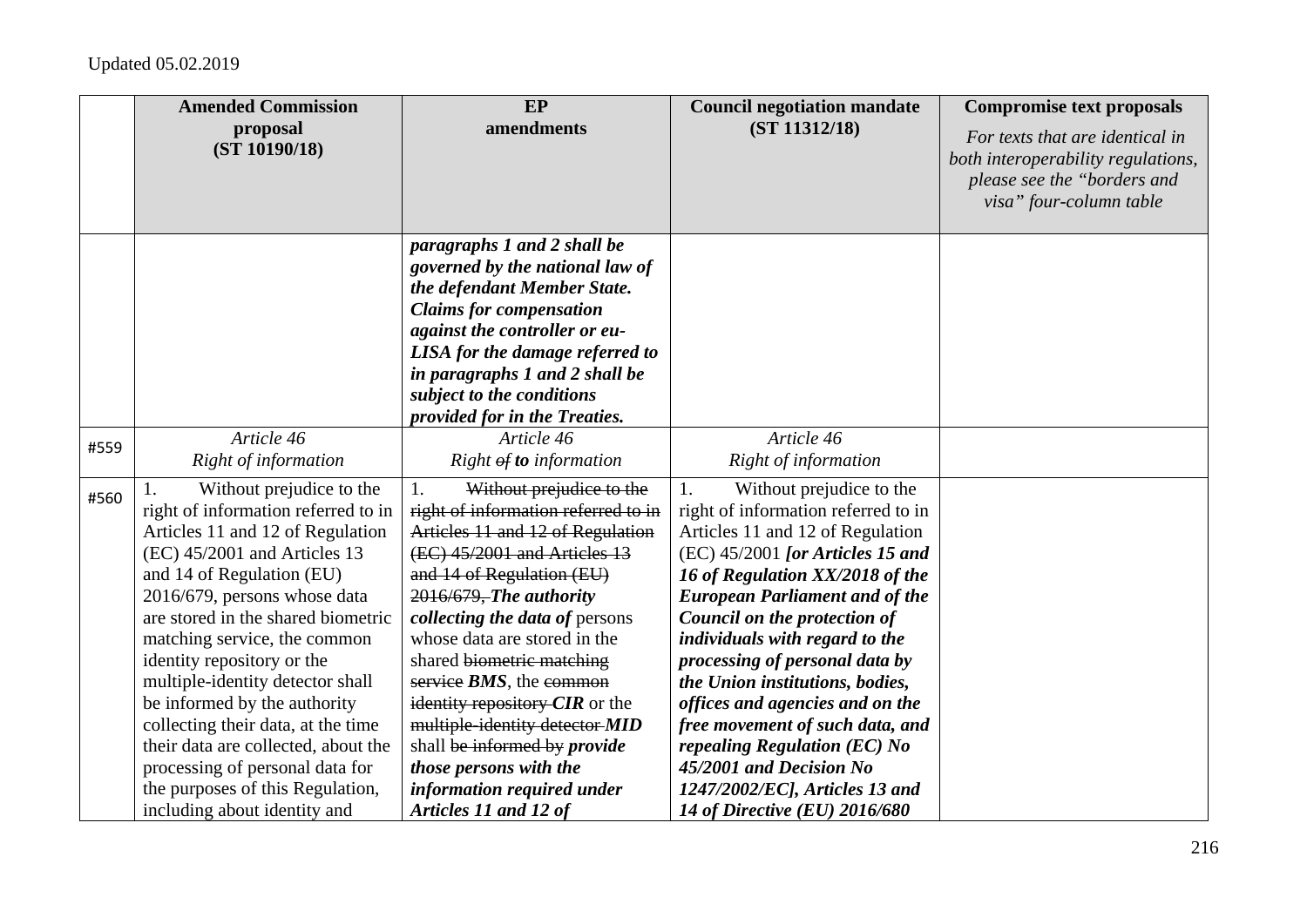| <b>Amended Commission</b>                                                                                                                                                                                                                                                                                                                                              | EP                                                                                                                                                                                                                                                                                                                                                                                                                                                                                                                                                                                                                                                                                                                                                                                                                  | <b>Council negotiation mandate</b>                                                                                                                                                                                                                                                                                                                                                                                                                                                                                                                                                                                                                                                                                                                                                                                                                                                                                                                                                                            | <b>Compromise text proposals</b>                                                                                                |
|------------------------------------------------------------------------------------------------------------------------------------------------------------------------------------------------------------------------------------------------------------------------------------------------------------------------------------------------------------------------|---------------------------------------------------------------------------------------------------------------------------------------------------------------------------------------------------------------------------------------------------------------------------------------------------------------------------------------------------------------------------------------------------------------------------------------------------------------------------------------------------------------------------------------------------------------------------------------------------------------------------------------------------------------------------------------------------------------------------------------------------------------------------------------------------------------------|---------------------------------------------------------------------------------------------------------------------------------------------------------------------------------------------------------------------------------------------------------------------------------------------------------------------------------------------------------------------------------------------------------------------------------------------------------------------------------------------------------------------------------------------------------------------------------------------------------------------------------------------------------------------------------------------------------------------------------------------------------------------------------------------------------------------------------------------------------------------------------------------------------------------------------------------------------------------------------------------------------------|---------------------------------------------------------------------------------------------------------------------------------|
| proposal<br>(ST 10190/18)                                                                                                                                                                                                                                                                                                                                              | amendments                                                                                                                                                                                                                                                                                                                                                                                                                                                                                                                                                                                                                                                                                                                                                                                                          | (ST 11312/18)                                                                                                                                                                                                                                                                                                                                                                                                                                                                                                                                                                                                                                                                                                                                                                                                                                                                                                                                                                                                 | For texts that are identical in<br>both interoperability regulations,<br>please see the "borders and<br>visa" four-column table |
| contact details of the respective<br>data controllers, and about the<br>procedures for exercising their<br>rights of access, rectification and<br>erasure, as well as about the<br>contact details of the European<br>Data Protection Supervisor and<br>of the national supervisory<br>authority of the Member State<br>responsible for the collection of<br>the data. | Regulation, (EC) 45/2001 and<br><b>Articles 13 and 14 of Regulation</b><br>$(EU)$ 2016/679 in the manner<br>required by Article 12 and<br>Article 13 of Directive 2016/680.<br>The authority eollecting their<br>data, shall provide the<br><i>information</i> at the time their that<br>such data are collected, about<br>the processing of personal data<br>for the purposes of this<br>Regulation, including about<br>identity and contact details of the<br>respective data controllers, and<br>about the procedures for<br>exercising their rights of access,<br>rectification and erasure, as well<br>as about the contact details of the<br><b>European Data Protection</b><br>Supervisor and of the national<br>supervisory authority of the<br>Member State responsible for the<br>collection of the data. | and Articles 13 and 14 of<br>Regulation (EU) 2016/679,<br>persons whose data are stored in<br>the shared biometric matching<br>service $BMS$ , the common<br>identity repository $CIR$ or the<br>multiple-identity detector MID<br>shall be informed by the<br>authority collecting their data<br><i>data controller</i> , at the time their<br>data are collected <i>in accordance</i><br>with paragraph 2, about the<br>processing of personal data for<br>the purposes of this Regulation,<br>including about identity and<br>contact details of the respective<br>data controllers, about the period<br>for which the personal data will<br>be stored or about the criteria<br>used to determine that period,<br>and about the procedures for<br>exercising their rights of access,<br>rectification and erasure, as well<br>as about the contact details of the<br><b>European Data Protection</b><br>Supervisor and of the national<br>supervisory authority of the<br>Member State responsible for the |                                                                                                                                 |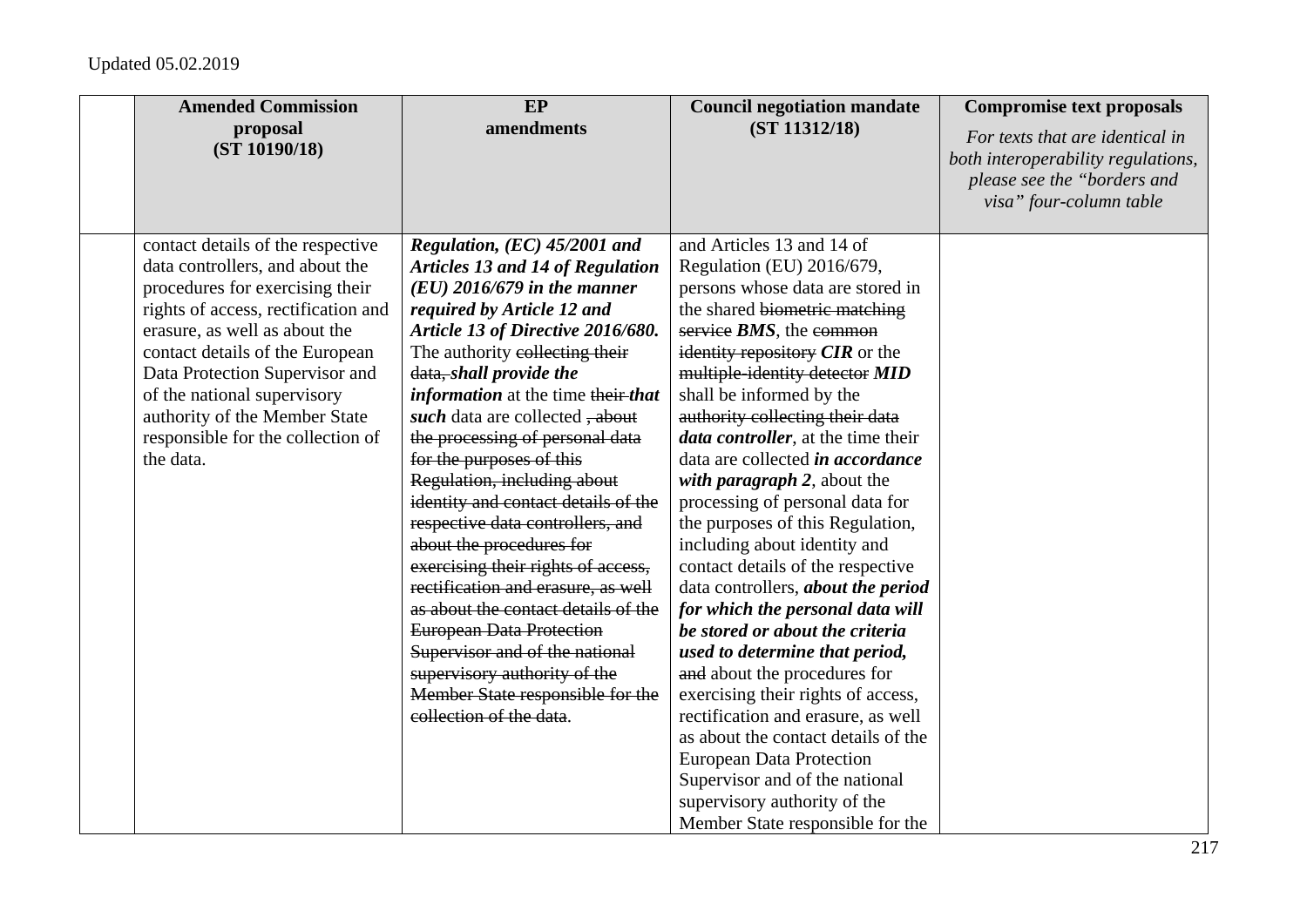|              | <b>Amended Commission</b><br>proposal<br>(ST 10190/18)                                                                                                                                                                                          | EP<br>amendments                                                                                                                                                                                                                                                                                                                                                                                                                                                                                                                | <b>Council negotiation mandate</b><br>(ST 11312/18)                                                                                                                                                                                                                                     | <b>Compromise text proposals</b><br>For texts that are identical in<br>both interoperability regulations,<br>please see the "borders and<br>visa" four-column table                                                                                                                        |
|--------------|-------------------------------------------------------------------------------------------------------------------------------------------------------------------------------------------------------------------------------------------------|---------------------------------------------------------------------------------------------------------------------------------------------------------------------------------------------------------------------------------------------------------------------------------------------------------------------------------------------------------------------------------------------------------------------------------------------------------------------------------------------------------------------------------|-----------------------------------------------------------------------------------------------------------------------------------------------------------------------------------------------------------------------------------------------------------------------------------------|--------------------------------------------------------------------------------------------------------------------------------------------------------------------------------------------------------------------------------------------------------------------------------------------|
| #561<br>#562 | Persons whose data is<br>$\overline{2}$ .<br>recorded in Eurodac or [the<br><b>ECRIS-TCN</b> system] shall be<br>informed about the processing of<br>data for the purposes of this<br><b>Regulation in accordance with</b><br>paragraph 1 when: | All information shall be<br>1a.<br>provided to data subjects in a<br>manner and language which<br>they understand, or are<br>reasonably expected to<br>understand. This shall include<br>providing information in a<br>manner which is appropriate to<br>the age of the data subjects who<br>are minors.<br>2.<br>Persons whose data is<br>recorded in Eurodac or [the<br>ECRIS-TCN system] shall be<br>informed about the processing of<br>data for the purposes of this<br>Regulation in accordance with<br>paragraph 1 when: | collection of the data.<br>$\overline{2}$ .<br>Persons whose data <i>are</i> is<br>recorded in Eurodac or [the<br>ECRIS-TCN system] shall be<br>informed about the processing of<br><i>personal</i> data for the purposes of<br>this Regulation in accordance<br>with paragraph 1 when: | Provisionally agreed<br>1a. The rules on the right to<br>information contained in<br>Regulation 2016/679 or<br>Directive 2016/680 shall apply to<br>the personal data recorded in<br>the ECRIS-TCN system and<br>processed for the purposes of<br>this Regulation.<br>Provisionally agreed |
| #563         | $-$ (not applicable);<br>(a)                                                                                                                                                                                                                    | (not applicable);<br>(a)                                                                                                                                                                                                                                                                                                                                                                                                                                                                                                        | (not applicable);<br>(a)                                                                                                                                                                                                                                                                | $\left[\ldots\right]$<br>Provisionally agreed<br>[]                                                                                                                                                                                                                                        |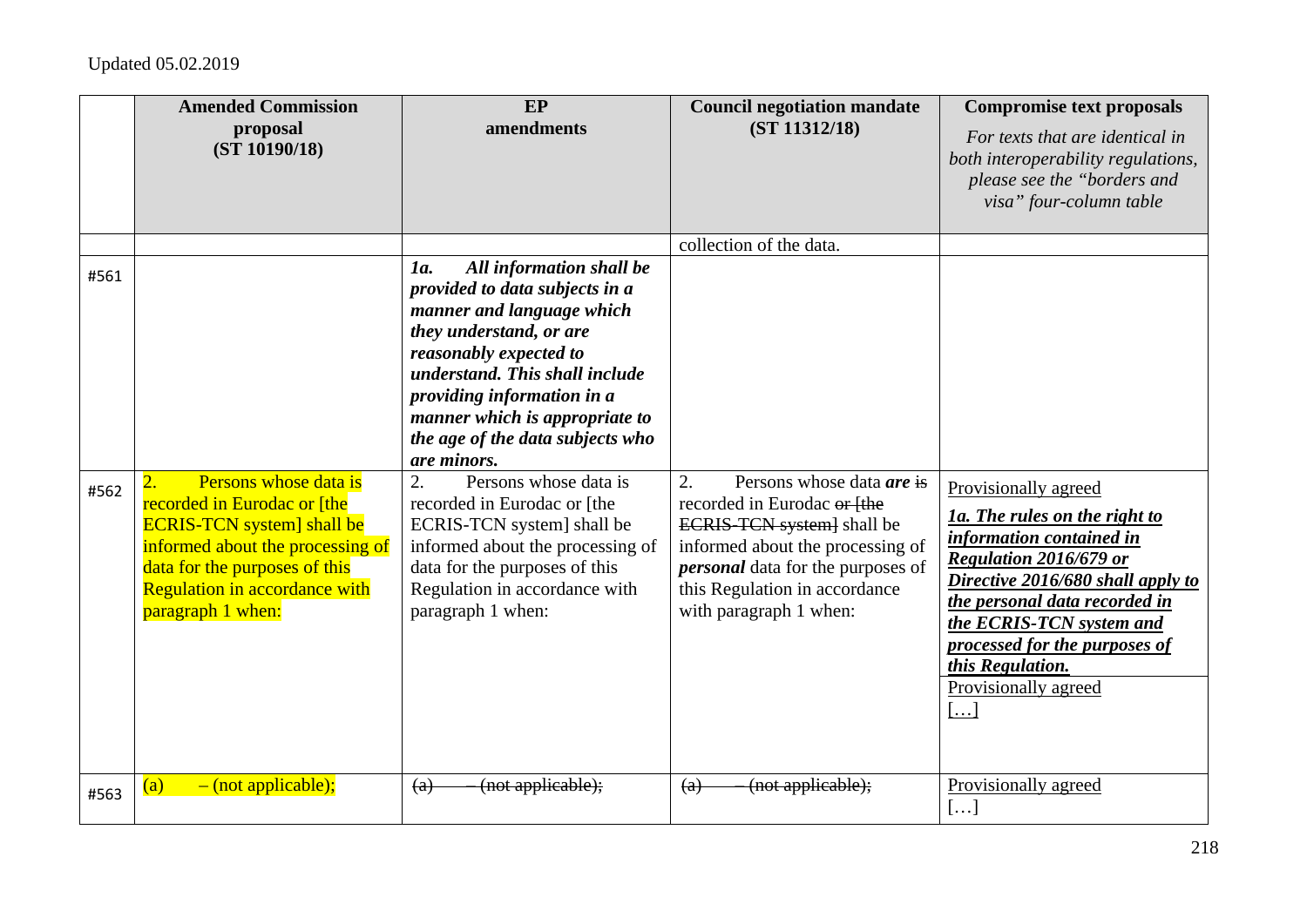|      | <b>Amended Commission</b>                                                                                                                                                | EP                                                                                                                                                                                                                                               | <b>Council negotiation mandate</b>                                                                                                                                                                       | <b>Compromise text proposals</b>                                                                                                |
|------|--------------------------------------------------------------------------------------------------------------------------------------------------------------------------|--------------------------------------------------------------------------------------------------------------------------------------------------------------------------------------------------------------------------------------------------|----------------------------------------------------------------------------------------------------------------------------------------------------------------------------------------------------------|---------------------------------------------------------------------------------------------------------------------------------|
|      | proposal<br>(ST 10190/18)                                                                                                                                                | amendments                                                                                                                                                                                                                                       | (ST 11312/18)                                                                                                                                                                                            | For texts that are identical in<br>both interoperability regulations,<br>please see the "borders and<br>visa" four-column table |
| #564 | $-$ (not applicable);<br>(b)                                                                                                                                             | (not applicable);<br>(b)                                                                                                                                                                                                                         | (not applicable);<br>(b)                                                                                                                                                                                 | Provisionally agreed<br>[]                                                                                                      |
| #565 | $-$ (not applicable);<br>(c)                                                                                                                                             | (not applicable);<br>(e)                                                                                                                                                                                                                         | (not applicable);<br>(e)                                                                                                                                                                                 | Provisionally agreed<br>[]                                                                                                      |
| #566 | <b>[an application for</b><br>(d)<br>international protection is created<br>or updated in Eurodac in<br>accordance with Article 10 of the<br><b>Eurodac Regulation];</b> | [an application for<br>(d)<br>international protection is created<br>or updated in Eurodac in<br>accordance with Article 10 of the<br>Eurodac Regulation];                                                                                       | [an application for<br>(d)<br>international protection data is<br>added ereated or updated<br><i>modified</i> in Eurodac in<br>accordance with Articles 4012,<br>13 or 14 of the Eurodac<br>Regulation]; | Provisionally agreed<br>[]                                                                                                      |
| #567 | <b>a</b> data record is created<br>(e)<br>or updated in the ECRIS-TCN<br>system in accordance with<br><b>Article 5 of the ECRIS-TCN</b><br><b>Regulation.</b> ]          | [a data record is created<br>(e)<br>or updated in the ECRIS-TCN<br>system in accordance with<br>Article 5 of the ECRIS-TCN<br>Regulation.]                                                                                                       | (e) [a data record is created<br>or updated in the ECRIS-TCN<br>system in accordance with<br>Article 5 of the ECRIS-TCN<br>Regulation.]                                                                  | Provisionally agreed<br>[]                                                                                                      |
| #568 |                                                                                                                                                                          | Article 46a<br><b>Information Campaign</b>                                                                                                                                                                                                       |                                                                                                                                                                                                          |                                                                                                                                 |
| #569 |                                                                                                                                                                          | The Commission shall, in<br>cooperation with the supervisory<br>authorities and the European<br><b>Data Protection</b><br>Supervisor, accompany the start<br>of operations of each<br>interoperability component with<br>an information campaign |                                                                                                                                                                                                          |                                                                                                                                 |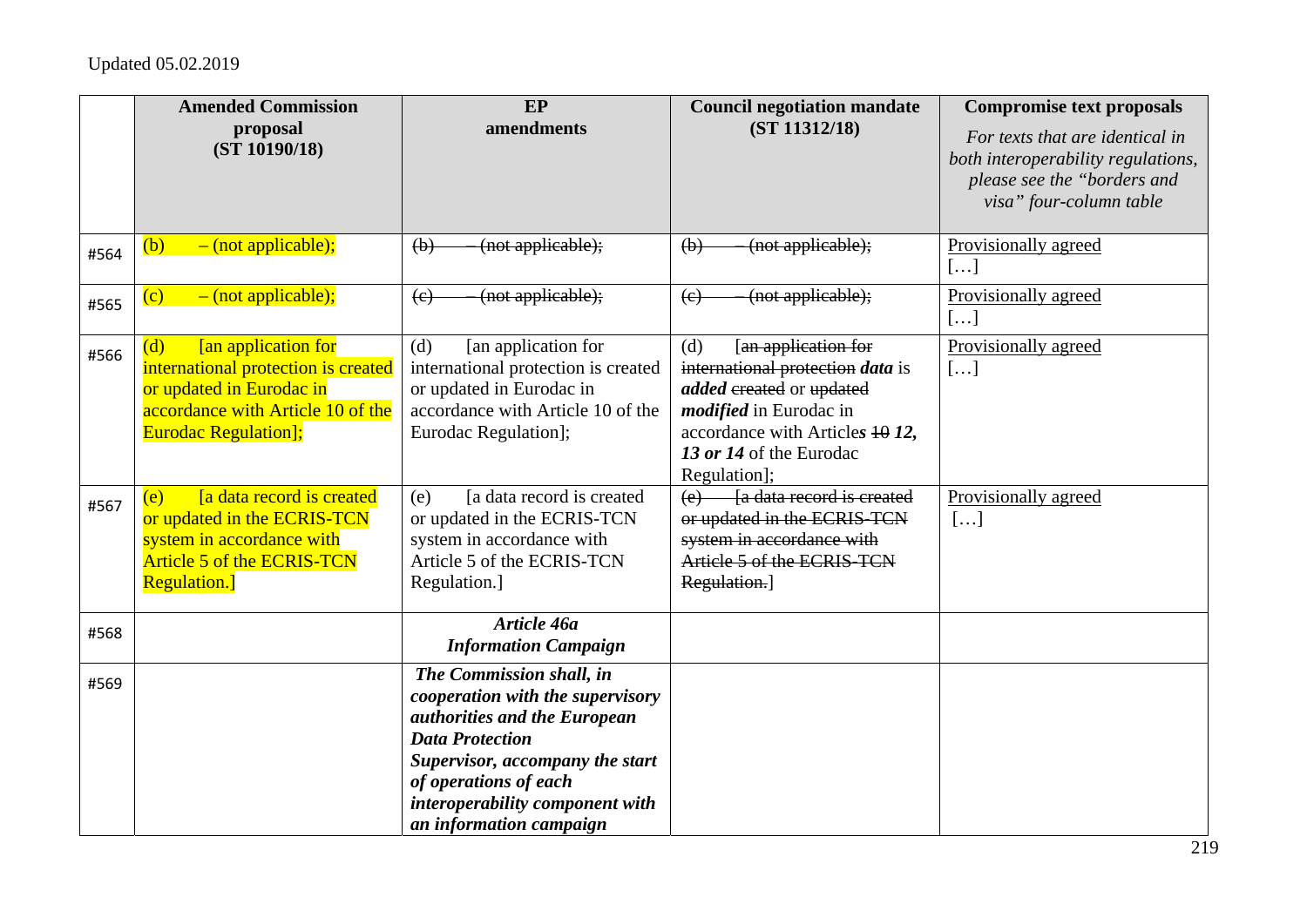|      | <b>Amended Commission</b><br>proposal                                                                                                                                                                                                                                                                                                    | EP<br>amendments                                                                                                                                                                                                                                                                                                                 | <b>Council negotiation mandate</b><br>(ST 11312/18)                                                                                                                                                                                                                                                                                                  | <b>Compromise text proposals</b><br>For texts that are identical in                          |
|------|------------------------------------------------------------------------------------------------------------------------------------------------------------------------------------------------------------------------------------------------------------------------------------------------------------------------------------------|----------------------------------------------------------------------------------------------------------------------------------------------------------------------------------------------------------------------------------------------------------------------------------------------------------------------------------|------------------------------------------------------------------------------------------------------------------------------------------------------------------------------------------------------------------------------------------------------------------------------------------------------------------------------------------------------|----------------------------------------------------------------------------------------------|
|      | (ST 10190/18)                                                                                                                                                                                                                                                                                                                            |                                                                                                                                                                                                                                                                                                                                  |                                                                                                                                                                                                                                                                                                                                                      | both interoperability regulations,<br>please see the "borders and<br>visa" four-column table |
|      |                                                                                                                                                                                                                                                                                                                                          | informing the public and, in<br>particular, third-<br>country nationals, about the<br>objectives and the functioning of                                                                                                                                                                                                          |                                                                                                                                                                                                                                                                                                                                                      |                                                                                              |
|      |                                                                                                                                                                                                                                                                                                                                          | those components,<br>the authorities having access<br>and the conditions for such<br>access, and the rights of persons                                                                                                                                                                                                           |                                                                                                                                                                                                                                                                                                                                                      |                                                                                              |
|      |                                                                                                                                                                                                                                                                                                                                          | concerned. Such information<br>campaigns shall be<br>conducted continuously.                                                                                                                                                                                                                                                     |                                                                                                                                                                                                                                                                                                                                                      |                                                                                              |
| #570 | Article 47<br>Right of access, correction and<br>erasure                                                                                                                                                                                                                                                                                 | Article 47<br>Right of access to, rectification,<br>completion and erasure of<br>personal data, and of restriction<br>of the processing thereof - web<br>service                                                                                                                                                                 | Article 47<br>Right of access, correction<br>rectification and erasure of data<br>stored in the MID                                                                                                                                                                                                                                                  |                                                                                              |
| #571 | In order to exercise their<br>1.<br>rights under Articles 13, 14, 15<br>and 16 of Regulation (EC)<br>45/2001 and Articles 15, 16, 17<br>and 18 of Regulation (EU)<br>2016/679, any person shall have<br>the right to address him or<br>herself to the Member State<br>responsible for the manual<br>verification of different identities | In order to exercise their<br>1.<br>rights under Articles 13, 14, 15<br>and 16 of Regulation(EC)<br>45/2001 and Articles 15, 16, 17<br>and 18 of Regulation (EU)<br>2016/679 and Articles 14 and 16<br>of Directive (EU)2016/680 as<br>regards the processing of<br>personal data in the CIR, the<br>shared BMS and the MID, any | In order to exercise their<br>1.<br>rights under Articles 13, 14, 15<br>and 16 of Regulation (EC)<br>45/2001 [or Articles 17, 18, 19<br>and 20 of Regulation XX/2018<br>of the European Parliament and<br>of the Council on the protection<br>of individuals with regard to the<br>processing of personal data by<br>the Union institutions, bodies, |                                                                                              |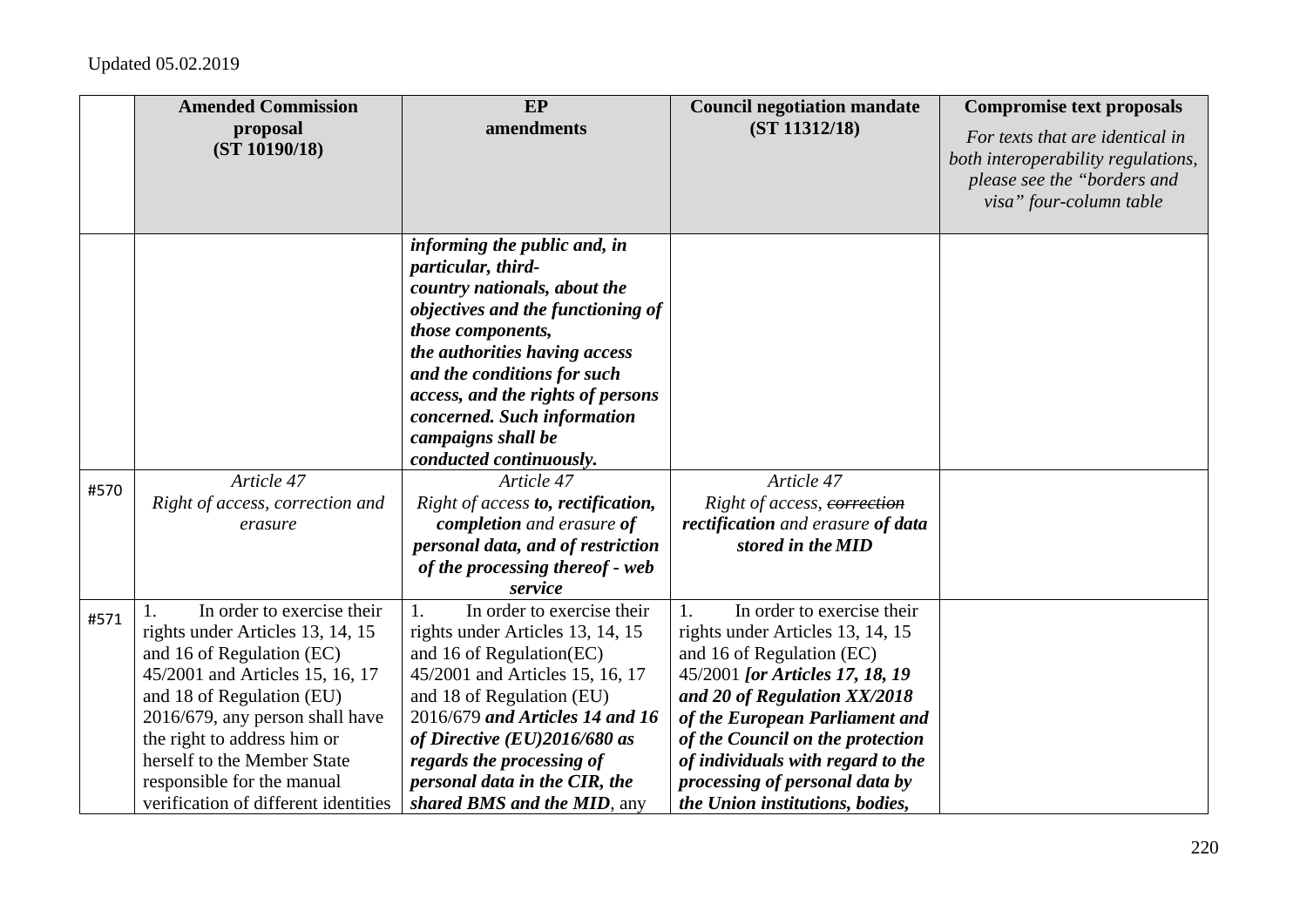|      | <b>Amended Commission</b>                                                 | EP                                                                                                                                                                                                                                                                                                                                                                                                                                               | <b>Council negotiation mandate</b>                                                                                                                                                                                                                                                                                                                                                                                                                                                                                    | <b>Compromise text proposals</b>                                                                                                |
|------|---------------------------------------------------------------------------|--------------------------------------------------------------------------------------------------------------------------------------------------------------------------------------------------------------------------------------------------------------------------------------------------------------------------------------------------------------------------------------------------------------------------------------------------|-----------------------------------------------------------------------------------------------------------------------------------------------------------------------------------------------------------------------------------------------------------------------------------------------------------------------------------------------------------------------------------------------------------------------------------------------------------------------------------------------------------------------|---------------------------------------------------------------------------------------------------------------------------------|
|      | proposal<br>(ST 10190/18)                                                 | amendments                                                                                                                                                                                                                                                                                                                                                                                                                                       | (ST 11312/18)                                                                                                                                                                                                                                                                                                                                                                                                                                                                                                         | For texts that are identical in<br>both interoperability regulations,<br>please see the "borders and<br>visa" four-column table |
|      | or of any Member State, who<br>shall examine and reply to the<br>request. | person shall have the right to<br>address him or herself to the<br>Member State responsible for the<br>manual verification of different<br>identities or of any to any other<br>Member State, who shall<br>examine and reply to the request.                                                                                                                                                                                                     | offices and agencies and on the<br>free movement of such data, and<br>repealing Regulation (EC) No<br>45/2001 and Decision No<br>1247/2002/EC], Article 16 of<br>Directive (EU) 2016/680 and<br>Articles 15, 16, 17 and 18 of<br>Regulation (EU) 2016/679, any<br>person shall have the right to<br>address him or herself to the<br>Member State responsible for the<br>manual verification of different<br>identities or competent authority<br>of any Member State, who shall<br>examine and reply to the request. |                                                                                                                                 |
| #572 |                                                                           | Without prejudice to<br>1a.<br>paragraph 1, and in order to<br>facilitate and better enable the<br>effective exercise of the rights of<br>data subjects as described in<br>paragraph 1 to access, rectify,<br>erase or restrict the processing<br>of their personal data under<br>interoperability components, in<br>particular for those third-<br>country nationals who may be<br>outside the territory of the<br>Member States, eu-LISA shall |                                                                                                                                                                                                                                                                                                                                                                                                                                                                                                                       |                                                                                                                                 |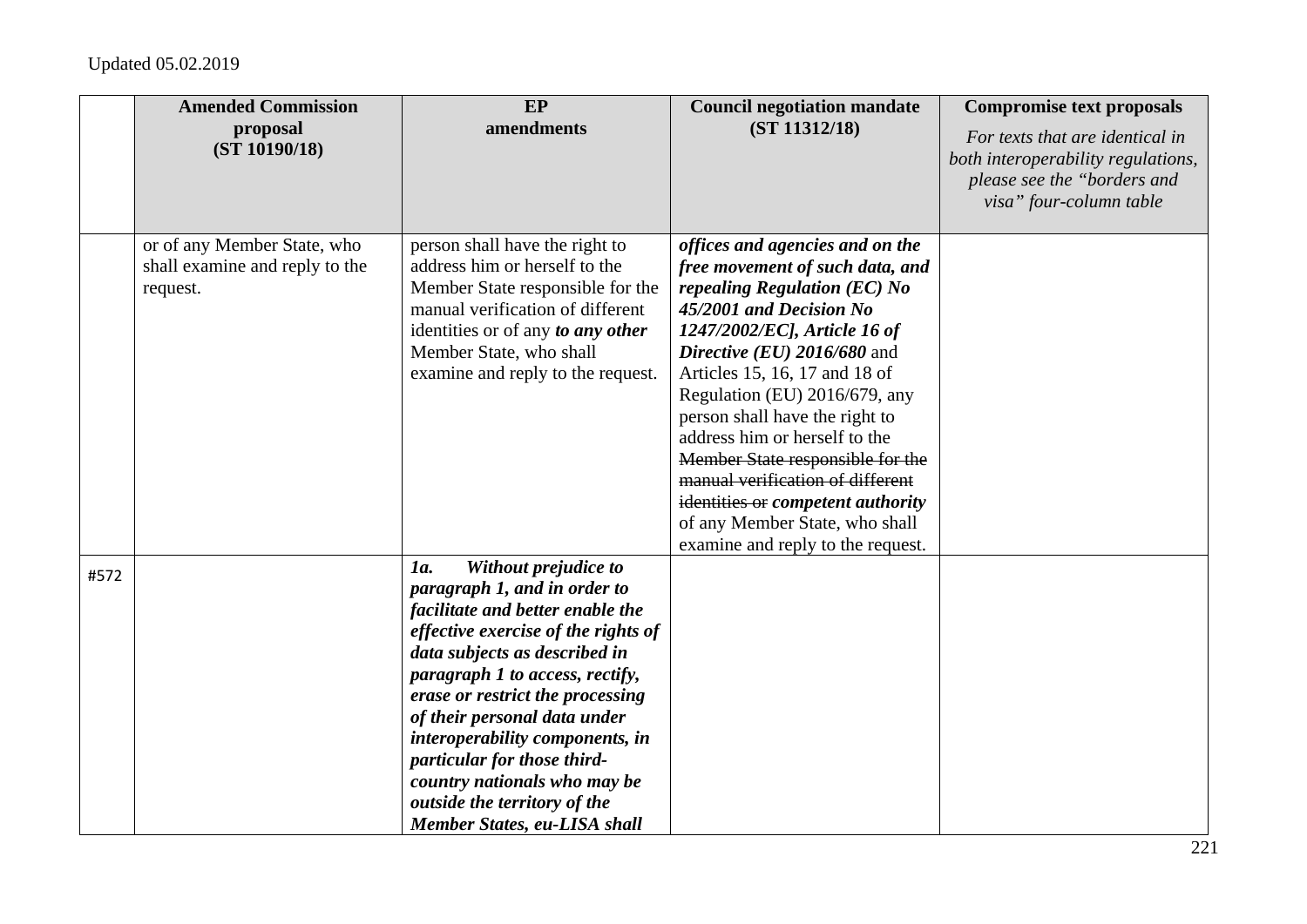|      | <b>Amended Commission</b><br>proposal<br>(ST 10190/18) | EP<br>amendments                                                                                                                                                                                                                                                                                                                                                                                                                                                                                                                                                                                                                                                                                                                             | <b>Council negotiation mandate</b><br>(ST 11312/18) | <b>Compromise text proposals</b><br>For texts that are identical in<br>both interoperability regulations,<br>please see the "borders and<br>visa" four-column table |
|------|--------------------------------------------------------|----------------------------------------------------------------------------------------------------------------------------------------------------------------------------------------------------------------------------------------------------------------------------------------------------------------------------------------------------------------------------------------------------------------------------------------------------------------------------------------------------------------------------------------------------------------------------------------------------------------------------------------------------------------------------------------------------------------------------------------------|-----------------------------------------------------|---------------------------------------------------------------------------------------------------------------------------------------------------------------------|
|      |                                                        | establish a web service, hosted<br>in its technical site, which shall<br>enable data subjects to make<br>requests for access, correction,<br>erasure or rectification of their<br>personal data. The web service<br>shall act as a single point of<br>contact for those third-country<br>nationals who are outside the<br>territory of the Member States.<br>The web service shall<br>immediately transmit such<br>requests to the Member State<br>responsible for manual<br>verification of different<br><i>identities in accordance with</i><br>Article 29 or, where appropriate,<br>to the Member State responsible<br>for the entry of the data in the<br>underlying Union information<br>system which is the subject of<br>the request. |                                                     |                                                                                                                                                                     |
| #573 |                                                        | <b>The Commission shall</b><br><i>1b.</i><br>adopt implementing acts<br>concerning the detailed rules on<br>the conditions for the operation<br>of the web service and the<br>applicable data protection and                                                                                                                                                                                                                                                                                                                                                                                                                                                                                                                                 |                                                     |                                                                                                                                                                     |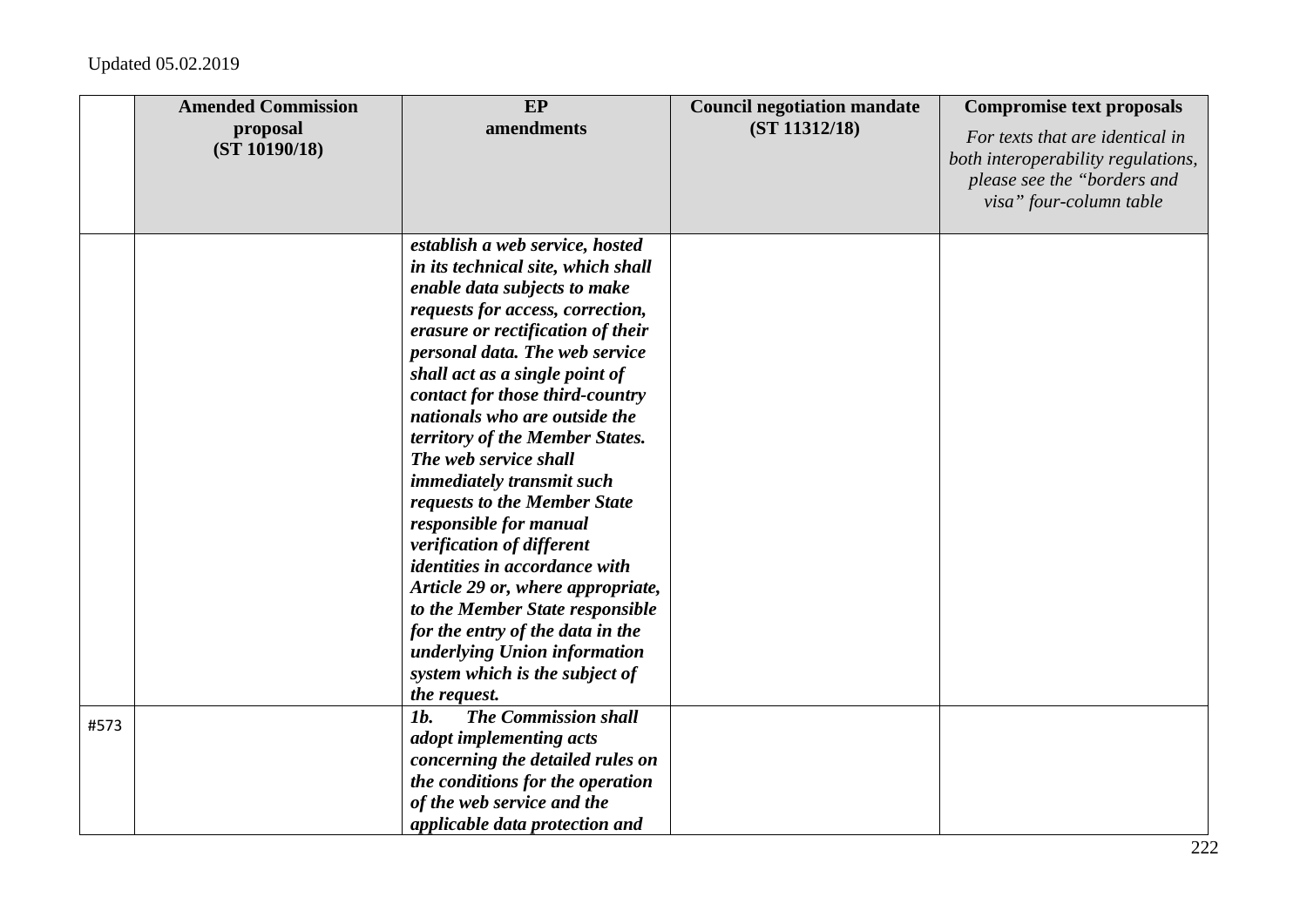|      | <b>Amended Commission</b><br>proposal<br>(ST 10190/18)                                                                                                                                                                                                                  | EP<br>amendments                                                                                                                                                                                                                                                                                                                                                                                                                                                             | <b>Council negotiation mandate</b><br>(ST 11312/18)                                                                                                                                                                                                                                                                                                                                                                           | <b>Compromise text proposals</b><br>For texts that are identical in<br>both interoperability regulations,<br>please see the "borders and<br>visa" four-column table |
|------|-------------------------------------------------------------------------------------------------------------------------------------------------------------------------------------------------------------------------------------------------------------------------|------------------------------------------------------------------------------------------------------------------------------------------------------------------------------------------------------------------------------------------------------------------------------------------------------------------------------------------------------------------------------------------------------------------------------------------------------------------------------|-------------------------------------------------------------------------------------------------------------------------------------------------------------------------------------------------------------------------------------------------------------------------------------------------------------------------------------------------------------------------------------------------------------------------------|---------------------------------------------------------------------------------------------------------------------------------------------------------------------|
|      |                                                                                                                                                                                                                                                                         | security rules. Those<br>implementing acts shall be<br>adopted in accordance with the<br>examination procedure referred<br>to in Article 64.                                                                                                                                                                                                                                                                                                                                 |                                                                                                                                                                                                                                                                                                                                                                                                                               |                                                                                                                                                                     |
| #574 | The Member State<br>2.<br>responsible for the manual<br>verification of different identities<br>as referred to in Article 29 or the<br>Member State to which the<br>request has been made shall<br>reply to such requests within 45<br>days of receipt of the request.  | 2.<br>The Member State<br>responsible for the manual<br>verification of different identities<br>as referred to in Article 29 or the<br>Member State to which the<br>request has been made, <i>either</i><br>directly from the data subject in<br>accordance with paragraph 1 or<br>via the web service in<br>accordance with paragraph 1a,<br>shall reply to such requests<br>without undue delay and in any<br>event within 45 days one month<br>of receipt of the request. | 2.<br>The Member State<br>responsible for the manual<br>verification of different identities<br>as referred to in Article 29 or the<br>Member State to which the<br>request has been made The<br><b>Member State which examined</b><br>such request shall reply to such<br>requests within 45 60 days of<br>receipt of the request. Member<br><b>States may decide that these</b><br>replies are given by central<br>offices. |                                                                                                                                                                     |
| #575 | 3.<br>If a request for correction<br>or erasure of personal data is<br>made to a Member State other<br>than the Member State<br>responsible, the Member State to<br>which the request has been made<br>shall contact the authorities of<br>the Member State responsible | 3.<br>If a request for <i>access</i> ,<br>correction or erasure of personal<br>data is made to a Member State<br>other than the Member State<br>responsible, the Member State to<br>which the request has been made<br>shall contact the authorities of<br>the Member State responsible <i>in</i>                                                                                                                                                                            | 3.<br>If a request for correction<br>rectification or erasure of<br>personal data is made to a<br>Member State other than the<br>Member State responsible for the<br>manual verification of different<br>identities, the Member State to<br>which the request has been made                                                                                                                                                   |                                                                                                                                                                     |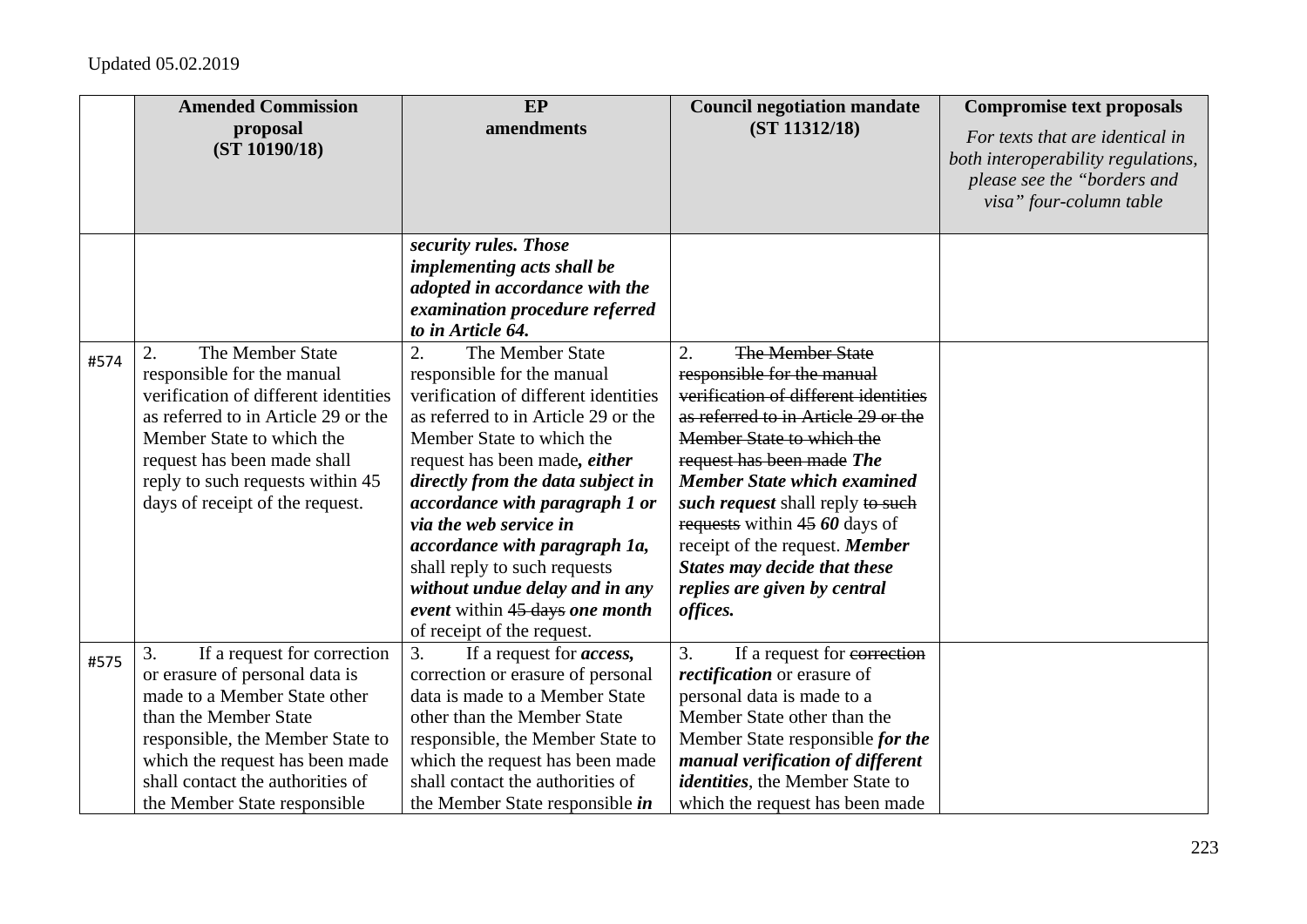|      | <b>Amended Commission</b>                                                                                                                                                        | <b>EP</b>                                                                                                                                                                                                                                                                                                                                                                                                                                                            | <b>Council negotiation mandate</b>                                                                                                                                                                                                                                                                                                                                                                                             | <b>Compromise text proposals</b>                                                                                                |
|------|----------------------------------------------------------------------------------------------------------------------------------------------------------------------------------|----------------------------------------------------------------------------------------------------------------------------------------------------------------------------------------------------------------------------------------------------------------------------------------------------------------------------------------------------------------------------------------------------------------------------------------------------------------------|--------------------------------------------------------------------------------------------------------------------------------------------------------------------------------------------------------------------------------------------------------------------------------------------------------------------------------------------------------------------------------------------------------------------------------|---------------------------------------------------------------------------------------------------------------------------------|
|      | proposal<br>(ST 10190/18)                                                                                                                                                        | amendments                                                                                                                                                                                                                                                                                                                                                                                                                                                           | (ST 11312/18)                                                                                                                                                                                                                                                                                                                                                                                                                  | For texts that are identical in<br>both interoperability regulations,<br>please see the "borders and<br>visa" four-column table |
|      | within seven days and the<br>Member State responsible shall<br>check the accuracy of the data<br>and the lawfulness of the data<br>processing within 30 days of<br>such contact. | writing within seven days and<br>the Member State responsible<br>shall check the accuracy of the<br>data and the lawfulness of the<br>data processing without undue<br><i>delay and in any event within</i> $30$<br>days one month of such contact.<br>The person concerned shall be<br>informed by the Member State<br>which contacted the authority of<br>the Member State responsible<br>that his or her request was<br>forwarded about the further<br>procedure. | shall contact the authorities of<br>the Member State responsible for<br>the manual verification of<br>different identities within seven<br>days. and tThe Member State<br>responsible for the manual<br>verification of different<br><i>identities</i> shall check the<br>accuracy of the data and the<br>lawfulness of the data processing<br>within $3045$ days of such<br>contact.                                          |                                                                                                                                 |
| #576 |                                                                                                                                                                                  |                                                                                                                                                                                                                                                                                                                                                                                                                                                                      | 3a.<br>If a request for<br>rectification or erasure of<br>personal data is made to a<br><b>Member State where the ETIAS</b><br>Central Unit was responsible for<br>the manual verification of<br>different identities, the<br><b>Member State to which the</b><br>request has been made shall<br>contact the ETIAS Central Unit<br>within seven days and ask for its<br>opinion to be given within 45<br>days of such contact. |                                                                                                                                 |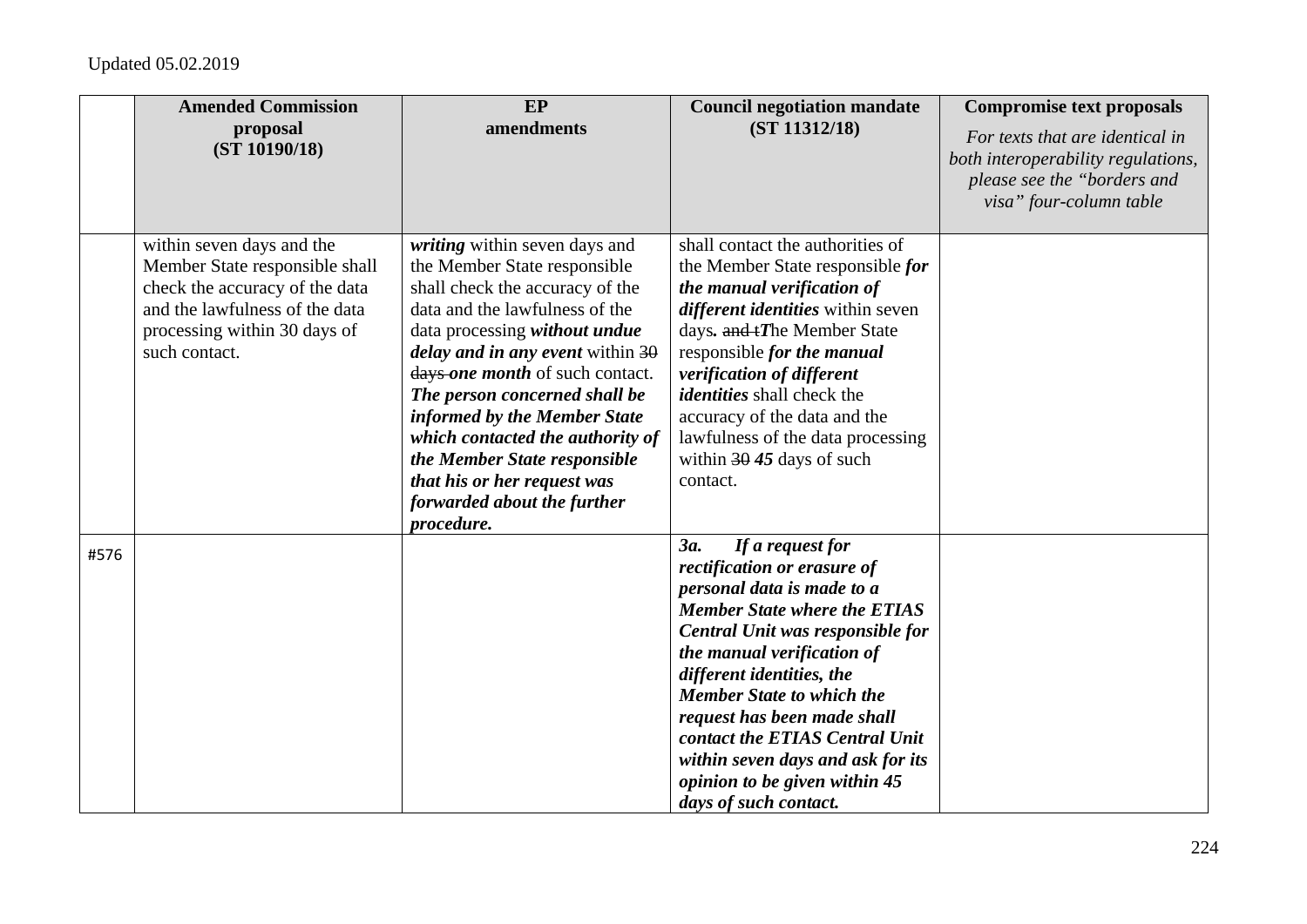|      | <b>Amended Commission</b>                                                                                                                                                                                                                                                                                                                         | EP                                                                                                                                                                                                                                                                                                                                                                                                                                                                                                                                 | <b>Council negotiation mandate</b>                                                                                                                                                                                                                                                                                                                                                                                                                                                                                                                                                                   | <b>Compromise text proposals</b>                                                                                                |
|------|---------------------------------------------------------------------------------------------------------------------------------------------------------------------------------------------------------------------------------------------------------------------------------------------------------------------------------------------------|------------------------------------------------------------------------------------------------------------------------------------------------------------------------------------------------------------------------------------------------------------------------------------------------------------------------------------------------------------------------------------------------------------------------------------------------------------------------------------------------------------------------------------|------------------------------------------------------------------------------------------------------------------------------------------------------------------------------------------------------------------------------------------------------------------------------------------------------------------------------------------------------------------------------------------------------------------------------------------------------------------------------------------------------------------------------------------------------------------------------------------------------|---------------------------------------------------------------------------------------------------------------------------------|
|      | proposal<br>(ST 10190/18)                                                                                                                                                                                                                                                                                                                         | amendments                                                                                                                                                                                                                                                                                                                                                                                                                                                                                                                         | (ST 11312/18)                                                                                                                                                                                                                                                                                                                                                                                                                                                                                                                                                                                        | For texts that are identical in<br>both interoperability regulations,<br>please see the "borders and<br>visa" four-column table |
| #577 | Where, following an<br>4.<br>examination, it is found that the<br>data stored in the multiple-<br>identity detector (MID) are<br>factually inaccurate or have been<br>recorded unlawfully, the Member<br>State responsible or, where<br>applicable, the Member State to<br>which the request has been made<br>shall correct or delete these data. | $\overline{4}$ .<br>Where, following an<br>examination, it is found that the<br>data stored in the multiple-<br>identity detector (MID) CIR, the<br>shared BMS and MID are<br>factually inaccurate or have been<br>recorded unlawfully, the Member<br>State responsible or, where<br>applicable, the Member State to<br>which the request has been made<br>shall <i>immediately</i> correct or<br>delete these data. The person<br>concerned shall be informed in<br>writing that his or her data has<br>been rectified or erased. | Where, following an<br>4.<br>examination, it is found that the<br>data stored in the multiple-<br>identity detector (MID) are<br>factually inaccurate or have been<br>recorded unlawfully, the Member<br>State responsible for the manual<br>verification of different<br><i>identities</i> or, where <i>there</i> was no<br><b>Member State responsible for</b><br>the manual verification or<br>where the ETIAS Central Unit<br>was responsible for the manual<br><i>verification</i> applicable, the<br>Member State to which the<br>request has been made shall<br>correct or delete these data. |                                                                                                                                 |
| #578 |                                                                                                                                                                                                                                                                                                                                                   | Any person shall have<br>4a.<br>the right to lodge a complaint<br>and the right to a legal remedy<br>in the Member State which has<br>refused the right of access to or<br>the right of rectification or<br>erasure of data relating to him<br>or her, in accordance with<br>Union or national law.                                                                                                                                                                                                                                |                                                                                                                                                                                                                                                                                                                                                                                                                                                                                                                                                                                                      |                                                                                                                                 |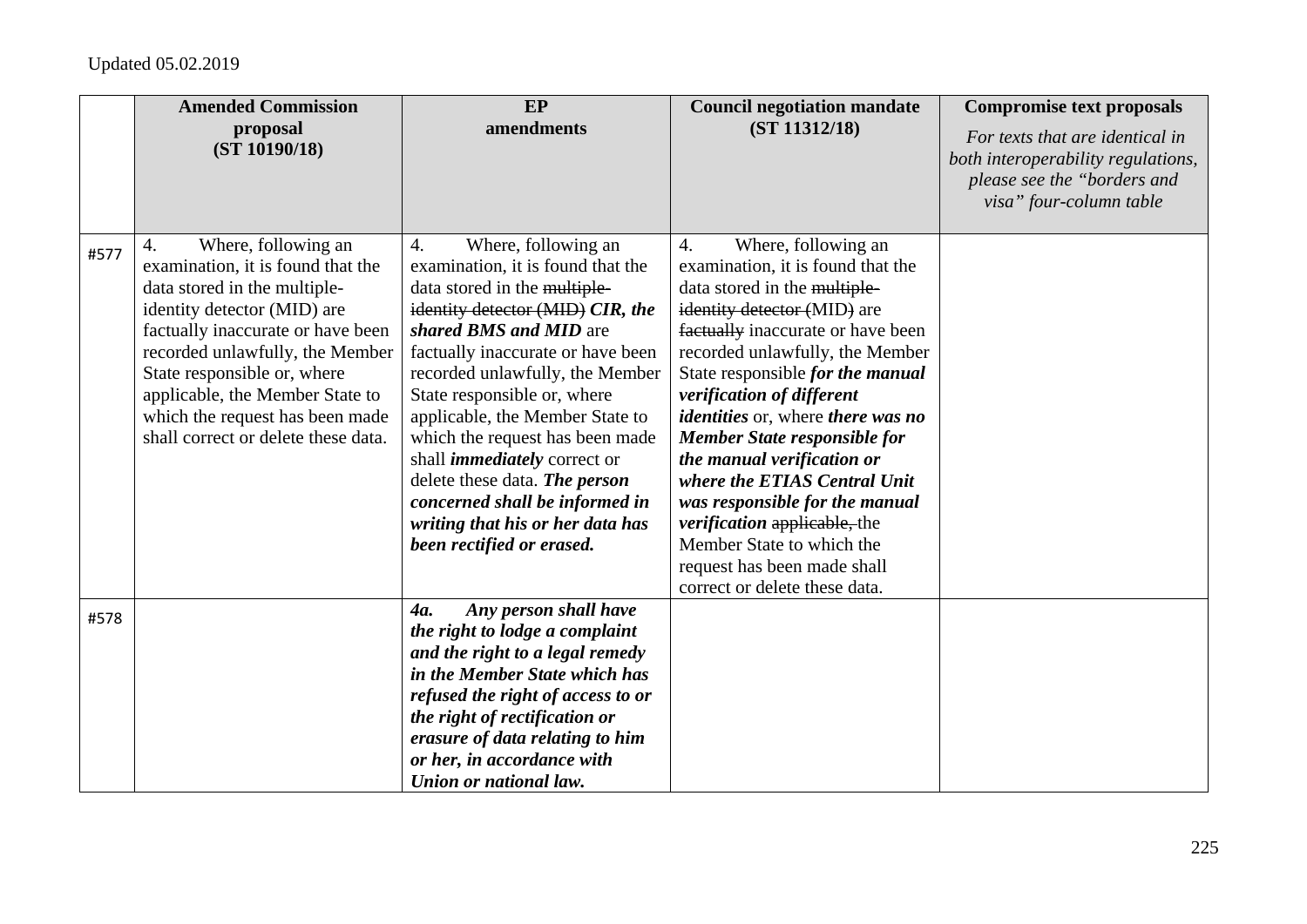|      | <b>Amended Commission</b>                                                                                                                                                                                                                                                           | <b>EP</b>                                                                                                                                                                                                                                                               | <b>Council negotiation mandate</b>                                                                                                                                                                                                                                               | <b>Compromise text proposals</b>                                                                                                |
|------|-------------------------------------------------------------------------------------------------------------------------------------------------------------------------------------------------------------------------------------------------------------------------------------|-------------------------------------------------------------------------------------------------------------------------------------------------------------------------------------------------------------------------------------------------------------------------|----------------------------------------------------------------------------------------------------------------------------------------------------------------------------------------------------------------------------------------------------------------------------------|---------------------------------------------------------------------------------------------------------------------------------|
|      | proposal<br>(ST 10190/18)                                                                                                                                                                                                                                                           | amendments                                                                                                                                                                                                                                                              | (ST 11312/18)                                                                                                                                                                                                                                                                    | For texts that are identical in<br>both interoperability regulations,<br>please see the "borders and<br>visa" four-column table |
| #579 | Where data in the MID is<br>5.<br>amended by the responsible<br>Member State during its validity<br>period, the responsible Member<br>State shall carry out the                                                                                                                     | Where data <i>in the CIR</i> ,<br>5 <sub>1</sub><br>the shared BMS or in the MID is<br>amended by the responsible<br>Member State during its validity<br>period, the responsible Member                                                                                 | 5.<br>Where data <i>stored</i> in the<br>MID is amended by $a$ the<br>responsible Member State during<br>its validity period, the<br>responsible that Member State                                                                                                               |                                                                                                                                 |
|      | processing laid down in Article<br>27 and, where relevant, Article<br>29 to determine whether the<br>amended data shall be linked.<br>Where the processing does not<br>report any hit, the responsible<br>Member State or, where                                                    | State shall carry out the<br>processing laid down in Article<br>27 and, where relevant, Article<br>29 to determine whether the<br>amended data shall be linked.<br>Where the processing does not<br>report any hit, the responsible                                     | shall carry out the processing laid<br>down in Article 27 and, where<br>relevant, Article 29 to determine<br>whether the amended data shall<br>be linked. Where the processing<br>does not report any hit <i>match</i> ,<br>the responsible that Member                          |                                                                                                                                 |
|      | applicable, the Member State to<br>which the request has been made<br>shall delete the data from the<br>identity confirmation file. Where<br>the automated processing reports<br>one or several hit(s), the<br>responsible Member State shall<br>create or update the relevant link | Member State or, where<br>applicable, the Member State to<br>which the request has been made<br>shall delete the data from the<br>identity confirmation file. Where<br>the automated processing reports<br>one or several hit(s), the<br>responsible Member State shall | State or, where applicable, the<br>Member State to which the<br>request has been made shall<br>delete the data from the identity<br>confirmation file. Where the<br>automated processing reports one<br>or several <i>match(es)</i> hit(s), the<br>responsible that Member State |                                                                                                                                 |
|      | in accordance with the relevant<br>provisions of this Regulation.                                                                                                                                                                                                                   | create or update the relevant link<br>in accordance with the relevant<br>provisions of this Regulation.                                                                                                                                                                 | shall create or update the relevant<br>link in accordance with the<br>relevant provisions of this<br>Regulation.                                                                                                                                                                 |                                                                                                                                 |
| #580 | Where the responsible<br>6.<br>Member State or, where<br>applicable, the Member State to<br>which the request has been made                                                                                                                                                         | Where the responsible<br>6.<br>Member State or, where<br>applicable, the Member State to<br>which the request has been made                                                                                                                                             | Where the responsible<br>6.<br>Member State responsible for<br>the manual verification of<br><i>different identities</i> or, where                                                                                                                                               |                                                                                                                                 |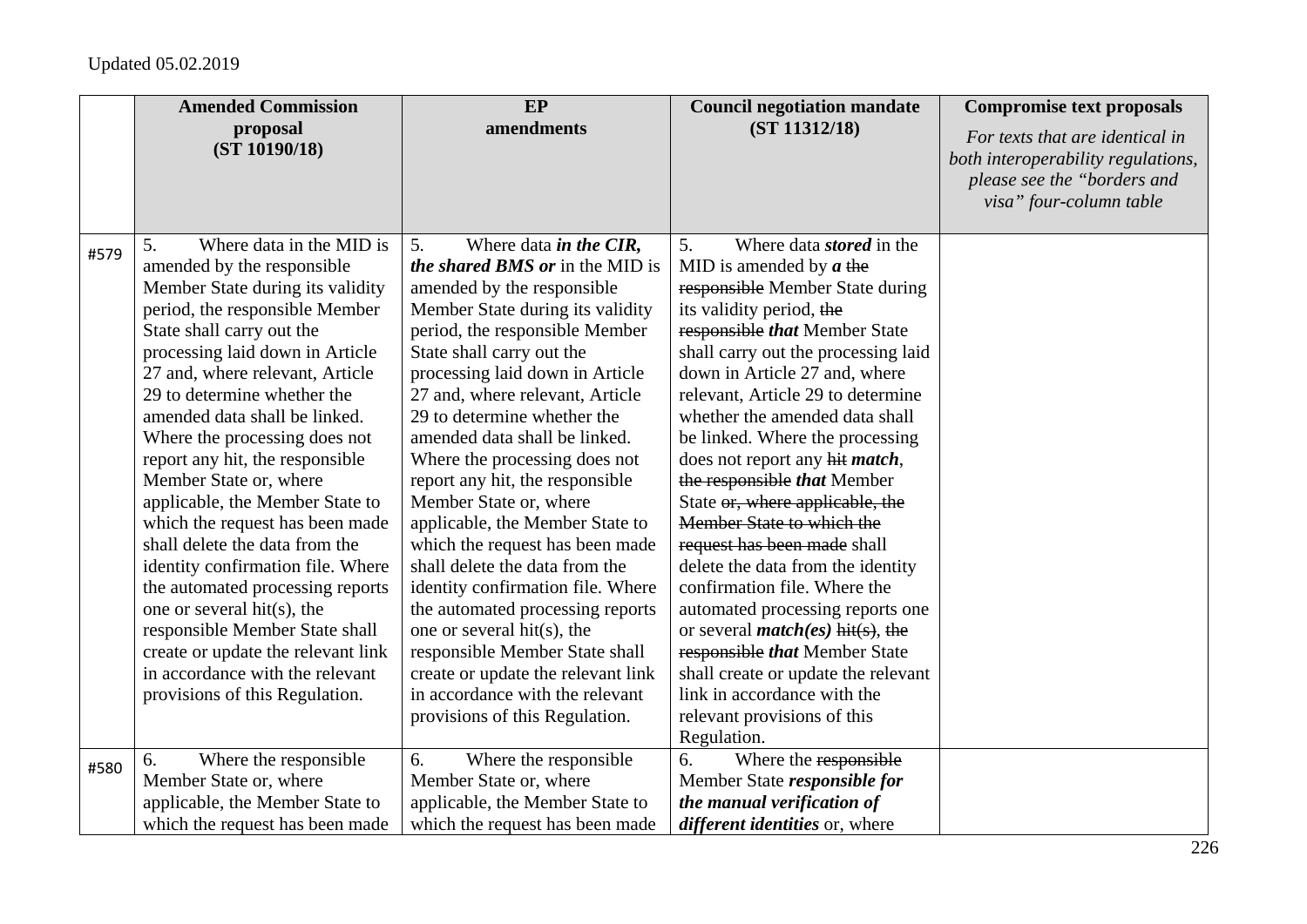|      | <b>Amended Commission</b>                                                                                                                                                                                                                                                                                                                                                                                                              | EP                                                                                                                                                                                                                                                                                                                                                                                                                                                                                                 | <b>Council negotiation mandate</b>                                                                                                                                                                                                                                                                                                                                                                                                                                                         | <b>Compromise text proposals</b>                                                                                                |
|------|----------------------------------------------------------------------------------------------------------------------------------------------------------------------------------------------------------------------------------------------------------------------------------------------------------------------------------------------------------------------------------------------------------------------------------------|----------------------------------------------------------------------------------------------------------------------------------------------------------------------------------------------------------------------------------------------------------------------------------------------------------------------------------------------------------------------------------------------------------------------------------------------------------------------------------------------------|--------------------------------------------------------------------------------------------------------------------------------------------------------------------------------------------------------------------------------------------------------------------------------------------------------------------------------------------------------------------------------------------------------------------------------------------------------------------------------------------|---------------------------------------------------------------------------------------------------------------------------------|
|      | proposal<br>(ST 10190/18)                                                                                                                                                                                                                                                                                                                                                                                                              | amendments                                                                                                                                                                                                                                                                                                                                                                                                                                                                                         | (ST 11312/18)                                                                                                                                                                                                                                                                                                                                                                                                                                                                              | For texts that are identical in<br>both interoperability regulations,<br>please see the "borders and<br>visa" four-column table |
|      | does not agree that data stored in<br>the MID are factually inaccurate<br>or have been recorded<br>unlawfully, that Member State<br>shall adopt an administrative<br>decision explaining in writing to<br>the person concerned without<br>delay why it is not prepared to<br>correct or delete data relating to<br>him or her.                                                                                                         | does not agree that data stored in<br>the CIR, the shared BMS or the<br>MID are factually inaccurate or<br>have been recorded unlawfully,<br>that Member State shall adopt an<br>administrative decision<br>explaining in writing to the<br>person concerned without delay<br>why it is not prepared to correct<br>or delete data relating to him or<br>her.                                                                                                                                       | applicable, the Member State to<br>which the request has been made<br>does not agree that data stored in<br>the MID are factually inaccurate<br>or have been recorded<br>unlawfully, that Member State<br>shall adopt an administrative<br>decision explaining in writing to<br>the person concerned without<br>delay why it is not prepared to<br>correct or delete data relating to<br>him or her.                                                                                       |                                                                                                                                 |
| #581 | This decision shall also<br>7.<br>provide the person concerned<br>with information explaining the<br>possibility to challenge the<br>decision taken in respect of the<br>request referred in paragraph 3<br>and, where relevant, information<br>on how to bring an action or a<br>complaint before the competent<br>authorities or courts, and any<br>assistance, including from the<br>competent national supervisory<br>authorities. | This decision shall also<br>7.<br>provide the person concerned<br>with information explaining the<br>possibility to challenge the<br>decision taken in respect of the<br>request referred to in paragraphs<br>1, 2 and paragraph-3 and, where<br>relevant, information on how to<br>bring an action or a complaint<br>before the competent authorities<br>or courts, and any assistance,<br>including from the competent<br>national supervisory authorities<br>together with its contact details. | This decision shall also<br>7.<br>provide the person concerned<br>with information explaining the<br>possibility to challenge the<br>decision taken in respect of the<br>request for rectification or<br>erasure of personal data<br>referred in paragraph 3 and,<br>where relevant, information on<br>how to bring an action or a<br>complaint before the competent<br>authorities or courts, and any<br>assistance, including from the<br>competent national supervisory<br>authorities. |                                                                                                                                 |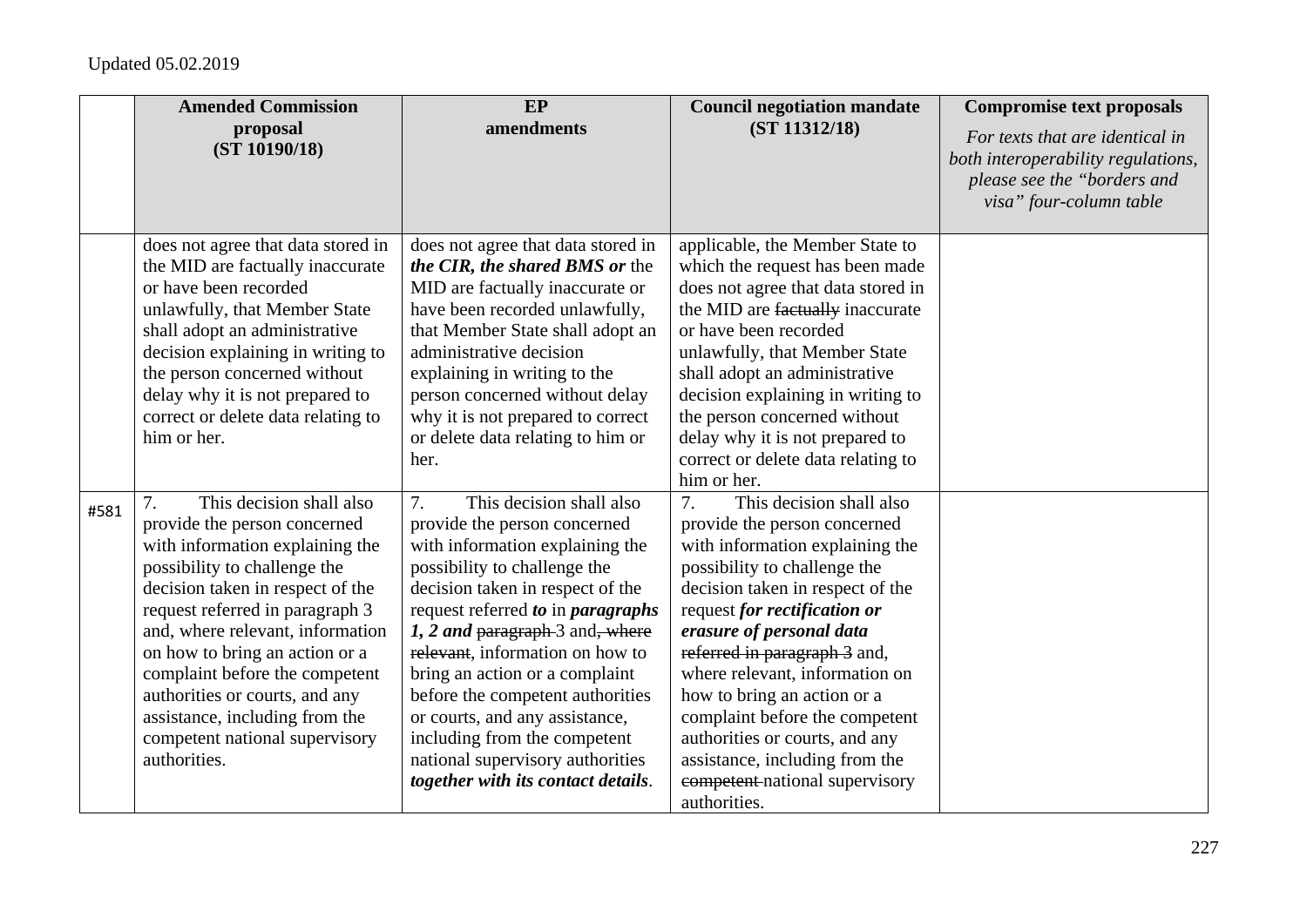|      | <b>Amended Commission</b>                                                                                                                                                                                                                                                                                                                                                                            | EP                                                                                                                                                                                                                                                                                                                                                                                                                                                                      | <b>Council negotiation mandate</b>                                                                                                                                                                                                                                                                                                                                                                                                                                                                                                    | <b>Compromise text proposals</b>                                                                                                |
|------|------------------------------------------------------------------------------------------------------------------------------------------------------------------------------------------------------------------------------------------------------------------------------------------------------------------------------------------------------------------------------------------------------|-------------------------------------------------------------------------------------------------------------------------------------------------------------------------------------------------------------------------------------------------------------------------------------------------------------------------------------------------------------------------------------------------------------------------------------------------------------------------|---------------------------------------------------------------------------------------------------------------------------------------------------------------------------------------------------------------------------------------------------------------------------------------------------------------------------------------------------------------------------------------------------------------------------------------------------------------------------------------------------------------------------------------|---------------------------------------------------------------------------------------------------------------------------------|
|      | proposal<br>(ST 10190/18)                                                                                                                                                                                                                                                                                                                                                                            | amendments                                                                                                                                                                                                                                                                                                                                                                                                                                                              | (ST 11312/18)                                                                                                                                                                                                                                                                                                                                                                                                                                                                                                                         | For texts that are identical in<br>both interoperability regulations,<br>please see the "borders and<br>visa" four-column table |
| #582 | 8.<br>Any request made<br>pursuant to paragraph 3 shall<br>contain the necessary<br>information to identify the<br>person concerned. That<br>information shall be used<br>exclusively to enable the exercise<br>of the rights referred to in<br>paragraph 3 and shall be erased<br>immediately afterwards.                                                                                           | 8.<br>Any request made<br>pursuant to paragraph<br><i>paragraphs 1, 2 and 3 shall</i><br>contain the necessary<br>information to identify the person<br>concerned. That information<br>shall be used exclusively to<br>enable the exercise of the rights<br>referred to in paragraph 3 and<br>shall be erased immediately<br>afterwards.                                                                                                                                | Any request for<br>8.<br>rectification or erasure of<br>personal data made pursuant to<br>paragraph 3 shall contain the<br>necessary information to identify<br>the person concerned. That<br>information shall be used<br>exclusively to enable the<br>exercise of the rights referred to<br>in paragraph 3 this Article and<br>shall be erased immediately<br>afterwards.                                                                                                                                                           |                                                                                                                                 |
| #583 | 9.<br>The responsible Member<br>State or, where applicable, the<br>Member State to which the<br>request has been made shall keep<br>a record in the form of a written<br>document that a request referred<br>to in paragraph 3 was made and<br>how it was addressed, and shall<br>make that document available to<br>competent data protection<br>national supervisory authorities<br>without delay. | The responsible Member<br>9.<br>State or, where applicable, the<br>Member State to which the<br>request has been made shall keep<br>a record in the form of a written<br>document that a request referred<br>to in $\frac{1}{2}$ to in $\frac{1}{2}$ are $\frac{1}{2}$ are $\frac{1}{2}$<br>and 3 was made and how it was<br>addressed, and shall make that<br>document available to competent<br>data protection national<br>supervisory authorities without<br>delay. | The responsible Member<br>9.<br>State responsible for the manual<br>verification of different<br><i>identities</i> or, where applicable,<br>the Member State to which the<br>request has been made shall keep<br>a record in the form of a written<br>document that a request for<br>rectification or erasure of<br>personal data referred to in<br>paragraph 3 was made and how it<br>was addressed, and shall make<br>that document available to<br>competent data protection<br>national supervisory authorities<br>without delay. |                                                                                                                                 |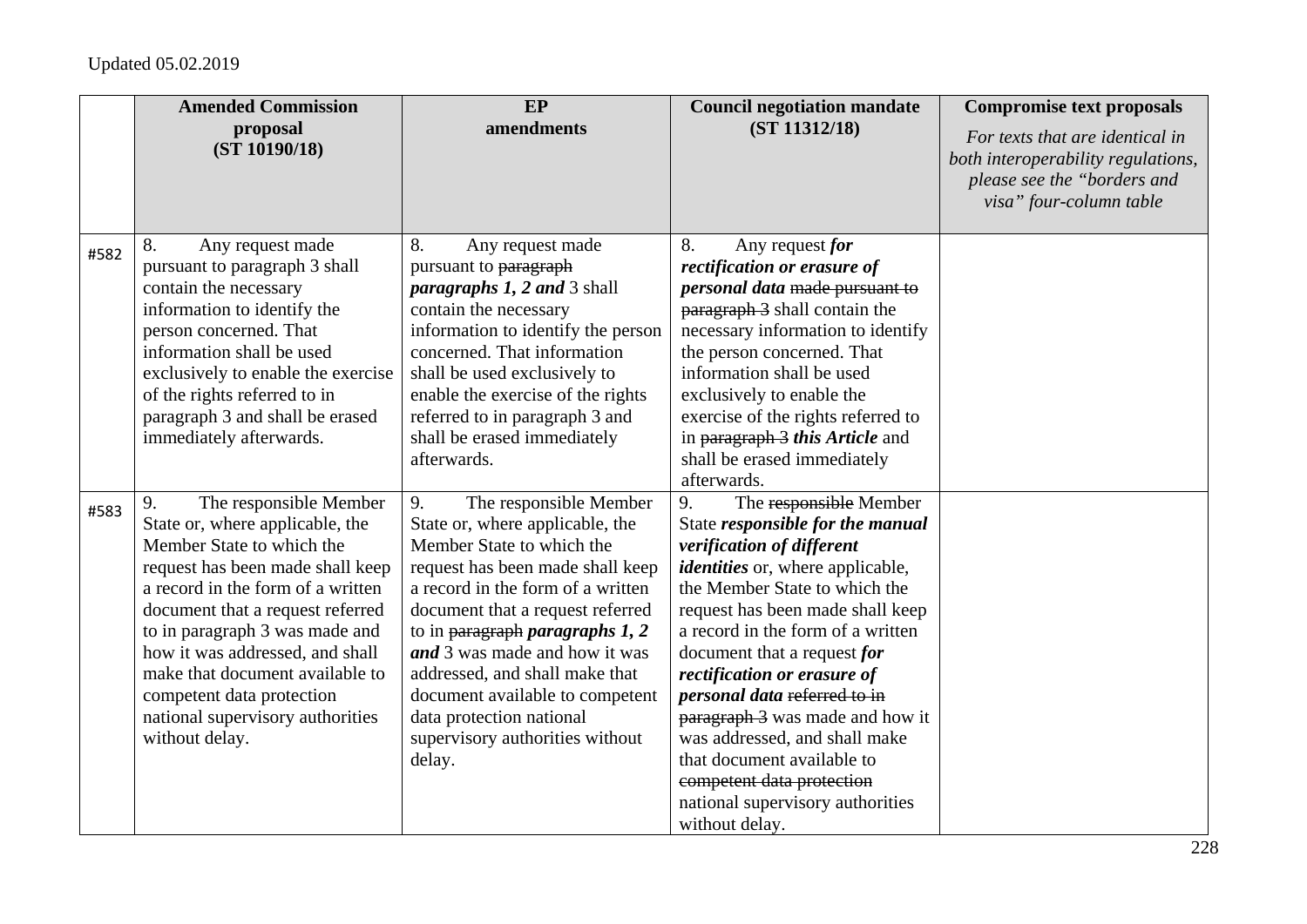|      | <b>Amended Commission</b><br>proposal<br>(ST 10190/18) | <b>EP</b><br>amendments | <b>Council negotiation mandate</b><br>(ST 11312/18)                                                                                                                                                                                                                                                                                           | <b>Compromise text proposals</b><br>For texts that are identical in<br>both interoperability regulations,<br>please see the "borders and<br>visa" four-column table |
|------|--------------------------------------------------------|-------------------------|-----------------------------------------------------------------------------------------------------------------------------------------------------------------------------------------------------------------------------------------------------------------------------------------------------------------------------------------------|---------------------------------------------------------------------------------------------------------------------------------------------------------------------|
| #584 |                                                        |                         | Article $47a^{74}$<br><b>Penalties</b>                                                                                                                                                                                                                                                                                                        |                                                                                                                                                                     |
| #585 |                                                        |                         | <b>Member States shall lay down</b><br>the rules on penalties applicable<br>to infringements of this<br><b>Regulation and shall take all</b><br>measures necessary to ensure<br>that they are implemented. The<br>penalties provided for shall be<br>effective, proportionate and<br>dissuasive.                                              |                                                                                                                                                                     |
| #586 |                                                        |                         | Article 47b<br>Liability                                                                                                                                                                                                                                                                                                                      |                                                                                                                                                                     |
| #587 |                                                        |                         | 1.<br>Without prejudice to the<br>right to compensation from, and<br>liability of the controller or<br>processor under Regulation<br>$(EU)$ 2016/679, Directive $(EU)$<br>2016/680 and [Regulation<br>XX/2018 of the European<br><b>Parliament and of the Council</b><br>on the protection of individuals<br>with regard to the processing of |                                                                                                                                                                     |

**<sup>74</sup>** Articles 47a and 47b are copied from the text agreed with the EP on the ETIAS Regulation.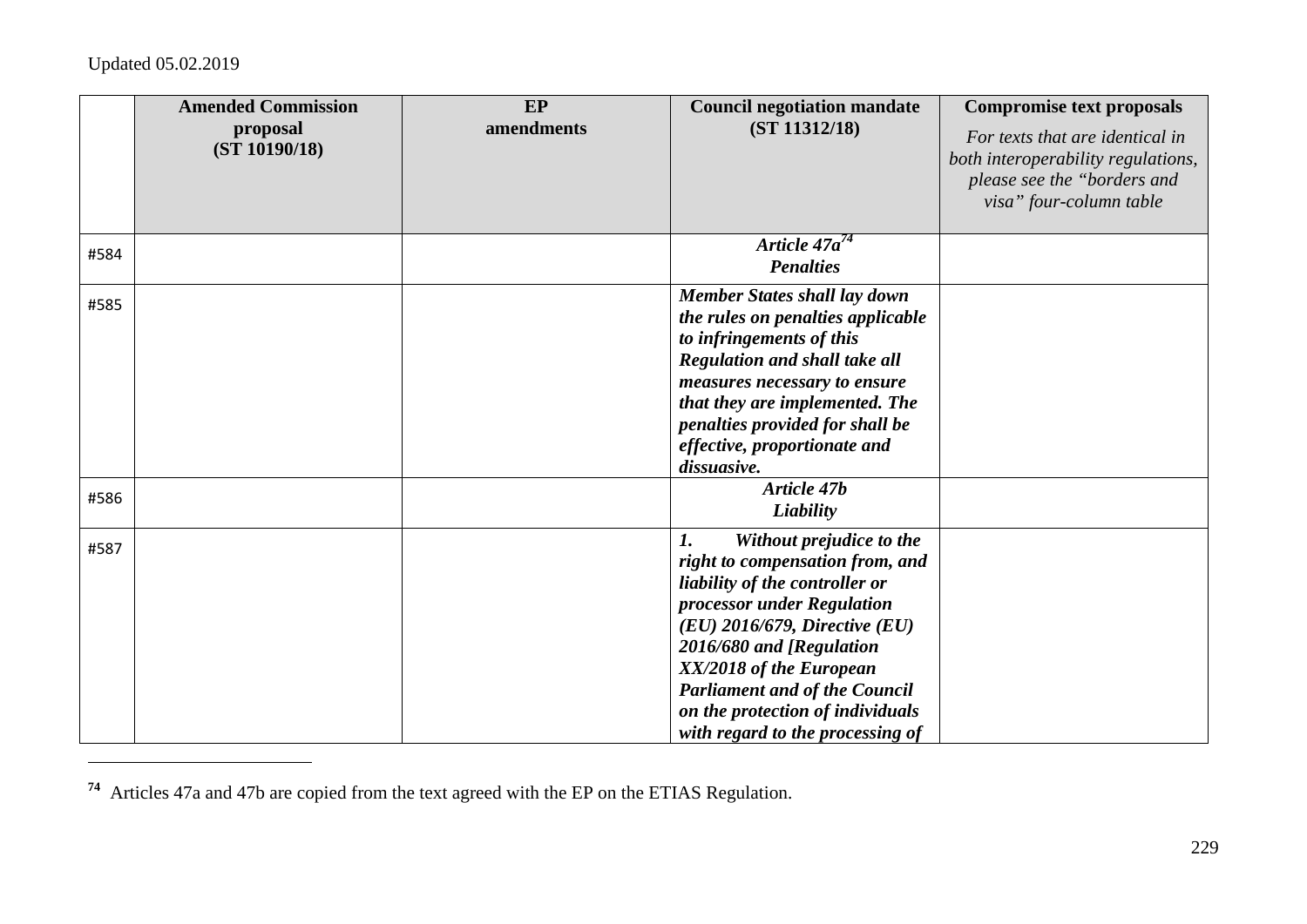|      | <b>Amended Commission</b><br>proposal<br>(ST 10190/18) | EP<br>amendments | <b>Council negotiation mandate</b><br>(ST 11312/18)                                                                                                                                                                                                                                                                                | <b>Compromise text proposals</b><br>For texts that are identical in<br>both interoperability regulations,<br>please see the "borders and |
|------|--------------------------------------------------------|------------------|------------------------------------------------------------------------------------------------------------------------------------------------------------------------------------------------------------------------------------------------------------------------------------------------------------------------------------|------------------------------------------------------------------------------------------------------------------------------------------|
|      |                                                        |                  |                                                                                                                                                                                                                                                                                                                                    | visa" four-column table                                                                                                                  |
|      |                                                        |                  | personal data by the Union<br>institutions, bodies, offices and<br>agencies and on the free<br>movement of such data, and<br>repealing Regulation (EC) No<br>45/2001 and Decision No<br>1247/2002/EC]:                                                                                                                             |                                                                                                                                          |
| #588 |                                                        |                  | any person or Member<br>(a)<br>State that has suffered material<br>or non-material damage as a<br>result of an unlawful personal<br>data processing operation or any<br>other act incompatible with this<br><b>Regulation by a Member State</b><br>shall be entitled to receive<br>compensation from that<br><b>Member State</b> ; |                                                                                                                                          |
| #589 |                                                        |                  | any person or Member<br>(b)<br>State that has suffered material<br>or non-material damage as a<br>result of any act by eu-LISA<br>incompatible with this<br>Regulation shall be entitled to<br>receive compensation from that<br>agency. eu-LISA shall be liable<br>for unlawful personal data<br>processing operations in         |                                                                                                                                          |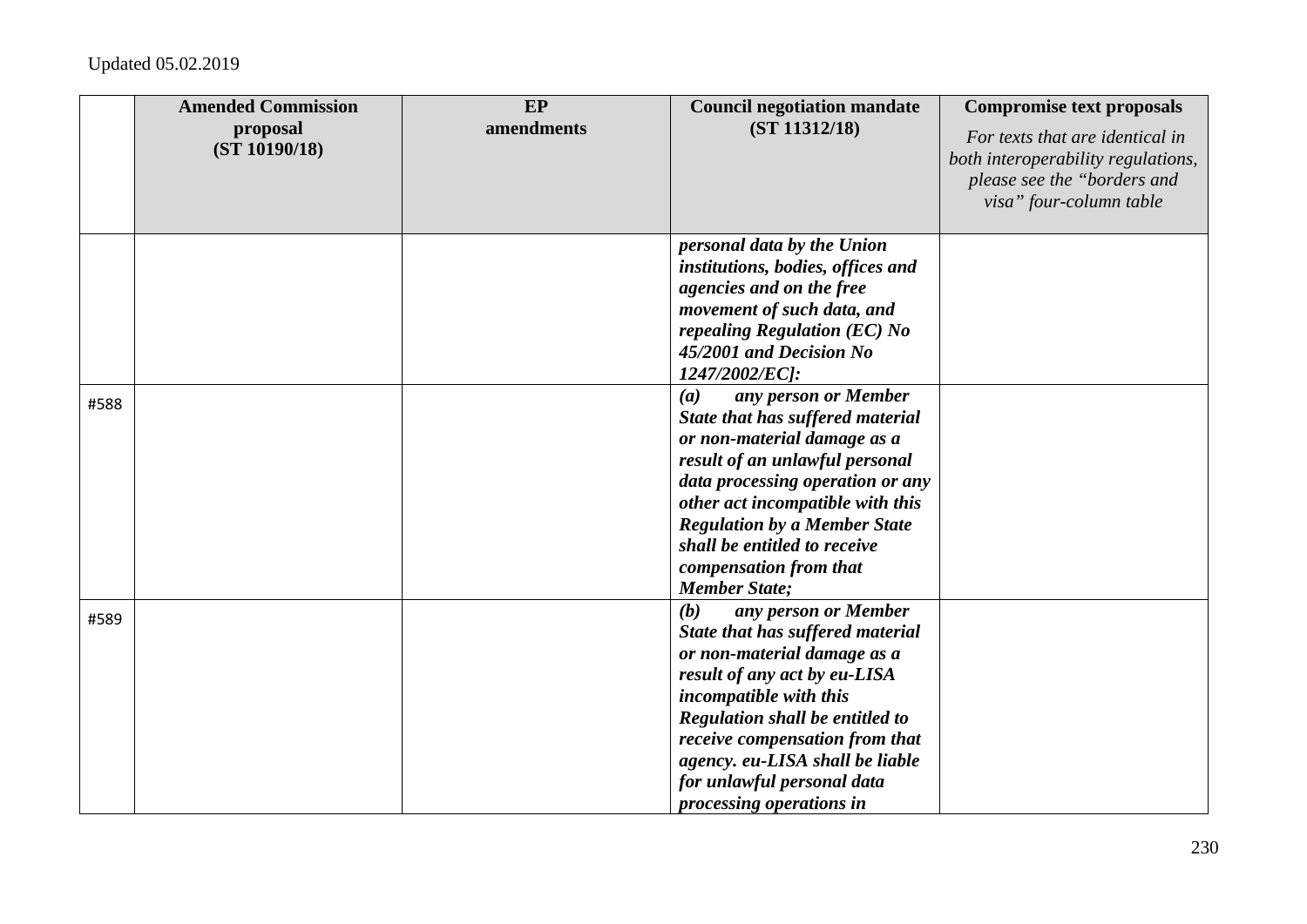|      | <b>Amended Commission</b><br>proposal<br>(ST 10190/18) | EP<br>amendments | <b>Council negotiation mandate</b><br>(ST 11312/18)                                                                                                                                                                                                                                                                                                                                                                                                                            | <b>Compromise text proposals</b><br>For texts that are identical in<br>both interoperability regulations,<br>please see the "borders and<br>visa" four-column table |
|------|--------------------------------------------------------|------------------|--------------------------------------------------------------------------------------------------------------------------------------------------------------------------------------------------------------------------------------------------------------------------------------------------------------------------------------------------------------------------------------------------------------------------------------------------------------------------------|---------------------------------------------------------------------------------------------------------------------------------------------------------------------|
|      |                                                        |                  | accordance with its role as<br>processor.                                                                                                                                                                                                                                                                                                                                                                                                                                      |                                                                                                                                                                     |
| #590 |                                                        |                  | <b>That Member State or eu-LISA</b><br>shall be exempted from their<br>liability, in whole or in part, if<br>they prove that they are not<br>responsible for the event which<br>gave rise to the damage.                                                                                                                                                                                                                                                                       |                                                                                                                                                                     |
| #591 |                                                        |                  | $\overline{2}$ .<br>If any failure of a<br><b>Member State to comply with its</b><br>obligations under this<br>Regulation causes damage to<br>the interoperability components,<br>that Member State shall be held<br>liable for such damage, unless<br>and insofar as eu-LISA or<br>another Member State<br>participating in the<br>interoperability components<br>failed to take reasonable<br>measures to prevent the damage<br>from occurring or to minimise<br>its impact. |                                                                                                                                                                     |
| #592 |                                                        |                  | <b>Claims for compensation</b><br>3.<br>against a Member State for the<br>damage referred to in<br>paragraphs 1 and 2 shall be                                                                                                                                                                                                                                                                                                                                                 |                                                                                                                                                                     |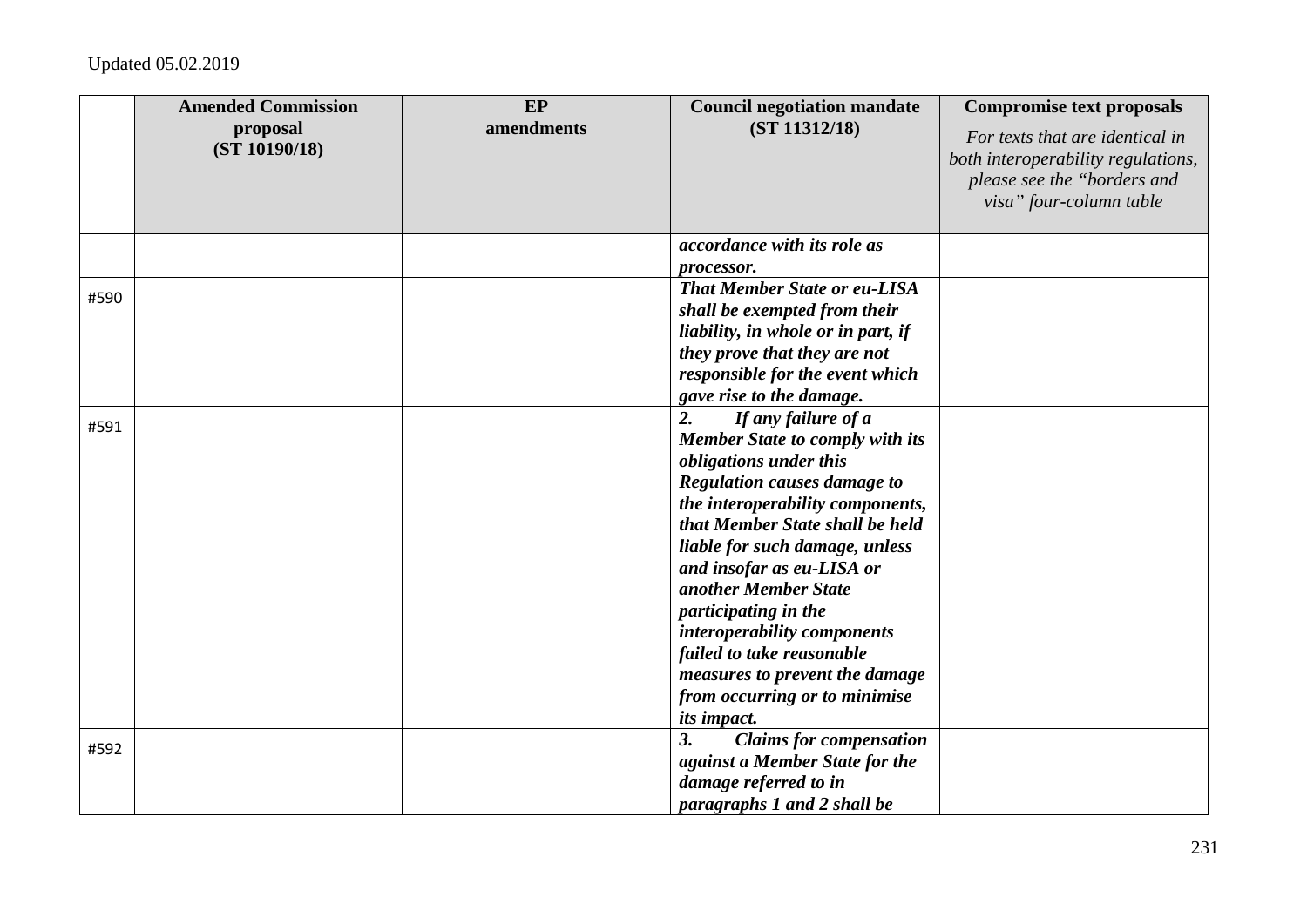|      | <b>Amended Commission</b>                                                                                                                                                                                            | EP                                                                                                                                                                                                                                                                                                                                                                                                                                                                                                    | <b>Council negotiation mandate</b>                                                                                                                                                                                                                                                                                                                                                                                                                                             | <b>Compromise text proposals</b>                                                                                                                                                                                                                                                                                                                                                                                                                                                |
|------|----------------------------------------------------------------------------------------------------------------------------------------------------------------------------------------------------------------------|-------------------------------------------------------------------------------------------------------------------------------------------------------------------------------------------------------------------------------------------------------------------------------------------------------------------------------------------------------------------------------------------------------------------------------------------------------------------------------------------------------|--------------------------------------------------------------------------------------------------------------------------------------------------------------------------------------------------------------------------------------------------------------------------------------------------------------------------------------------------------------------------------------------------------------------------------------------------------------------------------|---------------------------------------------------------------------------------------------------------------------------------------------------------------------------------------------------------------------------------------------------------------------------------------------------------------------------------------------------------------------------------------------------------------------------------------------------------------------------------|
|      | proposal<br>(ST 10190/18)                                                                                                                                                                                            | amendments                                                                                                                                                                                                                                                                                                                                                                                                                                                                                            | (ST 11312/18)                                                                                                                                                                                                                                                                                                                                                                                                                                                                  | For texts that are identical in<br>both interoperability regulations,<br>please see the "borders and<br>visa" four-column table                                                                                                                                                                                                                                                                                                                                                 |
|      |                                                                                                                                                                                                                      |                                                                                                                                                                                                                                                                                                                                                                                                                                                                                                       | governed by the national law of<br>the defendant Member State.<br><b>Claims for compensation</b><br>against the controller or eu-<br>LISA for the damage referred to<br>in paragraphs 1 and 2 shall be<br>subject to the conditions<br>provided for in the Treaties.                                                                                                                                                                                                           |                                                                                                                                                                                                                                                                                                                                                                                                                                                                                 |
| #593 | Article 48<br>Communication of personal data<br>to third countries, international<br>organisations and private parties                                                                                               | Article 48<br>Communication of personal data<br>to third countries, international<br>organisations and private parties                                                                                                                                                                                                                                                                                                                                                                                | Article 48<br>Communication of personal data<br>to third countries, international<br>organisations and private parties                                                                                                                                                                                                                                                                                                                                                         |                                                                                                                                                                                                                                                                                                                                                                                                                                                                                 |
| #594 | Personal data stored in or<br>accessed by the interoperability<br>components shall not be<br>transferred or made available to<br>any third country, to any<br>international organisation or to<br>any private party. | Without prejudice to [Article 65<br>of the ETIAS Regulation],<br><b>Article 41 of Regulation (EU)</b><br>2017/2226, Article 31 of<br>Regulation (EC) No 767/2008,<br><b>Article 25 of Regulation (EU)</b><br>2016/794 and the querying of<br>Interpol databases through the<br><b>ESP</b> in accordance with Article<br>$9(5)$ of this Regulation, personal<br>data stored in, <i>processed</i> or<br>accessed by the interoperability<br>components shall not be<br>transferred or made available to | Without prejudice to [Article 65<br>of the ETIAS Regulation],<br><b>Article 41 of Regulation (EU)</b><br>2017/2226, and Article 31 of<br>Regulation (EC) 767/2008,<br>Popersonal data stored in or<br>accessed by the interoperability<br>components shall not be<br>transferred or made available to<br>any third country, to any<br>international organisation or to<br>any private party, with the<br>exception of transfers to Interpol<br>for the purpose of carrying out | Provisionally agreed<br>Without prejudice to Article 65<br>of the ETIAS Regulation,<br><b>Article 41 of Regulation (EU)</b><br>2017/2226, Article 31 of<br>Regulation (EC) No 767/2008,<br><b>Article 25 of Regulation (EU)</b><br>2016/794 and the querying of<br>Interpol databases through the<br><b>ESP</b> in accordance with Article<br>$9(5)$ of this Regulation which<br>comply with the provisions of<br>Article 9 of Regulation (EC) No<br>$45/2001$ for Chapter V of |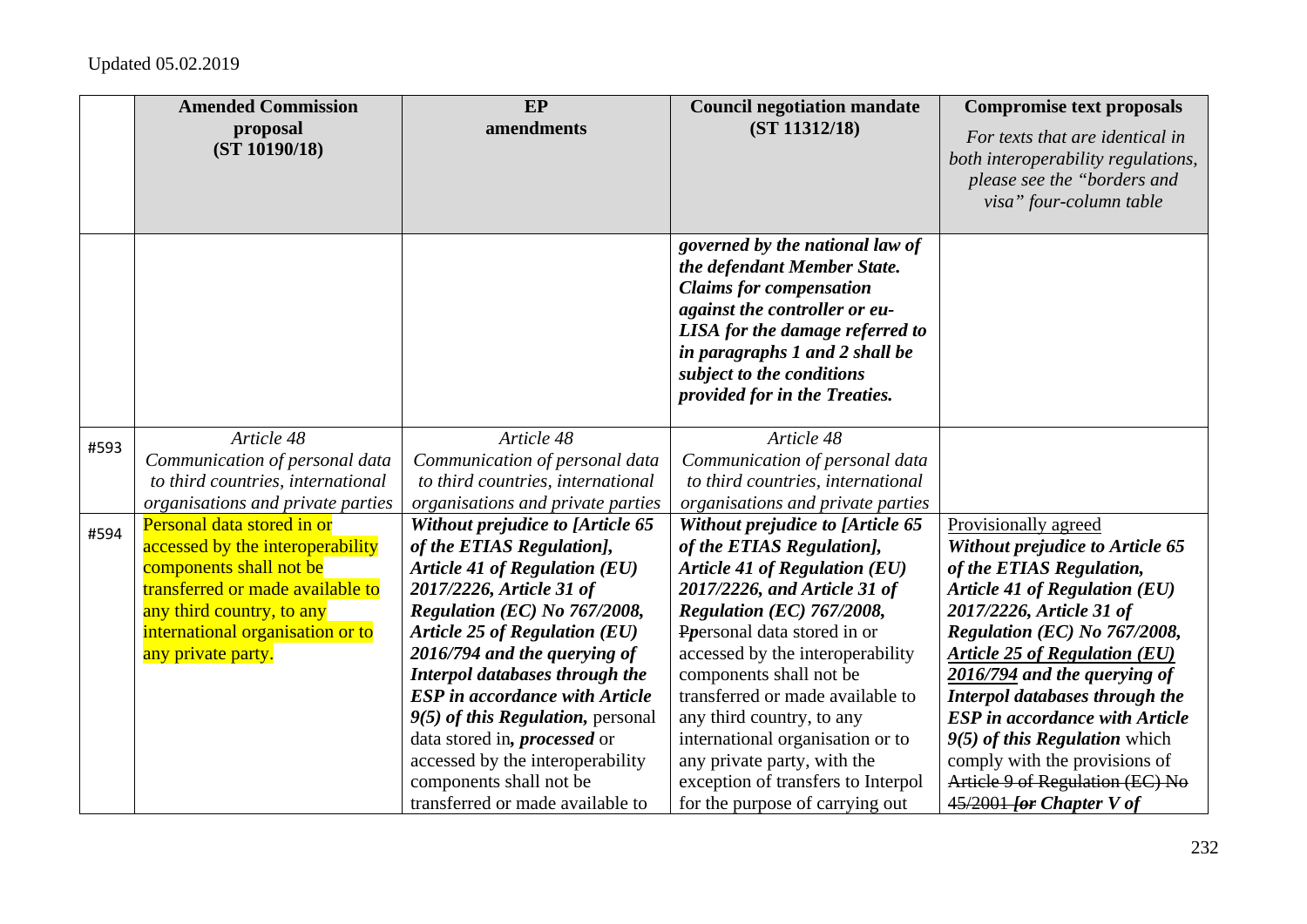|      | <b>Amended Commission</b><br>proposal<br>(ST 10190/18) | <b>EP</b><br>amendments                                                                                                                                                  | <b>Council negotiation mandate</b><br>(ST 11312/18)                                                                                                                                                                                                                                                                                                                                                                                                                                                                                                                                                                                                                                                                                                       | <b>Compromise text proposals</b><br>For texts that are identical in<br>both interoperability regulations,<br>please see the "borders and<br>visa" four-column table                                                                                                                                                                                                                                                                                                                                                                                                                                                                                                                                                                                                                |
|------|--------------------------------------------------------|--------------------------------------------------------------------------------------------------------------------------------------------------------------------------|-----------------------------------------------------------------------------------------------------------------------------------------------------------------------------------------------------------------------------------------------------------------------------------------------------------------------------------------------------------------------------------------------------------------------------------------------------------------------------------------------------------------------------------------------------------------------------------------------------------------------------------------------------------------------------------------------------------------------------------------------------------|------------------------------------------------------------------------------------------------------------------------------------------------------------------------------------------------------------------------------------------------------------------------------------------------------------------------------------------------------------------------------------------------------------------------------------------------------------------------------------------------------------------------------------------------------------------------------------------------------------------------------------------------------------------------------------------------------------------------------------------------------------------------------------|
|      |                                                        | any third country, to any<br>international organisation or to<br>any private party.                                                                                      | the automated processing<br>referred to in [Article $18(2)(b)$<br>and (m) of the ETIAS<br>Regulation] or for the purposes<br>of Article $8(2)$ of Regulation<br>(EU) 2016/399. Such transfers of<br>personal data to Interpol shall be<br>compliant with the provisions of<br>Article 9 of Regulation (EC) No<br>$45/2001$ [or Chapter V of<br>Regulation XX/2018 of the<br><b>European Parliament and of the</b><br>Council on the protection of<br>individuals with regard to the<br>processing of personal data by<br>the Union institutions, bodies,<br>offices and agencies and on the<br>free movement of such data, and<br>repealing Regulation (EC) No<br>45/2001 and Decision No<br>$1247/2002/EC$ and Chapter V of<br>Regulation (EU) 2016/679. | <i>Regulation (EU)</i> $2018/1725$ and<br>Chapter V of Regulation (EU)<br>2016/679, personal data stored<br>in, <i>processed</i> or accessed by the<br>interoperability components shall<br>not be transferred or made<br>available to any third country, to<br>any international organisation or<br>to any private party, with the<br>exception of transfers to Interpol<br>for the purpose of carrying out<br>the automated processing<br>referred to in [Article 18(2)(b)<br>and (m) of the ETIAS<br>Regulation] or for the purposes<br>of Article 8(2) of Regulation<br>(EU) 2016/399. Such transfers of<br>personal data to Interpol shall be<br>compliant with the provisions of<br>Article 9 of Regulation (EC) No<br>45/2001 and Chapter V of<br>Regulation (EU) 2016/679. |
| #595 |                                                        | Any breach of this Article shall<br>be considered a serious security<br>incident and shall be<br>immediately reported and<br>addressed in accordance with<br>Article 44. |                                                                                                                                                                                                                                                                                                                                                                                                                                                                                                                                                                                                                                                                                                                                                           |                                                                                                                                                                                                                                                                                                                                                                                                                                                                                                                                                                                                                                                                                                                                                                                    |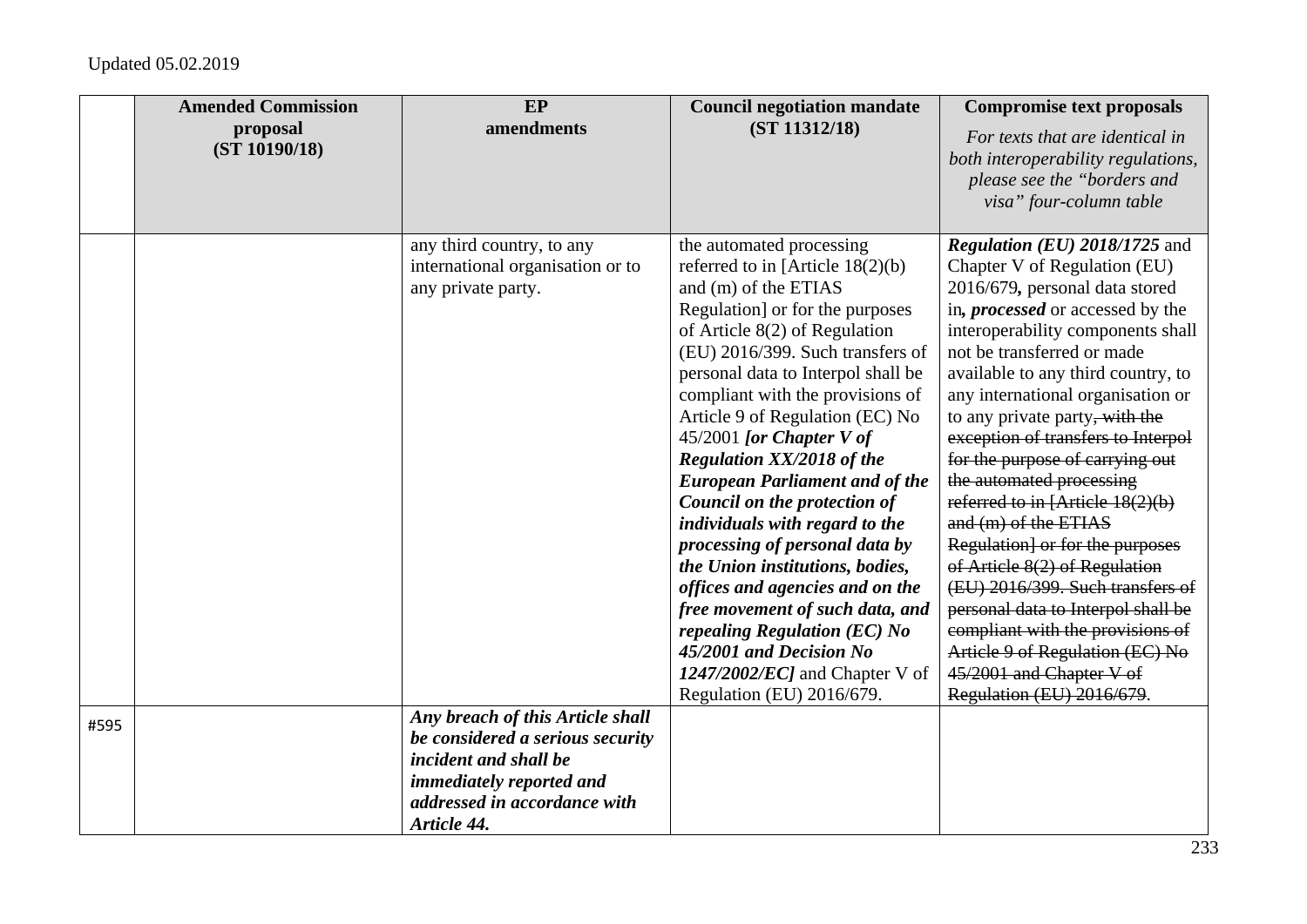|      | <b>Amended Commission</b>   | EP                                       | <b>Council negotiation mandate</b> | <b>Compromise text proposals</b>                                                                                                |
|------|-----------------------------|------------------------------------------|------------------------------------|---------------------------------------------------------------------------------------------------------------------------------|
|      | proposal<br>(ST 10190/18)   | amendments                               | (ST 11312/18)                      | For texts that are identical in<br>both interoperability regulations,<br>please see the "borders and<br>visa" four-column table |
| #596 | Article 49                  | Article 49                               | Article 49                         |                                                                                                                                 |
|      | Supervision by the national | Supervision by the national              | Supervision by the national        |                                                                                                                                 |
|      | supervisory authority       | supervisory authority                    | supervisory authority authorities  |                                                                                                                                 |
| #597 |                             | $-I.$<br><b>Each Member State shall</b>  |                                    |                                                                                                                                 |
|      |                             | ensure that the supervisory              |                                    |                                                                                                                                 |
|      |                             | authority referred to in Article         |                                    |                                                                                                                                 |
|      |                             | $51(1)$ of Regulation (EU)               |                                    |                                                                                                                                 |
|      |                             | 2016/679 independently                   |                                    |                                                                                                                                 |
|      |                             | monitors the lawfulness of the           |                                    |                                                                                                                                 |
|      |                             | processing of personal data              |                                    |                                                                                                                                 |
|      |                             | pursuant to this Regulation by           |                                    |                                                                                                                                 |
|      |                             | the Member State concerned.              |                                    |                                                                                                                                 |
| #598 |                             | <b>Each Member State shall</b><br>$-Ia.$ |                                    |                                                                                                                                 |
|      |                             | ensure that the national laws,           |                                    |                                                                                                                                 |
|      |                             | regulations and administrative           |                                    |                                                                                                                                 |
|      |                             | provisions adopted pursuant to           |                                    |                                                                                                                                 |
|      |                             | Directive (EU) 2016/680 are              |                                    |                                                                                                                                 |
|      |                             | also applicable to access to the         |                                    |                                                                                                                                 |
|      |                             | interoperability components by           |                                    |                                                                                                                                 |
|      |                             | police authorities and                   |                                    |                                                                                                                                 |
|      |                             | designated authorities,                  |                                    |                                                                                                                                 |
|      |                             | including in relation to the             |                                    |                                                                                                                                 |
|      |                             | rights of the persons whose data         |                                    |                                                                                                                                 |
|      |                             | are so accessed.                         |                                    |                                                                                                                                 |
| #599 |                             | $-lb.$<br>The supervisory                |                                    |                                                                                                                                 |
|      |                             | authority referred to in Article         |                                    |                                                                                                                                 |
|      |                             | 41(1) of Directive (EU)2016/680          |                                    |                                                                                                                                 |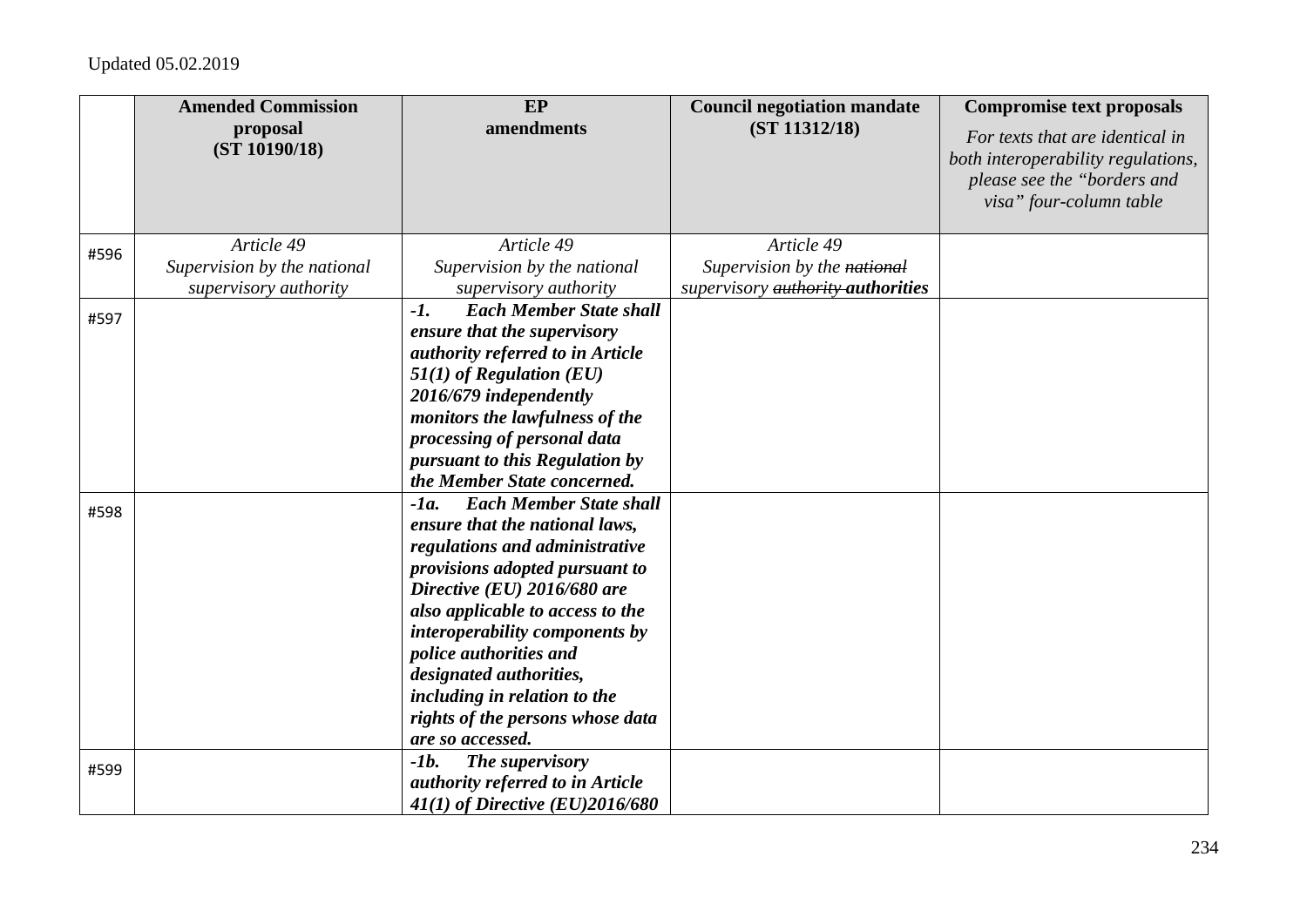|      | <b>Amended Commission</b><br>proposal<br>(ST 10190/18)                                                                                                                                                                                                                                                                                                 | EP<br>amendments                                                                                                                                                                                                                                                                                                                                                                                                                                                                                                                                                                                                                                                                                                          | <b>Council negotiation mandate</b><br>(ST 11312/18)                                                                                                                                                                                                                                                                                                                                                                     | <b>Compromise text proposals</b><br>For texts that are identical in<br>both interoperability regulations,<br>please see the "borders and<br>visa" four-column table |
|------|--------------------------------------------------------------------------------------------------------------------------------------------------------------------------------------------------------------------------------------------------------------------------------------------------------------------------------------------------------|---------------------------------------------------------------------------------------------------------------------------------------------------------------------------------------------------------------------------------------------------------------------------------------------------------------------------------------------------------------------------------------------------------------------------------------------------------------------------------------------------------------------------------------------------------------------------------------------------------------------------------------------------------------------------------------------------------------------------|-------------------------------------------------------------------------------------------------------------------------------------------------------------------------------------------------------------------------------------------------------------------------------------------------------------------------------------------------------------------------------------------------------------------------|---------------------------------------------------------------------------------------------------------------------------------------------------------------------|
|      |                                                                                                                                                                                                                                                                                                                                                        | shall monitor the lawfulness of<br>the access to personal data by<br>the Member States police<br>authorities and designated<br>authorities. Article 49(2) and<br>$(2a)$ of this Regulation shall<br>apply accordingly.                                                                                                                                                                                                                                                                                                                                                                                                                                                                                                    |                                                                                                                                                                                                                                                                                                                                                                                                                         |                                                                                                                                                                     |
| #600 | The supervisory authority<br>1.<br>or authorities designated<br>pursuant to Article 49 of<br>Regulation (EU) 2016/679 shall<br>ensure that an audit of the data<br>processing operations by the<br>responsible national authorities is<br>carried out in accordance with<br>relevant international auditing<br>standards at least every four<br>years. | The supervisory authority<br>1.<br>or authorities designated<br>pursuant to referred to in Article<br>$49.51(1)$ of Regulation<br>$(EU)2016/679$ or pursuant to<br>Article 41 of Directive (EU)<br>2016/680 shall ensure that an<br>audit of the data processing<br>operations by the responsible<br>national authorities is carried out<br>in accordance with relevant<br>international auditing standards<br>at least every four years. The<br>first such audit shall be carried<br>out two years after the date on<br>which the last interoperability<br>component starts operations<br>under Article 62. The results of<br>the audit may be taken into<br>account in the evaluations<br>conducted under the mechanism | The supervisory authority<br>1.<br>or authorities designated<br>pursuant to Article 49 of<br>Regulation (EU) 2016/679 shall<br>ensure that an audit of the<br><i>personal</i> data processing<br>operations by the responsible<br>national authorities for the<br><i>purposes of this Regulation is</i><br>carried out in accordance with<br>relevant international auditing<br>standards at least every four<br>years. |                                                                                                                                                                     |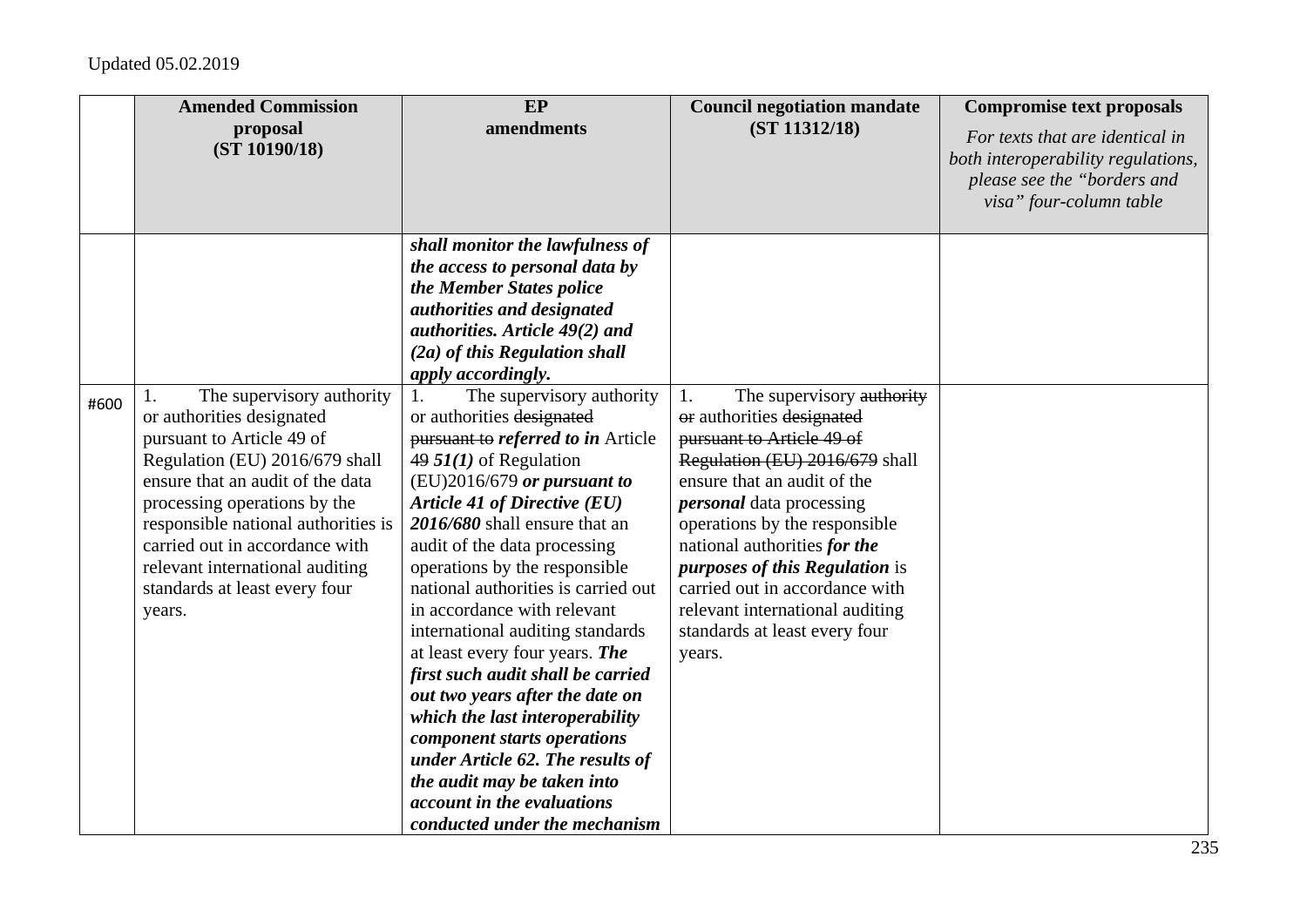|      | <b>Amended Commission</b>           | EP                                                              | <b>Council negotiation mandate</b> | <b>Compromise text proposals</b>                                      |
|------|-------------------------------------|-----------------------------------------------------------------|------------------------------------|-----------------------------------------------------------------------|
|      | proposal<br>(ST 10190/18)           | amendments                                                      | (ST 11312/18)                      | For texts that are identical in<br>both interoperability regulations, |
|      |                                     |                                                                 |                                    | please see the "borders and                                           |
|      |                                     |                                                                 |                                    | visa" four-column table                                               |
|      |                                     | established by Council                                          |                                    |                                                                       |
|      |                                     | <b>Regulation (EU) No</b>                                       |                                    |                                                                       |
|      |                                     | 1053/2013 <sup>75</sup> . The supervisory                       |                                    |                                                                       |
|      |                                     | authorities referred to in Article                              |                                    |                                                                       |
|      |                                     | $51(1)$ of Regulation (EU)                                      |                                    |                                                                       |
|      |                                     | $2016/679$ and Article 41(1) of                                 |                                    |                                                                       |
|      |                                     | Directive (EU) 2016/680 shall                                   |                                    |                                                                       |
|      |                                     | publish annually the number of                                  |                                    |                                                                       |
|      |                                     | requests for rectification,                                     |                                    |                                                                       |
|      |                                     | completion or erasure, or<br>restriction of processing of data, |                                    |                                                                       |
|      |                                     | the action subsequently taken                                   |                                    |                                                                       |
|      |                                     | and the number of                                               |                                    |                                                                       |
|      |                                     | rectifications, completions,                                    |                                    |                                                                       |
|      |                                     | erasures and restrictions of                                    |                                    |                                                                       |
|      |                                     | processing made in response to                                  |                                    |                                                                       |
|      |                                     | requests by the persons                                         |                                    |                                                                       |
|      |                                     | concerned.                                                      |                                    |                                                                       |
| #601 | Member States shall<br>2.           | 2.<br>Member States shall                                       | 2.<br><b>Member States shall</b>   |                                                                       |
|      | ensure that their supervisory       | ensure that their supervisory                                   | ensure that their supervisory      |                                                                       |
|      | authority has sufficient resources  | authority has sufficient resources,                             | authority has authorities have     |                                                                       |
|      | to fulfil the tasks entrusted to it | <i>including both human and</i>                                 | sufficient resources to fulfil the |                                                                       |

*75 Council Regulation (EU) No 1053/2013 of 7 October 2013 establishing an evaluation and monitoring mechanism to verify the application of the Schengen acquis and repealing the Decision of the Executive Committee of 16 September 1998 setting up a Standing Committee on the evaluation and implementation of Schengen (OJ L 295, 6.11.2013, p. 27).*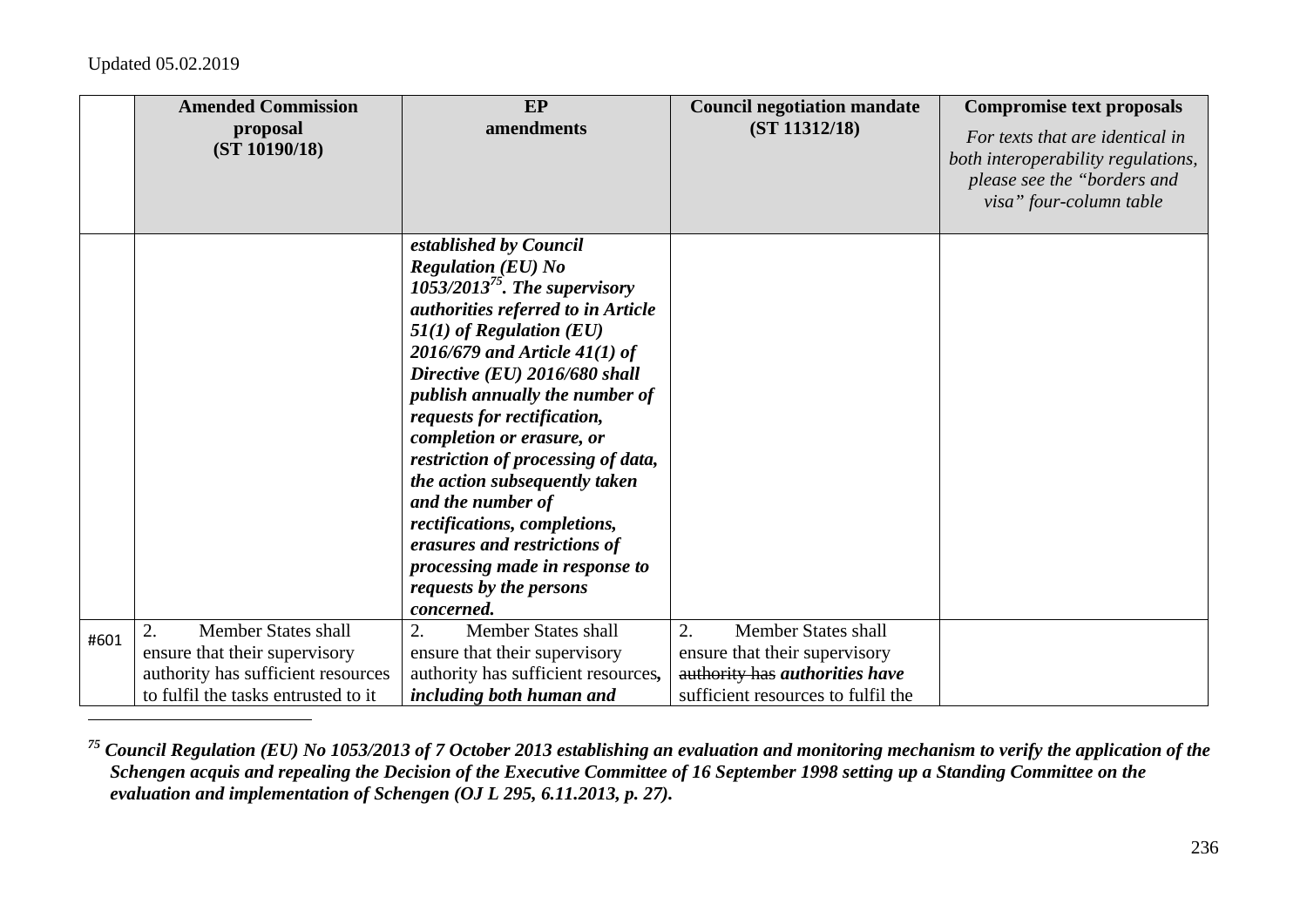|      | <b>Amended Commission</b> | EP                                                                                                                                                                                                                                                                                                                                                                                                                                                                                                                                                                          | <b>Council negotiation mandate</b>                          | <b>Compromise text proposals</b>                                                                                                |
|------|---------------------------|-----------------------------------------------------------------------------------------------------------------------------------------------------------------------------------------------------------------------------------------------------------------------------------------------------------------------------------------------------------------------------------------------------------------------------------------------------------------------------------------------------------------------------------------------------------------------------|-------------------------------------------------------------|---------------------------------------------------------------------------------------------------------------------------------|
|      | proposal<br>(ST 10190/18) | amendments                                                                                                                                                                                                                                                                                                                                                                                                                                                                                                                                                                  | (ST 11312/18)                                               | For texts that are identical in<br>both interoperability regulations,<br>please see the "borders and<br>visa" four-column table |
|      | under this Regulation.    | <i>financial resources</i> , to fulfil the<br>tasks entrusted to it under this<br>Regulation and has access to<br>advice from persons with<br>sufficient knowledge of<br>biometric data. Member States<br>shall grant the supervisory<br>authority access to their logs<br>without prejudice to constraints<br>imposed binational security<br>interests.                                                                                                                                                                                                                    | tasks entrusted to it <i>them</i> under<br>this Regulation. |                                                                                                                                 |
| #602 |                           | <b>Member States shall</b><br>2a.<br>supply any information<br>requested by a supervisory<br>authority referred to in Article<br>$51(1)$ of Regulation (EU)<br>2016/679 and shall, in<br>particular, provide it with<br>information on the activities<br>carried out in accordance with<br>their responsibilities as laid<br>down in this Regulation.<br><b>Member States shall grant the</b><br>supervisory authorities referred<br>to in Article $51(1)$ of Regulation<br>$(EU)$ 2016/679 access to their<br>logs and allow them to access all<br>their premises used for |                                                             |                                                                                                                                 |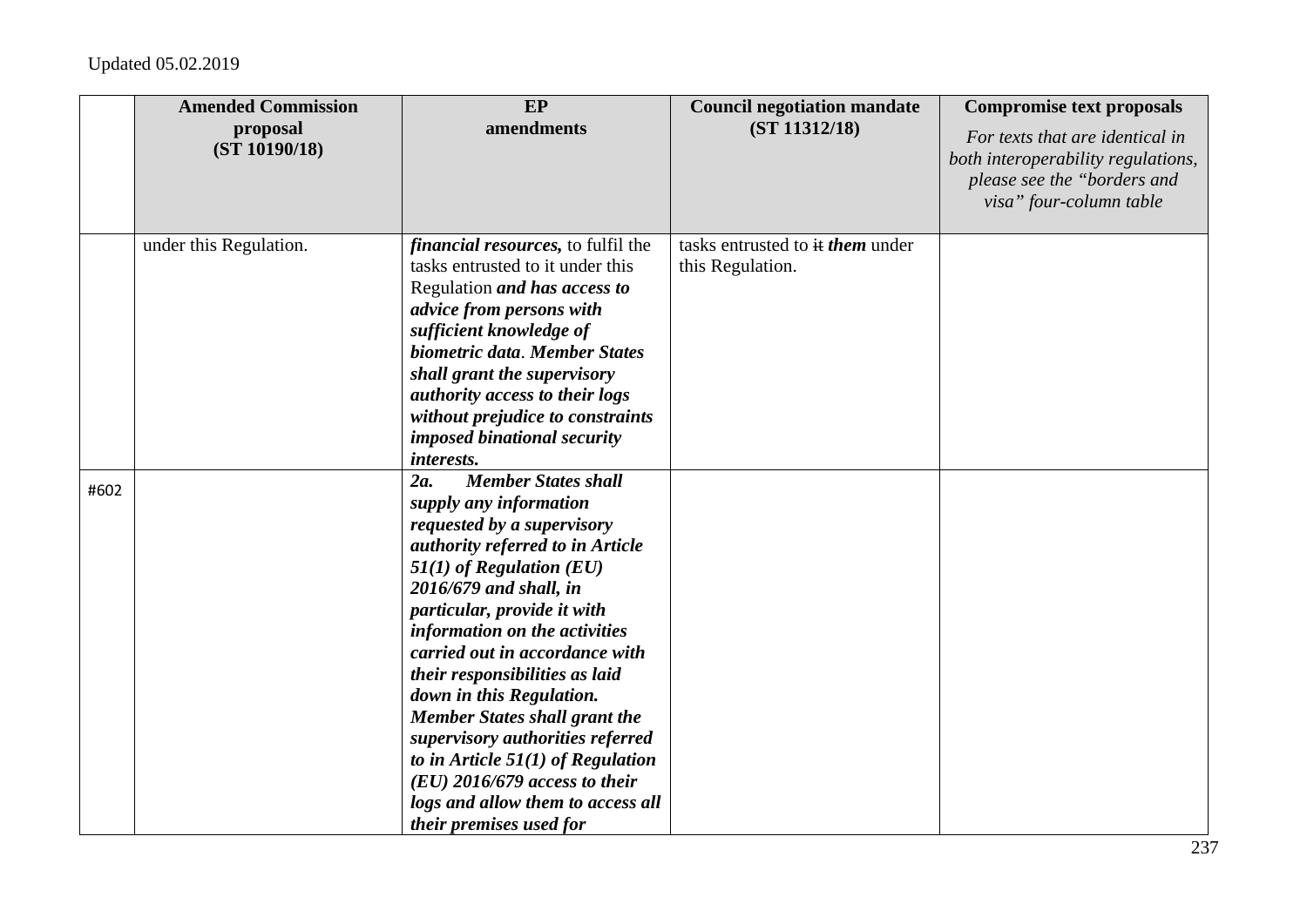|      | <b>Amended Commission</b>                                                                                                                                                                                                                             | EP                                                                                                                                                                                                                                                                 | <b>Council negotiation mandate</b>                                                                                                                                                                                                                                                                                                                                                                                                                              | <b>Compromise text proposals</b>                                                                                                |
|------|-------------------------------------------------------------------------------------------------------------------------------------------------------------------------------------------------------------------------------------------------------|--------------------------------------------------------------------------------------------------------------------------------------------------------------------------------------------------------------------------------------------------------------------|-----------------------------------------------------------------------------------------------------------------------------------------------------------------------------------------------------------------------------------------------------------------------------------------------------------------------------------------------------------------------------------------------------------------------------------------------------------------|---------------------------------------------------------------------------------------------------------------------------------|
|      | proposal<br>(ST 10190/18)                                                                                                                                                                                                                             | amendments                                                                                                                                                                                                                                                         | (ST 11312/18)                                                                                                                                                                                                                                                                                                                                                                                                                                                   | For texts that are identical in<br>both interoperability regulations,<br>please see the "borders and<br>visa" four-column table |
|      |                                                                                                                                                                                                                                                       | interoperability purposes at all<br>times.                                                                                                                                                                                                                         |                                                                                                                                                                                                                                                                                                                                                                                                                                                                 |                                                                                                                                 |
| #603 |                                                                                                                                                                                                                                                       |                                                                                                                                                                                                                                                                    | 3.<br><b>Each Member State shall</b><br>ensure that the supervisory<br>authority established in<br>accordance with Article $51(1)$ of<br>Regulation (EU) 2016/679 and<br>Article $41(1)$ of Directive (EU)<br>2016/680 independently<br>monitors the lawfulness of the<br>processing of personal data<br>referred to in this Regulation by<br>the Member State concerned,<br>including their transmission to<br>and from the components of<br>interoperability. |                                                                                                                                 |
| #604 | Article 50<br>Supervision by the European<br><b>Data Protection Supervisor</b>                                                                                                                                                                        | Article 50<br>Supervision by the European<br><b>Data Protection Supervisor</b>                                                                                                                                                                                     | Article 50<br><b>Supervision Audit</b> by the<br><b>European Data Protection</b><br>Supervisor                                                                                                                                                                                                                                                                                                                                                                  |                                                                                                                                 |
| #605 | The European Data Protection<br>Supervisor shall ensure that an<br>audit of eu-LISA's personal data<br>processing activities is carried<br>out in accordance with relevant<br>international auditing standards<br>at least every four years. A report | <b>The European Data Protection</b><br><b>Supervisor shall be responsible</b><br>for monitoring the personal data<br>processing activities of eu-LISA,<br><b>Europol and the European</b><br><b>Border and Coast Guard Agency</b><br>under this Regulation and for | The European Data Protection<br>Supervisor shall ensure that an<br>audit of eu-LISA's personal data<br>processing activities operations<br>by eu-LISA, [the ETIAS Central<br>Unit] and Europol for the<br><i>purposes of this Regulation is</i>                                                                                                                                                                                                                 |                                                                                                                                 |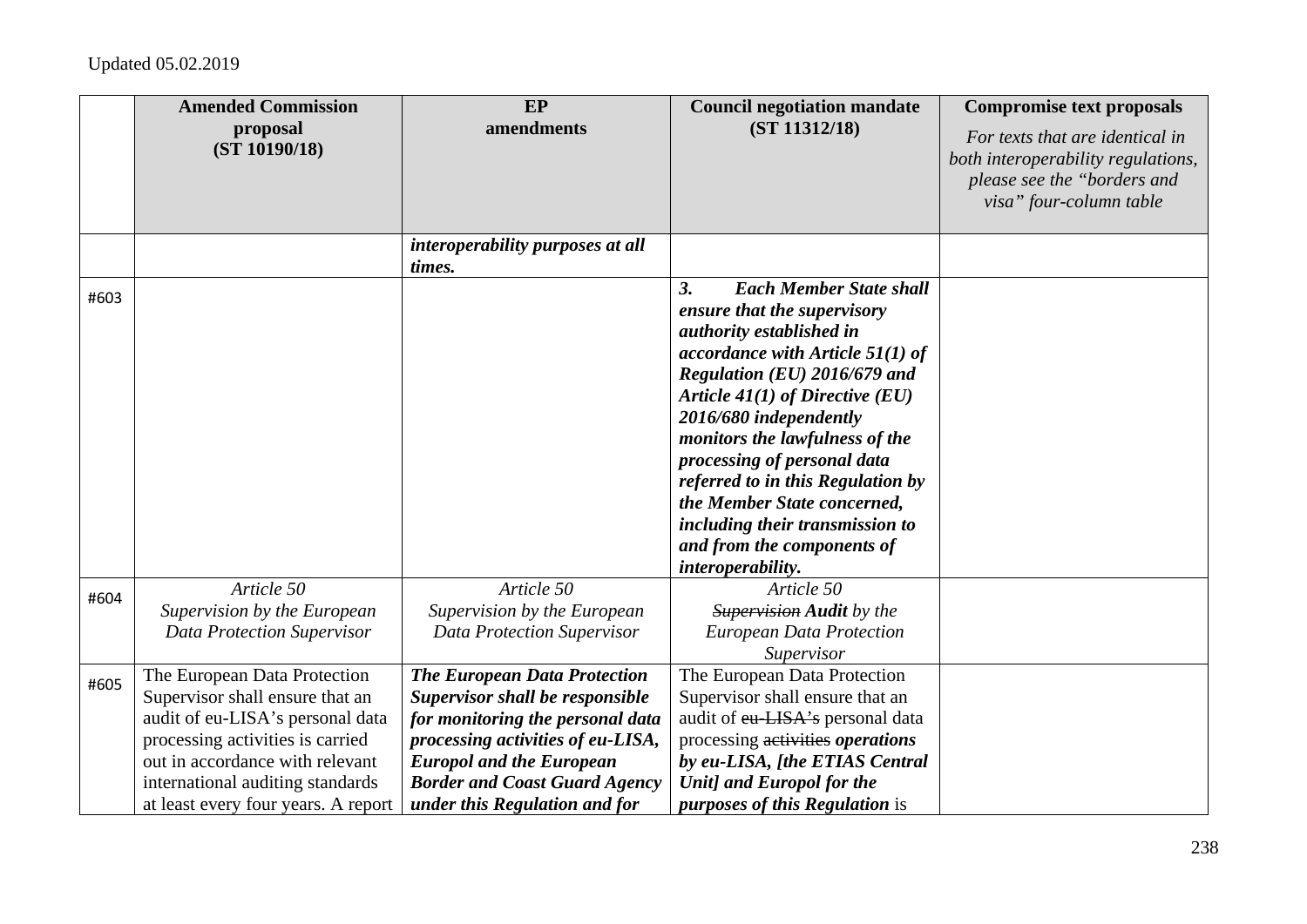| <b>Amended Commission</b>          | EP                                                                  | <b>Council negotiation mandate</b>  | <b>Compromise text proposals</b>                                                                                                |
|------------------------------------|---------------------------------------------------------------------|-------------------------------------|---------------------------------------------------------------------------------------------------------------------------------|
| proposal<br>(ST 10190/18)          | amendments                                                          | (ST 11312/18)                       | For texts that are identical in<br>both interoperability regulations,<br>please see the "borders and<br>visa" four-column table |
| of that audit shall be sent to the | ensuring that such activities are                                   | carried out in accordance with      |                                                                                                                                 |
| European Parliament, the           | carried out in accordance with                                      | relevant international auditing     |                                                                                                                                 |
| Council, eu-LISA, the              | Regulation (EC) No 45/2001,                                         | standards at least every four       |                                                                                                                                 |
| Commission and the Member          | Regulation (EU) 2016/794 and                                        | years. A report of that audit shall |                                                                                                                                 |
| States. eu-LISA shall be given an  | with this Regulation.                                               | be sent to the European             |                                                                                                                                 |
| opportunity to make comments       | eu-LISA shall supply                                                | Parliament, the Council, eu-        |                                                                                                                                 |
| before the reports are adopted.    | information requested by the                                        | LISA, the Commission, and the       |                                                                                                                                 |
|                                    | <b>European Data Protection</b>                                     | Member States and the EU            |                                                                                                                                 |
|                                    | Supervisor to it, give the                                          | agency concerned. eu-LISA,          |                                                                                                                                 |
|                                    | <b>European Data Protection</b>                                     | [the ETIAS Central Unit] and        |                                                                                                                                 |
|                                    | Supervisor access to all the                                        | <i>Europol</i> shall be given an    |                                                                                                                                 |
|                                    | documents and to its logs                                           | opportunity to make comments        |                                                                                                                                 |
|                                    | referred to in Articles 10, 16, 24                                  | before the reports are adopted.     |                                                                                                                                 |
|                                    | and 36 and allow the European                                       |                                     |                                                                                                                                 |
|                                    | <b>Data Protection Supervisor</b>                                   |                                     |                                                                                                                                 |
|                                    | access to all its premises at any                                   |                                     |                                                                                                                                 |
|                                    | time.                                                               |                                     |                                                                                                                                 |
|                                    | The European Data Protection                                        |                                     |                                                                                                                                 |
|                                    | Supervisor shall ensure that an<br>audit of eu-LISA's personal data |                                     |                                                                                                                                 |
|                                    | processing activities is carried                                    |                                     |                                                                                                                                 |
|                                    | out in accordance with relevant                                     |                                     |                                                                                                                                 |
|                                    | international auditing standards                                    |                                     |                                                                                                                                 |
|                                    | at least every four years. The                                      |                                     |                                                                                                                                 |
|                                    | first such audit shall be carried                                   |                                     |                                                                                                                                 |
|                                    | out two years after the date on                                     |                                     |                                                                                                                                 |
|                                    | which the last interoperability                                     |                                     |                                                                                                                                 |
|                                    | component starts operations in                                      |                                     |                                                                                                                                 |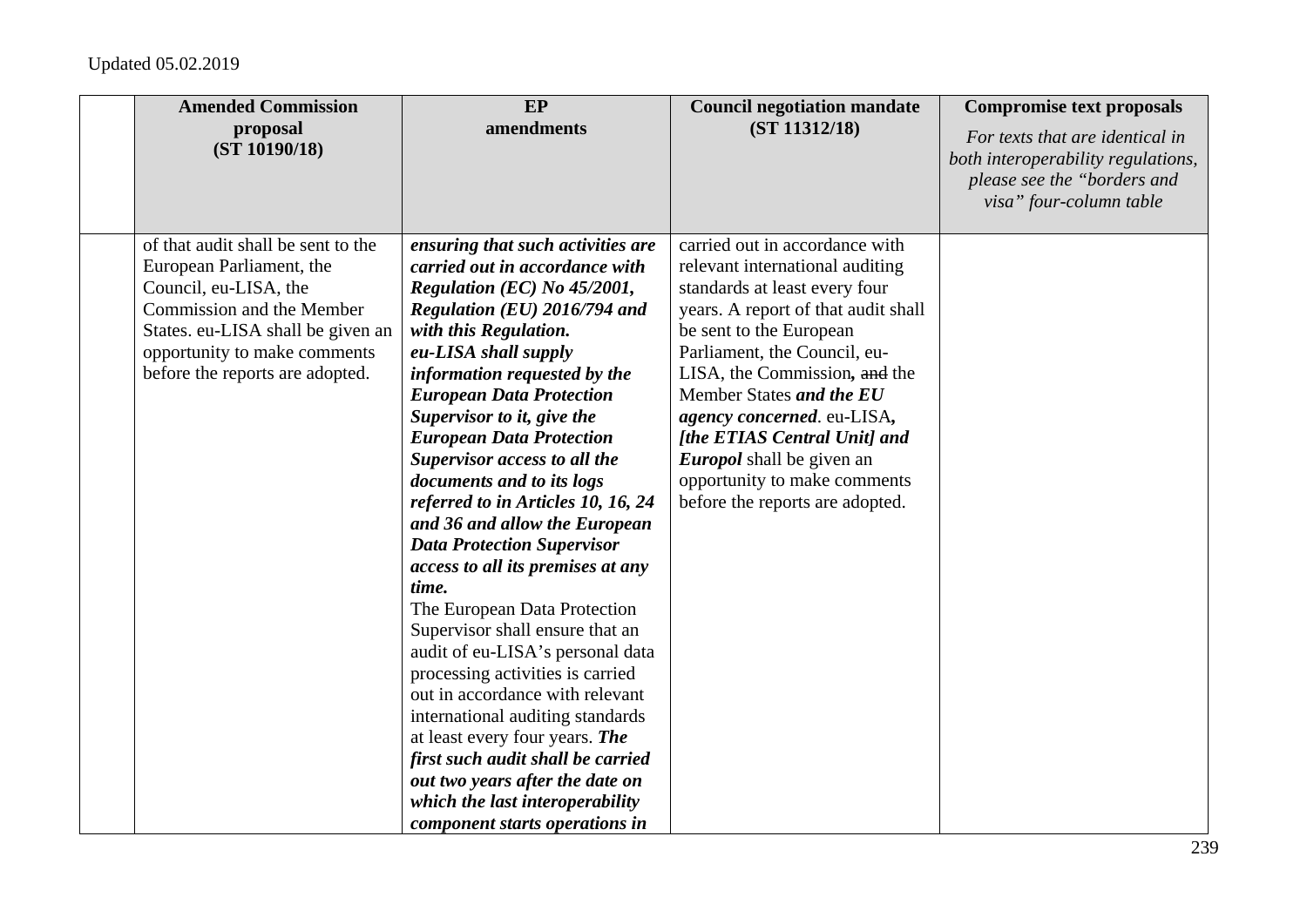|      | <b>Amended Commission</b>                                                                                                                                                                                                               | EP                                                                                                                                                                                                                                                                                                                                                                                                                                                                                                   | <b>Council negotiation mandate</b>                                                                                                                                                                                                      | <b>Compromise text proposals</b>                                                                                                |
|------|-----------------------------------------------------------------------------------------------------------------------------------------------------------------------------------------------------------------------------------------|------------------------------------------------------------------------------------------------------------------------------------------------------------------------------------------------------------------------------------------------------------------------------------------------------------------------------------------------------------------------------------------------------------------------------------------------------------------------------------------------------|-----------------------------------------------------------------------------------------------------------------------------------------------------------------------------------------------------------------------------------------|---------------------------------------------------------------------------------------------------------------------------------|
|      | proposal<br>(ST 10190/18)                                                                                                                                                                                                               | amendments                                                                                                                                                                                                                                                                                                                                                                                                                                                                                           | (ST 11312/18)                                                                                                                                                                                                                           | For texts that are identical in<br>both interoperability regulations,<br>please see the "borders and<br>visa" four-column table |
|      |                                                                                                                                                                                                                                         | accordance with Article 62. A<br>report of that audit shall be sent<br>to the European Parliament, the<br>Council, eu-LISA, the<br>Commission and the Member<br>States. eu-LISA shall be given an<br>opportunity to make comments<br>before the reports are adopted.<br><b>The European Data Protection</b><br><b>Supervisor shall have sufficient</b><br>additional resources, including<br>both human and financial<br>resources, to fulfil the tasks<br>entrusted to it under this<br>Regulation. |                                                                                                                                                                                                                                         |                                                                                                                                 |
| #606 | Article 51<br>Cooperation between national<br>supervisory authorities and the<br><b>European Data Protection</b><br>Supervisor                                                                                                          | Article 51<br>Cooperation between national<br>supervisory authorities and the<br><b>European Data Protection</b><br>Supervisor                                                                                                                                                                                                                                                                                                                                                                       | Article 51<br>Cooperation between national<br>supervisory authorities and the<br><b>European Data Protection</b><br>Supervisor                                                                                                          |                                                                                                                                 |
| #607 | The European Data<br>1.<br>Protection Supervisor shall act in<br>close cooperation with national<br>supervisory authorities with<br>respect to specific issues<br>requiring national involvement,<br>in particular if the European Data | The supervisory<br>1.<br><i>authorities and the European</i><br>Data Protection Supervisor shall<br>act in close cooperation with<br>national supervisory authorities<br>with respect to specific issues<br>requiring national involvement,                                                                                                                                                                                                                                                          | The European Data<br>1.<br>Protection Supervisor shall act in<br>close cooperation with national<br>supervisory authorities with<br>respect to specific issues<br>requiring national involvement,<br>in particular if the European Data |                                                                                                                                 |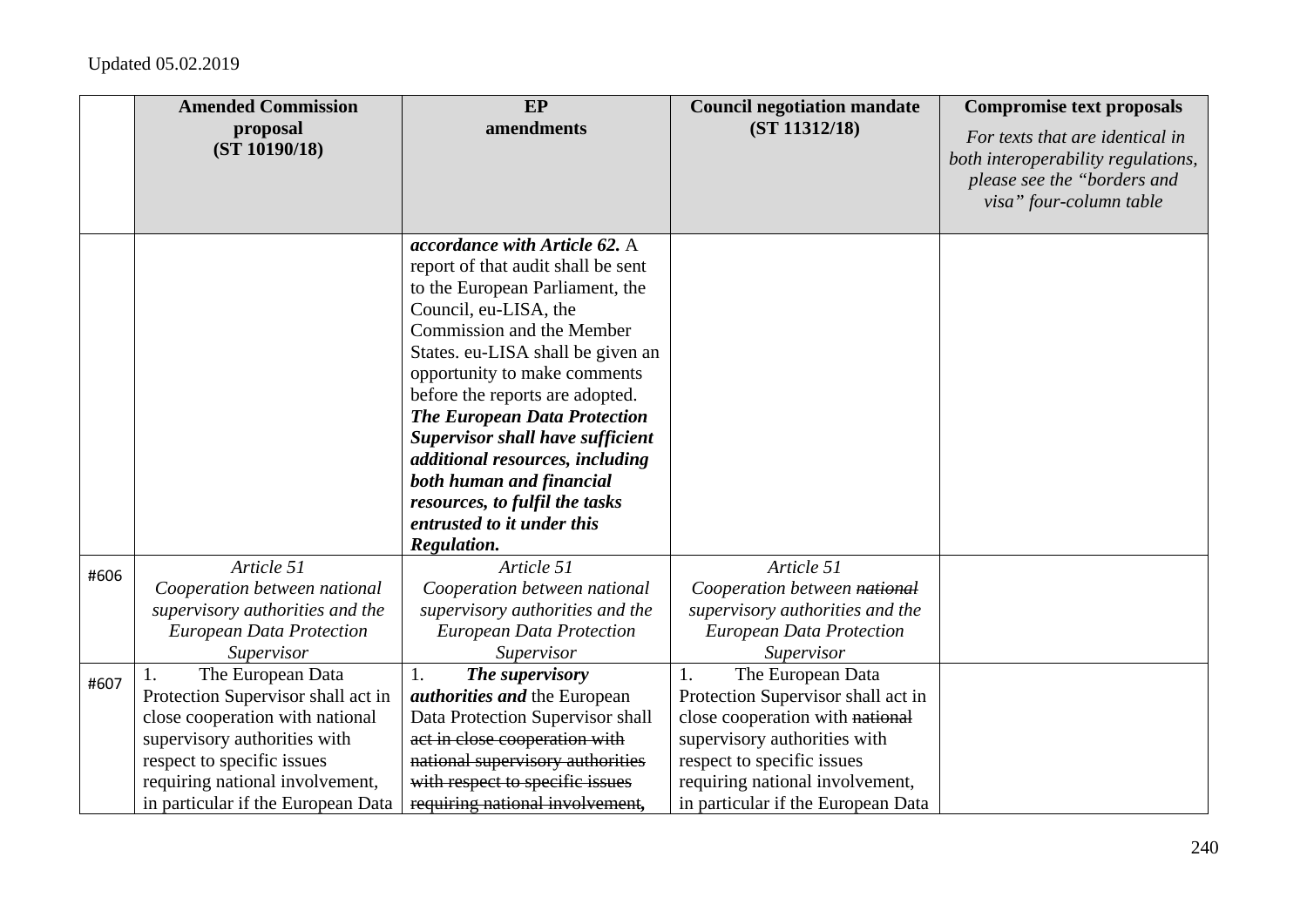|      | <b>Amended Commission</b>          | EP                                       | <b>Council negotiation mandate</b> | <b>Compromise text proposals</b>                                                                                                |
|------|------------------------------------|------------------------------------------|------------------------------------|---------------------------------------------------------------------------------------------------------------------------------|
|      | proposal<br>(ST 10190/18)          | amendments                               | (ST 11312/18)                      | For texts that are identical in<br>both interoperability regulations,<br>please see the "borders and<br>visa" four-column table |
|      | Protection Supervisor or a         | each acting within the scope of          | Protection Supervisor or a         |                                                                                                                                 |
|      | national supervisory authority     | their respective competences,            | national supervisory authority     |                                                                                                                                 |
|      | finds major discrepancies          | cooperate actively within the            | finds major discrepancies          |                                                                                                                                 |
|      | between practices of Member        | framework of their respective            | between practices of Member        |                                                                                                                                 |
|      | States or finds potentially        | responsibilities and ensure              | States or finds potentially        |                                                                                                                                 |
|      | unlawful transfers using the       | coordinated supervision of the           | unlawful transfers using the       |                                                                                                                                 |
|      | communication channels of the      | use of the interoperability              | communication channels of the      |                                                                                                                                 |
|      | interoperability components, or    | components and the application           | interoperability components, or    |                                                                                                                                 |
|      | in the context of questions raised | of other provisions of this              | in the context of questions raised |                                                                                                                                 |
|      | by one or more national            | <b>Regulation</b> , in particular if the | by one or more national            |                                                                                                                                 |
|      | supervisory authorities on the     | <b>European Data Protection</b>          | supervisory authorities on the     |                                                                                                                                 |
|      | implementation and                 | Supervisor or a national                 | implementation and                 |                                                                                                                                 |
|      | interpretation of this Regulation. | supervisory authority finds major        | interpretation of this Regulation. |                                                                                                                                 |
|      |                                    | discrepancies between practices          |                                    |                                                                                                                                 |
|      |                                    | of Member States or finds                |                                    |                                                                                                                                 |
|      |                                    | potentially unlawful transfers           |                                    |                                                                                                                                 |
|      |                                    | using the communication                  |                                    |                                                                                                                                 |
|      |                                    | channels of the interoperability         |                                    |                                                                                                                                 |
|      |                                    | components, or in the context of         |                                    |                                                                                                                                 |
|      |                                    | questions raised by one or more          |                                    |                                                                                                                                 |
|      |                                    | national supervisory authorities         |                                    |                                                                                                                                 |
|      |                                    | on the implementation and                |                                    |                                                                                                                                 |
|      |                                    | interpretation of this Regulation.       |                                    |                                                                                                                                 |
| #608 | In the cases referred to in<br>2.  | <b>The European Data</b><br>2.           | In the cases referred to in<br>2.  |                                                                                                                                 |
|      | paragraph 1, coordinated           | <b>Protection Supervisor and the</b>     | paragraph 1, coordinated           |                                                                                                                                 |
|      | supervision shall be ensured in    | supervisory authorities shall            | supervision shall be ensured in    |                                                                                                                                 |
|      | accordance with Article 62 of      | exchange relevant information,           | accordance with [Article 61 62 of  |                                                                                                                                 |
|      | Regulation (EU) XXXX/2018          | assist each other in carrying out        | Regulation (EU) XXXX/2018          |                                                                                                                                 |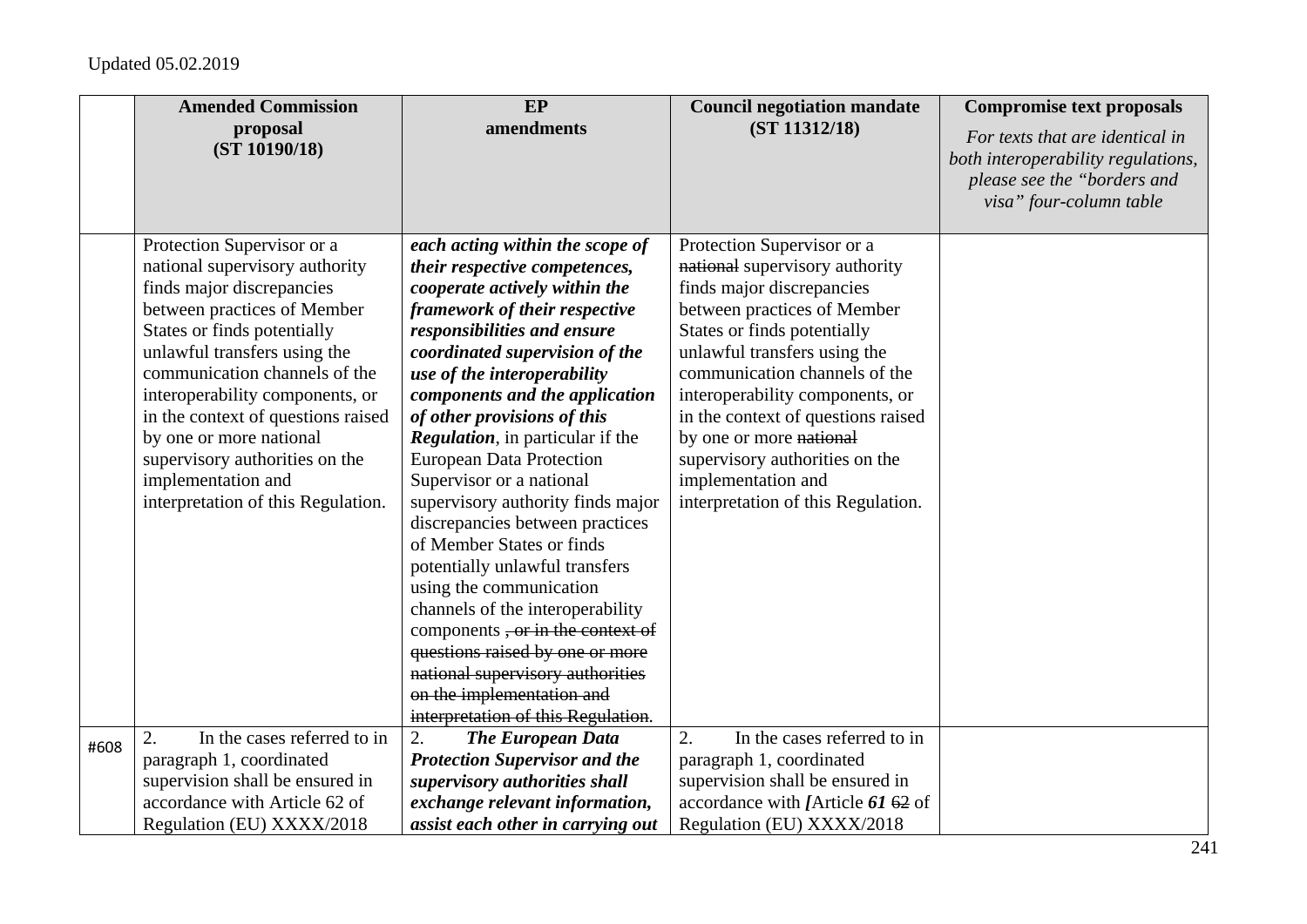|      | <b>Amended Commission</b><br>proposal<br>(ST 10190/18) | EP<br>amendments                                              | <b>Council negotiation mandate</b><br>(ST 11312/18) | <b>Compromise text proposals</b><br>For texts that are identical in<br>both interoperability regulations, |
|------|--------------------------------------------------------|---------------------------------------------------------------|-----------------------------------------------------|-----------------------------------------------------------------------------------------------------------|
|      |                                                        |                                                               |                                                     | please see the "borders and<br>visa" four-column table                                                    |
|      | [revised Regulation 45/2001].                          | audits and inspections, examine                               | [revised Regulation 45/2001] of                     |                                                                                                           |
|      |                                                        | any difficulties concerning the                               | the European Parliament and of                      |                                                                                                           |
|      |                                                        | interpretation or application of                              | the Council on the protection of                    |                                                                                                           |
|      |                                                        | this Regulation, assess problems                              | individuals with regard to the                      |                                                                                                           |
|      |                                                        | in the cases referred to in                                   | processing of personal data by                      |                                                                                                           |
|      |                                                        | paragraph 1, coordinated                                      | the Union institutions, bodies,                     |                                                                                                           |
|      |                                                        | exercise of independent                                       | offices and agencies and on the                     |                                                                                                           |
|      |                                                        | supervision or in the exercise of                             | free movement of such data, and                     |                                                                                                           |
|      |                                                        | the rights of the data subject,                               | repealing Regulation $(EC)$ No                      |                                                                                                           |
|      |                                                        | draw up harmonised proposals                                  | 45/2001 and Decision No                             |                                                                                                           |
|      |                                                        | for joint solutions to any                                    | 1247/2002/EC].                                      |                                                                                                           |
|      |                                                        | problems and promote                                          |                                                     |                                                                                                           |
|      |                                                        | awareness of data protection                                  |                                                     |                                                                                                           |
|      |                                                        | rights, as necessary-shall be                                 |                                                     |                                                                                                           |
|      |                                                        | ensured in accordance with                                    |                                                     |                                                                                                           |
|      |                                                        | Article 62 of Regulation (EU)                                 |                                                     |                                                                                                           |
|      |                                                        | <b>XXXX/2018 [revised Regulation</b>                          |                                                     |                                                                                                           |
|      |                                                        | 45/2001].                                                     |                                                     |                                                                                                           |
| #609 |                                                        | 2a.<br>For the purpose of                                     |                                                     |                                                                                                           |
|      |                                                        | paragraph 2, the supervisory                                  |                                                     |                                                                                                           |
|      |                                                        | authorities and the European                                  |                                                     |                                                                                                           |
|      |                                                        | <b>Data Protection Supervisor shall</b>                       |                                                     |                                                                                                           |
|      |                                                        | meet at least twice a year within                             |                                                     |                                                                                                           |
|      |                                                        | the framework of the European<br><b>Data Protection Board</b> |                                                     |                                                                                                           |
|      |                                                        |                                                               |                                                     |                                                                                                           |
|      |                                                        | established by Regulation                                     |                                                     |                                                                                                           |
|      |                                                        | $(EU)$ 2016/679 (the 'European                                |                                                     |                                                                                                           |
|      |                                                        | Data Protection Board'). The                                  |                                                     |                                                                                                           |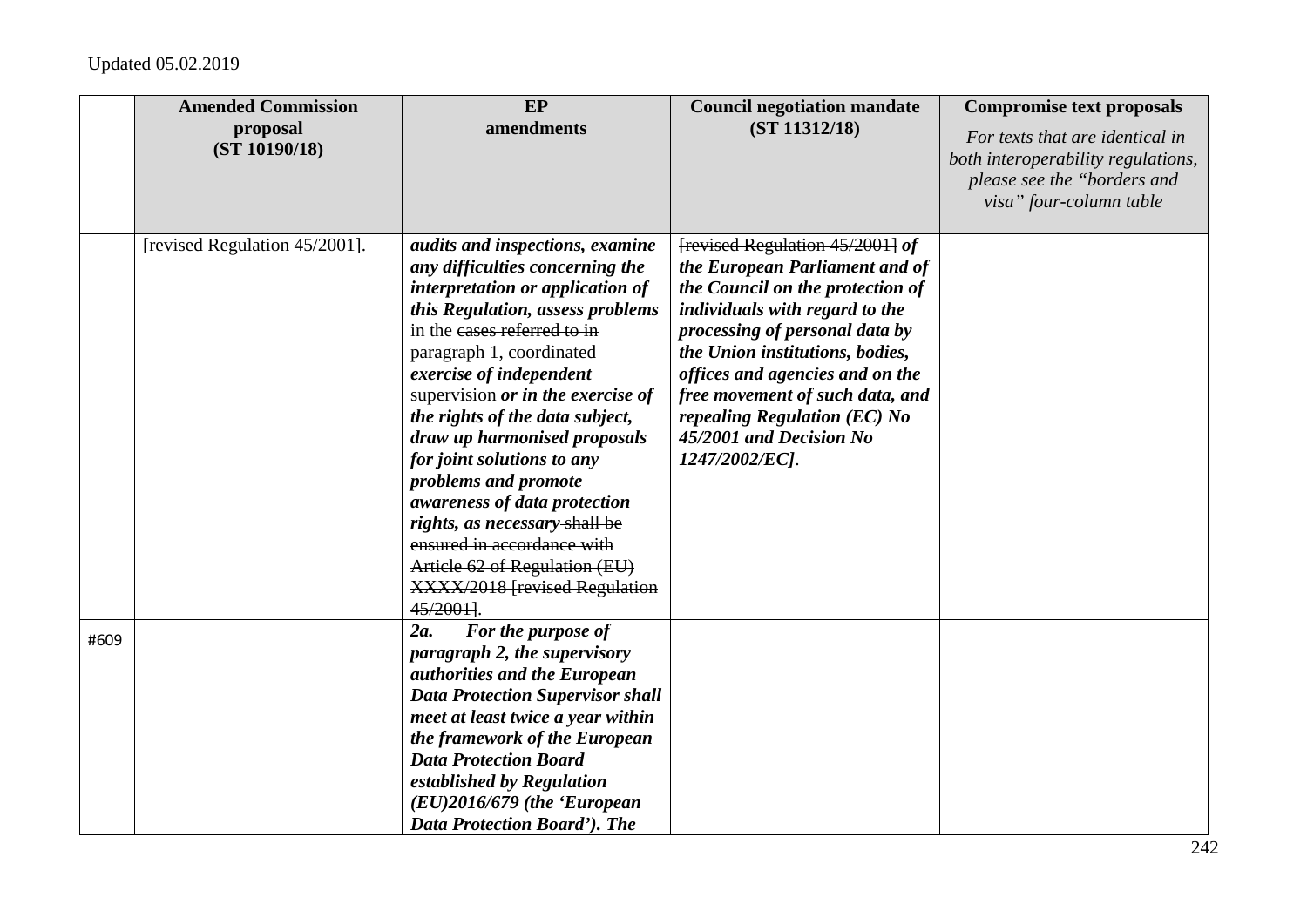|      | <b>Amended Commission</b>                                                 | EP                                                                                                                                                                                                                                                                                                                                                                                                                                                                                            | <b>Council negotiation mandate</b>                                        | <b>Compromise text proposals</b>                                                                                                |
|------|---------------------------------------------------------------------------|-----------------------------------------------------------------------------------------------------------------------------------------------------------------------------------------------------------------------------------------------------------------------------------------------------------------------------------------------------------------------------------------------------------------------------------------------------------------------------------------------|---------------------------------------------------------------------------|---------------------------------------------------------------------------------------------------------------------------------|
|      | proposal<br>(ST 10190/18)                                                 | amendments                                                                                                                                                                                                                                                                                                                                                                                                                                                                                    | (ST 11312/18)                                                             | For texts that are identical in<br>both interoperability regulations,<br>please see the "borders and<br>visa" four-column table |
|      |                                                                           | costs of those meetings shall be<br>borne by that Board, which shall<br>also organise them. Rules of<br>procedure shall be adopted at<br>the first meeting. Further<br>working methods shall be<br>developed jointly as necessary.                                                                                                                                                                                                                                                            |                                                                           |                                                                                                                                 |
| #610 |                                                                           | <b>The European Data</b><br>2b.<br><b>Protection Board shall send a</b><br>joint report of activities to the<br><b>European Parliament, the</b><br>Council, the Commission,<br><b>Europol, the European Border</b><br>and Coast Guard Agency and<br>eu-LISA two years after entry<br>into force of this Regulation and<br>every two years thereafter. That<br>report shall include a chapter on<br>each Member State prepared by<br>the supervisory authority of that<br><b>Member State.</b> |                                                                           |                                                                                                                                 |
| #611 | <b>CHAPTER VIII</b>                                                       | <b>CHAPTER VIII</b>                                                                                                                                                                                                                                                                                                                                                                                                                                                                           | <b>CHAPTER VIII</b>                                                       |                                                                                                                                 |
|      | <b>Responsibilities</b><br>Article 52                                     | <b>Responsibilities</b><br>Article 52                                                                                                                                                                                                                                                                                                                                                                                                                                                         | <b>Responsibilities</b><br>Article 52                                     |                                                                                                                                 |
| #612 | Responsibilities of eu-LISA<br>during the design and<br>development phase | Responsibilities of eu-LISA<br>during the design and<br>development phase                                                                                                                                                                                                                                                                                                                                                                                                                     | Responsibilities of eu-LISA<br>during the design and<br>development phase |                                                                                                                                 |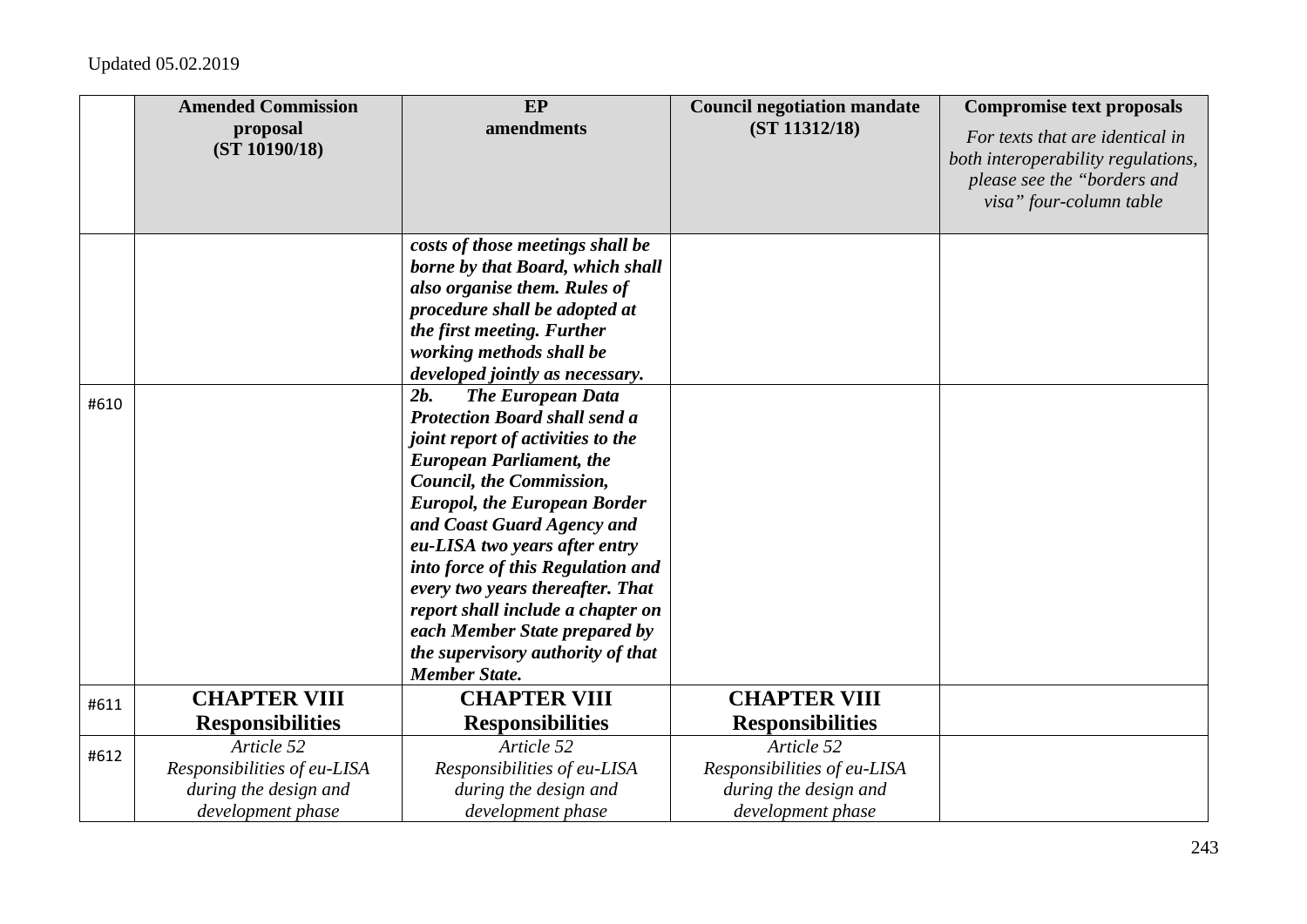|      | <b>Amended Commission</b>            | <b>EP</b>                             | <b>Council negotiation mandate</b>      | <b>Compromise text proposals</b>                                                                                                |
|------|--------------------------------------|---------------------------------------|-----------------------------------------|---------------------------------------------------------------------------------------------------------------------------------|
|      | proposal<br>(ST 10190/18)            | amendments                            | (ST 11312/18)                           | For texts that are identical in<br>both interoperability regulations,<br>please see the "borders and<br>visa" four-column table |
| #613 | eu-LISA shall ensure that            | eu-LISA shall ensure that<br>1.       | eu-LISA shall ensure that<br>1.         |                                                                                                                                 |
|      | the central infrastructures of the   | the central infrastructures of the    | the central infrastructures of the      |                                                                                                                                 |
|      | interoperability components are      | interoperability components are       | interoperability components are         |                                                                                                                                 |
|      | operated in accordance with this     | operated in accordance with this      | operated in accordance with this        |                                                                                                                                 |
|      | Regulation.                          | Regulation.                           | Regulation.                             |                                                                                                                                 |
| #614 | 2.<br>The interoperability           | 2.<br>The interoperability            | The interoperability<br>2.              |                                                                                                                                 |
|      | components shall be hosted by        | components shall be hosted by         | components shall be hosted by           |                                                                                                                                 |
|      | eu-LISA in its technical sites and   | eu-LISA in its technical sites and    | eu-LISA in its technical sites and      |                                                                                                                                 |
|      | shall provide the functionalities    | shall provide the functionalities     | shall provide the functionalities       |                                                                                                                                 |
|      | laid down in this Regulation in      | laid down in this Regulation in       | laid down in this Regulation in         |                                                                                                                                 |
|      | accordance with the conditions       | accordance with the conditions of     | accordance with the conditions of       |                                                                                                                                 |
|      | of security, availability, quality   | security, availability, quality and   | security, availability, quality and     |                                                                                                                                 |
|      | and speed referred to in Article     | speed referred to in Article 37,      | speed <i>performance</i> referred to in |                                                                                                                                 |
|      | $53(1)$ .                            | Article 37a and Article 53(1).        | Article $53(1)$ .                       |                                                                                                                                 |
| #615 | $\overline{3}$ .<br>eu-LISA shall be | eu-LISA shall be<br>3.                | eu-LISA shall be<br>3.                  |                                                                                                                                 |
|      | responsible for the development      | responsible for the <i>design</i> and | responsible for the development         |                                                                                                                                 |
|      | of the interoperability              | development of the                    | of the interoperability                 |                                                                                                                                 |
|      | components, for any adaptations      | interoperability components, for      | components, for any adaptations         |                                                                                                                                 |
|      | required for establishing            | any adaptations required for          | required for establishing               |                                                                                                                                 |
|      | interoperability between the         | establishing interoperability         | interoperability between the            |                                                                                                                                 |
|      | central systems of the EES, VIS,     | between the central systems of        | central systems of the EES, VIS,        |                                                                                                                                 |
|      | [ETIAS], SIS, and Eurodac, and       | the EES, VIS, [ETIAS], SIS, and       | [ETIAS], SIS, and Eurodac, and          |                                                                                                                                 |
|      | [the ECRIS-TCN system], and          | Eurodac, and [the-ECRIS-TCN           | [the ECRIS-TCN system], and             |                                                                                                                                 |
|      | the European search portal, the      | system], and the European search      | the European search portal              |                                                                                                                                 |
|      | shared biometric matching            | portal ESP, the shared biometric      | (ESP), the shared biometric             |                                                                                                                                 |
|      | service, the common identity         | matching service <i>BMS</i> , the     | matching service $(BMS)$ , the          |                                                                                                                                 |
|      | repository and the multiple-         | common identity repository CIR,       | common identity repository              |                                                                                                                                 |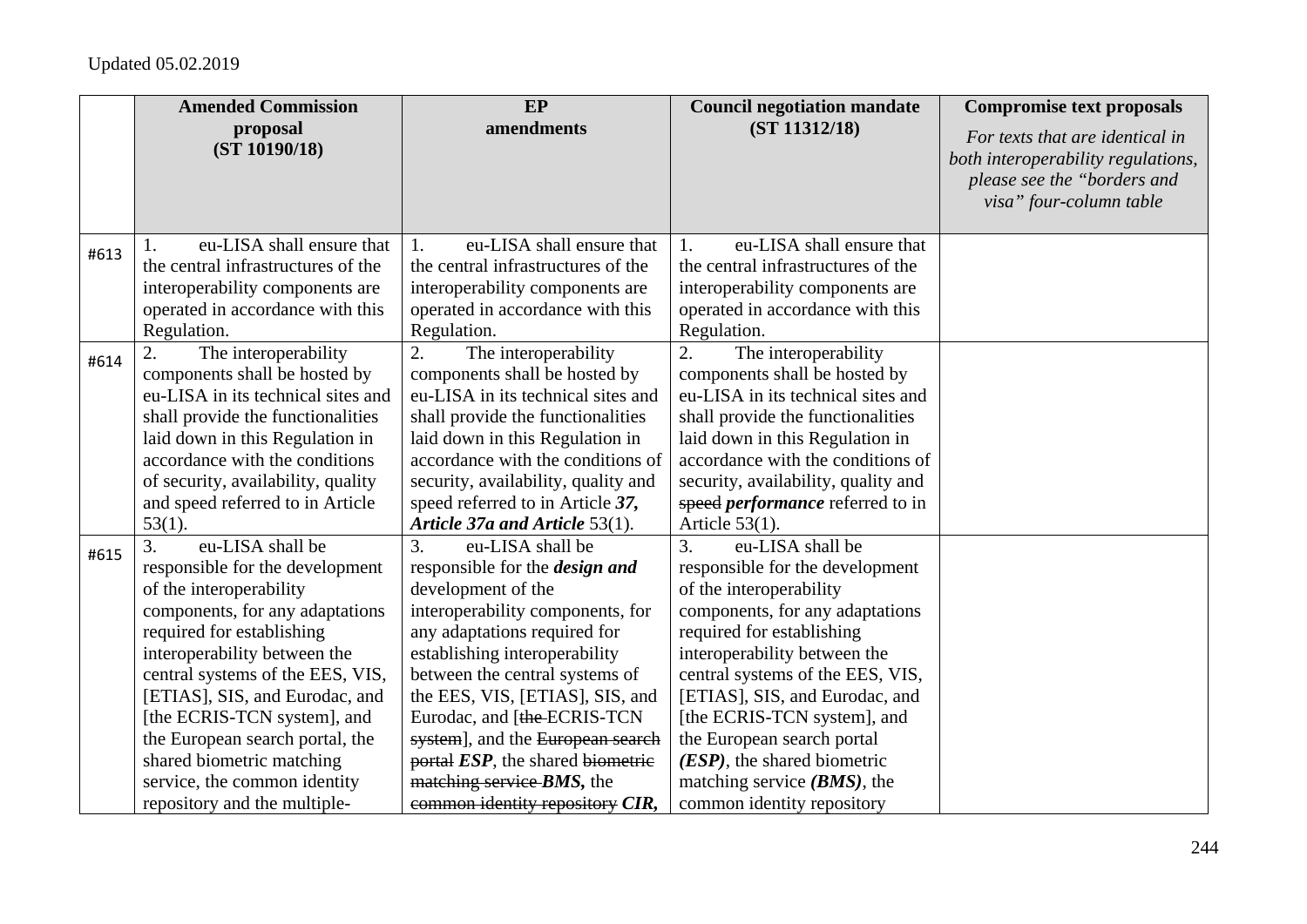|      | <b>Amended Commission</b>                                | EP                                                       | <b>Council negotiation mandate</b>                       | <b>Compromise text proposals</b>                                                                                                |
|------|----------------------------------------------------------|----------------------------------------------------------|----------------------------------------------------------|---------------------------------------------------------------------------------------------------------------------------------|
|      | proposal<br>(ST 10190/18)                                | amendments                                               | (ST 11312/18)                                            | For texts that are identical in<br>both interoperability regulations,<br>please see the "borders and<br>visa" four-column table |
|      | identity detector.                                       | the MID and the multiple-                                | $(CIR)$ , and the multiple-identity                      |                                                                                                                                 |
|      |                                                          | identity detector CRRS.                                  | $\text{detector } (\text{MID})$ and the central          |                                                                                                                                 |
|      |                                                          |                                                          | repository for reporting and<br>statistics (CRRS).       |                                                                                                                                 |
| #616 | eu-LISA shall define the design                          | eu-LISA shall define the design                          | eu-LISA shall define the design                          | Provisionally agreed                                                                                                            |
|      | of the physical architecture of the                      | of the physical architecture of the                      | of the physical architecture of the                      | eu-LISA shall define the design                                                                                                 |
|      | interoperability components                              | interoperability components                              | interoperability components                              | of the physical architecture of the                                                                                             |
|      | including their communication                            | including their communication                            | including their communication                            | interoperability components                                                                                                     |
|      | infrastructures and the technical                        | infrastructures and the technical                        | infrastructures and the technical                        | including their communication                                                                                                   |
|      | specifications and their evolution                       | specifications and their evolution                       | specifications and their evolution                       | infrastructures and the technical                                                                                               |
|      | as regards the central                                   | as regards the central                                   | as regards the central                                   | specifications and their evolution                                                                                              |
|      | infrastructure and the secure                            | infrastructure and the secure                            | infrastructure and the secure                            | as regards the central                                                                                                          |
|      | communication infrastructure,                            | communication infrastructure,                            | communication infrastructure,                            | infrastructure and the secure                                                                                                   |
|      | which shall be adopted by the                            | which shall be adopted by the                            | which shall be adopted by the                            | communication infrastructure,                                                                                                   |
|      | Management Board, subject to a                           | Management Board, subject to a                           | Management Board, subject to a                           | which shall be adopted by the                                                                                                   |
|      | favourable opinion of the                                | favourable opinion of the                                | favourable opinion of the                                | Management Board, subject to a                                                                                                  |
|      | Commission. eu-LISA shall also                           | Commission. eu-LISA shall also                           | Commission. eu-LISA shall also                           | favourable opinion of the<br>Commission. eu-LISA shall also                                                                     |
|      | implement any necessary                                  | implement any necessary                                  | implement any necessary                                  |                                                                                                                                 |
|      | adaptations to the SIS, Eurodac<br>or [ECRIS-TCN system] | adaptations to the SIS, Eurodac<br>or [ECRIS-TCN system] | adaptations to the SIS, Eurodac<br>or [ECRIS-TCN system] | implement any necessary<br>adaptations to the SIS, Eurodac                                                                      |
|      | deriving from the establishment                          | deriving from the establishment                          | deriving from the establishment                          | or ECRIS-TCN system deriving                                                                                                    |
|      | of interoperability and provided                         | of interoperability and provided                         | of interoperability and provided                         | from the establishment of                                                                                                       |
|      | for by this Regulation.                                  | for by this Regulation.                                  | for by this Regulation.                                  | interoperability and provided for                                                                                               |
|      |                                                          |                                                          |                                                          | by this Regulation.                                                                                                             |
| #617 | eu-LISA shall develop and                                | eu-LISA shall develop and                                | eu-LISA shall develop and                                |                                                                                                                                 |
|      | implement the interoperability                           | implement the interoperability                           | implement the interoperability                           |                                                                                                                                 |
|      | components as soon as possible                           | components as soon as possible                           | components as soon as possible                           |                                                                                                                                 |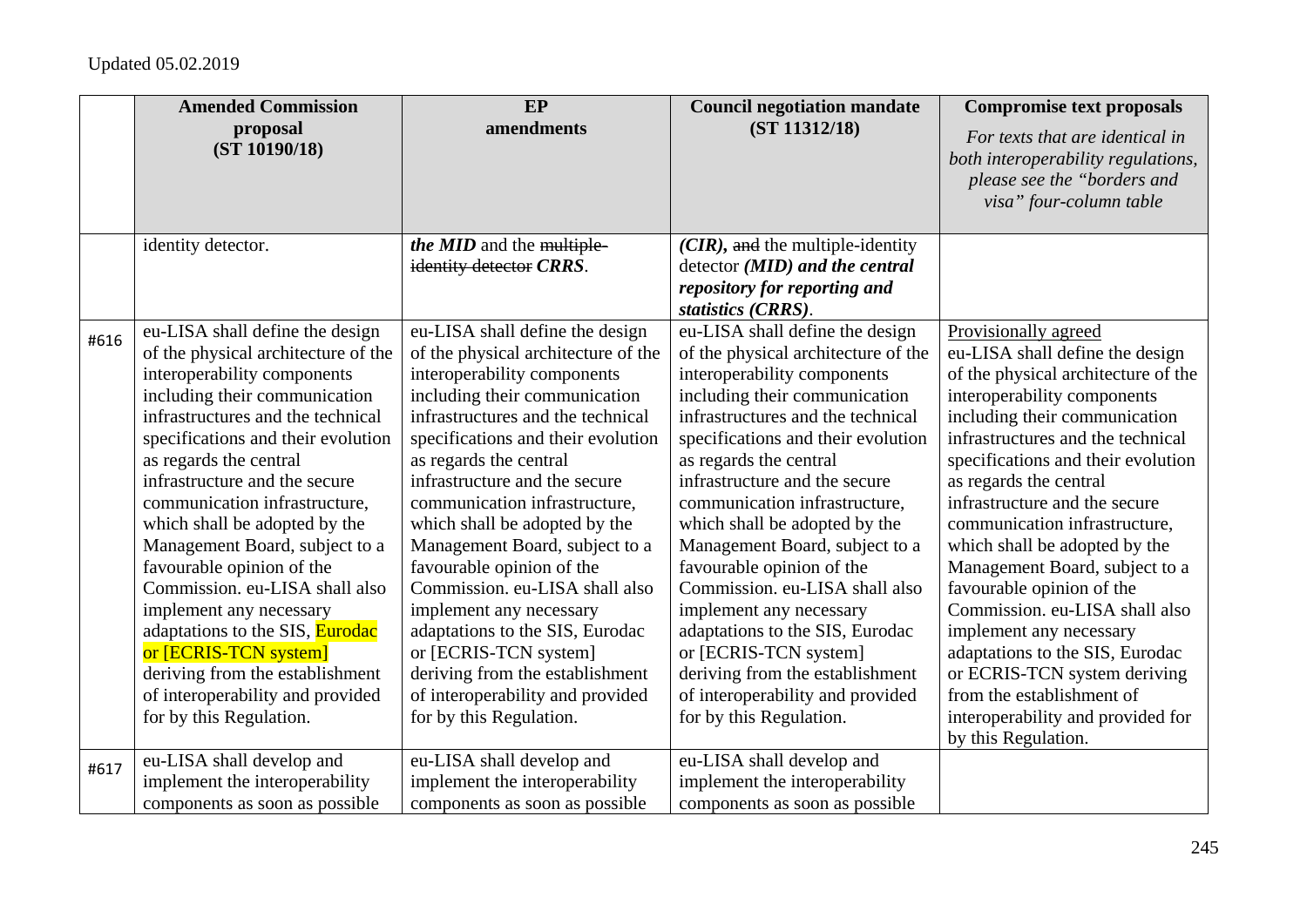|      | <b>Amended Commission</b>                                                                                                                                                                                                                                                                                                                                           | <b>EP</b>                                                                                                                                                                                                                                                                                                                                                                                                                                                                                                                            | <b>Council negotiation mandate</b>                                                                                                                                                                                                                                                                                                                                              | <b>Compromise text proposals</b>                                                                                                |
|------|---------------------------------------------------------------------------------------------------------------------------------------------------------------------------------------------------------------------------------------------------------------------------------------------------------------------------------------------------------------------|--------------------------------------------------------------------------------------------------------------------------------------------------------------------------------------------------------------------------------------------------------------------------------------------------------------------------------------------------------------------------------------------------------------------------------------------------------------------------------------------------------------------------------------|---------------------------------------------------------------------------------------------------------------------------------------------------------------------------------------------------------------------------------------------------------------------------------------------------------------------------------------------------------------------------------|---------------------------------------------------------------------------------------------------------------------------------|
|      | proposal<br>(ST 10190/18)                                                                                                                                                                                                                                                                                                                                           | amendments                                                                                                                                                                                                                                                                                                                                                                                                                                                                                                                           | (ST 11312/18)                                                                                                                                                                                                                                                                                                                                                                   | For texts that are identical in<br>both interoperability regulations,<br>please see the "borders and<br>visa" four-column table |
| #618 | after the entry into force of this<br>Regulation and the adoption by<br>the Commission of the measures<br>provided for in Articles 8(2),<br>$9(7)$ , 28(5) and (6), 37(4), 38(4),<br>39(5) and 44(5).<br>The development shall consist of<br>the elaboration and<br>implementation of the technical<br>specifications, testing and overall<br>project coordination. | after the entry into force of this<br>Regulation and the adoption by<br>the Commission of the measures<br>provided for in Articles 8(2),<br>$9(7)$ , 28(5) and (6), 37(4), 38(4),<br>$39(5)$ and $44(5)$ .<br>The development shall consist of<br>the elaboration and<br>implementation of the technical<br>specifications, testing and overall<br>project management and<br>coordination. eu-LISA shall<br>follow the principles of privacy<br>by design and by default during<br>the entire lifecycle of the<br>development of the | after the entry into force of this<br>Regulation and the adoption by<br>the Commission of the measures<br>provided for in Articles 8(2),<br>$9(7)$ , 28(5) and (6), 37(4), 38(4),<br>39(5), and 44(5) and 68(7a).<br>The development shall consist of<br>the elaboration and<br>implementation of the technical<br>specifications, testing and overall<br>project coordination. |                                                                                                                                 |
| #619 | During the design and<br>4.<br>development phase, a<br>Programme Management Board<br>composed of a maximum of 10<br>members shall be established. It<br>shall be composed of seven<br>members appointed by eu-<br>LISA's Management Board from<br>among its members or its<br>alternates, the Chair of the                                                          | interoperability components.<br>4.<br>During the design and<br>development phase, a<br>Programme Management Board<br>composed of a maximum of 10<br>members shall be established. It<br>shall be composed of seven<br>members appointed by eu-<br>LISA's Management Board from<br>among its members or its<br>alternates, the Chair of the                                                                                                                                                                                           | During the design and<br>4.<br>development phase, a<br>Programme Management Board<br>composed of a maximum of 10<br>members shall be established. It<br>shall be composed of seven<br>members appointed by eu-<br>LISA's Management Board from<br>among its members or its<br>alternates, the Chair of the                                                                      |                                                                                                                                 |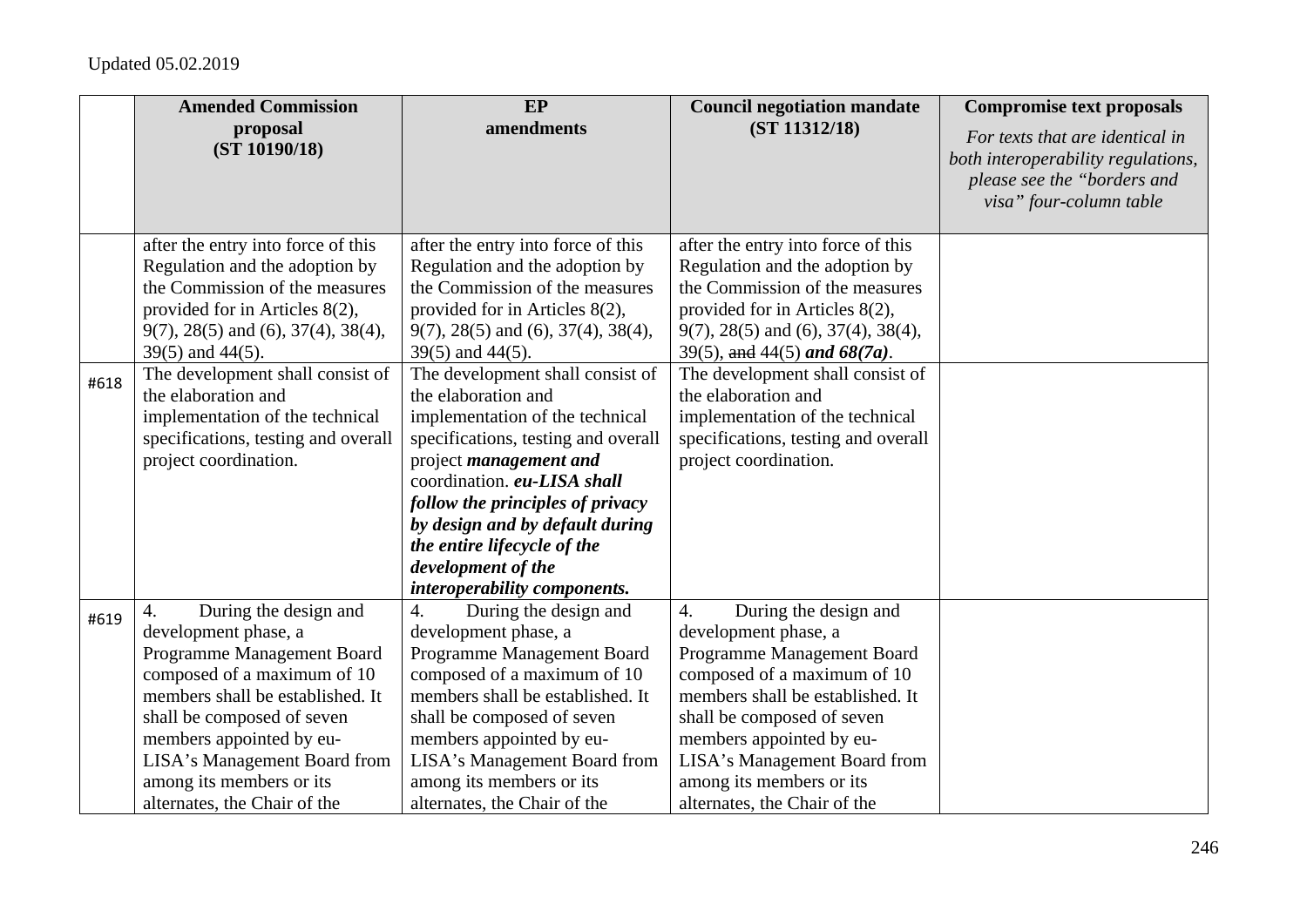|      | <b>Amended Commission</b>              | EP                                     | <b>Council negotiation mandate</b>     | <b>Compromise text proposals</b>                                                                                                |
|------|----------------------------------------|----------------------------------------|----------------------------------------|---------------------------------------------------------------------------------------------------------------------------------|
|      | proposal<br>(ST 10190/18)              | amendments                             | (ST 11312/18)                          | For texts that are identical in<br>both interoperability regulations,<br>please see the "borders and<br>visa" four-column table |
|      | <b>Interoperability Advisory Group</b> | <b>Interoperability Advisory Group</b> | <b>Interoperability Advisory Group</b> |                                                                                                                                 |
|      | referred to in Article 65, a           | referred to in Article 65, a           | referred to in Article 65, a           |                                                                                                                                 |
|      | member representing eu-LISA            | member representing eu-LISA            | member representing eu-LISA            |                                                                                                                                 |
|      | appointed by its Executive             | appointed by its Executive             | appointed by its Executive             |                                                                                                                                 |
|      | Director, and one member               | Director, and one member               | Director, and one member               |                                                                                                                                 |
|      | appointed by the Commission.           | appointed by the Commission.           | appointed by the Commission.           |                                                                                                                                 |
|      | The members appointed by eu-           | The members appointed by eu-           | The members appointed by eu-           |                                                                                                                                 |
|      | LISA's Management Board shall          | LISA's Management Board shall          | LISA's Management Board shall          |                                                                                                                                 |
|      | be elected only from those             | be elected only from those             | be elected only from those             |                                                                                                                                 |
|      | Member States that are fully           | Member States that are fully           | Member States that are fully           |                                                                                                                                 |
|      | bound under Union law by the           | bound under Union law by the           | bound under Union law by the           |                                                                                                                                 |
|      | legislative instruments governing      | legislative instruments governing      | legislative instruments governing      |                                                                                                                                 |
|      | the development, establishment,        | the development, establishment,        | the development, establishment,        |                                                                                                                                 |
|      | operation and use of all the large-    | operation and use of all the large-    | operation and use of all the large-    |                                                                                                                                 |
|      | scale IT systems managed by eu-        | scale IT systems managed by eu-        | scale IT EU information systems        |                                                                                                                                 |
|      | LISA and which will participate        | LISA and which will participate        | managed by eu-LISA and which           |                                                                                                                                 |
|      | in the interoperability                | in the interoperability                | will participate in the                |                                                                                                                                 |
|      | components.                            | components.                            | interoperability components.           |                                                                                                                                 |
| #620 | 5.<br>The Programme                    | 5.<br>The Programme                    | 5.<br>The Programme                    |                                                                                                                                 |
|      | Management Board shall meet            | Management Board shall meet            | Management Board shall meet            |                                                                                                                                 |
|      | regularly and at least three times     | regularly and at least three times     | regularly and at least three times     |                                                                                                                                 |
|      | per quarter. It shall ensure the       | per quarter. It shall ensure the       | per quarter. It shall ensure the       |                                                                                                                                 |
|      | adequate management of the             | adequate management of the             | adequate management of the             |                                                                                                                                 |
|      | design and development phase of        | design and development phase of        | design and development phase of        |                                                                                                                                 |
|      | the interoperability components.       | the interoperability components.       | the interoperability components.       |                                                                                                                                 |
| #621 | The Programme Management               | The Programme Management               | The Programme Management               |                                                                                                                                 |
|      | Board shall every month submit         | Board shall every month submit         | Board shall every month submit         |                                                                                                                                 |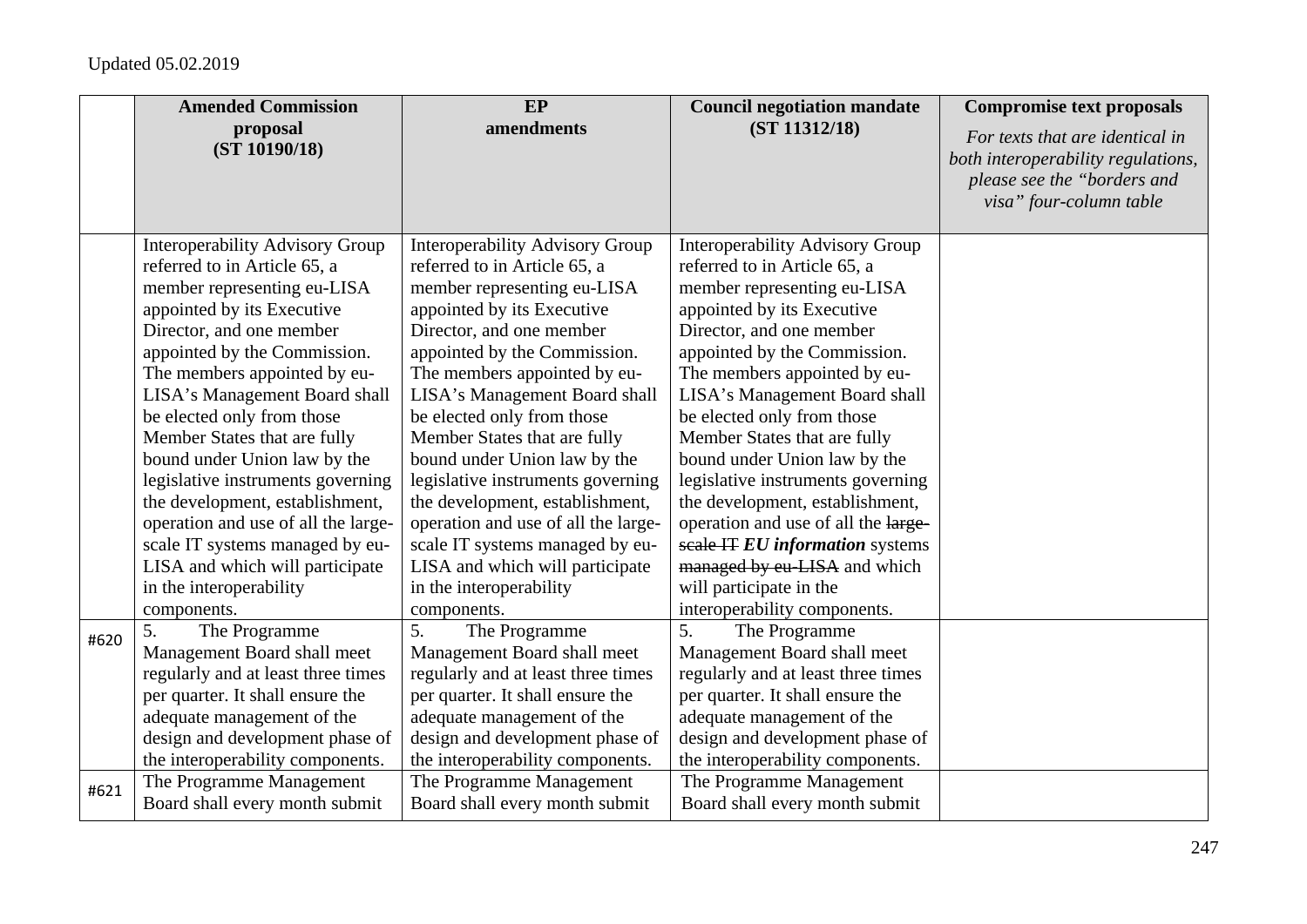|      | <b>Amended Commission</b>                                                                                                                                                                                                           | <b>EP</b>                                                                                                                                                                                                                          | <b>Council negotiation mandate</b>                                                                                                                                                                                                             | <b>Compromise text proposals</b>                                                                                                |
|------|-------------------------------------------------------------------------------------------------------------------------------------------------------------------------------------------------------------------------------------|------------------------------------------------------------------------------------------------------------------------------------------------------------------------------------------------------------------------------------|------------------------------------------------------------------------------------------------------------------------------------------------------------------------------------------------------------------------------------------------|---------------------------------------------------------------------------------------------------------------------------------|
|      | proposal<br>(ST 10190/18)                                                                                                                                                                                                           | amendments                                                                                                                                                                                                                         | (ST 11312/18)                                                                                                                                                                                                                                  | For texts that are identical in<br>both interoperability regulations,<br>please see the "borders and<br>visa" four-column table |
|      | to the Management Board<br>written reports on progress of the<br>project. The Programme<br>Management Board shall have no<br>decision-making power nor any<br>mandate to represent the<br>members of eu-LISA's<br>Management Board. | to the Management Board written<br>reports on progress of the project.<br>The Programme Management<br>Board shall have no decision-<br>making power nor any mandate<br>to represent the members of eu-<br>LISA's Management Board. | to the eu-LISA's Management<br>Board written reports on<br>progress of the project. The<br>Programme Management Board<br>shall have no decision-making<br>power nor any mandate to<br>represent the members of eu-<br>LISA's Management Board. |                                                                                                                                 |
| #622 | 6.<br>eu-LISA's Management<br>Board shall establish the rules of<br>procedure of the Programme<br>Management Board, which shall<br>include in particular rules on:                                                                  | 6.<br>eu-LISA's Management<br>Board shall establish the rules of<br>procedure of the Programme<br>Management Board, which shall<br>include in particular rules on:                                                                 | eu-LISA's Management<br>6.<br>Board shall establish the rules of<br>procedure of the Programme<br>Management Board, which shall<br>include in particular rules on:                                                                             |                                                                                                                                 |
| #623 | chairmanship;<br>(a)                                                                                                                                                                                                                | chairmanship;<br>(a)                                                                                                                                                                                                               | chairmanship;<br>(a)                                                                                                                                                                                                                           |                                                                                                                                 |
| #624 | (b)<br>meeting venues;                                                                                                                                                                                                              | (b)<br>meeting venues;                                                                                                                                                                                                             | (b)<br>meeting venues;                                                                                                                                                                                                                         |                                                                                                                                 |
| #625 | (c)<br>preparation of meetings;                                                                                                                                                                                                     | preparation of meetings;<br>(c)                                                                                                                                                                                                    | (c)<br>preparation of meetings;                                                                                                                                                                                                                |                                                                                                                                 |
| #626 | admission of experts to<br>(d)<br>the meetings;                                                                                                                                                                                     | admission of experts to<br>(d)<br>the meetings;                                                                                                                                                                                    | admission of experts to<br>(d)<br>the meetings;                                                                                                                                                                                                |                                                                                                                                 |
| #627 | communication plans<br>(e)<br>ensuring full information to non-<br>participating Members of the<br>Management Board.                                                                                                                | communication plans<br>(e)<br>ensuring full information to non-<br>participating Members of the<br>Management Board.                                                                                                               | communication plans<br>(e)<br>ensuring full information to non-<br>participating Members of the<br>Management Board.                                                                                                                           |                                                                                                                                 |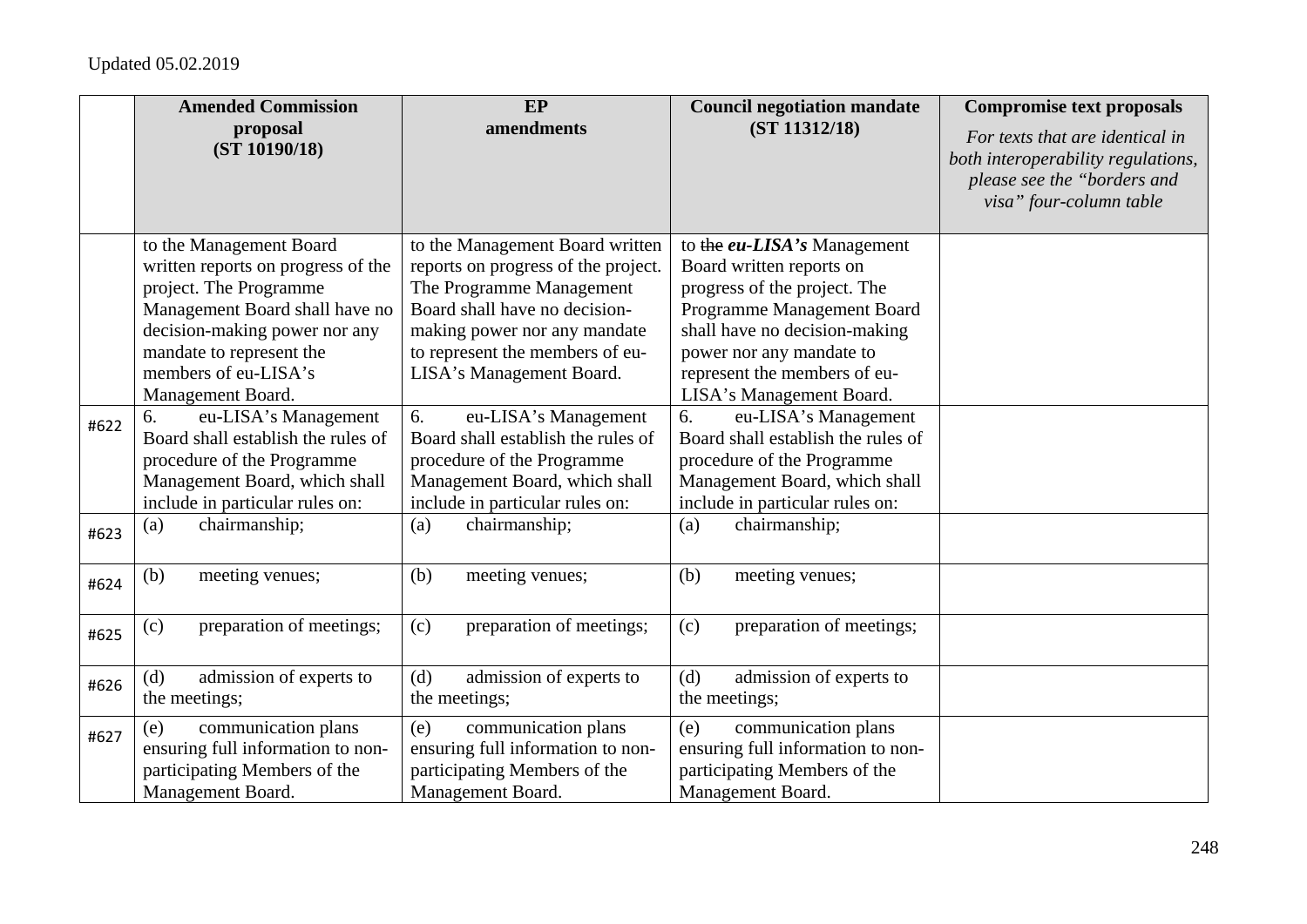|      | <b>Amended Commission</b>          | <b>EP</b>                             | <b>Council negotiation mandate</b>    | <b>Compromise text proposals</b>                                                                                                |
|------|------------------------------------|---------------------------------------|---------------------------------------|---------------------------------------------------------------------------------------------------------------------------------|
|      | proposal<br>(ST 10190/18)          | amendments                            | (ST 11312/18)                         | For texts that are identical in<br>both interoperability regulations,<br>please see the "borders and<br>visa" four-column table |
| #628 | The chairmanship shall be held     | The chairmanship shall be held        | The chairmanship shall be held        |                                                                                                                                 |
|      | by a Member State that is fully    | by a Member State that is fully       | by a Member State that is fully       |                                                                                                                                 |
|      | bound under Union law by the       | bound under Union law by the          | bound under Union law by the          |                                                                                                                                 |
|      | legislative instruments governing  | legislative instruments governing     | legislative instruments governing     |                                                                                                                                 |
|      | the development, establishment,    | the development, establishment,       | the development, establishment,       |                                                                                                                                 |
|      | operation and use of all the       | operation and use of all the          | operation and use of all the EU       |                                                                                                                                 |
|      | large-scale IT systems managed     | large-scale IT systems managed        | information systems large-scale       |                                                                                                                                 |
|      | by eu-LISA.                        | by eu-LISA.                           | IT systems managed by eu-LISA.        |                                                                                                                                 |
| #629 | All travel and subsistence         | All travel and subsistence            | All travel and subsistence            |                                                                                                                                 |
|      | expenses incurred by the           | expenses incurred by the              | expenses incurred by the              |                                                                                                                                 |
|      | members of the Programme           | members of the Programme              | members of the Programme              |                                                                                                                                 |
|      | Management Board shall be paid     | Management Board shall be paid        | Management Board shall be paid        |                                                                                                                                 |
|      | by the Agency, and Article 10 of   | by the Agency, and Article 10 of      | by the Agency, and Article 10 of      |                                                                                                                                 |
|      | the eu-LISA Rules of Procedure     | the eu-LISA Rules of Procedure        | the eu-LISA Rules of Procedure        |                                                                                                                                 |
|      | shall apply mutatis mutandis.      | shall apply <i>mutatis mutandis</i> . | shall apply <i>mutatis mutandis</i> . |                                                                                                                                 |
|      | eu-LISA shall provide the          | eu-LISA shall provide the             | eu-LISA shall provide the             |                                                                                                                                 |
|      | Programme Management Board         | Programme Management Board            | Programme Management Board            |                                                                                                                                 |
|      | with a secretariat.                | with a secretariat.                   | with a secretariat.                   |                                                                                                                                 |
| #630 | The Interoperability Advisory      | The Interoperability Advisory         | The Interoperability Advisory         |                                                                                                                                 |
|      | Group referred to in Article 65    | Group referred to in Article 65       | Group referred to in Article 65       |                                                                                                                                 |
|      | shall meet regularly until the     | shall meet regularly until the start  | shall meet regularly until the start  |                                                                                                                                 |
|      | start of operations of the         | of operations of the                  | of operations of the                  |                                                                                                                                 |
|      | interoperability components. It    | interoperability components. It       | interoperability components. It       |                                                                                                                                 |
|      | shall report after each meeting to | shall report after each meeting to    | shall report after each meeting to    |                                                                                                                                 |
|      | the Programme Management           | the Programme Management              | the Programme Management              |                                                                                                                                 |
|      | Board. It shall provide the        | Board. It shall provide the           | Board. It shall provide the           |                                                                                                                                 |
|      | technical expertise to support the | technical expertise to support the    | technical expertise to support the    |                                                                                                                                 |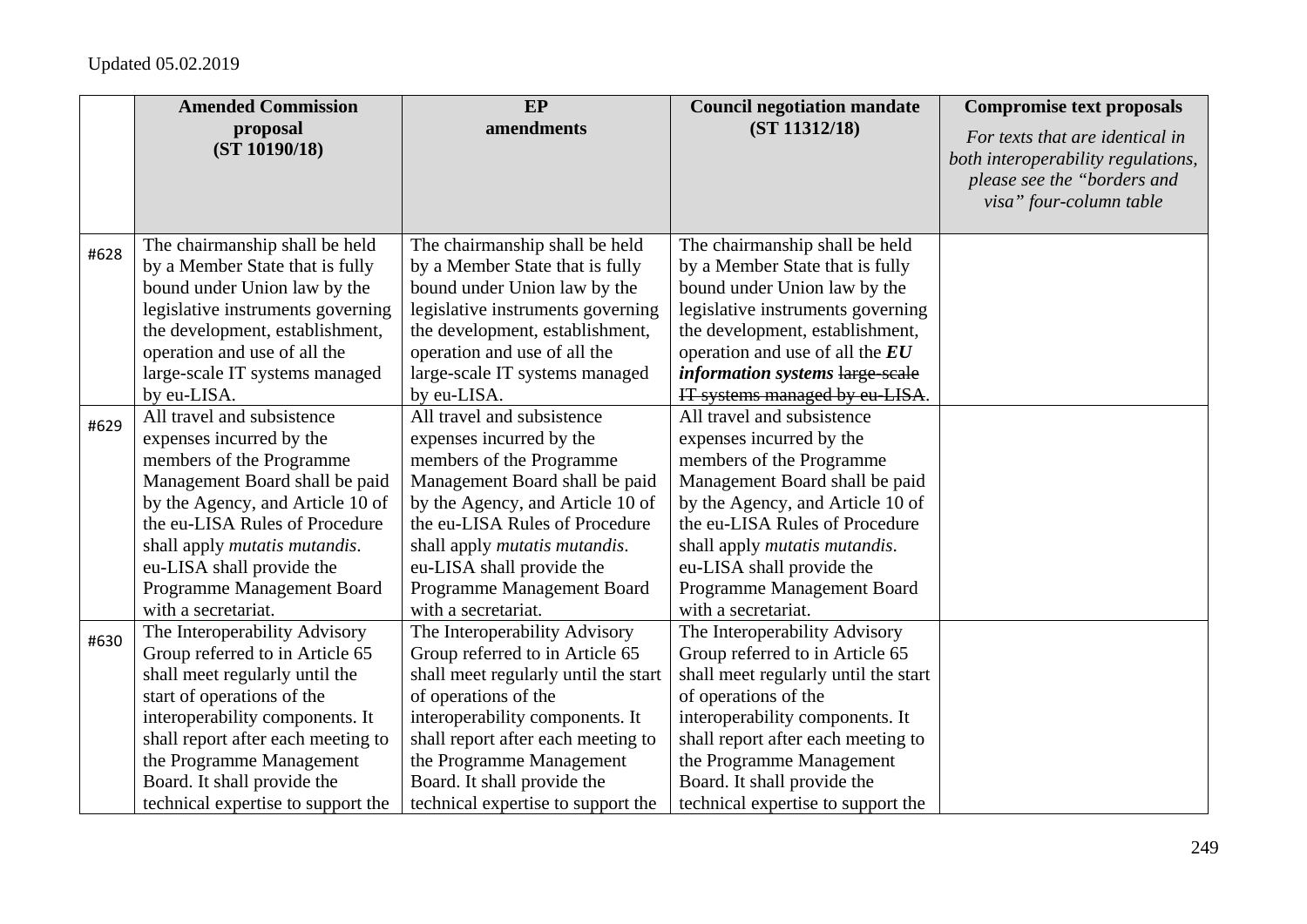|      | <b>Amended Commission</b>            | EP                                         | <b>Council negotiation mandate</b>   | <b>Compromise text proposals</b>                                                                                                |
|------|--------------------------------------|--------------------------------------------|--------------------------------------|---------------------------------------------------------------------------------------------------------------------------------|
|      | proposal<br>(ST 10190/18)            | amendments                                 | (ST 11312/18)                        | For texts that are identical in<br>both interoperability regulations,<br>please see the "borders and<br>visa" four-column table |
|      | tasks of the Programme               | tasks of the Programme                     | tasks of the Programme               |                                                                                                                                 |
|      | Management Board and shall           | Management Board and shall                 | Management Board and shall           |                                                                                                                                 |
|      | follow up on the state of            | follow up on the state of                  | follow up on the state of            |                                                                                                                                 |
|      | preparation of the Member            | preparation of the Member                  | preparation of the Member            |                                                                                                                                 |
|      | States.                              | States.                                    | States.                              |                                                                                                                                 |
| #631 | Article 53                           | Article 53                                 | Article 53                           |                                                                                                                                 |
|      | Responsibilities of eu-LISA          | Responsibilities of eu-LISA                | Responsibilities of eu-LISA          |                                                                                                                                 |
|      | following the entry into             | following the entry into                   | following the entry into             |                                                                                                                                 |
|      | operations                           | operations                                 | operations                           |                                                                                                                                 |
| #632 | Following the entry into             | Following the entry into                   | Following the entry into<br>1.       |                                                                                                                                 |
|      | operations of each                   | operations of each                         | operations of each                   |                                                                                                                                 |
|      | interoperability component, eu-      | interoperability component, eu-            | interoperability component, eu-      |                                                                                                                                 |
|      | LISA shall be responsible for the    | LISA shall be responsible for the          | LISA shall be responsible for the    |                                                                                                                                 |
|      | technical management of the          | technical and security                     | technical management of the          |                                                                                                                                 |
|      | central infrastructure and the       | management of the central                  | central infrastructure and the       |                                                                                                                                 |
|      | national uniform interfaces. In      | infrastructure and the national            | national uniform interfaces. In      |                                                                                                                                 |
|      | cooperation with the Member          | uniform interfaces of the                  | cooperation with the Member          |                                                                                                                                 |
|      | States, it shall ensure at all times | interoperability components,               | States, it shall ensure at all times |                                                                                                                                 |
|      | the best available technology,       | including maintenance and                  | the best available technology,       |                                                                                                                                 |
|      | subject to a cost-benefit analysis.  | technological developments. In             | subject to a cost-benefit analysis.  |                                                                                                                                 |
|      | eu-LISA shall also be                | cooperation with the Member                | eu-LISA shall also be responsible    |                                                                                                                                 |
|      | responsible for the technical        | States, it shall ensure <i>that</i> at all | for the technical management of      |                                                                                                                                 |
|      | management of the                    | times the best available                   | the communication infrastructure     |                                                                                                                                 |
|      | communication infrastructure         | technology is used, subject to a           | referred to in Articles 6, 12, 17,   |                                                                                                                                 |
|      | referred to in Articles 6, 12, 17,   | cost-benefit analysis. eu-LISA             | 25 and 39.                           |                                                                                                                                 |
|      | 25 and 39.                           | shall also be responsible for the          |                                      |                                                                                                                                 |
|      |                                      | technical management <i>and</i>            |                                      |                                                                                                                                 |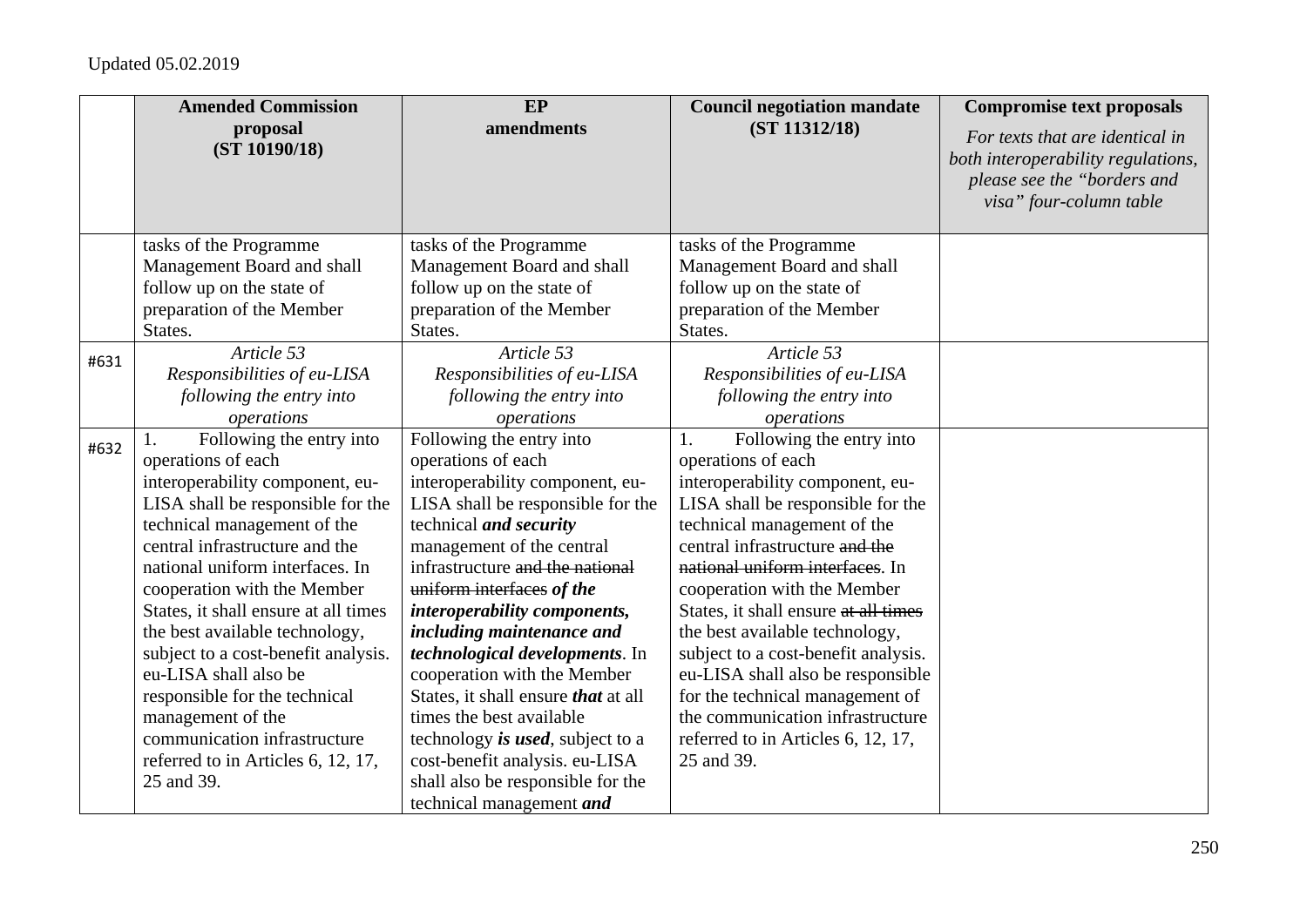|      | <b>Amended Commission</b>                                                                                                                                                                                                                                                                                                                                                                                                                                                                                                                                                        | EP                                                                                                                                                                                                                                                                                                                                                                                                                                                                                                                                                                                        | <b>Council negotiation mandate</b>                                                                                                                                                                                                                                                                                                                                                                                                                                                                                                                                                                                                           | <b>Compromise text proposals</b>                                                                                                |
|------|----------------------------------------------------------------------------------------------------------------------------------------------------------------------------------------------------------------------------------------------------------------------------------------------------------------------------------------------------------------------------------------------------------------------------------------------------------------------------------------------------------------------------------------------------------------------------------|-------------------------------------------------------------------------------------------------------------------------------------------------------------------------------------------------------------------------------------------------------------------------------------------------------------------------------------------------------------------------------------------------------------------------------------------------------------------------------------------------------------------------------------------------------------------------------------------|----------------------------------------------------------------------------------------------------------------------------------------------------------------------------------------------------------------------------------------------------------------------------------------------------------------------------------------------------------------------------------------------------------------------------------------------------------------------------------------------------------------------------------------------------------------------------------------------------------------------------------------------|---------------------------------------------------------------------------------------------------------------------------------|
|      | proposal<br>(ST 10190/18)                                                                                                                                                                                                                                                                                                                                                                                                                                                                                                                                                        | amendments                                                                                                                                                                                                                                                                                                                                                                                                                                                                                                                                                                                | (ST 11312/18)                                                                                                                                                                                                                                                                                                                                                                                                                                                                                                                                                                                                                                | For texts that are identical in<br>both interoperability regulations,<br>please see the "borders and<br>visa" four-column table |
|      |                                                                                                                                                                                                                                                                                                                                                                                                                                                                                                                                                                                  | security of the communication<br>infrastructure referred to in<br>Articles 6, 12, 17, 25 and 39.                                                                                                                                                                                                                                                                                                                                                                                                                                                                                          |                                                                                                                                                                                                                                                                                                                                                                                                                                                                                                                                                                                                                                              |                                                                                                                                 |
| #633 | Technical management of the<br>interoperability components shall<br>consist of all the tasks necessary<br>to keep the interoperability<br>components functioning 24 hours<br>a day, 7 days a week in<br>accordance with this Regulation,<br>in particular the maintenance<br>work and technical developments<br>necessary to ensure that the<br>components function at a<br>satisfactory level of technical<br>quality, in particular as regards<br>the response time for<br>interrogation of the central<br>infrastructures in accordance<br>with the technical specifications. | Technical management of the<br>interoperability components shall<br>consist consists of all the tasks<br>necessary to keep the<br>interoperability components<br>functioning 24 hours a day, 7<br>days a week in accordance with<br>this Regulation, in particular the<br>maintenance work and technical<br>developments necessary to<br>ensure that the components<br>function at a satisfactory level of<br>technical quality, in particular as<br>regards the response time for<br>interrogation of the central<br>infrastructures in accordance<br>with the technical specifications. | Technical management of the<br>interoperability components shall<br>consist of all the tasks necessary<br>to keep the interoperability<br>components functioning<br>providing uninterrupted services<br>to the Member States 24 hours a<br>day, 7 days a week in accordance<br>with this Regulation, in particular<br>the maintenance work and<br>technical developments<br>necessary to ensure that the<br>components function at a<br>satisfactory level of technical<br>quality, in particular as regards<br>the response time for<br>interrogation of the central<br>infrastructures in accordance<br>with the technical specifications. |                                                                                                                                 |
| #634 |                                                                                                                                                                                                                                                                                                                                                                                                                                                                                                                                                                                  | Security management of the<br>interoperability components<br>shall consist of all the tasks<br>necessary to ensure the<br>integrity, confidentiality and                                                                                                                                                                                                                                                                                                                                                                                                                                  |                                                                                                                                                                                                                                                                                                                                                                                                                                                                                                                                                                                                                                              |                                                                                                                                 |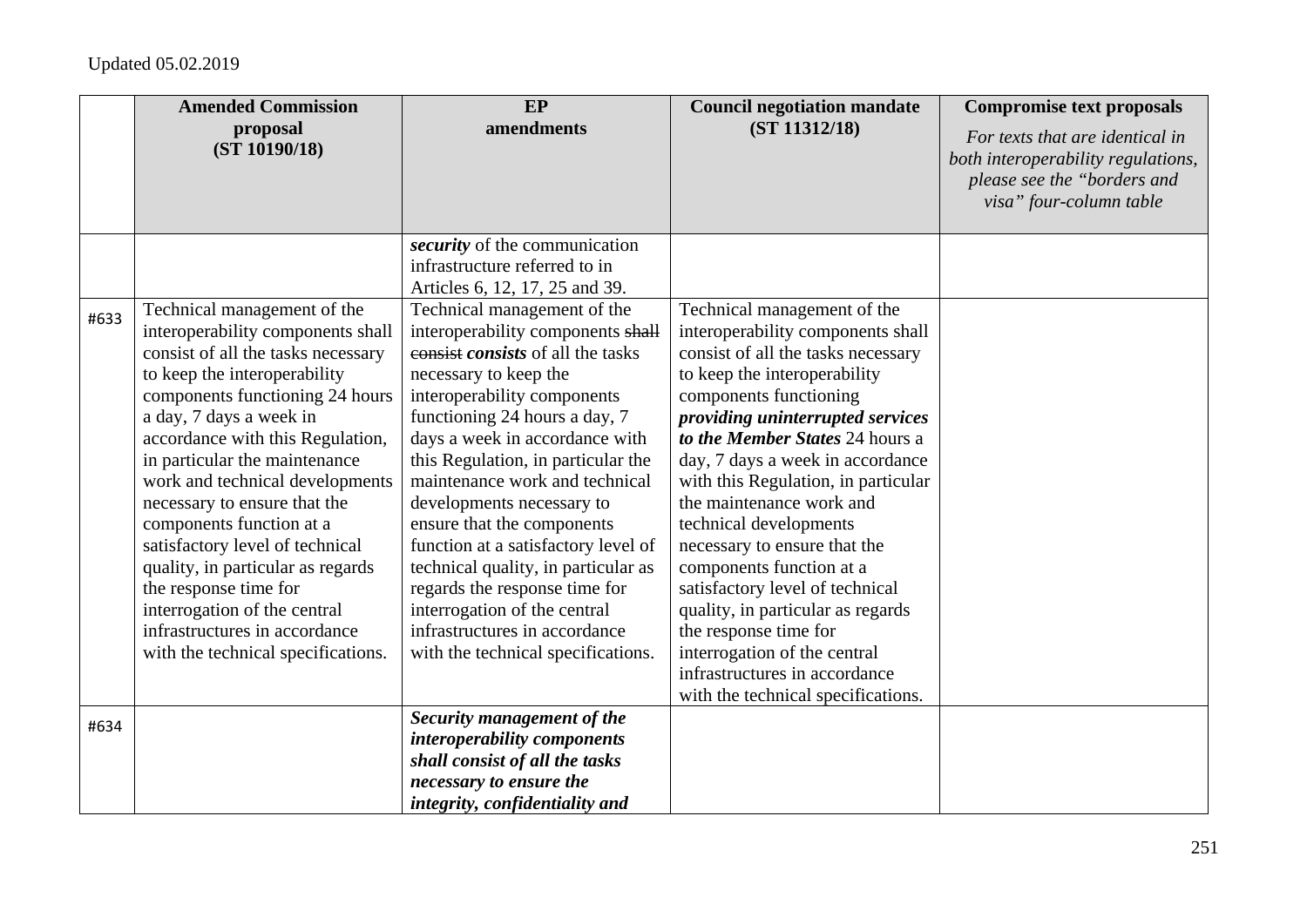|      | <b>Amended Commission</b>                                                                                                                                                                                                                                                                                                                                                                                                                                      | EP                                                                                                                                                                                                                                                                                                                                                                                                                                                                                                                                                                                                                                                                                                                                                                                                           | <b>Council negotiation mandate</b>                                                                                                                                                                                                                                                                                                                                                                                                                             | <b>Compromise text proposals</b>                                                                                                |
|------|----------------------------------------------------------------------------------------------------------------------------------------------------------------------------------------------------------------------------------------------------------------------------------------------------------------------------------------------------------------------------------------------------------------------------------------------------------------|--------------------------------------------------------------------------------------------------------------------------------------------------------------------------------------------------------------------------------------------------------------------------------------------------------------------------------------------------------------------------------------------------------------------------------------------------------------------------------------------------------------------------------------------------------------------------------------------------------------------------------------------------------------------------------------------------------------------------------------------------------------------------------------------------------------|----------------------------------------------------------------------------------------------------------------------------------------------------------------------------------------------------------------------------------------------------------------------------------------------------------------------------------------------------------------------------------------------------------------------------------------------------------------|---------------------------------------------------------------------------------------------------------------------------------|
|      | proposal<br>(ST 10190/18)                                                                                                                                                                                                                                                                                                                                                                                                                                      | amendments                                                                                                                                                                                                                                                                                                                                                                                                                                                                                                                                                                                                                                                                                                                                                                                                   | (ST 11312/18)                                                                                                                                                                                                                                                                                                                                                                                                                                                  | For texts that are identical in<br>both interoperability regulations,<br>please see the "borders and<br>visa" four-column table |
| #635 | Without prejudice to<br>2.<br>Article 17 of the Staff<br>Regulations of Officials of the<br>European Union, eu-LISA shall<br>apply appropriate rules of<br>professional secrecy or other<br>equivalent duties of<br>confidentiality to its entire staff<br>required to work with data stored<br>in the interoperability<br>components. This obligation<br>shall also apply after such staff<br>leave office or employment or<br>after the termination of their | availability of all<br>interoperability components in<br>accordance with this<br><b>Regulation, in particular</b><br>information security risk<br>assessments and preventive<br>measures to avoid both physical<br>and IT security incidents and<br>the actions required to respond<br>and recover from them if they<br>cannot be avoided.<br>Without prejudice to<br>2.<br>Article 17 of the Staff<br>Regulations of Officials of the<br>European Union, eu-LISA shall<br>apply appropriate rules of<br>professional secrecy or other<br>equivalent duties of<br>confidentiality to its entire staff<br>required to work with data stored<br>in the interoperability<br>components. This obligation<br>shall also apply after such staff<br>leave office or employment or<br>after the termination of their | Without prejudice to<br>2.<br>Article 17 of the Staff<br>Regulations of Officials of the<br>European Union, eu-LISA shall<br>apply appropriate rules of<br>professional secrecy or other<br>equivalent duties of<br>confidentiality to its entire staff<br>required to work with data stored<br>in the interoperability<br>components. This obligation<br>shall also apply after such staff<br>leave office or employment or<br>after the termination of their |                                                                                                                                 |
|      | activities.                                                                                                                                                                                                                                                                                                                                                                                                                                                    | activities.                                                                                                                                                                                                                                                                                                                                                                                                                                                                                                                                                                                                                                                                                                                                                                                                  | activities.                                                                                                                                                                                                                                                                                                                                                                                                                                                    |                                                                                                                                 |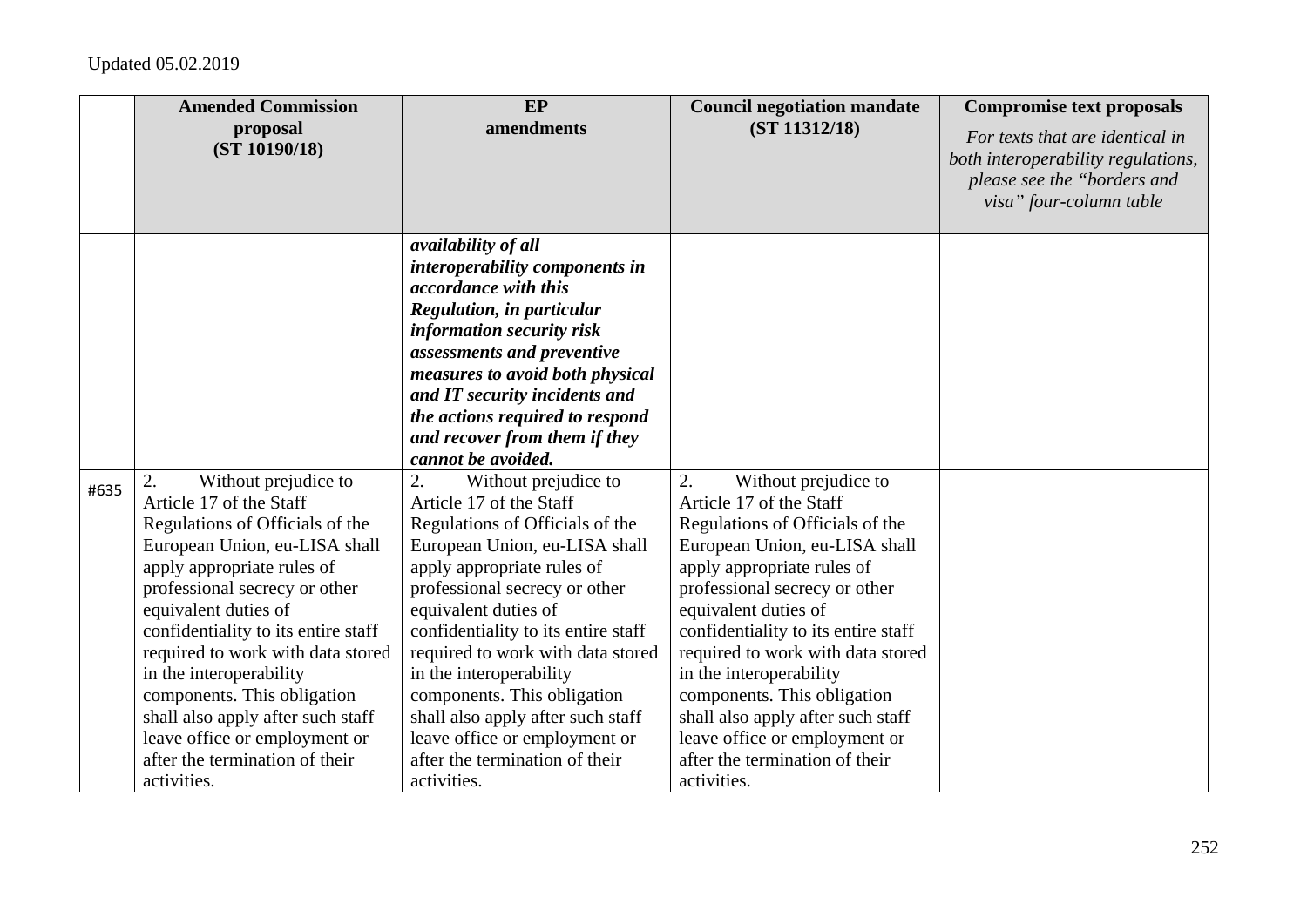|      | <b>Amended Commission</b>                                                                                                                                                                                                                              | EP                                                                                                                                                                                                                                                     | <b>Council negotiation mandate</b>                                                                                                                                                                                                                     | <b>Compromise text proposals</b>                                                                                                |
|------|--------------------------------------------------------------------------------------------------------------------------------------------------------------------------------------------------------------------------------------------------------|--------------------------------------------------------------------------------------------------------------------------------------------------------------------------------------------------------------------------------------------------------|--------------------------------------------------------------------------------------------------------------------------------------------------------------------------------------------------------------------------------------------------------|---------------------------------------------------------------------------------------------------------------------------------|
|      | proposal<br>(ST 10190/18)                                                                                                                                                                                                                              | amendments                                                                                                                                                                                                                                             | (ST 11312/18)                                                                                                                                                                                                                                          | For texts that are identical in<br>both interoperability regulations,<br>please see the "borders and<br>visa" four-column table |
| #636 | eu-LISA shall develop<br>3.<br>and maintain a mechanism and<br>procedures for carrying out<br>quality checks on the data stored<br>in the shared biometric matching<br>service and the common identity<br>repository in accordance with<br>Article 37. | eu-LISA shall develop<br>3.<br>and maintain a mechanism and<br>procedures for carrying out<br>quality checks on the data stored<br>in the shared biometric matching<br>service and the common identity<br>repository in accordance with<br>Article 37. | eu-LISA shall develop<br>3.<br>and maintain a mechanism and<br>procedures for carrying out<br>quality checks on the data stored<br>in the shared biometric matching<br>service and the common identity<br>repository in accordance with<br>Article 37. |                                                                                                                                 |
| #637 | eu-LISA shall also<br>$\mathcal{A}_{\cdot}$<br>perform tasks related to<br>providing training on the<br>technical use of the<br>interoperability components.                                                                                           | eu-LISA shall also<br>$\overline{4}$ .<br>perform tasks related to<br>providing training on the<br>technical use of the<br>interoperability components.                                                                                                | eu-LISA shall also<br>4.<br>perform tasks related to<br>providing training on the<br>technical use of the<br>interoperability components.                                                                                                              |                                                                                                                                 |
| #638 | Article 54<br>Responsibilities of Member<br><b>States</b>                                                                                                                                                                                              | Article 54<br>Responsibilities of Member<br><b>States</b>                                                                                                                                                                                              | Article 54<br>Responsibilities of Member<br><b>States</b>                                                                                                                                                                                              |                                                                                                                                 |
| #639 | Each Member State shall<br>be responsible for:                                                                                                                                                                                                         | Each Member State shall<br>1.<br>be responsible for:                                                                                                                                                                                                   | Each Member State shall<br>1.<br>be responsible for:                                                                                                                                                                                                   |                                                                                                                                 |
| #640 | the connection to the<br>(a)<br>communication infrastructure of<br>the European search portal (ESP)<br>and the common identity<br>repository (CIR);                                                                                                    | the connection to the<br>(a)<br>communication infrastructure of<br>the European search portal (ESP)<br>and the common identity<br>repository (CIR);                                                                                                    | the connection to the<br>(a)<br>communication infrastructure of<br>the European search portal (ESP)<br>and the common identity<br>repository (CIR);                                                                                                    |                                                                                                                                 |
| #641 | the integration of the<br>(b)<br>existing national systems and<br>infrastructures with the ESP,<br>shared biometric matching                                                                                                                           | the integration of the<br>(b)<br>existing national systems and<br>infrastructures with the ESP,<br>shared biometric matching                                                                                                                           | the integration of the<br>(b)<br>existing national systems and<br>infrastructures with the ESP,<br>shared biometric matching                                                                                                                           |                                                                                                                                 |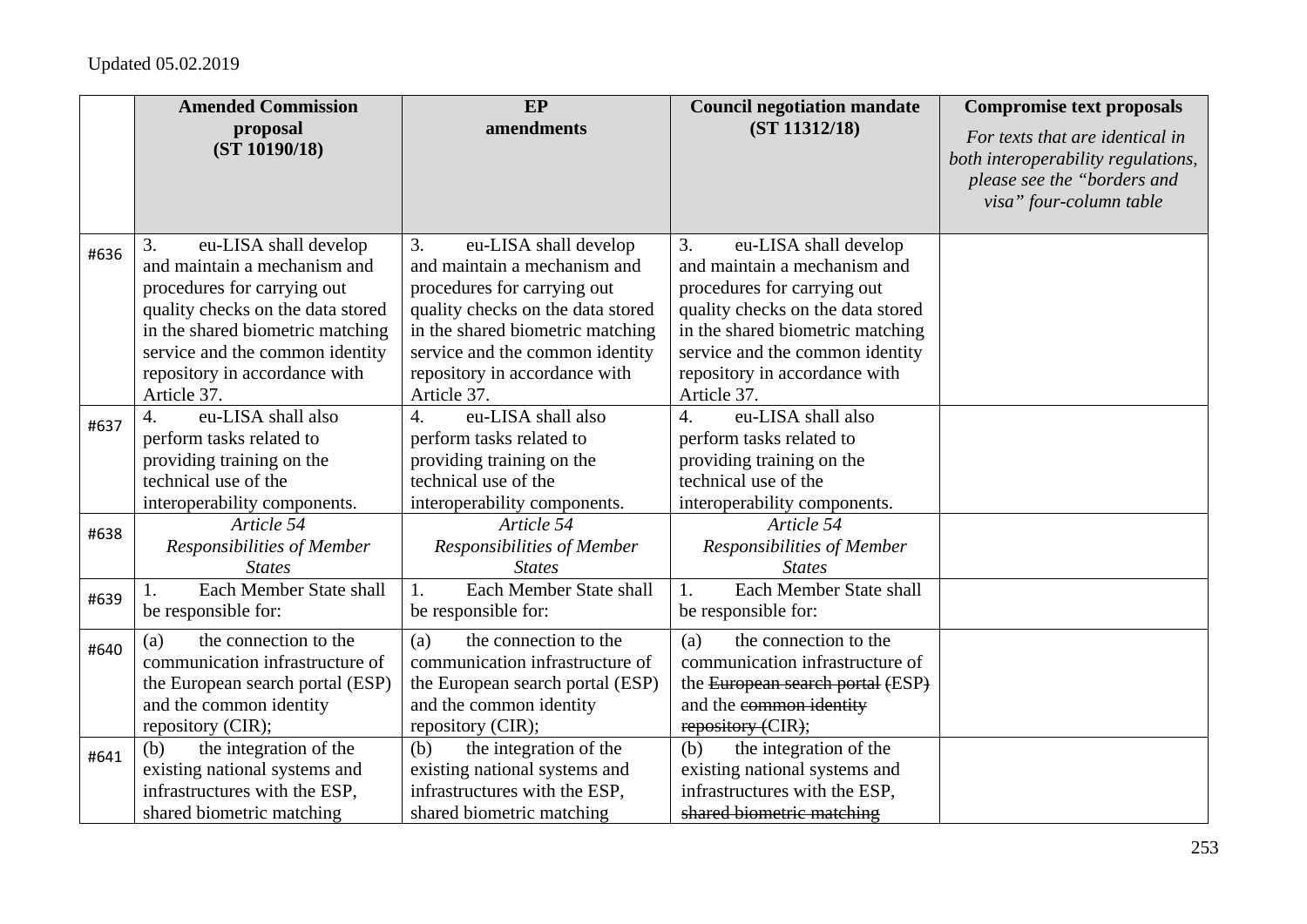## Updated 05.02.2019

|      | <b>Amended Commission</b>                                                                                                                                                                                                                                                                                                                                            | <b>EP</b>                                                                                                                                                                                                                                                                                                                                                            | <b>Council negotiation mandate</b>                                                                                                                                                                                                                                                                                                                                     | <b>Compromise text proposals</b>                                                                                                |
|------|----------------------------------------------------------------------------------------------------------------------------------------------------------------------------------------------------------------------------------------------------------------------------------------------------------------------------------------------------------------------|----------------------------------------------------------------------------------------------------------------------------------------------------------------------------------------------------------------------------------------------------------------------------------------------------------------------------------------------------------------------|------------------------------------------------------------------------------------------------------------------------------------------------------------------------------------------------------------------------------------------------------------------------------------------------------------------------------------------------------------------------|---------------------------------------------------------------------------------------------------------------------------------|
|      | proposal<br>(ST 10190/18)                                                                                                                                                                                                                                                                                                                                            | amendments                                                                                                                                                                                                                                                                                                                                                           | (ST 11312/18)                                                                                                                                                                                                                                                                                                                                                          | For texts that are identical in<br>both interoperability regulations,<br>please see the "borders and<br>visa" four-column table |
|      | service, the CIR and the                                                                                                                                                                                                                                                                                                                                             | service, the CIR and the                                                                                                                                                                                                                                                                                                                                             | service, the CIR and the                                                                                                                                                                                                                                                                                                                                               |                                                                                                                                 |
|      | multiple-identity detector;                                                                                                                                                                                                                                                                                                                                          | multiple-identity detector;                                                                                                                                                                                                                                                                                                                                          | multiple-identity detector MID;                                                                                                                                                                                                                                                                                                                                        |                                                                                                                                 |
| #642 | the organisation,<br>(c)<br>management, operation and<br>maintenance of its existing<br>national infrastructure and of its<br>connection to the interoperability<br>components;                                                                                                                                                                                      | the organisation,<br>(c)<br>management, operation and<br>maintenance of its existing<br>national infrastructure and of its<br>connection to the interoperability<br>components;                                                                                                                                                                                      | the organisation,<br>(c)<br>management, operation and<br>maintenance of its existing<br>national infrastructure and of its<br>connection to the interoperability<br>components;                                                                                                                                                                                        |                                                                                                                                 |
| #643 | the management of, and<br>(d)<br>arrangements for, access by the<br>duly authorised staff, and by the<br>duly empowered staff, of the<br>competent national authorities to<br>the ESP, the CIR and the<br>multiple-identity detector in<br>accordance with this Regulation<br>and the creation and regular<br>update of a list of those staff and<br>their profiles; | the management of, and<br>(d)<br>arrangements for, access by the<br>duly authorised staff, and by the<br>duly empowered staff, of the<br>competent national authorities to<br>the ESP, the CIR and the<br>multiple-identity detector in<br>accordance with this Regulation<br>and the creation and regular<br>update of a list of those staff and<br>their profiles; | the management of, and<br>(d)<br>arrangements for, access by the<br>duly authorised staff and by the<br>duly empowered staff of the<br>competent national authorities to<br>the ESP, the CIR and the<br>multiple-identity detector MID<br>in accordance with this<br>Regulation and the creation and<br>regular update of a list of those<br>staff and their profiles; |                                                                                                                                 |
| #644 | the adoption of the<br>(e)<br>legislative measures referred to<br>in Article $20(3)$ in order to access<br>the CIR for identification<br>purposes;                                                                                                                                                                                                                   | the adoption of the<br>(e)<br>legislative measures referred to<br>in Article $20(3)$ in order to access<br>the CIR for identification<br>purposes;                                                                                                                                                                                                                   | the adoption of the<br>(e)<br>legislative measures referred to<br>in Article $20(3)(2)$ and $20(2a)$ in<br>order to access the CIR for<br>identification purposes;                                                                                                                                                                                                     |                                                                                                                                 |
| #645 | the manual verification of<br>(f)<br>different identities referred to in<br>Article 29;                                                                                                                                                                                                                                                                              | the manual verification of<br>(f)<br>different identities referred to in<br>Article 29;                                                                                                                                                                                                                                                                              | the manual verification of<br>(f)<br>different identities referred to in<br>Article 29;                                                                                                                                                                                                                                                                                |                                                                                                                                 |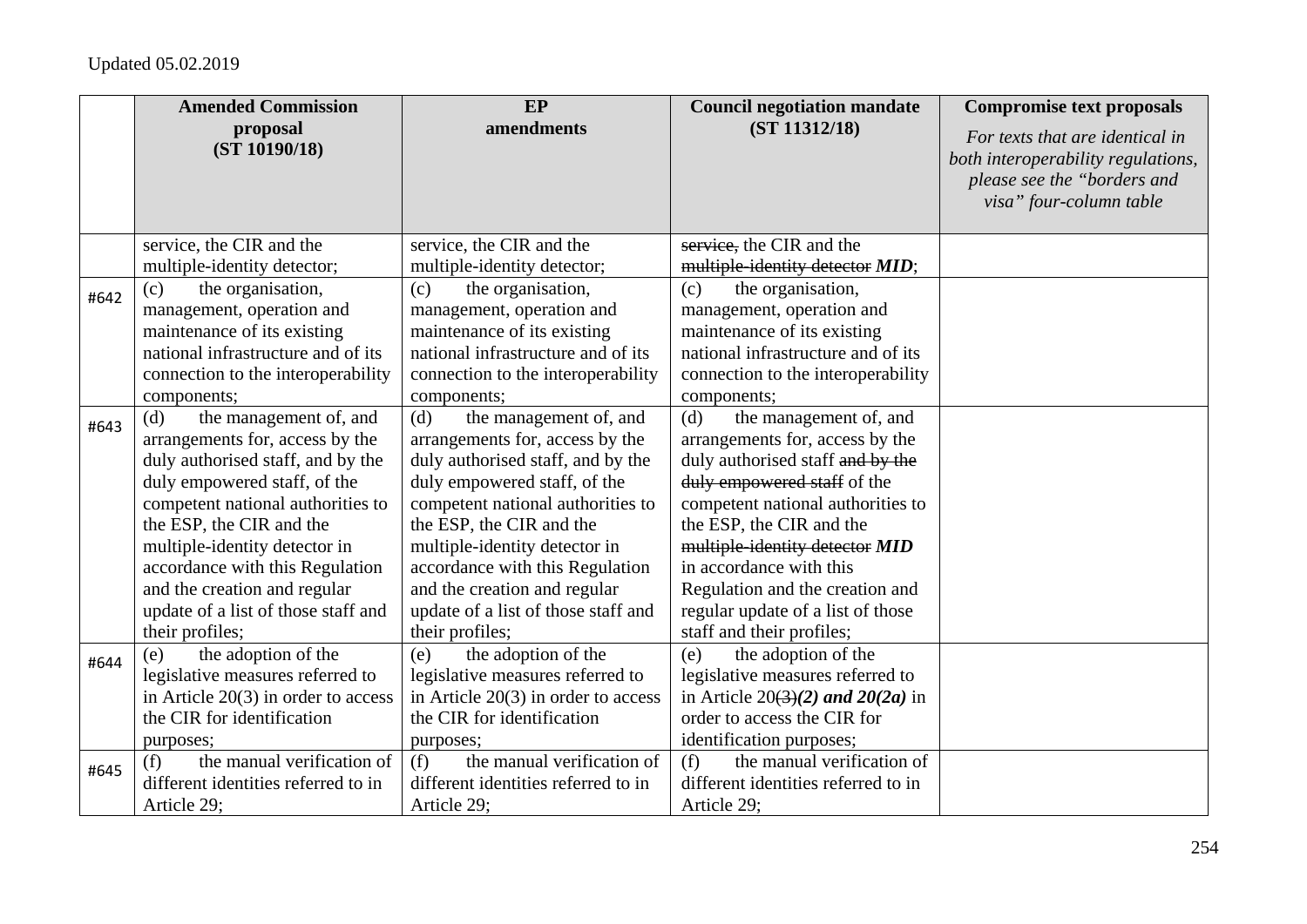|      | <b>Amended Commission</b>                                                                                                                               | EP                                                                                                                                                                                                    | <b>Council negotiation mandate</b>                                                                                                                                                          | <b>Compromise text proposals</b>                                                                                                |
|------|---------------------------------------------------------------------------------------------------------------------------------------------------------|-------------------------------------------------------------------------------------------------------------------------------------------------------------------------------------------------------|---------------------------------------------------------------------------------------------------------------------------------------------------------------------------------------------|---------------------------------------------------------------------------------------------------------------------------------|
|      | proposal<br>(ST 10190/18)                                                                                                                               | amendments                                                                                                                                                                                            | (ST 11312/18)                                                                                                                                                                               | For texts that are identical in<br>both interoperability regulations,<br>please see the "borders and<br>visa" four-column table |
| #646 | the implementation of<br>(g)<br>data quality requirements in the<br>EU information systems and in<br>the interoperability components;                   | the implementation of<br>(g)<br>data quality requirements in the<br>EU information systems and in<br>the interoperability components;                                                                 | the implementation<br>(g)<br><i>compliance with data quality</i><br>requirements in the EU<br>information systems and in the<br>interoperability components<br>established under Union law; |                                                                                                                                 |
| #647 |                                                                                                                                                         | fully complying with the<br>(ga)<br>rules of each IT system to<br>ensure the security and integrity<br>of personal data;                                                                              |                                                                                                                                                                                             |                                                                                                                                 |
| #648 | remedying any<br>(h)<br>deficiencies identified in the<br>Commission's evaluation report<br>concerning data quality referred<br>to in Article $37(5)$ . | (h)<br>remedying any<br>deficiencies identified in the<br>Commission's evaluation report<br>concerning data quality referred<br>to in Article $37(5)$ .                                               | remedying any<br>(h)<br>deficiencies identified in the<br>Commission's evaluation report<br>concerning data quality referred<br>to in Article $37(5)$ .                                     |                                                                                                                                 |
| #649 |                                                                                                                                                         | reporting any security<br>(ha)<br>incidents involving personal<br>data to the Commission, eu-<br>LISA, the national supervisory<br>authorities and the European<br><b>Data Protection Supervisor.</b> |                                                                                                                                                                                             |                                                                                                                                 |
| #650 | Each Member State shall<br>2.<br>connect their designated<br>authorities referred to in<br>Article $4(24)$ to the CIR.                                  | 2.<br>Each Member State shall<br>connect their designated<br>authorities referred to in<br>Article $4(24)$ to the CIR.                                                                                | 2.<br>Each Member State shall<br>connect their designated<br>authorities referred to in<br>Article 4(24) to the CIR.                                                                        |                                                                                                                                 |
| #651 | Article 54a<br><b>Responsibilities of Europol</b>                                                                                                       | Article 54a<br>Responsibilities of Europol                                                                                                                                                            | Article 54a<br>Responsibilities of Europol                                                                                                                                                  | Provisionally agreed<br>Article 54a                                                                                             |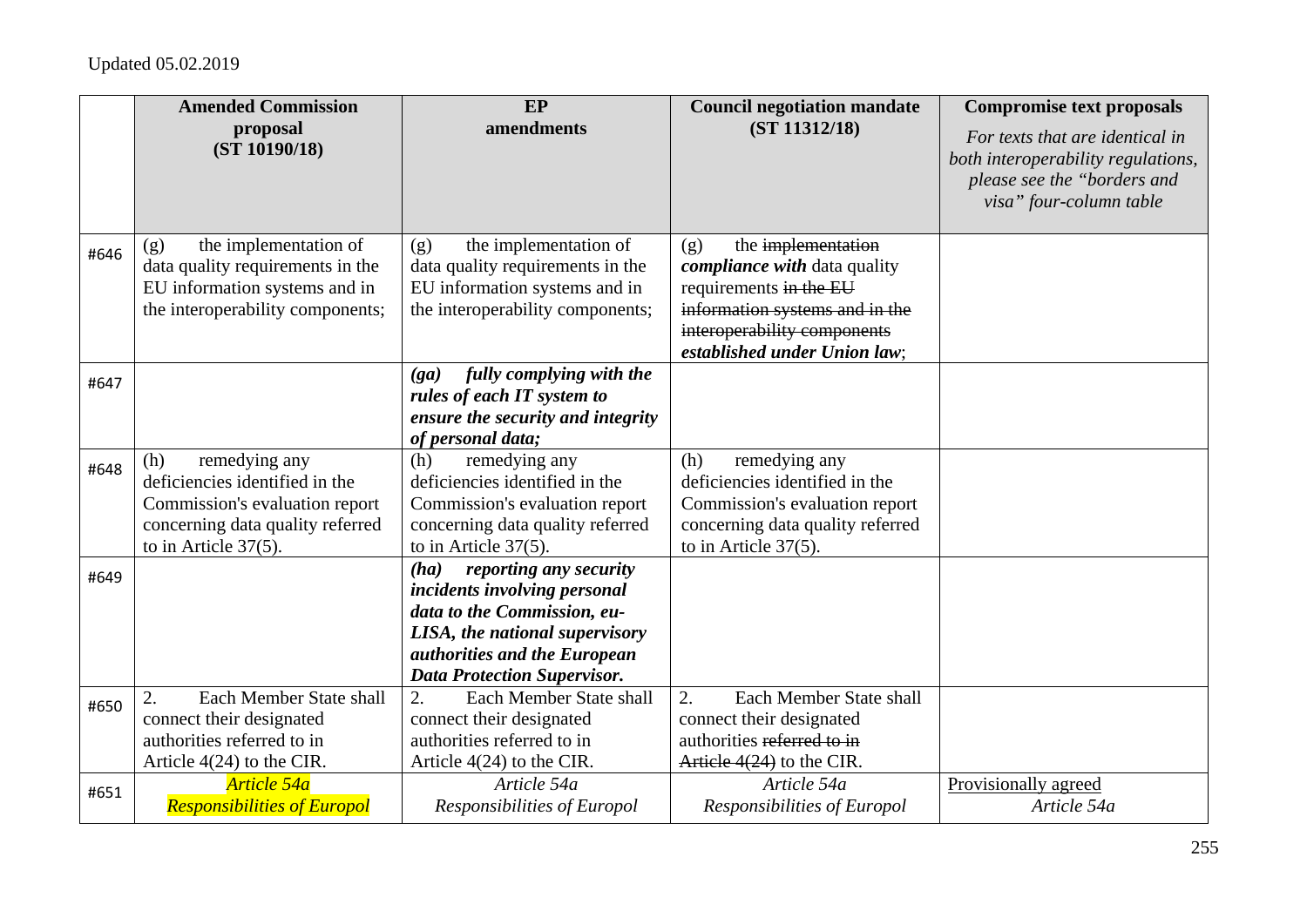|      | <b>Amended Commission</b>                                                                                                                                                                                                                                                                                 | EP                                                                                                                                                                                                                                                                                                       | <b>Council negotiation mandate</b>                                                                                                                                                                                                                                                                       | <b>Compromise text proposals</b>                                                                                                                                                                                                                                                                                                 |
|------|-----------------------------------------------------------------------------------------------------------------------------------------------------------------------------------------------------------------------------------------------------------------------------------------------------------|----------------------------------------------------------------------------------------------------------------------------------------------------------------------------------------------------------------------------------------------------------------------------------------------------------|----------------------------------------------------------------------------------------------------------------------------------------------------------------------------------------------------------------------------------------------------------------------------------------------------------|----------------------------------------------------------------------------------------------------------------------------------------------------------------------------------------------------------------------------------------------------------------------------------------------------------------------------------|
|      | proposal<br>(ST 10190/18)                                                                                                                                                                                                                                                                                 | amendments                                                                                                                                                                                                                                                                                               | (ST 11312/18)                                                                                                                                                                                                                                                                                            | For texts that are identical in<br>both interoperability regulations,<br>please see the "borders and<br>visa" four-column table                                                                                                                                                                                                  |
|      |                                                                                                                                                                                                                                                                                                           |                                                                                                                                                                                                                                                                                                          |                                                                                                                                                                                                                                                                                                          | Responsibilities of Europol                                                                                                                                                                                                                                                                                                      |
| #652 | Europol shall ensure<br>processing of the queries by the<br><b>ESP</b> to the Europol data and shall<br>accordingly adapt its Querying<br><b>Europol Systems (QUEST)</b><br>interface for basic protection<br>level (BPL) data.                                                                           | Europol shall ensure<br>1.<br>processing of the queries by the<br>ESP and the shared BMS to the<br>Europol data and shall<br>accordingly adapt its Querying<br>Europol Systems (QUEST)<br>interface for basic protection<br>level (BPL) data.                                                            | Europol shall ensure<br>1.<br>processing of the queries by the<br>ESP to the Europol data and shall<br>accordingly adapt its Querying<br>Europol Systems (QUEST)<br>interface for basic protection<br>level (BPL) data.                                                                                  | Provisionally agreed<br>Europol shall ensure<br>1.<br>processing of the queries by the<br>ESP to the Europol data and shall<br>accordingly adapt its Querying<br>Europol Systems (QUEST)<br>interface for basic protection<br>level (BPL) data.                                                                                  |
| #653 | Europol shall be<br>responsible for the management<br>of, and arrangements for, its duly<br>authorised staff to use and access<br>respectively the ESP and the CIR<br>in accordance with this<br><b>Regulation and the creation and</b><br>regular update of a list of those<br>staff and their profiles. | 2.<br>Europol shall be<br>responsible for the management<br>of, and arrangements for, its duly<br>authorised staff to use and access<br>respectively the ESP and the CIR<br>in accordance with this<br>Regulation and the creation and<br>regular update of a list of those<br>staff and their profiles. | 2.<br>Europol shall be<br>responsible for the management<br>of, and arrangements for, its duly<br>authorised staff to use and access<br>respectively the ESP and the CIR<br>in accordance with this<br>Regulation and the creation and<br>regular update of a list of those<br>staff and their profiles. | Provisionally agreed<br>Europol shall be<br>2.<br>responsible for the management<br>of, and arrangements for, its duly<br>authorised staff to use and access<br>respectively the ESP and the CIR<br>in accordance with this<br>Regulation and the creation and<br>regular update of a list of those<br>staff and their profiles. |
| #654 |                                                                                                                                                                                                                                                                                                           | 2a.<br>Any data processing by<br><b>Europol under this Regulation</b><br>shall be subject to Regulation<br>$(EU)$ 2016/794.                                                                                                                                                                              |                                                                                                                                                                                                                                                                                                          | Provisionally agreed<br>[]                                                                                                                                                                                                                                                                                                       |
| #655 | Article 55<br>Responsibilities of the ETIAS<br>Central Unit                                                                                                                                                                                                                                               | Article 55<br>Responsibilities of the ETIAS<br>Central Unit                                                                                                                                                                                                                                              | Article 55<br>Responsibilities of the ETIAS<br>Central Unit                                                                                                                                                                                                                                              |                                                                                                                                                                                                                                                                                                                                  |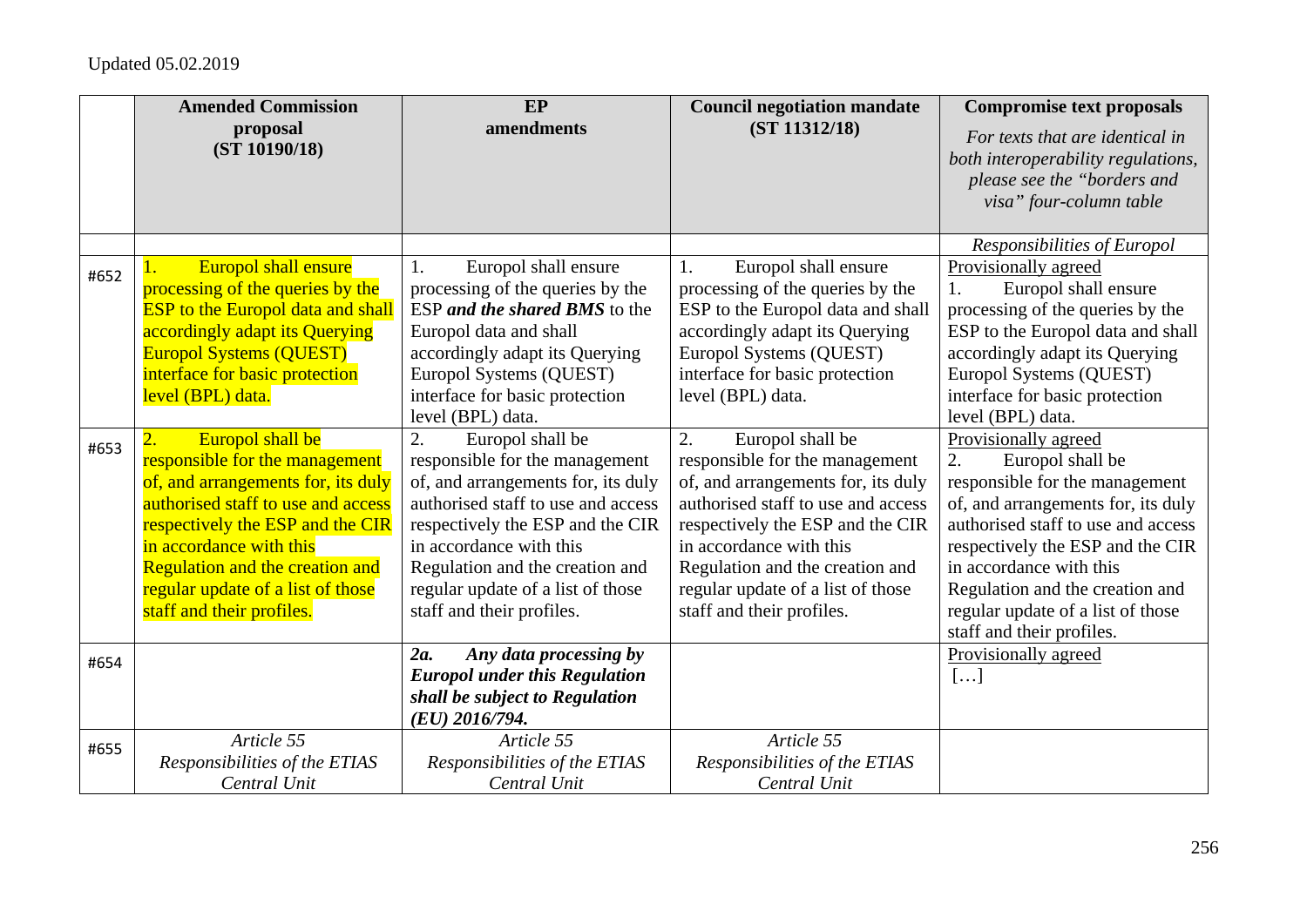|      | <b>Amended Commission</b>                                                                                                                         | EP                                                                                                                                                | <b>Council negotiation mandate</b>                                                                                                                     | <b>Compromise text proposals</b>                                                                                                |
|------|---------------------------------------------------------------------------------------------------------------------------------------------------|---------------------------------------------------------------------------------------------------------------------------------------------------|--------------------------------------------------------------------------------------------------------------------------------------------------------|---------------------------------------------------------------------------------------------------------------------------------|
|      | proposal<br>(ST 10190/18)                                                                                                                         | amendments                                                                                                                                        | (ST 11312/18)                                                                                                                                          | For texts that are identical in<br>both interoperability regulations,<br>please see the "borders and<br>visa" four-column table |
| #656 | The ETIAS Central Unit shall be<br>responsible for:                                                                                               | The ETIAS Central Unit shall be<br>responsible for:                                                                                               | The ETIAS Central Unit shall be<br>responsible for:                                                                                                    |                                                                                                                                 |
| #657 | the manual verification of<br>(a)<br>different identities referred to in<br>Article 29;                                                           | the manual verification of<br>(a)<br>different identities referred to in<br>Article 29;                                                           | the manual verification of<br>(a)<br>different identities referred to in<br>Article $29(1)(c)$ ;                                                       |                                                                                                                                 |
| #658 | carrying out a multiple-<br>(b)<br>identity detection between the<br>data stored in the VIS, Eurodac<br>and the SIS referred to in Article<br>59. | carrying out a multiple-<br>(b)<br>identity detection between the<br>data stored in the VIS, Eurodac<br>and the SIS referred to in Article<br>59. | carrying out a multiple-<br>(b)<br>identity detection between the<br>data stored in the EES, VIS,<br>Eurodac and the SIS referred to<br>in Article 59. |                                                                                                                                 |
| #659 | <b>CHAPTER VIIIa</b>                                                                                                                              | <b>CHAPTER VIIIa</b>                                                                                                                              | <b>CHAPTER VIIIa</b>                                                                                                                                   |                                                                                                                                 |
|      | <b>Amendments to other</b>                                                                                                                        | <b>Amendments to other</b>                                                                                                                        | <b>Amendments to other</b>                                                                                                                             |                                                                                                                                 |
|      | <b>Union instruments</b>                                                                                                                          | <b>Union instruments</b>                                                                                                                          | <b>Union instruments</b>                                                                                                                               |                                                                                                                                 |
| #660 | <b>Article 55a</b><br><b>Amendments to Regulation</b><br><u>(EU) 2018/XX [the Eurodac</u><br><b>Regulation</b> <sub>[1]</sub>                     | [Article 55a<br>Amendments to Regulation (EU)<br>2018/XX [the Eurodac<br>Regulation]]                                                             | [Article 55a<br>Amendments to Regulation (EU)<br>2018/XX [the Eurodac<br>Regulation]]                                                                  | Provisionally agreed<br>[]                                                                                                      |
| #661 | $\left[\ldots\right]$                                                                                                                             | []                                                                                                                                                | []                                                                                                                                                     | Provisionally agreed<br>$[\ldots]$                                                                                              |
| #662 | <b>Article 55b</b><br><b>Amendments to Regulation</b>                                                                                             | Article 55b<br>Amendments to Regulation (EU)                                                                                                      | Article 55b<br>Amendments to Regulation (EU)                                                                                                           | Provisionally agreed                                                                                                            |
|      | <b>(EU) 2018/XX [the SIS</b>                                                                                                                      | 2018/XX [the SIS Regulation in                                                                                                                    | 2018/XX [the SIS Regulation in                                                                                                                         | Article 55b                                                                                                                     |
|      |                                                                                                                                                   |                                                                                                                                                   |                                                                                                                                                        | Amendments to Regulation (EU)                                                                                                   |
|      |                                                                                                                                                   |                                                                                                                                                   |                                                                                                                                                        |                                                                                                                                 |
|      |                                                                                                                                                   |                                                                                                                                                   |                                                                                                                                                        |                                                                                                                                 |
|      | <b>Regulation in the field of law</b><br><b>enforcement</b> ]                                                                                     | the field of law enforcement]                                                                                                                     | the field of law enforcement<br>police cooperation and judicial<br><i>cooperation in criminal matters]</i>                                             | 2018/XX [the SIS Regulation in<br>the field of law enforcement<br>police cooperation and judicial                               |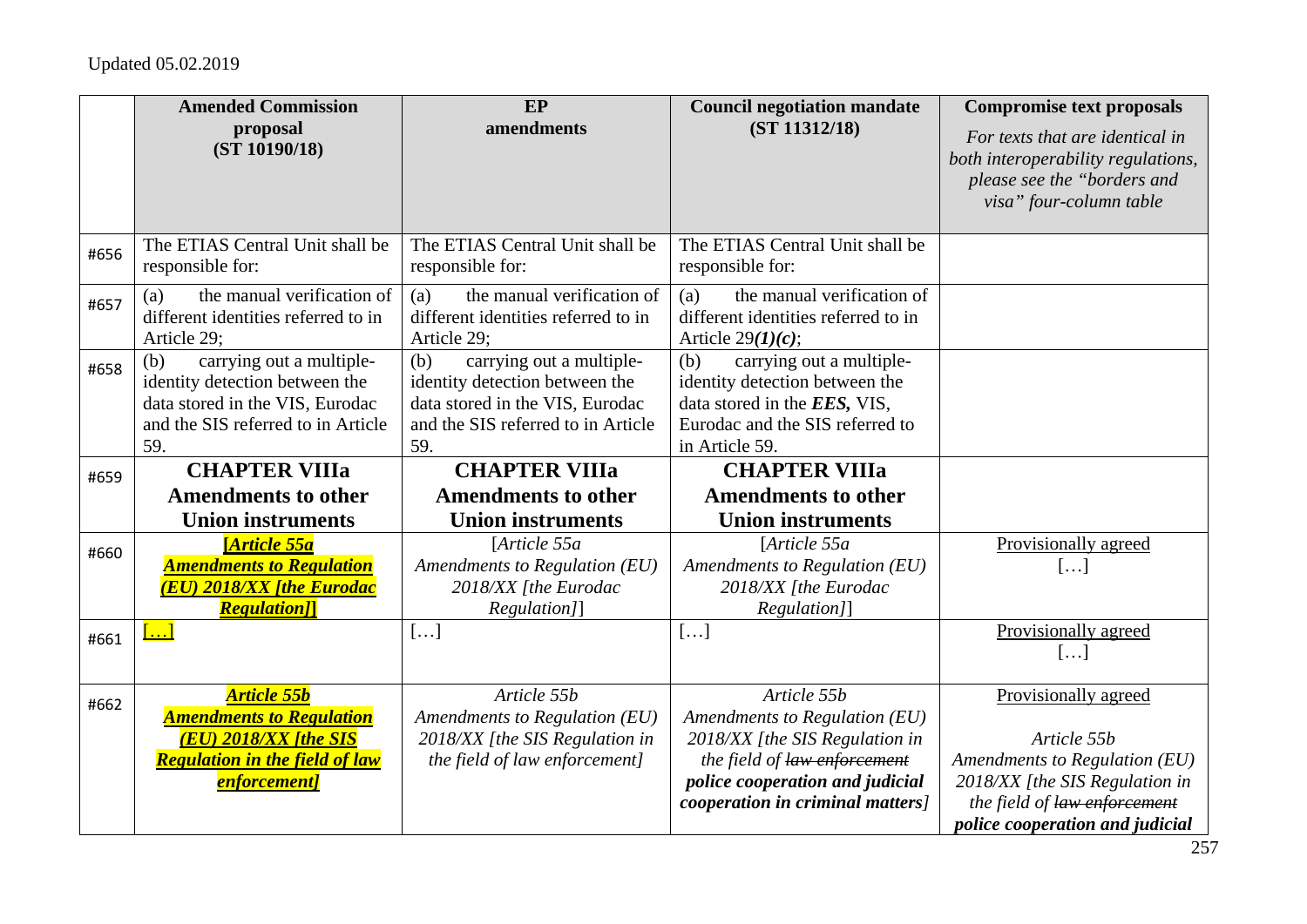|      | <b>Amended Commission</b><br>proposal                                   | EP<br>amendments                                               | <b>Council negotiation mandate</b><br>(ST 11312/18)                    | <b>Compromise text proposals</b>                                                                                                |
|------|-------------------------------------------------------------------------|----------------------------------------------------------------|------------------------------------------------------------------------|---------------------------------------------------------------------------------------------------------------------------------|
|      | (ST 10190/18)                                                           |                                                                |                                                                        | For texts that are identical in<br>both interoperability regulations,<br>please see the "borders and<br>visa" four-column table |
|      |                                                                         |                                                                |                                                                        | cooperation in criminal matters]                                                                                                |
| #663 | <b>Regulation (EU) 2018/XX is</b>                                       | Regulation (EU) 2018/XX is                                     | Regulation (EU)<br>$2018/XX$ is                                        | Provisionally agreed                                                                                                            |
|      | amended as follows:                                                     | amended as follows:                                            | amended as follows:                                                    | <b>Regulation (EU) 2018/XX is</b><br>amended as follows:                                                                        |
| #664 | In Article 3(1), the                                                    | In Article $3(1)$ , the<br>1.                                  | In Article $3(1)$ , the following                                      | Provisionally agreed                                                                                                            |
|      | following points are added:                                             | following points are added:                                    | points are added:                                                      | In Article $3(1)$ , the following                                                                                               |
|      |                                                                         |                                                                |                                                                        | points are added:                                                                                                               |
| #665 | "(q) 'ESP' means the                                                    | "(q) 'ESP' means the European                                  | " $\left(\frac{q}{q}\right)$ 'ESP' means the                           | Provisionally agreed                                                                                                            |
|      | <b>European search portal as</b><br>defined in [Article 6 of            | search portal as defined in<br>[Article 6 of Regulation        | European search portal<br>established by as defined in                 | " $\left(\frac{q}{q}\right)$ 'ESP' means the                                                                                    |
|      | <b>Regulation 2018/XX on</b>                                            | 2018/XX on interoperability].                                  | [Article $6(1)$ of Regulation                                          | European search portal                                                                                                          |
|      | interoperability].                                                      |                                                                | 2018/XX on interoperability].                                          | established by as defined in                                                                                                    |
|      |                                                                         |                                                                |                                                                        | [Article $6(1)$ of Regulation<br>2018/XX on interoperability].                                                                  |
| #666 | (r) 'shared BMS' means the                                              | (r) 'shared BMS' means the                                     | $(F20)$ 'shared BMS' means the                                         | Provisionally agreed                                                                                                            |
|      | shared biometric matching<br>service as defined in [Article 12          | shared biometric matching                                      | shared biometric matching                                              | $(r20)$ 'shared BMS' means the                                                                                                  |
|      | of Regulation 2018/XX on                                                | service as defined in [Article 12<br>of Regulation 2018/XX on  | service established by as defined<br>in [Article $12(I)$ of Regulation | shared biometric matching                                                                                                       |
|      | interoperability].                                                      | interoperability].                                             | 2018/XX on interoperability].                                          | service <i>established by</i> as defined                                                                                        |
|      |                                                                         |                                                                |                                                                        | $\frac{1}{2}$ [Article 12(1) of Regulation<br>2018/XX on interoperability].                                                     |
| #667 | (s) 'CIR' means the common                                              | (s) 'CIR' means the common                                     | $(s21)$ 'CIR' means the common                                         | Provisionally agreed                                                                                                            |
|      | identity repository as referred                                         | identity repository as referred to                             | identity repository as referred to                                     | $(s21)$ 'CIR' means the common                                                                                                  |
|      | to in [Article 17 of Regulation<br><b>2018/XX on interoperability];</b> | in [Article 17 of Regulation]<br>2018/XX on interoperability]; | in <i>established by</i> [Article $17(1)$                              | identity repository as referred to                                                                                              |
|      |                                                                         |                                                                | of Regulation 2018/XX on<br>interoperability];                         | $\frac{1}{2}$ in established by [Article 17(1)                                                                                  |
|      |                                                                         |                                                                |                                                                        | of Regulation 2018/XX on                                                                                                        |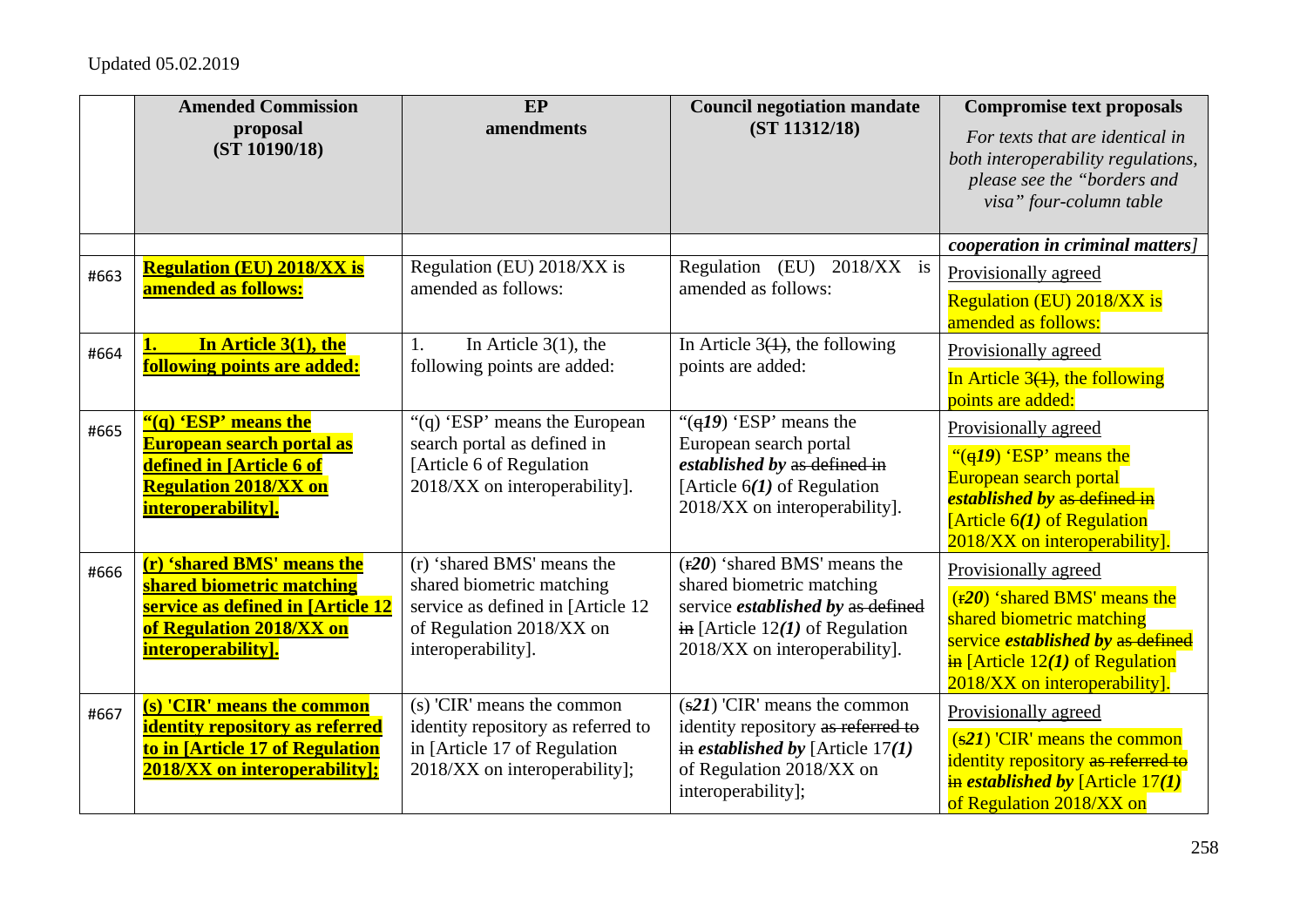|              | <b>Amended Commission</b><br>proposal<br>(ST 10190/18)                                                                                                                                                                                                                                                                                                                                                                              | EP<br>amendments                                                                                                                                                                                                                                                                                                                                                                                                                   | <b>Council negotiation mandate</b><br>(ST 11312/18)                                                                                                                                                                                                                                                                                                                                                                                           | <b>Compromise text proposals</b><br>For texts that are identical in<br>both interoperability regulations,<br>please see the "borders and<br>visa" four-column table                                                                                                                                                                                                                                                                              |
|--------------|-------------------------------------------------------------------------------------------------------------------------------------------------------------------------------------------------------------------------------------------------------------------------------------------------------------------------------------------------------------------------------------------------------------------------------------|------------------------------------------------------------------------------------------------------------------------------------------------------------------------------------------------------------------------------------------------------------------------------------------------------------------------------------------------------------------------------------------------------------------------------------|-----------------------------------------------------------------------------------------------------------------------------------------------------------------------------------------------------------------------------------------------------------------------------------------------------------------------------------------------------------------------------------------------------------------------------------------------|--------------------------------------------------------------------------------------------------------------------------------------------------------------------------------------------------------------------------------------------------------------------------------------------------------------------------------------------------------------------------------------------------------------------------------------------------|
| #668         | (t) 'MID' means the multiple-<br>identity detector as defined in<br><b>[Article 25 of Regulation</b><br>2018/XX on interoperability]."                                                                                                                                                                                                                                                                                              | (t) 'MID' means the multiple-<br>identity detector as defined in<br>[Article 25 of Regulation]<br>2018/XX on interoperability]."                                                                                                                                                                                                                                                                                                   | $(122)$ 'MID' means the multiple-<br>identity detector <i>established by</i><br>as defined in [Article $25(1)$ of<br>Regulation 2018/XX on<br>interoperability].".                                                                                                                                                                                                                                                                            | interoperability];<br>Provisionally agreed<br>$(122)$ 'MID' means the multiple-<br>identity detector <i>established by</i><br>as defined in [Article $25(1)$ of<br><b>Regulation 2018/XX on</b><br>interoperability].".                                                                                                                                                                                                                          |
| #669<br>#670 | <b>Article 4 is amended as</b><br>$\overline{\mathbf{2}}$ .<br>follows:<br>in paragraph 1, the<br>(a)<br>following point (d) is added                                                                                                                                                                                                                                                                                               | Article 4 is amended as<br>2.<br>follows:<br>in paragraph 1, the<br>(a)<br>following point (d) is added                                                                                                                                                                                                                                                                                                                            | Article 4 is amended as<br>2.<br>follows:<br>in paragraph 1, the<br>(a)<br>following point $(d)$ is added                                                                                                                                                                                                                                                                                                                                     | Provisionally agreed<br>Article 4 is amended as<br>$\overline{2}$ .<br>follows:<br>Provisionally agreed<br>in paragraph $1$ , the<br>(a)                                                                                                                                                                                                                                                                                                         |
| #671         | "(d) a secure communication<br>infrastructure between CS-SIS<br>and the central infrastructures<br>of the European Search Portal<br><b>(ESP)</b> established in<br>accordance with [Article 6 of<br><b>Regulation 2018/XX on</b><br>interoperability], the shared<br><b>biometric matching service</b><br>(BMS) established in<br>accordance with [Article 12 of<br><b>Regulation 2018/XX on</b><br><b>interoperability</b> and the | "(d) a secure communication<br>infrastructure between CS-SIS<br>and the central infrastructures of<br>the European Search Portal<br>(ESP) established in accordance<br>with [Article 6 of Regulation<br>2018/XX on interoperability], the<br>shared biometric matching<br>service (BMS) established in<br>accordance with [Article 12 of<br>Regulation 2018/XX on<br>interoperability] and the multiple<br>identity detector (MID) | " $(\text{d}e)$ a secure communication<br>infrastructure between CS-SIS<br>and the central infrastructures of<br>the European Search Portal<br>(ESP) established in accordance<br>with [Article 6 of Regulation<br>2018/XX on interoperability], the<br>shared biometric matching<br>service (BMS) established in<br>accordance with [Article 12 of<br>Regulation 2018/XX on<br>interoperability] and the multiple<br>identity detector (MID) | following point (d) is added<br>Provisionally agreed<br>$"$ ( $de$ ) a secure communication<br>infrastructure between CS-SIS<br>and the central infrastructures of<br>the European Search Portal<br><b>(ESP)</b> established in accordance<br>with [Article 6 of Regulation]<br>2018/XX on interoperability], the<br>shared biometric matching<br>service (BMS) established in<br>accordance with [Article 12 of<br><b>Regulation 2018/XX on</b> |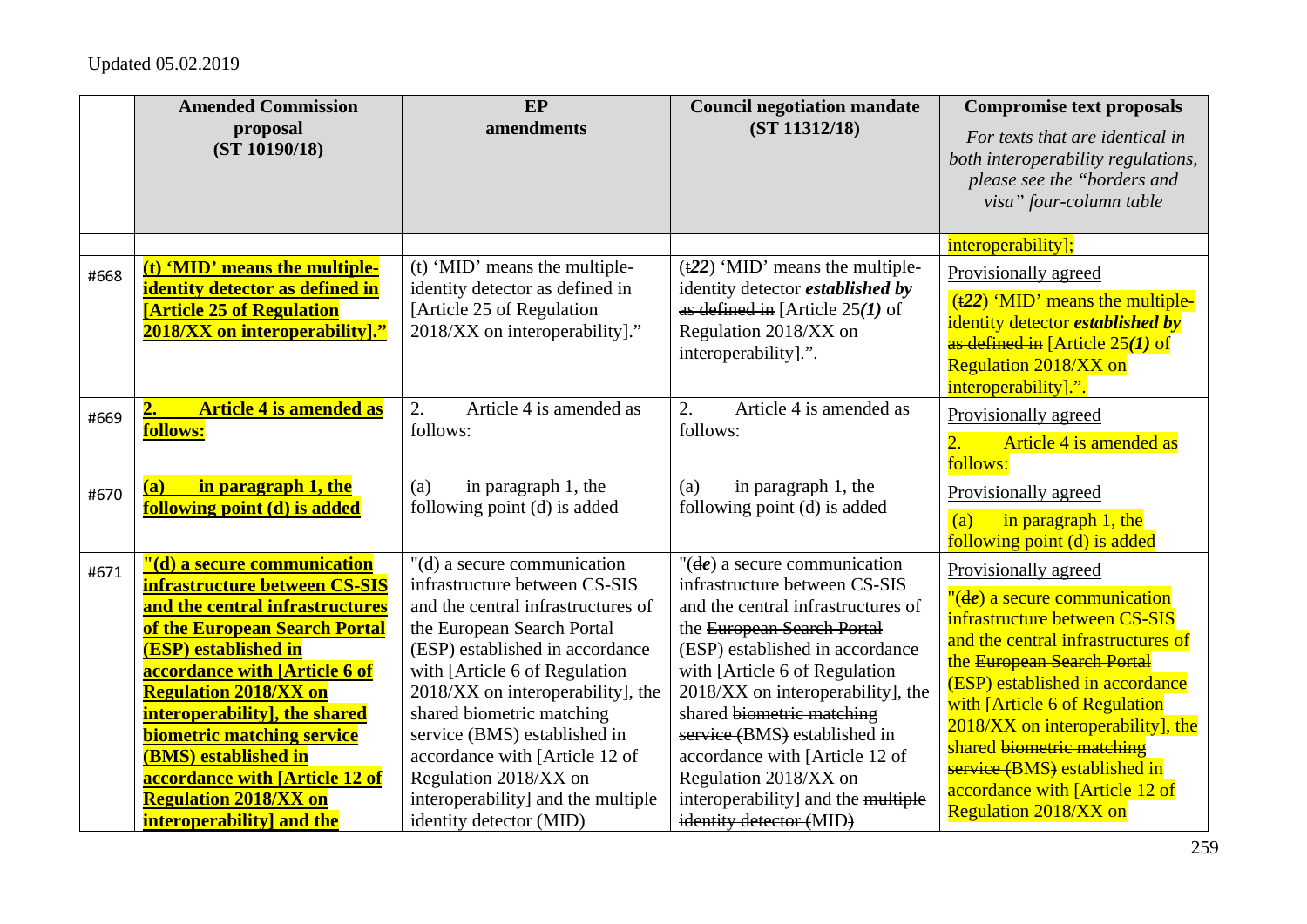|      | <b>Amended Commission</b>                                                                                                                                                                                                                                                                                                                                                                             | EP                                                                                                                                                                                                                                                                                                                                                                                                          | <b>Council negotiation mandate</b>                                                                                                                                                                                                                                                                                                                                                                                                      | <b>Compromise text proposals</b>                                                                                                                                                                                                                                                                                                                                                                                           |
|------|-------------------------------------------------------------------------------------------------------------------------------------------------------------------------------------------------------------------------------------------------------------------------------------------------------------------------------------------------------------------------------------------------------|-------------------------------------------------------------------------------------------------------------------------------------------------------------------------------------------------------------------------------------------------------------------------------------------------------------------------------------------------------------------------------------------------------------|-----------------------------------------------------------------------------------------------------------------------------------------------------------------------------------------------------------------------------------------------------------------------------------------------------------------------------------------------------------------------------------------------------------------------------------------|----------------------------------------------------------------------------------------------------------------------------------------------------------------------------------------------------------------------------------------------------------------------------------------------------------------------------------------------------------------------------------------------------------------------------|
|      | proposal<br>(ST 10190/18)                                                                                                                                                                                                                                                                                                                                                                             | amendments                                                                                                                                                                                                                                                                                                                                                                                                  | (ST 11312/18)                                                                                                                                                                                                                                                                                                                                                                                                                           | For texts that are identical in<br>both interoperability regulations,<br>please see the "borders and<br>visa" four-column table                                                                                                                                                                                                                                                                                            |
| #672 | multiple identity detector<br>(MID) established in<br><b>accordance with [Article 25 of</b><br><b>Regulation 2018/XX on</b><br>interoperability]".<br>(b)<br>the following<br>paragraphs 6 and 7 are added:                                                                                                                                                                                           | established in accordance with<br>[Article 25 of Regulation]<br>2018/XX on interoperability]".<br>the following paragraphs<br>(b)<br>6 and 7 are added:                                                                                                                                                                                                                                                     | established in accordance with<br>[Article 25 of Regulation]<br>2018/XX on interoperability]".<br>the following paragraphs<br>(b)<br>6 and 7 are added:                                                                                                                                                                                                                                                                                 | interoperability] and the multiple<br>identity detector (MID)<br>established in accordance with<br><b>[Article 25 of Regulation</b><br>2018/XX on interoperability]".<br>Provisionally agreed<br>the following paragraphs<br>(b)                                                                                                                                                                                           |
| #673 | "6. Without prejudice to<br>paragraphs $(1)$ to $(5)$ of this<br><b>Article, SIS data on persons</b><br>and identity documents may<br>also be searched via the ESP."                                                                                                                                                                                                                                  | "6. Without prejudice to<br>paragraphs $(1)$ to $(5)$ of this<br>Article, SIS data on persons and<br>identity documents may also be<br>searched via the ESP."                                                                                                                                                                                                                                               | "76. Without prejudice to<br>paragraphs (1) to $(4\frac{5}{2})$ of this<br>Article, SIS data on persons and<br>identity documents may also be<br>searched via the ESP."                                                                                                                                                                                                                                                                 | 6 and 7 are added:<br>Provisionally agreed<br>"76. Without prejudice to<br>paragraphs $(1)$ to $(45)$ of this<br>Article, SIS data on persons and<br>identity documents may also be<br>searched via the ESP."                                                                                                                                                                                                              |
| #674 | 7. Without prejudice to<br>paragraphs (1) to (5) of this<br><b>Article, SIS data on persons</b><br>and identity documents may<br>also be transmitted via the<br>secure communication<br>infrastructure referred to in<br>paragraph (1) point d) of this<br><b>Article. These transmissions</b><br>shall be limited to the extent<br>that the data are required for<br>the functionalities referred to | 7. Without prejudice to<br>paragraphs $(1)$ to $(5)$ of this<br>Article, SIS data on persons and<br>identity documents may also be<br>transmitted via the secure<br>communication infrastructure<br>referred to in paragraph (1) point<br>d) of this Article. These<br>transmissions shall be limited to<br>the extent that the data are<br>required for the functionalities<br>referred to by [Regulation] | 87. Without prejudice to<br>paragraphs (1) to $(4\frac{5}{2})$ of this<br>Article, SIS data on persons and<br>identity documents may also be<br>transmitted via the secure<br>communication infrastructure<br>referred to in <i>point</i> ( <i>e</i> ) of<br>paragraph $(1)$ point d) of this<br>Article. These transmissions shall<br>be limited to the extent that the<br>data are required for the<br>functionalities referred to by | Provisionally agreed<br>87. Without prejudice to<br>paragraphs $(1)$ to $(45)$ of this<br>Article, SIS data on persons and<br>identity documents may also be<br>transmitted via the secure<br>communication infrastructure<br>referred to in <i>point</i> ( <i>e</i> ) of<br>paragraph (1) point d) of this<br><b>Article.</b> These transmissions shall<br>be limited to the extent that the<br>data are required for the |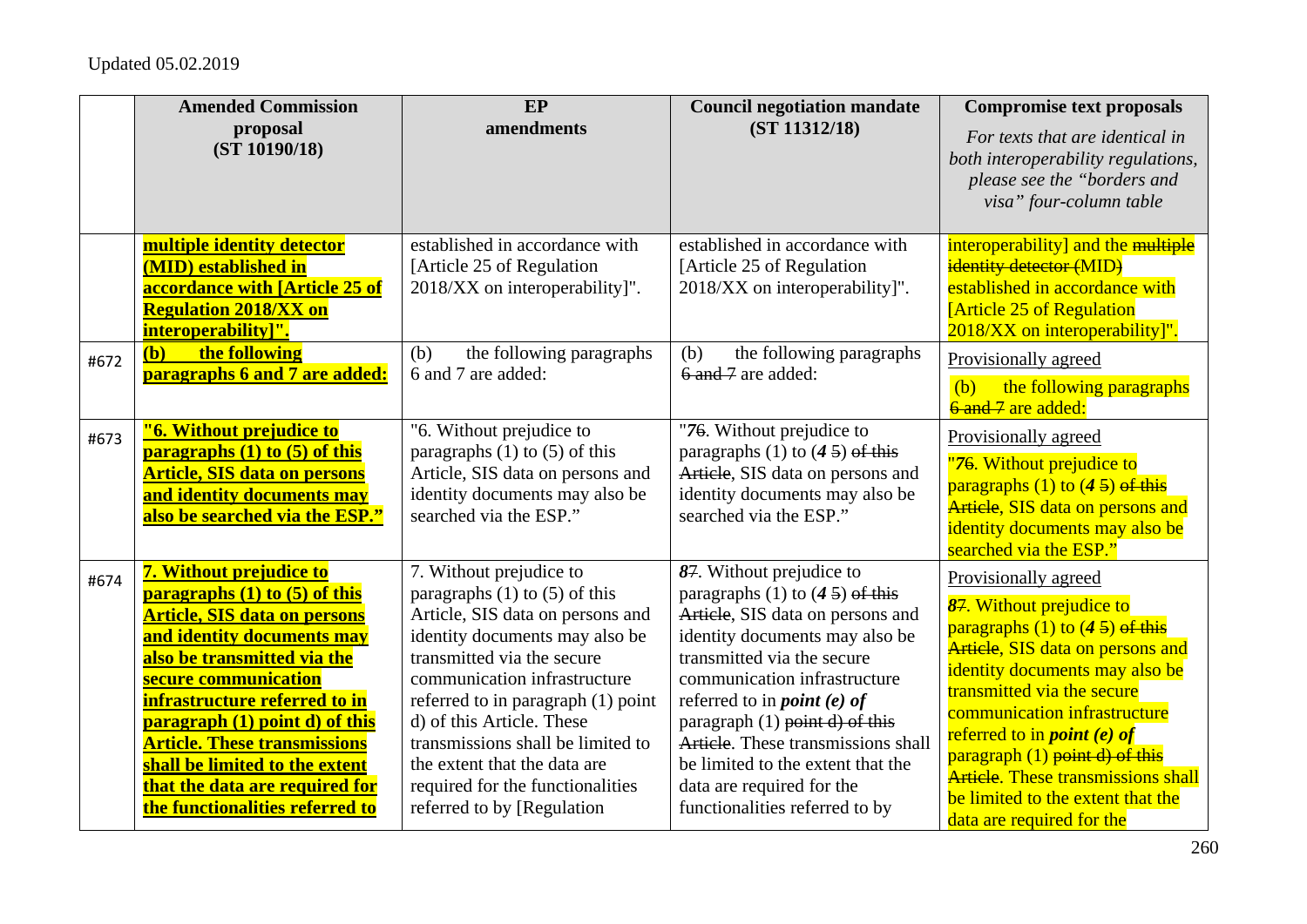|      | <b>Amended Commission</b><br>proposal<br>(ST 10190/18)                                                                                                                                                                                                                                                                                                                                                                                          | EP<br>amendments                                                                                                                                                                                                                                                                                                                                                                                                 | <b>Council negotiation mandate</b><br>(ST 11312/18)                                                                                                                                                                                                                                                                                                                                                                                      | <b>Compromise text proposals</b><br>For texts that are identical in<br>both interoperability regulations,<br>please see the "borders and<br>visa" four-column table                                                                                                                                                                                                                                                                                                     |
|------|-------------------------------------------------------------------------------------------------------------------------------------------------------------------------------------------------------------------------------------------------------------------------------------------------------------------------------------------------------------------------------------------------------------------------------------------------|------------------------------------------------------------------------------------------------------------------------------------------------------------------------------------------------------------------------------------------------------------------------------------------------------------------------------------------------------------------------------------------------------------------|------------------------------------------------------------------------------------------------------------------------------------------------------------------------------------------------------------------------------------------------------------------------------------------------------------------------------------------------------------------------------------------------------------------------------------------|-------------------------------------------------------------------------------------------------------------------------------------------------------------------------------------------------------------------------------------------------------------------------------------------------------------------------------------------------------------------------------------------------------------------------------------------------------------------------|
|      | by [Regulation 2018/XX on<br>interoperability]."                                                                                                                                                                                                                                                                                                                                                                                                | 2018/XX on interoperability]."                                                                                                                                                                                                                                                                                                                                                                                   | [Regulation 2018/XX on<br>interoperability].".                                                                                                                                                                                                                                                                                                                                                                                           | functionalities referred to by<br>[Regulation 2018/XX on<br>interoperability].".                                                                                                                                                                                                                                                                                                                                                                                        |
| #675 | In Article 7 the<br>3.<br>following paragraph 2a is<br>added:                                                                                                                                                                                                                                                                                                                                                                                   | In Article 7 the following<br>3.<br>paragraph 2a is added:                                                                                                                                                                                                                                                                                                                                                       | 3.<br>In Article 7 the following<br>paragraph 2a is <i>inserted</i> added:                                                                                                                                                                                                                                                                                                                                                               | Provisionally agreed<br>In Article 7 the following<br>3 <sub>1</sub><br>paragraph 2a is <i>inserted</i> added:                                                                                                                                                                                                                                                                                                                                                          |
| #676 | "2a. The SIRENE Bureaux<br>shall also ensure the<br><b>verification of different</b><br>identities in accordance with<br><b>[Article 29 Regulation 2018/XX</b><br>on interoperability]. To the<br><b>extent necessary to carry out</b><br>this task, the SIRENE Bureaux<br>shall have access to consulting<br>the data stored in the CIR for<br>the purposes laid down in<br><b>[Article 21 of Regulation</b><br>2018/XX on interoperability]." | "2a. The SIRENE Bureaux shall<br>also ensure the verification of<br>different identities in accordance<br>with [Article 29 Regulation<br>2018/XX on interoperability]. To<br>the extent necessary to carry out<br>this task, the SIRENE Bureaux<br>shall have access to consulting<br>the data stored in the CIR for the<br>purposes laid down in [Article 21<br>of Regulation 2018/XX on<br>interoperability]." | "2a. The SIRENE Bureaux shall<br>also ensure the verification of<br>different identities in accordance<br>with [Article 29 Regulation]<br>2018/XX on interoperability]. To<br>the extent necessary to carry out<br>this task, the SIRENE Bureaux<br>shall have access to consulting<br>the data stored in the CIR and<br>the MID for the purposes laid<br>down in [Articles 21 and 26 of<br>Regulation 2018/XX on<br>interoperability]." | Provisionally agreed<br>"2a. The SIRENE Bureaux shall<br>also ensure the verification of<br>different identities in accordance<br>with [Article 29 Regulation]<br>2018/XX on interoperability]. To<br>the extent necessary to carry out<br>this task, the SIRENE Bureaux<br>shall have access to consulting<br>the data stored in the CIR and<br>the MID for the purposes laid<br>down in [Articles 21 and 26 of<br><b>Regulation 2018/XX on</b><br>interoperability]." |
| #677 | In Article 8, paragraph<br>4.<br>4 is deleted.                                                                                                                                                                                                                                                                                                                                                                                                  | 4.<br>In Article 8, paragraph 4<br>is deleted.                                                                                                                                                                                                                                                                                                                                                                   | In Article 8, paragraph 4<br>is deleted.                                                                                                                                                                                                                                                                                                                                                                                                 | Provisionally agreed<br>4. In Article 8, paragraph<br>is deleted.                                                                                                                                                                                                                                                                                                                                                                                                       |
| #678 | In Article 12 the<br>5.<br>following paragraph 1a is<br>added:                                                                                                                                                                                                                                                                                                                                                                                  | In Article 12 the<br>5.<br>following paragraph 1a is added:                                                                                                                                                                                                                                                                                                                                                      | In Article 12, the<br>45.<br>following paragraph la-is<br><i>inserted</i> added:                                                                                                                                                                                                                                                                                                                                                         | Provisionally agreed<br>In Article 12, the<br>45.                                                                                                                                                                                                                                                                                                                                                                                                                       |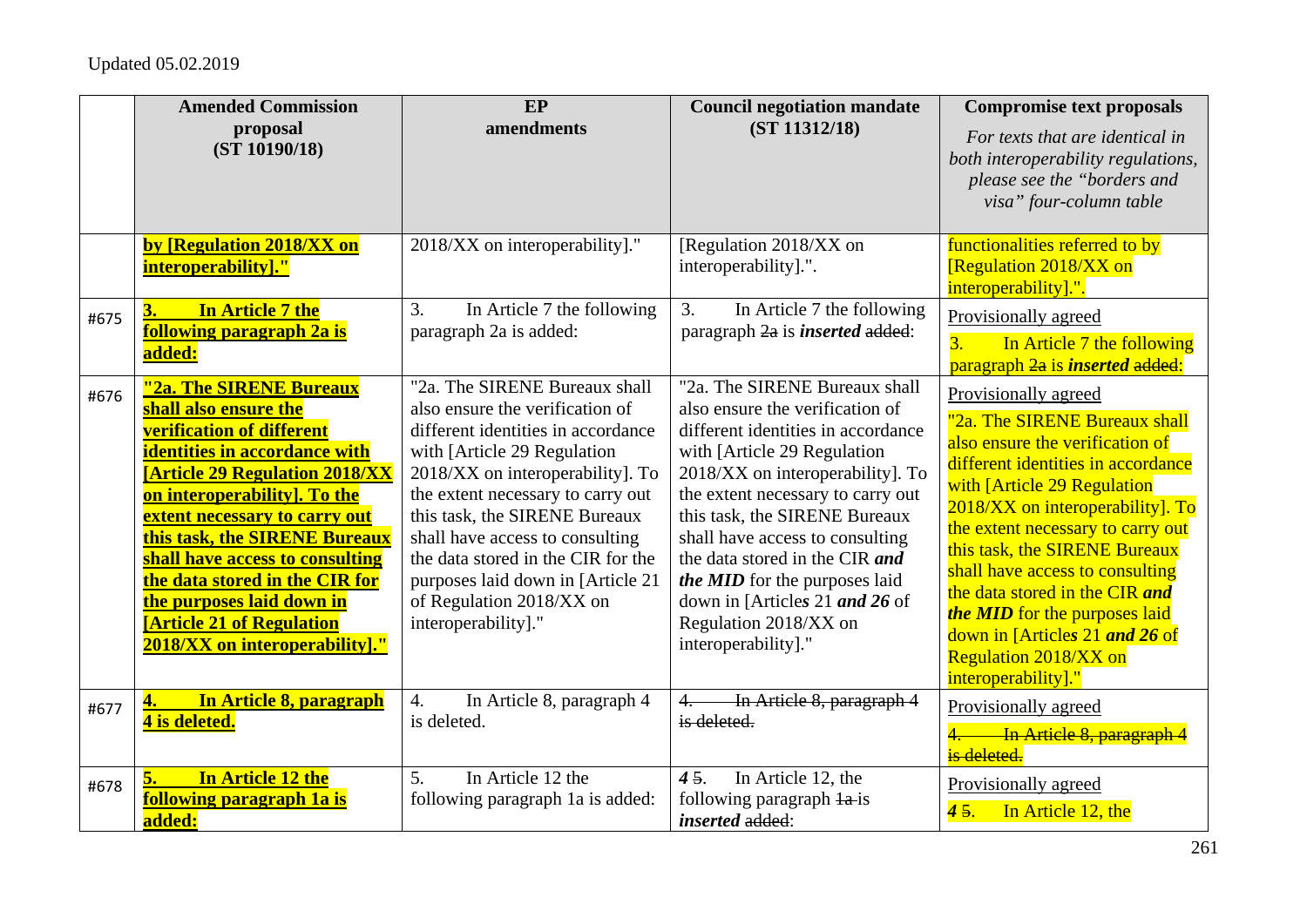## Updated 05.02.2019

|      | <b>Amended Commission</b><br>proposal<br>(ST 10190/18)                                                                                                                                                                                                                                | EP<br>amendments                                                                                                                                                                                                                                                                   | <b>Council negotiation mandate</b><br>(ST 11312/18)                                                                                                                                                                                                                                | <b>Compromise text proposals</b><br>For texts that are identical in<br>both interoperability regulations,<br>please see the "borders and<br>visa" four-column table                                                                                                                                        |
|------|---------------------------------------------------------------------------------------------------------------------------------------------------------------------------------------------------------------------------------------------------------------------------------------|------------------------------------------------------------------------------------------------------------------------------------------------------------------------------------------------------------------------------------------------------------------------------------|------------------------------------------------------------------------------------------------------------------------------------------------------------------------------------------------------------------------------------------------------------------------------------|------------------------------------------------------------------------------------------------------------------------------------------------------------------------------------------------------------------------------------------------------------------------------------------------------------|
|      |                                                                                                                                                                                                                                                                                       |                                                                                                                                                                                                                                                                                    |                                                                                                                                                                                                                                                                                    | following paragraph la-is<br><b>inserted</b> added:                                                                                                                                                                                                                                                        |
| #679 | "1a. Member States shall<br>ensure that every access to<br>personal data via the ESP are<br>also logged for the purposes of<br>checking whether or not the<br>search is lawful, monitoring<br>the lawfulness of data<br>processing, self-monitoring,<br>data integrity and security." | "1a. Member States shall ensure<br>that every access to personal data<br>via the ESP are also logged for<br>the purposes of checking whether<br>or not the search is lawful,<br>monitoring the lawfulness of data<br>processing, self-monitoring, data<br>integrity and security." | "1a. Member States shall ensure<br>that every access to personal data<br>via the ESP are also logged for<br>the purposes of checking whether<br>or not the search is lawful,<br>monitoring the lawfulness of data<br>processing, self-monitoring, data<br>integrity and security." | Provisionally agreed<br>"1a. Member States shall ensure<br>that every access to personal data<br>via the ESP are also logged for<br>the purposes of checking whether<br>or not the search is lawful,<br>monitoring the lawfulness of data<br>processing, self-monitoring, data<br>integrity and security." |
| #680 | In Article 43(1), the<br>6.<br>following point (g) is added:                                                                                                                                                                                                                          | 6.<br>In Article $43(1)$ , the<br>following point $(g)$ is added:                                                                                                                                                                                                                  | 56.<br>In Article $43\,44(1)$ , the<br>following point $(g)$ is added:                                                                                                                                                                                                             | Provisionally agreed<br>56.<br>In Article $43\,44(1)$ , the<br>following point $\left(\frac{1}{2}\right)$ is added:                                                                                                                                                                                        |
| #681 | "(g) verifying different<br><b>identities and combating</b><br><b>identity fraud in accordance</b><br>with [Chapter V of Regulation<br>2018/XX on interoperability].'                                                                                                                 | "(g) verifying different identities<br>and combating identity fraud in<br>accordance with [Chapter V of<br>Regulation 2018/XX on<br>interoperability]."                                                                                                                            | " $(f_{\overline{g}})$ verifying different identities"<br>and combating identity fraud in<br>accordance with [Chapter V of<br>Regulation 2018/XX on<br>interoperability]."                                                                                                         | Provisionally agreed<br>"(fg) verifying different<br>identities and combating identity<br>fraud in accordance with<br>[Chapter V of Regulation]<br>2018/XX on interoperability]."                                                                                                                          |
| #682 | In Article 71, paragraph<br><b>6, is replaced by the following:</b>                                                                                                                                                                                                                   | 7.<br>In Article 71, paragraph<br>6, is replaced by the following:                                                                                                                                                                                                                 | 7.<br>In Article 74 74,<br>paragraph $6-7$ , is replaced by the<br>following:                                                                                                                                                                                                      | Provisionally agreed<br>In Article 74 74,<br>7.<br>paragraph $6-7$ , is replaced by the<br>following:                                                                                                                                                                                                      |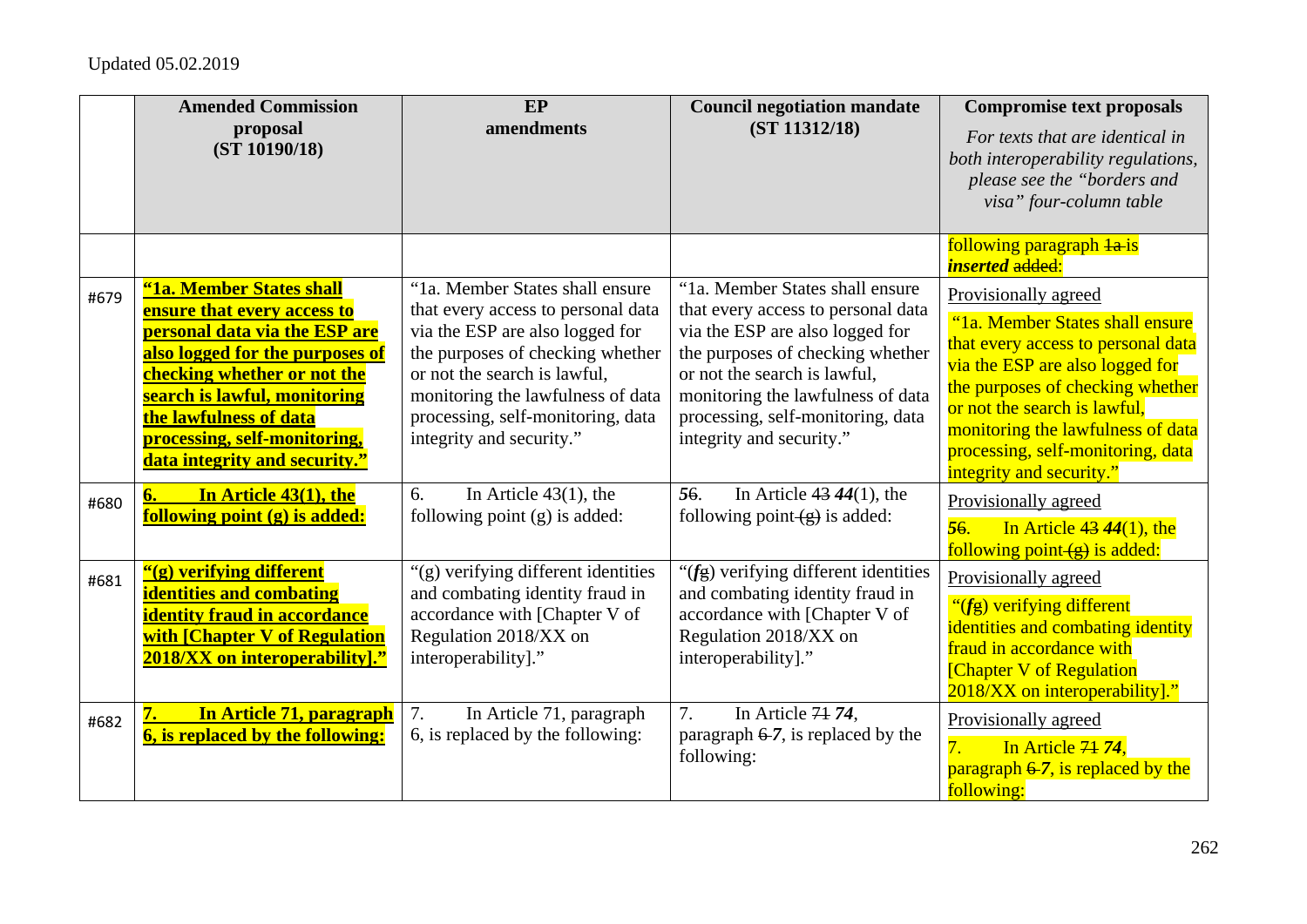|      | <b>Amended Commission</b>                                                                                                                                                                                                                                                                                                                                                                                                                    | EP                                                                                                                                                                                                                                                                                                                                                                                                             | <b>Council negotiation mandate</b>                                                                                                                                                                                                                                                                                                                                                                                                  | <b>Compromise text proposals</b>                                                                                                                                                                                                                                                                                                                                                                                                                |
|------|----------------------------------------------------------------------------------------------------------------------------------------------------------------------------------------------------------------------------------------------------------------------------------------------------------------------------------------------------------------------------------------------------------------------------------------------|----------------------------------------------------------------------------------------------------------------------------------------------------------------------------------------------------------------------------------------------------------------------------------------------------------------------------------------------------------------------------------------------------------------|-------------------------------------------------------------------------------------------------------------------------------------------------------------------------------------------------------------------------------------------------------------------------------------------------------------------------------------------------------------------------------------------------------------------------------------|-------------------------------------------------------------------------------------------------------------------------------------------------------------------------------------------------------------------------------------------------------------------------------------------------------------------------------------------------------------------------------------------------------------------------------------------------|
|      | proposal                                                                                                                                                                                                                                                                                                                                                                                                                                     | amendments                                                                                                                                                                                                                                                                                                                                                                                                     | (ST 11312/18)                                                                                                                                                                                                                                                                                                                                                                                                                       | For texts that are identical in                                                                                                                                                                                                                                                                                                                                                                                                                 |
|      | (ST 10190/18)                                                                                                                                                                                                                                                                                                                                                                                                                                |                                                                                                                                                                                                                                                                                                                                                                                                                |                                                                                                                                                                                                                                                                                                                                                                                                                                     | both interoperability regulations,<br>please see the "borders and<br>visa" four-column table                                                                                                                                                                                                                                                                                                                                                    |
| #683 | "6. For the purpose of<br>paragraphs 3, 4 and 5 of this<br><b>Article and of Article 15(5), the</b><br><b>Agency shall store data</b><br>referred to in paragraph 3 of<br>this Article and in Article 15(5)<br>which shall not allow for the<br><b>identification of individuals in</b><br>the central repository for<br>reporting and statistics<br>referred to in [Article 39 of the<br><b>Regulation 2018/XX on</b><br>interoperability]. | "6. For the purpose of paragraphs"<br>3, 4 and 5 of this Article and of<br>Article 15(5), the Agency shall<br>store data referred to in<br>paragraph 3 of this Article and in<br>Article 15(5) which shall not<br>allow for the identification of<br>individuals in the central<br>repository for reporting and<br>statistics referred to in [Article<br>39 of the Regulation 2018/XX on<br>interoperability]. | "76. For the purpose of<br>paragraphs 3, 4 and $6\frac{5}{9}$ of this<br>Article and of Article $15(54)$ , the<br>Agency shall store data referred<br>to in paragraph 3 of this Article<br>and in Article $15(54)$ which shall<br>not allow for the identification of<br>individuals in the central<br>repository for reporting and<br>statistics referred to in [Article]<br>39 of the Regulation 2018/XX on<br>interoperability]. | Provisionally agreed<br>"76. For the purpose of<br>paragraphs $3, 4$ and $65$ of this<br>Article and of Article 15(54), the<br>Agency shall store data referred<br>to in paragraph 3 of this Article<br>and in Article $15(54)$ which shall<br>not allow for the identification of<br>individuals in the central<br>repository for reporting and<br>statistics referred to in [Article<br>39 of the Regulation 2018/XX on<br>interoperability]. |
| #684 | <b>The Agency shall allow the</b>                                                                                                                                                                                                                                                                                                                                                                                                            | The Agency shall allow the                                                                                                                                                                                                                                                                                                                                                                                     | The Agency shall allow the                                                                                                                                                                                                                                                                                                                                                                                                          | Provisionally agreed                                                                                                                                                                                                                                                                                                                                                                                                                            |
|      | <b>Commission and the agencies</b>                                                                                                                                                                                                                                                                                                                                                                                                           | Commission and the agencies                                                                                                                                                                                                                                                                                                                                                                                    | Commission and the agencies                                                                                                                                                                                                                                                                                                                                                                                                         | The Agency shall allow the                                                                                                                                                                                                                                                                                                                                                                                                                      |
|      | referred to in paragraph 5 to                                                                                                                                                                                                                                                                                                                                                                                                                | referred to in paragraph 5 to                                                                                                                                                                                                                                                                                                                                                                                  | <b>bodies</b> referred to in paragraph 6                                                                                                                                                                                                                                                                                                                                                                                            | Commission and the agencies                                                                                                                                                                                                                                                                                                                                                                                                                     |
|      | obtain bespoke reports and                                                                                                                                                                                                                                                                                                                                                                                                                   | obtain bespoke reports and                                                                                                                                                                                                                                                                                                                                                                                     | 5 to obtain bespoke reports and                                                                                                                                                                                                                                                                                                                                                                                                     | <b>bodies</b> referred to in paragraph 6                                                                                                                                                                                                                                                                                                                                                                                                        |
|      | statistics. Upon request, the                                                                                                                                                                                                                                                                                                                                                                                                                | statistics. Upon request, the                                                                                                                                                                                                                                                                                                                                                                                  | statistics. Upon request, the                                                                                                                                                                                                                                                                                                                                                                                                       | 5 to obtain bespoke reports and                                                                                                                                                                                                                                                                                                                                                                                                                 |
|      | <b>Agency shall give access to</b>                                                                                                                                                                                                                                                                                                                                                                                                           | Agency shall give access to                                                                                                                                                                                                                                                                                                                                                                                    | Agency shall give access to                                                                                                                                                                                                                                                                                                                                                                                                         | statistics. Upon request, the                                                                                                                                                                                                                                                                                                                                                                                                                   |
|      | <b>Member States, the</b>                                                                                                                                                                                                                                                                                                                                                                                                                    | Member States, the Commission,                                                                                                                                                                                                                                                                                                                                                                                 | Member States, the Commission,                                                                                                                                                                                                                                                                                                                                                                                                      | Agency shall give access to                                                                                                                                                                                                                                                                                                                                                                                                                     |
|      | <b>Commission, Europol, and the</b>                                                                                                                                                                                                                                                                                                                                                                                                          | Europol, and the European                                                                                                                                                                                                                                                                                                                                                                                      | Europol, and the European                                                                                                                                                                                                                                                                                                                                                                                                           | <b>Member States, the Commission,</b>                                                                                                                                                                                                                                                                                                                                                                                                           |
|      | <b>European Border and Coast</b>                                                                                                                                                                                                                                                                                                                                                                                                             | <b>Border and Coast Guard Agency</b>                                                                                                                                                                                                                                                                                                                                                                           | <b>Border and Coast Guard Agency</b>                                                                                                                                                                                                                                                                                                                                                                                                | <b>Europol, and the European</b>                                                                                                                                                                                                                                                                                                                                                                                                                |
|      | <b>Guard Agency to the central</b>                                                                                                                                                                                                                                                                                                                                                                                                           | to the central repository in                                                                                                                                                                                                                                                                                                                                                                                   | to the central repository in                                                                                                                                                                                                                                                                                                                                                                                                        | <b>Border and Coast Guard Agency</b>                                                                                                                                                                                                                                                                                                                                                                                                            |
|      | repository in accordance with                                                                                                                                                                                                                                                                                                                                                                                                                | accordance with [Article 39 of                                                                                                                                                                                                                                                                                                                                                                                 | accordance with [Article 39 of                                                                                                                                                                                                                                                                                                                                                                                                      | to the central repository in                                                                                                                                                                                                                                                                                                                                                                                                                    |
|      | <b>[Article 39 of the Regulation</b>                                                                                                                                                                                                                                                                                                                                                                                                         | the Regulation 2018/XX on                                                                                                                                                                                                                                                                                                                                                                                      | the Regulation 2018/XX on                                                                                                                                                                                                                                                                                                                                                                                                           | accordance with [Article 39 of                                                                                                                                                                                                                                                                                                                                                                                                                  |
|      | 2018/XX on interoperability]."                                                                                                                                                                                                                                                                                                                                                                                                               | interoperability]."                                                                                                                                                                                                                                                                                                                                                                                            | interoperability]."                                                                                                                                                                                                                                                                                                                                                                                                                 | the Regulation 2018/XX on                                                                                                                                                                                                                                                                                                                                                                                                                       |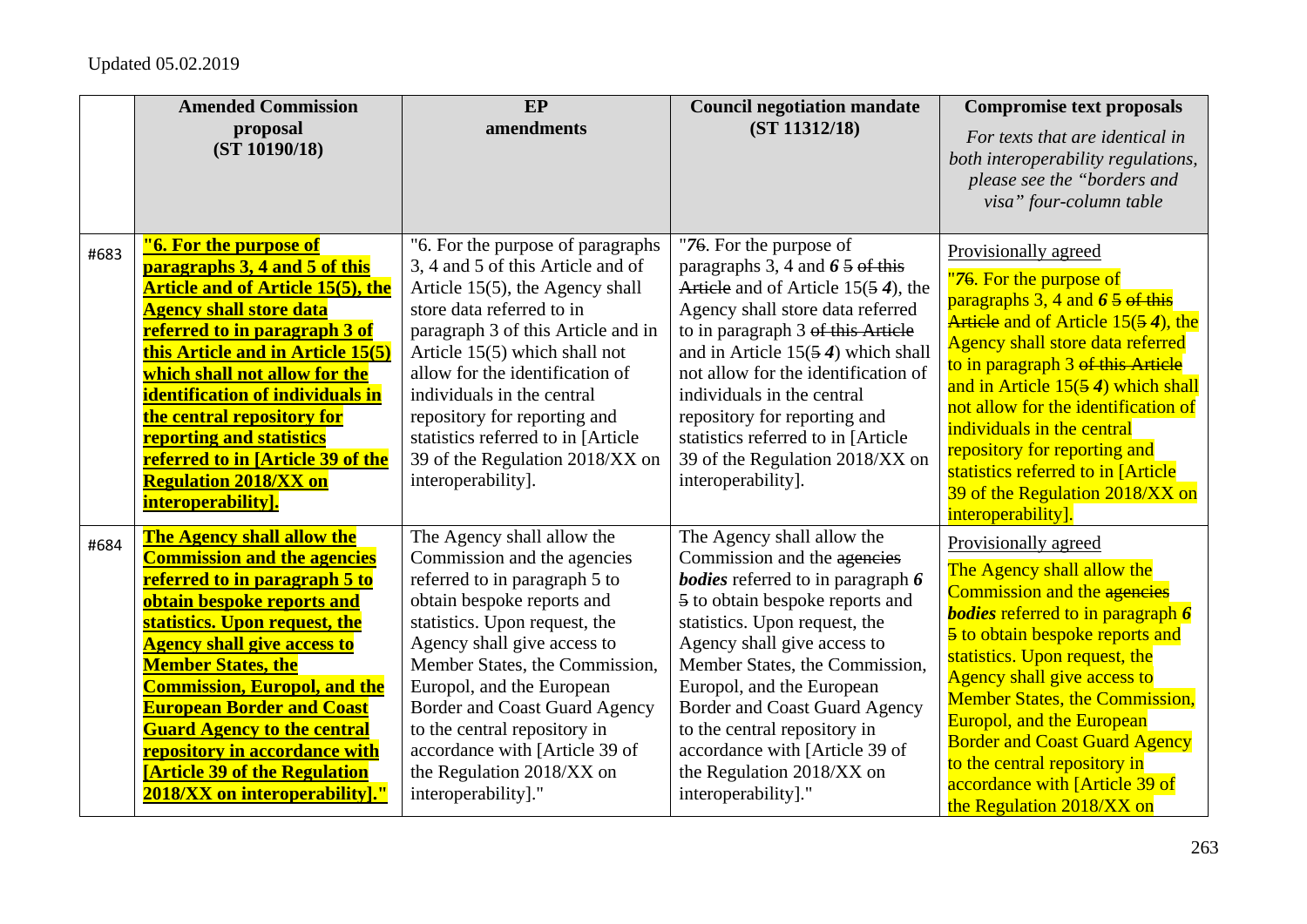## Updated 05.02.2019

|      | <b>Amended Commission</b><br>proposal<br>(ST 10190/18)                                                                                                                                                   | EP<br>amendments                                                                                                                                                                                           | <b>Council negotiation mandate</b><br>(ST 11312/18)                                                                                                                                                        | <b>Compromise text proposals</b><br>For texts that are identical in<br>both interoperability regulations,<br>please see the "borders and<br>visa" four-column table                     |
|------|----------------------------------------------------------------------------------------------------------------------------------------------------------------------------------------------------------|------------------------------------------------------------------------------------------------------------------------------------------------------------------------------------------------------------|------------------------------------------------------------------------------------------------------------------------------------------------------------------------------------------------------------|-----------------------------------------------------------------------------------------------------------------------------------------------------------------------------------------|
|      |                                                                                                                                                                                                          |                                                                                                                                                                                                            |                                                                                                                                                                                                            | interoperability]."                                                                                                                                                                     |
| #685 | Article 55c<br><b>Amendments to Regulation</b><br><u>(EU) 2018/XX [the ECRIS-TCN</u><br><b>Regulation</b>                                                                                                | Article 55c<br>Amendments to Regulation (EU)<br>2018/XX [the ECRIS-TCN<br>Regulation]                                                                                                                      | Article 55c<br>Amendments to Regulation (EU)<br>2018/XX [the ECRIS-TCN<br>$Regularion$ <sup>76</sup>                                                                                                       | Provisionally agreed<br>Article 55c<br>Amendments to Regulation (EU)<br>2018/XX [the ECRIS-TCN<br>Regulation]                                                                           |
| #686 | <b>Regulation (EU) 2018/XX [the</b><br><b>ECRIS-TCN Regulation] is</b><br>amended as follows:                                                                                                            | Regulation (EU) 2018/XX [the<br><b>ECRIS-TCN Regulation]</b> is<br>amended as follows:                                                                                                                     | Regulation (EU) 2018/XX [the<br><b>ECRIS-TCN Regulation]</b> is<br>amended as follows:                                                                                                                     | Provisionally agreed<br>Regulation (EU) 2018/XX [the<br><b>ECRIS-TCN Regulation] is</b><br>amended as follows:                                                                          |
| #687 | In Article 1, the<br>following point is added:                                                                                                                                                           | In Article 1, the following<br>1.<br>point is added:                                                                                                                                                       | In Article 1, the following<br>1.<br>point is added:                                                                                                                                                       | Provisionally agreed<br>In Article 1, the following<br>point is added:                                                                                                                  |
| #688 | the conditions under<br>$\frac{c(c)}{c}$<br>which the ECRIS-TCN system<br>contributes to facilitating and<br>assisting in the correct<br><b>identification of persons</b><br>registered in the ECRIS-TCN | the conditions under<br>$\lq\lq$ <sup>"</sup> (c)<br>which the ECRIS-TCN system<br>contributes to facilitating and<br>assisting in the correct<br>identification of persons<br>registered in the ECRIS-TCN | $\lq\lq$ <sup>"</sup> (c)<br>the conditions under<br>which the ECRIS-TCN system<br>contributes to facilitating and<br>assisting in the correct<br>identification of persons<br>registered in the ECRIS-TCN | Provisionally agreed<br>the conditions under<br>$\degree$ (c)<br>which the ECRIS-TCN system<br>contributes to facilitating and<br>assisting in the correct<br>identification of persons |

**<sup>76</sup>** Following the explanations provided by the Commission at the JHA Counsellors meeting on 9 July, the Presidency believes that it would be preferable to use the wording 'identity, travel document and biometric data' even if these terms are not (yet) used in the ECRIS-TCN Draft Regulation (still under discussion with the EP) as using terms like 'identity information' would allow the user to identify that these data come from ECRIS-TCN.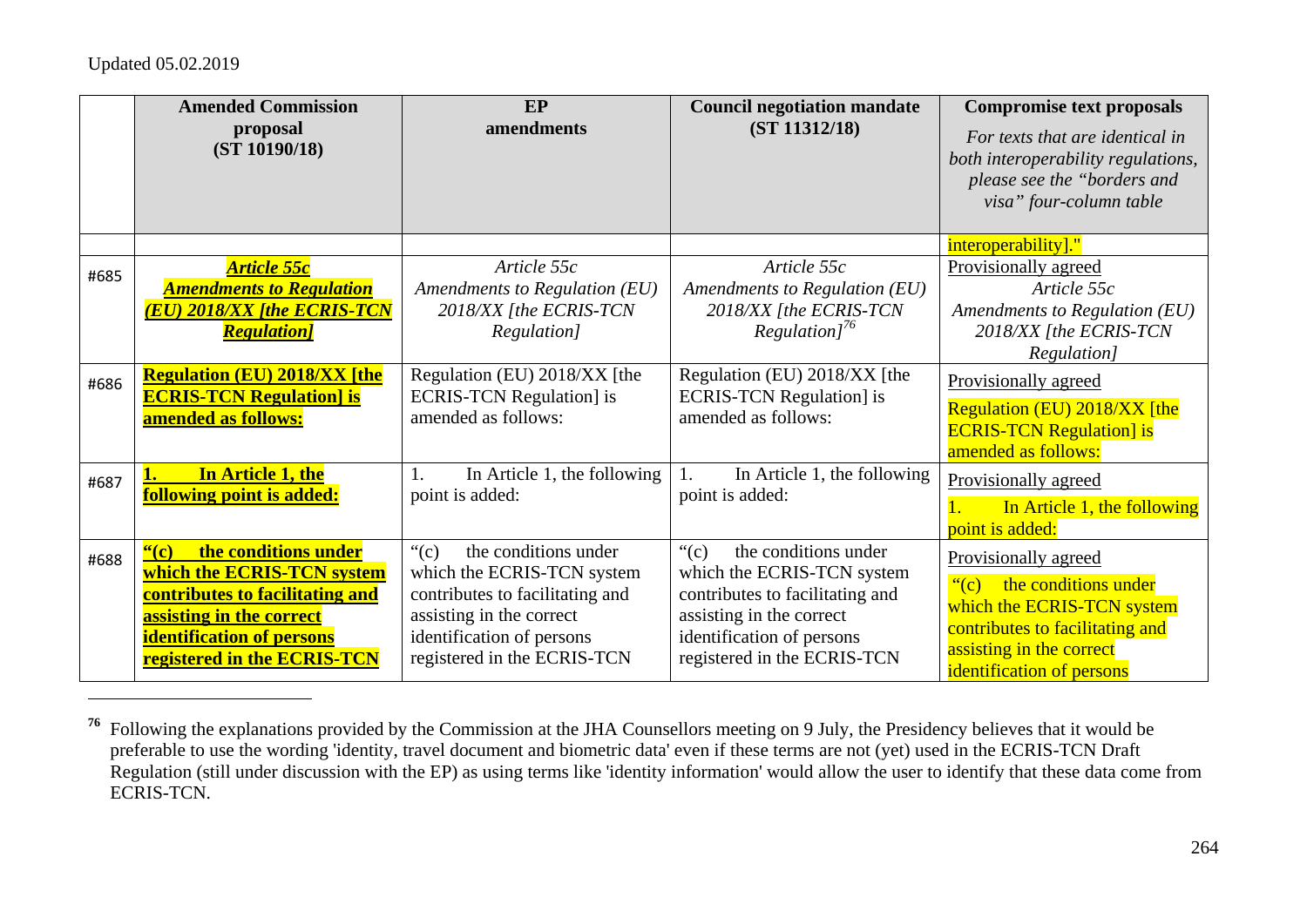|      | <b>Amended Commission</b><br>proposal<br>(ST 10190/18)                                                                                                                                                                                                                                                                                                               | EP<br>amendments                                                                                                                                                                                                                                                                                                                         | <b>Council negotiation mandate</b><br>(ST 11312/18)                                                                                                                                                                                                                                                                                           | <b>Compromise text proposals</b><br>For texts that are identical in<br>both interoperability regulations,<br>please see the "borders and<br>visa" four-column table                                                                                                                                                                                                                               |
|------|----------------------------------------------------------------------------------------------------------------------------------------------------------------------------------------------------------------------------------------------------------------------------------------------------------------------------------------------------------------------|------------------------------------------------------------------------------------------------------------------------------------------------------------------------------------------------------------------------------------------------------------------------------------------------------------------------------------------|-----------------------------------------------------------------------------------------------------------------------------------------------------------------------------------------------------------------------------------------------------------------------------------------------------------------------------------------------|---------------------------------------------------------------------------------------------------------------------------------------------------------------------------------------------------------------------------------------------------------------------------------------------------------------------------------------------------------------------------------------------------|
|      | system under the conditions<br>and for the ultimate objectives<br>referred to in [Article 20 of<br><b>Regulation 2018/XX on</b><br>interoperability], by storing<br>identity, travel document and<br>biometric data in the common<br><b>identity repository (CIR)</b><br>established by [Article 17 of<br><b>Regulation 2018/XX on</b><br><b>interoperability]."</b> | system under the conditions and<br>for the ultimate objectives<br>referred to in [Article 20 of<br>Regulation 2018/XX on<br>interoperability], by storing<br>identity, travel document and<br>biometric data in the common<br>identity repository (CIR)<br>established by [Article 17 of<br>Regulation 2018/XX on<br>interoperability]." | system under the conditions and<br>for the ultimate objectives<br>referred to in [Article 20 of<br>Regulation 2018/XX on<br>interoperability], by storing<br>identity, travel document and<br>biometric data in the common<br>identity repository (CIR)<br>established by [Article $17(1)$ of<br>Regulation 2018/XX on<br>interoperability]." | registered in the ECRIS-TCN<br>system under the conditions and<br>for the ultimate objectives<br>referred to in [Article 20 of<br><b>Regulation 2018/XX on</b><br>interoperability], by storing<br>identity, travel document and<br>biometric data in the common<br><i>identity repository (CIR)</i><br>established by [Article $17(1)$ of<br><b>Regulation 2018/XX on</b><br>interoperability]." |
| #689 | <b>Article 2 is replaced by</b><br>2.<br>the following:                                                                                                                                                                                                                                                                                                              | 2.<br>Article 2 is replaced by<br>the following:                                                                                                                                                                                                                                                                                         | 2.<br>Article 2 is replaced by<br>the following:                                                                                                                                                                                                                                                                                              | Provisionally agreed<br>Article 2 is replaced by<br>$\overline{2}$ .<br>the following:                                                                                                                                                                                                                                                                                                            |
| #690 | "Article 2<br><b>Scope</b>                                                                                                                                                                                                                                                                                                                                           | "Article 2<br>Scope                                                                                                                                                                                                                                                                                                                      | "Article 2<br>Scope                                                                                                                                                                                                                                                                                                                           | Provisionally agreed<br>"Article 2<br><b>Scope</b>                                                                                                                                                                                                                                                                                                                                                |
| #691 | <b>This Regulation applies to the</b><br>processing of identity<br>information of third country<br>nationals who have been<br>subject to convictions in the<br><b>Member States for the purpose</b><br>of identifying the Member<br><b>States where such convictions</b>                                                                                             | This Regulation applies to the<br>processing of identity<br>information of third country<br>nationals who have been subject<br>to convictions in the Member<br>States for the purpose of<br>identifying the Member States<br>where such convictions were                                                                                 | This Regulation applies to the<br>processing of identity<br>information of third country<br>nationals who have been subject<br>to convictions in the Member<br>States for the purpose of<br>identifying the Member States<br>where such convictions were                                                                                      | Provisionally agreed<br>This Regulation applies to the<br>processing of identity<br>information of third country<br>nationals who have been subject<br>to convictions in the Member<br><b>States for the purpose of</b><br>identifying the Member States                                                                                                                                          |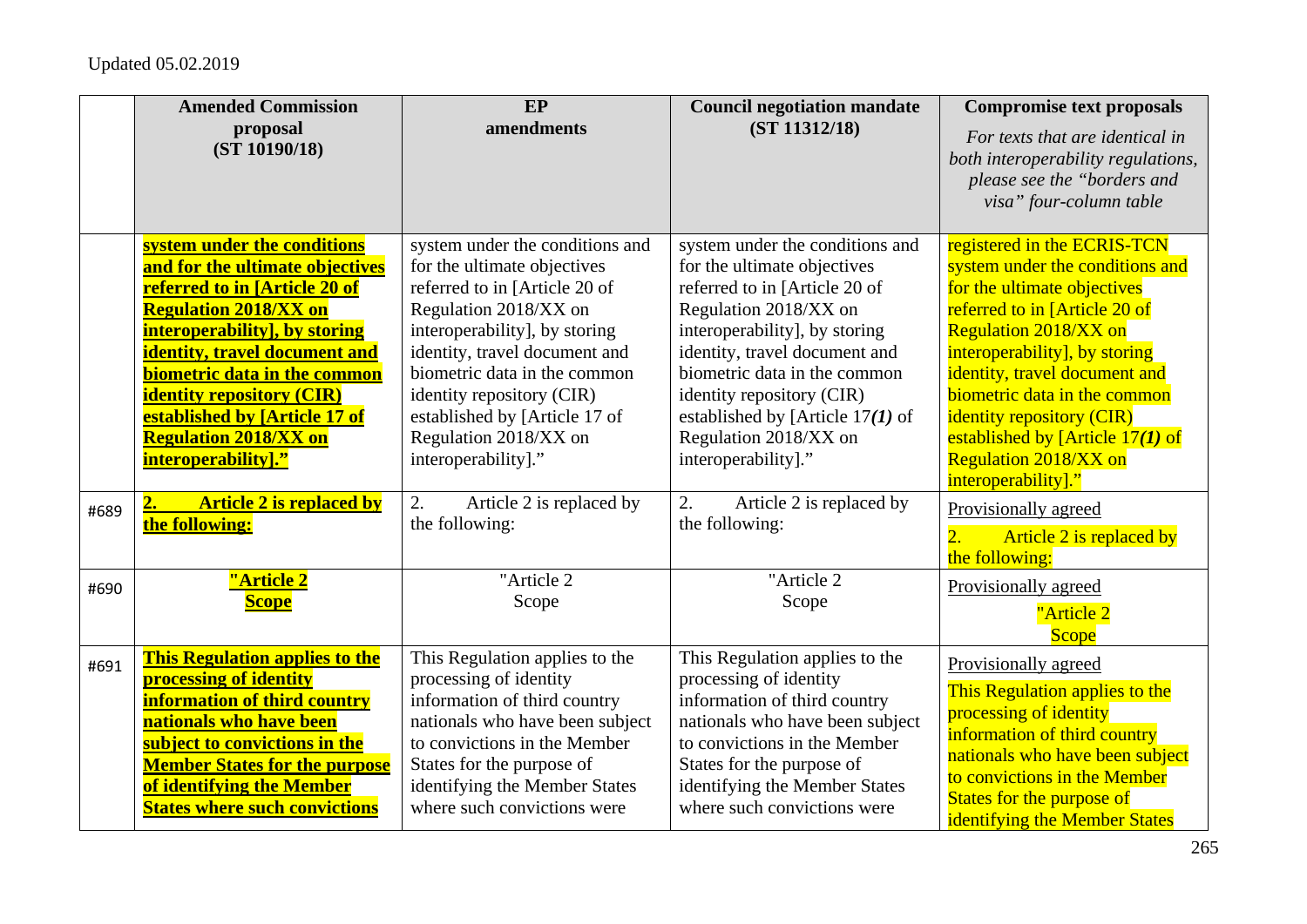|      | <b>Amended Commission</b><br>proposal<br>(ST 10190/18)                                                                                              | EP<br>amendments                                                                                                                  | <b>Council negotiation mandate</b><br>(ST 11312/18)                                                                                                                                                                    | <b>Compromise text proposals</b><br>For texts that are identical in<br>both interoperability regulations,<br>please see the "borders and<br>visa" four-column table                                                                                                 |
|------|-----------------------------------------------------------------------------------------------------------------------------------------------------|-----------------------------------------------------------------------------------------------------------------------------------|------------------------------------------------------------------------------------------------------------------------------------------------------------------------------------------------------------------------|---------------------------------------------------------------------------------------------------------------------------------------------------------------------------------------------------------------------------------------------------------------------|
|      | were handed down, as well as<br>for contributing to facilitating<br>and assisting in the correct<br>identification of persons."                     | handed down, as well as for<br>contributing to facilitating and<br>assisting in the correct<br>identification of persons."        | handed down, as well as for<br>contributing to facilitating and<br>assisting in the correct<br>identification of persons in<br>accordance with this Regulation<br>and with Regulation 2018/XX<br>on interoperability." | where such convictions were<br>handed down, as well as for<br>contributing to facilitating and<br>assisting in the correct<br>identification of persons in<br><i><b>accordance with this Regulation</b></i><br>and with Regulation 2018/XX<br>on interoperability." |
| #692 | <b>Article 3 is amended as</b><br>3.<br>follows:                                                                                                    | Article 3 is amended as<br>3.<br>follows:                                                                                         | 3 <sub>1</sub><br>Article 3 is amended as<br>follows:                                                                                                                                                                  | Provisionally agreed<br>3.<br>Article 3 is amended as<br>follows:                                                                                                                                                                                                   |
| #693 | (a) The following points<br>are added to Article 3:                                                                                                 | $\overline{4}$ .<br>(a) The following points<br>are added to Article 3:                                                           | $\overline{4}$ .<br>(a) The following points<br>are added to Article 3:                                                                                                                                                | Provisionally agreed<br>$\frac{4}{5}$<br>(a) The following points<br>are added to Article 3:                                                                                                                                                                        |
| #694 | "(q) 'CIR' means the common<br>identity repository as defined<br>in [Article 4(35) of Regulation<br><b>2018/XX on interoperability];</b>            | "(q) 'CIR' means the common<br>identity repository as defined in<br>[Article 4(35) of Regulation<br>2018/XX on interoperability]; | "(q) 'CIR' means the common<br>identity repository established by<br>as defined in [Article $17(1)$ 4(35)<br>of Regulation 2018/XX on<br>interoperability];                                                            | Provisionally agreed<br>"(q) 'CIR' means the common<br>identity repository established by<br>as defined in [Article 17(1) 4(35)<br>of Regulation 2018/XX on<br>interoperability];                                                                                   |
| #695 | (r) 'ECRIS-TCN data' means<br>all data stored in the ECRIS-<br><b>TCN Central System and in</b><br>the CIR in accordance with<br><b>Article 5."</b> | (r) 'ECRIS-TCN data' means all<br>data stored in the ECRIS-TCN<br>Central System and in the CIR in<br>accordance with Article 5." | (r) 'ECRIS-TCN data' means all<br>data stored in the ECRIS-TCN<br>Central System and in the CIR in<br>accordance with Article 5."                                                                                      | Provisionally agreed<br>(r) 'ECRIS-TCN data' means all<br>data stored in the ECRIS-TCN<br>Central System and in the CIR in<br>accordance with Article 5."                                                                                                           |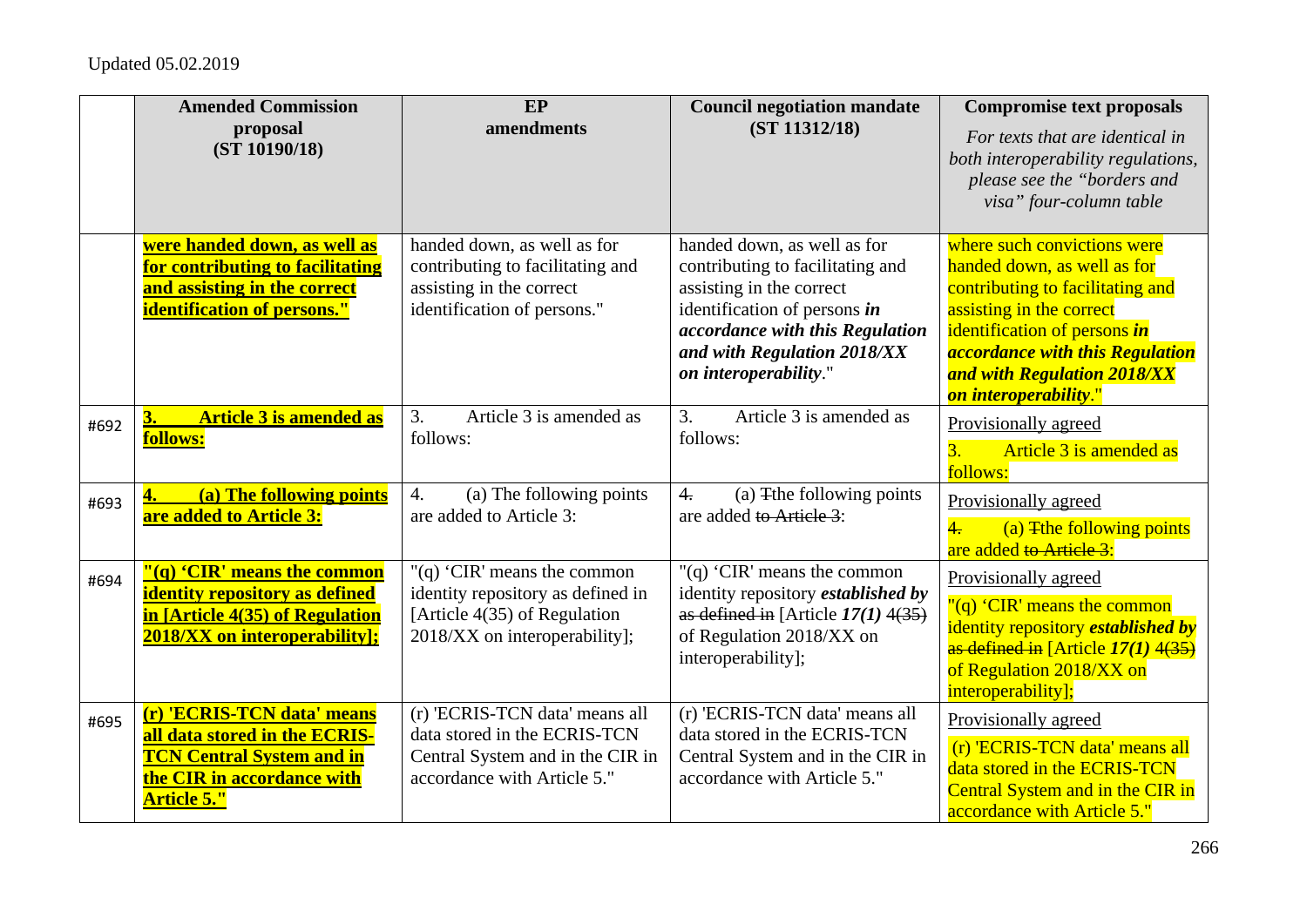|      | <b>Amended Commission</b><br>proposal                                                                                             | EP<br>amendments                                                                                                               | <b>Council negotiation mandate</b><br>(ST 11312/18)                                                                              | <b>Compromise text proposals</b><br>For texts that are identical in                                                                                    |
|------|-----------------------------------------------------------------------------------------------------------------------------------|--------------------------------------------------------------------------------------------------------------------------------|----------------------------------------------------------------------------------------------------------------------------------|--------------------------------------------------------------------------------------------------------------------------------------------------------|
|      | (ST 10190/18)                                                                                                                     |                                                                                                                                |                                                                                                                                  | both interoperability regulations,<br>please see the "borders and<br>visa" four-column table                                                           |
| #696 | (b) in point (n) the words<br>'Central System' are replaced<br>by the words 'the ECRIS-TCN<br><b>Central System and the CIR'.</b> | $(b)$ in point $(n)$ the words<br>'Central System' are replaced by<br>the words 'the ECRIS-TCN<br>Central System and the CIR'. | $(b)$ in point $(n)$ , the words<br>'Central System' are replaced by<br>the words 'the ECRIS-TCN<br>Central System and the CIR'. | Provisionally agreed<br>(b) in point $(n)$ , the words<br>'Central System' are replaced by<br>the words 'the ECRIS-TCN<br>Central System and the CIR'. |
| #697 | <b>Article 4(1) is amended</b><br>5.<br>as follows:                                                                               | Article $4(1)$ is amended<br>5.<br>as follows:                                                                                 | Article $4(1)$ is amended<br>45.<br>as follows:                                                                                  | Provisionally agreed<br>45.<br>Article $4(1)$ is amended<br>as follows:                                                                                |
| #698 | (a) point (a) is replaced by the<br>following:                                                                                    | (a) point (a) is replaced by the<br>following:                                                                                 | (a) point (a) is replaced by the<br>following:                                                                                   | Provisionally agreed<br>(a) point (a) is replaced by the<br>following:                                                                                 |
| #699 | the common identity<br>$"$ (a)<br>repository (CIR) as referred to<br>in [Article 17(2)(a) of                                      | the common identity<br>"(a)<br>repository (CIR) as referred to in<br>[Article $17(2)(a)$ of                                    | " $(a)$<br>the common identity<br>repository (CIR) as referred to in<br>established by [Article<br>$17(1)(2)(a)$ of              | Provisionally agreed<br>the common identity<br>"(a)<br>repository (CIR) as referred to in<br>established by [Article<br>$17(1)(2)(a)$ of               |
| #700 | <b>Regulation 2018/XX on</b><br>interoperability];"                                                                               | Regulation 2018/XX on<br>interoperability];"                                                                                   | Regulation 2018/XX on<br>interoperability];"                                                                                     | Provisionally agreed<br><b>Regulation 2018/XX on</b><br>interoperability];"                                                                            |
| #701 | (b) the following point (ab) is<br>inserted:                                                                                      | (b) the following point (ab) is<br>inserted:                                                                                   | (b) the following point $(a\bar{b})$ -is<br>inserted:                                                                            | Provisionally agreed<br>(b) the following point $(a\bar{b})$ is<br>inserted:                                                                           |
| #702 | a Central System<br>(ab)<br><b>(ECRIS-TCN Central</b>                                                                             | a Central System<br>(ab)<br>(ECRIS-TCN Central System);"                                                                       | a Central System<br>(ab)<br>(ECRIS-TCN Central System);"                                                                         | Provisionally agreed                                                                                                                                   |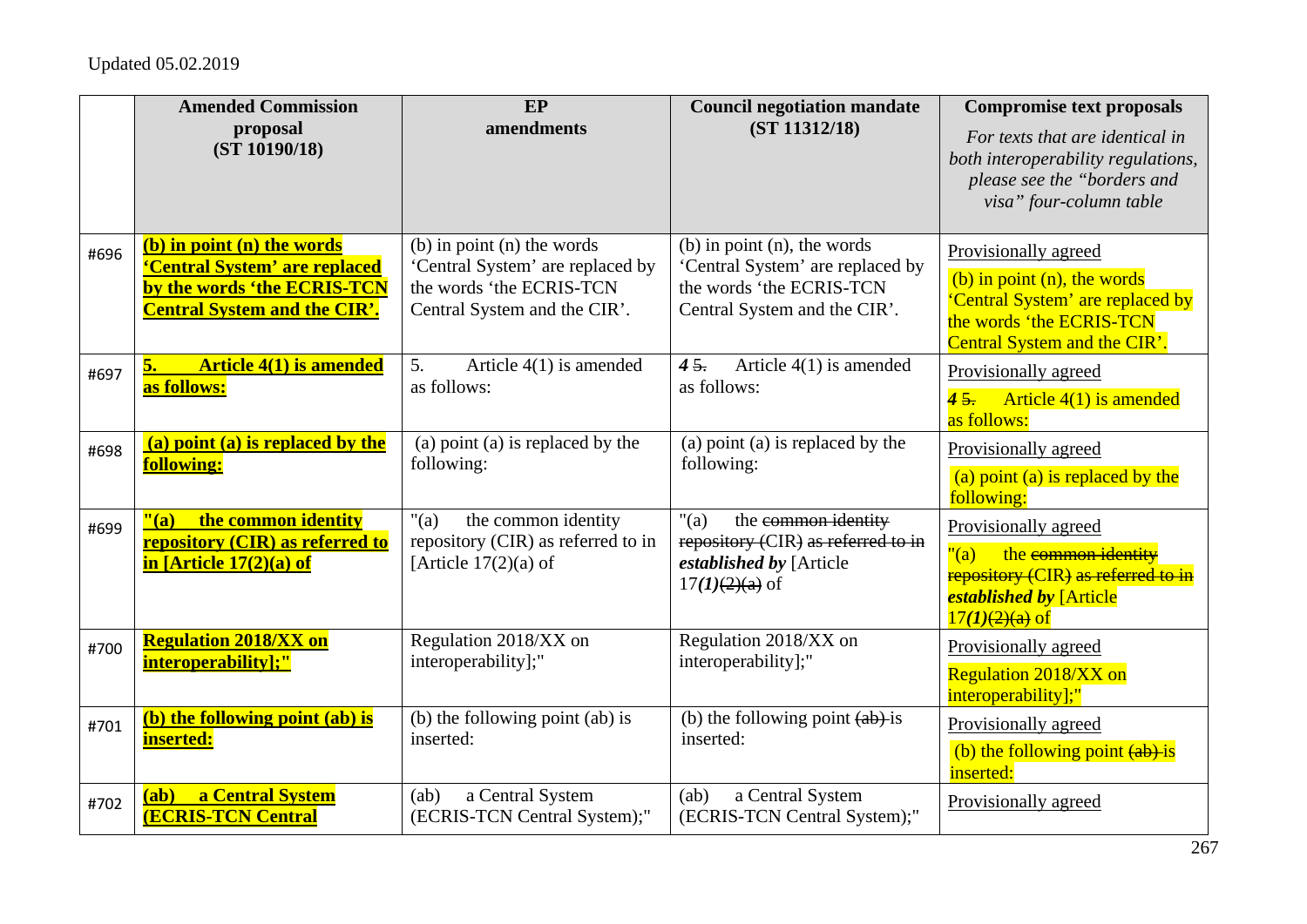|      | <b>Amended Commission</b><br>proposal<br>(ST 10190/18)                                                                                                                                                                                                                                                                                                                                                                                                                                                                                                                                                                                       | EP<br>amendments                                                                                                                                                                                                                                                                                                                                                                                                                                                                                                                                                                            | <b>Council negotiation mandate</b><br>(ST 11312/18)                                                                                                                                                                                                                                                                                                                                                                                                                                                                                                                                                  | <b>Compromise text proposals</b><br>For texts that are identical in<br>both interoperability regulations,<br>please see the "borders and<br>visa" four-column table                                                                                                                                                                                                                                                                                                                                                                                                                                                                           |
|------|----------------------------------------------------------------------------------------------------------------------------------------------------------------------------------------------------------------------------------------------------------------------------------------------------------------------------------------------------------------------------------------------------------------------------------------------------------------------------------------------------------------------------------------------------------------------------------------------------------------------------------------------|---------------------------------------------------------------------------------------------------------------------------------------------------------------------------------------------------------------------------------------------------------------------------------------------------------------------------------------------------------------------------------------------------------------------------------------------------------------------------------------------------------------------------------------------------------------------------------------------|------------------------------------------------------------------------------------------------------------------------------------------------------------------------------------------------------------------------------------------------------------------------------------------------------------------------------------------------------------------------------------------------------------------------------------------------------------------------------------------------------------------------------------------------------------------------------------------------------|-----------------------------------------------------------------------------------------------------------------------------------------------------------------------------------------------------------------------------------------------------------------------------------------------------------------------------------------------------------------------------------------------------------------------------------------------------------------------------------------------------------------------------------------------------------------------------------------------------------------------------------------------|
|      | System);"                                                                                                                                                                                                                                                                                                                                                                                                                                                                                                                                                                                                                                    |                                                                                                                                                                                                                                                                                                                                                                                                                                                                                                                                                                                             |                                                                                                                                                                                                                                                                                                                                                                                                                                                                                                                                                                                                      | a Central System<br>(ab)<br>(ECRIS-TCN Central System);"                                                                                                                                                                                                                                                                                                                                                                                                                                                                                                                                                                                      |
| #703 | (c) the following point (e) is<br>added:                                                                                                                                                                                                                                                                                                                                                                                                                                                                                                                                                                                                     | (c) the following point (e) is<br>added:                                                                                                                                                                                                                                                                                                                                                                                                                                                                                                                                                    | (c) the following point (e) is<br>added:                                                                                                                                                                                                                                                                                                                                                                                                                                                                                                                                                             | Provisionally agreed<br>(c) the following point (e) is<br>added:                                                                                                                                                                                                                                                                                                                                                                                                                                                                                                                                                                              |
| #704 | $"$ (e)<br>a secure communication<br>infrastructure between the<br><b>ECRIS-TCN Central System</b><br>and the central infrastructures<br>of the European search portal<br>established by [Article 6 of<br><b>Regulation 2018/XX on</b><br><b>interoperability</b> , the shared<br><b>biometric matching service</b><br>established by [Article 12 of<br><b>Regulation 2018/XX on</b><br>interoperability], the CIR<br>established by [Article 17 of<br><b>Regulation 2018/XX on</b><br><b>interoperability]</b> and the<br>multiple-identity detector<br>established by [Article25 of<br><b>Regulation 2018/XX on</b><br>interoperability]." | " $(e)$<br>a secure communication<br>infrastructure between the<br><b>ECRIS-TCN Central System and</b><br>the central infrastructures of the<br>European search portal<br>established by [Article 6 of<br>Regulation 2018/XX on<br>interoperability], the shared<br>biometric matching service<br>established by [Article 12 of<br>Regulation 2018/XX on<br>interoperability], the CIR<br>established by [Article 17 of<br>Regulation 2018/XX on<br>interoperability] and the<br>multiple-identity detector<br>established by [Article25 of<br>Regulation 2018/XX on<br>interoperability]." | a secure communication<br>"(e)<br>infrastructure between the<br><b>ECRIS-TCN Central System and</b><br>the central infrastructures of the<br>European search portal<br>established by [Article 6(1) of<br>Regulation 2018/XX on<br>interoperability], the shared<br>biometric matching service<br>established by [Article 12 of<br>Regulation 2018/XX on<br>interoperability, and the CIR<br>established by [Article $17(1)$ of<br>Regulation 2018/XX on<br>interoperability] and the<br>multiple-identity detector<br>established by [Article 25 of<br>Regulation 2018/XX on<br>interoperability]." | Provisionally agreed<br>"(e)<br>a secure communication<br>infrastructure between the<br><b>ECRIS-TCN Central System and</b><br>the central infrastructures of the<br>European search portal<br>established by [Article $6(1)$ of<br><b>Regulation 2018/XX on</b><br>interoperability], the shared<br>biometric matching service<br>established by [Article 12 of<br>Regulation 2018/XX on<br>interoperability], and the CIR<br>established by [Article $17(1)$ of<br><b>Regulation 2018/XX on</b><br>interoperability] and the<br>multiple-identity detector<br>established by [Article 25 of<br>Regulation 2018/XX on<br>interoperability]." |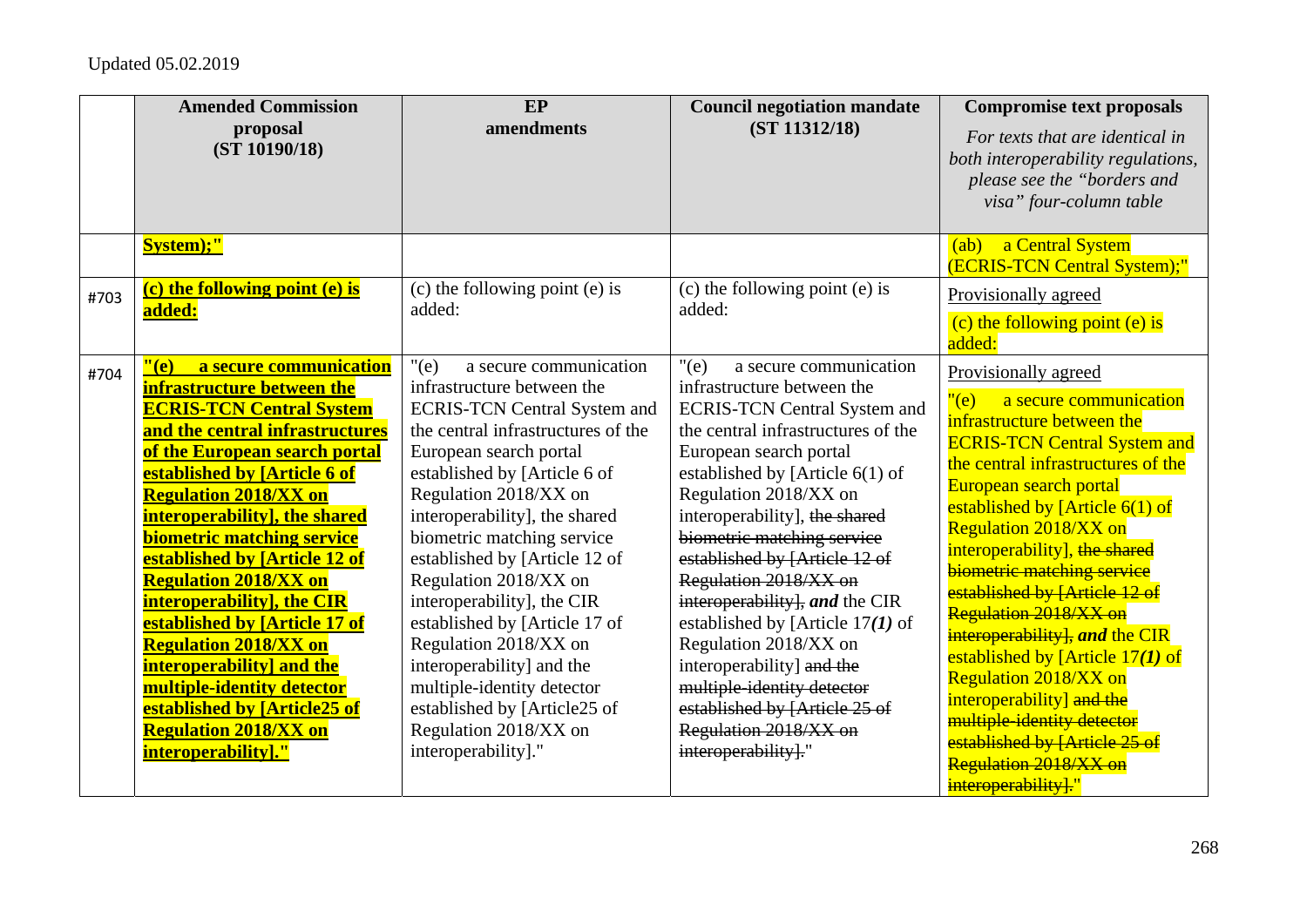|      | <b>Amended Commission</b><br>proposal<br>(ST 10190/18)                                                                                                                                                                                                                                                                                                                                                                                                                                                                                                                                                                                                    | EP<br>amendments                                                                                                                                                                                                                                                                                                                                                                                                                                                                                                                                                                                                         | <b>Council negotiation mandate</b><br>(ST 11312/18)                                                                                                                                                                                                                                                                                                                                                                                                                                                                                                                                                                                                                                                                                                                                                           | <b>Compromise text proposals</b><br>For texts that are identical in<br>both interoperability regulations,<br>please see the "borders and                                                                                                                                                                                                                                                                                                                                                                                                                                                                                                                                                                    |
|------|-----------------------------------------------------------------------------------------------------------------------------------------------------------------------------------------------------------------------------------------------------------------------------------------------------------------------------------------------------------------------------------------------------------------------------------------------------------------------------------------------------------------------------------------------------------------------------------------------------------------------------------------------------------|--------------------------------------------------------------------------------------------------------------------------------------------------------------------------------------------------------------------------------------------------------------------------------------------------------------------------------------------------------------------------------------------------------------------------------------------------------------------------------------------------------------------------------------------------------------------------------------------------------------------------|---------------------------------------------------------------------------------------------------------------------------------------------------------------------------------------------------------------------------------------------------------------------------------------------------------------------------------------------------------------------------------------------------------------------------------------------------------------------------------------------------------------------------------------------------------------------------------------------------------------------------------------------------------------------------------------------------------------------------------------------------------------------------------------------------------------|-------------------------------------------------------------------------------------------------------------------------------------------------------------------------------------------------------------------------------------------------------------------------------------------------------------------------------------------------------------------------------------------------------------------------------------------------------------------------------------------------------------------------------------------------------------------------------------------------------------------------------------------------------------------------------------------------------------|
| #705 | In Article 5 the<br>6.<br><b>following paragraph 1a is</b><br>inserted:                                                                                                                                                                                                                                                                                                                                                                                                                                                                                                                                                                                   | In Article 5 the following<br>6.<br>paragraph 1a is inserted:                                                                                                                                                                                                                                                                                                                                                                                                                                                                                                                                                            | In Article 5, the following<br>56.<br>paragraph 1a is inserted:                                                                                                                                                                                                                                                                                                                                                                                                                                                                                                                                                                                                                                                                                                                                               | visa" four-column table<br>Provisionally agreed<br>In Article 5, the following<br>56.<br>paragraph la is inserted:                                                                                                                                                                                                                                                                                                                                                                                                                                                                                                                                                                                          |
| #706 | "1a.<br>The CIR shall contain<br>the data referred to in Article<br>$5(1)(b)$ and $5(2)$ and the<br><b>following data of Article</b><br>$5(1)(a)$ : surname (family<br>name); first name(s) (given<br>name(s)); date of birth; place<br>of birth (town and country);<br>nationality or nationalities;<br>gender; the type and number<br>of the person's travel<br>document(s), as well as the<br>name of the issuing authority<br>thereof; and where applicable<br><mark>previous names,</mark><br>pseudonyms(s) and/or alias<br>$name(s)$ . The remaining<br><b>ECRIS-TCN data shall be</b><br>stored in the <b>ECRIS-TCN</b><br><b>Central System."</b> | The CIR shall contain the<br>" $1a$ .<br>data referred to in Article $5(1)(b)$<br>and $5(2)$ and the following data<br>of Article $5(1)(a)$ : surname<br>(family name); first name(s)<br>$(given name(s))$ ; date of birth;<br>place of birth (town and<br>country); nationality or<br>nationalities; gender; the type<br>and number of the person's travel<br>$document(s)$ , as well as the name<br>of the issuing authority thereof;<br>and where applicable previous<br>names, pseudonyms(s) and/or<br>alias name(s). The remaining<br><b>ECRIS-TCN</b> data shall be stored<br>in the ECRIS-TCN Central<br>System." | The CIR shall contain the<br>"1a.<br>data referred to in <i>point</i> (b) of<br>Article $5(1)(b)$ and <i>Article</i> $5(2)$<br>and the following data of <i>point</i><br>(a) of Article $5(1)(a)$ : surname<br>(family name); first name(s)<br>$(given name(s))$ ; date of birth;<br>place of birth (town and<br>country); nationality or<br>nationalities; gender; the type<br>and number of the person's travel<br>document(s), as well as the name<br>of the issuing authority thereof;<br>and where applicable previous<br>names, pseudonyms $(s)$ and/or<br>alias name(s), as well as the type<br>and number of the person's<br>travel document $(s)$ and the<br>name of the issuing authority<br><i>thereof.</i> The remaining ECRIS-<br>TCN data shall be stored in the<br>ECRIS-TCN Central System.". | Provisionally agreed<br>1a. The CIR shall contain the<br>data referred to in Article<br>5(1)(b) and the following data<br>of Article 5(1)(a): surname<br>(family name); first name(s)<br>(given name(s)); date of birth;<br>place of birth (town and<br>country); nationality or<br>nationalities; gender; and<br>where applicable previous<br>names, and where available<br>pseudonyms(s) and/or alias<br>name(s), where available, the<br>type and number of the<br>person's travel document(s), as<br>well as the name of the issuing<br>authority thereof and may<br>contain the data referred to in<br><b>Article 5(2). The remaining</b><br><b>ECRIS-TCN data shall be</b><br>stored in the ECRIS-TCN |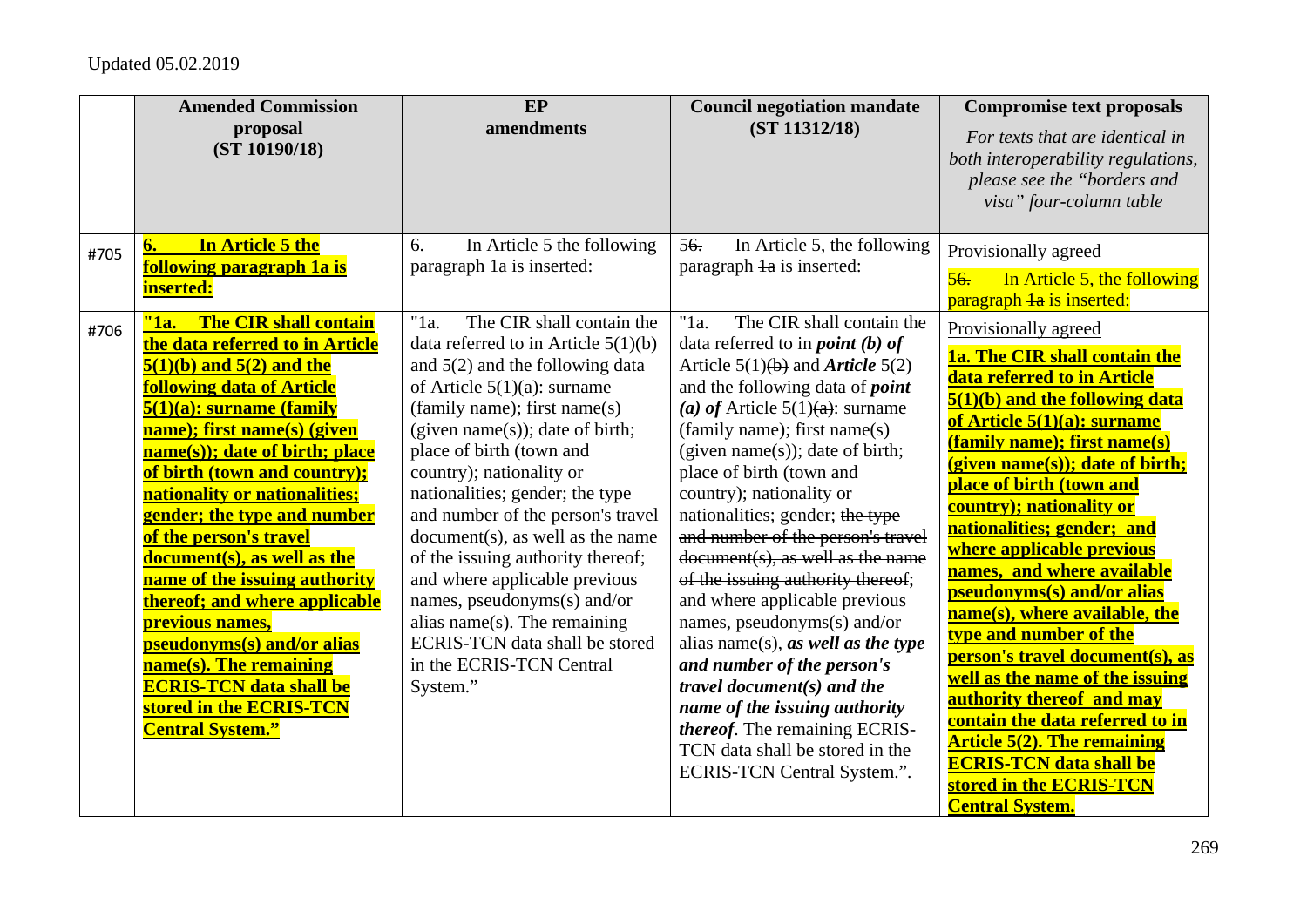|      | <b>Amended Commission</b><br>proposal<br>(ST 10190/18)                                                                                                                                                                                                                                                                    | EP<br>amendments                                                                                                                                                                                                                                                                                  | <b>Council negotiation mandate</b><br>(ST 11312/18)                                                                                                                                                                                                                                                                                                                                                                          | <b>Compromise text proposals</b><br>For texts that are identical in<br>both interoperability regulations,<br>please see the "borders and<br>visa" four-column table                                                                                                                                                                                                                             |
|------|---------------------------------------------------------------------------------------------------------------------------------------------------------------------------------------------------------------------------------------------------------------------------------------------------------------------------|---------------------------------------------------------------------------------------------------------------------------------------------------------------------------------------------------------------------------------------------------------------------------------------------------|------------------------------------------------------------------------------------------------------------------------------------------------------------------------------------------------------------------------------------------------------------------------------------------------------------------------------------------------------------------------------------------------------------------------------|-------------------------------------------------------------------------------------------------------------------------------------------------------------------------------------------------------------------------------------------------------------------------------------------------------------------------------------------------------------------------------------------------|
| #707 |                                                                                                                                                                                                                                                                                                                           |                                                                                                                                                                                                                                                                                                   | 5a.<br>In Article 8, paragraph 1<br>is replaced by the following:                                                                                                                                                                                                                                                                                                                                                            | Provisionally agreed<br>5a.<br><b>In Article 8, paragraph 1</b><br>is replaced by the following:                                                                                                                                                                                                                                                                                                |
| #708 |                                                                                                                                                                                                                                                                                                                           |                                                                                                                                                                                                                                                                                                   | "1. Each data record shall be<br>stored in the Central System and<br>the CIR as long as the data<br>related to the conviction( $s$ ) of<br>the person concerned are stored<br>in the criminal records.".                                                                                                                                                                                                                     | Provisionally agreed<br>"1. Each data record shall be<br>stored in the Central System and<br>the CIR as long as the data<br><b>related to the conviction(s) of</b><br>the person concerned are stored<br><i>in the criminal records.".</i>                                                                                                                                                      |
| #709 | In Article 8, paragraph<br>2 is replaced by the following:                                                                                                                                                                                                                                                                | In Article 8, paragraph 2<br>7.<br>is replaced by the following:                                                                                                                                                                                                                                  | In Article 8, paragraph 2<br>67.<br>is replaced by the following:                                                                                                                                                                                                                                                                                                                                                            | Provisionally agreed<br>67.<br>In Article 8, paragraph 2<br>is replaced by the following:                                                                                                                                                                                                                                                                                                       |
| #710 | <b>Upon expiry of the</b><br>"2.<br>retention period referred to in<br>paragraph 1, the central<br>authority of the convicting<br><b>Member State shall erase the</b><br>data record, including any<br>fingerprints and facial images,<br>without undue delay from the<br><b>ECRIS-TCN Central System</b><br>and the CIR" | "2.<br>Upon expiry of the<br>retention period referred to in<br>paragraph 1, the central authority<br>of the convicting Member State<br>shall erase the data record,<br>including any fingerprints and<br>facial images, without undue<br>delay from the ECRIS-TCN<br>Central System and the CIR" | "2.<br>Upon expiry of the<br>retention period referred to in<br>paragraph 1, the central authority<br>of the convicting Member State<br>shall erase the data record,<br>including any fingerprints and<br>facial images, without undue<br>delay from the ECRIS-TCN<br>Central System and the CIR.<br>This shall be done<br>automatically, where possible,<br>and in any event no later than<br>one month after the expiry of | Provisionally agreed<br>"2.<br>Upon expiry of the<br>retention period referred to in<br>paragraph 1, the central authority<br>of the convicting Member State<br>shall erase the data record,<br>including any fingerprints and<br>facial images, without undue<br>delay from the ECRIS-TCN<br><b>Central System and the CIR.</b><br><b>This shall be done</b><br>automatically, where possible, |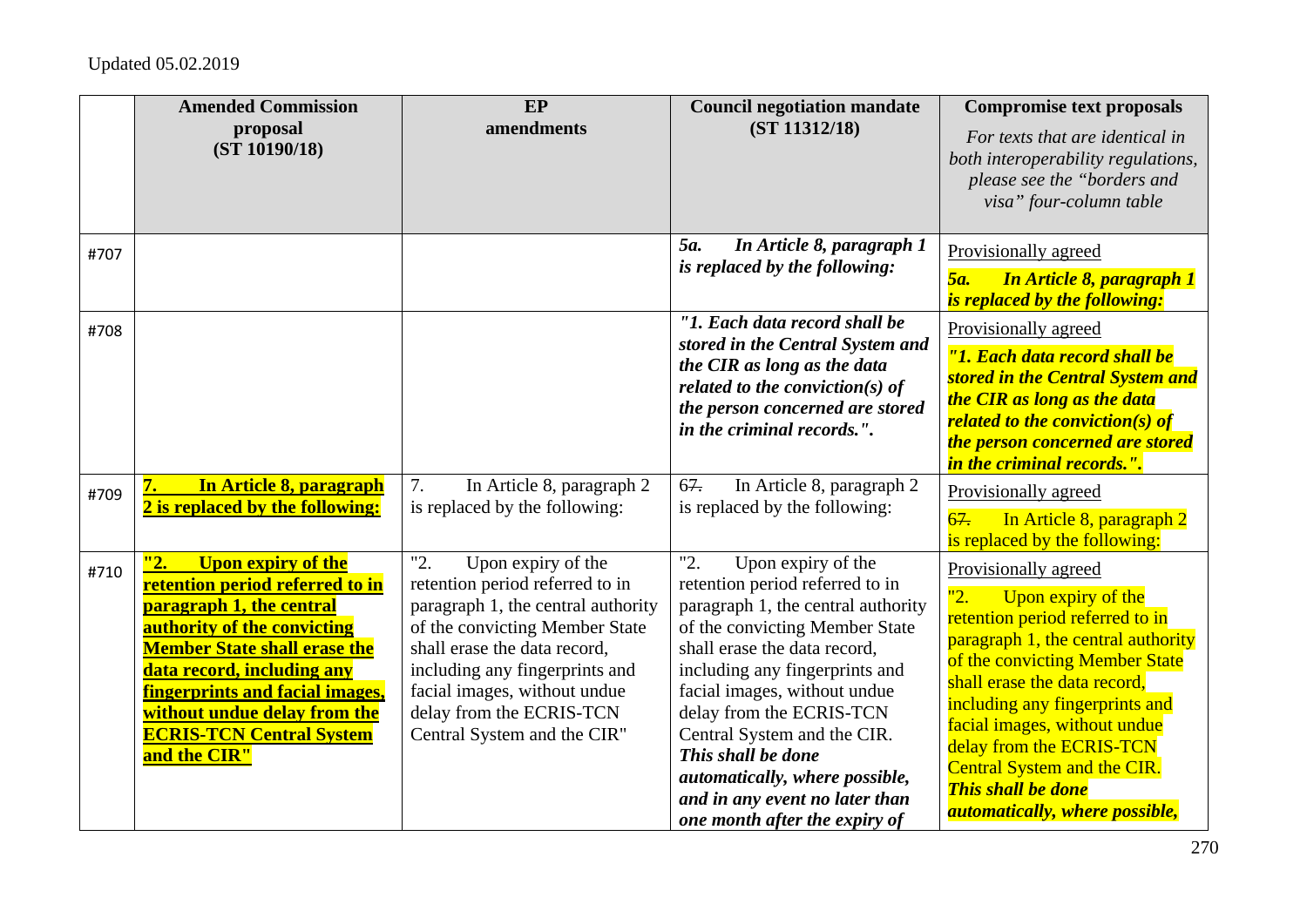|      | <b>Amended Commission</b><br>proposal<br>(ST 10190/18)                                                                                                                  | EP<br>amendments                                                                                                                                                        | <b>Council negotiation mandate</b><br>(ST 11312/18)                                                                                                                                                                                                                                                                                                                                                                                   | <b>Compromise text proposals</b><br>For texts that are identical in<br>both interoperability regulations,<br>please see the "borders and<br>visa" four-column table                                   |
|------|-------------------------------------------------------------------------------------------------------------------------------------------------------------------------|-------------------------------------------------------------------------------------------------------------------------------------------------------------------------|---------------------------------------------------------------------------------------------------------------------------------------------------------------------------------------------------------------------------------------------------------------------------------------------------------------------------------------------------------------------------------------------------------------------------------------|-------------------------------------------------------------------------------------------------------------------------------------------------------------------------------------------------------|
|      |                                                                                                                                                                         |                                                                                                                                                                         | the retention period.".                                                                                                                                                                                                                                                                                                                                                                                                               | and in any event no later than<br><b>one month after the expiry of</b><br>the retention period.".                                                                                                     |
| #711 |                                                                                                                                                                         |                                                                                                                                                                         | In Article 8, a new<br><b>ба.</b><br>paragraph is added:                                                                                                                                                                                                                                                                                                                                                                              | Provisionally agreed<br>[]                                                                                                                                                                            |
| #712 |                                                                                                                                                                         |                                                                                                                                                                         | "3. Where a red link is stored in<br>the multiple identity detector<br>(MID) established by [Article 25<br>of Regulation 2018/XX on<br>interoperability] in accordance<br>with [Article 32 of Regulation<br>2018/XX on interoperability],<br>the linked ECRIS-TCN data<br>referred to in point (r) of Article<br>3 shall be stored in the CIR in<br>accordance with [Article 23(3)<br>of Regulation 2018/XX on<br>interoperability]." | Provisionally agreed<br>[]                                                                                                                                                                            |
| #713 | In Article 9, in<br>8.<br>paragraphs 1, 2, 3 and 4, the<br>words 'Central System' are<br>replaced by the words 'the<br><b>ECRIS-TCN Central System</b><br>and the CIR'. | 8.<br>In Article 9, in<br>paragraphs 1, 2, 3 and 4, the<br>words 'Central System' are<br>replaced by the words 'the<br><b>ECRIS-TCN Central System and</b><br>the CIR'. | In Article 9, in<br>78.<br>paragraphs $1, 2, 3$ and 4, the<br>words 'ECRIS-TCN Central<br>System' are replaced by the<br>words 'the ECRIS-TCN Central<br>System and the CIR'.                                                                                                                                                                                                                                                         | Provisionally agreed<br>In Article 9, in<br>78.<br>paragraphs $1, 2, 3$ and 4, the<br>words 'ECRIS-TCN Central<br>System' are replaced by the<br>words 'the ECRIS-TCN Central<br>System and the CIR'. |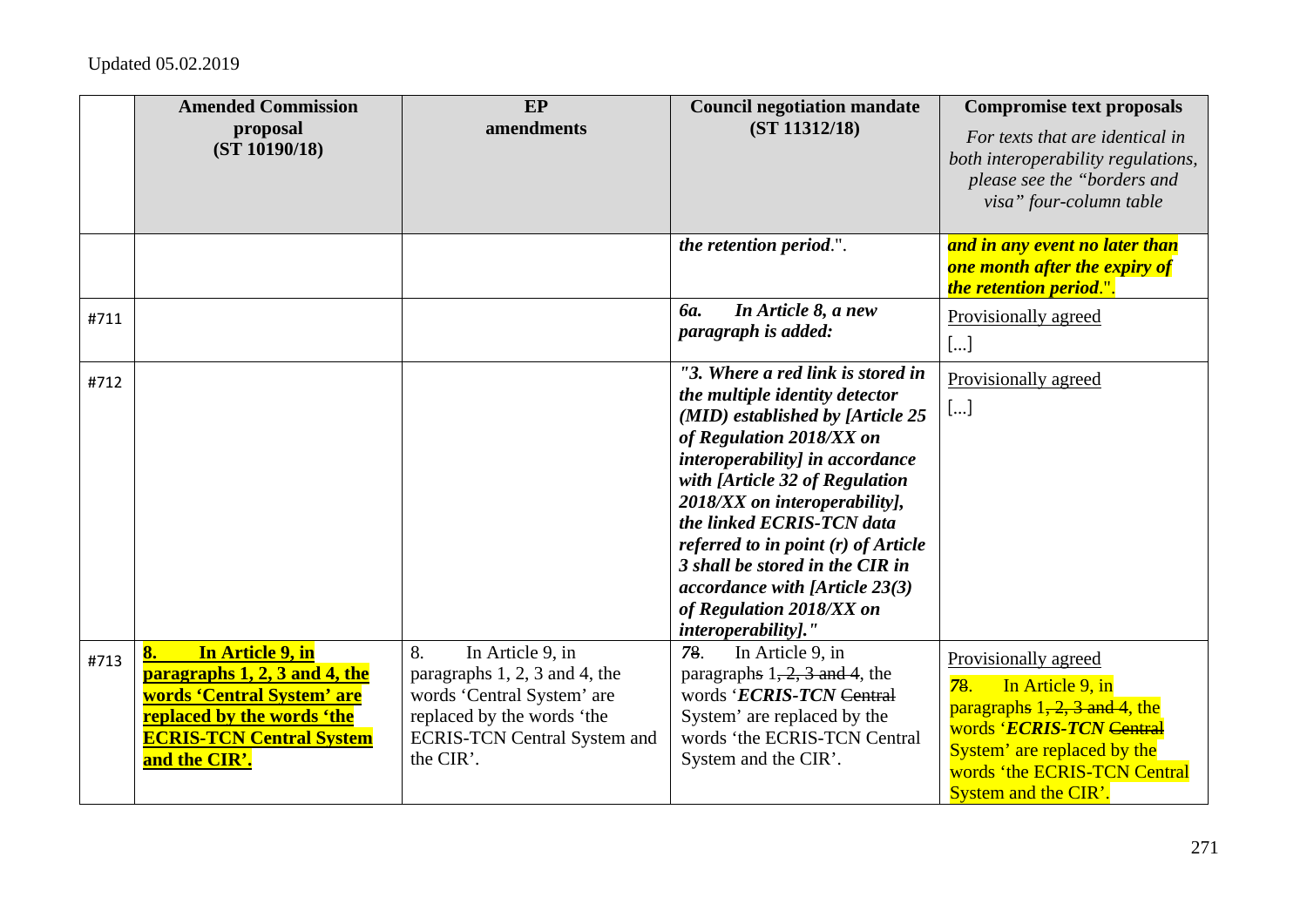|      | <b>Amended Commission</b><br>proposal<br>(ST 10190/18)                                                                                                           | EP<br>amendments                                                                                                                                          | <b>Council negotiation mandate</b><br>(ST 11312/18)                                                                                                                            | <b>Compromise text proposals</b><br>For texts that are identical in<br>both interoperability regulations,<br>please see the "borders and<br>visa" four-column table                                         |
|------|------------------------------------------------------------------------------------------------------------------------------------------------------------------|-----------------------------------------------------------------------------------------------------------------------------------------------------------|--------------------------------------------------------------------------------------------------------------------------------------------------------------------------------|-------------------------------------------------------------------------------------------------------------------------------------------------------------------------------------------------------------|
| #714 |                                                                                                                                                                  |                                                                                                                                                           | In Article 9, in<br>7 <i>a</i> .<br>paragraphs 2, 3 and 4, the<br>words 'Central System' are<br>replaced by the words 'the<br><b>ECRIS-TCN Central System</b><br>and the CIR'. | Provisionally agreed<br><b>In Article 9, in</b><br><b>7a.</b><br>paragraphs 2, 3 and 4, the<br>words 'Central System' are<br>replaced by the words 'the<br><b>ECRIS-TCN Central System</b><br>and the CIR'. |
| #715 | In Article 12(2) the<br>9.<br>words 'Central System' are<br>replaced by the words 'the<br><b>ECRIS-TCN Central System</b><br>and the CIR'.                       | In Article $12(2)$ the words<br>9.<br>'Central System' are replaced by<br>the words 'the ECRIS-TCN<br>Central System and the CIR'.                        | In Article $12(2)$ , the<br>89.<br>words 'Central System' are<br>replaced by the words 'the<br><b>ECRIS-TCN Central System and</b><br>the CIR'.                                | Provisionally agreed<br>In Article $12(2)$ , the<br>89.<br>words 'Central System' are<br>replaced by the words 'the<br><b>ECRIS-TCN Central System and</b><br>the CIR'.                                     |
| #716 | In Article 13, in<br>10.<br>paragraphs 2 and 3, the words<br>'Central System' are replaced<br>by the words 'the ECRIS-TCN<br><b>Central System and the CIR'.</b> | In Article 13, in<br>10.<br>paragraphs 2 and 3, the words<br>'Central System' are replaced by<br>the words 'the ECRIS-TCN<br>Central System and the CIR'. | In Article 13, in<br>910.<br>paragraphs 2 and 3, the words<br>'Central System' are replaced by<br>the words 'the ECRIS-TCN<br>Central System and the CIR'.                     | Provisionally agreed<br>$910$ . In Article 13, in<br>paragraphs 2 and 3, the words<br>'Central System' are replaced by<br>the words 'the ECRIS-TCN<br>Central System and the CIR'.                          |
| #717 | In Article 21(2) the<br><b>11.</b><br>words 'Central System' are<br>replaced by the words 'the<br><b>ECRIS-TCN Central System</b><br>and the CIR'.               | In Article $21(2)$ the words<br>11.<br>'Central System' are replaced by<br>the words 'the ECRIS-TCN<br>Central System and the CIR'.                       | 1044. In Article 21(2), the<br>words 'Central System' are<br>replaced by the words 'the<br><b>ECRIS-TCN Central System and</b><br>the CIR'.                                    | Provisionally agreed<br>$10+1$ . In Article 21(2), the<br>words 'Central System' are<br>replaced by the words 'the<br><b>ECRIS-TCN Central System and</b><br>the CIR'.                                      |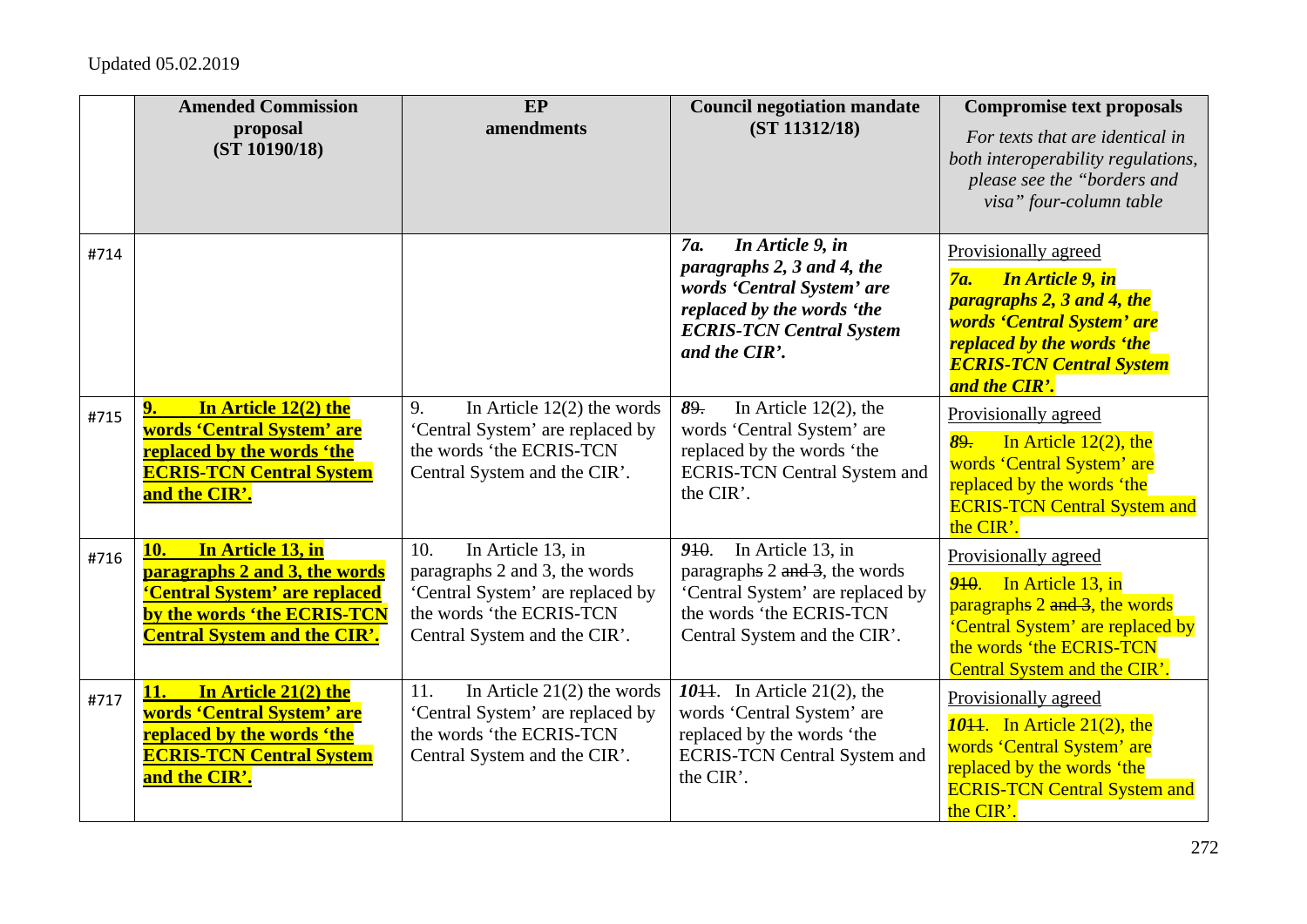|      | <b>Amended Commission</b><br>proposal<br>(ST 10190/18)                                                                                                                                                                                                                                                                                                                                                 | EP<br>amendments                                                                                                                                                                                                                                                                                                                                                      | <b>Council negotiation mandate</b><br>(ST 11312/18)                                                                                                                                                                                                                                                                                                                                                                                                                                                                                                                              | <b>Compromise text proposals</b><br>For texts that are identical in<br>both interoperability regulations,<br>please see the "borders and<br>visa" four-column table                                                                                                                                                                                                                                                                                                                                                                                                                                                              |
|------|--------------------------------------------------------------------------------------------------------------------------------------------------------------------------------------------------------------------------------------------------------------------------------------------------------------------------------------------------------------------------------------------------------|-----------------------------------------------------------------------------------------------------------------------------------------------------------------------------------------------------------------------------------------------------------------------------------------------------------------------------------------------------------------------|----------------------------------------------------------------------------------------------------------------------------------------------------------------------------------------------------------------------------------------------------------------------------------------------------------------------------------------------------------------------------------------------------------------------------------------------------------------------------------------------------------------------------------------------------------------------------------|----------------------------------------------------------------------------------------------------------------------------------------------------------------------------------------------------------------------------------------------------------------------------------------------------------------------------------------------------------------------------------------------------------------------------------------------------------------------------------------------------------------------------------------------------------------------------------------------------------------------------------|
| #718 | <b>Article 22 is amended as</b><br><u>12.</u><br>follows:                                                                                                                                                                                                                                                                                                                                              | Article 22 is amended as<br>12.<br>follows:                                                                                                                                                                                                                                                                                                                           | $1112$ . Article 22 is amended as<br>follows:                                                                                                                                                                                                                                                                                                                                                                                                                                                                                                                                    | Provisionally agreed<br>1142. Article 22 is amended as<br>follows:                                                                                                                                                                                                                                                                                                                                                                                                                                                                                                                                                               |
| #719 | (a) Paragraph 1 is replaced by<br>the following:                                                                                                                                                                                                                                                                                                                                                       | (a) Paragraph 1 is replaced by the<br>following:                                                                                                                                                                                                                                                                                                                      | (a) Poparagraph 1 is replaced by<br>the following:                                                                                                                                                                                                                                                                                                                                                                                                                                                                                                                               | Provisionally agreed<br>(a) Pparagraph 1 is replaced by<br>the following:                                                                                                                                                                                                                                                                                                                                                                                                                                                                                                                                                        |
| #720 | The data included in the<br>$\mathbf{1.}$<br><b>Central System and the CIR</b><br>shall only be processed for the<br>purposes of the identification<br>of the Member State(s) holding<br>the criminal records<br><b>information of third country</b><br>nationals, as well as for<br>facilitating and assisting in the<br>correct identification of<br>persons registered in the<br><b>ECRIS-TCN."</b> | "1.<br>The data included in the<br>Central System and the CIR shall<br>only be processed for the<br>purposes of the identification of<br>the Member State(s) holding the<br>criminal records information of<br>third country nationals, as well as<br>for facilitating and assisting in<br>the correct identification of<br>persons registered in the ECRIS-<br>TCN." | $\lq\lq\lq$<br>The data included in the<br><b>ECRIS-TCN</b> Central System and<br>the CIR shall only be processed<br>for the purposes of the<br>identification of the Member<br>State(s) holding the criminal<br>records information of third<br>country nationals., The data<br>included in the CIR shall also be<br>processed in accordance with<br><b>Regulation 2018/XX on</b><br><i>interoperability</i> as well as for<br>facilitating and assisting in the<br>correct identification of persons<br>registered in the ECRIS-TCN in<br>accordance with this<br>Regulation." | Provisionally agreed<br>The data included in the<br>$\mathbf{C}$<br><b>ECRIS-TCN Central System and</b><br>the CIR shall only be processed<br>for the purposes of the<br>identification of the Member<br>$State(s)$ holding the criminal<br>records information of third<br>country nationals., The data<br><i>included in the CIR shall also be</i><br>processed in accordance with<br><b>Regulation 2018/XX on</b><br><i>interoperability</i> as well as for<br>facilitating and assisting in the<br>correct identification of persons<br>registered in the ECRIS-TCN in<br><i>accordance with this</i><br><b>Regulation."</b> |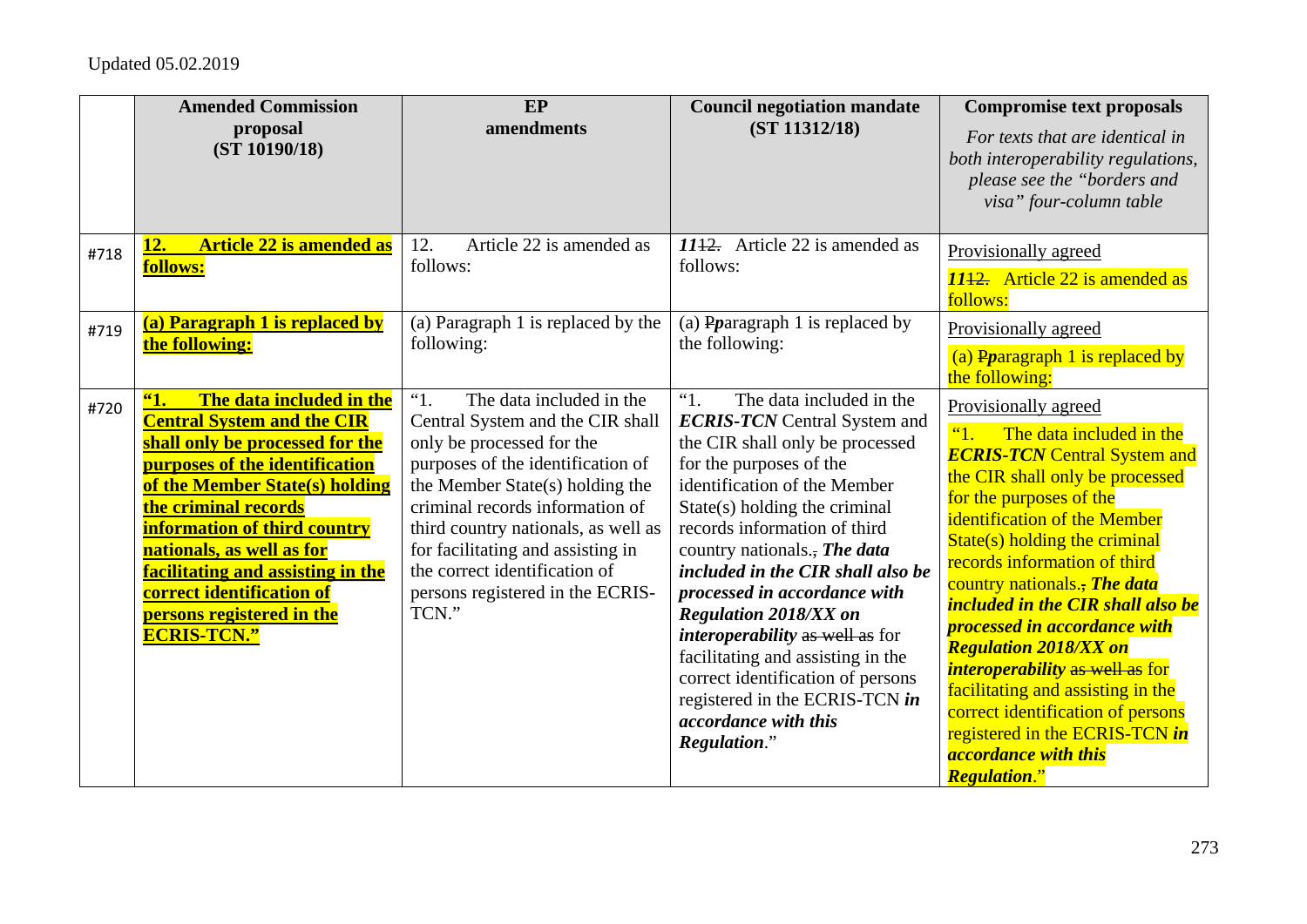|      | <b>Amended Commission</b><br>proposal                                                                                                                                                                                                                                                                                                                                                                                                                                                                                                                                                                                                                                                                                               | EP<br>amendments                                                                                                                                                                                                                                                                                                                                                                                                                                                                                                                                                                                                                                | <b>Council negotiation mandate</b><br>(ST 11312/18)                                                                                                                                                                                                                                                                                                                                                                                                                                                                                                                                                                                                                                                                                  | <b>Compromise text proposals</b>                                                                                                                                                                                                                                                                                                                                                                                                                                                                                                                                                                                                                                                                                                                                                  |
|------|-------------------------------------------------------------------------------------------------------------------------------------------------------------------------------------------------------------------------------------------------------------------------------------------------------------------------------------------------------------------------------------------------------------------------------------------------------------------------------------------------------------------------------------------------------------------------------------------------------------------------------------------------------------------------------------------------------------------------------------|-------------------------------------------------------------------------------------------------------------------------------------------------------------------------------------------------------------------------------------------------------------------------------------------------------------------------------------------------------------------------------------------------------------------------------------------------------------------------------------------------------------------------------------------------------------------------------------------------------------------------------------------------|--------------------------------------------------------------------------------------------------------------------------------------------------------------------------------------------------------------------------------------------------------------------------------------------------------------------------------------------------------------------------------------------------------------------------------------------------------------------------------------------------------------------------------------------------------------------------------------------------------------------------------------------------------------------------------------------------------------------------------------|-----------------------------------------------------------------------------------------------------------------------------------------------------------------------------------------------------------------------------------------------------------------------------------------------------------------------------------------------------------------------------------------------------------------------------------------------------------------------------------------------------------------------------------------------------------------------------------------------------------------------------------------------------------------------------------------------------------------------------------------------------------------------------------|
|      | (ST 10190/18)                                                                                                                                                                                                                                                                                                                                                                                                                                                                                                                                                                                                                                                                                                                       |                                                                                                                                                                                                                                                                                                                                                                                                                                                                                                                                                                                                                                                 |                                                                                                                                                                                                                                                                                                                                                                                                                                                                                                                                                                                                                                                                                                                                      | For texts that are identical in<br>both interoperability regulations,<br>please see the "borders and<br>visa" four-column table                                                                                                                                                                                                                                                                                                                                                                                                                                                                                                                                                                                                                                                   |
| #721 | (b) the following paragraph 3<br>is added:                                                                                                                                                                                                                                                                                                                                                                                                                                                                                                                                                                                                                                                                                          | (b) the following paragraph 3 is<br>added:                                                                                                                                                                                                                                                                                                                                                                                                                                                                                                                                                                                                      | (b) the following paragraph $\frac{3}{3}$ is<br>added:                                                                                                                                                                                                                                                                                                                                                                                                                                                                                                                                                                                                                                                                               | Provisionally agreed<br>(b) the following paragraph $\frac{3}{5}$ is<br>added:                                                                                                                                                                                                                                                                                                                                                                                                                                                                                                                                                                                                                                                                                                    |
| #722 | 63.<br><b>Access to consulting the</b><br><b>ECRIS-TCN data stored in the</b><br><b>CIR shall be reserved</b><br><b>exclusively for the duly</b><br>authorised staff of the national<br>authorities of each Member<br><b>State and for the duly</b><br>authorised staff of the Union<br><b>bodies that are competent for</b><br>the purposes laid down in<br><b>[Article 20 and Article 21 of</b><br><b>Regulation 2018/XX on</b><br><b>interoperability</b> ]. That access<br>shall be limited to the extent<br>necessary for the performance<br>of the tasks of those national<br>authorities and Union bodies in<br>accordance with those<br><b>purposes and shall be</b><br><u>proportionate to the objectives</u><br>pursued." | "3.<br>Access to consulting the<br>ECRIS-TCN data stored in the<br>CIR shall be reserved exclusively<br>for the duly authorised staff of<br>the national authorities of each<br>Member State and for the duly<br>authorised staff of the Union<br>bodies that are competent for the<br>purposes laid down in [Article 20<br>and Article 21 of Regulation<br>2018/XX on interoperability].<br>That access shall be limited to<br>the extent necessary for the<br>performance of the tasks of those<br>national authorities and Union<br>bodies in accordance with those<br>purposes and shall be<br>proportionate to the objectives<br>pursued." | "3.<br>Without prejudice to<br>paragraph 2, aAccess to<br>consulting the ECRIS-TCN data<br>stored in the CIR shall <i>also</i> be<br>reserved exclusively for the duly<br>authorised staff of the national<br>authorities of each Member State<br>and for the duly authorised staff<br>of the Union <i>agencies</i> bodies that<br>are competent for the purposes<br>laid down in [Article 20 and<br>Article 21 of Regulation<br>2018/XX on interoperability].<br>That access shall be limited to<br>the extent necessary for the<br>performance of the tasks of those<br>national authorities and Union<br><i>agencies</i> bodies in accordance<br>with those purposes and shall be<br>proportionate to the objectives<br>pursued." | Provisionally agreed<br>"3.<br><b>Without prejudice to</b><br><i>paragraph 2, aAccess to</i><br>consulting the ECRIS-TCN data<br>stored in the CIR shall <i>also</i> be<br>reserved exclusively for the duly<br>authorised staff of the national<br>authorities of each Member State<br>and for the duly authorised staff<br>of the Union <i>agencies</i> bodies that<br>are competent for the purposes<br>laid down in [Article 20 and<br><b>Article 21 of Regulation</b><br>2018/XX on interoperability].<br>That access shall be limited to<br>the extent necessary for the<br>performance of the tasks of those<br>national authorities and Union<br><i>agencies</i> bodies in accordance<br>with those purposes and shall be<br>proportionate to the objectives<br>pursued." |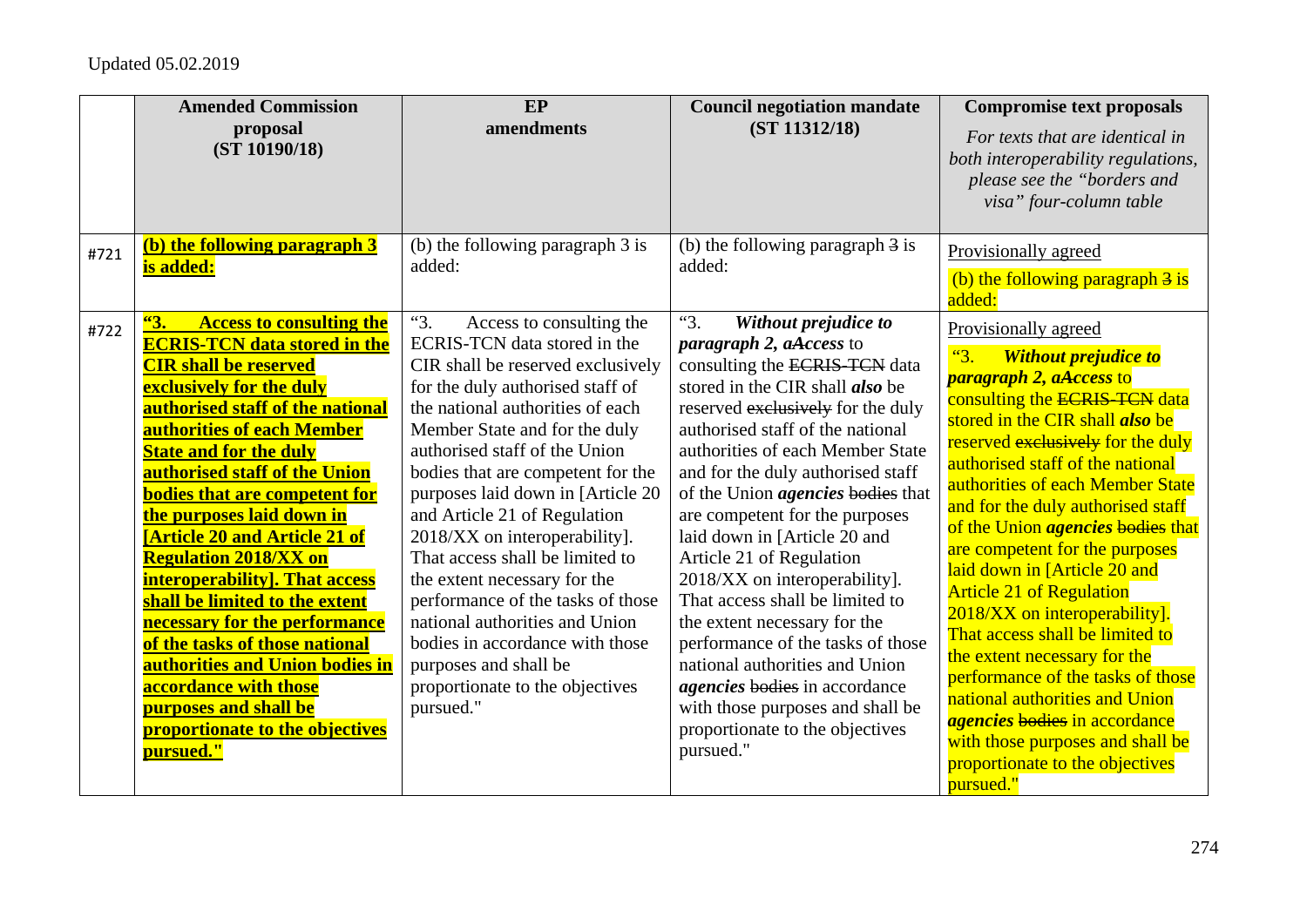|      | <b>Amended Commission</b><br>proposal                                                                                                                                                                                                                                         | EP<br>amendments                                                                                                                                                                                                                                                    | <b>Council negotiation mandate</b><br>(ST 11312/18)                                                                                                                                                                                                                   | <b>Compromise text proposals</b>                                                                                                                                                                                                                                                                    |
|------|-------------------------------------------------------------------------------------------------------------------------------------------------------------------------------------------------------------------------------------------------------------------------------|---------------------------------------------------------------------------------------------------------------------------------------------------------------------------------------------------------------------------------------------------------------------|-----------------------------------------------------------------------------------------------------------------------------------------------------------------------------------------------------------------------------------------------------------------------|-----------------------------------------------------------------------------------------------------------------------------------------------------------------------------------------------------------------------------------------------------------------------------------------------------|
|      | (ST 10190/18)                                                                                                                                                                                                                                                                 |                                                                                                                                                                                                                                                                     |                                                                                                                                                                                                                                                                       | For texts that are identical in<br>both interoperability regulations,<br>please see the "borders and<br>visa" four-column table                                                                                                                                                                     |
| #723 | <b>Article 30 is amended as</b><br>13.<br>follows:                                                                                                                                                                                                                            | Article 30 is amended as<br>13.<br>follows:                                                                                                                                                                                                                         | 1213. Article 30 is amended as<br>follows:                                                                                                                                                                                                                            | Provisionally agreed<br>1243. Article 30 is amended as<br>follows:                                                                                                                                                                                                                                  |
| #724 | <b>Paragraph 2 is replaced</b><br>(a)<br>by the following:                                                                                                                                                                                                                    | Paragraph 2 is replaced<br>(a)<br>by the following:                                                                                                                                                                                                                 | Potagraph 2 is replaced<br>(a)<br>by the following:                                                                                                                                                                                                                   | Provisionally agreed                                                                                                                                                                                                                                                                                |
|      |                                                                                                                                                                                                                                                                               |                                                                                                                                                                                                                                                                     |                                                                                                                                                                                                                                                                       | Pparagraph 2 is replaced<br>(a)<br>by the following:                                                                                                                                                                                                                                                |
| #725 | "2. For the purpose of<br>paragraph 1 of this Article,<br>eu-LISA shall store the data<br>referred to in paragraph 1 in<br>the central repository for<br>reporting and statistics<br>referred to in [Article 39 of the<br><b>Regulation 2018/XX on</b><br>interoperability]." | "2. For the purpose of<br>paragraph 1 of this Article,<br>eu-LISA shall store the data<br>referred to in paragraph 1 in the<br>central repository for reporting<br>and statistics referred to in<br>[Article 39 of the Regulation<br>2018/XX on interoperability]." | "2. For the purpose of<br>paragraph 1 of this Article,<br>eu-LISA shall store the data<br>referred to in paragraph 1 in the<br>central repository for reporting<br>and statistics referred to in<br>[Article 39 of the Regulation]<br>2018/XX on interoperability]."; | Provisionally agreed<br>"2. For the purpose of<br>paragraph 1 of this Article,<br>eu-LISA shall store the data<br>referred to in paragraph 1 in the<br>central repository for reporting<br>and statistics referred to in<br><b>[Article 39 of the Regulation</b><br>2018/XX on interoperability]."; |
| #726 | Paragraph 3 is deleted.<br>(b)                                                                                                                                                                                                                                                | (b)<br>Paragraph 3 is deleted.                                                                                                                                                                                                                                      | (b)<br>Portagraph 3 is deleted.                                                                                                                                                                                                                                       | Provisionally agreed<br>(b)<br>Pparagraph 3 is deleted.                                                                                                                                                                                                                                             |
| #727 | In Article 31(1) the<br>14.<br>words 'Central System' are<br>replaced by the words 'the<br><b>ECRIS-TCN Central System</b><br>and the CIR'.                                                                                                                                   | In Article $31(1)$ the words<br>14.<br>'Central System' are replaced by<br>the words 'the ECRIS-TCN<br>Central System and the CIR'.                                                                                                                                 | 1344. In Article $31(1)$ the words<br>'Central System' are replaced by<br>the words 'the ECRIS-TCN<br>Central System and the CIR'.                                                                                                                                    | Provisionally agreed<br>13 <sup>14</sup> . In Article $31(1)$ the words<br>'Central System' are replaced by<br>the words 'the ECRIS-TCN<br>Central System and the CIR'.                                                                                                                             |
| #728 | In Article 38(2) the<br>15.<br>words 'Central System' are                                                                                                                                                                                                                     | 15.<br>In Article $38(2)$ the words<br>'Central System' are replaced by                                                                                                                                                                                             | 1415. In Article 38(2) the words<br>'Central System' are replaced by                                                                                                                                                                                                  | Provisionally agreed<br>1415. In Article 38(2) the words                                                                                                                                                                                                                                            |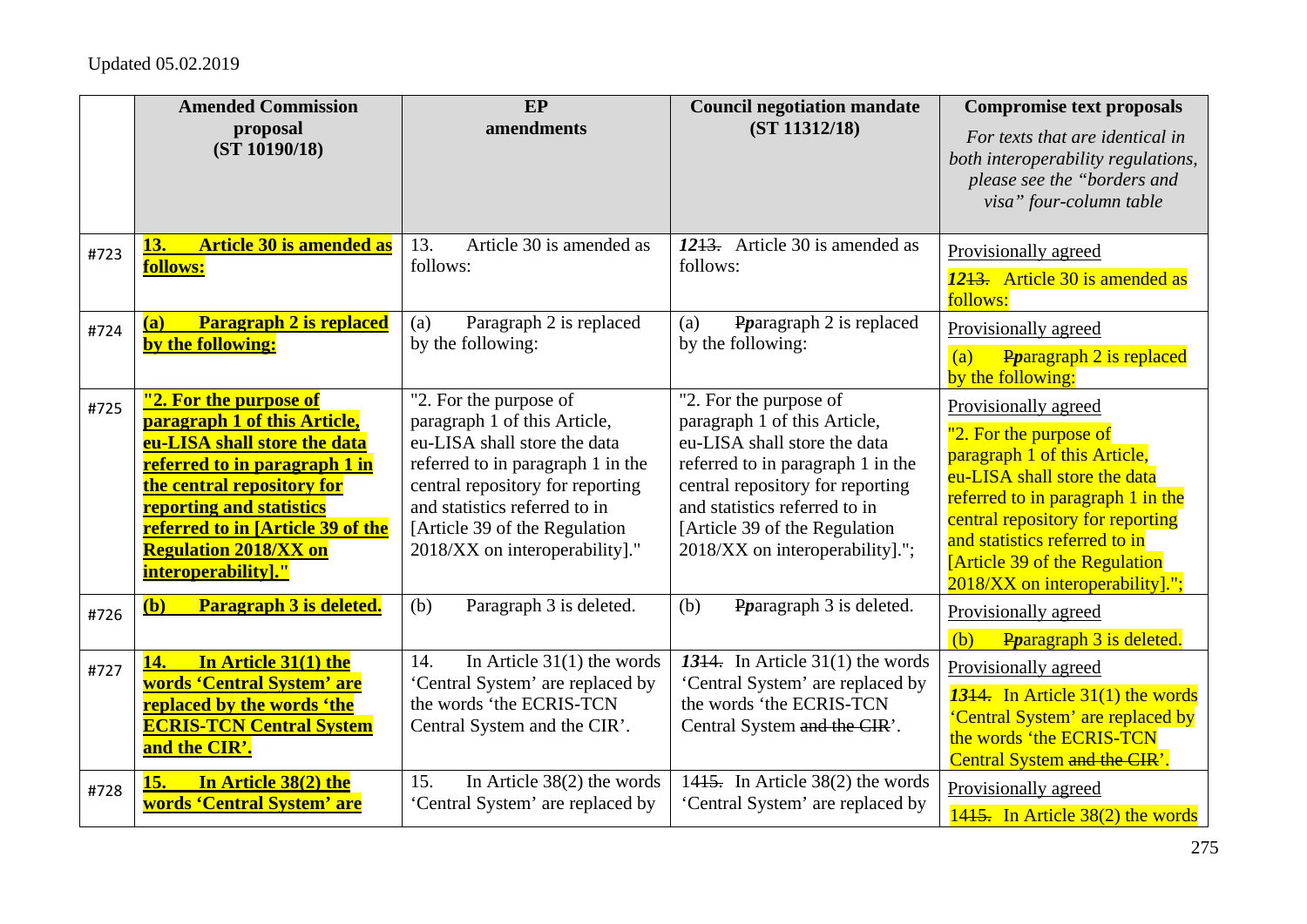|      | <b>Amended Commission</b>        | EP                                 | <b>Council negotiation mandate</b>      | <b>Compromise text proposals</b>                                                                                                |
|------|----------------------------------|------------------------------------|-----------------------------------------|---------------------------------------------------------------------------------------------------------------------------------|
|      | proposal<br>(ST 10190/18)        | amendments                         | (ST 11312/18)                           | For texts that are identical in<br>both interoperability regulations,<br>please see the "borders and<br>visa" four-column table |
|      | replaced by the words 'the       | the words 'the ECRIS-TCN           | the words 'the ECRIS-TCN                | 'Central System' are replaced by                                                                                                |
|      | <b>ECRIS-TCN Central System</b>  | Central System and the CIR'.       | Central System and the CIR'.            | the words 'the ECRIS-TCN                                                                                                        |
|      | and the CIR'.                    |                                    |                                         | Central System and the CIR'.                                                                                                    |
| #729 | Article 55d                      | Article 55d                        | Article 55d                             |                                                                                                                                 |
|      | <b>Amendments to Regulation</b>  | Amendments to Regulation (EU)      | Amendments to Regulation (EU)           |                                                                                                                                 |
|      | (EU) 2018/XX [Regulation on      | 2018/XX [Regulation on eu-         | 2018/XX [Regulation on eu-              |                                                                                                                                 |
|      | $eu-LISA$                        | LISA <sub>1</sub>                  | LISA <sub>1</sub>                       |                                                                                                                                 |
| #730 | Regulation (EU) 2018/XX (eu-     | Regulation (EU) 2018/XX (eu-       | Regulation (EU) 2018/XX (eu-            |                                                                                                                                 |
|      | LISA) is amended as follows:     | LISA) is amended as follows:       | LISA) is amended as follows:            |                                                                                                                                 |
| #731 | Article 8 is replaced by         | Article 8 is replaced by<br>1.     | Article 12 8 is replaced<br>1.          |                                                                                                                                 |
|      | the following:                   | the following:                     | by the following:                       |                                                                                                                                 |
| #732 | " Article 8                      | "Article 8                         | " Article 12 8                          |                                                                                                                                 |
|      | <b>Data quality</b>              | Data quality                       | Data quality                            |                                                                                                                                 |
| #733 | 1. eu-LISA shall establish for   | 1. eu-LISA shall establish for all | 1. Without prejudice to Member          |                                                                                                                                 |
|      | all systems under the Agency's   | systems under the Agency's         | <b>States' responsibilities with</b>    |                                                                                                                                 |
|      | operational responsibility       | operational responsibility         | regard to the data entered into         |                                                                                                                                 |
|      | automated data quality control   | automated data quality control     | the systems under eu-LISA's             |                                                                                                                                 |
|      | mechanisms and procedures        | mechanisms and procedures and      | operational responsibility, eu-         |                                                                                                                                 |
|      | and common data quality          | common data quality indicators     | LISA, closely involving its             |                                                                                                                                 |
|      | indicators and the minimum       | and the minimum quality            | <b>Advisory Groups, shall establish</b> |                                                                                                                                 |
|      | quality standards to store data, | standards to store data, in        | for all systems under the               |                                                                                                                                 |
|      | in accordance with the relevant  | accordance with the relevant       | Agency's operational                    |                                                                                                                                 |
|      | provisions of the systems'       | provisions of the systems'         | responsibility automated data           |                                                                                                                                 |
|      | instruments and of [Article 37   | instruments and of [Article 37 of  | quality control mechanisms and          |                                                                                                                                 |
|      | of Regulation 2018/XX on         | Regulation 2018/XX on              | procedures and common data              |                                                                                                                                 |
|      | interoperability].               | interoperability].                 | quality indicators and the              |                                                                                                                                 |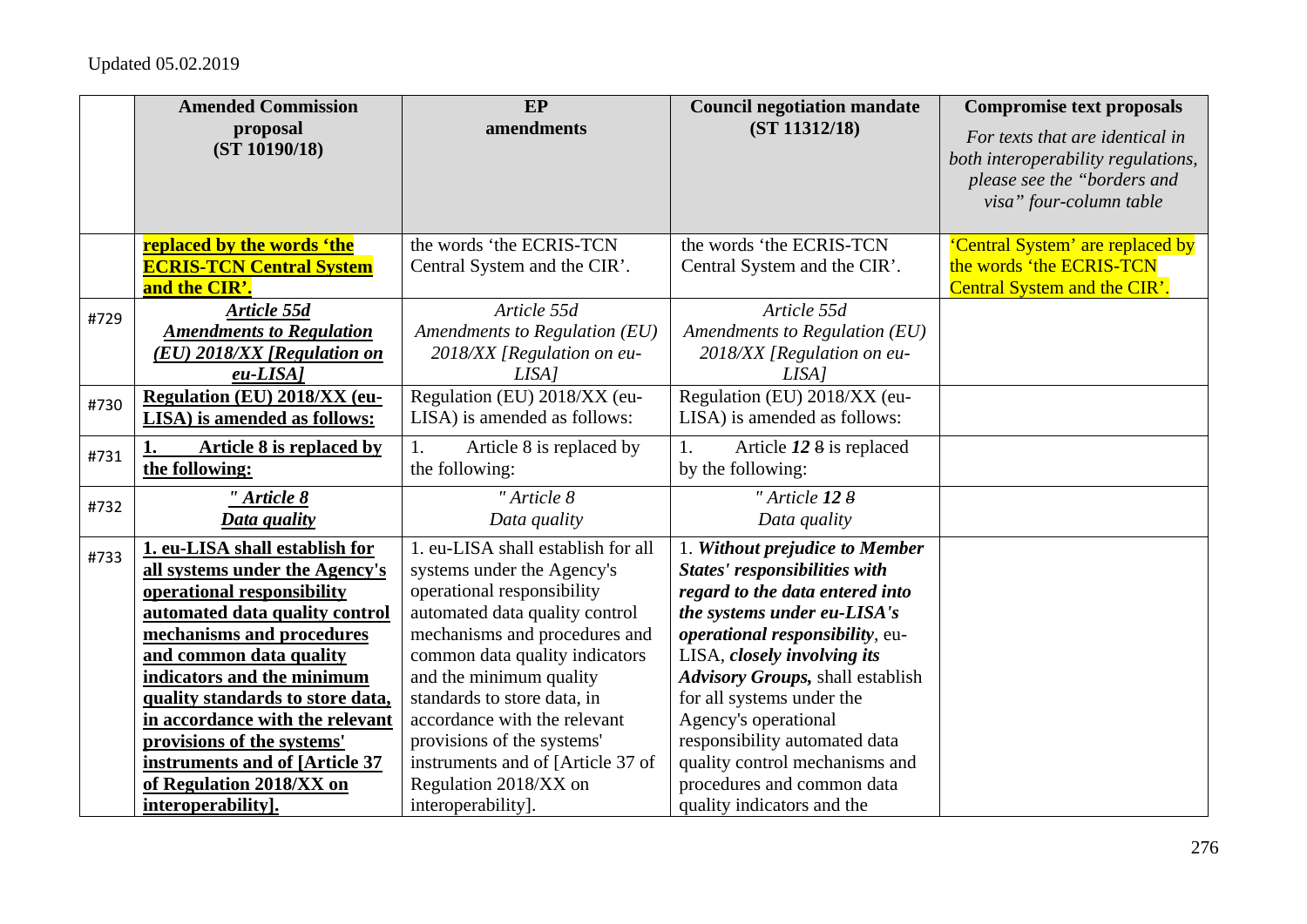|      | <b>Amended Commission</b><br>proposal<br>(ST 10190/18)                                                                                                                         | EP<br>amendments                                                                                                                                                      | <b>Council negotiation mandate</b><br>(ST 11312/18)                                                                                                                                                                                                                                                                                                                                                                                                                                                                                                                                                                        | <b>Compromise text proposals</b><br>For texts that are identical in<br>both interoperability regulations,<br>please see the "borders and<br>visa" four-column table |
|------|--------------------------------------------------------------------------------------------------------------------------------------------------------------------------------|-----------------------------------------------------------------------------------------------------------------------------------------------------------------------|----------------------------------------------------------------------------------------------------------------------------------------------------------------------------------------------------------------------------------------------------------------------------------------------------------------------------------------------------------------------------------------------------------------------------------------------------------------------------------------------------------------------------------------------------------------------------------------------------------------------------|---------------------------------------------------------------------------------------------------------------------------------------------------------------------|
| #734 | 2. eu-LISA shall establish a<br>central repository for<br>reporting and statistics in<br>accordance with [Article 39 of<br><b>Regulation 2018/XX on</b><br>interoperability]." | 2. eu-LISA shall establish a<br>central repository for reporting<br>and statistics in accordance with<br>[Article 39 of Regulation]<br>2018/XX on interoperability]." | minimum quality standards to<br>store data, in accordance with the<br>relevant provisions of the<br>systems' instruments and of<br>[Article 37 of Regulation]<br>2018/XX on interoperability].<br>2. eu-LISA shall establish a<br>central repository <i>containing</i><br>only anonymised data for<br>reporting and statistics <i>subject to</i><br>specific provisions in the<br>legislative instruments<br>governing the development,<br>establishment, operation and<br>use of large-scale IT systems<br><i>managed by eu-LISA</i> in<br>accordance with [Article 39 of<br>Regulation 2018/XX on<br>interoperability]." |                                                                                                                                                                     |
| #735 | Article 9 is replaced by<br>the following:                                                                                                                                     | 2.<br>Article 9 is replaced by<br>the following:                                                                                                                      | Article 13 9 is replaced<br>2.<br>by the following:                                                                                                                                                                                                                                                                                                                                                                                                                                                                                                                                                                        |                                                                                                                                                                     |
| #736 | " Article 9<br><b>Interoperability</b>                                                                                                                                         | "Article 9<br><i>Interoperability</i>                                                                                                                                 | "Article 139<br>Interoperability                                                                                                                                                                                                                                                                                                                                                                                                                                                                                                                                                                                           |                                                                                                                                                                     |
| #737 | Where the interoperability of<br>large-scale IT systems has been<br>stipulated in a relevant<br>legislative instrument the                                                     | Where the interoperability of<br>large-scale IT systems has been<br>stipulated in a relevant legislative<br>instrument the Agency shall                               | Where the interoperability of<br>large-scale IT systems has been<br>stipulated in a relevant legislative<br>instrument the Agency shall                                                                                                                                                                                                                                                                                                                                                                                                                                                                                    |                                                                                                                                                                     |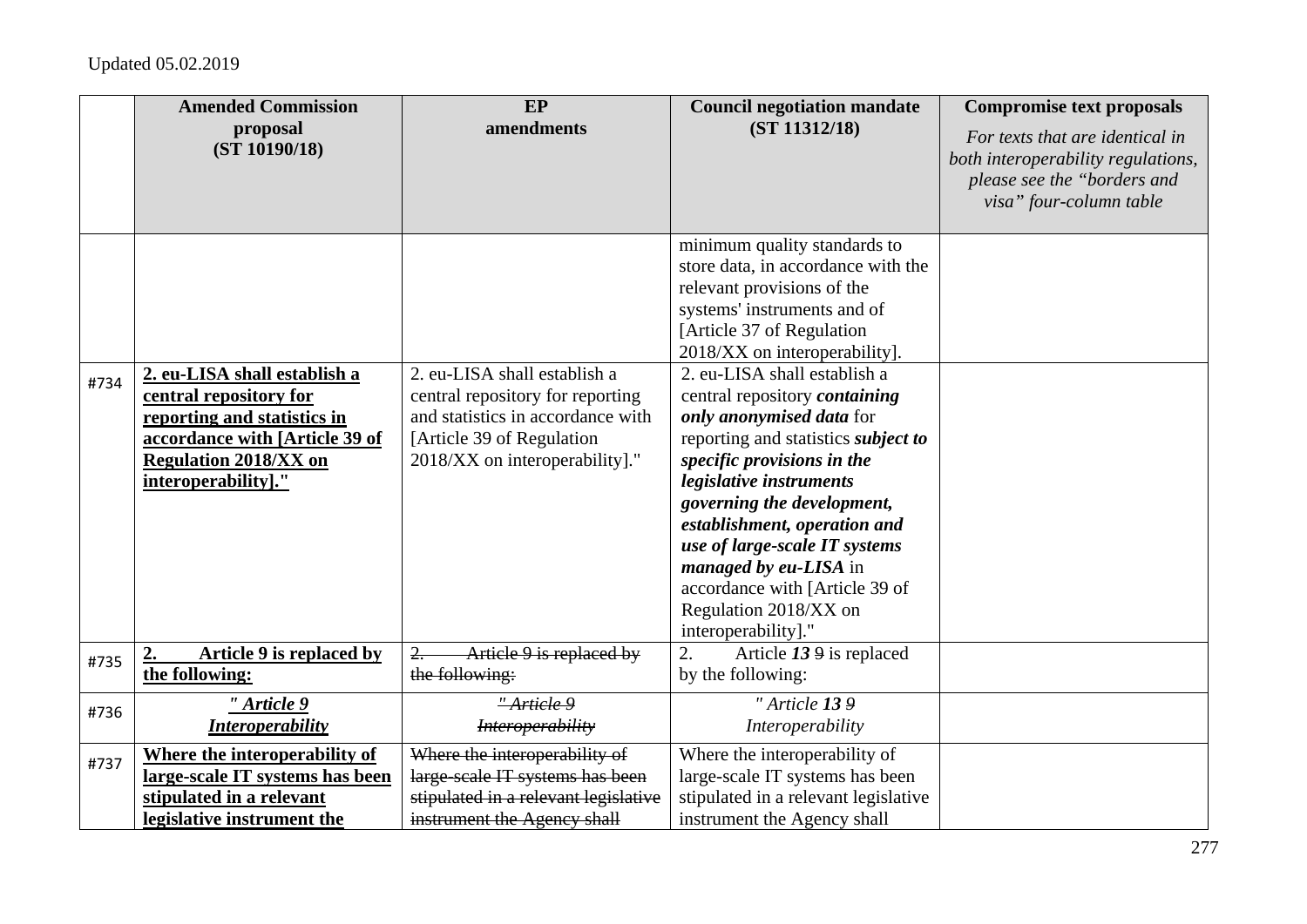|      | <b>Amended Commission</b>                                                                                                                                                 | EP                                                                                                                                                                   | <b>Council negotiation mandate</b>                                                                                                                                   | <b>Compromise text proposals</b>                                                                                                |
|------|---------------------------------------------------------------------------------------------------------------------------------------------------------------------------|----------------------------------------------------------------------------------------------------------------------------------------------------------------------|----------------------------------------------------------------------------------------------------------------------------------------------------------------------|---------------------------------------------------------------------------------------------------------------------------------|
|      | proposal<br>(ST 10190/18)                                                                                                                                                 | amendments                                                                                                                                                           | (ST 11312/18)                                                                                                                                                        | For texts that are identical in<br>both interoperability regulations,<br>please see the "borders and<br>visa" four-column table |
|      | <b>Agency shall develop the</b>                                                                                                                                           | develop the necessary actions                                                                                                                                        | develop the necessary actions                                                                                                                                        |                                                                                                                                 |
|      | necessary actions conferred on                                                                                                                                            | conferred on it by those                                                                                                                                             | conferred on it by those                                                                                                                                             |                                                                                                                                 |
|      | it by those legislative                                                                                                                                                   | legislative instruments to enable                                                                                                                                    | legislative instruments to enable                                                                                                                                    |                                                                                                                                 |
|      | instruments to enable that                                                                                                                                                | that interoperability."                                                                                                                                              | that interoperability."                                                                                                                                              |                                                                                                                                 |
|      | interoperability."                                                                                                                                                        |                                                                                                                                                                      |                                                                                                                                                                      |                                                                                                                                 |
| #738 | 3.<br><b>Article 15 is amended as</b><br>follows:                                                                                                                         | 3.<br>Article 15 is amended as<br>follows:                                                                                                                           | 3.<br>Article $19\,15(1)$ is<br>amended as follows:                                                                                                                  |                                                                                                                                 |
| #739 | (a) in paragraph 1 is amended<br>as follows:                                                                                                                              | (a) in paragraph 1 is amended as<br>follows:                                                                                                                         | $(a)$ in paragraph 1 is amended as<br>follows:                                                                                                                       |                                                                                                                                 |
| #740 | (i) the following point (eea) is<br>inserted:                                                                                                                             | (i) the following point (eea) is<br>inserted:                                                                                                                        | $(ai)$ the following point $(eea)$ is<br>inserted:                                                                                                                   |                                                                                                                                 |
| #741 | "(eea) Adopt the reports on the<br>state of play of the<br>development of the<br>interoperability components<br>pursuant to [Article 68(2) of                             | "(eea) Adopt the reports on the<br>state of play of the development<br>of the interoperability<br>components pursuant to [Article<br>68(2) of Regulation 2018/XX on  | "(eea) Aadopt the reports on the<br>state of play of the development<br>of the interoperability<br>components pursuant to [Article<br>68(2) of Regulation 2018/XX on |                                                                                                                                 |
|      | <b>Regulation 2018/XX on</b><br>interoperability]."                                                                                                                       | interoperability]."                                                                                                                                                  | interoperability]."                                                                                                                                                  |                                                                                                                                 |
| #742 | (ii) point (ff) is replaced by the<br>following:                                                                                                                          | (ii) point (ff) is replaced by the<br>following:                                                                                                                     | $(bii)$ point (ff) is replaced by the<br>following:                                                                                                                  |                                                                                                                                 |
| #743 | "(ff) adopt the reports on the<br>technical functioning of SIS II<br>pursuant to Article 50(4) of<br><b>Regulation (EC) No 1987/2006</b><br>and Article 66(4) of Decision | "(ff) adopt the reports on the<br>technical functioning of SIS II<br>pursuant to Article $50(4)$ of<br>Regulation (EC) No 1987/2006<br>and Article 66(4) of Decision | "(ff) adopt the reports on the<br>technical functioning of SIS II<br>pursuant to Article 50(4) of<br>Regulation (EC) No 1987/2006<br>and Article 66(4) of Decision   |                                                                                                                                 |
|      | 2007/533/JHA respectively [or                                                                                                                                             | 2007/533/JHA respectively [or                                                                                                                                        | 2007/533/JHA respectively [or                                                                                                                                        |                                                                                                                                 |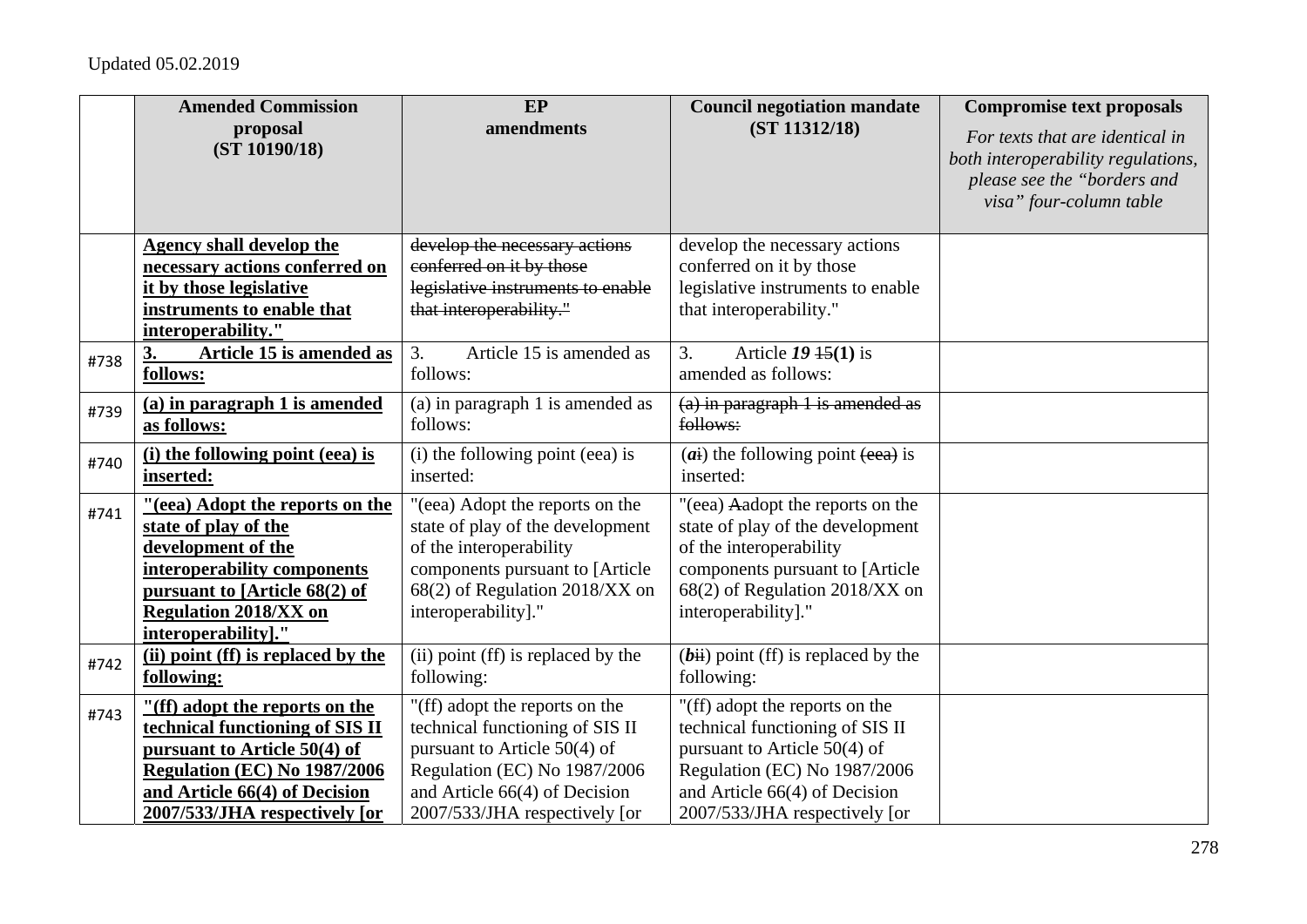| <b>Amended Commission</b>            | <b>EP</b>                          | <b>Council negotiation mandate</b> | <b>Compromise text proposals</b>                                      |
|--------------------------------------|------------------------------------|------------------------------------|-----------------------------------------------------------------------|
| proposal<br>(ST 10190/18)            | amendments                         | (ST 11312/18)                      | For texts that are identical in<br>both interoperability regulations, |
|                                      |                                    |                                    | please see the "borders and                                           |
|                                      |                                    |                                    | visa" four-column table                                               |
|                                      |                                    |                                    |                                                                       |
| <b>Article 54(7) of Regulation</b>   | Article 54(7) of Regulation        | Article 54(7) of Regulation        |                                                                       |
| 2018/XX of the European              | 2018/XX of the European            | 2018/XX of the European            |                                                                       |
| <b>Parliament and of the Council</b> | Parliament and of the Council on   | Parliament and of the Council on   |                                                                       |
| on the establishment, operation      | the establishment, operation and   | the establishment, operation and   |                                                                       |
| and use of the Schengen              | use of the Schengen Information    | use of the Schengen Information    |                                                                       |
| <b>Information System (SIS) in</b>   | System (SIS) in the field of       | System (SIS) in the field of       |                                                                       |
| the field of border checks,          | border checks, amending            | border checks, amending            |                                                                       |
| amending Regulation (EU) No          | Regulation (EU) No 515/2014        | Regulation (EU) No 515/2014        |                                                                       |
| 515/2014 and repealing               | and repealing Regulation (EC)      | and repealing Regulation (EC)      |                                                                       |
| <b>Regulation (EC) No 1987/2006</b>  | No 1987/2006 and Article 71(7)     | No 1987/2006 and Article 71(7)     |                                                                       |
| and Article 71(7) of Regulation      | of Regulation 2018/XX of the       | of Regulation 2018/XX of the       |                                                                       |
| 2018/XX of the European              | European Parliament and of the     | European Parliament and of the     |                                                                       |
| <b>Parliament and of the Council</b> | Council on the establishment,      | Council on the establishment,      |                                                                       |
| on the establishment, operation      | operation and use of the           | operation and use of the           |                                                                       |
| and use of the Schengen              | <b>Schengen Information System</b> | <b>Schengen Information System</b> |                                                                       |
| <b>Information System (SIS) in</b>   | (SIS) in the field of police       | (SIS) in the field of police       |                                                                       |
| the field of police cooperation      | cooperation and judicial           | cooperation and judicial           |                                                                       |
| and judicial cooperation in          | cooperation in criminal matters,   | cooperation in criminal matters,   |                                                                       |
| criminal matters, amending           | amending Regulation (EU) No        | amending Regulation (EU) No        |                                                                       |
| Regulation (EU) No 515/2014          | 515/2014 and repealing             | 515/2014 and repealing             |                                                                       |
| and repealing Regulation (EC)        | Regulation (EC) No 1986/2006,      | Regulation (EC) No 1986/2006,      |                                                                       |
| No 1986/2006, Council Decision       | Council Decision 2007/533/JHA      | Council Decision 2007/533/JHA      |                                                                       |
| 2007/533/JHA and Commission          | and Commission Decision            | and Commission Decision            |                                                                       |
| Decision 2010/261/EU], of VIS        | 2010/261/EU], of VIS pursuant      | 2010/261/EU], of VIS pursuant      |                                                                       |
| pursuant to Article 50(3) of         | to Article $50(3)$ of Regulation   | to Article $50(3)$ of Regulation   |                                                                       |
| Regulation (EC) No 767/2008          | (EC) No 767/2008 and Article       | (EC) No 767/2008 and Article       |                                                                       |
| and Article 17(3) of Decision        | 17(3) of Decision 2008/633/JHA,    | 17(3) of Decision 2008/633/JHA,    |                                                                       |
| 2008/633/JHA, of EES                 | of EES pursuant to Article $72(4)$ | of EES pursuant to Article $72(4)$ |                                                                       |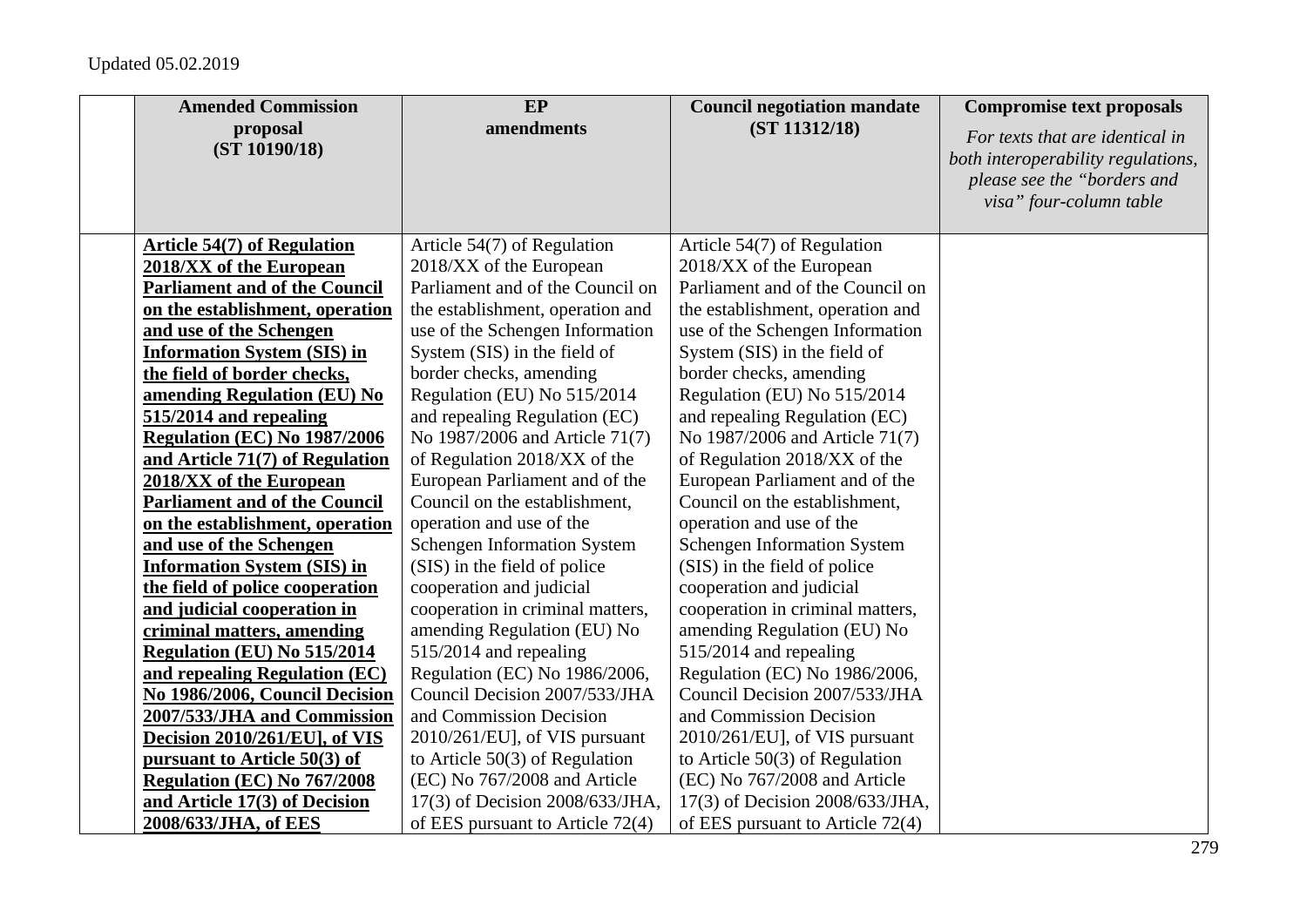|      | <b>Amended Commission</b>              | EP                                  | <b>Council negotiation mandate</b>     | <b>Compromise text proposals</b>                                                                                                |
|------|----------------------------------------|-------------------------------------|----------------------------------------|---------------------------------------------------------------------------------------------------------------------------------|
|      | proposal<br>(ST 10190/18)              | amendments                          | (ST 11312/18)                          | For texts that are identical in<br>both interoperability regulations,<br>please see the "borders and<br>visa" four-column table |
|      | pursuant to Article 72(4) of           | of Regulation (EU) 2017/2226,       | of Regulation (EU) 2017/2226,          |                                                                                                                                 |
|      | <b>Regulation (EU) 2017/2226, of</b>   | of ETIAS pursuant to Article        | of ETIAS pursuant to Article 81        |                                                                                                                                 |
|      | <b>ETIAS</b> pursuant to Article       | 81(4) of Regulation (EU)            | 92(4) of Regulation (EU)               |                                                                                                                                 |
|      | 81(4) of Regulation (EU)               | 2018/XX on the ECRIS-TCN            | 2018/XX on the ECRIS-TCN               |                                                                                                                                 |
|      | 2018/XX on the ECRIS-TCN               | system and the ECRIS reference      | system and the ECRIS reference         |                                                                                                                                 |
|      | system and the ECRIS                   | implementation pursuant to          | implementation pursuant to             |                                                                                                                                 |
|      | reference implementation               | Article 34(4) of Regulation (EU)    | Article 34(4) of Regulation (EU)       |                                                                                                                                 |
|      | pursuant to Article 34(4) of           | $2018/XX$ ] and of the              | $2018/XX$ ] and of the                 |                                                                                                                                 |
|      | <b>Regulation (EU) 2018/XX] and</b>    | interoperability components         | interoperability components            |                                                                                                                                 |
|      | of the interoperability                | pursuant to [Article $68(4)$ of     | pursuant to [Article $68(4)$ of        |                                                                                                                                 |
|      | components pursuant to                 | Regulation 2018/XX on               | Regulation 2018/XX on                  |                                                                                                                                 |
|      | [Article 68(4) of Regulation           | interoperability];"                 | interoperability];"                    |                                                                                                                                 |
|      | 2018/XX on interoperability];"         |                                     |                                        |                                                                                                                                 |
| #744 | (iii) point (hh) is replaced by        | (iii) point (hh) is replaced by the | $(ciii)$ point (hh) is replaced by the |                                                                                                                                 |
|      | the following:                         | following:                          | following:                             |                                                                                                                                 |
| #745 | "(hh) adopt formal comments            | "(hh) adopt formal comments on      | "(hh) adopt formal comments on         |                                                                                                                                 |
|      | on the European Data                   | the European Data Protection        | the European Data Protection           |                                                                                                                                 |
|      | <b>Protection Supervisor's reports</b> | Supervisor's reports on the audits  | Supervisor's reports on the audits     |                                                                                                                                 |
|      | on the audits pursuant to              | pursuant to Article 45(2) of        | pursuant to Article $45(2)$ of         |                                                                                                                                 |
|      | <b>Article 45(2) of Regulation</b>     | Regulation (EC) No 1987/2006,       | Regulation (EC) No 1987/2006,          |                                                                                                                                 |
|      | (EC) No 1987/2006, Article             | Article $42(2)$ of Regulation (EC)  | Article $42(2)$ of Regulation (EC)     |                                                                                                                                 |
|      | $42(2)$ of Regulation (EC) No          | No 767/2008 and Article 31(2) of    | No 767/2008 and Article 31(2) of       |                                                                                                                                 |
|      | 767/2008 and Article 31(2) of          | Regulation (EU) No 603/2013,        | Regulation (EU) No 603/2013,           |                                                                                                                                 |
|      | <b>Regulation (EU) No 603/2013,</b>    | Article $56(2)$ of Regulation (EU)  | Article $56(2)$ of Regulation (EU)     |                                                                                                                                 |
|      | <b>Article 56(2) of Regulation</b>     | 2017/2226, and [Article 57 of       | 2017/2226, and [Article 57 67 of       |                                                                                                                                 |
|      | (EU) 2017/2226, and [Article           | Regulation (EU) 2018/XX             | Regulation (EU) 2018/XX                |                                                                                                                                 |
|      | 57 of Regulation (EU) 2018/XX          | (establishing the ETIAS)] and to    | (establishing the ETIAS)] and to       |                                                                                                                                 |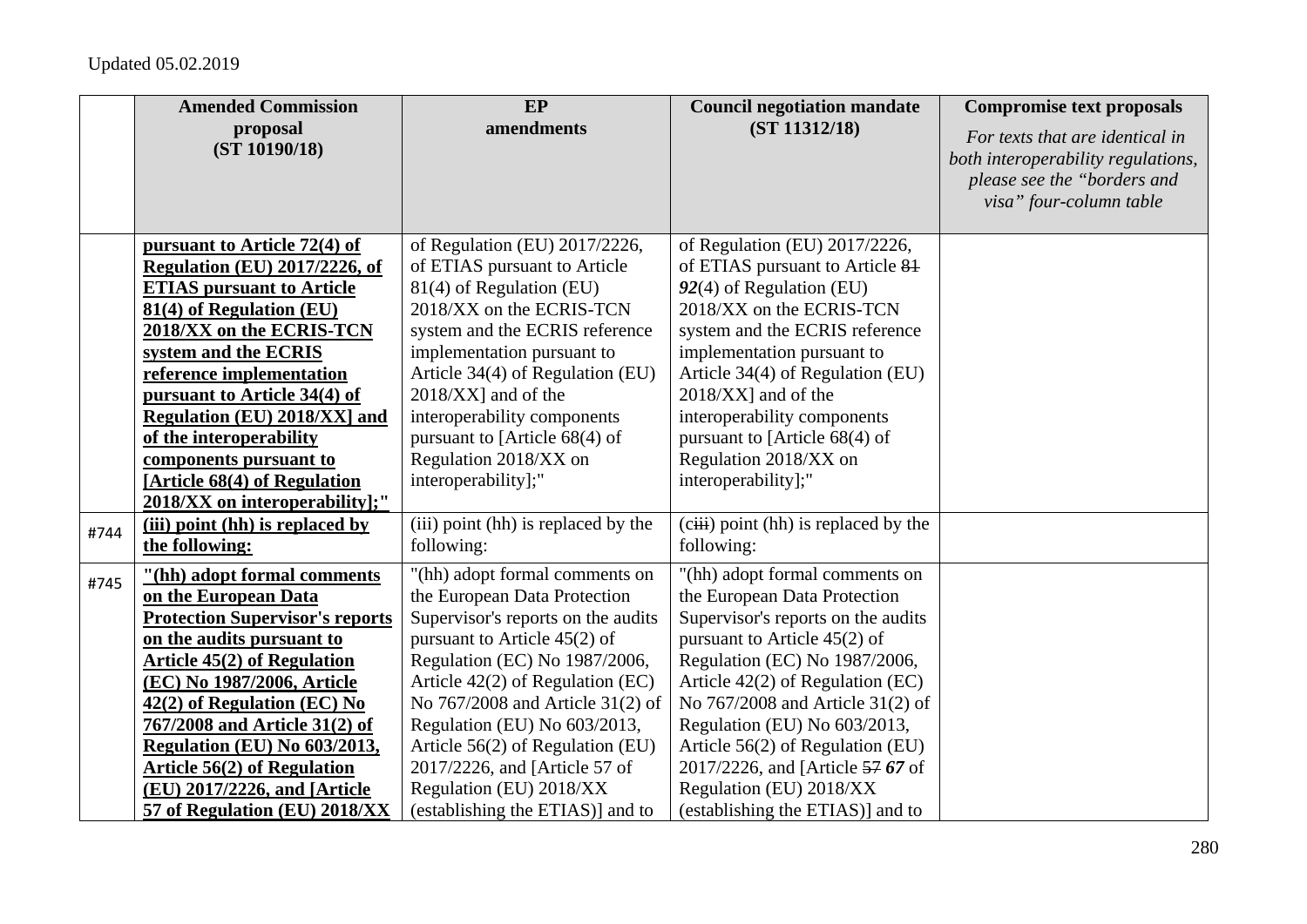|      | <b>Amended Commission</b>                                                                                                                                                                                                                                        | EP                                                                                                                                                                                                                 | <b>Council negotiation mandate</b>                                                                                                                                                                                                                                                                                                                                                                                                                                                                                                                                            | <b>Compromise text proposals</b>                                                                                                |
|------|------------------------------------------------------------------------------------------------------------------------------------------------------------------------------------------------------------------------------------------------------------------|--------------------------------------------------------------------------------------------------------------------------------------------------------------------------------------------------------------------|-------------------------------------------------------------------------------------------------------------------------------------------------------------------------------------------------------------------------------------------------------------------------------------------------------------------------------------------------------------------------------------------------------------------------------------------------------------------------------------------------------------------------------------------------------------------------------|---------------------------------------------------------------------------------------------------------------------------------|
|      | proposal<br>(ST 10190/18)                                                                                                                                                                                                                                        | amendments                                                                                                                                                                                                         | (ST 11312/18)                                                                                                                                                                                                                                                                                                                                                                                                                                                                                                                                                                 | For texts that are identical in<br>both interoperability regulations,<br>please see the "borders and<br>visa" four-column table |
|      | (establishing the ETIAS)] and<br>to $[Article 27(2) of Regulation]$<br>(EU) 2018/XX (establishing the<br><b>ECRIS-TCN</b> system)] and to<br>[Article 50 of Regulation<br>2018/XX on interoperability]<br>and ensure appropriate follow-<br>up of those audits;" | [Article 27(2) of Regulation (EU)<br>2018/XX (establishing the<br>ECRIS-TCN system)] and to<br>[Article 50 of Regulation]<br>2018/XX on interoperability] and<br>ensure appropriate follow-up of<br>those audits;" | [Article 27(2) of Regulation (EU)<br>2018/XX (establishing the<br>ECRIS-TCN system)] and to<br>[Article 50 of Regulation]<br>2018/XX on interoperability] and<br>ensure appropriate follow-up of<br>those audits;"                                                                                                                                                                                                                                                                                                                                                            |                                                                                                                                 |
| #746 |                                                                                                                                                                                                                                                                  |                                                                                                                                                                                                                    | $(d)$ point (mm) is replaced by the<br>following:                                                                                                                                                                                                                                                                                                                                                                                                                                                                                                                             |                                                                                                                                 |
| #747 |                                                                                                                                                                                                                                                                  |                                                                                                                                                                                                                    | $''(mm)$ ensure annual<br>publication of the list of<br>competent authorities<br>authorised to search directly the<br>data contained in SIS II<br>pursuant to Article $31(8)$ of<br>Regulation (EC) No 1987/2006<br>and Article $46(8)$ of Decision<br>2007/533/JHA, together with the<br>list of Offices of the national<br>systems of SIS II (N.SIS II) and<br><b>SIRENE Bureaux pursuant to</b><br>Article $7(3)$ of Regulation (EC)<br>No 1987/2006 and Article 7(3)<br>of Decision 2007/533/JHA<br>respectively as well as the list of<br>competent authorities pursuant |                                                                                                                                 |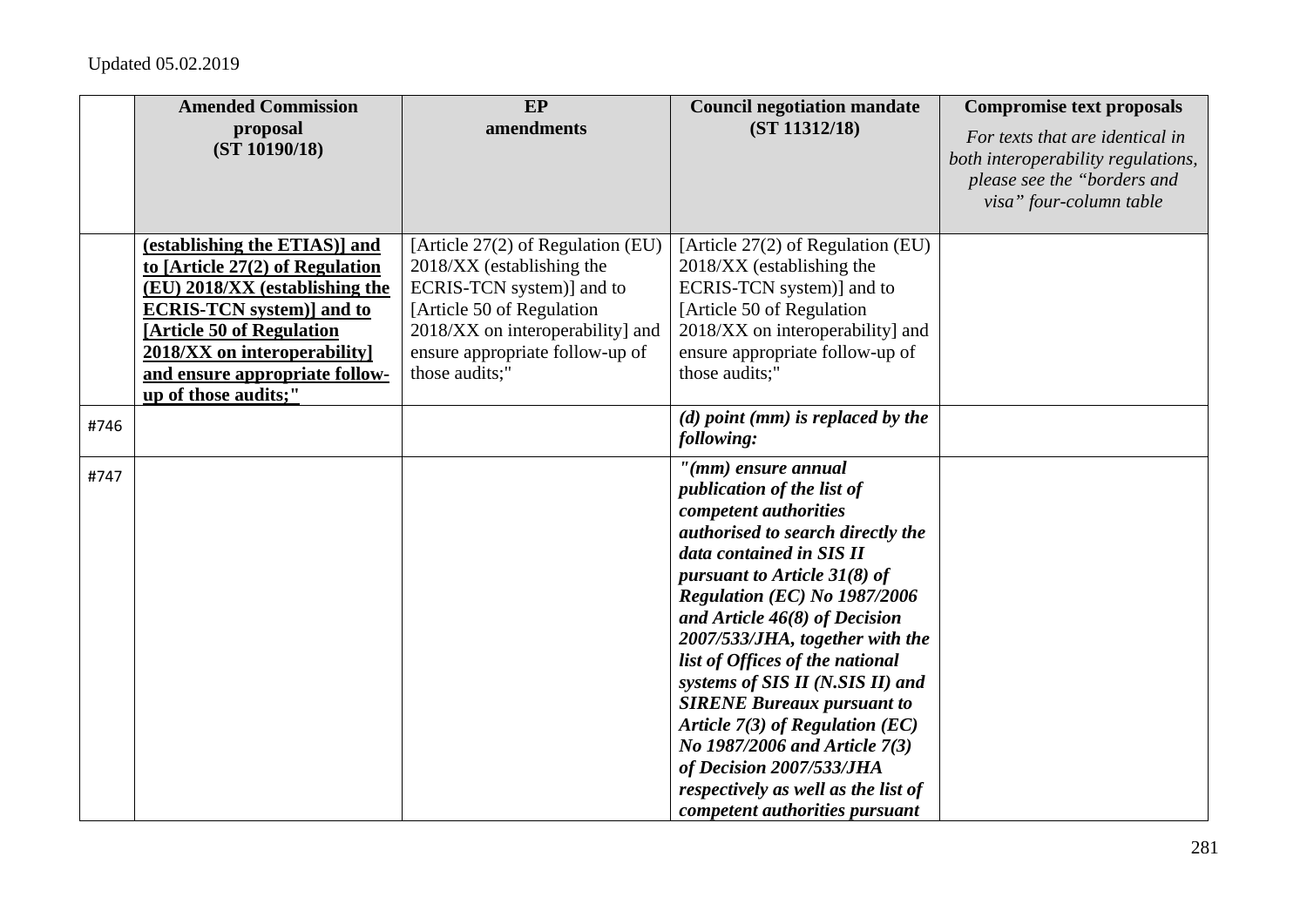|      | <b>Amended Commission</b><br>proposal                       | EP<br>amendments                                                     | <b>Council negotiation mandate</b><br>(ST 11312/18)                                                                                                                                                                                                                                                                                                                                                            | <b>Compromise text proposals</b><br>For texts that are identical in                          |
|------|-------------------------------------------------------------|----------------------------------------------------------------------|----------------------------------------------------------------------------------------------------------------------------------------------------------------------------------------------------------------------------------------------------------------------------------------------------------------------------------------------------------------------------------------------------------------|----------------------------------------------------------------------------------------------|
|      | (ST 10190/18)                                               |                                                                      |                                                                                                                                                                                                                                                                                                                                                                                                                | both interoperability regulations,<br>please see the "borders and<br>visa" four-column table |
|      |                                                             |                                                                      |                                                                                                                                                                                                                                                                                                                                                                                                                |                                                                                              |
|      |                                                             |                                                                      | to Article $65(2)$ of Regulation<br>$(EU)$ 2017/2226, the list of<br>competent authorities pursuant<br>to Article $87(2)$ of Regulation<br>$(EU)$ 2018/ <sup>+</sup> , [the list of<br>competent authorities pursuant<br>to Article 32 of Regulation (EU)<br>$2018$ (ECRIS-TCN)] and the<br>list of authorities pursuant to<br>Article $61(1)$ of [Regulation<br>$(EU)$ 2018/ on<br><i>interoperability]."</i> |                                                                                              |
|      | In Article 19 paragraph<br>4.                               | $\overline{4}$ .<br>In Article 19 paragraph 4                        | In Article 22 19,<br>4.                                                                                                                                                                                                                                                                                                                                                                                        |                                                                                              |
| #748 | 4 is replaced by the following:                             | is replaced by the following:                                        | paragraph 4 is replaced by the<br>following:                                                                                                                                                                                                                                                                                                                                                                   |                                                                                              |
| #749 | "4. Europol and Eurojust may                                | "4. Europol and Eurojust may                                         | "4. Europol and Eurojust may                                                                                                                                                                                                                                                                                                                                                                                   |                                                                                              |
|      | attend the meetings of the                                  | attend the meetings of the                                           | attend the meetings of the                                                                                                                                                                                                                                                                                                                                                                                     |                                                                                              |
|      | <b>Management Board as</b>                                  | Management Board as observers                                        | Management Board as observers                                                                                                                                                                                                                                                                                                                                                                                  |                                                                                              |
|      | observers when a question<br>concerning SIS II, in relation | when a question concerning SIS<br>II, in relation to the application | when a question concerning SIS<br>II, in relation to the application                                                                                                                                                                                                                                                                                                                                           |                                                                                              |
|      | to the application of Decision                              | of Decision 2007/533/JHA, is on                                      | of Decision 2007/533/JHA, is on                                                                                                                                                                                                                                                                                                                                                                                |                                                                                              |
|      | 2007/533/JHA, is on the                                     | the agenda. [The European]                                           | the agenda. [The European]                                                                                                                                                                                                                                                                                                                                                                                     |                                                                                              |
|      | agenda. [The European Border                                | Border and Coast Guard Agency                                        | <b>Border and Coast Guard Agency</b>                                                                                                                                                                                                                                                                                                                                                                           |                                                                                              |

**<sup>+</sup>** OJ: Please insert serial number of the Regulation in 2016/0357A(COD).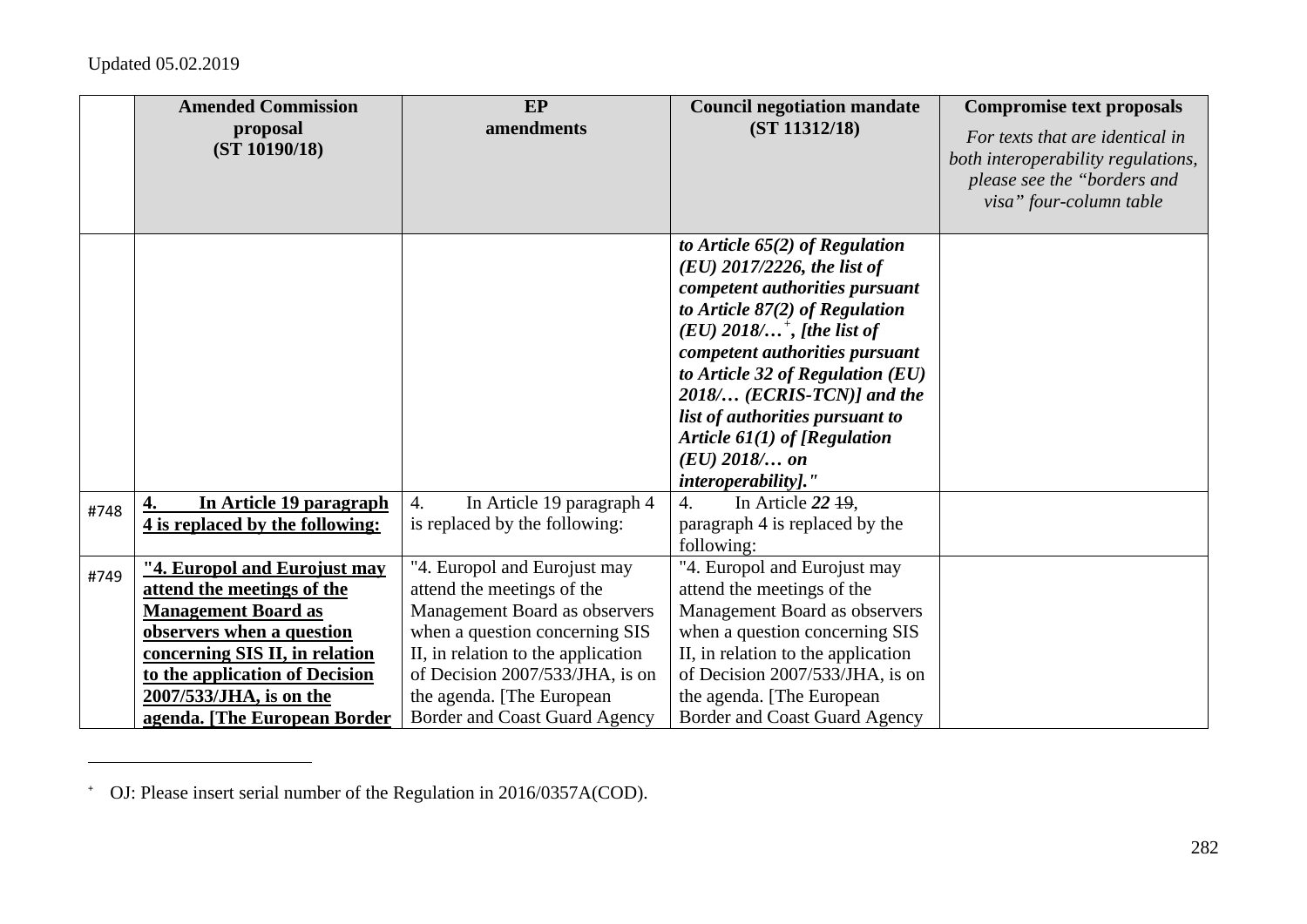| <b>Amended Commission</b>       | <b>EP</b>                              | <b>Council negotiation mandate</b> | <b>Compromise text proposals</b>   |
|---------------------------------|----------------------------------------|------------------------------------|------------------------------------|
| proposal                        | amendments                             | (ST 11312/18)                      | For texts that are identical in    |
| (ST 10190/18)                   |                                        |                                    | both interoperability regulations, |
|                                 |                                        |                                    | please see the "borders and        |
|                                 |                                        |                                    | visa" four-column table            |
|                                 |                                        |                                    |                                    |
| and Coast Guard Agency may      | may attend the meetings of the         | may attend the meetings of the     |                                    |
| attend the meetings of the      | Management Board as observers          | Management Board as observers      |                                    |
| <b>Management Board as</b>      | when a question concerning SIS         | when a question concerning SIS     |                                    |
| observers when a question       | in relation to the application of      | in relation to the application of  |                                    |
| concerning SIS in relation to   | Regulation (EU) 2016/1624 is on        | Regulation (EU) 2016/1624 is on    |                                    |
| the application of Regulation   | the agenda]. Europol may also          | the agenda]. Europol may also      |                                    |
| (EU) 2016/1624 is on the        | attend the meetings of the             | attend the meetings of the         |                                    |
| agenda]. Europol may also       | Management Board as observer           | Management Board as observer       |                                    |
| attend the meetings of the      | when a question concerning VIS,        | when a question concerning VIS,    |                                    |
| <b>Management Board as</b>      | in relation to the application of      | in relation to the application of  |                                    |
| observer when a question        | Decision 2008/633/JHA, or a            | Decision 2008/633/JHA, or a        |                                    |
| concerning VIS, in relation to  | question concerning Eurodac, in        | question concerning Eurodac, in    |                                    |
| the application of Decision     | relation to the application of         | relation to the application of     |                                    |
| 2008/633/JHA, or a question     | Regulation (EU) No 603/2013, is        | Regulation (EU) No 603/2013, is    |                                    |
| concerning Eurodac, in          | on the agenda. Europol may also        | on the agenda. Europol may also    |                                    |
| relation to the application of  | attend the meetings of the             | attend the meetings of the         |                                    |
| Regulation (EU) No 603/2013,    | Management Board as an                 | Management Board as an             |                                    |
| is on the agenda. Europol may   | observer when a question               | observer when a question           |                                    |
| also attend the meetings of the | concerning EES in relation to the      | concerning EES in relation to the  |                                    |
| <b>Management Board as an</b>   | application of Regulation (EU)         | application of Regulation (EU)     |                                    |
| observer when a question        | $2017/2226$ is on the agenda or        | $2017/2226$ is on the agenda or    |                                    |
| concerning EES in relation to   | when a question concerning             | when a question concerning         |                                    |
| the application of Regulation   | <b>ETIAS</b> in relation to Regulation | ETIAS in relation to Regulation    |                                    |
| (EU) 2017/2226 is on the        | 2018/XX (establishing ETIAS) is        | 2018/XX (establishing ETIAS) is    |                                    |
| agenda or when a question       | on the agenda. The European            | on the agenda. [The European       |                                    |
| concerning ETIAS in relation    | <b>Border and Coast Guard Agency</b>   | Border and Coast Guard Agency      |                                    |
| to Regulation 2018/XX           | may also attend the meetings of        | may also attend the meetings of    |                                    |
| (establishing ETIAS) is on the  | the Management Board as                | the Management Board as            |                                    |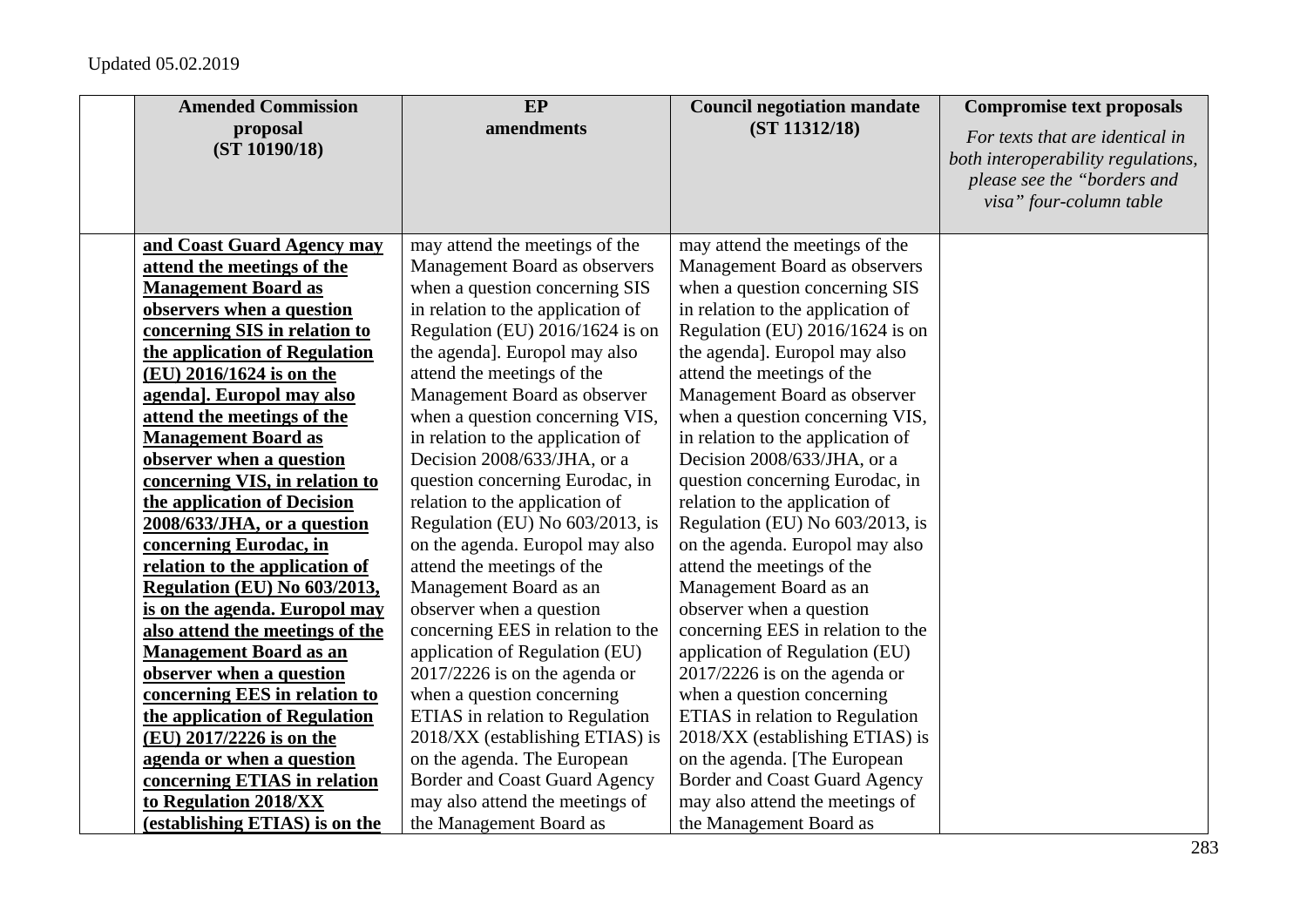| <b>Amended Commission</b>           | EP                                  | <b>Council negotiation mandate</b> | <b>Compromise text proposals</b>   |
|-------------------------------------|-------------------------------------|------------------------------------|------------------------------------|
| proposal                            | amendments                          | (ST 11312/18)                      | For texts that are identical in    |
| (ST 10190/18)                       |                                     |                                    | both interoperability regulations, |
|                                     |                                     |                                    | please see the "borders and        |
|                                     |                                     |                                    | visa" four-column table            |
|                                     |                                     |                                    |                                    |
| agenda. The European Border         | observer when a question            | observer when a question           |                                    |
| and Coast Guard Agency may          | concerning ETIAS in relation        | concerning ETIAS in relation       |                                    |
| also attend the meetings of the     | with the application of             | with the application of            |                                    |
| <b>Management Board as</b>          | Regulation 2018/XX                  | Regulation 2018/XX                 |                                    |
| observer when a question            | (establishing ETIAS) is on the      | (establishing ETIAS) is on the     |                                    |
| concerning ETIAS in relation        | agenda.] [EASO may also attend      | agenda.] [EASO may also attend     |                                    |
| with the application of             | the meetings of the Management      | the meetings of the Management     |                                    |
| <b>Regulation 2018/XX</b>           | Board as an observer when a         | Board as an observer when a        |                                    |
| (establishing ETIAS) is on the      | question concerning the             | question concerning the            |                                    |
| agenda.] [EASO may also             | automated system for                | automated system for               |                                    |
| attend the meetings of the          | registration, monitoring and the    | registration, monitoring and the   |                                    |
| <b>Management Board as an</b>       | allocation mechanism for            | allocation mechanism for           |                                    |
| observer when a question            | applications for international      | applications for international     |                                    |
| concerning the automated            | protection referred to in Article   | protection referred to in Article  |                                    |
| system for registration,            | 44 of Regulation (EU)               | 44 of Regulation (EU)              |                                    |
| monitoring and the allocation       | establishing the criteria and       | establishing the criteria and      |                                    |
| mechanism for applications for      | mechanisms for determining the      | mechanisms for determining the     |                                    |
| international protection            | Member State responsible for        | Member State responsible for       |                                    |
| referred to in Article 44 of        | examining an application for        | examining an application for       |                                    |
| <b>Regulation (EU) establishing</b> | international protection lodged in  | international protection lodged in |                                    |
| the criteria and mechanisms         | one of the Member States by a       | one of the Member States by a      |                                    |
| for determining the Member          | third-country national or a         | third-country national or a        |                                    |
| <b>State responsible for</b>        | stateless person (recast)           | stateless person (recast)          |                                    |
| examining an application for        | COM(2016) 270 final-                | COM(2016) 270 final-               |                                    |
| international protection lodged     | 2016/0133(COD), is on the           | 2016/0133(COD), is on the          |                                    |
| in one of the Member States by      | agenda.] [Eurojust, Europol [the    | agenda.] [Eurojust, Europol [the   |                                    |
| a third-country national or a       | <b>European Public Prosecutor's</b> | European Public Prosecutor's       |                                    |
| stateless person (recast)           | Office] may also attend the         | Office] may also attend the        |                                    |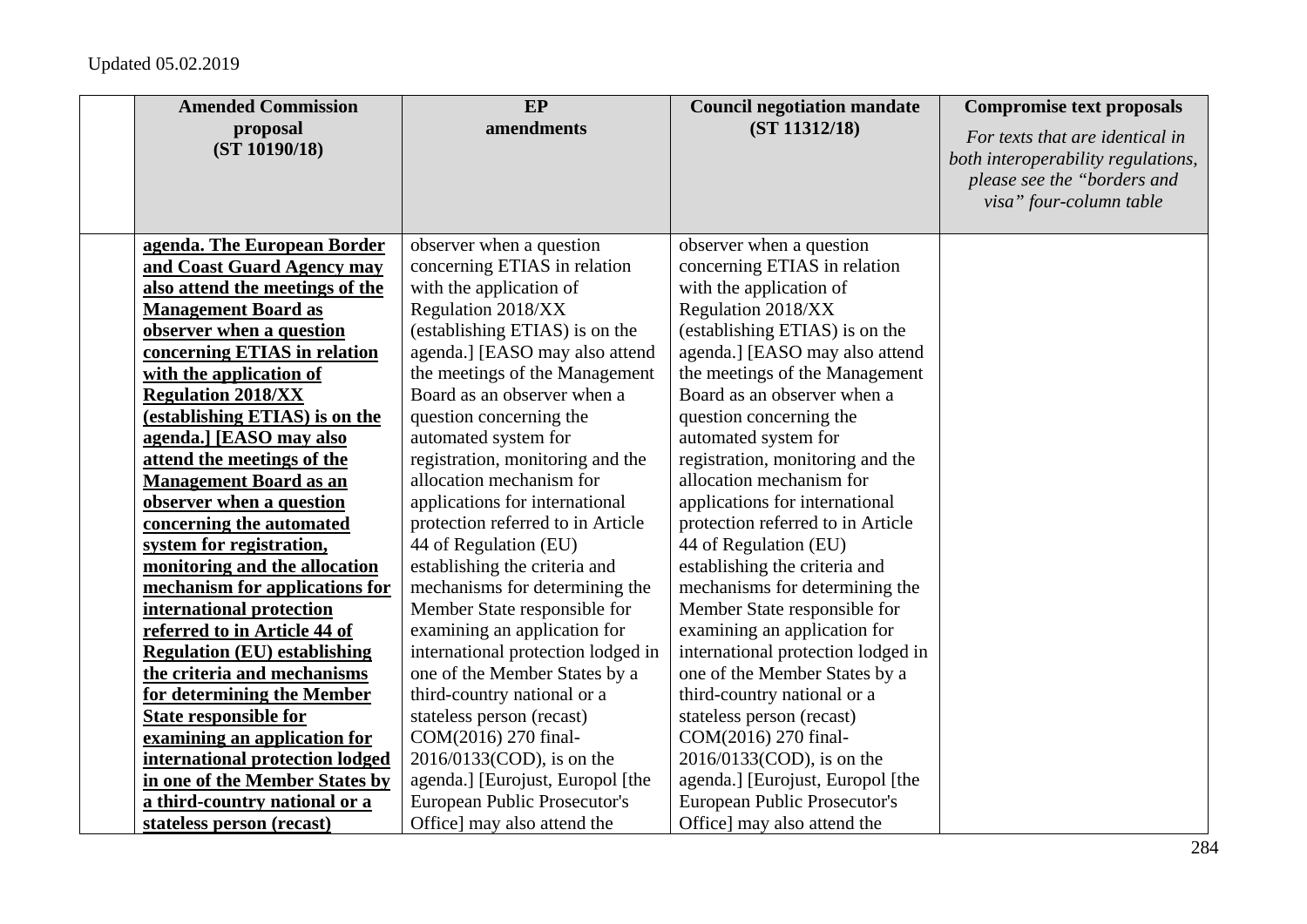| <b>Amended Commission</b>            | EP                                  | <b>Council negotiation mandate</b>  | <b>Compromise text proposals</b>                                                                                                |
|--------------------------------------|-------------------------------------|-------------------------------------|---------------------------------------------------------------------------------------------------------------------------------|
| proposal<br>(ST 10190/18)            | amendments                          | (ST 11312/18)                       | For texts that are identical in<br>both interoperability regulations,<br>please see the "borders and<br>visa" four-column table |
| COM(2016) 270 final-                 | meetings of the Management          | meetings of the Management          |                                                                                                                                 |
| 2016/0133(COD), is on the            | Board as observers when a           | Board as observers when a           |                                                                                                                                 |
| agenda.] [Eurojust, Europol          | question concerning Regulation      | question concerning Regulation      |                                                                                                                                 |
| [the European Public                 | 2018/XX (establishing a             | 2018/XX (establishing a             |                                                                                                                                 |
| <b>Prosecutor's Office] may also</b> | centralised system for the          | centralised system for the          |                                                                                                                                 |
| attend the meetings of the           | identification of Member States     | identification of Member States     |                                                                                                                                 |
| <b>Management Board as</b>           | holding conviction information      | holding conviction information      |                                                                                                                                 |
| observers when a question            | on third-country nationals and      | on third-country nationals and      |                                                                                                                                 |
| concerning Regulation                | stateless persons (TCN) to          | stateless persons (TCN) to          |                                                                                                                                 |
| 2018/XX (establishing a              | supplement and support the          | supplement and support the          |                                                                                                                                 |
| centralised system for the           | <b>European Criminal Records</b>    | <b>European Criminal Records</b>    |                                                                                                                                 |
| identification of Member             | Information System (ECRIS),         | Information System (ECRIS),         |                                                                                                                                 |
| <b>States holding conviction</b>     | and amending Regulation (EU)        | and amending Regulation (EU)        |                                                                                                                                 |
| information on third-country         | No 1077/2011 (ECRIS-TCN             | No 1077/2011 (ECRIS-TCN             |                                                                                                                                 |
| nationals and stateless persons      | system) is on the agenda.]          | system) is on the agenda.]          |                                                                                                                                 |
| (TCN) to supplement and              | Europol, Eurojust and the           | Europol, Eurojust and the           |                                                                                                                                 |
| support the European                 | <b>European Border and Coast</b>    | <b>European Border and Coast</b>    |                                                                                                                                 |
| <b>Criminal Records Information</b>  | Guard Agency may also attend        | Guard Agency may also attend        |                                                                                                                                 |
| <b>System (ECRIS), and</b>           | the meetings of the Management      | the meetings of the Management      |                                                                                                                                 |
| amending Regulation (EU) No          | Board as observers when a           | Board as observers when a           |                                                                                                                                 |
| 1077/2011 (ECRIS-TCN                 | question concerning [Regulation]    | question concerning [Regulation]    |                                                                                                                                 |
| system) is on the agenda.            | 2018/XX on interoperability] is     | 2018/XX on interoperability] is     |                                                                                                                                 |
| <b>Europol, Eurojust and the</b>     | on the agenda. The Management       | on the agenda. The Management       |                                                                                                                                 |
| <b>European Border and Coast</b>     | Board may invite any other          | Board may invite any other          |                                                                                                                                 |
| <b>Guard Agency may also attend</b>  | person whose opinion may be of      | person whose opinion may be of      |                                                                                                                                 |
| the meetings of the                  | interest, to attend its meetings as | interest, to attend its meetings as |                                                                                                                                 |
| <b>Management Board as</b>           | an observer."                       | an observer."                       |                                                                                                                                 |
| observers when a question            |                                     |                                     |                                                                                                                                 |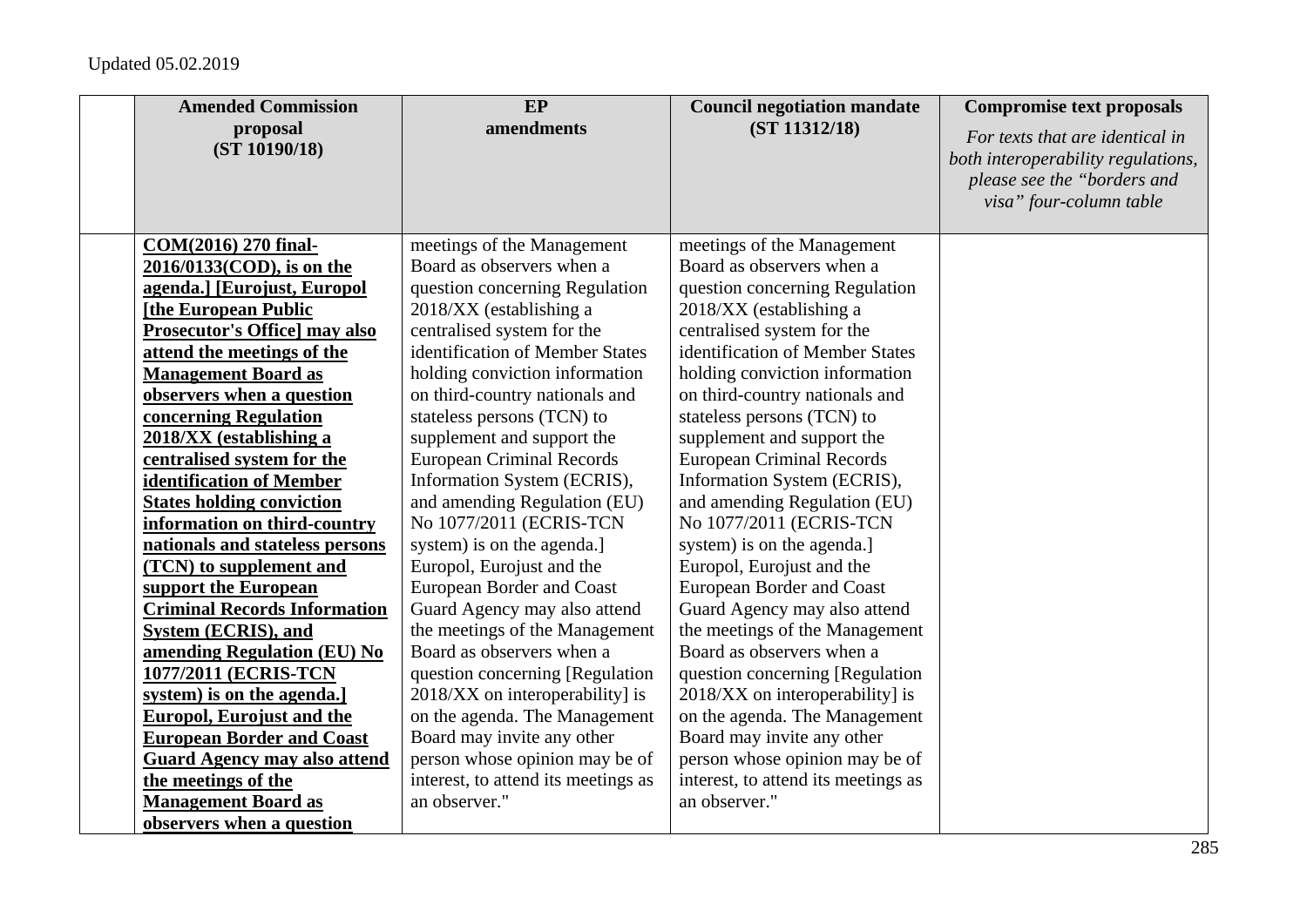|      | <b>Amended Commission</b>           | EP                                 | <b>Council negotiation mandate</b>                    | <b>Compromise text proposals</b>                                      |
|------|-------------------------------------|------------------------------------|-------------------------------------------------------|-----------------------------------------------------------------------|
|      | proposal<br>(ST 10190/18)           | amendments                         | (ST 11312/18)                                         | For texts that are identical in<br>both interoperability regulations, |
|      |                                     |                                    |                                                       | please see the "borders and<br>visa" four-column table                |
|      | concerning [Regulation              |                                    |                                                       |                                                                       |
|      | $2018/XX$ on interoperability] is   |                                    |                                                       |                                                                       |
|      | on the agenda. The                  |                                    |                                                       |                                                                       |
|      | <b>Management Board may invite</b>  |                                    |                                                       |                                                                       |
|      | any other person whose              |                                    |                                                       |                                                                       |
|      | opinion may be of interest, to      |                                    |                                                       |                                                                       |
|      | attend its meetings as an           |                                    |                                                       |                                                                       |
|      | observer."                          |                                    |                                                       |                                                                       |
| #750 | 5.<br>In Article $21(3)$ point (o)  | 5.<br>In Article $21(3)$ point (o) | 5.<br>In Article $24\overline{24(3)}$ , point         |                                                                       |
|      | is replaced by the following:       | is replaced by the following:      | $\left(\Theta p\right)$ is replaced by the following: |                                                                       |
| #751 | "(0) without prejudice to           | "(o) without prejudice to Article  | $"(\Theta p)$ without prejudice to Article            |                                                                       |
|      | <b>Article 17 of the Staff</b>      | 17 of the Staff Regulations,       | 17 of the Staff Regulations,                          |                                                                       |
|      | <b>Regulations, establishing</b>    | establishing confidentiality       | establishing confidentiality                          |                                                                       |
|      | confidentiality requirements in     | requirements in order to comply    | requirements in order to comply                       |                                                                       |
|      | order to comply with Article 17     | with Article 17 of Regulation      | with Article 17 of Regulation                         |                                                                       |
|      | of Regulation (EC) No               | (EC) No 1987/2006, Article 17      | (EC) No 1987/2006, Article 17                         |                                                                       |
|      | 1987/2006, Article 17 of            | of Decision 2007/533/JHA,          | of Decision 2007/533/JHA,                             |                                                                       |
|      | Decision 2007/533/JHA, Article      | Article $26(9)$ of Regulation (EC) | Article $26(9)$ of Regulation (EC)                    |                                                                       |
|      | 26(9) of Regulation (EC) No         | No 767/2008 Article 4(4) of        | No 767/2008 Article 4(4) of                           |                                                                       |
|      | 767/2008 Article 4(4) of            | Regulation (EU) No 603/2013;       | Regulation (EU) No 603/2013;                          |                                                                       |
|      | <b>Regulation (EU) No 603/2013;</b> | Article 37(4) of Regulation        | Article 37(4) of Regulation                           |                                                                       |
|      | <b>Article 37(4) of Regulation</b>  | 2017/2226, [Article 64(2) of       | 2017/2226, [Article 64 74(2) of                       |                                                                       |
|      | 2017/2226, [Article 64(2) of        | Regulation 2018/XX                 | Regulation 2018/XX                                    |                                                                       |
|      | <b>Regulation 2018/XX</b>           | (establishing the ETIAS)],         | (establishing the ETIAS)],                            |                                                                       |
|      | (establishing the ETIAS)],          | [Article $11(16)$ of Regulation    | [Article $11(16)$ of Regulation                       |                                                                       |
|      | [Article 11(16) of Regulation       | 2018/XX (establishing the          | 2018/XX (establishing the                             |                                                                       |
|      | 2018/XX (establishing the           | ECRIS-TCN system)] and             | ECRIS-TCN system)] and                                |                                                                       |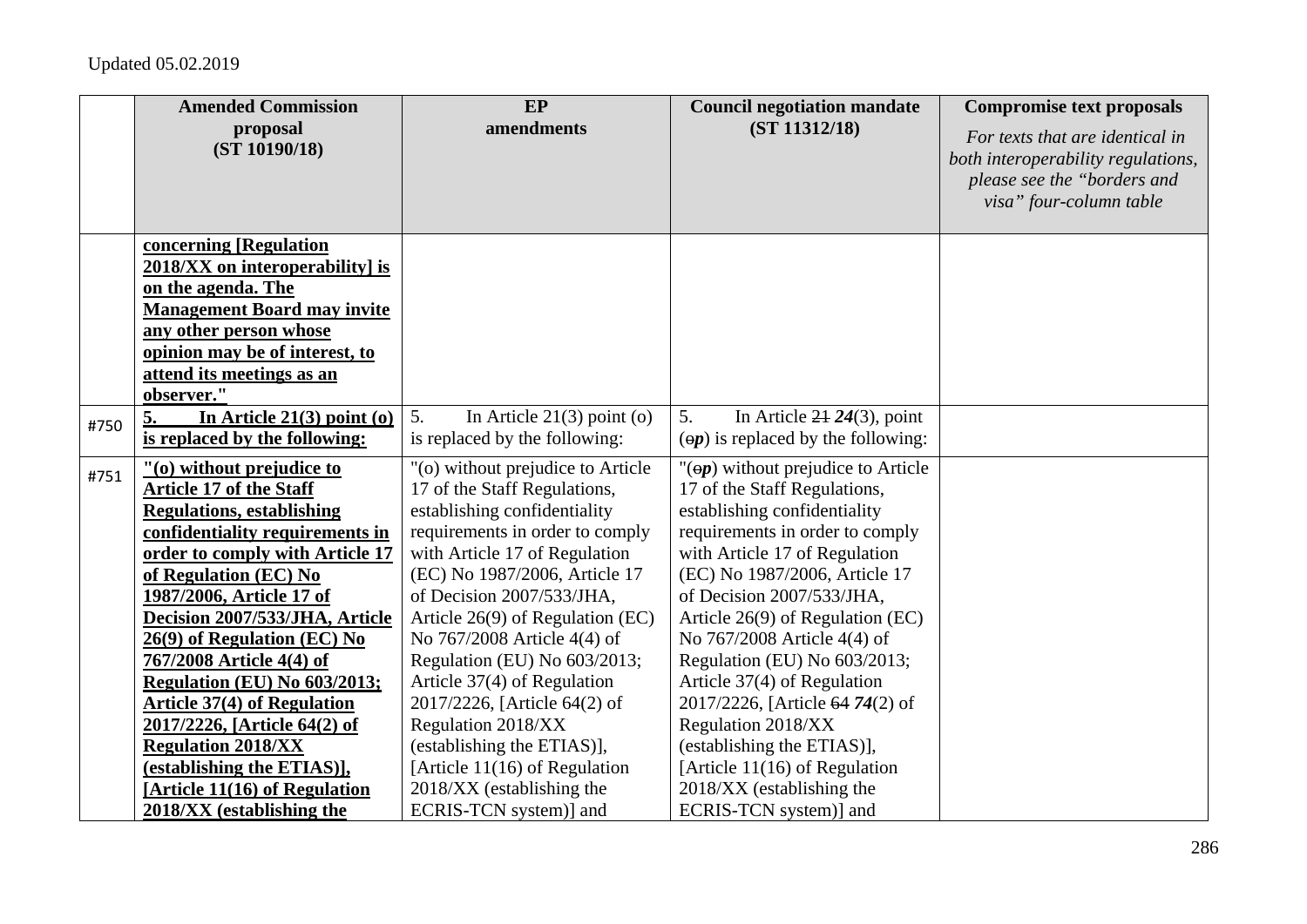|      | <b>Amended Commission</b>                                                                                                                                                                                                                                                                         | EP                                                                                                                                                                                                                                                                                                             | <b>Council negotiation mandate</b>                                                                                                                                                                                                                                                                             | <b>Compromise text proposals</b>                                                                                                                                                                                                                                                          |
|------|---------------------------------------------------------------------------------------------------------------------------------------------------------------------------------------------------------------------------------------------------------------------------------------------------|----------------------------------------------------------------------------------------------------------------------------------------------------------------------------------------------------------------------------------------------------------------------------------------------------------------|----------------------------------------------------------------------------------------------------------------------------------------------------------------------------------------------------------------------------------------------------------------------------------------------------------------|-------------------------------------------------------------------------------------------------------------------------------------------------------------------------------------------------------------------------------------------------------------------------------------------|
|      | proposal<br>(ST 10190/18)                                                                                                                                                                                                                                                                         | amendments                                                                                                                                                                                                                                                                                                     | (ST 11312/18)                                                                                                                                                                                                                                                                                                  | For texts that are identical in<br>both interoperability regulations,<br>please see the "borders and<br>visa" four-column table                                                                                                                                                           |
|      | <b>ECRIS-TCN</b> system)] and<br>[Article 53(2) of Regulation<br>2018/XX on interoperability];"                                                                                                                                                                                                   | [Article 53(2) of Regulation<br>2018/XX on interoperability];"                                                                                                                                                                                                                                                 | [Article 53(2) of Regulation<br>2018/XX on interoperability];"                                                                                                                                                                                                                                                 |                                                                                                                                                                                                                                                                                           |
| #752 | Article 23 is amended as<br>6.<br>follows:                                                                                                                                                                                                                                                        | In Article 23, paragraph<br>6.<br>3 is replaced by the following:<br>is amended as follows:                                                                                                                                                                                                                    | Article 27 23 is amended<br>6.<br>as follows:                                                                                                                                                                                                                                                                  | Provisionally agreed<br>Article 27 23 is amended<br>6.<br>as follows:                                                                                                                                                                                                                     |
| #753 | (a) In paragraph 1 the<br>following point (ea) is inserted:                                                                                                                                                                                                                                       | $(a)$ In paragraph 1 the following<br>point (ea) is inserted:                                                                                                                                                                                                                                                  | (a) $\mathbf{F}$ in paragraph 1 the following<br>point (ea) is inserted:                                                                                                                                                                                                                                       | Provisionally agreed<br>(a) $\mathbf{I}$ in paragraph 1 the following<br>point (ea) is inserted:                                                                                                                                                                                          |
| #754 | "(ea) Interoperability Advisory<br>Group;"                                                                                                                                                                                                                                                        | "(ea) Interoperability Advisory<br>Group;"                                                                                                                                                                                                                                                                     | "(ea) Interoperability Advisory<br>Group;"                                                                                                                                                                                                                                                                     | Provisionally agreed<br>"(e) Interoperability Advisory<br>Group;"                                                                                                                                                                                                                         |
| #755 | (b) paragraph 3 is replaced by<br>the following:                                                                                                                                                                                                                                                  | $(b)$ paragraph $3$ is replaced by the<br>following:                                                                                                                                                                                                                                                           | (b) paragraph 3 is replaced by the<br>following:                                                                                                                                                                                                                                                               | Provisionally agreed<br>(b) paragraph 3 is replaced by the<br>following:                                                                                                                                                                                                                  |
| #756 | "3. Europol and Eurojust and<br>the European Border and<br><b>Coast Guard Agency may each</b><br>appoint a representative to the<br><b>SIS II Advisory Group.</b><br>Europol may also appoint a<br>representative to the VIS and<br><b>Eurodac and EES[-ETIAS]</b><br><b>Advisory Groups. The</b> | "3. Europol and Eurojust and the<br><b>European Border and Coast</b><br>Guard Agency may each appoint<br>a representative to the SIS II<br>Advisory Group. Europol may<br>also appoint a representative to<br>the VIS and Eurodac and EES[-<br>ETIAS] Advisory Groups. The<br><b>European Border and Coast</b> | "3. Europol and Eurojust and the<br><b>European Border and Coast</b><br>Guard Agency may each appoint<br>a representative to the SIS II<br>Advisory Group. Europol may<br>also appoint a representative to<br>the VIS and Eurodac and EES[-<br>ETIAS] Advisory Groups. The<br><b>European Border and Coast</b> | Provisionally agreed<br>"3. Europol and Eurojust and the<br>European Border and Coast<br>Guard Agency may each appoint<br>a representative to the SIS II<br>Advisory Group. Europol may<br>also appoint a representative to<br>the VIS and Eurodac and EES-<br>ETIAS Advisory Groups. The |
|      | <b>European Border and Coast</b><br><b>Guard Agency may also</b><br>appoint a representative to the                                                                                                                                                                                               | Guard Agency may also appoint<br>a representative to the EES[-<br>ETIAS] Advisory Group.]                                                                                                                                                                                                                      | Guard Agency may also appoint<br>a representative to the EES[-<br>ETIAS] Advisory Group.]                                                                                                                                                                                                                      | <b>European Border and Coast</b><br>Guard Agency may also appoint<br>a representative to the EES-                                                                                                                                                                                         |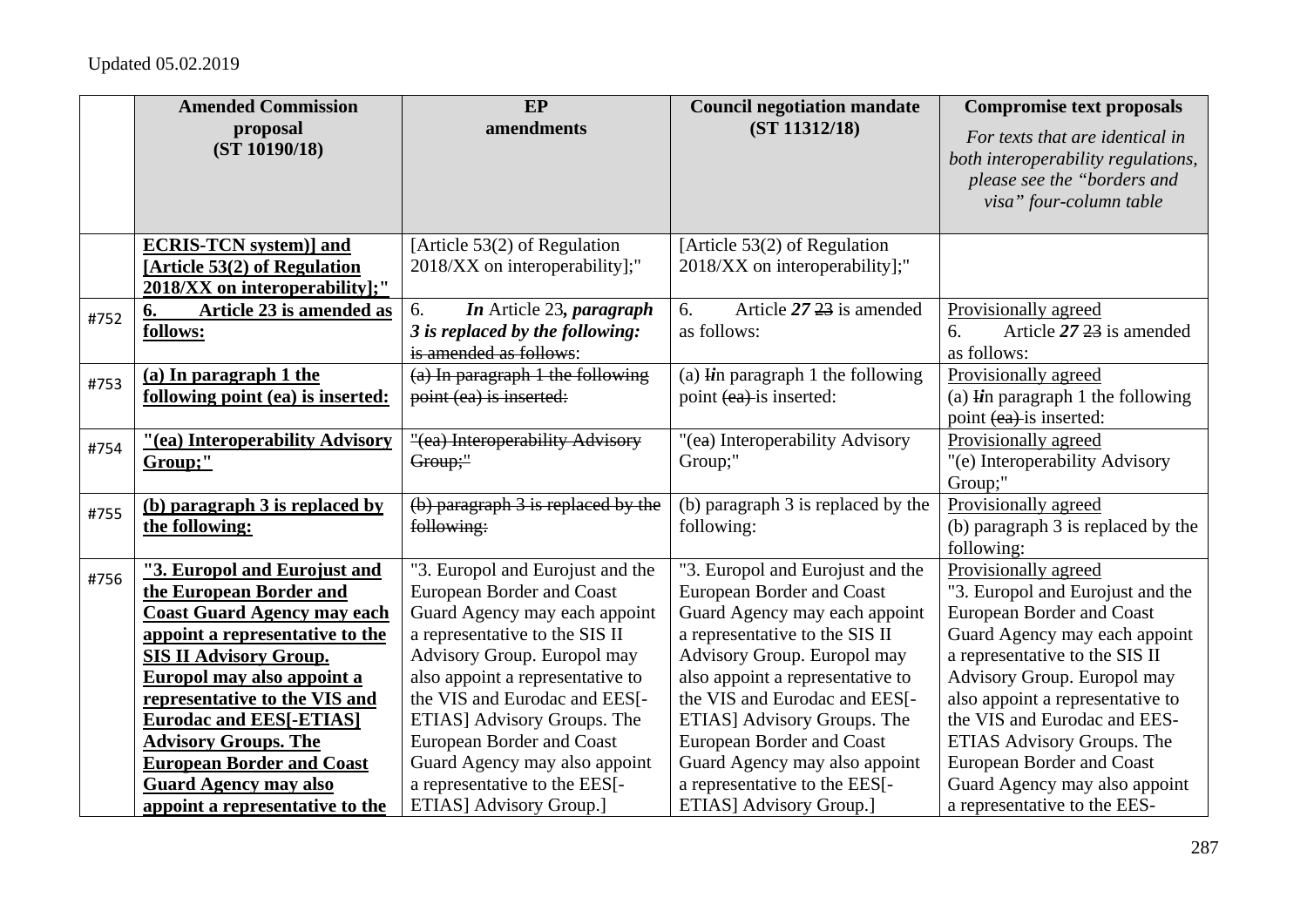|      | <b>Amended Commission</b>           | EP                                 | <b>Council negotiation mandate</b>    | <b>Compromise text proposals</b>                                                                                                |
|------|-------------------------------------|------------------------------------|---------------------------------------|---------------------------------------------------------------------------------------------------------------------------------|
|      | proposal<br>(ST 10190/18)           | amendments                         | (ST 11312/18)                         | For texts that are identical in<br>both interoperability regulations,<br>please see the "borders and<br>visa" four-column table |
|      | <b>EES[-ETIAS] Advisory</b>         | [Eurojust, Europol, and the        | [Eurojust, Europol, and the           | ETIAS Advisory Group.                                                                                                           |
|      | <b>Group.] [Eurojust, Europol,</b>  | <b>European Public Prosecutors</b> | <b>European Public Prosecutors</b>    | Eurojust, Europol, and the                                                                                                      |
|      | and the European Public             | Office] may also appoint a         | Office] may also appoint a            | <b>European Public Prosecutors</b>                                                                                              |
|      | <b>Prosecutors Office] may also</b> | representative to the ECRIS-       | representative to the ECRIS-          | Office] may also appoint a                                                                                                      |
|      | appoint a representative to the     | TCN system Advisory Group.]        | TCN system Advisory Group.]           | representative to the ECRIS-                                                                                                    |
|      | <b>ECRIS-TCN system Advisory</b>    | Europol, Eurojust and the          | Europol, Eurojust and the             | TCN system Advisory Group.                                                                                                      |
|      | Group.] Europol, Eurojust and       | <b>European Border and Coast</b>   | <b>European Border and Coast</b>      | Europol, Eurojust and the                                                                                                       |
|      | the European Border and             | Guard Agency may each appoint      | Guard Agency may each appoint         | <b>European Border and Coast</b>                                                                                                |
|      | <b>Coast Guard Agency may each</b>  | a representative to the            | a representative to the               | Guard Agency may each appoint                                                                                                   |
|      | appoint a representative to the     | <b>Interoperability Advisory</b>   | <b>Interoperability Advisory</b>      | a representative to the                                                                                                         |
|      | <b>Interoperability Advisory</b>    | Group."                            | Group."                               | <b>Interoperability Advisory</b>                                                                                                |
|      | Group."                             | $(mistake - technical adaptation)$ |                                       | Group."                                                                                                                         |
|      |                                     | necessary)                         |                                       |                                                                                                                                 |
| #757 | <b>CHAPTER IX</b>                   | <b>CHAPTER IX</b>                  | <b>CHAPTER IX</b>                     |                                                                                                                                 |
|      | <b>Final provisions</b>             | <b>Final provisions</b>            | <b>Final provisions</b>               |                                                                                                                                 |
| #758 |                                     |                                    | Article 55e                           |                                                                                                                                 |
|      |                                     |                                    | <b>Business Continuity</b>            |                                                                                                                                 |
| #759 |                                     |                                    | Interoperability of central EU        |                                                                                                                                 |
|      |                                     |                                    | information systems supported         |                                                                                                                                 |
|      |                                     |                                    | by this Regulation shall be           |                                                                                                                                 |
|      |                                     |                                    | accompanied by business               |                                                                                                                                 |
|      |                                     |                                    | continuity solutions, determined      |                                                                                                                                 |
|      |                                     |                                    | and implemented in accordance         |                                                                                                                                 |
|      |                                     |                                    | with [Regulation of the               |                                                                                                                                 |
|      |                                     |                                    | <b>European Parliament and of the</b> |                                                                                                                                 |
|      |                                     |                                    | <b>Council on the European</b>        |                                                                                                                                 |
|      |                                     |                                    | <b>Agency for the operational</b>     |                                                                                                                                 |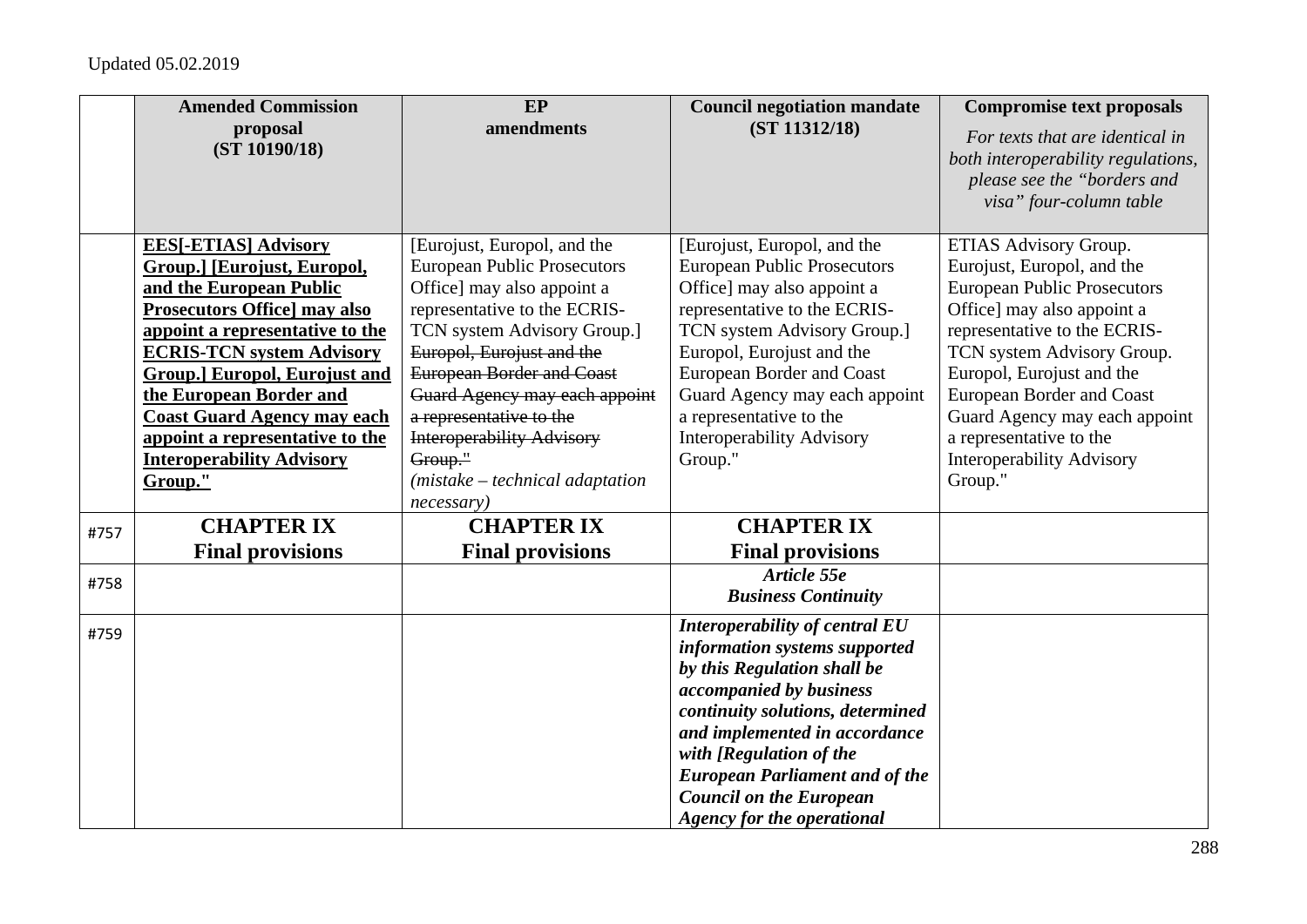|      | <b>Amended Commission</b> | EP                                                                                                                                                                      | <b>Council negotiation mandate</b>                                                                                                                                                                                                                                                                                                                                                                                                                                                                                                                                                                         | <b>Compromise text proposals</b>                                                                                                |
|------|---------------------------|-------------------------------------------------------------------------------------------------------------------------------------------------------------------------|------------------------------------------------------------------------------------------------------------------------------------------------------------------------------------------------------------------------------------------------------------------------------------------------------------------------------------------------------------------------------------------------------------------------------------------------------------------------------------------------------------------------------------------------------------------------------------------------------------|---------------------------------------------------------------------------------------------------------------------------------|
|      | proposal<br>(ST 10190/18) | amendments                                                                                                                                                              | (ST 11312/18)                                                                                                                                                                                                                                                                                                                                                                                                                                                                                                                                                                                              | For texts that are identical in<br>both interoperability regulations,<br>please see the "borders and<br>visa" four-column table |
|      |                           |                                                                                                                                                                         | management of large-scale IT<br>systems in the area of freedom,<br>security and justice, and<br>amending Regulation $(EC)$<br>1987/2006 and Council Decision<br>2007/533/JHA and repealing<br><b>Regulation (EU) 1077/2011],</b><br>that ensure uninterrupted<br>availability of all<br>interoperability components and<br>the data stored therein. In order<br>to ensure operational needs, the<br>Commission, in close<br>cooperation with the Member<br>States and eu-LISA, shall adopt<br>the implementing acts necessary<br>for the development and<br>technical implementation of<br>such solutions. |                                                                                                                                 |
| #760 |                           | Article -56<br><b>Access by third country</b><br>jurisdictions                                                                                                          |                                                                                                                                                                                                                                                                                                                                                                                                                                                                                                                                                                                                            |                                                                                                                                 |
| #761 |                           | With reference to Article 48 of<br>Regulation (EU) 2016/679,<br>Directive (EU) 2016/680, and<br>Articles XIV and XIV bis of the<br><b>General Agreement on Trade in</b> |                                                                                                                                                                                                                                                                                                                                                                                                                                                                                                                                                                                                            |                                                                                                                                 |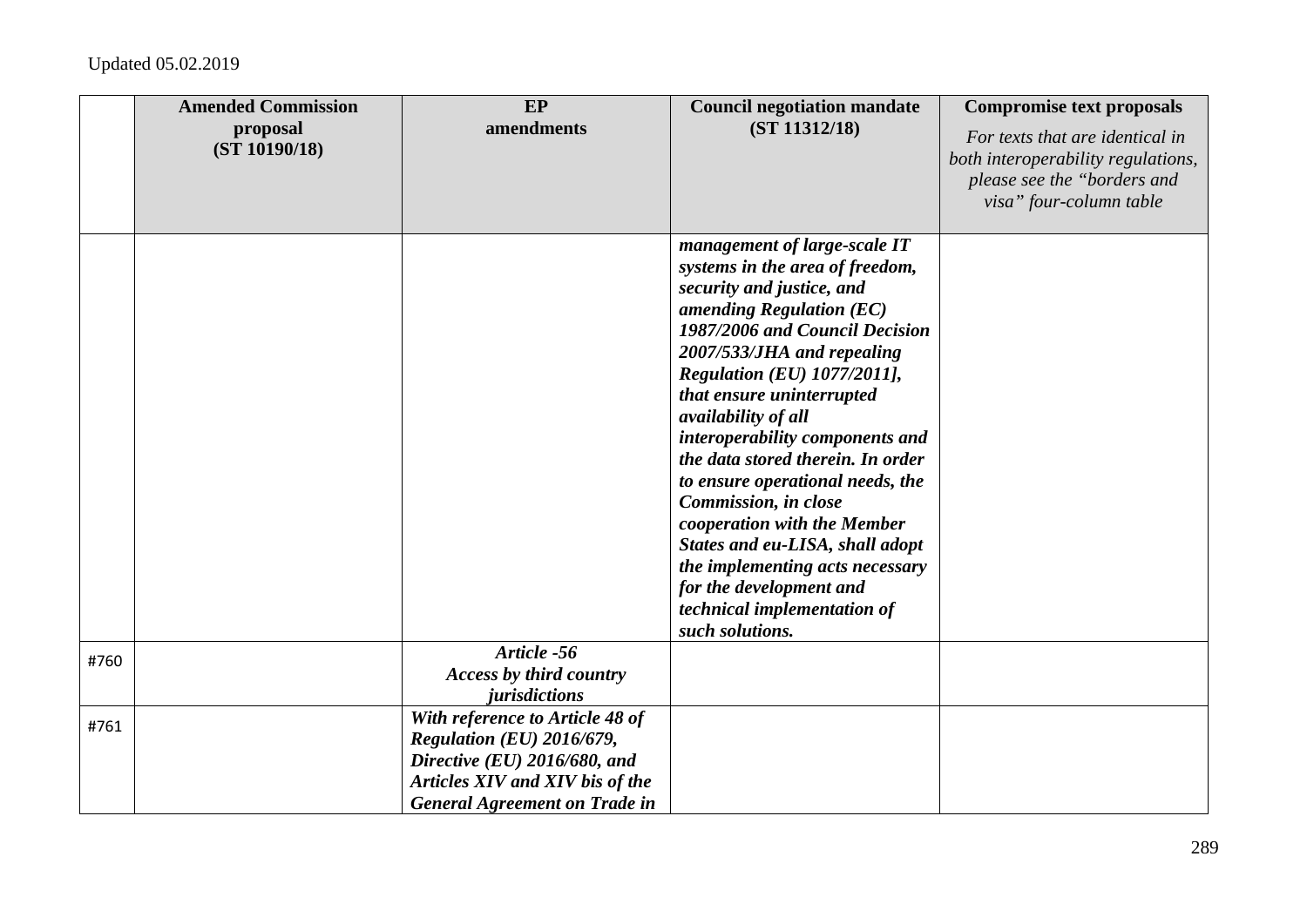|      | <b>Amended Commission</b><br>proposal<br>(ST 10190/18)                                                                                                                                                                                                                                                         | EP<br>amendments                                                                                                                                                                                                                                                                                                                                                                                                                                                                               | <b>Council negotiation mandate</b><br>(ST 11312/18)                                                                                                                                                                                                                                                            | <b>Compromise text proposals</b><br>For texts that are identical in<br>both interoperability regulations, |
|------|----------------------------------------------------------------------------------------------------------------------------------------------------------------------------------------------------------------------------------------------------------------------------------------------------------------|------------------------------------------------------------------------------------------------------------------------------------------------------------------------------------------------------------------------------------------------------------------------------------------------------------------------------------------------------------------------------------------------------------------------------------------------------------------------------------------------|----------------------------------------------------------------------------------------------------------------------------------------------------------------------------------------------------------------------------------------------------------------------------------------------------------------|-----------------------------------------------------------------------------------------------------------|
|      |                                                                                                                                                                                                                                                                                                                |                                                                                                                                                                                                                                                                                                                                                                                                                                                                                                |                                                                                                                                                                                                                                                                                                                | please see the "borders and<br>visa" four-column table                                                    |
|      |                                                                                                                                                                                                                                                                                                                | Services, companies present in a<br>third country jurisdiction where<br>they may be subject to (court)<br>orders or subpoenas by third<br>country authorities requiring<br>them to retrieve data from the<br>interoperability components or<br>different information systems<br>made interoperable, shall be<br>excluded from<br>preparing, designing,<br>developing, hosting or<br>managing any part of an<br>interoperability component, or<br>processing personal data of<br>these systems. |                                                                                                                                                                                                                                                                                                                |                                                                                                           |
| #762 | Article 56<br>Reporting and statistics                                                                                                                                                                                                                                                                         | Article 56<br>Reporting and statistics                                                                                                                                                                                                                                                                                                                                                                                                                                                         | Article 56<br>Reporting and statistics                                                                                                                                                                                                                                                                         |                                                                                                           |
| #763 | The duly authorised staff<br>1.<br>of the competent authorities of<br>Member States, the Commission<br>and eu-LISA shall have access to<br>consult the following data related<br>to the European search portal<br>(ESP), solely for the purposes of<br>reporting and statistics without<br>enabling individual | 1.<br>The duly authorised staff<br>of the competent authorities of<br>Member States, the Commission<br>and eu-LISA shall have access to<br>consult the following data related<br>to the European search portal<br>(ESP), solely for the purposes of<br>reporting and statistics without<br>enabling individual. The use of                                                                                                                                                                     | The duly authorised staff<br>1.<br>of the competent authorities of<br>Member States, the Commission<br>and eu-LISA shall have access to<br>consult the following data related<br>to the European search portal<br>(ESP), solely for the purposes of<br>reporting and statistics without<br>enabling individual |                                                                                                           |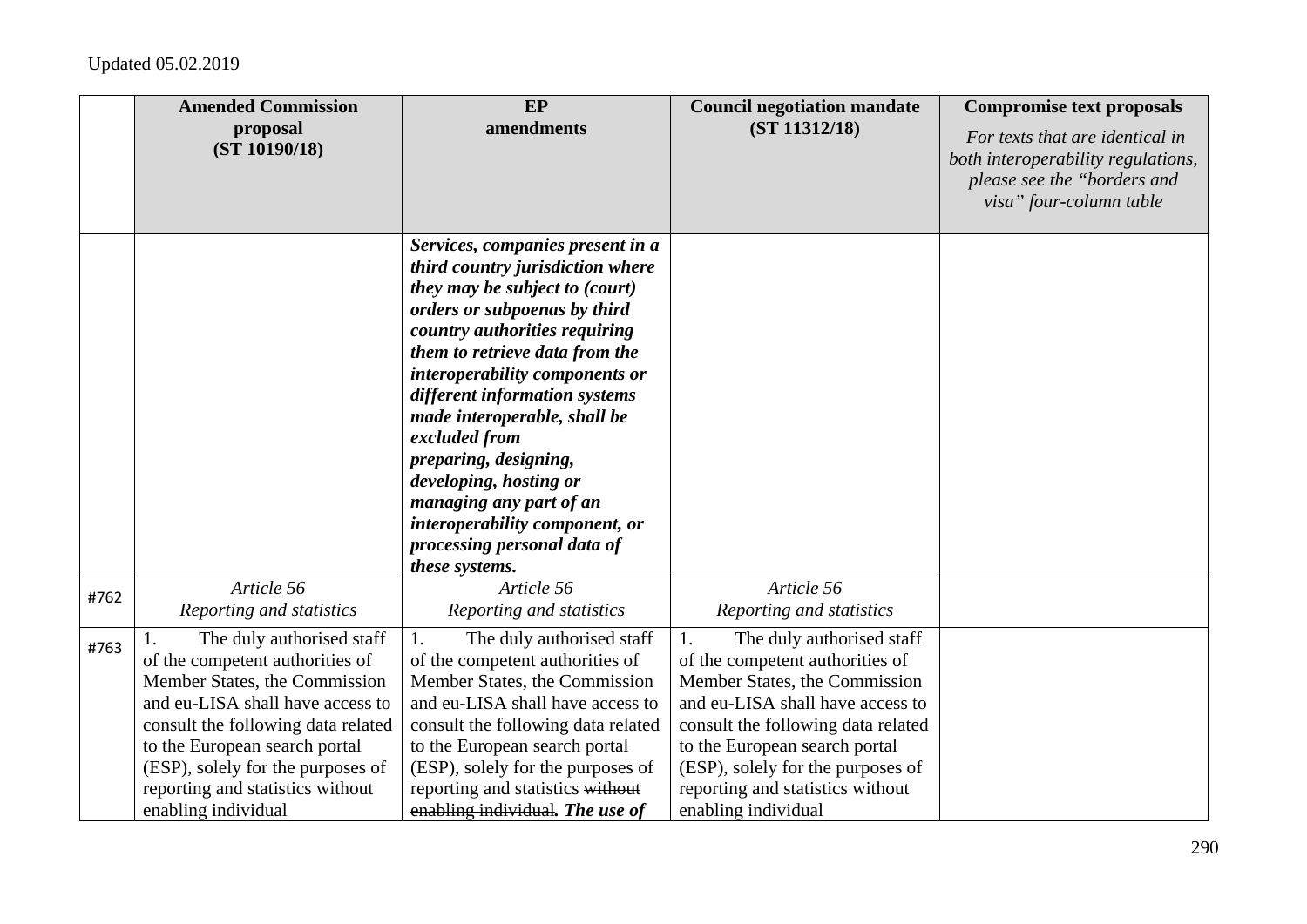|      | <b>Amended Commission</b><br>proposal<br>(ST 10190/18)                                                                                                                                                                                                                                                                          | EP<br>amendments                                                                                                                                                                                                                                                                                                                                                                                 | <b>Council negotiation mandate</b><br>(ST 11312/18)                                                                                                                                                                                                                                                                                      | <b>Compromise text proposals</b><br>For texts that are identical in<br>both interoperability regulations,<br>please see the "borders and<br>visa" four-column table |
|------|---------------------------------------------------------------------------------------------------------------------------------------------------------------------------------------------------------------------------------------------------------------------------------------------------------------------------------|--------------------------------------------------------------------------------------------------------------------------------------------------------------------------------------------------------------------------------------------------------------------------------------------------------------------------------------------------------------------------------------------------|------------------------------------------------------------------------------------------------------------------------------------------------------------------------------------------------------------------------------------------------------------------------------------------------------------------------------------------|---------------------------------------------------------------------------------------------------------------------------------------------------------------------|
|      | identification:                                                                                                                                                                                                                                                                                                                 | these data shall not allow for the<br>identification of a person:                                                                                                                                                                                                                                                                                                                                | identification:                                                                                                                                                                                                                                                                                                                          |                                                                                                                                                                     |
| #764 | number of queries per<br>(a)<br>user of the ESP profile;                                                                                                                                                                                                                                                                        | number of queries per<br>(a)<br>user of the ESP profile;                                                                                                                                                                                                                                                                                                                                         | number of queries per<br>(a)<br>user of the ESP profile;                                                                                                                                                                                                                                                                                 |                                                                                                                                                                     |
| #765 | (b)<br>- (not applicable).                                                                                                                                                                                                                                                                                                      | (not applicable).<br>(b)                                                                                                                                                                                                                                                                                                                                                                         | $\left(\mathbf{b}\right)$<br>(not applicable).                                                                                                                                                                                                                                                                                           | Provisionally agreed<br>[]                                                                                                                                          |
| #766 | The duly authorised staff<br>2.<br>of the competent authorities of<br>Member States, the Commission<br>and eu-LISA shall have access to<br>consult the following data related<br>to the common identity<br>repository, solely for the<br>purposes of reporting and<br>statistics without enabling<br>individual identification: | 2.<br>The duly authorised staff<br>of the competent authorities of<br>Member States, the Commission<br>and eu-LISA shall have access to<br>consult the following data related<br>to the common identity<br>repository, solely for the<br>purposes of reporting and<br>statistics without enabling<br>individual. The use of these data<br>shall not allow for the<br>identification of a person: | 2.<br>The duly authorised staff<br>of the competent authorities of<br>Member States, the Commission<br>and eu-LISA shall have access to<br>consult the following data related<br>to the common identity<br>repository $(CIR)$ , solely for the<br>purposes of reporting and<br>statistics without enabling<br>individual identification: |                                                                                                                                                                     |
| #767 | number of queries for the<br>(a)<br>purposes of Articles 20, 21 and<br>22:                                                                                                                                                                                                                                                      | number of queries for the<br>(a)<br>purposes of Articles 20, 21 and<br>22:                                                                                                                                                                                                                                                                                                                       | number of queries for the<br>(a)<br>purposes of Articles 20, 21 and<br>22;                                                                                                                                                                                                                                                               |                                                                                                                                                                     |
| #768 | (b)<br>nationality, sex and year<br>of birth of the person;                                                                                                                                                                                                                                                                     | (b)<br>nationality, sex and year<br>of birth of the person;                                                                                                                                                                                                                                                                                                                                      | (b)<br>nationality, sex gender<br>and year of birth of the person;                                                                                                                                                                                                                                                                       |                                                                                                                                                                     |
| #769 | the type of the travel<br>(c)<br>document and the three-letter<br>code of the issuing country;                                                                                                                                                                                                                                  | the type of the travel<br>(c)<br>document and the three-letter<br>code of the issuing country;                                                                                                                                                                                                                                                                                                   | the type of the travel<br>(c)<br>document and the three-letter<br>code of the issuing country;                                                                                                                                                                                                                                           |                                                                                                                                                                     |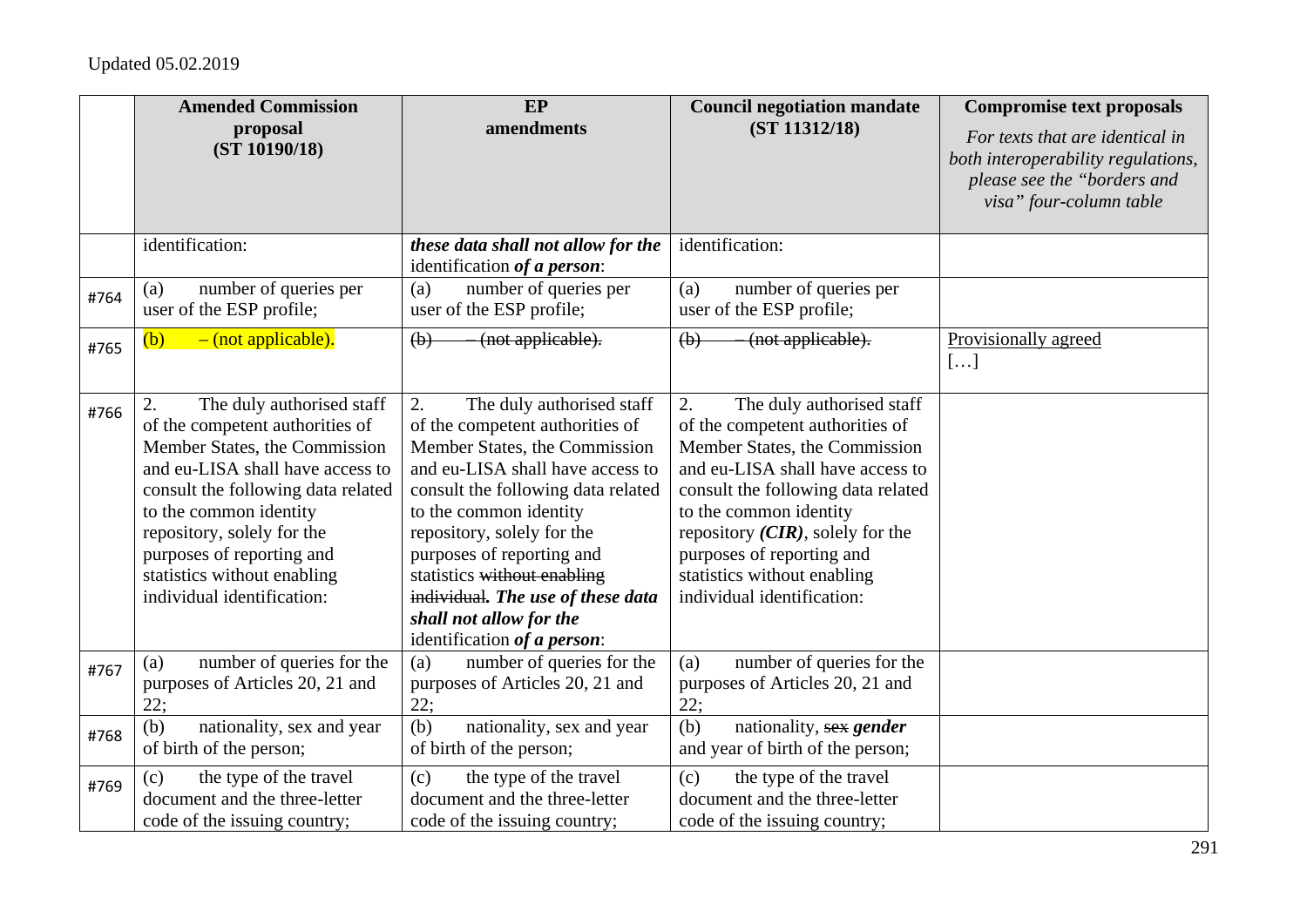|      | <b>Amended Commission</b>                                                                                                                                                                                                                                                                                                       | <b>EP</b>                                                                                                                                                                                                                                                                                                                                                                                     | <b>Council negotiation mandate</b>                                                                                                                                                                                                                                                                                                    | <b>Compromise text proposals</b>                                                                                                |
|------|---------------------------------------------------------------------------------------------------------------------------------------------------------------------------------------------------------------------------------------------------------------------------------------------------------------------------------|-----------------------------------------------------------------------------------------------------------------------------------------------------------------------------------------------------------------------------------------------------------------------------------------------------------------------------------------------------------------------------------------------|---------------------------------------------------------------------------------------------------------------------------------------------------------------------------------------------------------------------------------------------------------------------------------------------------------------------------------------|---------------------------------------------------------------------------------------------------------------------------------|
|      | proposal<br>(ST 10190/18)                                                                                                                                                                                                                                                                                                       | amendments                                                                                                                                                                                                                                                                                                                                                                                    | (ST 11312/18)                                                                                                                                                                                                                                                                                                                         | For texts that are identical in<br>both interoperability regulations,<br>please see the "borders and<br>visa" four-column table |
| #770 | the number of searches<br>(d)                                                                                                                                                                                                                                                                                                   | the number of searches<br>(d)                                                                                                                                                                                                                                                                                                                                                                 | the number of searches<br>(d)                                                                                                                                                                                                                                                                                                         |                                                                                                                                 |
|      | conducted with and without<br>biometric data.                                                                                                                                                                                                                                                                                   | conducted with and without<br>biometric data.                                                                                                                                                                                                                                                                                                                                                 | conducted with and without<br>biometric data.                                                                                                                                                                                                                                                                                         |                                                                                                                                 |
| #771 | 3.<br>The duly authorised staff<br>of the competent authorities of<br>Member States, the Commission<br>and eu-LISA shall have access to<br>consult the following data related<br>to the multiple-identity detector,<br>solely for the purposes of<br>reporting and statistics without<br>enabling individual<br>identification: | 3.<br>The duly authorised staff<br>of the competent authorities of<br>Member States, the Commission<br>and eu-LISA shall have access to<br>consult the following data related<br>to the multiple-identity detector,<br>solely for the purposes of<br>reporting and statistics without<br>enabling individual. The use of<br>these data shall not allow for the<br>identification of a person: | The duly authorised staff<br>3.<br>of the competent authorities of<br>Member States, the Commission<br>and eu-LISA shall have access to<br>consult the following data related<br>to the multiple-identity detector<br>(MID), solely for the purposes of<br>reporting and statistics without<br>enabling individual<br>identification: |                                                                                                                                 |
| #772 | nationality, sex<br>(a)<br>and year of birth of the person;                                                                                                                                                                                                                                                                     | nationality, sex and year<br>(a)<br>of birth of the person;                                                                                                                                                                                                                                                                                                                                   | nationality, sex and year<br>(a)<br>of birth of the person;                                                                                                                                                                                                                                                                           |                                                                                                                                 |
| #773 | the type of the travel<br>(b)<br>document and the three-letter<br>code of the issuing country;                                                                                                                                                                                                                                  | the type of the travel<br>(b)<br>document and the three-letter<br>code of the issuing country;                                                                                                                                                                                                                                                                                                | the type of the travel<br>$\left(\mathbf{b}\right)$<br>document and the three-letter<br>eode of the issuing country;                                                                                                                                                                                                                  |                                                                                                                                 |
| #774 | the number of searches<br>(c)<br>conducted with and without<br>biometric data;                                                                                                                                                                                                                                                  | the number of searches<br>(c)<br>conducted with and without<br>biometric data;                                                                                                                                                                                                                                                                                                                | the number of searches<br>(c)<br>conducted with and without<br>biometric data;                                                                                                                                                                                                                                                        |                                                                                                                                 |
| #775 | the number of each type<br>(d)<br>of link.                                                                                                                                                                                                                                                                                      | the number of each type<br>(d)<br>of link.                                                                                                                                                                                                                                                                                                                                                    | the number of each type<br>(d)<br>of link and the EU information<br>systems between which each link<br>was established:                                                                                                                                                                                                               |                                                                                                                                 |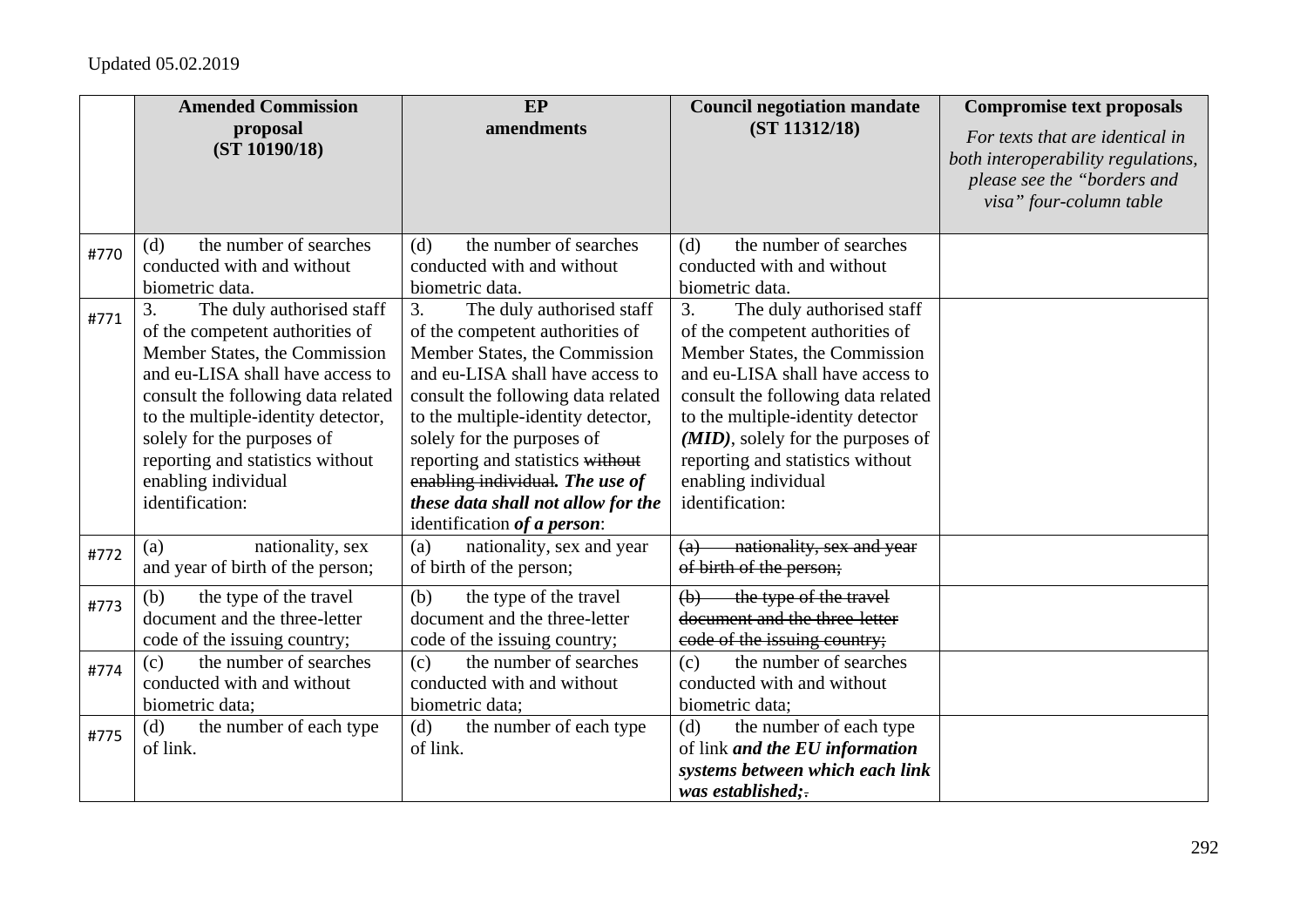|      | <b>Amended Commission</b><br>proposal<br>(ST 10190/18)                                                                                                                                                                     | EP<br>amendments                                                                                                                                                                                                                     | <b>Council negotiation mandate</b><br>(ST 11312/18)                                                                                                                                                                    | <b>Compromise text proposals</b><br>For texts that are identical in<br>both interoperability regulations,<br>please see the "borders and<br>visa" four-column table |
|------|----------------------------------------------------------------------------------------------------------------------------------------------------------------------------------------------------------------------------|--------------------------------------------------------------------------------------------------------------------------------------------------------------------------------------------------------------------------------------|------------------------------------------------------------------------------------------------------------------------------------------------------------------------------------------------------------------------|---------------------------------------------------------------------------------------------------------------------------------------------------------------------|
| #776 |                                                                                                                                                                                                                            | the number of linkages<br>(da)<br>between the various Union<br>information systems;                                                                                                                                                  |                                                                                                                                                                                                                        |                                                                                                                                                                     |
| #777 |                                                                                                                                                                                                                            | the period of time for<br>$\left(\mathbf{d}\mathbf{b}\right)$<br>which a yellow link remained in<br>the system;                                                                                                                      |                                                                                                                                                                                                                        |                                                                                                                                                                     |
| #778 |                                                                                                                                                                                                                            | the period of time for<br>(dc)<br>which a red link remained in the<br>system.                                                                                                                                                        |                                                                                                                                                                                                                        |                                                                                                                                                                     |
| #779 |                                                                                                                                                                                                                            |                                                                                                                                                                                                                                      | the period of time a<br>(e)<br>yellow link or a red link<br>remained.                                                                                                                                                  |                                                                                                                                                                     |
| #780 | The duly authorised staff<br>$\overline{4}$ .<br>of the European Border and<br>Coast Guard Agency established<br>by Regulation (EU) 2016/1624<br>of the European Parliament and<br>of the Council <sup>77</sup> shall have | $\overline{4}$ .<br>The duly authorised staff<br>of the European Border and<br>Coast Guard Agency established<br>by Regulation (EU) 2016/1624 of<br>the European Parliament and of<br>the Council <sup>78</sup> shall have access to | The duly authorised staff<br>4.<br>of the European Border and<br>Coast Guard Agency established<br>by Regulation (EU) 2016/1624 of<br>the European Parliament and of<br>the Council <sup>79</sup> shall have access to |                                                                                                                                                                     |

**<sup>77</sup>** Regulation (EU) 2016/1624 of the European Parliament and of the Council of 14 September 2016 on the European Border and Coast Guard and amending Regulation (EU) 2016/399 of the European Parliament and of the Council and repealing Regulation (EC) No 863/2007 of the European Parliament and of the Council, Council Regulation (EC) No 2007/2004 and Council Decision 2005/267/EC (OJ L 251, 16.9.2016, p. 1).

**<sup>78</sup>** Regulation (EU) 2016/1624 of the European Parliament and of the Council of 14 September 2016 on the European Border and Coast Guard and amending Regulation (EU) 2016/399 of the European Parliament and of the Council and repealing Regulation (EC) No 863/2007 of the European Parliament and of the Council, Council Regulation (EC) No 2007/2004 and Council Decision 2005/267/EC (OJ L 251, 16.9.2016, p. 1).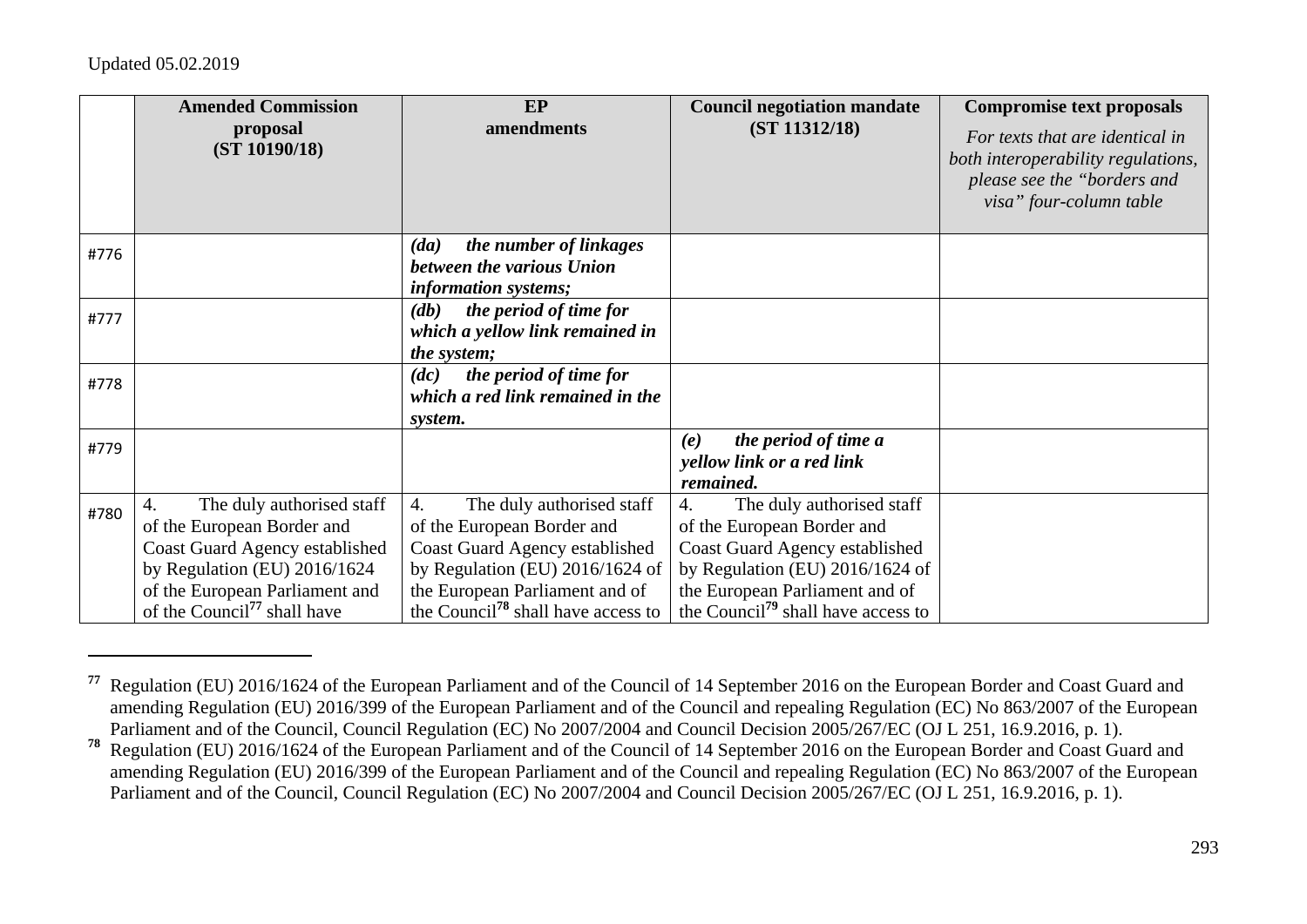|      | <b>Amended Commission</b>          | <b>EP</b>                          | <b>Council negotiation mandate</b>      | <b>Compromise text proposals</b>   |
|------|------------------------------------|------------------------------------|-----------------------------------------|------------------------------------|
|      | proposal                           | amendments                         | (ST 11312/18)                           | For texts that are identical in    |
|      | (ST 10190/18)                      |                                    |                                         | both interoperability regulations, |
|      |                                    |                                    |                                         | please see the "borders and        |
|      |                                    |                                    |                                         | visa" four-column table            |
|      |                                    |                                    |                                         |                                    |
|      | access to consult the data         | consult the data referred to in    | consult the data referred to in         |                                    |
|      | referred to in paragraphs 1, 2 and | paragraphs 1, 2 and 3 for the      | paragraphs 1, 2 and 3 for the           |                                    |
|      | 3 for the purpose of carrying out  | purpose of carrying out risk       | purpose of carrying out risk            |                                    |
|      | risk analyses and vulnerability    | analyses and vulnerability         | analyses and vulnerability              |                                    |
|      | assessments as referred to in      | assessments as referred to in      | assessments as referred to in           |                                    |
|      | Articles 11 and 13 of that         | Articles 11 and 13 of that         | Articles 11 and 13 of that              |                                    |
|      | Regulation.                        | Regulation.                        | Regulation.                             |                                    |
| #781 |                                    |                                    | The duly authorised staff<br><b>4a.</b> |                                    |
|      |                                    |                                    | of Europol shall have access to         |                                    |
|      |                                    |                                    | consult the data referred to in         |                                    |
|      |                                    |                                    | paragraphs 1, 2 and 3 for the           |                                    |
|      |                                    |                                    | purpose of carrying out                 |                                    |
|      |                                    |                                    | strategic, thematic and                 |                                    |
|      |                                    |                                    | operational analyses as referred        |                                    |
|      |                                    |                                    | to in Article $18(2)(b)$ and (c) of     |                                    |
|      |                                    |                                    | Regulation (EU) 2016/794.               |                                    |
| #782 | 5.<br>For the purpose of           | 5.<br>For the purpose of           | 5.<br>For the purpose of                |                                    |
|      | paragraph 1 of this Article, eu-   | paragraph 1 of this Article, eu-   | paragraph 1 of this Article, eu-        |                                    |
|      | LISA shall store the data referred | LISA shall store the data referred | LISA shall store the data referred      |                                    |
|      | to in paragraph 1 of this Article  | to in paragraph 1 of this Article  | to in paragraphs $1, 2$ and $3$ of      |                                    |
|      | in the central repository for      | in the central repository for      | this Article in the central             |                                    |

**<sup>79</sup>** Regulation (EU) 2016/1624 of the European Parliament and of the Council of 14 September 2016 on the European Border and Coast Guard and amending Regulation (EU) 2016/399 of the European Parliament and of the Council and repealing Regulation (EC) No 863/2007 of the European Parliament and of the Council, Council Regulation (EC) No 2007/2004 and Council Decision 2005/267/EC (OJ L 251, 16.9.2016, p. 1).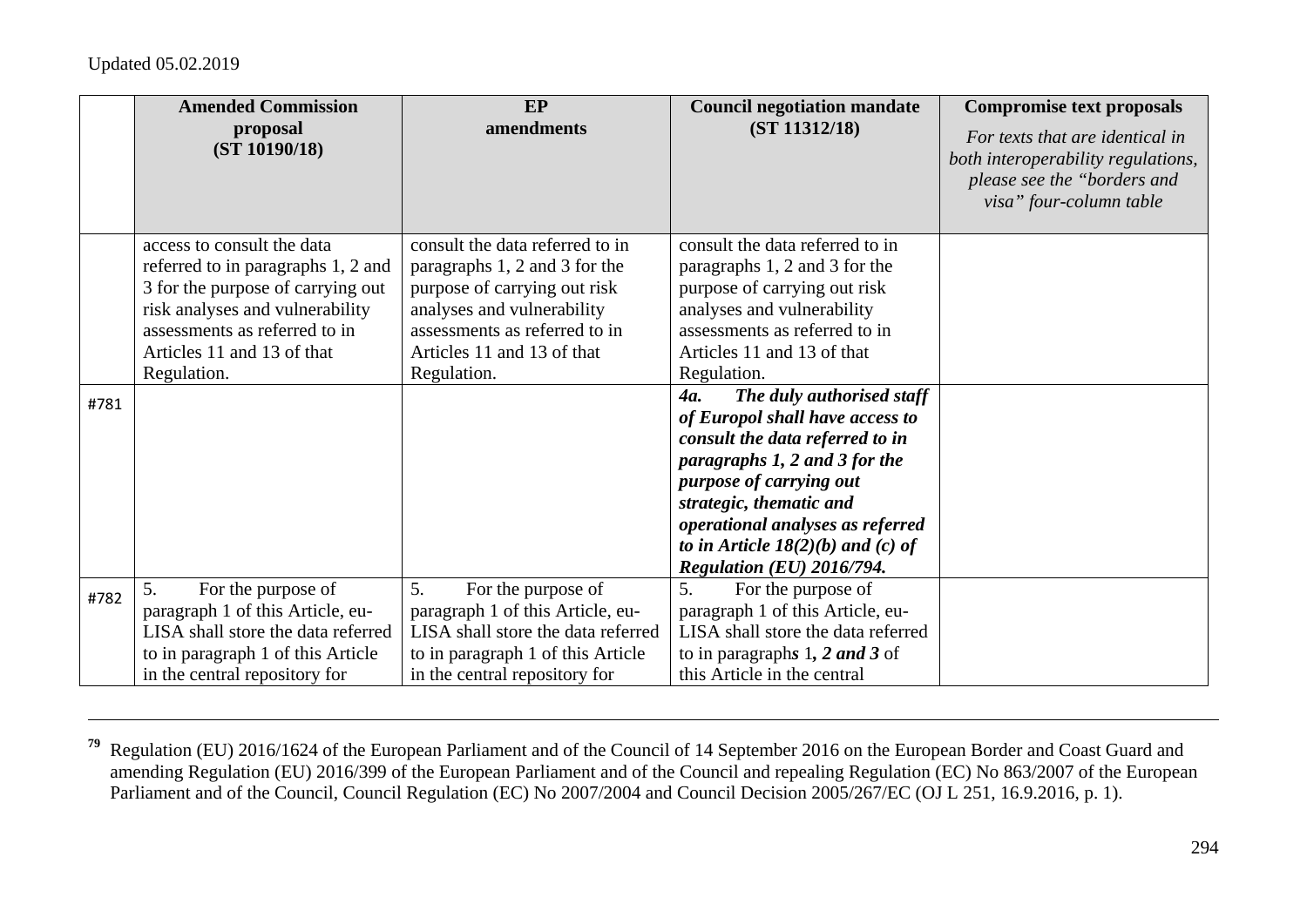|      | <b>Amended Commission</b>                                                                                                                                                                                                                                                                                                                                                                                                                                                                                        | EP                                                                                                                                                                                                                                                                                                                                                                                                                                                                                                               | <b>Council negotiation mandate</b>                                                                                                                                                                                                                                                                                                                                                                                                                                                                                                 | <b>Compromise text proposals</b>                                                                                                |
|------|------------------------------------------------------------------------------------------------------------------------------------------------------------------------------------------------------------------------------------------------------------------------------------------------------------------------------------------------------------------------------------------------------------------------------------------------------------------------------------------------------------------|------------------------------------------------------------------------------------------------------------------------------------------------------------------------------------------------------------------------------------------------------------------------------------------------------------------------------------------------------------------------------------------------------------------------------------------------------------------------------------------------------------------|------------------------------------------------------------------------------------------------------------------------------------------------------------------------------------------------------------------------------------------------------------------------------------------------------------------------------------------------------------------------------------------------------------------------------------------------------------------------------------------------------------------------------------|---------------------------------------------------------------------------------------------------------------------------------|
|      | proposal<br>(ST 10190/18)                                                                                                                                                                                                                                                                                                                                                                                                                                                                                        | amendments                                                                                                                                                                                                                                                                                                                                                                                                                                                                                                       | (ST 11312/18)                                                                                                                                                                                                                                                                                                                                                                                                                                                                                                                      | For texts that are identical in<br>both interoperability regulations,<br>please see the "borders and<br>visa" four-column table |
|      | reporting and statistics referred<br>to in Chapter VII of this<br>Regulation. The data included in<br>the repository shall not enable<br>the identification of individuals,<br>but it shall allow the authorities<br>listed in paragraph 1 of this<br>Article to obtain customisable<br>reports and statistics to enhance<br>the efficiency of border checks,<br>to help authorities processing<br>visa applications and to support<br>evidence-based policymaking on<br>migration and security in the<br>Union. | reporting and statistics referred to<br>in Chapter VII of this Regulation.<br>The data included in the<br>repository shall not enable the<br>identification of individuals, but<br>it shall allow the authorities<br>listed in paragraph 1 of this<br>Article to obtain customisable<br>reports and statistics to enhance<br>the efficiency of border checks,<br>to help authorities processing<br>visa applications and to support<br>evidence-based policymaking on<br>migration and security in the<br>Union. | repository for reporting and<br>statistics referred to in Chapter<br>VII of this Regulation. The data<br>included in the repository shall<br>not enable the identification of<br>individuals, but it shall allow the<br>authorities listed in paragraph 1<br>of this Article to obtain<br>customisable reports and<br>statistics to enhance the<br>efficiency of border checks, to<br>help authorities processing visa<br>applications and to support<br>evidence-based policymaking on<br>migration and security in the<br>Union. |                                                                                                                                 |
| #783 |                                                                                                                                                                                                                                                                                                                                                                                                                                                                                                                  | <b>Meaningful summaries</b><br>5a.<br>shall be made available to the<br><b>Agency for Fundamental Rights</b><br>in order to evaluate the impact<br>on fundamental rights of this<br>Regulation.                                                                                                                                                                                                                                                                                                                  |                                                                                                                                                                                                                                                                                                                                                                                                                                                                                                                                    |                                                                                                                                 |
| #784 | Article 57<br>Transitional period for the use of<br>the European search portal<br>For a period of two years from                                                                                                                                                                                                                                                                                                                                                                                                 | Article 57<br>Transitional period for the use of<br>the European search portal<br>For a period of two years from                                                                                                                                                                                                                                                                                                                                                                                                 | Article 57<br>Transitional period for the use of<br>the European search portal<br>For a period of two years from                                                                                                                                                                                                                                                                                                                                                                                                                   |                                                                                                                                 |
| #785 | the date the ESP commences                                                                                                                                                                                                                                                                                                                                                                                                                                                                                       | the date the ESP commences                                                                                                                                                                                                                                                                                                                                                                                                                                                                                       | the date the ESP commences                                                                                                                                                                                                                                                                                                                                                                                                                                                                                                         |                                                                                                                                 |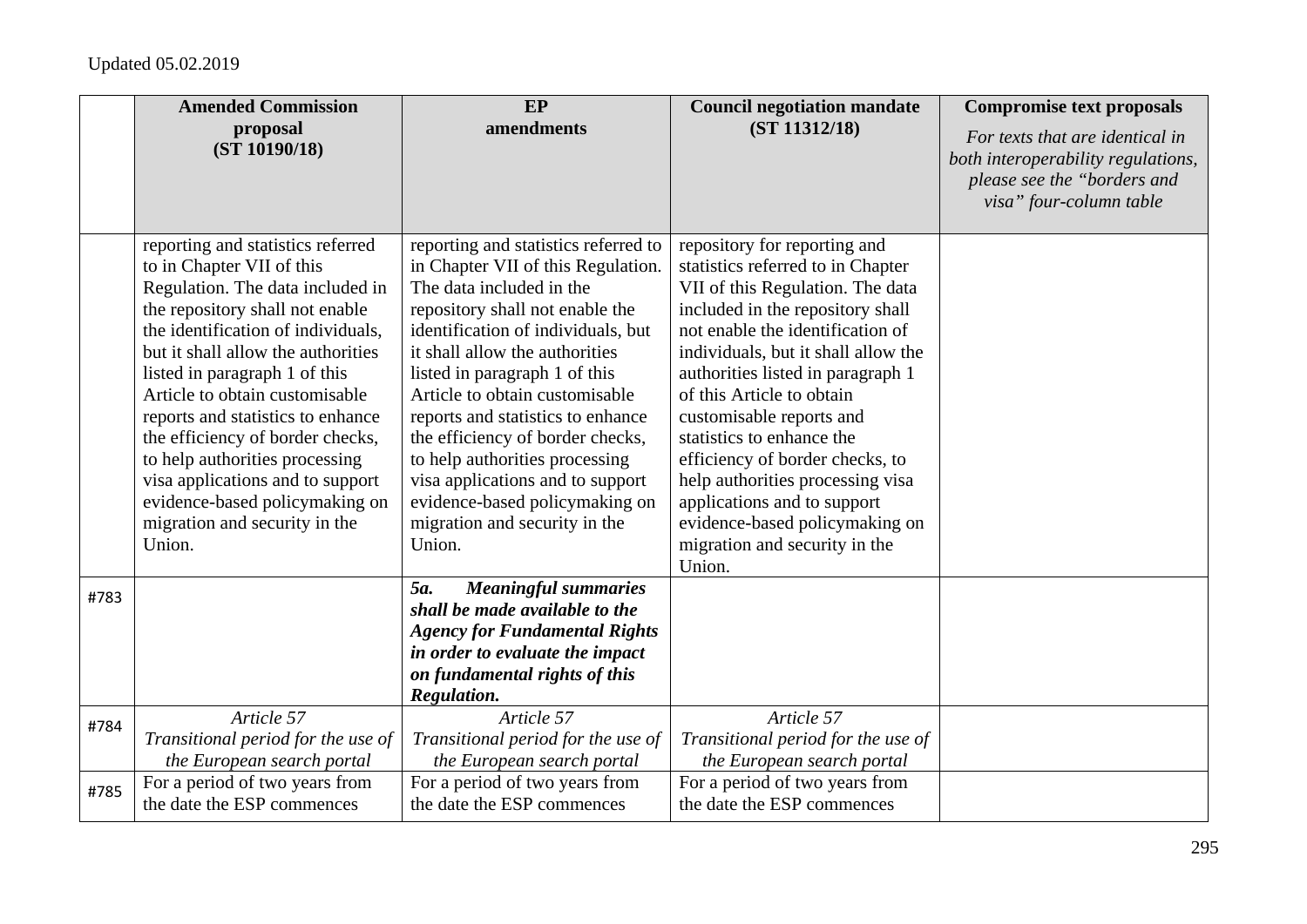|      | <b>Amended Commission</b>               | EP                                      | <b>Council negotiation mandate</b>                          | <b>Compromise text proposals</b>                                                                                                |
|------|-----------------------------------------|-----------------------------------------|-------------------------------------------------------------|---------------------------------------------------------------------------------------------------------------------------------|
|      | proposal<br>(ST 10190/18)               | amendments                              | (ST 11312/18)                                               | For texts that are identical in<br>both interoperability regulations,<br>please see the "borders and<br>visa" four-column table |
|      | operations, the obligations             | operations, the obligations             | operations, the obligations                                 |                                                                                                                                 |
|      | referred to in Article $7(2)$ and $(4)$ | referred to in Article $7(2)$ and $(4)$ | referred to in Article $7(2)$ and $(4)$                     |                                                                                                                                 |
|      | shall not apply and the utilisation     | shall not apply and the utilisation     | shall not apply and the utilisation                         |                                                                                                                                 |
|      | of the ESP shall be optional.           | of the ESP shall be optional.           | of the ESP shall be optional.                               |                                                                                                                                 |
| #786 |                                         |                                         | 2.<br><b>Following the period</b>                           |                                                                                                                                 |
|      |                                         |                                         | referred to in paragraph 1, the                             |                                                                                                                                 |
|      |                                         |                                         | Commission, in close                                        |                                                                                                                                 |
|      |                                         |                                         | cooperation with Member States                              |                                                                                                                                 |
|      |                                         |                                         | and eu-LISA, shall assess the                               |                                                                                                                                 |
|      |                                         |                                         | impact of the ESP on border<br>checks. On the basis of this |                                                                                                                                 |
|      |                                         |                                         | assessment, and after                                       |                                                                                                                                 |
|      |                                         |                                         | consultation with the Member                                |                                                                                                                                 |
|      |                                         |                                         | <b>States, the Commission may</b>                           |                                                                                                                                 |
|      |                                         |                                         | adopt a delegated act in                                    |                                                                                                                                 |
|      |                                         |                                         | accordance with Article 63 to                               |                                                                                                                                 |
|      |                                         |                                         | extend the period referred to in                            |                                                                                                                                 |
|      |                                         |                                         | paragraph 1 until any potential                             |                                                                                                                                 |
|      |                                         |                                         | technical issue linked to the                               |                                                                                                                                 |
|      |                                         |                                         | ESP has been solved.                                        |                                                                                                                                 |
| #787 | Article 58                              | Article 58                              | Article 58                                                  |                                                                                                                                 |
|      | Transitional period applicable to       | Transitional period applicable to       | Transitional period applicable to                           |                                                                                                                                 |
|      | the provisions on access to the         | the provisions on access to the         | the provisions on access to the                             |                                                                                                                                 |
|      | common identity repository for          | common identity repository for          | common identity repository for                              |                                                                                                                                 |
|      | law enforcement purposes of             | law enforcement purposes                | law enforcement purposes of                                 |                                                                                                                                 |
|      | preventing, detecting or                |                                         | preventing, detecting or                                    |                                                                                                                                 |
|      | <i>investigating terrorist offences</i> |                                         | <i>investigating terrorist offences</i>                     |                                                                                                                                 |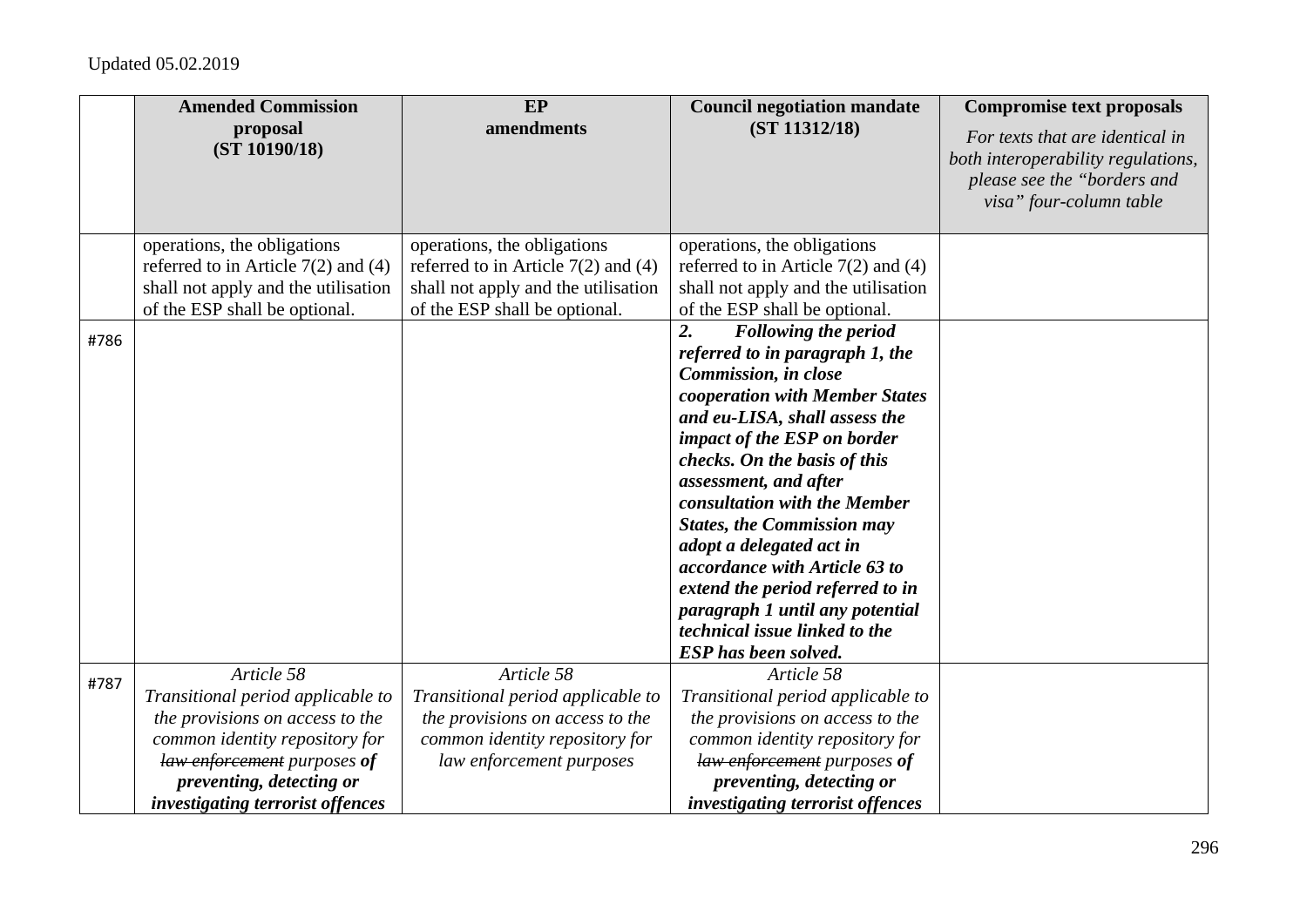|      | <b>Amended Commission</b>              | EP                                     | <b>Council negotiation mandate</b> | <b>Compromise text proposals</b>                                                                                                |
|------|----------------------------------------|----------------------------------------|------------------------------------|---------------------------------------------------------------------------------------------------------------------------------|
|      | proposal<br>(ST 10190/18)              | amendments                             | (ST 11312/18)                      | For texts that are identical in<br>both interoperability regulations,<br>please see the "borders and<br>visa" four-column table |
|      | or other serious criminal              |                                        | or other serious criminal          |                                                                                                                                 |
|      | offences                               |                                        | offences                           |                                                                                                                                 |
| #788 | <b>Article 22 shall apply</b> from the | Article 22 shall apply from the        | Article 22 shall apply from the    | Provisionally agreed                                                                                                            |
|      | date of the start of operations        | date of the start of operations        | date of the start of operations    | Article 22 shall apply from the                                                                                                 |
|      | referred to in Article $62(1)$ .       | referred to in Article $62(1)$ .       | referred to in Article $62(1)$ .   | date of the start of operations                                                                                                 |
|      |                                        |                                        |                                    | referred to in Article $62(1)$ .                                                                                                |
| #789 | Article 59                             | Article 59                             | Article 59                         |                                                                                                                                 |
|      | Transitional period for the            | Transitional period for the            | Transitional period for the        |                                                                                                                                 |
|      | multiple-identity detection            | multiple-identity detection            | multiple-identity detection        |                                                                                                                                 |
| #790 | For a period of one year<br>1.         | For a period of one year<br>1.         | For a period of one year<br>1.     |                                                                                                                                 |
|      | following the notification by eu-      | following the notification by eu-      | following the notification by eu-  |                                                                                                                                 |
|      | LISA of the completion of the          | LISA of the completion of the          | LISA of the completion of the      |                                                                                                                                 |
|      | test referred to in Article            | test referred to in Article $62(1)(b)$ | test referred to in Article        |                                                                                                                                 |
|      | $62(1)(b)$ regarding the multiple-     | regarding the multiple-identity        | $62(1)(b)$ regarding the multiple- |                                                                                                                                 |
|      | identity detector (MID) and            | detector (MID) and before the          | identity detector (MID) and        |                                                                                                                                 |
|      | before the start of operations of      | start of operations of the MID,        | before the start of operations of  |                                                                                                                                 |
|      | the MID, the ETIAS Central Unit        | the ETIAS Central Unit as              | the MID, the ETIAS Central         |                                                                                                                                 |
|      | as referred to in [Article $33(a)$ of  | referred to in [Article 33(a) of       | Unit as referred to in [Article]   |                                                                                                                                 |
|      | Regulation (EU) 2016/1624]             | Regulation (EU) 2016/1624]             | 33(a) of Regulation (EU)           |                                                                                                                                 |
|      | shall be responsible for carrying      | shall be responsible for carrying      | 2016/1624] shall be responsible    |                                                                                                                                 |
|      | out a multiple-identity detection      | out a multiple-identity detection      | for carrying out a multiple-       |                                                                                                                                 |
|      | between the data stored in the         | between the data stored in the         | identity detection between the     |                                                                                                                                 |
|      | VIS, Eurodac and the SIS. The          | VIS, Eurodac, and the the EES          | data stored in the EES, VIS,       |                                                                                                                                 |
|      | multiple-identity detections shall     | and SIS. The multiple-identity         | Eurodac and the SIS. The           |                                                                                                                                 |
|      | be carried out using only              | detections shall be carried out        | multiple-identity detections shall |                                                                                                                                 |
|      | biometric data in accordance           | using only biometric data in           | be carried out using only          |                                                                                                                                 |
|      | with Article $27(2)$ of this           | accordance with Article 27(2) of       | biometric data in accordance       |                                                                                                                                 |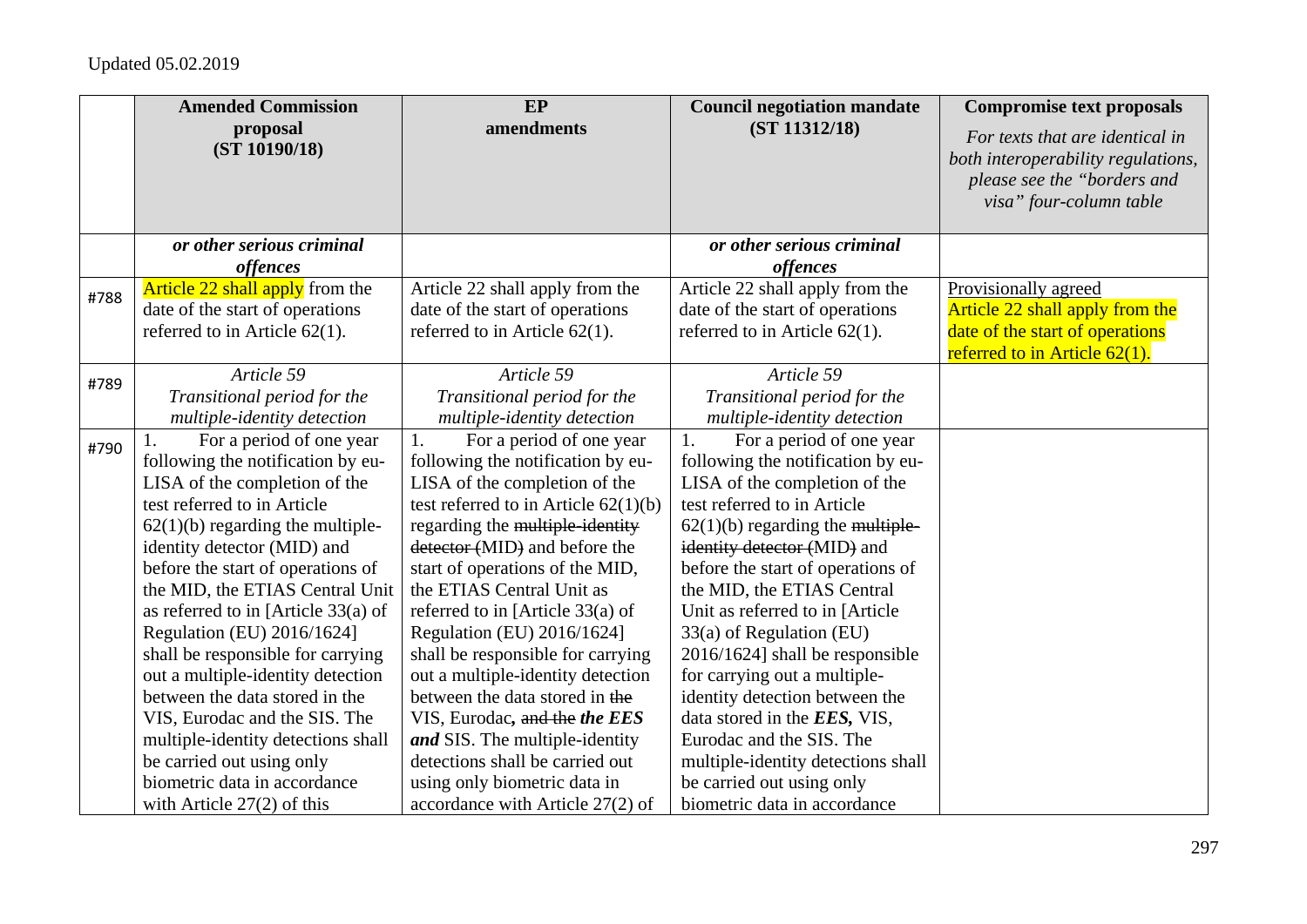|      | <b>Amended Commission</b><br>proposal<br>(ST 10190/18)                                                                                                                                                   | EP<br>amendments                                                                                                                                                                                                                                                                                                                                                                       | <b>Council negotiation mandate</b><br>(ST 11312/18)                                                                                                                                                                       | <b>Compromise text proposals</b><br>For texts that are identical in<br>both interoperability regulations,<br>please see the "borders and<br>visa" four-column table |
|------|----------------------------------------------------------------------------------------------------------------------------------------------------------------------------------------------------------|----------------------------------------------------------------------------------------------------------------------------------------------------------------------------------------------------------------------------------------------------------------------------------------------------------------------------------------------------------------------------------------|---------------------------------------------------------------------------------------------------------------------------------------------------------------------------------------------------------------------------|---------------------------------------------------------------------------------------------------------------------------------------------------------------------|
|      | Regulation.                                                                                                                                                                                              | this Regulation.                                                                                                                                                                                                                                                                                                                                                                       | with Article $27(2)$ of this<br>Regulation.                                                                                                                                                                               |                                                                                                                                                                     |
| #791 |                                                                                                                                                                                                          | <b>Following the period</b><br>1a.<br>referred to in paragraph 1, the<br>Commission shall, in close<br>cooperation with the ETIAS<br>Central Unit, create a network<br>of liaison officers to be hosted in<br>the ETIAS Central Unit or<br>single points of contact of the<br>competent Member States'<br>authorities for the performance<br>of the task laid down in this<br>Article. |                                                                                                                                                                                                                           |                                                                                                                                                                     |
| #792 | Where the query reports<br>2.<br>one or several hit(s) and the<br>identity data of the linked files is<br>identical or similar, a white link<br>shall be created in accordance<br>with Article 33.       | 2.<br>Where the query reports<br>one or several hit(s) and the<br>identity data of the linked files is<br>identical or similar, a white link<br>shall be created in accordance<br>with Article 33.                                                                                                                                                                                     | 2.<br>Where the query reports<br>one or several <i>match(es)</i> hit(s)<br>and the identity data of the<br>linked files is identical or<br>similar, a white link shall be<br>created in accordance with<br>Article 33.    |                                                                                                                                                                     |
| #793 | Where the query reports one or<br>several hit(s) and the identity<br>data of the linked files cannot be<br>considered as similar, a yellow<br>link shall be created in<br>accordance with Article 30 and | Where the query reports one or<br>several hit(s) and the identity<br>data of the linked files cannot be<br>considered as similar, a yellow<br>link shall be created in<br>accordance with Article 30 and                                                                                                                                                                               | Where the query reports one or<br>several <i>match(es)</i> hit(s) and the<br>identity data of the linked files<br>cannot be considered as similar, a<br>yellow link shall be created in<br>accordance with Article 30 and |                                                                                                                                                                     |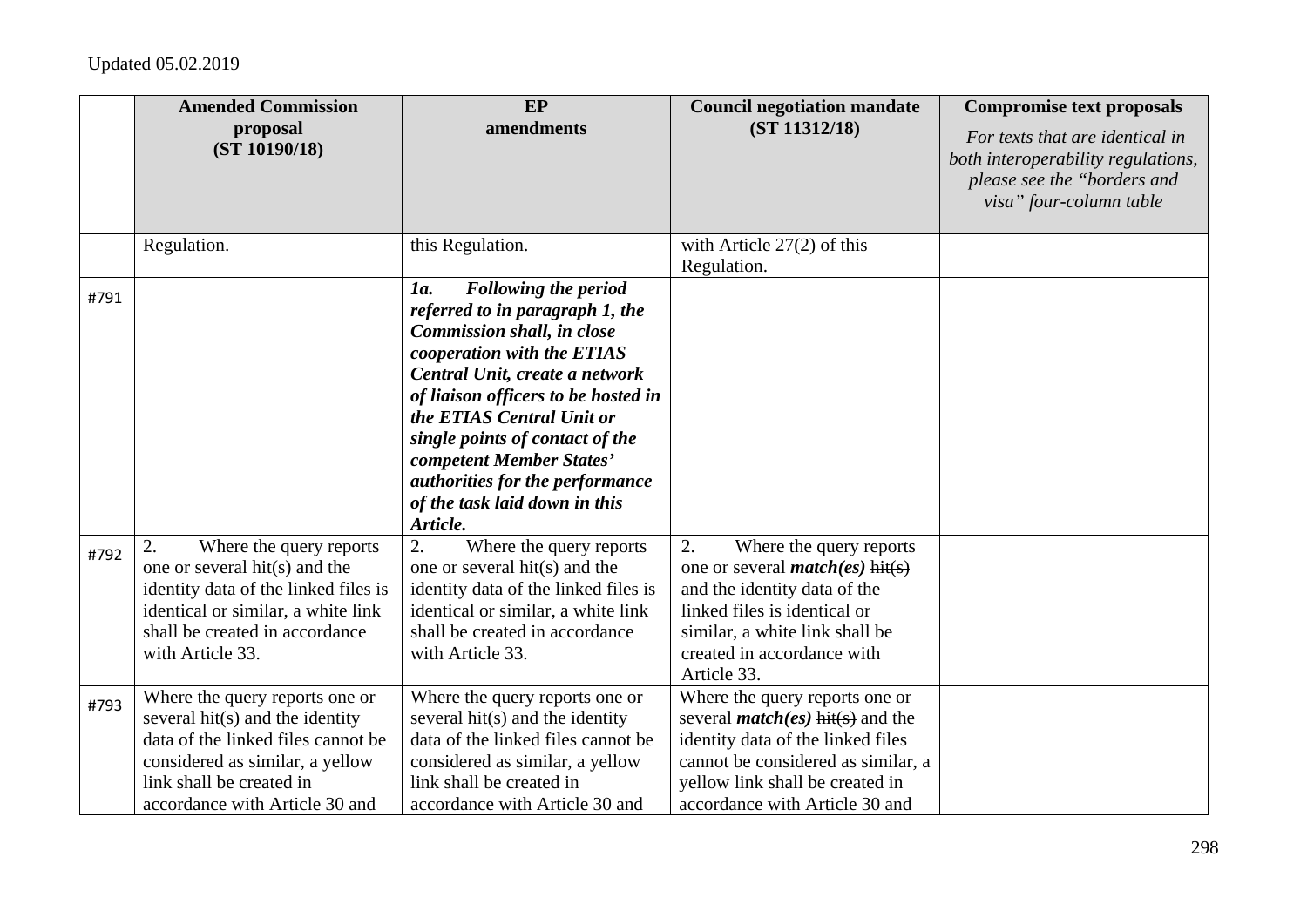|      | <b>Amended Commission</b>                                                                                                                                                                                                                                                                                                                                                                                                                                                      | EP                                                                                                                                                                                                                                                                                                                                                                                                                                                                                           | <b>Council negotiation mandate</b>                                                                                                                                                                                                                                                                                                                                                                                                                                                   | <b>Compromise text proposals</b>                                                                                                                                                                                                       |
|------|--------------------------------------------------------------------------------------------------------------------------------------------------------------------------------------------------------------------------------------------------------------------------------------------------------------------------------------------------------------------------------------------------------------------------------------------------------------------------------|----------------------------------------------------------------------------------------------------------------------------------------------------------------------------------------------------------------------------------------------------------------------------------------------------------------------------------------------------------------------------------------------------------------------------------------------------------------------------------------------|--------------------------------------------------------------------------------------------------------------------------------------------------------------------------------------------------------------------------------------------------------------------------------------------------------------------------------------------------------------------------------------------------------------------------------------------------------------------------------------|----------------------------------------------------------------------------------------------------------------------------------------------------------------------------------------------------------------------------------------|
|      | proposal<br>(ST 10190/18)                                                                                                                                                                                                                                                                                                                                                                                                                                                      | amendments                                                                                                                                                                                                                                                                                                                                                                                                                                                                                   | (ST 11312/18)                                                                                                                                                                                                                                                                                                                                                                                                                                                                        | For texts that are identical in<br>both interoperability regulations,<br>please see the "borders and<br>visa" four-column table                                                                                                        |
|      | the procedure referred to in                                                                                                                                                                                                                                                                                                                                                                                                                                                   | the procedure referred to in                                                                                                                                                                                                                                                                                                                                                                                                                                                                 | the procedure referred to in                                                                                                                                                                                                                                                                                                                                                                                                                                                         |                                                                                                                                                                                                                                        |
| #794 | Article 29 shall apply.<br>Where several hits are reported, a<br>link shall be created to each<br>piece of data triggering the hit.                                                                                                                                                                                                                                                                                                                                            | Article 29 shall apply.<br>Where several hits are reported, a<br>link shall be created to each piece<br>of data triggering the hit.                                                                                                                                                                                                                                                                                                                                                          | Article 29 shall apply.<br>Where several hits <i>matches</i> are<br>reported, a link shall be created<br>to each piece of data triggering<br>the hit <i>match</i> .                                                                                                                                                                                                                                                                                                                  |                                                                                                                                                                                                                                        |
| #795 | Where a yellow link is<br>3.<br>created in accordance with<br><b>paragraph 3</b> , the MID shall grant<br>access to the identity data present<br>in the different information<br>systems to the ETIAS Central<br>Unit.                                                                                                                                                                                                                                                         | 3.<br>Where a yellow link is<br>created in accordance with<br>paragraph 3, the MID shall grant<br>access to the identity data present<br>in the different information<br>systems to the ETIAS Central<br>Unit.                                                                                                                                                                                                                                                                               | Where a yellow link is<br>3.<br>created in accordance with<br>paragraph 3, the MID shall grant<br>access to the identity data present<br>in the different information<br>systems to the ETIAS Central<br>Unit.                                                                                                                                                                                                                                                                       | Provisionally agreed<br>Where a yellow link is<br>3.<br>created in accordance with<br>paragraph 3, the MID shall grant<br>access to the identity data present<br>in the different information<br>systems to the ETIAS Central<br>Unit. |
| #796 | Where a link is created to<br>4.<br>an alert in the SIS, other than a<br>refusal of entry alert or an alert<br>on a travel document reported<br>lost, stolen or invalidated in<br>accordance with Article 24 of the<br>Regulation on SIS in the field of<br>border checks and Article 38 of<br>the Regulation on SIS in the field<br>of law enforcement respectively,<br>the MID shall grant access to the<br>identity data present in the<br>different information systems to | Where a link is created to<br>$\overline{4}$ .<br>an alert in the SIS, other than a<br>refusal of entry alert or an alert<br>on a travel document reported<br>lost, stolen or invalidated in<br>accordance with Article 24 of the<br>Regulation on SIS in the field of<br>border checks and Article 38 of<br>the Regulation on SIS in the field<br>of law enforcement respectively,<br>the MID shall grant access to the<br>identity data present in the<br>different information systems to | Where a link is created to<br>$\overline{4}$ .<br>an alert in the SIS, other than a<br>refusal of entry <i>or return</i> alert or<br>an alert on a travel document<br>reported lost, stolen or<br>invalidated in accordance with<br>Articles 24 and 25 of the<br>Regulation on SIS in the field of<br>border checks, Article 3 of the<br><b>Regulation on the use of SIS for</b><br>the return of illegaly staying<br>third-country nationals and<br>Article 38 of the Regulation on |                                                                                                                                                                                                                                        |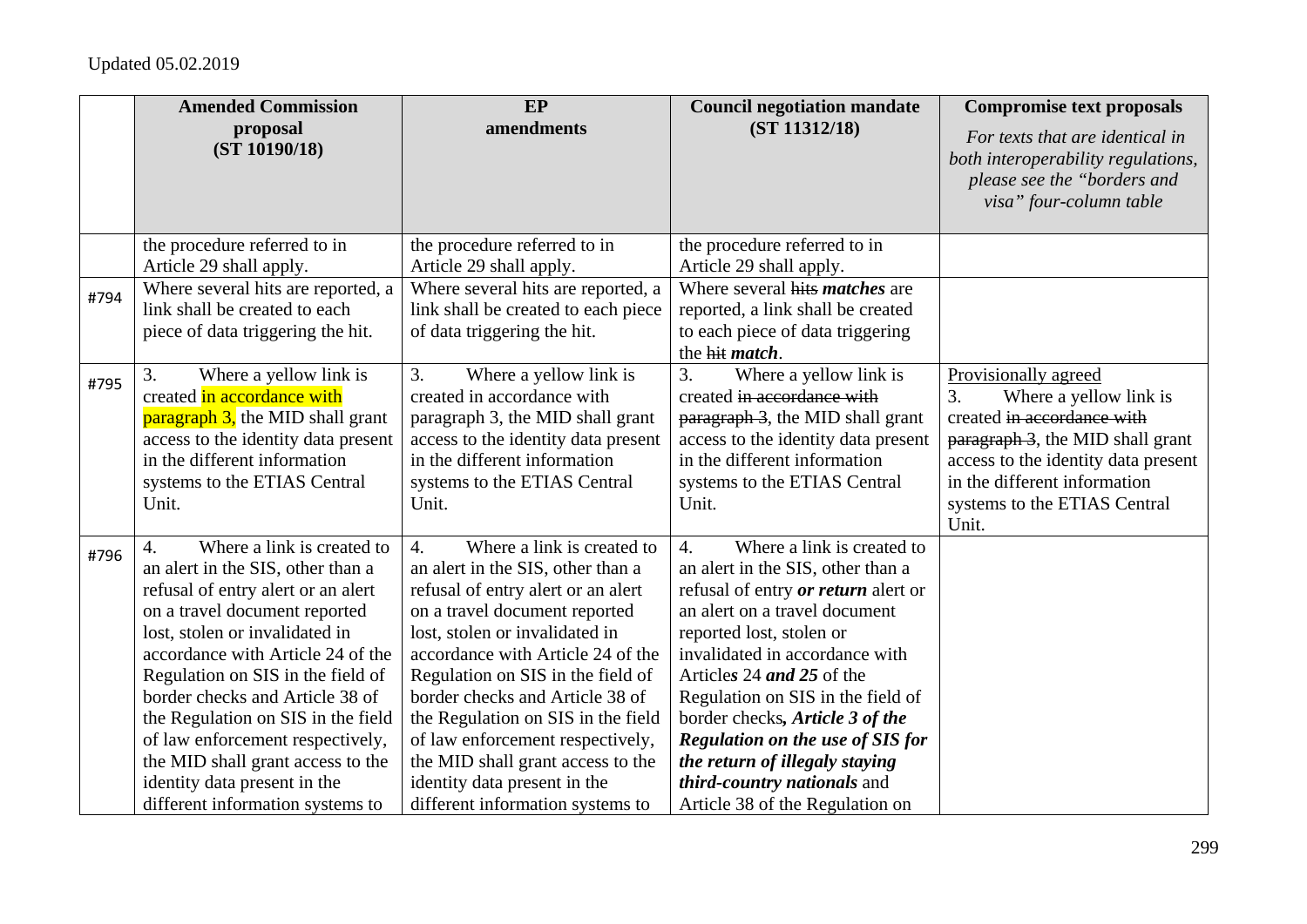|      | <b>Amended Commission</b>                                                                                                                                                                                                                                                                                                                                        | EP                                                                                                                                                                                                                                                                                                                                                               | <b>Council negotiation mandate</b>                                                                                                                                                                                                                                                                                                                               | <b>Compromise text proposals</b>                                                                                                |
|------|------------------------------------------------------------------------------------------------------------------------------------------------------------------------------------------------------------------------------------------------------------------------------------------------------------------------------------------------------------------|------------------------------------------------------------------------------------------------------------------------------------------------------------------------------------------------------------------------------------------------------------------------------------------------------------------------------------------------------------------|------------------------------------------------------------------------------------------------------------------------------------------------------------------------------------------------------------------------------------------------------------------------------------------------------------------------------------------------------------------|---------------------------------------------------------------------------------------------------------------------------------|
|      | proposal<br>(ST 10190/18)                                                                                                                                                                                                                                                                                                                                        | amendments                                                                                                                                                                                                                                                                                                                                                       | (ST 11312/18)                                                                                                                                                                                                                                                                                                                                                    | For texts that are identical in<br>both interoperability regulations,<br>please see the "borders and<br>visa" four-column table |
|      | the SIRENE Bureau of the<br>Member State that created the<br>alert.                                                                                                                                                                                                                                                                                              | the SIRENE Bureau of the<br>Member State that created the<br>alert.                                                                                                                                                                                                                                                                                              | SIS in the field of law<br>enforcement police cooperation<br>and judicial cooperation in<br><i>criminal matters</i> respectively,<br>the MID shall grant access to the<br>identity data present in the<br>different information systems to<br>the SIRENE Bureau of the<br>Member State that created the<br>alert.                                                |                                                                                                                                 |
| #797 | The ETIAS Central Unit<br>5.<br>or the SIRENE Bureau of the<br>Member State that created the<br>alert shall have access to the data<br>contained in the identity<br>confirmation file and shall assess<br>the different identities and shall<br>update the link in accordance<br>with Articles 31, 32 and 33 and<br>add it to the identity<br>confirmation file. | 5.<br>The ETIAS Central Unit<br>or the SIRENE Bureau of the<br>Member State that created the<br>alert shall have access to the data<br>contained in the identity<br>confirmation file and shall assess<br>the different identities and shall<br>update the link in accordance<br>with Articles 31, 32 and 33 and<br>add it to the identity confirmation<br>file. | 5.<br>The ETIAS Central Unit<br>or the SIRENE Bureau of the<br>Member State that created the<br>alert shall have access to the data<br>contained in the identity<br>confirmation file and shall assess<br>the different identities and shall<br>update the link in accordance<br>with Articles 31, 32 and 33 and<br>add it to the identity confirmation<br>file. |                                                                                                                                 |
| #798 |                                                                                                                                                                                                                                                                                                                                                                  | 5a.<br><b>Notification under</b><br>Article $61(3)$ shall only be made<br>once all yellow links have been<br>verified and changed either into<br>a green or into a red link.                                                                                                                                                                                     |                                                                                                                                                                                                                                                                                                                                                                  |                                                                                                                                 |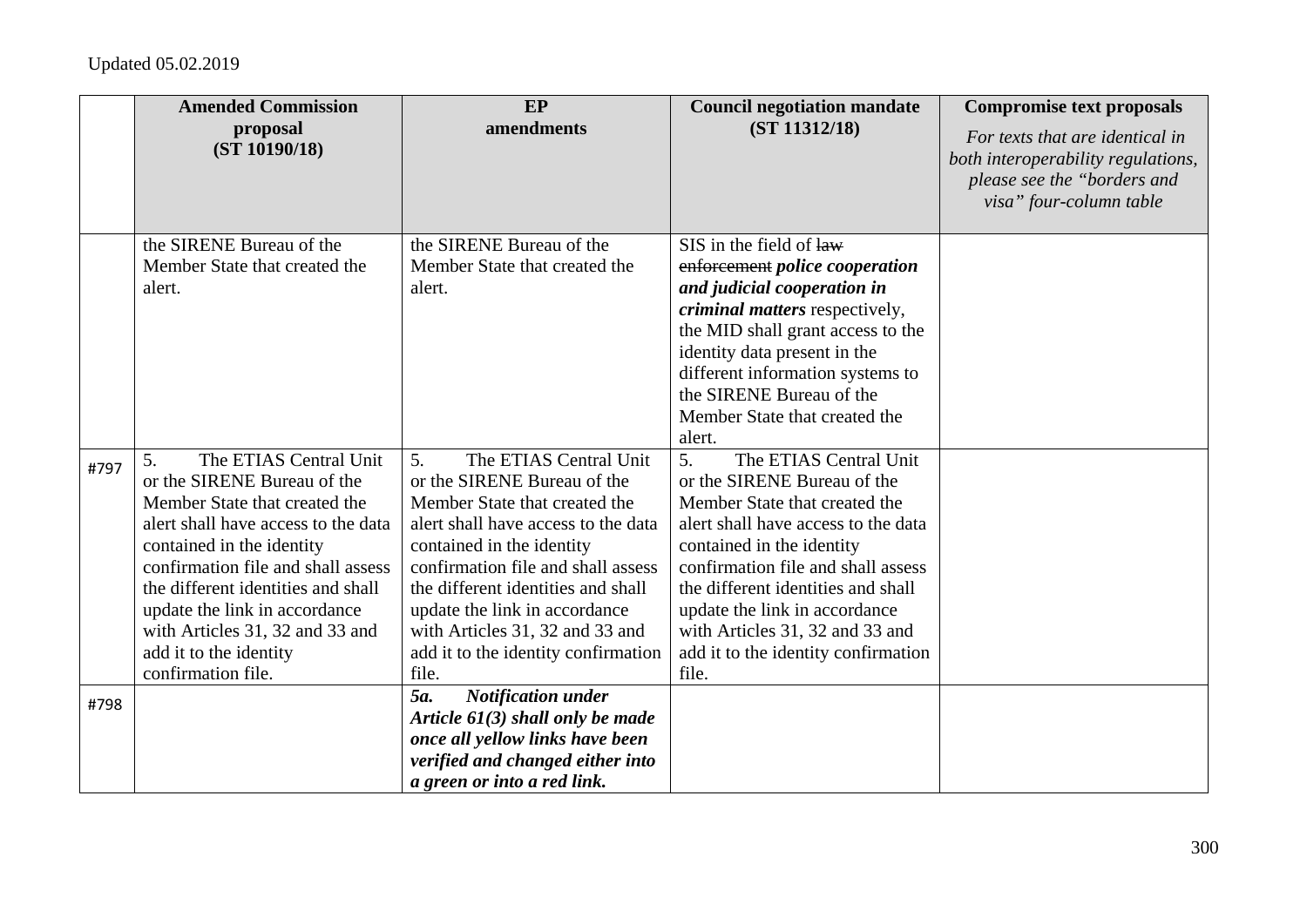|      | <b>Amended Commission</b>                                       | <b>EP</b>                                                       | <b>Council negotiation mandate</b>                          | <b>Compromise text proposals</b>                                                                                                |
|------|-----------------------------------------------------------------|-----------------------------------------------------------------|-------------------------------------------------------------|---------------------------------------------------------------------------------------------------------------------------------|
|      | proposal<br>(ST 10190/18)                                       | amendments                                                      | (ST 11312/18)                                               | For texts that are identical in<br>both interoperability regulations,<br>please see the "borders and<br>visa" four-column table |
| #799 | eu-LISA shall assist<br>6.                                      | eu-LISA shall assist<br><del>6.</del>                           | eu-LISA Member States<br>6.                                 |                                                                                                                                 |
|      | where necessary the ETIAS                                       | where necessary the ETIAS                                       | shall assist where necessary the                            |                                                                                                                                 |
|      | Central Unit in carrying out the<br>multiple-identity detection | Central Unit in carrying out the<br>multiple-identity detection | ETIAS Central Unit in carrying<br>out the multiple-identity |                                                                                                                                 |
|      | referred to in this Article.                                    | referred to in this Article.                                    | detection referred to in this                               |                                                                                                                                 |
|      |                                                                 |                                                                 | Article.                                                    |                                                                                                                                 |
|      |                                                                 |                                                                 | Where a red link is<br>$\overline{7}$ .                     |                                                                                                                                 |
| #800 |                                                                 |                                                                 | created between data in the                                 |                                                                                                                                 |
|      |                                                                 |                                                                 | <b>CIR</b> , the identity confirmation                      |                                                                                                                                 |
|      |                                                                 |                                                                 | file including the red link shall                           |                                                                                                                                 |
|      |                                                                 |                                                                 | be stored in the MID at least for                           |                                                                                                                                 |
|      |                                                                 |                                                                 | three years or for as long as the                           |                                                                                                                                 |
|      |                                                                 |                                                                 | corresponding data are stored in                            |                                                                                                                                 |
|      |                                                                 |                                                                 | at least one of the EU                                      |                                                                                                                                 |
|      |                                                                 |                                                                 | information systems.                                        |                                                                                                                                 |
| #801 |                                                                 |                                                                 | Where a red link is<br>8.                                   |                                                                                                                                 |
|      |                                                                 |                                                                 | created between data in the CIR,                            |                                                                                                                                 |
|      |                                                                 |                                                                 | the linked data referred to in                              |                                                                                                                                 |
|      |                                                                 |                                                                 | Article $18(1)$ , (2) and (2a) shall                        |                                                                                                                                 |
|      |                                                                 |                                                                 | be stored in the CIR at least for                           |                                                                                                                                 |
|      |                                                                 |                                                                 | three years or for as long as the                           |                                                                                                                                 |
|      |                                                                 |                                                                 | corresponding data are stored in                            |                                                                                                                                 |
|      |                                                                 |                                                                 | at least one of the EU                                      |                                                                                                                                 |
|      |                                                                 |                                                                 | information systems.                                        |                                                                                                                                 |
| #802 |                                                                 |                                                                 | Where a red link is<br>9.                                   |                                                                                                                                 |
|      |                                                                 |                                                                 | created between data in the CIR                             |                                                                                                                                 |
|      |                                                                 |                                                                 | and the SIS, the linked data                                |                                                                                                                                 |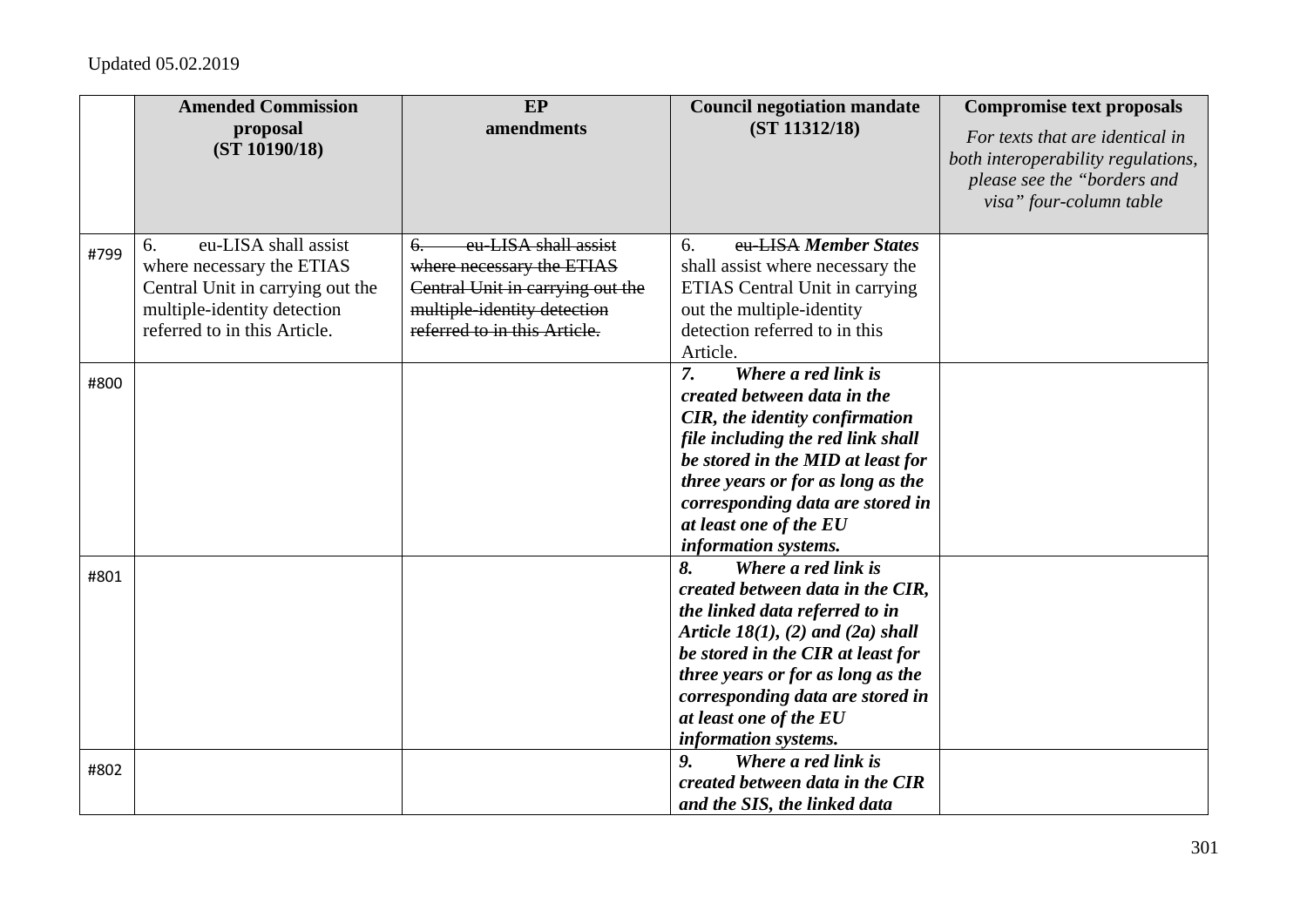|      | <b>Amended Commission</b><br>proposal<br>(ST 10190/18)                               | EP<br>amendments                                                                     | <b>Council negotiation mandate</b><br>(ST 11312/18)                                                                                                                                                                                                                                                                                                                                                                                                                                                                                                       | <b>Compromise text proposals</b><br>For texts that are identical in<br>both interoperability regulations,<br>please see the "borders and<br>visa" four-column table |
|------|--------------------------------------------------------------------------------------|--------------------------------------------------------------------------------------|-----------------------------------------------------------------------------------------------------------------------------------------------------------------------------------------------------------------------------------------------------------------------------------------------------------------------------------------------------------------------------------------------------------------------------------------------------------------------------------------------------------------------------------------------------------|---------------------------------------------------------------------------------------------------------------------------------------------------------------------|
|      |                                                                                      |                                                                                      | referred to in Article 18(1), (2)<br>and $(2a)$ shall be stored in the<br><b>CIR</b> for as long as the<br>corresponding data are stored in<br>the SIS.                                                                                                                                                                                                                                                                                                                                                                                                   |                                                                                                                                                                     |
| #803 |                                                                                      |                                                                                      | 10.<br><b>Following the period</b><br>referred to in paragraph 1, the<br>Commission, in close<br>cooperation with Member States<br>and the ETIAS Central Unit,<br>shall assess the need to extend<br>the transitional period in which<br>the ETIAS Central Unit<br>performs the tasks referred to in<br>this Article. On the basis of this<br>assessment, and after<br>consultation with the Member<br><b>States, the Commission may</b><br>adopt a delegated act in<br>accordance with Article 63 to<br>extend the period referred to in<br>paragraph 1. |                                                                                                                                                                     |
| #804 | Article 60<br>Costs                                                                  | Article 60<br>Costs                                                                  | Article 60<br>Costs                                                                                                                                                                                                                                                                                                                                                                                                                                                                                                                                       |                                                                                                                                                                     |
| #805 | The costs incurred in<br>1.<br>connection with the<br>establishment and operation of | The costs incurred in<br>1.<br>connection with the<br>establishment and operation of | The costs incurred in<br>1.<br>connection with the<br>establishment and operation of                                                                                                                                                                                                                                                                                                                                                                                                                                                                      |                                                                                                                                                                     |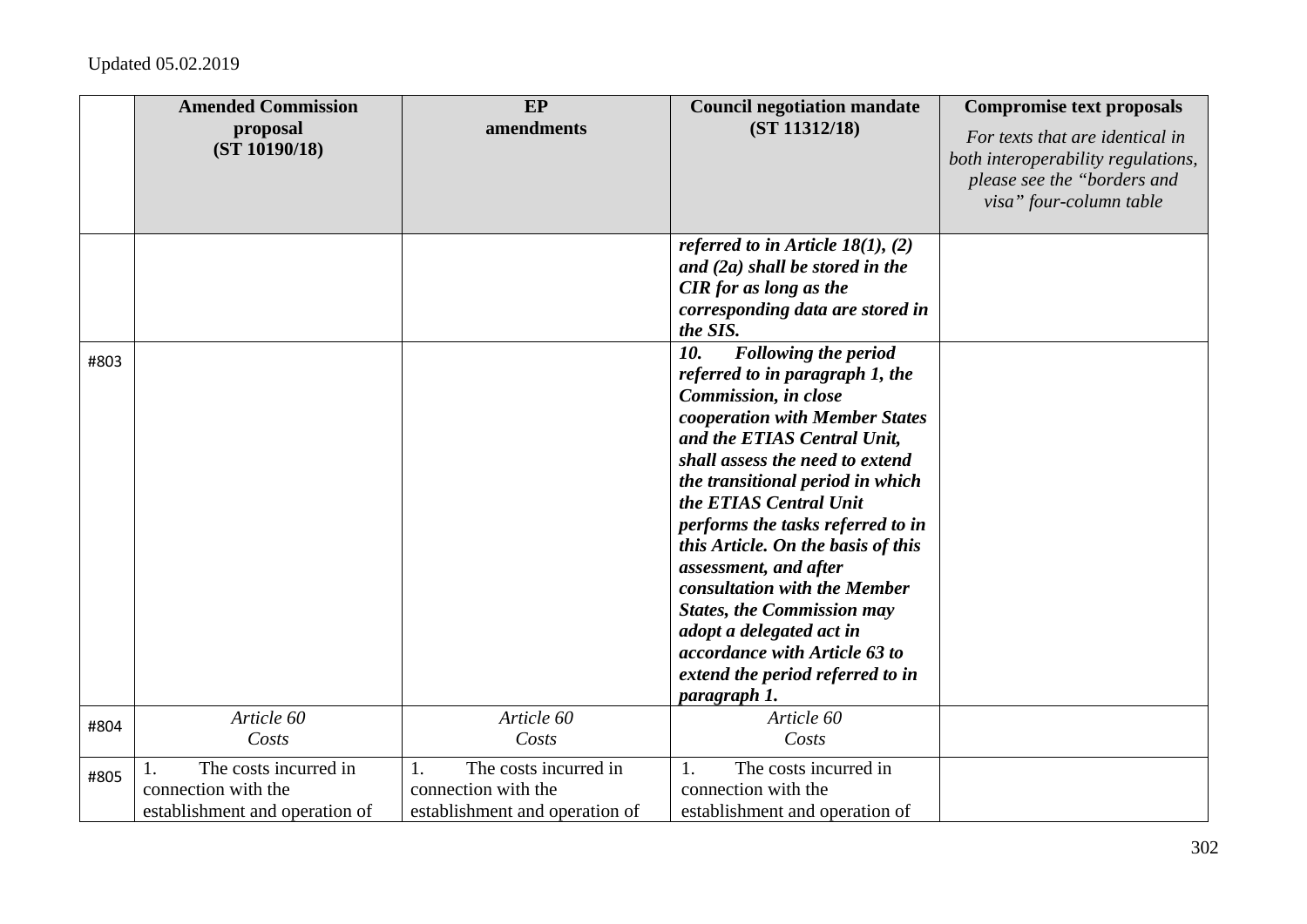|      | <b>Amended Commission</b>                                                                                                                                                                                                                                                                                    | EP                                                                                                                                                                                                                                                                                                           | <b>Council negotiation mandate</b>                                                                                                                                                                                                                                                                                         | <b>Compromise text proposals</b>                                                                                                |
|------|--------------------------------------------------------------------------------------------------------------------------------------------------------------------------------------------------------------------------------------------------------------------------------------------------------------|--------------------------------------------------------------------------------------------------------------------------------------------------------------------------------------------------------------------------------------------------------------------------------------------------------------|----------------------------------------------------------------------------------------------------------------------------------------------------------------------------------------------------------------------------------------------------------------------------------------------------------------------------|---------------------------------------------------------------------------------------------------------------------------------|
|      | proposal<br>(ST 10190/18)                                                                                                                                                                                                                                                                                    | amendments                                                                                                                                                                                                                                                                                                   | (ST 11312/18)                                                                                                                                                                                                                                                                                                              | For texts that are identical in<br>both interoperability regulations,<br>please see the "borders and<br>visa" four-column table |
|      | the ESP, the shared biometric<br>matching service, the common<br>identity repository (CIR) and the<br>MID shall be borne by the<br>general budget of the Union.                                                                                                                                              | the ESP, the shared biometric<br>matching service, the common<br>identity repository (CIR) and the<br>MID shall be borne by the<br>general budget of the Union.                                                                                                                                              | the ESP, the shared biometric<br>matching service $(BMS)$ , the<br>common identity repository<br>(CIR) and the MID shall be<br>borne by the general budget of<br>the Union.                                                                                                                                                |                                                                                                                                 |
| #806 |                                                                                                                                                                                                                                                                                                              | The cost incurred in<br>1a.<br>connection with the<br>establishment and operation of a<br>central Union backup solution<br>for each system indicated in<br>paragraph 1, where necessary,<br>shall be borne by the general<br>budget of the Union.                                                            |                                                                                                                                                                                                                                                                                                                            |                                                                                                                                 |
| #807 | Costs incurred in<br>2.<br>connection with the integration<br>of the existing national<br>infrastructures and their<br>connection to the national<br>uniform interfaces as well as in<br>connection with hosting the<br>national uniform interfaces shall<br>be borne by the general budget of<br>the Union. | Costs incurred in<br>2.<br>connection with the integration<br>of the existing national<br>infrastructures and their<br>connection to the national<br>uniform interfaces as well as in<br>connection with hosting the<br>national uniform interfaces shall<br>be borne by the general budget of<br>the Union. | Costs incurred in<br>$\overline{2}$ .<br>connection with the integration<br>of the existing national<br>infrastructures and their<br>connection to the national<br>uniform interfaces as well as in<br>connection with hosting the<br>national uniform interfaces shall<br>be borne by the general budget of<br>the Union. |                                                                                                                                 |
| #808 | The following costs shall be<br>excluded:                                                                                                                                                                                                                                                                    | The following costs shall be<br>excluded:                                                                                                                                                                                                                                                                    | The following costs shall be<br>excluded:                                                                                                                                                                                                                                                                                  |                                                                                                                                 |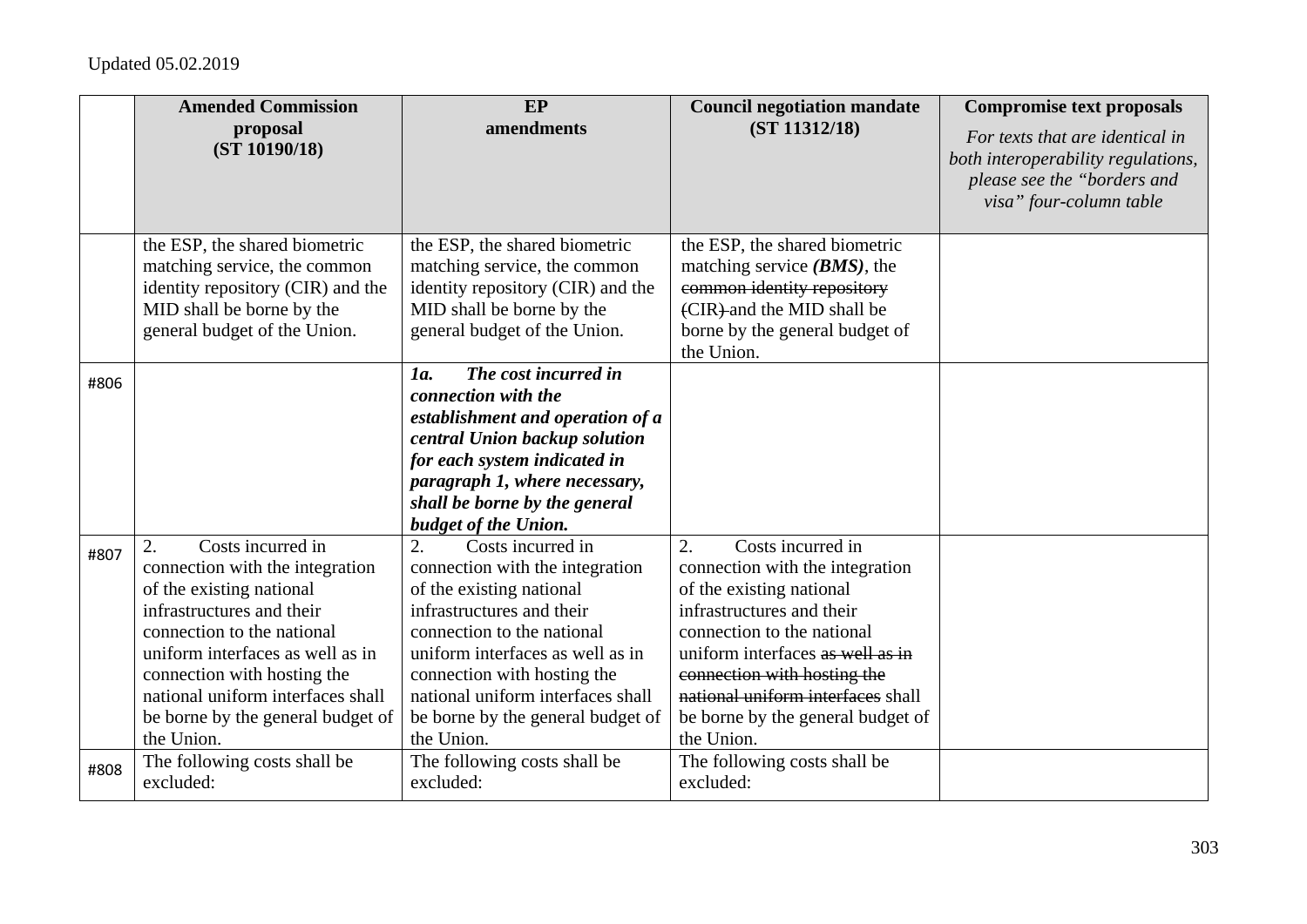|      | <b>Amended Commission</b>                                                                                                                                                                                                                                                                                           | EP                                                                                                                                                                                                                                                                                                                  | <b>Council negotiation mandate</b>                                                                                                                                                                                                                                                                                  | <b>Compromise text proposals</b>                                                                                                |
|------|---------------------------------------------------------------------------------------------------------------------------------------------------------------------------------------------------------------------------------------------------------------------------------------------------------------------|---------------------------------------------------------------------------------------------------------------------------------------------------------------------------------------------------------------------------------------------------------------------------------------------------------------------|---------------------------------------------------------------------------------------------------------------------------------------------------------------------------------------------------------------------------------------------------------------------------------------------------------------------|---------------------------------------------------------------------------------------------------------------------------------|
|      | proposal<br>(ST 10190/18)                                                                                                                                                                                                                                                                                           | amendments                                                                                                                                                                                                                                                                                                          | (ST 11312/18)                                                                                                                                                                                                                                                                                                       | For texts that are identical in<br>both interoperability regulations,<br>please see the "borders and<br>visa" four-column table |
| #809 | Member States' project<br>(a)<br>management office (meetings,<br>missions, offices);                                                                                                                                                                                                                                | Member States' project<br>(a)<br>management office (meetings,<br>missions, offices);                                                                                                                                                                                                                                | Member States' project<br>(a)<br>management office (meetings,<br>missions, offices);                                                                                                                                                                                                                                |                                                                                                                                 |
| #810 | hosting of national IT<br>(b)<br>systems (space, implementation,<br>electricity, cooling);                                                                                                                                                                                                                          | hosting of national IT<br>(b)<br>systems (space, implementation,<br>electricity, cooling);                                                                                                                                                                                                                          | hosting of national IT<br>(b)<br>systems (space, implementation,<br>electricity, cooling);                                                                                                                                                                                                                          |                                                                                                                                 |
| #811 | operation of national IT<br>(c)<br>systems (operators and support<br>contracts);                                                                                                                                                                                                                                    | operation of national IT<br>(c)<br>systems (operators and support<br>contracts);                                                                                                                                                                                                                                    | operation of national IT<br>(c)<br>systems (operators and support<br>contracts);                                                                                                                                                                                                                                    |                                                                                                                                 |
| #812 | design, development,<br>(d)<br>implementation, operation and<br>maintenance of national<br>communication networks.                                                                                                                                                                                                  | design, development,<br>(d)<br>implementation, operation and<br>maintenance of national<br>communication networks.                                                                                                                                                                                                  | design, development,<br>(d)<br>implementation, operation and<br>maintenance of national<br>communication networks.                                                                                                                                                                                                  |                                                                                                                                 |
| #813 | 3.<br>The costs incurred by the<br>designated authorities referred to<br>in Article 4(24) shall be borne,<br>respectively, by each<br>Member State and Europol. The<br>costs for the connection of the<br>designated authorities to the CIR<br>shall be borne by each<br>Member State and Europol,<br>respectively. | The costs incurred by the<br>3.<br>designated authorities referred to<br>in Article 4(24) shall be borne,<br>respectively, by each<br>Member State and Europol. The<br>costs for the connection of the<br>designated authorities to the CIR<br>shall be borne by each<br>Member State and Europol,<br>respectively. | The costs incurred by the<br>3.<br>designated authorities referred to<br>in Article 4(24) shall be borne,<br>respectively, by each<br>Member State and Europol. The<br>costs for the connection of the<br>designated authorities to the CIR<br>shall be borne by each<br>Member State and Europol,<br>respectively. |                                                                                                                                 |
| #814 | Article 61<br><b>Notifications</b>                                                                                                                                                                                                                                                                                  | Article 61<br><b>Notifications</b>                                                                                                                                                                                                                                                                                  | Article 61<br><b>Notifications</b>                                                                                                                                                                                                                                                                                  |                                                                                                                                 |
| #815 | The Member States shall<br>notify eu-LISA of the authorities                                                                                                                                                                                                                                                        | The Member States shall<br>1.<br>notify eu-LISA of the authorities                                                                                                                                                                                                                                                  | The Member States shall<br>1.<br>notify eu-LISA of the authorities                                                                                                                                                                                                                                                  |                                                                                                                                 |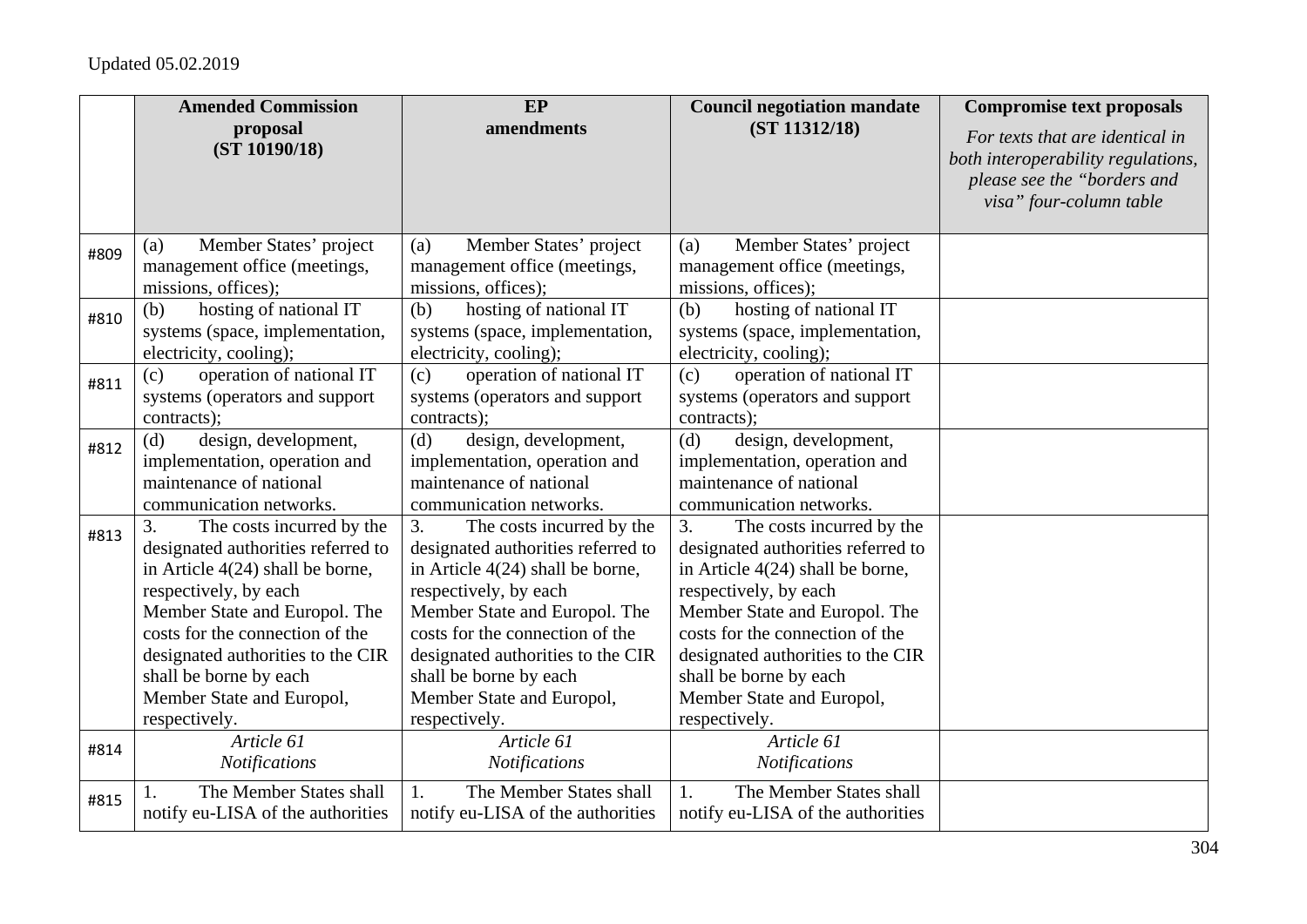|      | <b>Amended Commission</b>          | EP                                 | <b>Council negotiation mandate</b> | <b>Compromise text proposals</b>                                                                                                |
|------|------------------------------------|------------------------------------|------------------------------------|---------------------------------------------------------------------------------------------------------------------------------|
|      | proposal<br>(ST 10190/18)          | amendments                         | (ST 11312/18)                      | For texts that are identical in<br>both interoperability regulations,<br>please see the "borders and<br>visa" four-column table |
|      | referred to in Articles 7, 20, 21  | referred to in Articles 7, 20, 21  | referred to in Articles 7, 20, 21  |                                                                                                                                 |
|      | and 26 that may use or have        | and 26 that may use or have        | and 26 that may use or have        |                                                                                                                                 |
|      | access to the ESP, the CIR and     | access to the ESP, the CIR and     | access to the ESP, the CIR and     |                                                                                                                                 |
|      | the MID respectively.              | the MID respectively.              | the MID respectively.              |                                                                                                                                 |
| #816 | A consolidated list of those       | A consolidated list of those       | A consolidated list of those       |                                                                                                                                 |
|      | authorities shall be published in  | authorities shall be published in  | authorities shall be published in  |                                                                                                                                 |
|      | the Official Journal of the        | the Official Journal of the        | the Official Journal of the        |                                                                                                                                 |
|      | European Union within a period     | European Union within a period     | European Union within a period     |                                                                                                                                 |
|      | of three months from the date on   | of three months from the date on   | of three months from the date on   |                                                                                                                                 |
|      | which each interoperability        | which each interoperability        | which each interoperability        |                                                                                                                                 |
|      | component commenced                | component commenced                | component commenced                |                                                                                                                                 |
|      | operations in accordance with      | operations in accordance with      | operations in accordance with      |                                                                                                                                 |
|      | Article 62. Where there are        | Article 62. Where there are        | Article 62. Where there are        |                                                                                                                                 |
|      | amendments to the list, eu-LISA    | amendments to the list, eu-LISA    | amendments to the list, eu-LISA    |                                                                                                                                 |
|      | shall publish an updated           | shall publish an updated           | shall publish an updated           |                                                                                                                                 |
|      | consolidated list once a year.     | consolidated list once a year. The | consolidated list once a year.     |                                                                                                                                 |
|      |                                    | list shall include the date of     |                                    |                                                                                                                                 |
|      |                                    | notification for each authority    |                                    |                                                                                                                                 |
|      |                                    | listed.                            |                                    |                                                                                                                                 |
| #817 | 2.<br>eu-LISA shall notify the     | 2.<br>eu-LISA shall notify the     | 2.<br>eu-LISA shall notify the     |                                                                                                                                 |
|      | Commission of the successful       | Commission of the successful       | Commission of the successful       |                                                                                                                                 |
|      | completion of the test referred to | completion of the test referred to | completion of the test referred to |                                                                                                                                 |
|      | in Article $62(1)(b)$ .            | in Article $62(1)(b)$ .            | in Article $62(1)(b)$ .            |                                                                                                                                 |
| #818 | The ETIAS Central Unit<br>3.       | 3.<br>The ETIAS Central Unit       | The ETIAS Central Unit<br>3.       |                                                                                                                                 |
|      | shall notify the Commission of     | shall notify the Commission of     | shall notify the Commission of     |                                                                                                                                 |
|      | the successful completion of the   | the successful completion of the   | the successful completion of the   |                                                                                                                                 |
|      | transitional measure laid down in  | transitional measure laid down in  | transitional measure laid down in  |                                                                                                                                 |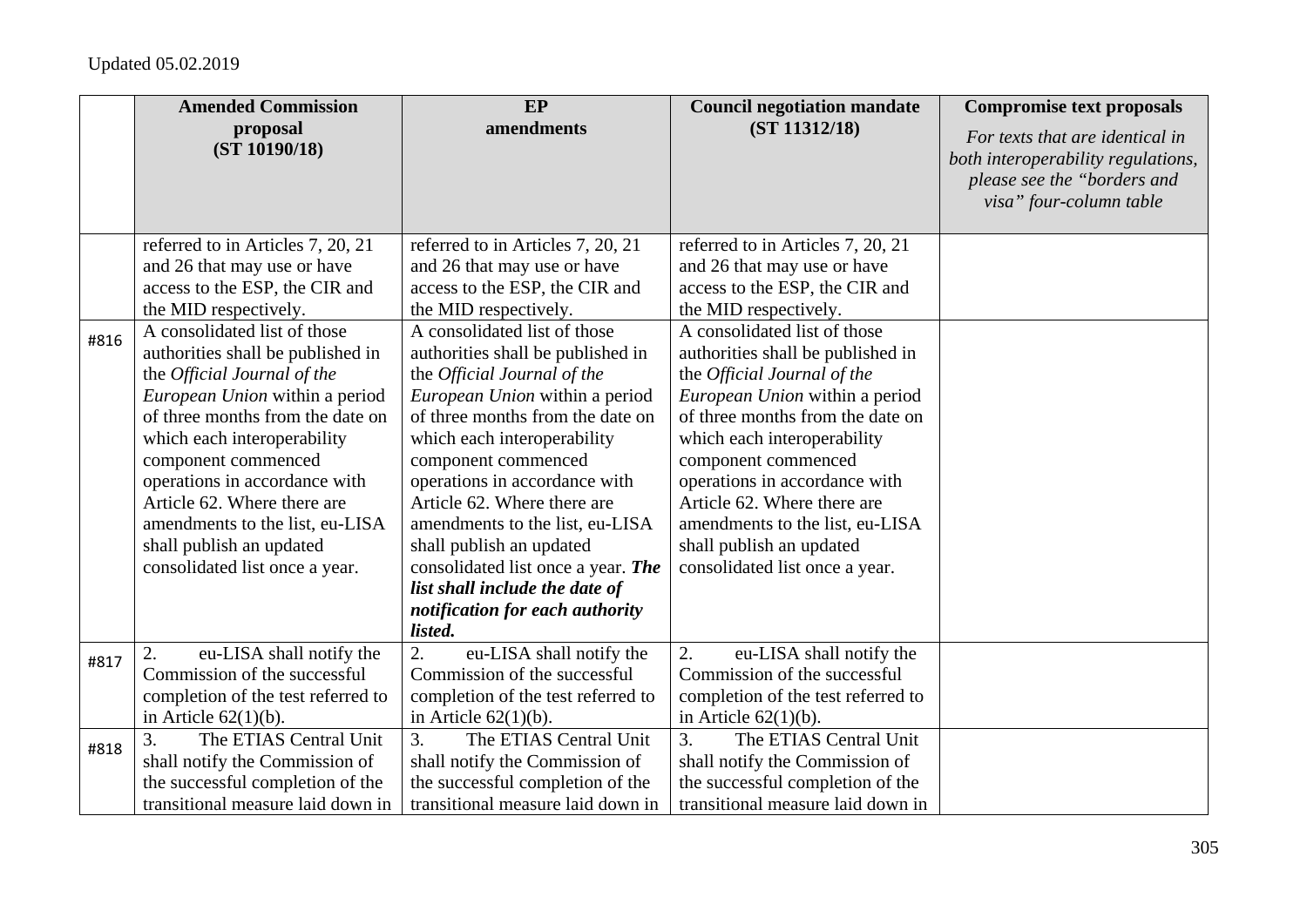|      | <b>Amended Commission</b>                                                                                                                                                                             | EP                                                                                                                                                                                                                                                                                     | <b>Council negotiation mandate</b>                                                                                                                                                                                             | <b>Compromise text proposals</b>                                                                                                |
|------|-------------------------------------------------------------------------------------------------------------------------------------------------------------------------------------------------------|----------------------------------------------------------------------------------------------------------------------------------------------------------------------------------------------------------------------------------------------------------------------------------------|--------------------------------------------------------------------------------------------------------------------------------------------------------------------------------------------------------------------------------|---------------------------------------------------------------------------------------------------------------------------------|
|      | proposal<br>(ST 10190/18)                                                                                                                                                                             | amendments                                                                                                                                                                                                                                                                             | (ST 11312/18)                                                                                                                                                                                                                  | For texts that are identical in<br>both interoperability regulations,<br>please see the "borders and<br>visa" four-column table |
|      | Article 59.                                                                                                                                                                                           | Article 59.                                                                                                                                                                                                                                                                            | Article 59.                                                                                                                                                                                                                    |                                                                                                                                 |
| #819 | The Commission shall<br>$\overline{4}$ .<br>make available to the Member<br>States and the public, by a<br>constantly updated public<br>website, the information notified<br>pursuant to paragraph 1. | $\overline{4}$ .<br>The Commission shall<br>make available to the Member<br>States and the public, by a<br>constantly updated public<br>website, the information notified<br>pursuant to paragraph 1.                                                                                  | $\overline{4}$ .<br>The Commission shall<br>make available to the Member<br>States and the public, by a<br>constantly updated public<br>website, the information notified<br>pursuant to paragraph 1.                          |                                                                                                                                 |
| #820 | Article 62                                                                                                                                                                                            | Article 62                                                                                                                                                                                                                                                                             | Article 62                                                                                                                                                                                                                     |                                                                                                                                 |
|      | Start of operations                                                                                                                                                                                   | Start of operations                                                                                                                                                                                                                                                                    | Start of operations                                                                                                                                                                                                            |                                                                                                                                 |
| #821 | The Commission shall<br>decide the date from which each<br>interoperability component is to<br>start operations, after the<br>following conditions are met:                                           | 1.<br>No later than five years<br>after the entry into force of this<br><b>Regulation</b> , the Commission<br>shall decide adopt a decision<br>setting the date from on which<br>each interoperability component<br>is to start operations, after the<br>following conditions are met: | The Commission shall<br>1.<br>decide the date from which each<br>interoperability component is to<br>start operations, after the<br>following conditions are met:                                                              |                                                                                                                                 |
| #822 | the measures referred to<br>(a)<br>in Articles $8(2)$ , $9(7)$ , $28(5)$ and<br>$(6)$ , 37(4), 38(4), 39(5) and 44(5)<br>have been adopted;                                                           | the measures referred to<br>(a)<br>in Articles $8(2)$ , $9(7)$ , $28(5)$ and<br>$(6)$ , 37(4), 38(4), 39(5) and 44(5)<br>have been adopted;                                                                                                                                            | the measures referred to<br>(a)<br>in Articles 8(2), 9(7), $13(5)$ ,<br>$28(5)$ , (5a) and (76), $32(4a)$ ,<br>$33(4a)$ , $37(4)$ , $38(4)$ , $39(5)$ , and<br>$44(5)$ , $57(2)$ , $59(10)$ and $68(7a)$<br>have been adopted; |                                                                                                                                 |
| #823 | eu-LISA has declared the<br>(b)<br>successful completion of a<br>comprehensive test of the<br>relevant interoperability                                                                               | eu-LISA has declared the<br>(b)<br>successful completion of a<br>comprehensive test of the<br>relevant interoperability                                                                                                                                                                | eu-LISA has declared the<br>(b)<br>successful completion of a<br>comprehensive test of the<br>relevant interoperability                                                                                                        |                                                                                                                                 |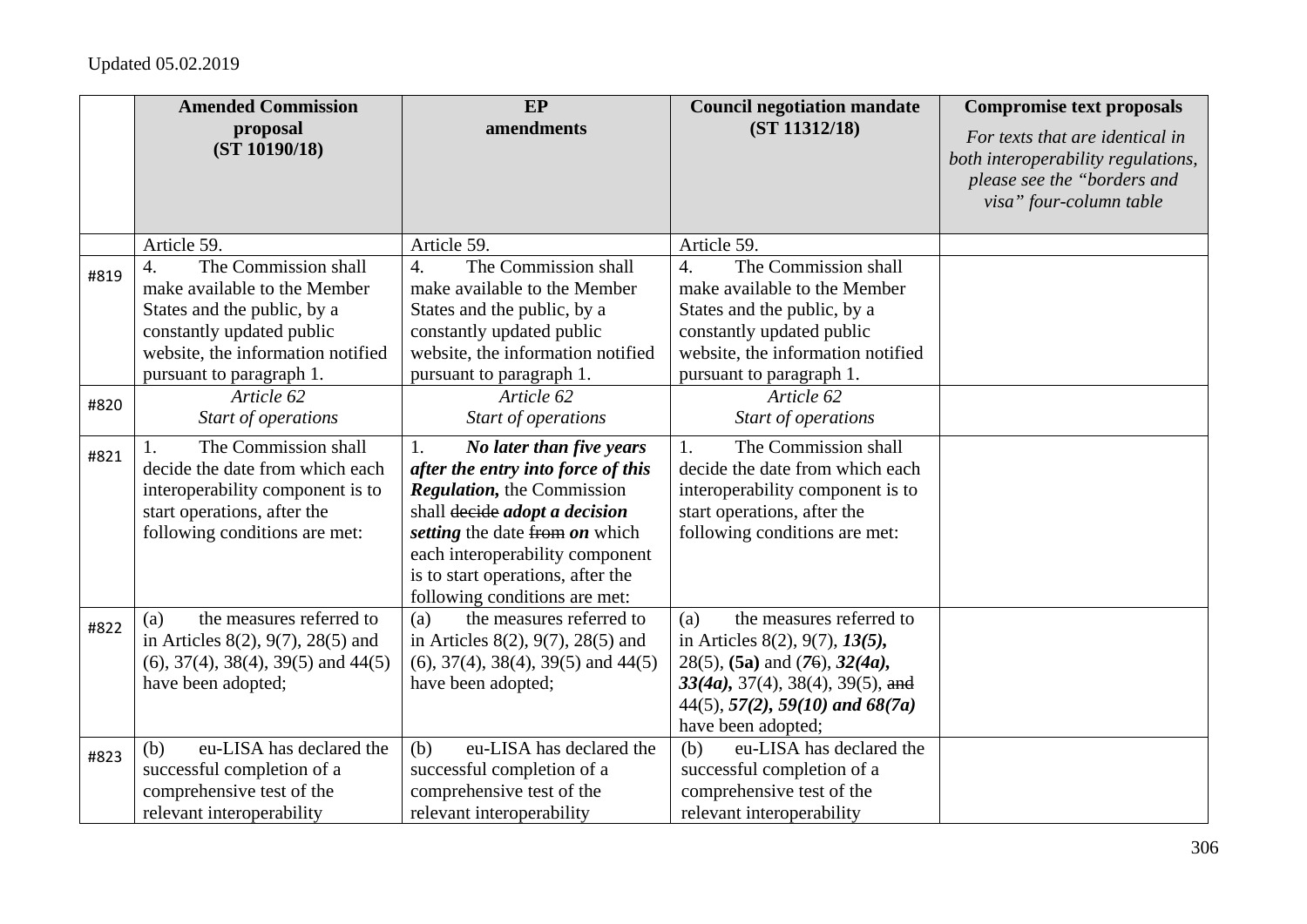|      | <b>Amended Commission</b>                                                                                                                                                                                      | EP                                                                                                                                                                                                             | <b>Council negotiation mandate</b>                                                                                                                                                                                    | <b>Compromise text proposals</b>                                                                                                |
|------|----------------------------------------------------------------------------------------------------------------------------------------------------------------------------------------------------------------|----------------------------------------------------------------------------------------------------------------------------------------------------------------------------------------------------------------|-----------------------------------------------------------------------------------------------------------------------------------------------------------------------------------------------------------------------|---------------------------------------------------------------------------------------------------------------------------------|
|      | proposal<br>(ST 10190/18)                                                                                                                                                                                      | amendments                                                                                                                                                                                                     | (ST 11312/18)                                                                                                                                                                                                         | For texts that are identical in<br>both interoperability regulations,<br>please see the "borders and<br>visa" four-column table |
|      | component, which is to be<br>conducted by eu-LISA in<br>cooperation with the<br><b>Member States;</b>                                                                                                          | component, which is to be<br>conducted by eu-LISA in<br>cooperation with the Member<br><b>States, the ETIAS Central Unit</b><br>and Europol;                                                                   | component, which is to be<br>conducted by eu-LISA in<br>cooperation with the<br>Member States, the ETIAS<br><b>Central Unit and Europol;</b>                                                                          |                                                                                                                                 |
| #824 | eu-LISA has validated<br>(c)<br>the technical and legal<br>arrangements to collect and<br>transmit the data referred to in<br>Articles 8(1), 13, 19, 34 and 39<br>and have notified them to the<br>Commission: | eu-LISA has validated the<br>(c)<br>technical and legal arrangements<br>to collect and transmit the data<br>referred to in Articles $8(1)$ , 13,<br>19, 34 and 39 and have notified<br>them to the Commission; | eu-LISA has validated the<br>(c)<br>technical and legal arrangements<br>to collect and transmit the data<br>referred to in Articles $8(1)$ , 13,<br>19 18, 34 and 39 and have has<br>notified them to the Commission; |                                                                                                                                 |
| #825 | the Member States have<br>(d)<br>notified the Commission as<br>referred to in Article $61(1)$ ;                                                                                                                | the Member States have<br>(d)<br>notified the Commission as<br>referred to in Article $61(1)$ ;                                                                                                                | the Member States have<br>(d)<br>notified the Commission as<br>referred to in Article $61(1)$ ;                                                                                                                       |                                                                                                                                 |
| #826 | for the multiple-identity<br>(e)<br>detector, the ETIAS Central Unit<br>has notified the Commission as<br>referred to in Article $61(3)$ .                                                                     | for the multiple-identity<br>(e)<br>detector, the ETIAS Central Unit<br>has notified the Commission as<br>referred to in Article $61(3)$ .                                                                     | for the multiple-identity<br>(e)<br>detector, the ETIAS Central Unit<br>has notified the Commission as<br>referred to in Article $61(3)$ .                                                                            |                                                                                                                                 |
| #827 |                                                                                                                                                                                                                | The date referred to in the first<br>subparagraph shall be set for<br>within 30 days from the decision<br>of the Commission.                                                                                   |                                                                                                                                                                                                                       |                                                                                                                                 |
| #828 |                                                                                                                                                                                                                | By way of derogation<br>1a.<br>from paragraph 1, the measures<br>referred to in Article 37 shall<br>apply as of  [one year after the                                                                           |                                                                                                                                                                                                                       |                                                                                                                                 |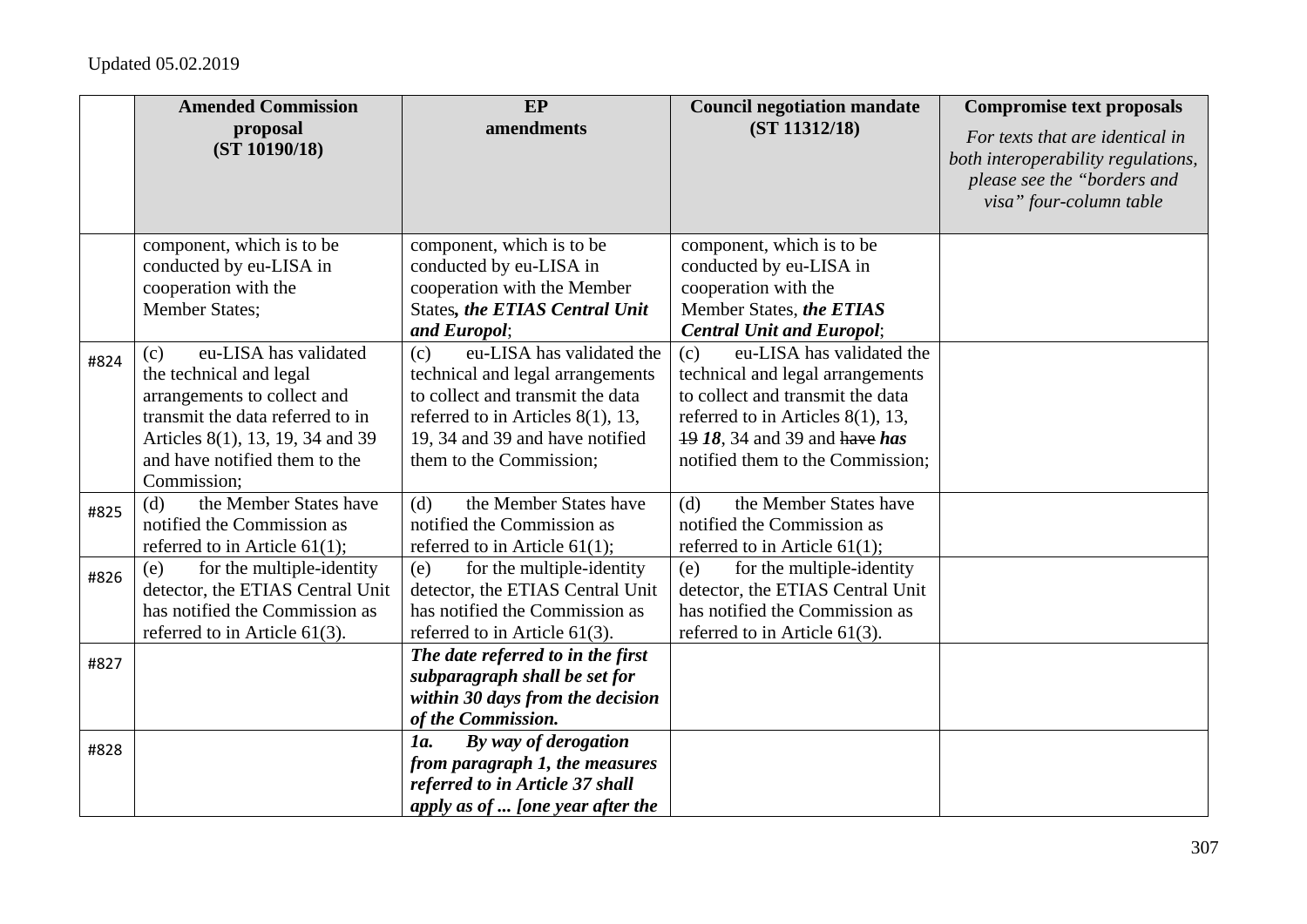|      | <b>Amended Commission</b>                                                                                                                                                                     | EP                                                                                                                                                                                            | <b>Council negotiation mandate</b>                                                                                                                                                                                | <b>Compromise text proposals</b>                                                                                                |
|------|-----------------------------------------------------------------------------------------------------------------------------------------------------------------------------------------------|-----------------------------------------------------------------------------------------------------------------------------------------------------------------------------------------------|-------------------------------------------------------------------------------------------------------------------------------------------------------------------------------------------------------------------|---------------------------------------------------------------------------------------------------------------------------------|
|      | proposal<br>(ST 10190/18)                                                                                                                                                                     | amendments                                                                                                                                                                                    | (ST 11312/18)                                                                                                                                                                                                     | For texts that are identical in<br>both interoperability regulations,<br>please see the "borders and<br>visa" four-column table |
|      |                                                                                                                                                                                               | entry into force of this<br>Regulation].                                                                                                                                                      |                                                                                                                                                                                                                   |                                                                                                                                 |
| #829 | The Commission shall<br>2.<br>inform the European Parliament<br>and the Council of the results of<br>the test carried out pursuant to<br>paragraph 1(b).                                      | 2.<br>The Commission shall<br>inform the European Parliament<br>and the Council of the results of<br>the test carried out pursuant to<br>paragraph $1(b)$ .                                   | The Commission shall<br>2.<br>inform the European Parliament<br>and the Council of the results of<br>the test carried out pursuant to<br>paragraph $1(b)$ .                                                       |                                                                                                                                 |
| #830 | The Commission decision<br>3.<br>referred to in paragraph 1 shall<br>be published in the <i>Official</i><br>Journal of the European Union.                                                    | The Commission decision<br>$\overline{3}$ .<br>referred to in paragraph 1 shall<br>be published in the <i>Official</i><br>Journal of the European Union.                                      | 3.<br>The Commission decision<br>referred to in paragraph 1 shall<br>be published in the <i>Official</i><br>Journal of the European Union.                                                                        |                                                                                                                                 |
| #831 | The Member States and<br>$\overline{4}$ .<br>Europol shall start using the<br>interoperability components from<br>the date determined by the<br>Commission in accordance with<br>paragraph 1. | $\overline{4}$ .<br>The Member States and<br>Europol shall start using the<br>interoperability components from<br>the date determined by the<br>Commission in accordance with<br>paragraph 1. | 4.<br>The Member States, the<br><b>ETIAS Central Unit and Europol</b><br>shall start using the<br>interoperability components from<br>the date determined by the<br>Commission in accordance with<br>paragraph 1. |                                                                                                                                 |
| #832 | Article 63<br>Exercise of the delegation                                                                                                                                                      | Article 63<br>Exercise of the delegation                                                                                                                                                      | Article 63<br>Exercise of the delegation                                                                                                                                                                          |                                                                                                                                 |
| #833 | The power to adopt<br>delegated acts is conferred on the<br>Commission subject to the<br>conditions laid down in this<br>Article.                                                             | The power to adopt<br>1.<br>delegated acts is conferred on the<br>Commission subject to the<br>conditions laid down in this<br>Article.                                                       | The power to adopt<br>1.<br>delegated acts is conferred on the<br>Commission subject to the<br>conditions laid down in this<br>Article.                                                                           |                                                                                                                                 |
| #834 | The power to adopt<br>delegated acts referred to in                                                                                                                                           | The power to adopt<br>2.<br>delegated acts referred to in                                                                                                                                     | 2.<br>The power to adopt<br>delegated acts referred to in                                                                                                                                                         |                                                                                                                                 |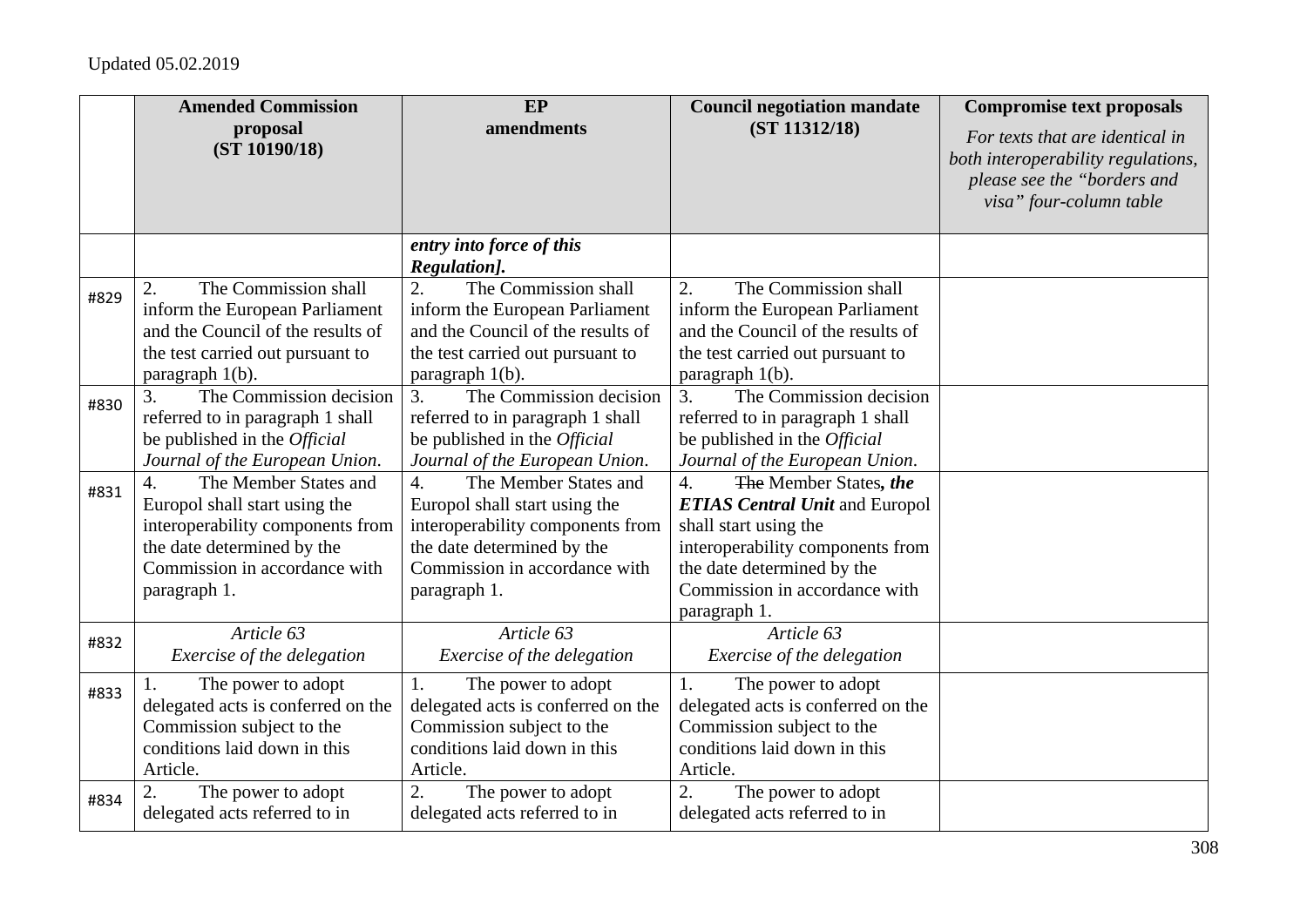|      | <b>Amended Commission</b>                                                                                                                                                                                                                                                                                                                              | EP                                                                                                                                                                                                                                                                                                                                                          | <b>Council negotiation mandate</b>                                                                                                                                                                                                                                                                                                                                                                                                                                                                                                                                                                                                      | <b>Compromise text proposals</b>                                                                                                |
|------|--------------------------------------------------------------------------------------------------------------------------------------------------------------------------------------------------------------------------------------------------------------------------------------------------------------------------------------------------------|-------------------------------------------------------------------------------------------------------------------------------------------------------------------------------------------------------------------------------------------------------------------------------------------------------------------------------------------------------------|-----------------------------------------------------------------------------------------------------------------------------------------------------------------------------------------------------------------------------------------------------------------------------------------------------------------------------------------------------------------------------------------------------------------------------------------------------------------------------------------------------------------------------------------------------------------------------------------------------------------------------------------|---------------------------------------------------------------------------------------------------------------------------------|
|      | proposal<br>(ST 10190/18)                                                                                                                                                                                                                                                                                                                              | amendments                                                                                                                                                                                                                                                                                                                                                  | (ST 11312/18)                                                                                                                                                                                                                                                                                                                                                                                                                                                                                                                                                                                                                           | For texts that are identical in<br>both interoperability regulations,<br>please see the "borders and<br>visa" four-column table |
|      | Articles $8(2)$ and $9(7)$ shall be<br>conferred on the Commission for<br>an indeterminate period of time<br>from [the date of entry into force<br>of this Regulation].                                                                                                                                                                                | Articles 8(2), and 9(7), 28(5) and<br>$39(5)$ shall be conferred on the<br>Commission for an indeterminate<br>period of time from [the date of<br>entry into force of this<br>Regulation].                                                                                                                                                                  | Articles $8(2)$ , and $9(7)$ 57(2) and<br>$59(10)$ shall be conferred on the<br>Commission for an indeterminate<br>$a$ period of <i>five years</i> time from<br>[the date of entry into force of<br>this Regulation]. The<br>Commission shall draw up a<br>report in respect of the<br>delegation of power not later<br>than nine months before the end<br>of the five-year period. The<br>delegation of power shall be<br>tacitly extended for periods of<br>an identical duration, unless the<br><b>European Parliament or the</b><br>Council opposes such extension<br>not later than three months<br>before the end of each period. |                                                                                                                                 |
| #835 | The delegation of power<br>3.<br>referred to in Articles 8(2) and<br>9(7) may be revoked at any time<br>by the European Parliament or<br>by the Council. A decision to<br>revoke shall put an end to the<br>delegation of the power specified<br>in that decision. It shall take<br>effect the day following the<br>publication of the decision in the | 3.<br>The delegation of power<br>referred to in Articles $8(2)$ , and<br>9(7), $28(5)$ and $39(5)$ may be<br>revoked at any time by the<br>European Parliament or by the<br>Council. A decision to revoke<br>shall put an end to the delegation<br>of the power specified in that<br>decision. It shall take effect the<br>day following the publication of | 3.<br>The delegation of power<br>referred to in Articles $8(2)$ , and<br>$9(7)$ 57(2) and 59(10) may be<br>revoked at any time by the<br>European Parliament or by the<br>Council. A decision to revoke<br>shall put an end to the delegation<br>of the power specified in that<br>decision. It shall take effect the<br>day following the publication of                                                                                                                                                                                                                                                                               |                                                                                                                                 |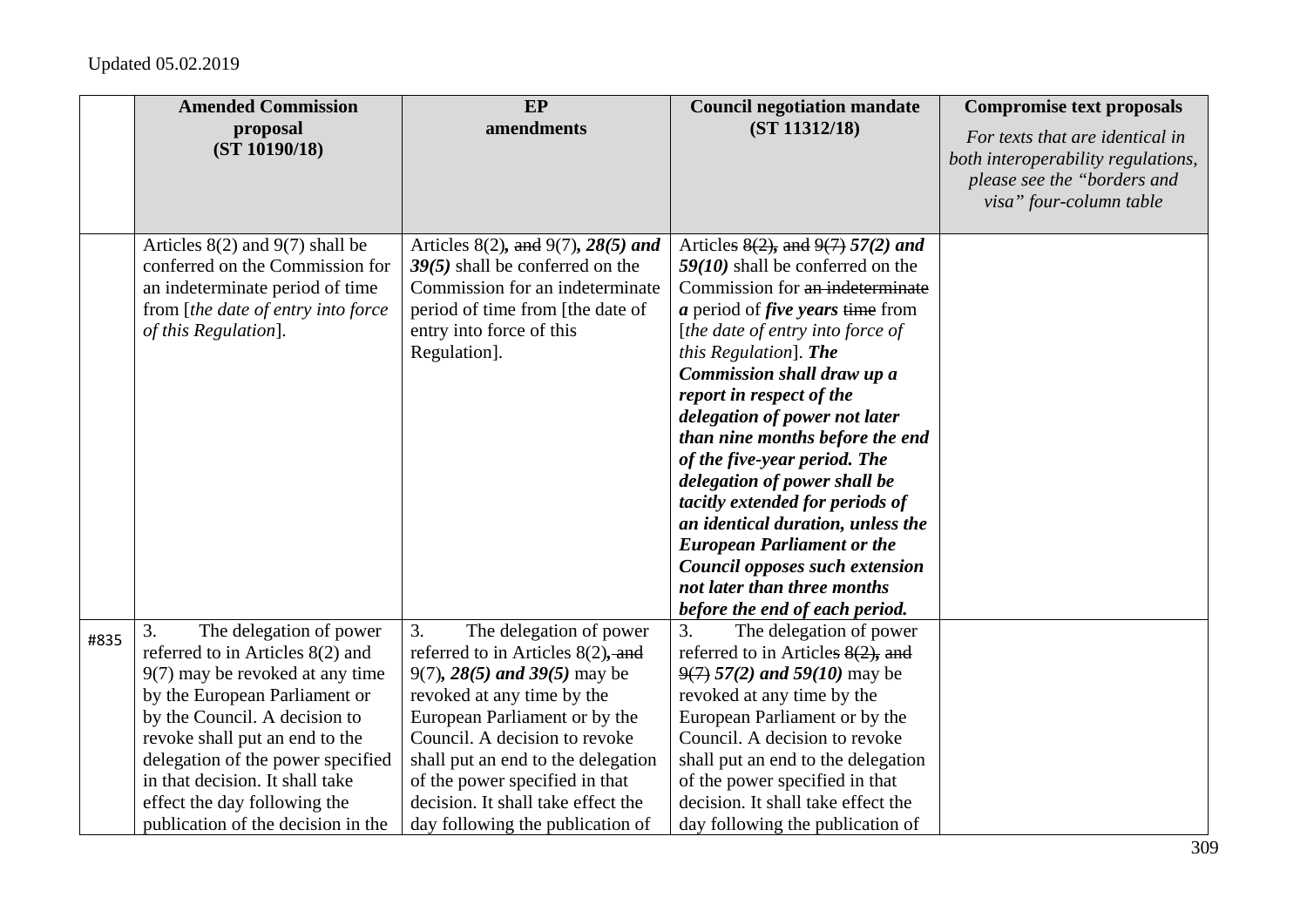|      | <b>Amended Commission</b>               | EP                                    | <b>Council negotiation mandate</b>  | <b>Compromise text proposals</b>                                                                                                |
|------|-----------------------------------------|---------------------------------------|-------------------------------------|---------------------------------------------------------------------------------------------------------------------------------|
|      | proposal<br>(ST 10190/18)               | amendments                            | (ST 11312/18)                       | For texts that are identical in<br>both interoperability regulations,<br>please see the "borders and<br>visa" four-column table |
|      | <b>Official Journal of the European</b> | the decision in the Official          | the decision in the Official        |                                                                                                                                 |
|      | Union or at a later date specified      | Journal of the European Union or      | Journal of the European Union       |                                                                                                                                 |
|      | therein. It shall not affect the        | at a later date specified therein. It | or at a later date specified        |                                                                                                                                 |
|      | validity of any delegated acts          | shall not affect the validity of any  | therein. It shall not affect the    |                                                                                                                                 |
|      | already in force.                       | delegated acts already in force.      | validity of any delegated acts      |                                                                                                                                 |
|      |                                         |                                       | already in force.                   |                                                                                                                                 |
| #836 | Before adopting a<br>4.                 | 4.<br>Before adopting a               | Before adopting a<br>4.             |                                                                                                                                 |
|      | delegated act, the Commission           | delegated act, the Commission         | delegated act, the Commission       |                                                                                                                                 |
|      | shall consult experts designated        | shall consult experts designated      | shall consult experts designated    |                                                                                                                                 |
|      | by each Member State in                 | by each Member State in               | by each Member State in             |                                                                                                                                 |
|      | accordance with the principles          | accordance with the principles        | accordance with the principles      |                                                                                                                                 |
|      | laid down in the Interinstitutional     | laid down in the Interinstitutional   | laid down in the Interinstitutional |                                                                                                                                 |
|      | Agreement on Better Law-                | Agreement on Better Law-              | Agreement on Better Law-            |                                                                                                                                 |
|      | Making of 13 April 2016.                | Making of 13 April 2016.              | Making of 13 April 2016.            |                                                                                                                                 |
| #837 | 5.<br>As soon as it adopts a            | 5.<br>As soon as it adopts a          | 5.<br>As soon as it adopts a        |                                                                                                                                 |
|      | delegated act, the Commission           | delegated act, the Commission         | delegated act, the Commission       |                                                                                                                                 |
|      | shall notify it simultaneously to       | shall notify it simultaneously to     | shall notify it simultaneously to   |                                                                                                                                 |
|      | the European Parliament and to          | the European Parliament and to        | the European Parliament and to      |                                                                                                                                 |
|      | the Council.                            | the Council.                          | the Council.                        |                                                                                                                                 |
| #838 | 6.<br>A delegated act adopted           | 6.<br>A delegated act adopted         | A delegated act adopted<br>6.       |                                                                                                                                 |
|      | pursuant to Articles $8(2)$ and $9(7)$  | pursuant to Articles $8(2)$ , and     | pursuant to Articles $8(2)$ , and   |                                                                                                                                 |
|      | shall enter into force only if no       | 9(7), $28(5)$ and $39(5)$ shall enter | $9(7)$ 57(2) shall enter into force |                                                                                                                                 |
|      | objection has been expressed            | into force only if no objection       | only if no objection has been       |                                                                                                                                 |
|      | either by the European                  | has been expressed either by the      | expressed either by the European    |                                                                                                                                 |
|      | Parliament or the Council within        | European Parliament or the            | Parliament or the Council within    |                                                                                                                                 |
|      | a period of [two months] of             | Council within a period of [two       | a period of [two months] of         |                                                                                                                                 |
|      | notification of that act to the         | months] of notification of that act   | notification of that act to the     |                                                                                                                                 |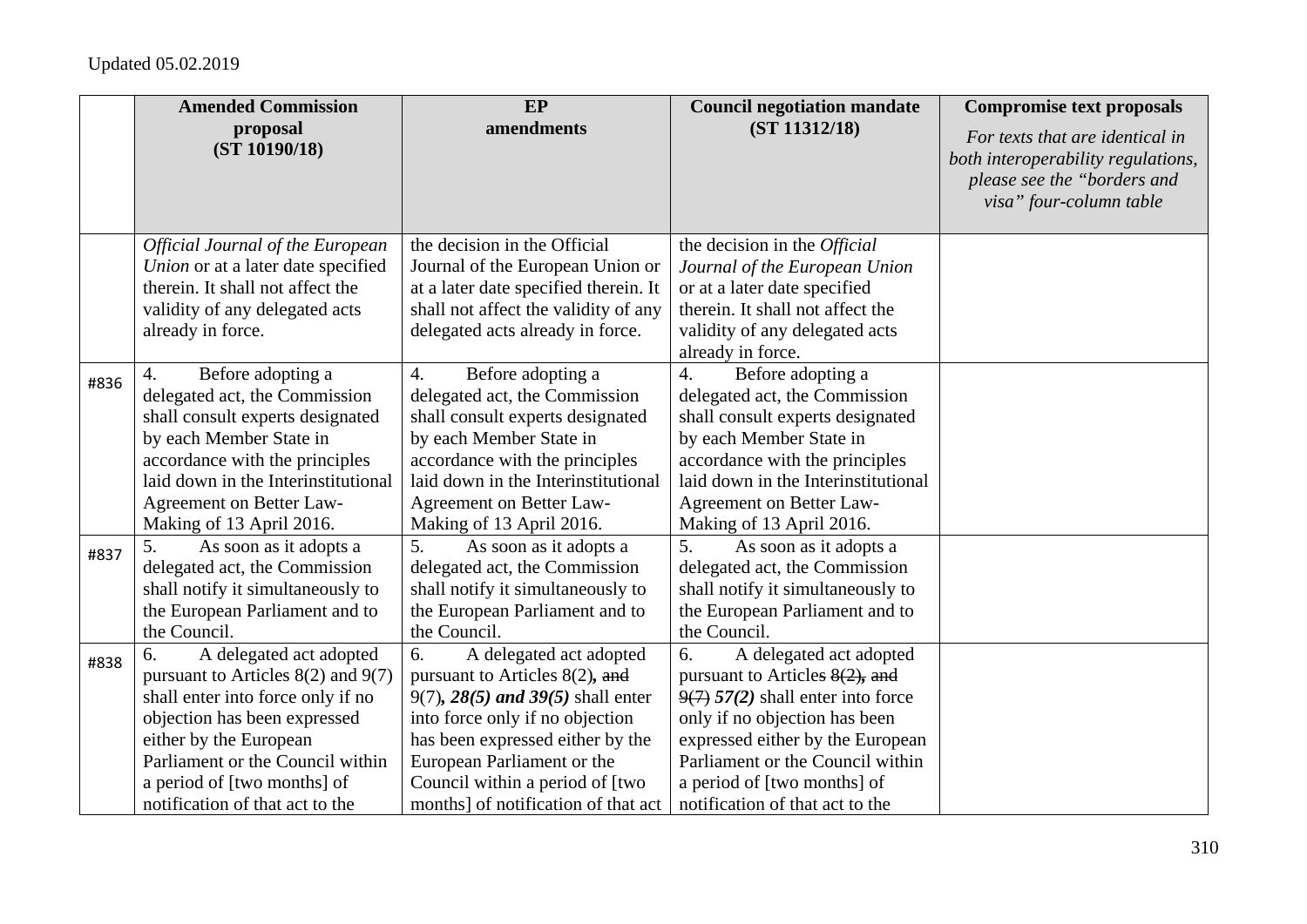|      | <b>Amended Commission</b>                                                                                                                                                                                                                                                                                  | EP                                                                                                                                                                                                                                                                                               | <b>Council negotiation mandate</b>                                                                                                                                                                                                                                                                                                            | <b>Compromise text proposals</b>                                                                                                |
|------|------------------------------------------------------------------------------------------------------------------------------------------------------------------------------------------------------------------------------------------------------------------------------------------------------------|--------------------------------------------------------------------------------------------------------------------------------------------------------------------------------------------------------------------------------------------------------------------------------------------------|-----------------------------------------------------------------------------------------------------------------------------------------------------------------------------------------------------------------------------------------------------------------------------------------------------------------------------------------------|---------------------------------------------------------------------------------------------------------------------------------|
|      | proposal<br>(ST 10190/18)                                                                                                                                                                                                                                                                                  | amendments                                                                                                                                                                                                                                                                                       | (ST 11312/18)                                                                                                                                                                                                                                                                                                                                 | For texts that are identical in<br>both interoperability regulations,<br>please see the "borders and<br>visa" four-column table |
|      | European Parliament and the<br>Council or if, before the expiry<br>of that period, the European<br>Parliament and the Council have<br>both informed the Commission<br>that they will not object. That<br>period shall be extended by<br>[two months] at the initiative of<br>the European Parliament or of | to the European Parliament and<br>the Council or if, before the<br>expiry of that period, the<br>European Parliament and the<br>Council have both informed the<br>Commission that they will not<br>object. That period shall be<br>extended by [two months] at the<br>initiative of the European | European Parliament and the<br>Council or if, before the expiry<br>of that period, the European<br>Parliament and the Council have<br>both informed the Commission<br>that they will not object. That<br>period shall be extended by<br>[two months] at the initiative of<br>the European Parliament or of                                    |                                                                                                                                 |
|      | the Council.                                                                                                                                                                                                                                                                                               | Parliament or of the Council.                                                                                                                                                                                                                                                                    | the Council.                                                                                                                                                                                                                                                                                                                                  |                                                                                                                                 |
| #839 | Article 64<br>Committee procedure                                                                                                                                                                                                                                                                          | Article 64<br>Committee procedure                                                                                                                                                                                                                                                                | Article 64<br>Committee procedure                                                                                                                                                                                                                                                                                                             |                                                                                                                                 |
| #840 | The Commission shall be<br>assisted by a committee. That<br>committee shall be a committee<br>within the meaning of Regulation<br>(EU) No 182/2011.                                                                                                                                                        | The Commission shall be<br>1.<br>assisted by a committee. That<br>committee shall be a committee<br>within the meaning of Regulation<br>(EU) No 182/2011.                                                                                                                                        | The Commission shall be<br>1.<br>assisted by a committee. That<br>committee shall be a committee<br>within the meaning of Regulation<br>(EU) No 182/2011.                                                                                                                                                                                     |                                                                                                                                 |
| #841 | 2.<br>Where reference is made<br>to this paragraph, Article 5 of<br>Regulation (EU) No 182/2011<br>shall apply.                                                                                                                                                                                            | Where reference is made<br>2.<br>to this paragraph, Article 5 of<br>Regulation (EU) No 182/2011<br>shall apply.                                                                                                                                                                                  | $\overline{2}$ .<br>Where reference is made<br>to this paragraph, Article 5 of<br>Regulation (EU) No 182/2011<br>shall apply. Where the<br>Committee delivers no opinion,<br>the Commission shall not adopt<br>the draft implementing act and<br>the third subparagraph of<br>Article $5(4)$ of Regulation (EU)<br>No $182/2011$ shall apply. |                                                                                                                                 |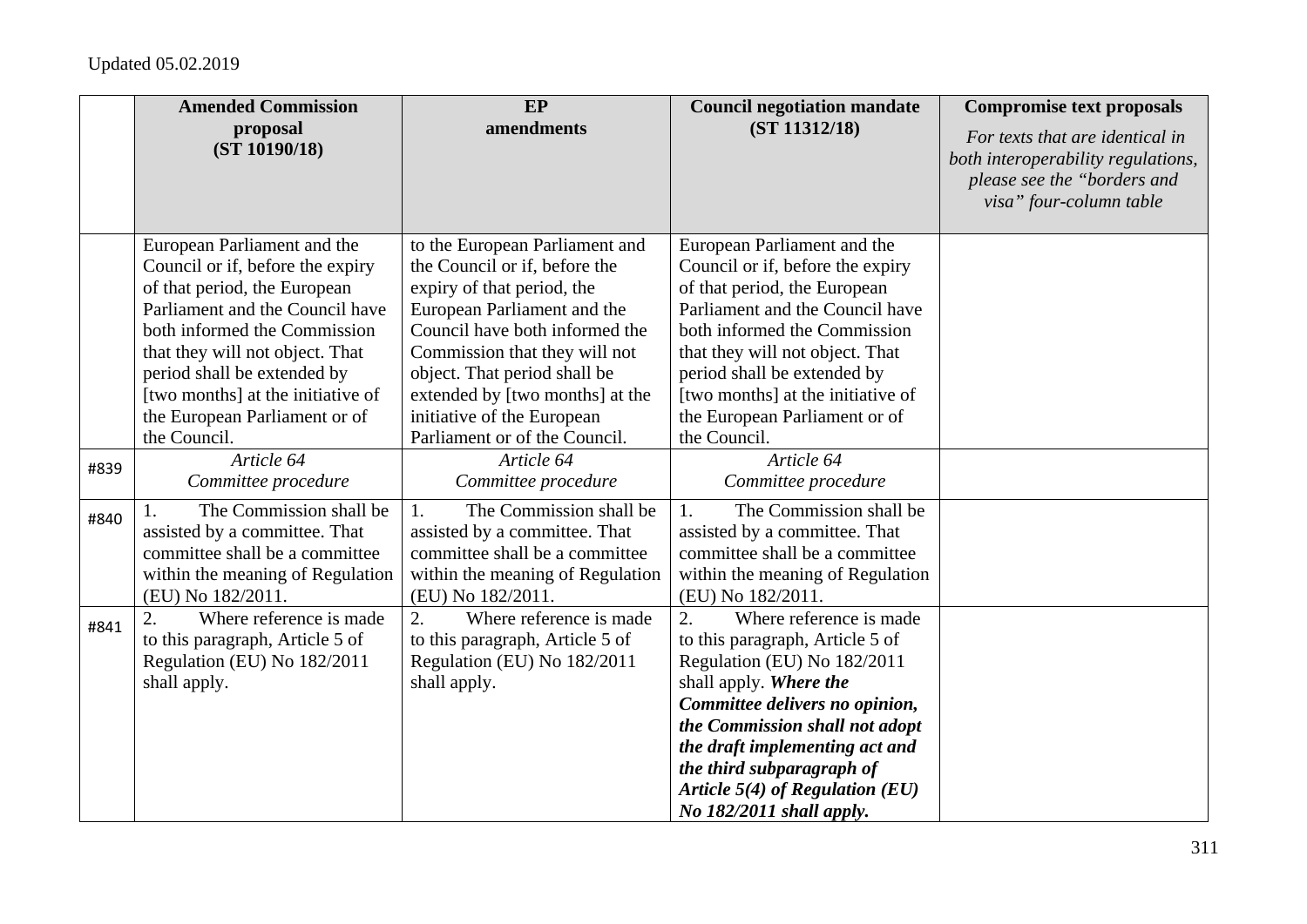|      | <b>Amended Commission</b><br>proposal<br>(ST 10190/18)                                                                                                                                                                                                                                                                                                                               | EP<br>amendments                                                                                                                                                                                                                                                                                                                                                                     | <b>Council negotiation mandate</b><br>(ST 11312/18)                                                                                                                                                                                                                                                                                                                                  | <b>Compromise text proposals</b><br>For texts that are identical in<br>both interoperability regulations,<br>please see the "borders and<br>visa" four-column table                                                                                                                                                                                                                                          |
|------|--------------------------------------------------------------------------------------------------------------------------------------------------------------------------------------------------------------------------------------------------------------------------------------------------------------------------------------------------------------------------------------|--------------------------------------------------------------------------------------------------------------------------------------------------------------------------------------------------------------------------------------------------------------------------------------------------------------------------------------------------------------------------------------|--------------------------------------------------------------------------------------------------------------------------------------------------------------------------------------------------------------------------------------------------------------------------------------------------------------------------------------------------------------------------------------|--------------------------------------------------------------------------------------------------------------------------------------------------------------------------------------------------------------------------------------------------------------------------------------------------------------------------------------------------------------------------------------------------------------|
| #842 | Article 65<br>Advisory group                                                                                                                                                                                                                                                                                                                                                         | Article 65<br>Advisory group                                                                                                                                                                                                                                                                                                                                                         | Article 65<br>Advisory group                                                                                                                                                                                                                                                                                                                                                         |                                                                                                                                                                                                                                                                                                                                                                                                              |
| #843 | An Advisory Group shall be<br>established by eu-LISA in order<br>to provide it with the expertise<br>related to interoperability, in<br>particular in the context of the<br>preparation of its annual work<br>programme and its annual<br>activity report. During the design<br>and development phase of the<br>interoperability instruments,<br>Article $52(4)$ to (6) shall apply. | An Advisory Group shall be<br>established by eu-LISA in order<br>to provide it with the expertise<br>related to interoperability, in<br>particular in the context of the<br>preparation of its annual work<br>programme and its annual<br>activity report. During the design<br>and development phase of the<br>interoperability instruments,<br>Article $52(4)$ to (6) shall apply. | An Advisory Group shall be<br>established by eu-LISA in order<br>to provide it with the expertise<br>related to interoperability, in<br>particular in the context of the<br>preparation of its annual work<br>programme and its annual<br>activity report. During the design<br>and development phase of the<br>interoperability instruments,<br>Article $52(4)$ to (6) shall apply. | Provisionally agreed<br>An Advisory Group shall be<br>established by eu-LISA in order<br>to provide it with the expertise<br>related to interoperability, in<br>particular in the context of the<br>preparation of its annual work<br>programme and its annual<br>activity report. During the design<br>and development phase of the<br>interoperability instruments,<br>Article $52(4)$ to (6) shall apply. |
| #844 | Article 66<br>Training                                                                                                                                                                                                                                                                                                                                                               | Article 66<br><b>Training</b>                                                                                                                                                                                                                                                                                                                                                        | Article 66<br>Training                                                                                                                                                                                                                                                                                                                                                               |                                                                                                                                                                                                                                                                                                                                                                                                              |
| #845 | eu-LISA shall perform tasks<br>related to the provision of<br>training on the technical use of<br>the interoperability components<br>in accordance with Regulation<br>(EU) No 1077/2011.                                                                                                                                                                                             | eu-LISA shall perform tasks<br>related to the provision of<br>training on the technical use of<br>the interoperability components<br>in accordance with Regulation<br>(EU) No 1077/2011.                                                                                                                                                                                             | eu-LISA shall perform<br>1.<br>tasks related to the provision of<br>training on the technical use of<br>the interoperability components<br>in accordance with Regulation<br>(EU) No 1077/2011.                                                                                                                                                                                       |                                                                                                                                                                                                                                                                                                                                                                                                              |
| #846 |                                                                                                                                                                                                                                                                                                                                                                                      | <b>Member States and Union</b><br>agencies shall organise for their<br>staff authorised to process data<br>from the interoperability<br>components, appropriate                                                                                                                                                                                                                      |                                                                                                                                                                                                                                                                                                                                                                                      |                                                                                                                                                                                                                                                                                                                                                                                                              |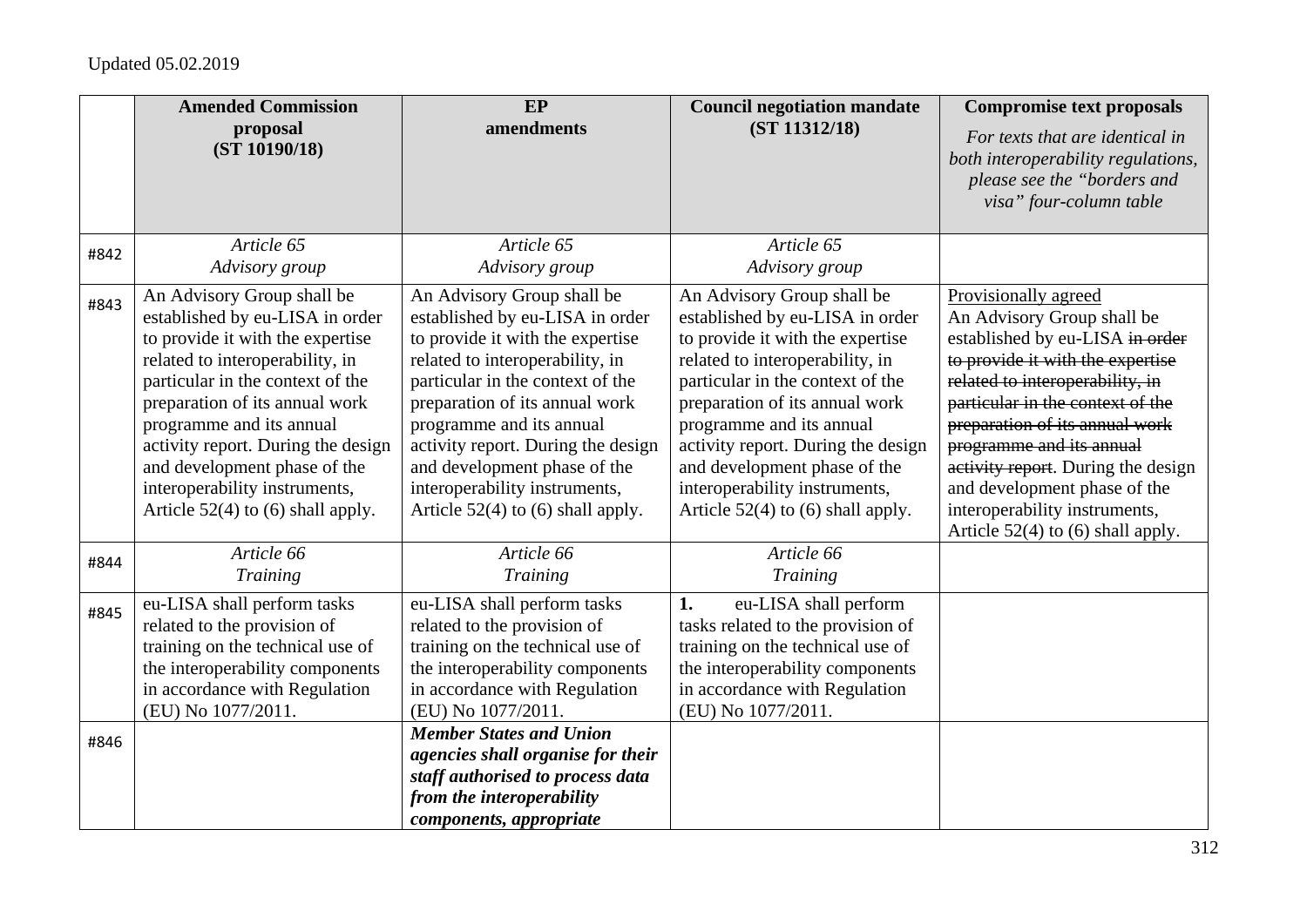|      | <b>Amended Commission</b><br>proposal<br>(ST 10190/18) | EP<br>amendments                                                                                                                                                                                                                                                                                                                                                                                     | <b>Council negotiation mandate</b><br>(ST 11312/18)                                                                                                                                                                                                                                                                                                | <b>Compromise text proposals</b><br>For texts that are identical in<br>both interoperability regulations,<br>please see the "borders and<br>visa" four-column table |
|------|--------------------------------------------------------|------------------------------------------------------------------------------------------------------------------------------------------------------------------------------------------------------------------------------------------------------------------------------------------------------------------------------------------------------------------------------------------------------|----------------------------------------------------------------------------------------------------------------------------------------------------------------------------------------------------------------------------------------------------------------------------------------------------------------------------------------------------|---------------------------------------------------------------------------------------------------------------------------------------------------------------------|
|      |                                                        | training programme about data<br>security, data quality, data<br>protection rules and the<br>procedures of the data<br>processing.                                                                                                                                                                                                                                                                   |                                                                                                                                                                                                                                                                                                                                                    |                                                                                                                                                                     |
| #847 |                                                        | <b>Common training courses on</b><br>data security, data quality, data<br>protection rules and the<br>procedures for data processing<br>shall be organised at Union<br>level at least once a year to<br>enhance cooperation and<br>exchange of best practices<br>between staff of Member States<br>and Union bodies which are<br>authorised to process data from<br>the interoperability components. |                                                                                                                                                                                                                                                                                                                                                    |                                                                                                                                                                     |
| #848 |                                                        |                                                                                                                                                                                                                                                                                                                                                                                                      | 2.<br>The staff of Member<br><b>State authorities, [the ETIAS</b><br><b>Central Unit] and Europol,</b><br>authorised to process data from<br>the interoperability components,<br>shall receive appropriate<br>training about data security,<br>data protection rules and the<br>procedures of data processing,<br>in which particular attention is |                                                                                                                                                                     |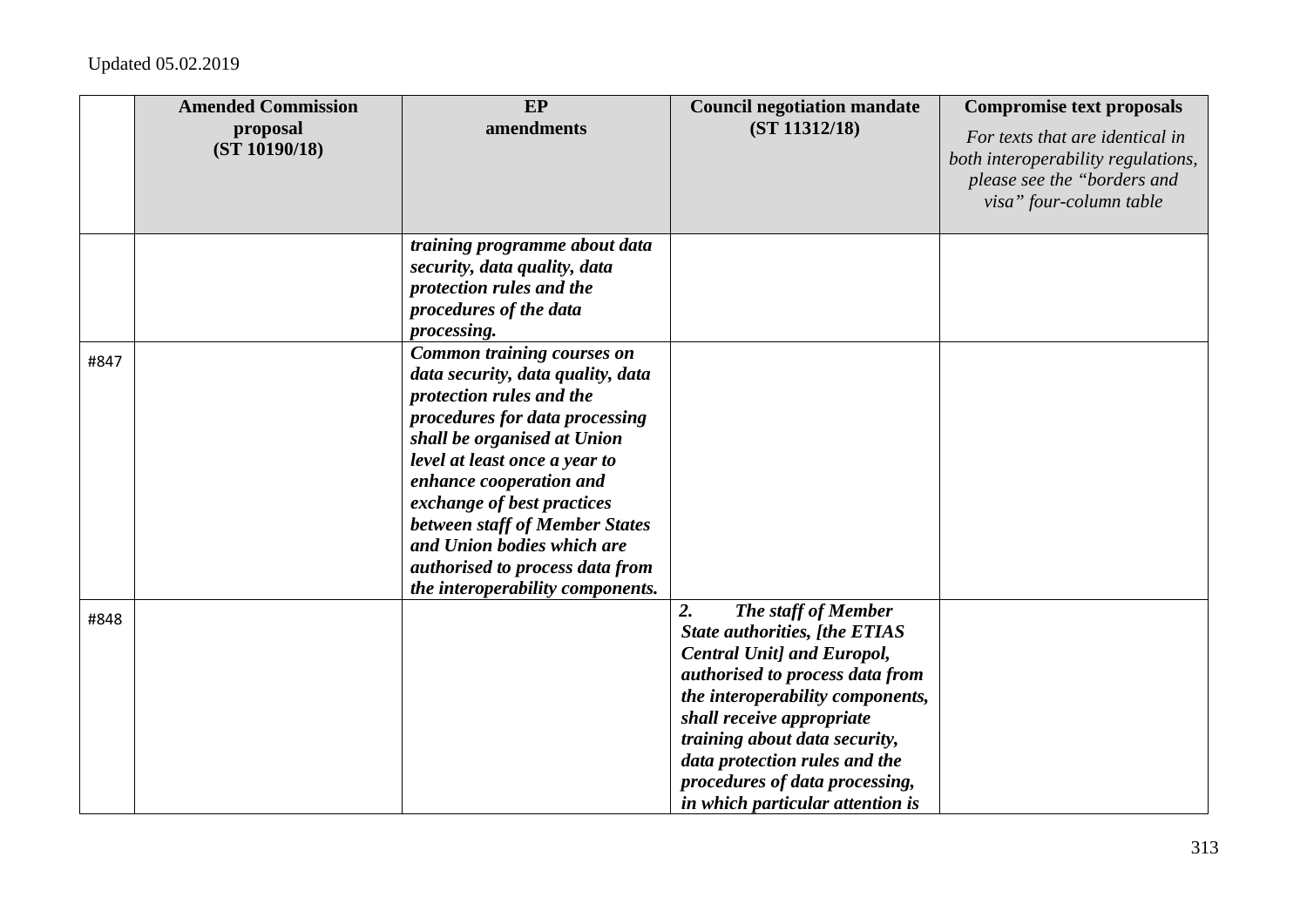|      | <b>Amended Commission</b>                                                                                                                                                                                                                                                                                                                                                                                                                                         | $E$ P                                                                                                                                                                                                                                                                                                                                                                                                                                                                                                                                                                                                                              | <b>Council negotiation mandate</b>                                                                                                                                                                                                                                                                                                                                                                                                                                | <b>Compromise text proposals</b>                                                                                                |
|------|-------------------------------------------------------------------------------------------------------------------------------------------------------------------------------------------------------------------------------------------------------------------------------------------------------------------------------------------------------------------------------------------------------------------------------------------------------------------|------------------------------------------------------------------------------------------------------------------------------------------------------------------------------------------------------------------------------------------------------------------------------------------------------------------------------------------------------------------------------------------------------------------------------------------------------------------------------------------------------------------------------------------------------------------------------------------------------------------------------------|-------------------------------------------------------------------------------------------------------------------------------------------------------------------------------------------------------------------------------------------------------------------------------------------------------------------------------------------------------------------------------------------------------------------------------------------------------------------|---------------------------------------------------------------------------------------------------------------------------------|
|      | proposal<br>(ST 10190/18)                                                                                                                                                                                                                                                                                                                                                                                                                                         | amendments                                                                                                                                                                                                                                                                                                                                                                                                                                                                                                                                                                                                                         | (ST 11312/18)                                                                                                                                                                                                                                                                                                                                                                                                                                                     | For texts that are identical in<br>both interoperability regulations,<br>please see the "borders and<br>visa" four-column table |
|      |                                                                                                                                                                                                                                                                                                                                                                                                                                                                   |                                                                                                                                                                                                                                                                                                                                                                                                                                                                                                                                                                                                                                    | paid to the process of multiple<br><i>identity detection, including the</i><br>verification of links and the<br>accompanying need to ensure<br>the safeguards in relation to<br>fundamental rights.                                                                                                                                                                                                                                                               |                                                                                                                                 |
| #849 | Article 67<br>Practical handbook                                                                                                                                                                                                                                                                                                                                                                                                                                  | Article 67<br>Practical handbook                                                                                                                                                                                                                                                                                                                                                                                                                                                                                                                                                                                                   | Article 67<br>Practical handbook                                                                                                                                                                                                                                                                                                                                                                                                                                  |                                                                                                                                 |
| #850 | The Commission shall, in close<br>cooperation with the<br>Member States, eu-LISA and<br>other relevant agencies, make<br>available a practical handbook<br>for the implementation and<br>management of the<br>interoperability components. The<br>practical handbook shall provide<br>technical and operational<br>guidelines, recommendations and<br>best practices. The Commission<br>shall adopt the practical<br>handbook in the form of a<br>recommendation. | The Commission shall, in close<br>cooperation with the Member<br>States, eu-LISA and other<br>relevant agencies, <i>update the</i><br>practical handbooks made<br>available for the EES, VIS,<br>[ETIAS], Eurodac, SIS and<br>[ECRIS-TCN] with information<br>necessary and make available a<br>practical handbook for the<br>implementation and management<br>of the interoperability<br>components. The practical<br>handbook handbooks shall<br>provide technical and operational<br>guidelines, recommendations and<br>best practices. The Commission<br>shall adopt the <i>updates in</i><br>accordance with the rules and in | The Commission shall, in close<br>cooperation with the<br>Member States, eu-LISA and<br>other relevant agencies, make<br>available a practical handbook<br>for the implementation and<br>management of the<br>interoperability components. The<br>practical handbook shall provide<br>technical and operational<br>guidelines, recommendations and<br>best practices. The Commission<br>shall adopt the practical<br>handbook in the form of a<br>recommendation. |                                                                                                                                 |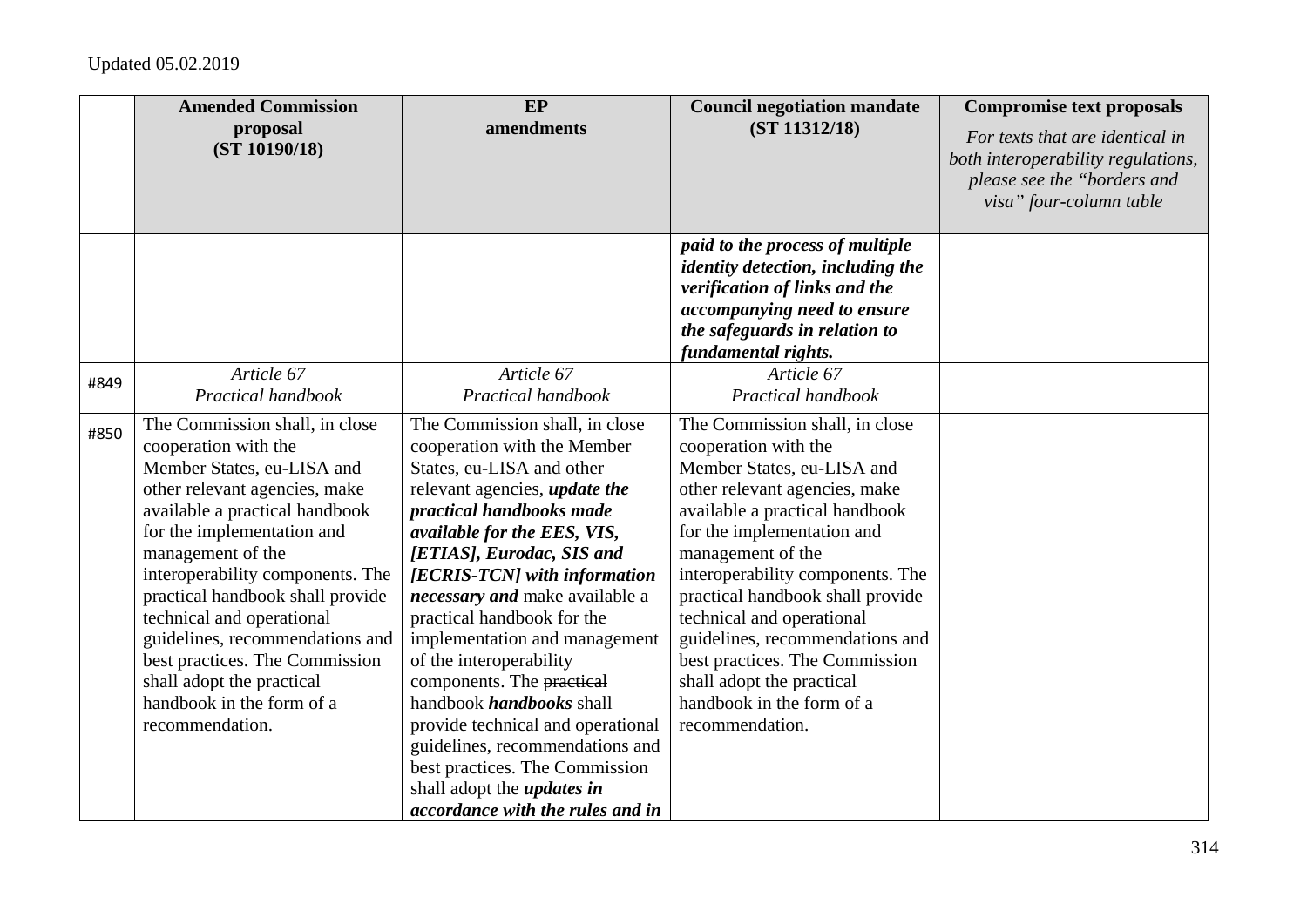|      | <b>Amended Commission</b>                                                                                                                                                                   | <b>EP</b>                                                                                                                                                                                                                                                                                                                                                                                                                     | <b>Council negotiation mandate</b>                                                                                                                                                                | <b>Compromise text proposals</b>                                                                                                |
|------|---------------------------------------------------------------------------------------------------------------------------------------------------------------------------------------------|-------------------------------------------------------------------------------------------------------------------------------------------------------------------------------------------------------------------------------------------------------------------------------------------------------------------------------------------------------------------------------------------------------------------------------|---------------------------------------------------------------------------------------------------------------------------------------------------------------------------------------------------|---------------------------------------------------------------------------------------------------------------------------------|
|      | proposal<br>(ST 10190/18)                                                                                                                                                                   | amendments                                                                                                                                                                                                                                                                                                                                                                                                                    | (ST 11312/18)                                                                                                                                                                                     | For texts that are identical in<br>both interoperability regulations,<br>please see the "borders and<br>visa" four-column table |
|      |                                                                                                                                                                                             | the form laid down in the<br>respective legal instruments.<br><b>The practical handbook on the</b><br>interoperability components<br>shall be adopted in the form of a<br>recommendation.                                                                                                                                                                                                                                     |                                                                                                                                                                                                   |                                                                                                                                 |
| #851 |                                                                                                                                                                                             | The practical handbook should<br>provide guidance to Member<br><b>States on how to deal with</b><br>yellow links that are the results<br>of inconsistencies with the<br><i>identity data contained in</i><br><b>ETIAS.</b> Such modalities should<br>not create disproportionate<br>burdens on persons who,<br>without any intention to deceive<br>the authorities, have entered<br>inaccurate or ambiguous data in<br>ETIAS. |                                                                                                                                                                                                   |                                                                                                                                 |
| #852 | Article 68<br>Monitoring and evaluation                                                                                                                                                     | Article 68<br>Monitoring and evaluation                                                                                                                                                                                                                                                                                                                                                                                       | Article 68<br>Monitoring and evaluation                                                                                                                                                           |                                                                                                                                 |
| #853 | eu-LISA shall ensure that<br>procedures are in place to<br>monitor the development of the<br>interoperability components in<br>light of objectives relating to<br>planning and costs and to | $\mathbf{1}$ .<br>eu-LISA shall ensure that<br>procedures are in place to<br>monitor the development of the<br>interoperability components and<br>the integration of the existing<br>national infrastructure and                                                                                                                                                                                                              | eu-LISA shall ensure that<br>1.<br>procedures are in place to<br>monitor the development of the<br>interoperability components in<br>light of objectives relating to<br>planning and costs and to |                                                                                                                                 |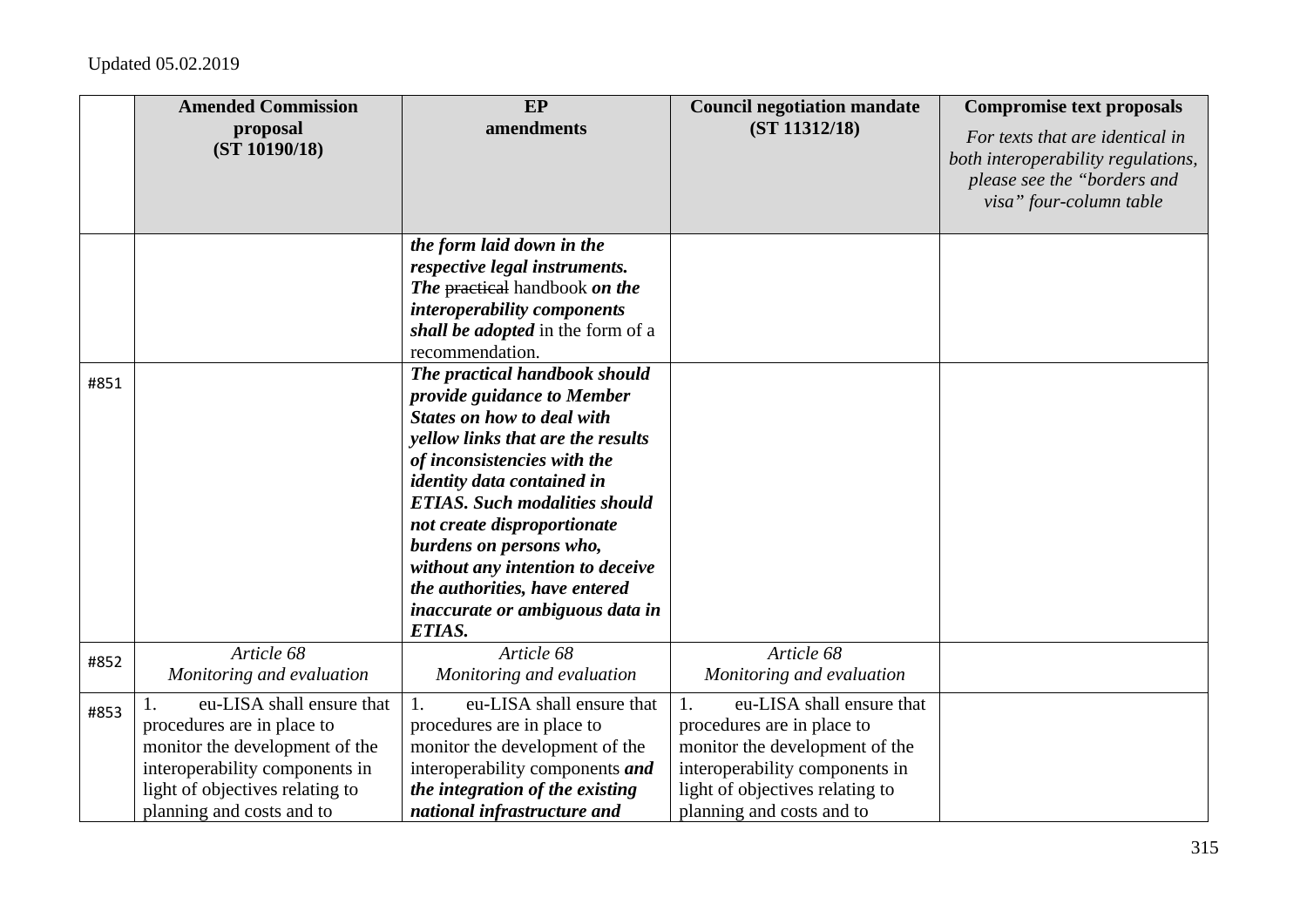|      | <b>Amended Commission</b>                                                                                                                                                                                                                                                                                                                                                                                                                                                                                                                                                                           | EP                                                                                                                                                                                                                                                                                                                                                                                                                                                                                                                                                                                                       | <b>Council negotiation mandate</b>                                                                                                                                                                                                                                                                                                                                                                                                                                                                                                                                                                  | <b>Compromise text proposals</b>                                                                                                |
|------|-----------------------------------------------------------------------------------------------------------------------------------------------------------------------------------------------------------------------------------------------------------------------------------------------------------------------------------------------------------------------------------------------------------------------------------------------------------------------------------------------------------------------------------------------------------------------------------------------------|----------------------------------------------------------------------------------------------------------------------------------------------------------------------------------------------------------------------------------------------------------------------------------------------------------------------------------------------------------------------------------------------------------------------------------------------------------------------------------------------------------------------------------------------------------------------------------------------------------|-----------------------------------------------------------------------------------------------------------------------------------------------------------------------------------------------------------------------------------------------------------------------------------------------------------------------------------------------------------------------------------------------------------------------------------------------------------------------------------------------------------------------------------------------------------------------------------------------------|---------------------------------------------------------------------------------------------------------------------------------|
|      | proposal<br>(ST 10190/18)                                                                                                                                                                                                                                                                                                                                                                                                                                                                                                                                                                           | amendments                                                                                                                                                                                                                                                                                                                                                                                                                                                                                                                                                                                               | (ST 11312/18)                                                                                                                                                                                                                                                                                                                                                                                                                                                                                                                                                                                       | For texts that are identical in<br>both interoperability regulations,<br>please see the "borders and<br>visa" four-column table |
|      | monitor the functioning of the<br>interoperability components in<br>light of objectives relating to the<br>technical output, cost-<br>effectiveness, security and<br>quality of service.                                                                                                                                                                                                                                                                                                                                                                                                            | connection to the national<br><i>uniform interface</i> in light of<br>objectives relating to planning<br>and costs and to monitor the<br>functioning of the<br>interoperability components in<br>light of objectives relating to the<br>technical output, cost-<br>effectiveness, security and<br>quality of service.                                                                                                                                                                                                                                                                                    | monitor the functioning of the<br>interoperability components in<br>light of objectives relating to the<br>technical output, cost-<br>effectiveness, security and<br>quality of service.                                                                                                                                                                                                                                                                                                                                                                                                            |                                                                                                                                 |
| #854 | By [Six months after the<br>2.<br>entry into force of this<br>Regulation — OPOCE, please<br>replace with the actual date] and<br>every six months thereafter<br>during the development phase of<br>the interoperability components,<br>eu-LISA shall submit a report to<br>the European Parliament and the<br>Council on the state of play of<br>the development of the<br>interoperability components.<br>Once the development is<br>finalised, a report shall be<br>submitted to the European<br>Parliament and the Council<br>explaining in detail how the<br>objectives, in particular relating | 2.<br>By [Six months after the<br>entry into force of this<br>Regulation — OPOCE, please<br>replace with the actual date] and<br>every six months thereafter<br>during the development phase of<br>the interoperability components,<br>eu-LISA shall submit a report to<br>the European Parliament and the<br>Council on the state of play of<br>the development of the<br>interoperability components.<br>Once the development is<br>finalised, a That report shall be<br>submitted to the European<br>Parliament and the Council<br>explaining in detail how the<br>objectives, in particular relating | By [Six months after the<br>2.<br>entry into force of this<br>Regulation - OPOCE, please<br>replace with the actual date] and<br>every six months thereafter<br>during the development phase of<br>the interoperability components,<br>eu-LISA shall submit a report to<br>the European Parliament and the<br>Council on the state of play of<br>the development of the<br>interoperability components.<br>Once the development is<br>finalised, a report shall be<br>submitted to the European<br>Parliament and the Council<br>explaining in detail how the<br>objectives, in particular relating |                                                                                                                                 |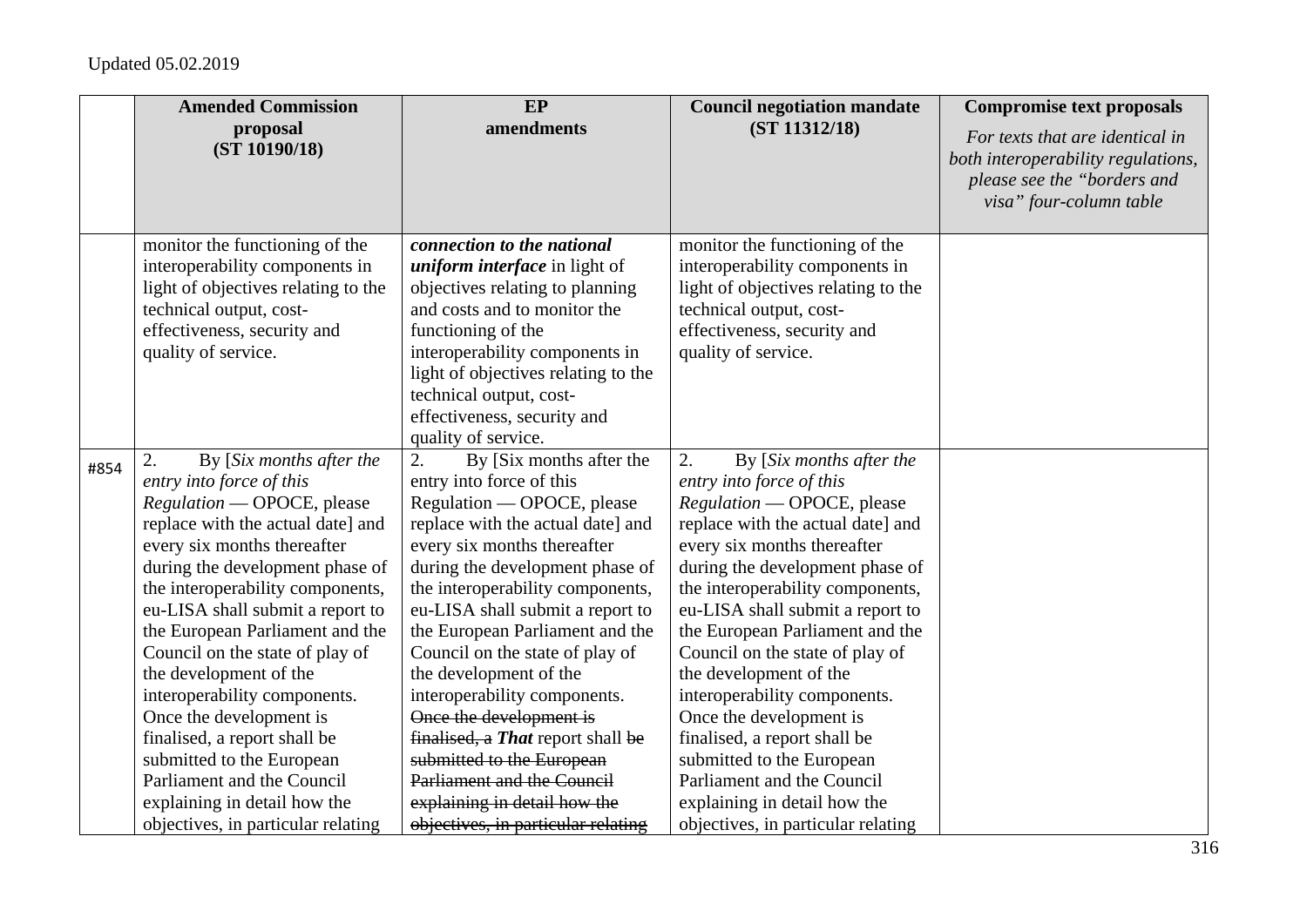|      | <b>Amended Commission</b>      | EP                                                               | <b>Council negotiation mandate</b> | <b>Compromise text proposals</b>                                      |
|------|--------------------------------|------------------------------------------------------------------|------------------------------------|-----------------------------------------------------------------------|
|      | proposal<br>(ST 10190/18)      | amendments                                                       | (ST 11312/18)                      | For texts that are identical in<br>both interoperability regulations, |
|      |                                |                                                                  |                                    | please see the "borders and                                           |
|      |                                |                                                                  |                                    | visa" four-column table                                               |
|      |                                |                                                                  |                                    |                                                                       |
|      | to planning and costs, were    | to planning and <i>include an</i>                                | to planning and costs, were        |                                                                       |
|      | achieved as well as justifying | overview of the current                                          | achieved as well as justifying any |                                                                       |
|      | any divergences.               | development of costs and                                         | divergences.                       |                                                                       |
|      |                                | progress of the project, a                                       |                                    |                                                                       |
|      |                                | financial impact assessment,                                     |                                    |                                                                       |
|      |                                | and information on any                                           |                                    |                                                                       |
|      |                                | technical problems and risks                                     |                                    |                                                                       |
|      |                                | that may impact the overall                                      |                                    |                                                                       |
|      |                                | costs, were achieved as well as                                  |                                    |                                                                       |
|      |                                | justifying any divergences of the                                |                                    |                                                                       |
|      |                                | system to be borne by the                                        |                                    |                                                                       |
|      |                                | general budget of the Union in                                   |                                    |                                                                       |
|      |                                | accordance with Article 60.                                      |                                    |                                                                       |
| #855 |                                | 2a.<br>Six months after the start                                |                                    |                                                                       |
|      |                                | of the operations of each                                        |                                    |                                                                       |
|      |                                | interoperability component, eu-<br>LISA shall submit a report to |                                    |                                                                       |
|      |                                | the European Parliament and to                                   |                                    |                                                                       |
|      |                                | the Council on the state of play                                 |                                    |                                                                       |
|      |                                | of the connection by Member                                      |                                    |                                                                       |
|      |                                | <b>States to the communication</b>                               |                                    |                                                                       |
|      |                                | infrastructure of the ESP and                                    |                                    |                                                                       |
|      |                                | the CIR and the integration of                                   |                                    |                                                                       |
|      |                                | the existing national systems                                    |                                    |                                                                       |
|      |                                | and infrastructure with the ESP,                                 |                                    |                                                                       |
|      |                                | shared BMS, the MID and the                                      |                                    |                                                                       |
|      |                                | CIR.                                                             |                                    |                                                                       |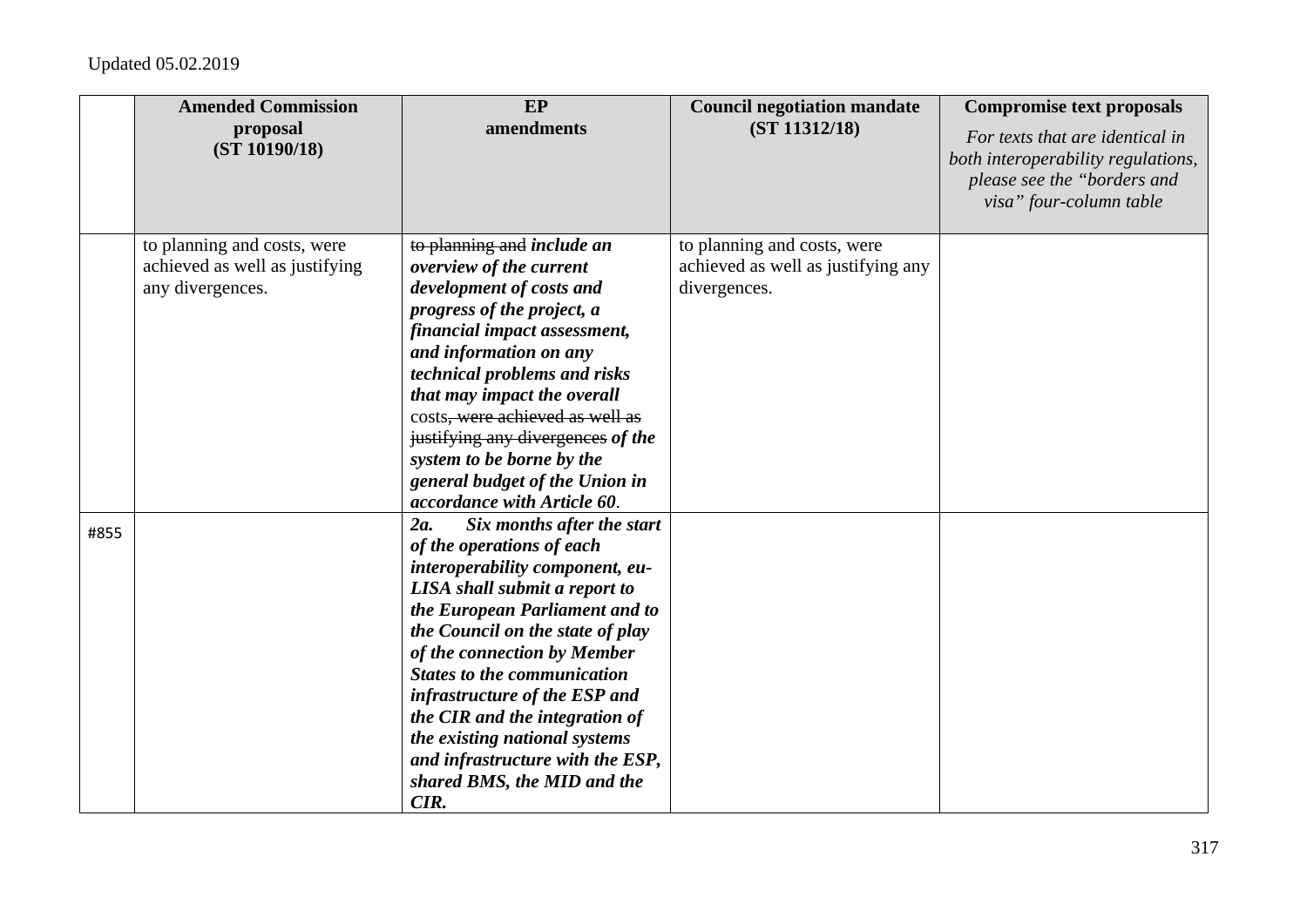|      | <b>Amended Commission</b>                                                               | EP                                                                                                                                                                                                                                                                                                                                                                                                                                                                                                                                             | <b>Council negotiation mandate</b>                                                                | <b>Compromise text proposals</b>                                                                                                |
|------|-----------------------------------------------------------------------------------------|------------------------------------------------------------------------------------------------------------------------------------------------------------------------------------------------------------------------------------------------------------------------------------------------------------------------------------------------------------------------------------------------------------------------------------------------------------------------------------------------------------------------------------------------|---------------------------------------------------------------------------------------------------|---------------------------------------------------------------------------------------------------------------------------------|
|      | proposal<br>(ST 10190/18)                                                               | amendments                                                                                                                                                                                                                                                                                                                                                                                                                                                                                                                                     | (ST 11312/18)                                                                                     | For texts that are identical in<br>both interoperability regulations,<br>please see the "borders and<br>visa" four-column table |
| #856 |                                                                                         | 2b.<br>In the event of delays in<br>the development process, the<br><b>European Parliament and the</b><br>Council shall be informed by<br>eu-LISA as soon as possible of<br>the reasons for the delays and of<br>their impact in terms of time and<br><i>finances.</i>                                                                                                                                                                                                                                                                         |                                                                                                   |                                                                                                                                 |
| #857 |                                                                                         | 2c.<br>During the development<br><i>phase of the interoperability</i><br>components, the Commission<br>shall evaluate the necessity of<br>further harmonisation of the<br>national systems and<br>infrastructure of Member States<br>at the external borders. The<br><b>Commission shall transmit the</b><br>evaluation report to the<br><b>European Parliament and to the</b><br><b>Council. These evaluation</b><br>reports shall include<br>recommendations, an impact<br>assessment and an assessment<br>of the cost for the Union budget. |                                                                                                   |                                                                                                                                 |
| #858 | For the purposes of<br>3.<br>technical maintenance, eu-LISA<br>shall have access to the | 3.<br>For the purposes of<br>technical maintenance, eu-LISA<br>shall have access to the necessary                                                                                                                                                                                                                                                                                                                                                                                                                                              | 3.<br>For the purposes of<br>technical maintenance, eu-LISA<br>shall have access to the necessary |                                                                                                                                 |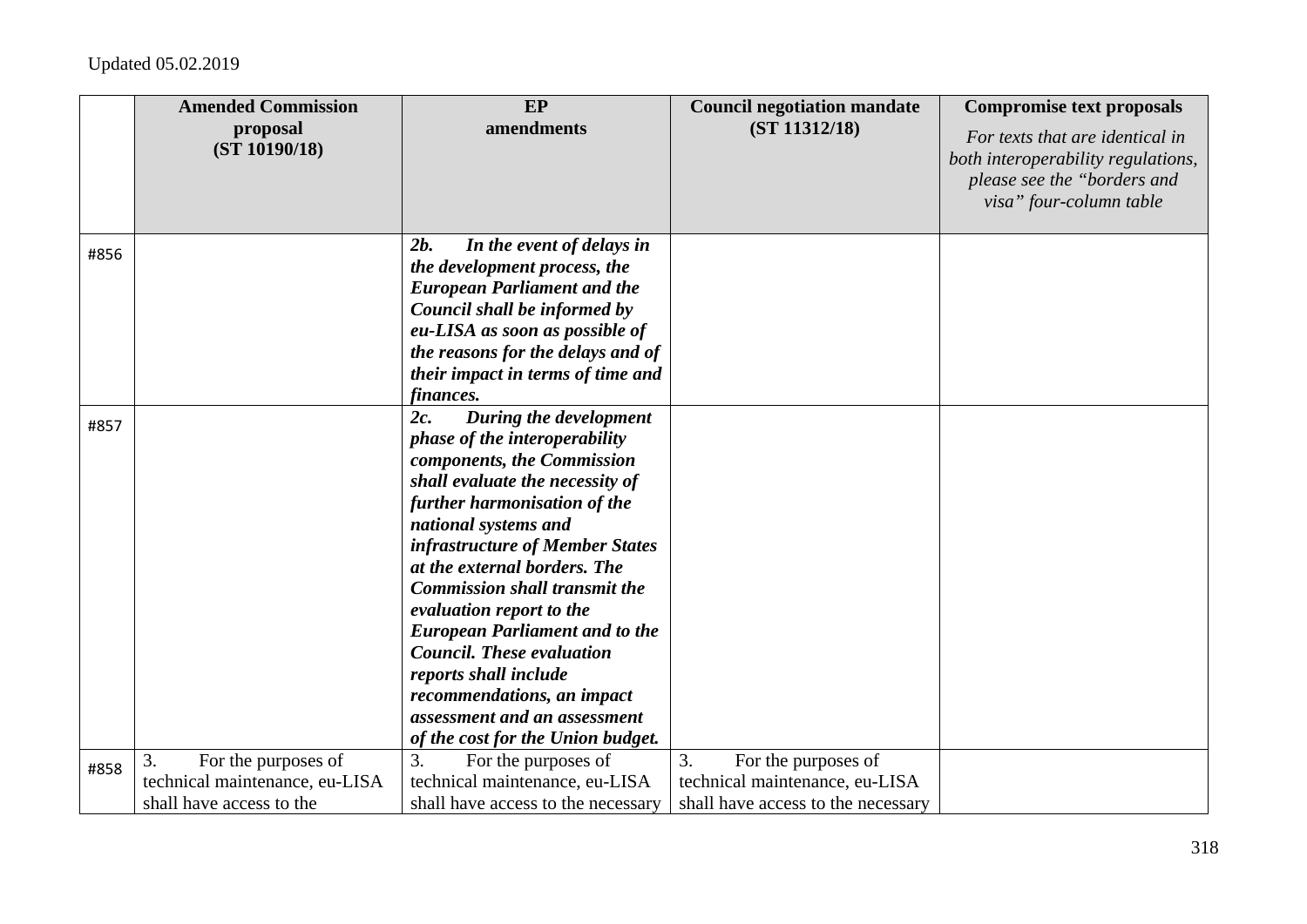|      | <b>Amended Commission</b><br>proposal         | EP<br>amendments                                                  | <b>Council negotiation mandate</b><br>(ST 11312/18) | <b>Compromise text proposals</b>                                      |
|------|-----------------------------------------------|-------------------------------------------------------------------|-----------------------------------------------------|-----------------------------------------------------------------------|
|      | (ST 10190/18)                                 |                                                                   |                                                     | For texts that are identical in<br>both interoperability regulations, |
|      |                                               |                                                                   |                                                     | please see the "borders and                                           |
|      |                                               |                                                                   |                                                     | visa" four-column table                                               |
|      | necessary information relating to             | information relating to the data                                  | information relating to the data                    |                                                                       |
|      | the data processing operations                | processing operations performed                                   | processing operations performed                     |                                                                       |
|      | performed in the interoperability             | in the interoperability                                           | in the interoperability                             |                                                                       |
|      | components.                                   | components without having                                         | components.                                         |                                                                       |
|      |                                               | access to any personal data                                       |                                                     |                                                                       |
|      |                                               | processed by those components.<br>Such access shall be logged.    |                                                     |                                                                       |
|      | Four years after the start<br>4.              | Four Three years after the<br>4.                                  | $\overline{4}$ .<br>Four years after the start      |                                                                       |
| #859 | of operations of each                         | start of operations of each                                       | of operations of each                               |                                                                       |
|      | interoperability component and                | interoperability component and                                    | interoperability component and                      |                                                                       |
|      | every four years thereafter, eu-              | every four three years thereafter,                                | every four years thereafter, eu-                    |                                                                       |
|      | LISA shall submit to the                      | eu-LISA shall submit to the                                       | LISA shall submit to the                            |                                                                       |
|      | European Parliament, the                      | European Parliament, the                                          | European Parliament, the                            |                                                                       |
|      | Council and the Commission a                  | Council and the Commission a                                      | Council and the Commission a                        |                                                                       |
|      | report on the technical<br>functioning of the | report on the <i>connection</i> of<br><b>Member States to the</b> | report on the technical<br>functioning of the       |                                                                       |
|      | interoperability components,                  | communication infrastructure                                      | interoperability components,                        |                                                                       |
|      | including the security thereof.               | of the ESP and the CIR and the                                    | including the security thereof.                     |                                                                       |
|      |                                               | integration of the existing                                       |                                                     |                                                                       |
|      |                                               | national systems and                                              |                                                     |                                                                       |
|      |                                               | infrastructure with the ESP,                                      |                                                     |                                                                       |
|      |                                               | shared BMS, the MID and the                                       |                                                     |                                                                       |
|      |                                               | CIR, as well as on the technical                                  |                                                     |                                                                       |
|      |                                               | functioning of the                                                |                                                     |                                                                       |
|      |                                               | interoperability components,<br>including the security thereof.   |                                                     |                                                                       |
|      |                                               |                                                                   |                                                     |                                                                       |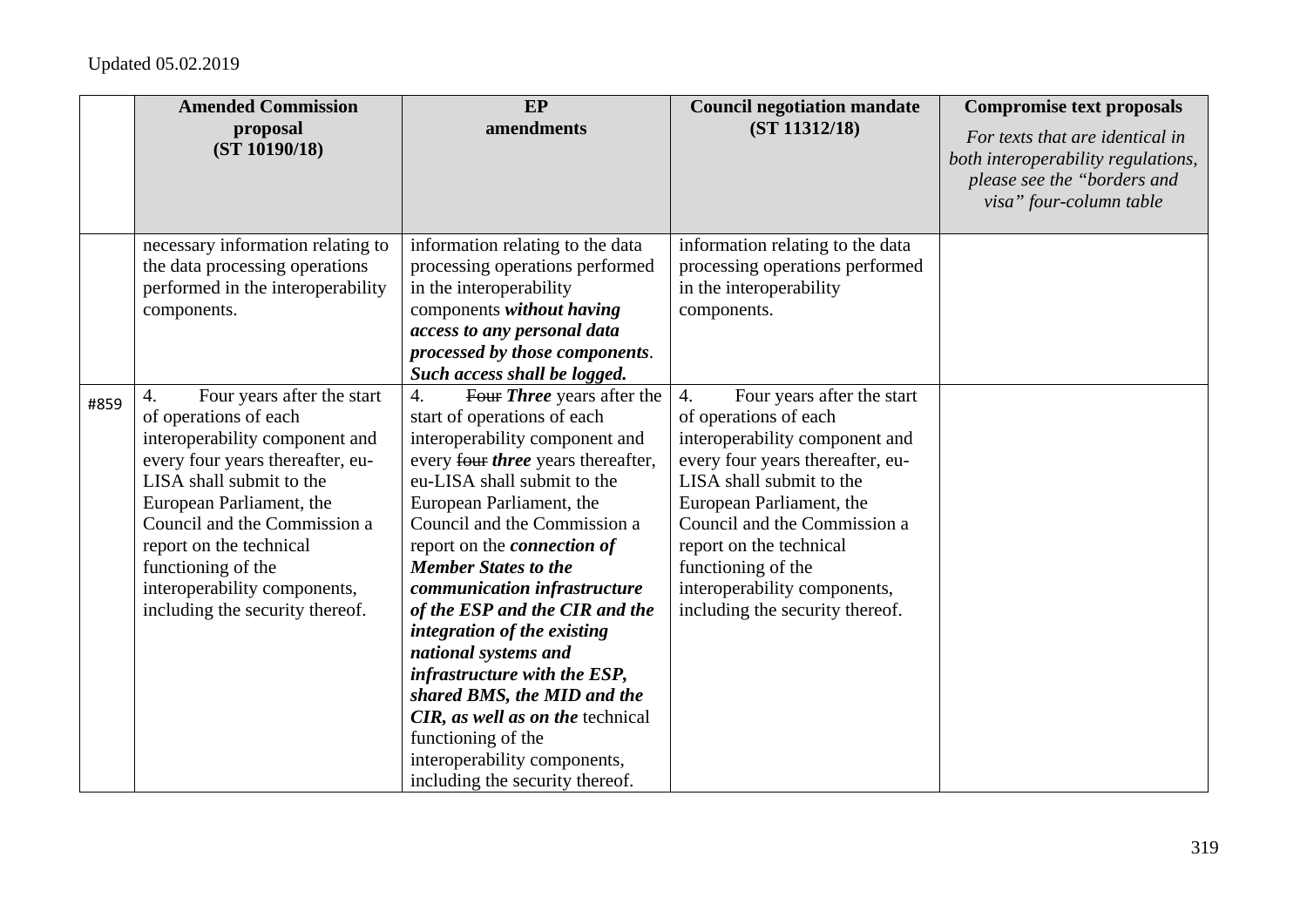|      | <b>Amended Commission</b>                                                                | EP                                                                                       | <b>Council negotiation mandate</b>                                                       | <b>Compromise text proposals</b>                                                                                                |
|------|------------------------------------------------------------------------------------------|------------------------------------------------------------------------------------------|------------------------------------------------------------------------------------------|---------------------------------------------------------------------------------------------------------------------------------|
|      | proposal<br>(ST 10190/18)                                                                | amendments                                                                               | (ST 11312/18)                                                                            | For texts that are identical in<br>both interoperability regulations,<br>please see the "borders and<br>visa" four-column table |
| #860 | In addition, one year after<br>5.                                                        | In addition, one year after<br>5.                                                        | In addition, one year after<br>5.                                                        |                                                                                                                                 |
|      | each report from eu-LISA, the<br>Commission shall produce an                             | each report from eu-LISA, the<br>Commission shall produce an                             | each report from eu-LISA, the<br>Commission shall produce an                             |                                                                                                                                 |
|      | overall evaluation of the                                                                | overall evaluation of the                                                                | overall evaluation of the                                                                |                                                                                                                                 |
|      | components, including:                                                                   | components, including:                                                                   | components, including:                                                                   |                                                                                                                                 |
| #861 | an assessment of the<br>(a)                                                              | an assessment of the<br>(a)                                                              | an assessment of the<br>(a)                                                              |                                                                                                                                 |
|      | application of this Regulation;                                                          | application of this Regulation;                                                          | application of this Regulation;                                                          |                                                                                                                                 |
| #862 | an examination of the<br>(b)                                                             | an examination of the<br>(b)                                                             | an examination of the<br>(b)                                                             |                                                                                                                                 |
|      | results achieved against<br>objectives and the impact on                                 | results achieved against<br>objectives and the impact on                                 | results achieved against<br>objectives and the impact on                                 |                                                                                                                                 |
|      | fundamental rights;                                                                      | fundamental rights;                                                                      | fundamental rights;                                                                      |                                                                                                                                 |
| #863 | an assessment of the<br>(c)<br>continuing validity of the<br>underlying rationale of the | an assessment of the<br>(c)<br>continuing validity of the<br>underlying rationale of the | an assessment of the<br>(c)<br>continuing validity of the<br>underlying rationale of the |                                                                                                                                 |
|      | interoperability components;<br>an assessment of the<br>(d)                              | interoperability components;<br>an assessment of the<br>(d)                              | interoperability components;<br>an assessment of the<br>(d)                              |                                                                                                                                 |
| #864 | security of the interoperability                                                         | security of the interoperability                                                         | security of the interoperability                                                         |                                                                                                                                 |
|      | components;                                                                              | components;<br>an assessment of the<br>(da)                                              | components;                                                                              |                                                                                                                                 |
| #865 |                                                                                          | Member States' use of the CIR                                                            |                                                                                          |                                                                                                                                 |
|      |                                                                                          | for identification;                                                                      |                                                                                          |                                                                                                                                 |
| #866 |                                                                                          | $\left( db\right)$<br>an assessment to ensure                                            |                                                                                          |                                                                                                                                 |
|      |                                                                                          | that Member States are in full                                                           |                                                                                          |                                                                                                                                 |
|      |                                                                                          | compliance with their<br>obligations with respect to each                                |                                                                                          |                                                                                                                                 |
|      |                                                                                          | Union information system;                                                                |                                                                                          |                                                                                                                                 |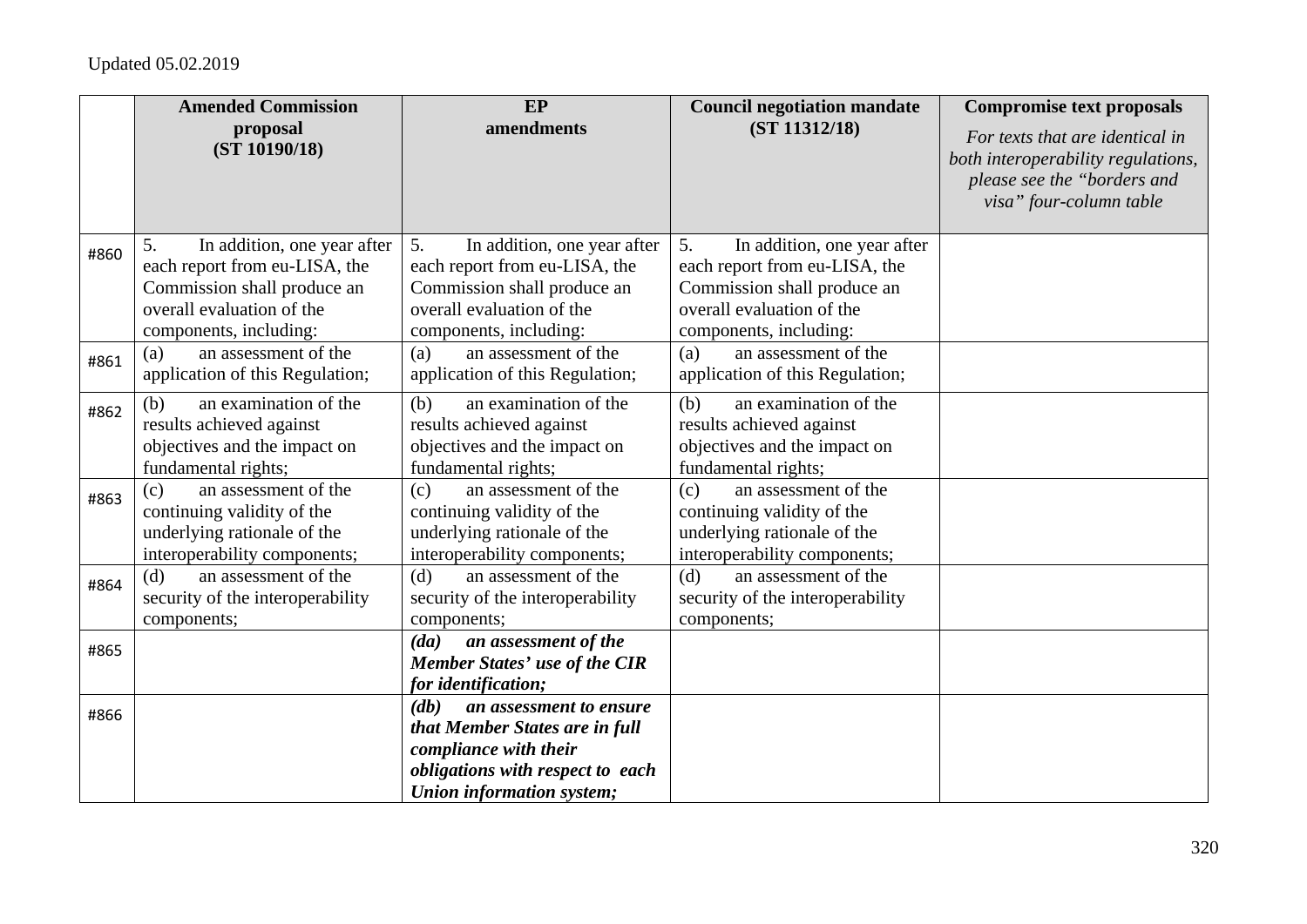|      | <b>Amended Commission</b><br>proposal<br>(ST 10190/18)                                                                                                                                                    | EP<br>amendments                                                                                                                                                                                                                                                                                | <b>Council negotiation mandate</b><br>(ST 11312/18)                                                                                                                                                    | <b>Compromise text proposals</b><br>For texts that are identical in<br>both interoperability regulations,<br>please see the "borders and<br>visa" four-column table |
|------|-----------------------------------------------------------------------------------------------------------------------------------------------------------------------------------------------------------|-------------------------------------------------------------------------------------------------------------------------------------------------------------------------------------------------------------------------------------------------------------------------------------------------|--------------------------------------------------------------------------------------------------------------------------------------------------------------------------------------------------------|---------------------------------------------------------------------------------------------------------------------------------------------------------------------|
| #867 |                                                                                                                                                                                                           | an assessment of the<br>(dc)<br>security of Member States'<br>connection to the<br>communication infrastructure<br>of the ESP and the CIR and the<br>security of the integration of the<br>existing national systems and<br>infrastructure with the ESP,<br>shared BMS, the MID and the<br>CIR; |                                                                                                                                                                                                        |                                                                                                                                                                     |
| #868 |                                                                                                                                                                                                           | (dd)<br>an assessment of queries<br>of the CIR for law enforcement<br>purposes;                                                                                                                                                                                                                 |                                                                                                                                                                                                        |                                                                                                                                                                     |
| #869 | (e)<br>an assessment of any<br>implications, including any<br>disproportionate impact on the<br>flow of traffic at border crossing<br>points and those with a<br>budgetary impact on the Union<br>budget. | an assessment of any<br>(e)<br>implications, including any<br>disproportionate impact on the<br>flow of traffic at border crossing<br>points and those with a budgetary<br>impact on the Union budget.                                                                                          | (e)<br>an assessment of any<br>implications, including any<br>disproportionate impact on the<br>flow of traffic at border crossing<br>points and those with a budgetary<br>impact on the Union budget. |                                                                                                                                                                     |
| #870 |                                                                                                                                                                                                           | an assessment of the<br>(ea)<br>search of the Interpol databases<br>via the ESP, including<br>information on the number of<br>hits against Interpol databases<br>and information on any<br><i>problems encountered.</i>                                                                         |                                                                                                                                                                                                        |                                                                                                                                                                     |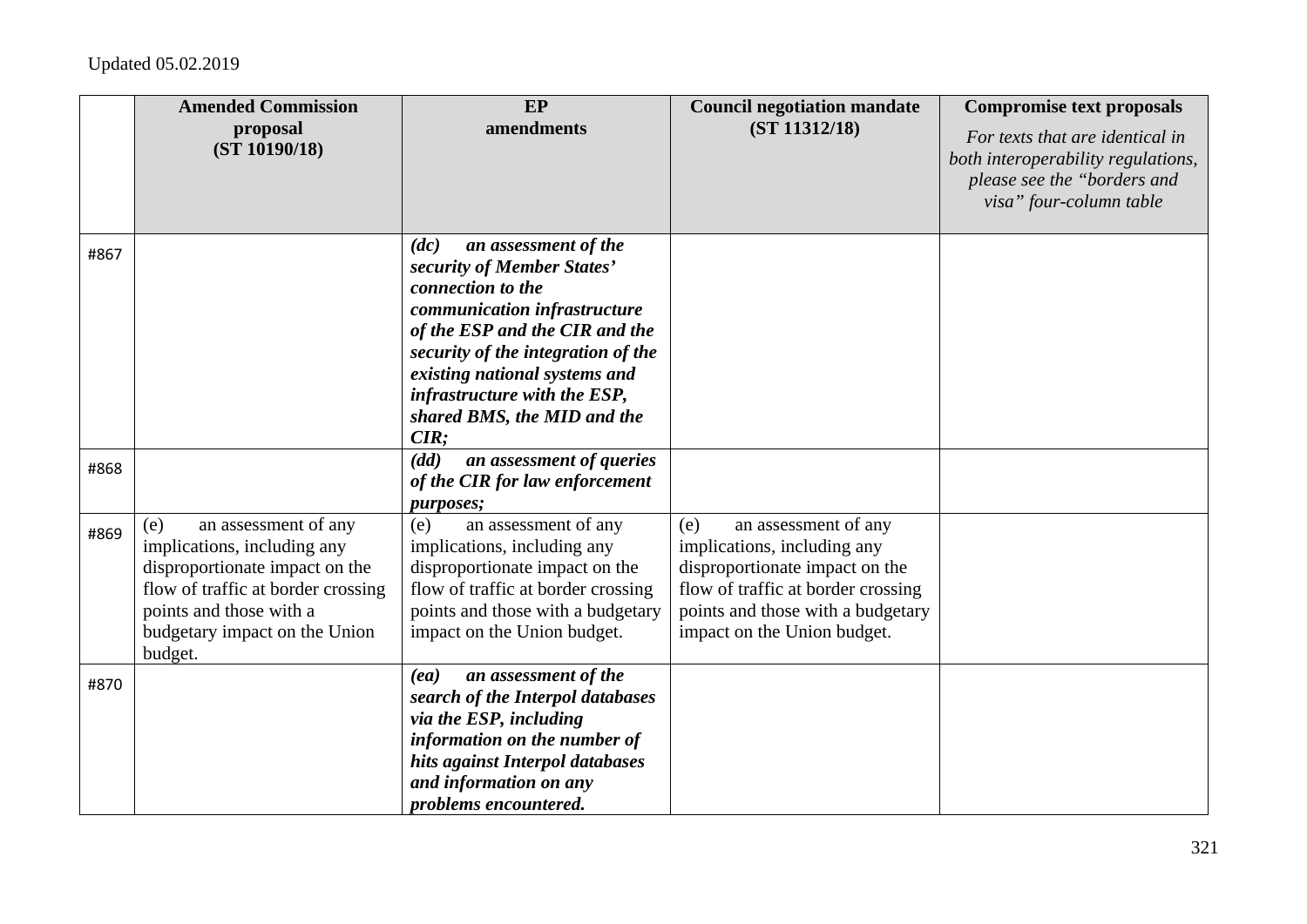|      | <b>Amended Commission</b><br>proposal<br>(ST 10190/18)              | EP<br>amendments                                                    | <b>Council negotiation mandate</b><br>(ST 11312/18)             | <b>Compromise text proposals</b><br>For texts that are identical in<br>both interoperability regulations,<br>please see the "borders and |
|------|---------------------------------------------------------------------|---------------------------------------------------------------------|-----------------------------------------------------------------|------------------------------------------------------------------------------------------------------------------------------------------|
|      |                                                                     |                                                                     |                                                                 | visa" four-column table                                                                                                                  |
| #871 | The evaluations shall include any<br>necessary recommendations. The | The evaluations shall include any<br>necessary recommendations. The | The evaluations shall include any<br>necessary recommendations, |                                                                                                                                          |
|      | Commission shall transmit the                                       | Commission shall transmit the                                       | including the possibility, if                                   |                                                                                                                                          |
|      | evaluation report to the                                            | evaluation report to the                                            | appropriate, to conduct parallel                                |                                                                                                                                          |
|      | European Parliament, to the                                         | European Parliament, to the                                         | searches in different EU                                        |                                                                                                                                          |
|      | Council, to the European Data                                       | Council, to the European Data                                       | <i>information systems.</i> The                                 |                                                                                                                                          |
|      | Protection Supervisor and to the                                    | Protection Supervisor and to the                                    | Commission shall transmit the                                   |                                                                                                                                          |
|      | European Union Agency for                                           | European Union Agency for                                           | evaluation report to the                                        |                                                                                                                                          |
|      | Fundamental Rights established                                      | <b>Fundamental Rights established</b>                               | European Parliament, to the                                     |                                                                                                                                          |
|      | by Council Regulation (EC)                                          | by Council Regulation (EC)                                          | Council, to the European Data                                   |                                                                                                                                          |
|      | No 168/2007.80                                                      | No 168/2007. <sup>81</sup>                                          | Protection Supervisor and to the                                |                                                                                                                                          |
|      |                                                                     |                                                                     | European Union Agency for                                       |                                                                                                                                          |
|      |                                                                     |                                                                     | Fundamental Rights established                                  |                                                                                                                                          |
|      |                                                                     |                                                                     | by Council Regulation (EC)                                      |                                                                                                                                          |
|      |                                                                     |                                                                     | No 168/2007.82                                                  |                                                                                                                                          |
| #872 | The Member States and<br>6.                                         | 6.<br>The Member States and                                         | 6.<br>The Member States and                                     |                                                                                                                                          |
|      | Europol shall provide eu-LISA                                       | Europol shall provide eu-LISA                                       | Europol shall provide eu-LISA                                   |                                                                                                                                          |
|      | and the Commission with the                                         | and the Commission with the                                         | and the Commission with the                                     |                                                                                                                                          |
|      | information necessary to draft                                      | information necessary to draft the                                  | information necessary to draft the                              |                                                                                                                                          |

**<sup>80</sup>** Council Regulation (EC) No 168/2007 of 15 February 2007 establishing a European Union Agency for Fundamental Rights (OJ L 53, 22.2.2007, p. 1).

81 Council Regulation (EC) No 168/2007 of 15 February 2007 establishing a European Union Agency for Fundamental Rights (OJ L 53, 22.2.2007, p. 1).

<sup>82</sup> Council Regulation (EC) No 168/2007 of 15 February 2007 establishing a European Union Agency for Fundamental Rights (OJ L 53, 22.2.2007, p. 1).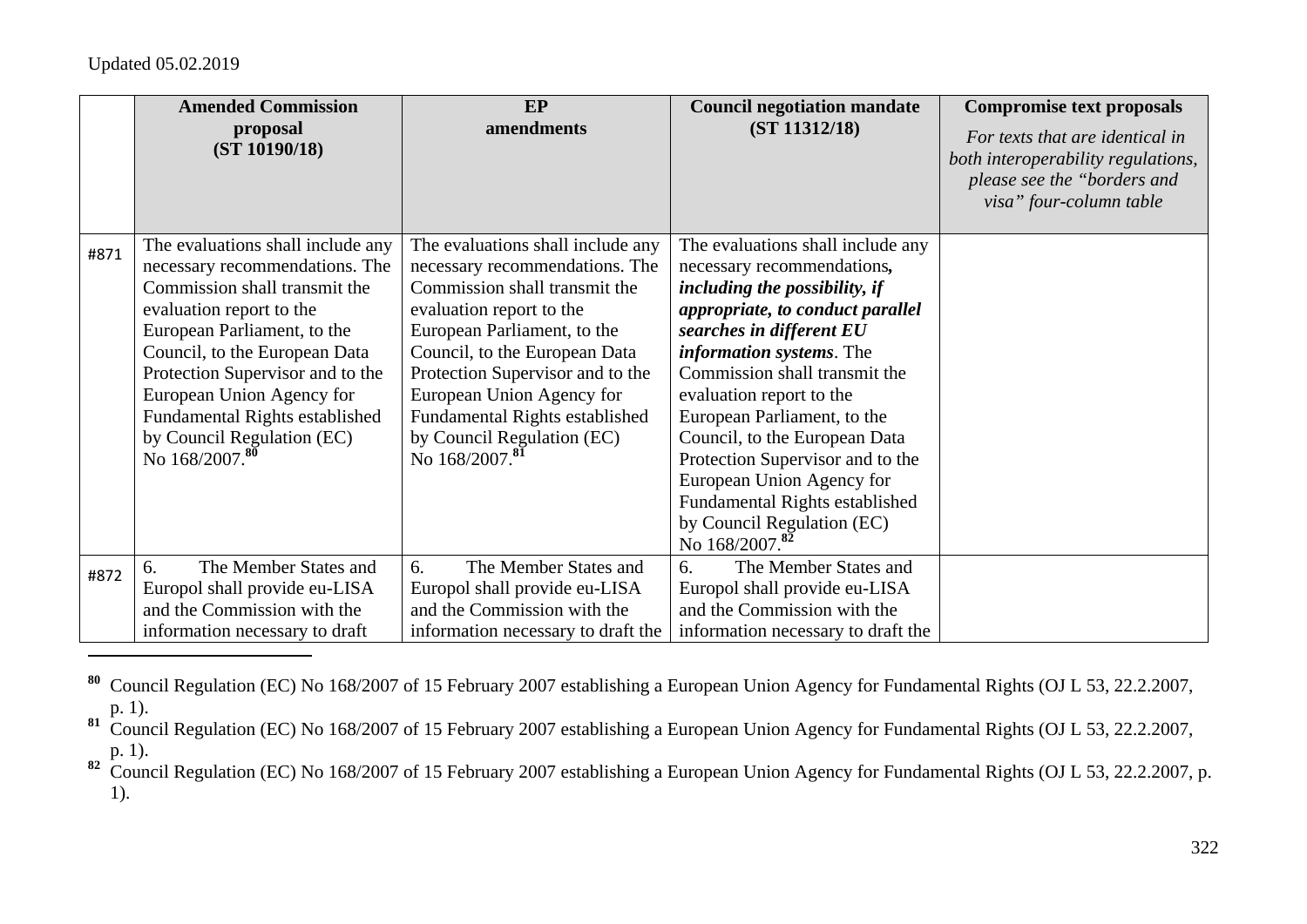|      | <b>Amended Commission</b>                                                                                                                                                                                                          | EP                                                                                                                                                                                                                             | <b>Council negotiation mandate</b>                                                                                                                                                                                                                                                                                                                                                                                                                                                                                          | <b>Compromise text proposals</b>                                                                                                |
|------|------------------------------------------------------------------------------------------------------------------------------------------------------------------------------------------------------------------------------------|--------------------------------------------------------------------------------------------------------------------------------------------------------------------------------------------------------------------------------|-----------------------------------------------------------------------------------------------------------------------------------------------------------------------------------------------------------------------------------------------------------------------------------------------------------------------------------------------------------------------------------------------------------------------------------------------------------------------------------------------------------------------------|---------------------------------------------------------------------------------------------------------------------------------|
|      | proposal<br>(ST 10190/18)                                                                                                                                                                                                          | amendments                                                                                                                                                                                                                     | (ST 11312/18)                                                                                                                                                                                                                                                                                                                                                                                                                                                                                                               | For texts that are identical in<br>both interoperability regulations,<br>please see the "borders and<br>visa" four-column table |
|      | the reports referred to in<br>paragraphs 4 and 5. This<br>information shall not jeopardise<br>working methods or include<br>information that reveals sources,<br>staff members or investigations<br>of the designated authorities. | reports referred to in paragraphs<br>4 and 5. This information shall<br>not jeopardise working methods<br>or include information that<br>reveals sources, staff members or<br>investigations of the designated<br>authorities. | reports referred to in paragraphs<br>4 and 5. This information shall<br>not jeopardise working methods<br>or include information that<br>reveals sources, staff members or<br>investigations of the designated<br>authorities.                                                                                                                                                                                                                                                                                              |                                                                                                                                 |
| #873 | eu-LISA shall provide the<br>Commission with the<br>information necessary to produce<br>the evaluations referred to in<br>paragraph 5.                                                                                             | 7.<br>eu-LISA shall provide the<br>Commission with the<br>information necessary to produce<br>the evaluations referred to in<br>paragraph 5.                                                                                   | 7.<br>eu-LISA shall provide the<br>Commission with the<br>information necessary to produce<br>the evaluations referred to in<br>paragraph 5.                                                                                                                                                                                                                                                                                                                                                                                |                                                                                                                                 |
| #874 |                                                                                                                                                                                                                                    |                                                                                                                                                                                                                                | A technical solution<br>7 <i>a</i> .<br>shall be made available to<br><b>Member States in order to</b><br>facilitate the querying of EU<br>information systems and the<br><b>CIR</b> pursuant to Article 22 for<br>the purpose of managing users<br>request and generating statistics<br>referred to in this Article. The<br><b>Commission shall adopt</b><br><i>implementing acts concerning</i><br>the specifications of the<br>technical solution. Those<br>implementing acts shall be<br>adopted in accordance with the |                                                                                                                                 |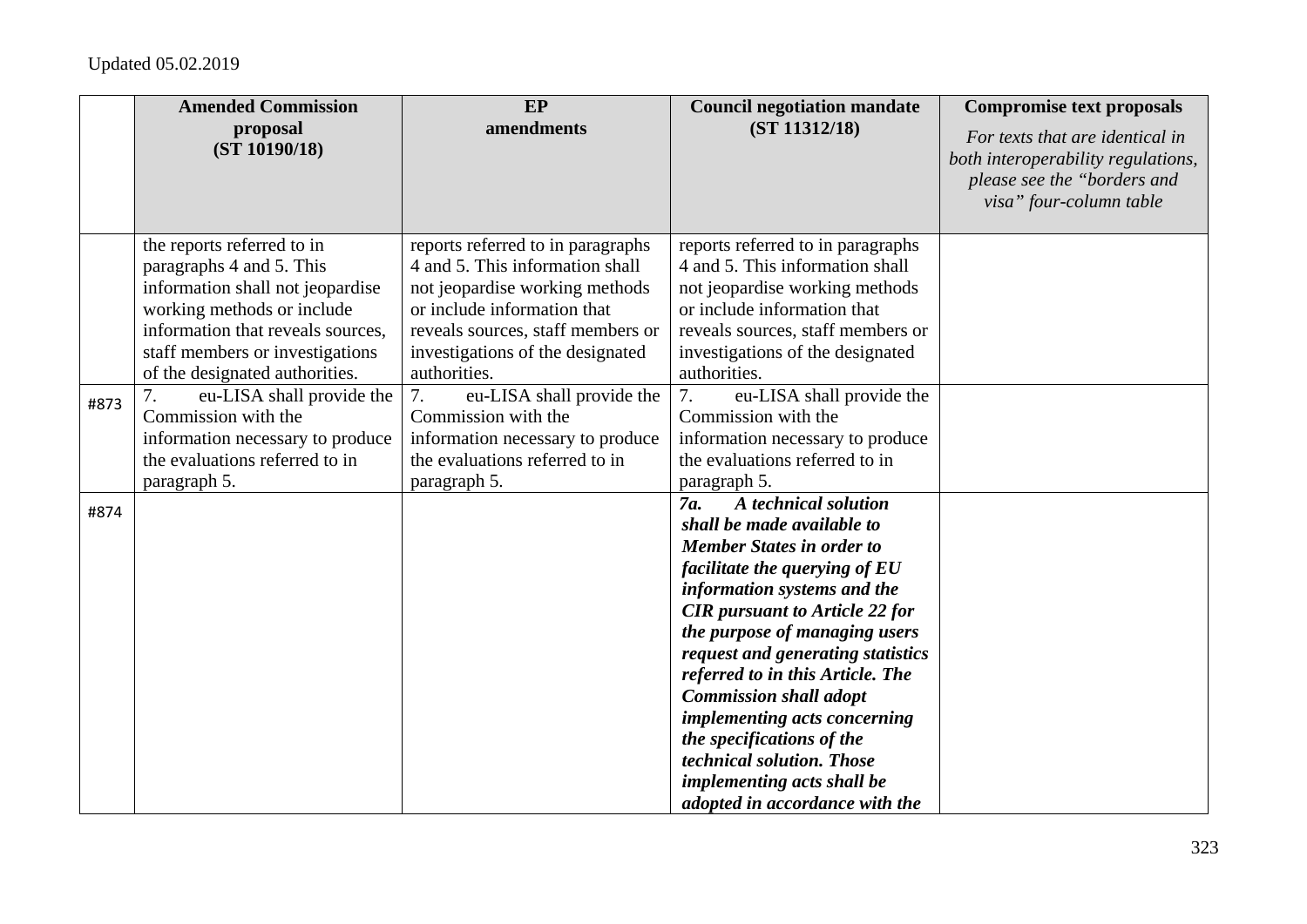|      | <b>Amended Commission</b><br>proposal<br>(ST 10190/18)                                                                                                                                                                                                                                                                                              | EP<br>amendments                                                                                                                                                                                                                                                                                                                                                                                                                     | <b>Council negotiation mandate</b><br>(ST 11312/18)                                                                                                                                                                                                                                                                                                                                                                                                                                                                                                                                                                                                                     | <b>Compromise text proposals</b><br>For texts that are identical in<br>both interoperability regulations,<br>please see the "borders and<br>visa" four-column table |
|------|-----------------------------------------------------------------------------------------------------------------------------------------------------------------------------------------------------------------------------------------------------------------------------------------------------------------------------------------------------|--------------------------------------------------------------------------------------------------------------------------------------------------------------------------------------------------------------------------------------------------------------------------------------------------------------------------------------------------------------------------------------------------------------------------------------|-------------------------------------------------------------------------------------------------------------------------------------------------------------------------------------------------------------------------------------------------------------------------------------------------------------------------------------------------------------------------------------------------------------------------------------------------------------------------------------------------------------------------------------------------------------------------------------------------------------------------------------------------------------------------|---------------------------------------------------------------------------------------------------------------------------------------------------------------------|
|      |                                                                                                                                                                                                                                                                                                                                                     |                                                                                                                                                                                                                                                                                                                                                                                                                                      | examination procedure referred<br>to in Article $64(2)$ .                                                                                                                                                                                                                                                                                                                                                                                                                                                                                                                                                                                                               |                                                                                                                                                                     |
| #875 | 8.<br>While respecting the<br>provisions of national law on the<br>publication of sensitive<br>information, each Member State<br>and Europol shall prepare annual<br>reports on the effectiveness of<br>access to data stored in the<br>common identity repository for<br>law enforcement purposes,<br>containing information and<br>statistics on: | 8.<br>While respecting the<br>provisions of national law on the<br>publication of sensitive<br>information <i>including</i><br>limitations deriving from<br>matters of national security,<br>each Member State and Europol<br>shall prepare annual reports on<br>the effectiveness of access to<br>data stored in the common<br>identity repository for law<br>enforcement purposes,<br>containing information and<br>statistics on: | 8.<br>While respecting the<br>provisions of national law on the<br>publication of sensitive<br>information, and without<br><i>prejudice to limitations</i><br>necessary to protect security and<br>public order, prevent crime and<br>guarantee that any national<br>investigation will not be<br>jeopardized, each Member State<br>and Europol shall prepare annual<br>reports on the effectiveness of<br>access to data stored in the<br>common identity repository for<br>law enforcement purposes of<br>preventing, detecting or<br>investigation terrorist offences<br>or other serious criminal<br><i>offences</i> , containing information<br>and statistics on: |                                                                                                                                                                     |
| #876 | the exact purpose of the<br>(a)<br>consultation including the type of<br>terrorist or serious criminal<br>offence:                                                                                                                                                                                                                                  | the exact purpose of the<br>(a)<br>consultation including the type of<br>terrorist or serious criminal<br>offence:                                                                                                                                                                                                                                                                                                                   | the exact purpose of the<br>(a)<br>consultation including the type of<br>terrorist or serious criminal<br>offence:                                                                                                                                                                                                                                                                                                                                                                                                                                                                                                                                                      |                                                                                                                                                                     |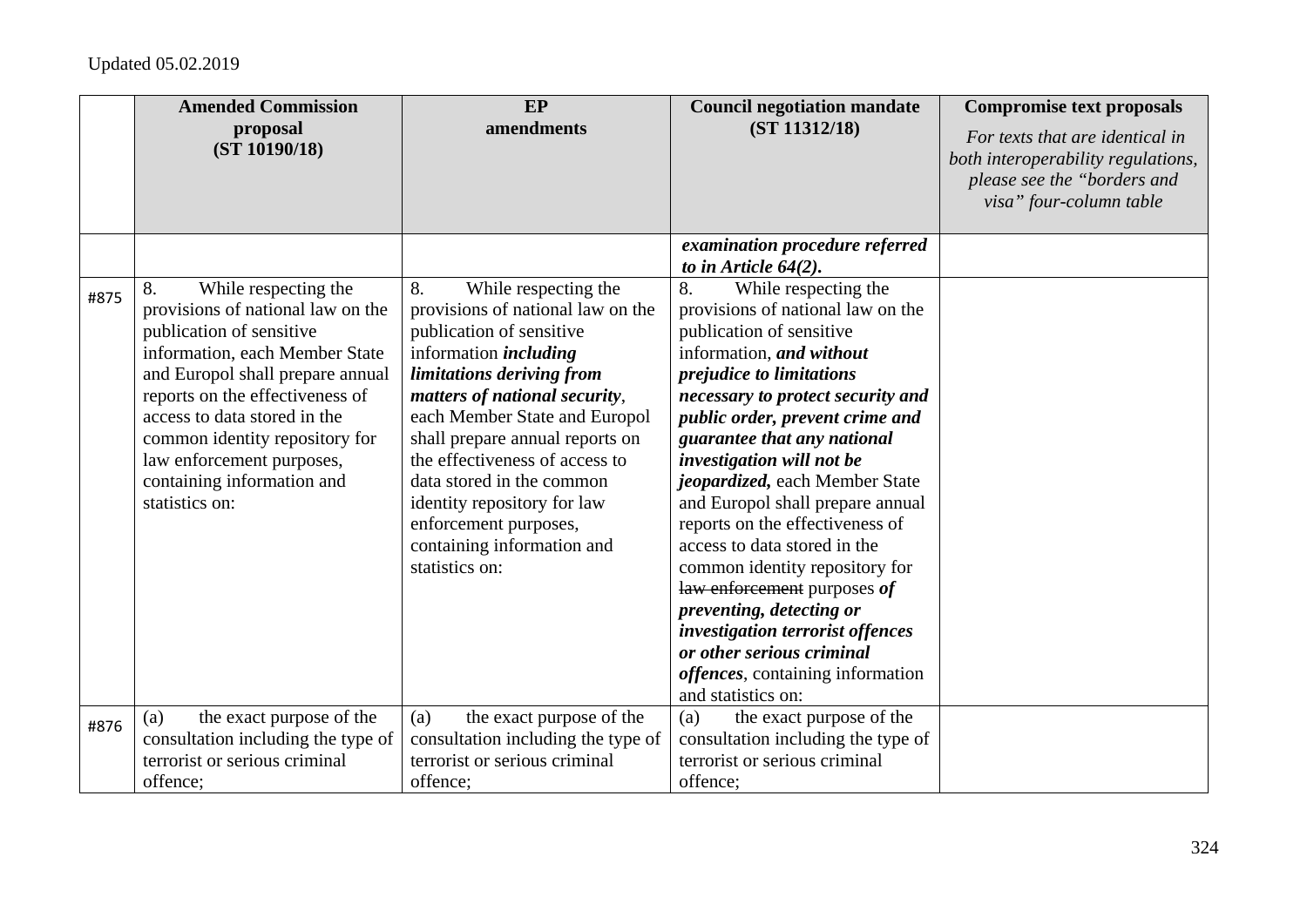|      | <b>Amended Commission</b>                                                                                                                                                                                     | EP                                                                                                                                                                                                            | <b>Council negotiation mandate</b>                                                                                                                                                                                                       | <b>Compromise text proposals</b>                                                                                                                                          |
|------|---------------------------------------------------------------------------------------------------------------------------------------------------------------------------------------------------------------|---------------------------------------------------------------------------------------------------------------------------------------------------------------------------------------------------------------|------------------------------------------------------------------------------------------------------------------------------------------------------------------------------------------------------------------------------------------|---------------------------------------------------------------------------------------------------------------------------------------------------------------------------|
|      | proposal<br>(ST 10190/18)                                                                                                                                                                                     | amendments                                                                                                                                                                                                    | (ST 11312/18)                                                                                                                                                                                                                            | For texts that are identical in<br>both interoperability regulations,<br>please see the "borders and<br>visa" four-column table                                           |
| #877 | reasonable grounds given<br>(b)<br>for the substantiated suspicion<br>that the suspect, perpetrator or<br>victim is covered by the Eurodac<br><b>Regulation;</b>                                              | reasonable grounds given<br>(b)<br>for the substantiated suspicion<br>that the suspect, perpetrator or<br>victim is covered by the Eurodac<br>Regulation;                                                     | reasonable grounds given<br>(b)<br>for the substantiated suspicion<br>that the suspect, perpetrator or<br>victim is covered by the Eurodac<br>Regulation;                                                                                | Provisionally agreed<br>reasonable grounds given<br>(b)<br>for the substantiated suspicion<br>that the suspect, perpetrator or<br>victim is covered by the <b>Eurodac</b> |
| #878 | the number of requests<br>(c)<br>for access to the common<br>identity repository for law<br>enforcement purposes;                                                                                             | the number of requests<br>(c)<br>for access to the common<br>identity repository for law<br>enforcement purposes;                                                                                             | the number of requests<br>(c)<br>for access to the <b>CIR</b> common<br>identity repository for law<br>enforcement purposes of<br>preventing, detecting or<br>investigating terrorist offences<br>or other serious criminal<br>offences; | Regulation;                                                                                                                                                               |
| #879 | the number and type of<br>(d)<br>cases that have ended in<br>successful identifications;                                                                                                                      | the number and type of<br>(d)<br>cases that have ended in<br>successful identifications;                                                                                                                      | the number and type of<br>(d)<br>cases that have ended in<br>successful identifications;                                                                                                                                                 |                                                                                                                                                                           |
| #880 | the need and use made of<br>(e)<br>the exceptional case of urgency<br>including those cases where that<br>urgency was not accepted by the<br>ex post verification carried out<br>by the central access point. | the need and use made of<br>(e)<br>the exceptional case of urgency<br>including those cases where that<br>urgency was not accepted by the<br>ex post verification carried out by<br>the central access point. | the need and use made of<br>(e)<br>the exceptional case of urgency<br>including those cases where that<br>urgency was not accepted by the<br>ex post verification carried out by<br>the central access point.                            |                                                                                                                                                                           |
| #881 | Member State and Europol<br>annual reports shall be<br>transmitted to the Commission<br>by 30 June of the subsequent                                                                                          | Member State and Europol<br>annual reports shall be<br>transmitted to the Commission<br>by 30 June of the subsequent                                                                                          | Member State and Europol<br>annual reports shall be<br>transmitted to the Commission<br>by 30 June of the subsequent                                                                                                                     |                                                                                                                                                                           |